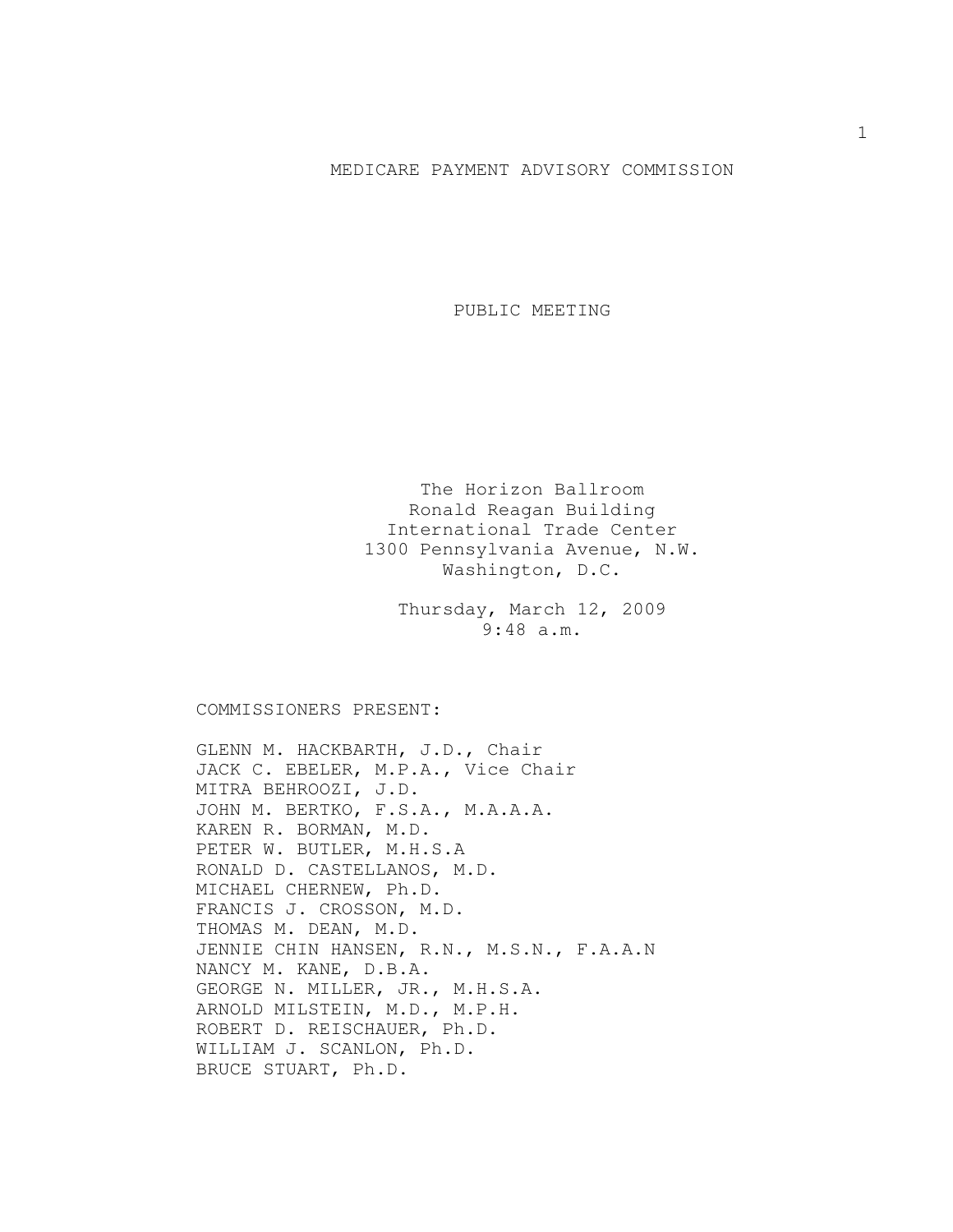|                                                                                                                                  | 2          |
|----------------------------------------------------------------------------------------------------------------------------------|------------|
| AGENDA                                                                                                                           | PAGE       |
| Accountable care organizations<br>-- Jeff Stensland, David Glass                                                                 | 3          |
| Physician resource use management<br>-- Jennifer Podulka                                                                         | 75         |
| Public Comment                                                                                                                   | 128        |
| MIPPA Medicare Advantage payment report<br>-- Scott Harrison, Dan Zabinski, David Glass                                          | 131        |
| Improving Medicare's chronic care demonstration<br>programs (MIPPA report)<br>-- John Richardson                                 | 204        |
| Exploring the effects of secondary coverage on<br>Medicare Spending<br>-- Rachel Schmidt<br>-- Chris Hogan, Direct Research, LLC | 266<br>267 |
| Public Comment                                                                                                                   | 311        |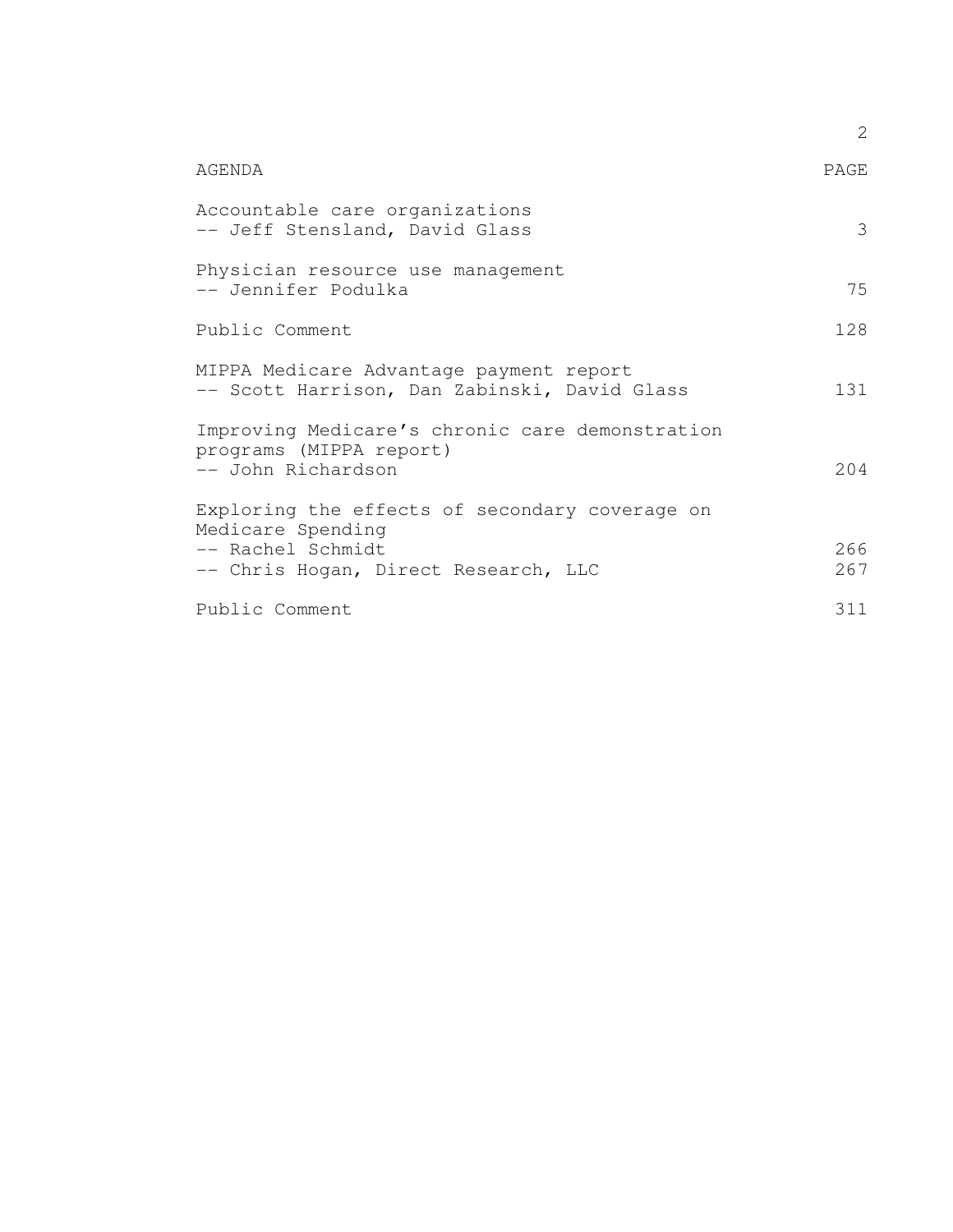| $\mathbf 1$     | PROCEEDINGS                                                  |
|-----------------|--------------------------------------------------------------|
| $\mathbf{2}$    | MR. HACKBARTH: Welcome to those of you in the                |
| 3               | audience. Having completed the work on our March report to   |
| 4               | Congress at the last meeting, we are now taking up topics,   |
| 5               | many of much of which will be addressed in our June report.  |
| 6               | You will notice that we have somewhat fewer sessions but     |
| $7\phantom{.0}$ | longer sessions in recognition of the complexity of some of  |
| 8               | the topics that we are wrestling with.                       |
| 9               | This morning, we have two sessions, one on                   |
| 10              | accountable care organizations and the second on physician   |
| 11              | resource use measurement.                                    |
| 12              | David, are you going to lead on accountable care?            |
| 13              | MR. GLASS: Yes. Good morning. Today, Jeff and I              |
| 14              | will bring you up to speed our work on accountable care      |
| 15 <sub>1</sub> | organizations. I will briefly review the rationale for       |
| 16              | ACOs, what characteristics our analysis shows they would     |
| 17              | need to have, and some of the implications of those          |
| 18              | characteristics. Jeff will then introduce an illustrative    |
| 19              | payment design, an outline two passed ACOs might follow, and |
| 20              | raise some issues that will have to be addressed.            |
| 21              | Medicare needs a way to control cost growth.                 |
| 22              | Current spending growth is unsustainable. Constraining       |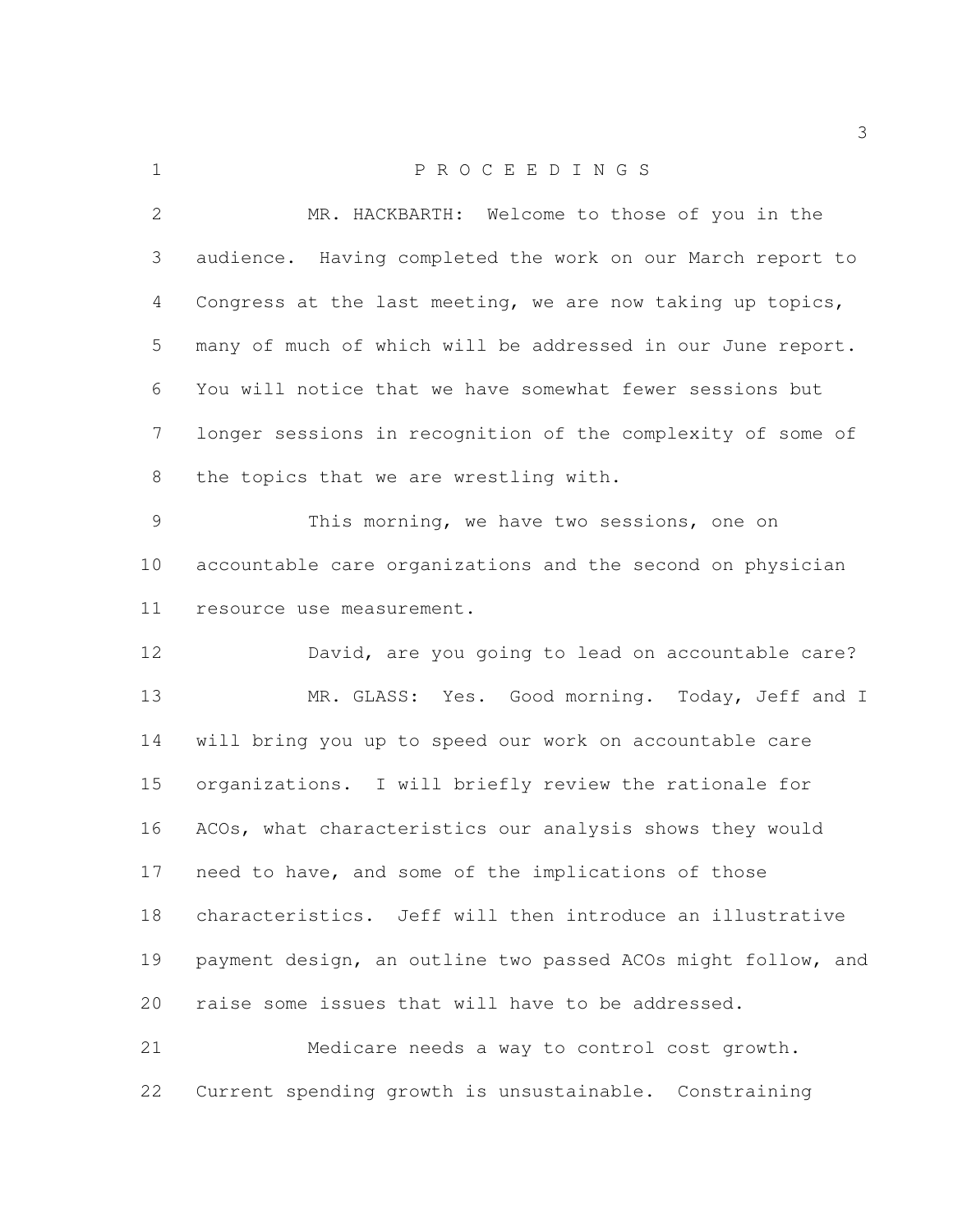fee-for-service rates in conjunction with other policies the Commission has recommended may improve policy and slow growth, but it's unlikely to be sufficient. ACOs could provide the Congress an additional lever by tying bonuses and penalties directly to the rate of growth in overall medical spending, which is ultimately what we want to control. Being able to control volume growth, not just price, is important and could create the trade-off between constraining fee-for-service rates and constraining ACO targets. For the same level of Medicare spending, stronger incentives for ACOs would mean fee-for-service rates could be higher and vice-versa, as we will explain a little later. 13 The objectives for an ACO policy are, first, at the highest level, to provide a path to delivery system reform that would improve care coordination and

collaboration among providers.

 Second, the ACO will tie physician and hospital payments to quality and resource use to help assure beneficiaries get high-quality care.

 And third, it should achieve a sustainable Medicare spending growth rate. It can do so by creating an incentive to reduce unnecessary services. Data on regional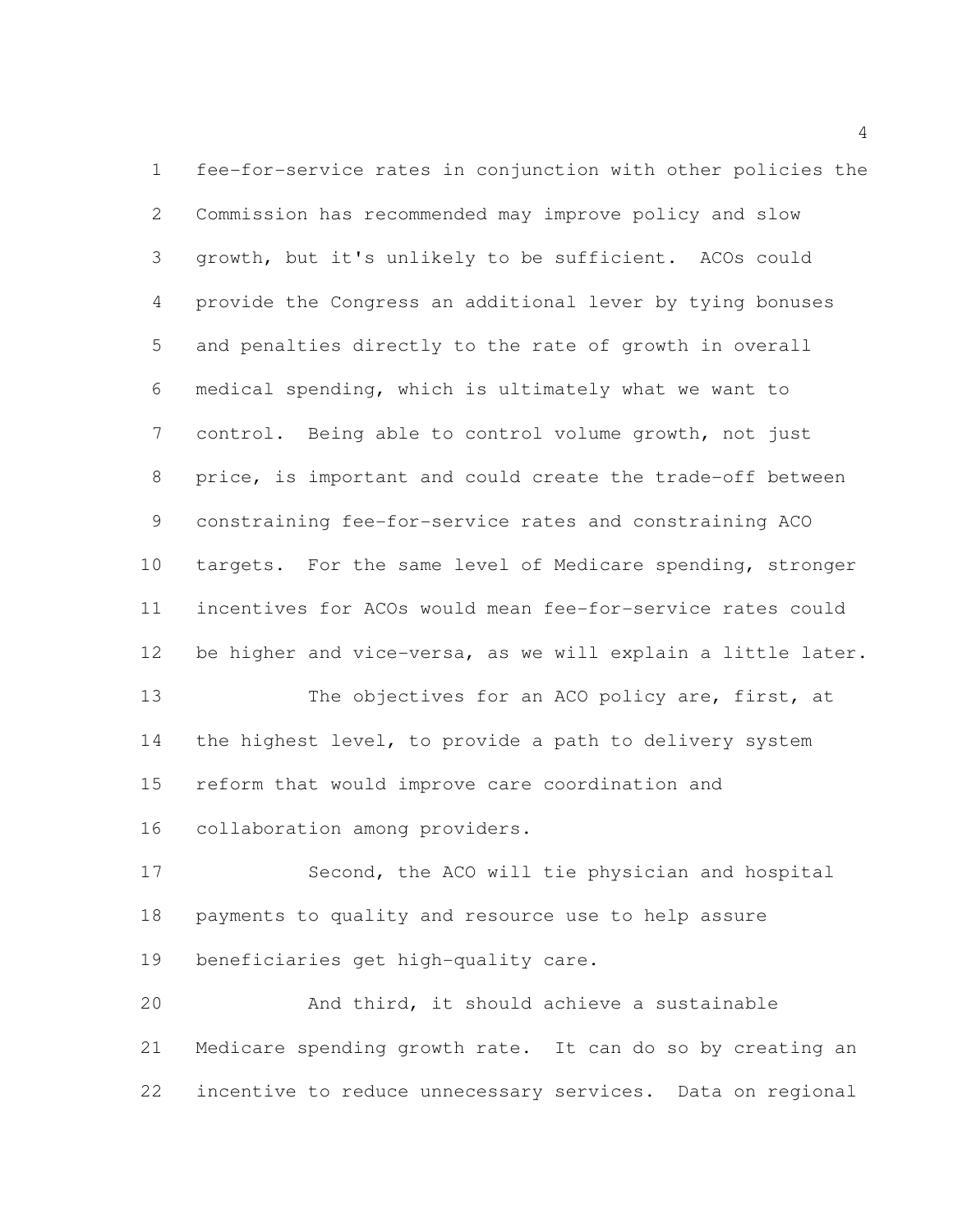variation show it is possible to reduce unnecessary services and still maintain quality.

 Finally, physicians and hospitals will have the common incentive to coordinate care and reduce unnecessary services because they will share in the efficiency gains.

 The basic thrust of our ACO design is to give physicians and hospitals joint responsibility for the quality and cost of care delivered to a population of patients. Physicians and patients could be assigned based on Medicare claims, as Elliott Fisher has demonstrated in his work. We think there would be bonuses for high quality and low cost growth, penalties for low quality and high cost growth, and penalties would create more potential for Medicare savings. Some designs that been proposed are bonus only and depend on behavioral changes producing savings, but that weakens incentives and Medicare could end up spending more money for the status quo if providers continue to grow their volume at the current rate, which is why we include penalties in our design.

 We are defining cost growth as the rate of increase in overall Medicare spending for beneficiaries assigned to the ACO. Overall spending would include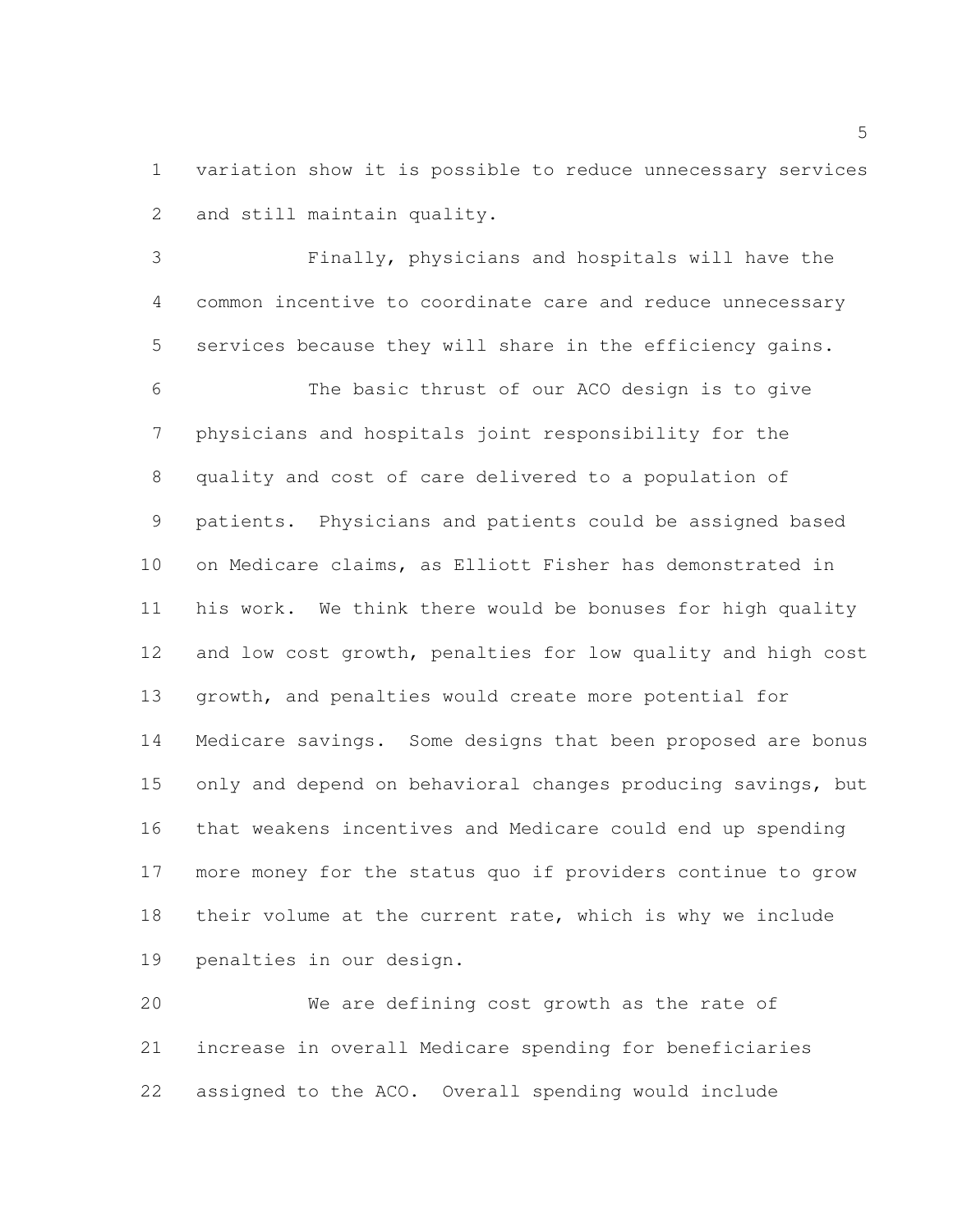Medicare services patients receive outside of the ACO, as well. Under this design, ACOs would need to have the following characteristics.

 We analyzed data from the Dartmouth group and found that ACOs would have to have at least 5,000 patients to tell the difference between real improvement and random variation. Even at the size, multi-year averaging would be required to reduce the random variation to low enough levels.

 Several implications follow from making ACOs this size. First, the problem is ACO incentives for an individual to take actions that restrain volume may be too small to overcome fee-for-service incentives. That is, the individual provider will still have a greater incentive to do a procedure that to not do it. The tragedy of the common problem still exists. The bonus or penalty is shared by 17 many; profit from the additional procedure all goes to one. 18 But there is also an opportunity here. Incentives for joint actions could be large enough to overcome fee-for-service incentives. An ACO jointly could change patterns of care and capacity. Actions that all members of 22 the ACO take could make a difference. This, in turn, means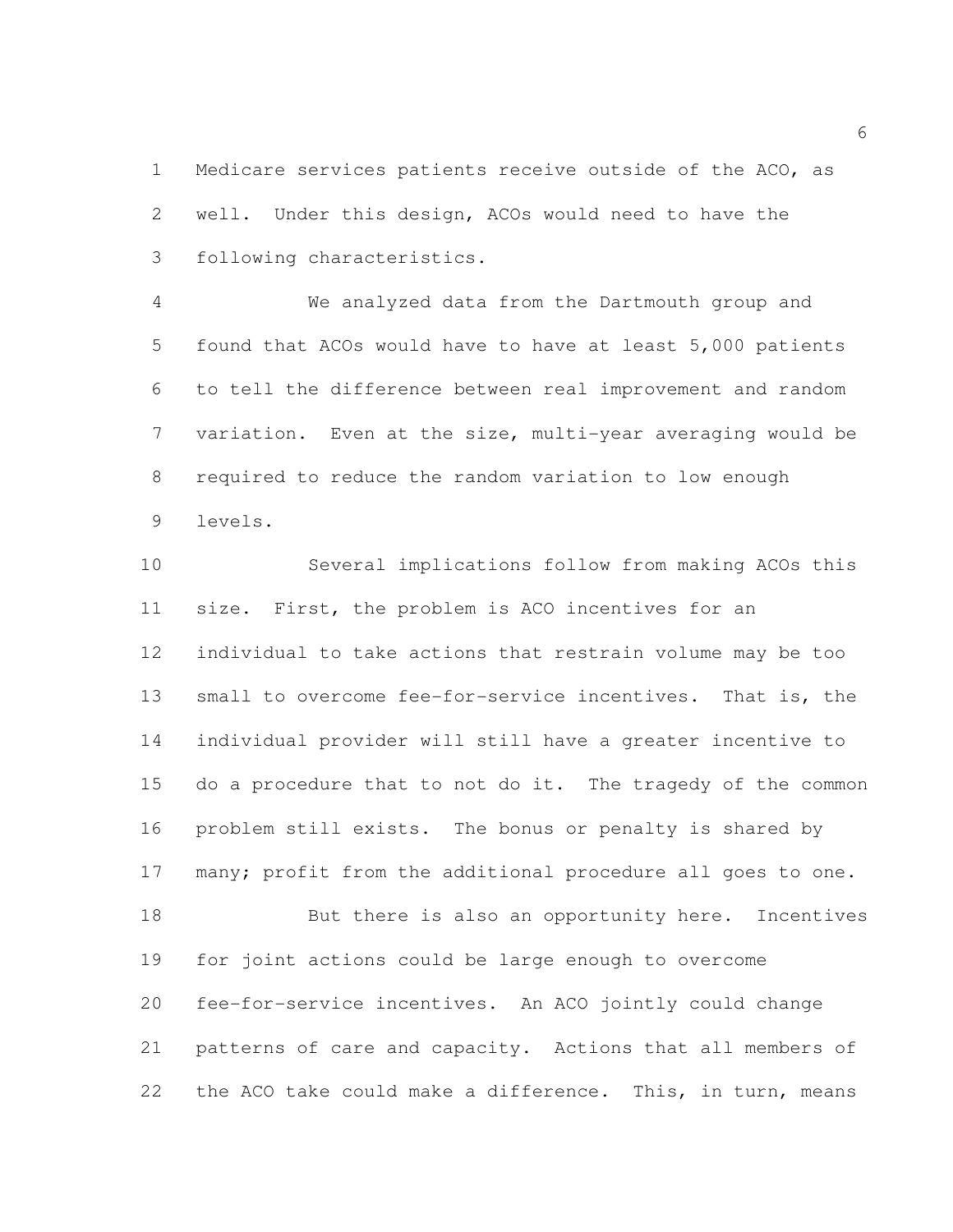that successive ACOs will have to have the capability to make joint decisions, which means they will need organization and information. If savings come from constraining capacity, it will take time to see the effect and evaluations might have to take that into account.

 An example of the difference between an individual action and a joint decision is as follows. This is from the perspective of the practice and what we are looking at is the decision to order the additional MRI. So the logic of the individual decision to order an additional MRI image, given the practice already owns an MRI, is as follows. The revenues would be \$500. The marginal cost for assuming is \$100, meaning a \$400 profit. So Medicare spending will go up by \$500. If you look at the effect that would have on the ACO bonus that they might get for restraining resource use, that is a negative-\$500 times 0.5, which we're saying have a 50-50 chance of reaching their bonus, and their share of the savings is 0.8. So there's a negative-\$200 there net. So the net incentive of \$400 profit and the minus-\$200 effect on the ACO bonus is a net incentive of plus-\$200. So they would go ahead and order the additional MRI.

Now let's move from the first column we just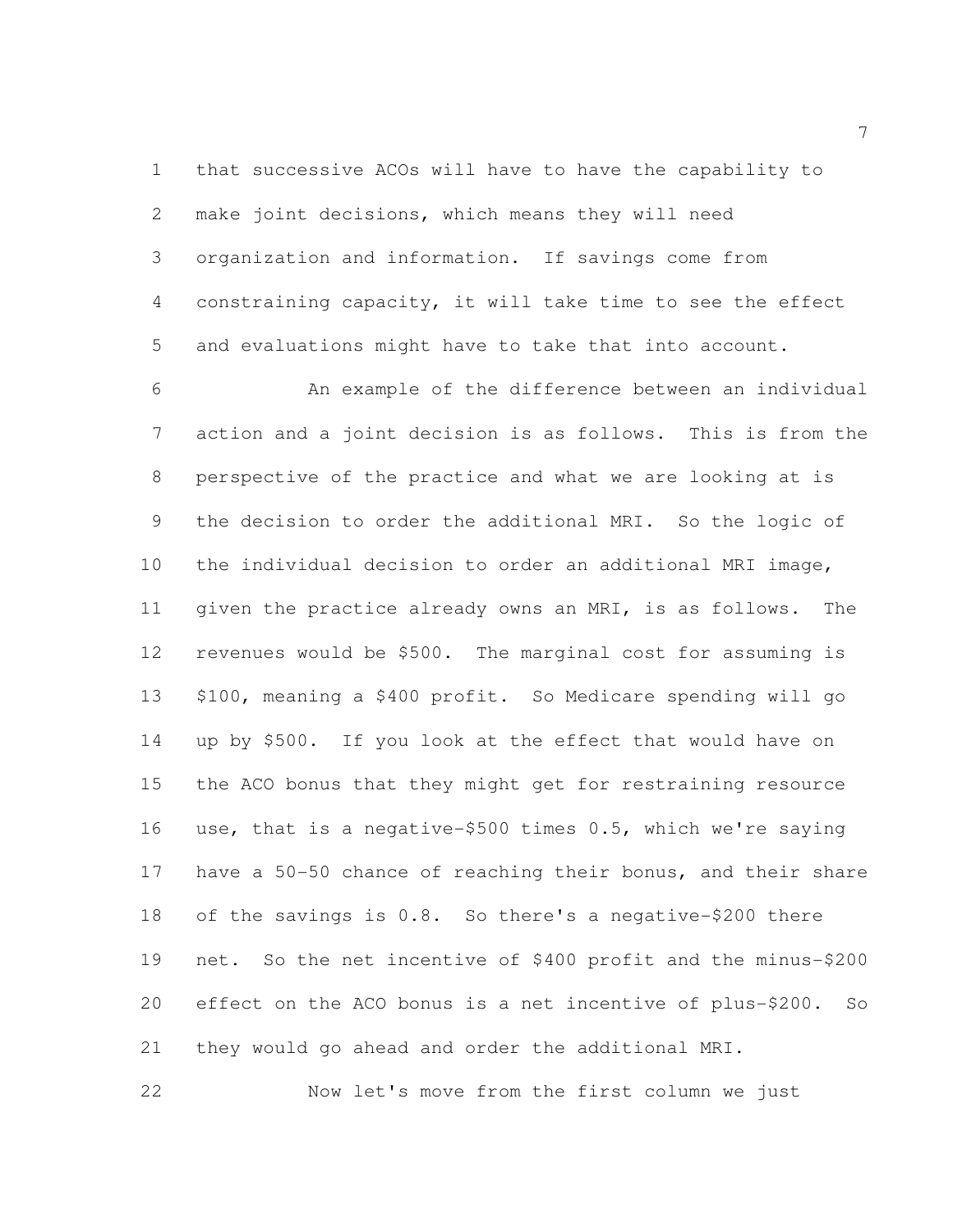discussed to the second that is shown in yellow on the slide. So we're looking at the incentive under a ACO for the practice to lease an additional MRI machine. We assume revenue would be \$500,000, which would come from both Medicare and non-Medicare patients. The annual profit after a cost of \$450,000 is \$50,000 for the practice. But Medicare spending would increase by \$250,000. We're assuming here half the revenue is for Medicare patients. The bonus would go down by \$100,000. So the net incentive would be a negative-\$50,000 and the practice would not lease the additional machine. They would reach a joint decision not to increase capacity.

 So the point of this slide is to show that once a practice has invested in a piece of machinery, they will use it. It will be difficult for ACO incentives to be large enough to give the practice an incentive to not use the machine. However, the ACO incentives could alter the initial decision to purchase a machine, and in general, to increase or not increase capacity.

 Other examples of not increasing capacity would be not recruiting an additional cardiologist perhaps, or not building additional ICU beds. The other joint actions that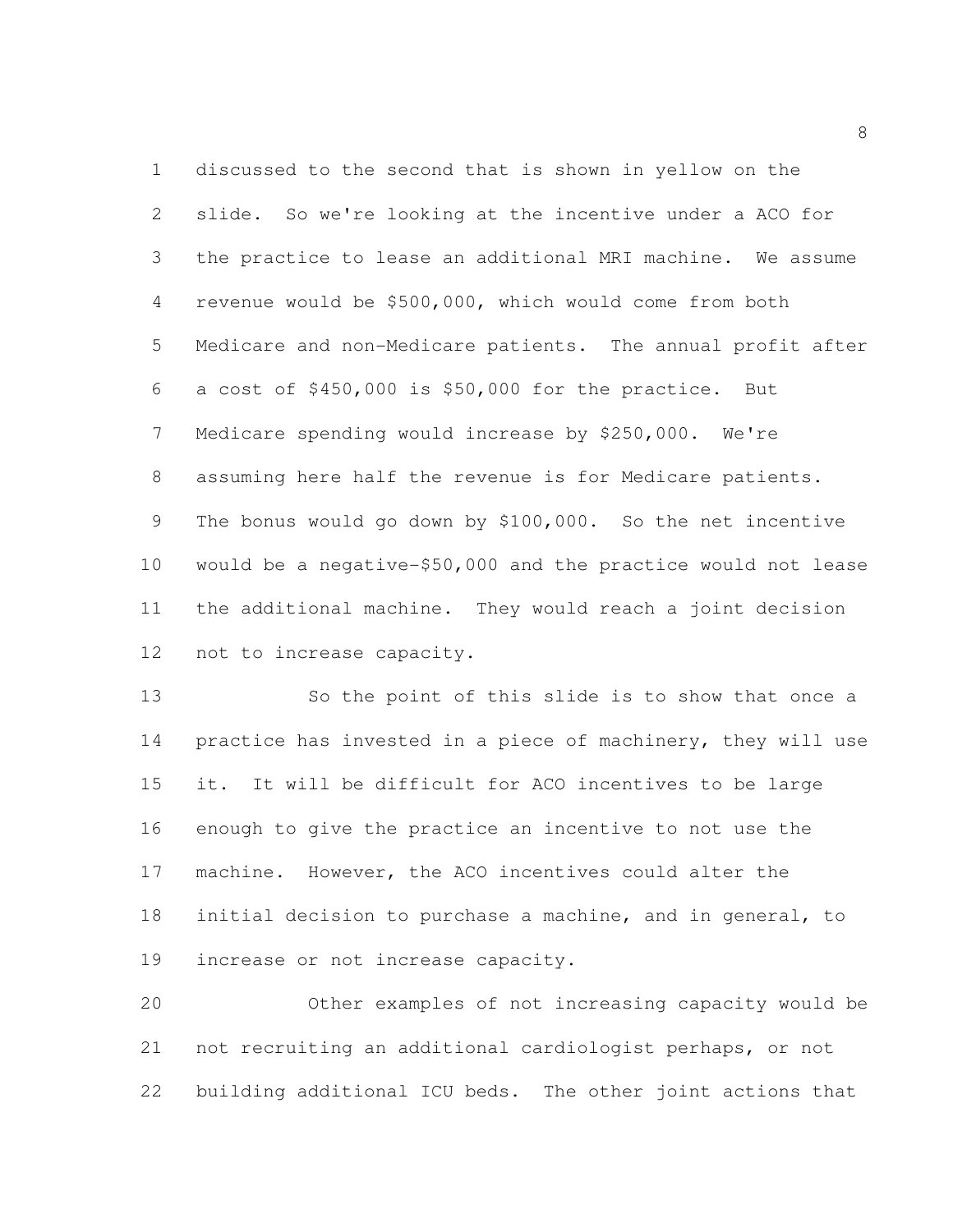might arise are changing practice protocols. For example, when or when not to admit a patient.

 One question is that the other payers don't follow the same approach, the power of the incentive will be diminished. I think this came up in yesterday's session, John.

 Jeff will now explain how these incentives could be embodied in an illustrative ACO payment design.

 DR. STENSLAND: Clearly, there's more than one reasonable way to determine bonuses and penalties, so here I'm just going to present one possibility. The idea is just to try to bring this down to a more concrete level for discussion.

 In this system, physicians and hospitals would continue to receive fee-for-service payments less a withhold, and I'm going to walk into one method for deciding which ACOs lose their withhold and which ACOs get bonuses.

 First, let's look at that far right-hand column. These are ACOs that lose the withhold. They lose it because they fail to meet the quality targets and they fail to meet 21 them for three straight years.

In the middle column, we have ACOs that meet the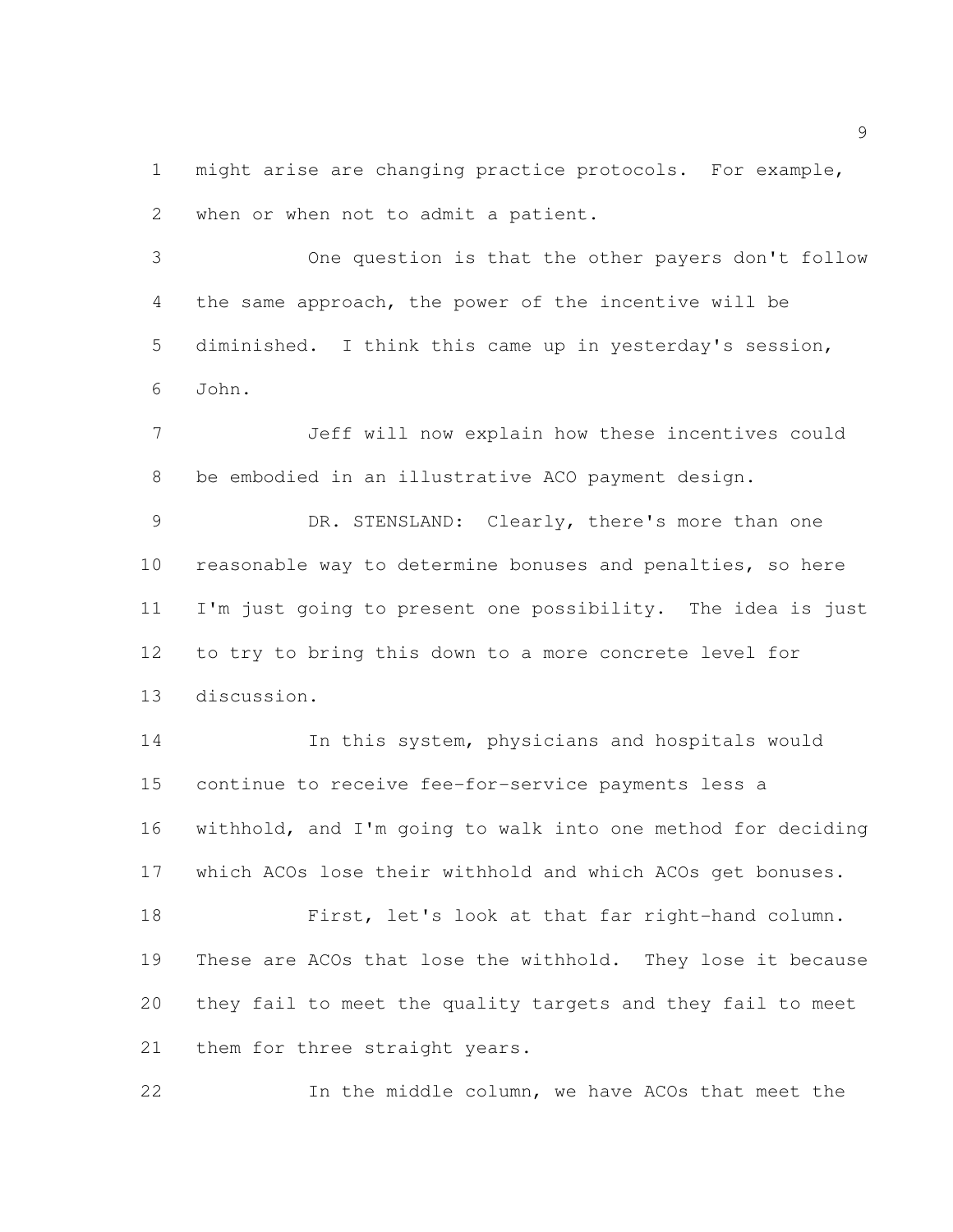quality standards in one or two of the three years. They get their withhold back unless they fail to meet the cost benchmark for three straight years. For those that are mixed on quality and fail on costs for three straight years, they would get one-half of their withhold back.

 Finally, let's look at the first column. These are ACOs that meet the quality target for three straight years, high-quality ACOs. These hospitals all get their withhold back. In addition, if the ACO meets the cost target for three straight years, they will get a bonus. So the bonus is for ACOs that consistently meet both their quality and their cost targets.

 In the system of bonuses and withholds, Medicare would have some control over the growth rate of Medicare spending. If spending is growing too fast, Medicare could set more aggressive spending and quality targets. If Medicare spending growth is reduced to a sustainable level, Medicare could set easier spending growth and quality targets.

 Now, the bonuses I just talked about depend on meeting targets. So how targets are set will be an important consideration.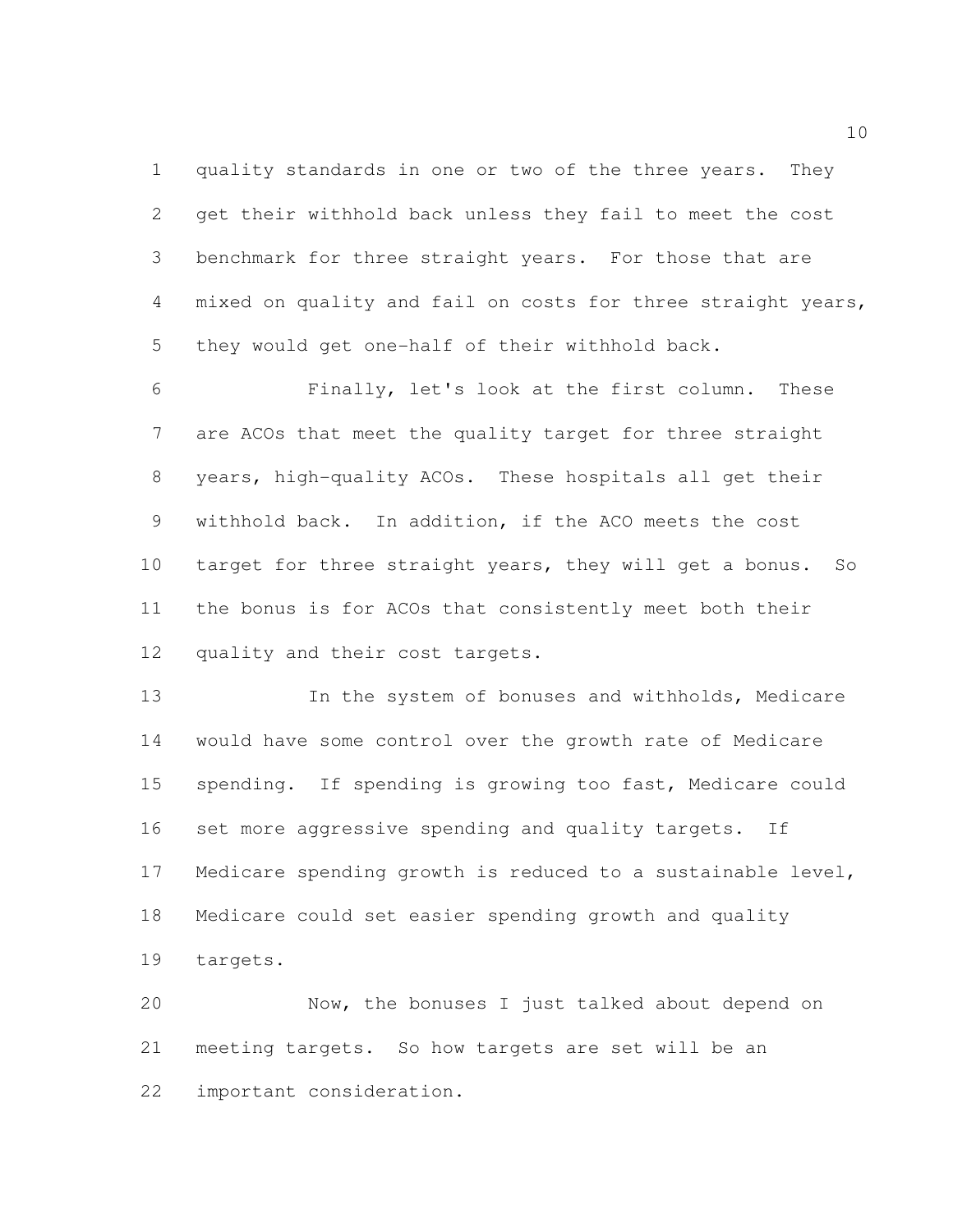Here we present one possibility of how we could set resource use targets. Our goal is to set fair targets that allow good providers to achieve bonuses in both historically high and historically low resource use markets. Medicare could do this by allowing a fixed dollar increase in spending per capita for each ACO in the country.

 For example, let's start looking at the first column. It shows the national average spending of \$10,000 per year per beneficiary, a target growth amount of \$500. This is equivalent to a national spending target of \$10,500 per capita. Now, you may ask, why do we set a target of \$500 and not simply 5 percent. The reason is that if we used a 5 percent target, we would be rewarding providers that have historically had the highest level of utilization and this would not be fair to providers in areas of the country that have done a good job restraining resource use growth.

 Now let's look at that second column. Here we have a low-spending ACO. For this ACO, a \$500 spending growth target is equivalent to a 6.3 percent increase in spending. We can contrast this to the last column. Here we have a high-spending ACO that has historically spent \$12,000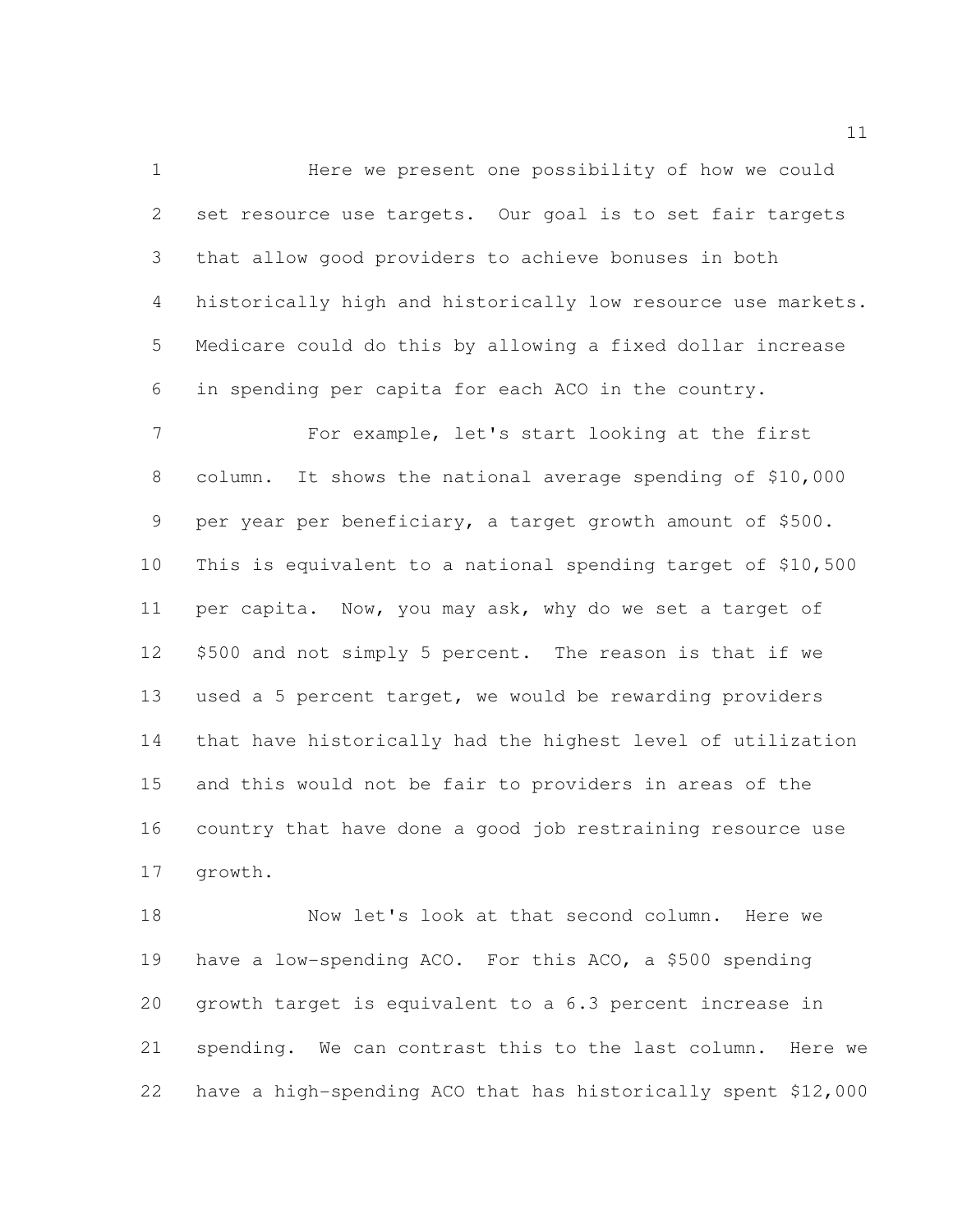per capita. That high level of spending and the same target of \$500 results in a percentage growth target of 4.2 percent.

 The bottom line is that we want quality providers to be able to achieve a bonus whether they are in a historically high-spending area or historically low-spending area. The spending growth target of \$500 would be adjusted for regional wages, but it wouldn't be adjusted for any regional difference in utilization. So you won't get a higher target just because you happen to have a lot of imaging or a lot of visits in your market that other markets don't have.

 Now let's look a little bit about how this would be used to compute payments. In this example, I contrast two ACOs. First, look at the left-hand column. The top line shows us one of these ACOs has high quality and the bottom line shows us the other ACO has low quality. The second column tells us that both of these ACOs have historically spent \$7,000 per capita per year. Due to equal historical levels of spending, they both have a spending target of \$7,500.

In this example, the high-quality ACO keeps its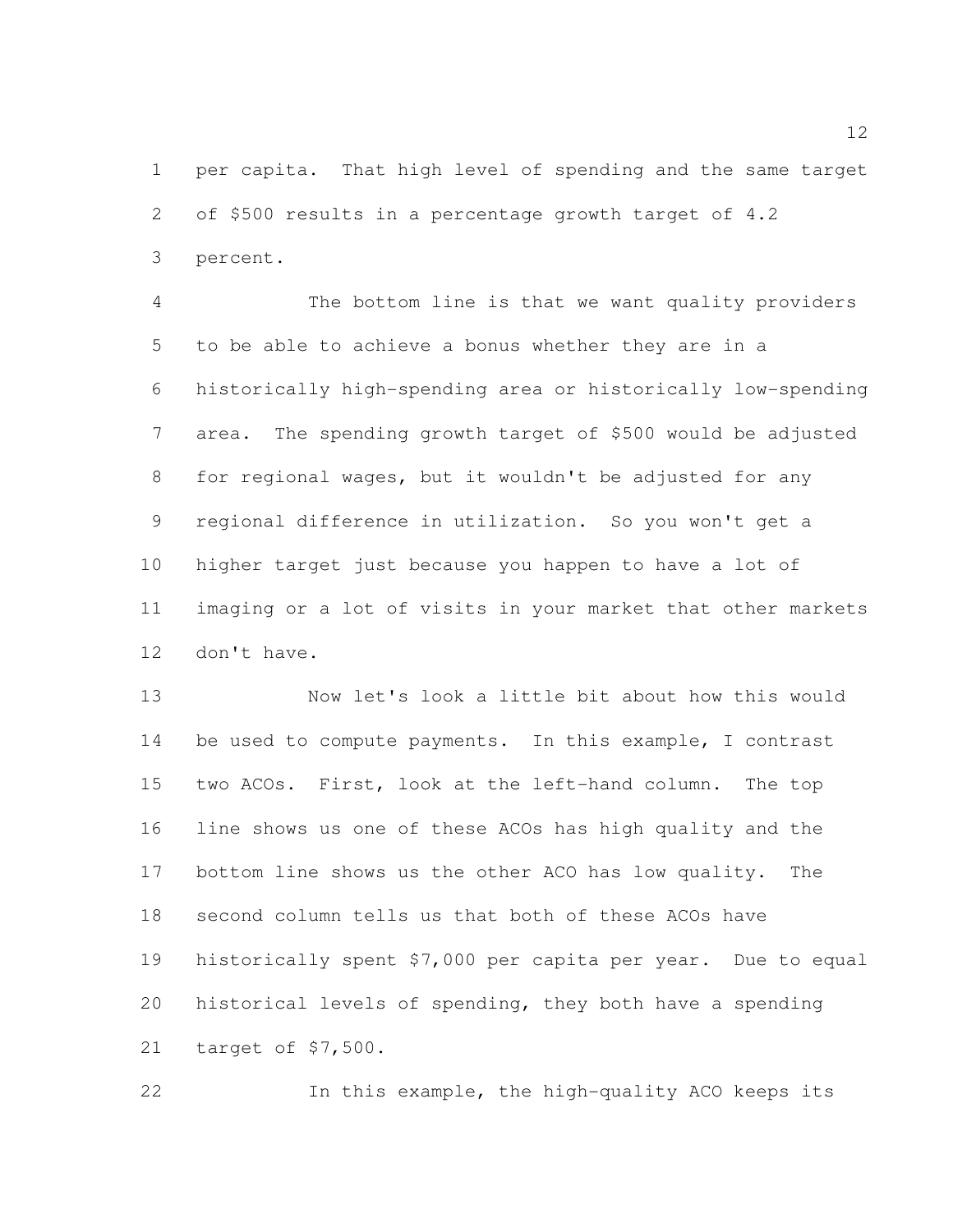spending level constant at \$7,000. The low-quality ACO increases its spending to \$8,000. The high-quality low-cost growth ACO is rewarded with a bonus. We see this in the last column. They are paid \$7,400 in total for the year. This consists of \$7,000 fee-for-service payments, having their withhold returned, and getting a \$400 bonus. The providers in the ACO benefit from the \$400 bonus per patient. The taxpayers benefit from a reduction in the growth rate of Medicare spending. Even after paying the \$400 bonus, the taxpayers still spend \$100 less than the target.

 In contrast, let's look at the second row. Here, we have a low-quality, high-cost growth provider with \$8,000 in billings, but it loses withhold and fails to get a bonus. The net result is despite providing more services per beneficiary, the low-quality provider receives a lower level of Medicare compensation. That's the \$7,200 in the lower right-hand column.

 Now, here we have the high-value ACO in this example that was only paid \$200 more than the low-value ACO. But keep in mind that the high-value ACO would also have incurred lower costs due to providing a lower volume of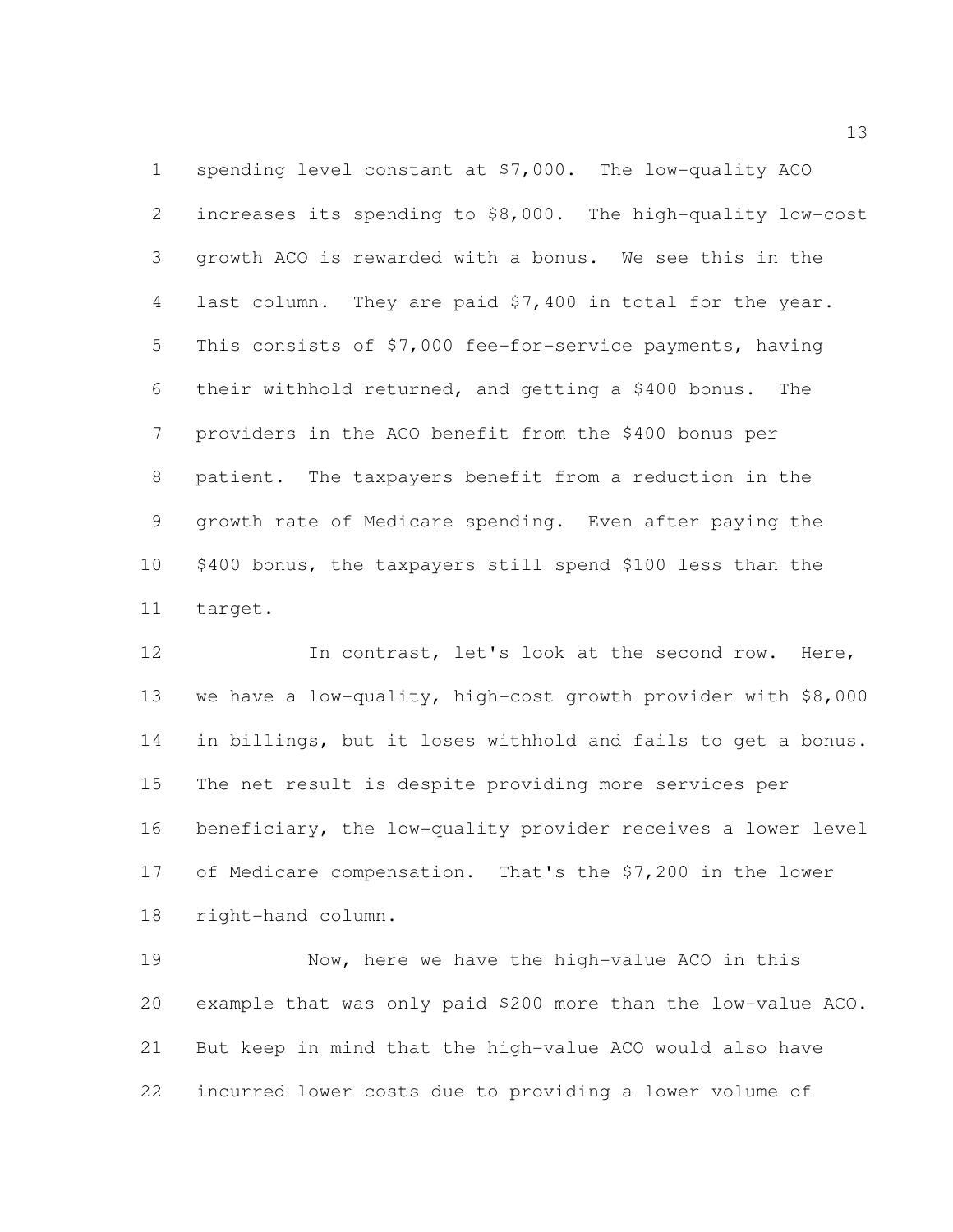services. So the providers in the high-value ACO should be generating a significantly higher level of net income on Medicare patients due to having higher Medicare revenue and lower costs of care.

 A key decision is whether ACOs should be voluntary or mandatory. Under a voluntary ACO model, the system of bonuses and penalties would have to be attractive enough to bring providers into the ACO, because under a voluntary system the providers could always opt out. If they opt out, they would not be held accountable for increases in utilization.

 In contrast, mandatory ACOs hold all providers responsible for changes in utilization. Because the system is mandatory, Medicare could set the reward system up so that ACOs with very high utilization could lose under this method. This would not be possible under the voluntary model. The stronger incentives in the mandatory ACO could result in better constraint of service volume. The model would also create strong incentives for providers to join together into organizations that can cooperate to control volume.

It is important to remember that the current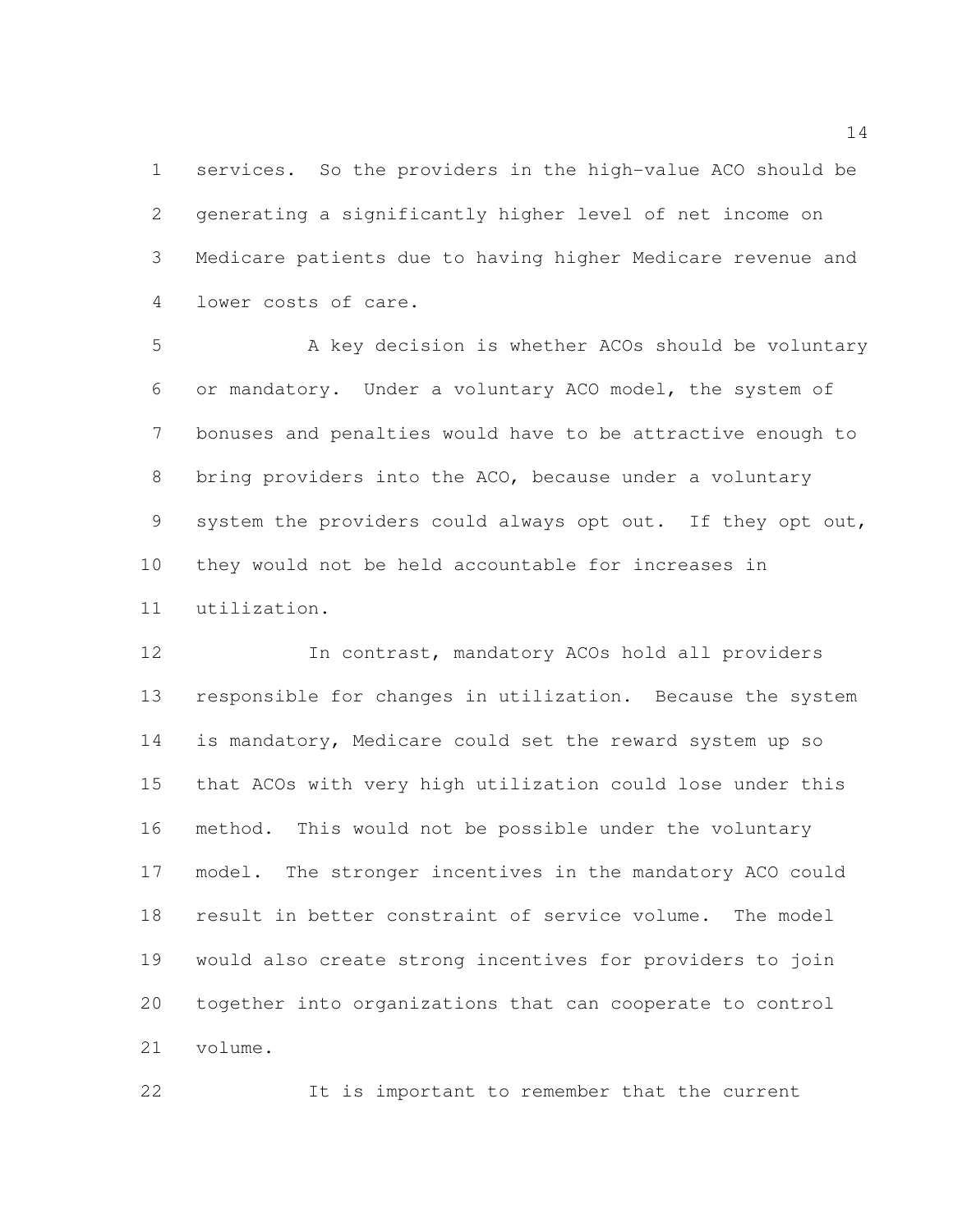Medicare spending growth rate is unsustainable. What unsustainable means is that it will change. Because spending is equal to prices times volume, either the volume will decline or the rate of increase in Medicare prices per unit of service will have to decline. Voluntary ACOs are limited to weak incentives so that they can attract volunteers. Mandatory ACOs could have stronger incentives to reduce volume, so they could be accompanied with softer restraints on fee-for-service rates. Remember, providers in the ACO are still all paid the same fee-for-service rates. With strong incentives to restrain volume, there would be less of a need to constrain fee-for-service rates.

 The main point here is that there is a trade-off between reducing volume and reducing rates and the mandatory ACOs could have a stronger effect on volume.

 The physician group practice demonstration is one example of how a voluntary ACO program could be designed. In this demonstration, physician group practices agree to be held accountable for meeting certain quality goals and constraining risk-adjusted annual Medicare spending for a group of beneficiaries assigned to their practice. The program provides bonuses for meeting targets but does not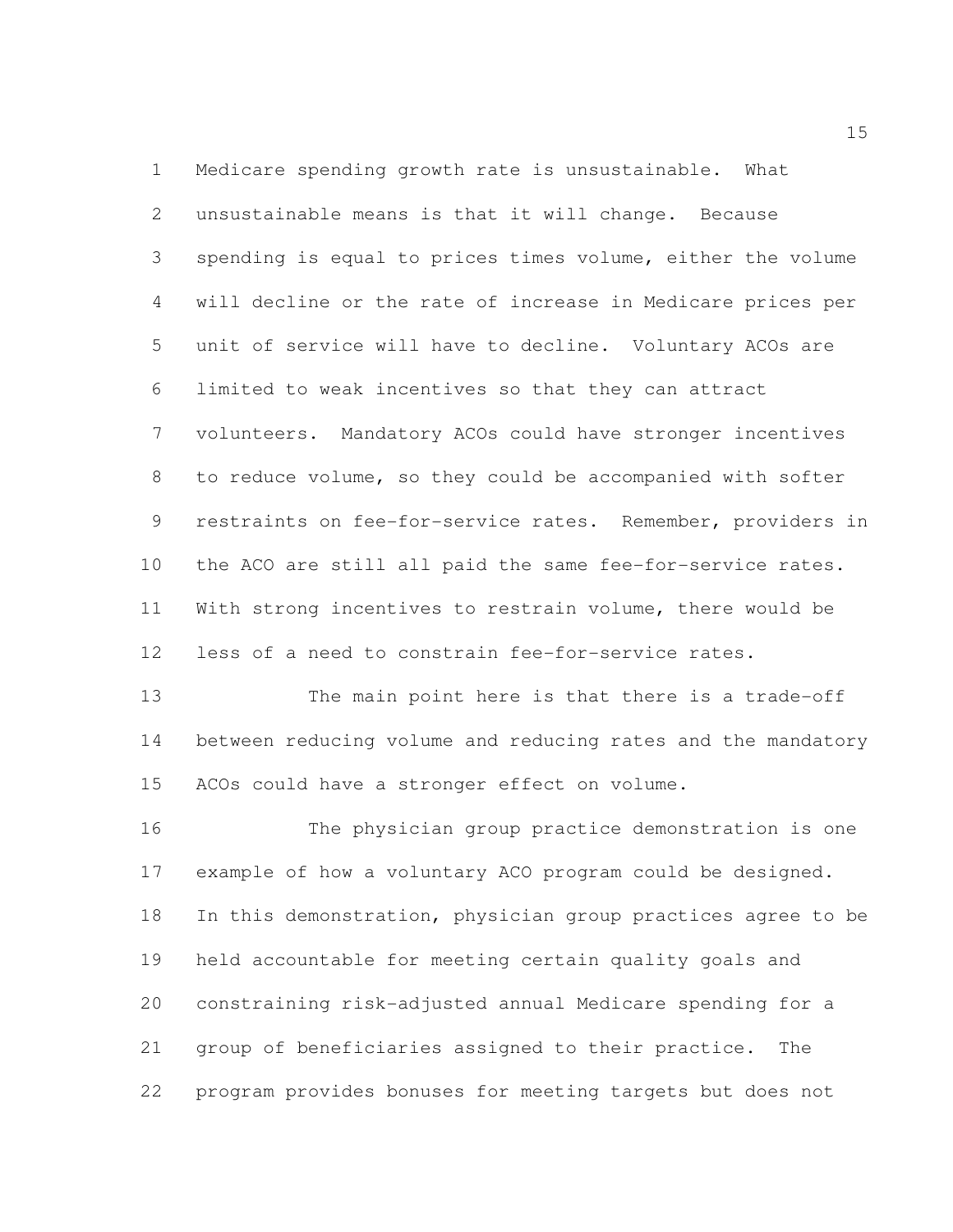have any penalties for failing to meet targets.

 The good news in the PGP demonstration is that most sites improve their quality metrics. In fact, all did. The frustrating news is that Medicare costs at the PGP sites grew just as fast or faster than the comparison sites in most cases. Some PGP sites did get bonuses for their level of risk-adjusted costs, but this appears to be due to better coding at these PGP sites and not a reduction in the actual cost of care. In other words, it appears that the PGP demonstration has resulted in the coding of more conditions, but the PGP demonstration has failed to slow Medicare cost growth. While the PGP demonstration has not yet delivered savings, that does not mean it does not have long-term potential or that savings could not be generated if the incentives and processes were improved.

 There are several design decisions that could be made to enhance the probability that the ACOs could generate savings. First, ACOs could be given spending targets in advance, and this is not the case in the PGP demonstration. Second, CMS could speed the flow of information to ACOs. For example, ACOs could be alerted when patients are admitted to a hospital outside of the ACO to help the ACO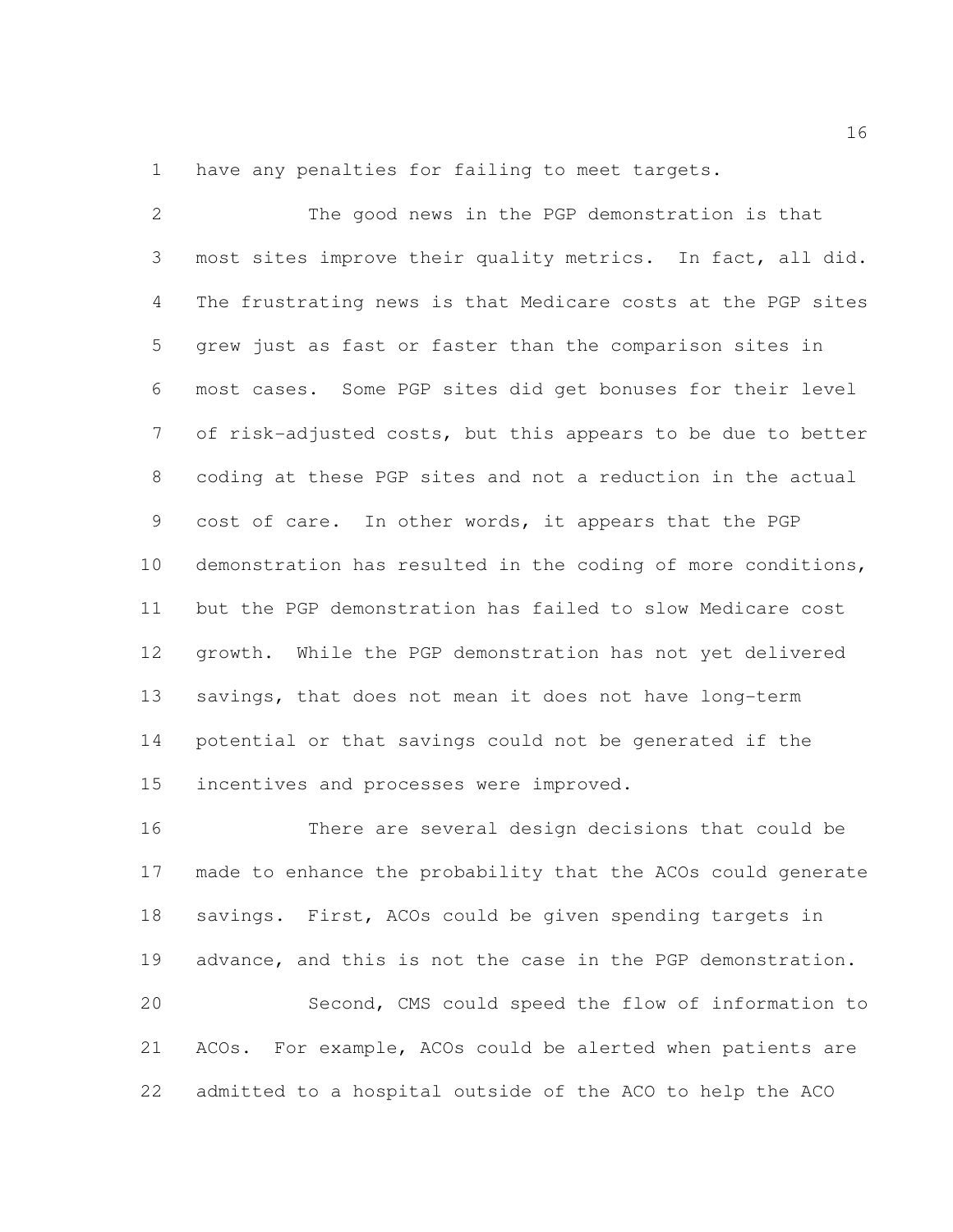coordinate care and do discharge planning.

 Third, if the ACO program was permanent, the group practices and the hospitals would have a stronger incentives to make long-term changes to restrain the growth in Medicare spending while improving quality. For example, if we are asking an ACO to reduce its

 capacity by either not buying a new MRI machine or not hiring that additional interventional cardiologist, they're basically agreeing to reduce the growth of their long-term -- reduce the long-term growth in their revenue stream and they would say, well, if you're going to have me reduce the long-term growth in my revenue stream, you better have a permanent system of bonuses so I could have some long-term potential for bonuses from the ACO as opposed to a three- or four-year demonstration.

 Fourth, private payers in Medicare could encourage ACOs to bring in other payers. If you had other payers involved, this would enhance the incentive to constrain capacity. Providers have told us that they basically treat 20 all their patients the same, so if they change their heart failure protocols, it's going to affect all of their patients. If they don't buy an MRI, it's going to affect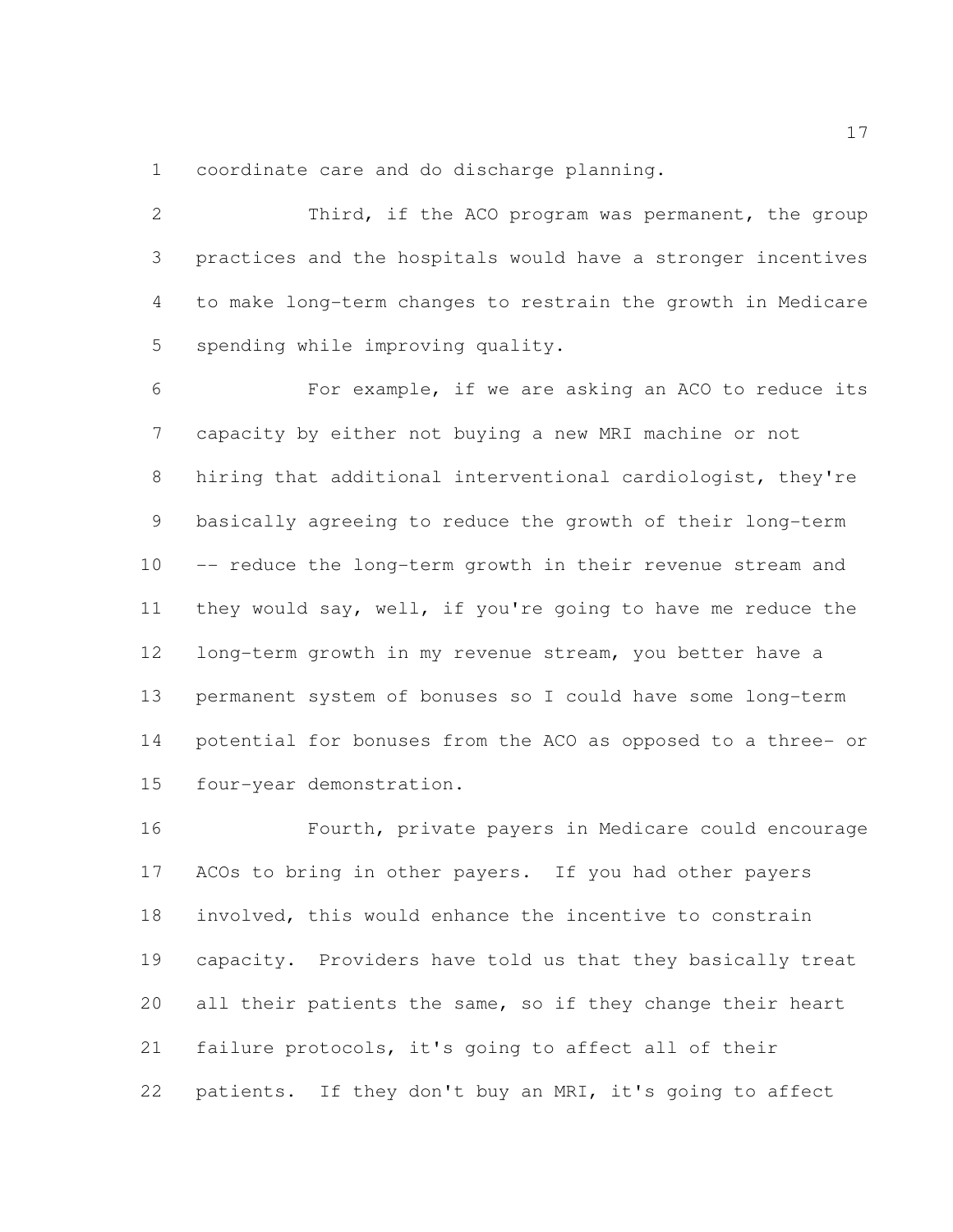their revenue stream from all their payers. So if you want them to be willing to reduce the revenue stream from all payers, they tell us they need to get bonuses from at least a majority of their payers to help make up for that lost revenues stream.

 Fifth, we have discussed using both withholds and penalties to strengthen the magnitude of the incentives.

8 And finally, measuring performance over three years would reduce the volatility in performance and reduce the incentive to drop high-cost patients.

 And finally, it would also help Medicare differentiate between truly good performance -- meaning consistently good performance -- and random variation in costs from one year to the next.

 So now this brings us to our discussion questions. The first question for discussion is the big one, and that's whether Medicare should use ACOs as a mechanism to try to constrain volume growth.

19 19 If so, the next question is what would happen  $-$  what should happen to ACO providers if there was no change in volume? Basically, what should happen to providers if these incentives don't work? Should there be penalties?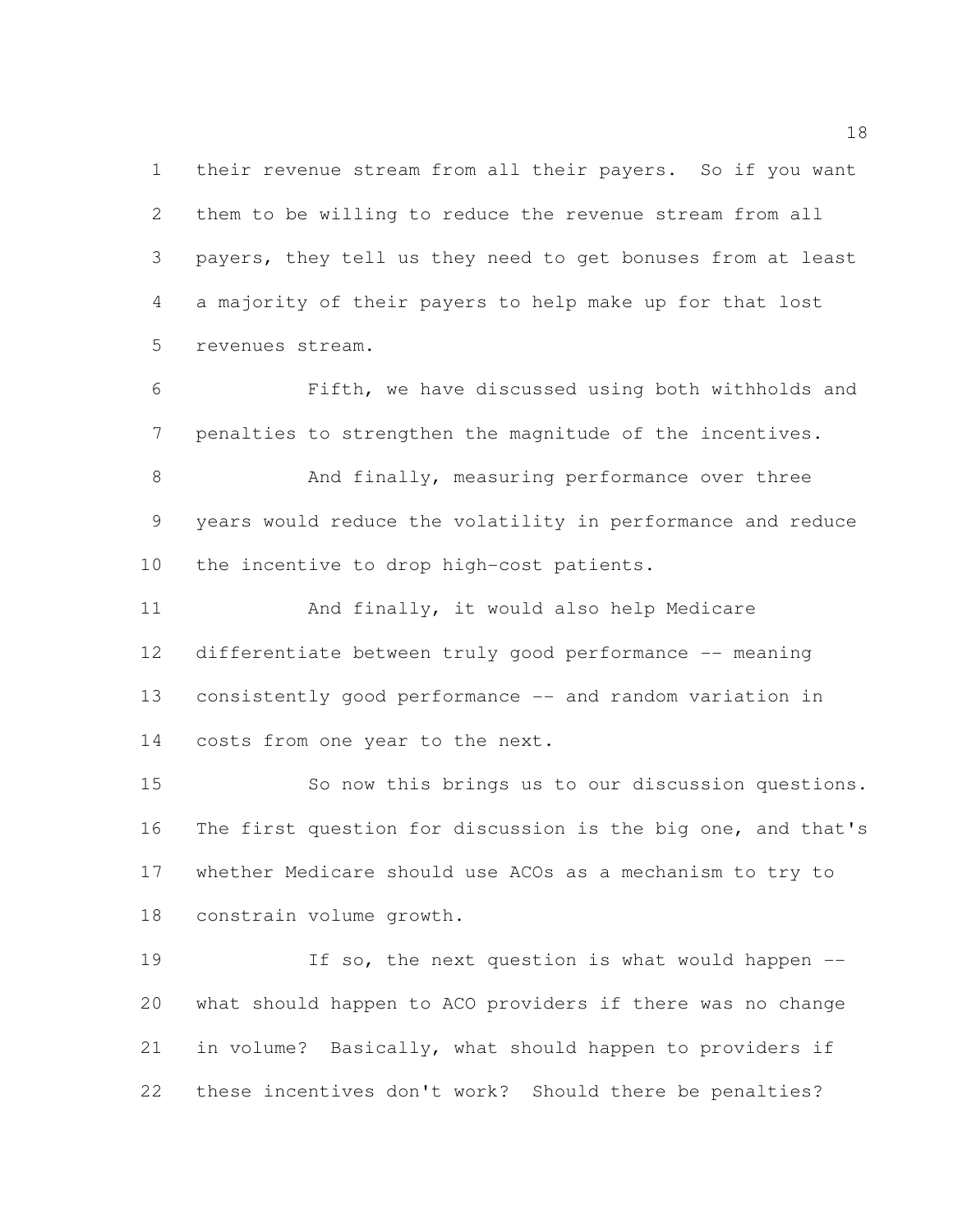The third question is how should bonuses and penalties be structured? We've offered just one potential design and that's in this paper, but we'd like to hear your comments and suggestions.

 And finally, if you include the ACOs should be pursued, the next question is whether they should be voluntary or whether providers should be able to opt out, and providers should be able to opt out or whether they should be mandatory. If they are voluntary, we risk not affecting the behavior of providers in the highest-growth areas. That's because they may decline to join the system. We now turn this over to your discussion. There's certainly plenty of issues to talk about. MR. HACKBARTH: That's an understatement. 15 [Laughter.]

 MR. HACKBARTH: Nice job. This is a very clear presentation and paper, as well.

 So we will have our usual three rounds. The first is strictly clarifying comments. What did ACO mean, for example. Hopefully a little more honed in than that. But clarifying comments. Then the second round will give people an opportunity to make either an initial statement of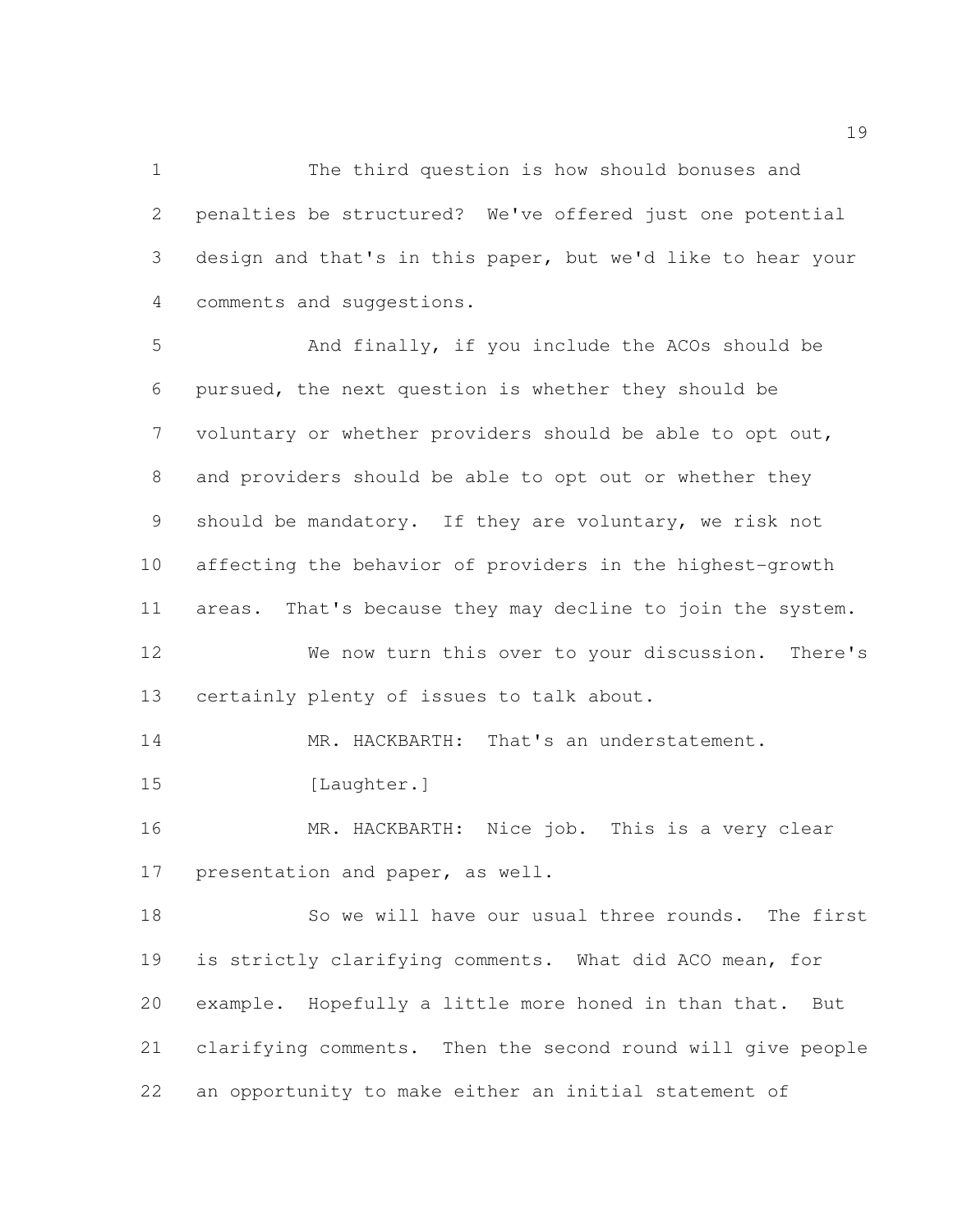affirmation -- I think this looks good and we ought to go in this direction, or a statement of reservation. And then based on those two rounds, we will try to have a focused third round of discussion that really starts to hone in on the major issues that seem to be on people's minds.

 So let me see heads for clarifying questions, round one. We will start over here with George, Nancy, Ron. 8 MR. GEORGE MILLER: Just one clarifying question. Again, I thought this was an excellent job, as the Chairman said. But I didn't see anything in here about beneficiaries' choice. In putting this together, what does a beneficiary -- what input does a beneficiary have with the choice of either a physician or health care organization? DR. STENSLAND: In the example we've laid out so far is the beneficiary is still free to choose their doctor.

16 MR. GEORGE MILLER: Okay.

17 DR. STENSLAND: So if they think their doctor is not doing a good job, they could go ahead and try to visit another specialist, even if that specialist is outside the ACO. So it really puts pressure on that primary care doctor to have their patient think they are doing a good job and to keep those patients satisfied with the services that are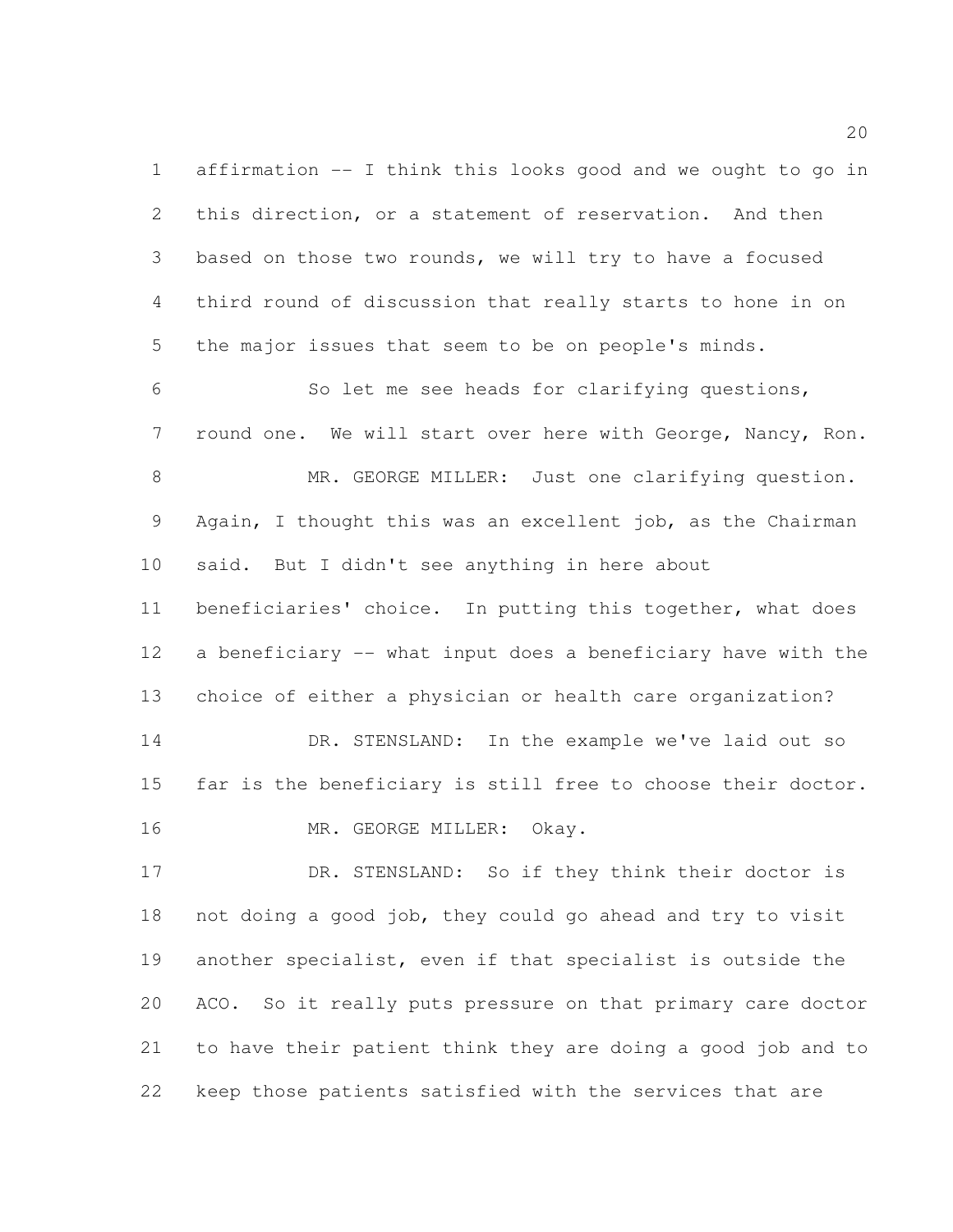within the ACO, because a satisfied patient will stay in the ACO, a dissatisfied patient will leave the ACO. And if the patient leaves the ACO, the way this is modeled, you are still responsible for those costs.

 MR. GEORGE MILLER: The same thing for the hospital?

7 DR. STENSLAND: The same thing for the hospital. 8 MR. GEORGE MILLER: Thank you.

 DR. KANE: On page nine of your slides, you have an example of a bonus penalty calculation. So if actually billing was target for the good guy, the high-quality, \$7,500, the net payment would be 705 guys? And so they would get better revenue out of this if they ignored your volume incentive?

 MR. GLASS: But their cost of delivering the services would go up.

17 DR. KANE: Yes -- well, yes, so the marginal --18 MR. GLASS: The marginal -- yes.

 DR. KANE: So I think that as soon as Medicare takes some of the lower volume reward, you create an incentive not to do it. I'm just trying to see if I understand this right. So if they actually spent the target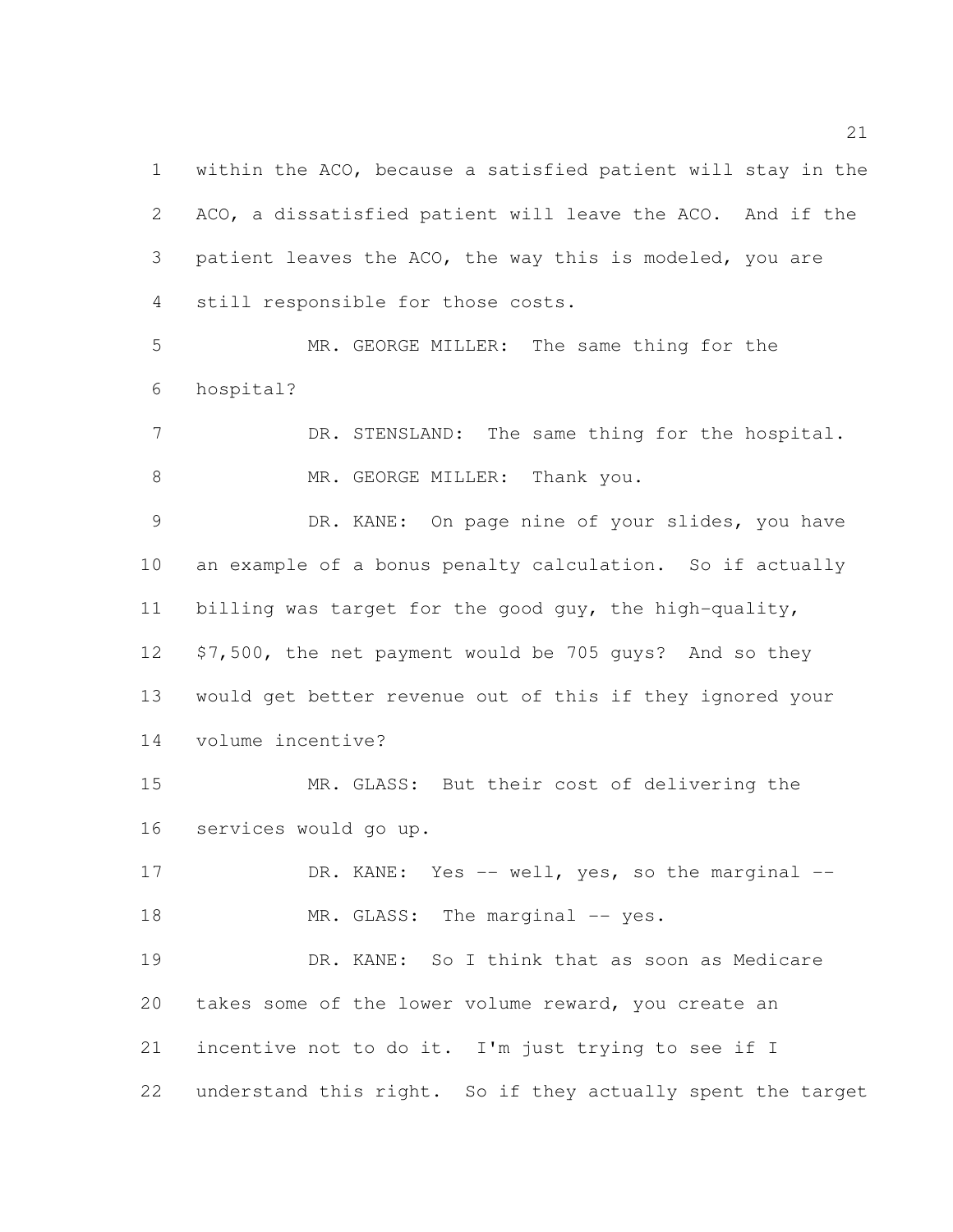level, they would get more revenue?

| $\overline{2}$ | DR. STENSLAND: [off microphone] Yes.                         |
|----------------|--------------------------------------------------------------|
| 3              | DR. KANE: So I quess what would be helpful is                |
| 4              | what your marginal cost assumptions are here, to understand  |
| 5              | better what the incentive really is.                         |
| 6              | DR. STENSLAND: I think this gets back to the                 |
| $\overline{7}$ | other example that we showed with the MRI machine of saying, |
| 8              | generally, the ACO incentive probably is not going to be big |
| 9              | enough to overcome the marginal profit you're going to get   |
| 10             | from just running the machine more. But it might be big      |
| 11             | enough to overcome the average profit. So it might be big    |
| 12             | enough to convince you not to buy the machine because then   |
| 13             | you get the bonus, you don't have the cost of the machine,   |
| 14             | and maybe the combination of not having the cost of the      |
| 15             | machine plus the bonus overcomes that profit you would have  |
| 16             | -- the revenue you would have generated from the machine.    |
| 17             | It all depends on the magnitude of the marginal cost and the |
| 18             | marginal revenues.                                           |
| 19             | So a corollary of that would be<br>MR. HACKBARTH:            |

 that to the extent that this works through creating systems thinking, thinking about investment in equipment or a mix of specialties and the like, you would expect the effects to be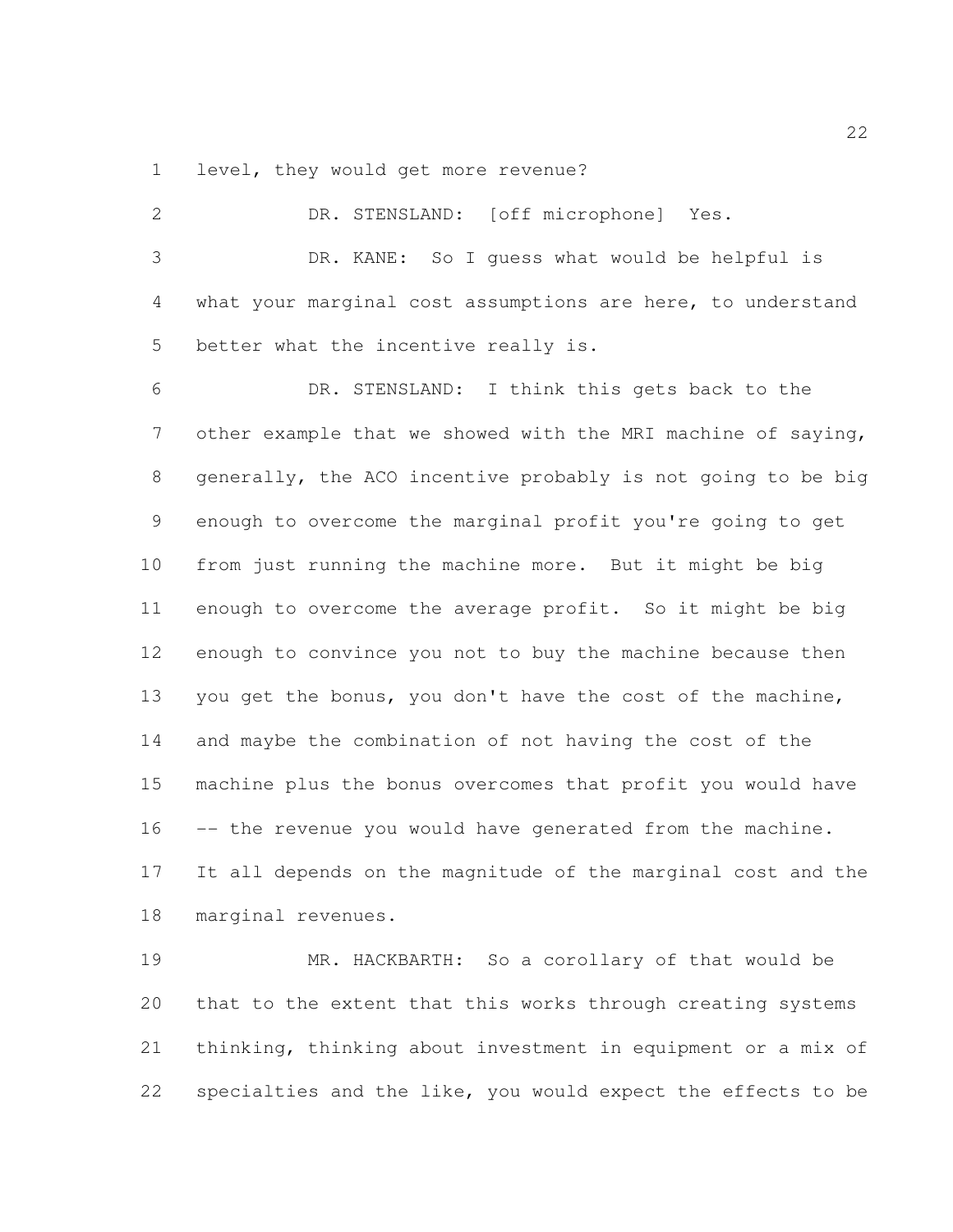greater over time, that you might have smaller effects in the short run than you could see in the long run. Is that a fair inference?

 MR. GLASS: Right, and part of the logic behind that is the observation that in areas with a large supply of specialists and ICU beds and that sort of thing the use of supply-sensitive services is much greater, and that seems to be driving a lot of the variation in resource use.

 MR. HACKBARTH: The existing PGP demo has lots of other issues, design issues that are different than what we have described here, but that also could be a reason why you're not seeing cost effects in the short run with the PGP demo. The system impulses is still developing.

14 DR. STENSLAND: I think that the PGP people who 15 spoken to us or spoken publicly on this, they have said, well, this is a temporary program and it only affects a small part of our total payers so we're not fully invested in this thing because we can make long-term decisions because it might end in four years and then we're going to have this long-term revenue stream go away in exchange for a short stream of bonuses and that makes them reluctant to make big changes.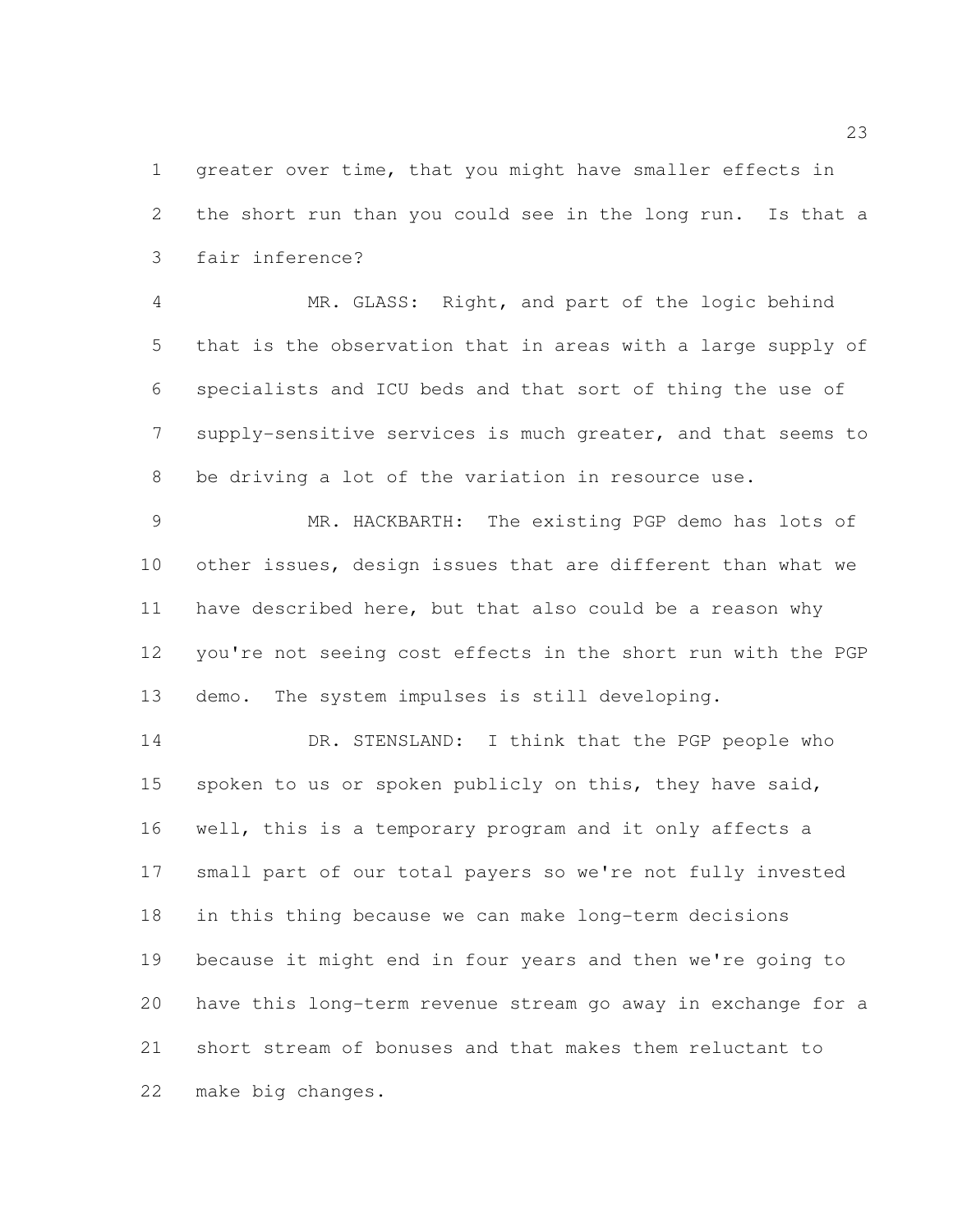DR. CASTELLANOS: First of all, good job and I like this concept very well. Being a physician, my real interest is the patient and the patient's care. George has started the questions on, but what's the incentive for the patient? I don't see any incentive for the patient? We're not sure about quality. We're not sure about cost savings. And I'm supposed to, as a physician, cajole or talk these patients into staying because I'm going to be responsible no matter what for three years, whether they stay with me or not. So what's the advantage to the patient?

 MR. GLASS: Well, I guess one advantage to the patient would be if high-quality ACOs were encouraged, the quality would go up. The quality of care would increase. And I suppose they could choose between -- if this was publicized, they could choose between a high-quality and a low-quality ACO. So they would know which one was delivering high-quality care.

 DR. CASTELLANOS: But you won't know that for several years. I agree, there is a value of quality -- MR. GLASS: Well, you could do it retrospectively, I suppose. You could look retrospectively to see what this group has produced in the past.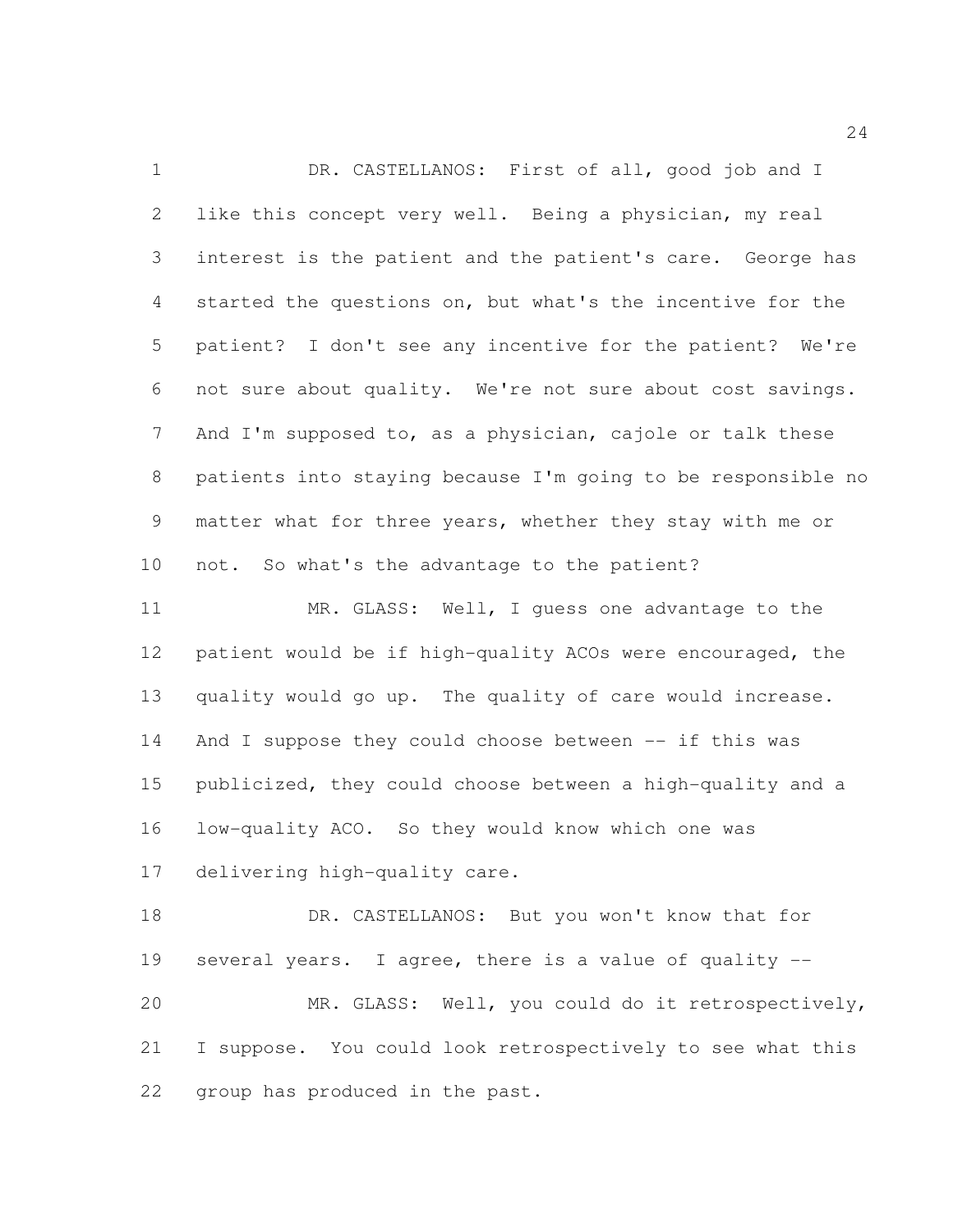1 DR. CASTELLANOS: Not an ACO that is just starting up.

 DR. STENSLAND: So not at one that's just starting out. You'd have to kind of promise something. But there is an example of one of the ACOs brought up the other day at the conference that John was talking about and they improved their heart failure regimen. They would have people communicate every day with the system. And what they found out was they were able to dramatically reduce admissions for the heart failure, and if they are able to reduce the 11 admissions for heart failure, they have got something you could sell to the patient. You say, you want to be in this 13 ACO system because we have a system for monitoring you. And if you look at the chance of you having to go into the hospital, it's better than other systems. There is also a big incentive the ACO system to reduce readmissions, because 17 readmissions are a big cost. And like I say, we want you to stay in this ACO system because one of the things we work hard on is to get right the first time so you don't have to come back into the hospital. If you could show that they actually have lower readmission rates, that might be a selling point to the patient.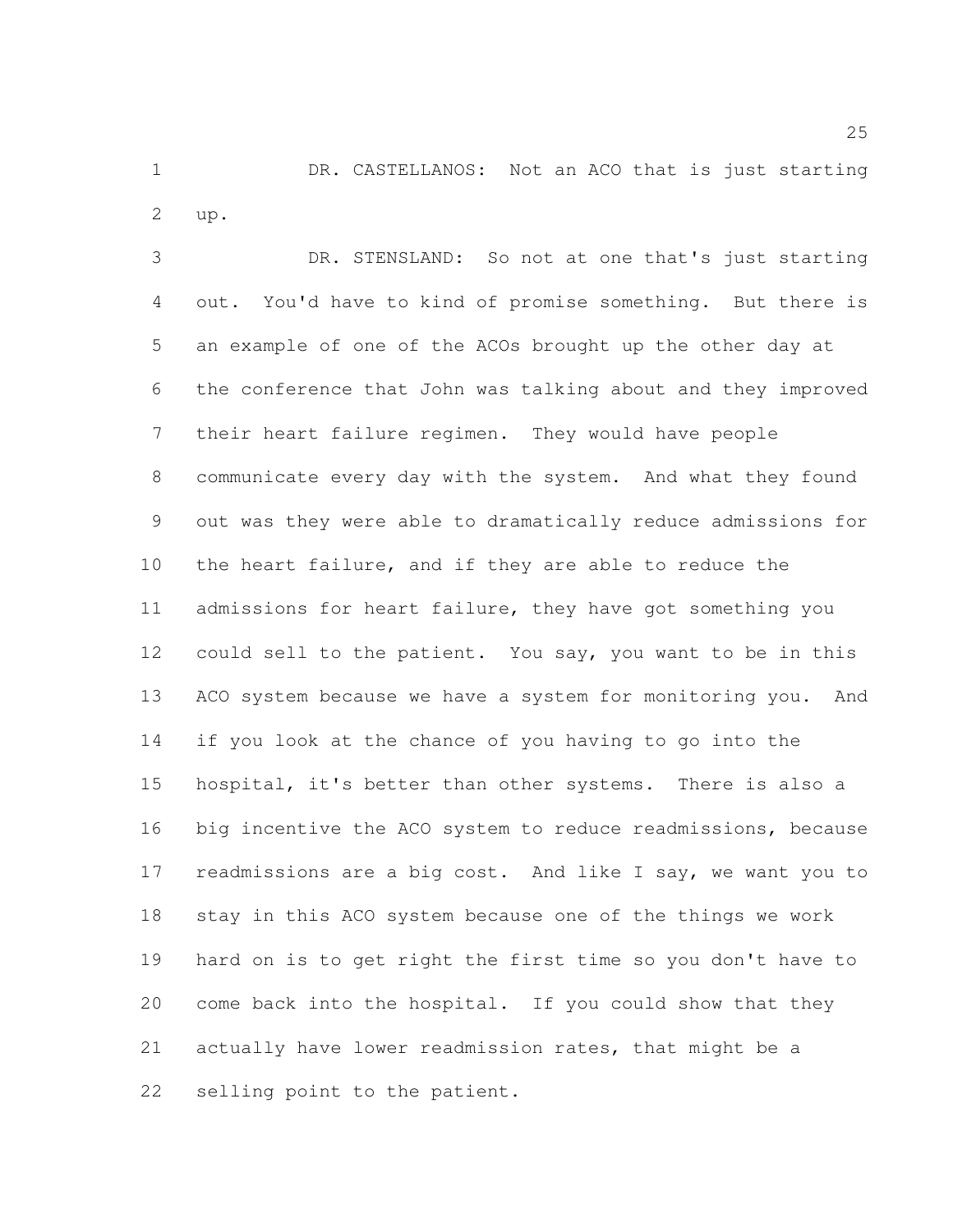1 I think part of the function of the ACO is to say, now when the system does those good things, when they reduce remission rates and they reduce their revenue because 4 they're doing it, when they reduce admission rates and they 5 reduce their revenue because they're doing it, they get some compensation for that through the ACO bonus.

 MR. BERTKO: First, David and Jeff, nice report here and good presentation for clearing this up. As both David and Jeff have indicated, I've been part of the Elliott Fisher team looking at this, so we've done some thinking about it.

 The one clarification comment I would have is we've looked at ACOs as being a big tent, and that while I would agree with you that a hospital physician group is probably the most likely one in there, I would see if you guys would agree that perhaps a large multi-specialty group by itself could be an ACO, and perhaps several other variations?

 DR. STENSLAND: That's certainly an option and I think at some of our other ACO discussions over the last couple of years we brought up that option. The one thing for you all to decide is whether it's fair to leave the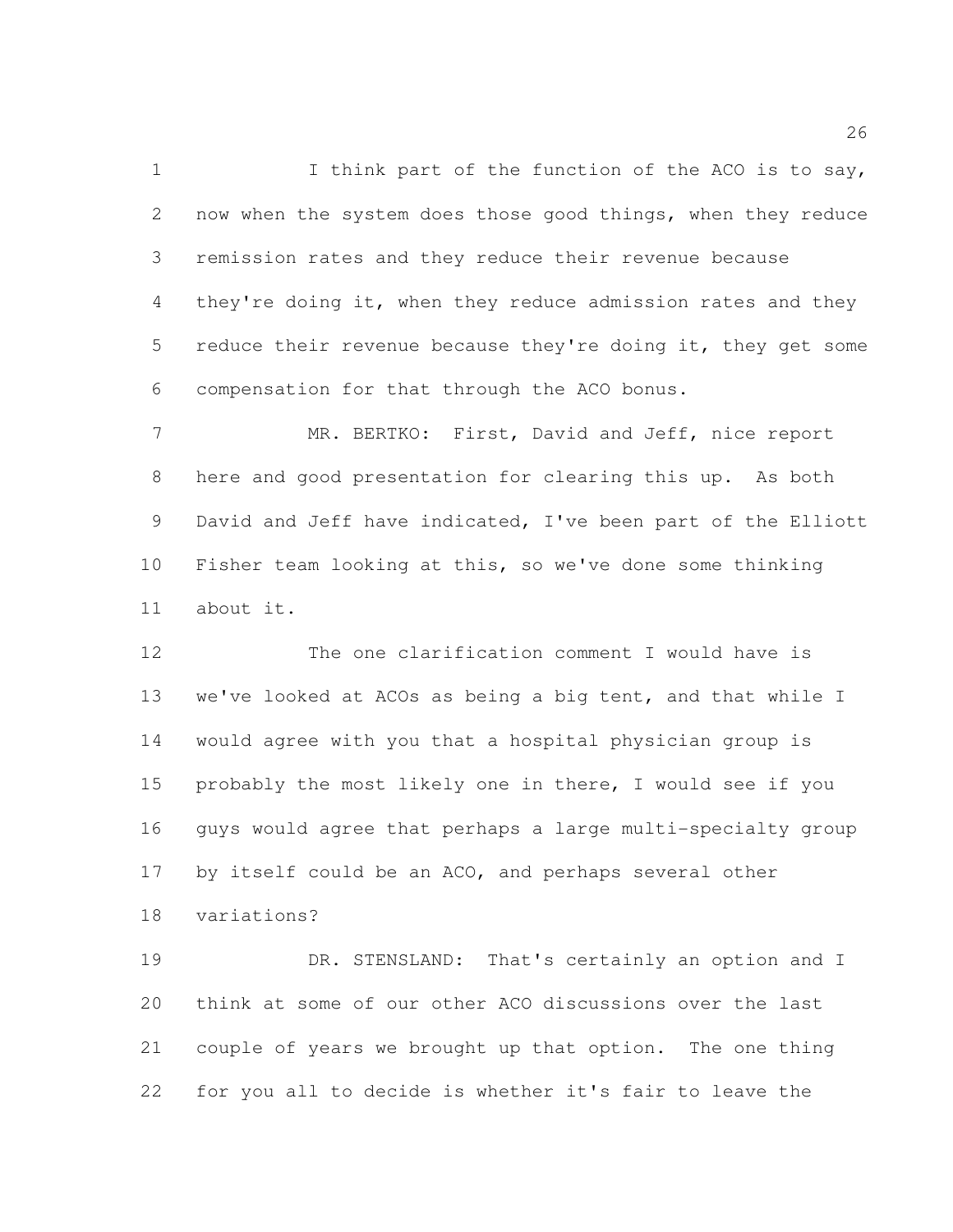hospital out. The reason that you might think it's not fair is that if you look at a lot of the savings that the ACO hopes to generate, a lot of is going to be due to things like reduced admissions, reduced readmissions. So the hospital's revenue might be the revenue that's shrinking the most, and if the hospital's revenue is the one that's shrinking, you might think they should have an opportunity to share in the bonuses.

 The other factors, what we've gathered from you, is there's a lot of you that have suggested that it's very important for hospitals and physicians to work together, and so having them both in the ACO might make it easier for them to work together as opposed to if the hospital has a different set of incentives from the physician, which could create some discord.

 MR. GLASS: Yes, and the other consideration was that we've kind of shown that they have to be able to make joint decisions and have some form of organization and the hospital may be the only one with enough assets to convene everyone and provide HID or whatever. So in our paper, we've been assuming hospitals are in. But that's clearly something the Commission could decide otherwise on.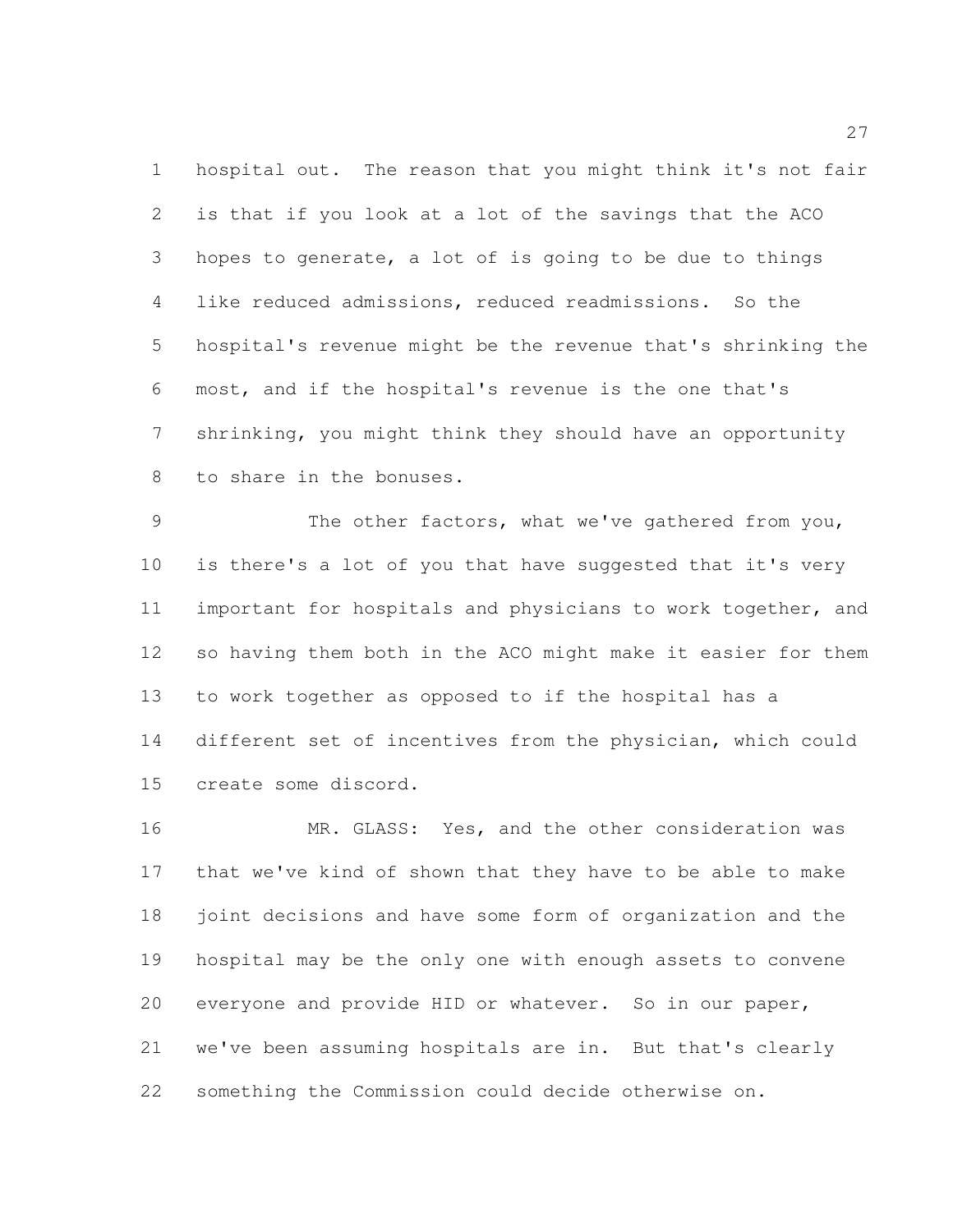MR. HACKBARTH: Could I just ask a follow-up question about the PGP demo. It's labeled physician group practice, but don't all of them include a hospital in the configuration?

 MR. GLASS: I think there's one that does not. 6 MR. HACKBARTH: One that does not? 7 MR. GLASS: Middlesex, I think.

 MR. HACKBARTH: You know, that's a big hunk of the dollars, 30 or 40 percent of the dollars are in the hospitals, so to the extent that you are trying to change that and having a hospital involved would seem logical to me.

13 DR. CROSSON: Glenn, excuse me. On that point, my understanding, and actually, I think Middlesex does have a hospital. That is the hospital. But my understanding is that although the savings available in the demonstration project come from both savings on the office side and the hospital side, that the hospital itself is not included in the potential for gain. I could be wrong, but I think that is the design element. It is the group practice that stands to gain.

DR. STENSLAND: I think that's correct, but I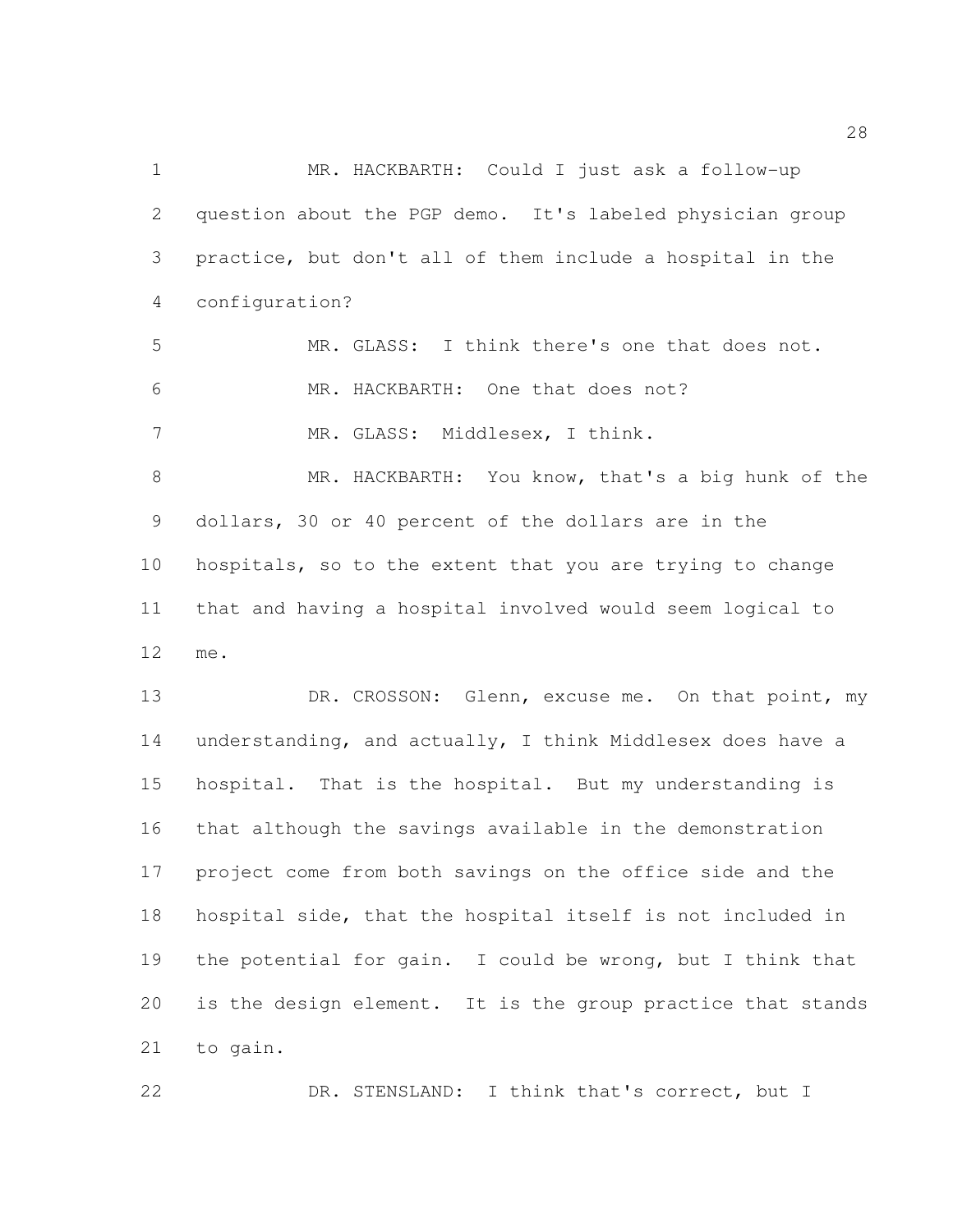think the point is that a lot of these group practices are part of a bigger system, so that if you give --

 DR. CROSSON: Some are, but some are not. DR. MARK MILLER: Let me just make one quick comment as to why this issue is -- you just made the set of arguments for inclusion, which I tend to agree with. I think the argument that the physician-only people make, and I don't whether you are in that camp or not, is that the more you include providers who potentially lose revenue, the more resistant they are to change. And this is probably a religious question in the end, but that's kind of the underlying discussion here.

 MS. BEHROOZI: This is just the round one clarifying question, so I don't mean to sound skeptical because it all sounds -- you're putting out a lot of great information and it's great directionally, but it's really on the issue of involvement of other payers which you identify as sort of a principal point that would strengthen ACO 19 design. In the paper, you make the comment, therefore, ACOs should be structured so that private insurers could also have an incentive to set up a bonus system similar to Medicare. The clarifying question is whether you have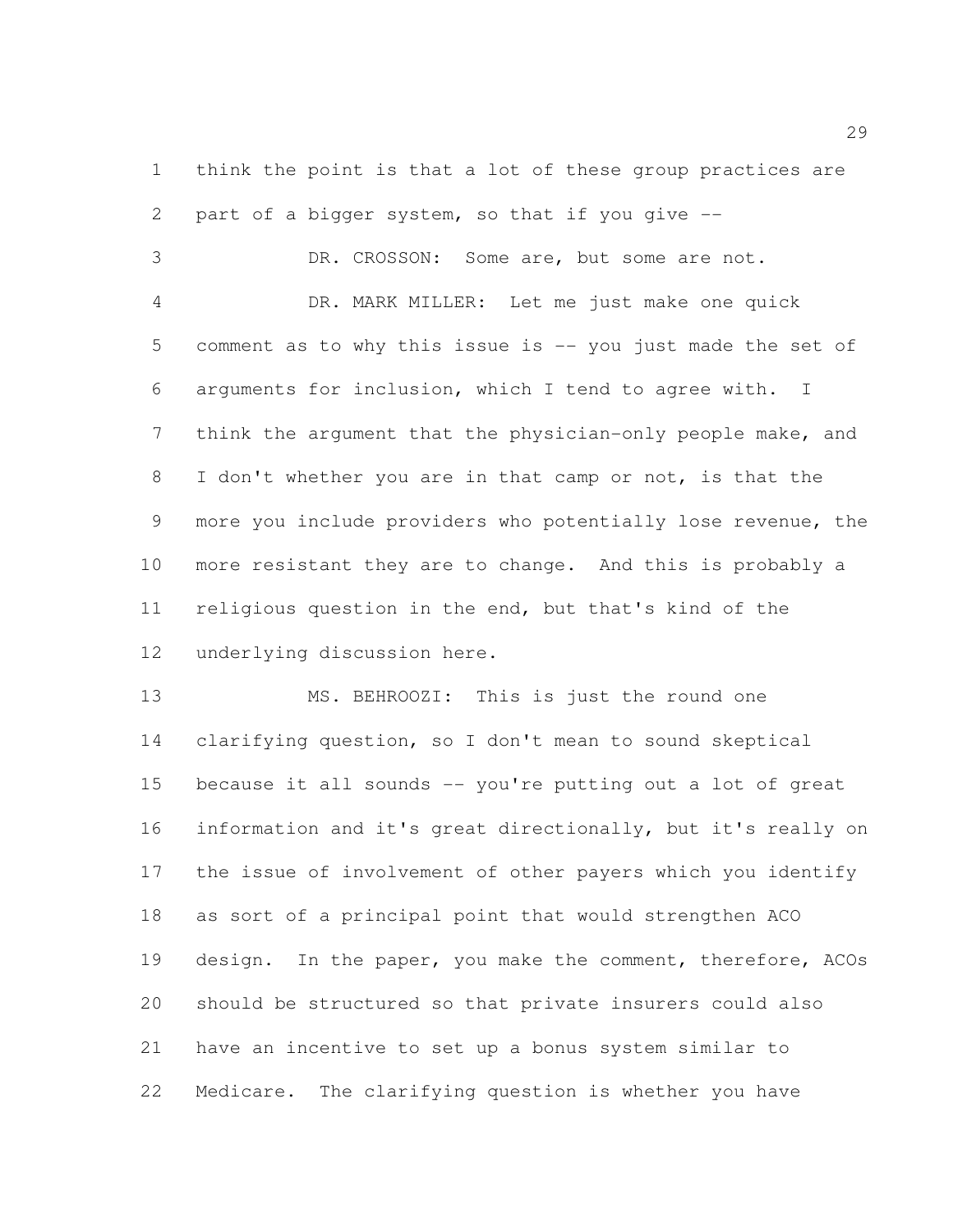thought about what that means, what that means in terms of the structure, which then also goes, I think, to the voluntary-mandatory question a little bit, or whether that's yet to be explored. That's the question.

 DR. STENSLAND: We haven't done any serious thinking on that. The people in Vermont are trying to structure it that way, where they will have three main insurers, Medicaid and -- and they're hoping to get Medicare, they don't have Medicare in yet -- in the whole program, so we haven't done much work but there's others who are working in that direction.

 DR. CROSSON: My question is sort of on the same topic, on slide nine again, which we still have up there. This assumes that -- I assume it assumes that the physicians and the hospitals are part of this ACO. So this gain here 16 or the difference in the net Medicare payment example, as simple as it is, is actually more complicated because it assumes that that money, that gain, is going to be in some way shared between physicians and hospitals. So this is a combination of an increase in payments under Part B and Part A and then make some assumptions that there is some organizational entity and some process on the other end to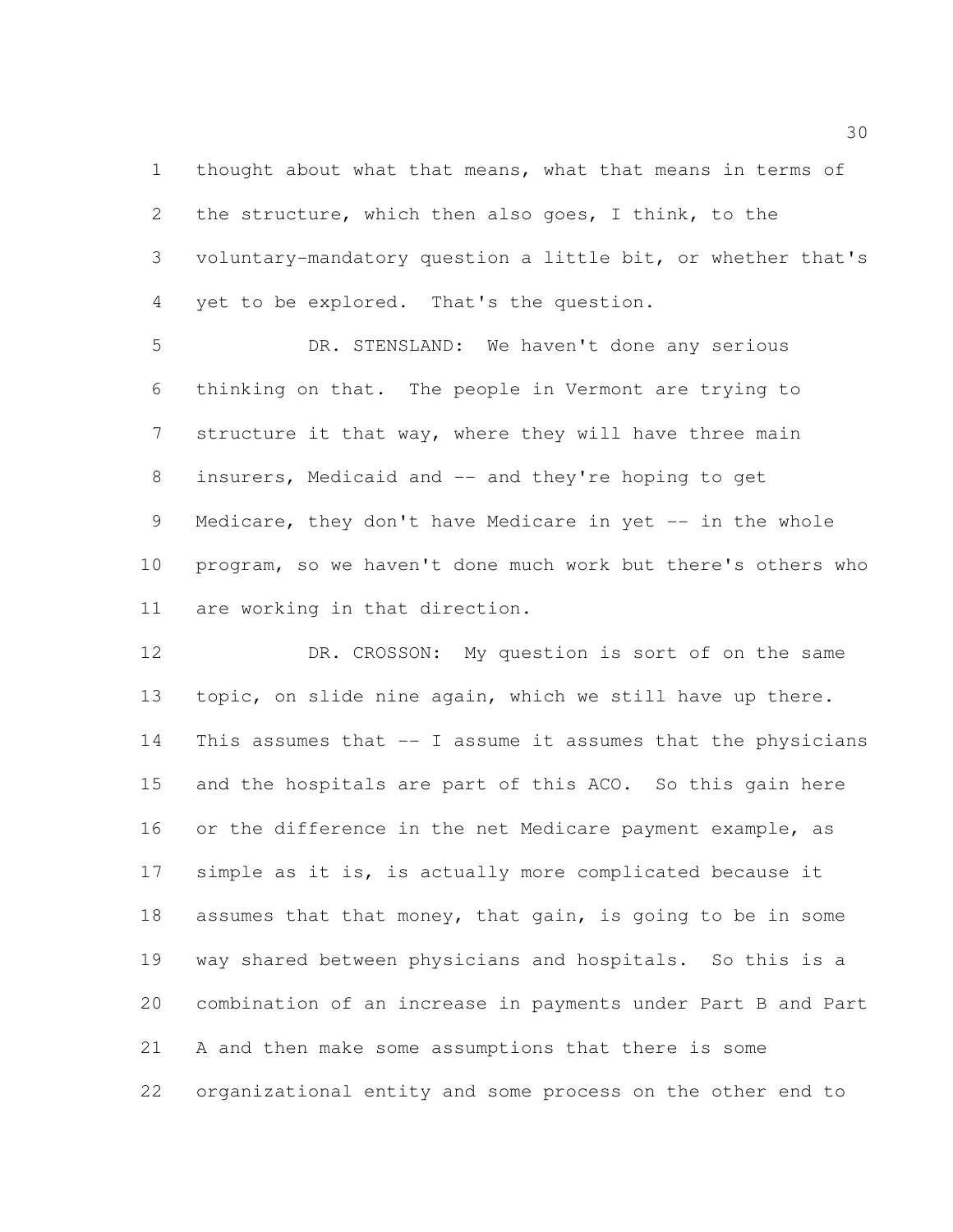receive that in an equitable manner.

| 2              | MR. GLASS: You could make it kind of mechanical              |
|----------------|--------------------------------------------------------------|
| 3              | and have Medicare do it if you wanted to, as a percent of -- |
| 4              | look at last year's spending, what percent of it was the     |
| 5              | hospitals, what percent was the physicians, and return it    |
| 6              | that way. So you could do a mechanically, virtually kind of  |
| $\overline{7}$ | if you wanted to. Or you could just give the \$400 to this   |
| 8              | organization and say, split it up however you guys like.     |
| $\mathcal{G}$  | DR. CHERNEW: I have a question about slides five             |
| 10             | and six. Go to six, because it includes both. My question    |
| 11             | is, the big difference is that on the right in the yellow,   |
| 12             | you have the fixed costs included. On the left, you don't.   |
| 13             | Is that -- so what I think is misleading -- my question is,  |
| 14             | there has to be -- the right question seems to be what would |
| 15             | happen under an ACO system versus not? But in either         |
| 16             | system, someone has to invest in the MRI. So the right       |
| 17             | comparison isn't what would happen if the MRI was free,      |
| 18             | which is sort of the marginal one on the left.               |
| 19             | What seems to be missing on the left, or my                  |
| 20             | question is, who bought the MRI on the left and what was     |
| 21             | their incentives to do it under the -- in the non-ACO world? |
| 22             | Because the question you're trying to answer is if we put in |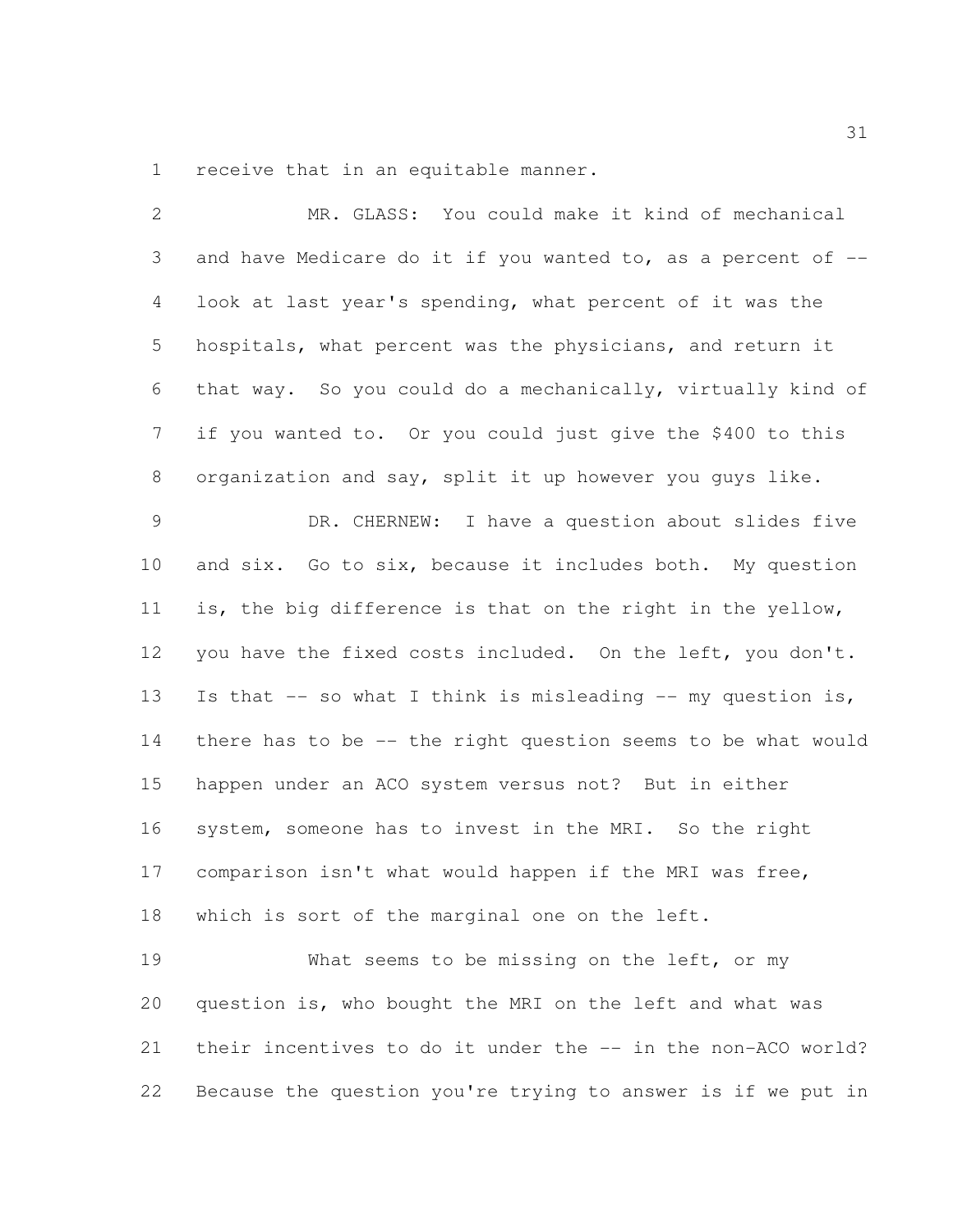an ACO, how does that affect the incentives for investing in 2 an MRI. But I don't think -- and correct me if I'm wrong -- I don't think that is what's on the left here. I think the left here is just if the MRIs were free, the ACOs won't stop use.

 DR. STENSLAND: I think you could think of this as, okay, we set up an ACO and it starts tomorrow and you have your own ACO. Do we really think you are going to start doing fewer MRIs on that machine you already have, and the probable answer is no.

11 DR. CHERNEW: Right.

 DR. STENSLAND: But maybe you might not buy 13 another machine to expand your capacity.

14 DR. CHERNEW: But the question for that, and this is what I'm sort of asking is, the issue is so maybe that's true. That's the column on the right. But what I don't understand is that has to be compared to what your incentive 18 was to buy the MRI machine without the ACO, and that's not the column on the left.

DR. STENSLAND: No.

 DR. CHERNEW: Right. So I'm trying to figure out how the ACO changes the incentive to buy the machine. I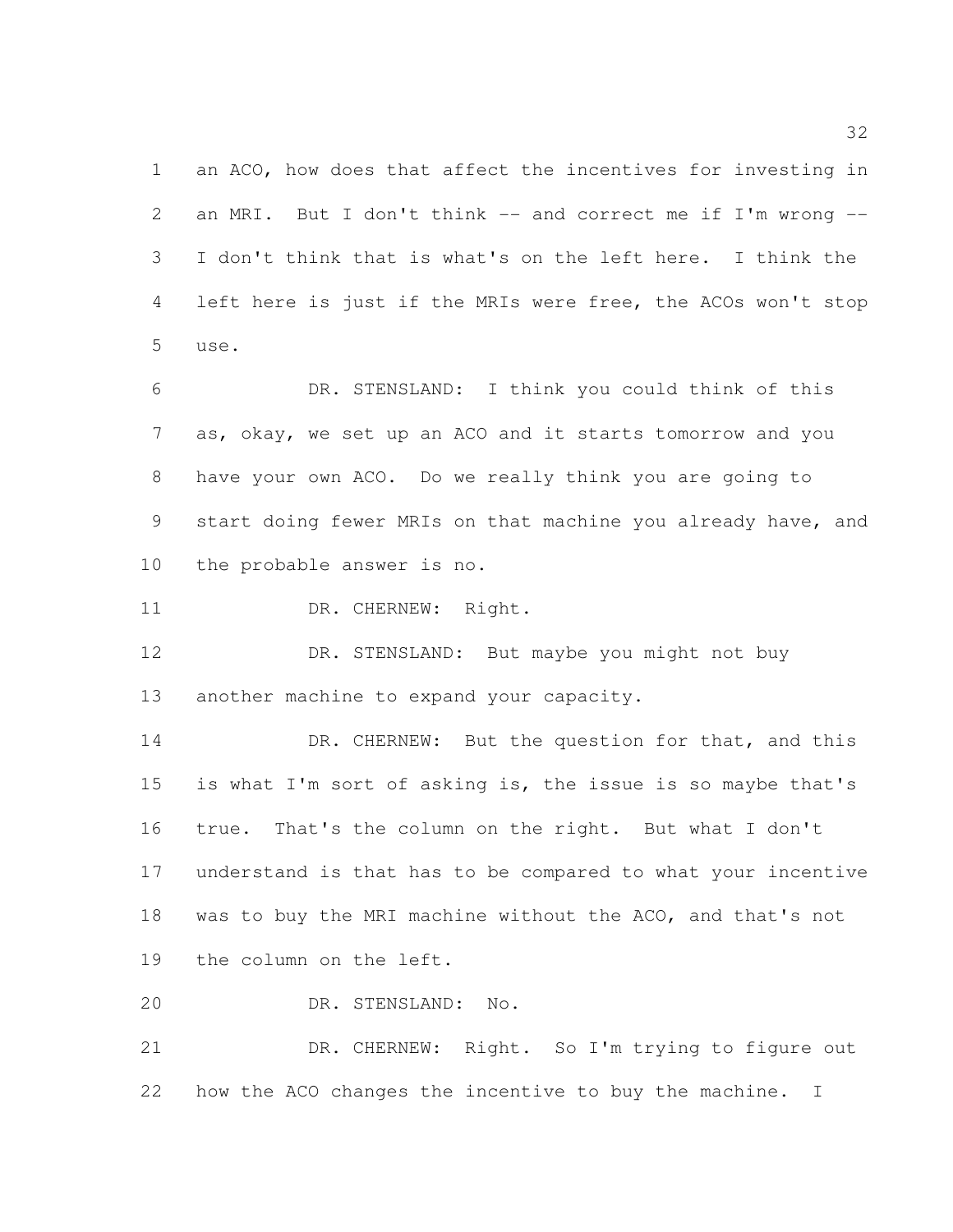agree with your point that the ACO won't affect the marginal incentive to use it. That I agree with. But I don't see on this how the ACO influences the incentive to buy the MRI machine because I don't see the non-ACO version of what that incentive was.

 MR. GLASS: Well, there's no ACO – the effect on 7 the ACO bonus goes away.

8 DR. CHERNEW: I know, but there was some other organization that was deciding to buy the MRI machine without the ACO and that had a set of marginal costs and fixed costs and whatever it was, and so that seems to me to be the comparison.

 DR. STENSLAND: Yes. The comparison is just the first three rows in that upper right-hand column. So of 15 there was no ACO, you would spend \$500 -- you would get \$500,000 in revenue, you have \$450,000 in costs, and your net profit would be \$50,000. And that's without an ACO, you have \$50,000 in profit and that's why you do it.

 DR. CHERNEW: So the fixed costs are basically in the \$400,000.

 DR. STENSLAND: Four-hundred-and-fifty, right. DR. CHERNEW: In the \$450,000, yes. We set it up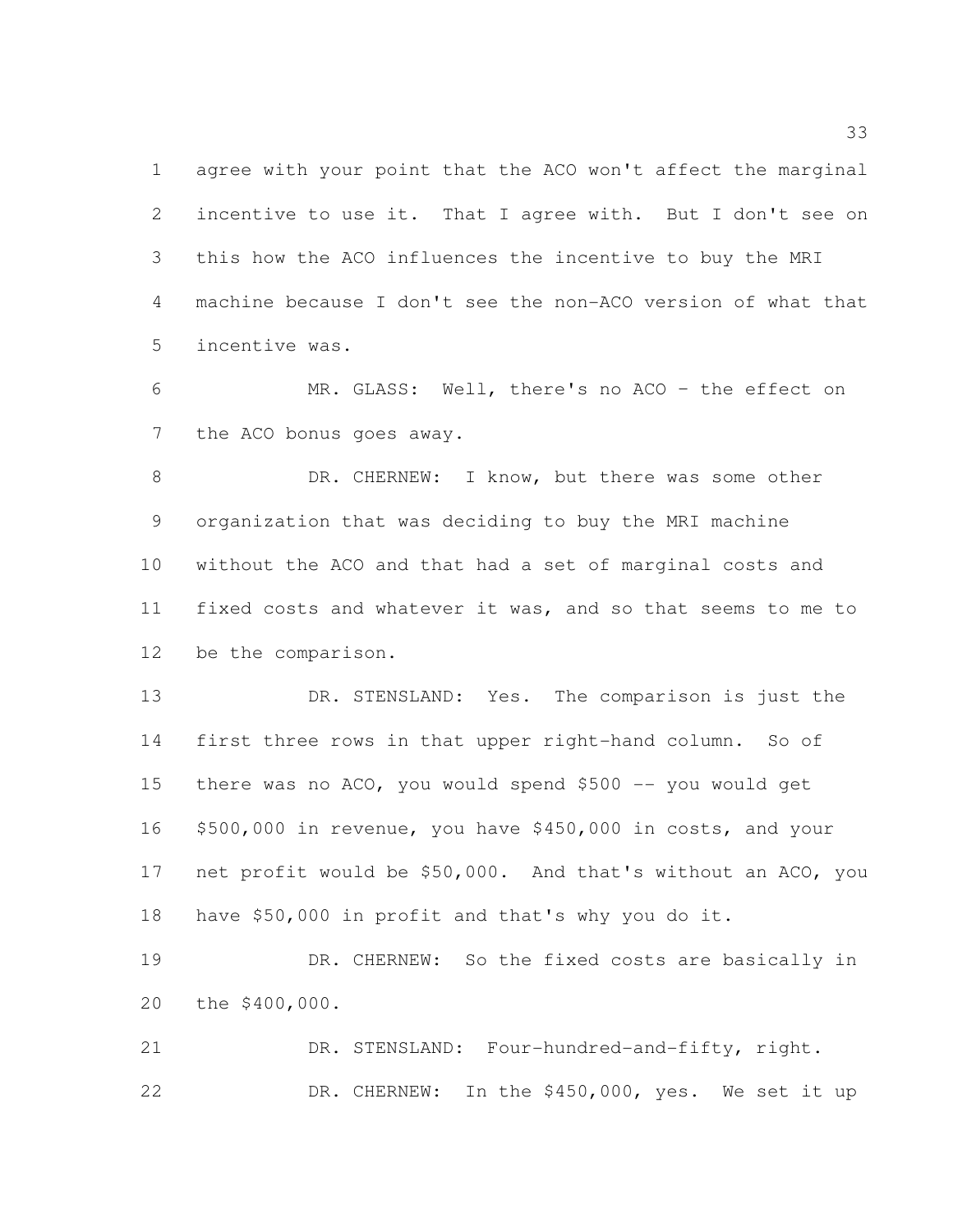as a  $-$ 

 MR. GLASS: It is \$400,000 is the fixed cost and the marginal is \$50,000 or something like that. DR. CHERNEW: Four-hundred-and-fifty thousand would be your annual cost. MR. GLASS: It is marginal and -- DR. STENSLAND: Annual costs of operation. So in the paper, we set this up as if you leased the machine annually so that your annual costs of leasing, maintenance, and operation is \$450,000. DR. CHERNEW: So now given that, I'm sure it will take hours to get back to here. I will think about that again. But that helps. 14 [Laughter.] MS. HANSEN: Just to follow up on the question of quality, I think, as well as post-acute care, not only hospital, in terms of quality, the worry sometimes of 18 stinting, that still comes up. So is that taken care of by the fact that the accountability will still follow the primary care physician if the beneficiary goes someplace else? So there's a little bit of an incentive there that the accountability will still trail, and that's part of –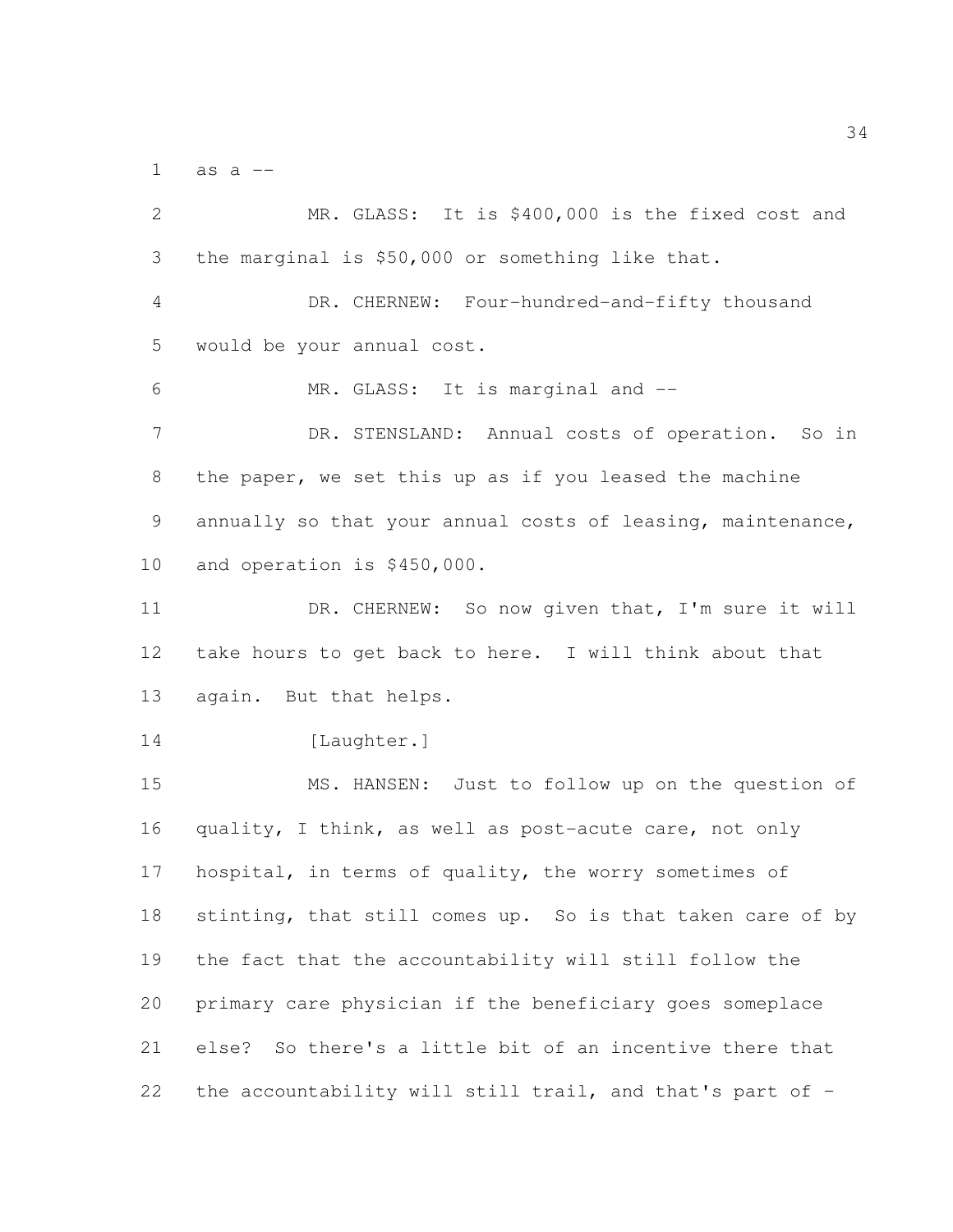MR. GLASS: Because the quality would be assessed 2 of the population, so that would be true.

 MS. HANSEN: And then the second clarification is in the ACO, we're talking about the physician and the hospital, but so much about the outcome is also related to the post-acute care. So would that include places like home health agencies as part of that? Or is that just kind of a contract of provider consideration?

 MR. GLASS: The spending on it would be included, but they wouldn't have to be officially part of the ACO. Presumably, the hospital and the physicians, when they make a discharge decision, would pay a lot of attention to where they were sending them and choose the SNF with high quality and low cost and less likelihood of readmission.

 MS. HANSEN: Okay. So the payment would go to the ACO they would contract --

17 MR. GLASS: No, the fee-for-service payment would 18 still go to, say, the SNF, but the hospital and physician would have a large incentive to make sure they were sending the patient to a good SNF.

21 MS. HANSEN: Thank you.

MR. HACKBARTH: Okay. Let's move on to round two.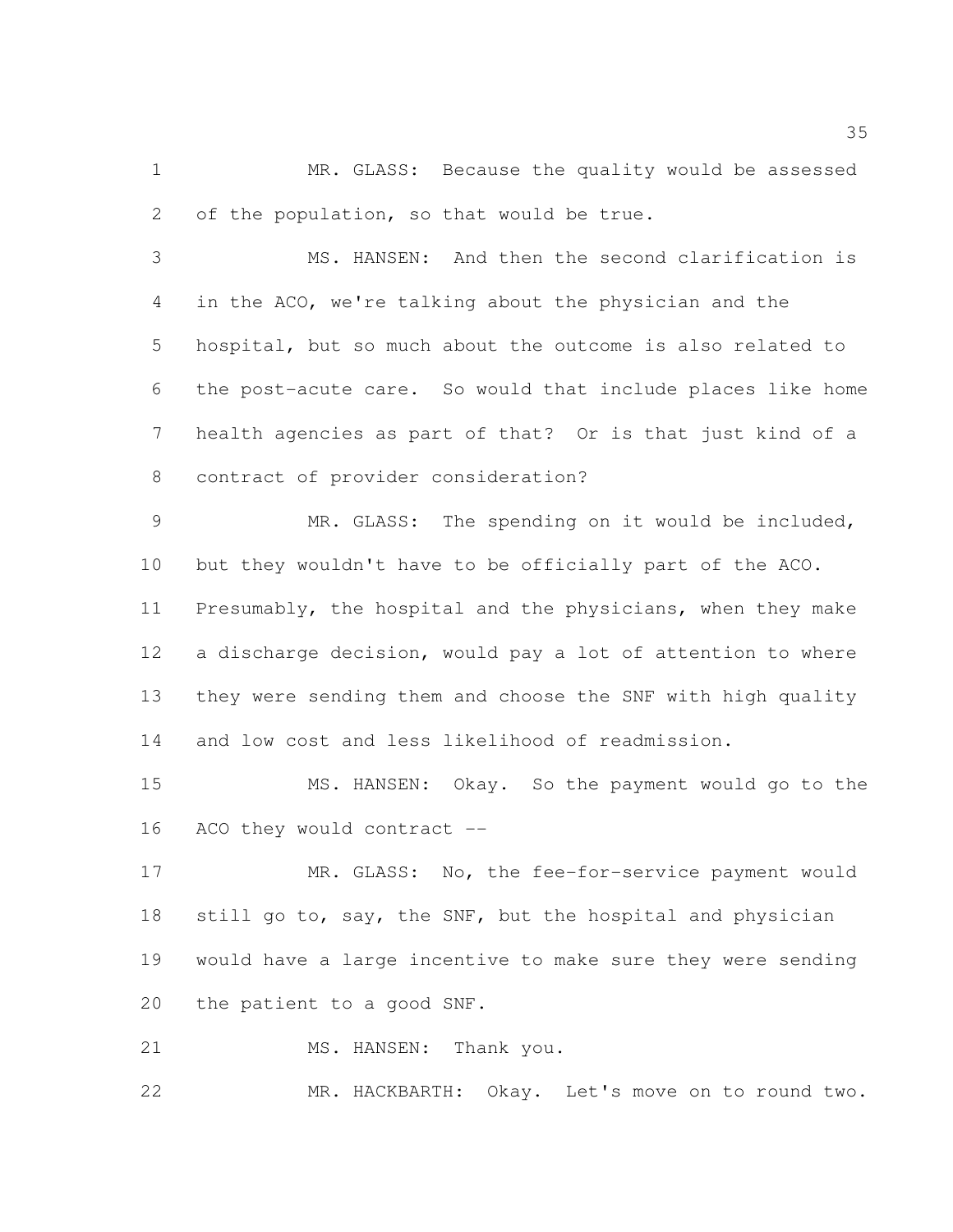Let me see, since Mike needs more time to think, I've got to start over here again. Peter, do you want to go ahead?

 MR. BUTLER: Several comments. I'll answer the questions first as best I can, if you could put those back up. I favor mandatory over voluntary, but the devil is in the details obviously. But I think you will get more teeth out of this if you go on the mandatory versus the voluntary side.

 The second question related to do you think it should be used to constrain growth. I have a problem with the way the question is framed. I think it should be, do you think it should be used to achieve appropriate care for the patients, which by the way is probably less utilization. But I think we should frame it in the context of the overall goals of the metrics we're trying to hit for the patient population. But having said that, I do think it should be used.

18 And then the way I would frame then the rest of my comments is if you look at the way we could intervene in the system from just on one end informing physicians of utilization patterns to the other end of the spectrum having competitive Medicare Advantage bids, I like this one almost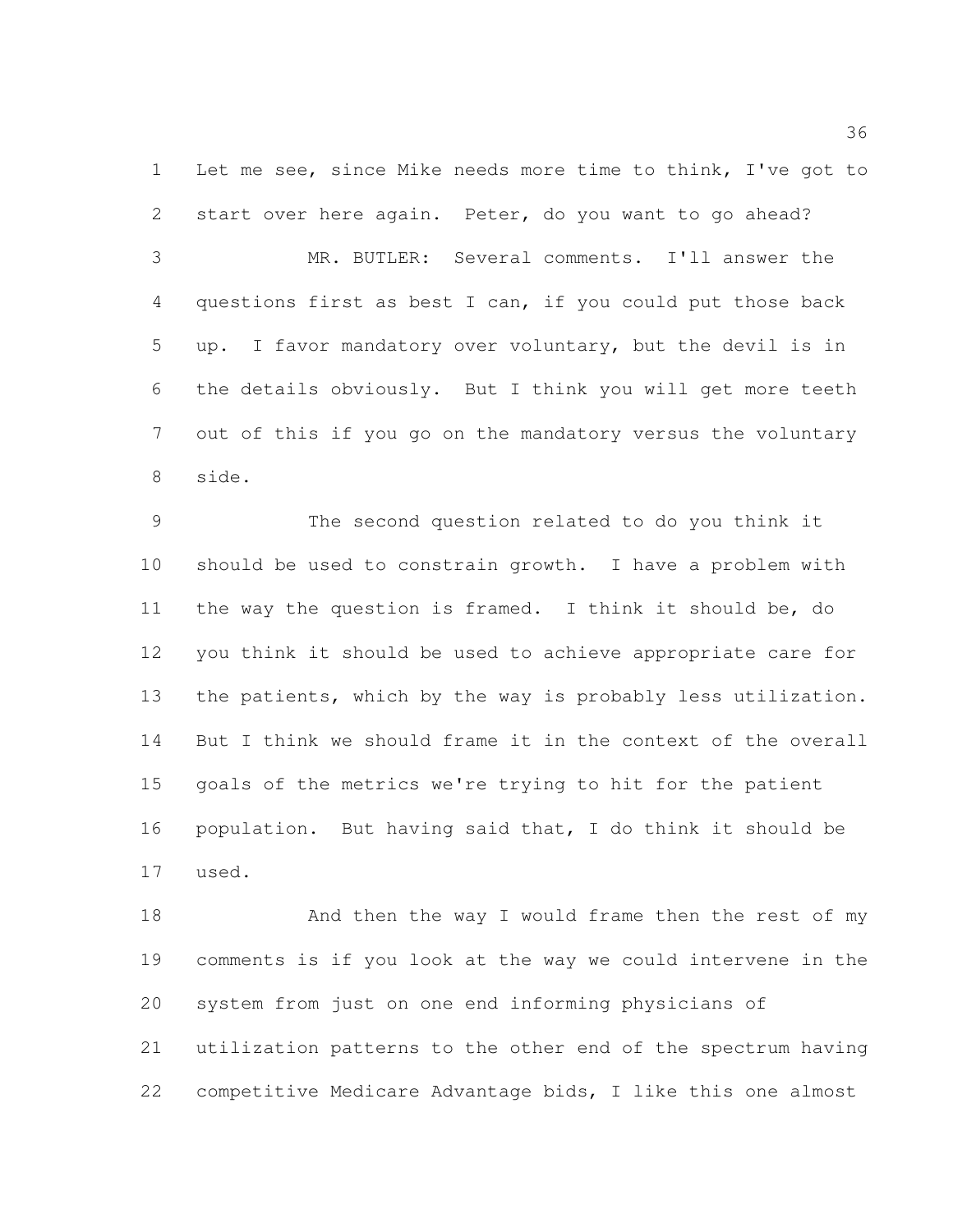1 the best because it comes the farthest along the food chain, if you will, to kind of align the whole utilization question. It retains the Medicare rate, so you don't have to go through that nonsense, and helps -- I wouldn't call it nonsense, but administratively it is easier to kind of just pull it off. You've got great data. And I very much like the integration of the physician and the hospital activity, because frankly, not only is it positive, but all of the other payment reforms -- episode of illness, episode of care, and that kind of bundling -- is going to encourage the same kinds of things anyway.

12 I would say that there are some both large systems and small hospitals that have come an awful long way in terms of working with their physicians on all of the quality metrics, on readmission rates, and they're positioned far differently, I think, than they were maybe in the first round of managed care to accommodate all of this.

18 Not really stated in here, but you say, why is it different? I think also IT is not a small factor in this. A lot of big systems now are being able to measure this across the physicians and hospitals in ways they haven't been before, and often those investment decisions are also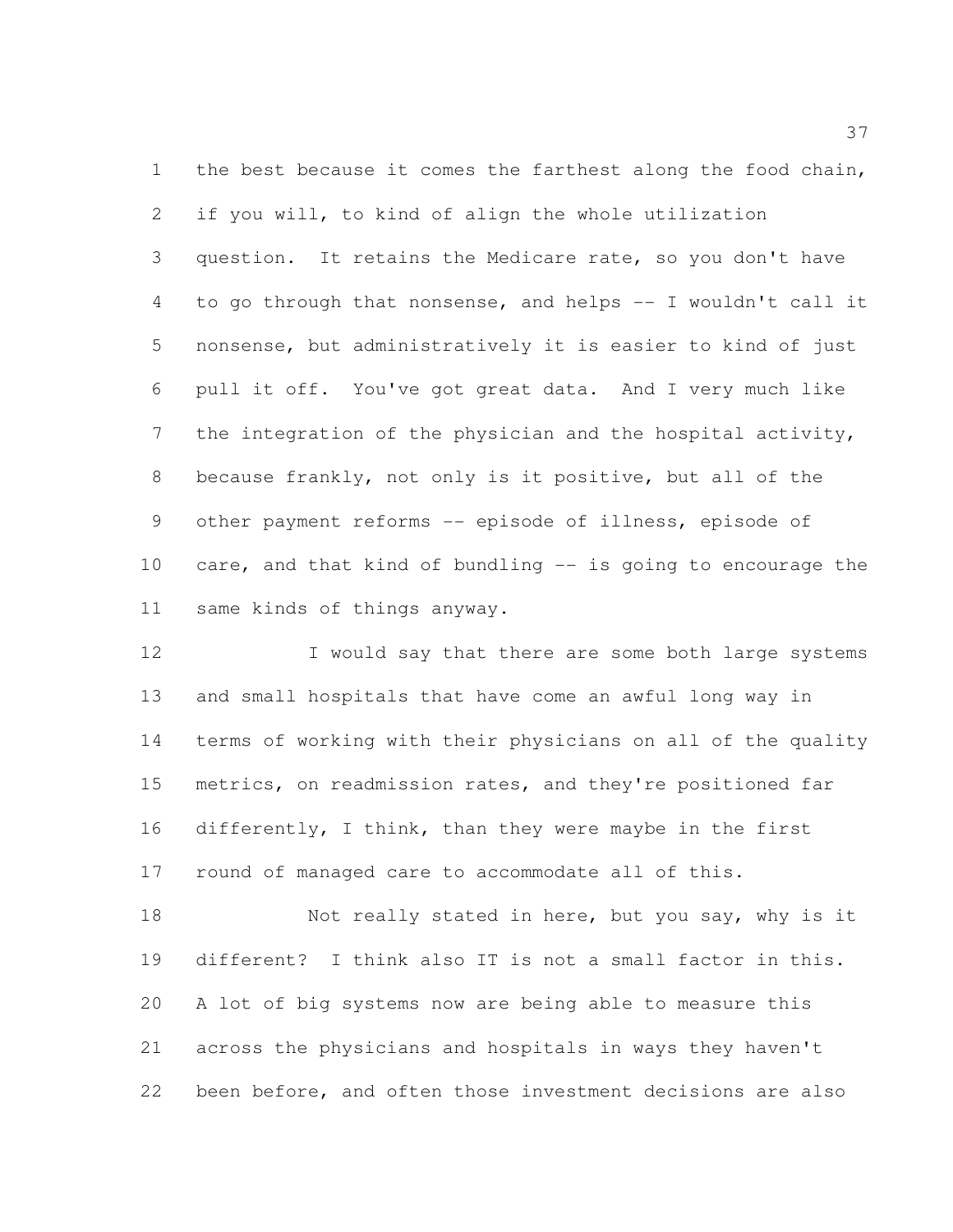bringing hospitals and doctors closer together, much better able to deal with this than maybe they were in the early 90s when capitation was first rolled out. So I like all of those aspects of this.

 I do worry about the logistics. I do worry about revisiting the toxic impacts of handing out bonuses. It's not just between hospitals and doctors, it's within groups, between the primary care and the specialist.

 On a positive note, I would say we have one of these PHOs. We do have quality and pay-for-performance now. We do hand out bonuses to both the hospitals and doctors and it works very well, so we would be anxious to participate in something like this.

 My final point would be on the -- it's kind of referenced, but it's a very important point. If you have, say, 5,0000 of your so-called enrollees in a quasi-capitated system and maybe you have 95,000 that aren't, you don't exactly have the cultural tipping point in the organization to fundamentally do things differently. And that was a big roadblock, I think, in getting through the first round of all this. And so this by itself, I wouldn't say is going to flip over behavior, but I don't think we can ignore it and I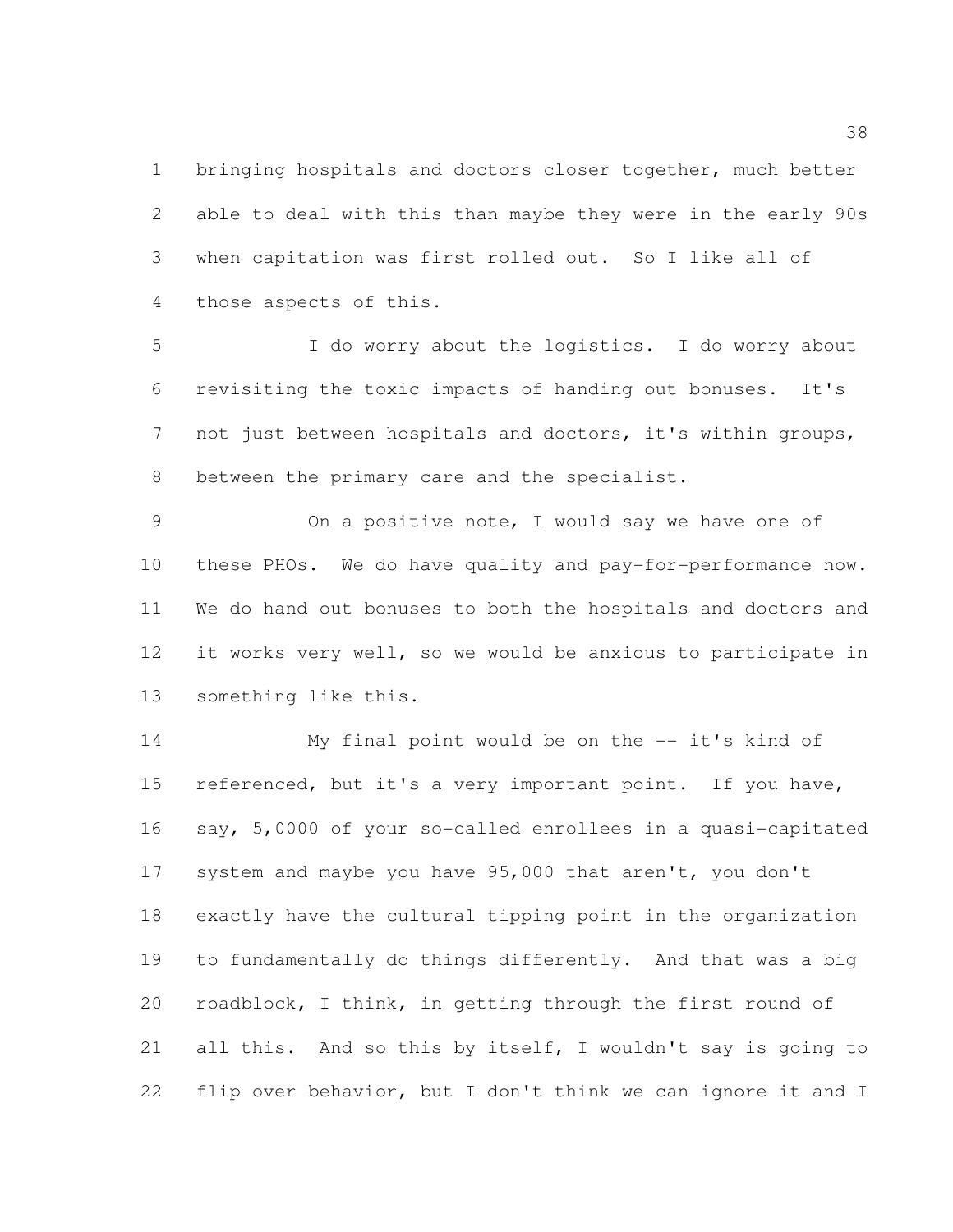don't think it's an excuse not to try to do it, because if others were to jump on this, I think it's absolutely the right direction to go.

 MR. HACKBARTH: I had promised Jack -- he assured me he was going to say something that is so profound as to alter the course of our --

7 MR. EBELER: Unfortunately, the profound here is I don't understand, and I have worked at this -- this is a part of health care that I come out of in a lot of ways. The statistical analysis has been, I think, the most powerful tool we have had in health care, this whole idea of looking at geographic contiguous units. It is a fabulous unit of analysis and we're trying to turn it into a unit of 14 intervention. There's a part of this that -- and magic happens, step here. The statistics at the front end work and then your statistics at the back end work and it's sort 17 of the thing. So I don't quite know what an ACO is.

 The descriptions that we have sound like the discussions we used to have years ago about why it wouldn't be smart to start some type of an organized delivery system organized health plan, the kind of world I come out of. You say, gee, let's do that. The difficulty is -- and we talk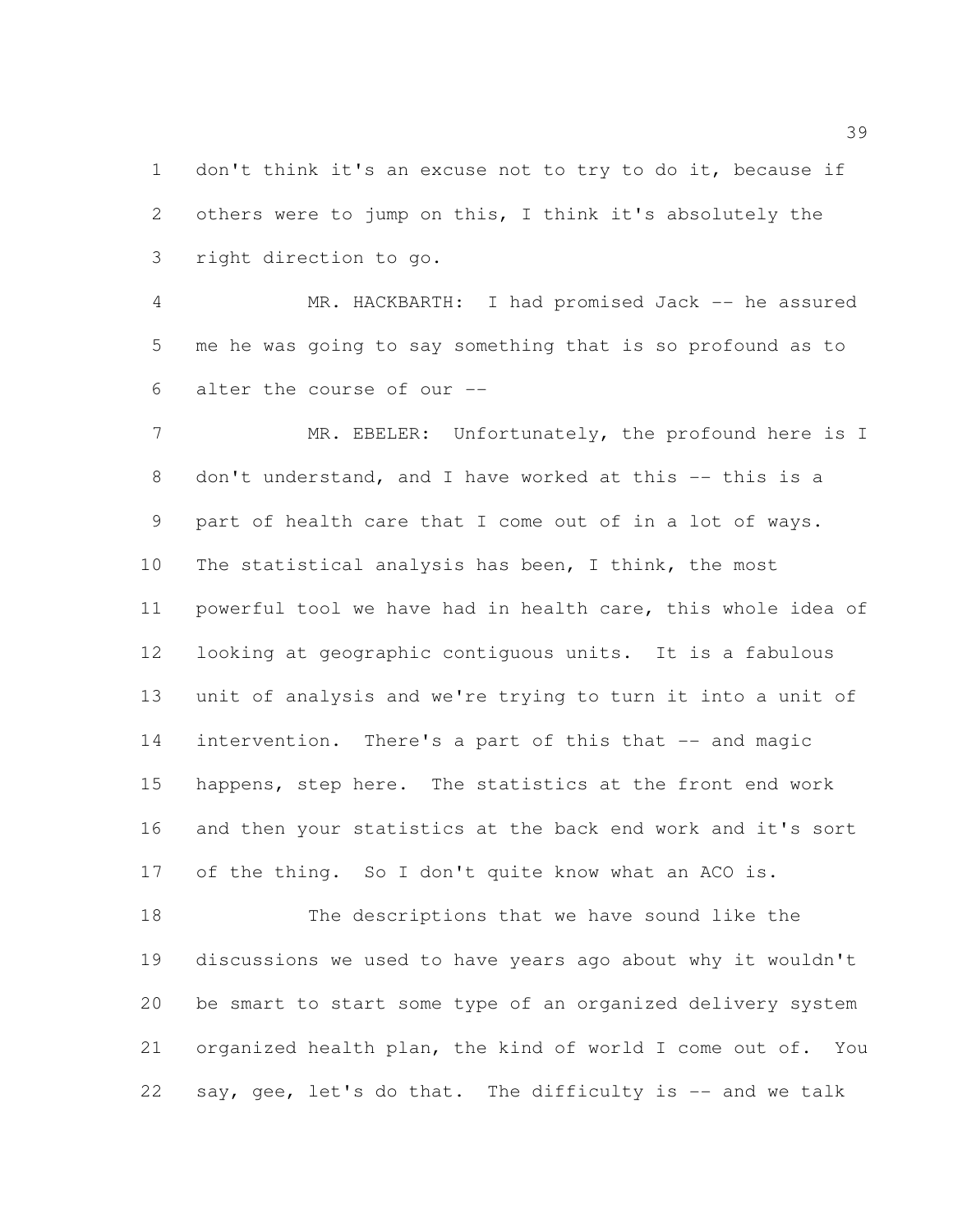about it as though it's an exclusive organization. But as Peter says, the truth is this is a statistical construct nested within another statistical construct which is Medicare. So I don't quite understand how it works. I think there's possibly -- I think I hear two potential paths. One is we need to define what "it" is, and again, maybe this is my not getting it. And then figure out how to pay it. I mean, if Peter was to do this, let's figure it out. My personal guess is that we may be talking about a radical redesign of Medicare Advantage, because this is what Medicare Advantage was supposed to do.

 And the other possibility I think I hear is people talking about implicitly geographic-specific budget caps in Medicare fee-for-service, sort of an SGR across all Medicare payment in the local area in fee-for-service, and then you opt out of that to be an ACO. I mean, those are two potential paths.

But you've got to help me --

 MR. GLASS: Okay. Let's address why it isn't a MA plan first.

 MR. EBELER: Tell me what it is. I can't tell what it is.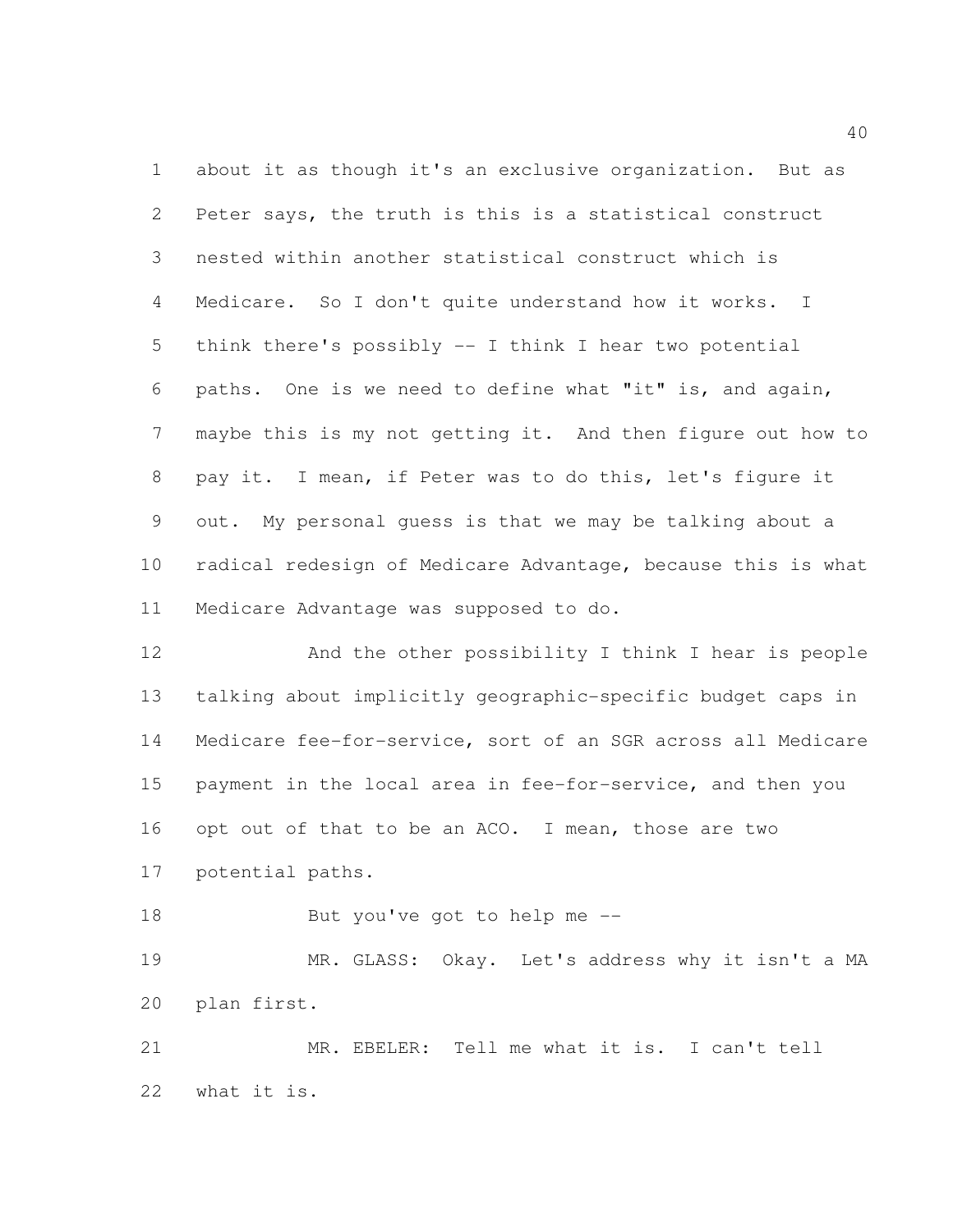MR. GLASS: Let's take a really concrete example. 2 In Vermont, they're talking about -- apparently, I'm not sure of the facts, but it's something like there's 13 hospitals there and they exist quite in distinct markets. They tend not to have a lot of overlap among their patients. And they've started a medical home sort of thing where they have several -- and the idea is to bring several of the medical homes together with the hospital in the area and form a ACO out of that. So that would be, I think, the most concrete, simple to understand definition of an ACO. So it would be that hospital in that area, and it has a market area to itself, and it's got these medical homes that feed into it, and the combination of those things becomes an ACO. They cannot take insurance risk.

 MR. HACKBARTH: Let me just leap in for a second. Arnie is going to have to step out briefly, so I wanted to 17 give him a chance to get his comment in before he leaves, and then we can pick up with this. Arnie?

 DR. MILSTEIN: Thanks, Glenn. I have been for the last several years with foundation support been trying to understand the, I'll call it the architecture of delivery systems that are achieving good quality of care with a much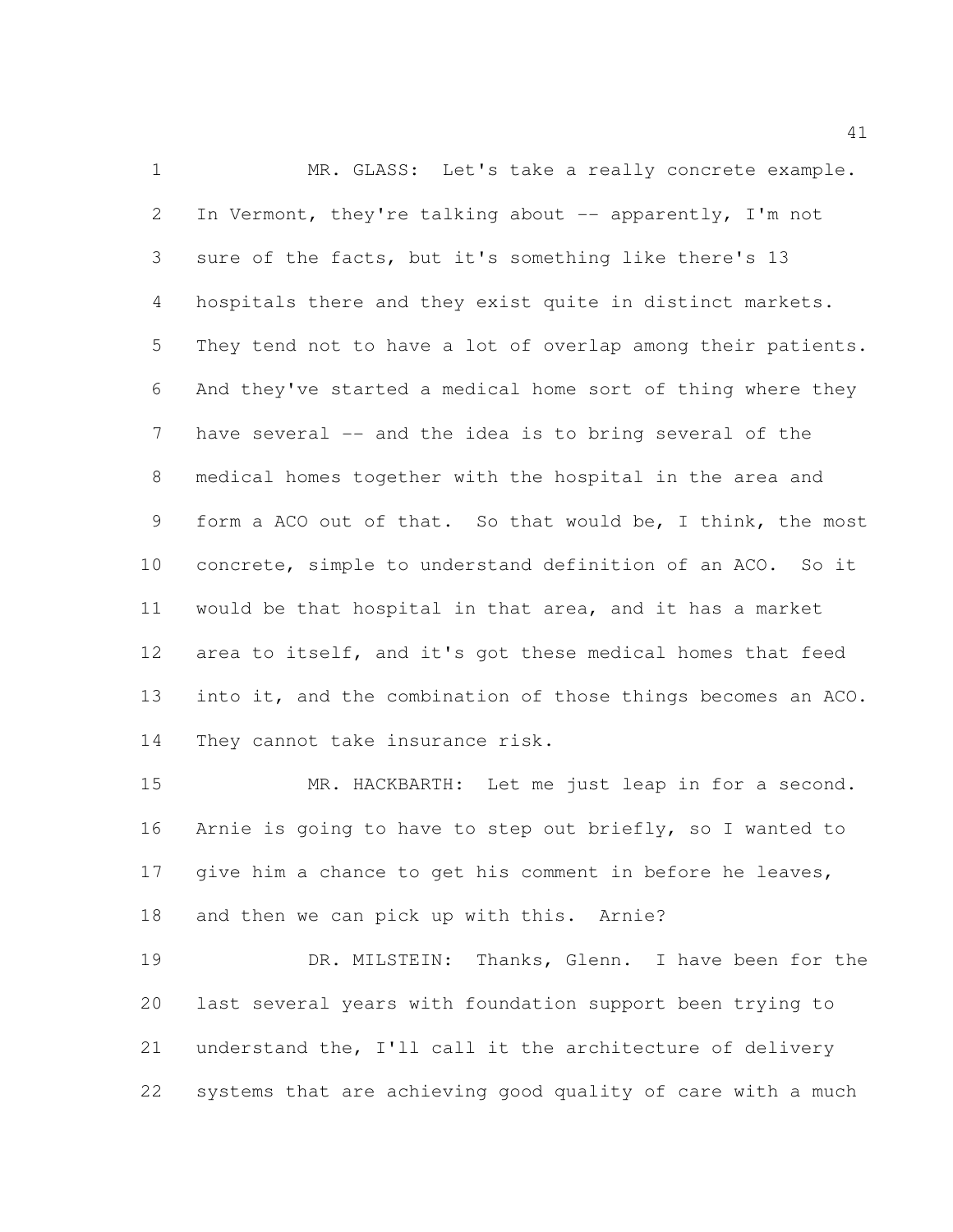lower level of resource use, both for Medicare and other chronic illness populations. And boiling it down, if one were to essentially draw conclusions based on, I'll call it these favorable outliers, one would have to come down very strongly in favor of allowing primary care groups to be ACOs, because they have, by far and away, the best leverage point on total spending in so-called supply-sensitive services. It's their success that affects whether people even need specialists and hospital services, and they are also in a wonderful position at the margin to direct patients toward higher-quality, lower-spending hospitals and specialists.

 So if our goal is -- if we want to heavily weight 14 the goal of sustainability of Medicare, my observations would suggest that we want to make sure that primary care groups are allowed to participate in this program, because I think they are by far best positioned to achieve the objectives of both Medicare's sustainability and quality. The second comment I would make is in some ways derivative of that and it has to do with underlying all of this -- and I think it refers to, was it Mark or Glenn's comment about this is primarily a religious question.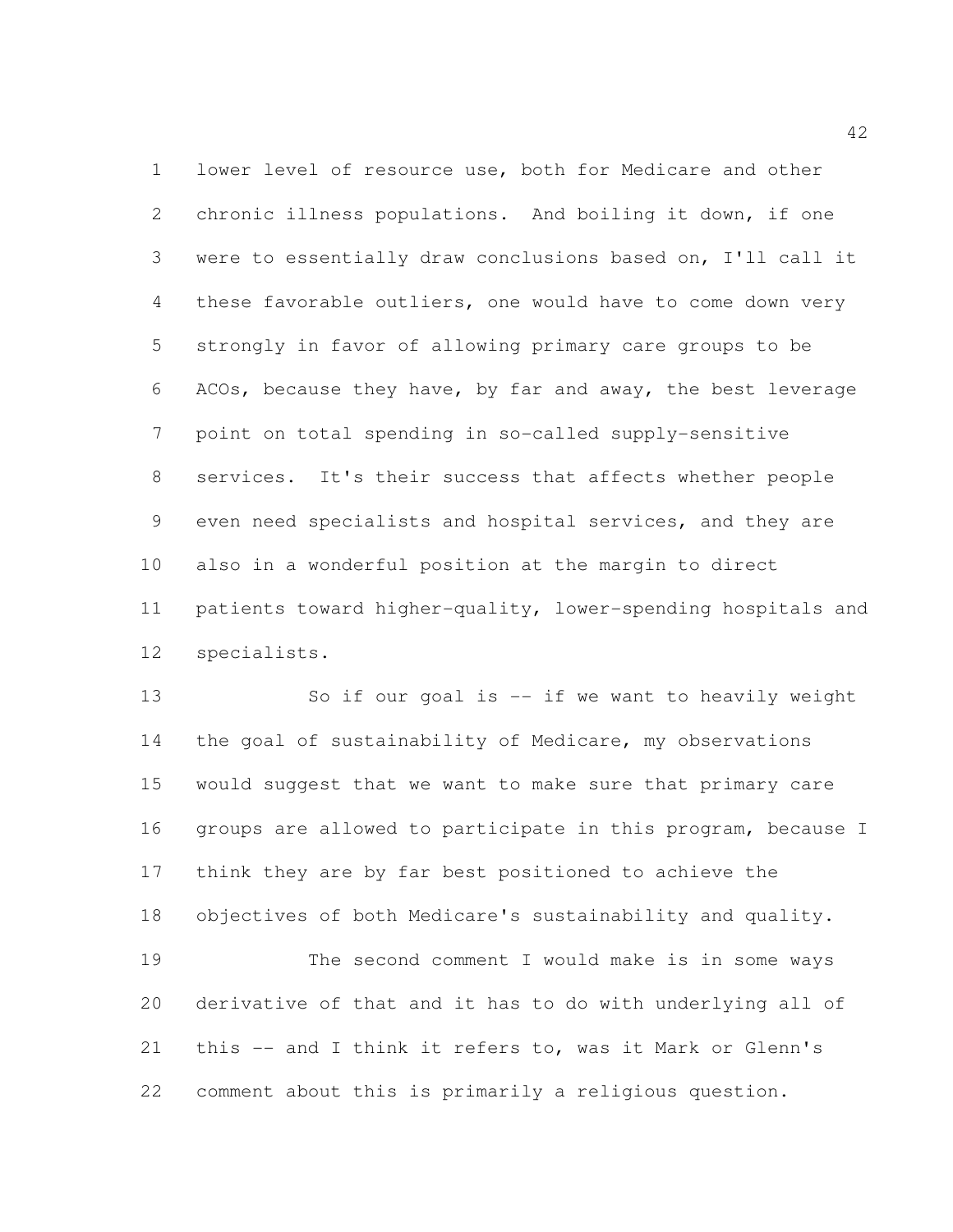Another way of framing the religious question, it's an equity question, because how you design this program, if one says that my primary goal is to improve affordability of health care, including Medicare health benefits, for low- middle-income Medicare beneficiaries and especially for service workers who are increasingly the nature of the American workforce, and shielding them from increases in what have to pay in Medicare taxes, then you come down very strongly in favor of tilting this program in some ways towards primary care groups and allowing in some communities some a pretty severe effects on hospitals and specialists, especially in those geographies where the suggestion is that there's a lot of supply-sensitive services going on, at least benchmarked against other geographies.

 And so in some ways underneath all of this is a question of values and where you want to place your pain relief priorities. If the priority is toward Medicare 18 sustainability and quality, then I think the evidence suggests you want to tilt ACO management and leadership towards primary care physician groups. And if you want to weight in the other direction toward limiting financial distress and acute pain for hospitals and specialists who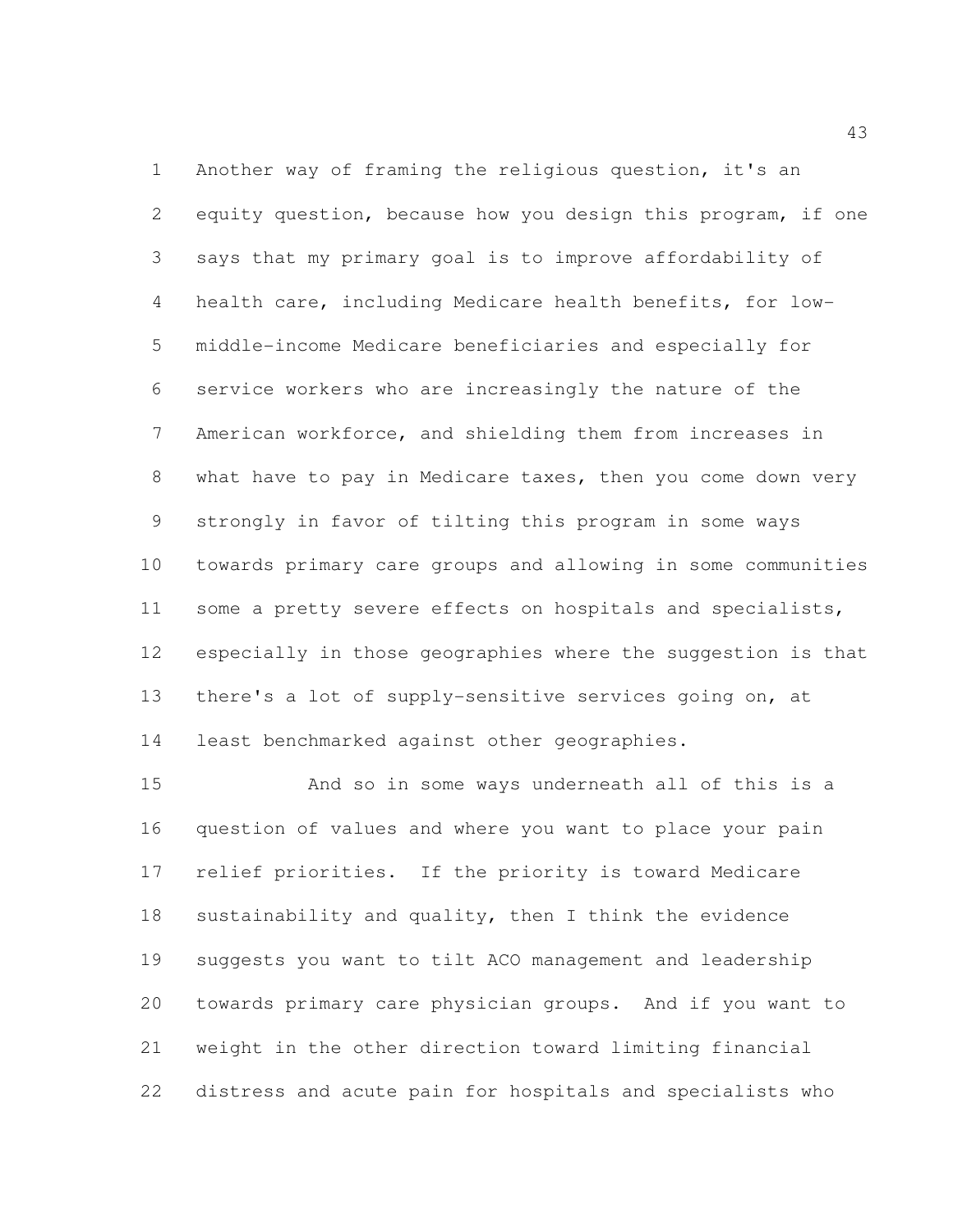perhaps due to no fault of their own happen to find

 themselves in a practice environment in which there's a lot of supply-sensitive services going on, then you tilt in the direction of allowing specialists and hospitals to participate in the gains.

 MR. HACKBARTH: Arnie, is an implication of that, the tilting towards primary care that you're advocating, well maybe you don't even need to do ACOs. You do medical homes on -- as you put it, I think, in one of our discussions on medical homes, medical homes on steroids with very strong performance incentives for total costs.

12 DR. MILSTEIN: Or at least allow them to -- yes. I think the point here that this paper makes is that if you want confidence in your savings numbers, you need at least 5,000 enrollees and that obviously tilts in the direction of group aggregation of primary care practices.

17 MR. HACKBARTH: That was going to be my next point, is one of the issues with building the accountability for total cost performance on primary care is the small numbers problems. And so for total cost accountability, you are almost by definition talking about aggregations of primary care physicians, whether they're in a formal group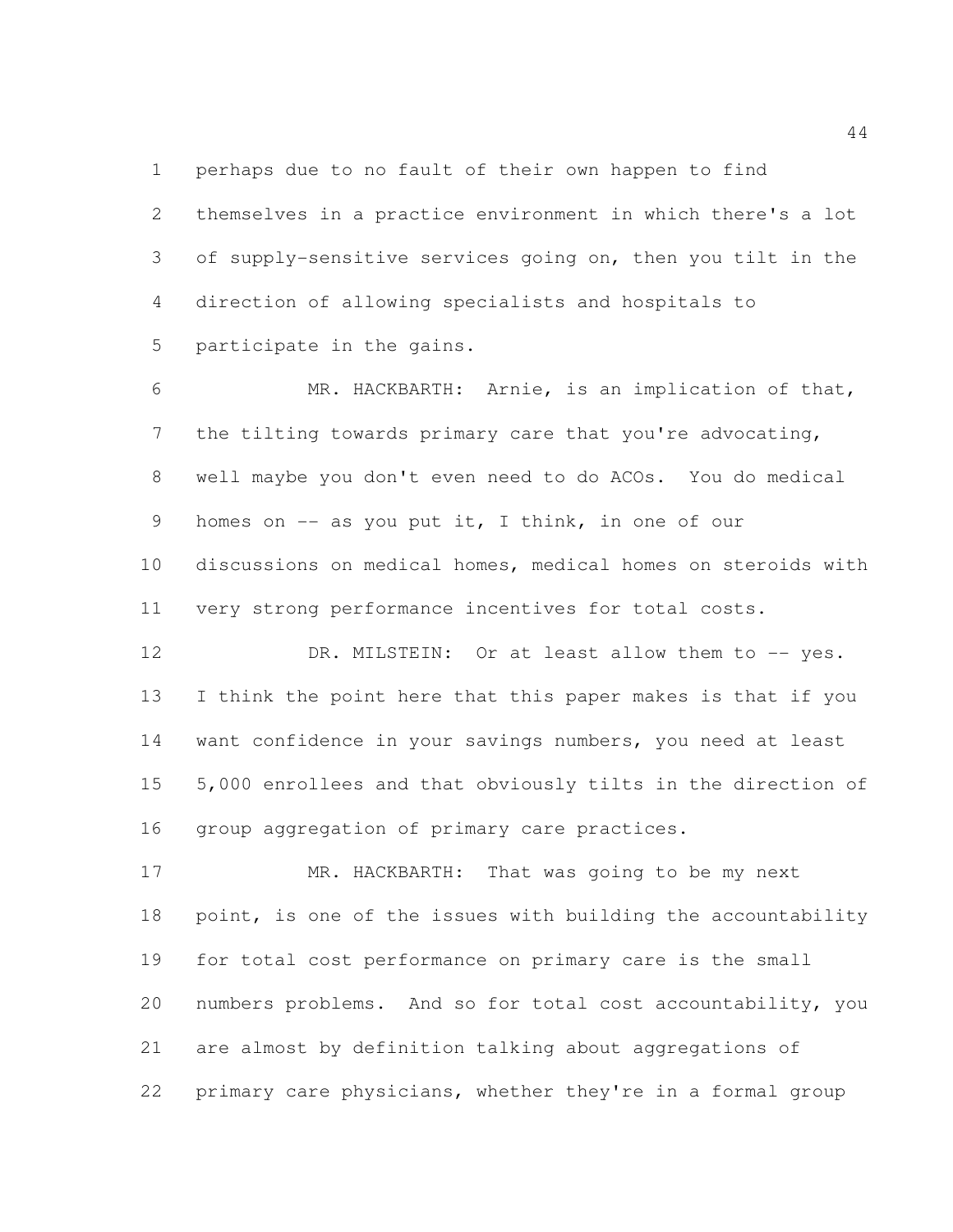or some sort of virtual group.

| $\overline{2}$ | Thank you.                                                   |
|----------------|--------------------------------------------------------------|
| 3              | MR. EBELER: I understood that "it."                          |
| 4              | [Laughter.]                                                  |
| 5              | MR. BERTKO: Let me go to one of the questions                |
| 6              | that was maybe answered, the difference particularly between |
| $\overline{7}$ | MA and an ACO, and that is attribution of seniors at least   |
| 8              | into this. I think that was in the paper. MA has to have     |
| 9              | an active enrollment. This would attribute it, so, and I'll  |
| 10             | pick Peter, your hospital. You guys serve a ton of seniors,  |
| 11             | so you probably more likely have 50,000 seniors attributed   |
| 12             | to the physicians that work with your facility. That part    |
| 13             | of it can come into place instantly because that's a huge    |
| 14             | advantage over the whole roll-up of an MA enrollment.        |
| 15             | Secondly, though, David made a very good point               |
| 16             | earlier about -- I think you used the word "convener" for    |
| 17             | the hospital. So convener and contracts are very important.  |
| 18             | I will come back to that with other comments, but that's an  |
| 19             | argument in my mind for voluntary in the short run as        |
| 20             | opposed to mandatory, because you need to have organizations |
| 21             | and contracts in place to make it work.                      |
| 22             | MR. GLASS: But the other distinction, an MA plan             |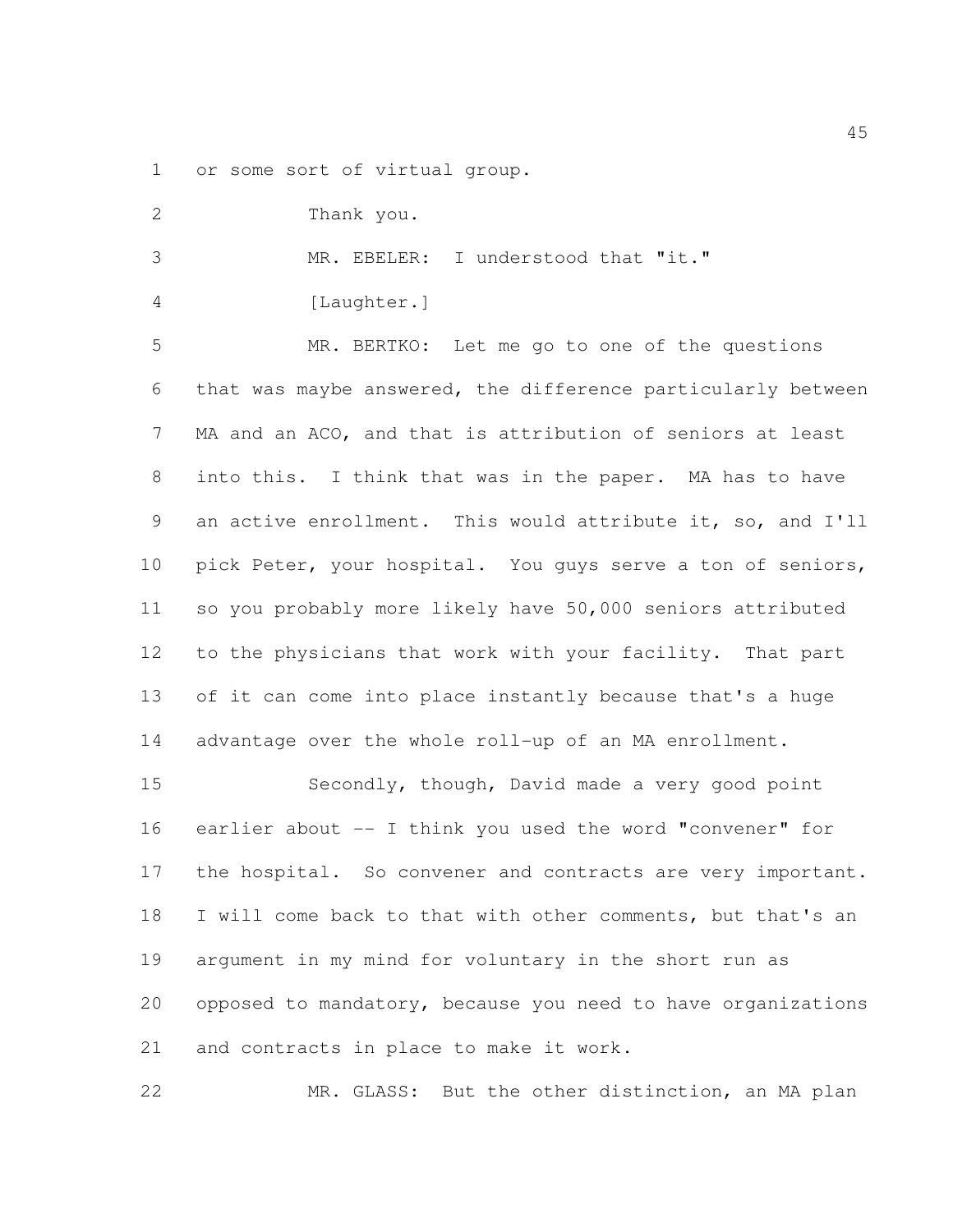takes the full insurance risk. It gets full capitated payment, full insurance risk. This is still mainly fee-for-service. MR. EBELER: This attribution issue, and to go back to Peter's, he said, I've got 5,000 in the ACO and I treat another 90,000. There's two "its" there and I can't tell exactly -- 8 MR. GLASS: Well, if you went with the attribution 9 model then -- go ahead. MR. HACKBARTH: This is important. It didn't fully meet my expectations for profound. 12 [Laughter.] MR. HACKBARTH: But we have a lot of people in the queue and we're running out of time, so I want to get back to people who have been waiting patiently. George? MR. GEORGE MILLER: My follow-up second-round question has to do with the rural America and how they fit into this. I saw a little bit in the chapter, but I need a little more explanation because I'm concerned about distance. Although you're talking about 5,000 people, in rural West Texas, for example, 5,000 people could be hundreds of miles apart. I'm not sure how that works, and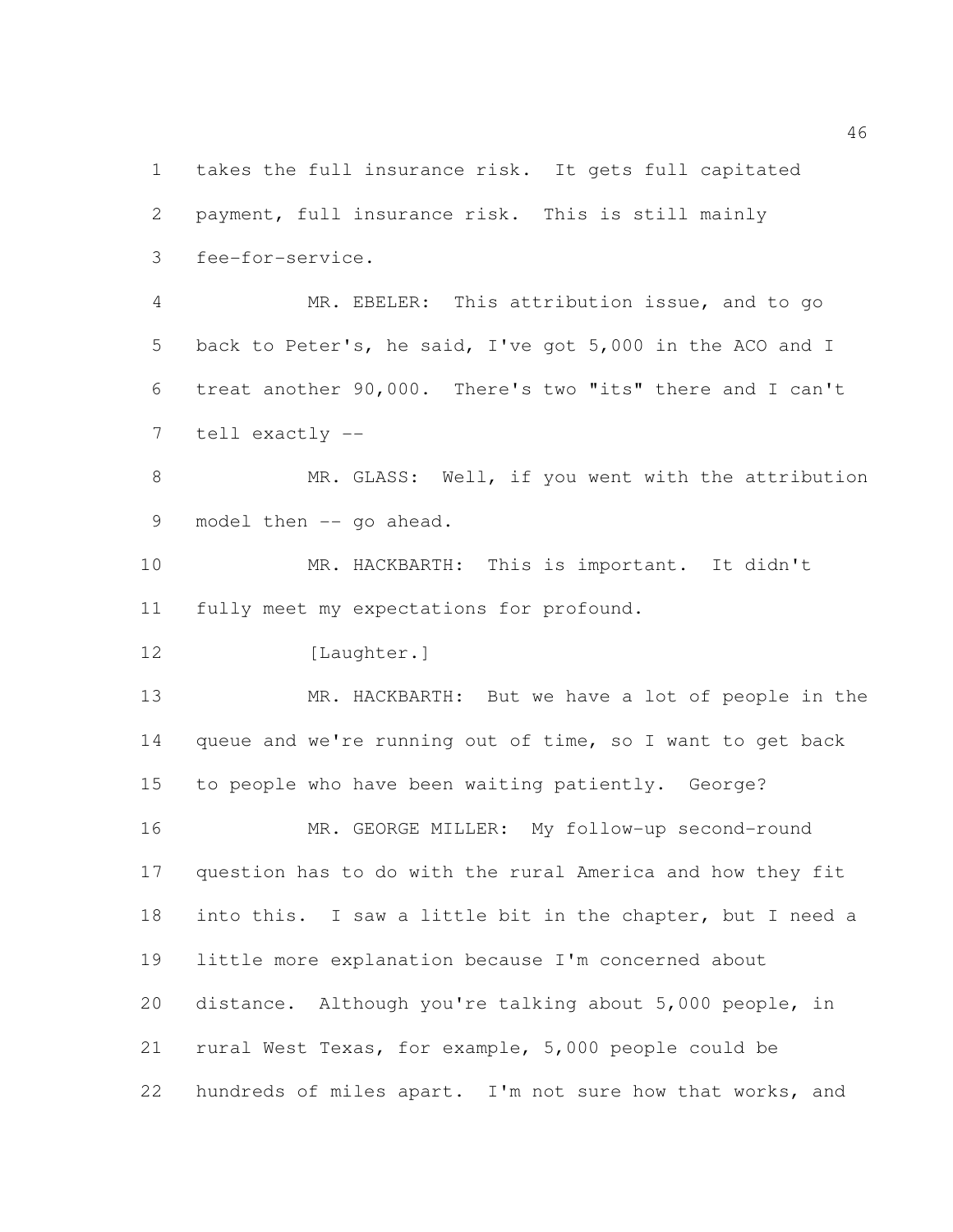let me lay the other issue on the table as you think about that.

 Also, a high-quality low-resource -- I'm not sure I understand their incentive because the fact that they are lower resource users means they've already gotten all the low-hanging fruit. And to get more cost out of the system, they may have to affect staffing, as an example, since 8 that's the largest piece of -- certainly a health care organization's piece. So I'm not sure I understand the incentive there. There are a high-quality provider, low- resource user. How do they figure into the bonus calculation? I'm not sure I follow that logic.

13 MR. BERTKO: Let me -- again, we've got all kinds of statistics, but I'll go back. Even in our measurements -- this is Elliott Fisher and John Skinner -- of low-cost places, and I'm thinking of the Dakotas here in particular, there is still enormous variation within places that, on 18 average, are very low cost. That's the opportunity, I think.

 MR. GLASS: Well, also, we set up the bonus as a set dollar target and that's why that low resource use ACO you were talking about gets a 6.3 percent target growth. So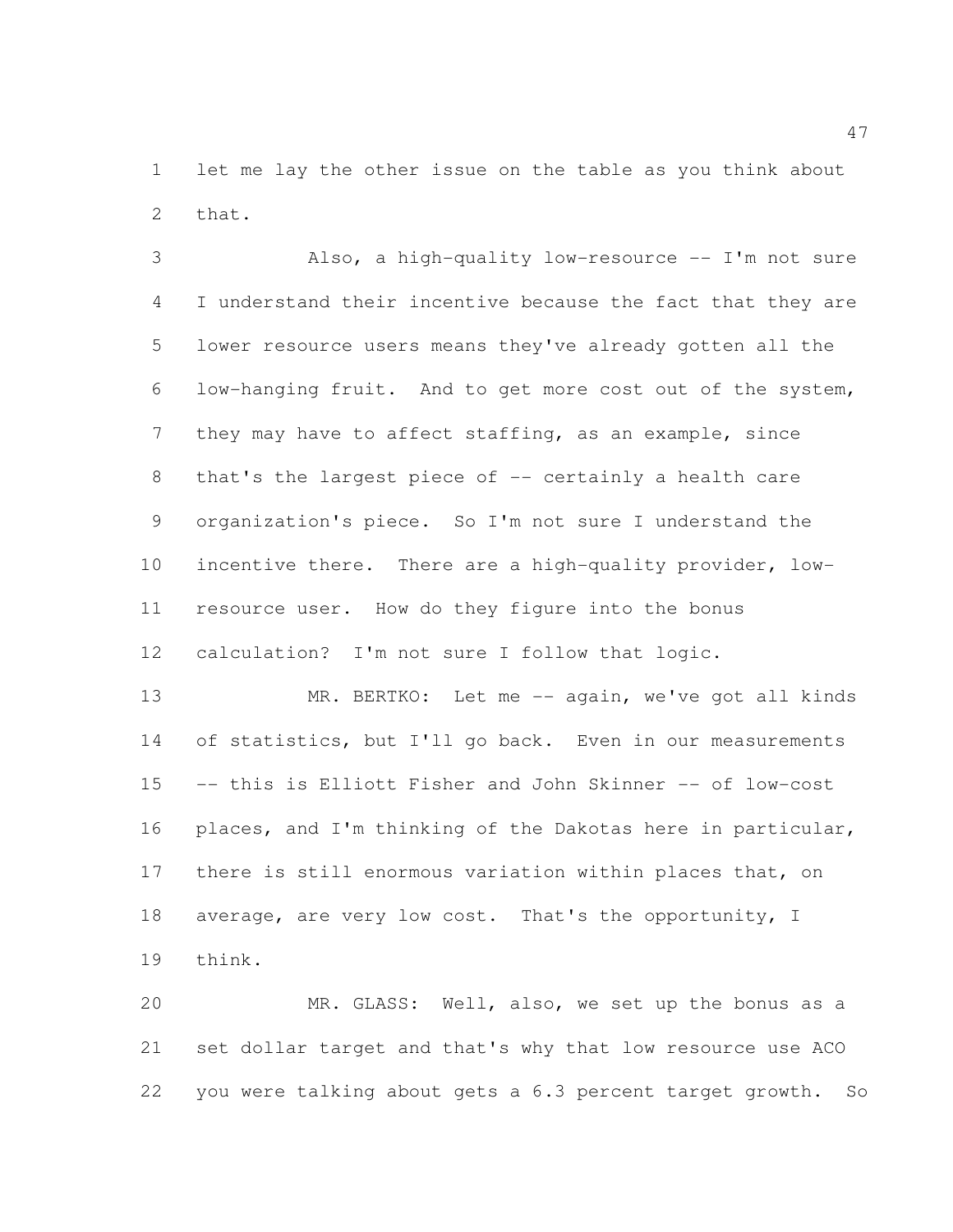we realize that they have taken some of the fat out of the system already, so they're given a higher -- their target growth is 6.3 percent whereas national it's 5 percent, and for the high resource use guy it's only 4.2 percent.

 DR. STENSLAND: The advantage is that you're in North Dakota, even adjusting for wages, that \$500 is going to probably go farther because people just don't do as much high-tech stuff. All the distance acts like a giant co-pay, and so they might be able to do well because they're given that \$500 and they can do more with that than a big urban area.

 MR. GEORGE MILLER: [off microphone] [inaudible] DR. STENSLAND: Yes, I think that is an issue, and really to get up -- when we looked at some rural areas, like North Dakota, you would have to conglomerate a lot of small little towns into a big entity and that would be something you'd have to probably work out in more detail than we have already. But to get to 5,000 people, it would have to be something like all the CAHs in North Dakota would be an ACO or something like that. And how you would structure the bonuses and penalties to not make them too much at risk would be part of the factor. Also, maybe some of the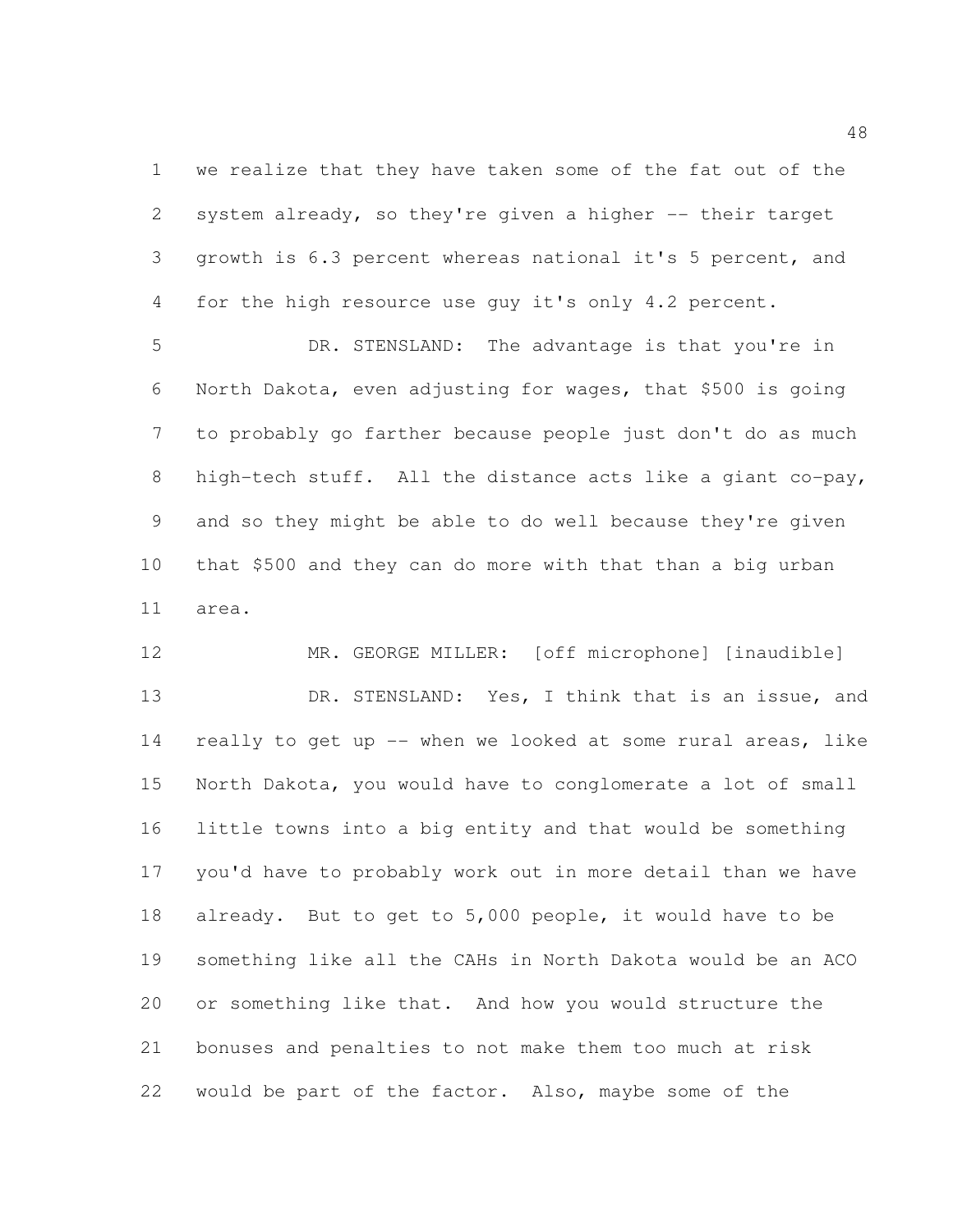littlest towns wouldn't be that interested it the hospital is already getting cost as a CAH and the doctors are getting rural health clinic payments or costs as a community health center. They might be that interested in this kind of model.

 MR. GEORGE MILLER: The voluntary versus mandatory issue question you asked at the end of the chapter.

8 DR. STENSLAND: Yes. So if it was mandatory, there would have to be some working through all those specific rural issues.

 MR. GEORGE MILLER: Okay. Then it's hard to answer that question, because I'd like to know how many rural hospitals would fit in that category, so how do you make that mandatory if it wouldn't be a benefit? 15 MR. GLASS: Well, you could say that -- and you'll have to correct me -- I think it's North Dakota has a relatively small number of hospital systems that many of these small hospitals are affiliated with. So you could 19 conceivably take the entire hospital system, which is, you know, a main hospital and several smaller hospitals, together as –

MR. GEORGE MILLER: In West Texas, as an example.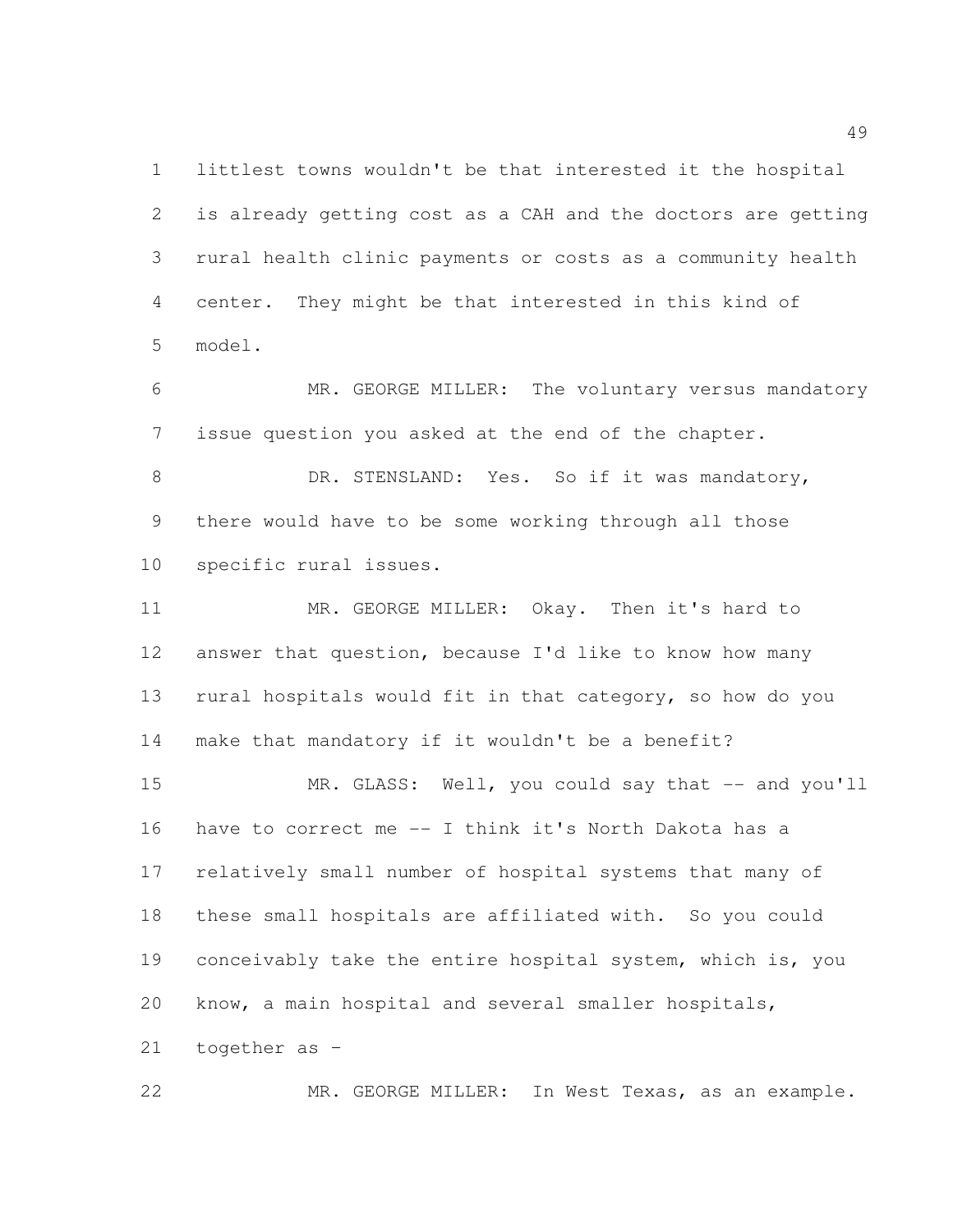MR. HACKBARTH: Potentially, George, you could also cut it another way. You could say it is mandatory in certain parts of the country and voluntary in places like these where the nature of care delivery is different and more distant, less organized. It's not an absolute yes or no decision. It could be yes in some places.

 DR. MARK MILLER: I know we're out of time, but I just want to say something quickly. I don't think we should just assume that these things can't work in rural areas. Geisinger is one of the biggest systems and it is in a rural area. These connections can be made. But that's not to say that your comments aren't valid.

 MR. HACKBARTH: And Intermountain Health Care. They have an urban base, but then they've got 23 very small hospitals in very remote locations connected to the system.

Nancy?

17 DR. KANE: I think we just need a set of principles to establish a context in which this could possibly operate. I think it is what we are -- and I think the goal is really to set up something that is really quite temporary to force organizations into bigger systems in 22 rural areas and to  $-$  I mean, I think that is what this is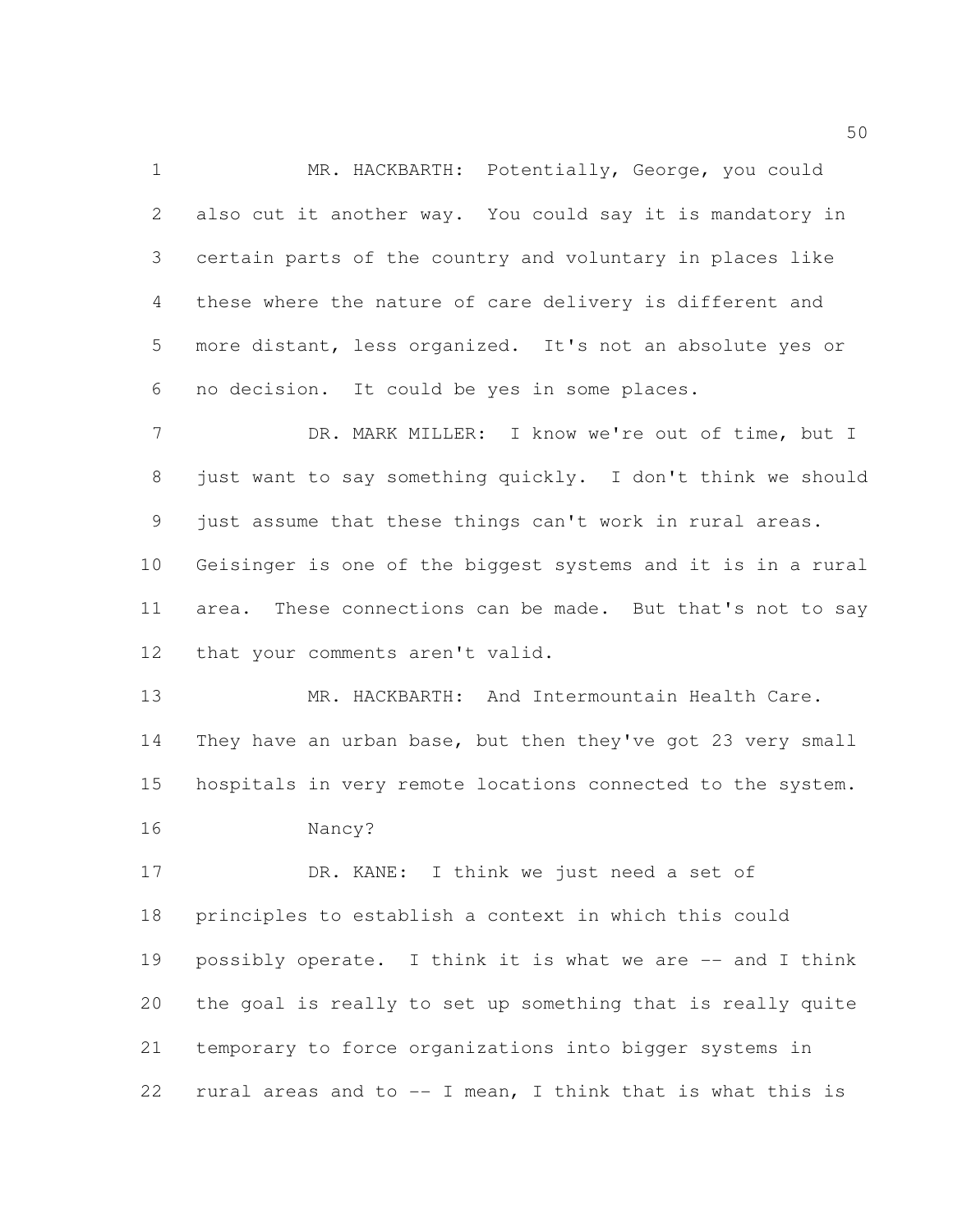really for, is to get organizations that have traditionally operated in silos to start talking to each other.

 So in thinking about some of the principles that I would subscribe to or think we should at least consider talking about, one is that this will work best in an all- payer environment, and we've talked about it and kind of hinted at it. And I think in order to get to an all-payer environment, we need to talk about the role of States and whether or not we can create collaborations with States to create all-payer environments. And in bringing in States, we could also help tailor any of these ACO models to the local State situation rather than trying to create at the national level some cookie cutter approach that doesn't fit a lot of local environments.

 So I think even though Medicare is a Federal program, now more than ever we need to consider how do we get to all-payer and how do we get States to help us design locally relevant payment methods. So that's my first principle, is how do we articulate a role for the States and encourage all-payer environments for any of these payment innovations.

The second principle, I think, is that we need a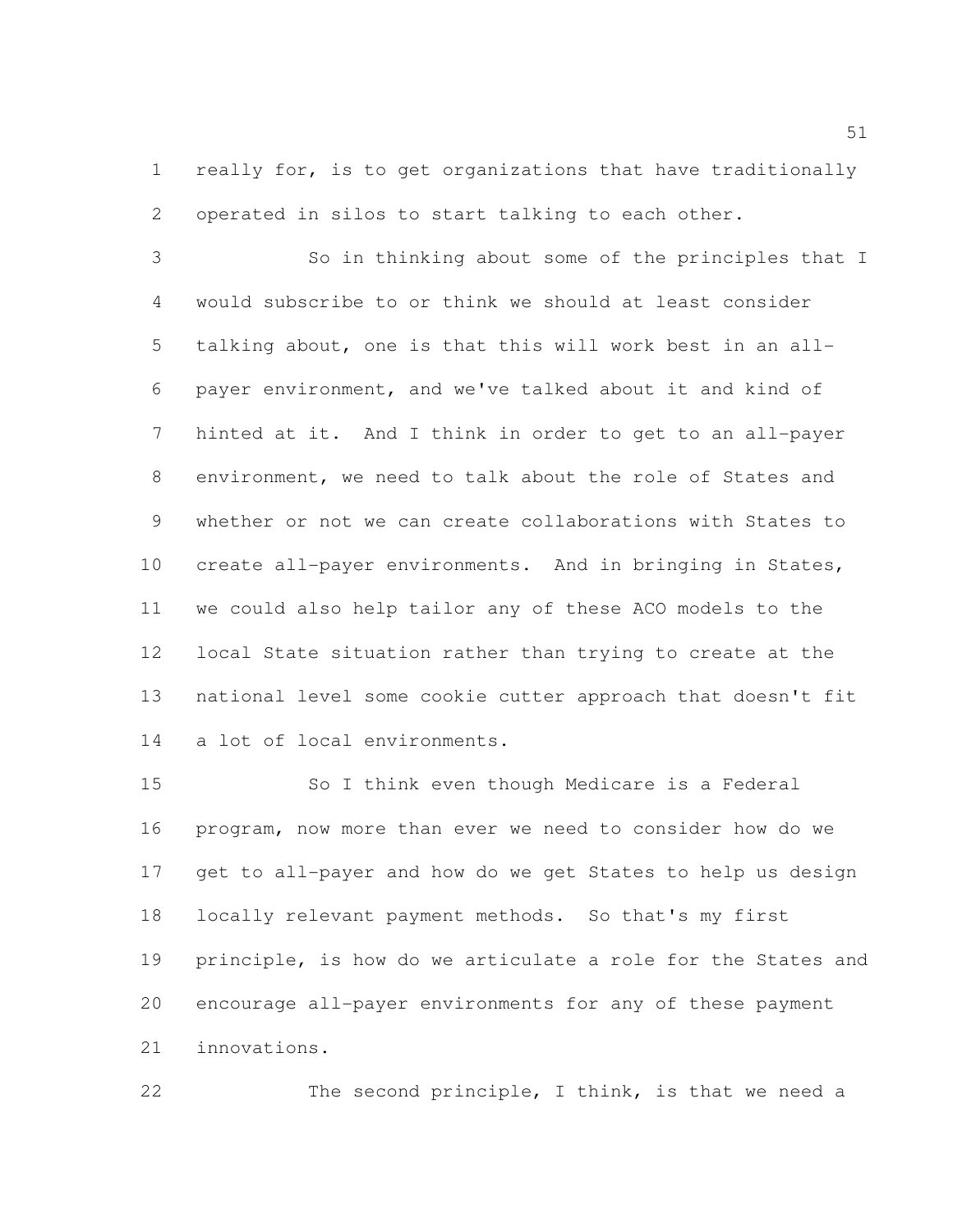geographically-based clinical information system. The biggest obstacle for an ACO is that the beneficiary can go anywhere, and at least have a way to notify the people who are on the hook for it that the patient has gone to the emergency room or has just gone to see a specialist outside the ACO.

 There are increasingly better information systems and EMRs out there, but so far, they still don't talk to each other and they don't talk across systems, and yet the patient is still able to go over the place. I think we really at the Federal level, one of the real value added and one of the important contexts for this is you really need some type of interoperability that really works and that captures key pieces of information and that people who are care providers have access to.

16 16 I think related to what I think Ron was saying is you can't leave the beneficiary out of this. They do need some incentive to stay in the ACO or to notify the ACO of where they're going. You can't just drop this on the provider without any support for the beneficiaries' incentive. It's just not realistic if you think about the 22 potential  $-$  some of these systems have  $60 -$  I think even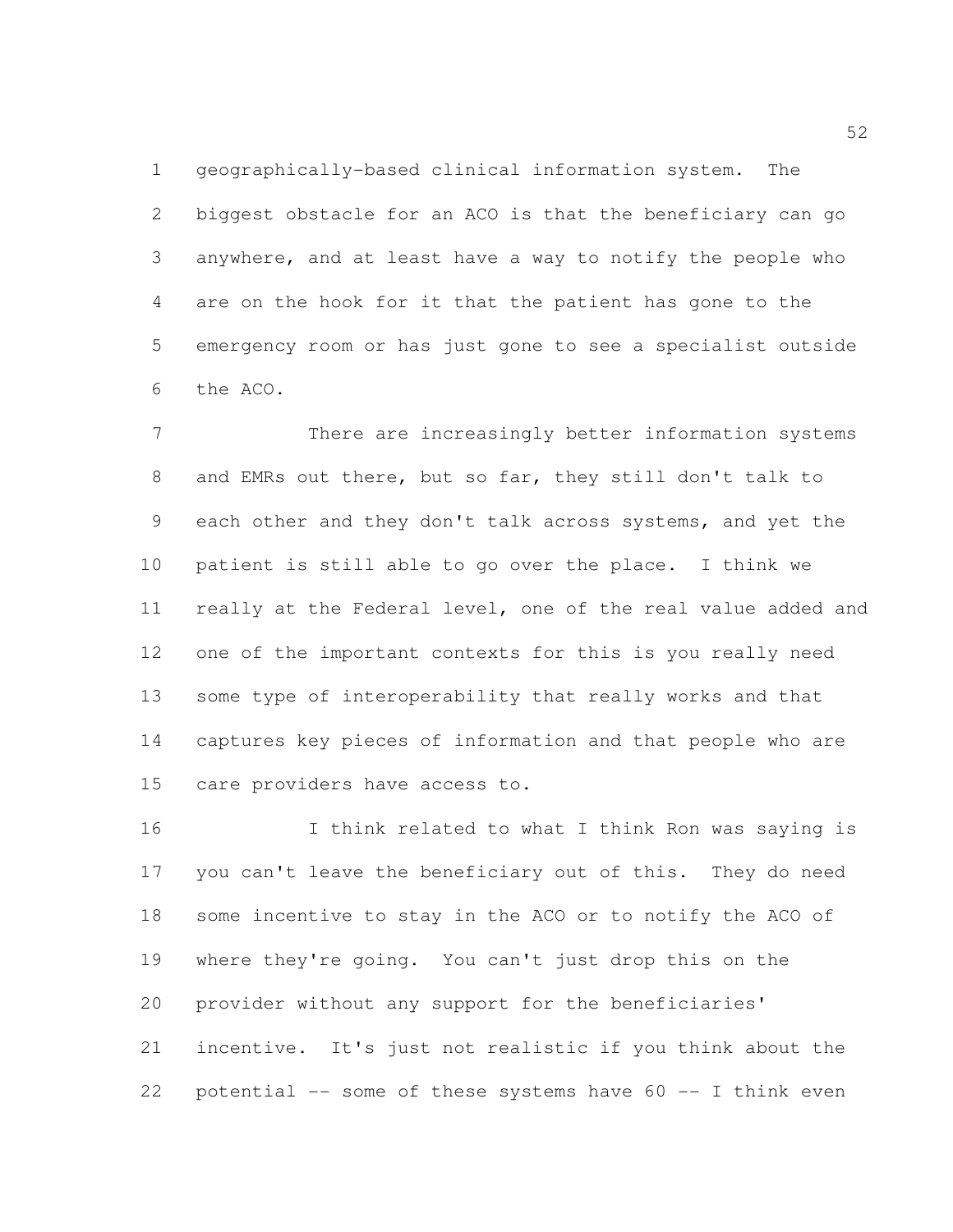Geisinger, 60 percent out-of-network use. You really have to think about how do you get the beneficiary to be a part of the solution here.

4 And then finally, I think -- well, actually I have two more. I'm sorry, but this is a long session, right? It does have to be long term. It can't go away because you are talking about massive system change, massive changes in the way organizations and providers relate to each other, and a three-year window is chump change. They can wait it out. They can lose money for a while, just wait it out, make it go away politically. You can't just put something up that's got a three-year window.

 And I think the ACOs should really just be the temporary payment method that leads towards either unbearable withhold increases on the poor performers or a much more rewarding bundled payment, increasingly bundled 17 payment for those who do well, and therefore they're better able to capture those benefits. So this fee-for-service ACO thing should really be seen as a vehicle to push organizations towards wanting to take at least episode-based payment or A and B bundled payments, at least on segments of their business as they began to learn how to collaborate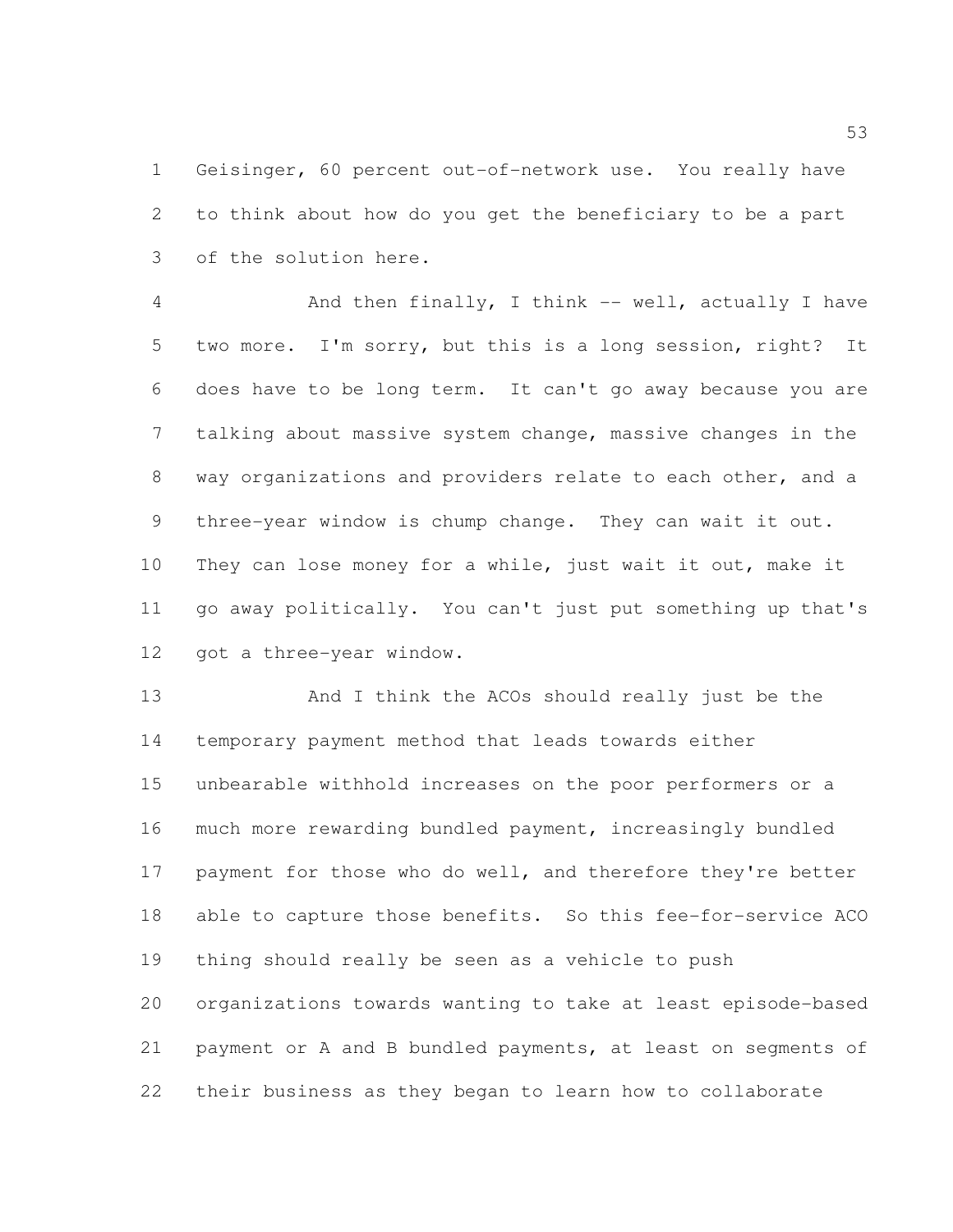together. There has to be a constant forward motion to this. This should not be viewed as a static, can stay in place forever. It has to be viewed as pushing people out of it and into more bundled payments, because I think the inertia here is huge and if we can't get everybody rowing in the same direction, as soon as there's a break in the economy or a window of opportunity, this will collapse.

 I guess my final comment is, in the meantime, if one of the purposes of this ACO is to not have organizations 10 add MRIs and excess capacity, there are perhaps better and more direct ways to do that and we should consider them. That would include reviewing certificate of need and other types of planning mechanisms at a regional or geographic level. Again, here's where collaborating with the States might really help, and creating a context for which these might work effectively and encouraging or rewarding States that actually set up real controls on the proliferation of high-cost, high-fixed-cost technology.

 So I just think we need a set of context principles that we say, if you're going to do this, this will work best under these principles, and the closer we can get to it, the more likely you'll see some real benefit from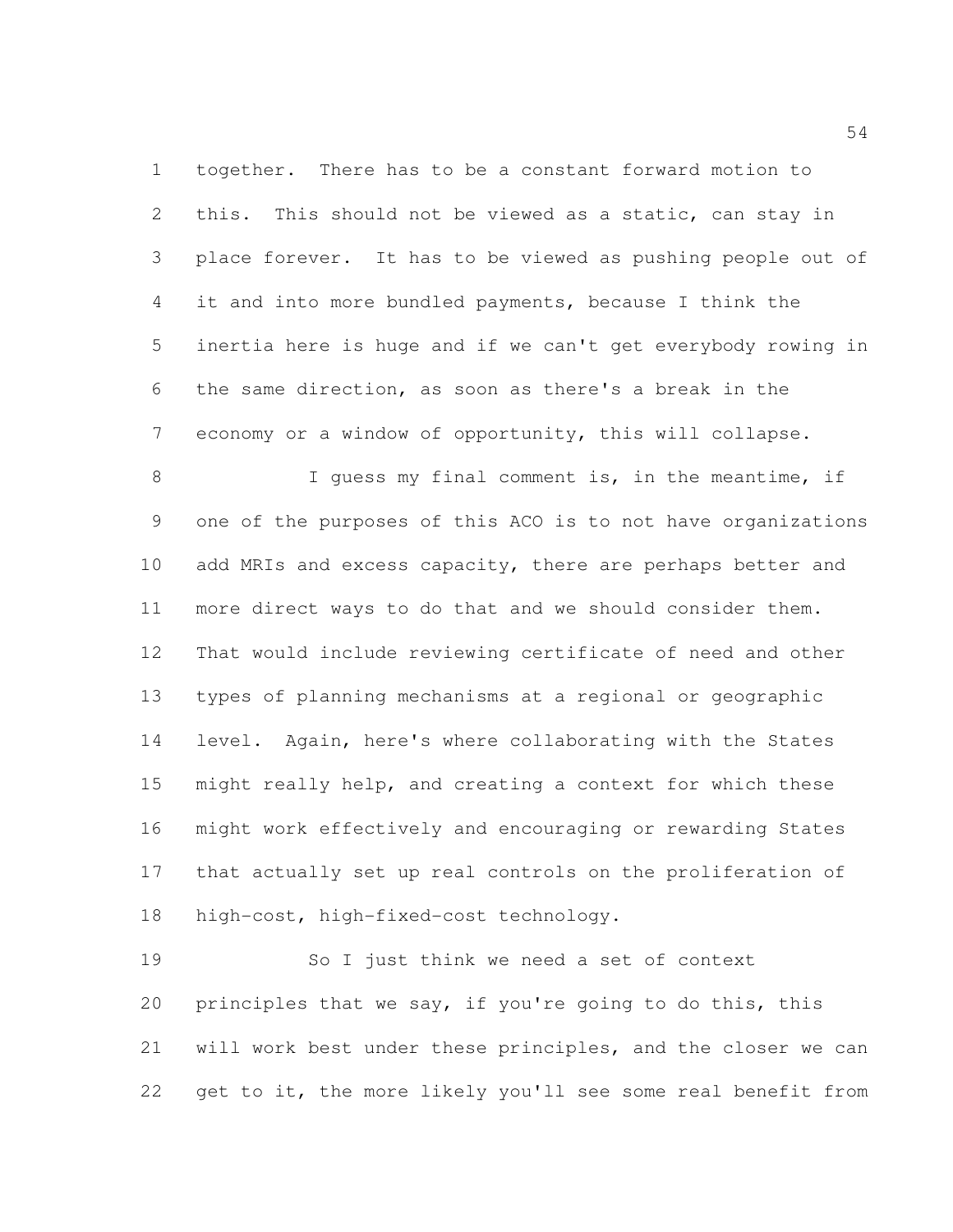it.

| $\mathbf{2}$   | DR. MARK MILLER: A really quick informational               |
|----------------|-------------------------------------------------------------|
| $\mathcal{S}$  | point just in case anybody else misunderstands. We are not  |
| 4              | speaking of this as a three-year process. It's continuous.  |
| 5              | It's just you're evaluated on a three-year --               |
| 6              | DR. KANE: I still think it needs to have other              |
| $\overline{7}$ | things that are better that is pushing toward, not just it. |
| $\,8\,$        | MR. HACKBARTH: You could imagine that over time,            |
| 9              | this might evolve towards a global capitation and maybe not |
| 10             | with full risk assumed by the ACO, but some sort of risk    |
| 11             | sharing, risk corridors with the government which would     |
| 12             | increase the power of the incentives significantly. As      |
| 13             | groups get more confident that, hey, we can manage this,    |
| 14             | they may welcome that as opposed to resist it.              |
| 15             | DR. CASTELLANOS: First of all, I strongly support           |
| 16             | the direction we are going. We need to work together, all   |
| 17             | of this, primary care, specialists, physicians, hospitals.  |
| 18             | We need to work together and this is a great step. I agree  |
| 19             | with Nancy. I think we need to push on that because there's |
| 20             | a great amount of inertia there.                            |
| 21             | I'd like to talk about MRI. It's not the MRI                |
| 22             | that's the problem. It's the person that's using the MRI or |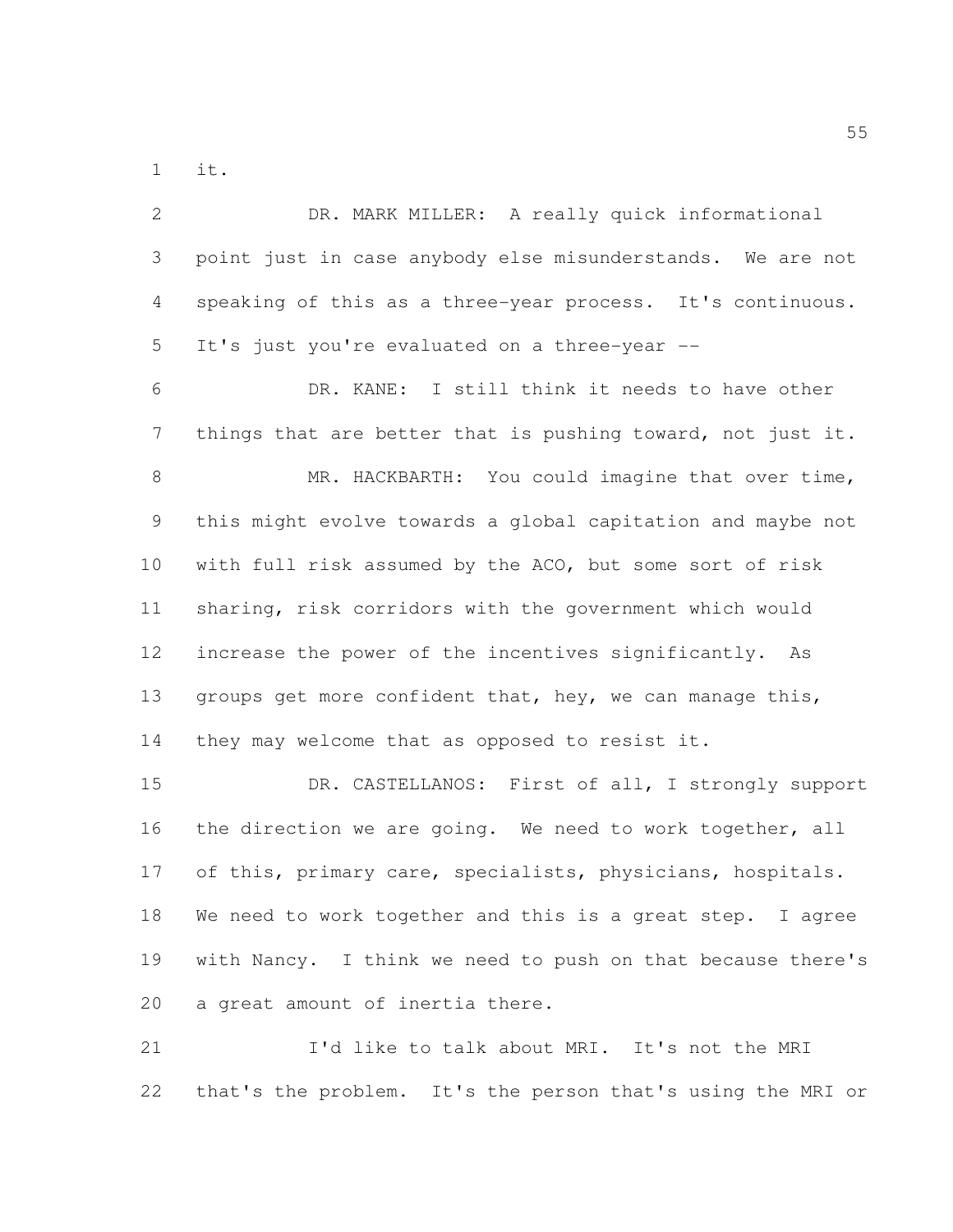the person that's ordering the test. There's no question ownership does have a role as being excess usage. But I think there's been some studies in Health Affairs and, in fact, Glenn and myself talked about one from Seattle where they really showed the big difference here is the practice pattern of the physician.

7 I think in our next topic, when we talk about physician resource use, this is intimately related to the issue of whether we can control growth on volume. We need to control growth in volume. It's way out of control. But I think one of the ways we need to do it is not just limiting the ownership, but limiting the use of it and the practicality and appropriateness of it.

14 Now, the question is should we do with voluntary or mandatory, well, mandatory, you will get it done but you are going to have so much resistance and so much static from every provider that I would certainly say start voluntarily.

18 DR. STUART: I have Jack's question in mind. I read this twice and I couldn't figure out what "it" is, and it seems to me that it really cries for some system examples. There's one sentence in here about Vermont doing something, and maybe you could tell us a little bit about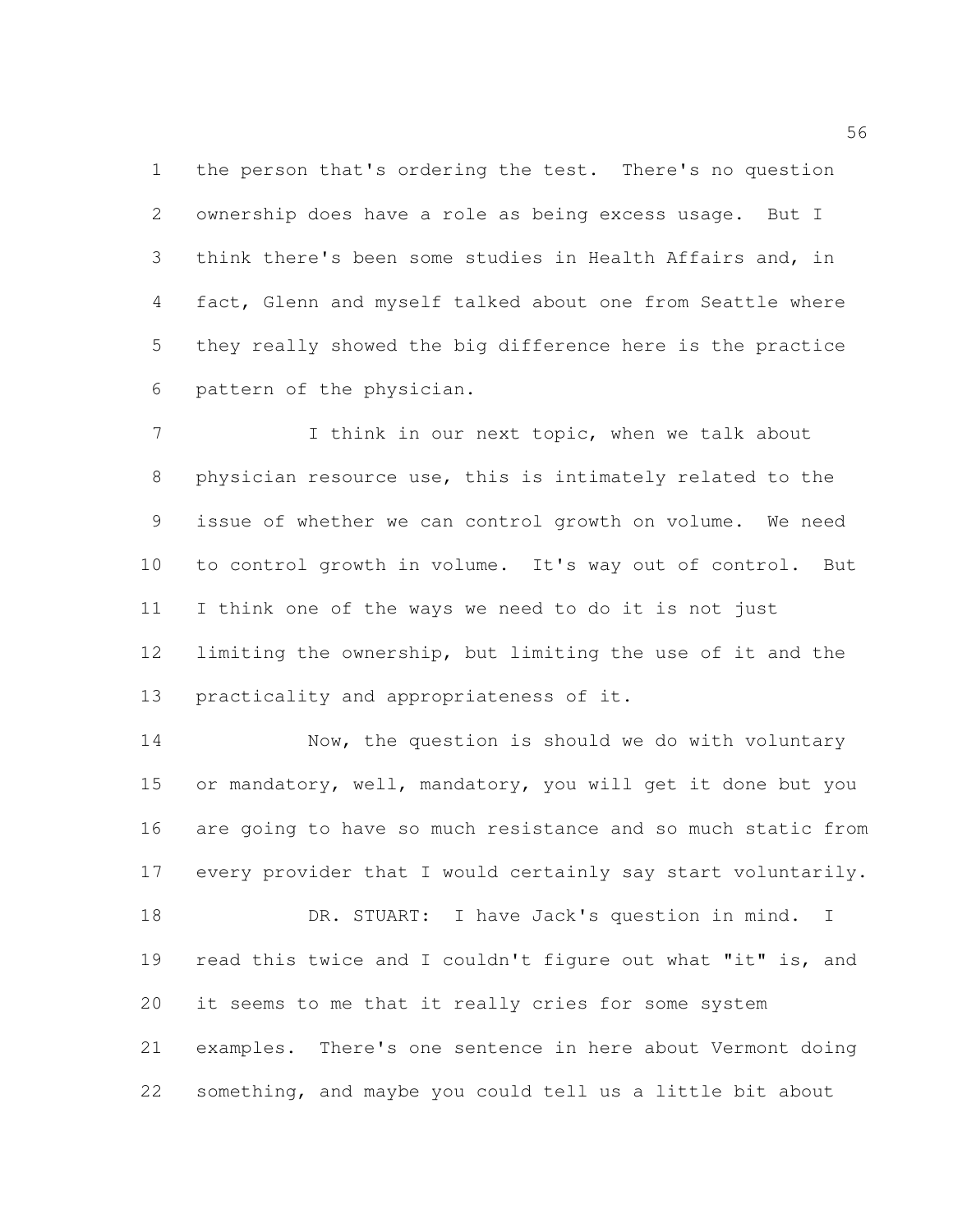what Vermont is doing. One of my particular concerns in this is, is everybody covered in this? They are 13 hospitals in Vermont. Are all the physicians and all the hospitals then going to be part of these things? Maybe that will help me figure out what "it" is.

 MR. HACKBARTH: One thing -- I am very eager to get through the rest of the group and we're quickly running out of time. But one thing that we may consider, want to consider, is how to bring some more life to this. The example, as I said to Jack, that keeps coming to mind for me is my former employer, Intermountain Health Care. We had Brent James here a number of years ago, before many of you were on the Commission, and Brent, a highly regarded physician and one of their leaders in trying to improve quality and reduce costs, explained in some detail about how perverse the incentives are in the existing Medicare program for an organization like theirs. They are always fighting the incentives. Doing the right thing is costing them money.

 So when I think of this, just because of my personal connection with them, I'm always thinking, how do we alter the program so that there starts to be some reward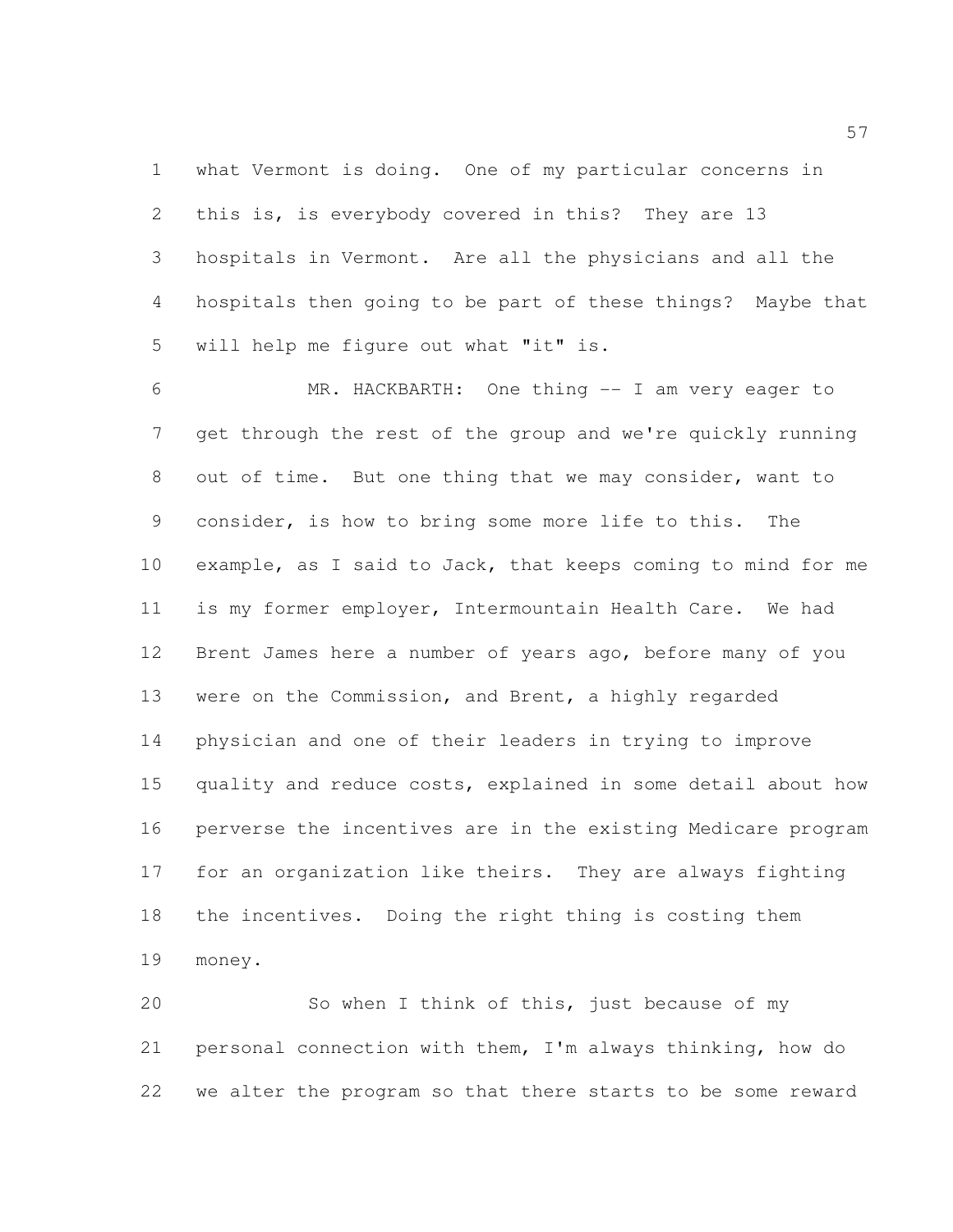for the Intermountain Health Cares of the world, the Geisingers, the Mayo Clinics, organizations for a variety of reasons have some Medicare Advantage business, and may actually want more Medicare Advantage business, but because of their patient choices, patients have chosen to remain in traditional Medicare. Not all of their activity is in Medicare Advantage. And so they still want to do the right thing, but we're penalizing them at every turn. How do we help them out, to me is sort of the basic question.

10 DR. REISCHAUER: Not to pile on here. The challenge that we have is bending the cost growth curve significantly sometime over the next ten years. I am very skeptical in the political environment we're in and the institutional environment we're in that ACOs are going to be a significant component of that answer. ACO-like things exist here and there, and of course the question is, is it just the incentives? Or is it something else that has kept them from spreading more robustly around the country? I suspect it's something else, as well as the lack of financial incentives.

 I think one might make a success out of this if you really thought bonus payments could be quite large, ten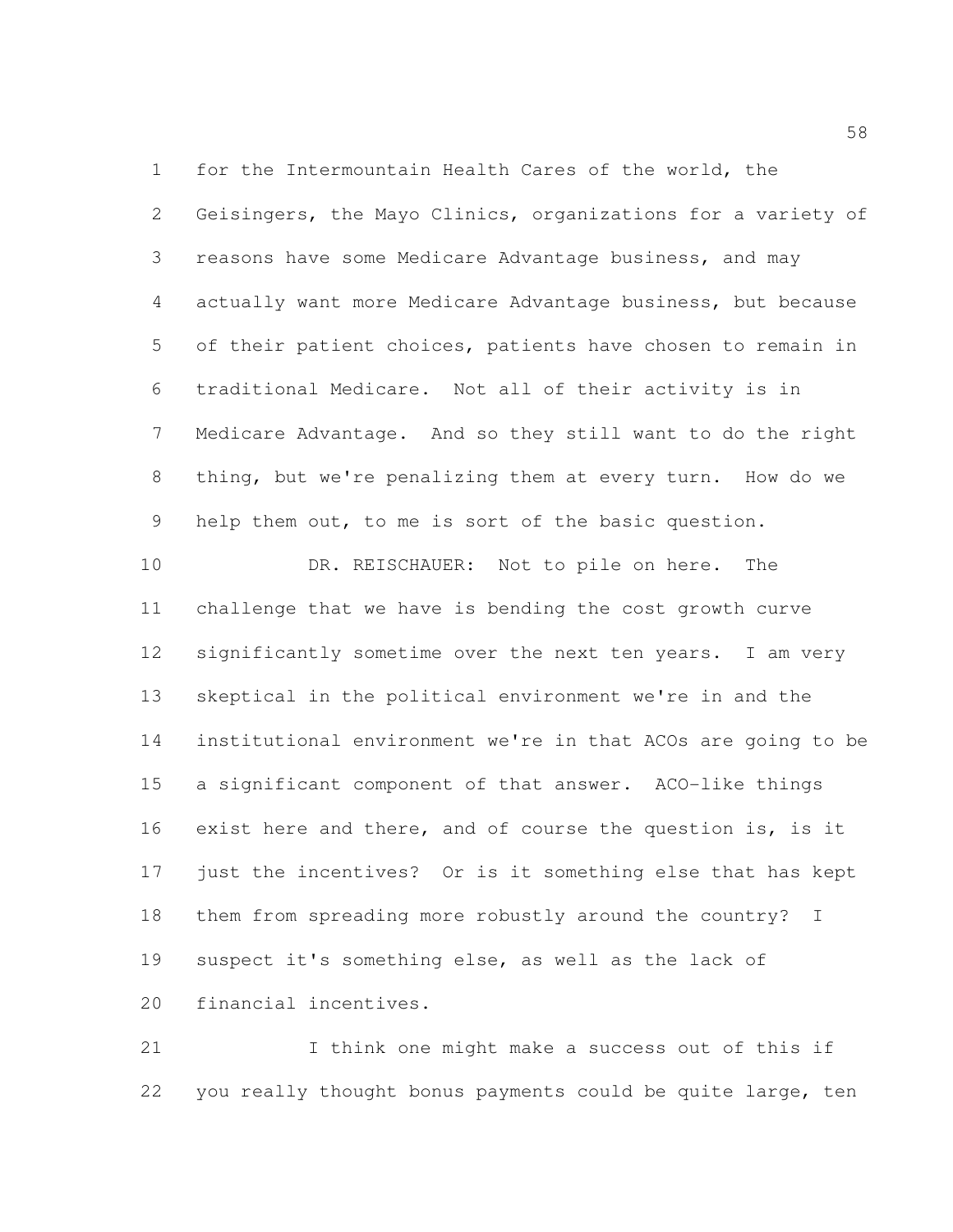percent or 15 percent, and penalties could be ten percent or 15 percent. But realistically, I don't think that's going to happen in my lifetime. Maybe my lifetime will be short and I will prove to be wrong.

```
5 [Laughter.]
```
 DR. REISCHAUER: We have sort of imagined these things and talked about little examples of the cost, but nowhere in there is the costs of organization management keeping these things going, which is -- especially when they're loosey-goosey is a very complicated thing to do with components, hospitals, physicians who can go in and out depending on what their whim is or things like that. If I had to do this it would be mandatory because I don't think we would tolerate the kind of incentives necessary to make a voluntary system grow over time.

 So I think we have to define something that has 17 practical feet on the ground, and maybe there's a version of 18 ACOs that might with a set of incentives that do, but I am unconvinced by where we are right now.

 MR. EBELER: When he said it, he sounded profound. 21 [Laughter.]

MR. BERTKO: Sorry Bob, you've got two or three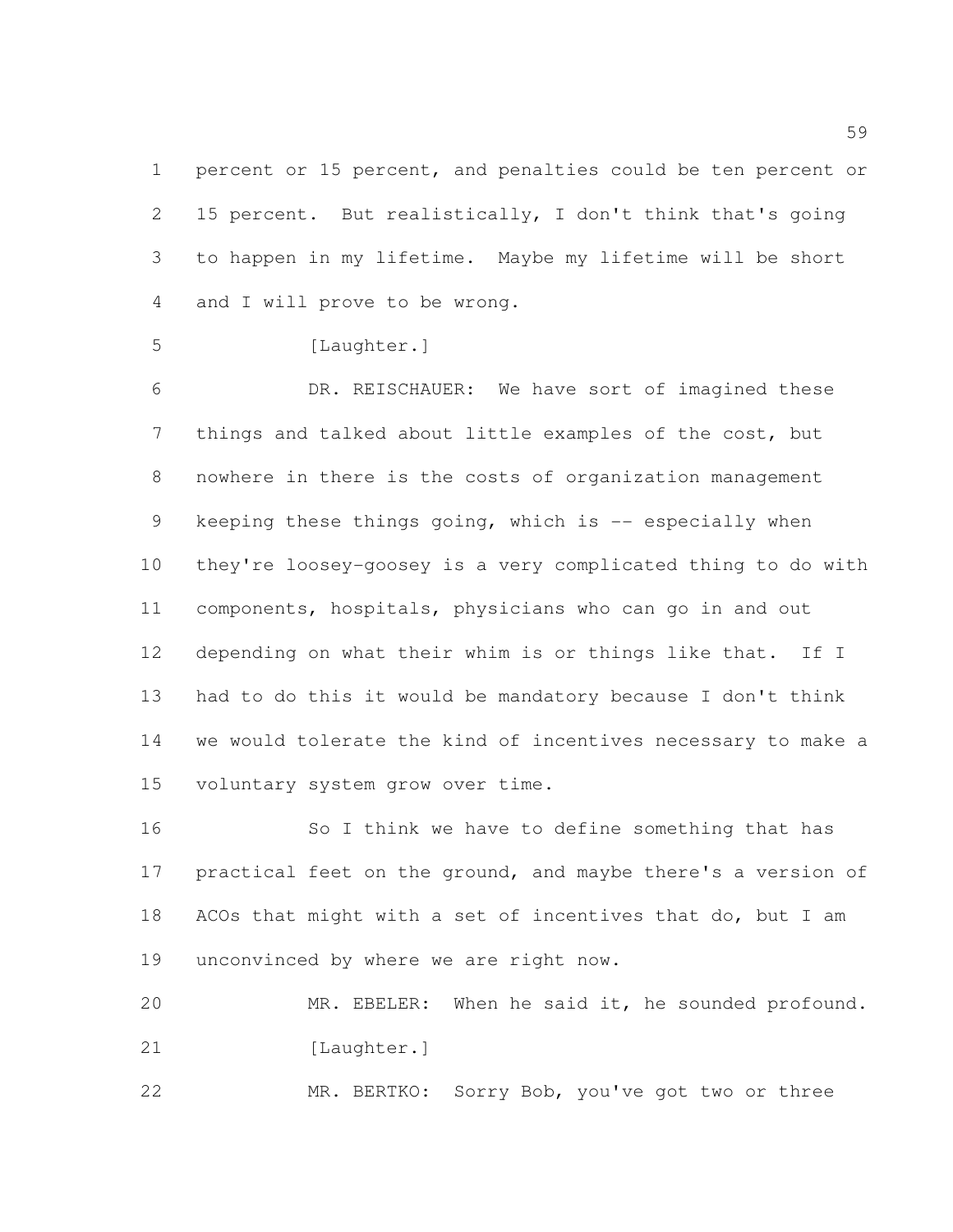years left to live.

2 [Laughter.] MR. BERTKO: Now let me make a couple of comments. DR. REISCHAUER: When an actuary says that, you know, you're really nervous. [Laughter.] MR. BERTKO: Good. I'm glad you picked up on that. A couple of comments here. First of all, on the multi-payer aspect of it, absolutely true, the project where we're trying to recruit sites to become ACOs is we are pushing the multi-payer activity. The good news is, in virtually every market that I was in, you have a dominant two or maybe three payers. So if you have Medicare Plus, you're the local Blue, or in some markets, for example, the company I was with, you own 50 to 70 percent of the bodies that would be in there. You guys say it right, but I just want to reemphasize that, because it does require enough

 I would follow up on a couple of people's comments on suggesting -- and this is kind of my opinions but I think reflecting the opinions of our whole team at Dartmouth and

people under a change in management to get there.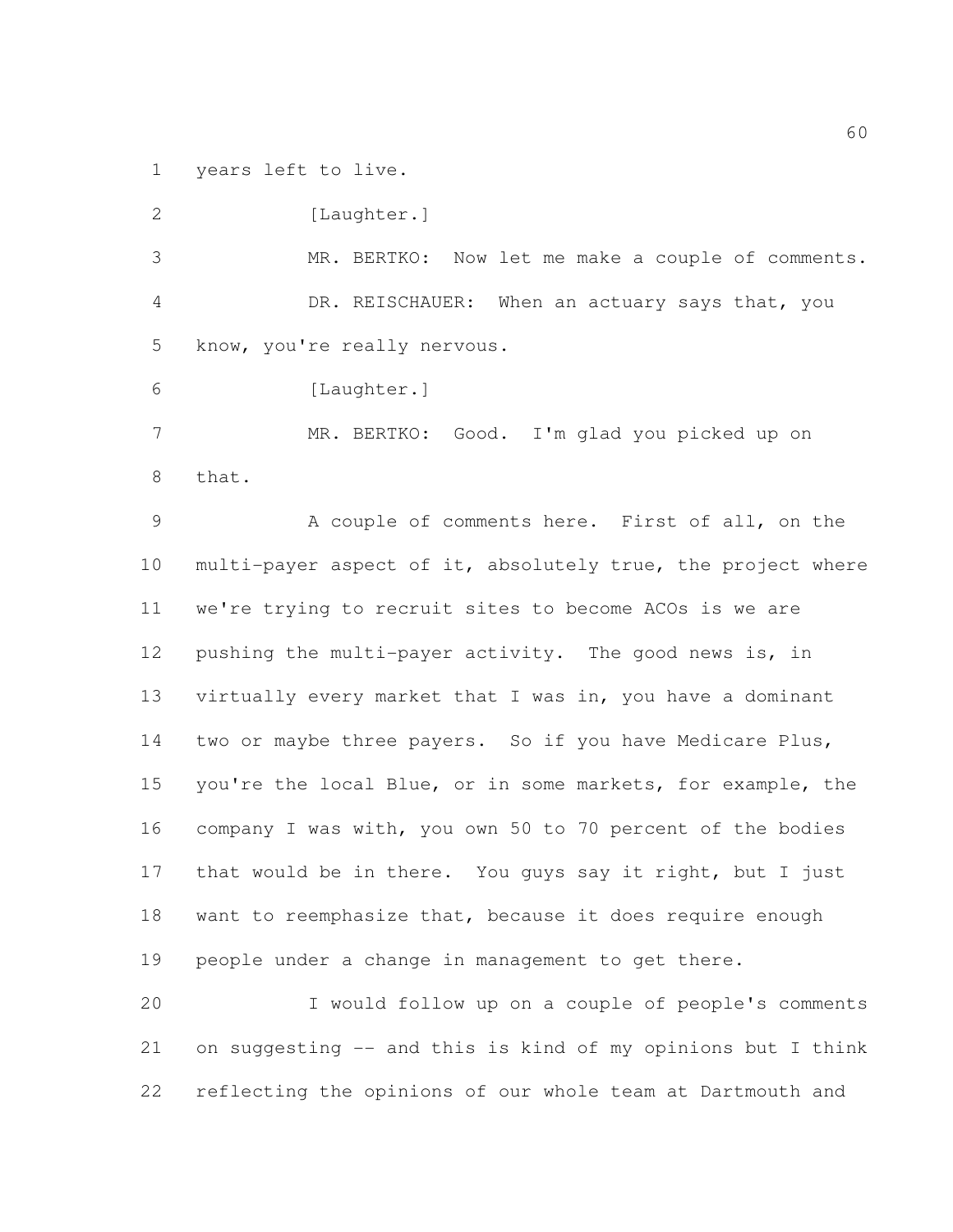Brookings -- that to start with, this ought to be a voluntary system, and I'll go back to the comments I made earlier.

 You can get the attribution and the people in, but to make it be effective, you really need to have some form of organization and possibly some contracts, and -- I think 7 it was your comment, Bob -- you need to have an infrastructure there.

 We have been talking to enough people to say, yes, here's a hospital system that has 250 primary care physicians associated with it. We could probably turn that on 1/1/10 with everything, and so there are local groups there.

 The next part is bonus versus penalties. I would be a bonus person for now because one of the things preventing this, at least with capitation for both PHOs and a variety of PSOs, if you remember that term, Glenn, the downside penalty is fairly big for groups that are worrying about this, and the hospitals in particular that we have talked to have recognized they're going to lose revenue. 21 The lost revenue is offset by A, some bonus potential, but B, locking people into systems, and then C, they're going to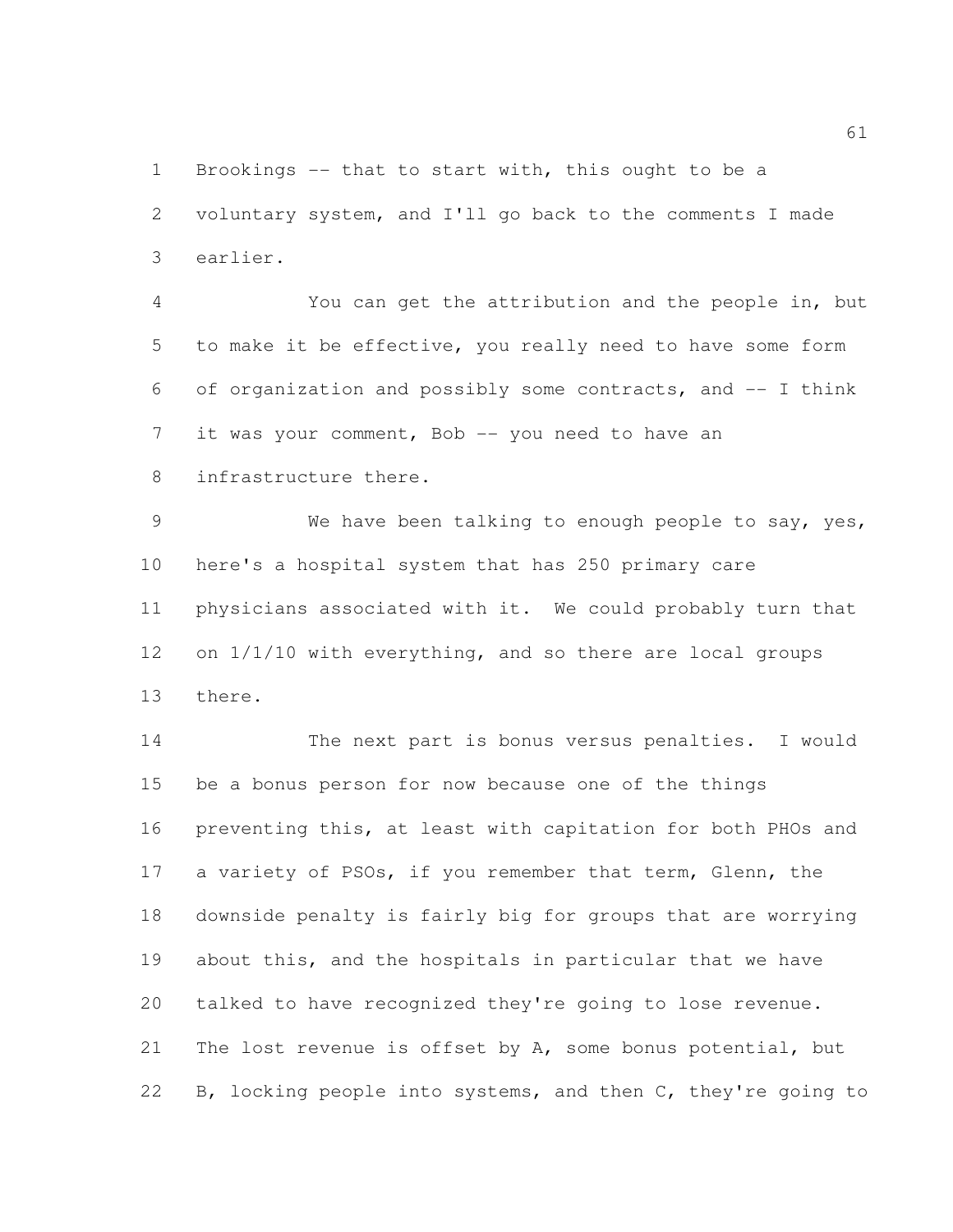raid their competitors across the street because they are going to be higher quality, lower cost, and recognized as such. So it's a complicated one.

 I could see going to a mandatory environment down 5 the road after this was up and running and five years out, we learned a whole bunch of lessons to say, here's the book. Now it's mandatory. Get the book and follow it out. But I don't think it would begin to try to impose it in North Dakota or South Dakota today or tomorrow. I mean, that's just too soon. Thank you.

11 DR. CROSSON: I quess to start, I agree with Peter. It probably comes as no surprise from prior comments that I have made at the Commission that I think this is one of the more important ideas that we've talked about and will talk about.

 I think I also agree with Bob that this is not easy. This kind of change that we are talking about is probably as difficult a change as we've envisioned in all of the times that we've talked here because it fundamentally involves changing eventually not only the structure of health care delivery, but the way it's paid.

I also agree that the kind of change that's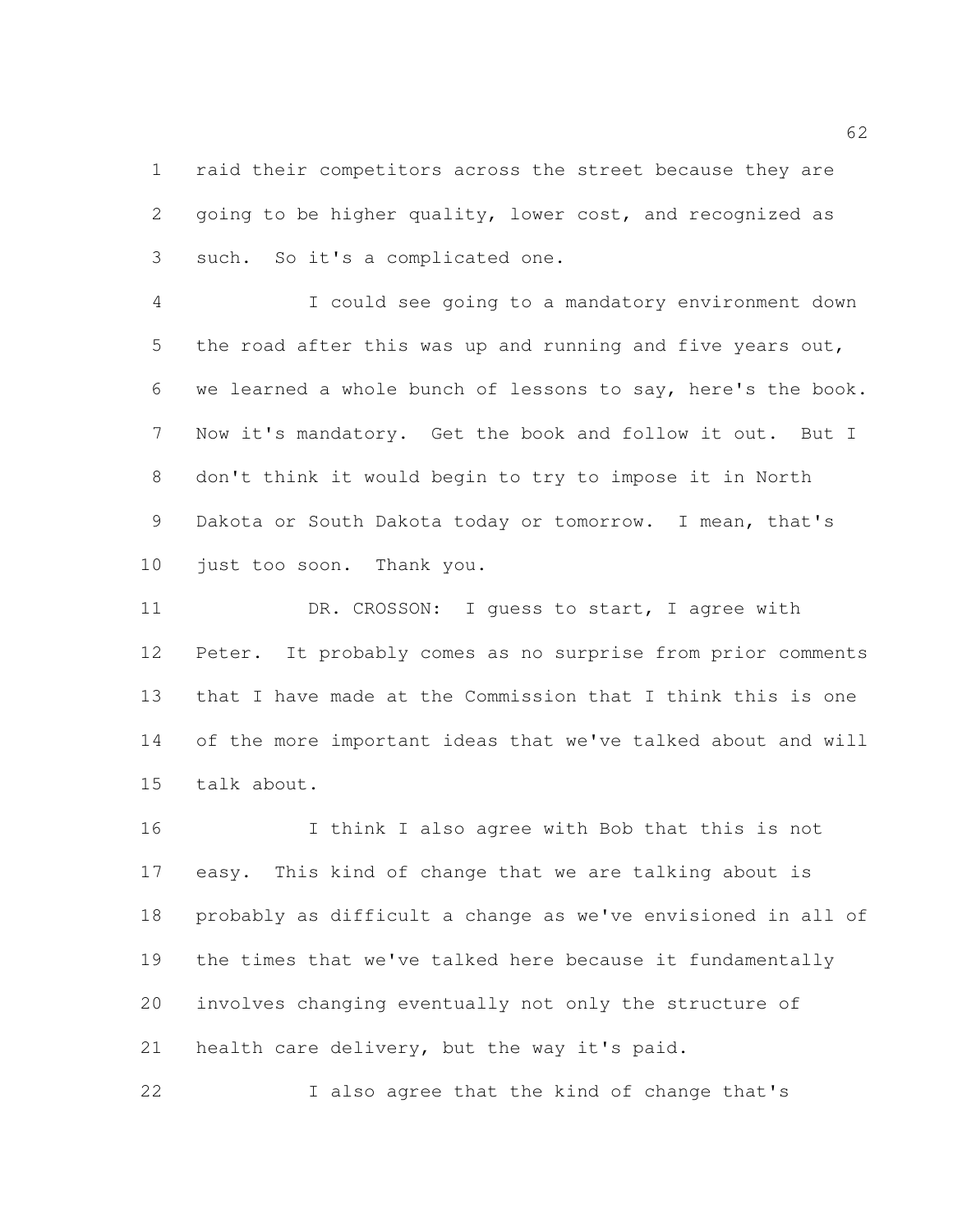envisioned here and the kind of change in costs that are needed to take the country to are not going to be brought about by two or 3 percent bonuses. It has to be more substantial than that or it won't work.

 I have some of the same concerns that Jack raised, and that has to do with the issue of taking a research model that Elliott has used which attempts to assign by a preponderance of claims a certain number of individuals to a certain delivery system or collection of hospitals and doctors and operationalizing that. I'm not quite sure how that works because if you're going to eventually morph this to the level of accountability that I think Bob was talking about, you just can't have open access. You just can't have people going out and taking a flight to the Mayo Clinic and recharging to the accountable care organization a \$250,000 bill. It just won't work that way.

 Now, there may be some stepwise process to get from that model to something which is more robust and perhaps has more of a defined population and more control over the use of resources. But I think that has yet to be described.

I think in addition to the question of voluntary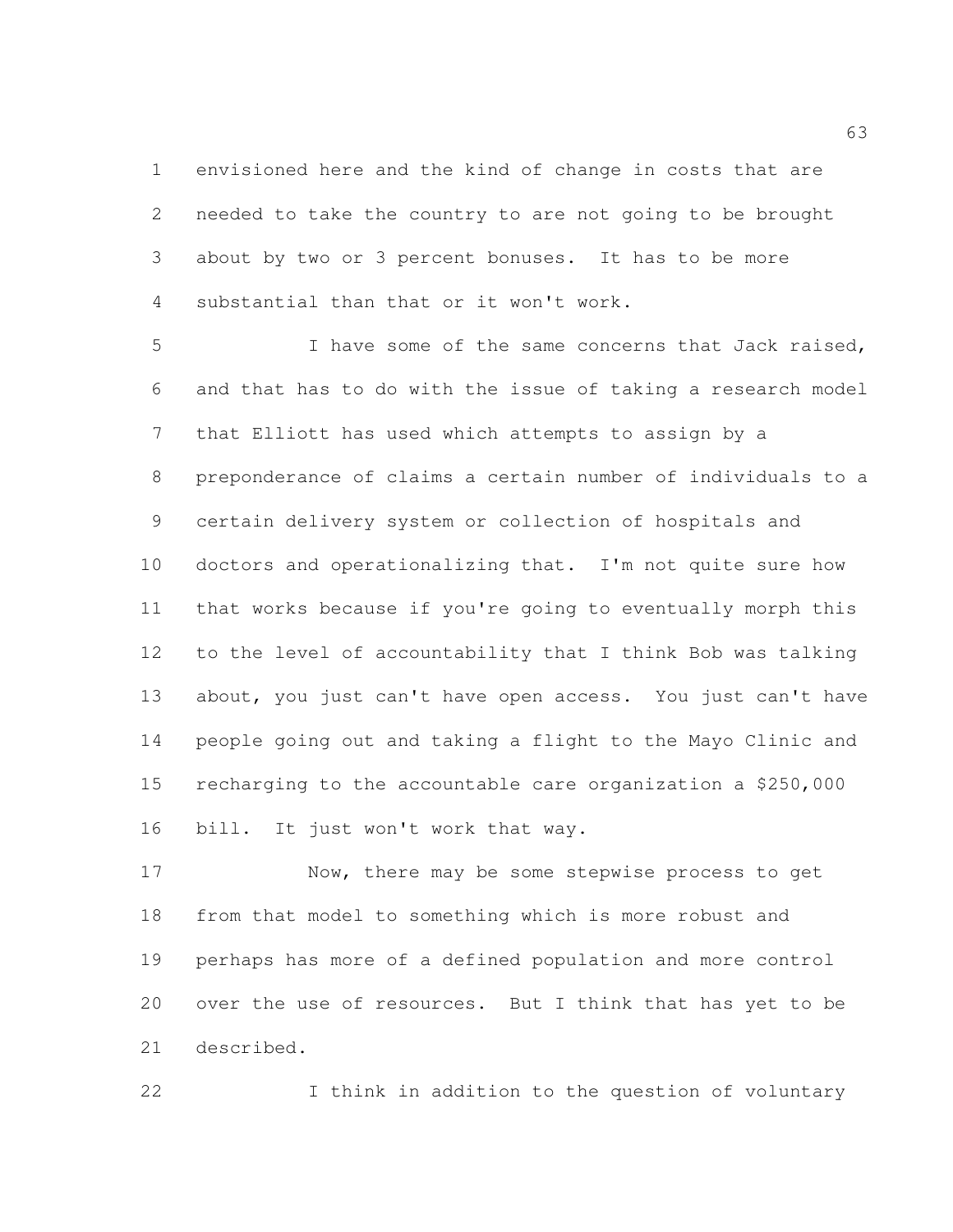versus non-voluntary for the providers, there is the question of voluntary or non-voluntary for the beneficiaries. I think George touched a little bit on that. And I think as we think this through, we might want to think about something that Jack was referring to, which is essentially Medicare Advantage for provider organizations, where, in fact, perhaps incentives that the Medicare program could create, individuals could, in fact, voluntarily enroll for a period of time into one of these delivery systems, which would fix some of the attribution issues. I'd like to see us think about that.

 With respect to the question of whether the accountable care organization should be just a physician delivery system or a collection of delivery systems versus physicians linked to a hospital, I have to come down very strongly on the latter. The reason is I think most of the savings that could eventually be used to create incentives really come from the physicians' impact on the hospitalization process. And you really, I don't think, could have a successful system if all of the incentive to manage the appropriateness of care was on the physician side and the hospitals only stood to lose. You'd have complete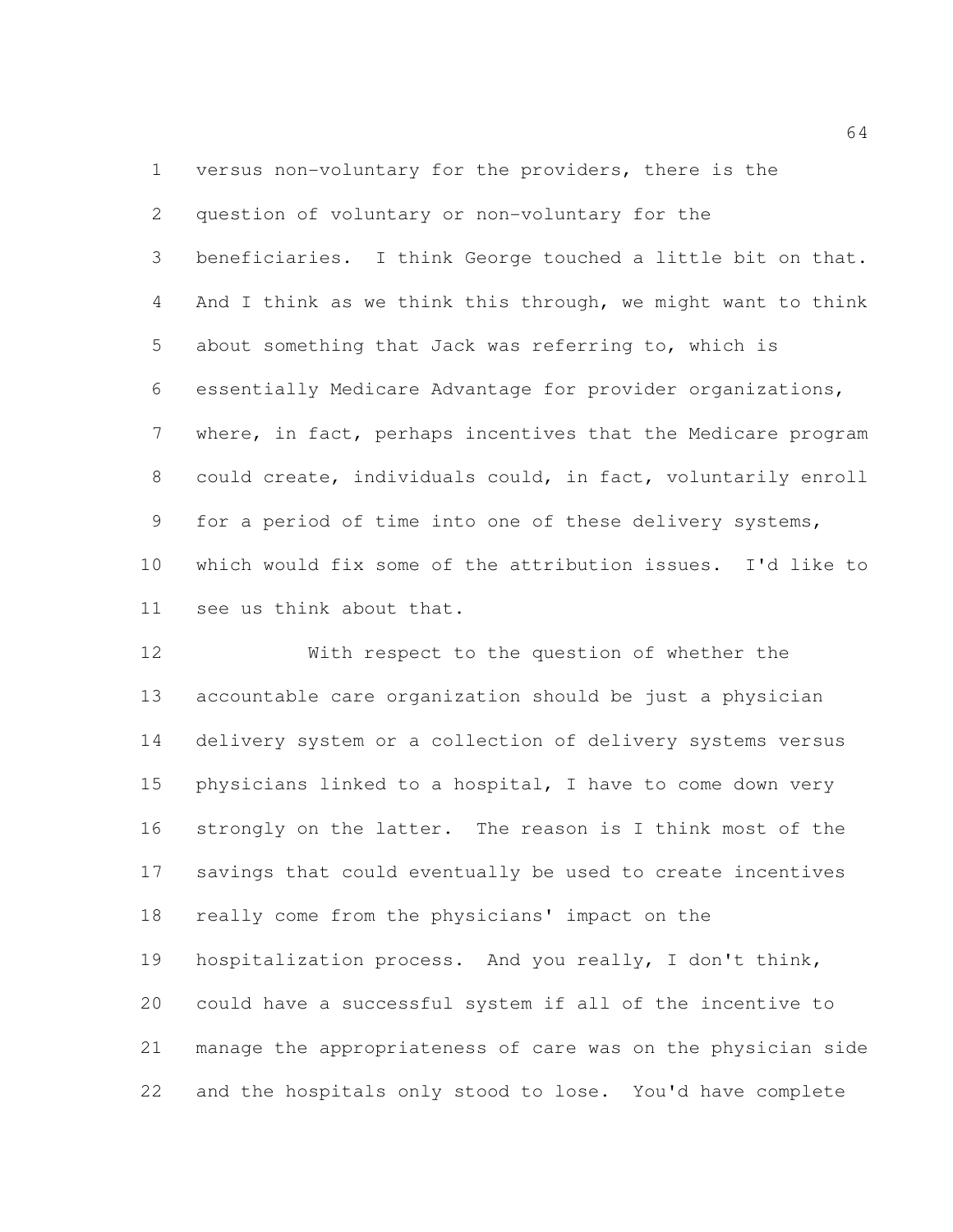malalignment of incentives in that process.

 So I agree with Peter that I think it implies in some way that these work together, and in fact, I think there are many downstream advantages from having that kind of coordination.

 I would raise again the question of whether we want to look at the issue of cumulative incentives as opposed to simply annual incentives, so that in order to strengthen the incentive here in this process, one could provide annual bonuses. One could also use the performance year over year to change the update process to both the hospital and physician component, and by creating a cumulative incentive, you create more power even though you 14 don't move all that much money from one year to the next.

 And then I will throw in one other really annoying thing, and that is the question of whether or not to 17 actually, if we can take Part A and Part B on together, why not consider Part D in this? Because again, there is a significant amount of incentive power created by the physician pen with respect to the use of pharmaceuticals. Now, I realize that it's really complicated, but it might be worth taking a look at.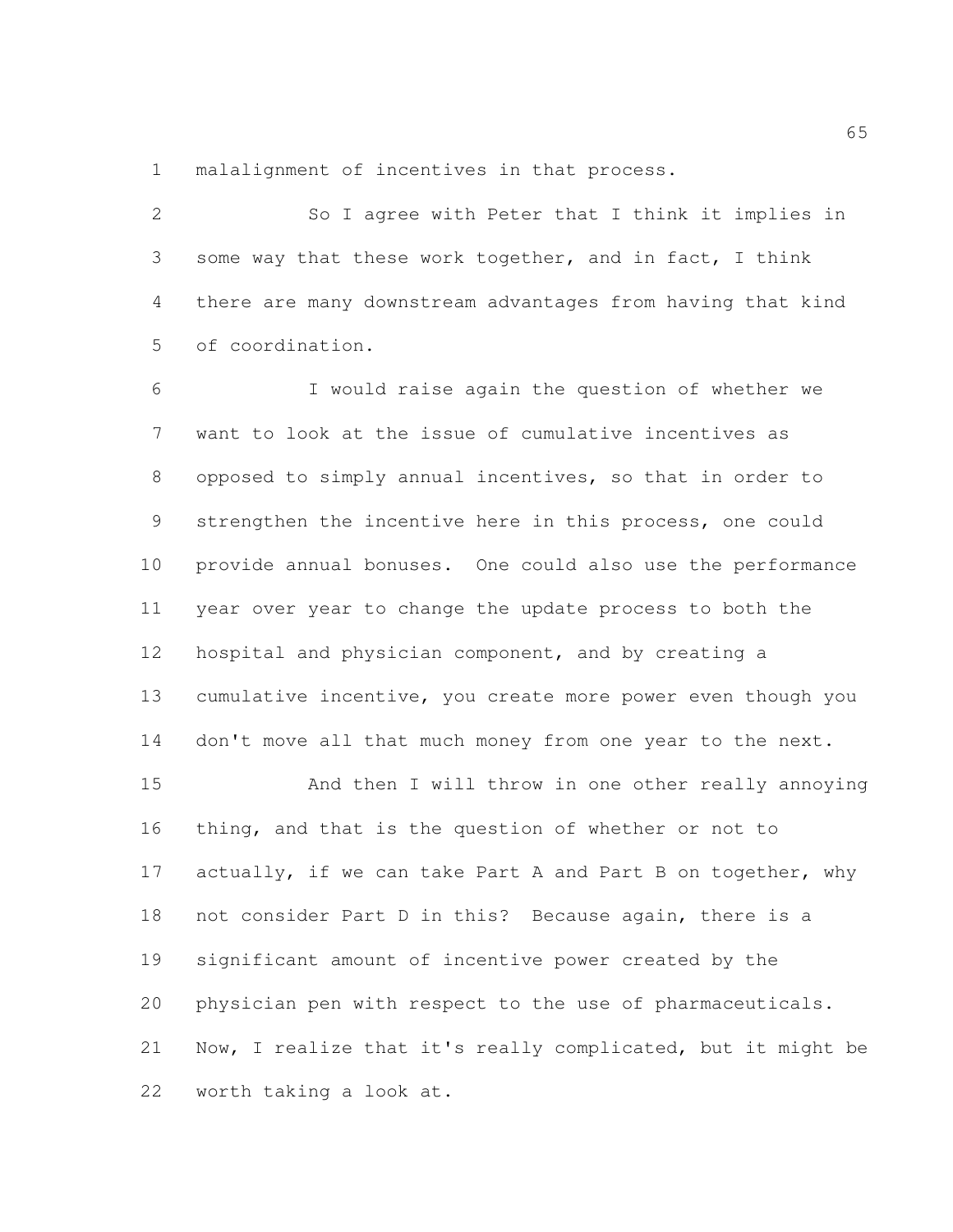1 In the end, I do think that this is important. I think this is an evolutionary thing. It is going to take a long time because we are dealing with a system that doesn't work right now, both the payment system, and to my mind anyway, the disaggregation of the delivery system. Changing that is going to take a long time. But I do think I have, and many of us have, an intuitive sense that there is a place that we could go to which is better than where we are now, even though we are, as they say, looking through a glass darkly at the moment.

 MR. HACKBARTH: Following up on Jay's comment, something that might be useful background for our next conversation on this is under Medicare Advantage, my recollection is that there was a provision introduced to allow provider sponsored plans, I forget the --

DR. CROSSON: MA-PSOs.

 MR. HACKBARTH: PSO, which hasn't taken off. Just understanding why that -- and why is that? Are there modifications that could be made in that that might make it more attractive as sort of another door into this set of issues. That might be worth some studying.

MS. HANSEN: I just have a short comment related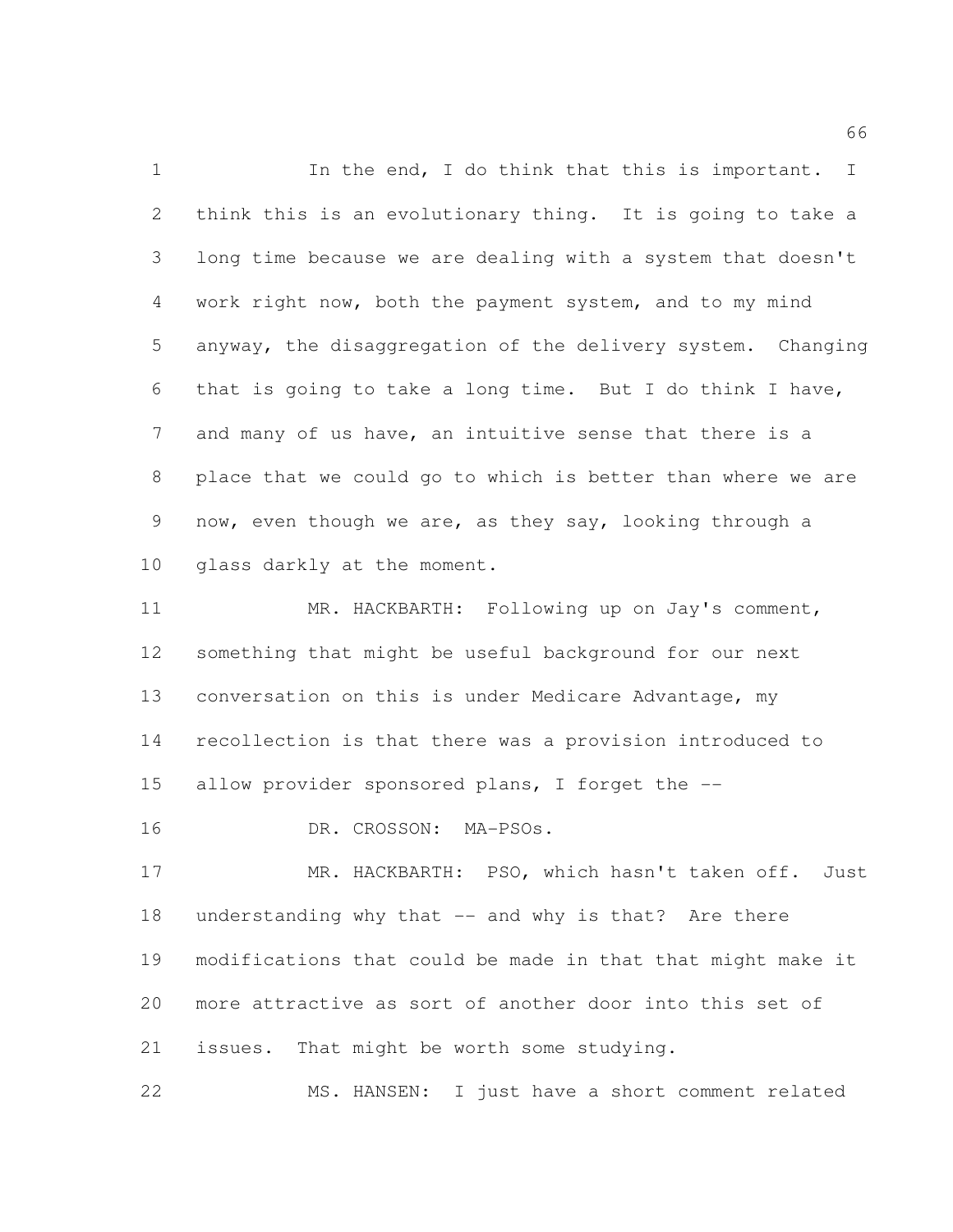to that. I think one of the things that people were talking about, the difficulty of the structure and the payment -- and Jay, you just said that it takes a long time for this to occur. I think a large piece that just has to be elevated, just to acknowledge the ability to have it happen, is the delivery behavior that actually has to occur. That's a body of work by itself. We were informally talking about it as just the execution process of it. So one is knowing where the bones are and you know what the money is. But making that squishy middle really happen is one of the things that makes the biggest difference, to have something aligned all of the way through.

 So it's really not our role technically on a policy commission, but I think the acknowledgment of why things take so long to really come about, because they're not fully aligned because the belly of it is so difficult. And it is about practice, behavior, relationship changes that are always messy but really are necessary for a real change to occur.

 DR. CHERNEW: I think one of the reasons why there is some confusion about what the "it" is is because there are different "it"s. I don't think there is one "it" that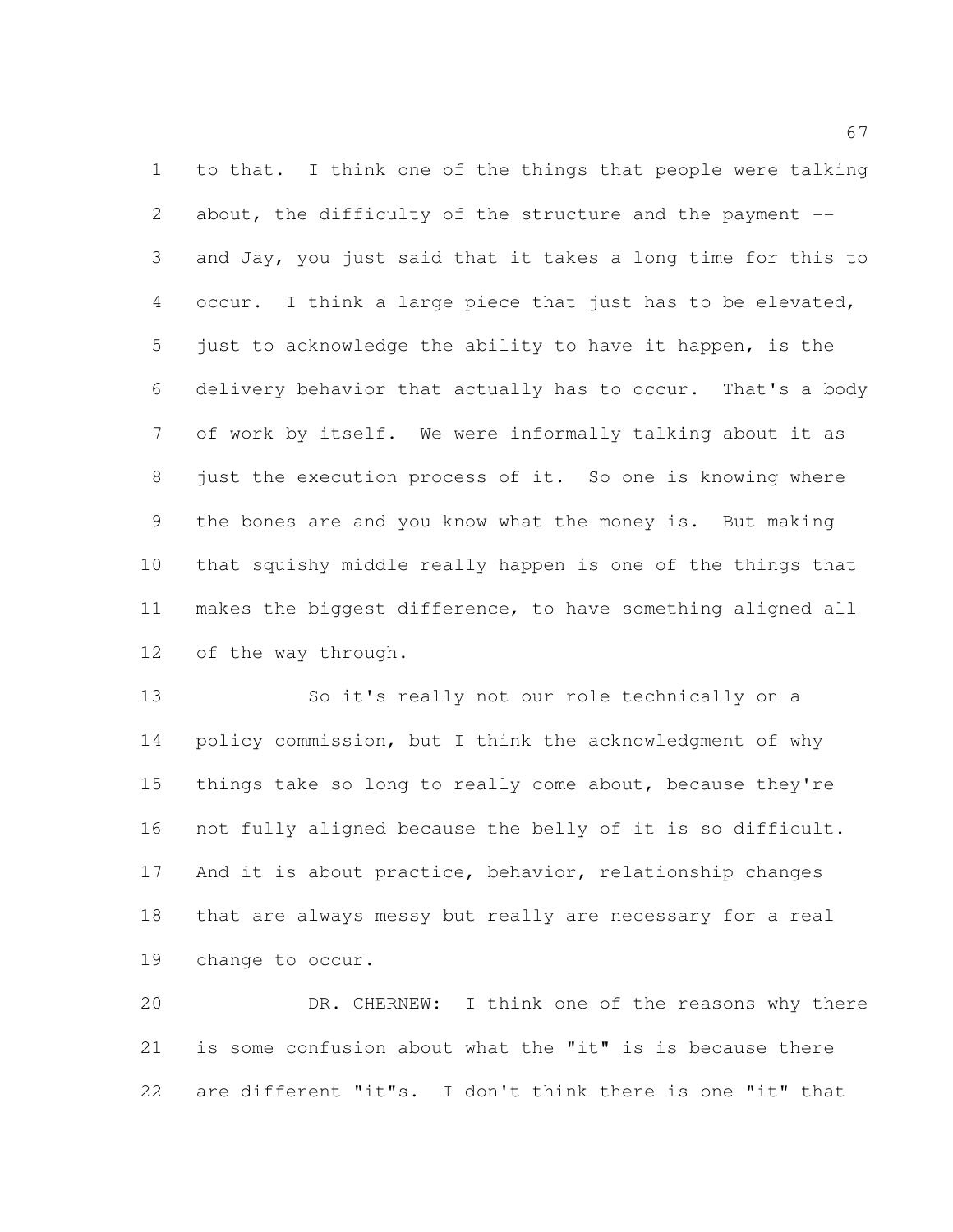1 we are trying to identify, what is it, but there's different versions in different people's mind.

 The one version that I have, and John, I will look to as sort of the authority, is sort of a virtual version of this. In other words, people get assigned in a sort of claims way to of these organizations. Of course, that means the beneficiaries just are where they are. It's totally virtual to them.

 In that model, though, there's no organization change needed at all. Depending on how you set it up, it may encourage organizational change in the way we're talking about, but that's going to be really sensitive to the actual parameters that you use. And we can't in the level of detail that we're discussing now figure out whether the "it" that would like it to be is the "it" that it will become, because that's going to depend on all of the parameters that we set up for what these things are.

 So if I understand sort of the easiest version of this, which is I think this virtual we assign people and claims to an ACO and make them responsible in one way or another, but we do it weakly because there's a lot of noise floating around in the system. There's evidence on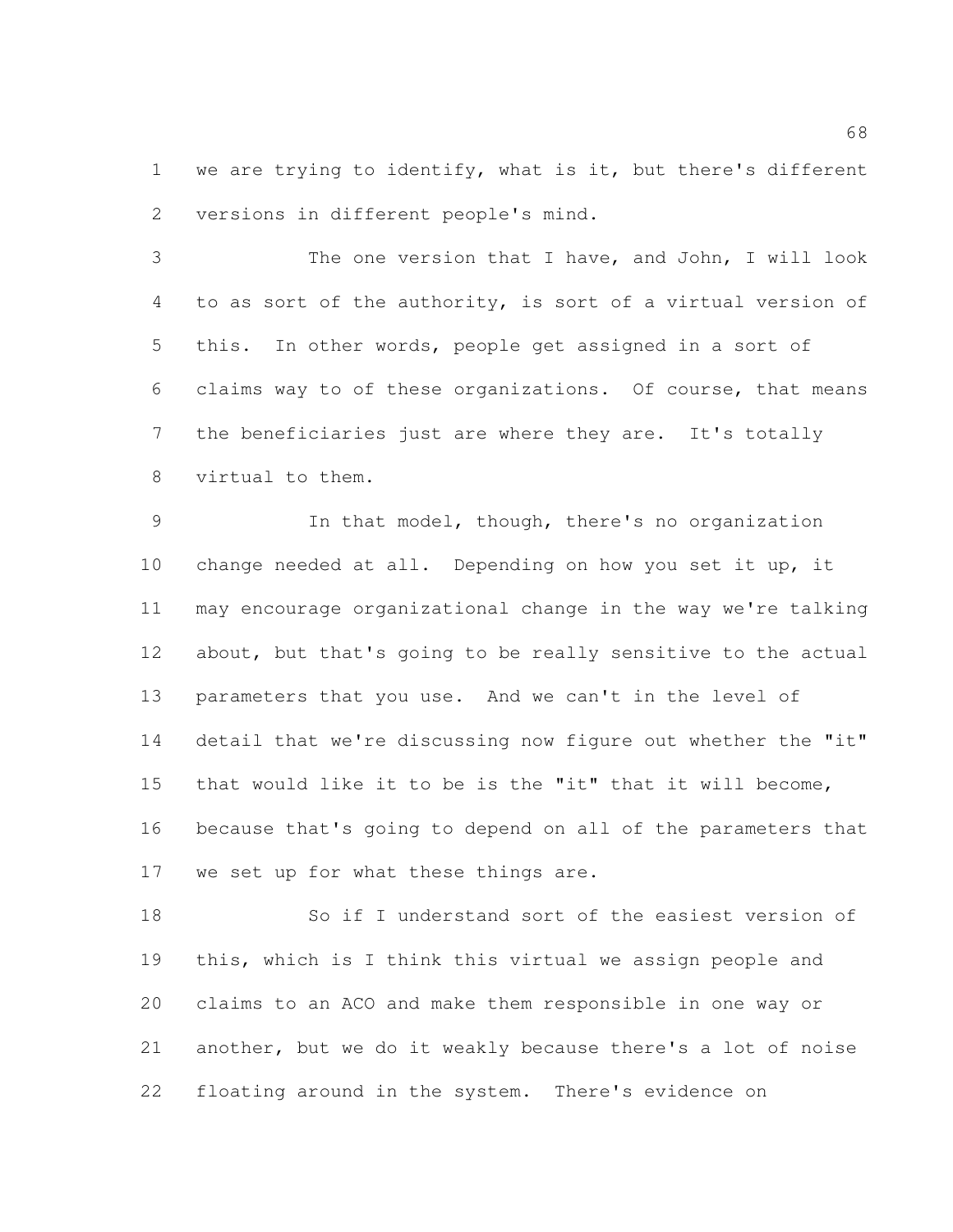withholds from years back. I'm not an expert now on exactly what that evidence on having withholds and stuff are, but the evidence isn't overwhelming that withholds were that useful. I think the reason you get the math that you guys got in the slides five and six -- and again, I could be wrong -- is basically this is a way to lower prices to people and lower prices more for people that do high volumes of stuff, because you have your price, they take away the withhold. So then you just have a lower price. For everything you do, you get a lower price. If you keep volume down, you get some of that but not all of it back.

 So the reason in your example it is not profitable to buy the MRI is you have lowered the revenue associated with that and you've lowered it particularly if you've done a lot of stuff. So it's harder to make that MRI profitable. It is just keeping prices down for things and it's bundled 17 in a whole lot of fluff, but I think in the end -- I'm sorry 18 John, it's wonderfully crafted --

19 [Laughter.]

 DR. CHERNEW: -- but I think in the end, it just works out because prices have gone down.

So I'm not inherently opposed to that one way or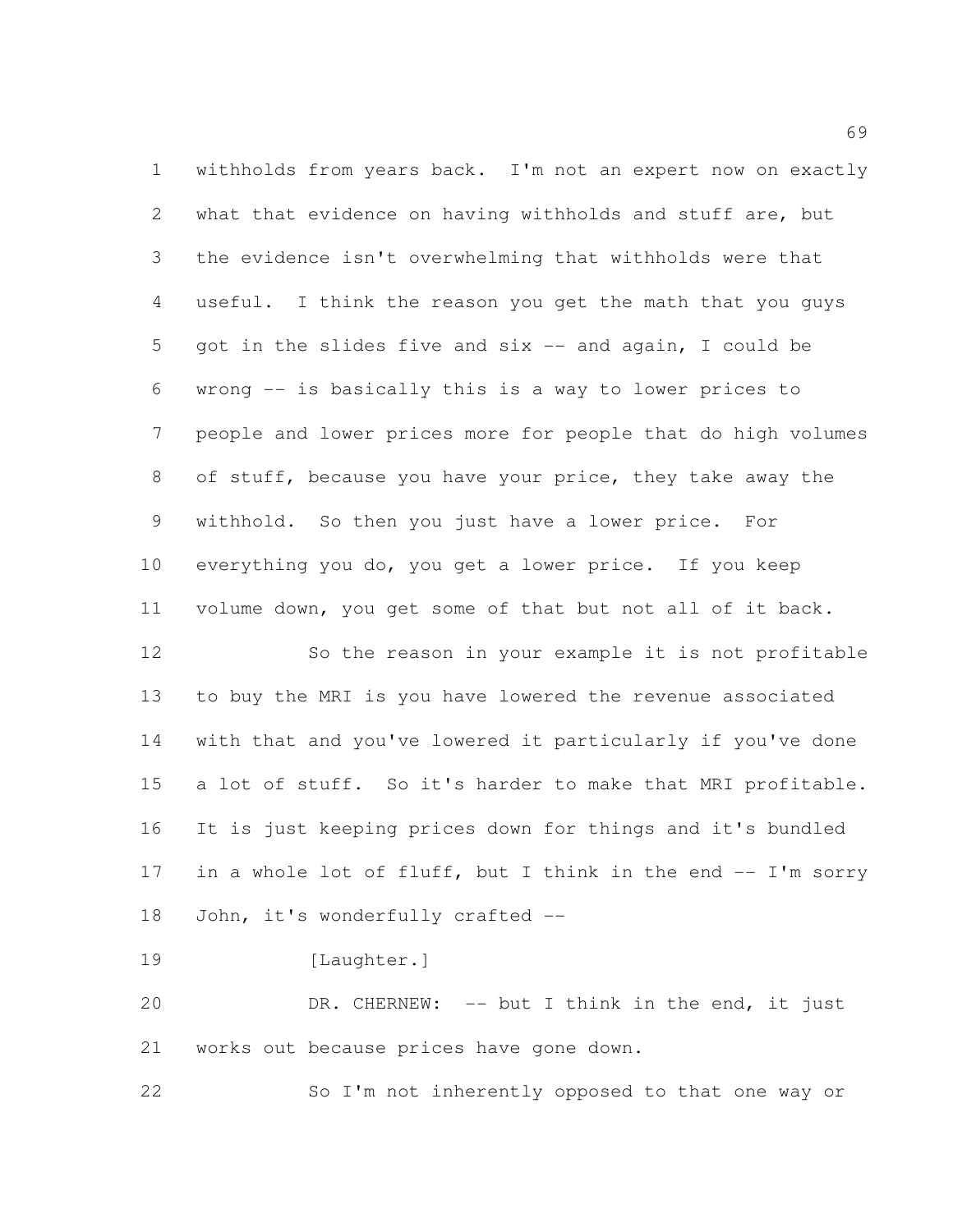another. I think what we really need to think through is the details. I work a lot that it ends up being a distraction. So the chapter has a whole set of things on how this could work with existing initiatives, things we've done, and it goes through medical homes and other types of things, all of which is very good.

 But again, I'm so glad I don't have your jobs because it must be really hard to write given you don't know the details of a lot of these different parameters and you're trying to write how this -- so I agree with the tone of the chapter that this could work with medical homes. But I fear in sort of my gut that we have so many things floating around that it's going to be a big distraction, that we're going to end up having a whole thing on medical homes.

16 And I agree, we could craft a health care system with medical homes, episode payment, and ACOs. We could work them in a way that might fit in a virtual way voluntarily that worked also in North Dakota. That's hard. 20 [Laughter.]

 DR. CHERNEW: So I guess where I come down on all 22 of this is I just personally feel it's just way too early.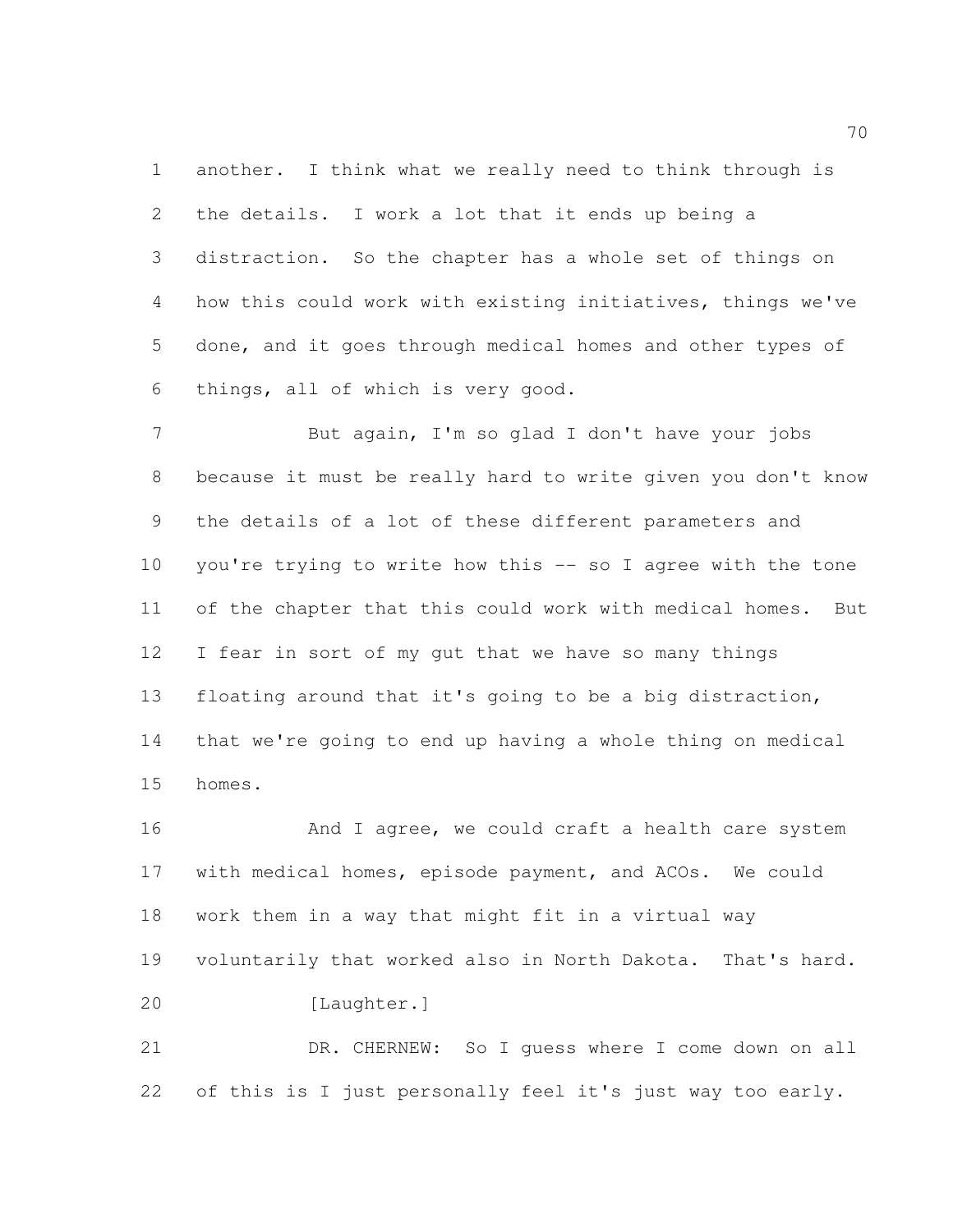My earlier comment that I made was elevating this to a chapter of where ACOs would fit into a broad system of health care reform in that sense, for me -- I personally am just not there yet because I have a lot of concerns about what it is. I have a lot of concerns that the literature that suggests the mechanisms by which I see this working might not be as optimistic as one would think, and the most optimistic -- if I keep talking, he'll be back for the other conversation -- but I might be amongst the more pessimistic, giving me a shorter lifespan, but I'm not so sure that we know enough. We can aspire to have this be a building block on an evolutionary path to having the health care system that will aspire to, which I would be 100 percent for. I am just not there yet based on the evidence and what I see that we know where this is.

 So in the cases where there's a provider system that we think would be integrated now and great and we could find an incentive system to let them reap some of the gains 19 from doing good stuff, I am again completely for that. I'm not sure you need a ACO proposal necessarily to get there, but that's a sort of separate question. And I think we need to step back and think about where this fits into the broad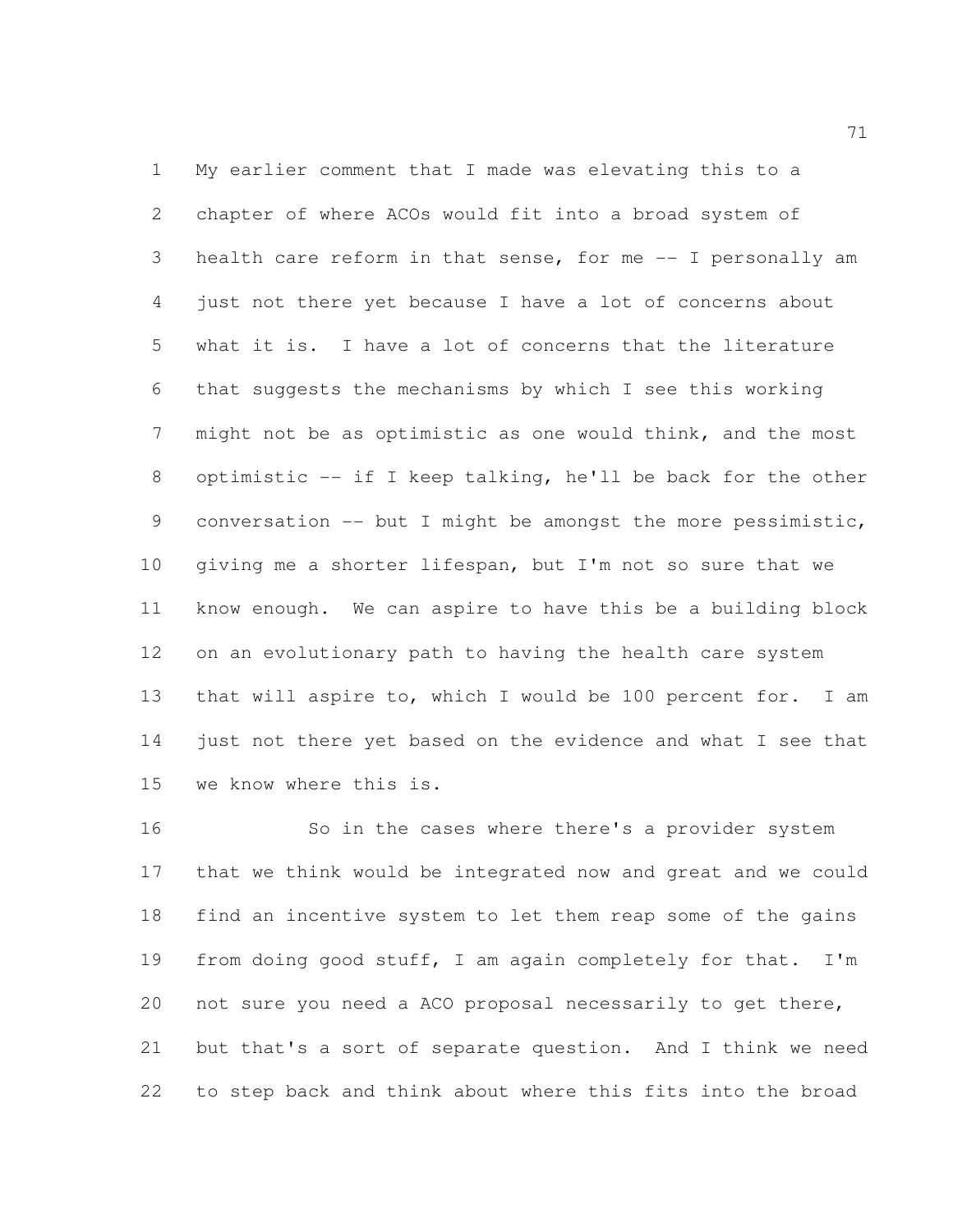set of things.

| $\overline{2}$  | MR. HACKBARTH: So let me ask you this, Mike. So              |
|-----------------|--------------------------------------------------------------|
| $\mathfrak{Z}$  | a possible implication of what you're saying, if I           |
| 4               | understand you correctly, is an approach that bears some     |
| 5               | consideration is increase uniprice pressure, use a mechanism |
| 6               | that doesn't require as much complexity, like maybe the      |
| $7\phantom{.0}$ | MA-PSO, modify that a little bit as the refuge, the          |
| 8               | opportunity for truly integrated organizations that want to  |
| 9               | get out of fee-for-service payment and don't necessarily     |
| 10              | want to just do it through a standard insurer. And so push   |
| 11              | real hard on uniprices and create an escape opportunity      |
| 12              | that's simpler than this.                                    |
| 13              | DR. CHERNEW: I would be --                                   |
| 14              | MR. HACKBARTH: And also has stronger incentives.             |
| 15              | DR. CHERNEW: I wouldn't want to see them sort of             |
| 16              | side by side, but if you ask me right now, I would probably  |
| 17              | be leaning a shade toward something like that, because I     |
| 18              | understand it better.                                        |
| 19              | MR. HACKBARTH: Okay. Bill is going to have the               |
| 20              | last comment. We are well behind schedule here.              |
| 21              | DR. SCANLON: It relates to something that Mike               |
| 22              | said and to the voluntary/mandatory issue, and it's very     |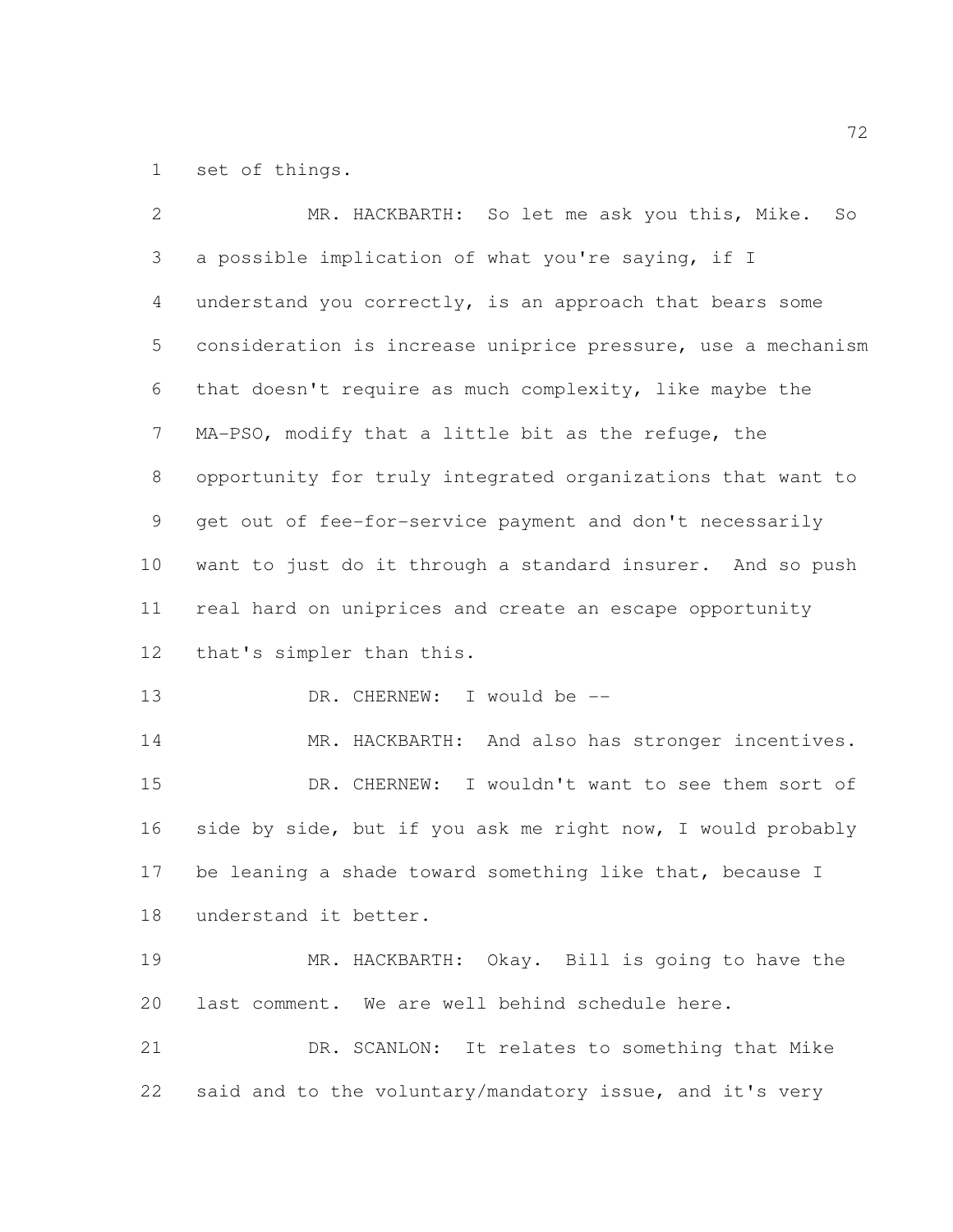easy to understand, sort of the interest in mandatory,

 because if something is going to work and if you can make it work universally, it's a lot more powerful.

 But I think, and consistent with Mike, is that the mandatory idea which would involve virtual ACOs needs more development. There's the issue of governance. The incentives need to be at the provider level. And if the providers are not linked to an organization, and in the voluntary world, they will be. I mean, they're going to be there because they want to be there. But in the mandatory world where we've created them virtually, if I am the outlier and my bad behavior benefits me but harms the organization, I may not change my behavior. This is kind of the classic thinking about this in economic terms is the 15 externalities. If I'm the factory that pollutes, how does the community get me to stop polluting? Does it pay me or does it outlaw my pollution? What's going to be the leverage that an organization is going to have over this provider that is going to, in some respects, go against sort of the community's good?

 This is critical, because I think that we are not going to learn if we demonstrate this with voluntary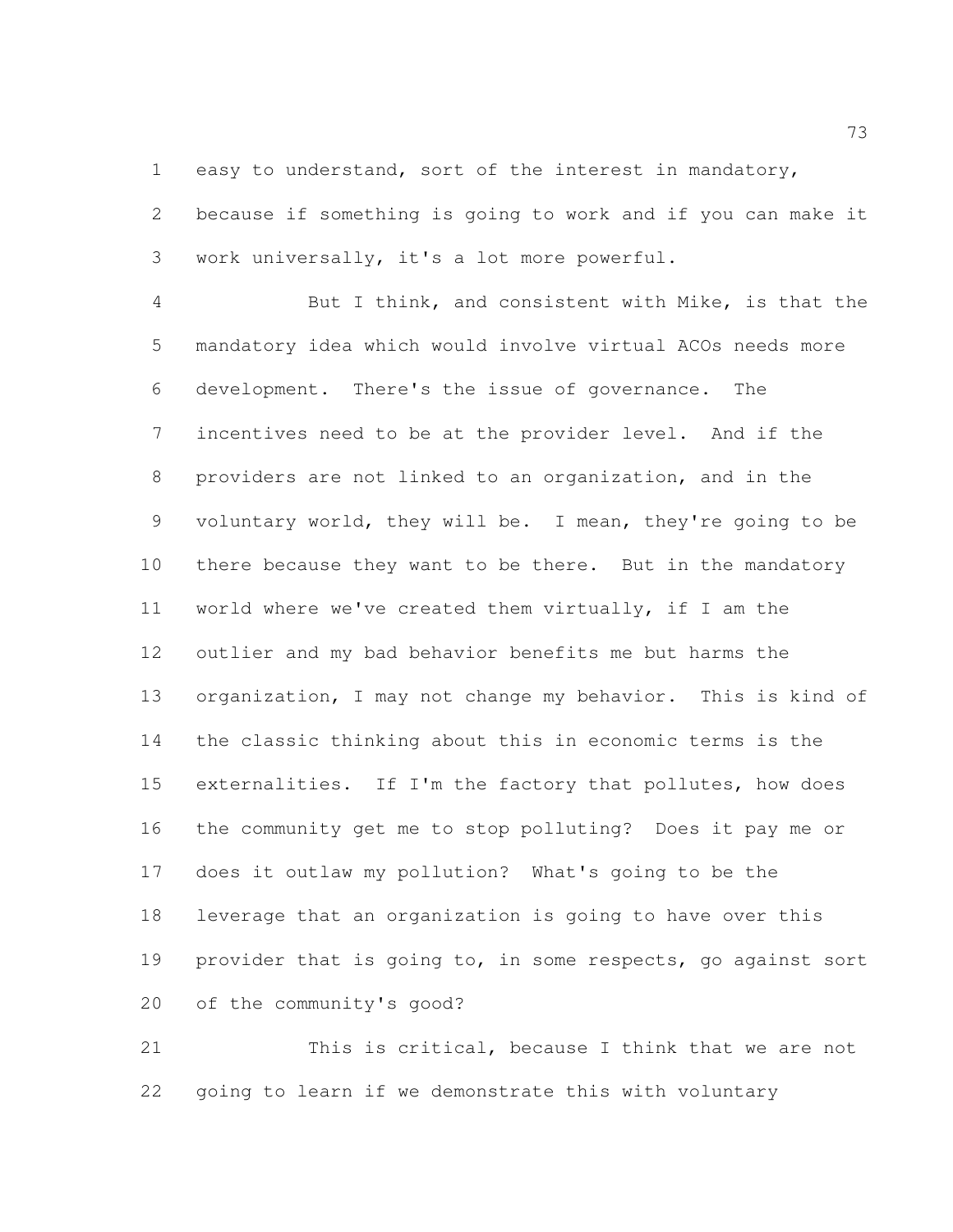organizations. What is going to happen if we try to make it mandatory and create these virtual organizations, because we haven't prepared for this critical difference, which is the people that are participating are not there because they want to be. They are there because we force them to operate as a group. But we've still allowed them, because it's going to still be a fee-for-service world, to operate independently while they're, quote, "part of a group.". So I think that needs a lot more development before we could think about a mandatory world.

 MR. HACKBARTH: Okay. In the interest of time, 12 I'm not going to try to summarize right now, but I did hear some fairly consistent themes that I think we can use to focus the discussion next time. So this was very helpful to me. Good work, guys, on the paper and the presentation. Our next agenda item is physician resource use

measurement. We have got to get a new term.

 MS. PODULKA: I don't want it to trip off your tongue.

 MR. HACKBARTH: Right. We are right now about 20 to 25 minutes behind schedule for anybody keeping score. I guess it occurs to me we may want to give the lunch people a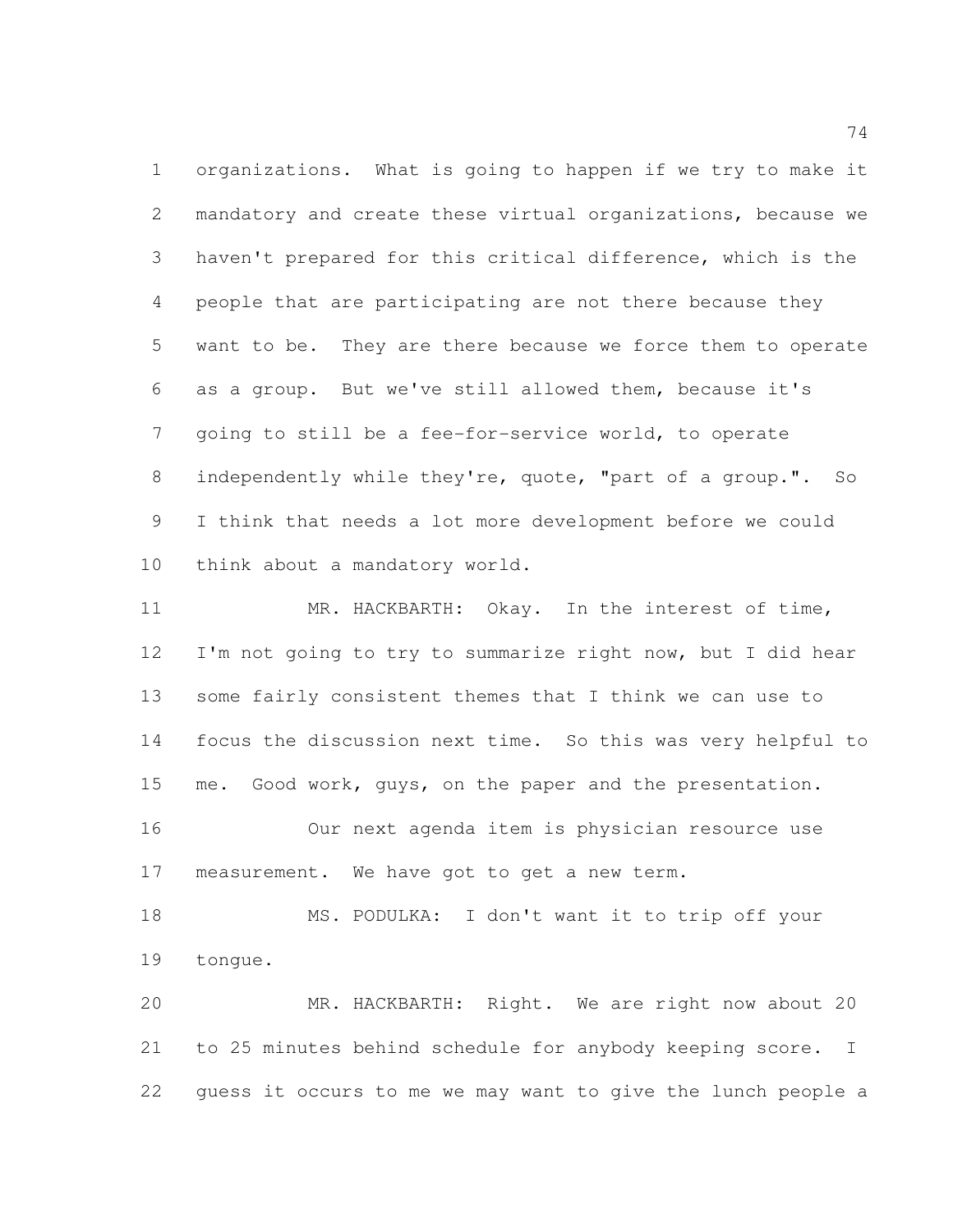heads up that we're going to be running late. I don't envision we are going to make up a whole lot of time in this conversation.

 Jennifer, whenever you're ready, we can start. \* MS. PODULKA: Thanks, Glenn. I'm here to talk this morning about physician resource use measurement and I'm going to warn you to begin with that I have five threads. They don't necessary weave together to tell a complete story so I'm giving you a heads up. The five items are the MIPPA physician feedback mandate, which implements our recommendation; CMS's pilot to test it out; guiding 12 policy principles for our final program; options for releasing Medicare claims; and an update on our latest data analysis results.

 In the interest of time and lunch, I will talk about all of these briefly. All five are described in greater details in your mailing materials and I'm happy to 18 go into them more on Q&A if you'd like.

 So the first item. In our March 2005 report to the Congress, the Commission recommended that Medicare measure physician resource use and share the analysis with results with physicians in a confidential manner. The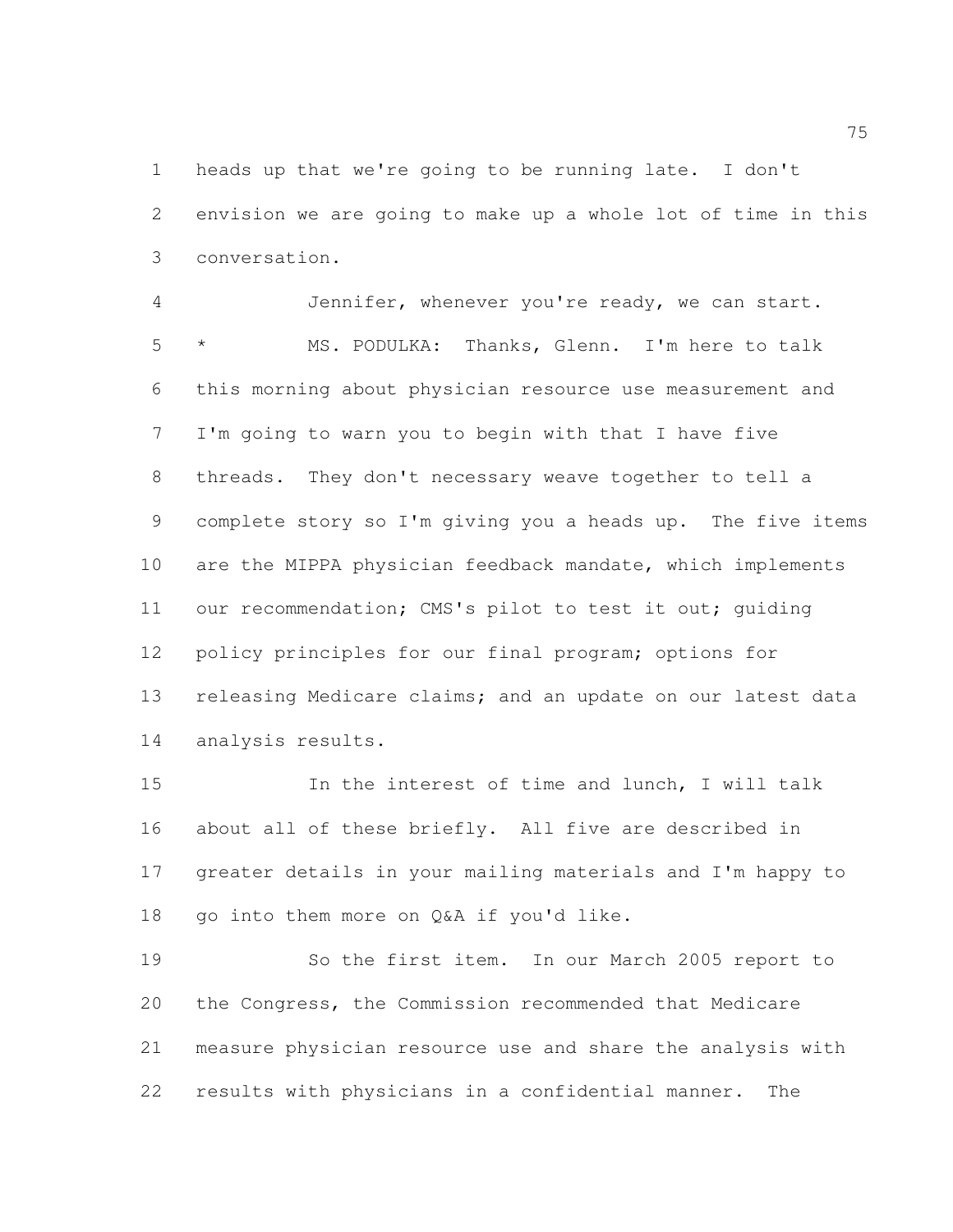Congress enacted this recommendation in the Medicare Improvements for Patients and Providers Act of 2008, or MIPPA, and Congress has begun to pilot test how they will implement the final program.

 The MIPPA mandate grants the Secretary flexibility on several characteristics of the physician feedback program. The Secretary may chose to use other data in addition to claims, provide feedback to individual physicians or to groups, include feedback on quality of care, and the resources can be measured on either a per episode or a per capita basis or both. And finally, the Secretary may choose to risk adjust the data.

 MIPPA also grants the Secretary flexibility to focus the physician feedback program on specialties that account for a significant share of Medicare spending, physicians who treat high-cost or high-volume conditions, physicians who use a high amount of resources compared to 18 other physicians, physicians in certain geographic areas, and physicians who treat at least a minimum number of beneficiaries.

21 So in response to the MIPPA mandate, Medicare has began to test ways to measure physician resource use and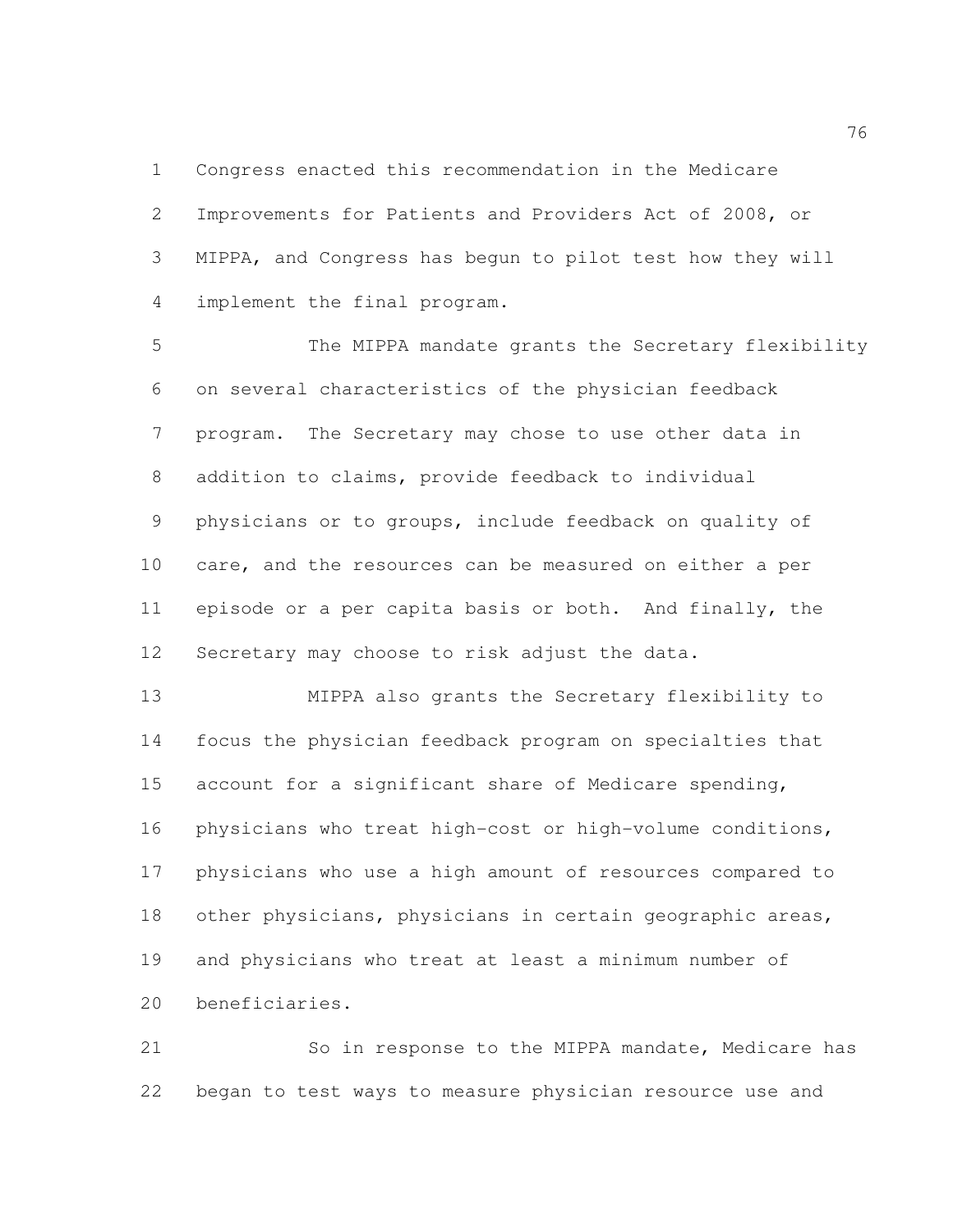feed back the results confidentially to physicians. The work is referred to as the Resource Use Report Pilot and it will inform the design of the final permanent physician feedback program.

 In phase one of the pilot, which is currently ongoing, Medicare is sending feedback reports to a large sample of physicians in multiple communities and conducting one-on-one interviews with them to get their input. Specifically, the physicians are being asked about the program's measurement methodology and the feedback report format. The pilot uses both per episode and per capita measurement and focuses on four acute and four chronic conditions.

 We're going to switch topics. Given that MIPPA grants the Secretary so much flexibility in designing the program and CMS is in the midst of their pilot to test aspects of the final program, we think it is an opportune time to discuss some guiding policy principles. The list you see here is informed by efforts by other organizations and hopefully reflects your comments from our November meeting when we last discussed them. I'm not going to go through all nine now, but I do want to highlight a few of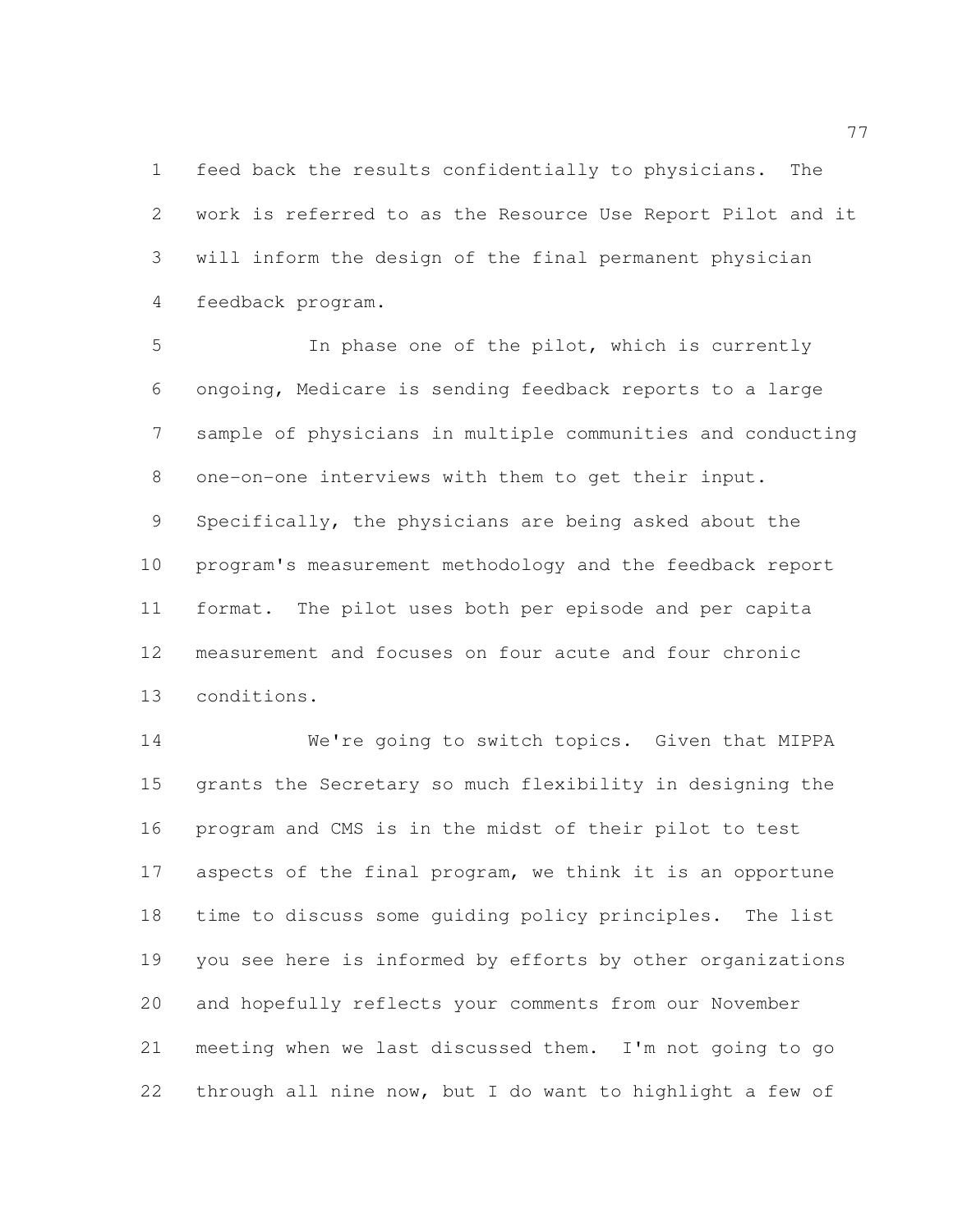them.

 First, the program should be transparent. Medicare should make publicly available an explanation of its measurement methodology and a description of the data sources used. Currently, CMS's pilot relies upon commercially available episode grouper software packages, but this is only to allow Medicare to evaluate features of the software packages that could be included in a Medicare- specific open source software package. CMS and MedPAC have never expected Medicare to purchase black box off-the-shelf software. CMS doesn't regularly make a habit of pursuing this kind of strategy. It regularly contracts with vendors 13 to develop tailored programs, such as DRGs, and then makes them publicly available. The final episode grouper software that's used for the physician resource use measurement program should also use a Medicare-specific transparent method.

 Second, the program should provide actionable feedback. It can't just tell a physician that he's inefficient. It needs to explain why by including detailed breakouts by type of service and condition and other attributes.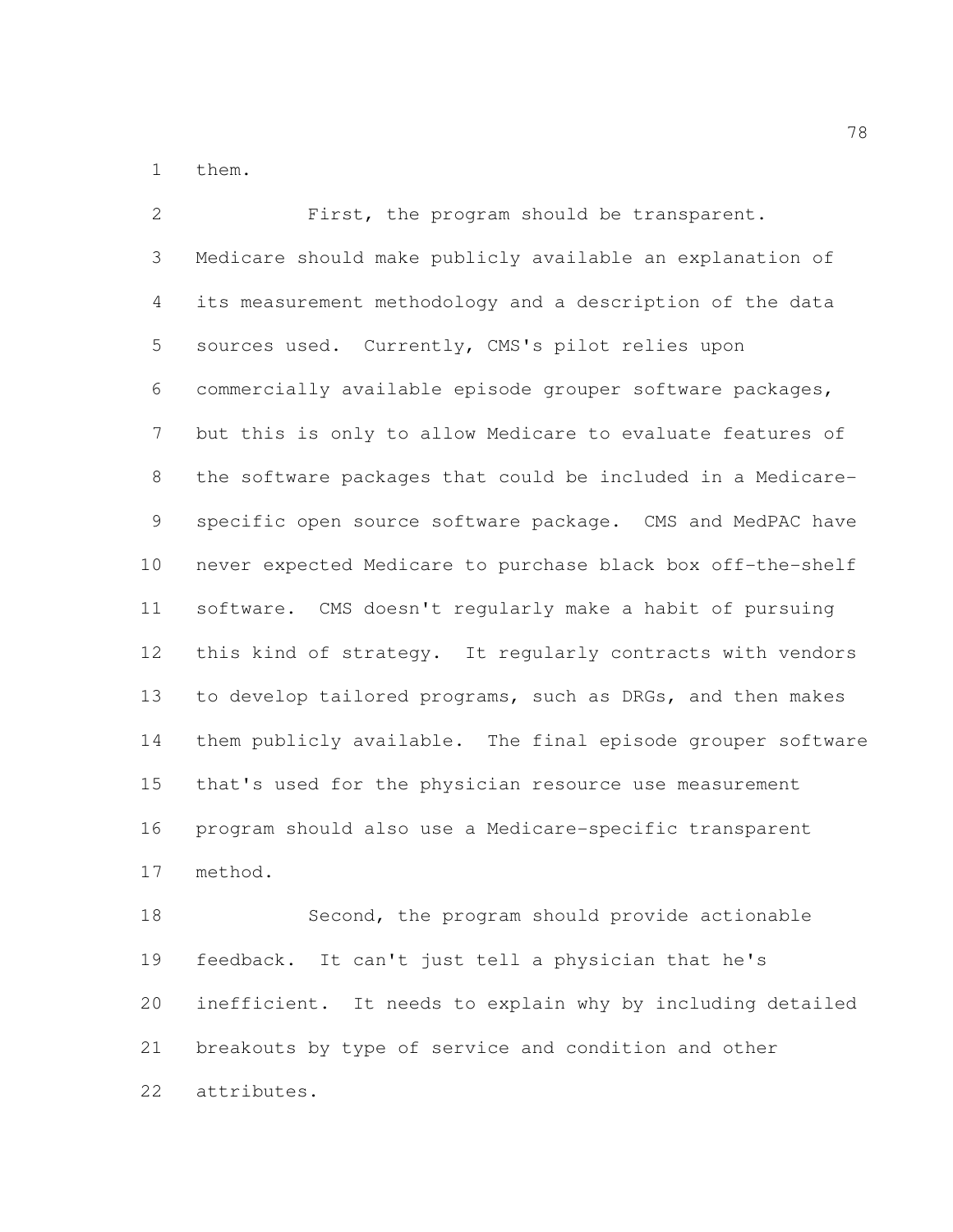Third, the program should have the flexibility to use multiple measures, especially per episode and per capita. As you've indicated, relying on just a single measure, such as per episode, may mask important differences in practice patterns and even allow opportunity for gaming. Fourth, to be sustainable, the Medicare program needs to provide an opportunity for physician input into the design of the program. The pilot that's currently happening and publishing a proposed rule in the Federal Register are both good steps. Medicare should continue these efforts and perhaps seek additional opportunities for gathering physician input. For example, Medicare may want to consider establishing a formal physician feedback advisory board. 14 And finally, to be effective, the program must

 invest in outreach and education to ensure that physicians understand the feedback they receive. Simply mailing a feedback report to physicians is not going to be enough.

 Switching topics again, as we move from Medicare's physician resource use measurement and feedback program to a related issue, which is releasing Medicare claims data. You may have heard that there's been a recent court decision that ruled against patient release of physician-specific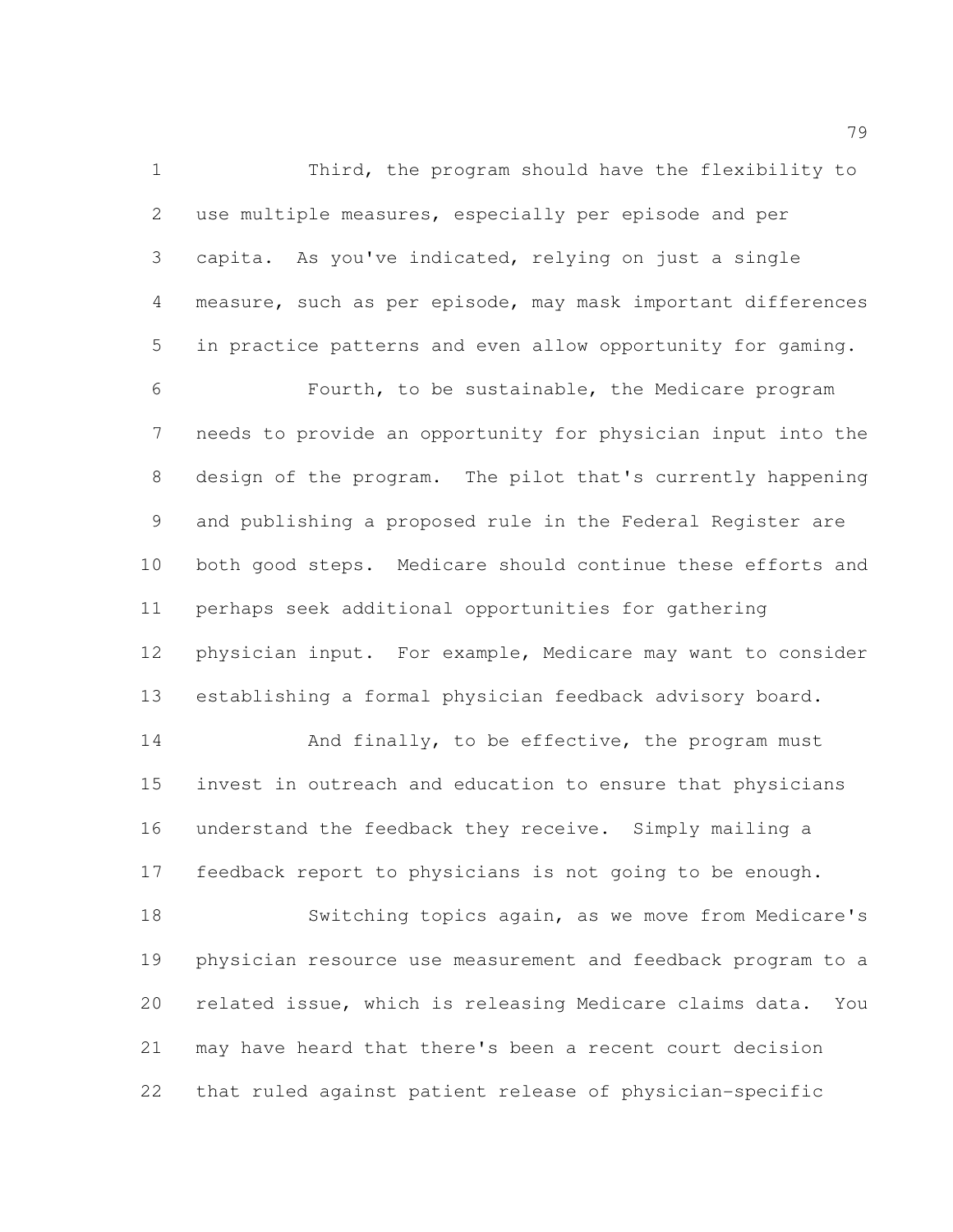claims data. The case began when Consumers Checkbook sent a FOIA request to CMS for patient claims so that it could post information on its website about the number of procedures performed by each physician.

 Some stuff happened in between -- I'm not going to go into detail -- but the latest decision from the U.S. Court of Appeals concluded that physicians have a right to privacy, in essence because their Medicare payments can closely approximate their total personal income.

10 The Court case aside, however, there is interest in releasing Medicare claims data so that entities such as private plans can aggregate Medicare data with their own to measure physician resource use. Data aggregation could 14 address the small "n" problem, where private plans because of their low market share too few positions or too few claims to appropriately measure their resource use.

 Note that releasing Medicare claims data could assist private plans in their physician resource use measurement, but without reciprocal data sharing from these plans, Medicare would not benefit from the data release.

 Data aggregation is also suggested as a way to address the problem of physicians receiving contradictory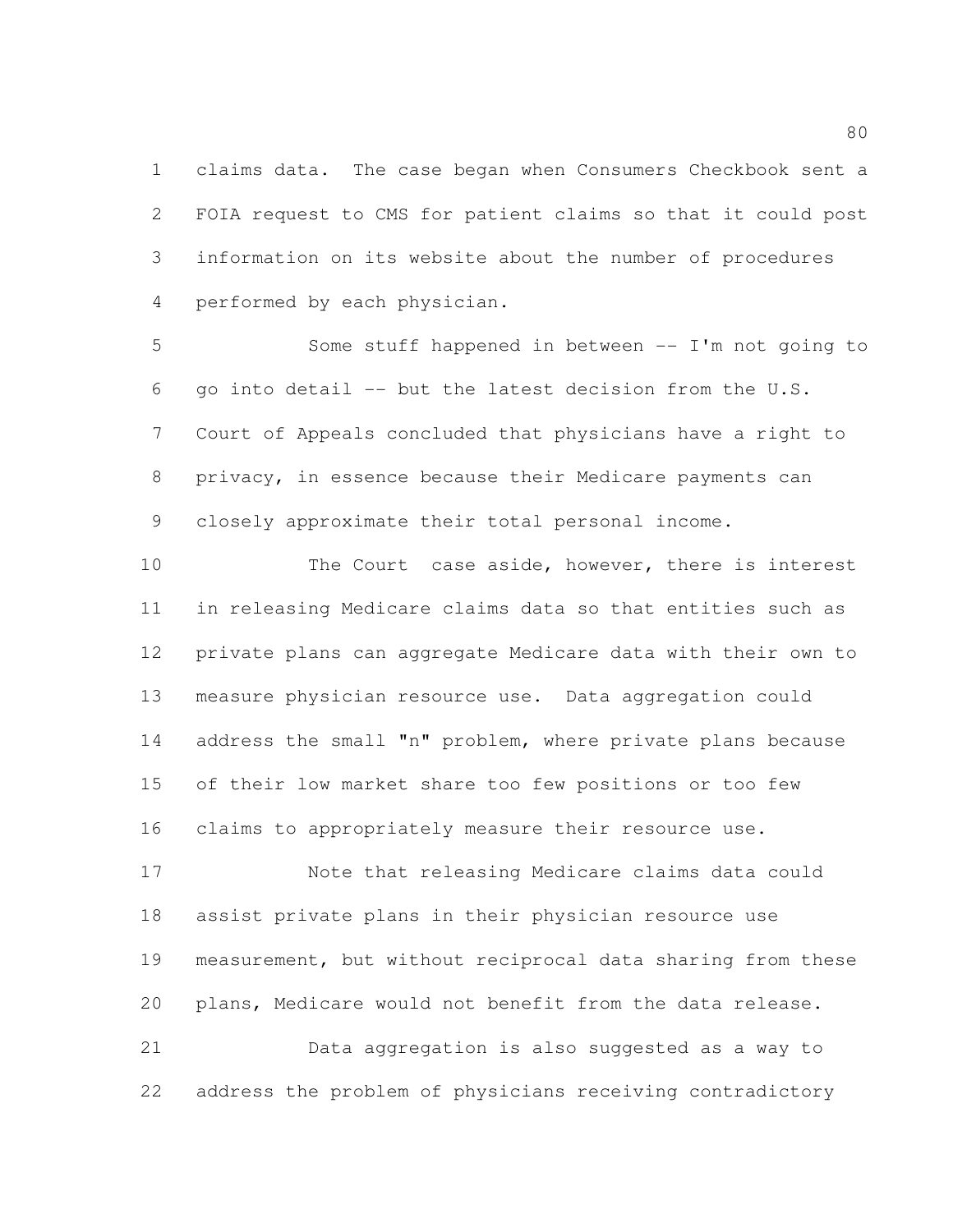scores from different entities. However, releasing Medicare claims data for aggregation would not result in consistent physician scores without some mechanism for standardizing 4 the measurement methodology. Remember, if these plans use an episode grouper package, there are at least three major packages they can choose from and that management using episode groupers requires numerous methodology decisions on 8 the part of the user, such as grouping claims into episodes, attributing to physicians, selecting peer groups for comparison, setting a minimum number of episodes, and setting thresholds for outliers.

 Entities can and will make different but perfectly legitimate methodology decisions that will lead to different results using the exact same claims data. The issue becomes even more complex once other measures besides episodes, such as per capita and quality, are included.

17 So to help frame what comes next, we have outlined two broad options for your consideration. First, Medicare could release Medicare claims data with appropriate beneficiary privacy protections to entities such as private plans. These entities would then be able to either confidentially or publicly report their physician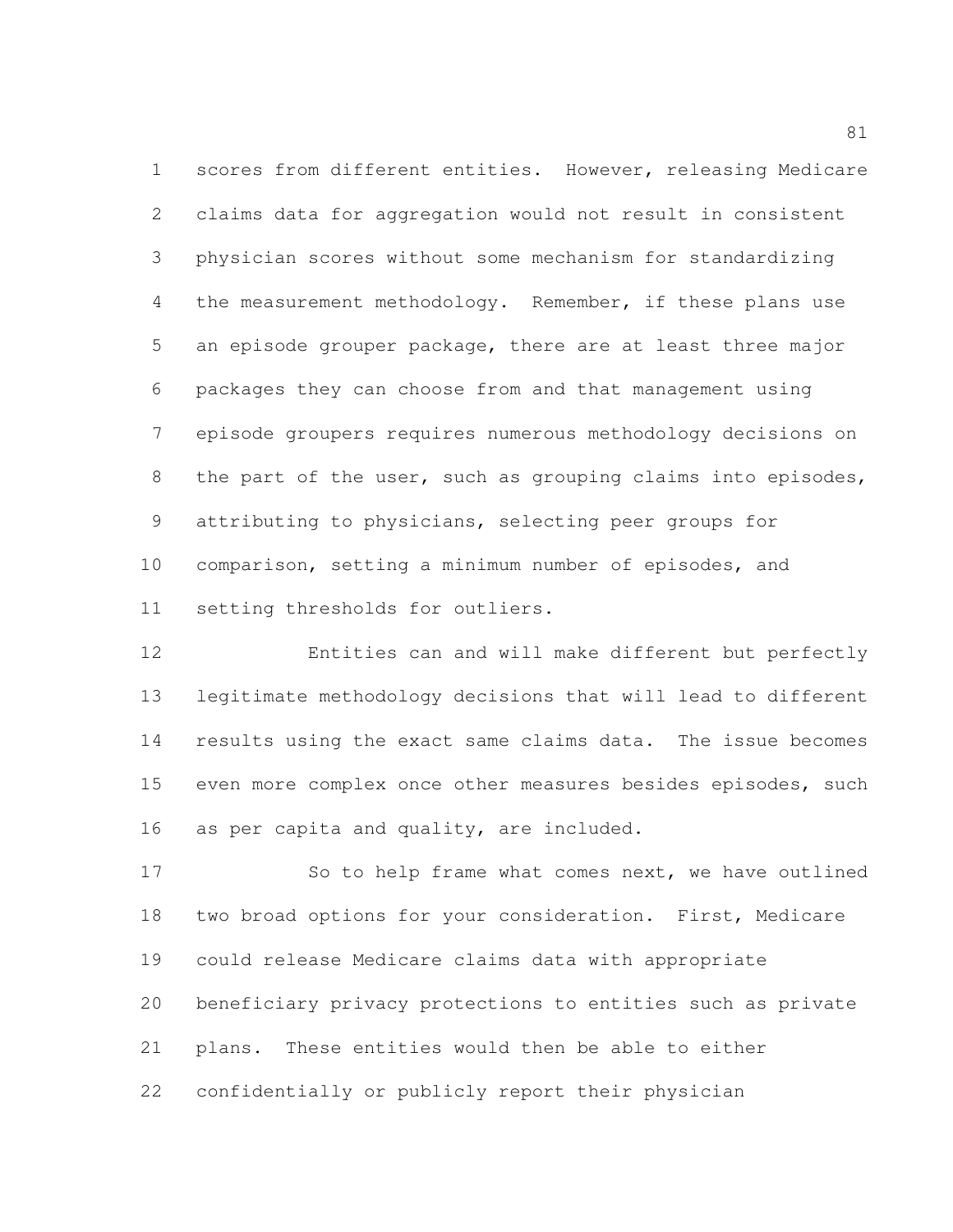measurement results.

 Or Medicare could create a claims data clearinghouse to which interested entities could send their claims, where they would be merged with Medicare claims, grouped into episodes, and attributed to physicians using Medicare's methodology. The clearinghouse would return to the entities either the measurement results or the results plus the original Medicare claims data. Like the first option, appropriate beneficiary privacy protections would apply and the entities could then report their results. Switching topics for the last time. In our ongoing analysis using Medicare claims and episode grouper 13 software to measure physician resource use, we have most recently explored the stability of physician efficiency scores over time and the trade-offs between different attribution methods. We go into much more detail in the mailing materials, but basically we found that physician scores were relatively stable over two points in time, 2002 to 2003. Correlations between physician efficiency scores were quite high for the two years, ranging from 0.84 to 0.91. We further analyzed physicians whose efficiency scores qualify them as outliers in the first year, and 94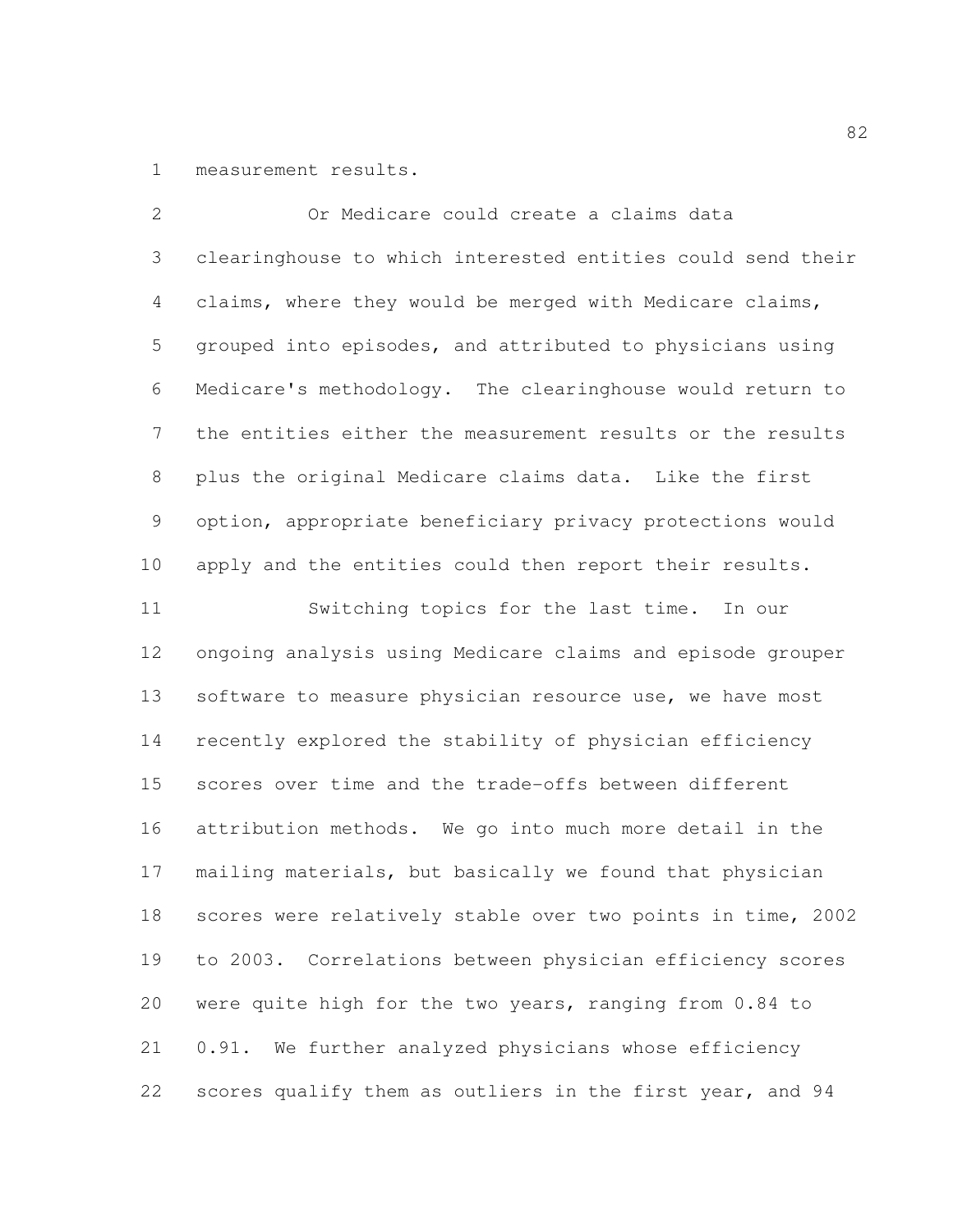percent remained outliers under a slightly broader rule in the second year.

 Next, we explored the question of whether to use single or multiple attribution. Single attribution is designed to identify the decision-maker, perhaps a primary care physician, and hold this individual responsible for all care rendered in the episode. Multiple attribution occurs when a single episode is attributed to more than one physician. It acknowledges that the decision-maker, if there is one, has incomplete control over treatment from other providers, even when the decision-maker referred the patient. There are significant trade-offs between these methods, so we wanted to see if a quantitative analysis yielded a clearly better method. The punchline is that it doesn't.

 Physicians' efficiency scores are pretty similar 17 regardless of which attribution method we used. Of course, multiple attribution resulted in more physicians being held accountable. We found that multiple attribution based on total dollars resulted in about 70 percent of physicians attributed responsibility for a minimum 20 episodes, where single attribution methods resulted in about half of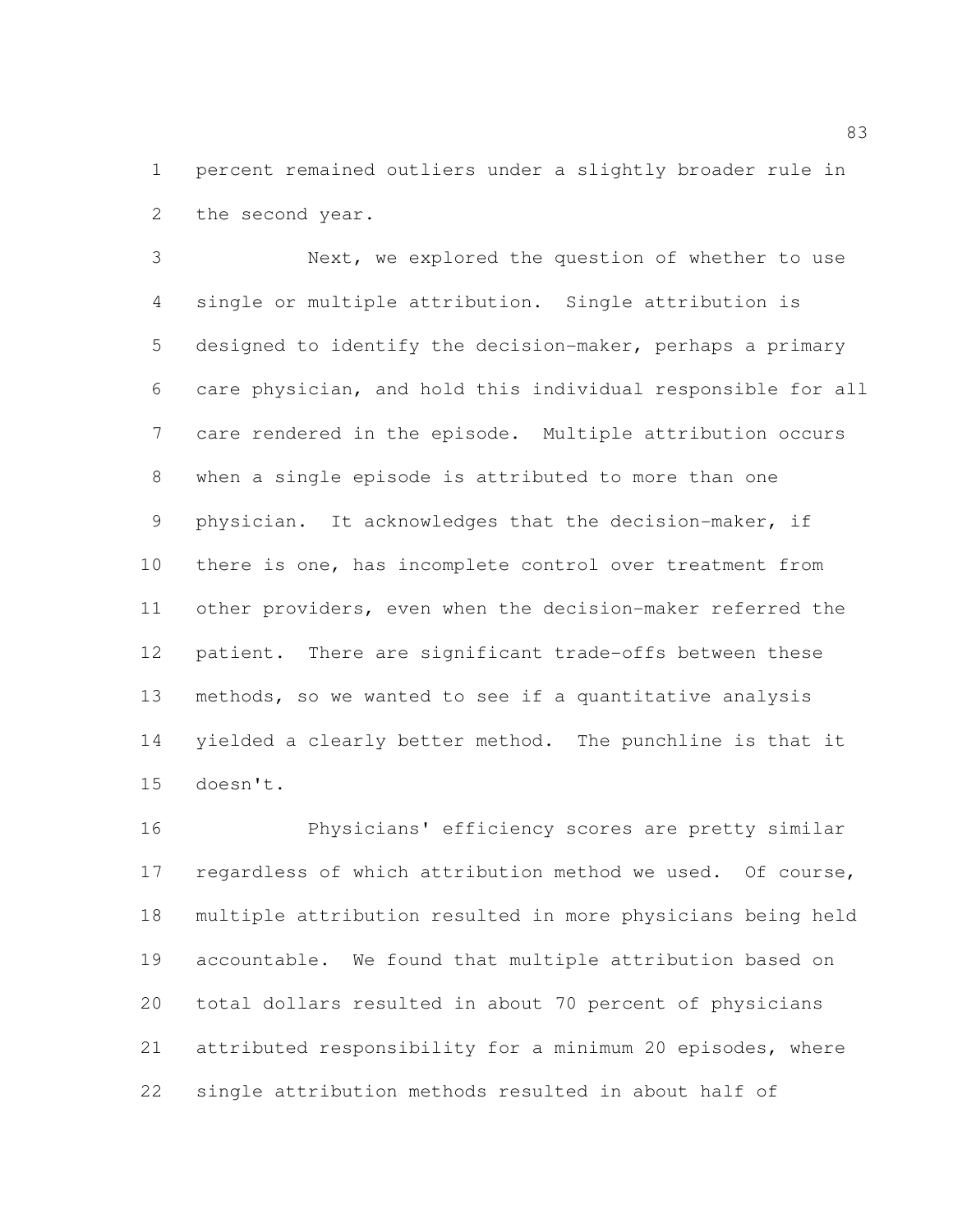physicians being attributed responsibility.

 So finding no clear winner among attribution methods based on our statistical analysis means that the choice between attribution methods probably comes down to a qualitative decision based on the policy goals of the program. For example, if Medicare would like physicians to focus more on the effects of the referrals, they might select a single attribution method. Alternatively, if they would like to trigger conversations amongst physicians, they might select a multiple attribution method. In fact, there might be reason for and room for more than one attribution method in the final program.

 So we've gotten through five items and I wanted to 14 remind you for the Q and A session. First, MedPAC has recommended that Medicare develop a physician resource use measurement program, and this was enacted in MIPPA. CMS is currently piloting physician resource use measurement and feedback to explore issues, so now is an opportune time to discuss policy principles. Sharing Medicare claims data raises various issues. We find that physicians' efficiency 21 scores are stable from year to year. And finally, there are policy trade-offs between single and multiple attribution,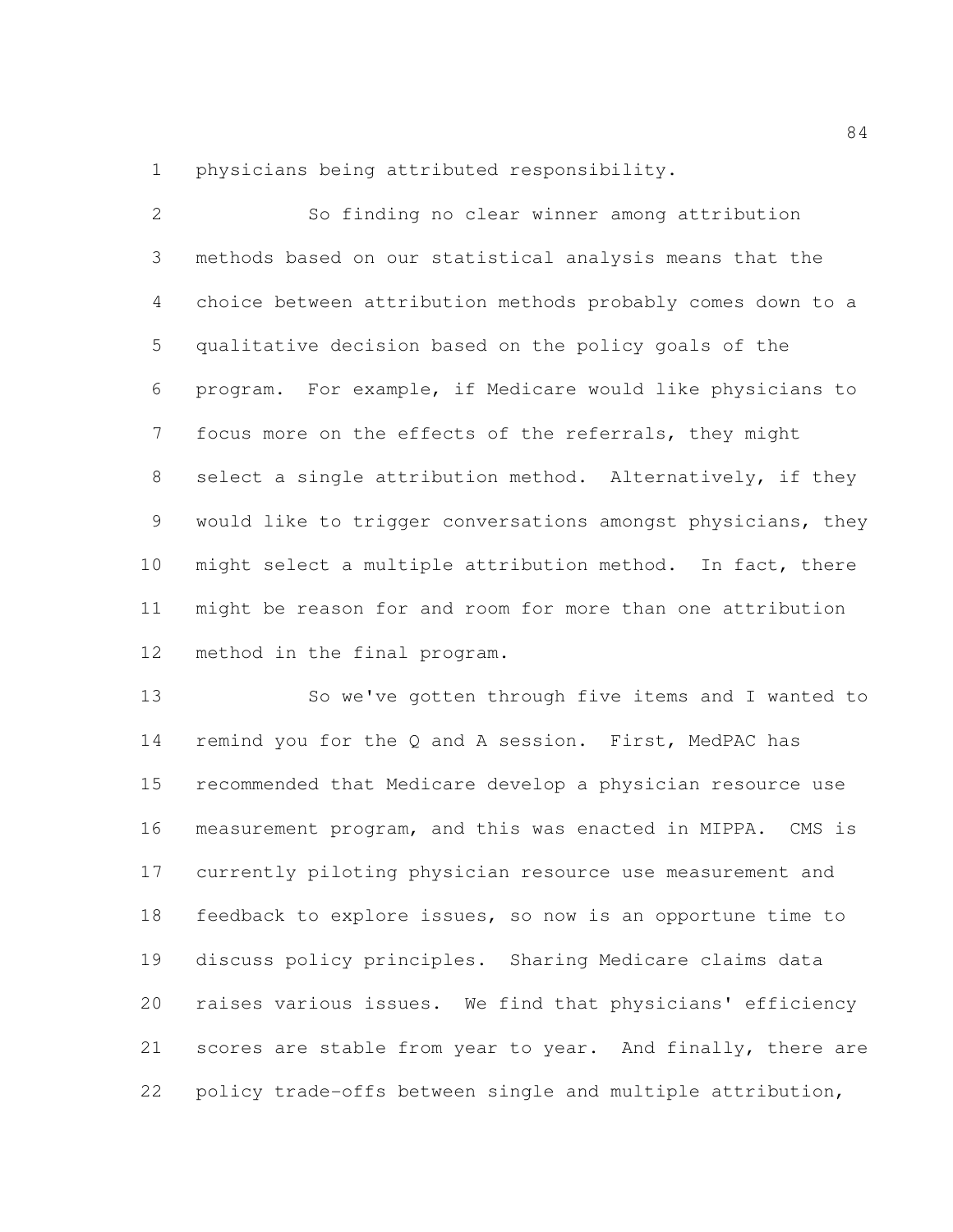but both yield similar results.

| $\mathbf{2}$ | And if it's of assistance, we've outlined a few              |
|--------------|--------------------------------------------------------------|
| 3            | discussion questions. First, what policy principles should   |
| 4            | guide the physician feedback program? Second, is there a     |
| 5            | policy direction for Medicare claims data sharing? And       |
| 6            | third, are there any technical questions you'd like to       |
| 7            | revisit on the data analysis results?                        |
| $\,8\,$      | Thanks, and I look forward to your discussion.               |
| 9            | MR. HACKBARTH: Nice job, Jennifer. Thank you.                |
| 10           | What I propose we do is have our round one                   |
| 11           | clarifying questions, and then when we go to round two, I    |
| 12           | would like to use the discussion questions to help focus the |
| 13           | feedback that we give Jennifer. In particular, I would like  |
| 14           | to see some focused discussion on the second bullet, well,   |
| 15           | on both the first two bullets. I think those are good        |
| 16           | topics for us to focus on.                                   |
| 17           | So round one, just quick strictly clarifying                 |
| 18           | questions. Let me see hands. We'll start over on this        |
| 19           | side.                                                        |
| 20           | DR. CROSSON: Maybe this is a clarifying question             |
| 21           | with respect to the presentation, but also with respect to   |
| 22           | the discussion. Are we considering the two first bullet      |
|              |                                                              |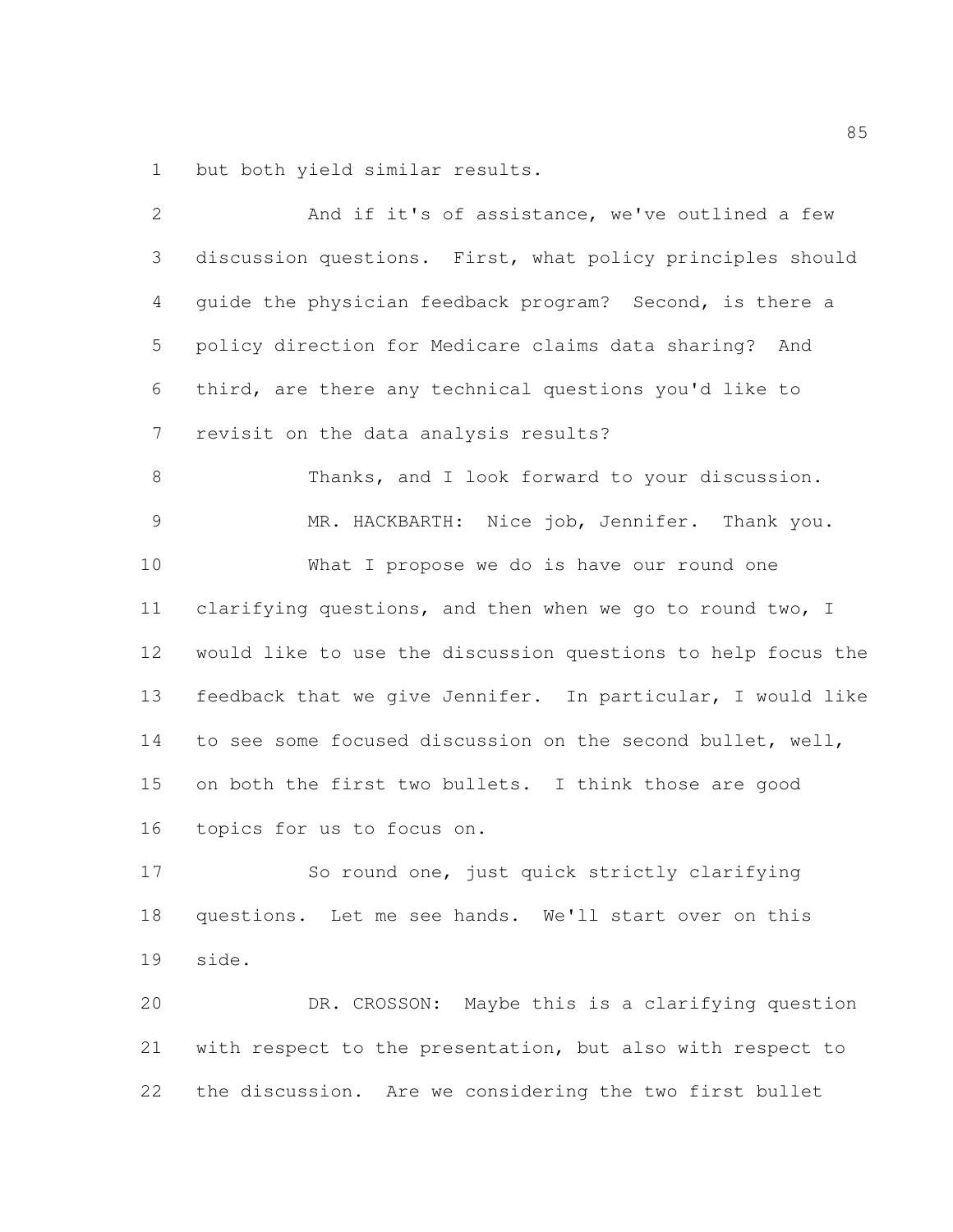points as separate issues? Or are we considering the interrelationship between the two?

 DR. MARK MILLER: I guess I'll take this one. I think we had started off the notion of treating them as separate question, that right now, the Congress has said go forward, put this information out, engage the physician community. It's starting to happen, and you could take the first set of issues as what do we as a Commission think how that process should go. And then we envisioned the second question as, if we're going to be sharing this data with the private sector to make their own efforts, how should that occur? Is it just letting the data go, or do you have more this clearinghouse function? So I think we conceived of them, and Jennifer, as two different questions, but maybe you see a relationship here that we didn't see.

 DR. CROSSON: I do, but I'll do that in the second round.

18 DR. REISCHAUER: This is just an extension really of your discussion of the pilot. They are doing a pilot and a subsample of the pilot is being subjected to interviews, mostly about the method that they're using. I was wondering 22 if anybody is thinking about a control group for this, for a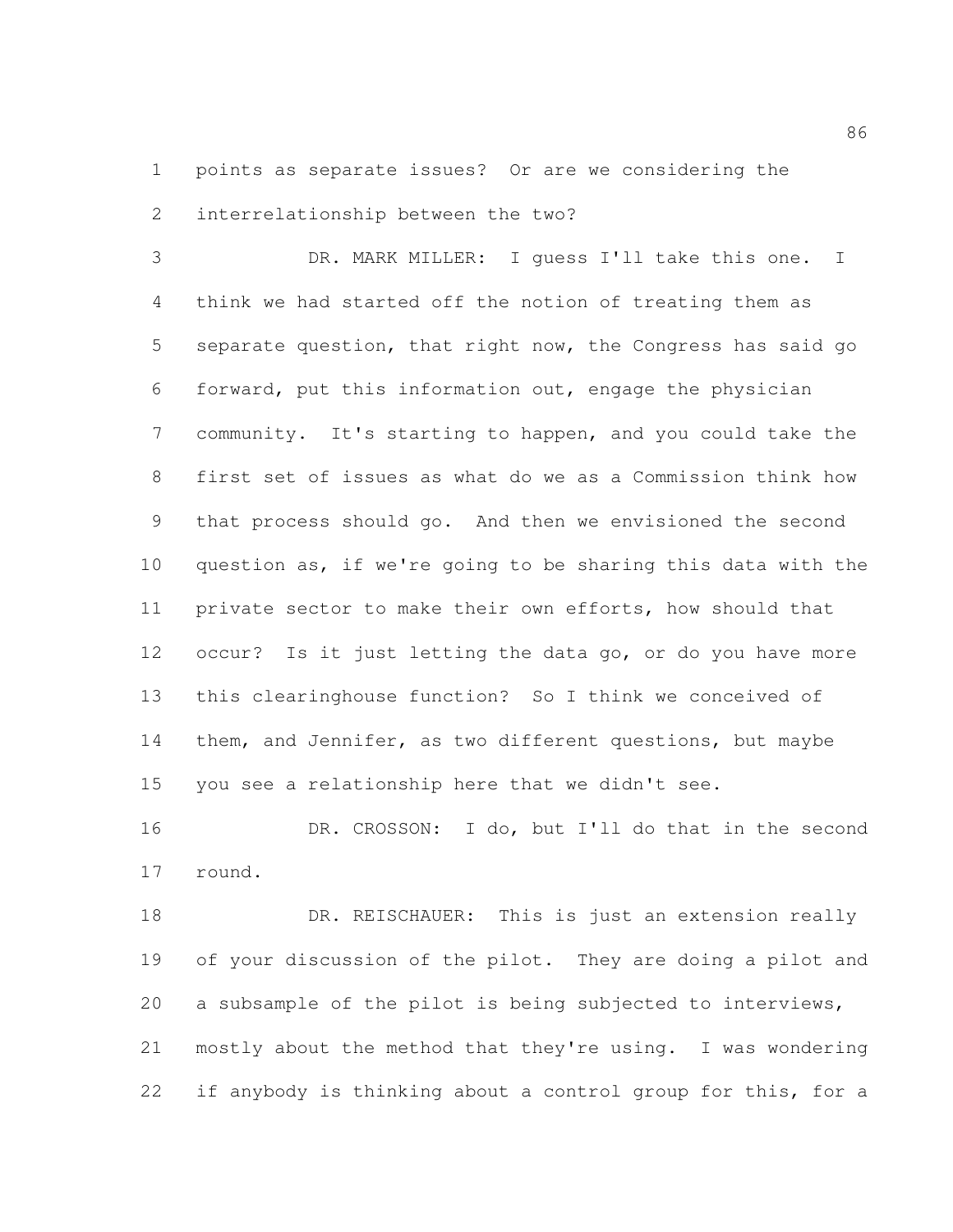different topic, which is does this kind of information in talking to physicians affect behavior? We have a lot of evidence on profiling and its effect or lack thereof. But it strikes me the environment has changed very much in the last few years, and so unless that evidence is worthwhile, I mean, it's just something worth thinking about for the future.

8 MS. PODULKA: What's going on right now is phase one of the pilot, and that does not include questions about, and what have you done to change your practice.

 DR. REISCHAUER: I wouldn't expect it to, but you can then go in later and look at the practice behavior for unaffected people, people who are part of the pilot, people who were part of the pilot and were interviewed, and see if there are changes.

 MS. PODULKA: Right, so I was going to add is 17 phase one is going on right now. The agency already 18 anticipates a phase two that would begin later. So it's not necessarily included right now, but they're considering the design for phase two, and one option would be to include a look-back with the original group.

DR. KANE: I share Bob's question. First of all,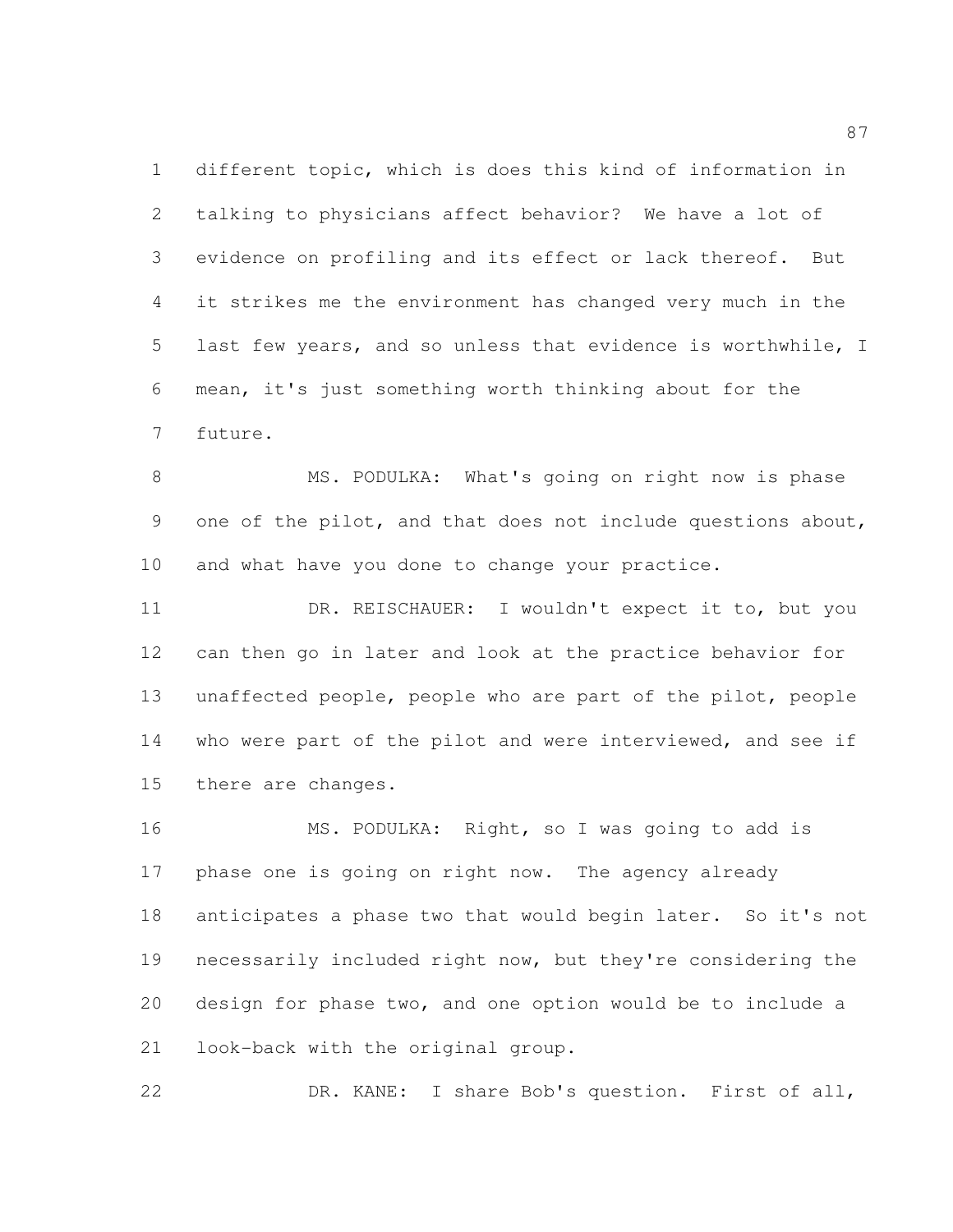is there any design in here for evaluation of the impact on behavior? It sounds like not yet.

 And then the other question is, is there anything in the design that helps -- that creates a vehicle for physicians to share best practices and how they improve their efficiency in reaction to this data?

 MS. PODULKA: There is an official evaluation of the program, which could include a function about physician behavior. GAO is mandated to report by March 2011, I believe. Right now, there isn't necessarily a mechanism 11 that I'm aware of for physicians to share best practices, but one thing I mentioned which I think is kind of a nifty idea about the Physician Feedback Advisory Board, it could definitely be a format for having that shared.

 DR. CASTELLANOS: Good job. The question I have is the question that you brought up on the feedback concerning a large sample of physicians and the one-on-one interviews. I kind of looked into that. Do you really think it is a large sample of physicians?

 MS. PODULKA: Well, they are sending it to -- now I don't have total "n" --

DR. CASTELLANOS: They are sending it to 125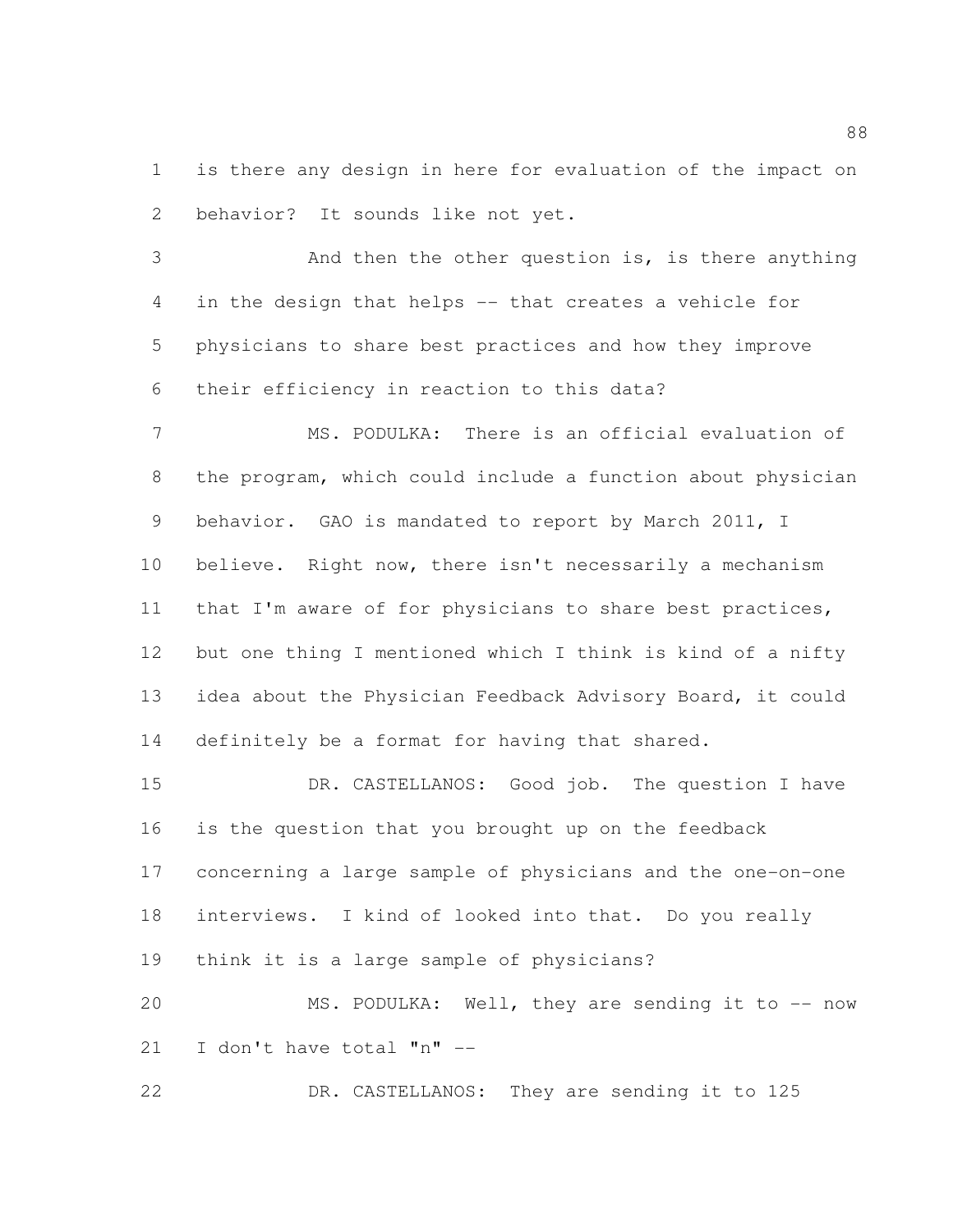physicians in each of the six communities. There are eight focal conditions and there are 13 specialties involved.

 MS. PODULKA: They have six communities so far, but in the end, they are going to have 13 total communities. It is in the hundreds, or over 100 in each community. Again, CMS is somewhat constrained by resources. I know this is a perennial topic and --

8 DR. CASTELLANOS: I'm not arguing with that. What I'm suggesting is maybe we could suggest really getting a robust or a larger population feedback.

 MS. PODULKA: That's definitely something they could consider for the phase two.

 MR. GEORGE MILLER: Very quickly, in the report you mentioned about the geographic variation of Medicare spending suggests there's more variation in physician practice patterns. I want to tease that a little bit with other issues that I brought up before, and that is the disparity in treating minority populations, and if that was at all reflected here about resource use. I'm not sure I can tie that together, but we've had discussions where minority populations didn't get the same care as the majority populations, and again, I don't know if that has an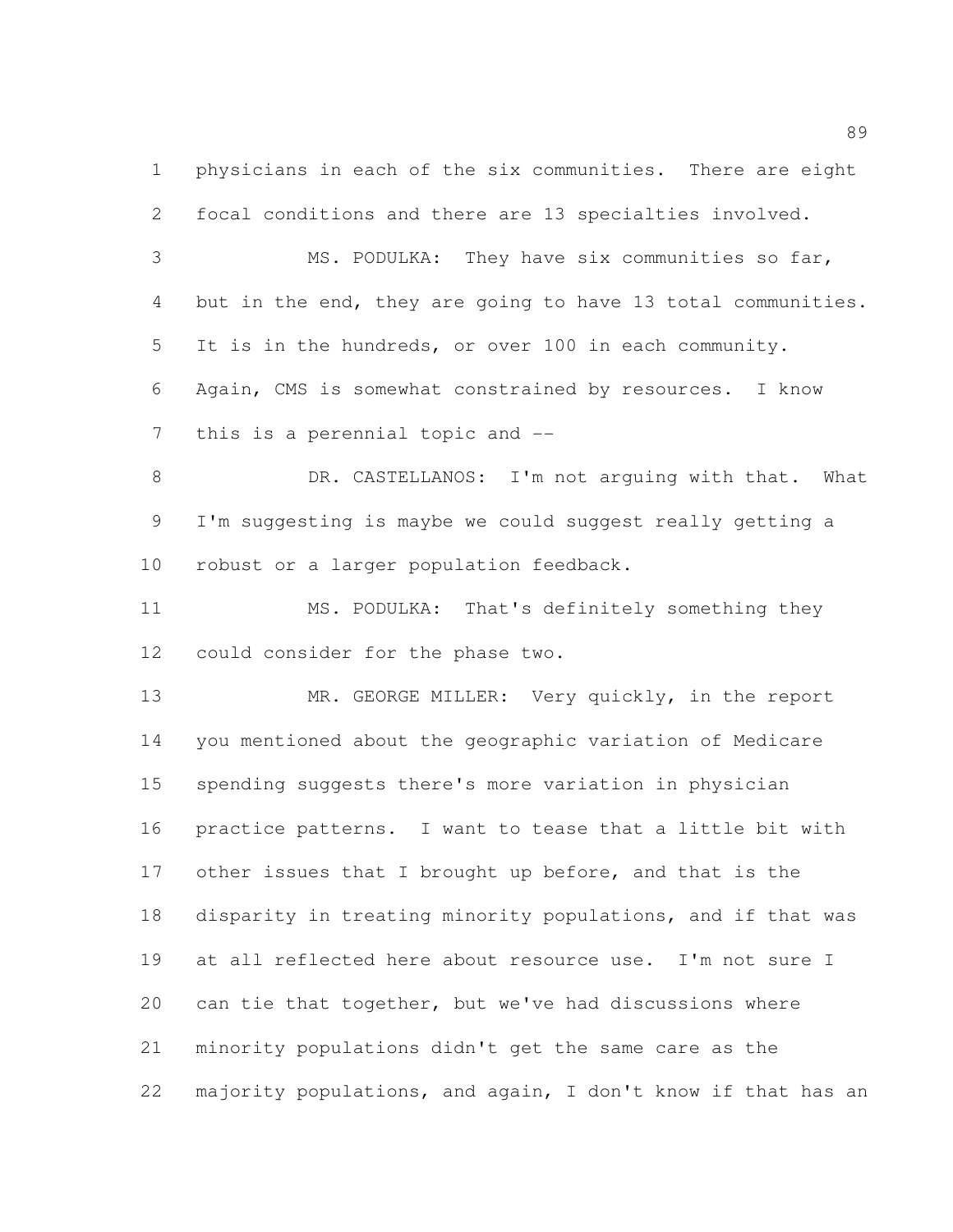impact, but just raising the question if there could be -- quite frankly, it may be the reverse, that not enough resources are being used for minority populations, if that was taken into consideration.

 MS. PODULKA: Absolutely. I think in many ways this could be a very effective tool, because a lot of attention is paid to the high-cost outliers.

8 MR. GEORGE MILLER: Right.

 MS. PODULKA: But you can also use physician resource use measurement to look at all sorts of efficiency, 11 and when we use efficiency here, we refer both to the cost 12 of the care and the quality. And so you can look at sort of best practices for efficiency, and when you include some robust risk adjustment that includes characteristics of those beneficiaries being treated, I think you can really zero in on who is doing good things and who is doing bad things.

 MR. HACKBARTH: So this is really about developing a fairly robust analytic tool that can then be applied to a lot of different purposes, including looking at disparities. MR. BUTLER: In order for me to answer number two, I would just like a little bit more information. You say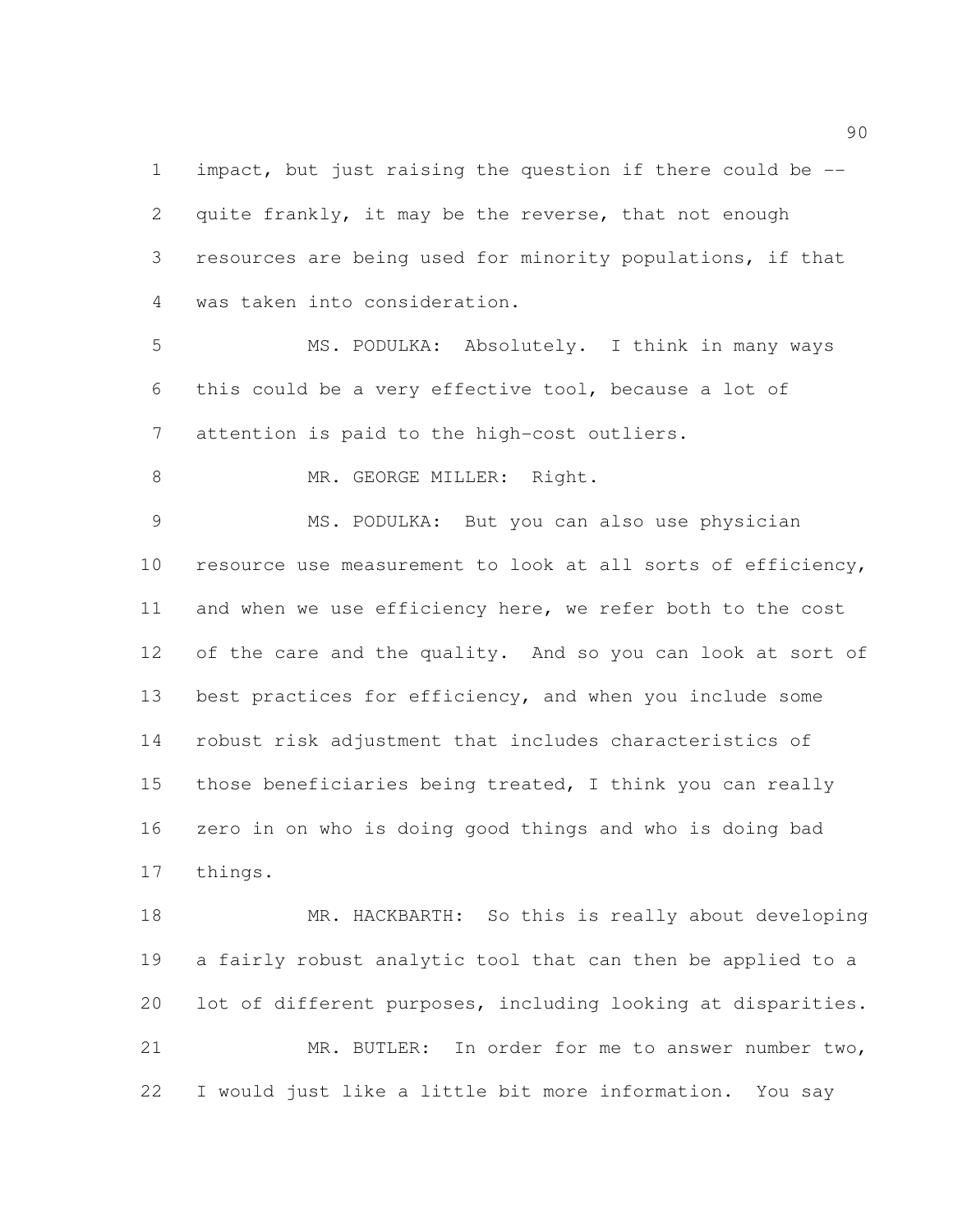that in the examples, that the private health plans would be the most likely user of the aggregated data and you -- at least that's the theme. And it talks about pediatric cardiac surgeons, you have a greater "n". I'm not sure exactly what health plan decisions would be made differently with this data, so if you can think about what that would be.

8 And then, also, who are the other likely people that are chomping at the bit to get their hands on this data?

 MS. PODULKA: I'm not -- I do think private plans would be very interested in using this to aggregate with their own data to address problems where they have small "n" for physicians. But the court case involved Consumers Checkbook, which is known for making the comparison of the Federal employee health plans. So there could be all sorts 17 of numerous entities out there who might be interested, both for-profit and not-for-profit. They could use it for their own services, like a private plan might use it for their networks. But they could also use it for very public information. Consumers Checkbook wanted to post this on the website.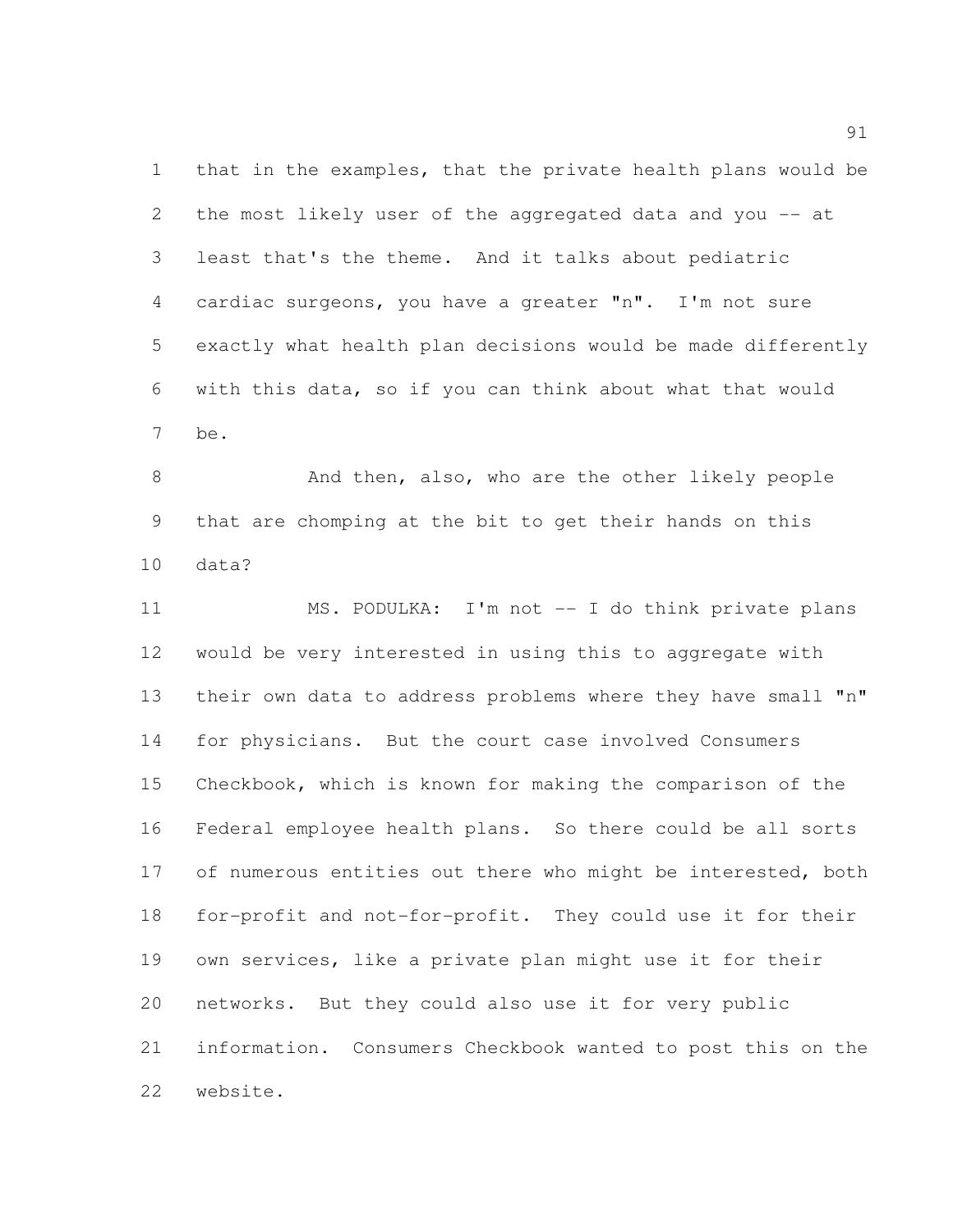1 DR. MARK MILLER: Peter, was that what you were --2 MR. BUTLER: The answer, I didn't -- so if there was a small "n," what would they do if they had a bigger "n" with respect to -- what problem are they trying to solve? MR. BERTKO: Peter, let me try to address that. Small "n" that means that if there are 150 cardiologists in the greater Chicago area, one plan in particular might only be able to have enough "n" to look at the 20 of them. With Medicare in particular and cardiology in particular, you might be to combine the data and look at 100 of the 125. MR. BUTLER: What do you want to look at, is the question. You contract based on rates and other -- 13 MR. BERTKO: Well, I want to have the -- in my 14 particular case, it was the relative efficiency and quality compared to the people -- their peer group in Chicago in the same practice. MR. HACKBARTH: So to develop a network, for example. MR. BERTKO: Network development, in particular. DR. CHERNEW: It helps John tier doctors. DR. MARK MILLER: It could be that. It could also be we notice among our physicians an uptick in the use of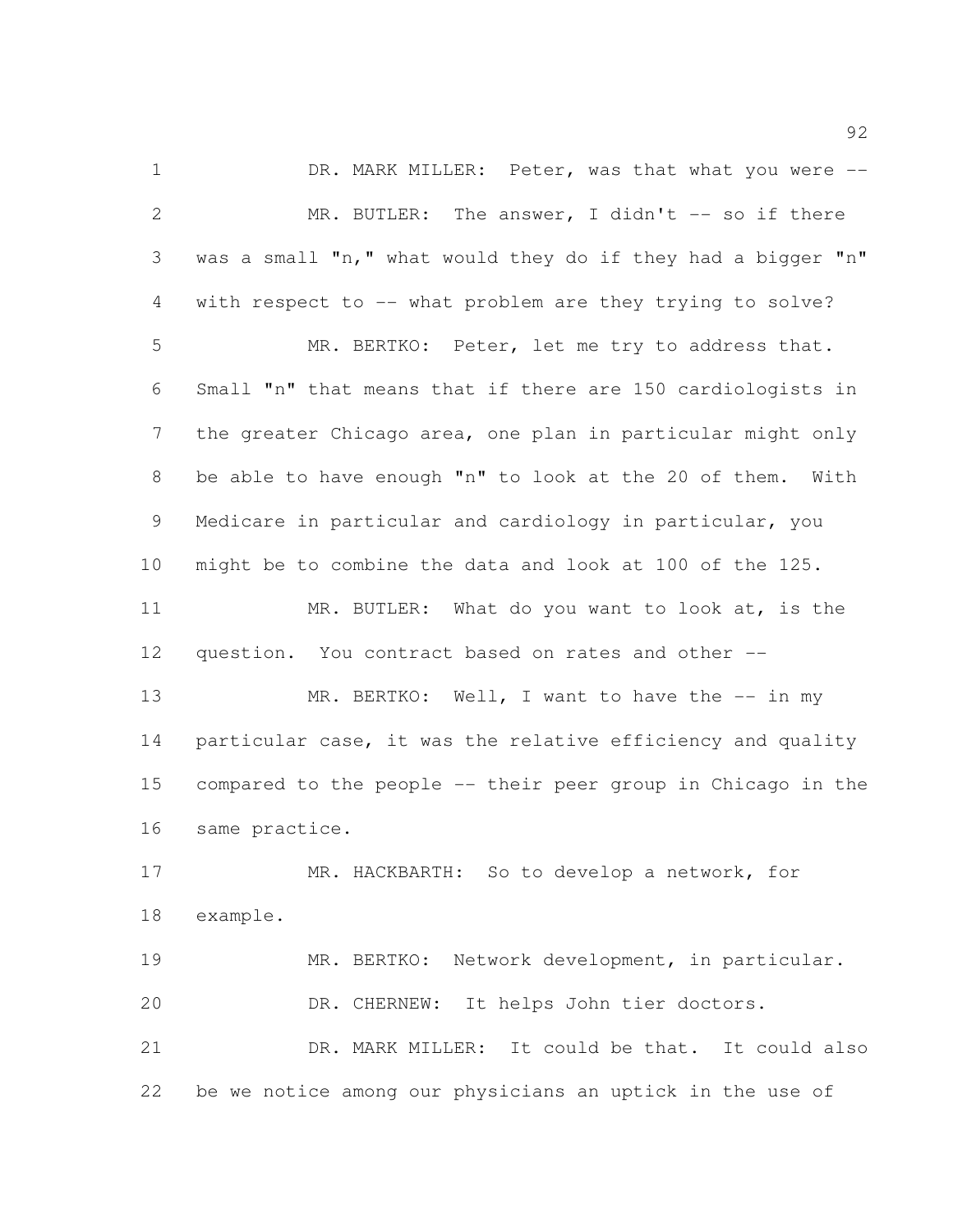this service and we think that there is a clinical argument for that or a clinical argument not for that, so now we are going to educate physicians on the use of this particular service. And I think there's not simply building the net, where there's also watching patterns of care and saying, why did this service begin to spike or why is the service falling, that type of thing.

8 MR. BERTKO: No, it's not, but there are practices out there, I mean, and Jennifer said this. It works. It's reasonably stable.

 MR. HACKBARTH: Okay. Let's turn to round two, and as I said earlier, I'd like to get to these questions, so put your hands down for just a second because Arnie is first and so I'm going to put on my best Arnie imitation here. Obviously, these comments aren't specifically focused on the questions, but still important, and I hope I do this adequately.

 Arnie's first point was that we're spending a lot 19 of time, as in the ACO discussion, trying to figure out new payment system structures that will alter the behavior of physicians and other providers, and he's not against that by any stretch, but he said it also is important, even if you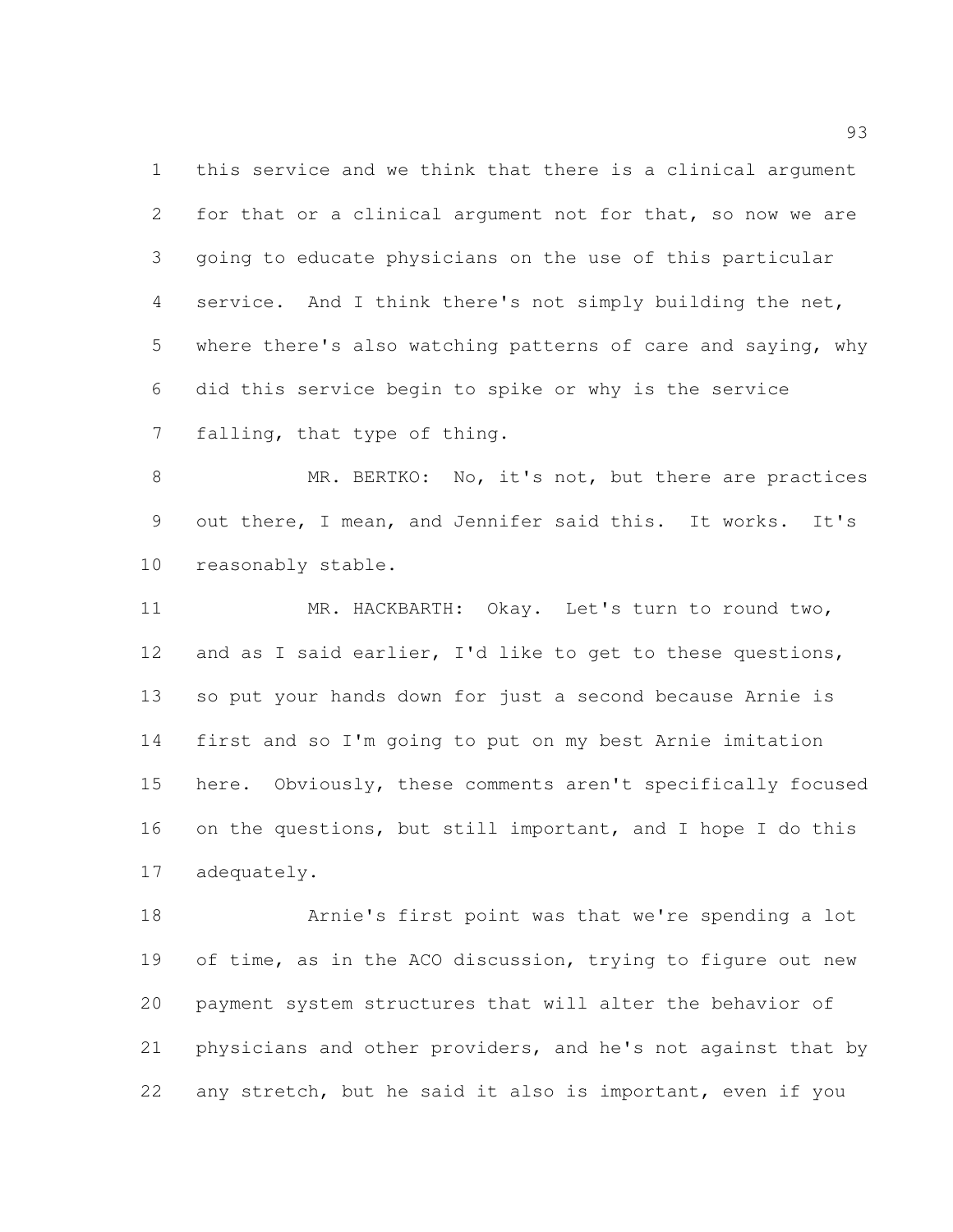do those other things, to shape physicians' understanding of their own practice. And so this is an important and necessary step no matter what else you do in terms of other payment policies. This is education, in Arnie's view, for physicians, helping them understand their practice as it compares to their peers in their community.

7 A second point is that although this is sometimes seen as a set of tools developed by, for example, insurers, to be imposed on physicians in sort of an adversarial way, 10 Arnie thought it important to emphasize that, in fact, the origin of these tools is with physicians. You have physicians with a research bent, but physicians who care about good practice have been involved in developing these tools in that spirit, as a way of helping physicians do a better job.

16 A third point was the tools are imperfect, as are 17 all the tools we ever talk about at MedPAC. They need continuing refinement, and arguably they are not yet sufficiently refined to link to payment. But in Arnie's view, they are certainly good enough to provide meaningful information to physicians in terms of how they compare. They're pretty good at distinguishing between, as Arnie put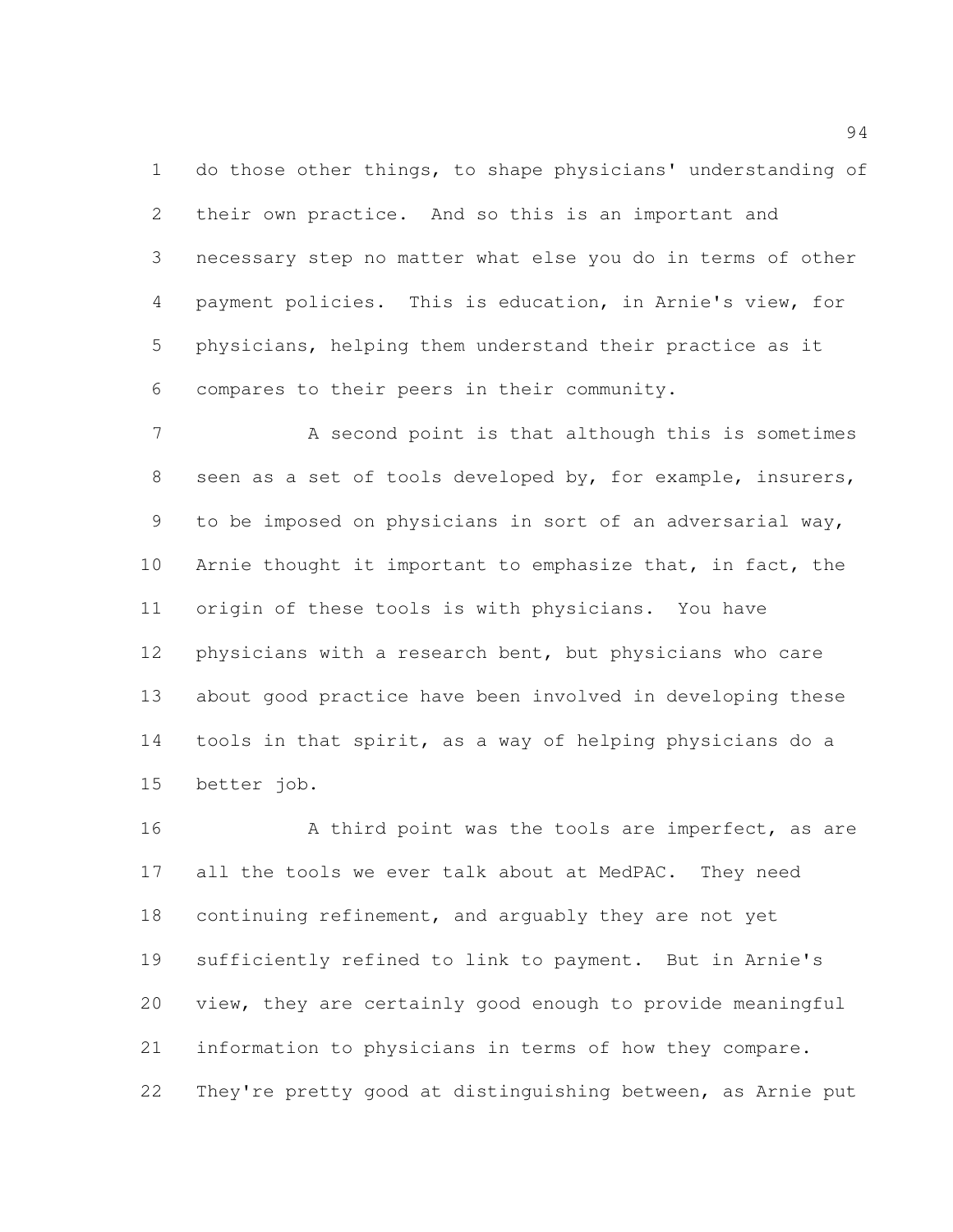1 it, the top, the middle, and the bottom. They may be less good at distinguishing degrees of performance in the middle range, but at a high level they are pretty good discriminators.

5 A fourth point is that he believes it's very important for Medicare to enter this field, which has to this point included mostly private payers and researchers, and it's particularly important because of the size of the Medicare population and what that data can do to enhance the power of the tools. It follows from that that he would like to see Medicare data made available for pooling so that all payers can better assess the performance of physicians. The 13 physicians have a stake in that, that they are going to be evaluated one way or the other and it is in physicians' interest that they be evaluated on the most robust data available as opposed to small slivers of their practices, as often now the case.

18 So he would like to see sharing of data, and his notion about the best first step to do, that is option 2(a) in the paper.

 Jennifer, why don't I have you describe that for the benefit of the audience. Did you go through that in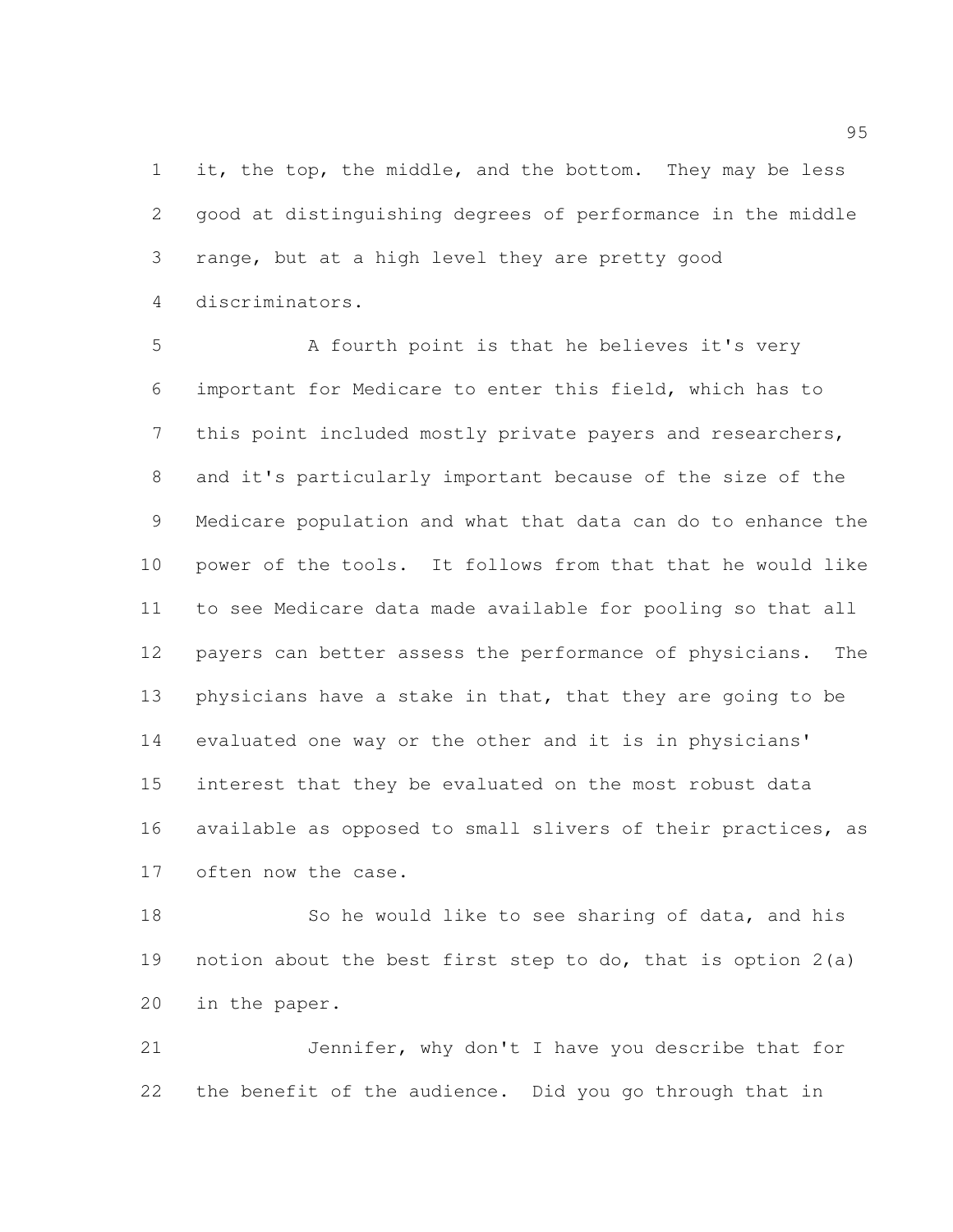your slides? Well, I guess at the bottom there, yes.

 MS. PODULKA: Right. So 2(a) refers to the option to create a claims data clearinghouse and send the results alone back to the entities.

 MR. HACKBARTH: So the raw data would not be sent out to Humana or another, but Humana could say, here are our data, combine it with Medicare and analyze it using your tool and give the reports back to us. And so Arnie advocates that option as the first step.

10 Next, he said that, again, these are imperfect tools, but nothing improves tools so much as use. As we use these, they will get better. We will get input from a lot of people, including physicians, that will help us make the tools better over time.

 So I think those were Arnie's major points. The bottom line is he thinks this is a very important thing to do.

18 Now let me see other hands for round two. Again, I'd like you to focus on those two questions in particular. Let me start with Karen and we'll go down this row and around.

DR. BORMAN: My bias and my comments will be that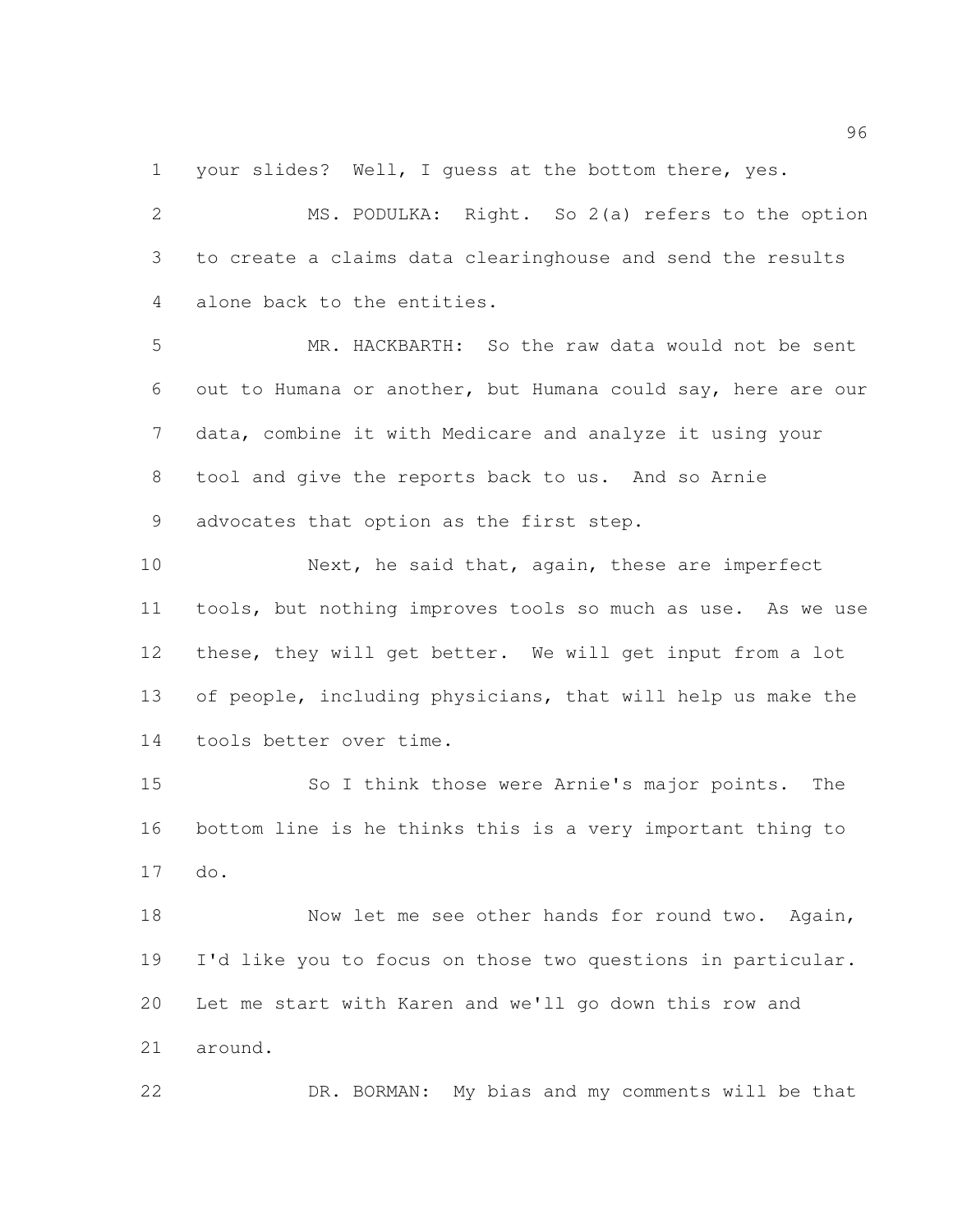I think that this and bundling, in my view, probably represent potentially the most useful tools we have going forward, because I think they are things that potentially build on some things that we have and therefore are an easier transition to make, in addition to the places that they potentially impact. They could then build into some of the other things we've talked about.

 In terms of the policy principles, I think the first one you brought up, transparency, I cannot over emphasize the import of that. It just will have no credibility without that. That will be an absolute deal 12 breaker, cut you off at the knees, whatever, so transparency is absolutely necessary.

14 I think maybe the second piece is that the transparency will in part enable is what I might term collegiality or collaboration. That is the tone in which this is brought forward and the mechanisms to actually make it be, as Arnie's comments were just related to, a growth experience. One of the things that sometimes happens in residency when we tell you to go do something that seems unpleasant is we tell you it's a character building experience. There's going to be some element of this on the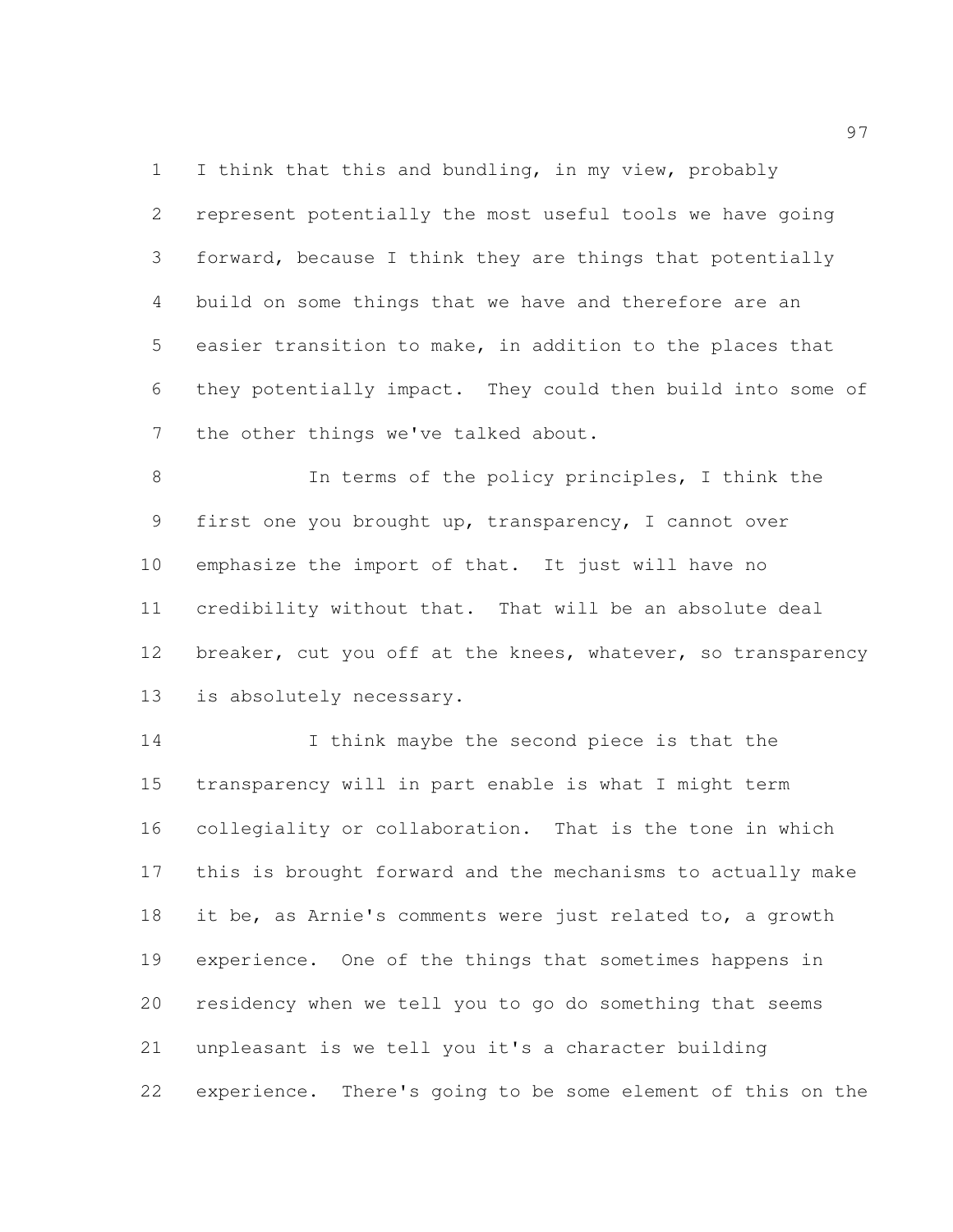recipient no matter how you slice it. So I think that this collegiality piece is important.

 And I would say that in addition to the transparency part, that the Physician Advisory Board or some entity, some process other than, yes, you can send us your to the Federal Register or whatever, is important beyond the value of any comments that might come out of it as a commitment to a mechanism for dialogue.

 I would suggest, and I will relate to comments later, that that group, in addition to establishing this collegiality, should also be a vehicle that will enlighten potential strategic planning to later phases of this and, in fact, should include individuals who represent various specialty boards, and I'll flesh that out in a moment.

 Another principle that I think is fairly important is the "keep it simple" principle here. And while I think we are all excited about the potential power here, all of the ways we can think of to permute the data and use this process, the first thing we've got to do is make this work in some way, make it viable in some way, accept it in some way. If we try and craft a grand scheme the first time around, I'm afraid that we will not enable success of what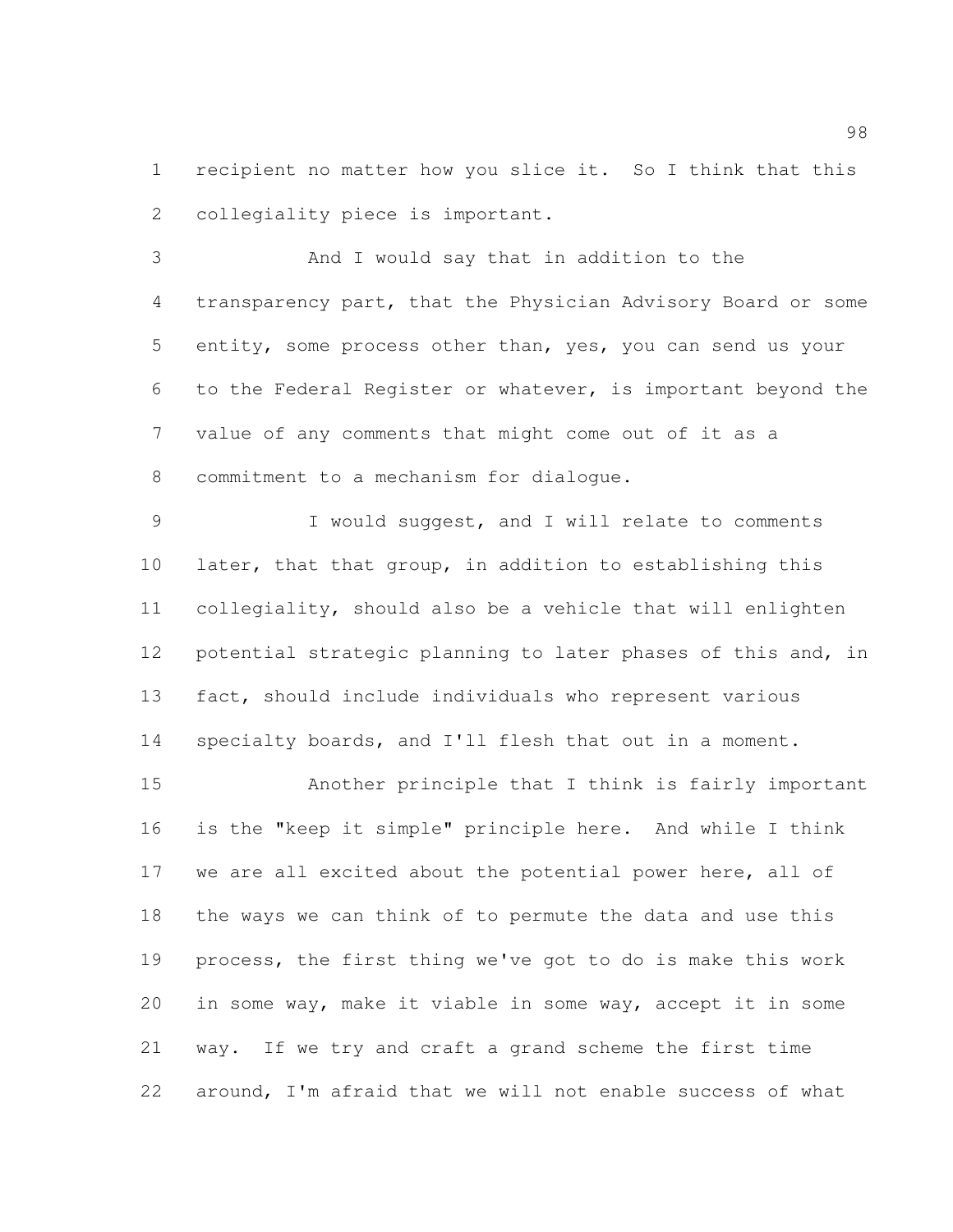could be something very important. This is one of those times where we need a base hit and build on that, and not necessarily to blow it out of the park.

 So I would suggest that some of the things in keeping it simple relate to how we define the participants, we define the conditions, the validity of the measures that we use. And also very much so the nature of the explanations provided with the data and then all the ways that the outreach happens. The driving principle for that interaction, I think, needs to be some element of simplicity and focus. I think focus is as much of a piece as simplicity. So that would be another principle in my mind. Another one would be looking at this as a multi- pronged or staged phenomenon. For example, I could hypothesize that in a first phase of gains that the gains will be merely from actually seeing what you do in a measured way that will have some validity put to it. As much as practicing physicians we may whine about various

 systems or things -- one of the things that I certainly teach in practice management courses and so forth is that you may not like Medicare rules, but they are in black and white and you can go read them and you know more so than any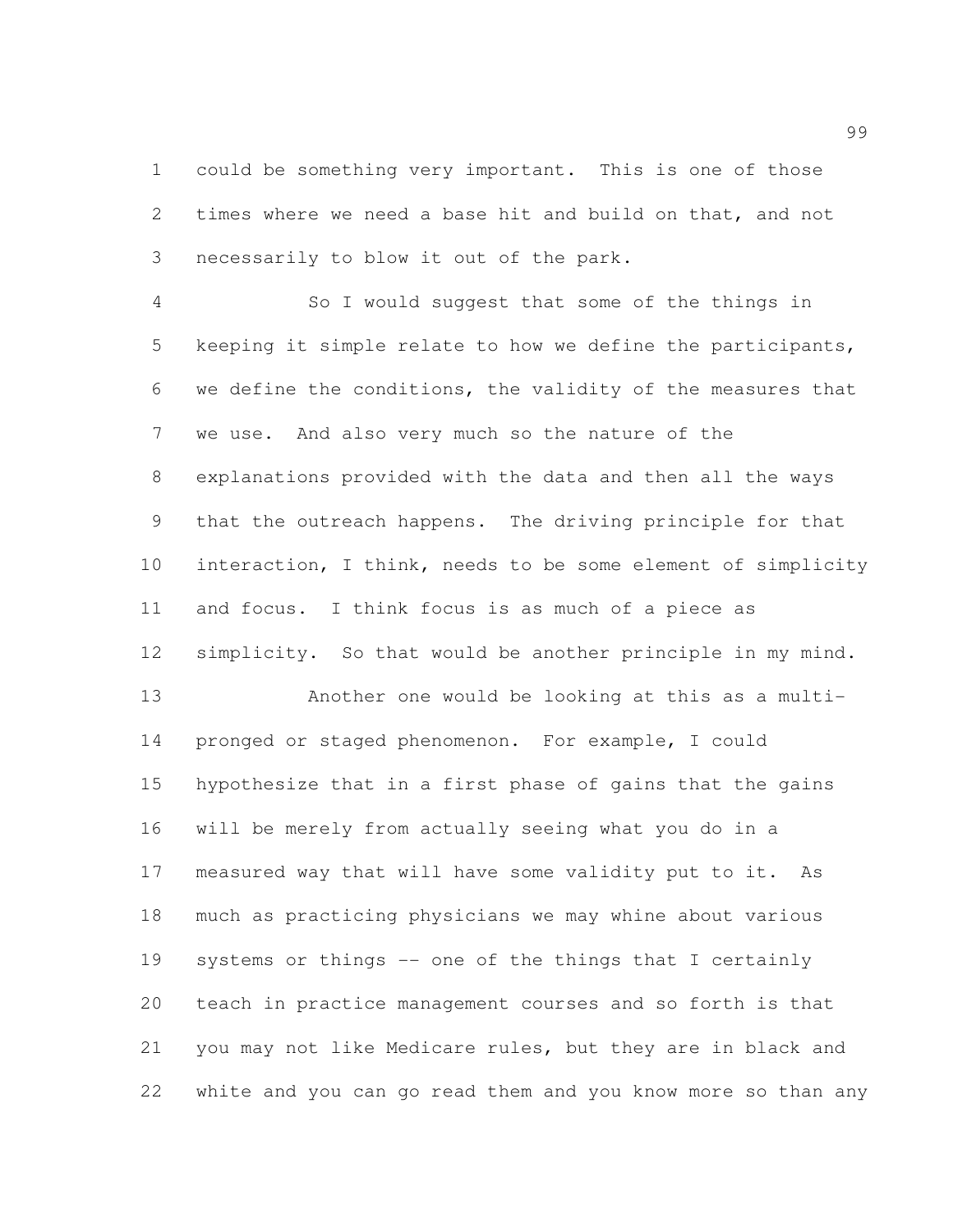other payer what you're getting and why you're getting it. And so I think that does transfer to some inherent credibility to data that comes from the government, if you will.

5 And so in that respect, I think there will be just some, wow, for the outlier particularly, I'm way out here. There will be that shock value piece, whatever, that will be the first round of gains with this. And just the notion that, you know, I'm a little off, particularly if you're in a group practice where your partners get materially different scores. That may have an impact.

12 I think the next phase and probably the one that will last longer is the potential use of this for practice- based learning and performance improvements and change by the individual, and that, in my view, should be linked to the maintenance of certification process for those who are 17 board certified. For those who are not, perhaps to the maintenance of licensure process, which I'm not as conversant with. But being a board member, unless John tells me otherwise from an actuarial standpoint, in a few years, I will come up on my third recertification examination. The American Board of Surgery has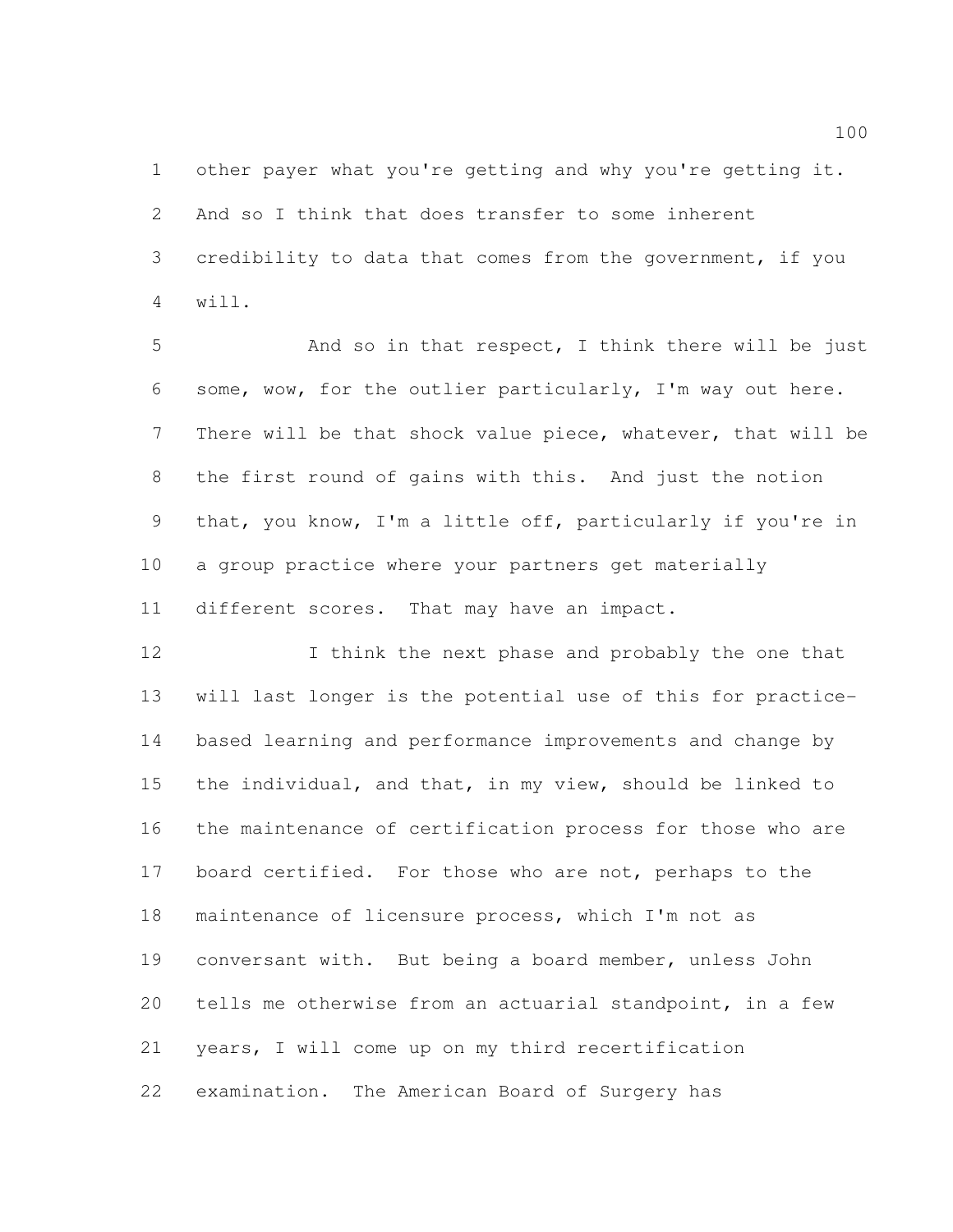recertification since 1976. It was one of the very early boards to have the process. So we have lots of people who have done their third recertification.

 Obviously, the process now is much more multi- pronged. There's things that have to be done every one to two years as opposed to just study up for a big exam, a single high-stakes exam at the end. I think that the boards are charged -- one of the ABMS principles relates to performance assessment and practice. This could be a huge step toward facilitating that and it incents the physician because they get a two-fer, at least. They get something that they've got to do relative to MOC. They get something that enables them to, just on a personal motivation to get 14 better, and potentially allows them to figure out practices that will allow them to get into some of the bonus or at least no withhold program. So it becomes an enabling tool for multiple things.

 So I think thinking of this in a phased strategic way, not losing sight of that, and making sure that this physician communication board doesn't just get hung up in the details of answering questions or whining that it thinks about that strategy would be important things.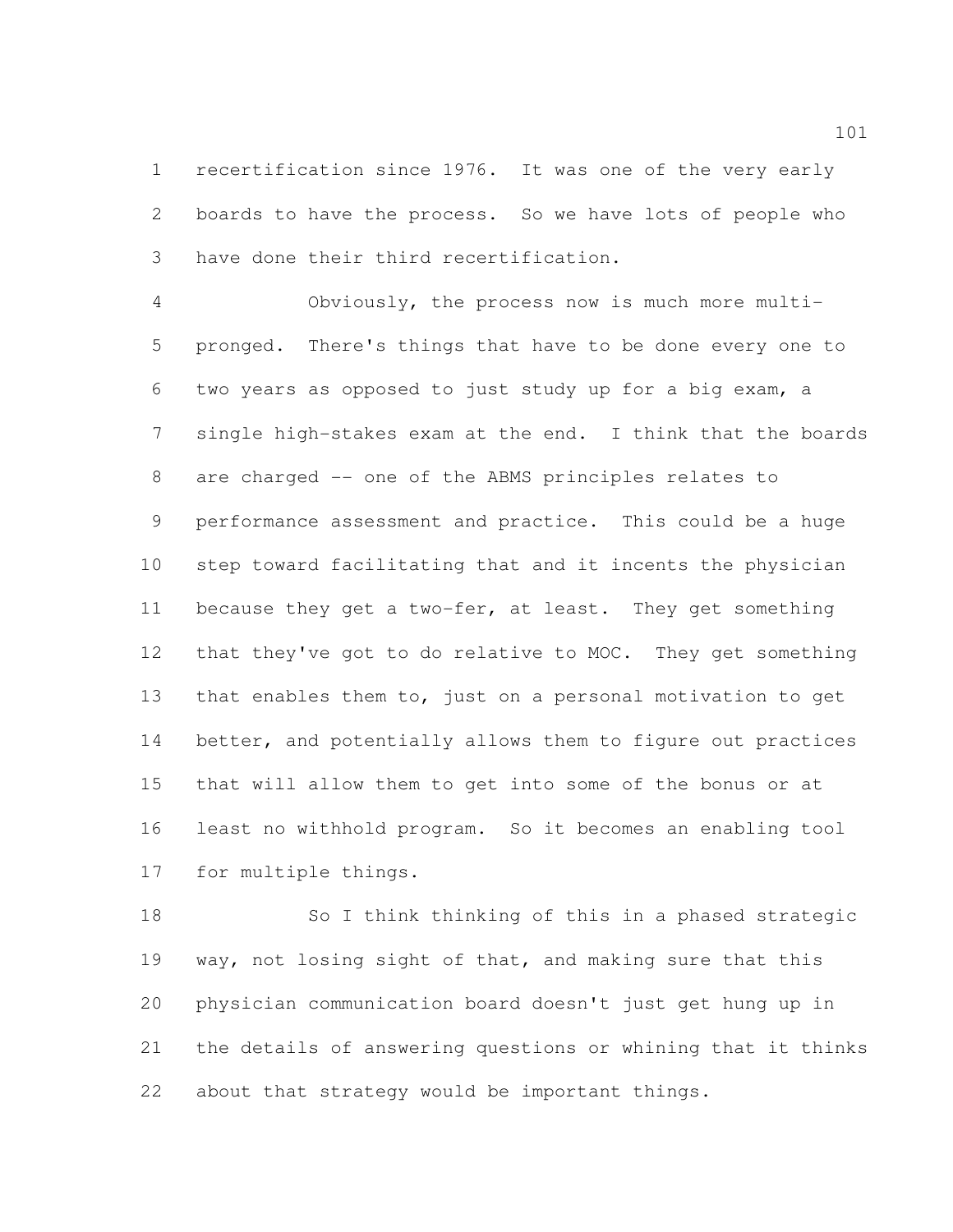MR. HACKBARTH: On that point about how this links to the activities at the various specialty boards, I'm involved with the Board of Internal Medicine and can't speak anywhere near as authoritatively as Karen has, but what she just said really resonates with conversations I've heard members of the Internal Medicine Board have. If you can link this to their own internal activities assuring quality, assuring that physicians are improving their performance, it becomes a two-fer and its power is enhanced and the burden on physicians is reduced. The ABMS is in the process of trying to beef up that process for all of the various specialties, the recertification process.

 Arnie, I'm far enough behind schedule that you could have made your own comments, but I did want to begin this discussion with the points that you have made. I'll allow you to leap in at your well. We are now in the process of going around with our round two comments and Peter is next.

 MR. BUTLER: A lot of people to speak, so I will be brief. This is at the heart of comparative effectiveness. We can't make advancements if everything is sitting in a black box that people can get at, so I'm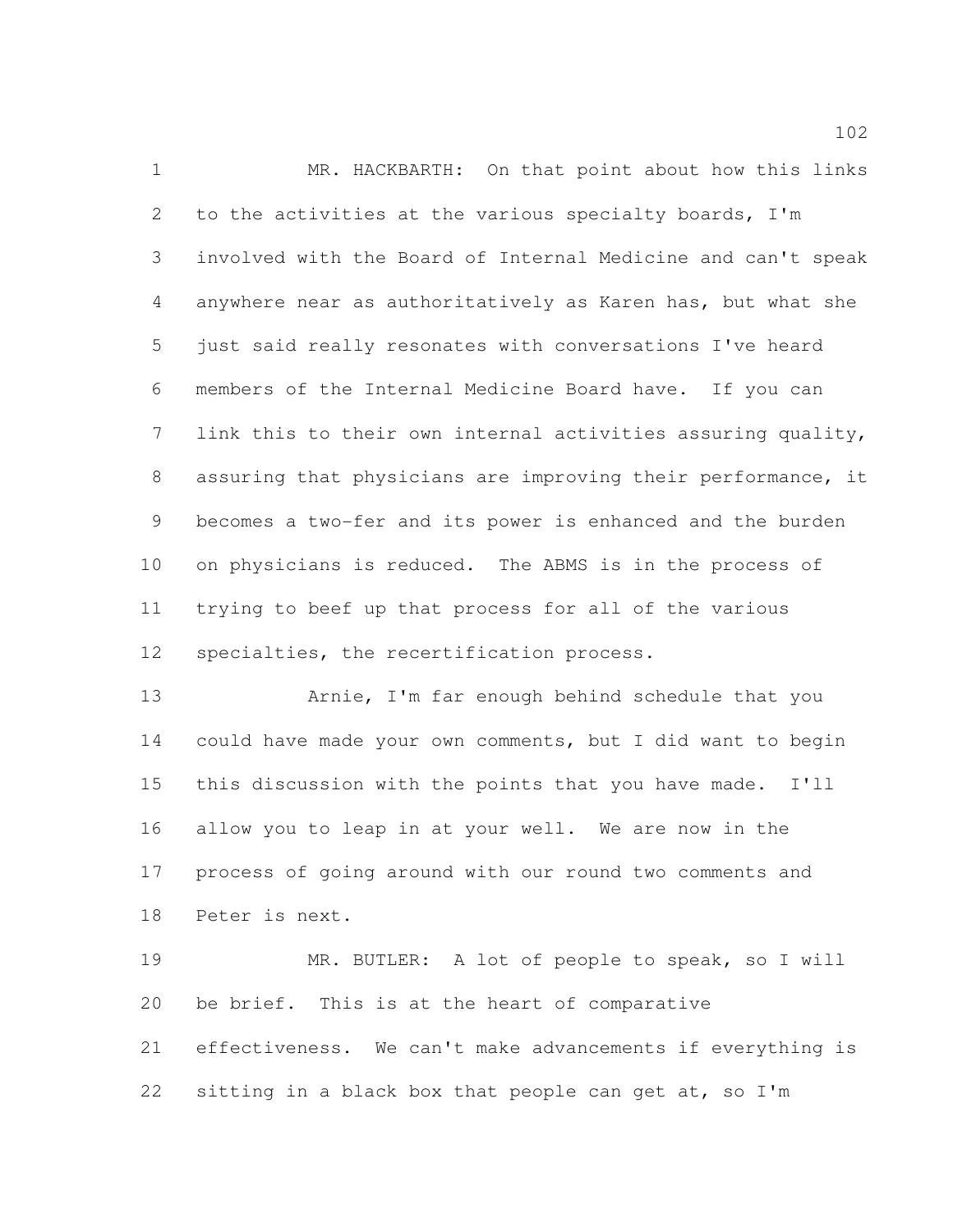supportive of the principles pretty much as written with obviously some added good comments around the table.

 With respect to the second question, I don't think we're at option one of releasing at all and just letting people go after whatever they'd like. I'd kind of defer to Arnie's suggestion of option 2(a), although my only 7 hesitation is we've got to make this easy to get at. So if it becomes a bureaucratic thing, that you send in your data and eight months later you get it back maybe the way you wanted it or not. We just have to think through how that would work because it should be pretty darn easy to get in and out of the data if we're going to make it accessible. MR. HACKBARTH: Arnie, did you want to make a comment? Let me see the other hands on this side. Nancy? DR. KANE: I think the policy principles look good. I would add that there should be efforts to evaluate

 behavior after these reports are out in practice after a while.

 On the claims data sharing, we haven't mentioned this yet, but the way it is phrased now, the only people who get data back are those who produce claims and I'm wondering 22 if we need to think about a broader audience for the data,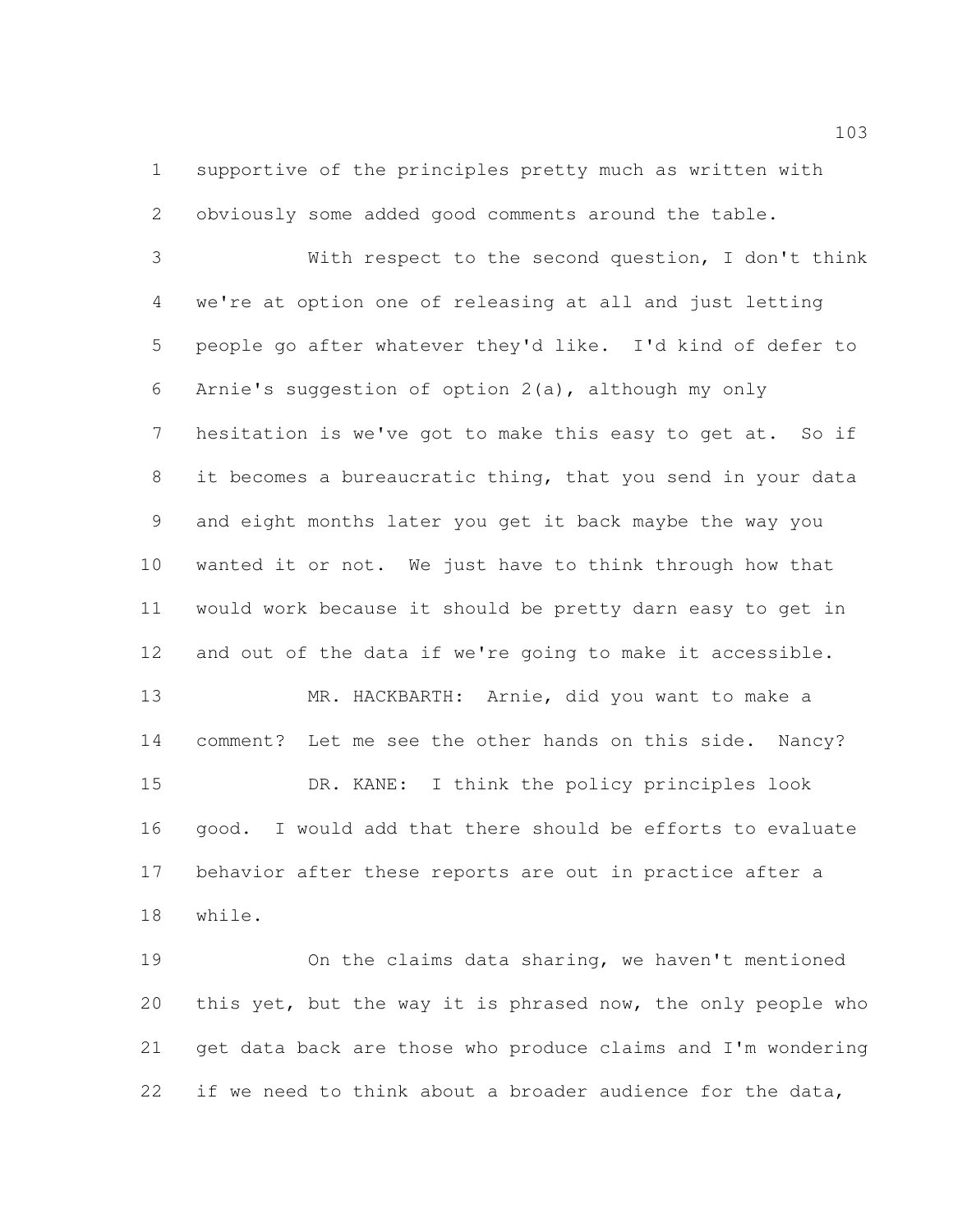particularly the providers themselves or the health systems that may want to use this to inform themselves about how to develop what clinical protocols or performance measurement systems that target a certain diseases and the way they through the system.

 And then the other group who might want access to this claims data would be health service researchers, and I'm thinking about George's question about how can we use this data to identify disparities and other types of things that would inform policymakers.

 So I just think the claims data sharing piece needs to be expanded, perhaps, not right away, but not just to those who provide claims but to others who may want to use that data for appropriate purposes.

 MS. PODULKA: To start, and maybe you can jump in if I -- there is a mechanism for health services researchers and other entities to have access to Medicare data. The problem that surfaced in the Consumer Checkbook case -- and you're right that they don't have their own claims -- is the way they wanted to report them at the physician individual level. So right now to have access to Medicare claims, you have to comply with the way Medicare sees its responsibility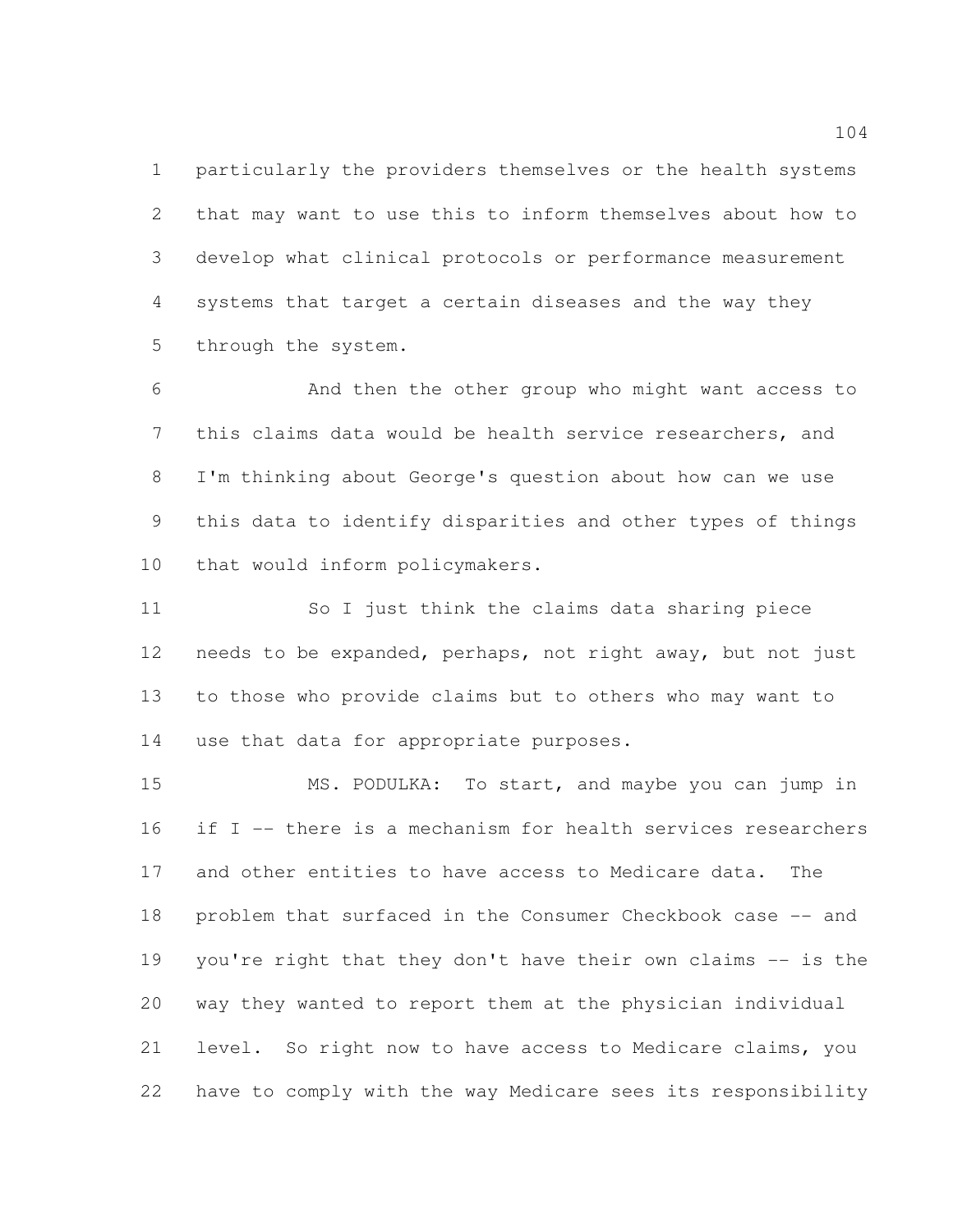to steward those claims. What we are recommending would be beyond or outside of their current authority or interpretation of their authority.

 DR. KANE: I didn't mean just the Medicare claims. I mean the combined -- if there is a clearinghouse where both private and public sector claims are placed, I think it would be helpful to think about how do you make that available for more than just people who put claims in. MS. PODULKA: So you mean if Humana and United send their claims, they don't just get back the Humana and Medicare claims. They get the Human and United Medicare

claims.

13 DR. KANE: Not just them, but others who are trying to do research.

 DR. CASTELLANOS: First of all, I agree with Karen and all her very good points that she made. When this data becomes available, it needs to be actionable. In other words, a physician or the provider really needs to be able to act on that data, so it really needs to be pretty well identified, also.

 MR. HACKBARTH: Say what you mean by identify it, Ron.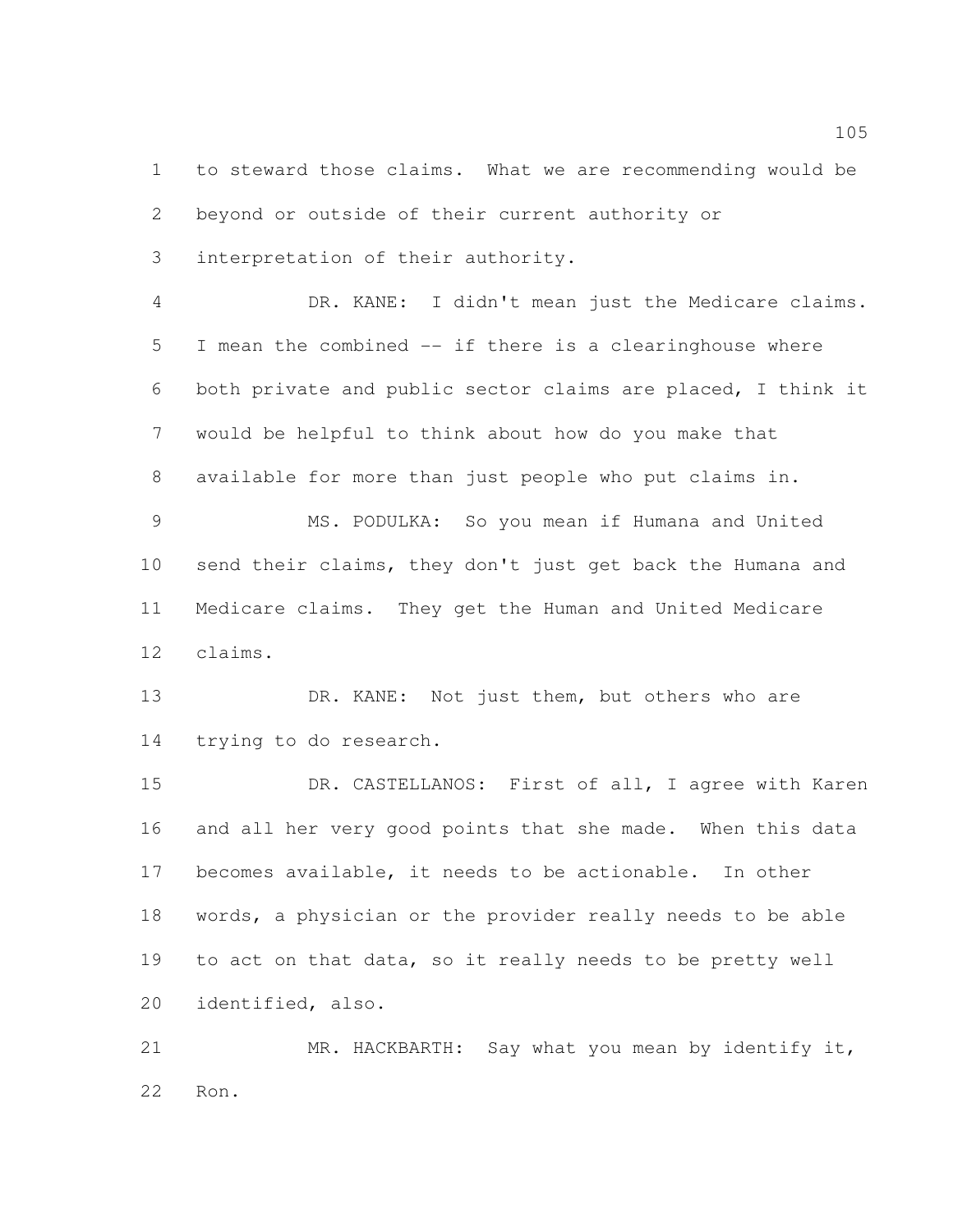DR. CASTELLANOS: Well, a lot of times you'll get a report from especially the private companies telling you to do something and they said, out of this percentage of patients you did this. Unless I know who the patients are and I can look at the data and go back to my records, it doesn't make any sense to me. So the data needs to be actionable, where I can look back and say, you know, you're right. I should have done this.

 MR. HACKBARTH: Jennifer, any reaction to that? MS. PODULKA: We've actually gone through with some of the companies their capabilities for drill down. Now, these aren't necessarily utilized by the private plans 13 when they're doing analysis, but we were amazed. Mark, I think you sat in one of these. They can start at your overall level. They can break it down by conditions or type of service. And then they can further break it down to the individual visits and show you the patient who came in and 18 the services you provided that day.

 Now, that level of detail doesn't fit very well in a printed report. And so one of the things I noted, just mailing a five-page feedback report is not going to be the final step. It can't be. The program should ideally have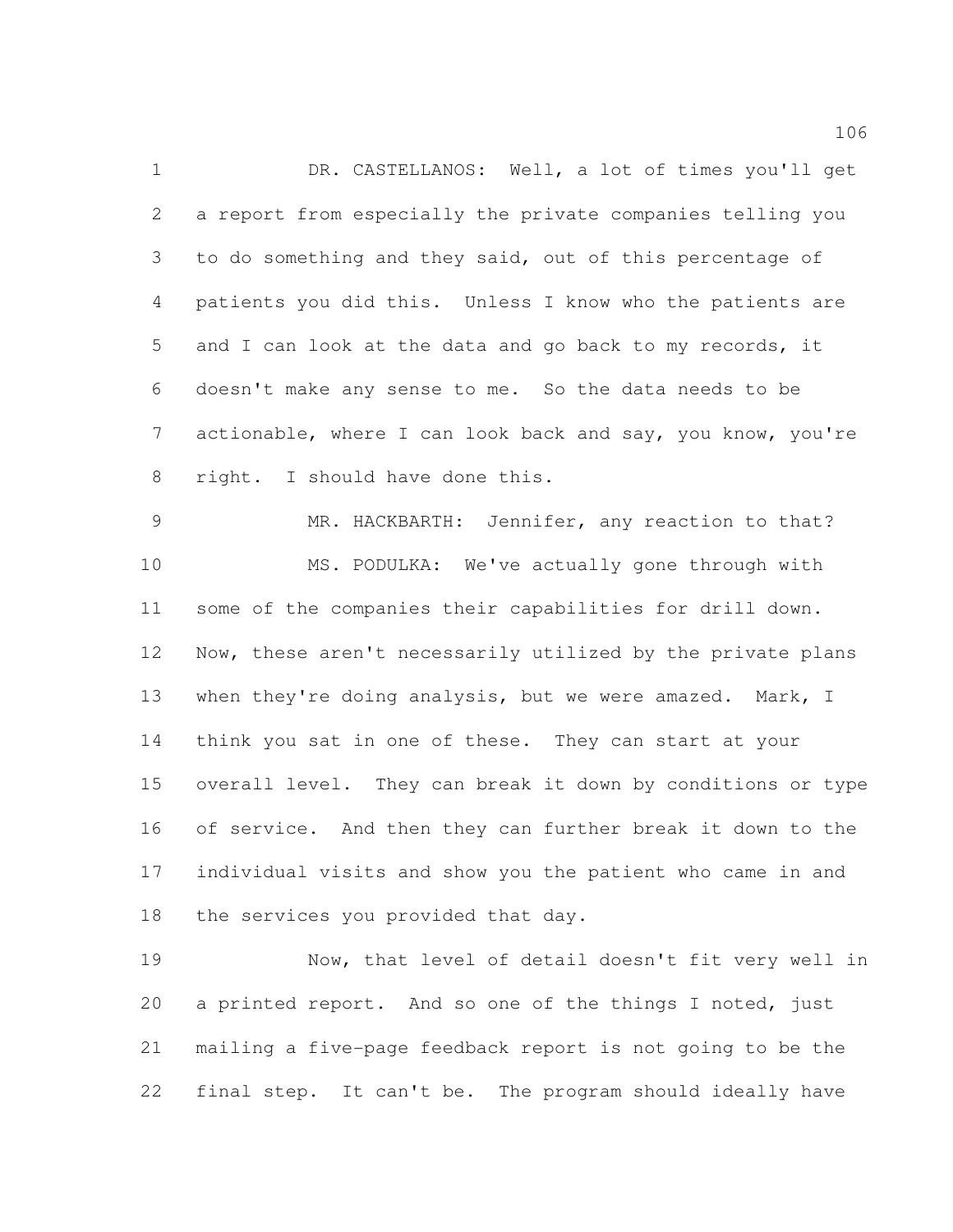the capability to allow physicians to see this level of detail.

 MR. HACKBARTH: Is that something that CMS is planning to do, that drill down capability?

 MS. PODULKA: I can't say. I don't know if they are.

7 DR. MARK MILLER: I think they're very much at stage one, and some of the things that I think Jennifer is talking about is you would have the ability to perhaps go online and say, okay, now I want to dissect this report and dive for your own experience.

12 MR. HACKBARTH: Okay. Anybody else on this side? Let me just see the hands here so I know how much we have got to do. John?

 MR. BERTKO: A couple of quick comments. I'm also very supportive of this. It is, as Arnie said through Glenn's lips, good enough for now. On the question -- 18 MR. HACKBARTH: I was more eloquent than that, Arnie.

20 [Laughter.]

 MR. BERTKO: A question here about having a 22 clearinghouse. I'm for  $2(a)$ , which is the clearinghouse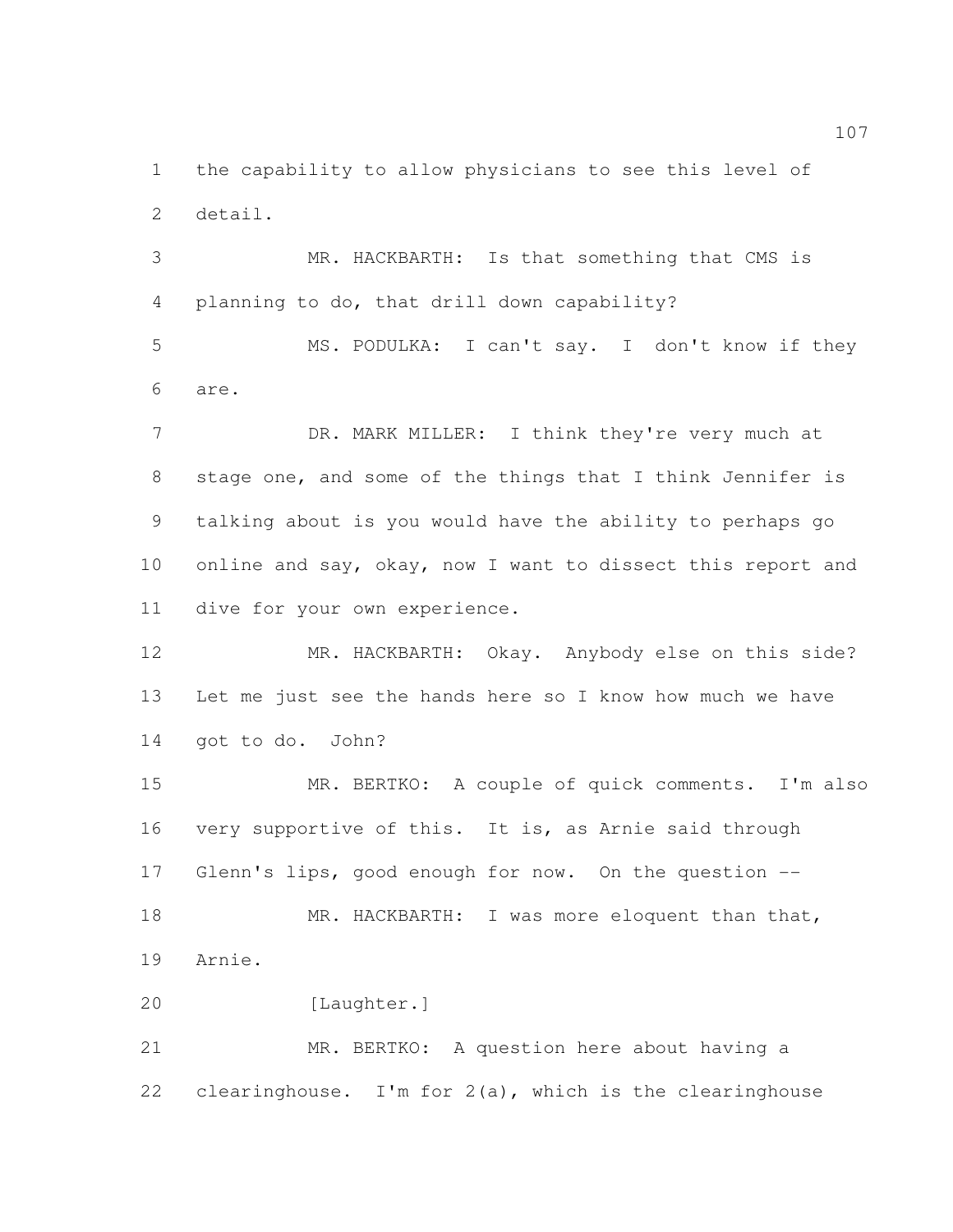with results, with a note that it takes a while to combine other people's databases. You have to be repricing everything. So I'd want the caveat hopefully to read something like, start with Medicare data and then and the other payers' claims data in there. And you'd have to say, I think, that you get combined data, that is other payers plus Medicare, if you contribute, because otherwise there would be little incentive to do the work of contributing. So just if you can consider those nuances.

10 DR. DEAN: Thank you very much. This is very interesting stuff and, I think, important. I would certainly, first of all, second what Karen said. We need to keep it simple and understandable because if it's not, we're going to drive away a lot of participation or may get a lot of pushback.

 Secondly, I would really argue that for the multiple attribution part of it, at least depending on the structure of the practice or the structure of the system you're in, I mean, I think people should only be held accountable for things they can control. For instance, there's an awful lot of things happen with my patients that I have no control over once they get into the system. So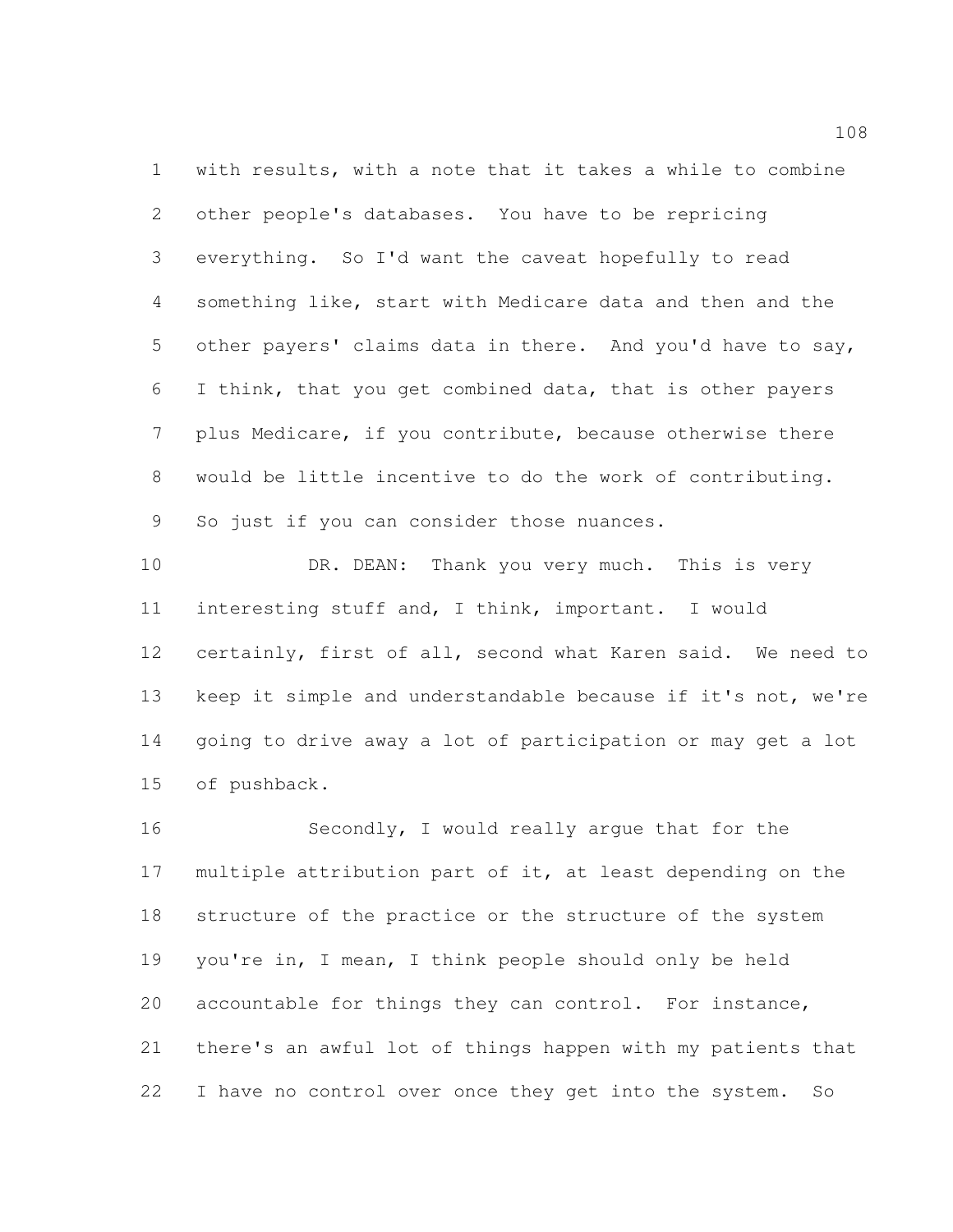they get referred from one specialist to the next and I don't find out about it until three or four levels down the line.

 And so, now probably, for instance, in the Kaiser system that doesn't happen, my guess is. And so it depends on the structure of the system. But in my setting, I have no control over a lot of the things that happen.

8 I was struck by something Nancy said, and I don't know if she was referring to this, but a question of who has access to the data. For instance, it would be extremely helpful for me as a referring physician to have access to the performance data of some of the consultants I use, 13 because quite honestly, I don't know them. Many of them are a long ways away. I don't see them on a day-to-day basis. I don't exactly know what's happening. And I don't really know whether that's possible or not, but --

 MR. HACKBARTH: Let me link Tom and Ron here. We're not using this for payment. We're using this for information. Ideally, Tom would be able to look at his data, in fact, see that when I refer to Dr. so-and-so, it produces lots of imaging and lots of additional specialty consults, whatever. When he gets his data, is he going to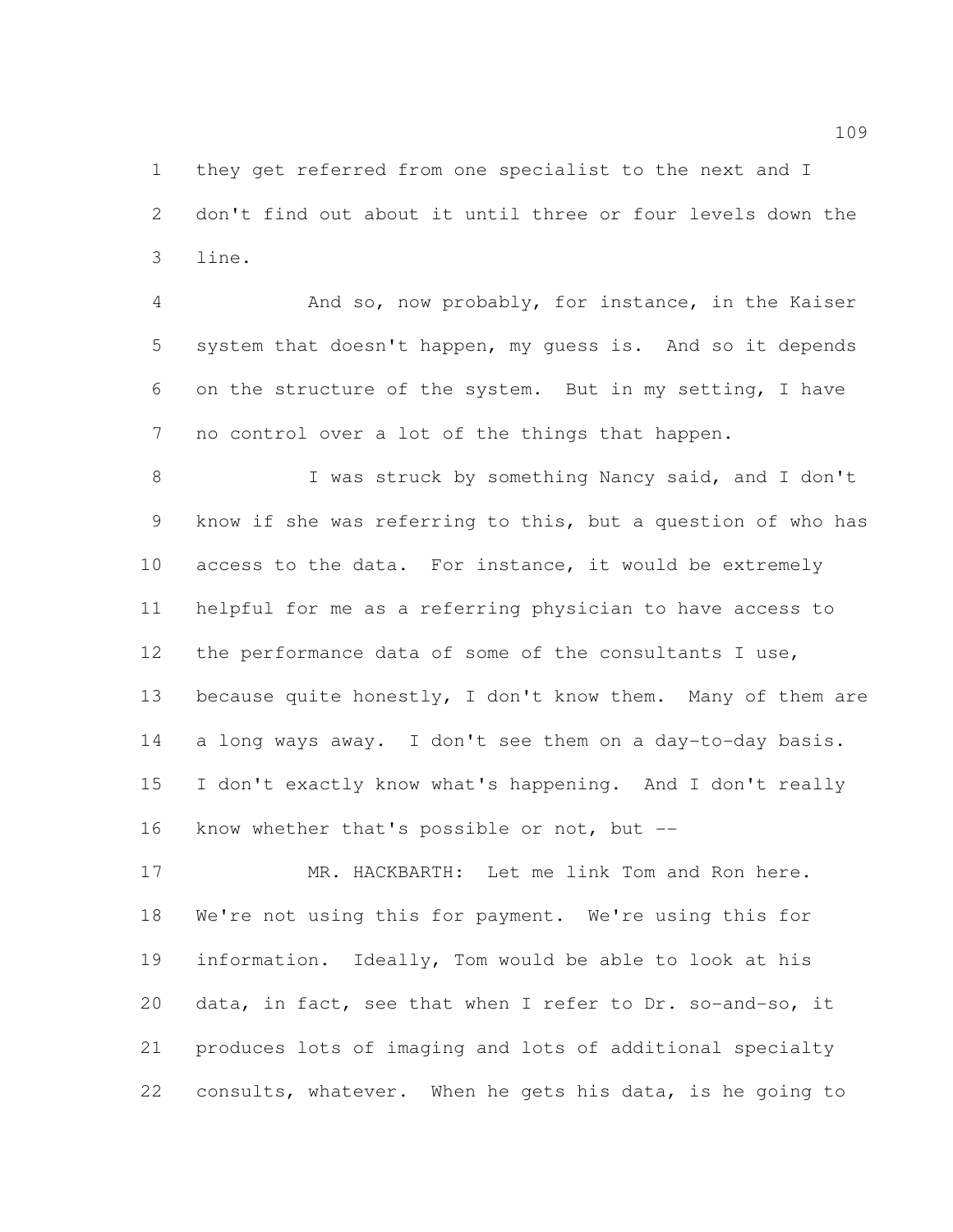1 be able to see, oh, it's my referrals to Dr. so-and-so that are producing this stream of stuff, or is it going to be so aggregated that he can't figure out which of his consults is producing all this stuff?

 MS. PODULKA: You raise a very good question, Glenn. Anytime you start to disaggregate and you drill down by condition, and as I described, even individual episodes and patients, you're going to start to be able to figure that out. And I could see that it would be of tremendous benefit even just to list which other specialists and providers are involved. You might not even be aware, I mean, other than the initial referral, if there's things down the line. If you just had a list of the names of who else are involved in that episode, it could be helpful. But then we're raising the policy question of the confidentiality. So then this sort of goes back into your lap.

18 MR. HACKBARTH: The confidentiality of the other physician, you're talking about, not patient

 confidentiality. Again, this is, to me, reminiscent of some 21 of our discussions around medical home, also, where we say, well, we want these physicians who are designated as homes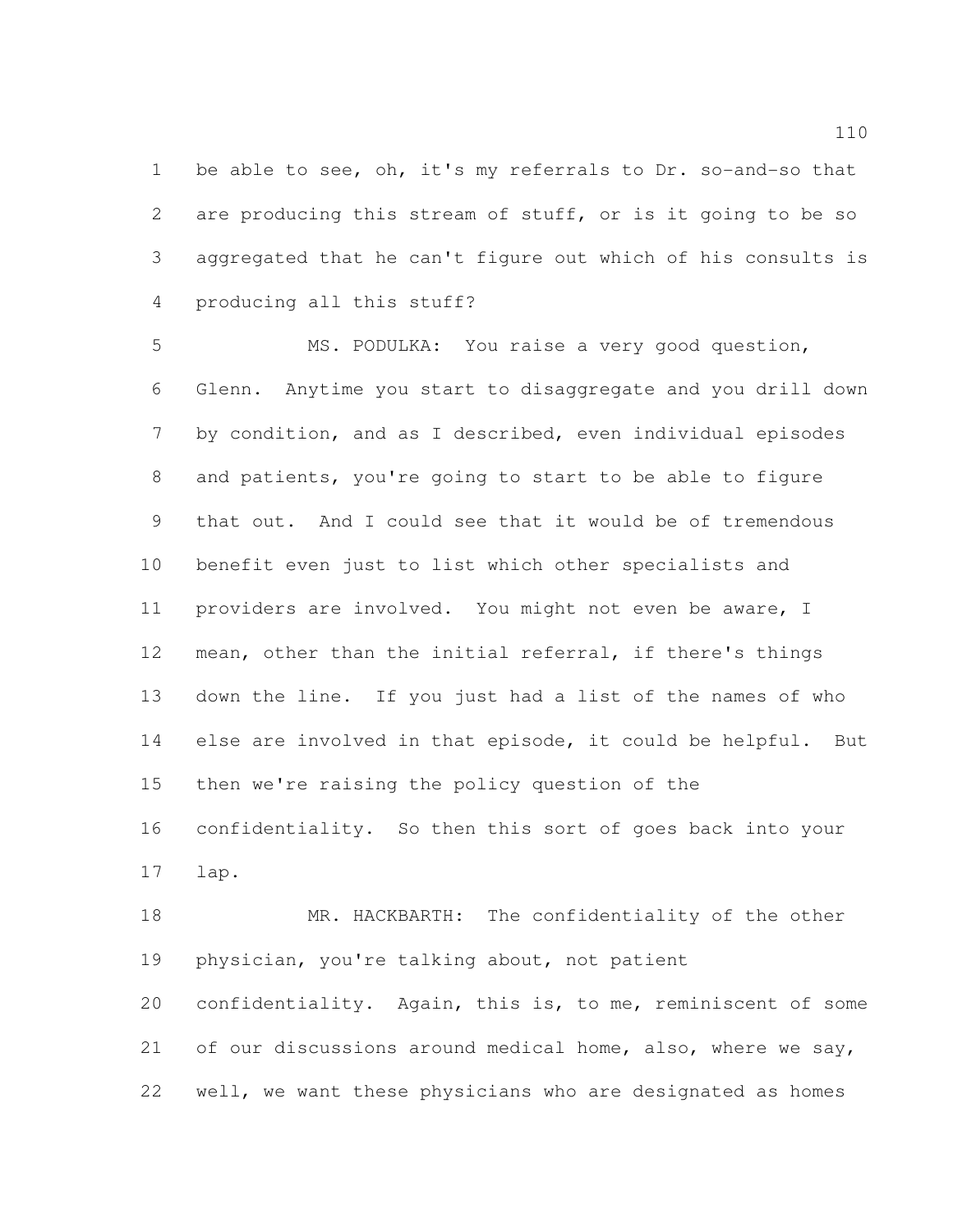to influence these patterns of care, but they don't know about them or they may only know little pieces that they hear from patients. They don't get systematic information. This is the sort of tool that we need to be developing, including the drill down capability that allows them to learn what happens when I refer to Dr. Jones.

 DR. DEAN: And Arnie wrote a very interesting paper about practices that were successful in controlling costs and upholding quality, and somehow they had much better data about the consultants they used than I do. I don't they did it. I admire what they did. But this would be a very valuable tool if we could make it available.

13 DR. MARK MILLER: One step down that road, which 14 is not every consultant that you used, but the point that Jennifer was making earlier about multiple attribution. If you go to a process of saying, okay, I'm going to make the attribution for this episode to the heavy hitters in the episode, then at least there may be two or three physicians 19 that you're aware of and say, okay, this is the report of what happened to the episode, even if it's not each and every consultant.

DR. DEAN: [off microphone] There certainly are a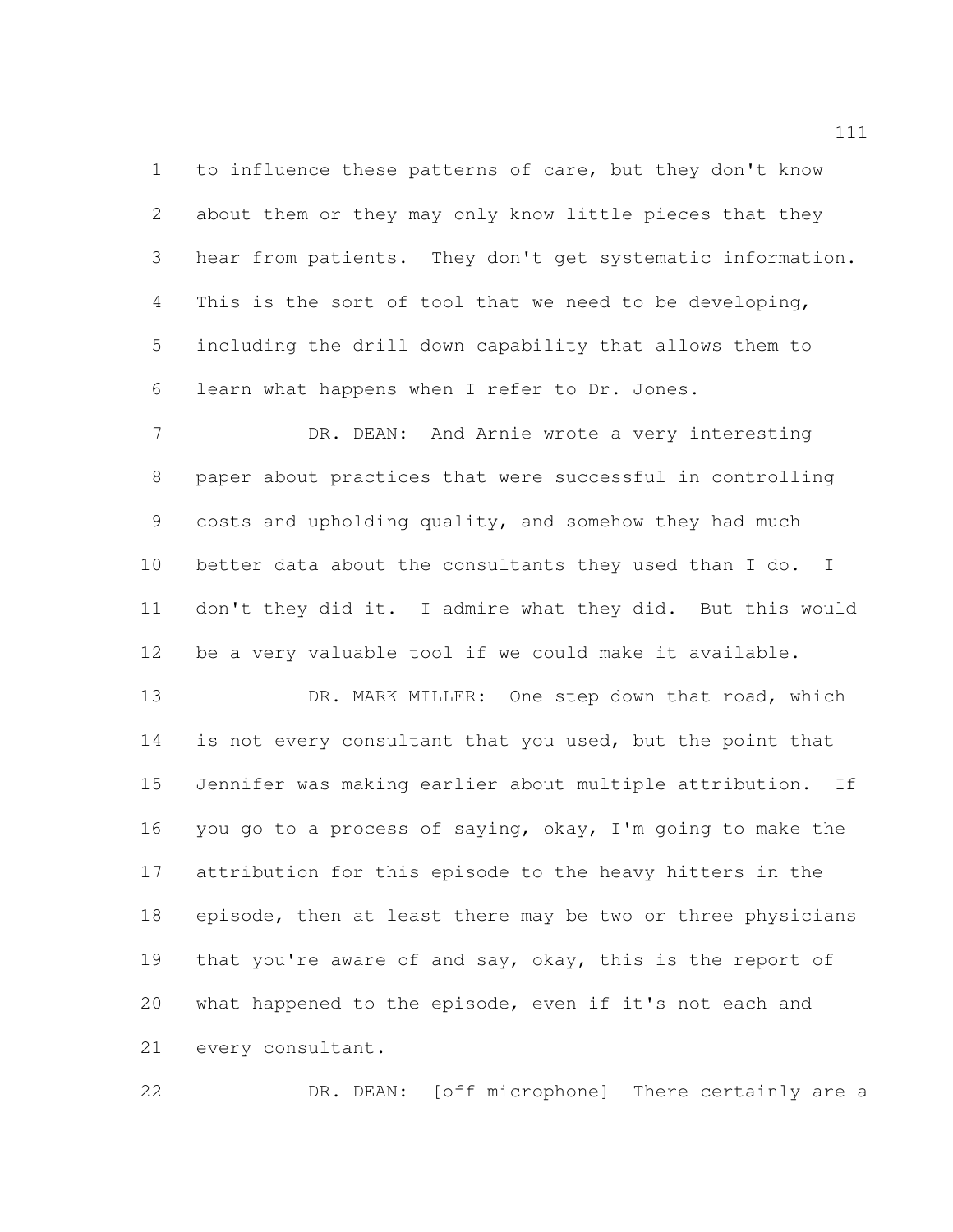couple of specialties that consume most of the resources.

 MS. BEHROOZI: This is really fun, and actually I see a lot more integration between your five separate parts, I think, than you gave it credit for. Partly the way you wrote it helped with that.

 But also Jay's comment earlier about the relationship between the policy principles and the data release point. I think they really come together, particularly around the options for data release that include results, because that's where you get to reinforce or build on the policy principles of transparency and buy-in and things like that.

 It does seem to me that we're not talking about a confidential feedback system anymore, right, if we're talking about releasing results to other entities that may be using it right, private payers or whatever might be using it differently. So that's a big step and so all of those 18 policy principles then, it seems to me, we need to be really clear that we are doing this the right way so that because it will now be used in a different way than just confidential feedback, there can be a high degree of confidence and reliability and consistency. So I think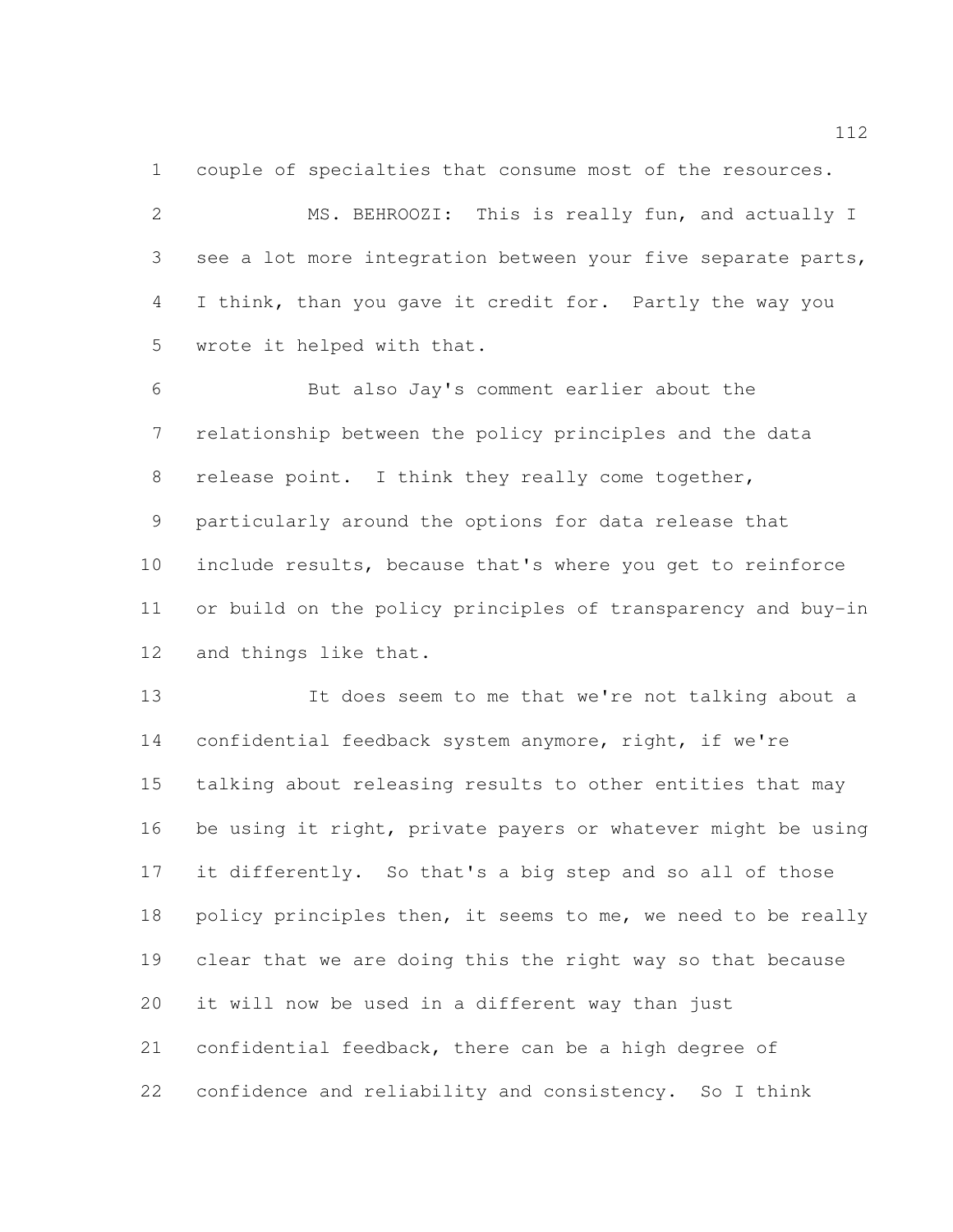that's one way they relate.

 I think also just the whole notion of -- you talked about Medicare not wanting to buy things off the shelf. But in general -- and Medicare is special. But in general, the idea of customization runs counter to efficiency, sort of generally when you're implementing change and implementing systems and things like that. That doesn't mean customization is a bad thing, but it's a trade-off.

 So in our overall system where we spend whatever it is, \$700 billion too much because of administrative burdens and things like that, a lot of that is because individual entities are reinventing wheels that shouldn't have to be reinvented. And it does seem like accountability measures, as Arnie called it earlier, is not necessarily one of those places that benefits by the free market competitive 17 branded version of, ooh, my physician resource measurement 18 tool is better than yours, but rather building the best one together brings down costs overall somewhat in our system and produces these other positive results of having it be reliable and having buy-in and things like that.

I just wanted to make one more point unless you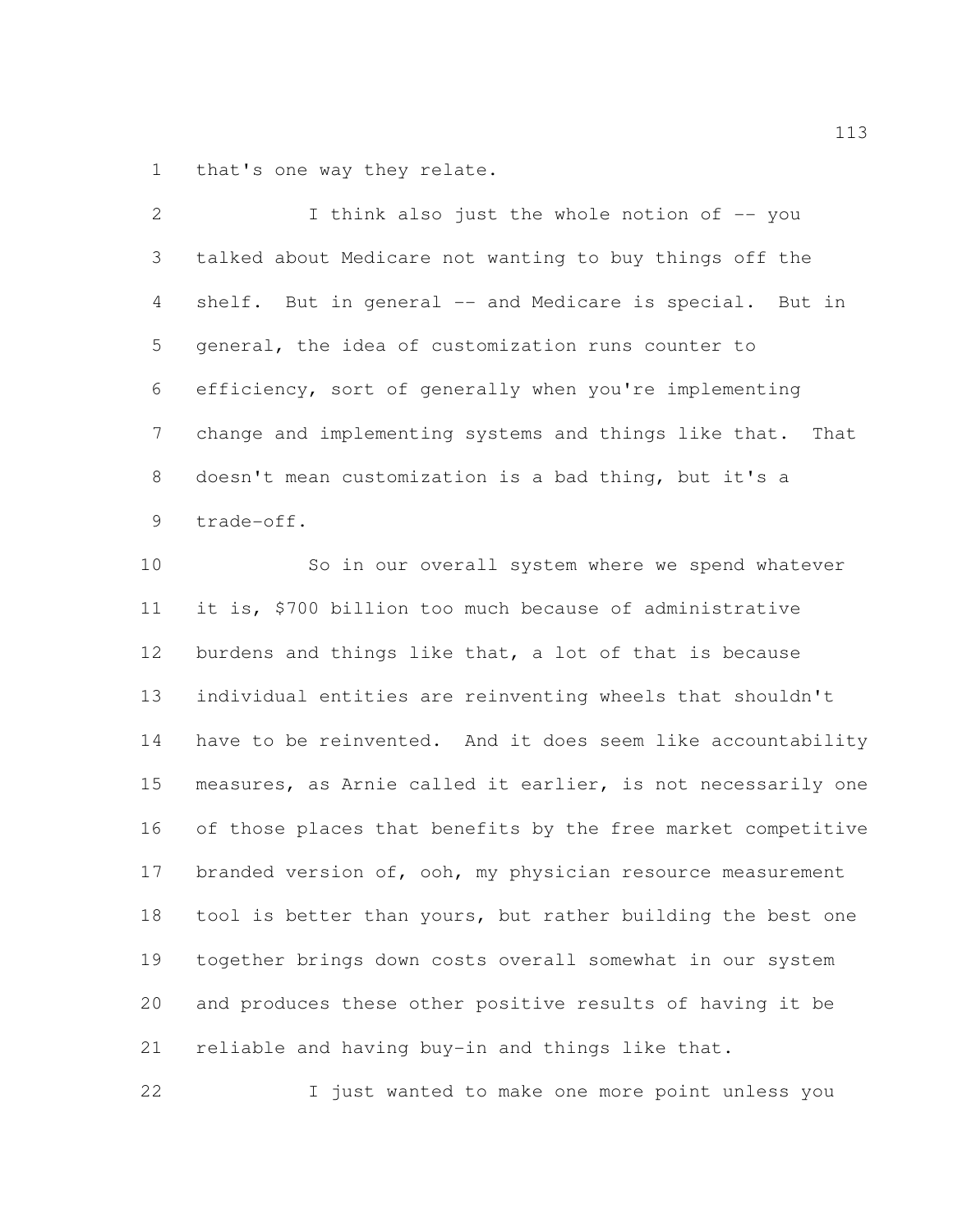wanted to talk on that point.

| 2             | I think that just releasing raw data as opposed to          |
|---------------|-------------------------------------------------------------|
| 3             | releasing the results are like two opposite things. You put |
| 4             | them as sort of alternatives on a continuum, but I think    |
| 5             | that they really run kind of in counter directions when it  |
| 6             | comes to that issue of not customizing and having things be |
| 7             | that much more reliable. So I think that's it.              |
| 8             | MR. HACKBARTH: I was just going to pick up on               |
| $\mathcal{G}$ | your point about customization, which is I think is a very  |
| 10            | good one, and in fact, as I have tried to learn about these |
| 11            | things from a physician perspective, one of the things that |
| 12            | I hear often now from physicians is I get all of these      |
| 13            | conflicting reports. One says I'm a good physician.<br>The  |
| 14            | other says I'm a bad physician. What am I supposed to do    |
| 15            | with this stuff? Their reaction is to just ignore it. I     |
| 16            | can't reconcile it. It doesn't make sense. So having all    |
| 17            | of these different flavors is, in the real world, a real    |
| 18            | problem.                                                    |
| 19            | The customization issue here for Medicare is a              |
| 20            | little bit unique in the sense that it's closely linked to  |
| 21            | transparency. Medicare can't take an off-the-shelf product  |

which is a black box, the details not knowable, and say,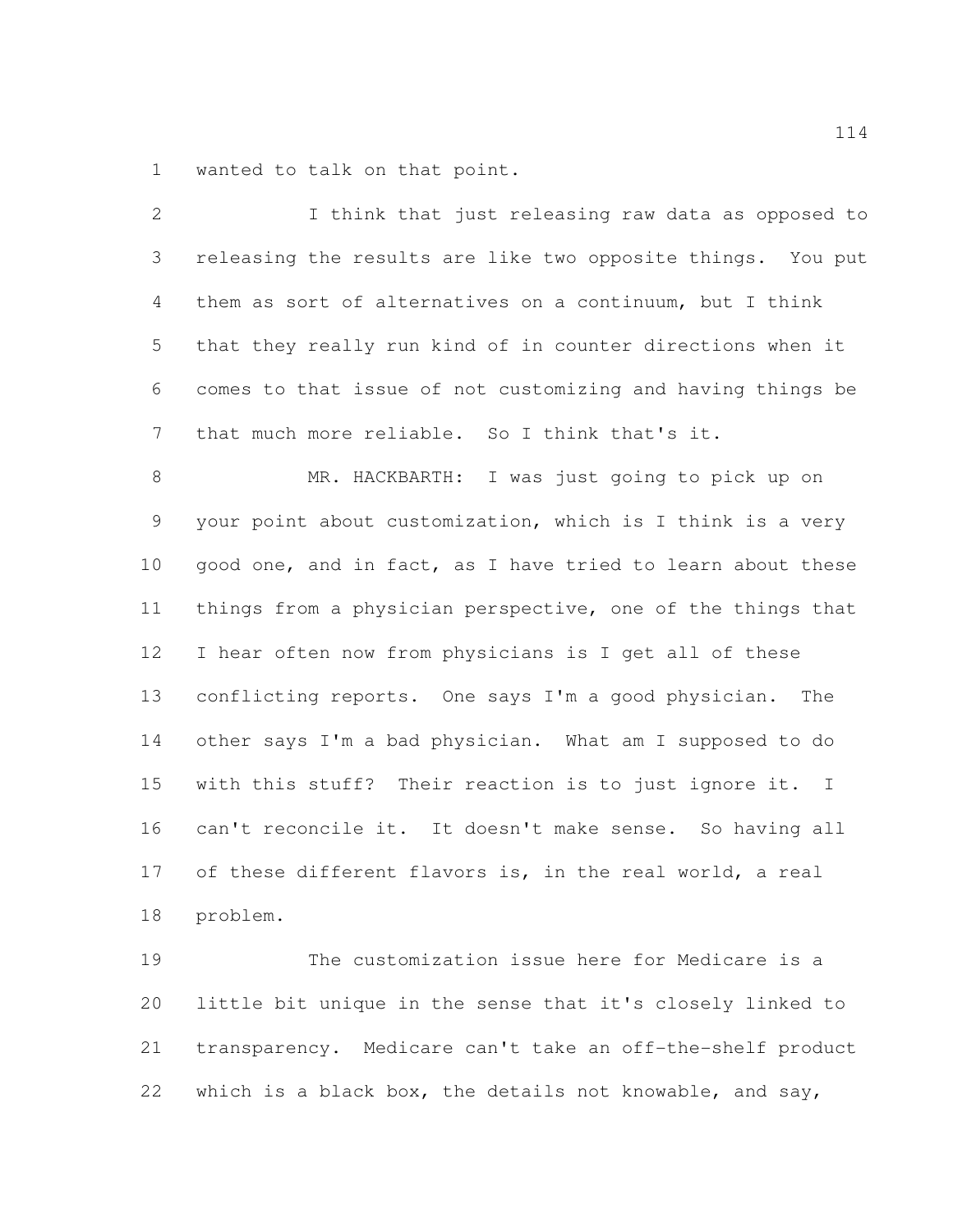we're going to use that. That just won't hold water for a public program.

 So to some extent, Medicare is forced by that to have its own. But then that makes 2(a) sort of appealing. At least let's give people the option to say, private payers, we're going to use the Medicare product in the name of standardization, consistent signals to physicians, and pool the data.

 MS. BEHROOZI: Right, exactly. Not that anybody should be prohibited from inventing their own wheel, but Medicare having customized it in the best way possible 12 according to all those policy principles, with buy-in and input, that should be the new thing.

 But the other point I wanted to make was in terms 15 of the data that you're talking about, it's just

fee-for-service data right? The claims data.

17 MS. PODULKA: Correct.

18 MS. BEHROOZI: So I just wondered about -- and you say that Medicare has a big enough "n," but we look at it on a national basis. I'm sure there are pockets, whether it's specialties that you identified or areas where there isn't enough "n." So how about requiring those MA plans that pay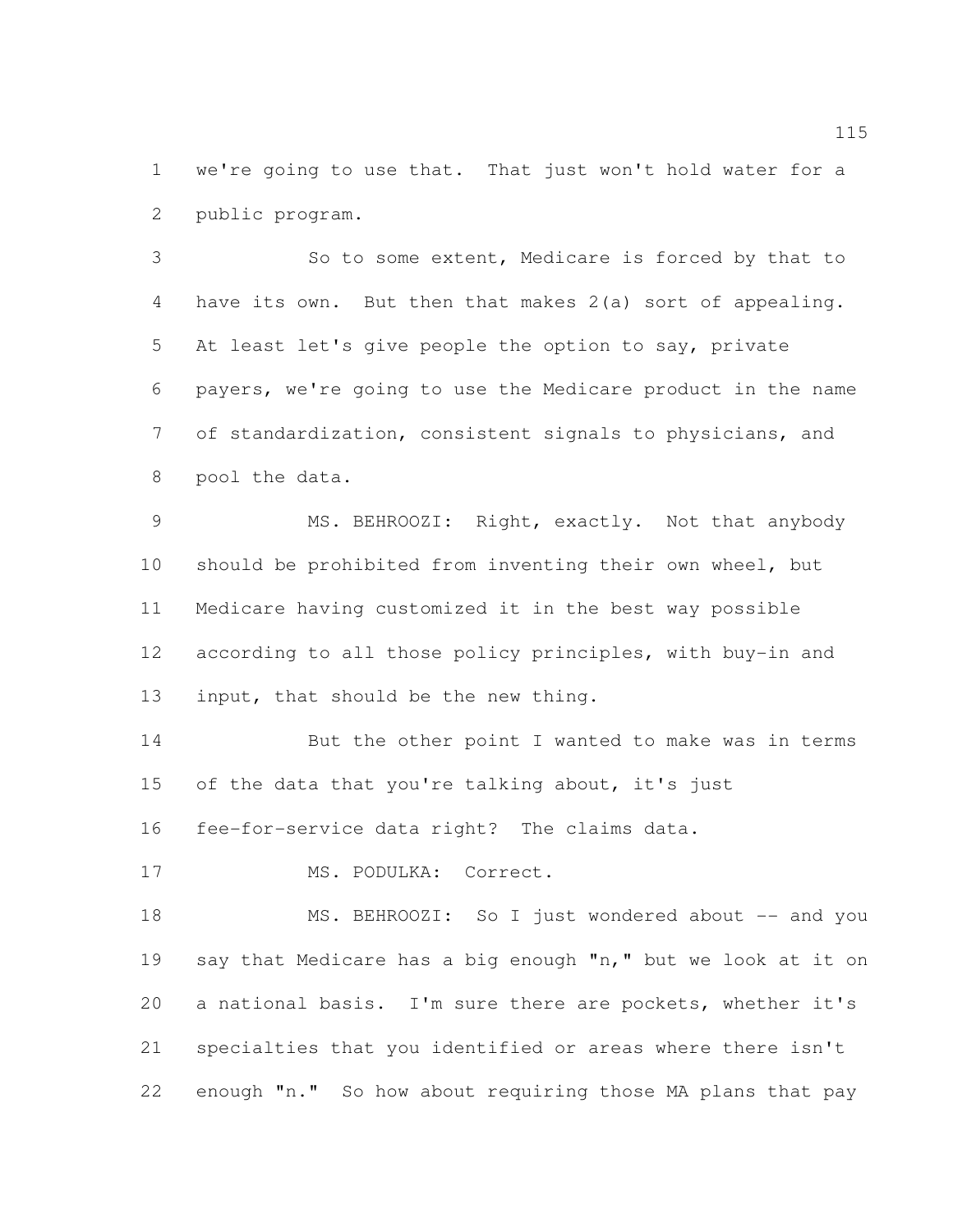claims, like private fee-for-service, requiring them to dump their data into here, and now I know I'm going far afield, but CMS does administer Medicaid and Medicare. HHS administers them both. Let's maybe suggest to Congress that States be required to report their data and then they get it back, and boy, wouldn't they love to be able to look at the quality of Medicaid providers, and probably a lot of them don't have the resources to do this themselves, so anyway. 9 DR. STUART: Recall that CMS has a requlation --

 I'm not sure that they've actually put this into place yet - - that will get MA event-level data and claims from those 12 who actually have claims, and because that is supposed to be used for risk adjustment and because you're talking about risk adjustment here, it sounds to me that a way could be made to include that in here, as well.

 DR. CROSSON: I am an enthusiastic supporter of reporting physician use information. I have been from the beginning for all of the reasons that Karen delineated. And I think the principles that were laid out in the paper and some of the other ones that Karen added, also I would support. So that's fine.

The concern I have with respect to the second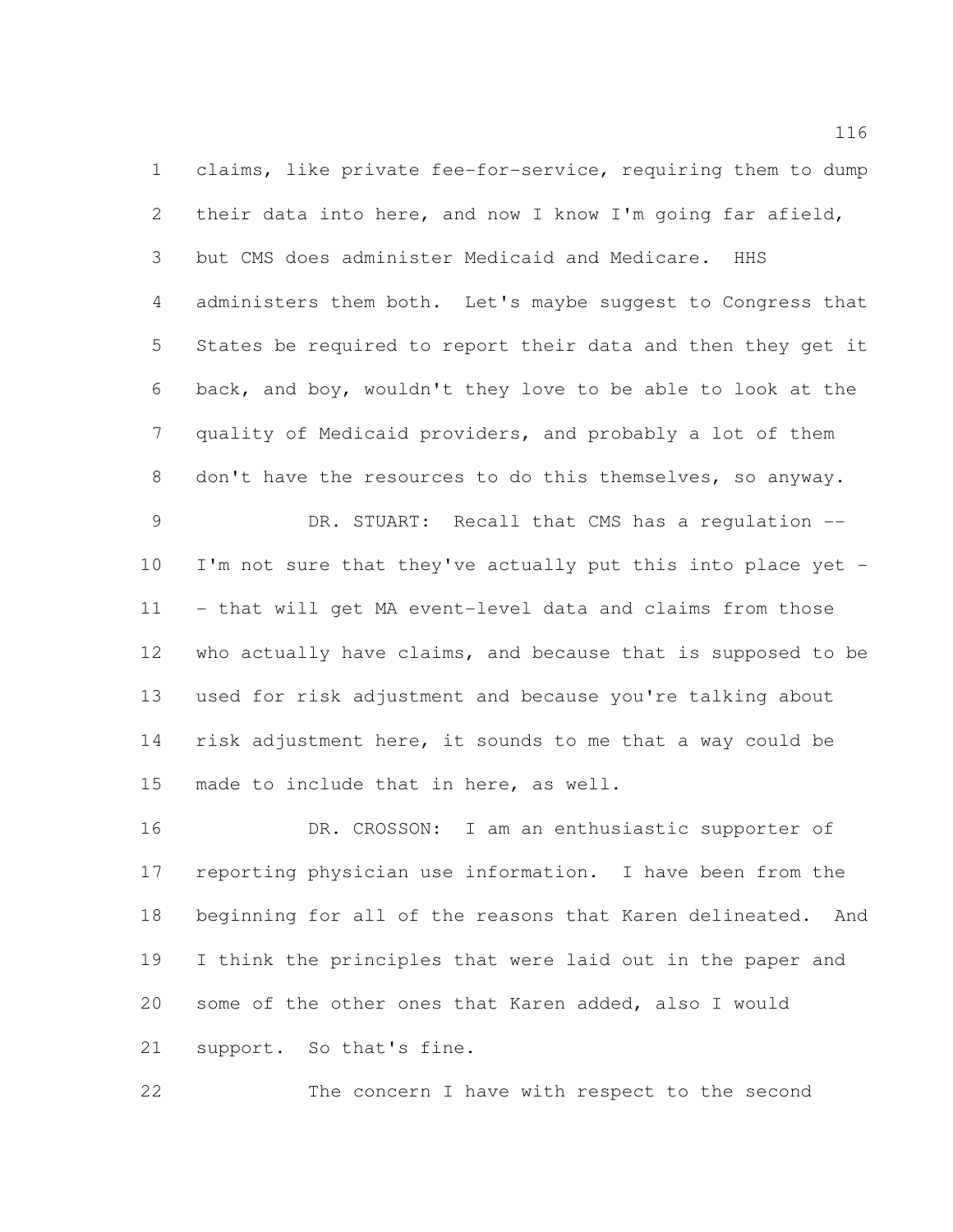question and the options, or in fact how we think about the public release of the information, relates to what I thought was the thinking process we went through when we originally supported the idea of the reporting of the physician use information. And that was, and maybe I remember imperfectly, but it was essentially to be a step-wise process. In other words, we would first report confidentially. The idea there was several-fold. It was to try to make sure that the reported information got a chance to be improved around things like risk adjustment, the clinical relevance of some of the stuff, to give the physicians the chance to recover from the fact that this is a new thing in their life, to have some input into the process, and also to begin to change behavior. There was a sense that the physicians respond really quite well, and it has certainly been my experience, at least initially to confidential information and to have a chance to change behavior before something else transpires, including up to changing reimbursement based on performance. All of which I support by the way.

 But it seems to me here now we have sort of two parallel things going on. One would be now based on the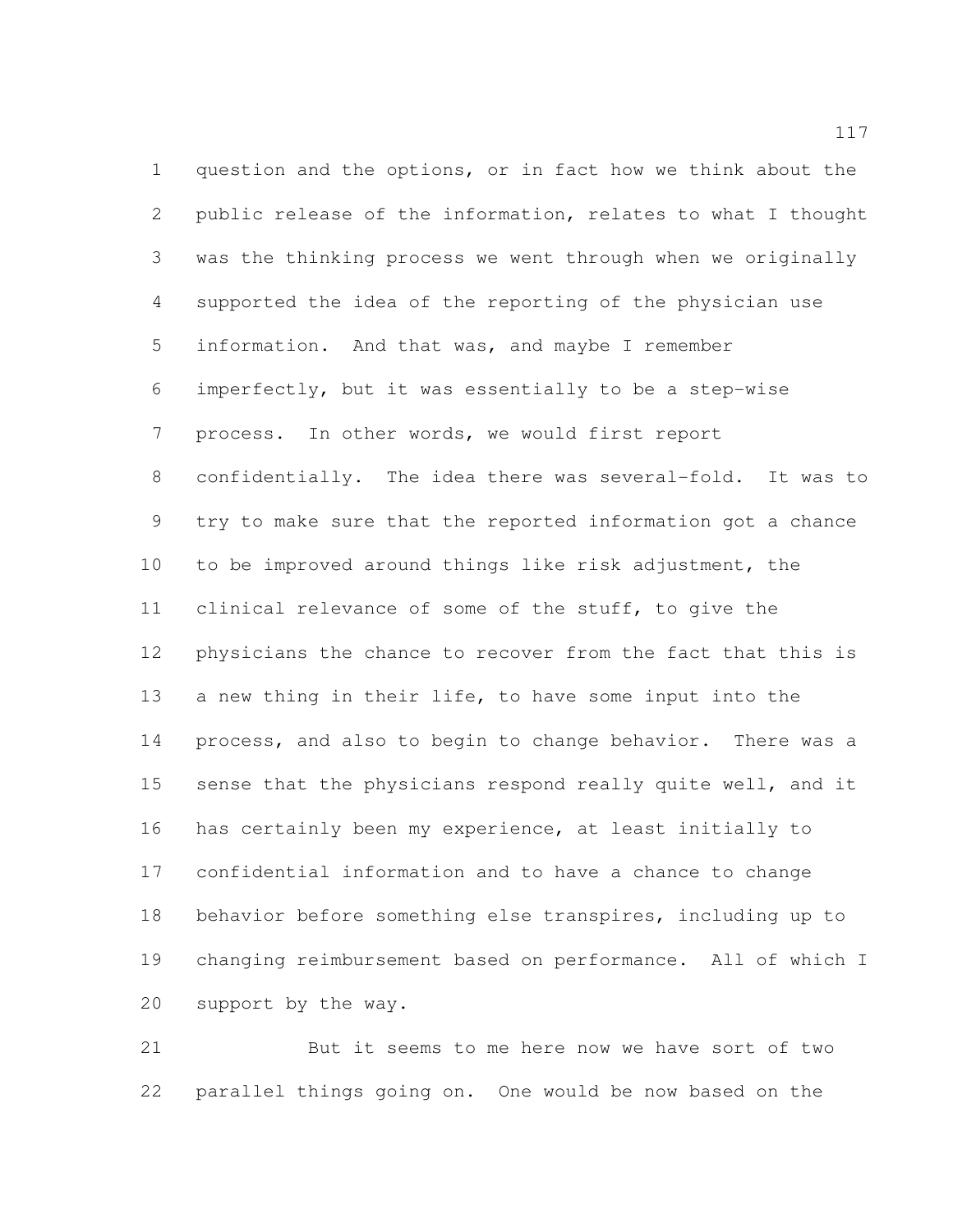law, CMS going ahead with the confidential reporting process based on an analysis of the Medicare claims data.

 But then a separate process, even under option 2(a), where basically the same information is now provided to private entities, clearinghouse or not. And then as it says in each one of these three options, the entities would then be able to either confidentially or publicly report the physician measurement results.

 So my concern is whether or not -- whichever one we pick of these -- we have essentially sort of two things in conflict. One is we're trying to bring forward a confidential reporting process to gain the trust of physicians, to incent behavior change, and then simultaneously we're going ahead and supporting another process which has a very different reporting process and could completely supervene the one that we started out with.

 So one potential solution to that would be if we end up choosing option 2(a), which is the one of those that I would pick, is to put some proviso in there that this issue of publicly or confidentially reporting be managed somehow in parallel to the CMS initiative. In other words, when the CMS initiative is confidentially reporting, then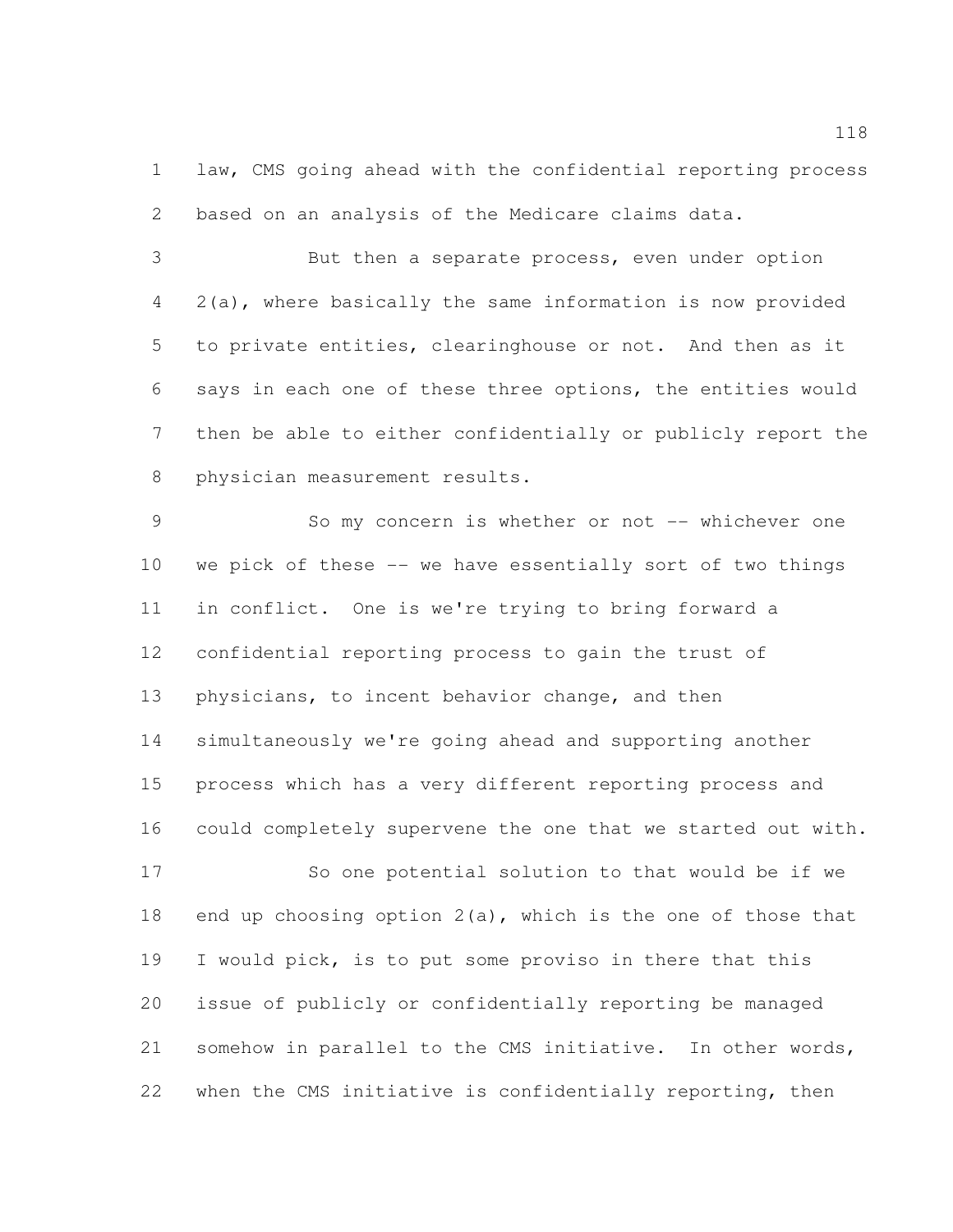these would have to be reported confidentially also. But then when CMS moves on to more public reporting or to other levels of accountability, then the other process would be released for that purpose.

 MR. HACKBARTH: I think you're right, and Mitra touched on the same thing. There is a disconnect here if we go to 2(a) immediately with our prior emphasis on confidential and we need to figure out how to reconcile that.

 I have Mike and Bill and Jack and then we're done. Mike?

12 DR. CHERNEW: I believe strongly that the principle of transparency is important, although I'm afraid that that's going to be a bit of a barrier to moving quickly 15 for a number of reasons. So I have a question about that. The first one is how transparent are the HCCs and the risk adjustment methodology and other sort of technical things that are done with in the Medicare program? I'm afraid that if we wait for Medicare to develop its own, or maybe purchase one, that it will just take a long time until you get this to work and you'll end up with a product that conflicts with existing ones. So anyway, I think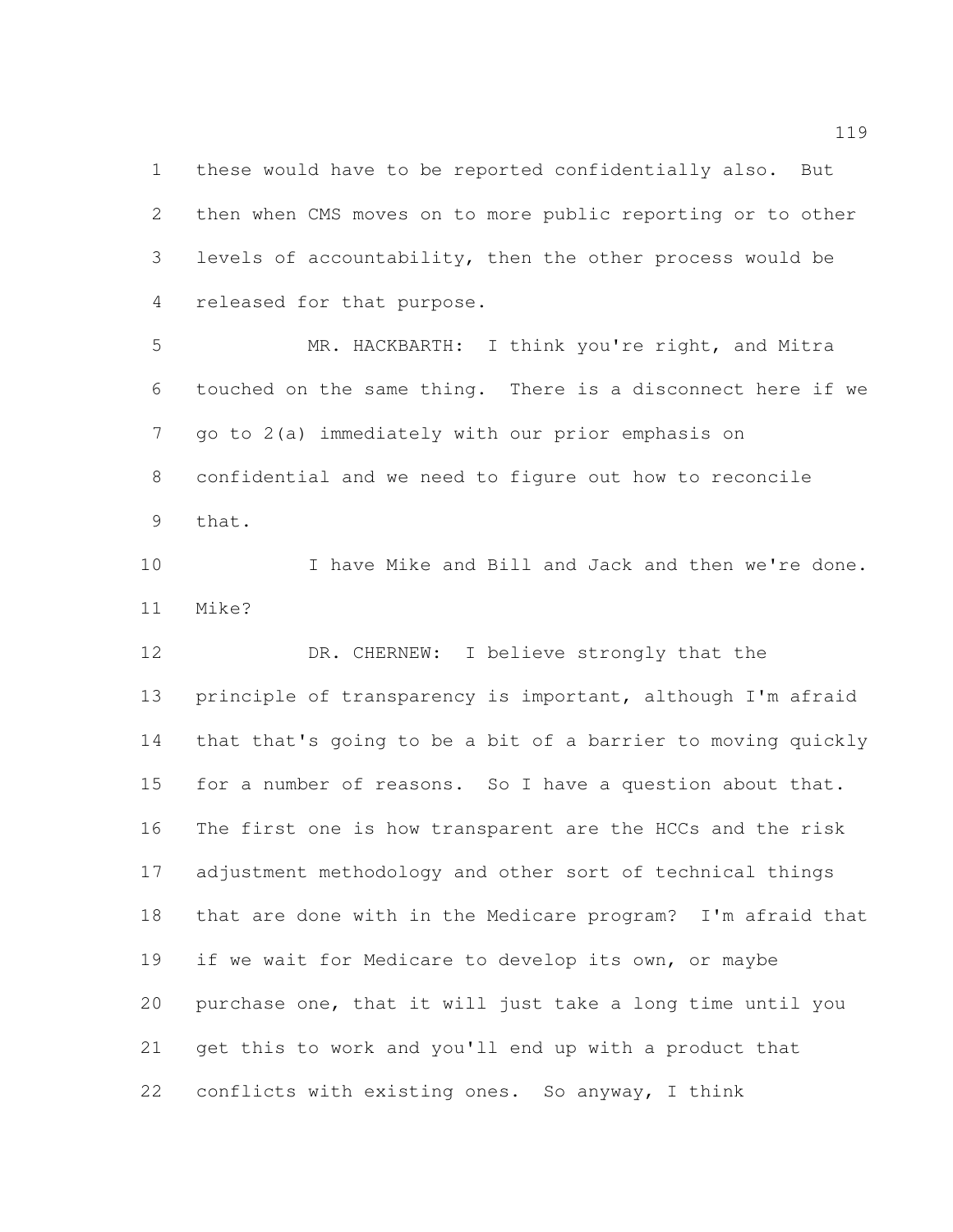transparency is really crucially important, but it gives me pause.

 I also think that the idea of risk adjustment is really important, but I'm very worried that it's going to be imperfect in however you do it. One of the ways that no matter how you risk adjust it, people will look at it and say, well, but you didn't realize I had blah, blah, blah. And that's just the way it is.

 As long as we're just releasing information to people, I'm fine with all of those flaws. So despite my concern, I would rather release the information, try and do the best job we can before having Medicare develop their own process with public comment and make sure everyone's done whatever they've done and gotten everything right. So anyway, that's my view on that, but I do think those are incredibly important principles.

 With regards to 1(a), 1 and 2(a) and that question that was raised, so as a philosophical point, I'm generally supportive of as much data release as is politically feasible, subject to various confidentiality rules, but I think that should be released. I'm very skeptical of the 2(a) method, and I would be supportive of it if you could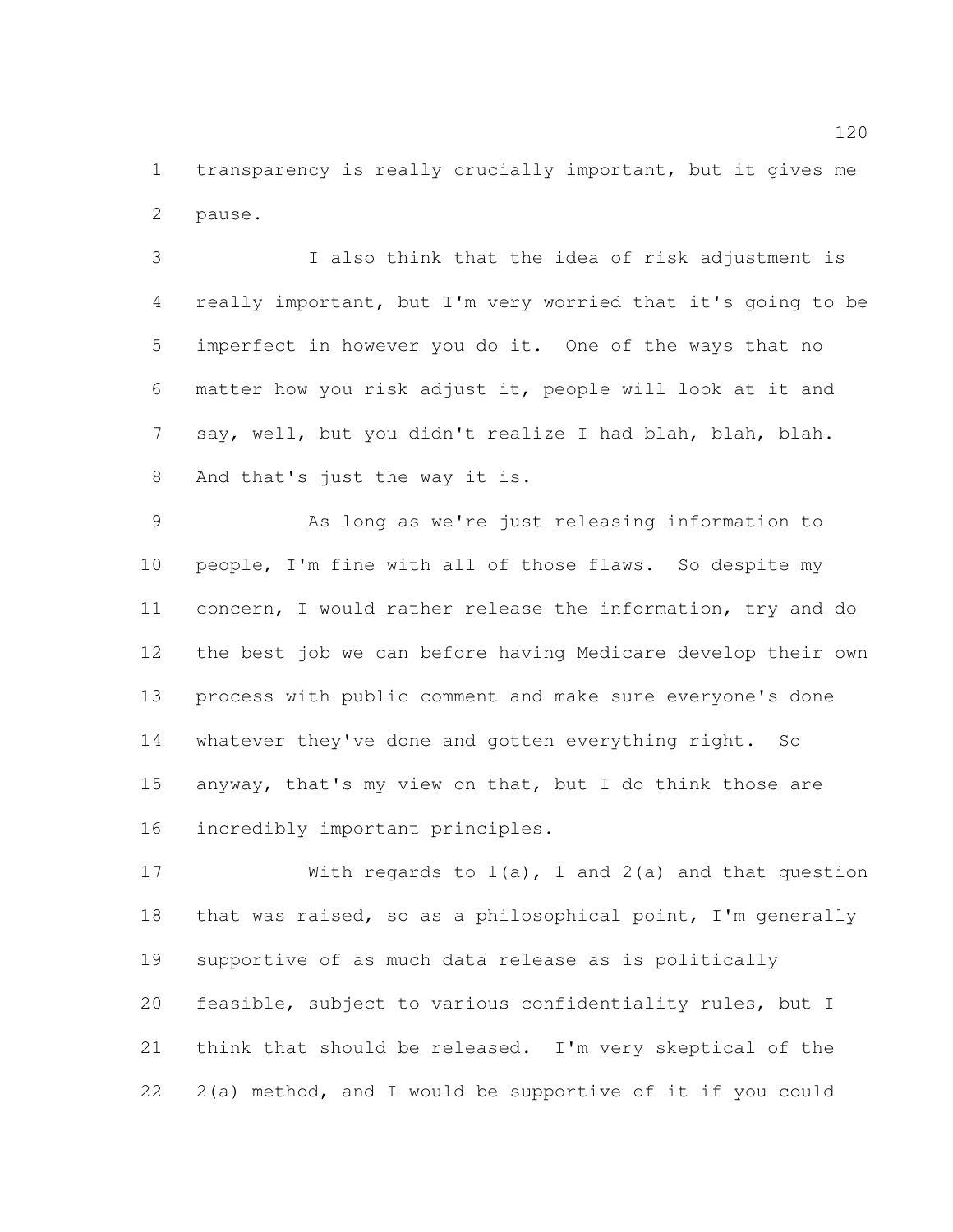convince me that CMS could do it well in a timely manner.

 I remember a discussion we had about an hour ago about an under-resourced, not always given the most ability -- and this is a relatively complicated thing, and I've been working with some people that have been working with groupers and it is a -- the idea that even claims data, coming from different organizations in different ways -- this is a non-trivial information technology exercise. And the idea that we're going to put the resources into an organization that is going to do it well and have output that is then confidential is wonderful in a world that has the appropriate resources and I would be all for giving them the resources to do that. But I think that in the process we go through, that might be underestimated and we might not end up as well.

 I actually prefer releasing the data in an option one kind of strategy. I'm not subject to the political reasons. I can see a lot of reasons why that's not a good thing to do. I'm afraid when you do that, no matter what we say about how the data is going to be used, you'll see it for tiering. You know, Medicare might not use it in certain ways, but believe me, public payers -- private payers,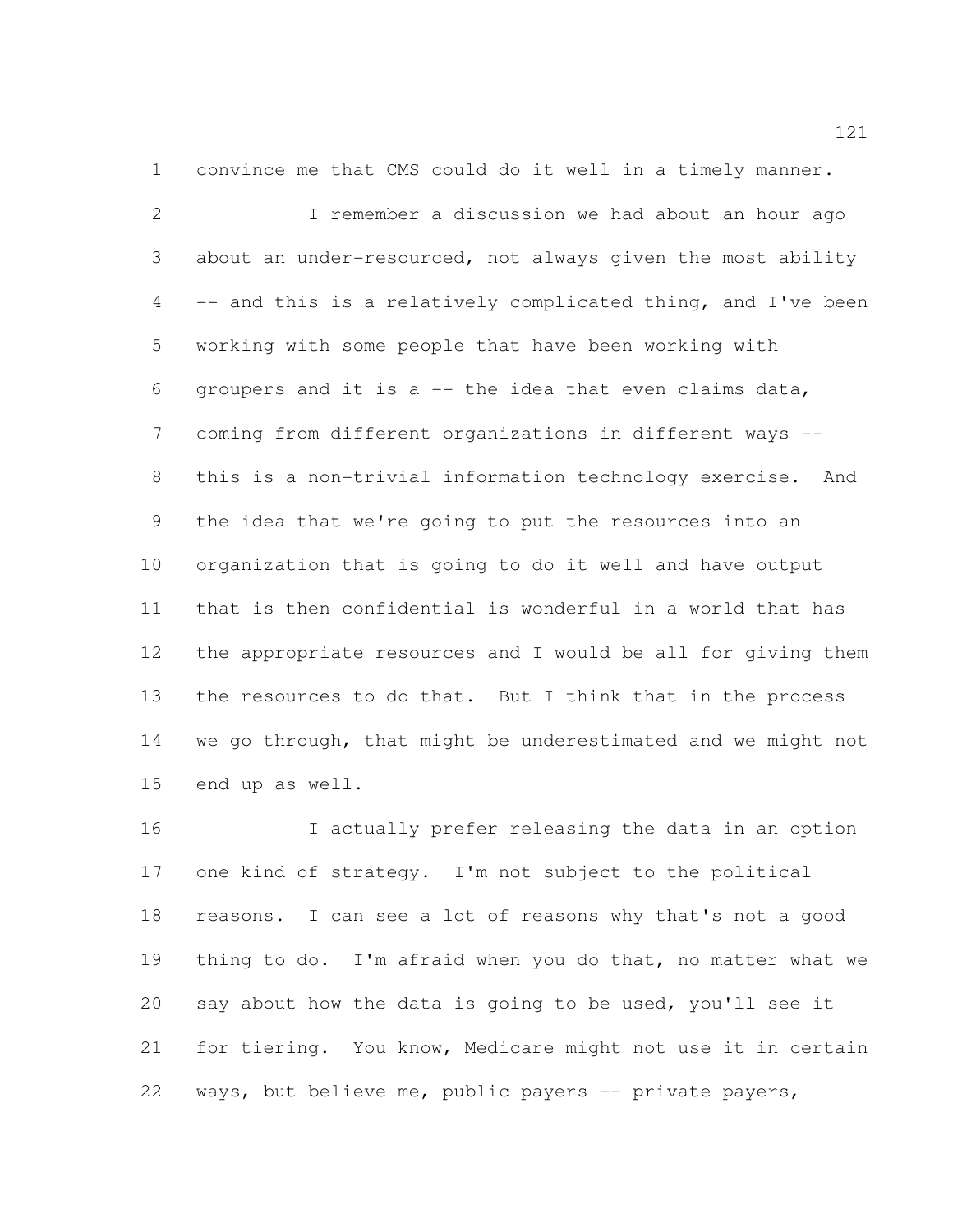they're going to see the power in this data and it's going to go well beyond having a physician understand how they stacked up.

 So I think we really have to have a discussion about how far we want to go down this road between something that's sort of quick and easy and confidential and giving feedback, which is sort of where we started, to this system would be a whole heck of a lot better if Tom could figure out how the specialists that he's referring to actually behaved in a somewhat timely manner without six DUAs and a bunch of other things that in North Dakota everyone's going to hit the asterisks.

 The other thing I'll say in response to Karen's comment about simple and understandable, again, I agree wholeheartedly about simple and understandable. I just want to add a third adjective, that it needs to be right. And the problem sometimes with simple and understandable is you've made compromises to make it understandable and simple as to what you're doing, which then later people will explain to you why it's not credible.

21 And so there is -- I know this in the work that I do -- there is always a tension between getting it in a way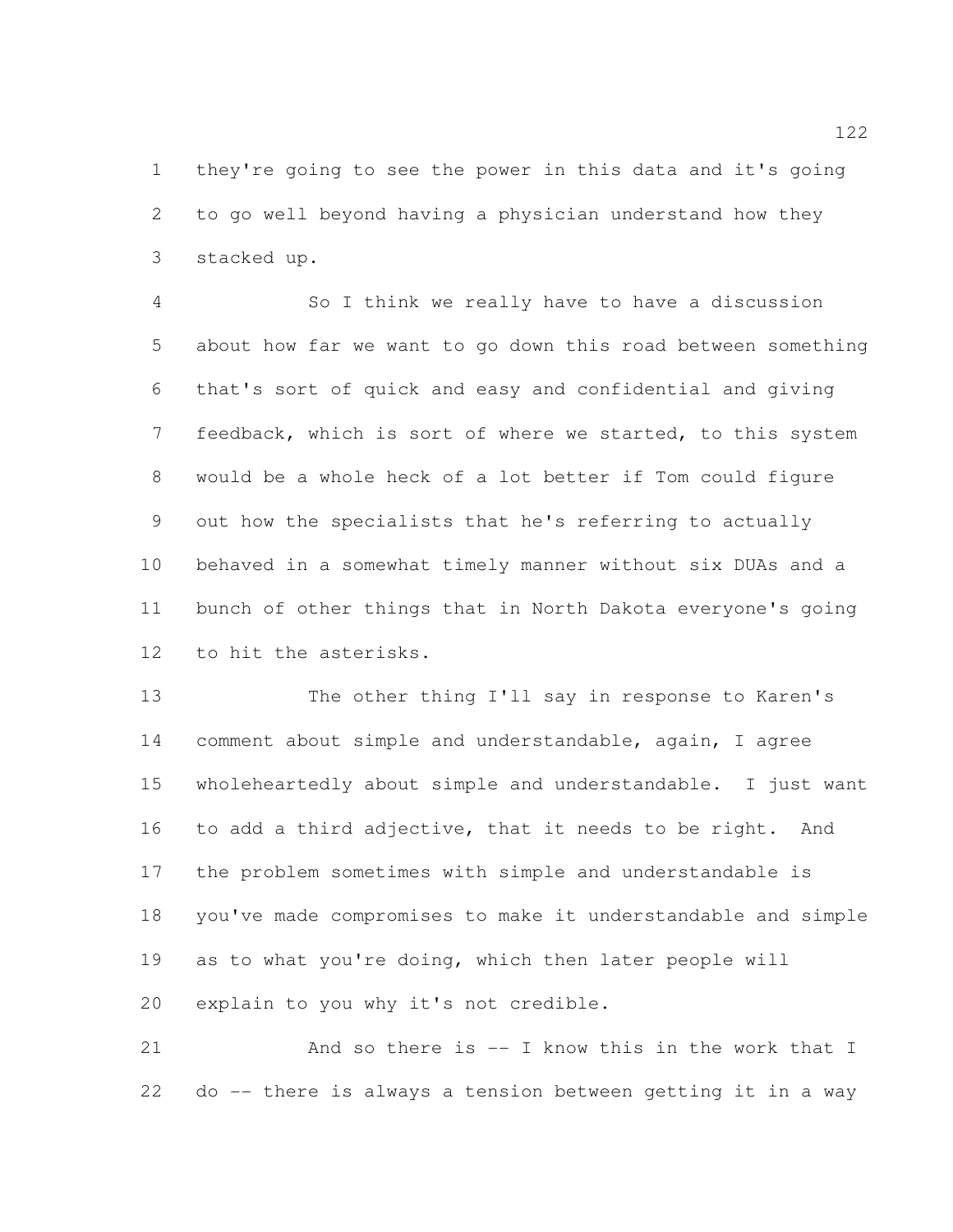that people think is credible -- risk adjustment is the perfect example. This simplest way to do it, ignore a lot of the risk adjustments. It's just this is your average claim per person. You understand exactly what it is. It's very simple, you know what it is, but it's not going to have any credibility. And as soon as you start worrying about other aspects of how you've done these things it becomes -- if you do it without multiple attribution, for example, people say, well, that's just not credible because I refer to one person and now it's all going wherever it is. I don't find that credible. If you do it with multiple attribution, it's much more complicated and people are going to argue about the aspects of the attribution.

 I think Jennifer did a great job of saying, you know what? It doesn't make that big of a difference, and I believe that completely. Someone is going to say, that's on average, but for me, it's different. It's not true in Cleveland or wherever it is and I have a different type of practice because all my patients are over six-foot tall, or whatever it is.

 So I guess, again, my view is I'm glad that this is after all of our payment update meetings and this is the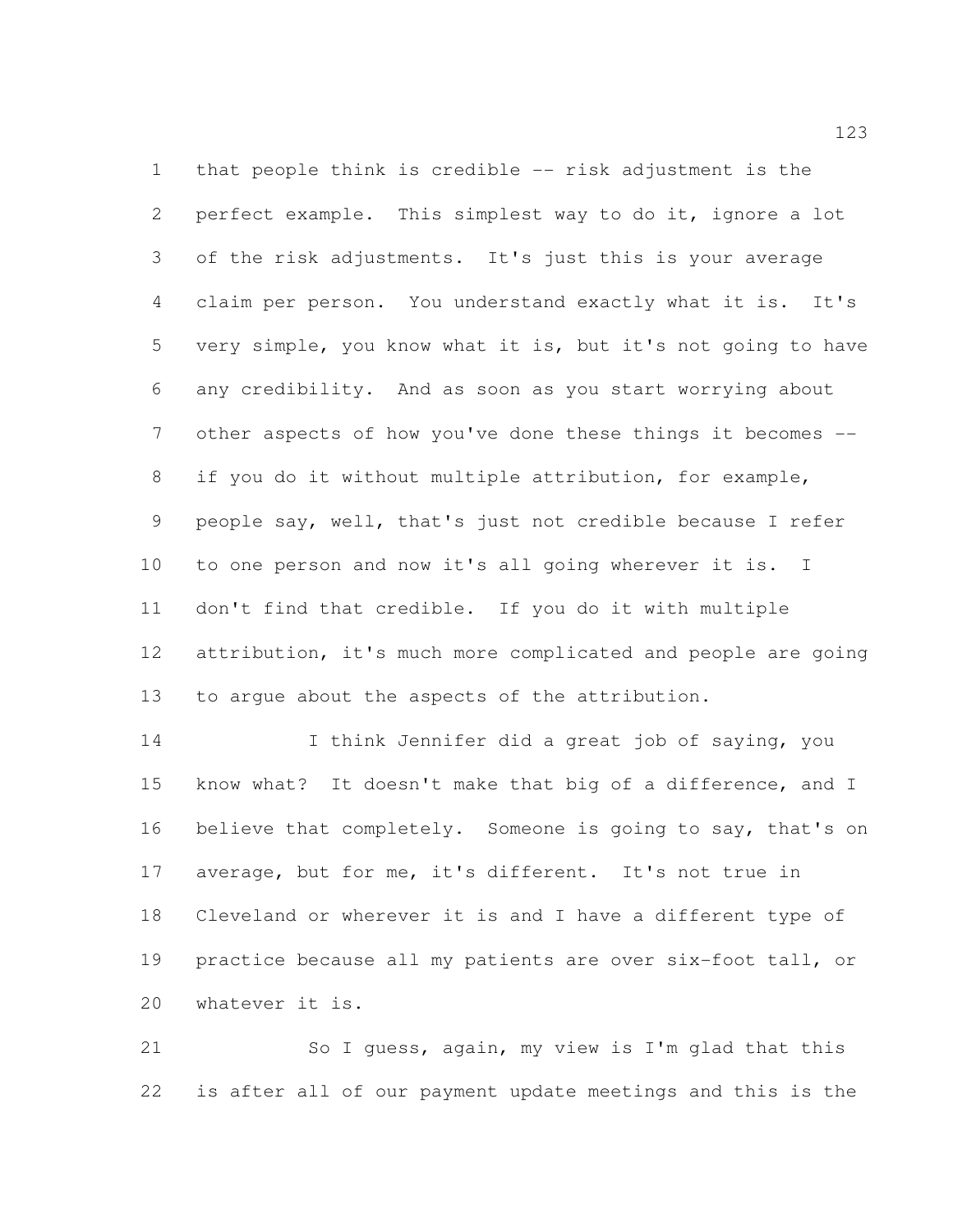beginning of a process to figure out how to do this, because I think it does require a lot of philosophical and technical discussions to make sure we come up with something that's sufficiently sophisticated to achieve the goals that I think we all would like it to achieve.

 DR. SCANLON: Like Mike, I see the real power of these data, but I reach the exact opposite conclusion, which is why I wouldn't allow it to be released sort of in the claims form, because it would totally destroy the issue of transparency because we'd have all kinds of people using it in different ways and we wouldn't know sort of how they're using it.

 MR. HACKBARTH: Just so I understand, Bill, you're saying you wouldn't allow the Medicare data to be used by private --

16 DR. SCANLON: In the aggregate, yes, but not as claims. Not releasing of claims. So I'm in favor of 2(a), as well.

 I think a part of this is that it's important -- I'm on the National Committee on Vital Health Statistics, the HIPAA advisory body, and basically there's a sense that de-identified data today is a becoming an oxymoron. De-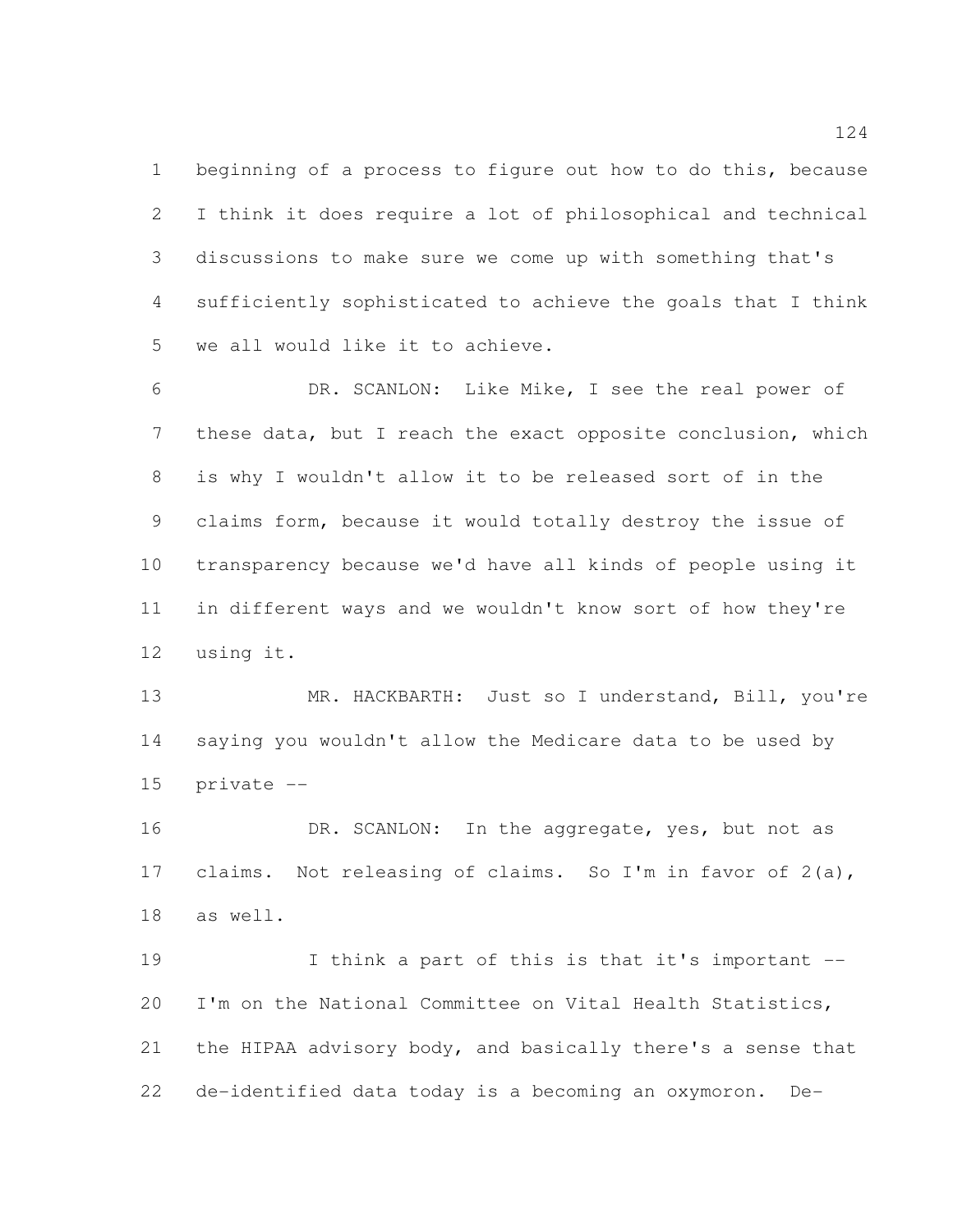identified data of the type we're talking about here today, which is data that were going to be useful for something, where you know the physician, you know the diagnosis, you know the date, you know the service, that's not de- identified. That's going to be -- and you take away the patient ID, people are going to tell you about their ability to mine that data and identify sort of the person that was involved.

 The assurance from a privacy perspective that can come here is the entity that receives the data and the requirements that are imposed upon that entity, the penalties that would be imposed upon that entity if they disclose the information, it's not going to come from the 14 data itself. So we need to think about it in those terms, not this idea of just stripping off the name, because that's not going to work.

17 MR. HACKBARTH: Just so I'm sure I understand, Bill, what I hear you saying is that if we give these sorts of data to private insurers, it's not just physician identification that is known, it's ultimately patient identification.

DR. SCANLON: They will be able to infer who the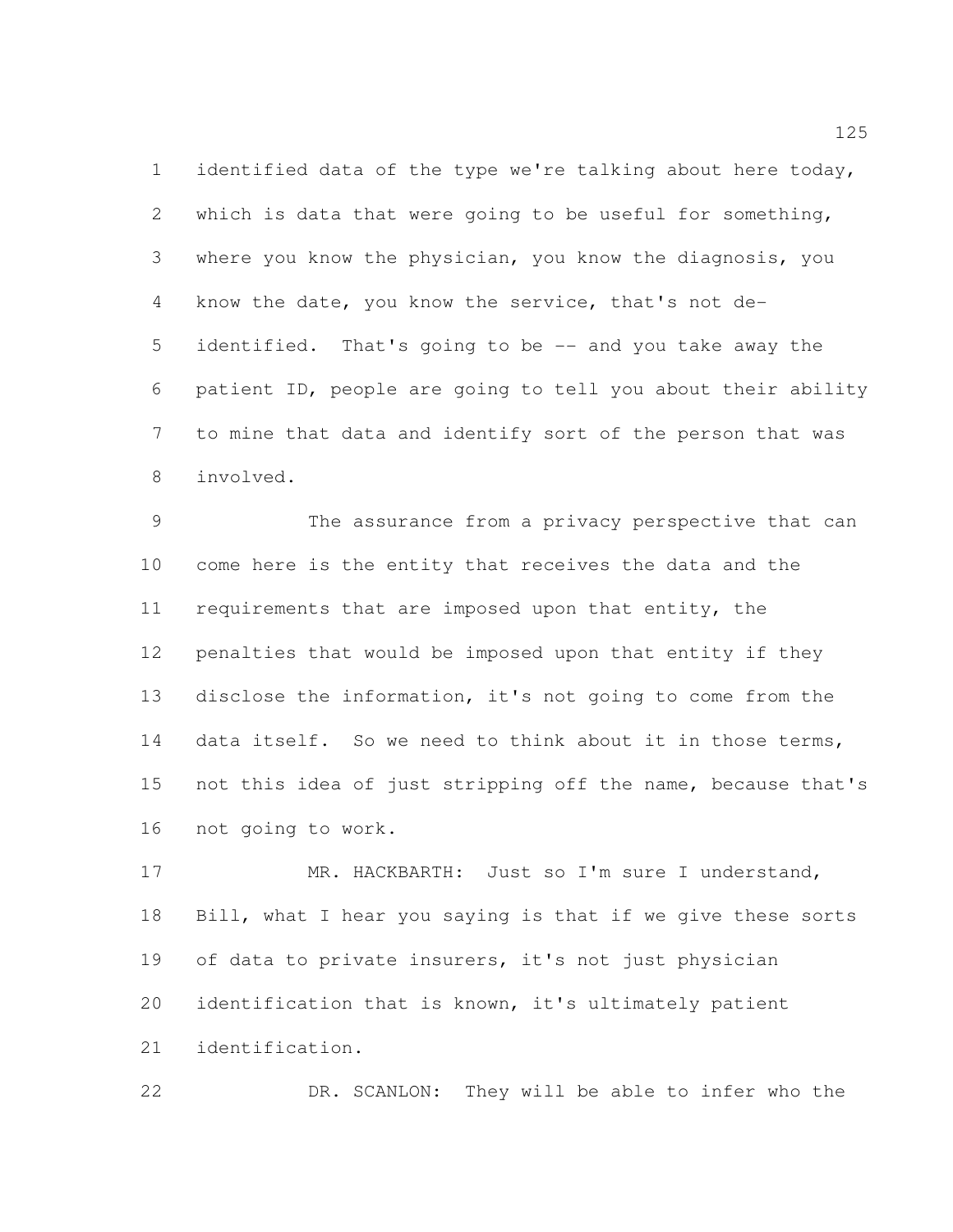patient is through a variety of mechanisms. And it even applies to certain levels of aggregation. We can say that we've put together five people, but if we put them together in a particular way and there's enough information there and their characteristics are unique enough, the combination of those characteristics are going to identify some of those people.

8 It's again to this issue of data mining. You have other data sources that you can bring into play and that you then sort of can identify an individual in a data set that has supposedly been anonymized, but it isn't in reality. It's the --

 MR. HACKBARTH: If you do 2(a), does that avoid -- DR. SCANLON: If you do 2(a) at a high enough level of aggregation, there is no issue. But this is -- I mean, it started with, I think, with Tom's comments. What level of detail do we want to give different parties sort of that are going to be part of this process? And in thinking that through, we have to think about sort of what are going to be the risks in terms of identification. And we're not going to always be able to say that we've totally eliminated the risk of identification, so therefore we have to turn to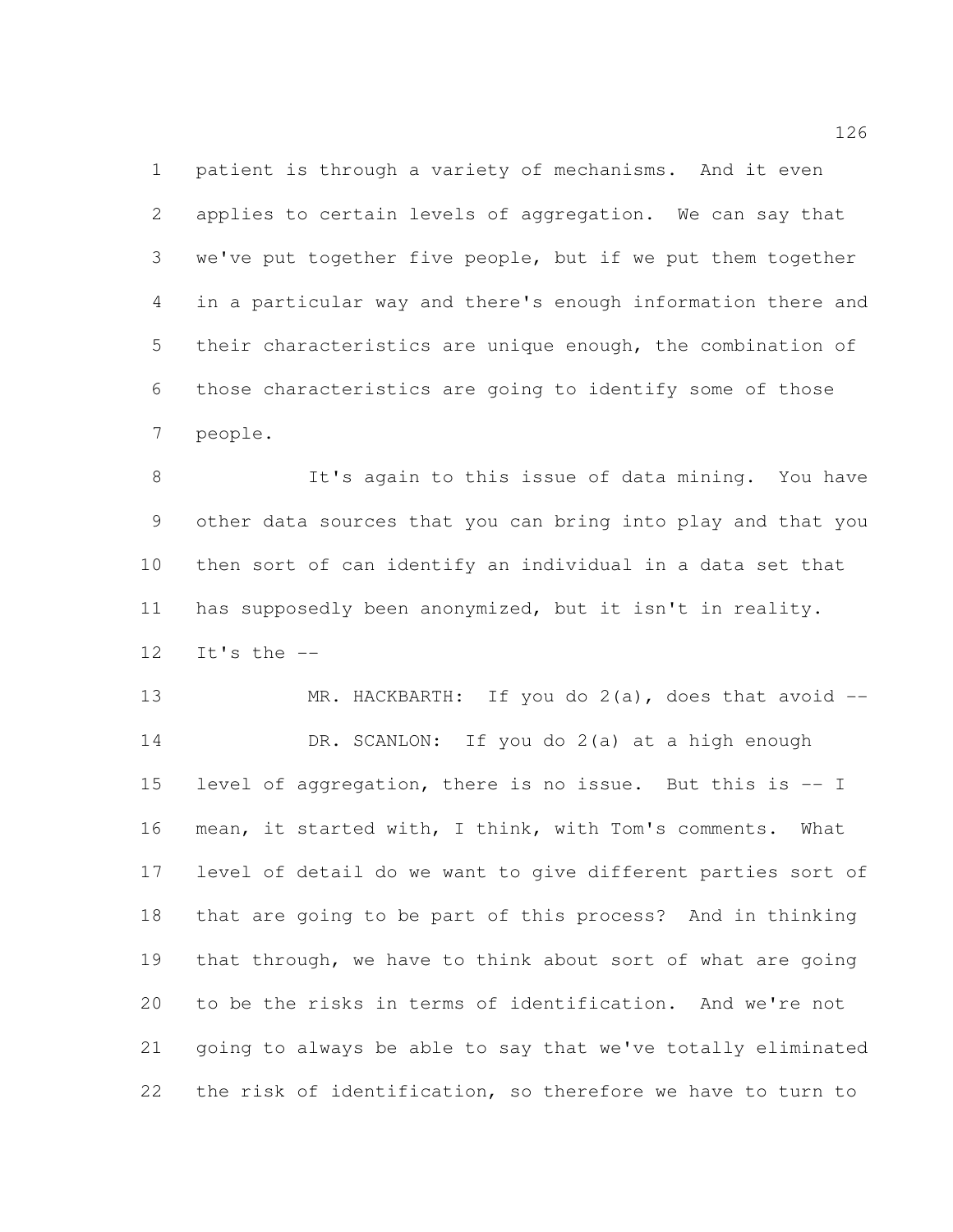1 sort of plan B in some respects, which is to say we have got to impose a responsibility on the person receiving this that they are not going to disclose this information. That's the critical piece here in terms of protection of privacy.

5 DR. CHERNEW: Glenn, could I just say I agree 100 percent with that comment about that's how you have to deal with the confidentiality issue, and I think the only challenge is how good you think 2(a) could be. It has the advantage, if you could get data from all the different plans. If you just release it, you get just the Medicare and United or Medicare and Humana. So I agree completely with Bill's assessment.

 DR. SCANLON: The second comment would be to the issue of, again, sort of Mike suggesting that our risk adjustment process today has its problems. We could do a better job in terms of episode definitions, etc. Think 17 about this, not for the short term but for the longer term, in terms of the linkage between this and the \$20 million for health information technology and the idea of meaningful use.

 What is it that we want in exchange for the \$20 million in terms of the kind of data that are going to flow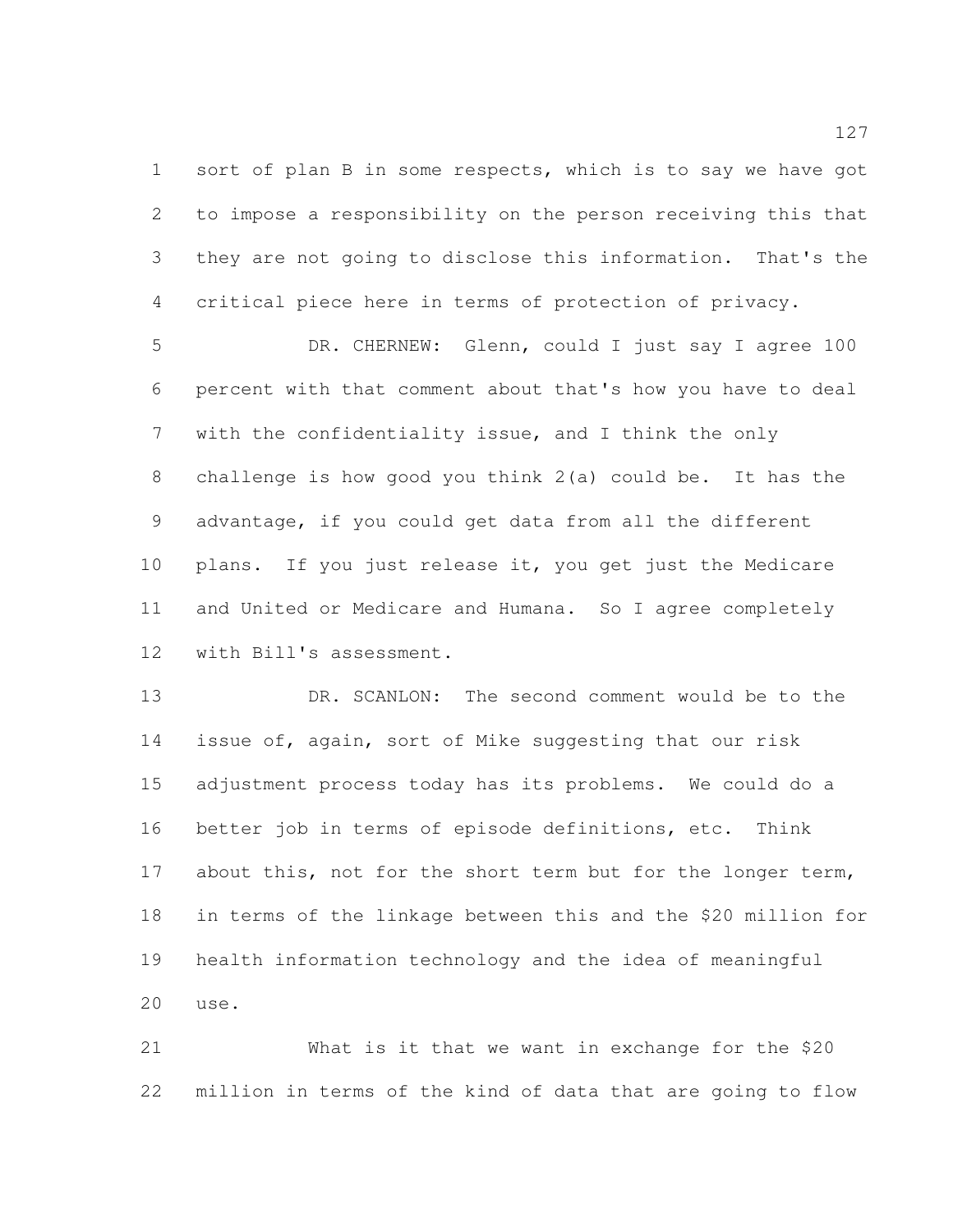to sort of both Medicare and private payers that would allow much more robust analysis to be done here? I think that's sort of a key. And it also could be combined with a notion of actually trying to achieve one of the original goals of HIPAA, which was administrative simplification. Instead of having sort of the information come in, or be requested by every payer in somewhat different form when it comes to adding on additional items to a claim, okay, that we end up standardizing the information in a way that it simplifies it for the provider perspective, but increases the power for the payers and the Medicare program in terms of being able to analyze the information and understand much better what they purchased.

 MR. HACKBARTH: Okay. Mark, you gave me a big budget and lots of time and I managed to over-spend it by a fair amount.

 We will now have a brief public comment period before lunch.

 MS. McILRATH: Hi, I'm Sharon McIlrath with the AMA. There may be somebody in the room from CMS that could clarify this, but on the subject of the reports that are 22 going out, in a meeting with the physician person it was, I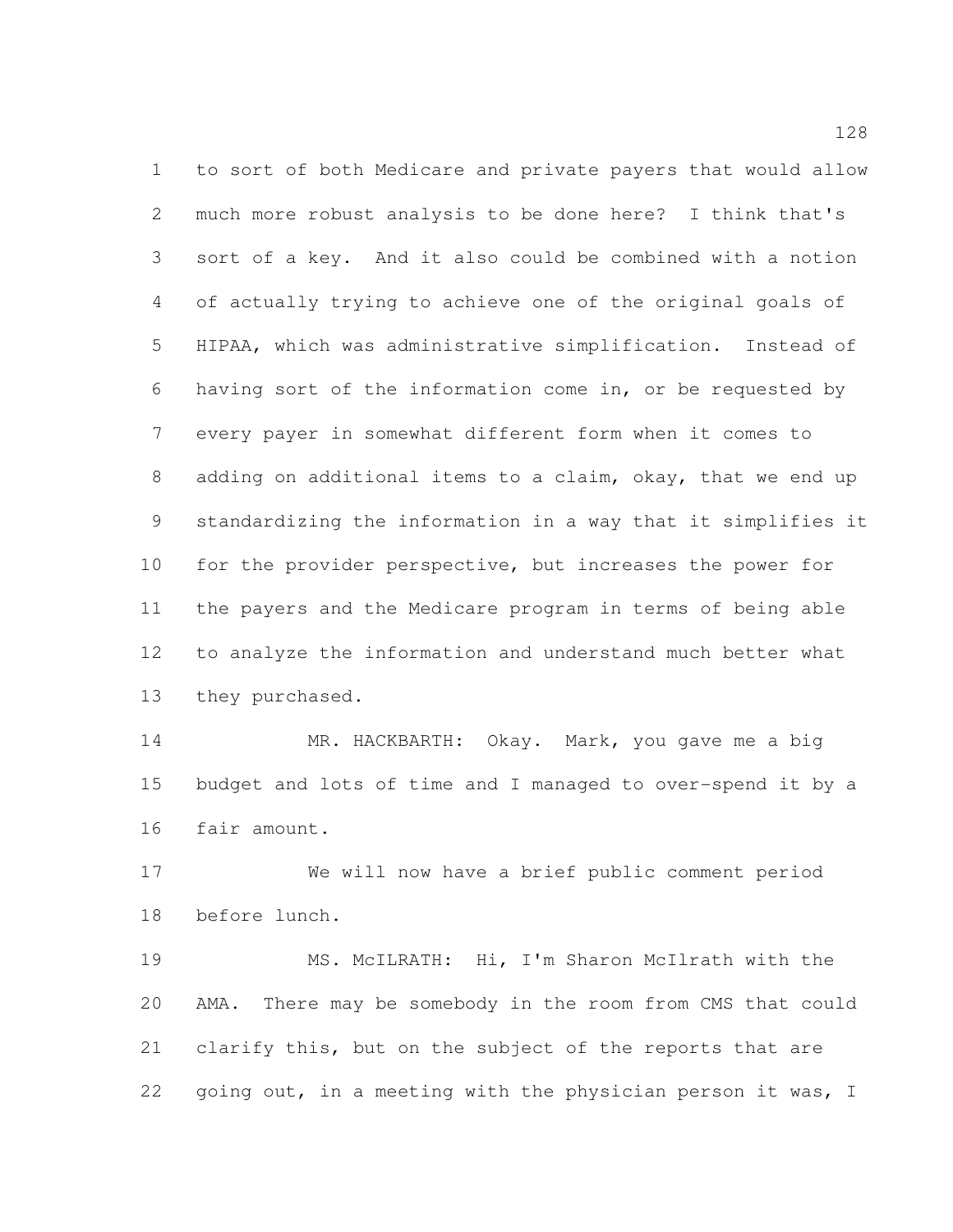1 think, the understanding of everyone in the room that there were going to be 250 reports total to the 12 cities and in eight conditions, 13 specialty groups.

 So when you do the math, it's not very many reports.

 And there was a fear in the physician community that it's going to be going to one specialist in a community and if that person doesn't choose to fill it out, they're not going to get a lot of information.

10 And I think it does have to do, they've been very good about trying to reach out to the physician community. I think it has a lot to do with the resources, which is sort of the perpetual problem here.

 So just in terms of thinking about what you can do, and perhaps we all had the misunderstanding, but I think that needs to be clarified.

 Also, I just wanted to thank you for doing the principles and to sort of weigh in on the side of the transparency.

 There's an issue that's going on now with the review, the medical review software that CMS has sent out and that the MACs and the RACs are using. And I won't go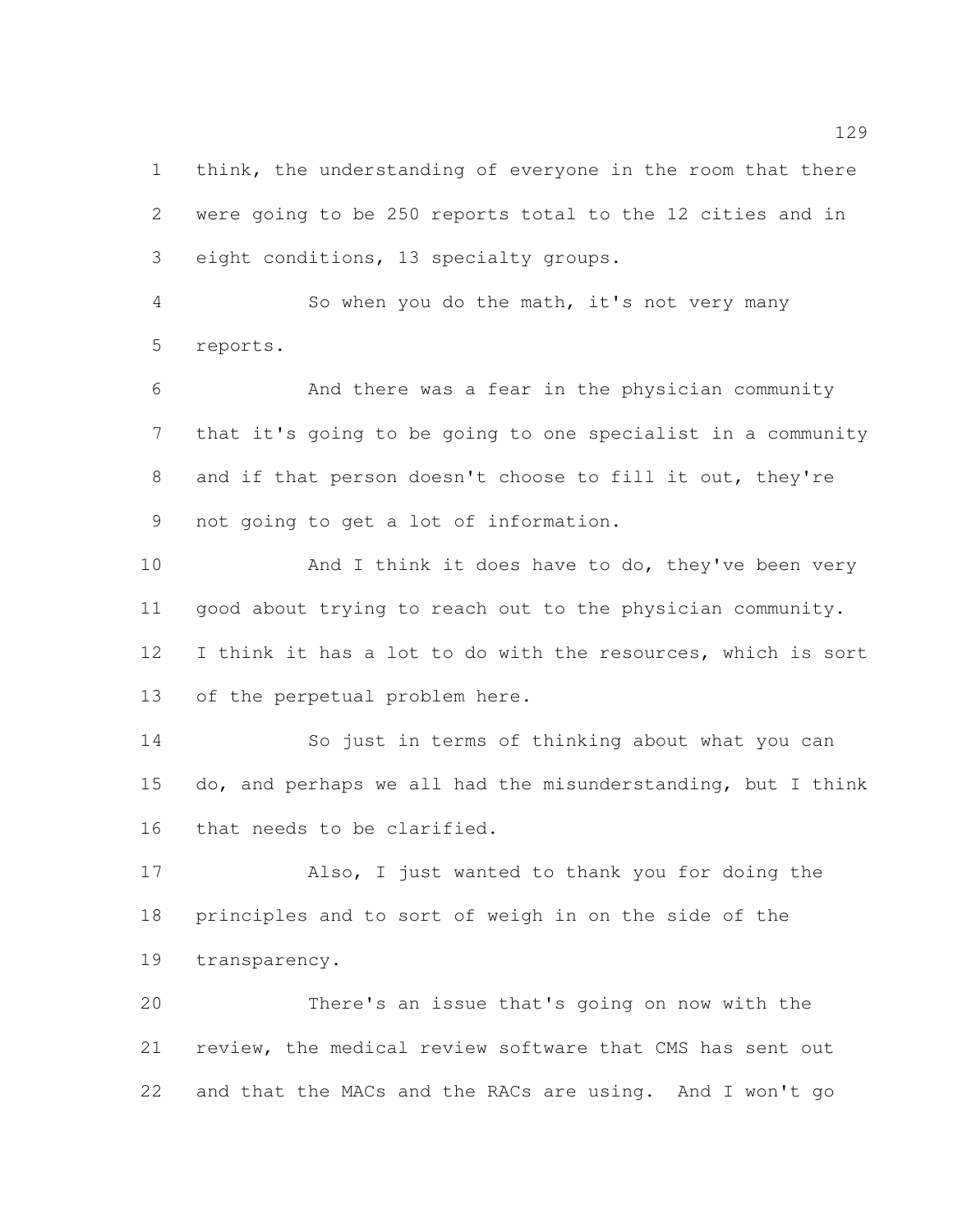into it here but it's causing some real problems and it's also going to mess up a lot of the data because it's turning out that some things that are really inpatient admissions are now being coded as observation care so that the hospital will at least get paid something, rather than having the claim denied.

 And then I just wanted to also weigh in on the side of giving the physician the identification of the patient. Although it seems like that should be a simple thing and it would also help Dr. Dean figure out who the consultants were if you knew who the patient was, there is 12 at least one demo where it's my understanding that CMS has not been willing to release that information to the physicians because of the fear that maybe they've got somebody else's patient in with your data and so the physician might not be looking at only their own patients' data. So it's sort of a Catch-22.

 MR. HACKBARTH: Okay, we will adjourn for lunch and reconvene at 1:30.

 [Whereupon, at 12:30 p.m. the meeting was recessed, to reconvene at 1:30 p.m. this same day.]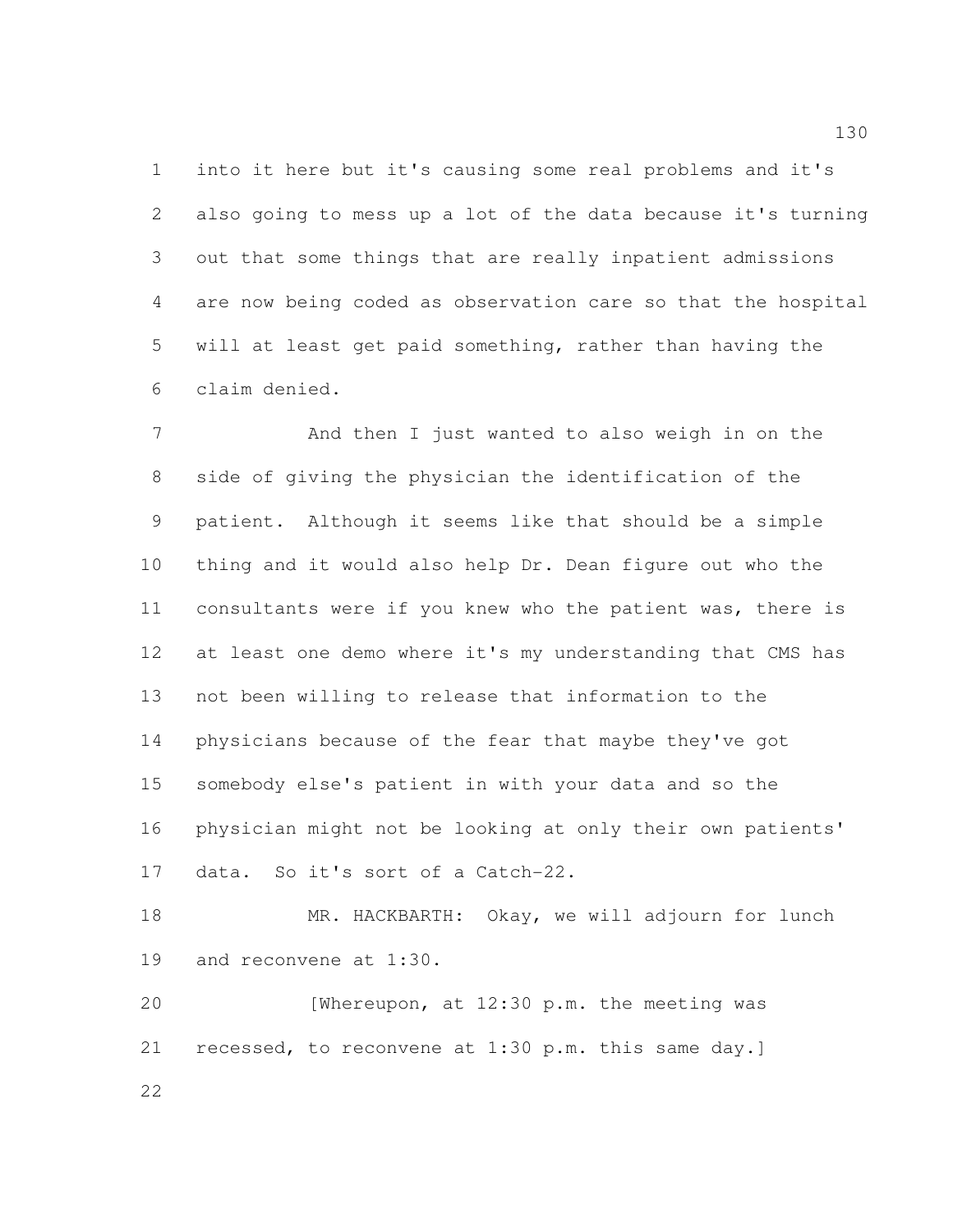is Medicare Advantage.

 MR. GLASS: Good afternoon. Today, we will present some additional analysis for the Medicare Advantage payment report that was mandated in MIPPA. As you may remember, our mandate has three tasks.

 Next month, Dan's going to address the first task, measurement of county-level spending. We discussed the second task in January and found a very high correlation between planned cost and fee-for-service spending. And today Scott will address the third alternate payment approaches, and all of these tasks are discussed in full in the mailing material.

 To begin, I will provide some information you asked for last meeting and review the Commission's position on the Medicare Advantage Program and how it informs our work on this report.

 You asked about the distribution of beneficiaries and MA enrollees across payment areas. So, here on this slide, we're looking at how beneficiaries are distributed by fee-for-service spending in their county residence.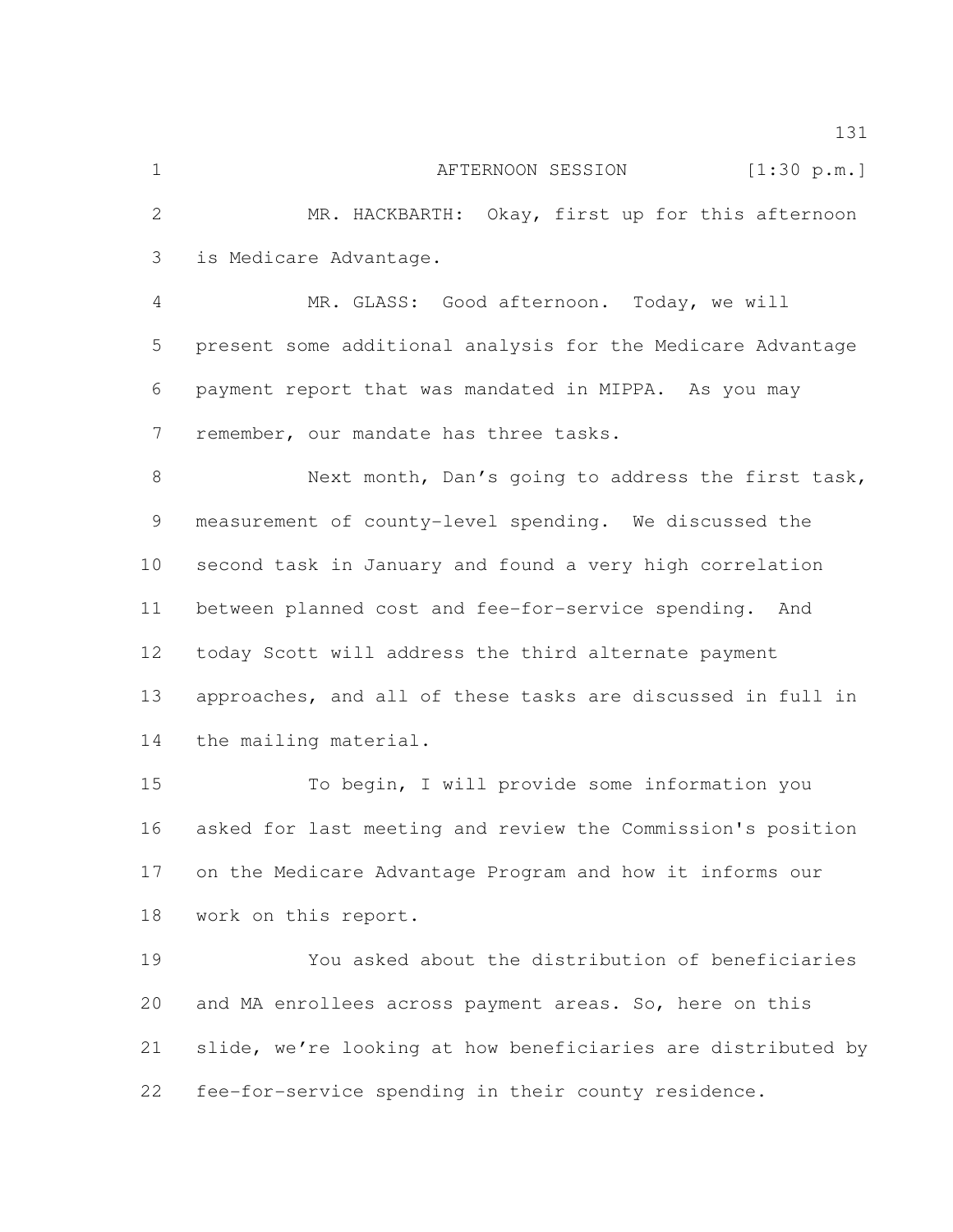Looking at this you will see that most beneficiaries, that first tall yellow bar, live in counties where the Medicare fee-for-service spending is less than \$741 per person per month. At the other end of it just 3 percent live in areas where fee-for-service spending is above \$900 a month. Now, the unusual breakpoints on this chart are related to the MA benchmark floors of \$741 and 8 \$819 as we show on the next slide.

 In this graph we have the green bars, which are the ones to the right, which show the distribution of the enrollees in MA plans by the MA benchmark of the county where they live. There are no benchmarks below the lower floor of \$741 which is that first blue line. About 15 percent of MA enrollees are in counties with benchmarks of \$741 to \$818, and that is above the lower floor but below the large urban floor which is the second blue line. Most enrollees, 60 percent, are in areas where the benchmark is between the large urban floor and up to \$899 a month.

 Finally, almost 25 percent of enrollees are in areas with benchmarks over \$900 a month. The difference in the distributions gives you a clue as to why spending on your average enrollee in a MA is much higher than for the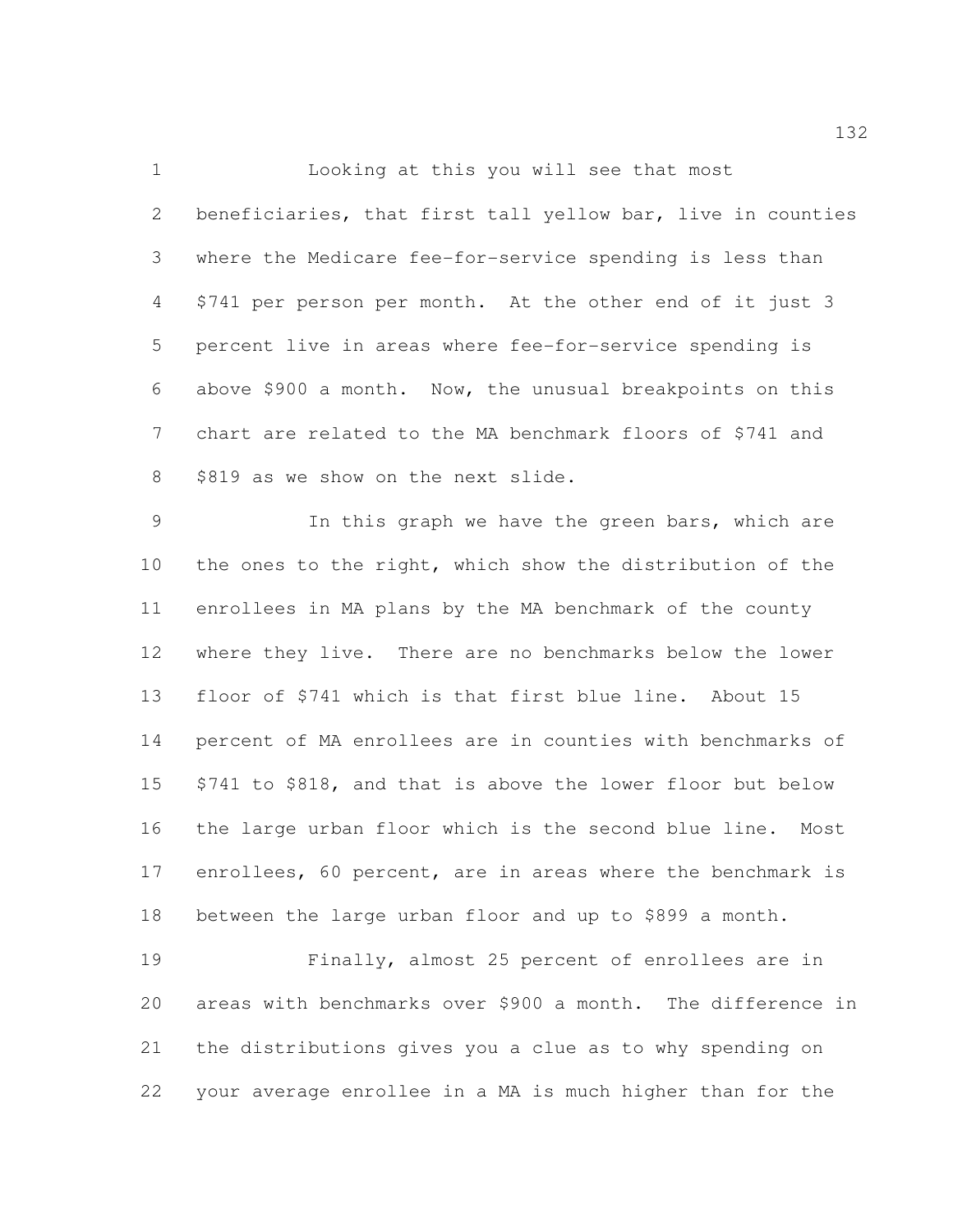average beneficiary in fee-for-service.

| $\mathbf{2}$   | One other distribution of interest is that of                |
|----------------|--------------------------------------------------------------|
| 3              | high-quality plans. We show here the distribution of plans   |
| 4              | by their CMS quality railings. The green bars are the local  |
| 5              | Coordinated Care Plans, that's either local HMOs or local    |
| 6              | The Yellow bar is regional PPOs or private<br>PPOs.          |
| $7\phantom{.}$ | fee-for-service plans. CMS ranked MA plans on a 5-point      |
| 8              | quality scale, with the average being 3, and note that there |
| 9              | are many plans that rank 3.5 stars or above, the last three  |
| 10             | bars on the chart there; we refer to these as above-average  |
| 11             | or high-quality plans. Almost all of these high-quality      |
| 12             | plans are local Coordinated Care Plans. Only one private     |
| 13             | fee-for-service plan ranks at 3.5 stars or above.            |
| 14             | Now, there are a lot of caveats behind this chart,           |
| 15             | not all plans are ranked and that sort of thing, but our     |
| 16             | point here is to note that there are some high-quality plans |

 available, and almost all of them are CCPs. And by the way, these 96 high-quality plans include a 41 percent of the CCP enrollment.

 Returning to the report, let's remember where the Commission is coming from as we think about the third task. MedPAC has a long history of supporting private plans in the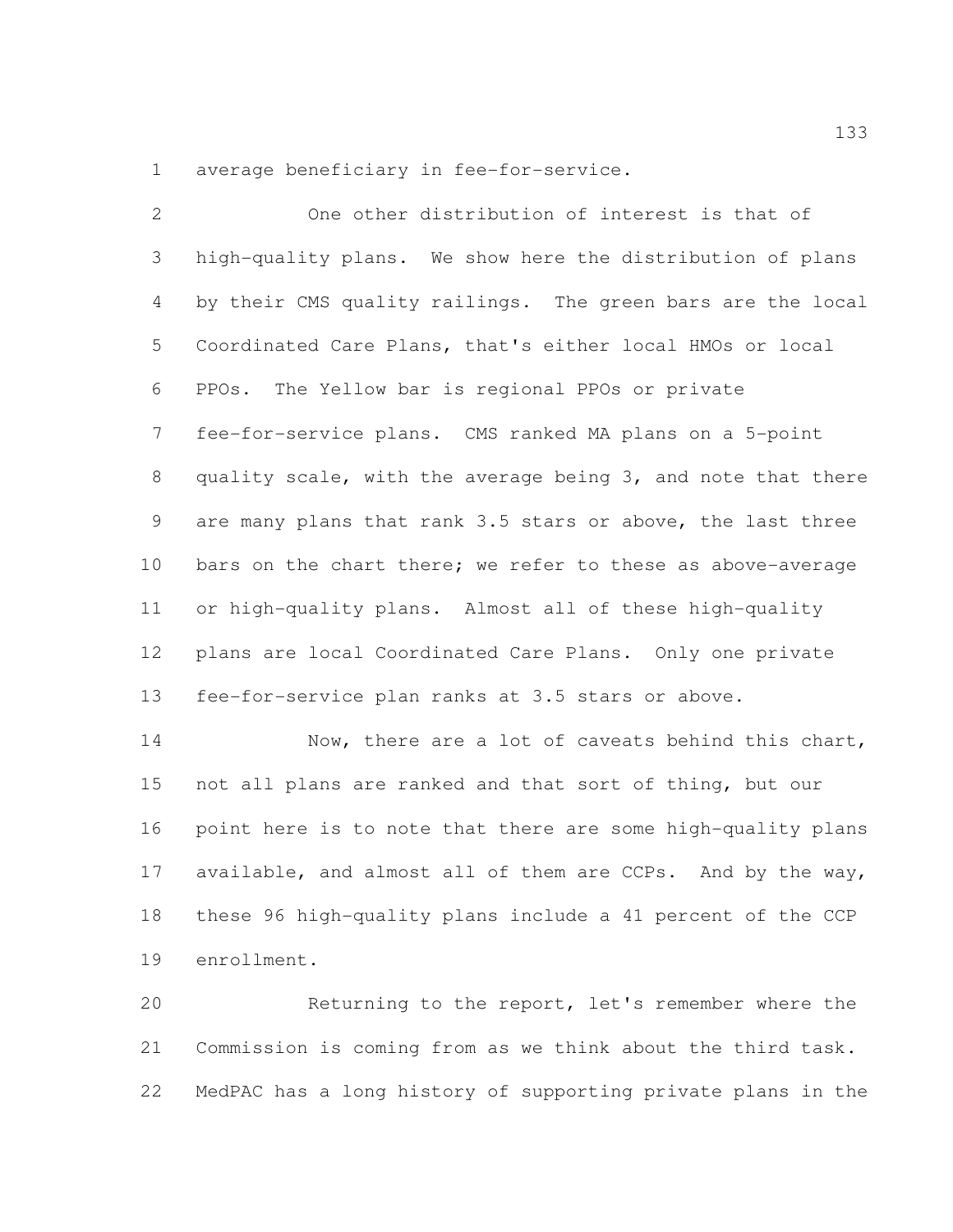Medicare program. The Commission maintains that

 beneficiaries should be given the choice of delivery systems that private plans can provide. Private plans have the potential to improve the efficiency and quality of health care services delivered to Medicare beneficiaries. That is because they can use financial incentives, care coordination, and other management techniques that fee-for-service cannot.

 If the plans are paid appropriately plans would also have the incentive to be more efficient than Medicare fee-for-service and offer better value for the taxpayers. To provide MA plans has the incentive to be more efficient than fee-for-service Medicare, the Commission has recommended that the program be financially neutral between fee-for-service and Medicare Advantage Plans. That is, pay the same for similar beneficiaries. The commission is concerned the current MA system is not financially neutral. Specifically, the Commission is concerned that the 19 payments under the current MA payment system are too high, 14 percent above the costs of caring for similar

beneficiaries in Medicare fee-for-service.

Second, Medicare is subsidizing the participation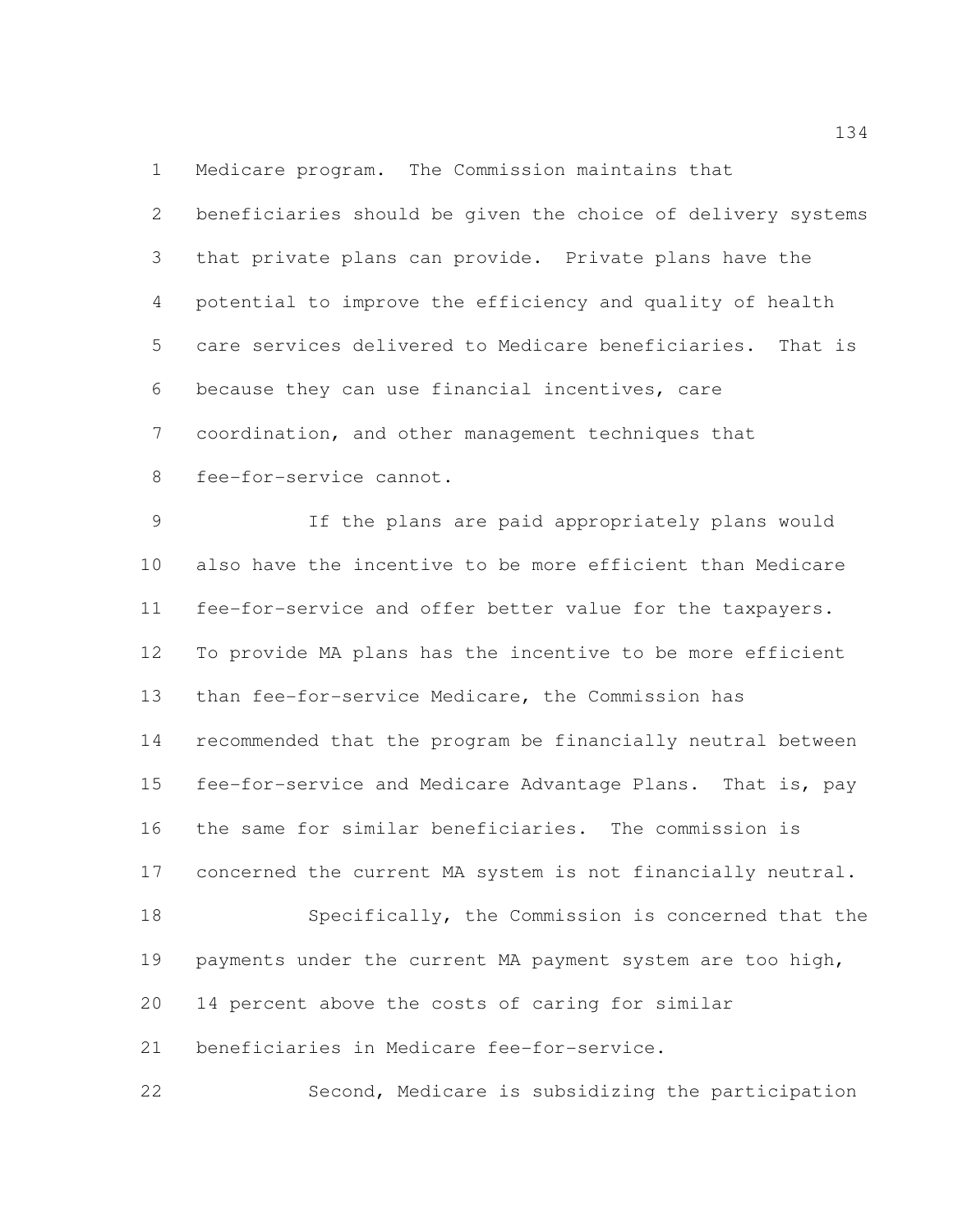of inefficient plans and these are plans not designed to coordinate care and improve quality.

 Finally, even though some beneficiaries get extra benefits from MA plans, Medicare is heavily subsidizing those extra benefits, as much as \$3.26 for each dollar of extra benefits in private fee-for-service plans. This is not a wise use of Medicare funds, particularly given the concerns for Medicare's sustainability and the federal deficit.

 This brings us to today's discussion on future MA payment systems. The Commission maintains that all the options considered should set benchmarks at 100 percent of fee-for-service costs, consistent with the prior Commission recommendations. Doing so will restore incentives for plans to be efficient. CBO estimates that returning MA to payment neutrality will reduce spending by \$150 billion over 10 years.

 The second consideration is that the availability of efficient, high-quality plans is an important goal for the MA program. If we are going to pay for private plans in Medicare, we expect them to be an efficient alternative and we should require them to provide high-quality care to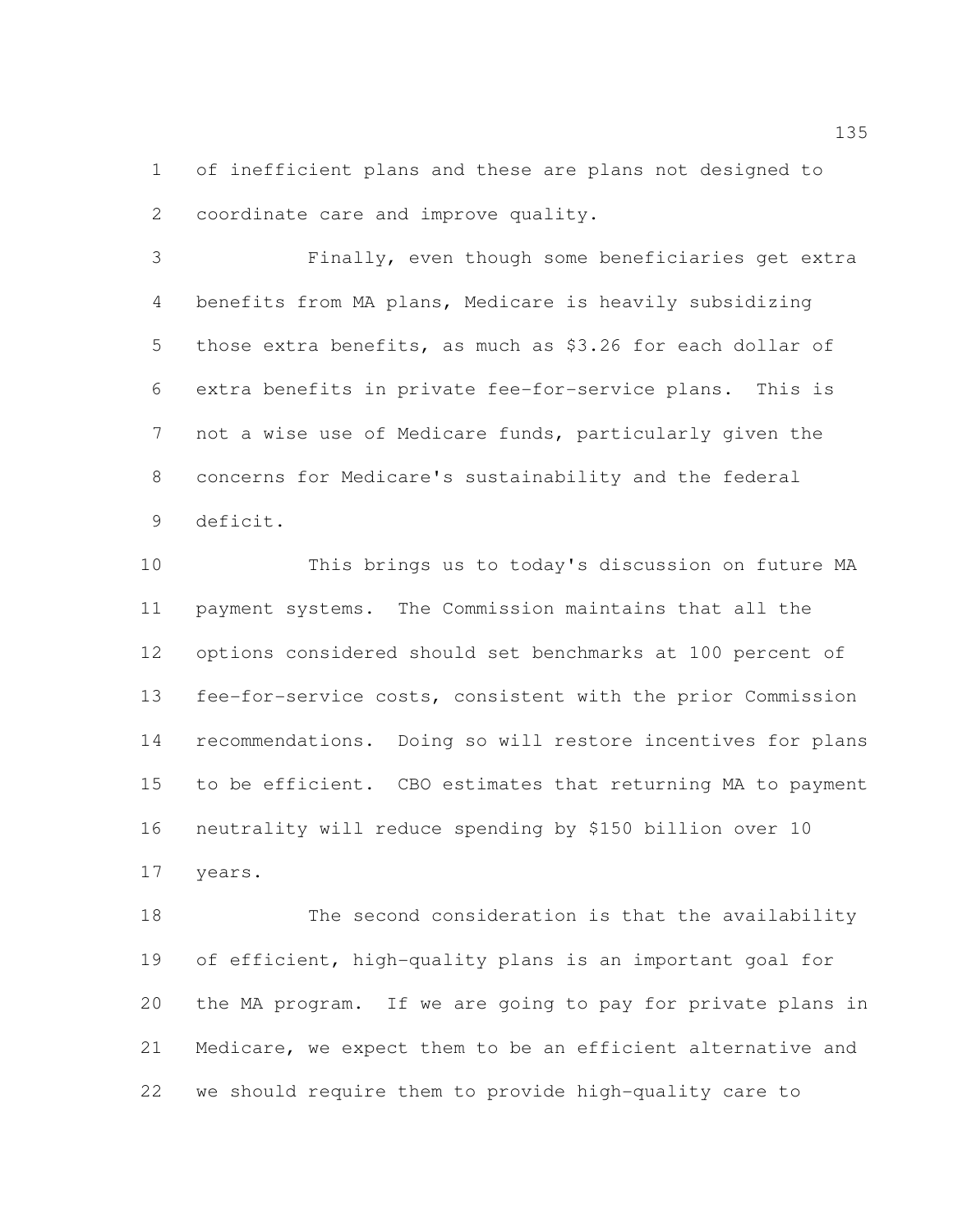beneficiaries. This leads us to the following points: During the transition to financially neutral payment levels, payments will likely remain above fee-for-service is Medicare phases in lower benchmarks to lessen disruption for enrollees. Those higher payments should be contingent on higher quality. That is, higher quality plan should be paid more than low-quality plans. This would encourage high-quality plans to stay in the program.

10 One possible outcome is that, after the transition, MA payments could be higher for plans with demonstrated quality higher than the traditional fee-for-service program. In other words, payment could be financially neutral on a quality adjusted basis. We have a forthcoming report and how quality in MA plans could be compared to quality in fee-for-service plans.

 Scott will now address the third task, other approaches to MA payment.

 DR. HARRISON: Congress has asked the Commission to examine alternate approaches to MA payment. We have previously recommenced larger payment areas than the county level, but we're not going to talk about that today.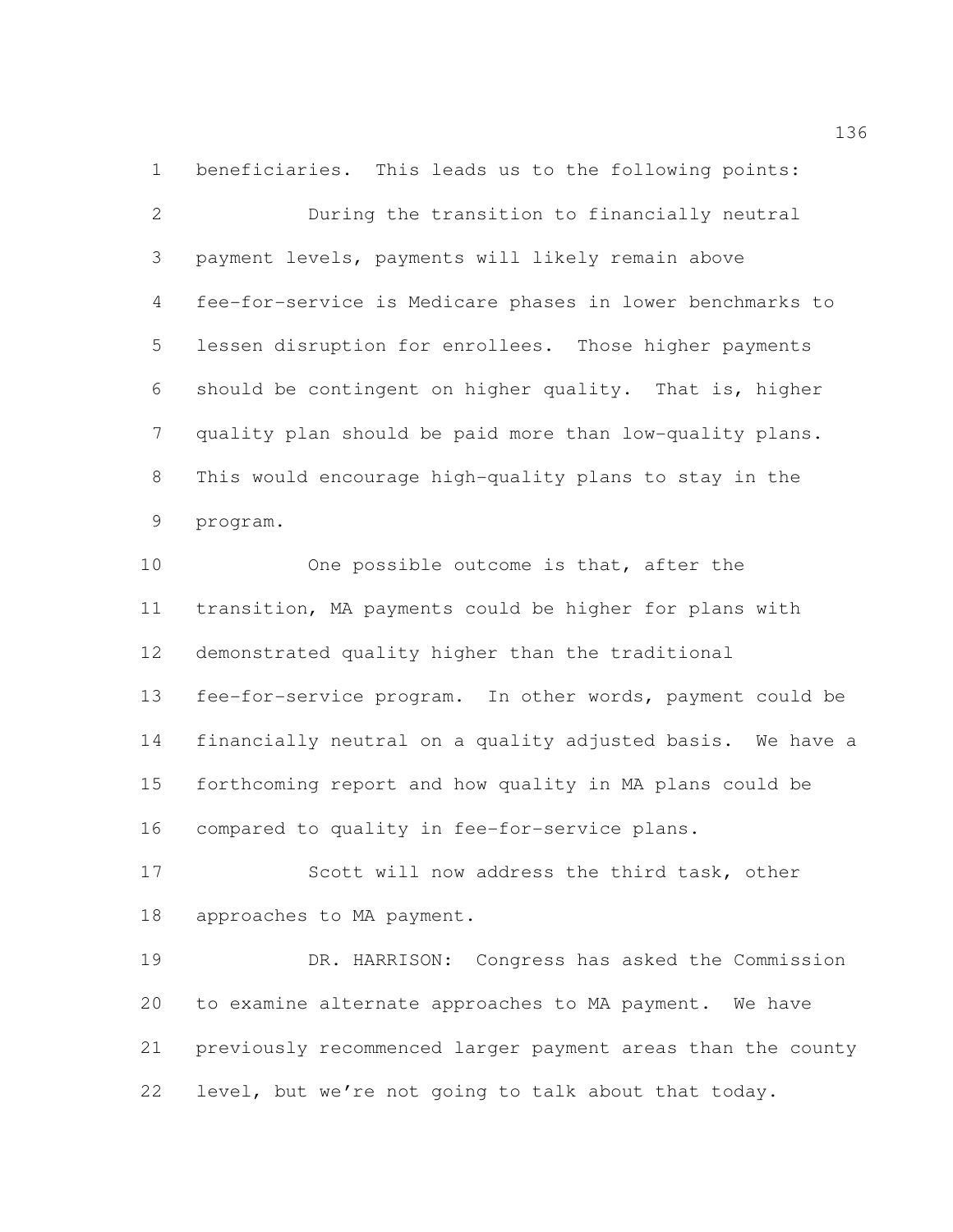In this section we examined the alternatives for setting payment benchmarks for the MA program. We look at four options for setting benchmarks administratively and we look at some of the challenges involved in simulating competitive bidding options.

 We modeled each of the alternative benchmark formulations with data from 2009 plan bids. We included all plan types, but we have excluded special needs plans and employer group plans because they are only available to subgroups of Medicare beneficiaries. We also eliminated counties in Puerto Rico because we are missing some important variables for those counties. The results I will present assume that plan bids and service areas do not change. We compare plans, 2009 actual bids, with the new benchmarks that would result under each alternative. We assumed that plans that bid below the simulated benchmarks would continue to do so and therefore be available, although the extra benefits they offer would probably be reduced. This is a conservative assumption in that plans might bid lower than they currently do in order to attract or retain market share.

All of the options we simulate are financially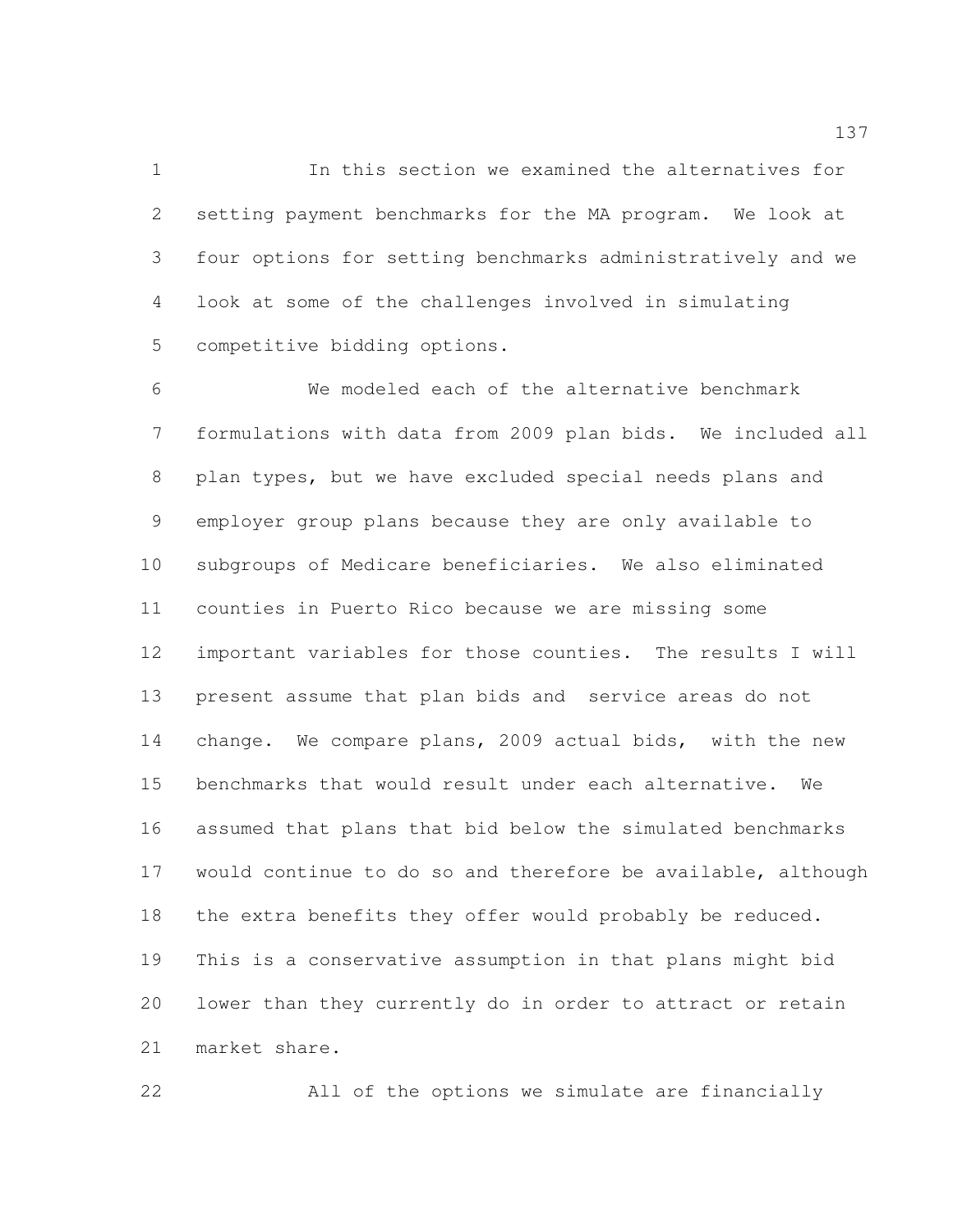neutral, meaning they would reduce the average benchmark from 118 percent of fee-for-service to an average of 100 percent of fee-for-service spending in the first year. Our simulations are static and look at what would happen if the new benchmarks applied in 2009. However, some of the options could encourage shifts in enrollment patterns over time, which could affect the savings generated by the option.

 I'm going to show you a series of simplified graphical representations of each of the four options. Imagine the counties arrayed along the bottom in order of fee-for-service Medicare spending in the county. The corresponding benchmarks run up the side. So, a point on the graph would represent the fee-for-service spending in a county in the benchmark for that county under whatever option we are discussing.

 Let us first consider the current benchmarks. The yellow lines show the simplified relationship between fee-for-service spending and the current benchmarks. Basically, benchmarks cannot go below the floor, which David mentioned is \$741, and above the floor, benchmarks generally are slightly above fee-for-service spending, which here is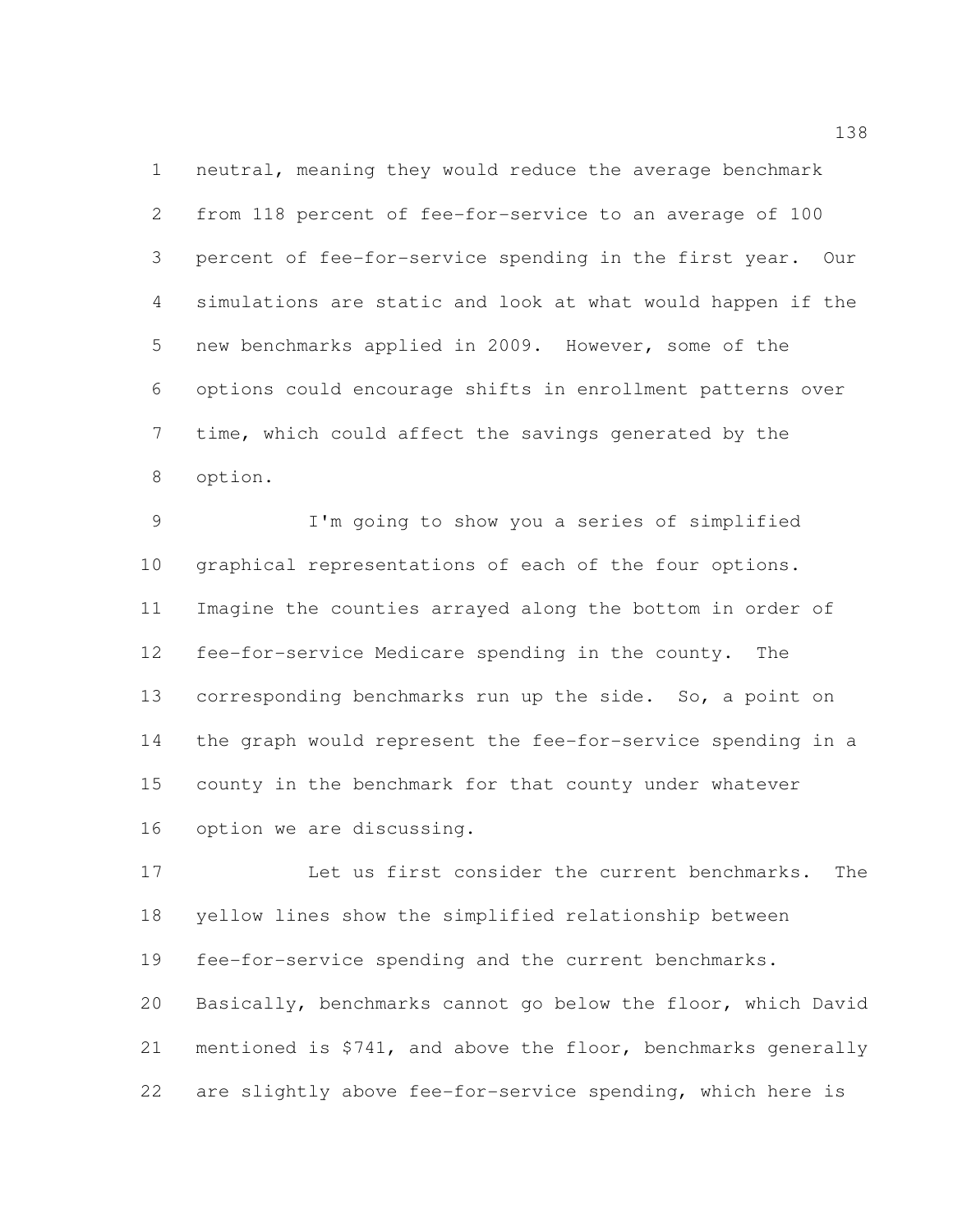represented by the light blue line. For visual simplicity, we are ignoring the fact that there were actually two floors and that benchmarks can sometimes be significantly above fee-for-service.

 Now, one option would be to set benchmarks to local fee-for-service, which would mean setting the benchmarks along the blue line. Note that all counties would see a reduction from their current benchmarks but some counties might seem rather small reductions.

 One criticism of the local fee-for-service approach is that there are some very high fee-for-service spending counties with very high use of services. Some policymakers may find it inequitable that those counties should receive high MA benchmarks based on high fee-for-service utilization. These high benchmarks enable plans to offer significantly more generous benefits which 17 are not available to the rest of the country. Also, there are some very low fee-for-service spending counties where the providers and beneficiaries have been very frugal and plans cannot survive at those low rates and provide any extra benefits. So, one option that would address this criticism would be to set a floor at the low end, use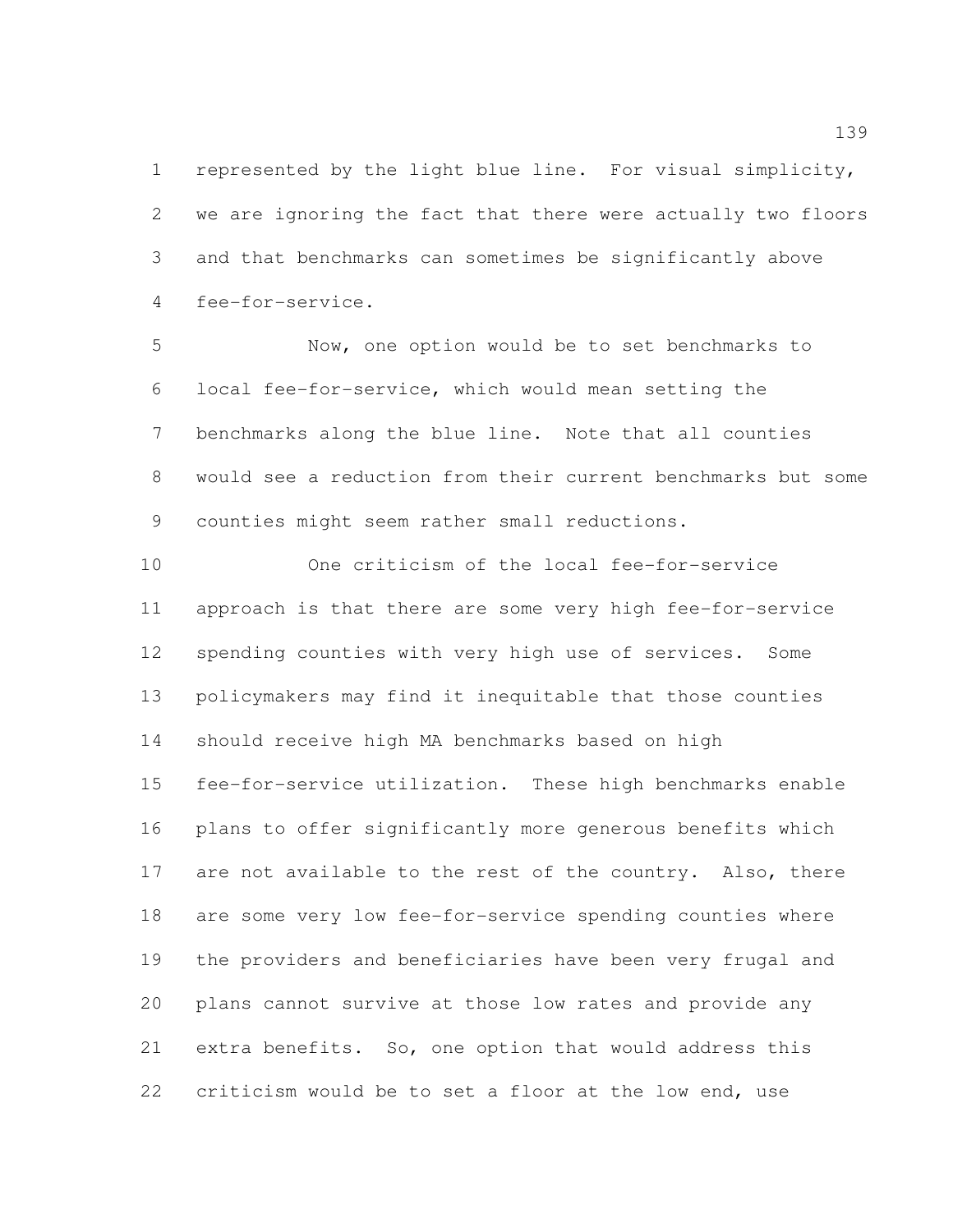fee-for-service spending rates in the middle, and set a ceiling at the high end. This so-called hybrid option was actually suggested by some of the Commissioners.

 The floor and ceilings could be set in different ways. For these simulations we picked a \$600 and a \$960 ceiling so that the average benchmark approximated 100 percent of fee-for-service.

 One option indicated in the mandate that we have discussed before is setting the benchmarks that take into account expected plan costs. That is, benchmarks would be higher in areas where plan costs would be expected to be higher and lower in areas where they were expected to be lower. More specifically, we interpret MIPPA as asking us to examine an option where the benchmarks would be set using a blend of local fee-for-service spending and national fee-for-service spending.

 Low spending areas on the left of this graph are the places where plan costs might be expected to be higher than fee-for-service spending. Those areas would have a higher benchmark than fee-for-service. Those high spending areas on the right where MA costs are expected to be lower than fee-for-service would have a lower benchmark than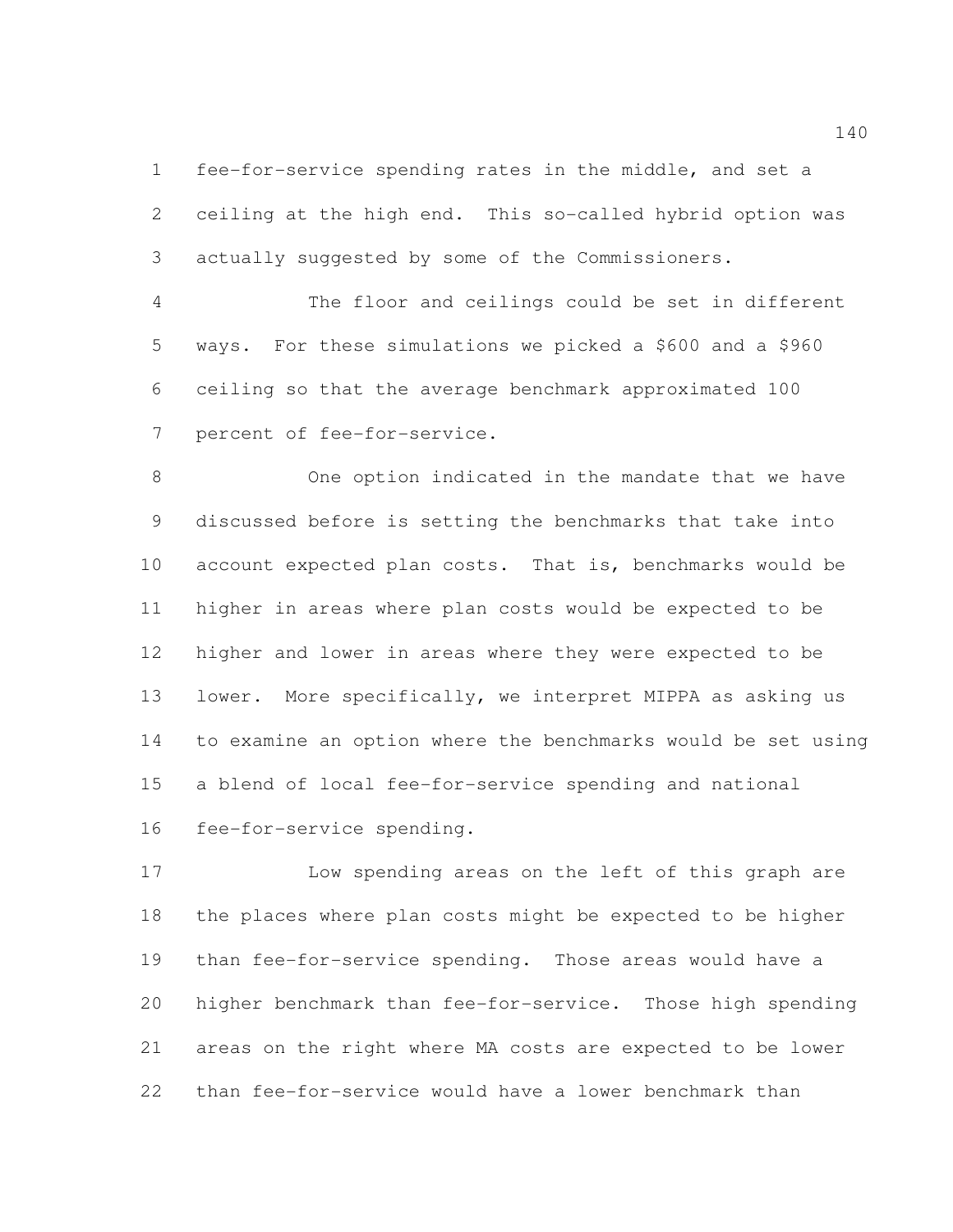fee-for-service.

 The blend line pivots off the 100 percent of fee-for-service line and those lines intersect at the national average for fee-for-service, which, for our simulations here, are \$734 per person per month. Because the national average is below the current floor, it is clear that all counties would see a reduction from current benchmarks under a local/national blend. Here we see another option for setting benchmarks that take expected plan costs into account. Local fee-for-service rates account for both local service use and local input prices. In theory, managed-care plans can manage utilization so there would be less variation across the country. 15 So, we take the national average fee-for-service spending and adjust by local input prices to set the benchmarks. The formulation would set benchmarks higher in areas where plan might be expected to have to pay providers more, but would not set higher benchmarks based on higher service utilization. Another way to put it is that we've created a normative standard for utilization. We would be saying that plans should be able to provide the Medicare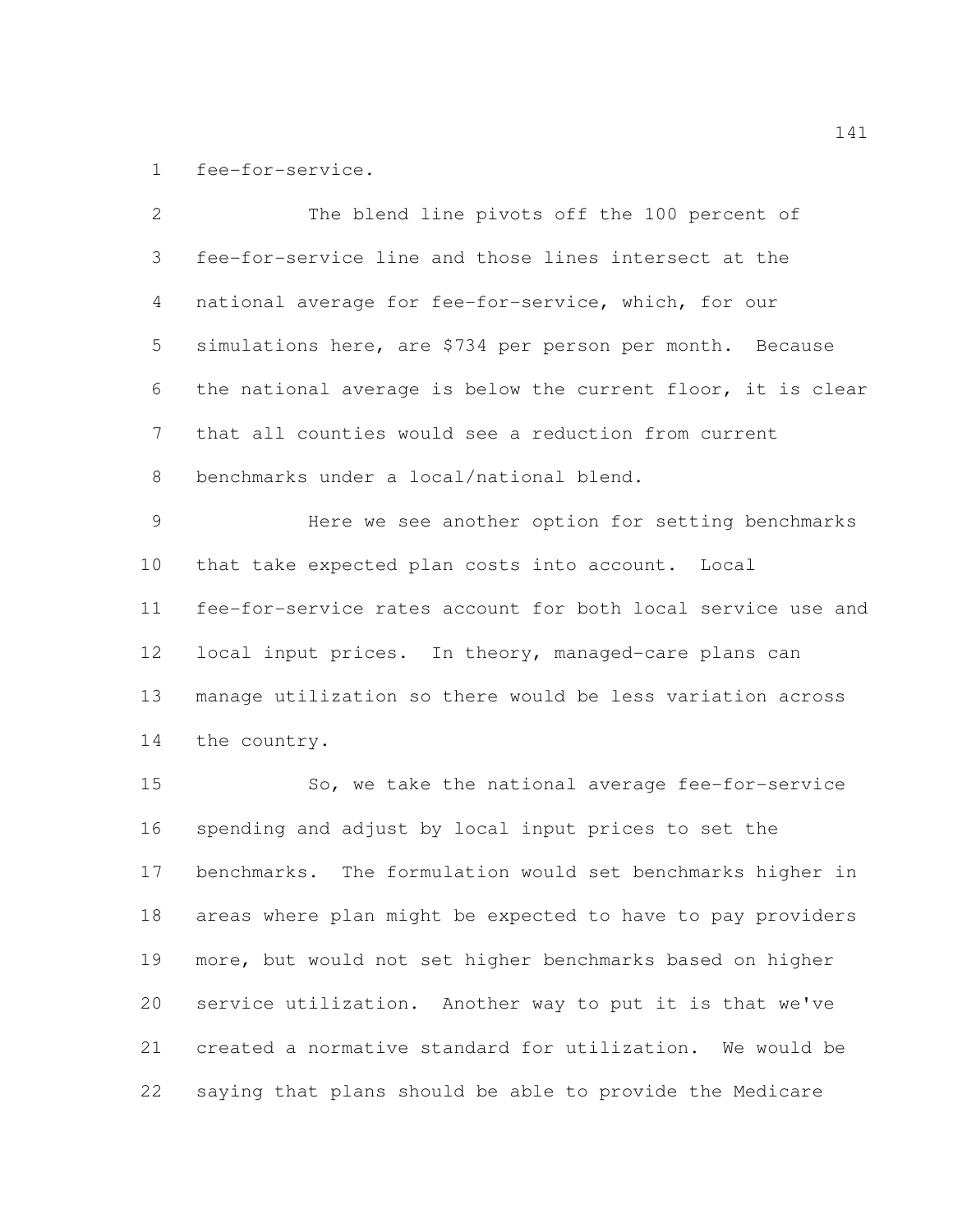benefit using no more than average utilization.

 Now, this option cannot be illustrated with a line, so we have that cloud there. The cloud around the national average line illustrates that there is almost no relationship between local fee-for-service spending and local price levels. Areas with similar prices can have very different fee-for-service spending patterns. We've added points representing Minneapolis and Miami. Despite the fact that fee-for-service spending in Miami is about \$400 per month higher than in Minneapolis, average prices are about the same and actually Minneapolis would have a slightly higher benchmark than Miami under this option. Under this option, also, some benchmarks would rise from current levels.

 Now, I want to point out to the Commissioners that there are two versions of this option in your meeting materials, but to simplify it, we're only presenting the one labeled input price adjusted blend.

 This is a summary of some of the characteristics of the four options. You see that the 100 percent of local fee-for-service option would produce the largest benchmark differences between high- and low-spending counties, but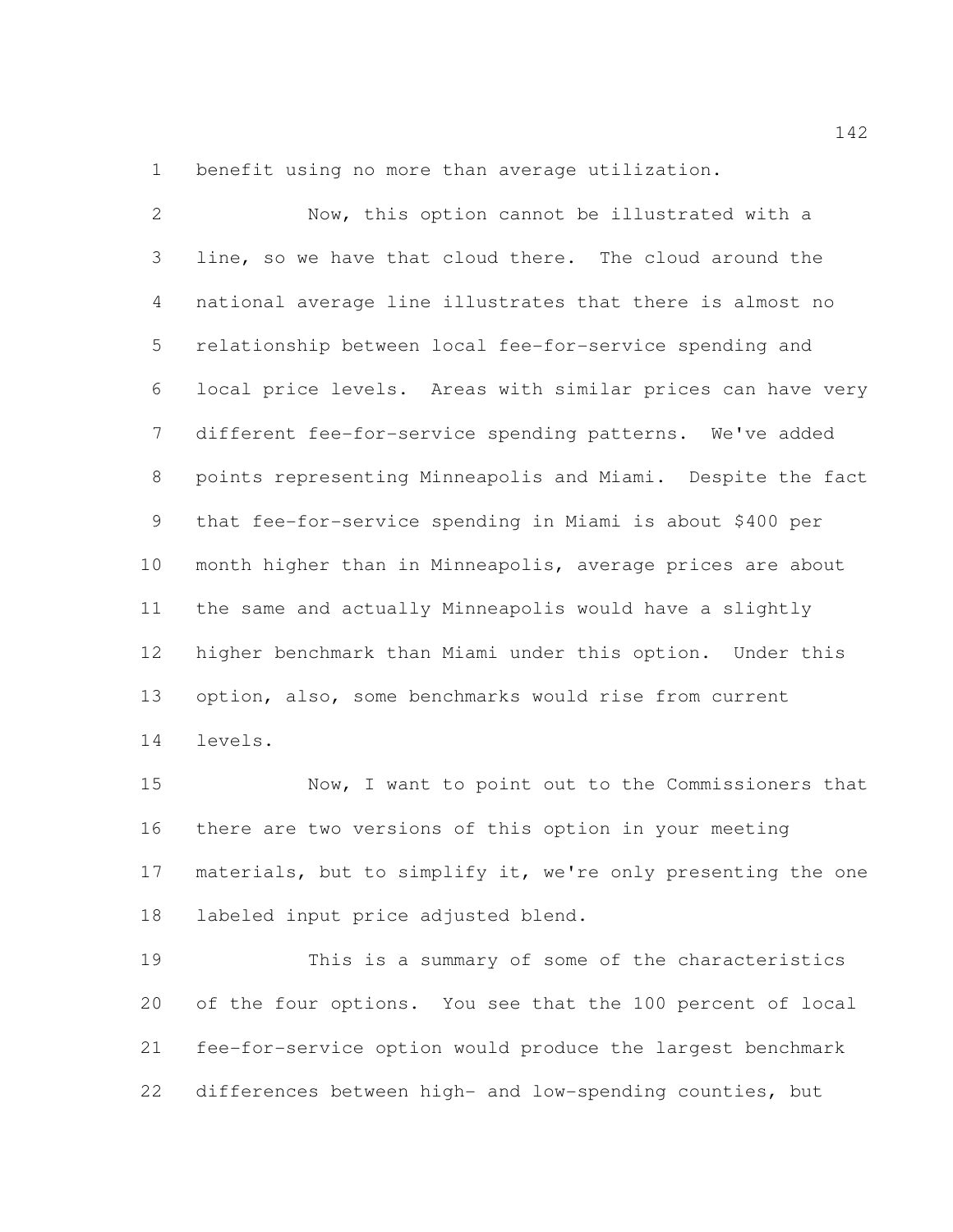each county would have its benchmark equal to local

 fee-for-service. The input price adjusted blend would produce the narrowest range of benchmarks but would have benchmarks in some counties either well above or well below local fee-for-service spending.

 All of these options are financially neutral to fee-for-service Medicare, meaning, in the first year, they are equivalent to the option that CBO has scored as saving more than \$150 billion over 10 years for the MA program, but CBO only scored the 100 percent local fee-for-service option. And although all of these options start out financially neutral, plan bidding behavior and beneficiary enrollment choices could result in differences between these 14 options over the long run. Unfortunately, we can only simulate results based on current behavior.

16 So, now, with a look at the simulation results. Policymakers want to know whether plans will be available if the benchmarks are changed to produce the estimated savings. The simulations measure plan availability by whether the plan bids are above or below the simulated new benchmarks. As I said earlier, we assume that plans that bid below the simulated benchmarks would continue to do so and therefore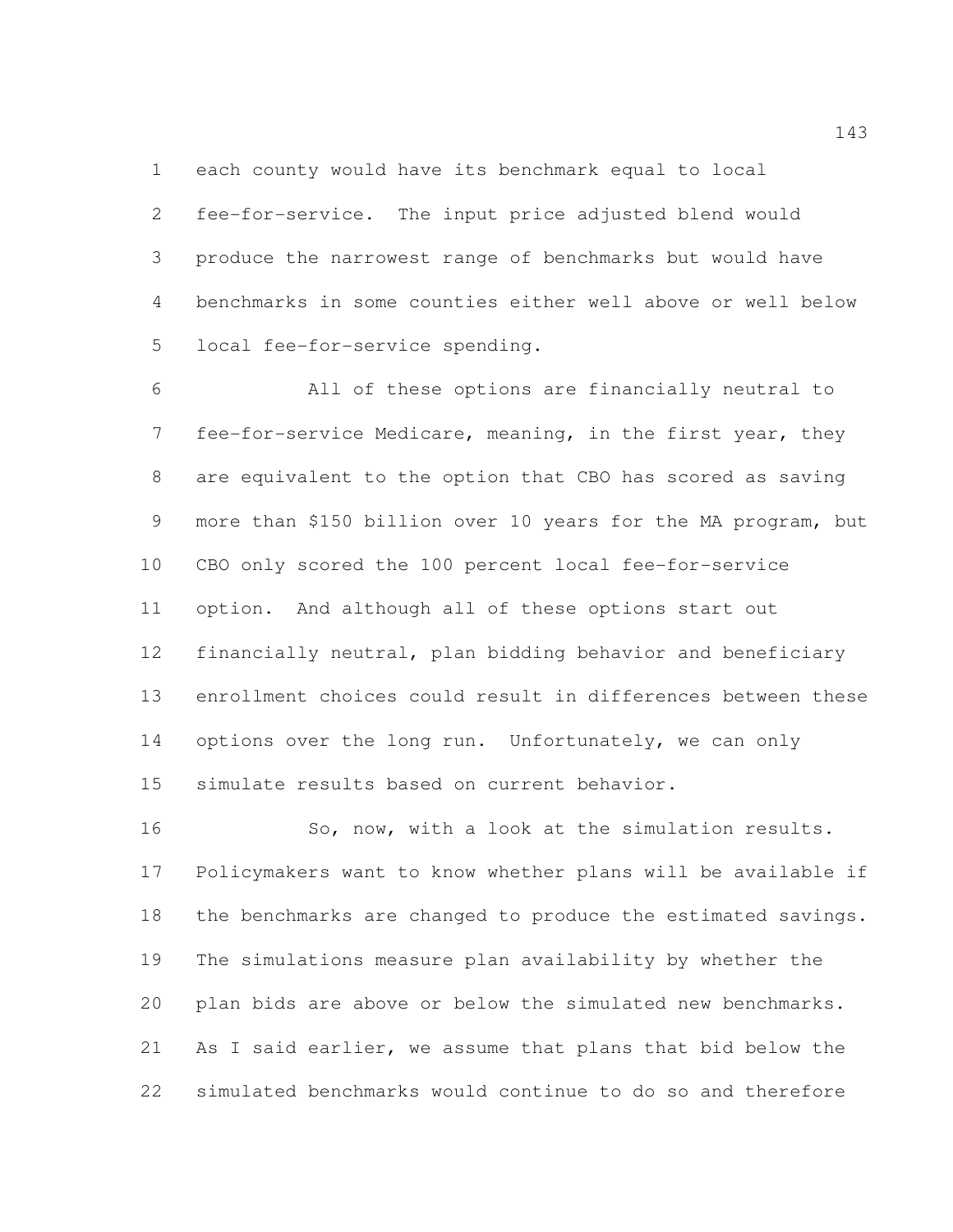be available, although the extra benefits they offer would probably be reduced.

 Currently, 100 percent of beneficiaries live in counties with plans bidding below the benchmark. Of all the alternatives, option four, the input price adjusted blend, maintains the highest levels of availability. 94 percent of all beneficiaries and 88 percent of rural beneficiaries would have a plan available.

 The 100 percent local fee-for-service benchmarks, option one, results in the lowest availability: 80 percent overall and 67 percent in rural areas. The main reason that the input price adjusted blend results of the highest availability is that it turns out that these benchmarks were actually good predictors of plan costs and really even better than the blend.

 Here we present a second set of availability results for local Coordinated Care Plans, which include HMOs and local PPOs only. We report separately on the local Coordinated Care Plans because the Commission has raised concerns about growing plans committed to coordinating care. The plans with the most potential to coordinate care are the local CCPs, so we look to see how widely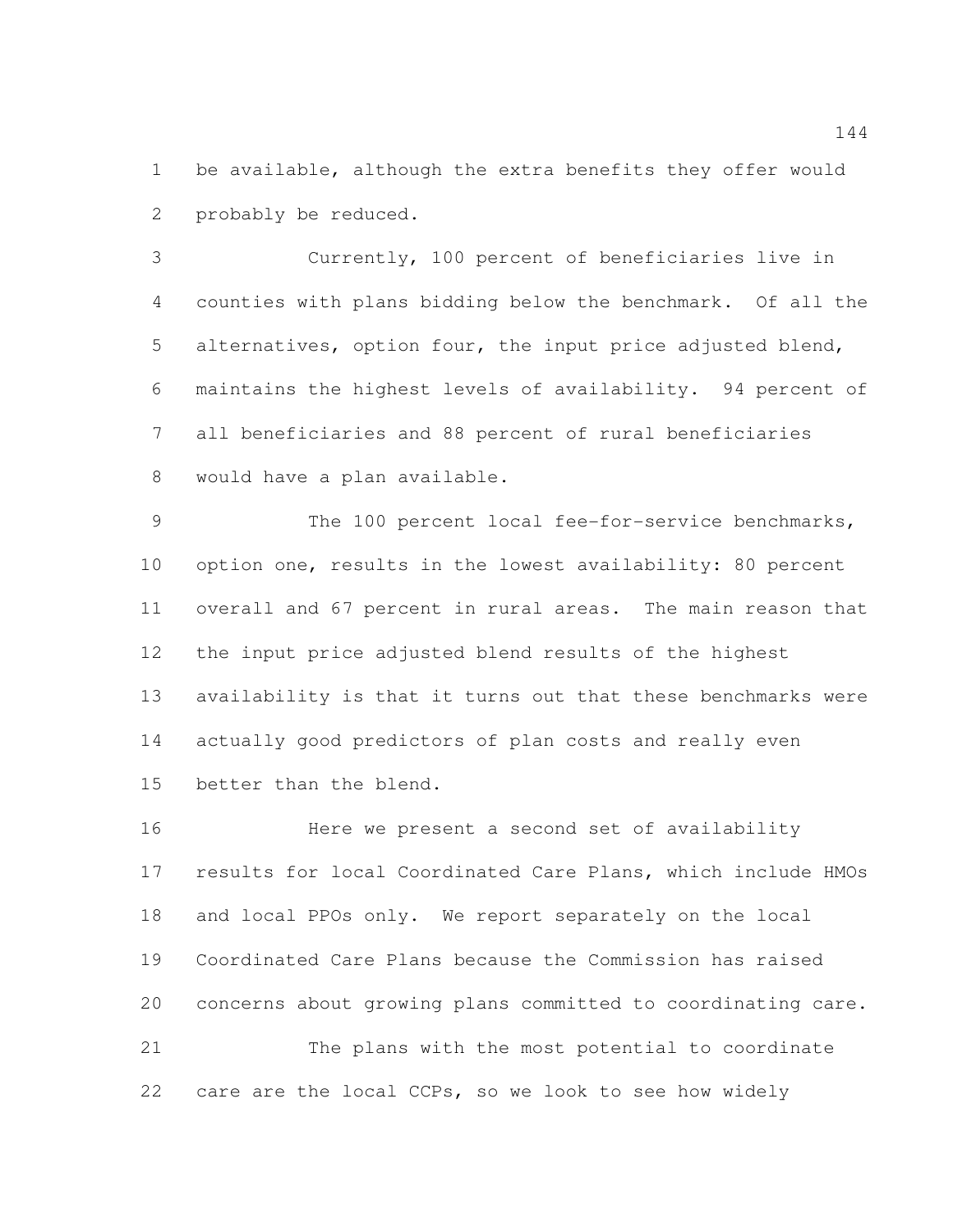available they might be under different payment

alternatives.

 Local CCPs are currently available to 87 percent of Medicare beneficiaries, but even with current benchmarks as high as they are, they did not result in high availability in rural areas. Only 60 percent of rural Medicare beneficiaries have a local Coordinated Care Plan available.

 All alternatives that reduce the benchmarks reduce availability significantly in both urban and rural areas. As before, the input price adjusted blend preserves the most availability; 75 percent of beneficiaries overall, and 46 percent of rural beneficiaries would have local CCPs available. Meanwhile, the local fee-for-service option would result in 66 percent overall availability and 31 percent in rural areas.

 Now, the Commission is especially interested in assuring beneficiary access to high-quality plans. We have simulated how these benchmark options might affect the availability of players that have demonstrated higher quality. Currently, 55 percent of beneficiaries and 34 percent of rural beneficiaries live in counties where they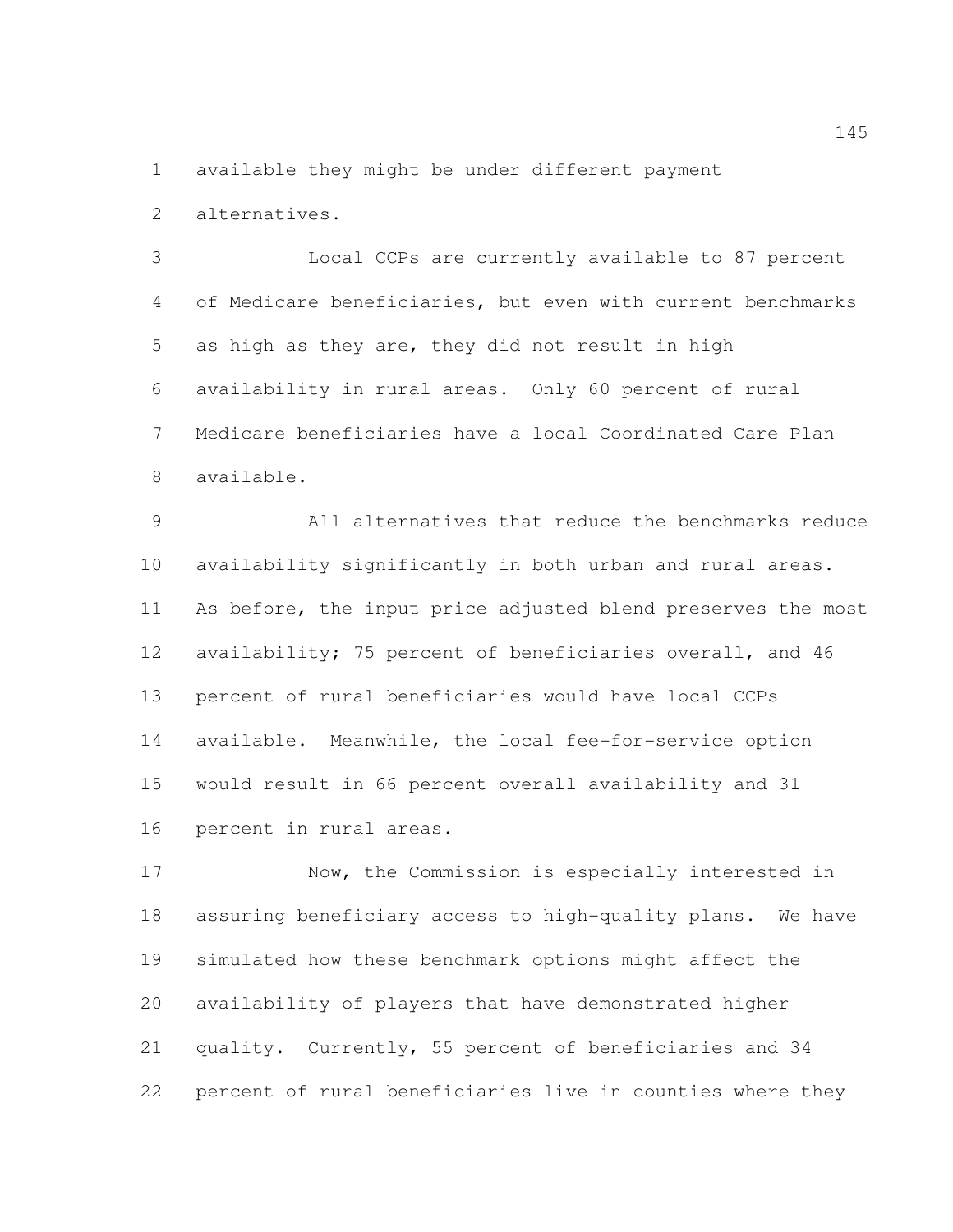could enroll in high-quality plan. Measurement issues suggest that there may be additional high-quality plans available in Medicare Advantage, but we are limiting the category to those plans that have successfully submitted the data that allow CMS to award 3.5 or more stars.

 The table shows that all of the options that reduce benchmarks reduce the availability of high-quality plans. The lowest availability occurs under the local fee-for-service option. However, the input price adjusted blend does not produce a steep drop in availability. Overall availability drops from 55 percent to 49 percent overall, and availability in rural areas drops only 3 percentage points. Further, if Medicare provides quality bonus payments for high-quality plans, availability might not drop much from current law while the program could save some money.

17 Now, let's consider something other than availability. Policymakers have also been concerned about the level of extra benefits plans may offer. We simulate the level of extra benefits offered by simulating the rebates resulting from plan bids and the new benchmarks under each alternative. I need to note that this table is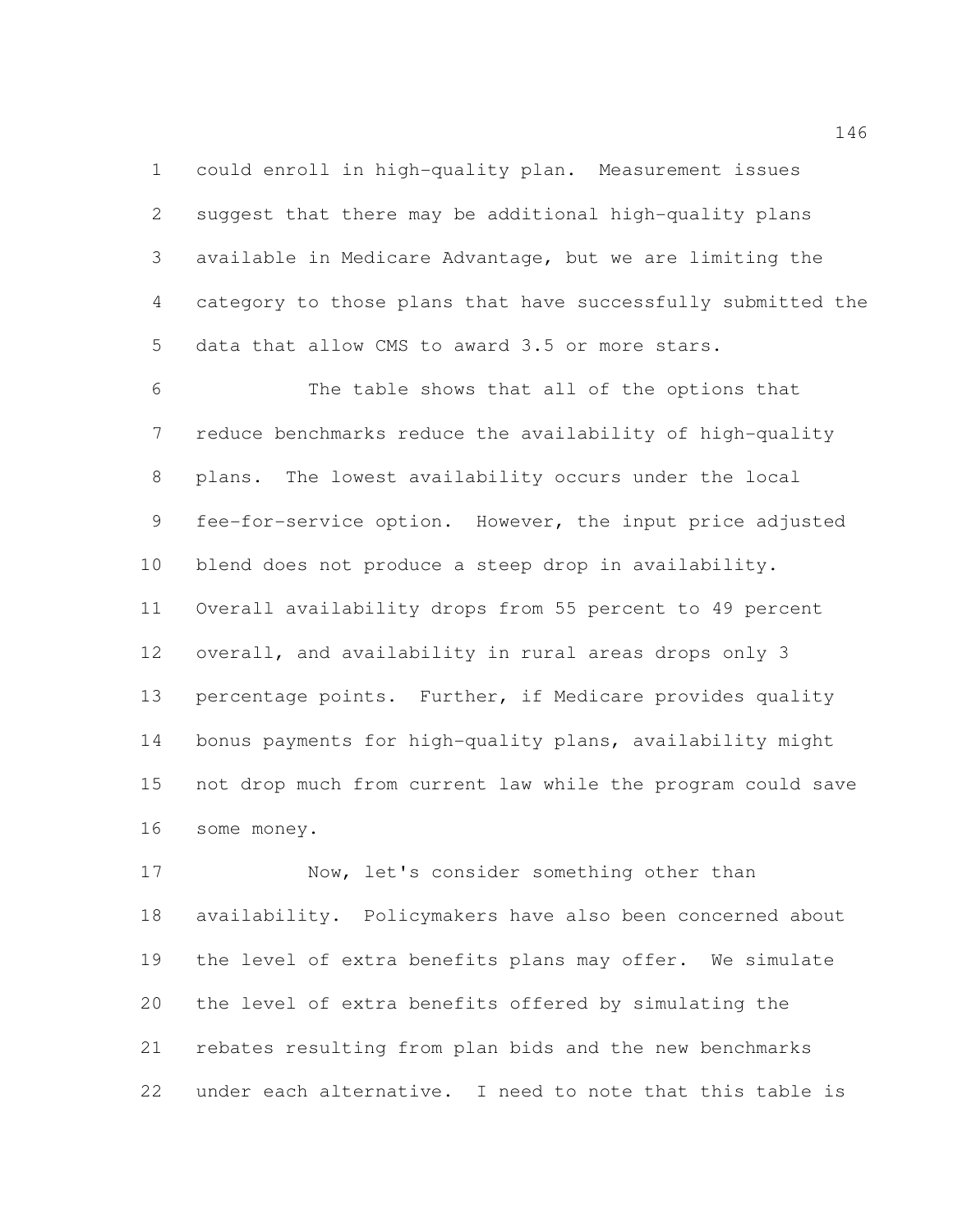different than the one in your meeting materials because I have removed the plans with zero rebates to characterize only the plans that bid below the benchmarks.

 In the group of plans that we are using to simulate the alternative benchmarks, the average rebate paid by Medicare is \$96 per member per month. The average rebate for urban plan enrollees is \$101 and it is \$59 for rural enrollees. Under any of the options, the average rebate is also reduced.

 The option two shows the highest level of rebates is setting the benchmark at 100 percent of local fee-for-service spending. The reason this option provides the largest rebates is because it changes the benchmarks in the highest spending areas the least. Miami in particular is known for its high fee-for-service spending and the very high level of extra benefits offered. The input price adjusted blend provides the lowest level rebates. And across all options, rural beneficiaries have rebates about half as large as urban beneficiaries.

 These numbers show that the benchmarks could be reduced to fee-for-service levels and plans could still provide a high enough level of extra benefits to attract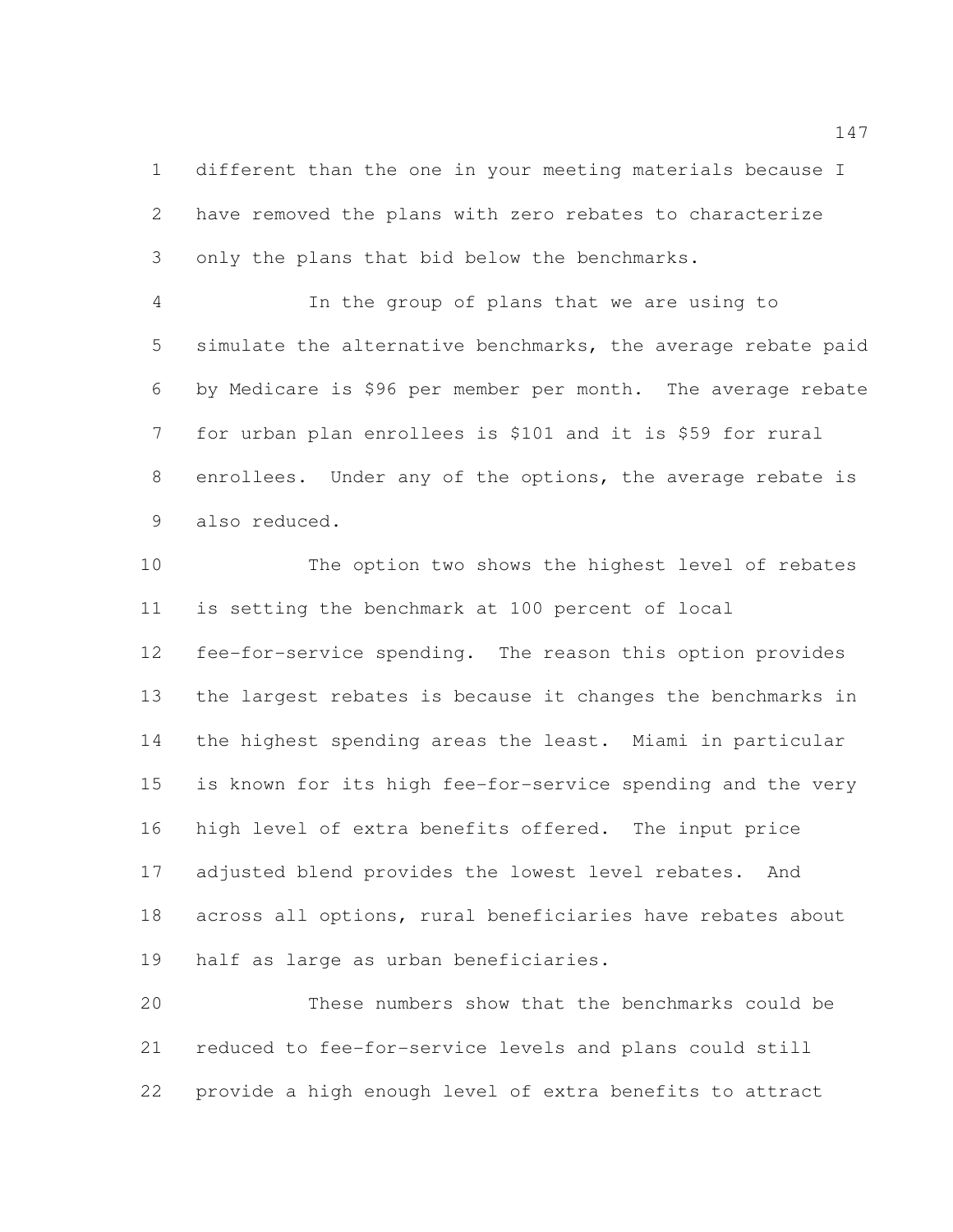enrollees. Further, if the benchmark were reduced to fee-for-service spending, it is conceivable that policymakers might allow the plans to keep the full difference between the bid and the benchmark for extra benefits rather than the current 75 percent share that they get. In that case, each of these rebate figures would be multiplied by 1.33.

 Now we're going to move from administratively-set benchmarks to setting benchmarks based on the plans' bids, as there has been a lot of interest in that lately. This slide is just meant to give you a flavor of what the bids look like. Plan bids vary widely, and as we move to the right, the average fee-for-service spending in a plan's service area increases, the ratio of the bids to fee-for-service spending declines, and the variation in bids increases.

17 If we use bids to set the benchmarks, we would likely have benchmarks well above fee-for-service in low spending areas and benchmarks well below fee-for-service in high spending areas; however, there are many problems to overcome in order to simulate the effects of using bids to set benchmarks.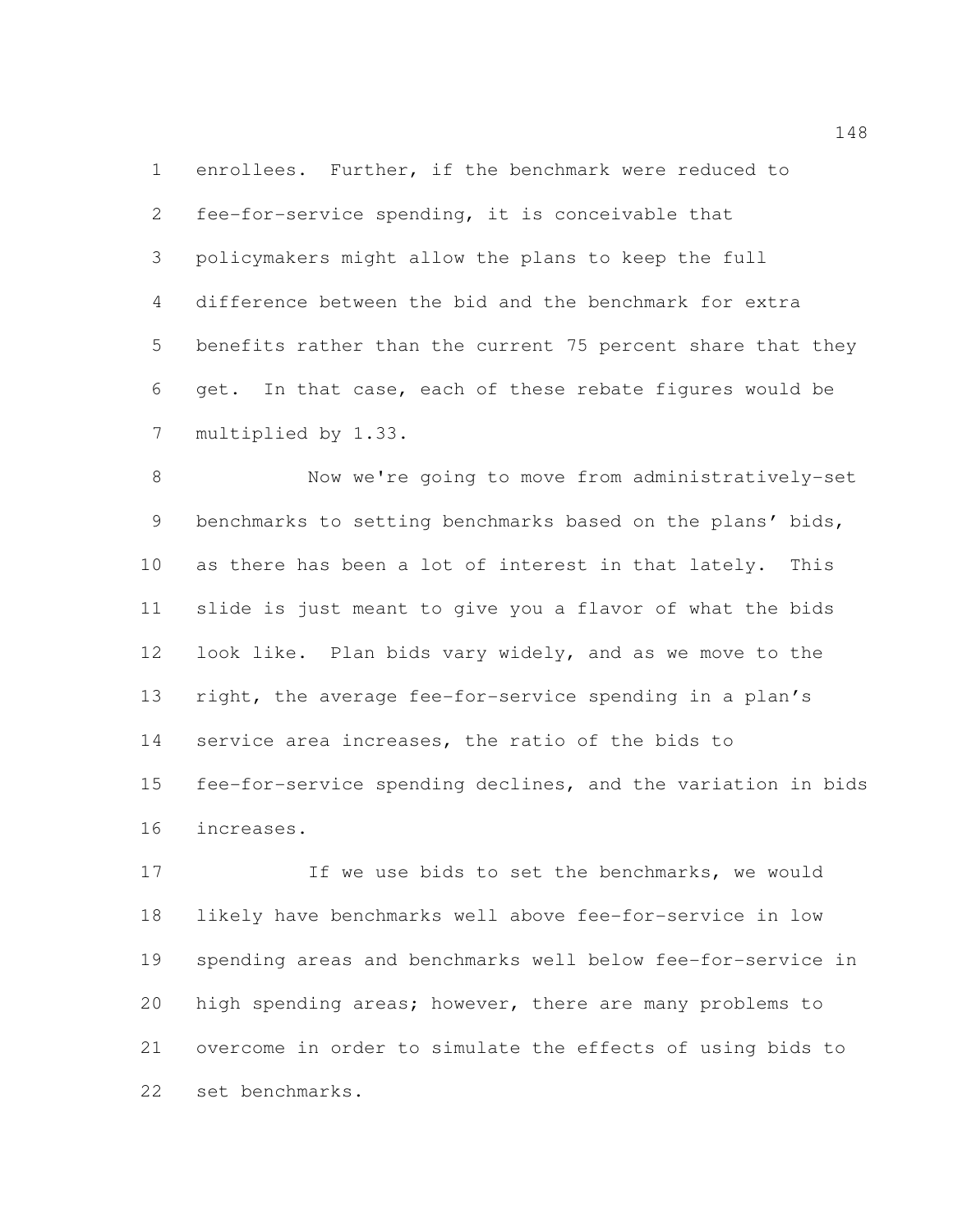To simulate how such bidding might work requires making any assumptions on both the nature of the bidding itself and the response of the MA plans to the incentives caused by bidding rules. For simulations, specific controls would have to be finalized. At a minimum, decisions would have to be made on features such as: what point in the bid distribution would determine the new benchmark, lowest bid, immediate bid, the mean? How would the bids be weighted? Do all bids count? Are there limits? Answers to these and many other questions are needed to simulate a competitive bidding design.

 Further assumptions on plan behavior would then have to be made. For example, we don't have plan bid data by county. A plan submits one bid for its entire service area, which normally covers more than one county. If the 16 bids were to determine the benchmarks for each county, presumably plans would need and want to submit separate bids for each county. The assumptions we make with regard to how plans would bid at the county level would strongly influence the results.

 Finally, our simulations assumed the new benchmarks are fully phased for 2009 to compare with the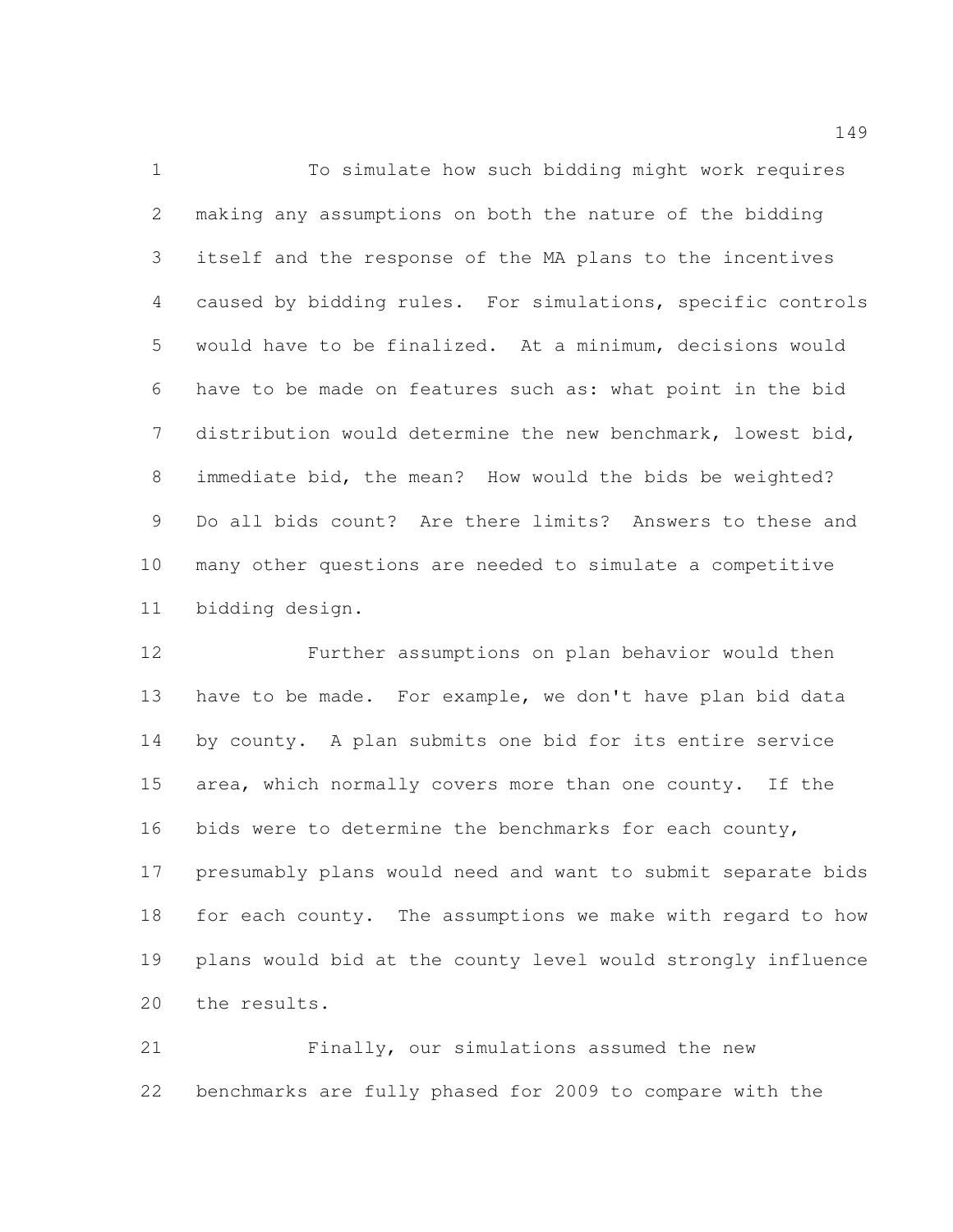plans' 2009 bids. When the bids are used to set benchmarks, we believe there would be a dynamic process that would play out over several years as plans try to outmaneuver one another to secure market share. Again, the gaming assumptions and assumptions about plan entry and exit would greatly influence the results.

 Because the results of the simulations would be very sensitive to all these assumptions, we did not run simulations for this option. However, we would expect that the benchmarks would be lower than current benchmarks but we don't know how high they would eventually be relative to fee-for-service spending. We also would expect that bidding would result in benchmarks higher than fee-for-service in some areas and lower than fee-for-service in others, and we would expect that bidding would result in lower levels of extra benefits than today.

 As in the past, whenever we have recommended setting benchmarks at 100 percent of fee-for-service, we have acknowledged that there should be a transition to the new benchmarks to limit disruption to beneficiaries. Under a transition, the new benchmarks can be phased in over several years.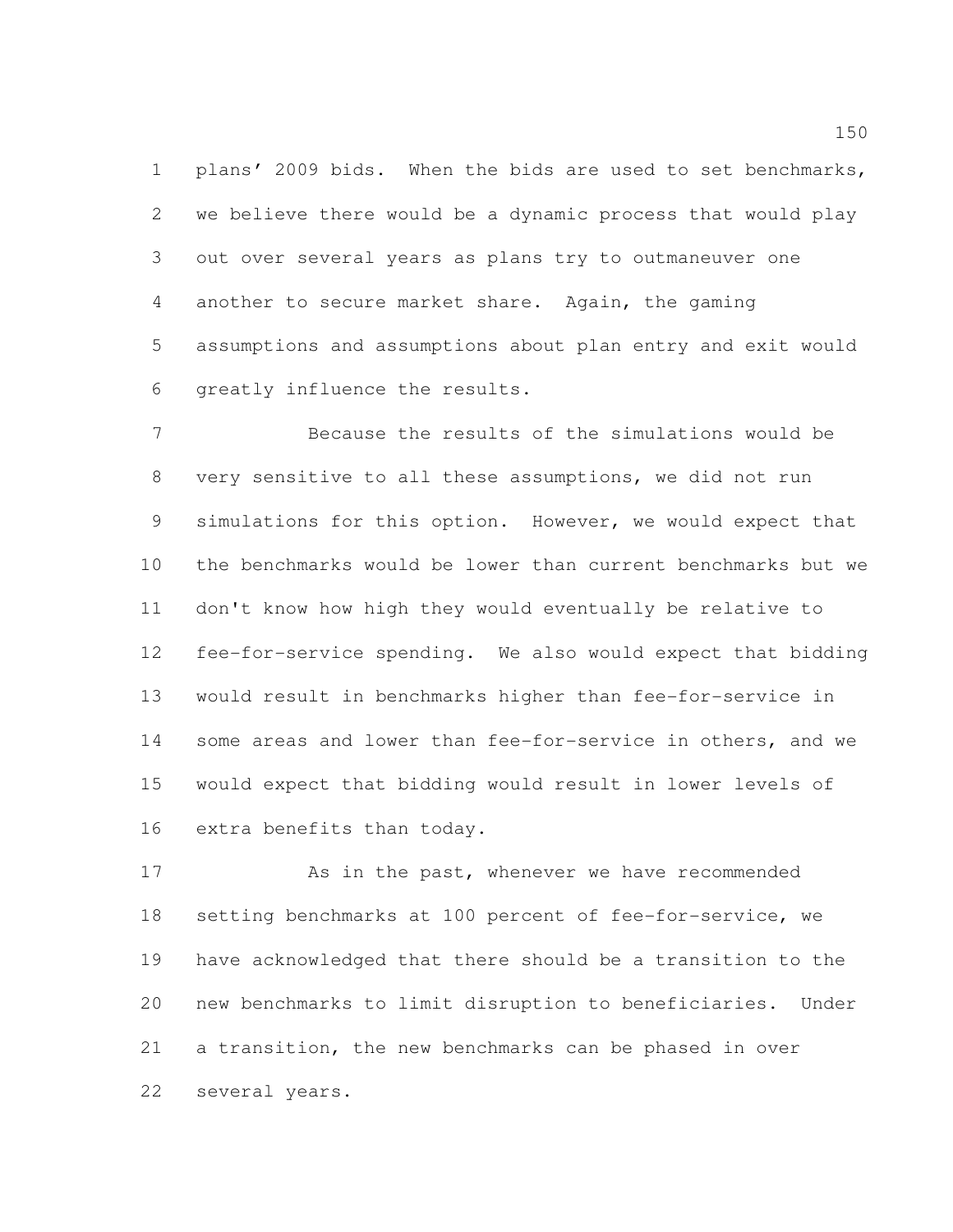Because the Commission is especially concerned with retaining high-quality plans, a key point of the transition should be to limit the loss of any high-quality plans. During the transition, extra payments could be made to plans that have demonstrated good performance on quality indicators. As benchmarks are lowered to attain financial neutrality, high-quality plan payments would not decrease as fast and low-quality plans would either improve or their payments would decrease more rapidly and they would likely exit the program.

 Of course, a transition would lower savings for a few years. CBO's estimated 10-year savings are predicated on full implementation of the 100 percent benchmarks in 2011. If full implementation were delayed, savings during the transition would be lower.

 So what's next? We are on schedule to report to Congress in June. At our meeting next month, we will finalize our discussion of the measurement issues surrounding CMS's estimates of county-level fee-for-service spending.

21 But now, I want to invite your comment and I'm sure a lot of discussion. Are there other benchmarks you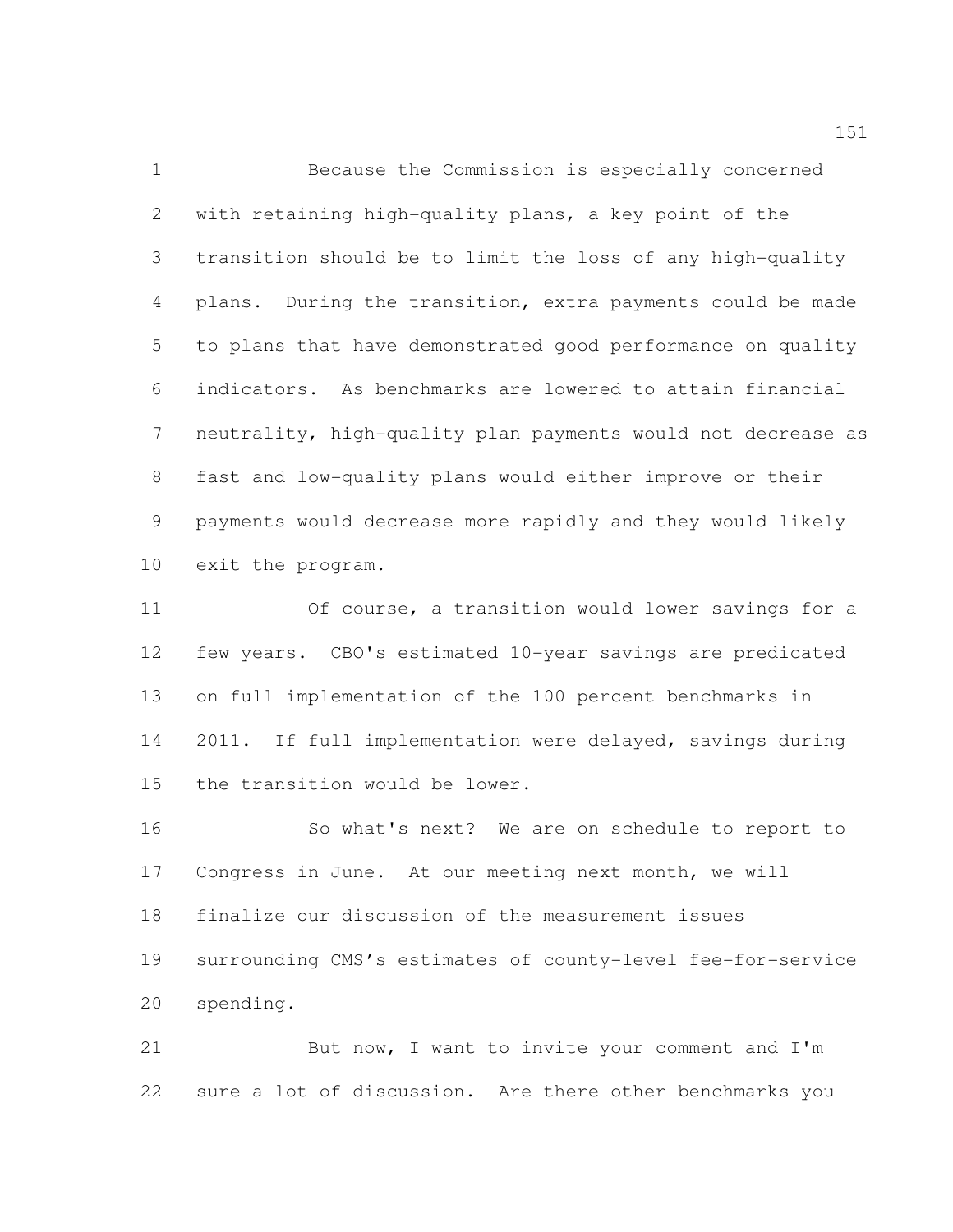would like us to simulate for the report? And we would especially like some feedback on the transition. Thank you.

MR. HACKBARTH: Good work. Very good work.

 Let me start out with a couple comments to frame the discussion. This is a mandated report originally due in 2010 but we have accelerated to try to complete for our June report this year. We did that because there was a lot of interest in getting our analysis and thoughts earlier.

 What I envision for this report is that we would go through a series of options, much as the materials in the notebook do and Scott's presentation did, and say here are different ways that you could restructure the payment system and here is some information about the impact as presented 14 just now and here's some commentary about that, without making any boldfaced recommendations that you choose number one or number four or whatever. This is an analytic report on options that they have asked us to consider and some we've generated on our own. So that's the product that we're looking to produce.

 Now, another word about the context, clearly, based on the President's budget and other discussions, some people are looking at Medicare Advantage savings to finance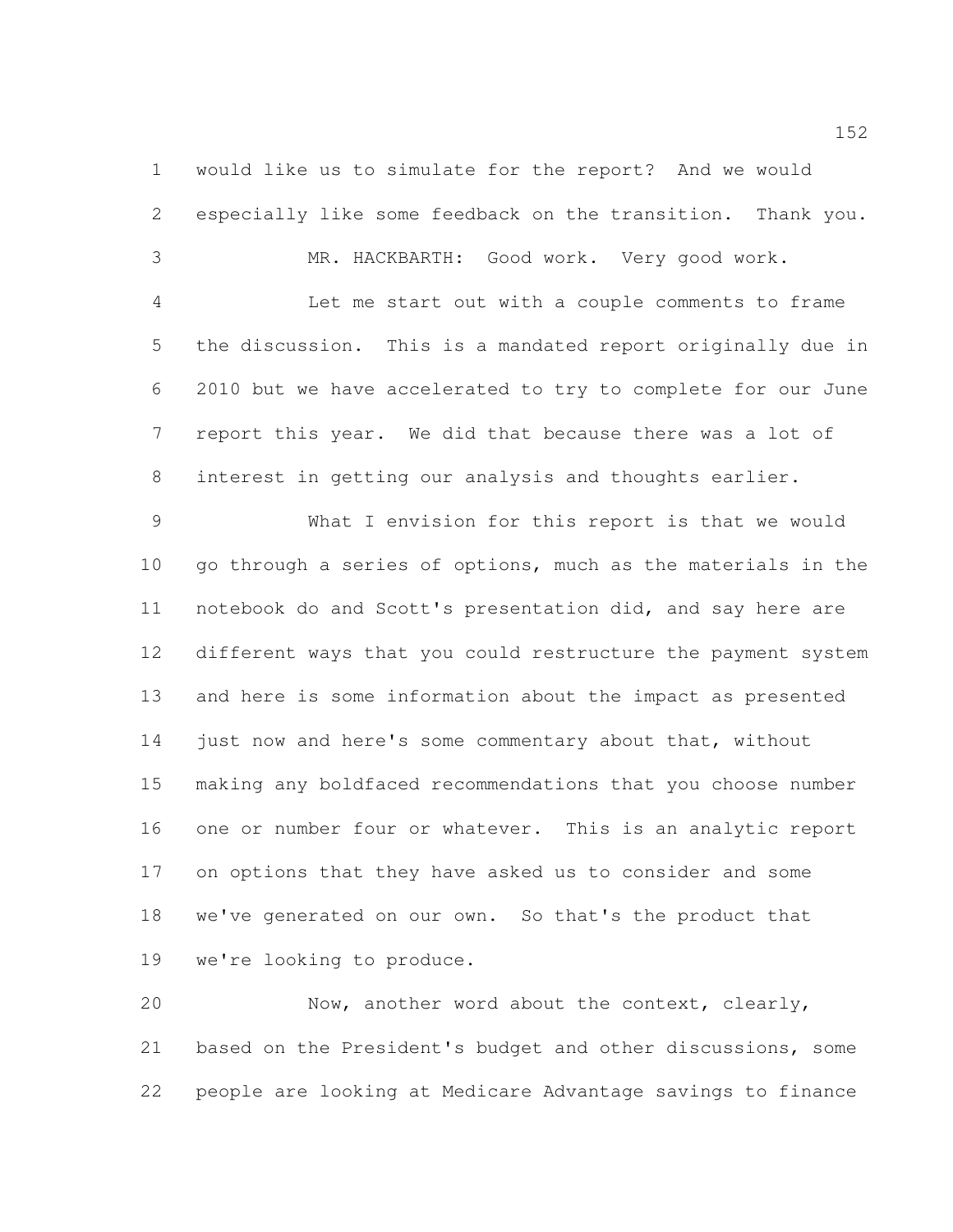other things that they want to do, whether it's health care reform or offset SGR. They're looking at this as a way to reduce Medicare outlays and produce savings for other things. And so, that's the context in which we are doing this work, which is a source of some anxiety for me -- and David and Scott and Mark are aware of this -- because I think that estimating the long-term budget impact of these different options is very tricky. So, even though there -- work out to be 100 percent of fee-for-service in year one, where they would end up over the 10-year budgetary time horizon, I think, is a very different question. I would think that you would get pretty different results depending on the option chosen.

 So, would you go back to 15 for a second? If you look at the two right-hand columns, the benchmark under the different alternatives compared to fee-for-service, and you see as you go down through the one, two, three, four options, you've got an increasing -- it doesn't necessarily increase in a straight-line fashion. You've got some options where there is wide variation; there's going to be big changes. The bigger the change, the greater the likelihood of a strong behavioral response. So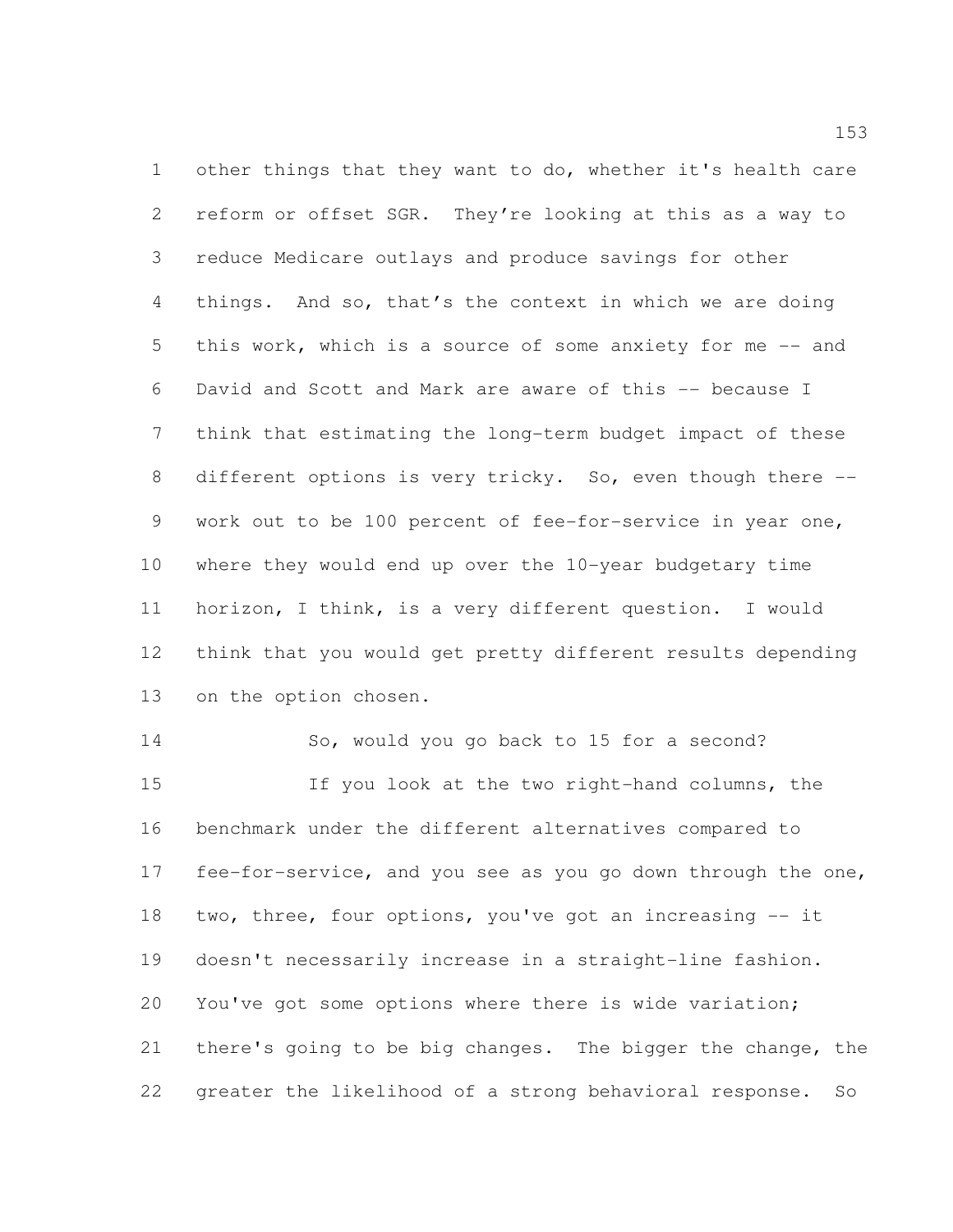if you all of a sudden have some benchmarks that the relationship to local fee-for-service costs varies widely, either at the high end or the low end, you're going to get a behavioral reaction to that which may mean that even if it's 100 percent of fee-for-service in year one, the year ten result could be very, very different. So, I'm anxious about that, people look through this and look through our analysis and say, well, here's the impact analysis on plan availability and say, with this option we've got lots of available plans, we've got lots of high-quality plans, it's neutral to 100 percent of fee-for-service. Oh, this is a 12 great option -- neglecting the fact that, in year ten, it may be way more costly than 100 percent of fee-for-service. 14 So, I just feel better now. I've shared my anxiety with you all about how all of this stuff is interpreted.

 DR. MARK MILLER: Actually just a different way to 17 put that. I think some of -- or a different way to help people understand: As we showed at the beginning of the presentation, you have a lot of people in some of the higher 20 cost areas. If you drive the benchmarks down there, then plans may not people to attract people, which means the savings that people are getting might be smaller than you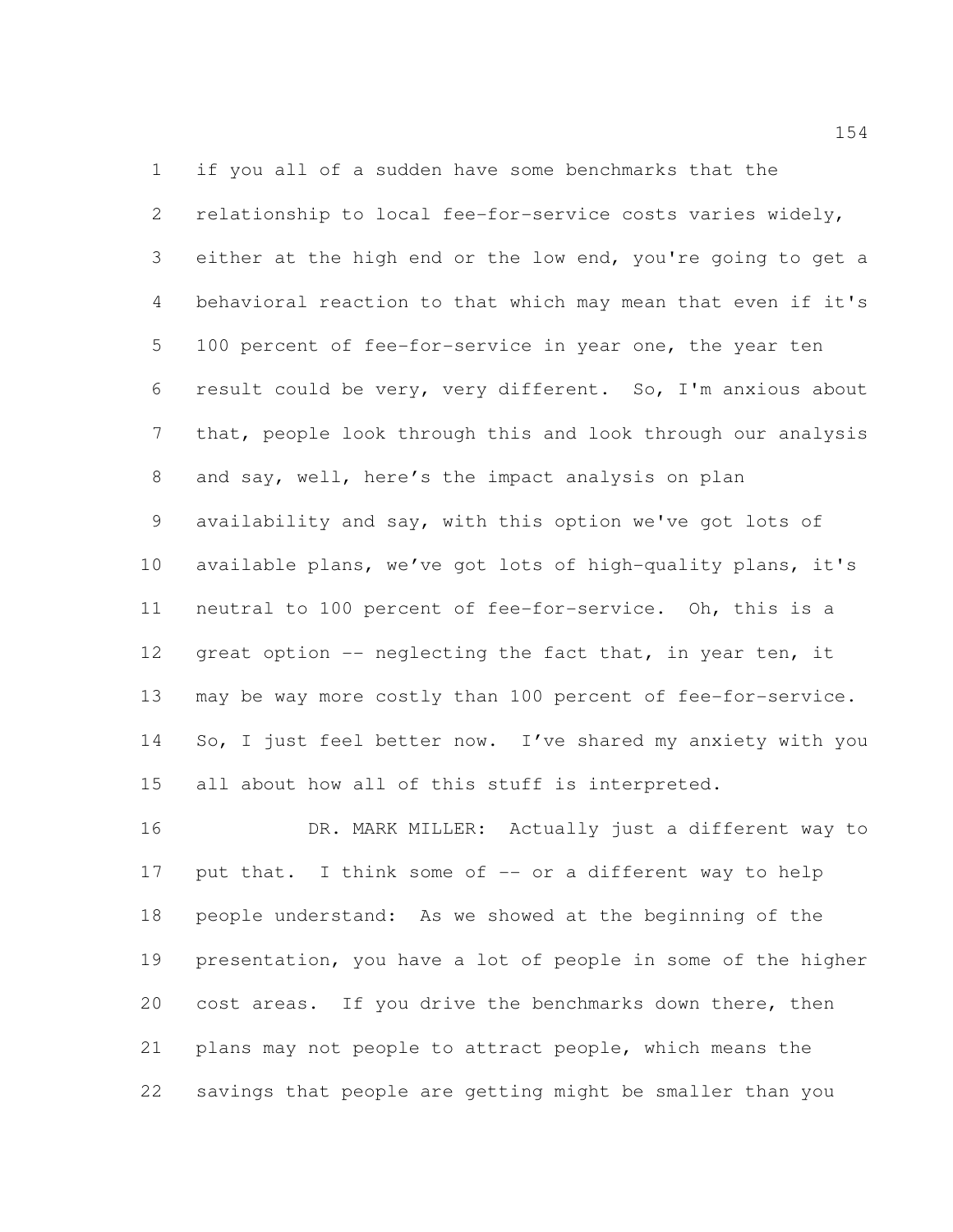would be guessing over time.

| 2  | MR. HACKBARTH: And conversely, if you have large             |
|----|--------------------------------------------------------------|
| 3  | gaps at the other end where were paying private plans still  |
| 4  | substantially more than fee-for-service, and that process    |
| 5  | continues to run its course, you can get more and more       |
| 6  | people opting for that option which means that it's going to |
| 7  | be expensive.                                                |
| 8  | If all of your growth is in the areas under the              |
| 9  | newly structured system where you have very high MA payments |
| 10 | relative to fee-for-service and you choke off the growth in  |
| 11 | Miamis and the Las, you're going to have all our private     |
| 12 | plan enrollment where it adds to costs and none of it where  |
| 13 | it reduces costs. That's the dynamic effect that I'm         |
| 14 | worried about.                                               |
| 15 | So, with that as preface, let me see hands for the           |
| 16 | first round of clarifying comments.                          |
| 17 | DR. CHERNEW: All of these numbers are                        |
| 18 | risk-adjusted and assume the risk adjustment; is that right? |
| 19 | DR. HARRISON:<br>Yes.                                        |
| 20 | DR. CHERNEW: And you're comfortable that the risk            |
| 21 | adjustment behind this is reasonable relative to the old era |
| 22 | of that was just age/gender stuff, that this is -- that the  |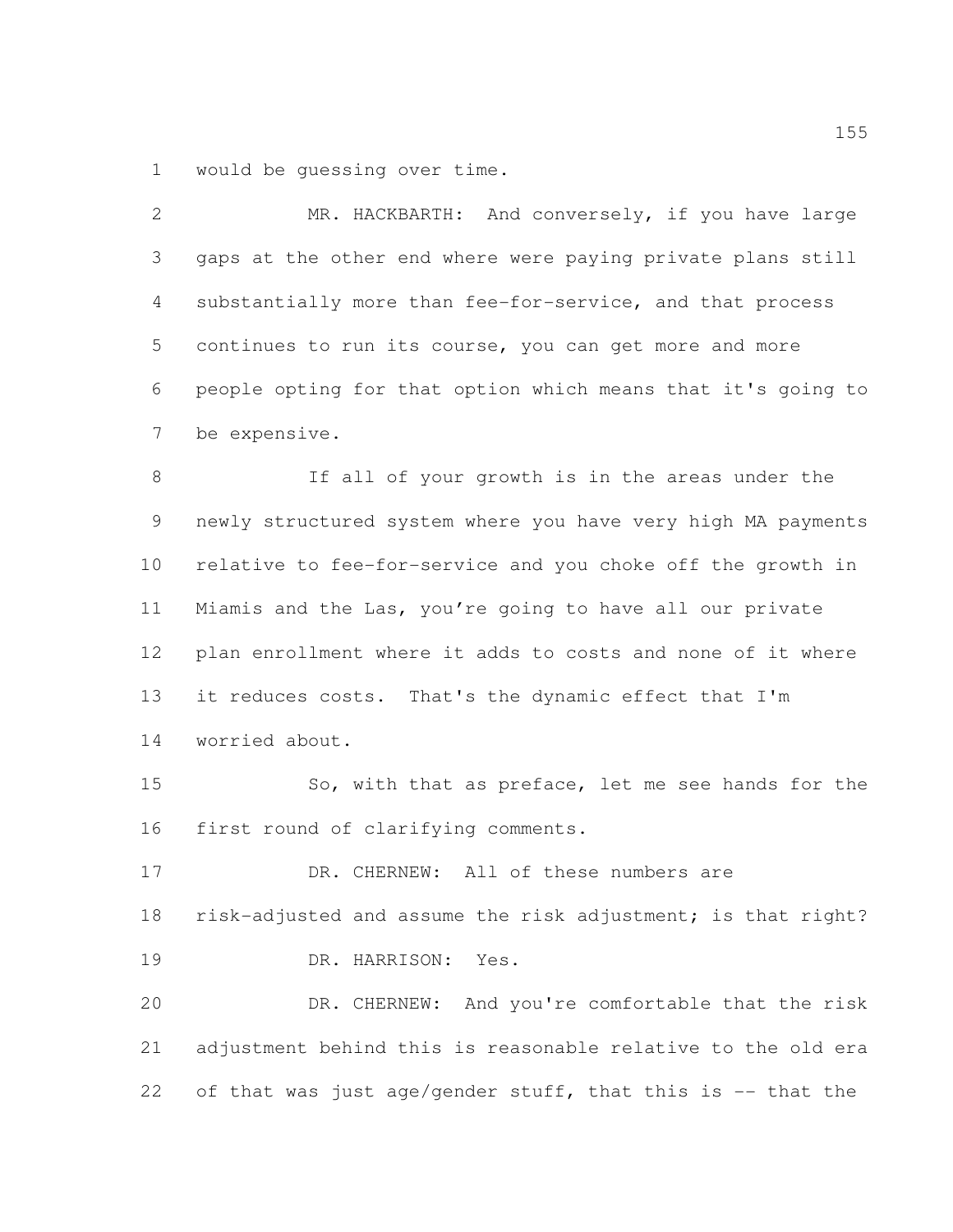risk adjustment does a pretty good job?

 DR. HARRISON: Yes, to a rough approximation. It's what's working now. We don't have any reason to suspect that it's not, particularly for these kind of purposes. MR. BERTKO: Scott, current law includes the removal of the deeming tool for private fee-for-service and that is likely to perhaps -- I say this carefully -- eliminate lots of those plans. Have you eliminated them in this? DR. HARRISON: No, these options are for 2009. What would happen if the bids came in this year and the benchmarks had been set this year. 14 MR. BERTKO: Okay. I would suggest that because I think we would want to compare current law to some future law as opposed to the status quo. MR. EBELER: We have a phenomenon of a lot of plans and products but relatively few competitors because of the concentration in this industry in ways you've shown in previous charts. Do we have data that we'll be able to put in here that shows how many different companies are bidding in these different market areas? I just think it will be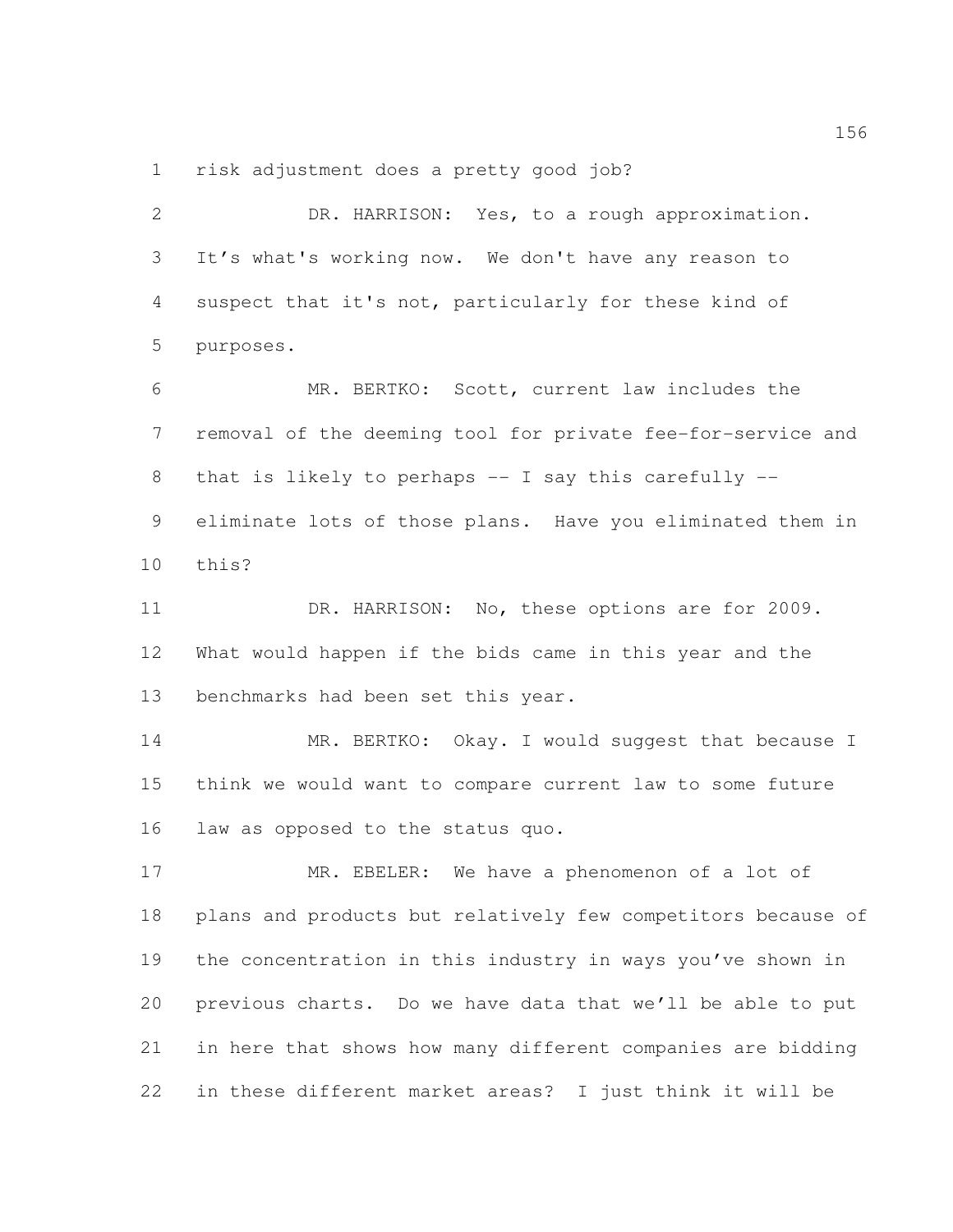particularly relevant when we assess the competitive bidding model.

 DR. HARRISON: We certainly could do that. We have not, now. A lot of times you have one contractor offering many plans, also. So, sometimes we're not always sure who owns who.

 MR. EBELER: My sense is, if we look at concentration, and it's an empirical question, in some of these communities there's not as many competitors as it sounds like, and we should just know that what we think about competitive bidding.

 DR. REISCHAUER: If you could put up slide 19. These are the rebate dollars and I just wanted to make sure I understood what you said right, which was that if we were to say to plans under one of these alternative systems that we'll give you the total difference up to 100 percent of fee-for-service rather than just 75 percent for 18 your extra benefits, and it was 33 percent more, which means that the average amount that the average plan would have would be bigger than what it has now for extra benefits? 21 DR. HARRISON: Bigger, and actually -- right. DR. REISCHAUER: There would be \$100 for the 100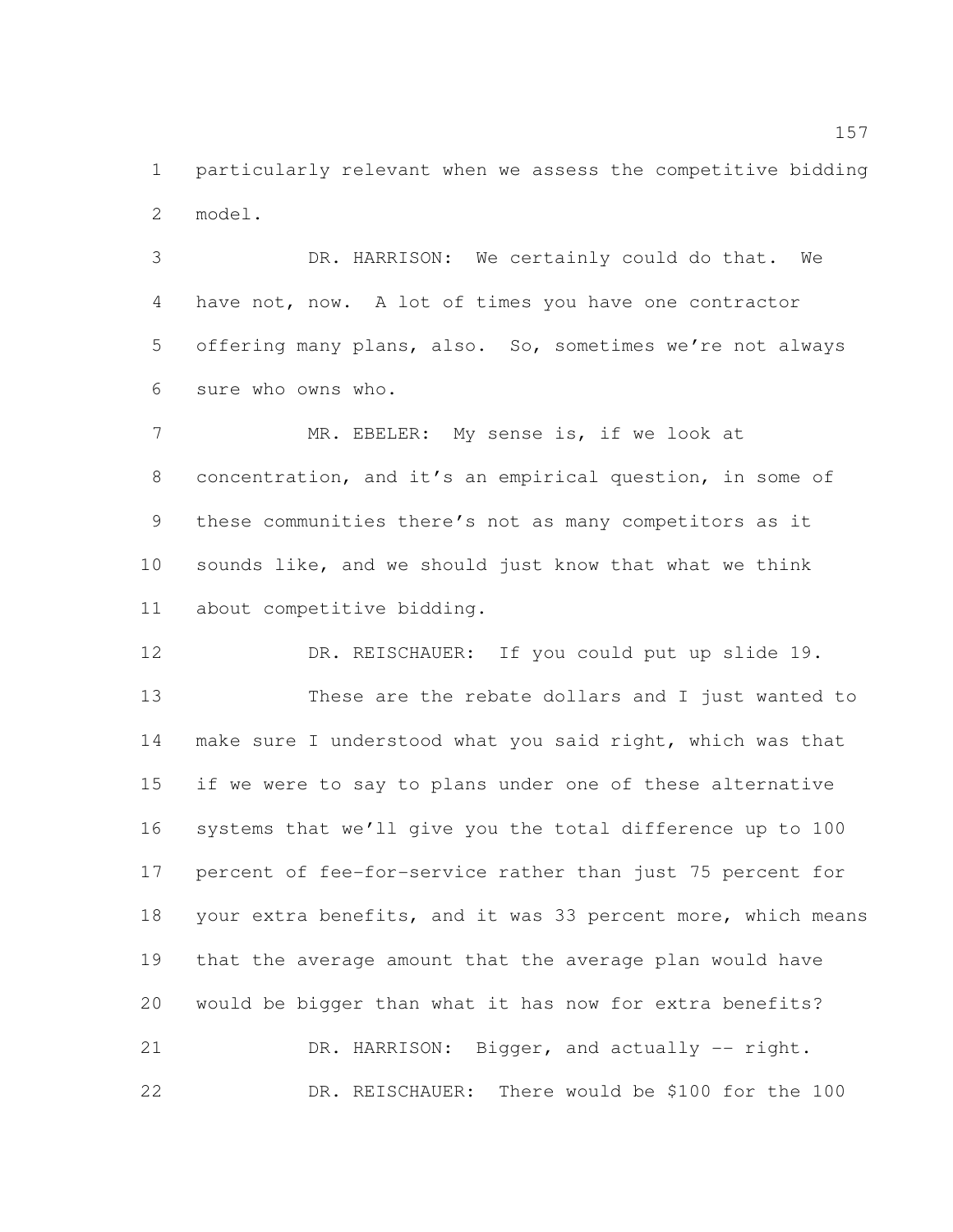percent of the fee-for-service, so you'd have a sense -- a bigger pot of money for extra benefits. DR. HARRISON: But they're not available

everywhere.

DR. REISCHAUER: Yes.

DR. HARRISON: Right.

7 DR. STUART: Yes, that's interesting.

 You talked about the number of plans that would be high-quality plans that would come in under the benchmark and then also, overall, the bid level relative to the benchmark. What's the correlation between bid level and these quality stars? Do you know?

13 DR. HARRISON: We have not run that.

14 DR. KANE: On slide 18, this does that mean that only 33 percent of -- if you could switch to 100 percent local fee-for-service -- this just means that their bid would now be only 33 percent instead of 55 percent would have their bid -- but it doesn't adjust for the fact that they may change their extra benefits or –

DR. HARRISON: Correct.

21 DR. KANE: So, this doesn't -- so, okay, I think it's pretty hard to figure out what it means.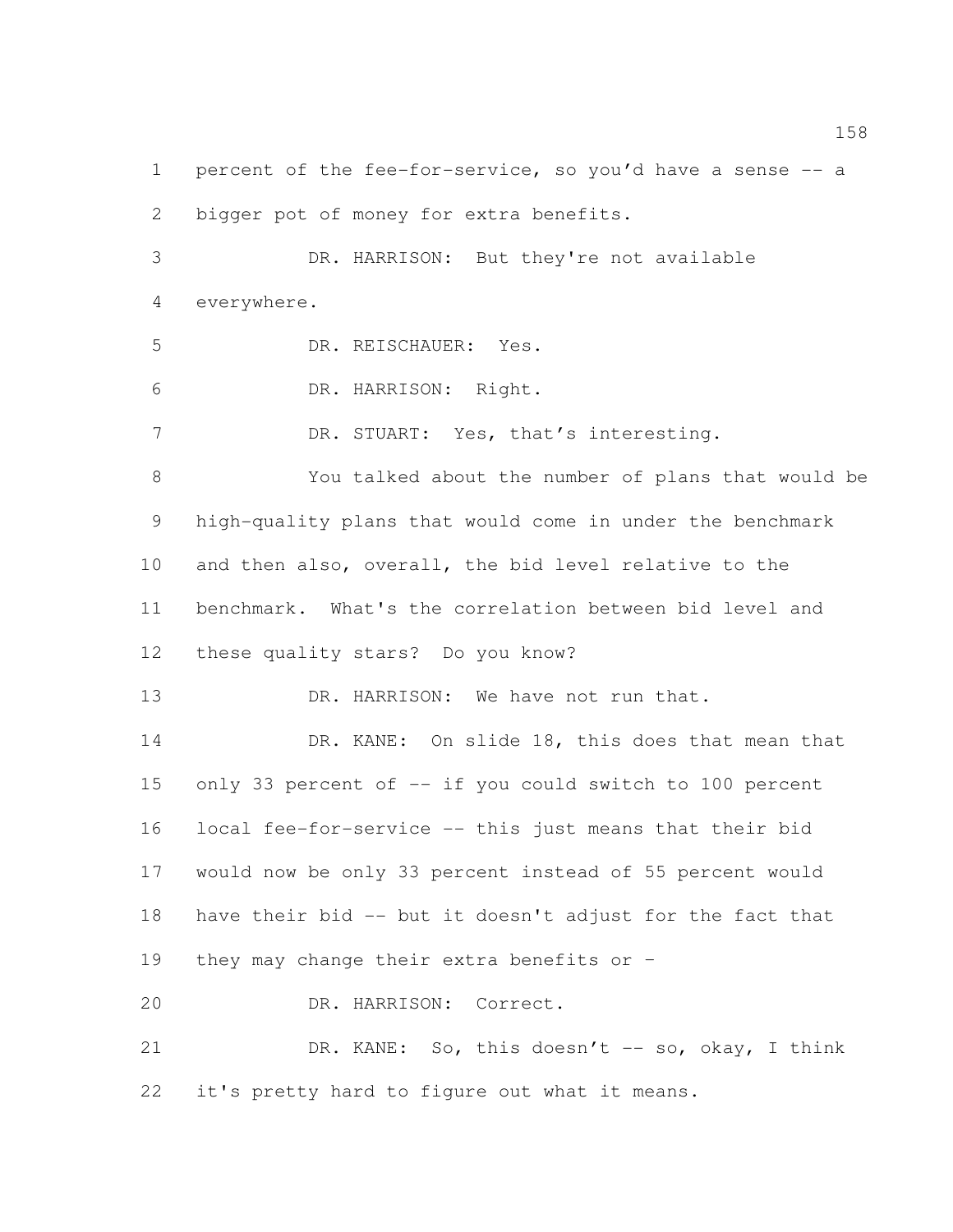1 DR. HARRISON: That's why we also did the rebate one.

 DR. KANE: But you didn't do it by quality. You 4 only did by plans -- you didn't buy the high-quality plans. DR. HARRISON: You'd like to see rebates for the high-quality plans?

 DR. KANE: Yes. We're talking about the plans that we want to preserve and I guess it would be helpful to get a bigger sense of what that means in terms of rebate dollars and what their flexibility might be. So, if they got -- yes -- It's hard to put it all together when they're different populations for the slide.

 DR. HARRISON: We're trying to keep the number of slides down.

DR. KANE: Yes, I know.

 MR. GEORGE MILLER: One question I have is, by definition of the counties, I believe you said that if a 18 plan offered an MA brand in the county, it is covered, but 19 because they're offered doesn't mean that -- I mean, because the plan is available doesn't mean it's offered to all of the residents in that county but it seems you're giving credit for that.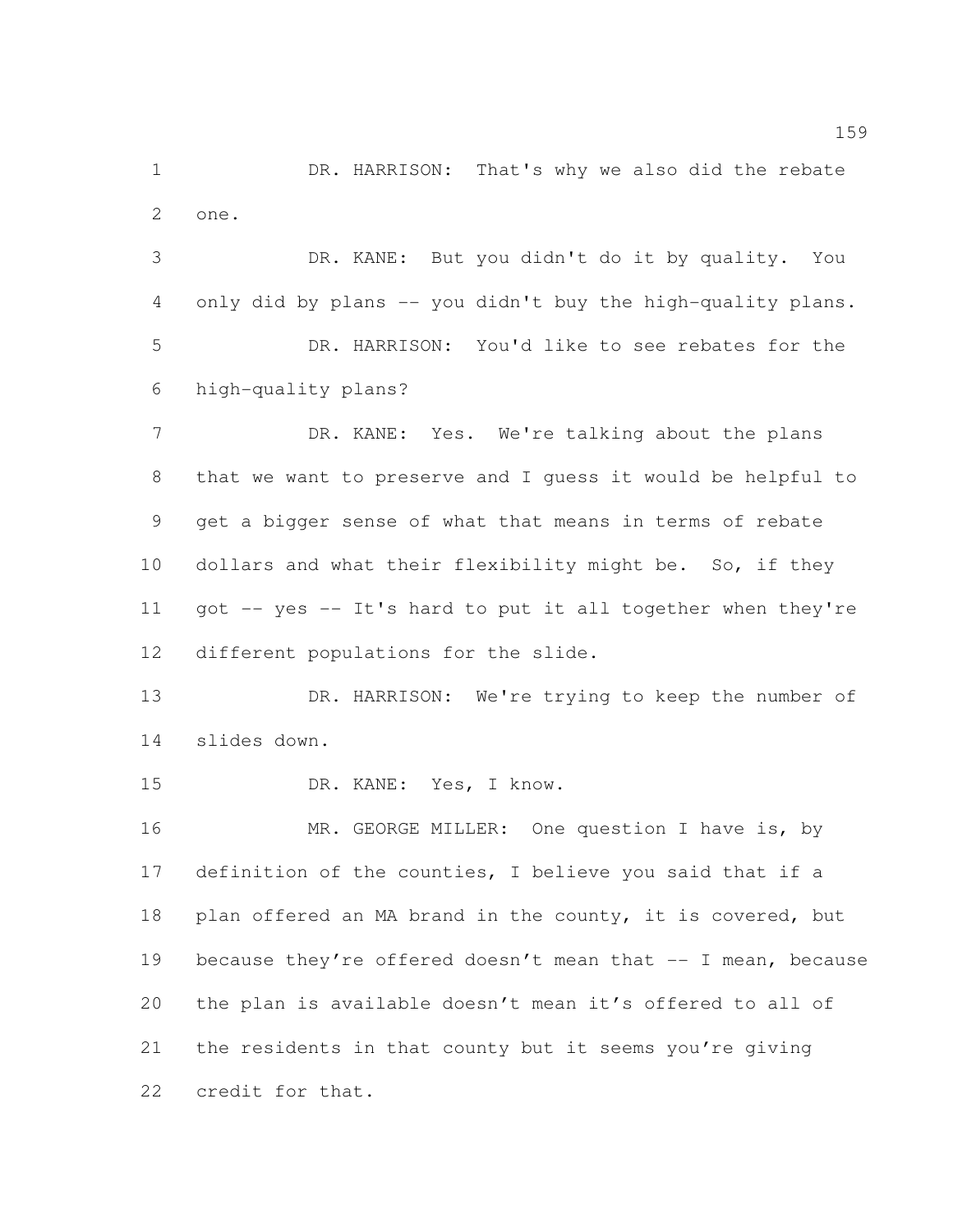1 DR. HARRISON: No, it does mean it's available to 2 all people in the county. Now, they may not sign up for it, but it's available to them.

 MR. GEORGE MILLER: Or they may not market or have local brokers selling that plan.

DR. HARRISON: They're supposed to.

7 MR. GEORGE MILLER: Okay. All right. That's my 8 concern in rural areas, because that -- my anecdotal information says that is not correct, but I'm not sure what

you do about that.

 The second part of my question, though, is the assumption in this whole analogy is that fee-for-service is an efficient provider of services even at the low end or the high end and that may not necessarily be true. A low rural provider may be more efficient than high spending urban area but everything is calibrated specifically to

fee-for-service, correct?

18 DR. HARRISON: Except for the option of -- could you put up the cloud option?

MR. GEORGE MILLER: This is interesting.

 DR. HARRISON: What we found just by doing this is utilization varies widely and it has nothing to do with the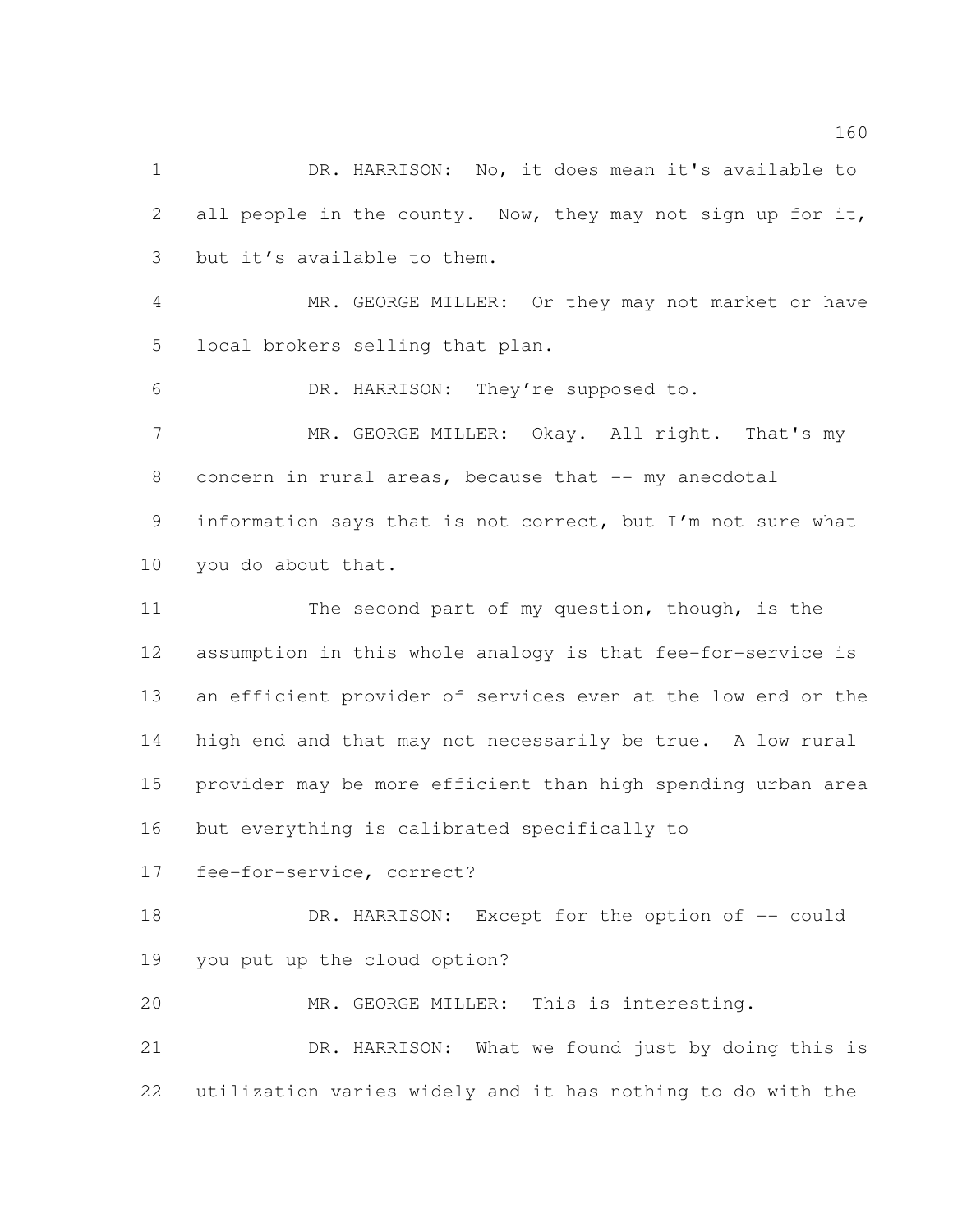price levels.

 MR. GEORGE MILLER: And therefore the efficiency issue is taken care of here with the cloud but on the high-end that 100 percent of fee-for-service can be totally inefficient. DR. HARRISON: But there the option would be to actually pay based on the average utilization so you'd be giving more advantage to counties where it was efficient. MR. GEORGE MILLER: Okay. I think I got that. MR. HACKBARTH: Just to be clear, George, I don't think anybody is saying that 100 percent of local fee-for-service represents efficiency. That is not the argument for using that as a potential peg for Medicare 14 Advantage rates. In fact, I would say that nobody that I know of who has thought more than 15 seconds about Medicare thinks that 100 percent of fee-for-service represents a level of efficiency uniformly across the country. That's what all of the variation analysis is about when we have these huge differences in Medicare spending per beneficiary. 20 We all know that isn't efficient. DR. MILSTEIN: Looking at these models -- looking

at these options that we've modeled reminds me of how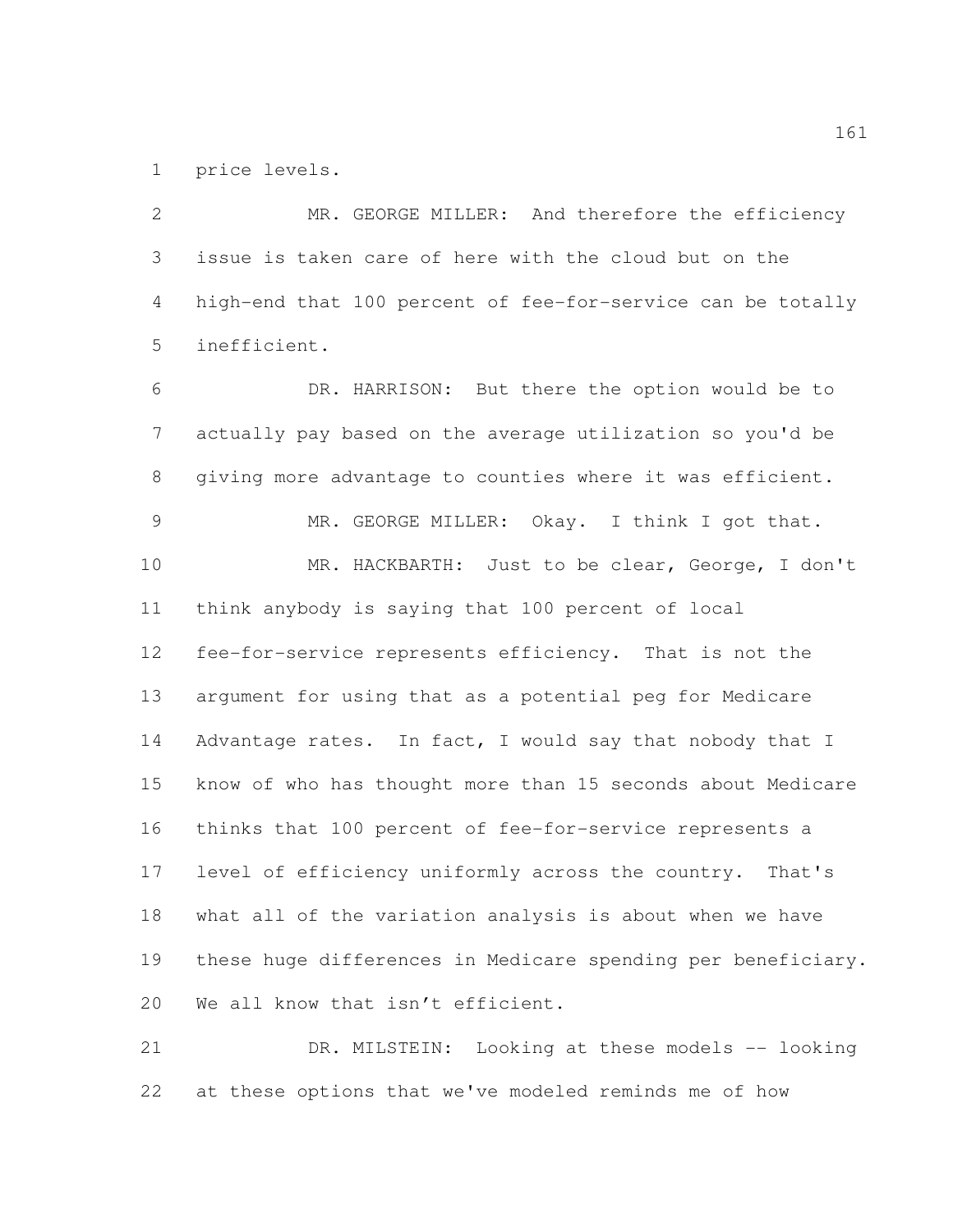fundamentally clunky this approach to incentivizing, at this point, in this example, plans to improve Medicare portability and quality is. Have we given any thought to a greater deviation from the existing model?

 I'm sort of struck by the contrast between this and the transparency and relative appeal of what we saw in 7 the accountable care options where you basically say, okay, everybody starts out in a given place in efficiency. We've got to figure out how we get everybody in the country to migrate down. In some ways, our accountable care organization proposal was a way of doing that in which the unit of intervention was an accountable care organization. Have you given any thought to essentially modeling a more profound shift in how Medicare pays for Medicare Advantage Plans with something more analogous to what we've hypothesized for accountable care organizations in which the 17 plans, to extend the analogy, rather than the accountable -- just like the accountable care organizations, begin to have an opportunity to be incentivized to more strongly improve quality and reduce Medicare spending? 21 Right now I have other bases for rewarding plans

than whether or not they are reducing Medicare spending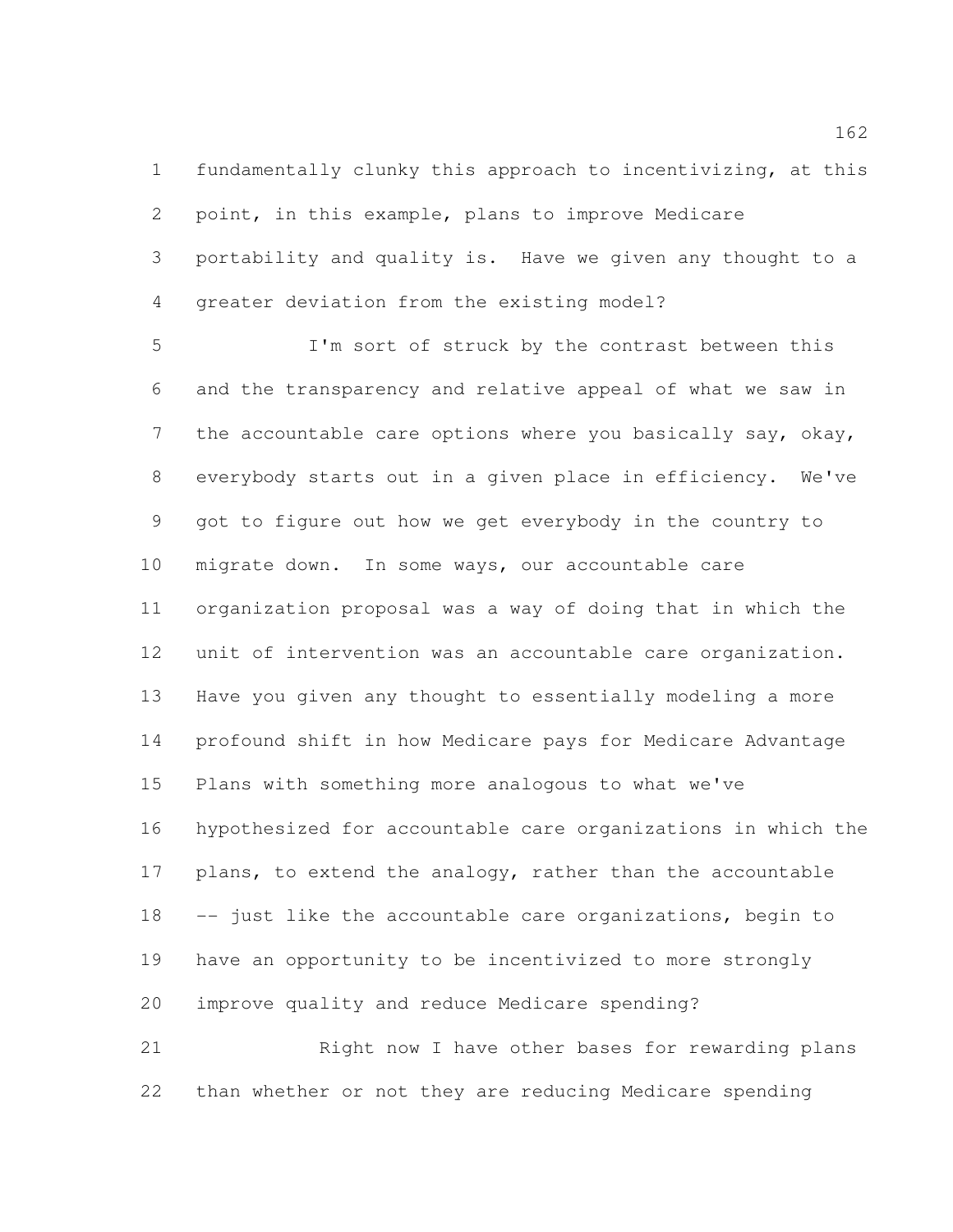growth and quality. Did we consider a more radical --

 DR. HARRISON: You mean like quality bonuses? DR. MILSTEIN: No, just a more -- right now we have this benchmark process and these examples take as a given that the current bidding approach should continue and now where trying to think about how we change -- within the context of the current bidding approach, we might make alterations. Have we considered modeling something that is a further departure from the current bidding process in which we begin to simply, at the margin, incentivize the Medicare Advantage Plans to do the same thing that we were attempting to do with the accountable care organizations? MR. HACKBARTH: Let me take a crack at this and then Mark and Scott and David can rescue me. In a one sense they're similar. The model we discussed at accountable care organizations started where they are and said, this is what 17 you've been spending. That's how Medicare Advantage works, too: It says this is the spending level in Miami or Minneapolis, wherever. And your rewards are going to come 20 from changing where you started; that, they have in common. Now, where they're different, the model of accountable care organization that was presented towards the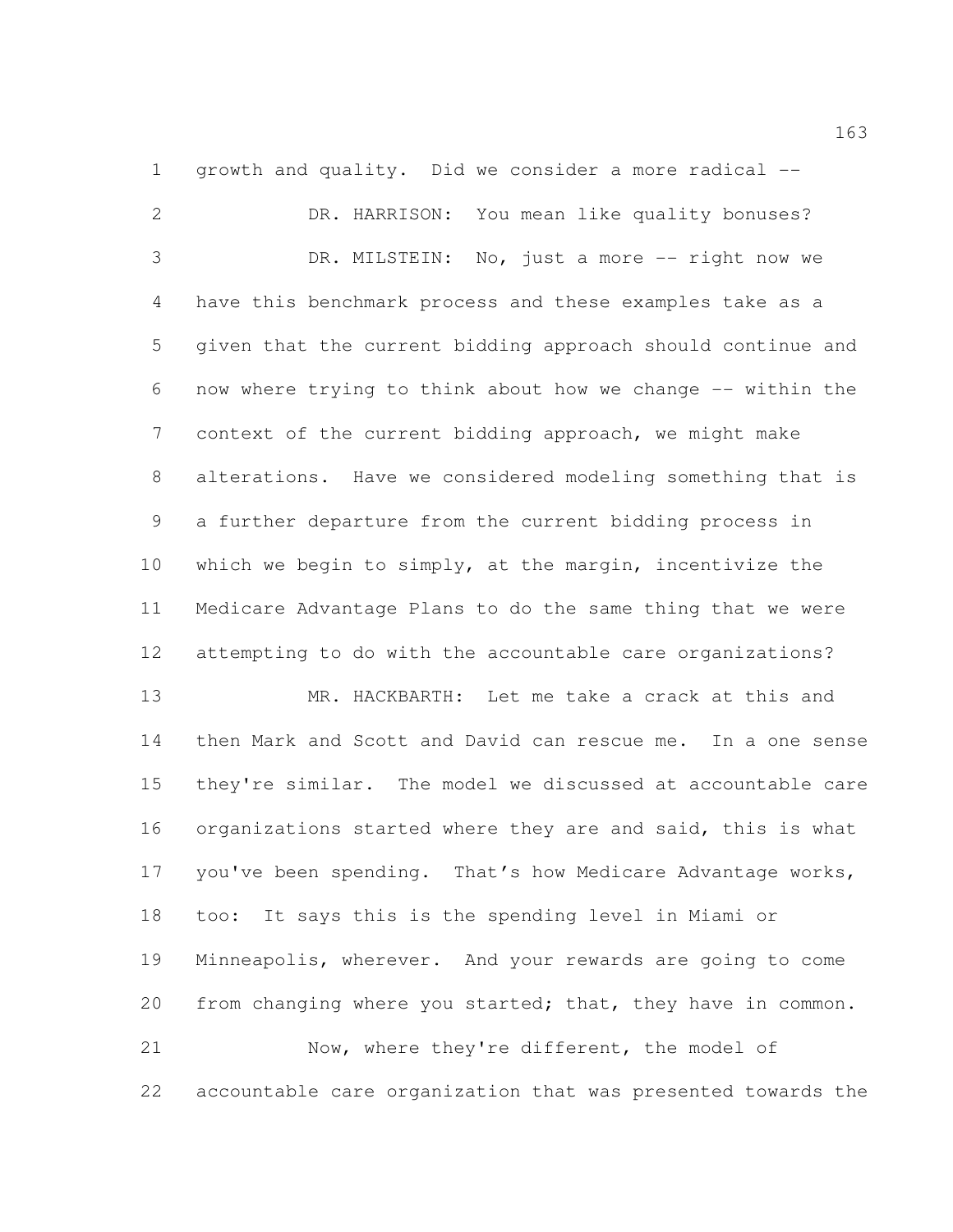end of the paper said, in terms of how we calculate future increases, let's use a flat dollar sum, and this was the \$500 example, which translates into a higher percentage increase for those ACOs that have low cost to start with, and a smaller increase for those that have a higher starting point. So that is different than Medicare Advantage, and that's why you're focused in on it.

 Now, here's the rub. Whether you're talking ACOs or Medicare Advantage Plans, if it's voluntary and you allow people not to participate and you start to ratchet down tighter and on the high cost ones and you've been historically too high costs -- we can get you down and it's voluntary, they say, okay, I won't participate. I will go back to unconstrained fee-for-service.

 If you really want to address geographic variation in a way that people can't escape it, you've got to do it in traditional Medicare and on a non-voluntary basis. If you make it voluntary either by, you can do it with Medicare Advantage Plan or not or ACO, you can do it or not, your tool just doesn't grab, would you try to ratchet down and deal with the geographic variation issue?

22 So, in some ways, you keep coming back to the same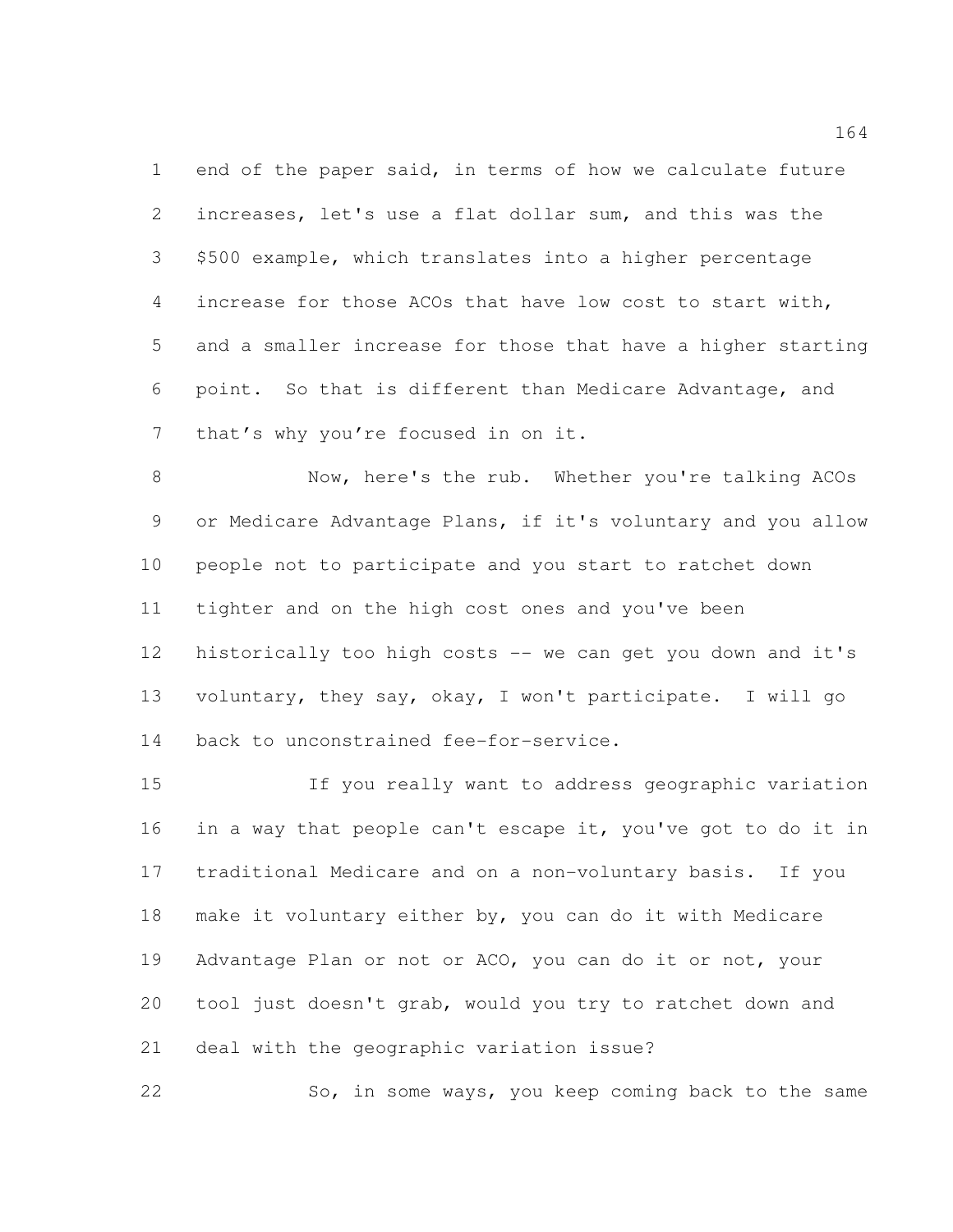policy choices. If you really want to deal with geographic variation, which I think is imperative for the Medicare program, you start to go to, it's got to be across the board for everybody; there's no escaping it.

 DR. MARK MILLER: I'm not sure that I have a lot to add. When you mentioned it, I started, in my mind, immediately started going to the \$500 thing. Is that what you meant as a different way to set the benchmark? So I don't think I have anything to add.

10 DR. MILSTEIN: In some ways, thinking back on my clinical career, we've got somebody that's addicted, and we're trying to figure out how to bring them down in a way that doesn't create a lot of social waves. It's a very analogous problem.

 DR. KANE: If you're successful on your fee-for-service, wouldn't that make the plans have to keep up? I don't know if you built that into your model at all, but if fee-for-service itself was being pushed into a more cost-constrained mode, then the benchmark should go down with that, shouldn't it?

 MR. GLASS: If you correct the current problems in the benchmark setting, the ratchet problem, yes.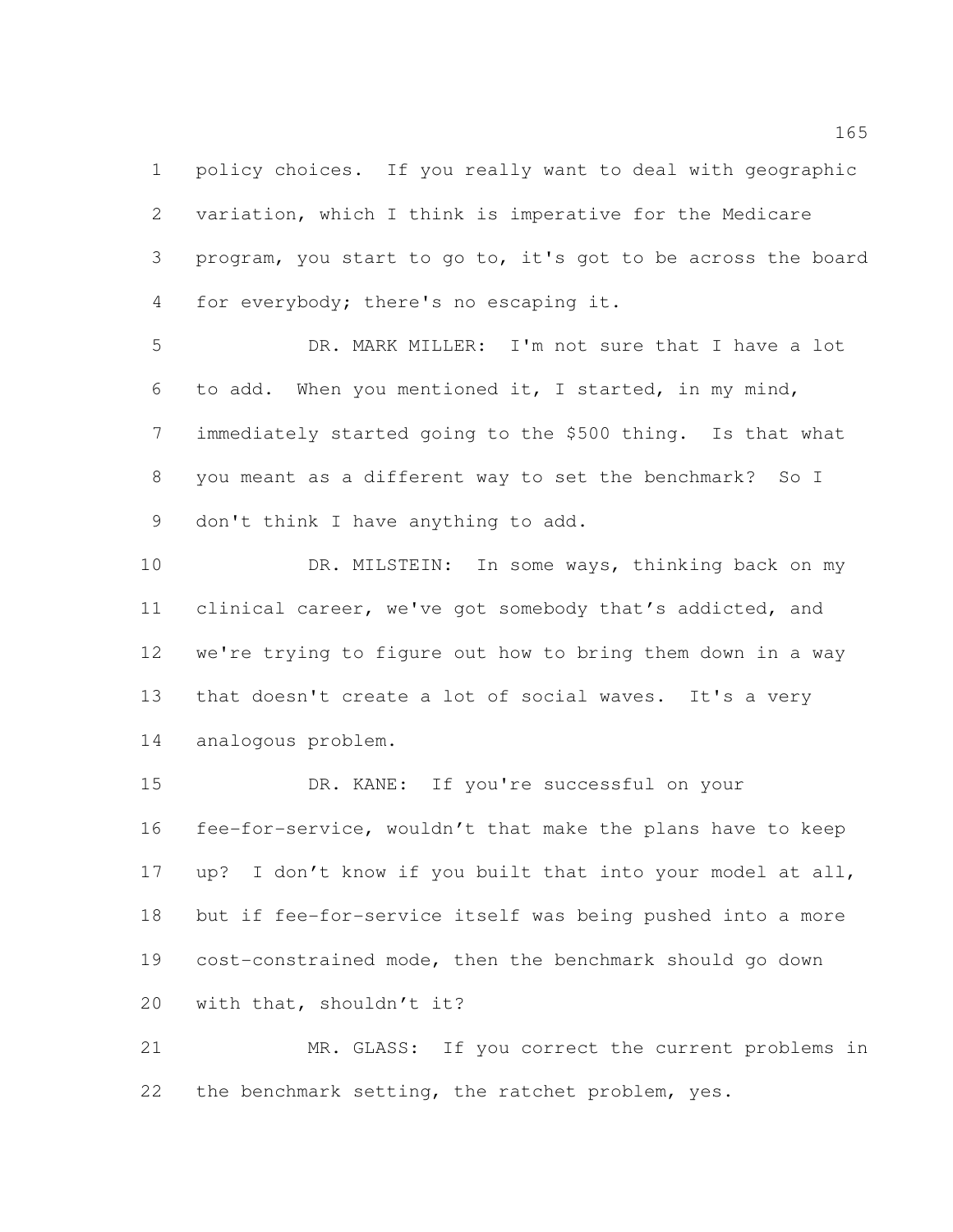MR. HACKBARTH: Let me try sort of another angle on this. I am really sympathetic with the people, including members of Congress and Senators from the low-cost states, of which Oregon is one, who feel like this system is unfair. Under traditional Medicare, in the high-cost areas, plow in all this extra money. We're talking about twofold more differences on a per beneficiary basis. The quality, as shown by Elliott Fisher and others, is often worse. So, that's in traditional Medicare. 10 And now, in Medicare Advantage, we say, well, if you're a beneficiary that lives in one of those high-cost areas that you're fortunate enough to have Kaiser Permanente

13 and CLA, they can come in under the high traditional -- umbrella of the high traditional Medicare fee-for-service costs and offer a very rich benefit package that people in Iowa and Minnesota and Oregon and other places don't have if you go to a 100 percent of fee-for-service on Medicare Advantage. This isn't right. This is perpetuating a regional inequity.

 So, whatever the logic of my 100 percent of fee-for-service might be, it doesn't meet with their perception of inequity. So, I've been wrestling with other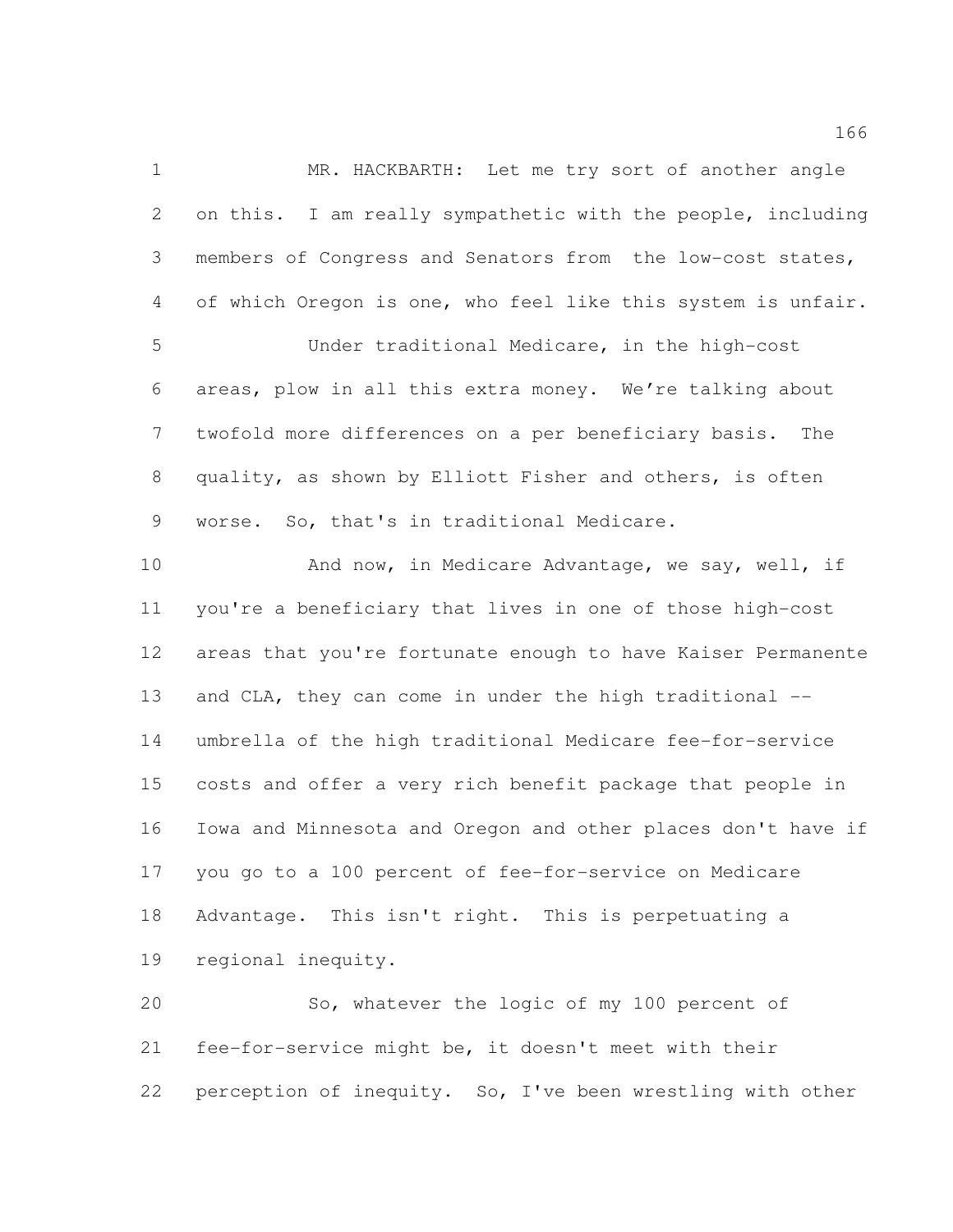ways that you might deal with that without creating what to me is an equally bad incentive of rewarding people for going into private health plans that do no more than mimic traditional Medicare except it costs more. Is that really the signal we want to be sending to either the plans are the beneficiaries? That's what I fear we're doing right now.

7 The alternative that I've been playing with is to say in, well, those low-cost parts of the country where traditional Medicare is an efficient plane, as George was mentioning, maybe what we ought to be doing is, within traditional Medicare, rewarding the beneficiaries in those areas. If all of Medicare looks like Minneapolis, we have a very different set of issues to deal with on health reform and long-term Medicare sustainability. The problems wouldn't go away completely but they would be greatly relieved.

 So why don't we give some reward to the people in those places where Medicare is doing pretty well and maybe squeeze a little bit more? John estimates and proposals or you could squeeze some more in the very high-cost areas, probably not wipe out plan participation and beneficiary enrollment, and do some reallocation of dollars there. But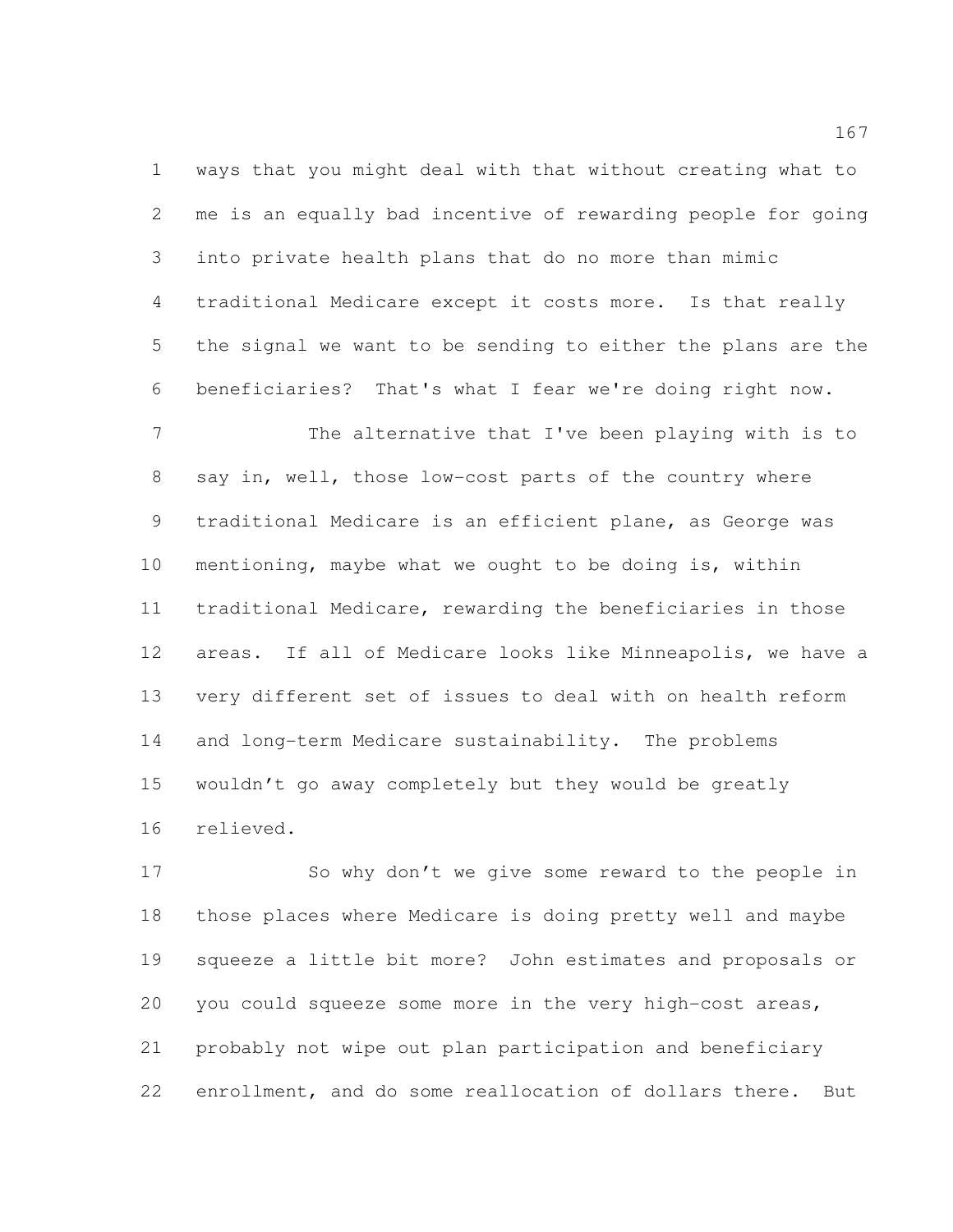don't flow the benefits for Iowa and Oregon and Minneapolis through Medicare Advantage, do it through traditional Medicare, through premium discounts for Medicare enrollees in those areas.

 Now, there's lots of complicated math to work through to figure what the budget impact of different ways 7 of doing that might be, but that seems to me a better way to deal with some of the strongly felt feelings about regional inequity without corrupting Medicare Advantage as a tool for encouraging innovation and importing innovation into the Medicare program.

 MR. BUTLER: I was feeling great about this chapter. I feel I actually understood it until you called 14 it clunky. The methodologies, because I think that they really are laid out well.

16 DR. MILSTEIN: Not the chapter.

17 MR. BUTLER: I know, but the methodologies, because I think that they really are laid out well.

 My question relates to availability in that you make a very black and white decision. Above benchmark, you're not going to participate, below, then you will. Obviously this will be one that Congress will be very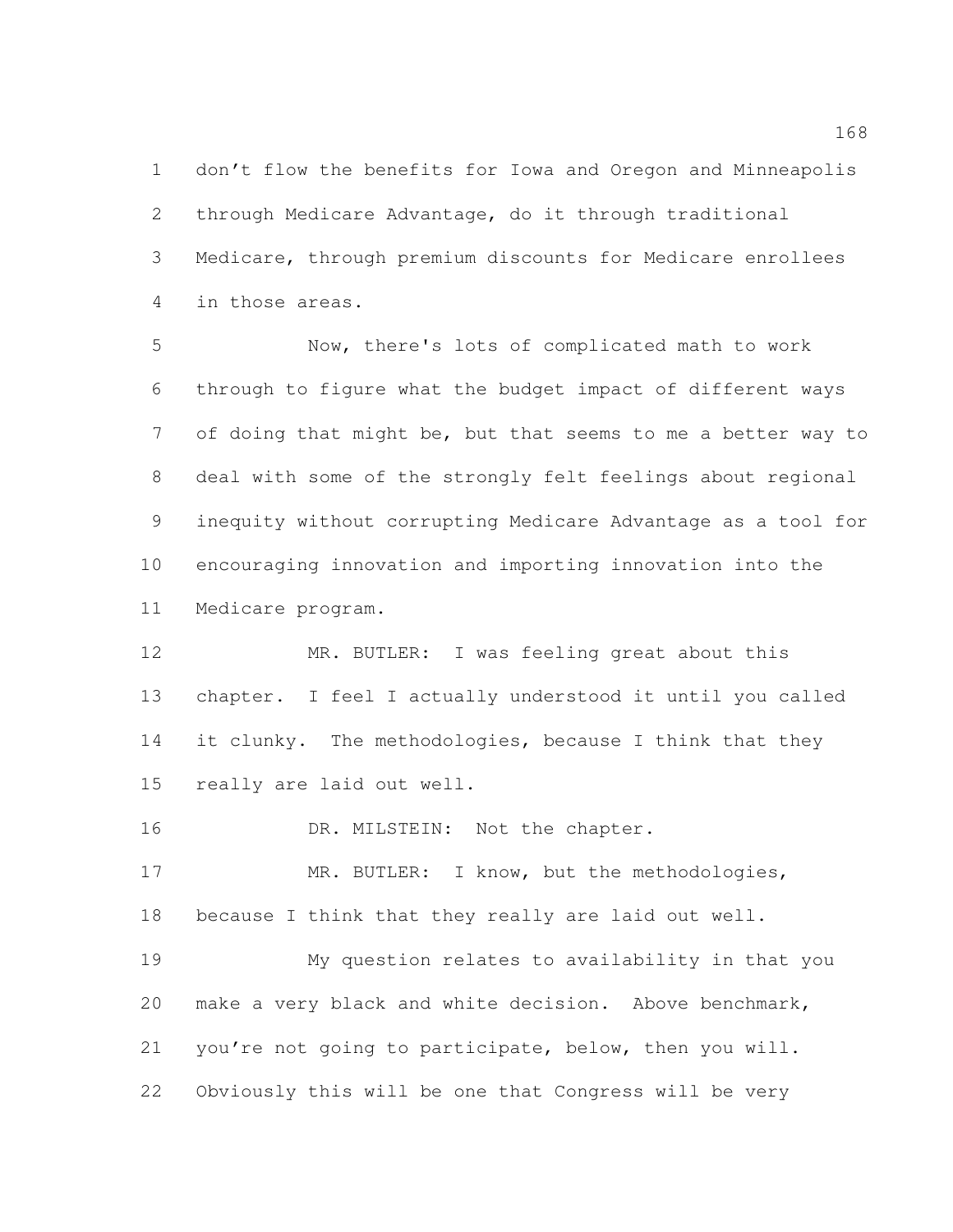sensitive to. And just as I think the floor was largely put in to create, in a clunky way, accessibility, I think they'd want to know a little bit more about the predictability of departure.

 Now, there have been departures in the past for a variety of reasons. Do you think if you had more time or more analysis you could be a little bit more predictive of who might actually leave the market if you put in some of these methodologies?

 DR. HARRISON: Back in the late 90s when there were a lot of plans left, a couple of factors. One, plans that were new to the area and didn't have deep roots tended to pull out, and those that didn't have a lot of enrollees 14 there tended to pull out. Other than that, and rural areas, also.

 MR. GLASS: There are plans that pay that actually 17 charge premiums and are in now. In other words, they are plans that bid above the benchmark and are there now and we could describe them somewhat.

 DR. MARK MILLER: I had two thoughts when he mentioned that. One was the one that you went right to, which is to remind people of what has happened in some of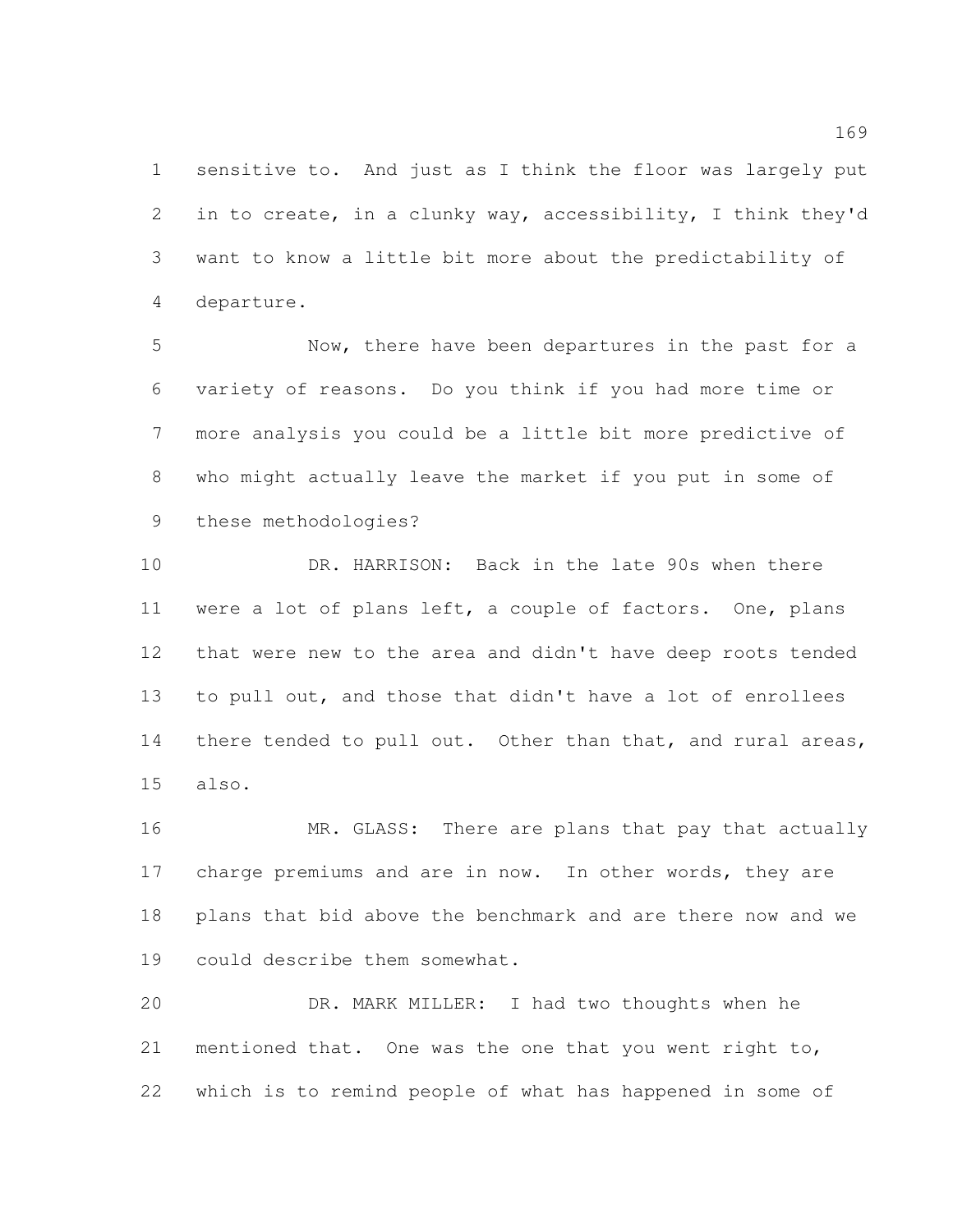the past experience, and that's stuff that we could

 summarize pretty quickly and easily and have as part of the report.

 But the other thing I thought of what he said that was we can express -- this would be maddeningly complex -- I see it as probably more as an appendix type of thing – but express the variation around the benchmark: What proportion of plans and availability fall within a couple of points of the benchmark versus quite far away from the benchmark that get some sense of that? But I don't know that we can be 11 much more sophisticated than that, Scott.

 DR. HARRISON: You may also get a little bit of flavor from where the bids are. Basically, and I can't remember what the cut point was -- I think it was in the paper. Something like, if your fee-for-service is under -- 16 I don't know if it was 550 or 600 -- nobody bids within 10 17 percent of fee-for-service; they just can't do it.

 Whereas, you see what the bids look like at the high end, they're all well below fee-for-service. So it really will depend on what kind of area you're in as to what the bids look like. You can also see that the variation is a lot tighter at the low end.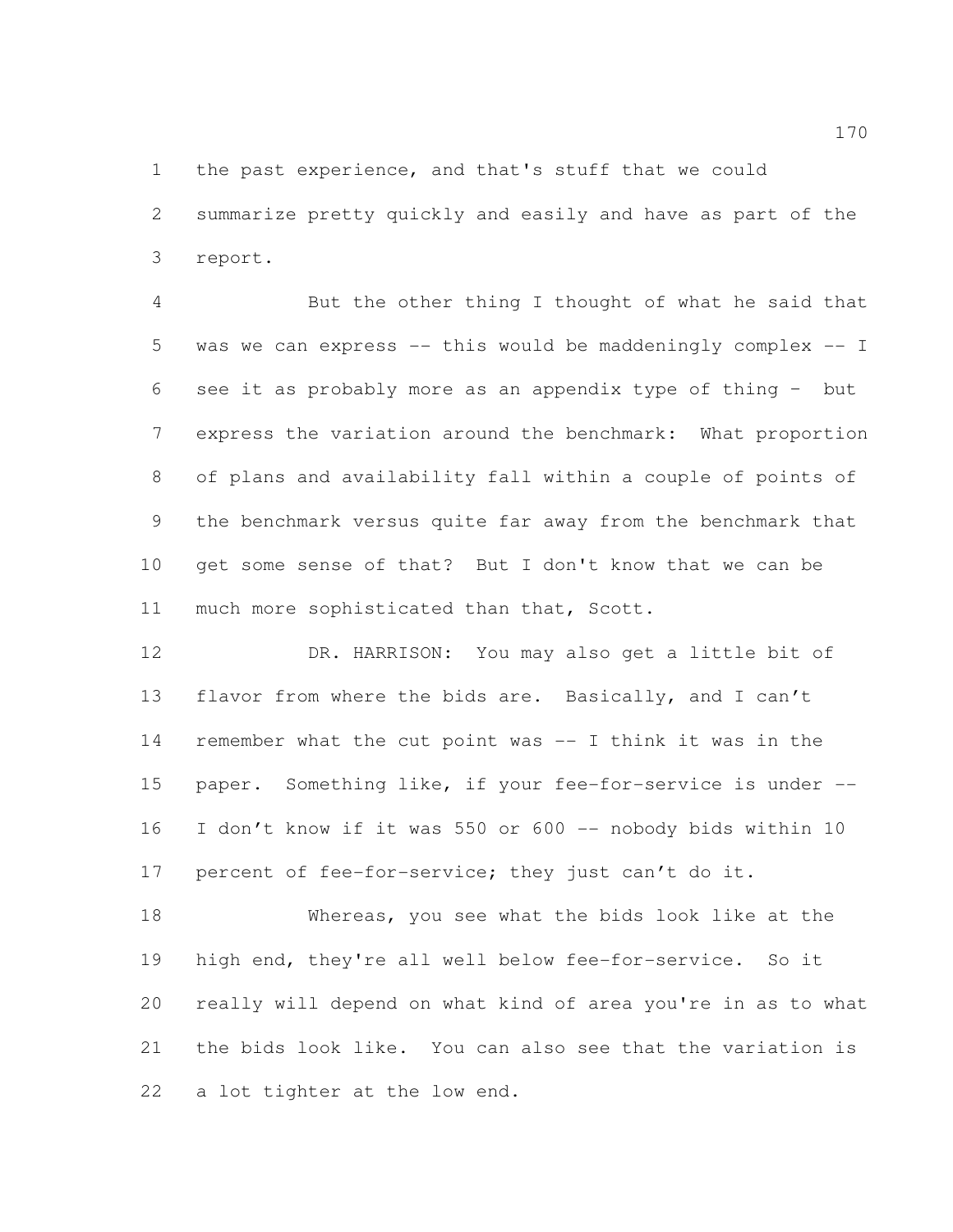MR. BUTLER: I would just think that where the costs of entry or departure are small, then you would have it more likely to be responsive to the changes in rates. So, a private fee-for-service plan might come and go a lot more quickly, for example, than some of the others that have a whole managed-care infrastructure associated with them. I think that would be the kind of thing that we'd want to know, or at least comment on if we thought that was a likelihood. 10 DR. HARRISON: We can do that. Yes. MS. HANSEN: Just a clarification, especially with the private fee-for-service plans in discreet counties, can 13 it be filtered out -- especially, I think one of the concerns oftentimes legislatively is with rural areas. So, the ability to discern the difference of population of Medicare beneficiaries who are under now private fee-for-service and still under regular Medicare -- a regular fee-for-service, I mean? MR. GLASS: You mean penetration rates by County? MS. HANSEN: Yes, proportion. 21 MR. GLASS: Yes. DR. HARRISON: We know that but how would you like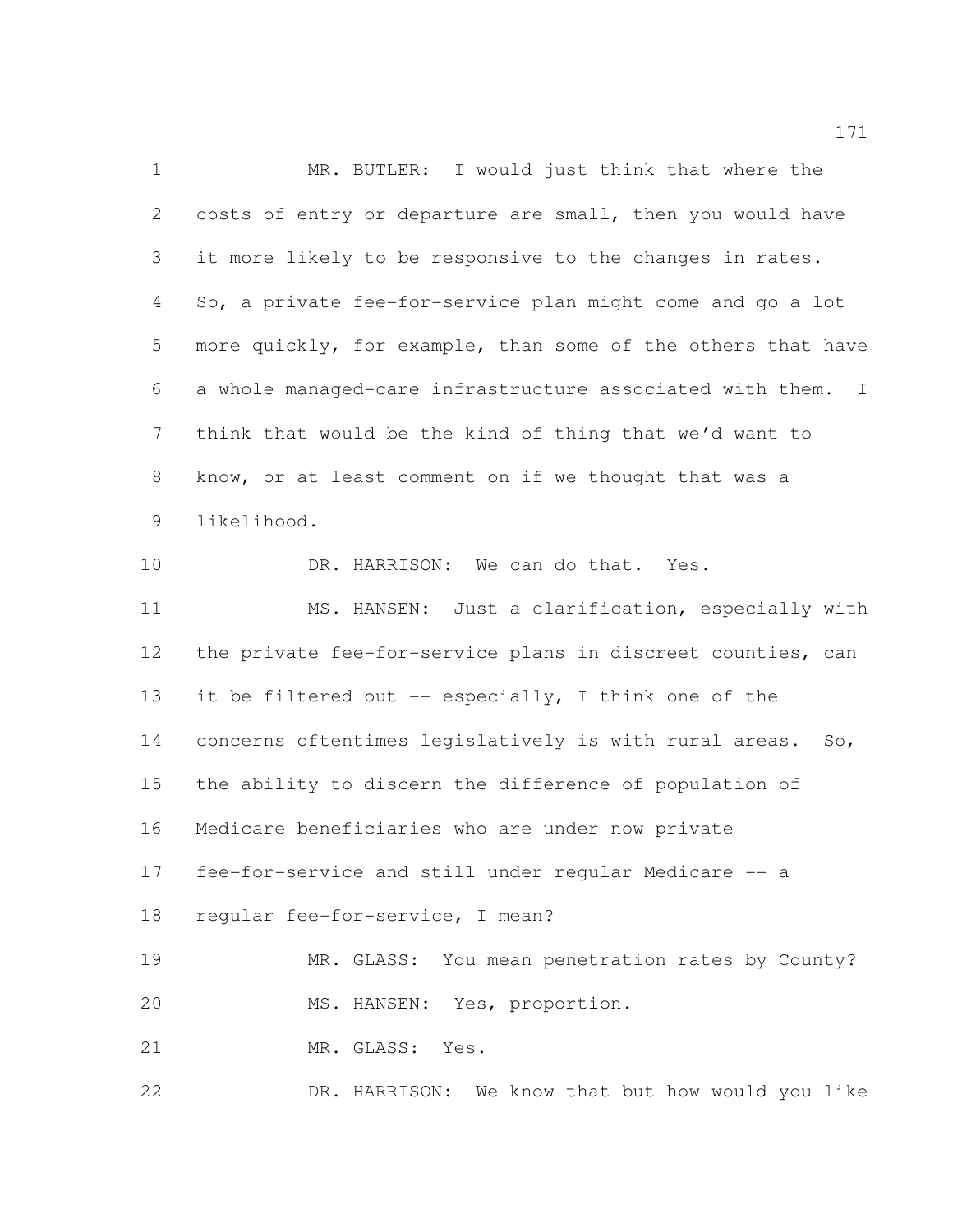that summarized?

 MS. HANSEN: I guess the concern was just looking at some of the arguments of -- I think they made that earlier in the morning, the argument sometimes that we would deprive people of plans. And if the plan, from my understanding, is not fundamentally different from regular fee-for-service, there is just a begged question of who is subsidizing that 118 percent extra on the private fee-for-service side. DR. HARRISON: One of the ways we tried to look at that, and I don't know if this is quite getting at this, is really looking at the Coordinated Care Plans and getting rid of the private fee-for-service. So, these figures would show what it would be like without the private fee-for-service. You'll see right now, for instance, only 60 percent of rural beneficiaries have a local Coordinated Care Plan available. DR. KANE: Isn't that the population we're worried about disrupting are the ones who are actually in at already, not the ones that have access to it? DR. HARRISON: Well, that's one way of putting it.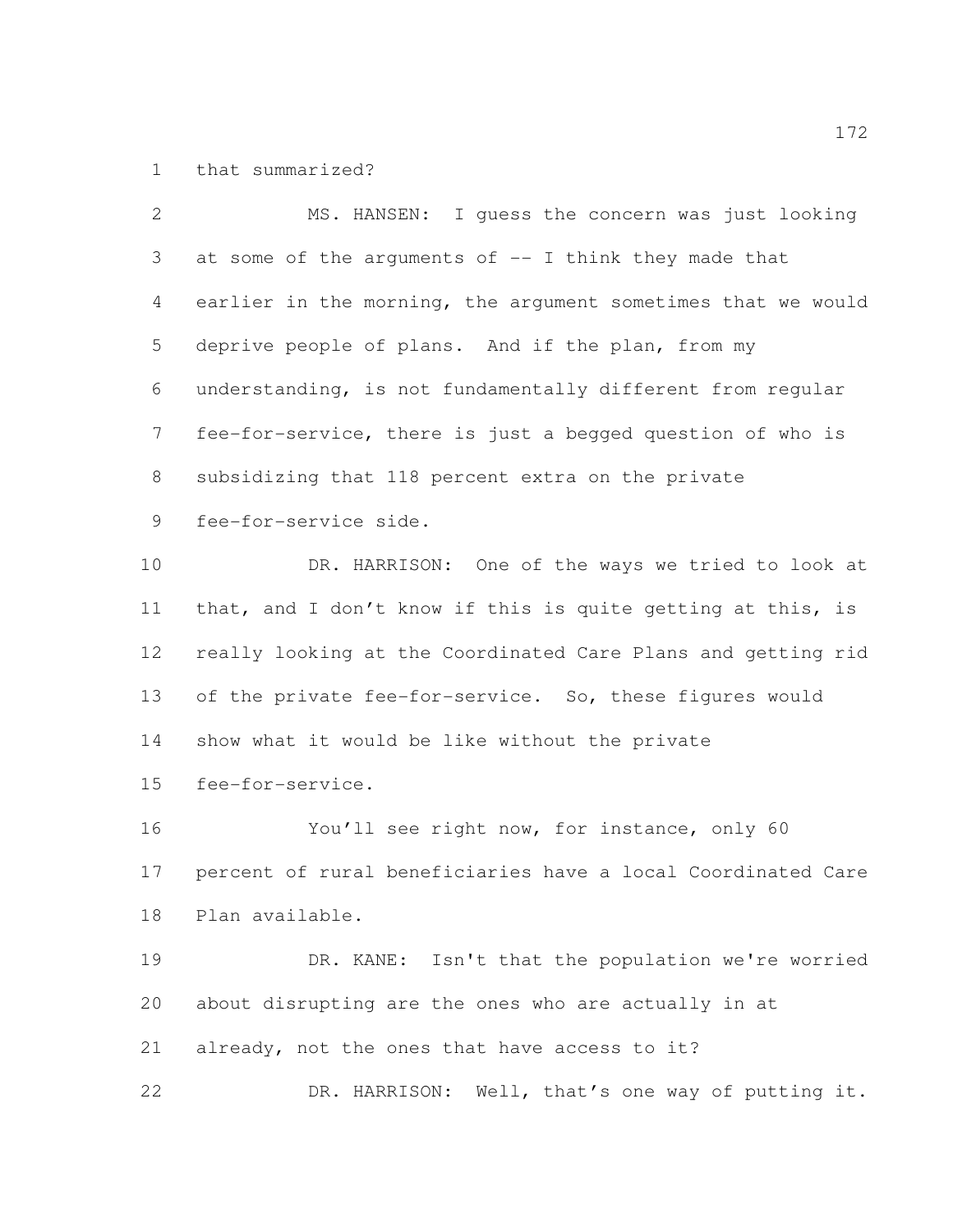MR. GEORGE MILLER: There is an equity issue, though, because all taxpayers are subsidizing the MA plans, and yet the rural population, which has a smaller percentage in the MA plans -- 100 percent of them are subsidizing it. And you even go down with the alternatives. So is that an equitable issue? 7 DR. KANE: Isn't the population --8 DR. REISCHAUER: Those are just the managed-care plans, the CCPs. 10 DR. KANE: Yes, but are we worried about beneficiaries having access to them or that -- or what happens to beneficiaries who are actually in them, because they are the ones who are enjoying these benefits of excess of fee-for-service that everybody is subsidizing? How many 15 people are we dealing with who are actually in the  $- - I'm$  not so sure that we have to worry as much about the ones who have access to them. 18 MR. GLASS: You want to look at enrollees. DR. KANE: Yes, the people who are vulnerable to this change are the ones who are actually enrolled.

 MS. HANSEN: There are two points: one is the vulnerability of the changes that may come down when if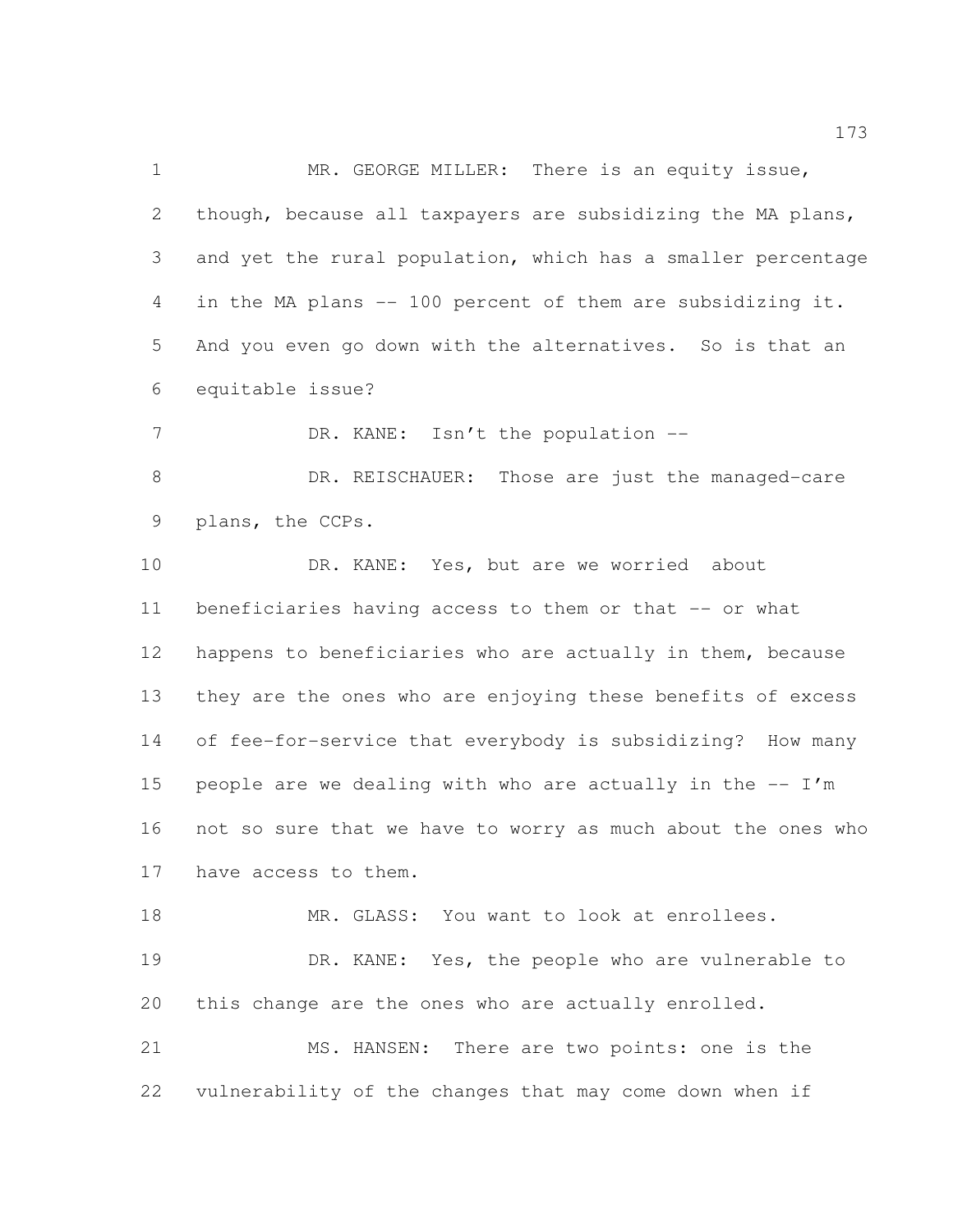they're going to be reductions. What's the transition question for that?

 My first one was still just, when people don't want to change, understandably, the normal resistance of taking away, say, the subsidy and the growth of the private fee-for-service plans as a subset that has been so rapid, and if my information is right, that the difference between really the private fee-for-service plans operating under the MA mantle as compared to regular fee-for-service is fundamentally not different. So, is that assumption reasonably correct? I need to be corrected on that otherwise.

 MR. GLASS: Think that's what Glenn means when he says that these plans essentially mimic fee-for-service Medicare, just at a higher price.

16 MS. HANSEN: So my point I guess is really 17 relative to just having an argument of, even if we were to start to differentiate where some of the transitions would occur first, it seems like it would hurt beneficiaries least in those environments where the fee-for-service plan and the private fee-for-service plans really become the first discussion point.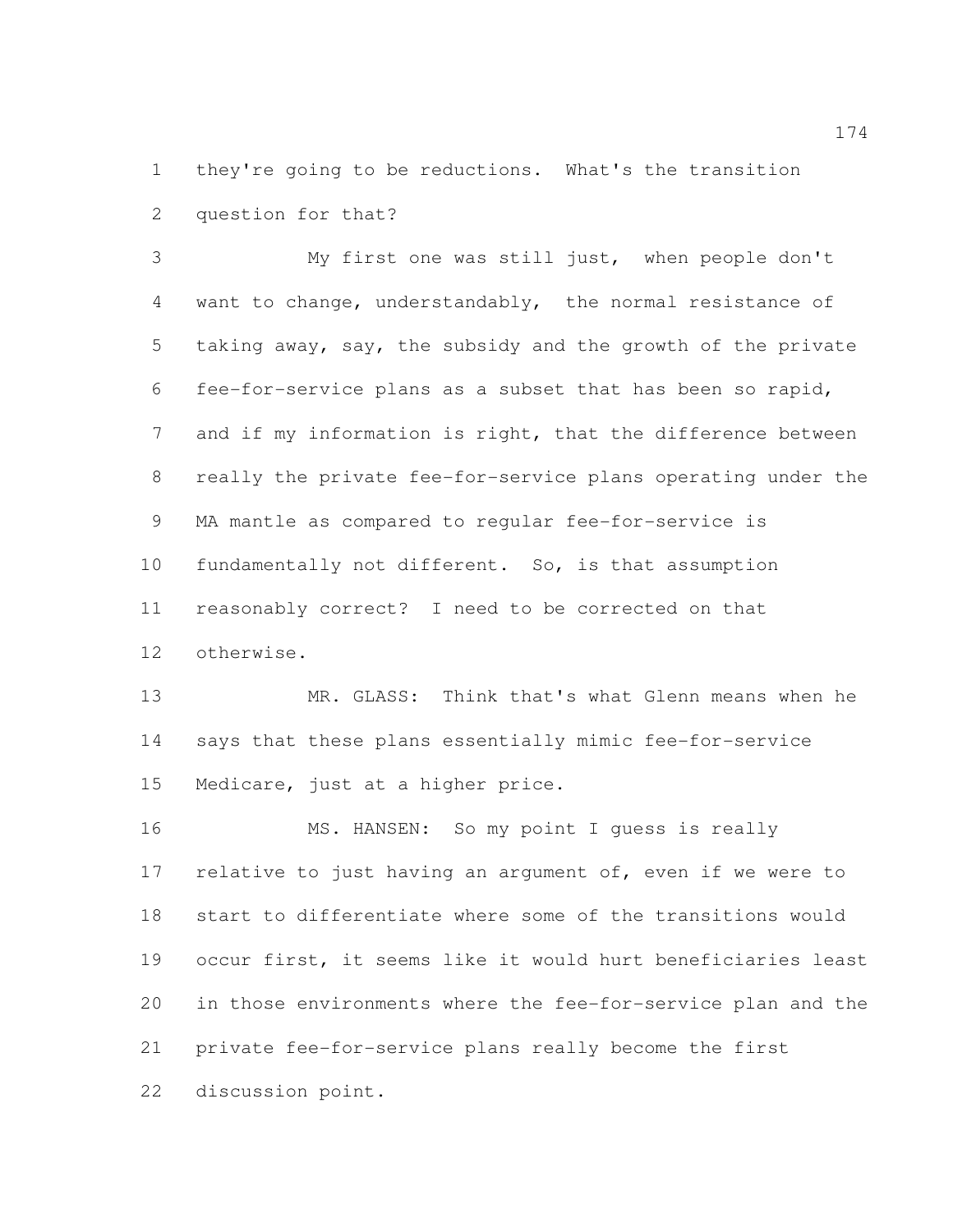1 DR. HARRISON: I think you're right. Yes.

 DR. CHERNEW: The payment is indifferent. So, if you lower payments in an area right now, you're not targeting just the private fee-for-service. I mean, I guess we could have that discussion.

 You're targeting all the MA plans in that area. 7 DR. HARRISON: But the fee-for-service plans tend to bid higher so they are going to be hit quicker by reductions in the benchmark.

 MR. EBELER: I want to make sure we don't lose the purpose of this chart.

 Your question is right. One of the criteria that politically has to be looked at is how many people are currently in plans, because we have dramatically overpaid, that we need to worry about. The theory of this chart is slightly different. There is another policy criteria that says, are we trying, are we encouraging, the plans that we think are the ones that will be the agents that will help us with delivering reform?

 So, I'm not disagreeing that we need to chart you need, and this may not be the right way to state it, but it's a different objective than what we're talking about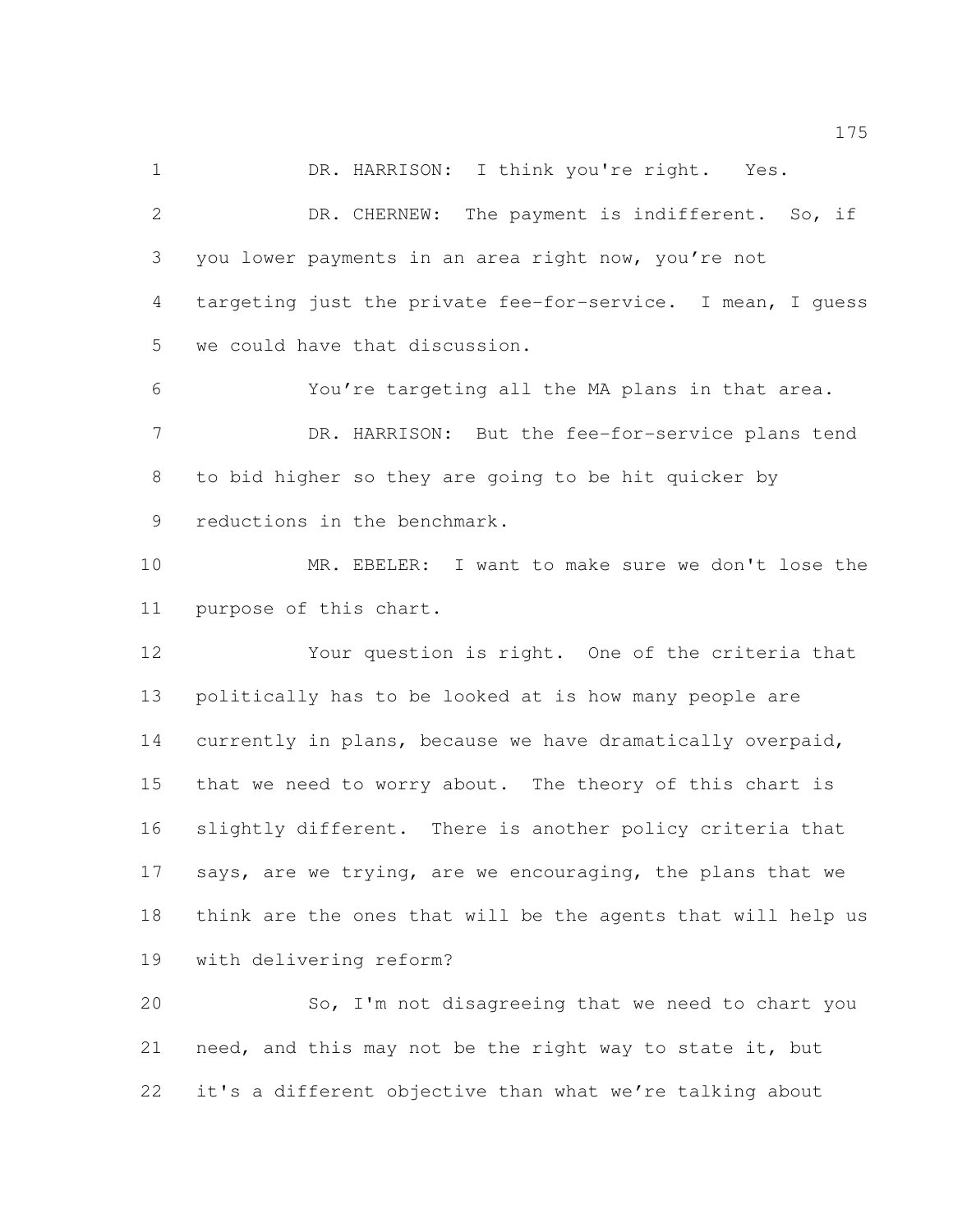here.

 MR. HACKBARTH: Let me jump in on this. I feel deeply ambivalent about this transition issue. On the one hand, just by my nature, I don't like abrupt changes and I worry about abruptly changing rates and the effect on people. I generally believe you want to move in new directions in a gradual basis, particularly when we're talking about potentially hurting Medicare beneficiaries. On the other hand, the longer that you keep overpayments in place the more people are going to roll, and your transition problems in some ways get bigger. Not only more beneficiaries are affected but also more political resistance. And so, how do you strike that balance is tricky. I want to remind people of one thing that was suggested in a presentation in the paper. One way that you can potentially divide plans for the transition is based on quality scores. There are reasons to have reservations 19 about the quality scores, in some ways that they are crude, but in a way, I find them more compelling than planned type categories. We, many of us -- I know we're not fans of private fee-for-service, but, boy, there's huge variation as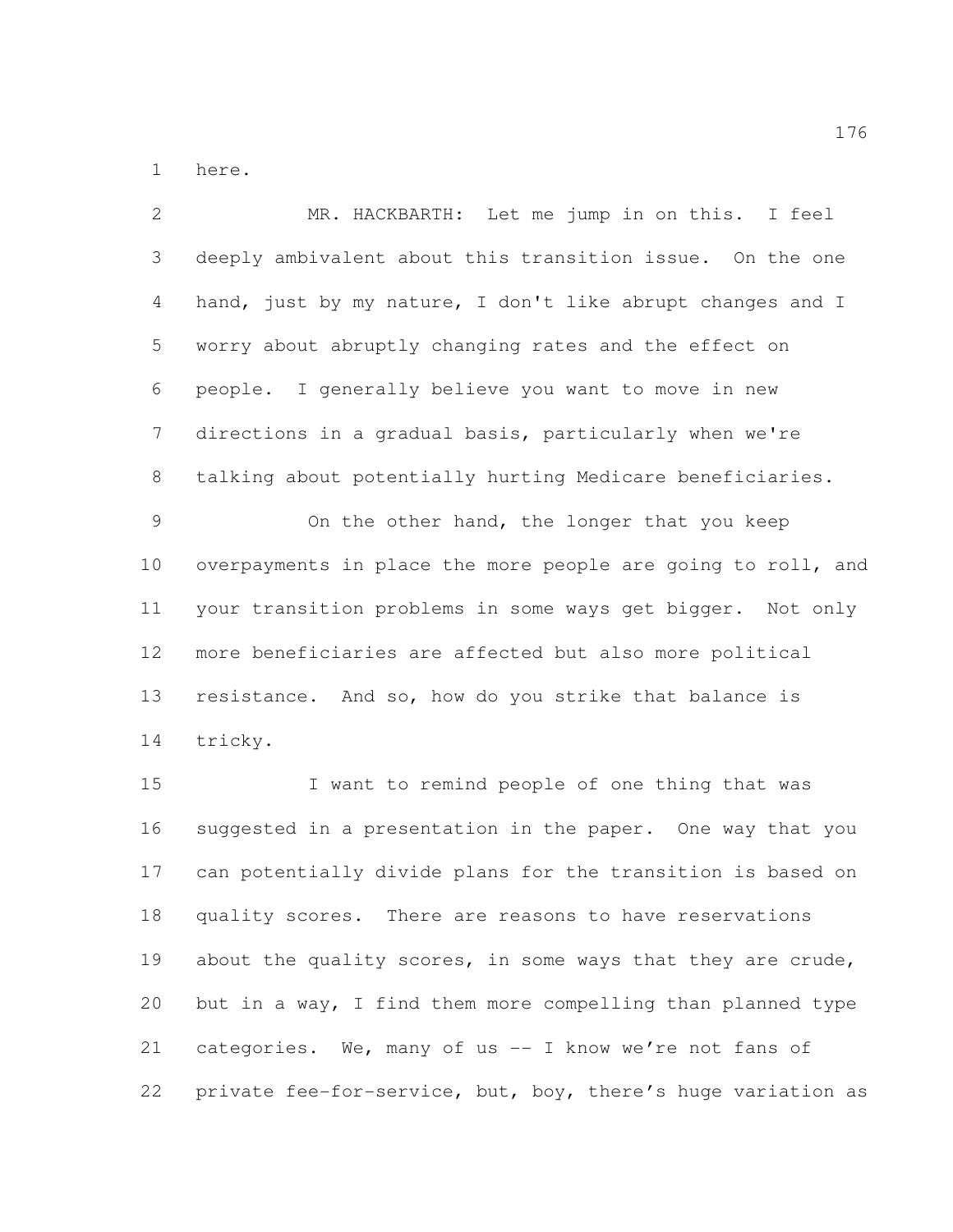to what constitutes a Coordinated Care Plan. Some of them I think would be wonderful and I really am worried about 3 protecting them against an unduly fast transition; others, frankly, I'm not so worried about, because although they fall under the legal category of Coordinated Care Plan, they're really not doing much good for Medicare beneficiaries.

 If you focus your transition protection more on high-quality plans, one of the ideas offered in the presentation, that might be a reasonable surrogate for plans that actually can do something to improve care. So, just food for thought on the transition issue.

13 I want to get to round two. You have round two written all over your face.

15 [Laughter.]

 MR. HACKBARTH: We've got a little less than a half-hour to go. If I could, let me establish a framework for round two that would be helpful to me at least.

 This is going to be a two-part report. Part one will cover all of the analytic stuff, not just what we reviewed today but things that we talked about in the paper having to do with the questions that were asked about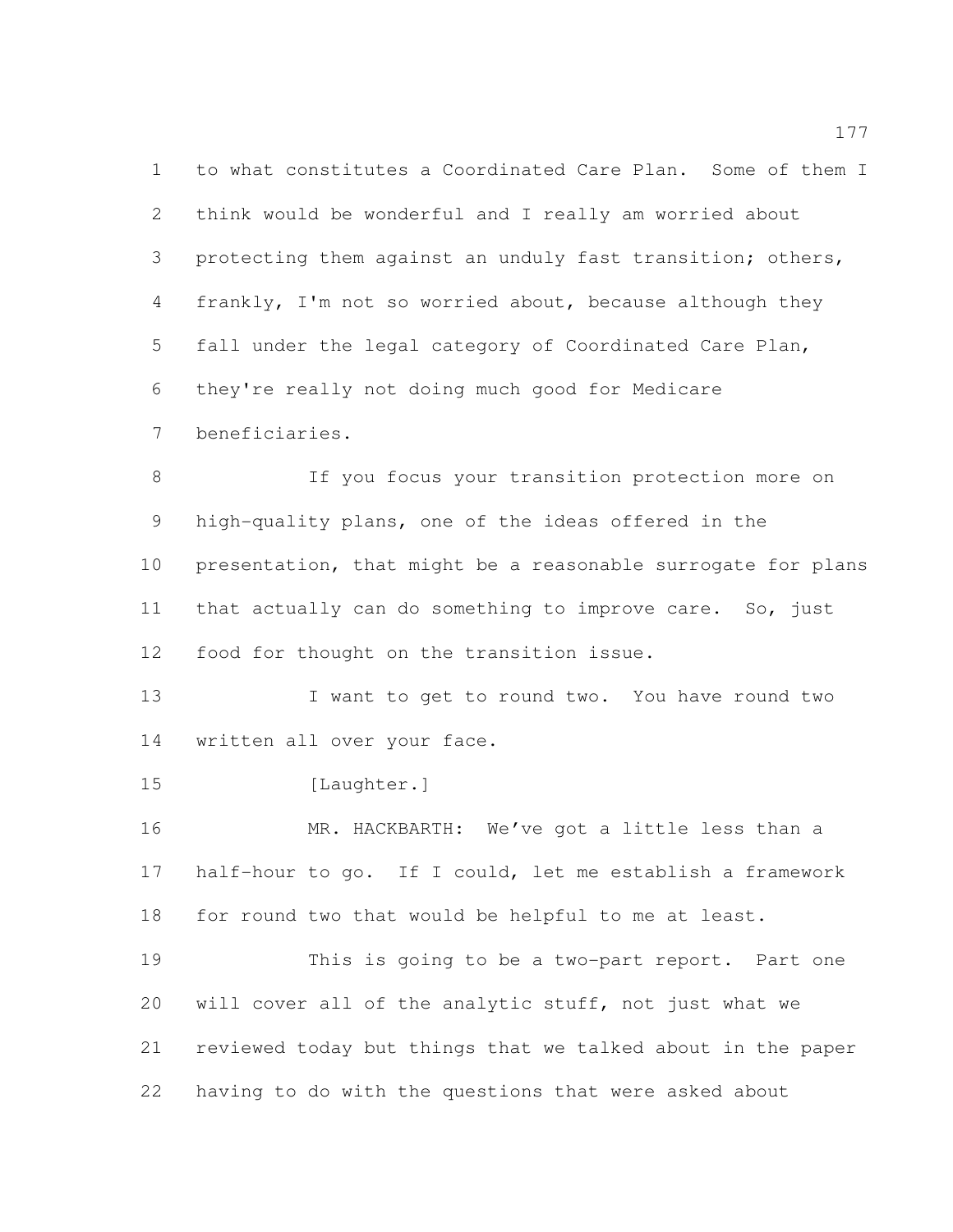administrative costs and are they properly accounted for, the rate geographic unit and the VA issue. So all of that is the analytic stuff that will be in part one.

 Part two, as I said at the outset, won't have any boldfaced recommendations, but it our opportunity to help Congress think about the analytic work that we've presented.

7 I think the lead section in part two is, what are your goals for the program, because the goals for the program drive what the right payment mechanism is. If your goal for the program is maximizing plan availability, you do one thing. If your goal is to maximizing opportunity for quality improvement and cost reduction, you do something very different. And so, to me, that's sort of the first step in our commentary, if you will.

 A second piece as I mentioned earlier might be a subsection of part two that says, we understand the geographic equity issues that are at stake here, and the frustration that they cause. Here are some other ways that 19 you might think about addressing geographic equity. I mentioned one, and it's not the only one by any stretch. And so, if people have some thoughts on that geographic equity issue I would welcome those in round two.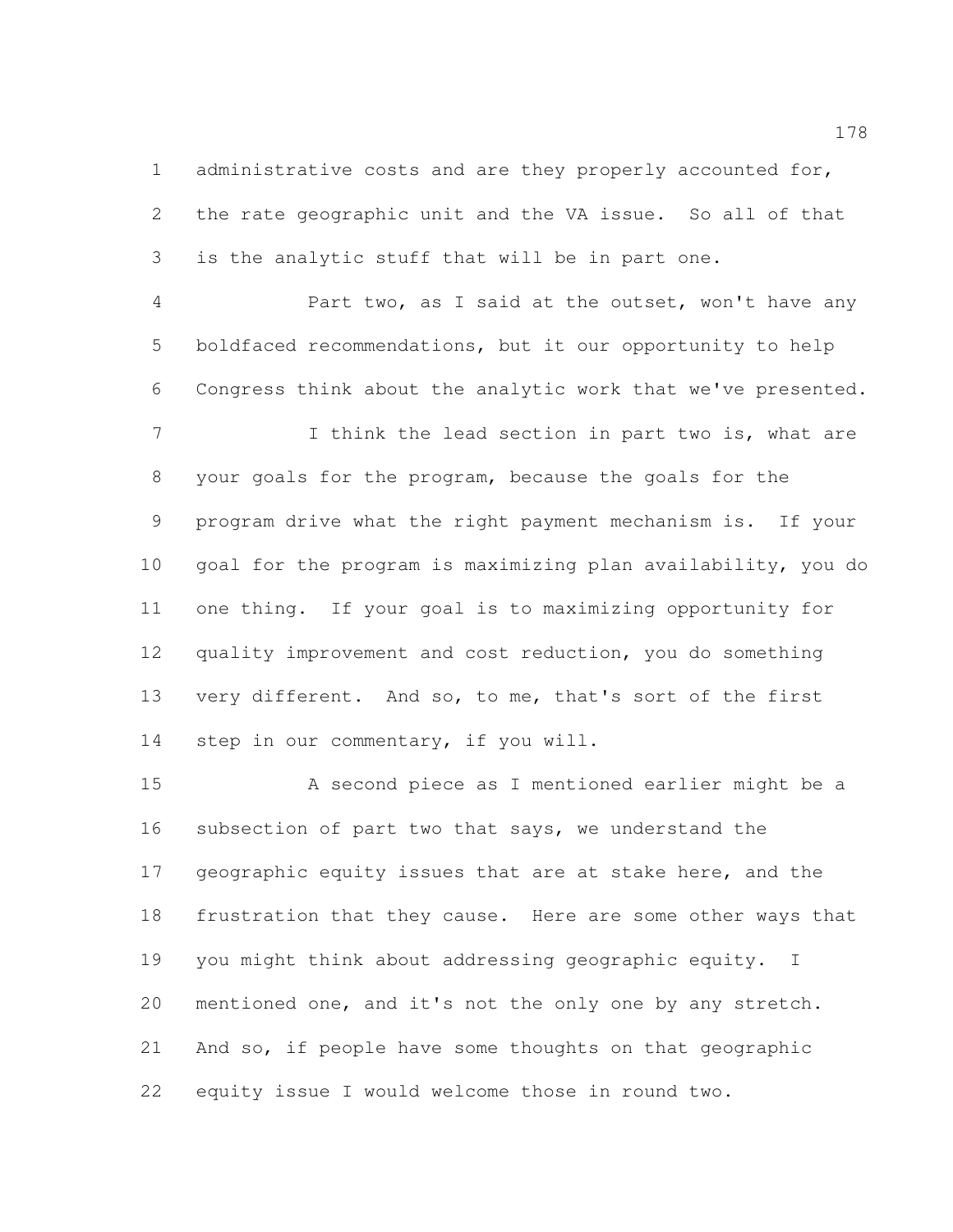1 A third category and we've just been touching on it is transition issues. So that's another thing I think we probably ought to address in our commentary in part two. So, those are the three boxes I see. I urge you to help me help the staff fill them, but if you think there are other boxes that ought to be in part two, please say so.

 So, let me see hands for round two comments. DR. CHERNEW: I find this fascinating although difficult to get my head around for a reason I'll mention in 10 a second but I just wanted to sort of go on record, and I think this is consistent with what has been said by others here, that I for one believe that one of the benefits from the MA program, at least a subset of the plans in the MA program, is that they create systemwide spillovers to other aspects of the program.

 And in thinking about the analysis, instead of thinking about it conceptually as separate -- this is what fee-for-service is -- here's what we're going to pay to MA 19 plans. The MA plans, particularly, sort of, types of MA plans, need to be given some credit for helping the system evolve in a certain way. I think that's important, although I think it's hard to quantify and hard to figure out how to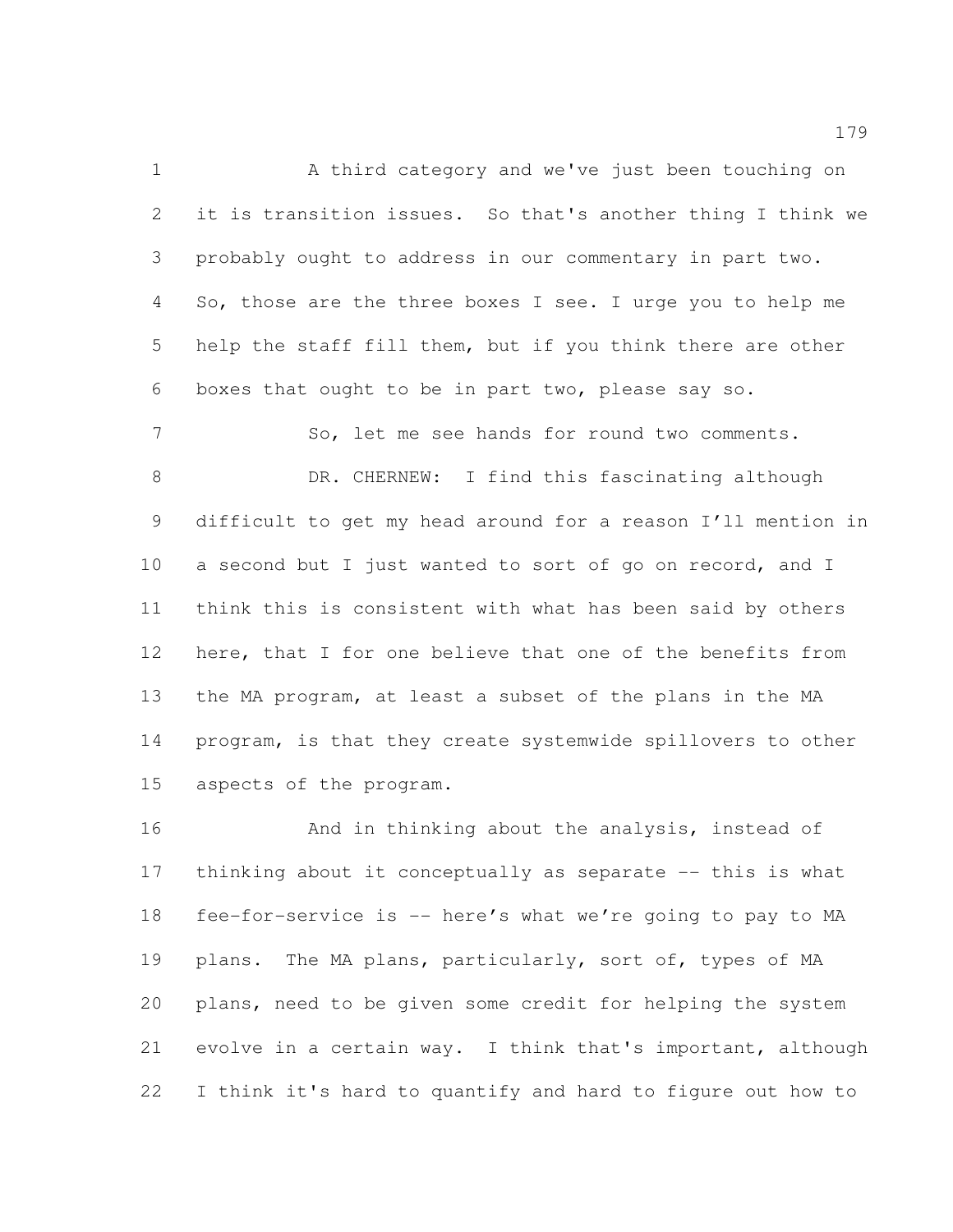deal with that in a policy way.

| $\overline{2}$ | But it does suggest, for example, that in high-              |
|----------------|--------------------------------------------------------------|
| 3              | cost fee-for-service places, we might want to most encourage |
| 4              | the MA plans because they might have the most did they can   |
| 5              | do their relatively speaking, although the geographic equity |
| 6              | issues that would come up with a policy of that nature are a |
| 7              | little complex, admittedly.                                  |
| $8\,$          | That brings me to my last point, which is I think            |
| $\mathsf 9$    | in thinking through all of these types of options a paradigm |
| 10             | of policy analysis -- if we did this, how would behavior     |
| 11             | change $--$ is really important. So, I understand why you've |
| 12             | done which is done because it's very difficult to think of,  |
| 13             | but I quess I'm still struggling with as much as we know     |
| 14             | about how the plans would change behavior in response to X,  |
| 15             | Y, or Z, how the bidding would change or not. And there's a  |
| 16             | lot of complicating things in here that I think just need a  |
| 17             | little more fleshing out from all of us, anybody.<br>Most    |
| 18             | important to me is the ramifications of things like putting  |
| 19             | the fee-for-service costs into the bid calculation for       |
| 20             | benchmark versus not and how you think about the pros and    |
| 21             | cons of issues like that.                                    |

I think this is a great start in thinking about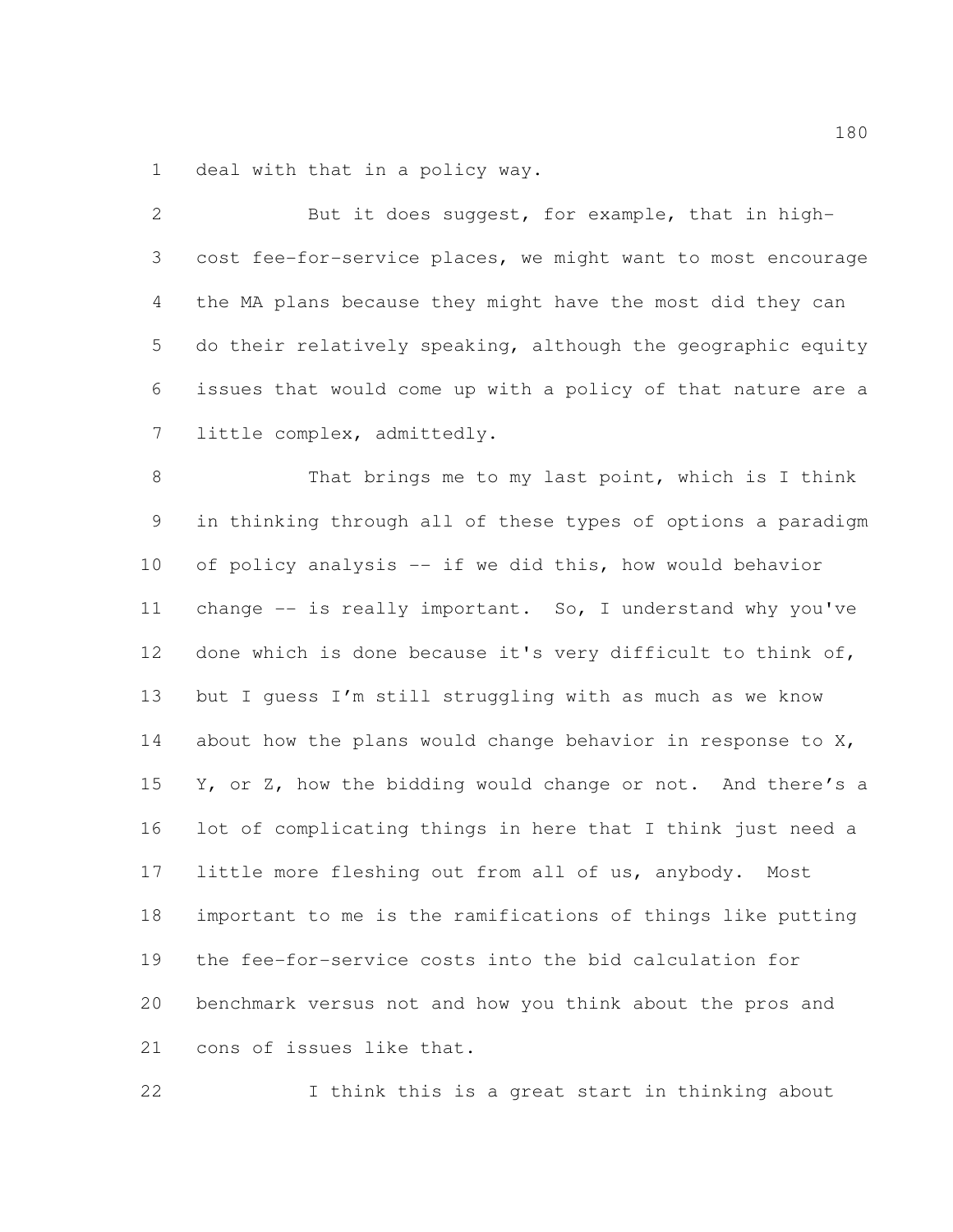how to do this and I wish the issues were a little simpler, but I enjoyed it a lot.

 DR. CROSSON: Thank you. I have one question and then one comment. The question is that I realize we're not heading towards a point recommendation, but what I wonder for the next discussion, will we be able to see or is there anything, really, that we can look at at the next meeting to sort of compare the competitive bidding approach to the administrative benchmark approach and kind of look at the pros and cons to those two things, without necessarily saying, and therefore we support this one or the other? I think that would be at least helpful to me.

 MR. HACKBARTH: I think that's a question for you guys.

 To me, the overall theme of part two, the commentary section, is, here's our analysis of these options, the pros and cons of doing it each way. So I think I would focus the question, do we plan on come to including competitive bidding as one of the options here given what was in the President's budget?

 DR. MARK MILLER: Our discussion of the competitive bidding wasn't motivated by the President's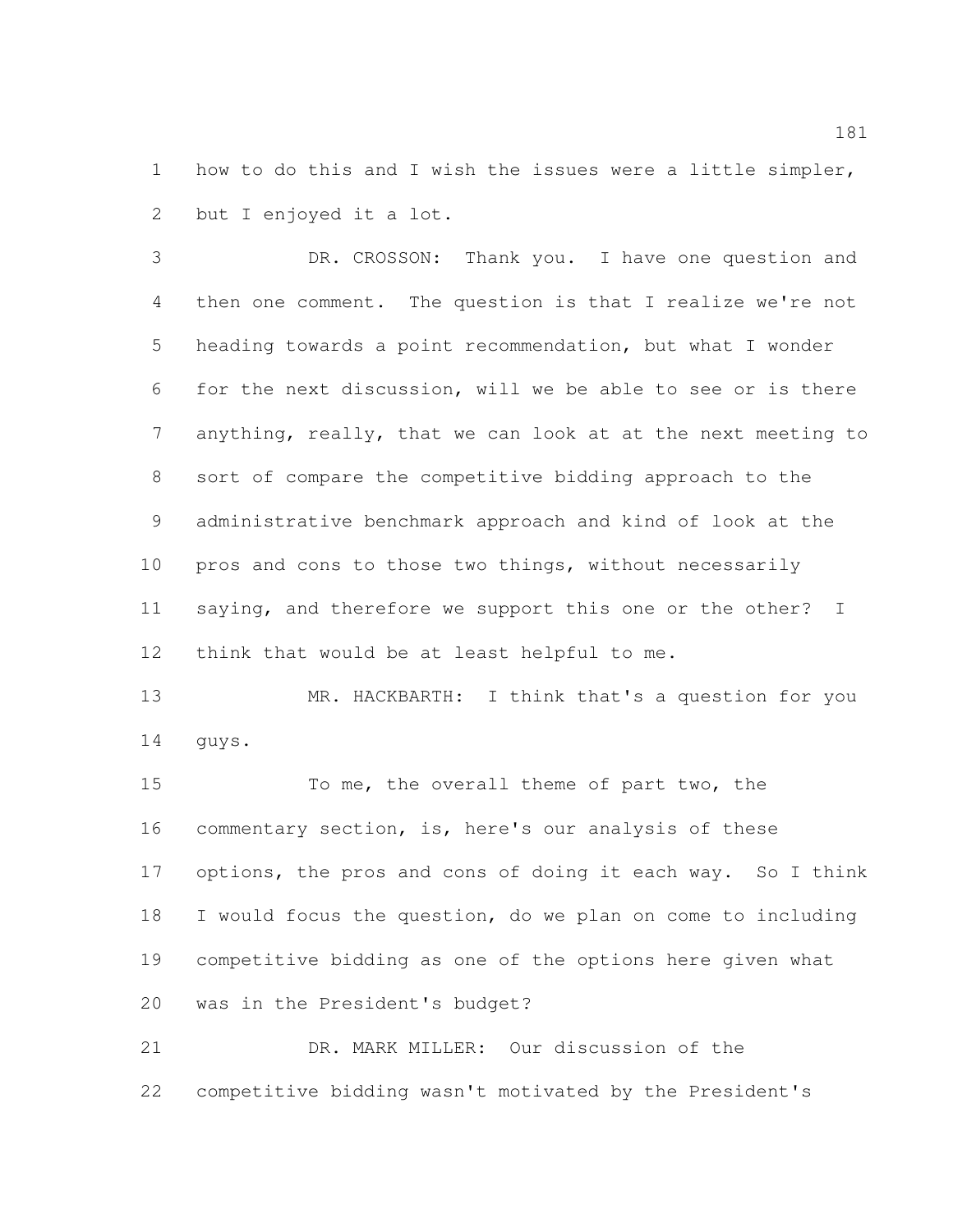budget. We actually were getting questions well in advance of that from the Hill saying, as long as you're thinking about this, think about this too.

 I think the best that we could do to deal with your question, and obviously you guys need to pay attention here -- I don't know that we could quantify and compare in that way, like, have a hard simulation and say, here are the results of one versus another. What we could do is qualitatively compare and contrast an administrative approach with a competitive bidding approach. I think that is within reach, but I think what Scott was trying to say in his part of the conversation is there are too many moving 13 parts for us to, in any reasonable way, simulate the effect and have any confidence. You even hear some trepidation in our confidence in the static administrative proposals and how they play out over time. So, it would have to be almost a side-by-side, here's some issues with administrative, here's some issues with the competition, and kind of go at it that way.

20 DR. CROSSON: That's what I thought. DR. MARK MILLER: Have I over-committed you? Yes, but can we do it anyway, I think is the question.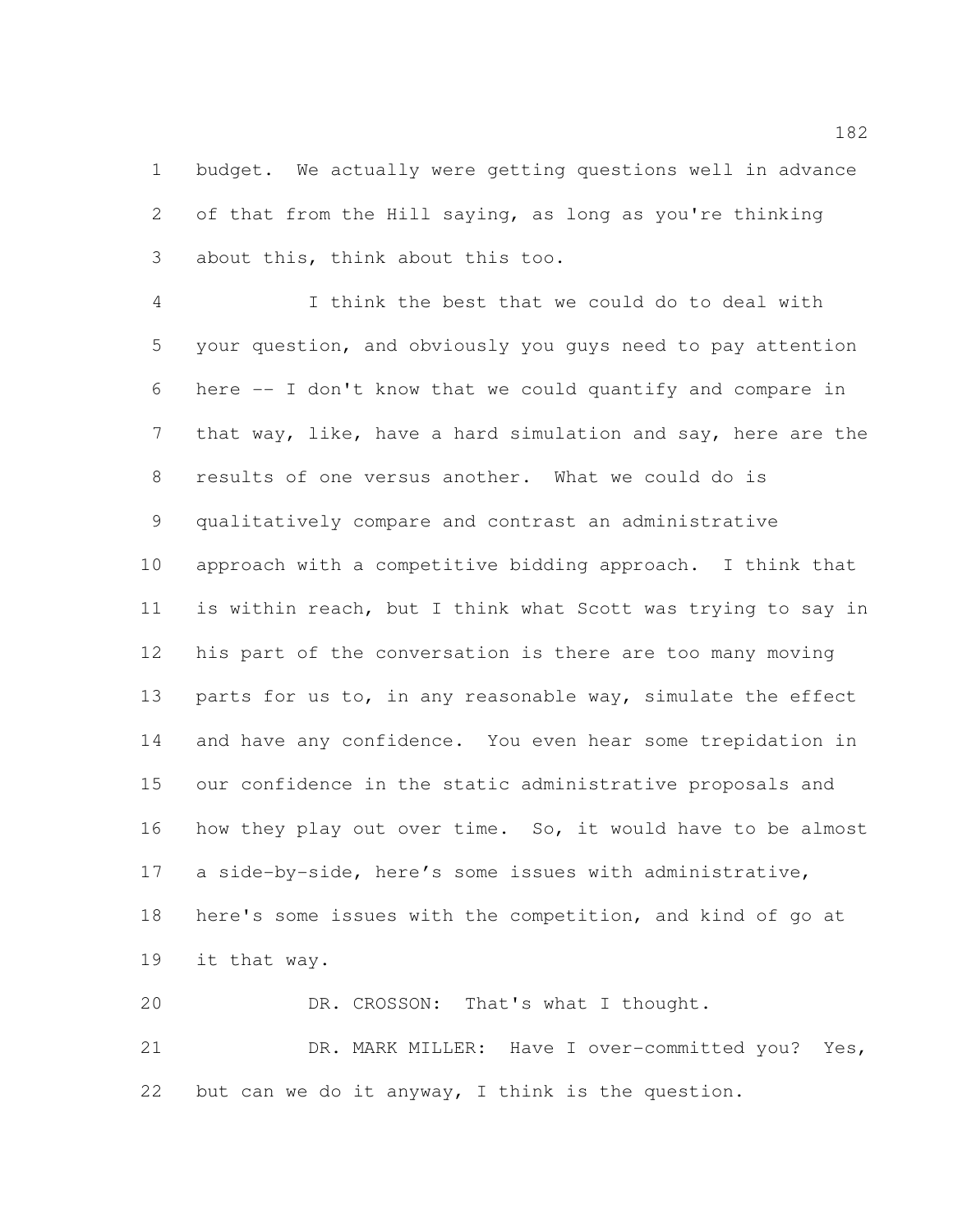DR. CROSSON: Then, the comment has to do with the transition piece and I appreciate the focus on that. I do think that there is a value to phasing this in over time. I understand the other side of the equation also.

 But there will be potentially, I think, disruption of beneficiaries as well as, quite frankly, disruption to some of the plans, particularly those that have the infrastructure, and probably as you stated, Glenn, a compelling interest in trying to support the continuation of the high-quality plans during that transition.

11 11 I like the proposal to do that, to link performance of various kinds to the rate of change of payment. I think that's consistent with our thinking on other issues of payment.

15 And I would just ask one other thing, and that is as we do that transition analysis and think about what to look at and what to bring forward that we also take into 18 account the actual 2010, if you will, payment baseline that we will be working off of as a function of both the current payment mechanism but also as a function of some of the recommended changes in the 45-day notice it will likely impact on the actual payment, the baseline from which that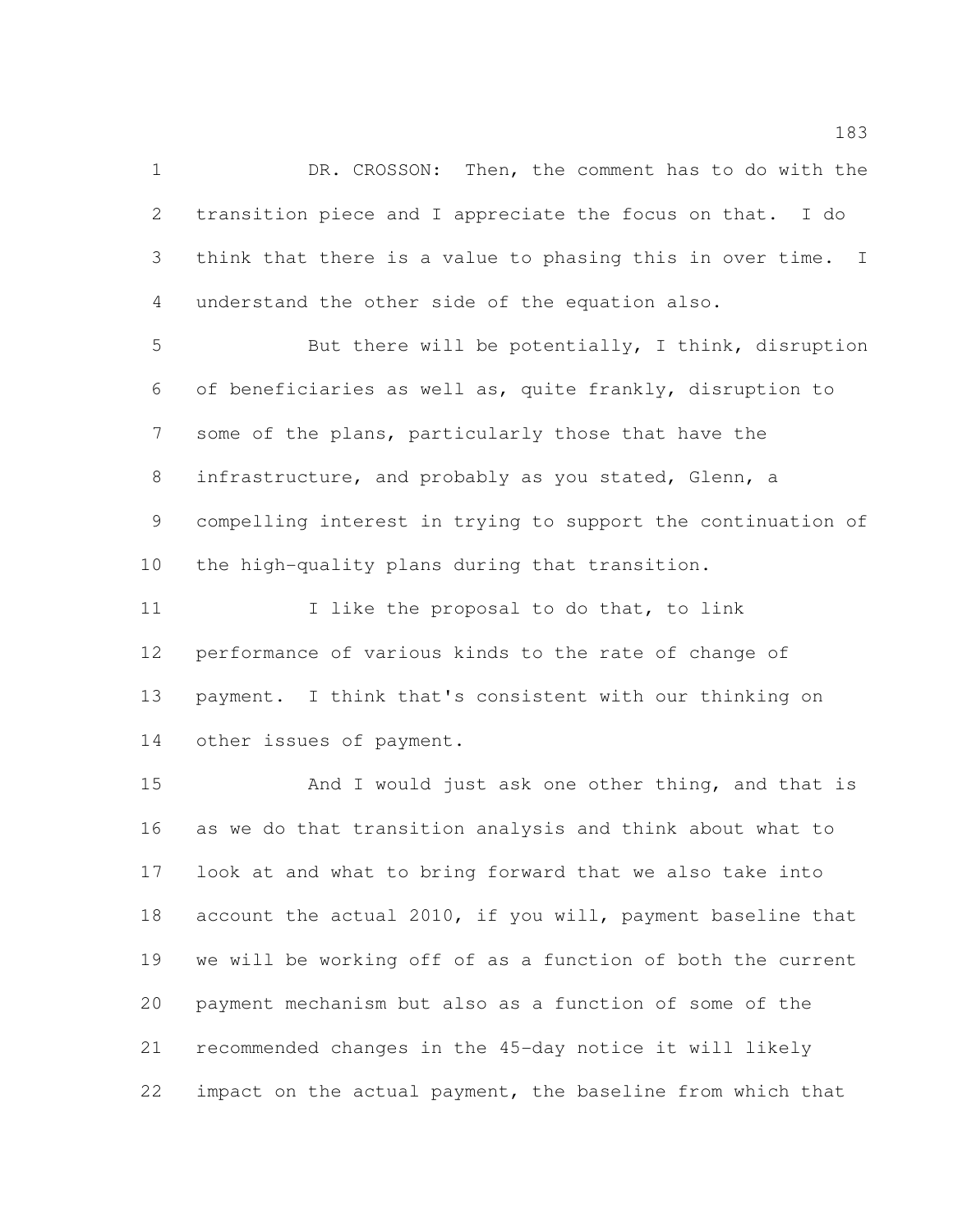transition would likely take off.

| 2               | DR. DEAN: I appreciate Mike's comment about                  |
|-----------------|--------------------------------------------------------------|
| 3               | struggling to get you your arms around it; it's a struggle.  |
| 4               | I would also say that one of the things that has confused me |
| 5               | for some time is really what, just to follow up on your      |
| 6               | comment -- what are the goals of this program? Because I     |
| $7\overline{ }$ | think we started out, as I understood it, it was to be       |
| 8               | innovation and cost-saving and new models. And then it       |
| 9               | seemed to me that a lot of the policymakers -- it sort of    |
| 10              | evolved into a way to expand benefits, and then there was    |
| 11              | the whole equity issue which got very -- it's really a       |
| 12              | serious issue.                                               |

13 I just wonder, and I haven't thought through the implications of all of this -- but I wonder if it wouldn't make sense just to take away the requirement that any plan that bids below the benchmark has to give away part of that potential profit in new benefits. In other words, maybe we haven't provided enough incentive for people really to innovate, and we've added in this requirement that they have to have these additional benefits which has created lots of tension and frustration and aggravation.

22 I don't know. It seems to me that it may have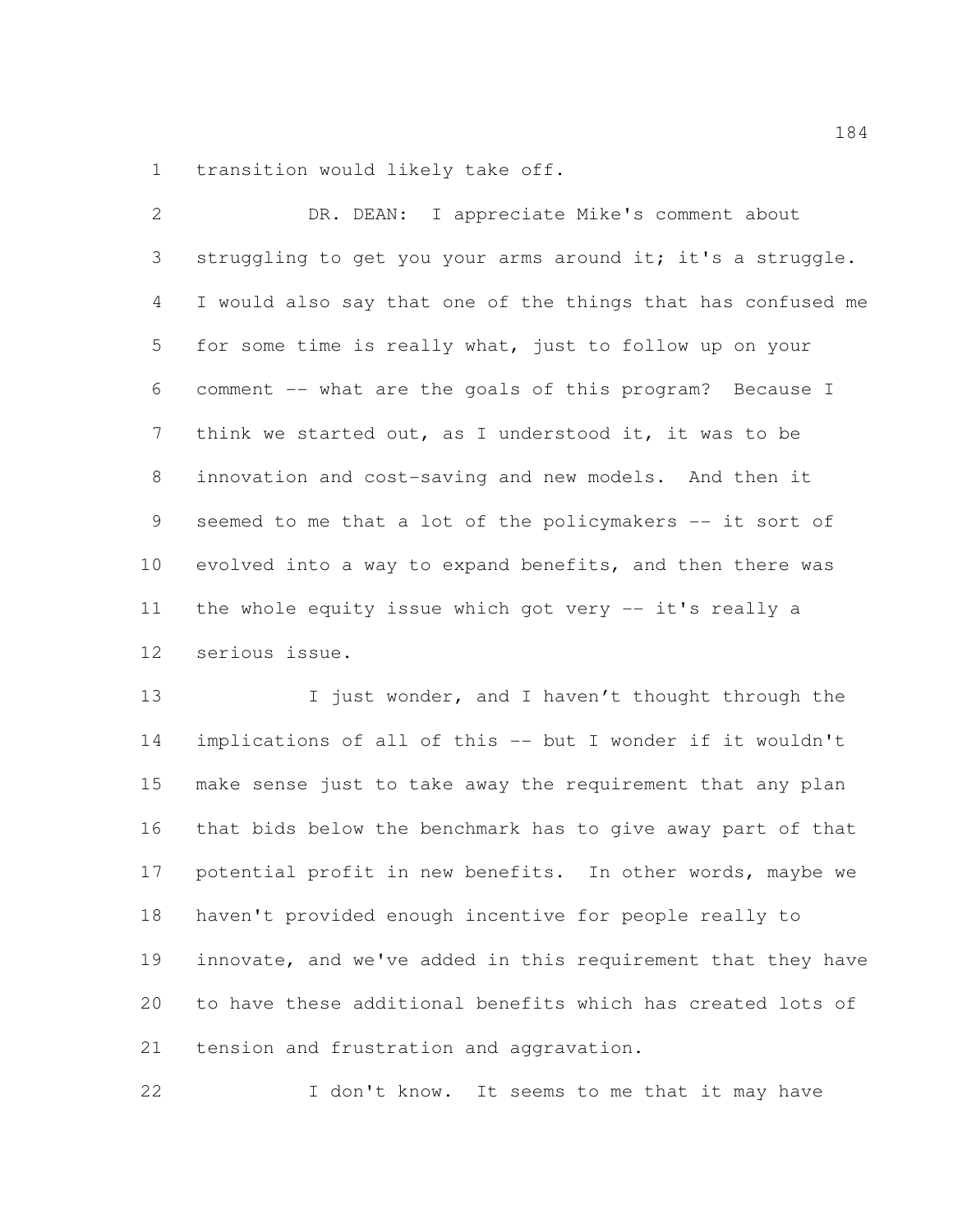confused the issue more than -- in an attempt to make it -- I don't know whether it is an attempt to make it more fair or whatever, but it certainly has confused the issue.

 The second quick point is that I think some point we have to realize that not every model is going to work across the country. We have sort of taken this model and said, it really doesn't work in rural areas, and yet we're trying to make it work in rural areas and it's costing us a lot of money; that's where, largely, the private fee-for-service model came from. I think everybody said it doesn't work very good. It cost us a lot of money and I think we really just have to face up the issue. We've got to use models based on what the realities of the environment 14 are. I don't know, it's very confusing.

 MR. BERTKO: A couple of questions and then I'm going to make Scott and David's life both harder and easier. 17 So, the questions are, I'm much in favor, as Mark knows and 18 Scott, of the competitive model. The first reason is that I think there is substantial savings opportunity in the high-cost areas.

21 And Scott, if I remember, your chart there is 30 percent of beneficiaries who live in high-payment areas.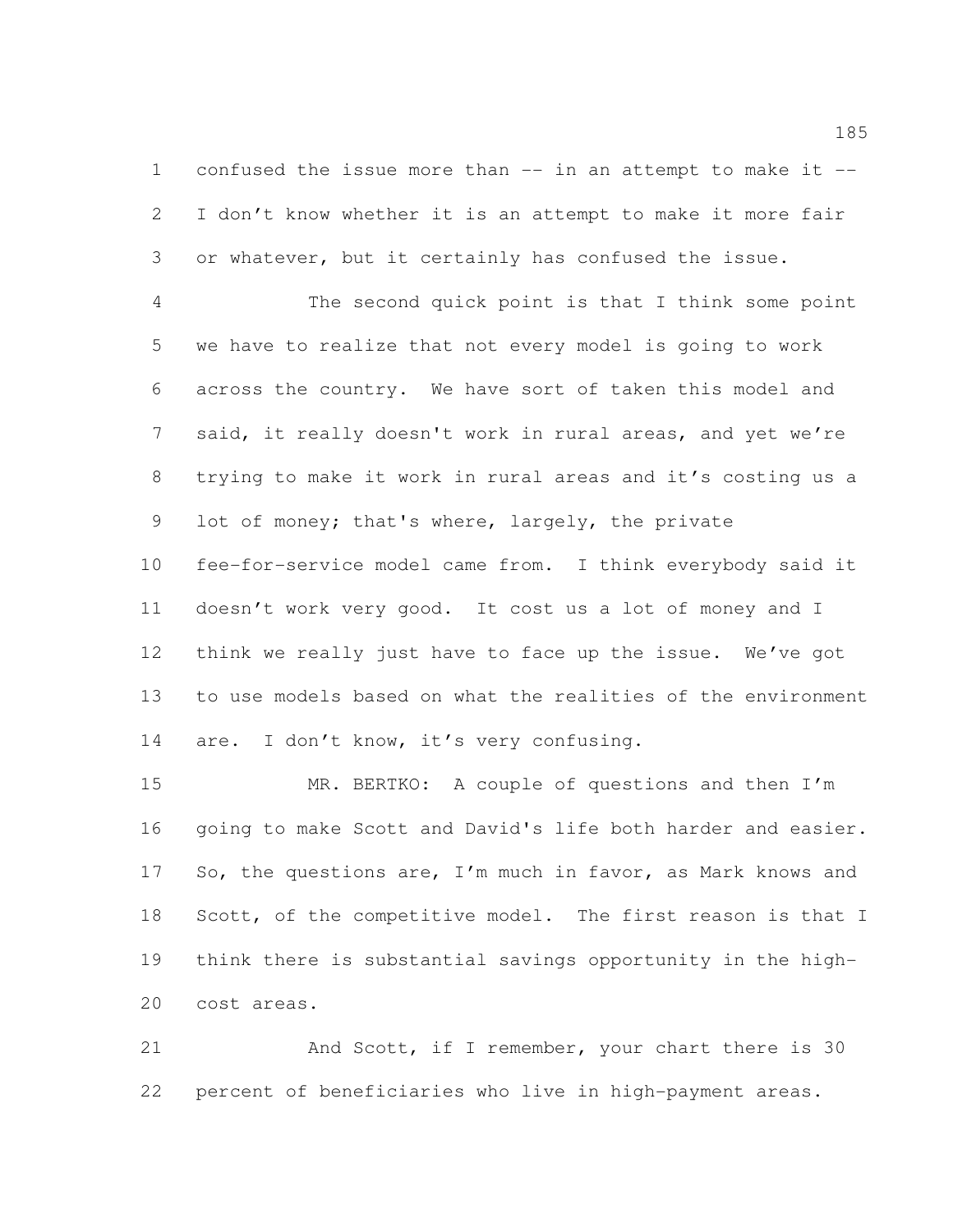So, there are bucks to be had.

| $\overline{2}$ | The flip side, I think the mirror image is also                      |
|----------------|----------------------------------------------------------------------|
| 3              | true, that there are also probably, I think, good CCPs in            |
| $\overline{4}$ | areas where they can't deliver at 100 percent of                     |
| 5              | fee-for-service. I, at least, for one, would be quite open           |
| 6              | to saying, okay, you need 110 percent but you're delivering          |
| $\overline{7}$ | excellent care, go ahead.                                            |
| 8              | And then, this is where the details of the                           |
| 9              | competitive bidding mechanism comes into play. I want them           |
| 10             | to begin elbowing each other towards the bottom of the               |
| 11             | competitive bid. Whether the payment rate is chosen by the           |
| 12             | middle or at the lower end of that I think could make some           |
| 13             | difference in moving downward, at least on that pressure.            |
| 14             | Secondly, I'm going to just emphasize what Jay                       |
| 15             | said on transition. No matter what we do it's likely that            |
| 16             | beneficiaries are going to have changes in benefits.<br>$\mathbf{I}$ |
| 17             | think a three- to four-year transition process in my mind is         |
| 18             | appropriate for bringing them downward to the new level that         |
| 19             | they end up with. It's the same thing for plans, too.                |
| 20             | Believe me, it's really hard to have an abrupt transition.           |
| 21             | So, thirdly, here's the pluses and minuses, Scott.                   |
| 22             | I'm going to look back on the pictures that you have there.          |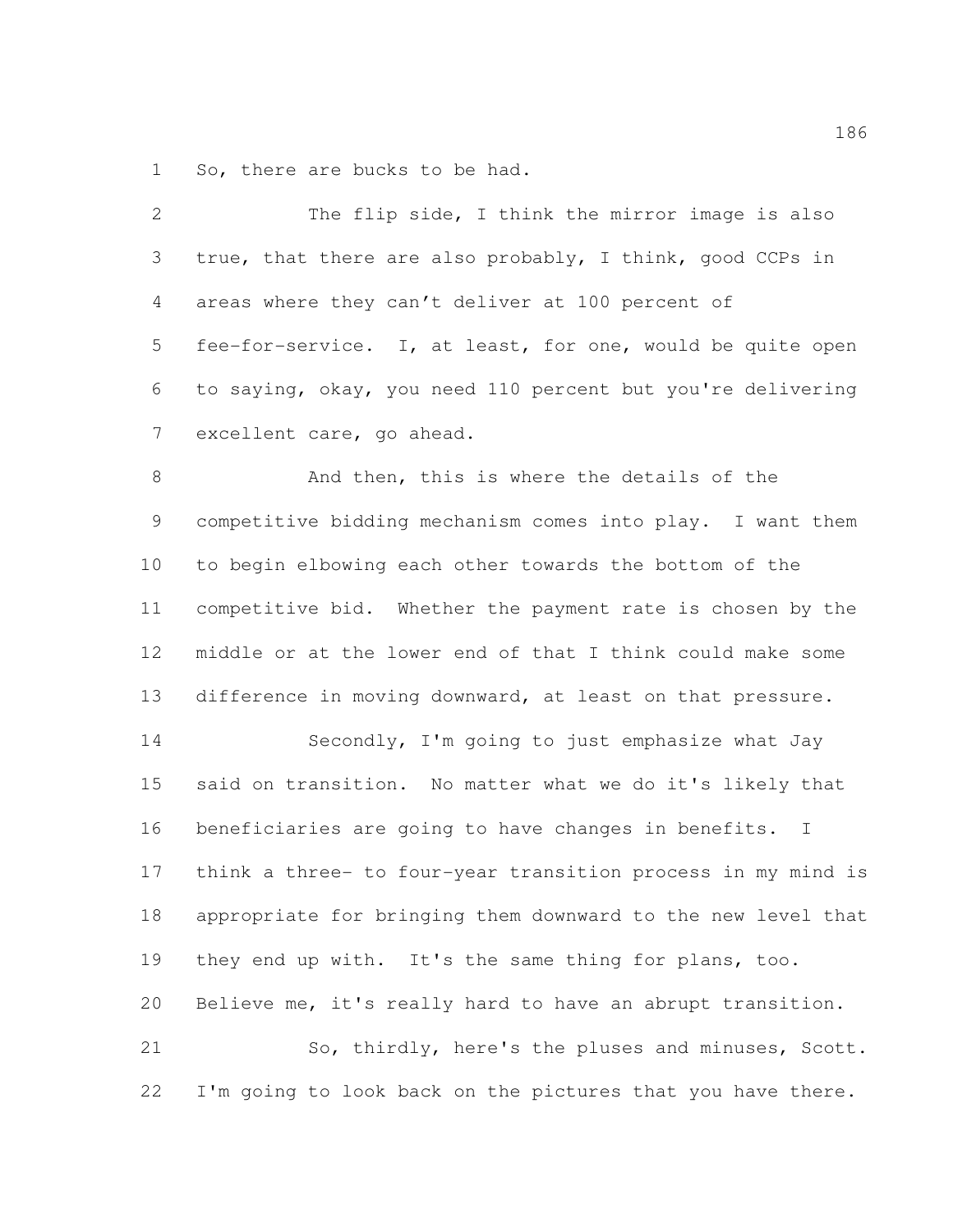I'll start with the easiest one to first. These are your graphs of alternatives.

 Option four, where you have input price adjustments. I think we all know that input prices are -- and you've shown it here -- are a very small part of the difference and it seems illogical to ignore the demand, fraud and abuse, other kinds of things. So if I were you -- 8 and I'll ask Mark and you, Glen, to think about it -- throw 9 that one away because it's not likely to have -- well, I think any benchmarks you come out of that payment rate are going to be just arbitrary, but that's an opinion only.

 There's a similar answer about, I think, option three -- no, option three is okay because it attempts to at least include some parts of the local cost delivery elements. I mean, it's a blend, and that didn't work particularly well following the BBA but at least this one doesn't have the very firm caps on it.

18 Slide 12, I think, has some similar arbitrary elements. You said it yourself that -- wrote down the 960 and 600s are completely arbitrary. It might be more than 600 or less than 600. It might be difficult to get down to 960, although I think in some places it would be fine, in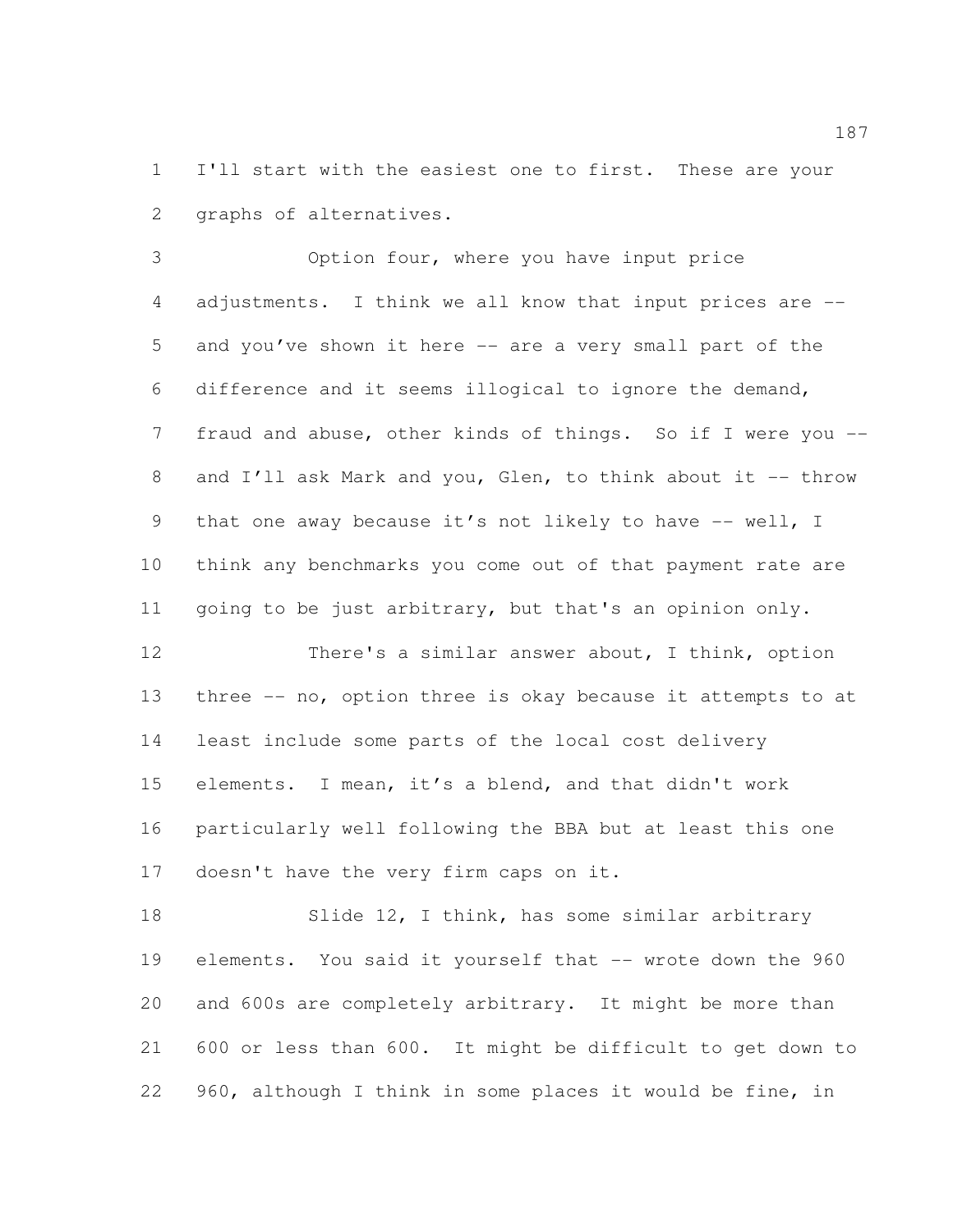other places that might be difficult. So I think two is also very arbitrary. So, I would leave you with one and three for modeling purposes, and that's the simplification.

 Making it more complex, I think I'll follow the comments made earlier about actually trying to do some dynamic modeling with a very parsimonious set of assumptions. That is, you might say a couple of things change and we then use the simplified assumptions to say what happens to the margins and then use your same rule to pop in or out, whether you still have plans left in those particular counties.

 That would include a maybe a substantial P4P. So, I'd go up to a 4 percent plus and a symmetrical minus 4 percent for good and bad plans, particularly in this transition period.

 MR. HACKBARTH: Let me pick up on that for a second. We talked about potentially linking payment to quality as a transitional device as a way of, in particular, limiting the impact on the really high-quality plans. People will remember that we have recommended for a long time P4P overall in the Medicare Advantage program, and I could imagine a system that might say, we're going to,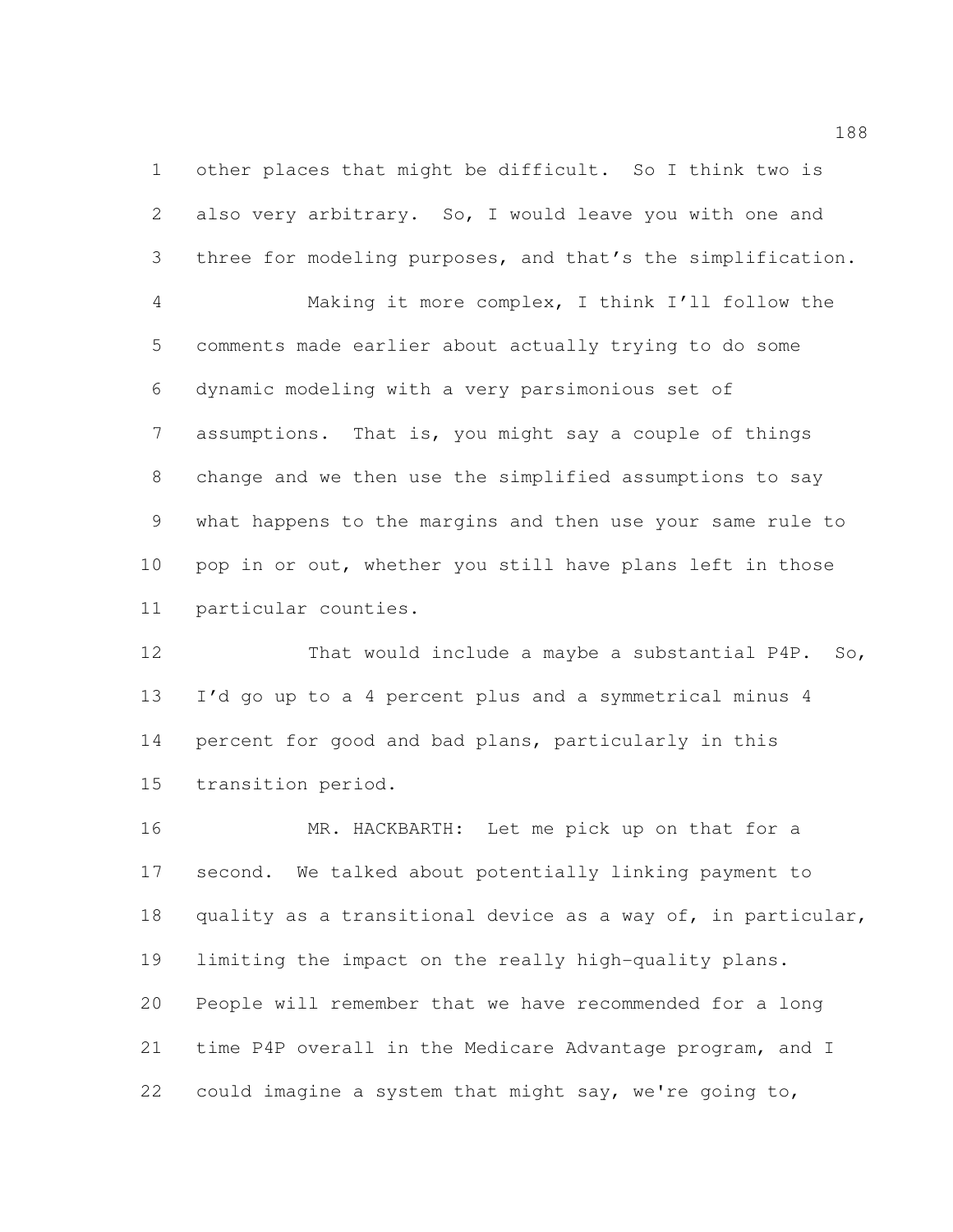1 without endorsing a particular model -- we're going to tighten the relationship between plan payments and fee-for-service costs. We recognize that in, say, Minneapolis, that might mean Group Health is now in a situation where its Medicare Advantage Plans or payments are really going to be squeezed.

 If Group Health of Minnesota is demonstrably producing higher-quality than is available in the rest of the Minneapolis community, that might be a reasonable basis for, pay more to them, not just as a transitional matter, but in the long run. My concern right now is that we're paying more to all plans without regard to their quality and their ability to improve relative to the ambient level of quality in the community.

15 So, that is another angle that we may want to address in part two of this report, is a better way to deal with the Group Health of Minnesota problem is quality of payment enduring in the long term as opposed to trying to 19 jigger the basic MA payment structure. Another thought for people to consider.

 DR. REISCHAUER: I didn't until you spoke, and John to.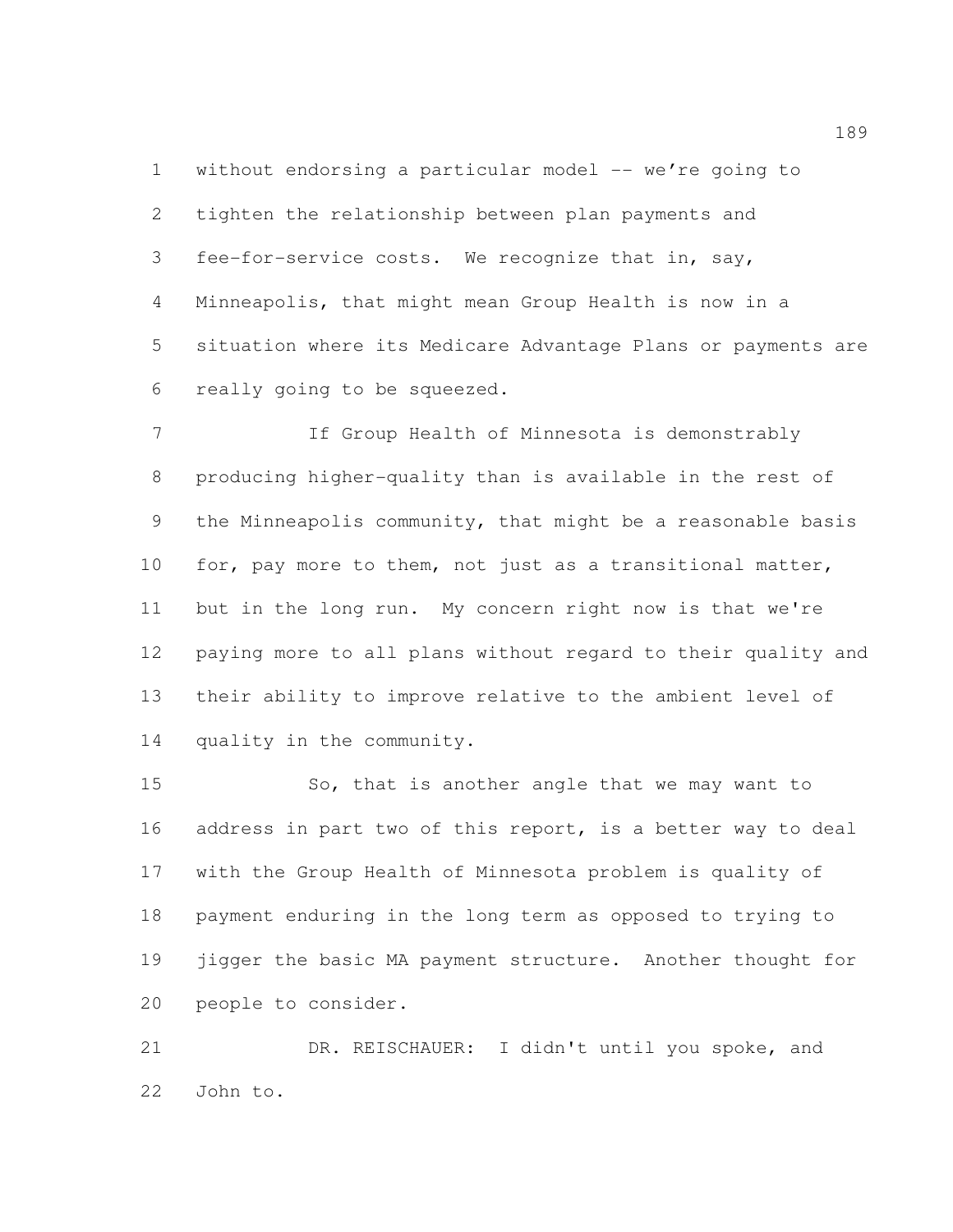1 I was wondering if you have a correlation between quality and the size of rebates or the value of added benefits? Because John says, well, there are some areas that this high-quality plan maybe just can't survive at 100 percent, but the high-quality plan might be one also that's providing extra benefits and it's the extra benefits that, in effect, are making the quality high. And so, we have a problem of disentangling A/B from the CCP package. I think we've got to work on that before we get too far down this line.

11 In theory, I agree with this idea that high-quality plans, we should cut them some slack, but in 13 any kind of transition and more permanently -- because I think where we would like to be is pay-for-performance that includes traditional fee-for-service Medicare as well as Medicare Advantage Plans and transferring resources from one pot to the other if there are qualitative differences.

18 MR. BERTKO: So let me give you an example. This is in the under 65 area. One of the big health plans is offering a diabetes into its under 65 members in which case they pay much more for diabetic supplies thus improving the health but costing more because they're paying more money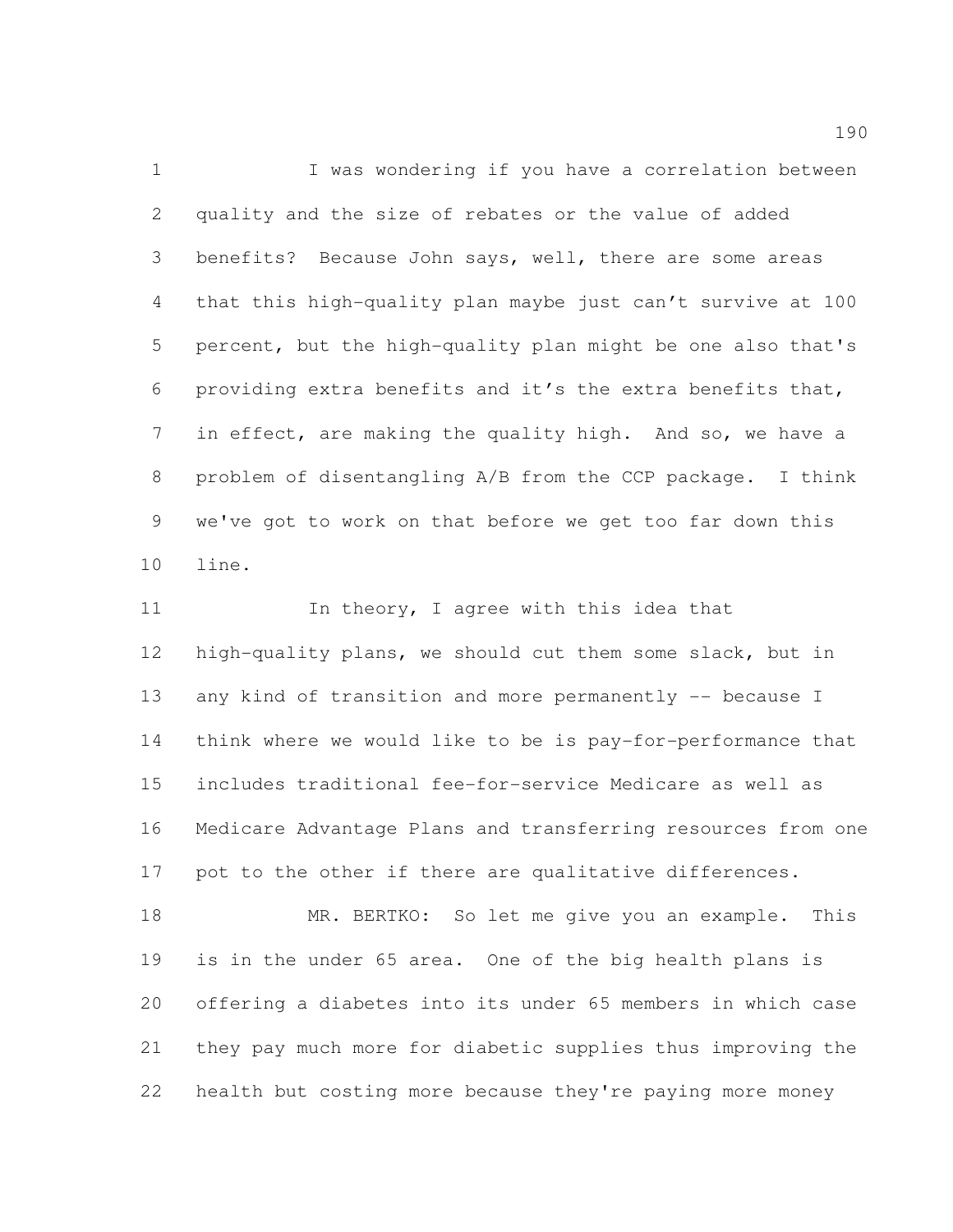out the door.

 DR. STUART: Much of what I had has already been said, so I will be very brief.

 I like the idea, actually, of including some discussion of equity because I think equity is a really important issue here and it cleaves kind of on the political 7 side, too. I'm not saying that you ought to get into that. But the last thing that we want to do is to come up with a recommendation that we know is going to be dead in the water as soon as it gets to Congress. I think paying attention to that is something that makes sense.

12 What I have heard around here is that, at least on efficiency grounds, there's not a very strong argument for trying to push these health plans in rural areas. We want 15 the opportunity to get the extra benefits, and some of that extra benefit that you get in the high-cost areas is something that should be examined in the context of where you want to be. So I think it's one of the fundamental principles of you're not just trying to improve efficiency but you also want to pay real attention to equity.

21 And that, I think, is also at issue you can raise with respect to these models. You say the likelihood is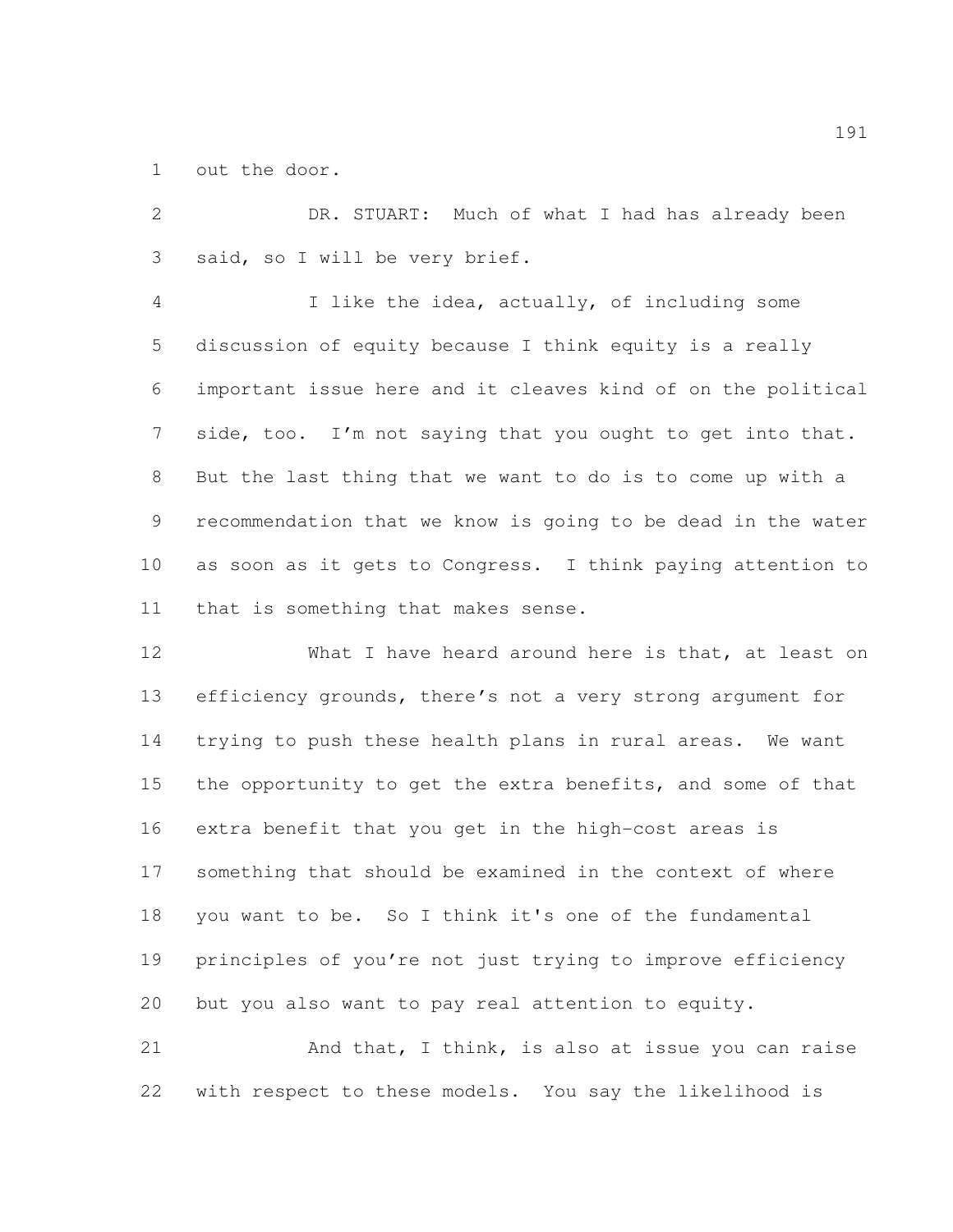that the benefits will drop, the extra benefits will drop. Well, that's obvious: It is going to drop. Where is it going to drop? How much is it going to drop? Are some of these -- I'd pick up the point that Glenn did, that the easiest way to do equity in the rural area would simply be to have a premium rebate or a lower-cost premium. So, some of that flavor, I think, is important to have in this chapter.

 MR. HACKBARTH: And sometimes traditional Medicare is the high-quality efficient plan.

 DR. KANE: I am wondering how much agonizing over 12 the transition we really need to make, given that, in the policy debates I've heard out there the Medicare Advantage Plan has already been cut about six times and has funded most of the health insurance coverage reforms as well as the SGR fix. So, I just don't know how much political will there really is hear about a rational transition, but that's just one observation. I've heard several people spending that away already in the last months.

 DR. KANE: They haven't done it yet. Talk is cheap.

One of the things I was wondering is I remember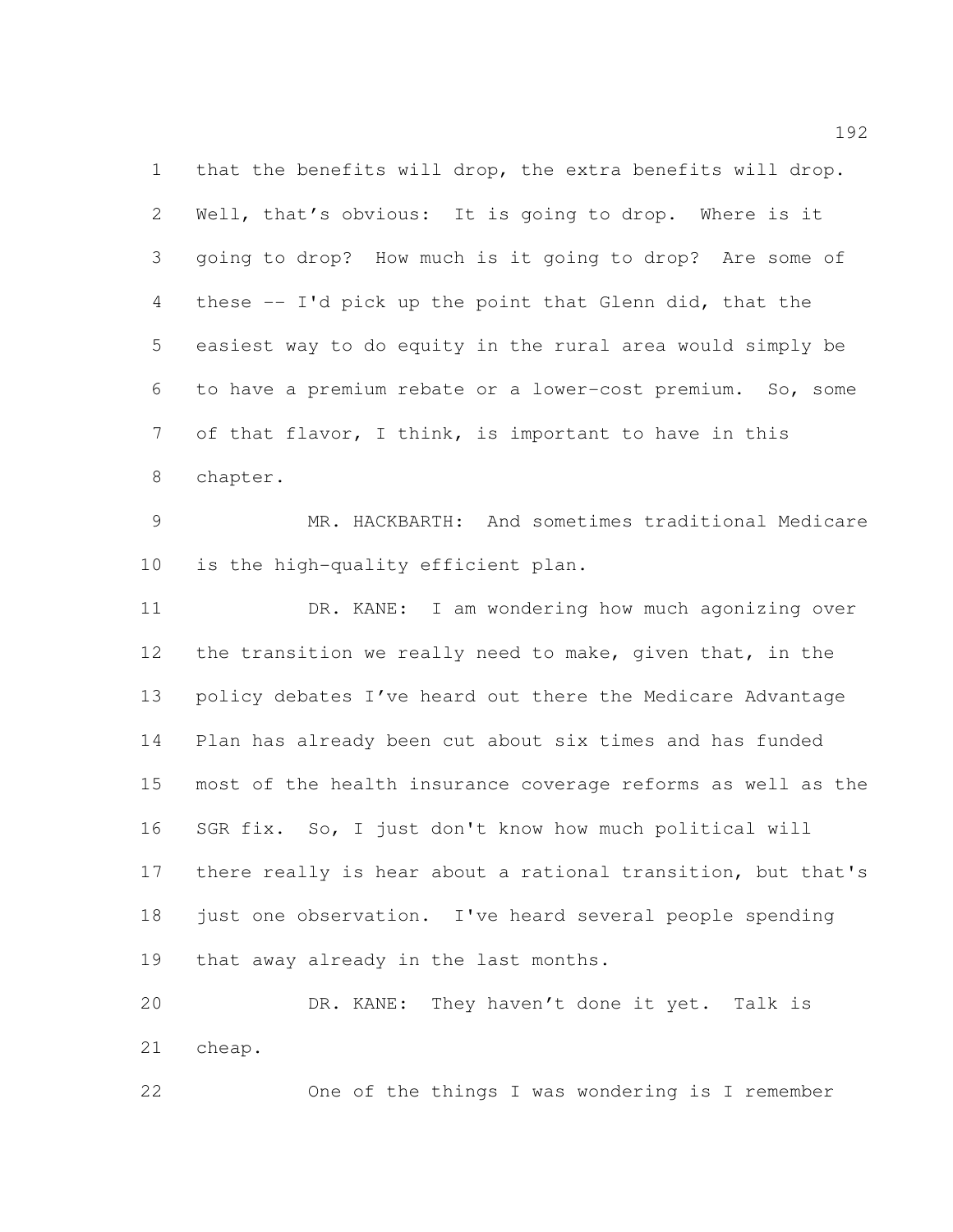reading about the bigger geographic area helping to smooth some of the variability in the high fee-for-service -- some of the variability around the fee-for-service benchmarks. Would it be helpful to include -- assuming they went ahead with smoothing the geographic -- making larger geographic areas as the starting point? First of all, what would that do? And then, how would you make the transition smoother, less onerous, and particularly for the high-quality plans?

 We're kind of treating some of these separately, but it seems to me that these bigger geographic area reforms might take care of some of the inequities right off the bat. I'm not sure that's true but it just struck me that that was 13 -- separating them didn't always make sense to me.

 MR. HACKBARTH: Do you have any sense of that, Scott?

 DR. HARRISON: For the simulations that doesn't really help because we take the bids by service area as opposed to bid for each county, which is one reason we can't 19 do the competitive bidding very easily.

 And so, even rejiggering into the larger service areas, it all depends on what rules we pick for, would they go into the larger service areas or not?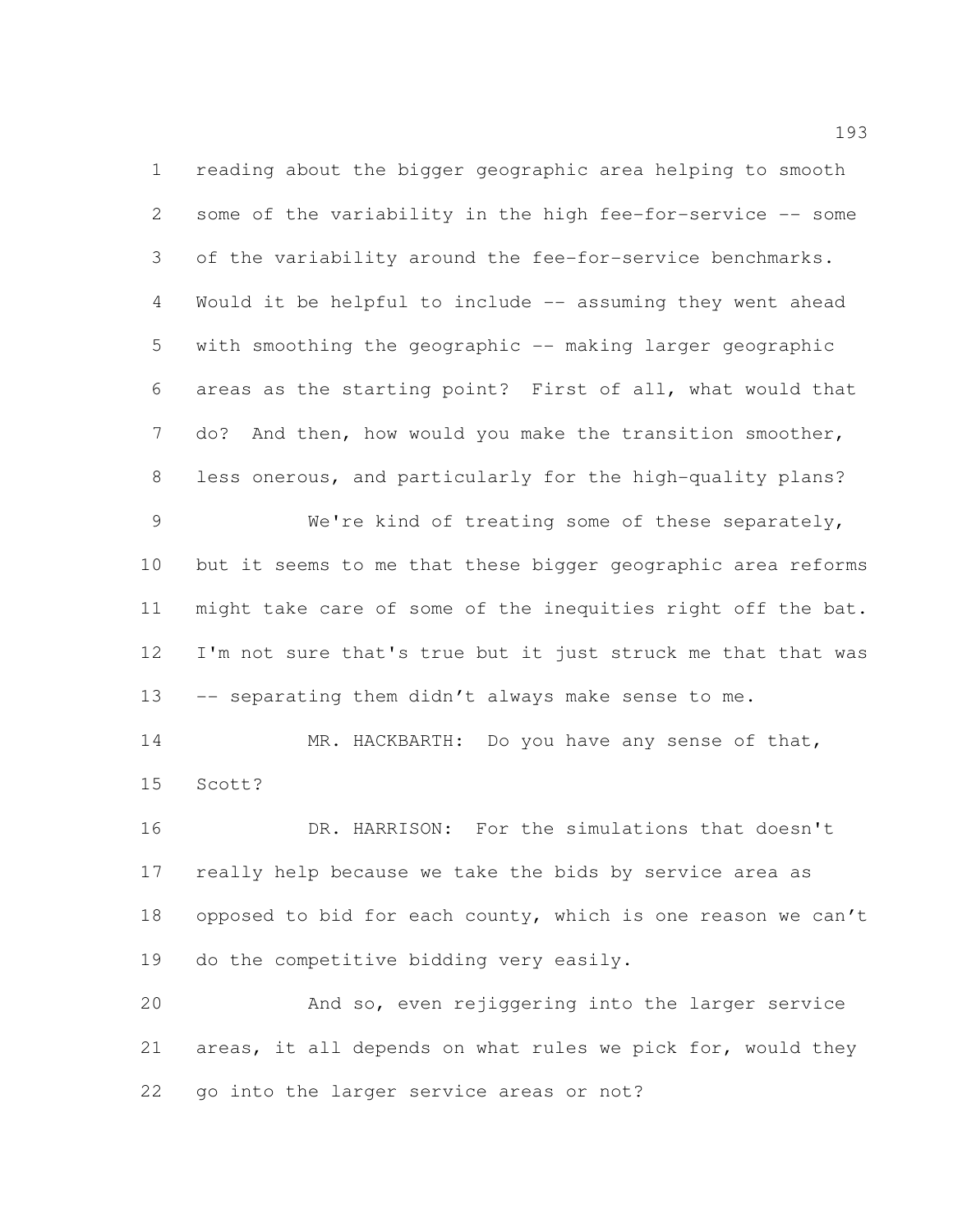1 So, I've done a version, and it comes out pretty much the same as what you've seen now.

 MR. HACKBARTH: There is variability at every level that you look at. You carve it up in different sized units and you're always going to find variability.

 And one of the reasons, as you point out, for going to the larger geographic units was that we wanted to avoid sharp cliffs as you move across these boundaries. And so, you're smoothing some of the local variation, and that's one of the strengths of this. But that variation is small compared to the national issues that we're talking about.

 DR. KANE: It just struck me that we have other tools going on at the same time and it got a little confusing.

 I guess the last thing is that the -- it seems to me the transition -- the goal -- I would put forth a possible goal is protecting the plans with a lot of enroll - - the high-quality plans with a lot of enrollees, not a lot of beneficiaries with access in the transition because that's where the political pain is, is really the people that are already in there and receiving these, not weighing them by how many people have access but really weighing them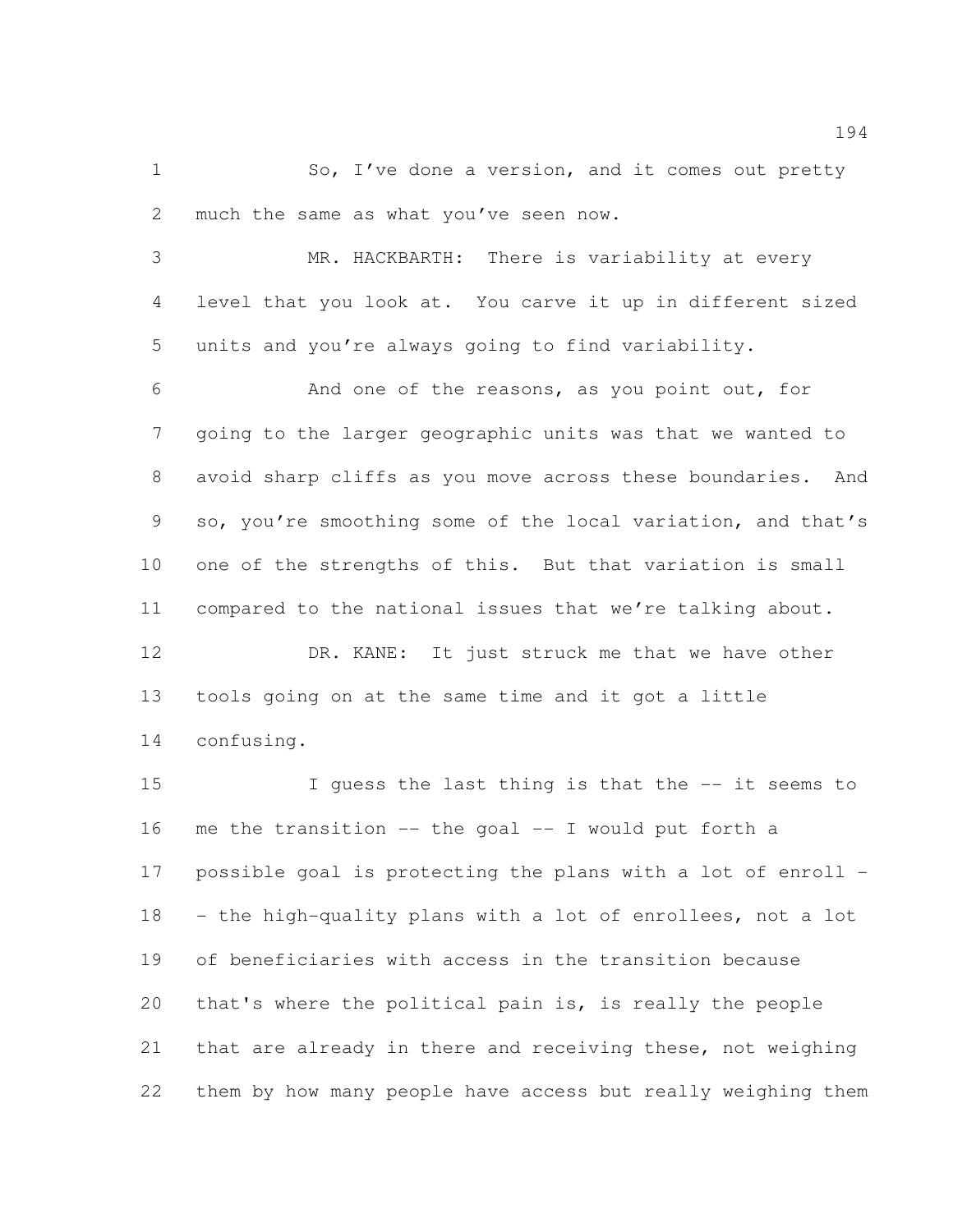by how many people are actually in them.

| $\overline{2}$ | And then, in the long term, you want to balance              |
|----------------|--------------------------------------------------------------|
| 3              | the geographic equity and the access. But in the short term  |
| $\overline{4}$ | I think it is just the enrollees -- and focus on the         |
| 5              | enrollees more than the number of people in the market area. |
| 6              | MR. GEORGE MILLER: First, I want to thank the                |
| $7\phantom{.}$ | Chairman for focusing us on goals because I said earlier     |
| 8              | that we need to decide as we go through all of these         |
| 9              | chapters what the ultimate goal is. I like to think that     |
| 10             | you start with the patient in mind, what we're dealing with. |
| 11             | But the question comes to mind, are we trying to             |
| 12             | save money or are we trying to improve quality or doing      |
| 13             | both? As we design this, we should keep that in mind.        |
| 14             | Nancy brought up a point on transition -- I'll get           |
| 15             | to that in a second -- but I think either John or Bruce      |
| 16             | mentioned about the equity issue, particularly in the rural  |
| 17             | areas. Again, I will recant that all of us as taxpayers,     |
| 18             | we're paying for the additional benefits for the MA programs |
| 19             | and the rural areas just have a disproportionate lower share |
| 20             | of that. That's inequity part.                               |
| 21             | Then, going to transition, if I don't have a                 |

benefit and someone else has it and you tell me I've got to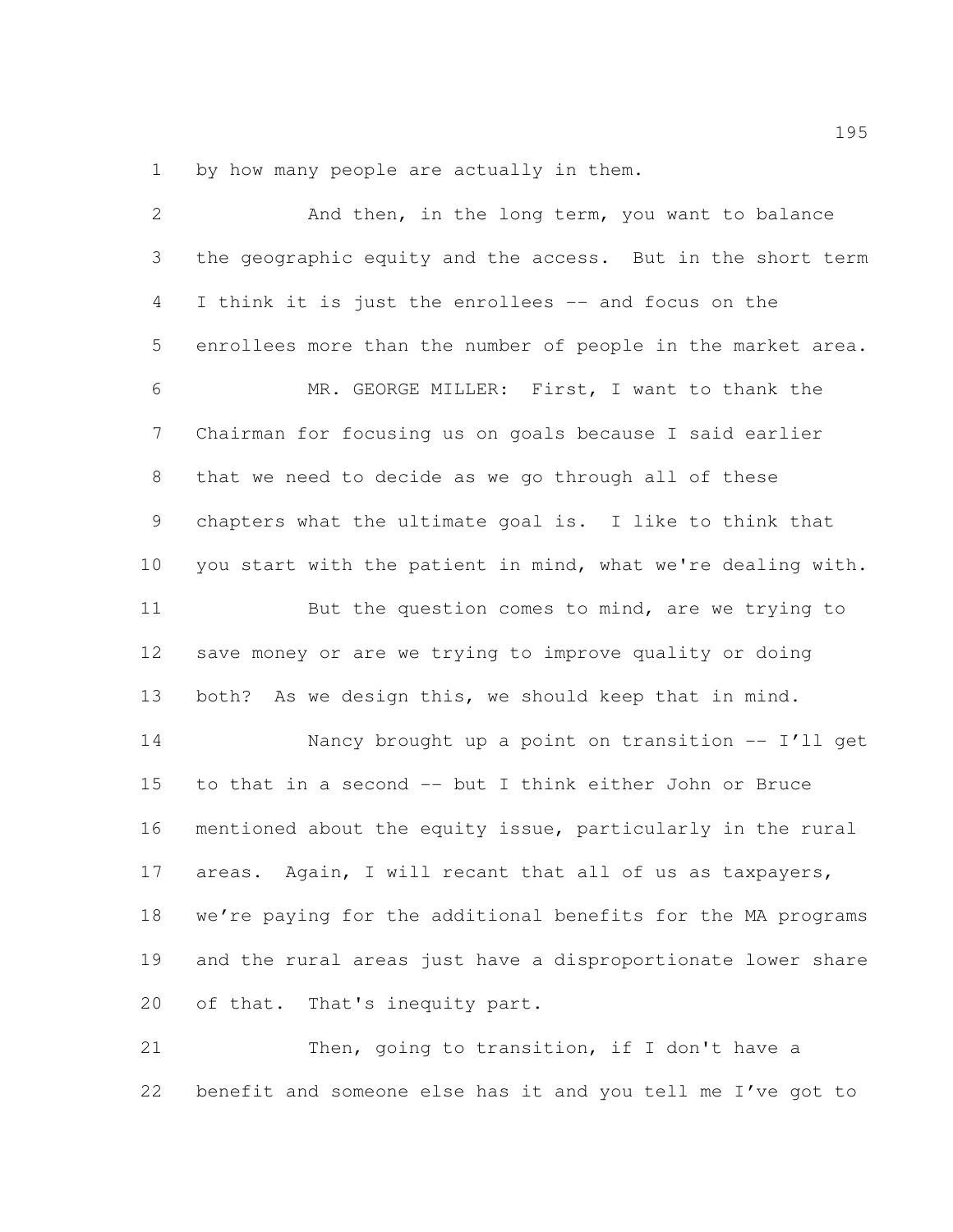1 wait longer and pay more to help that other person keep it, 2 then that's the other side of the transition issue. So, no, I guess I've said enough, other than the point about competition.

 I somewhat support the competition, although I understand you can't model it. I'm just wondering if getting the wider areas, you couldn't use the Medicare Part 8 D area for the simulation for a larger area.

 DR. HARRISON: I don't think that's our problem necessarily. It's really that -- in other words, you would have -- all plans would have to serve these multistate areas?

13 MR. GEORGE MILLER: Correct. It would be larger, but a county is an artificial geographical boundary and that's not where the market goes.

 DR. HARRISON: We had gone to someplace between 17 those two, between the county and the region.

18 MR. HACKBARTH: This happened, George, before you came on the Commission.

 MR. GEORGE MILLER: So, I'm a new guy again. MR. HACKBARTH: I think it was three years ago we did a lot of analysis to try to identify new geographic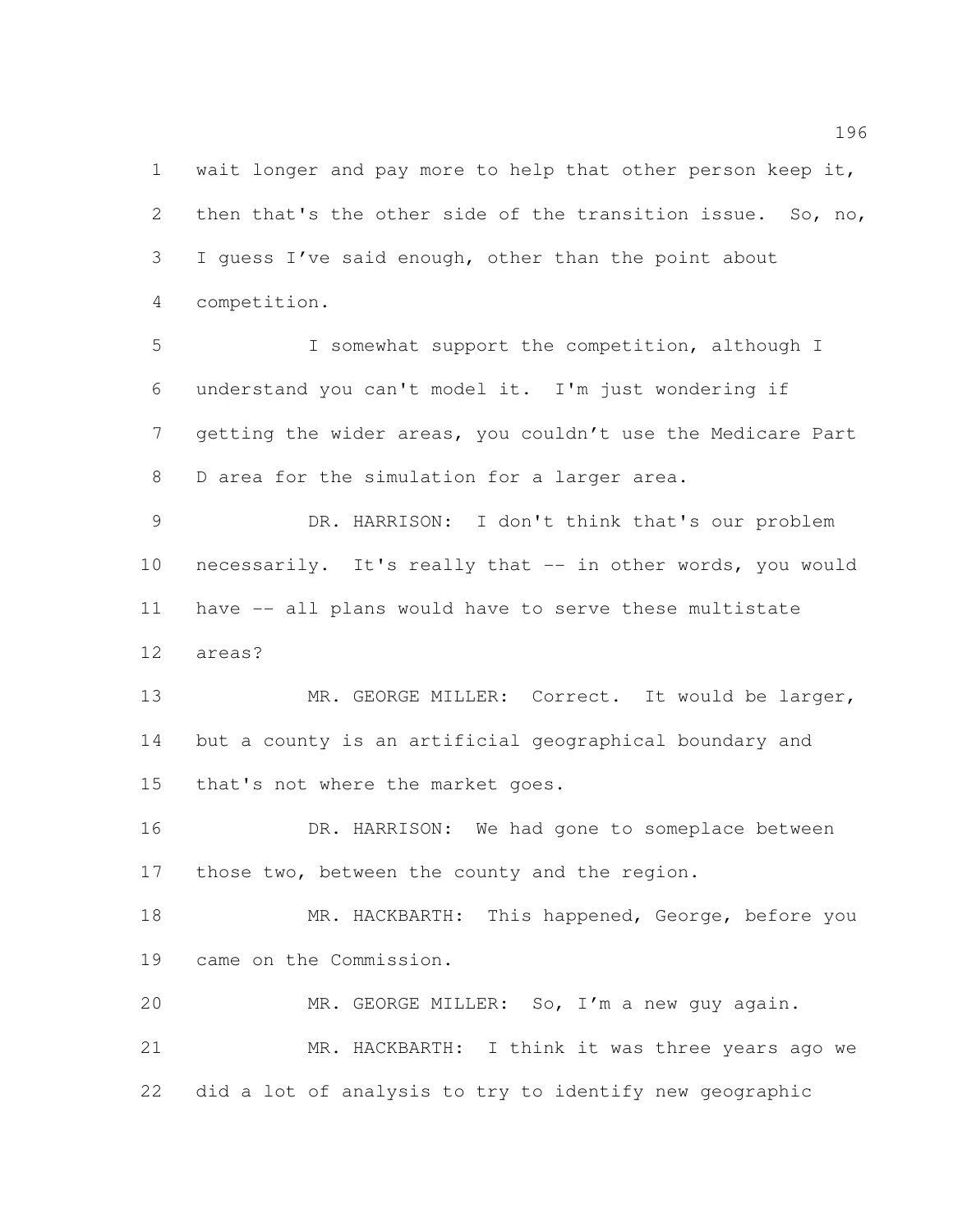units. And basically, what we would be doing in this report is referring to that work.

 MR. GEORGE MILLER: It's the new guy issue, again. 4 [Laughter.]

 MR. BUTLER: One question and then I'll make my comment.

7 My understanding from what you said, it sounds as if the competitive bidding will be in the chapter, but looked at from a qualitative standpoint in terms of the pros 10 and cons. Is that where we're headed? We're going to try to accommodate that?

 MR. HACKBARTH: And just to reiterate my opening 13 point, all of -- I think the 10-year conversation on all of this is qualitative, because of the dynamic effects.

15 So, for some of these options, we'll have first- year estimates of their impact. For competitive bidding, we 17 wouldn't even have first-year; for all of them, the 10-year horizon is qualitative as opposed to quantitative.

 MR. BUTLER: Then my comment would be, as drafted, this looks like competitive bidding doesn't jump out at you as something that he we would be anxious to do necessarily. You site some experience from competitive bidding under Part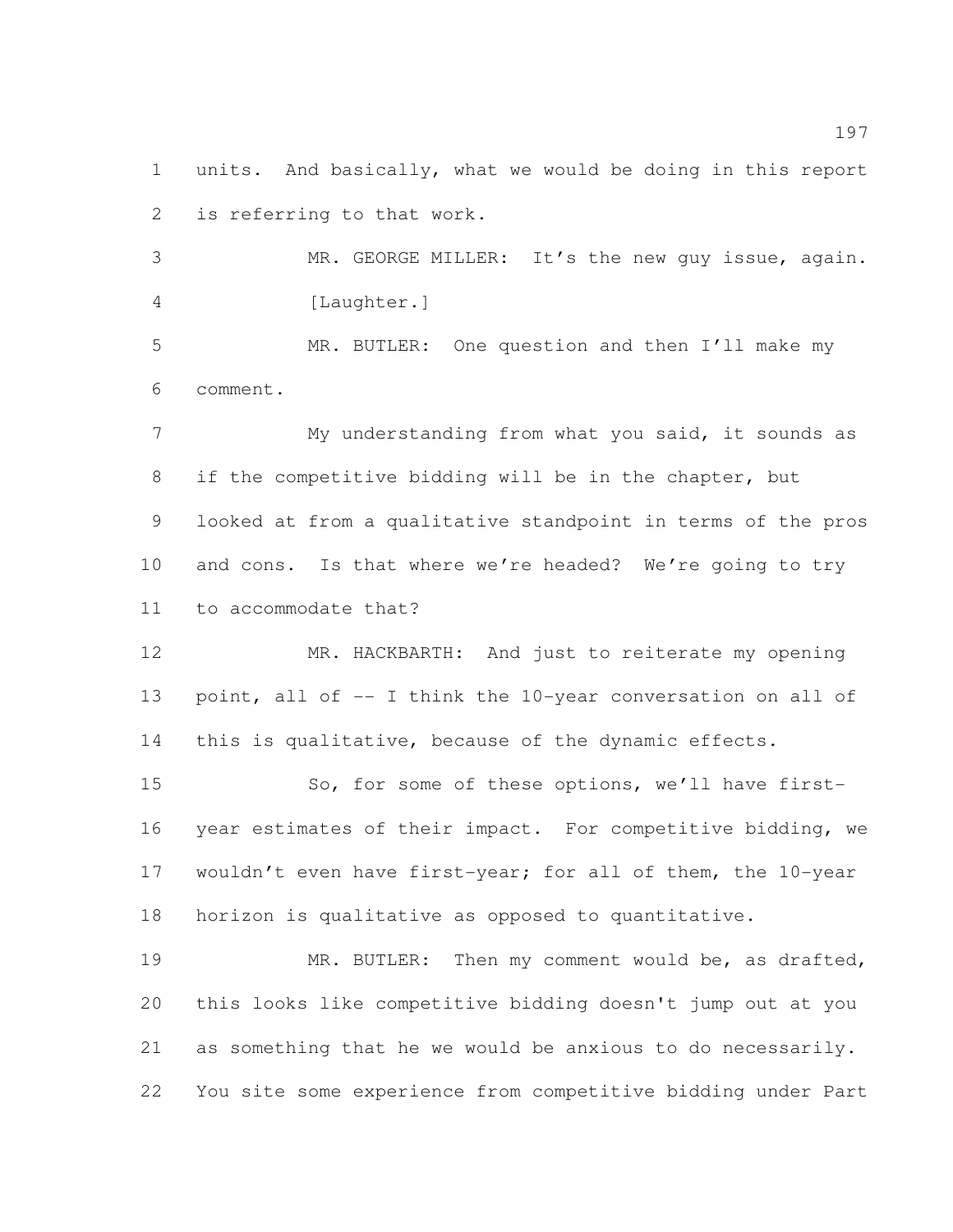1 C to date which really hasn't gone very far.

 Now, there are different circumstances. I'm actually not one in favor of competitive bidding. I have great reservations about it working, for some of the reasons it hasn't worked here. Or you can turn even to our experience with DME for god sakes, right? A different program, but putting together competitive bids and doing it is not something that government does all that well. You can go back to Medicaid selective contracting and a number 10 of other things. Now, I know there are obviously differences of opinion at the table around that, so that's why I'm bringing it to our attention, that we ought to do as well as we can on that pros and cons, and I think the draft as it is, we'll have to put some more on the table to kind of clarify some of those, and I think it is important issue. MR. BERTKO: Can I just point, Scott and Peter, maybe you, to Choice Care in Massachusetts which I just got a blip on one of my sets that said that they actually are going to come in flat or maybe even some cost decreases in their third year, which is a competitive bid for a single benefit program. Nancy, you probably know about that a little bit.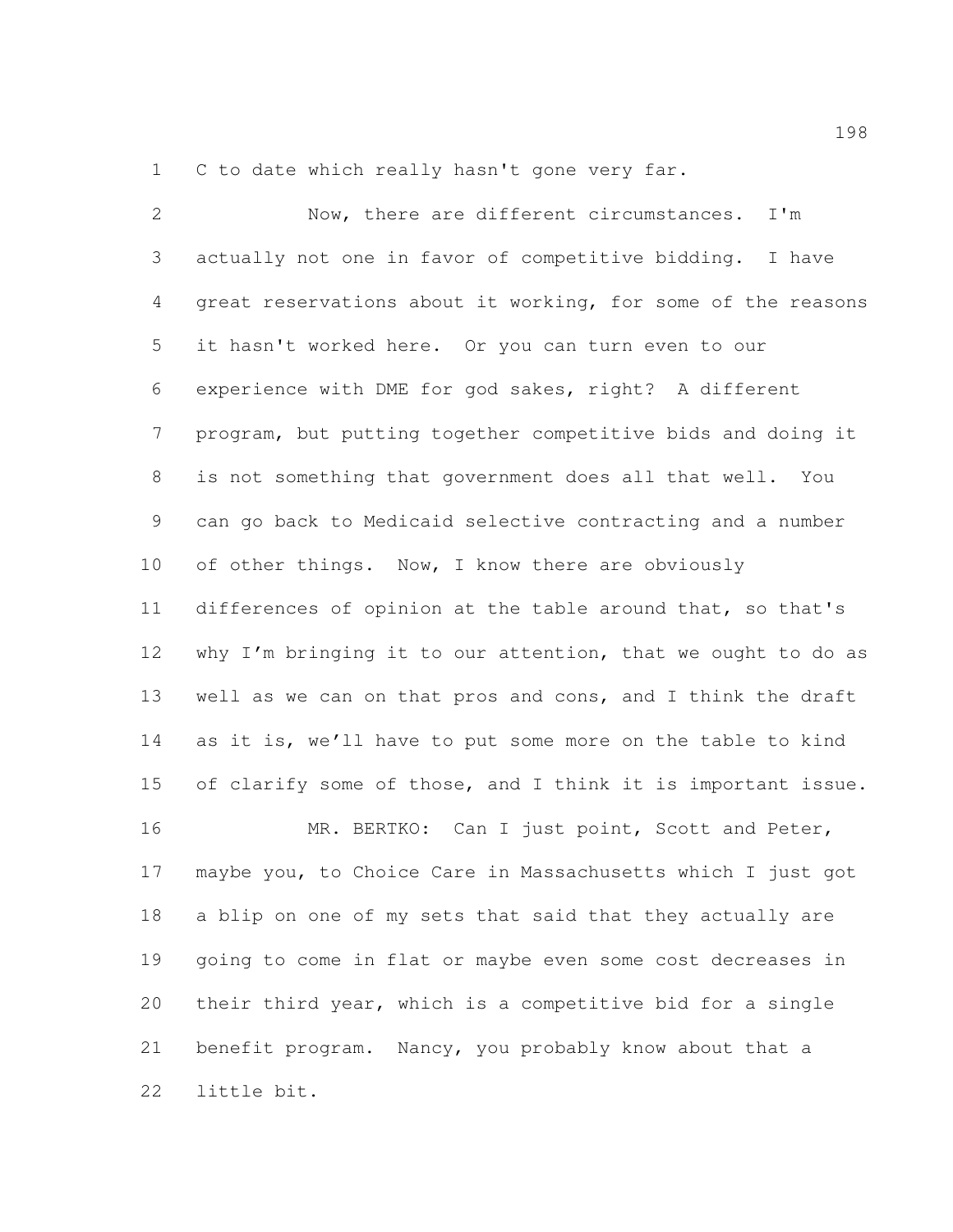1 DR. KANE: They were sort of forced to.

 MR. BERTKO: [off microphone] Commonwealth Care, not Commonwealth Choice.

MR. EBELER: I have an open mind.

 MR. HACKBARTH: We're down to our last few minutes here.

7 MR. EBELER: Just quickly, I think we have to help frame what is being described as the equity issue and particularly the efficiency of running the equity money through a health plan -- I think it's something Glenn raised -- but you've done the previous analysis where we showed the three-for-one cost of the extra benefits.

 We may want to do that analysis on the A/B bid itself, how much of that money actually flows to the community that George is worried about in the form of benefits versus how much is in fact absorbed in administrative and non-benefit payment costs. I just think we need to help them think through that issue.

 Just another minor point, this crosscutting issue 20 of paying for quality. My quess is, in the short term, we're not going to be able to compare plan to its community just because we don't have enough data in its community.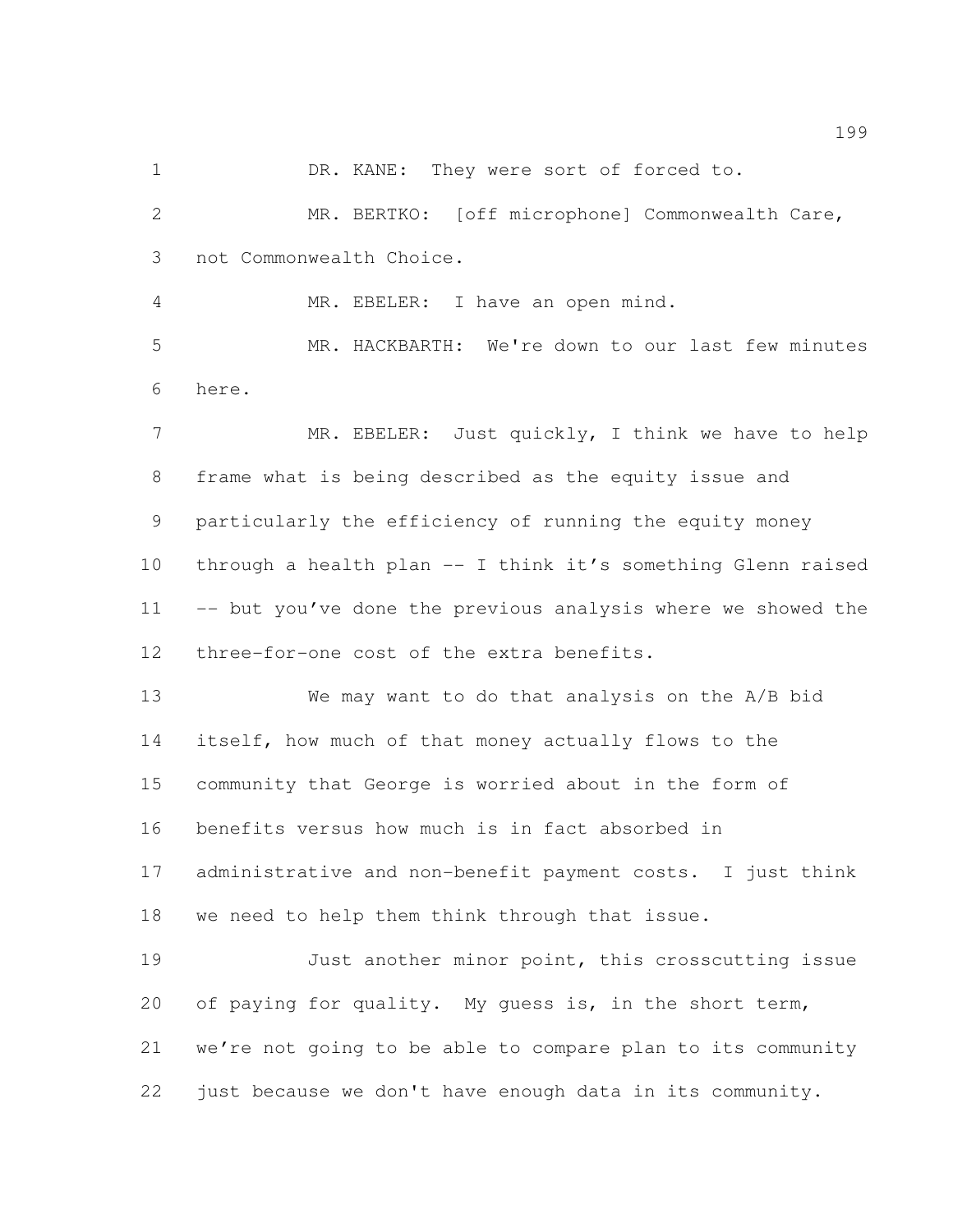We're going to have to rank order the plans in the short term. In the long-term, we obviously want to aim there.

 MR. HACKBARTH: Correct and, of course, everybody remembers another one of our mandated reports is to try to help Congress develop a system whereby plan quality can be compared to fee-for-service quality in the community. But that's a complicated thing that's down the road a ways.

8 MR. GLASS: Right. So, through the transition, plans would be compared to other plans, and then eventually to the fee-for-service.

 DR. SCANLON: Just a quick point. If we are going to get into the equity area, I think that's it important that we do look at the geographic distribution of where the Medicare money comes from, because the Part B premium which is flat per capita across the country is probably less than 20 percent of total revenues. The Medicare Part A payroll 17 tax, there's an unlimited base there, and then the rest of 18 it, about 45 percent, is coming from general revenues, which is based primarily on income. So, that distribution, from looking at inequity -- that distribution matters a lot and is going to potentially mirror some of the costs differences we see in terms of spending because it's tied to price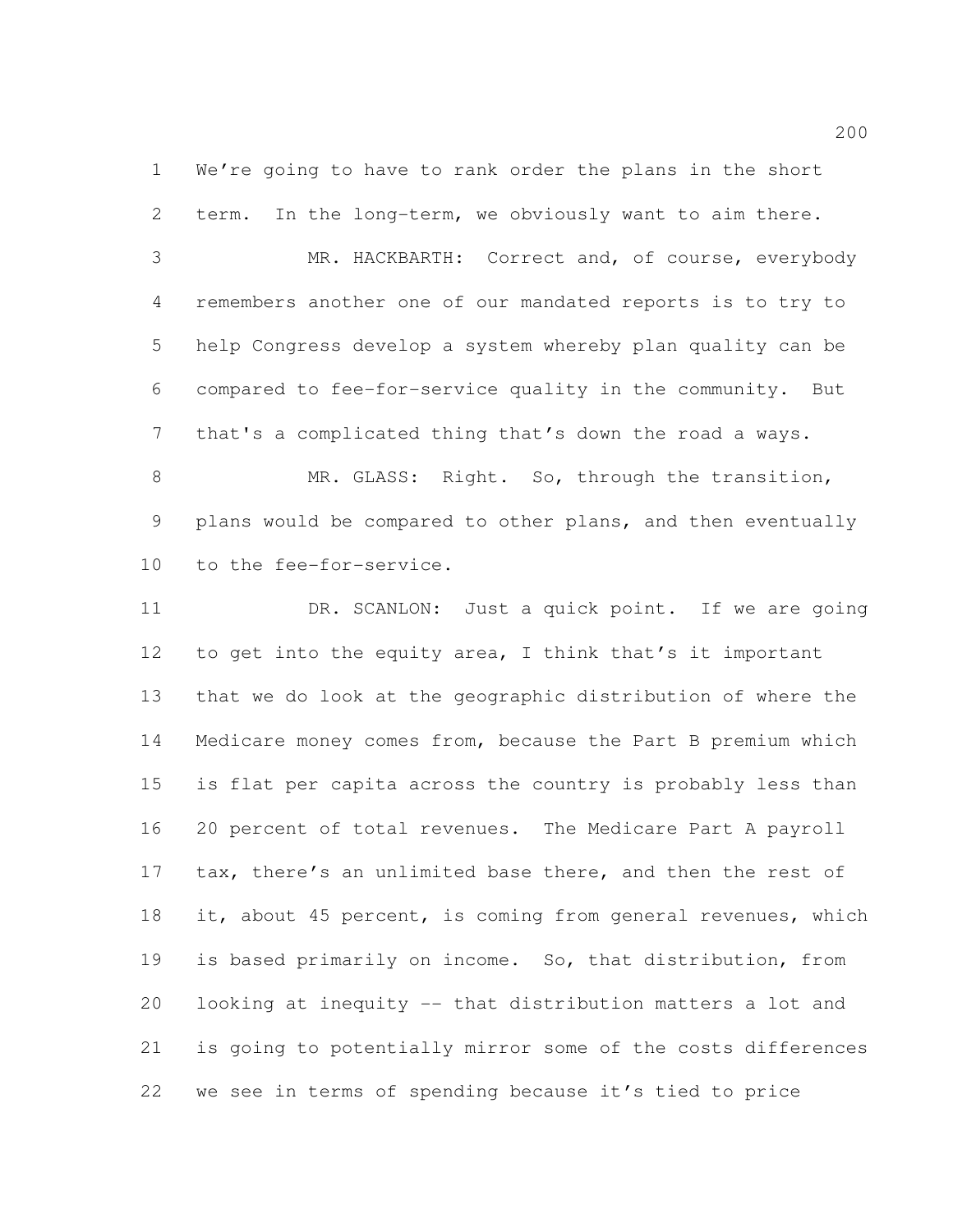levels in these different areas.

 DR. CHERNEW: One thing that I'm worried about a bit in the bidding stuff, which I don't think came out, is the stability of this over time. because you could have plans not knowing that much about what the benchmarks are going to be until they get it and then it can change from one year to the next and the benefits could rise or fall. So, on an ongoing basis, even if it was working well once, debating on the structure of it, we would have to at least worry about what the stability for what the beneficiaries 11 are. Because they can't switch -- they don't want to switch from one plan to the next on an ongoing basis based on what happens to them has ramifications for how a bidding system would work.

 DR. REISCHAUER: I might have heard him wrong, but I think John recommended that we drop options two and four 17 and I would disagree with that. I like them all  $--$  I mean, 18 I like some better than others, but to go through the range of possible ways you can handle this, I think it's important to lay out all four plus the competitive one.

 A lot of talk about equity. George mentioned the taxpayer and the taxpayer is represented in this as the \$150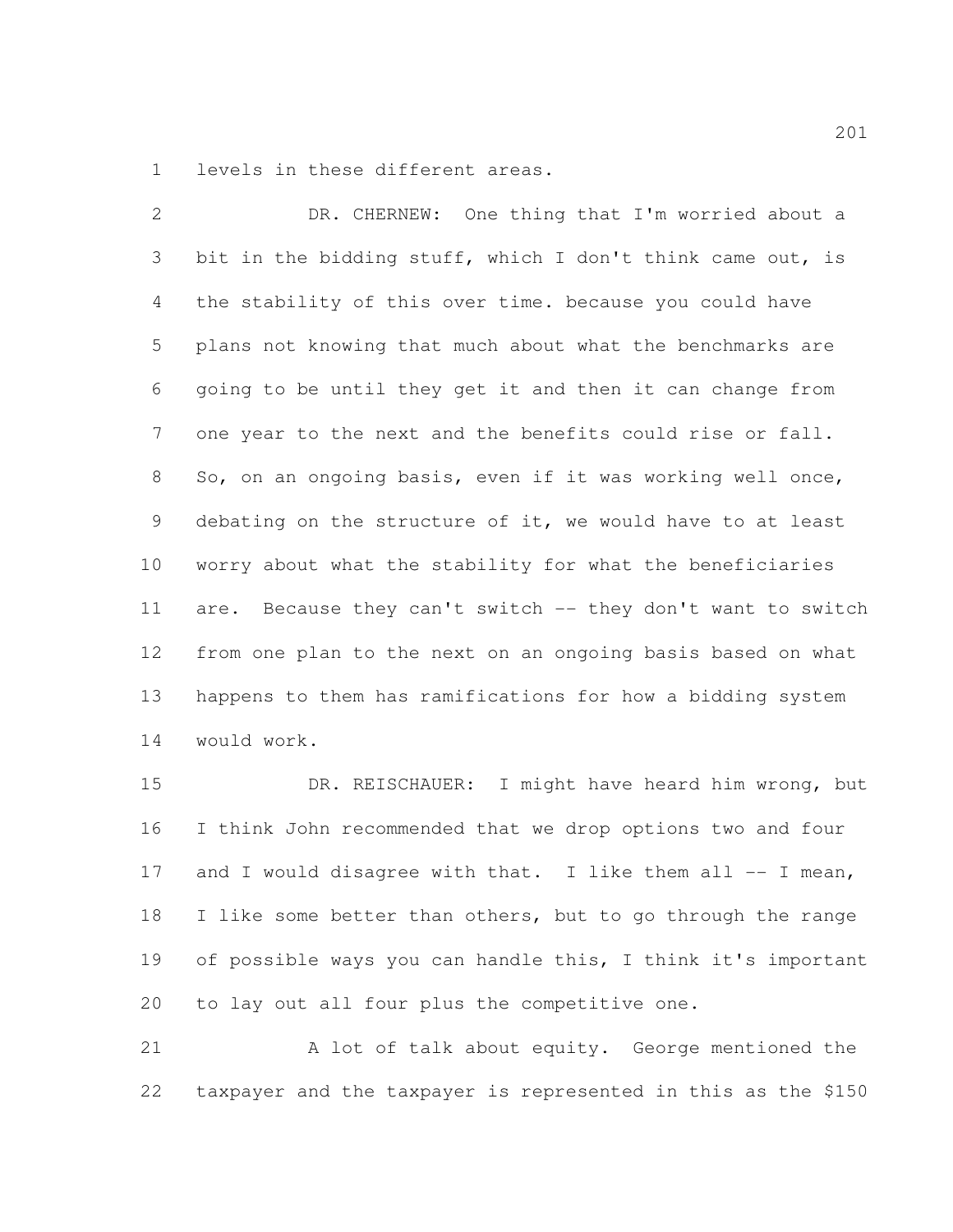billion that we're going to "save."

| $\overline{2}$ | Bill mentioned that maybe we should look at where            |
|----------------|--------------------------------------------------------------|
| 3              | the money that supports Medicare comes from geographically.  |
| $\overline{4}$ | I would stay a million miles away from that if that were     |
| 5              | possible. We're getting into a very different kind of issue  |
| 6              | which strikes me -- I'll let you come back.                  |
| $\overline{7}$ | My two cents on the equity is, let's not forget              |
| 8              | the equity issue that these overpayments cause Part B        |
| 9              | premiums to be higher and so fee-for-service folks have a    |
| 10             | little -- and that's not counted in this \$150 billion; it's |
| 11             | a saving to individuals.                                     |
| 12             | And finally, a question for Scott and David,                 |
| 13             | urban/rural, remind me, is this metropolitan, non-           |
| 14             | metropolitan, or is it a different designation? Is it        |
| 15             | Department of Agriculture rural/urban?                       |
| 16             | DR. HARRISON: It's just urban/rural, but it's                |
| 17             | based on the Metro areas, right Dan? Yes metro/non-metro.    |
| 18             | DR. REISCHAUER: It's metro/non-metro, which is               |
| 19             | really very different from urban/rural. George is real       |
| 20             | rural, non-metropolitan isn't.                               |
| 21             | DR. SCANLON: My statement was, if we're going to             |
| 22             | consider equity, I would stay a million miles away, too, but |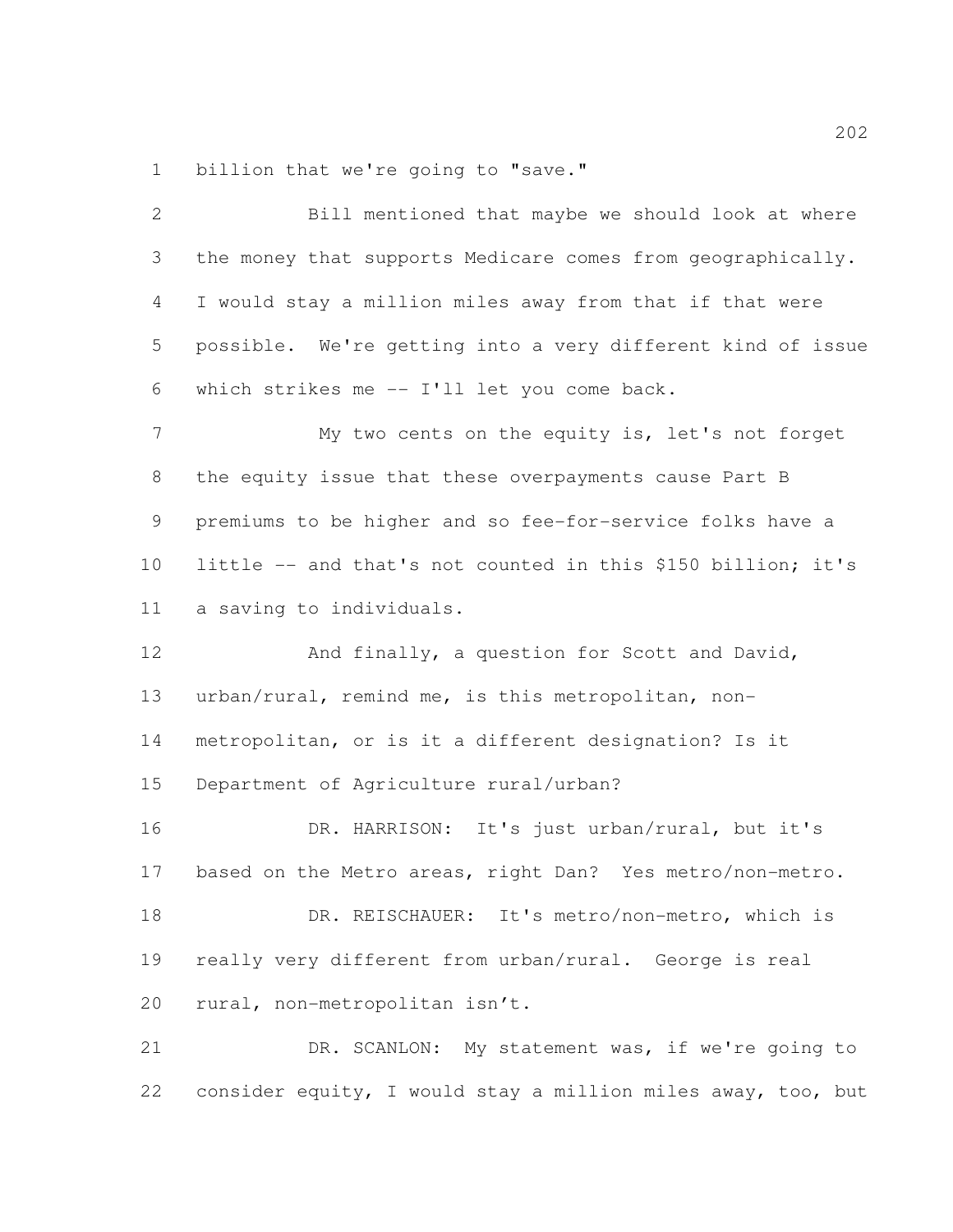it's this issue that is raised which is that everybody pays the Part B premium and therefore we've got to somehow equalize Medicare payers across areas. I think that's totally wrong. We should be thinking about efficient purchasing across areas. I'm happy to be with you as long as we keep it off the revenue sources -- off the table completely.

 MR. HACKBARTH: Arnie, last word, real quick. DR. MILSTEIN: Go back to Jack's comment about reconceptualizing this program as what we'd like it to be, which is a vehicle for a delivery system reengineering and better value.

13 I was reflecting on this discussion, and respecting Michael and Peter's comment about one of the critical variables here is stability for the beneficiaries, I just want to raise for staff consideration whether or not we are standing far enough back from this program to consider all of the variables that could be manipulated to better achieve that vision for the program.

 One of the variables that I guess I'd appreciate some staff feedback, not immediately but as you get a chance to process it, is this notion that the length of the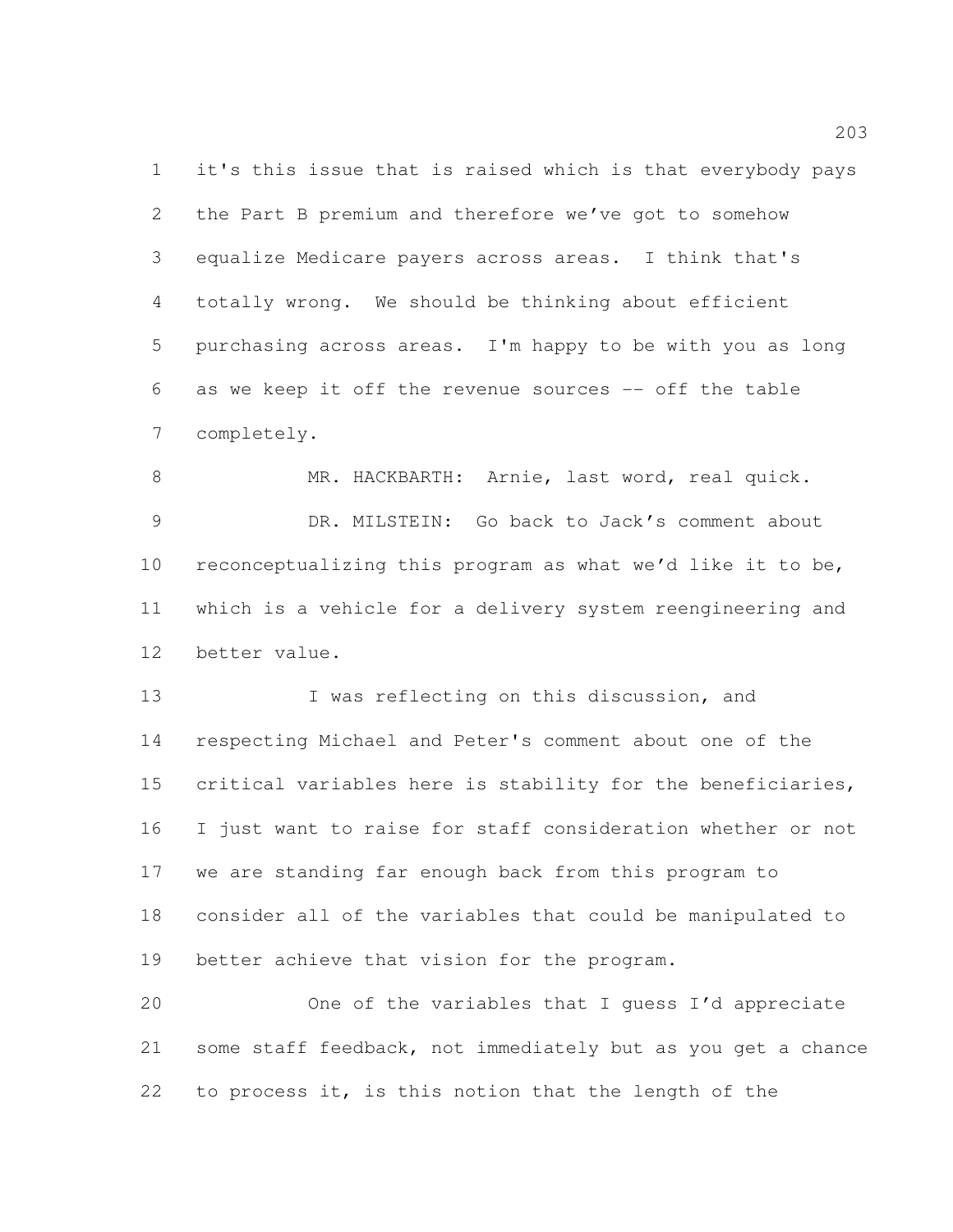beneficiary commitment can only be one year. Can we convert that into a policy variable? Obviously, all of this assumes it's a policy constant, it's the same as it always has been. But there are many benefits, not the least of which is preserving of stability of plan option if we were to model the implications of letting the plans bid for more than one year, and obviously giving the beneficiaries an opportunity to lock in a plan of benefits for more than one year. MR. HACKBARTH: Okay, have we given you enough to think about for next few weeks? Thank you. Good work. Next is another mandated report that I don't think we've talked about at all to this point. So this one pertains to chronic care demonstration programs. 14 MR. RICHARDSON: Thank you. Before I start, I would like to acknowledge the work that Hannah Miller did on this paper and presentation. Good afternoon. In this session, I am going to

 present the results of the work that we have done in response to a mandate from the Congress to the Commission in the Medicare Improvements for Patients and Providers Act to report on how Medicare could improve the way it tests, evaluates, and disseminates innovations in the care for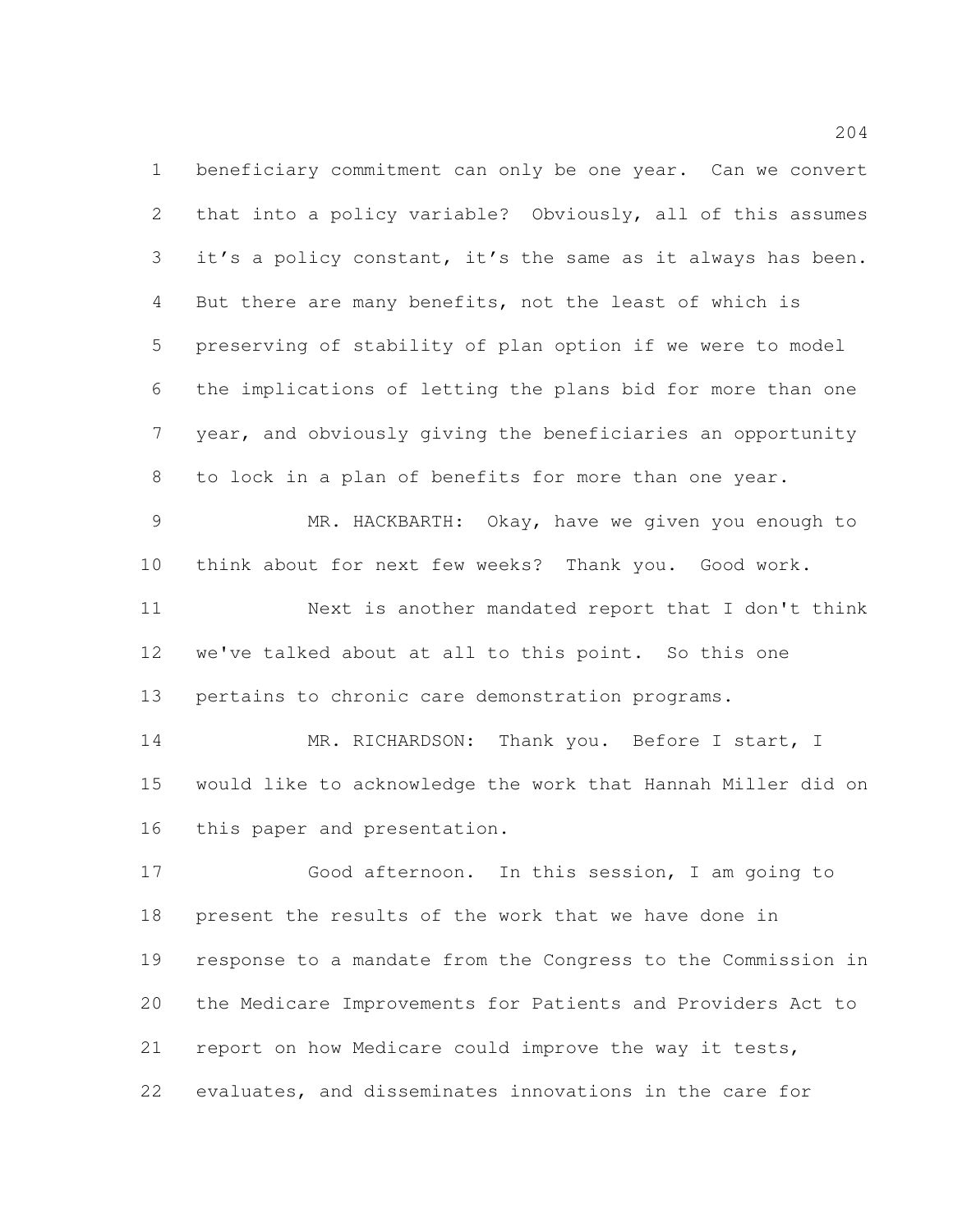Medicare beneficiaries diagnosed with chronic conditions.

 First, I am going to give some brief background, very brief, on the impact that chronic disease has on beneficiaries and in the Medicare program to illustrate why it is important to focus on payment and delivery system reforms for chronic disease care and beneficiaries. I will then touch on the mandate in MIPPA for the Commission to review the results of the most important experiments that Medicare has tried for the past 12 years to improve care for beneficiaries with chronic conditions in fee-for-service Medicare, most of which, but not all, have failed to produce the hoped-for results.

 I will summarize the results of four of these initiatives and the preliminary lessons learned that researchers are starting to draw from these activities.

 I will then go over a proposal for one specific approach to changing how Medicare could improve the research 18 and development of chronic care improvements, namely, the Medicare Chronic Care Practice Research Network. In the interest of time, I will go over the results of the demonstrations and the network proposal fairly quickly. There is a lot more detail in your mailing materials that I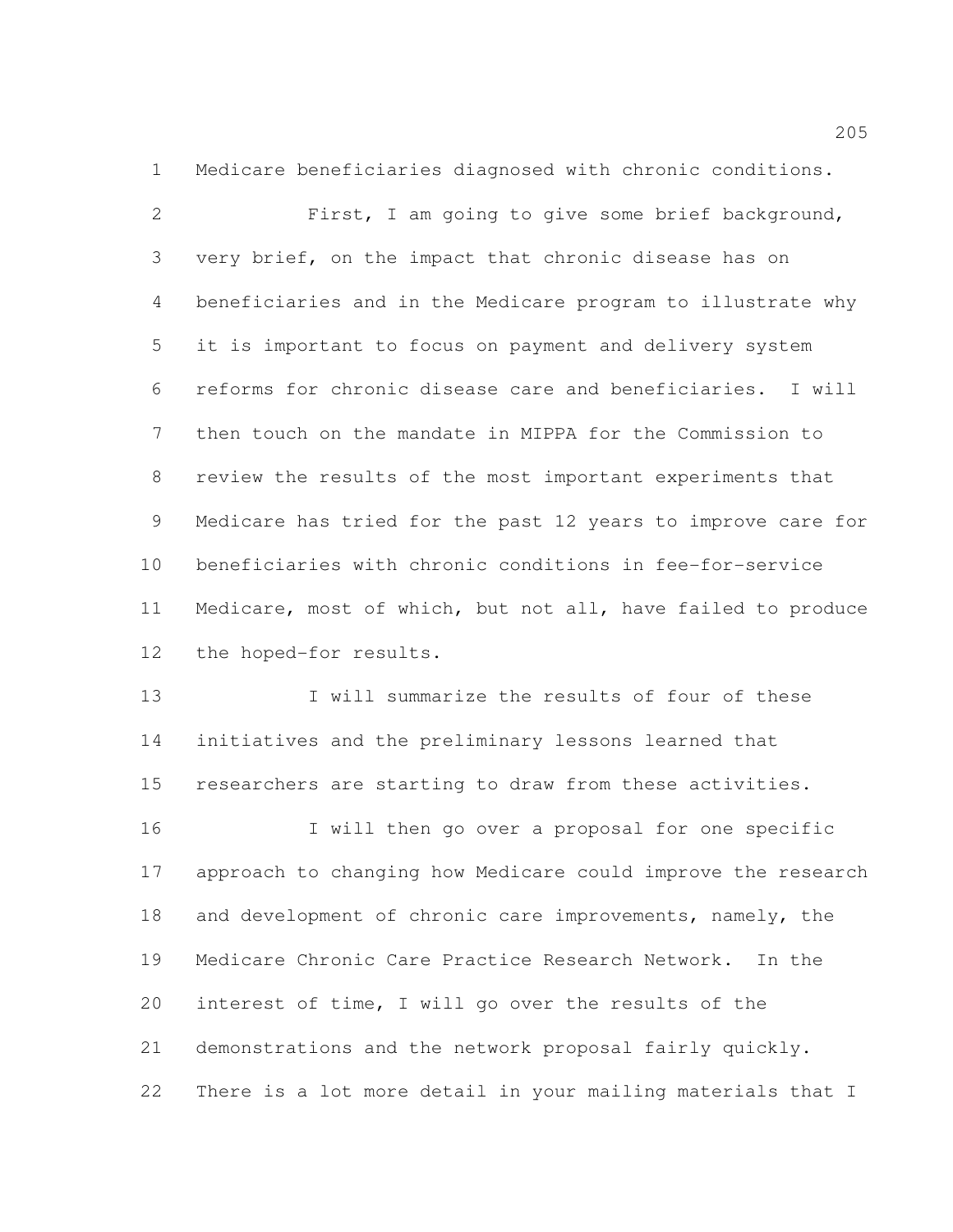won't go into here, but we could talk about in question-and-answer during the discussion period.

 Last, I would like to introduce some broader issues of Medicare research and development that are raised by the mandate in MIPPA and that are a natural extension of work the Commission has been doing for a number of years. First, as background, it is important to

 acknowledge the combination of chronic disease and care coordination gaps and the problems that it causes for the Medicare program.

 Medicare spending is concentrated among a small percentage of beneficiaries. That is shown on this slide, Slide 4. A MedPAC analysis in 2004 looked at Medicare claims for the Medicare fee-for-service population and found that the top 25 percent of beneficiaries accounted for almost 90 percent of Medicare spending. This distribution of spending was also looked at by the Congressional Budget Office in a similar report which found that 75 percent of the beneficiaries in those high-cost categories had one or more chronic conditions.

 MedPAC, the Institute of Medicine, the National Priorities Partnership, and others have looked at the care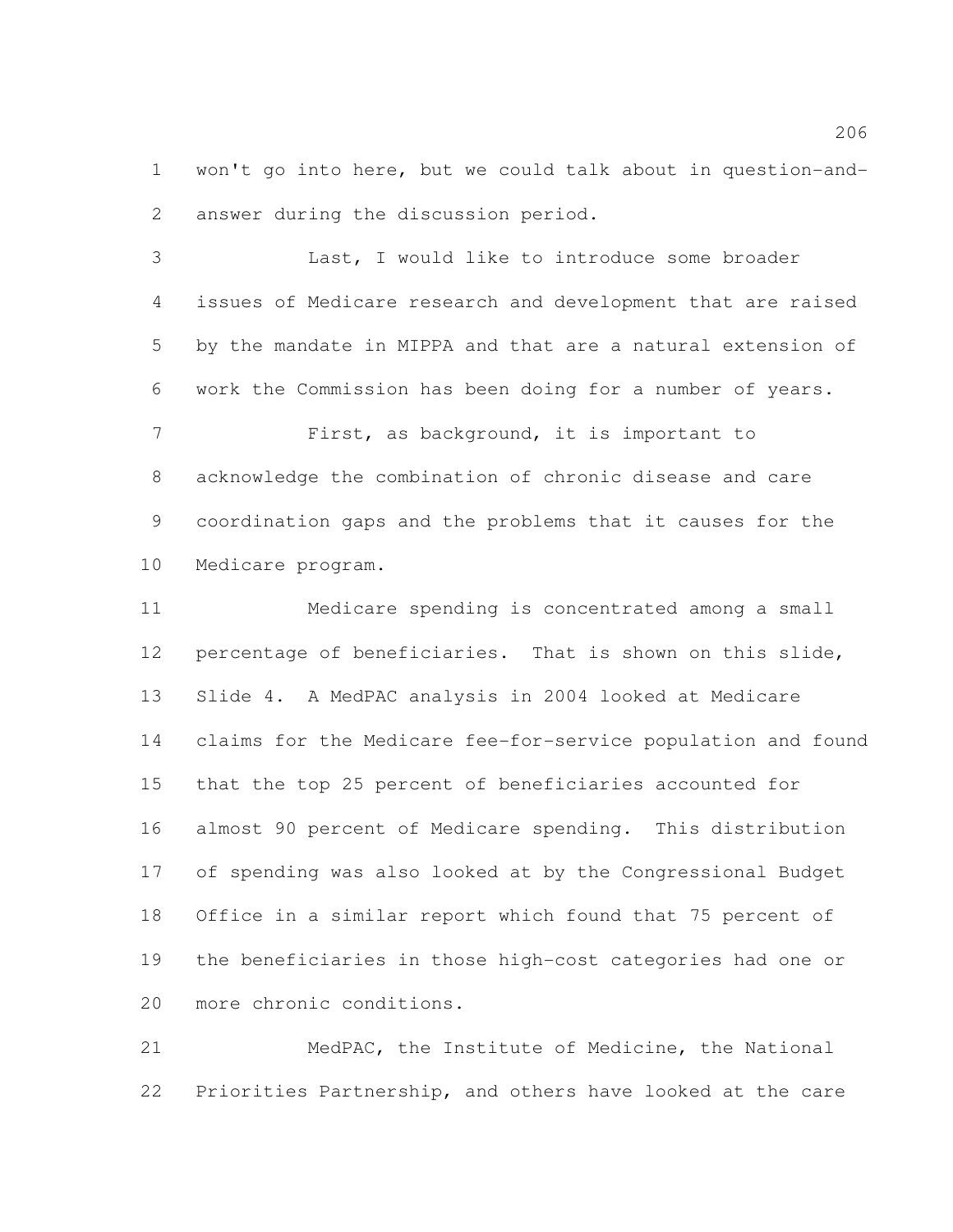coordination gaps that contribute to these high-cost and low-quality outcomes. Lack of care coordination among multiple physicians results in duplicative testing, including laboratory and diagnostic imaging, poorly coordinated care transitions from one setting to another and poly-pharmacy issues.

 To illustrate the number of physicians that are involved for beneficiaries with multiple chronic conditions, I would introduce this figure from my Pham and colleagues at the Center for Studying Health System Change, which clearly show that as the number of chronic conditions among Medicare beneficiaries in fee-for-service increases, the number of physicians involved in their care also increases rather dramatically. The purple bar is the median number of total physicians involved in their care, and the yellow bar on the right-hand side of each of those tranches is the number of practices. So not only is there a greater number of physicians involved in the care, but those physicians are spread across a greater number of physician practices. Finally, previous work by the Commission has

 established that Medicare fee-for-service payment structures and payment policies create distinct disincentives for care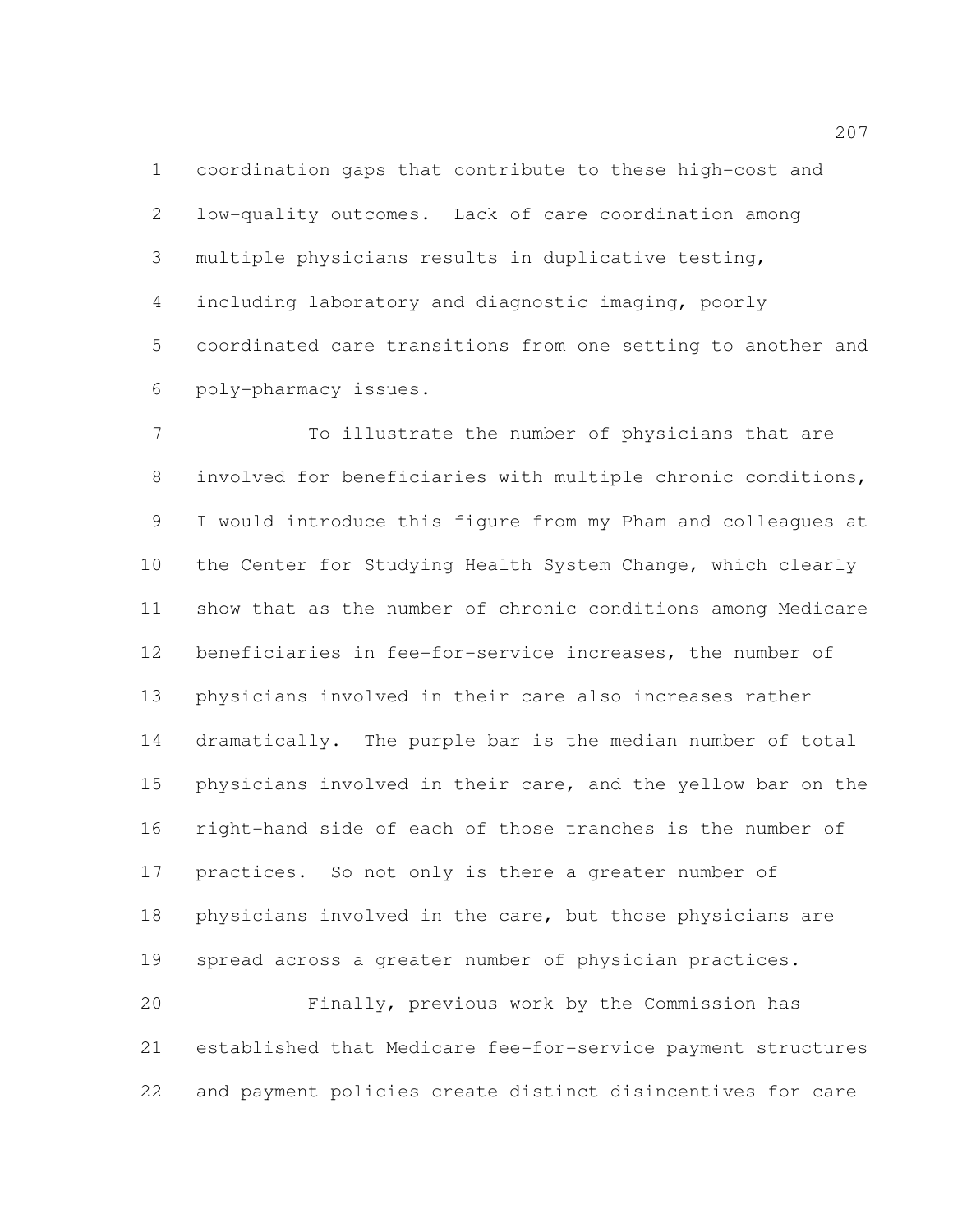coordination. As was mentioned earlier, in Medicare fee- for-service doing the right thing often costs providers money. It can lead to lower utilization and, therefore, less revenue for hospitals, physicians, and others in the payment system. And as we discussed last year in our work on the medical home, there often is no payment under Medicare fee-for-service payment rules currently for conducting care coordination activities that improve the quality of care and potentially lower costs.

 The Congress and CMS have initiated several demonstrations and pilot programs over the past decade that have taken a variety of approaches to try and find out what does and does not work in improving care coordination for beneficiaries with one or more chronic illnesses. As part of the MIPPA provision that directed the Commission to undertake this study, the Congress specifically required us to examine two of these initiatives: the Medicare Coordinated Care Demonstration and the Medicare Health Support Pilot Program.

 We also believe it is informative to look at the results to date of two other ongoing demonstrations that are using different types of care coordination interventions to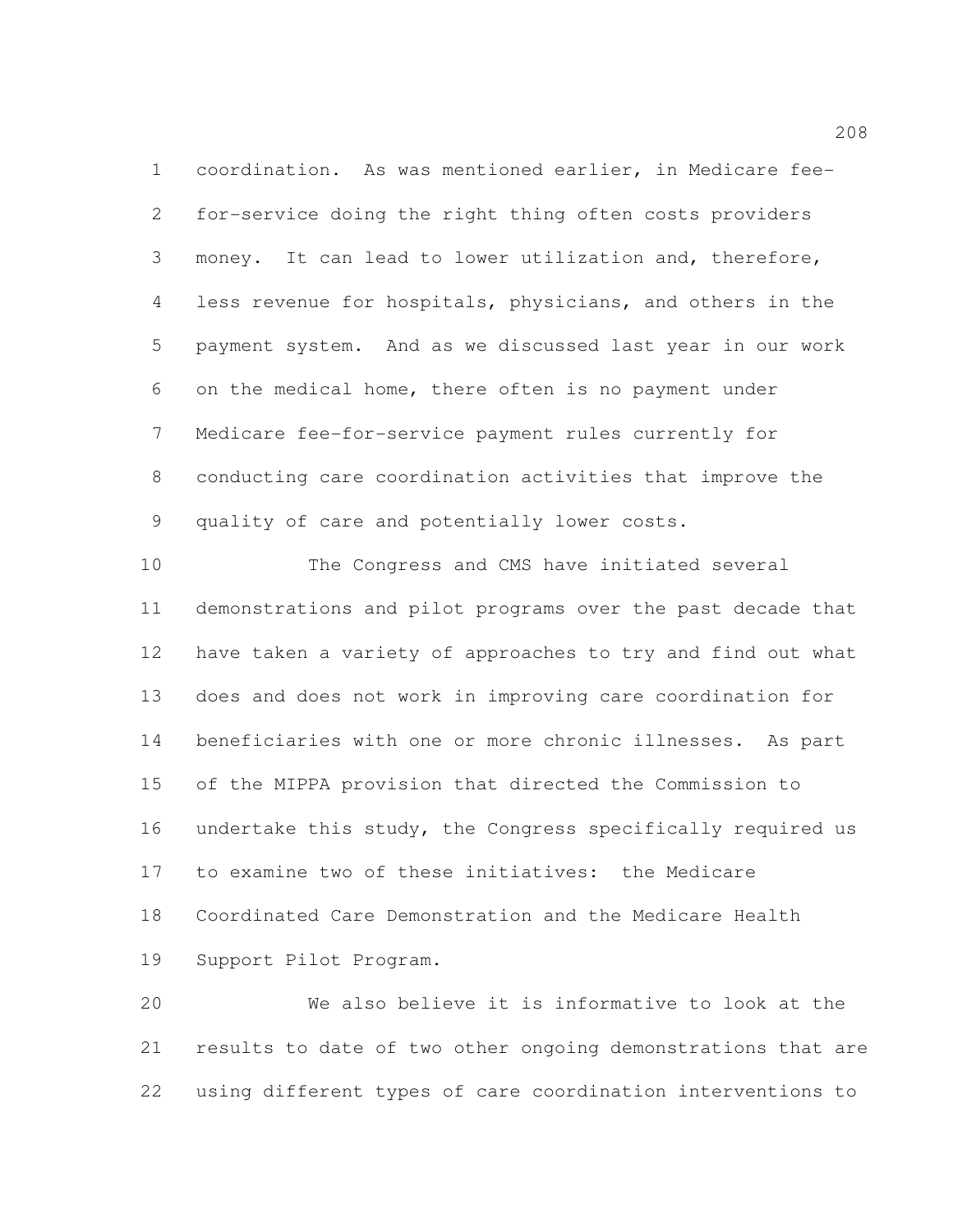improve the quality of care and reduce costs: the Care Management for High-Cost Beneficiaries Demonstration and the Physician Group Practice Demonstration.

 The MIPPA provisions specifically instructed the Commission to use the results of our analysis to assess the feasibility and advisability of establishing a Medicare Chronic Care Practice Research Network, and we are to report to the Congress on this work by June 15th of this year.

 Next, I am going to go over the three demonstrations and one pilot program, and then we will get to the Chronic Care Practice Research Network proposal.

 First up is the Medicare Coordinated Care Demonstration, or MCCD. This was authorized by the Balanced Budget Act of 1997, and it actually launched in 2002. There were 15 sites in this demonstration, and most of the sites targeted beneficiaries with multiple chronic conditions, although a couple of them focused on beneficiaries with only one.

 Each site was paid a monthly fee which ranged from \$80 to \$444 per member per month, with an average of \$235 at the start. The fees that were paid to the sites were not at risk, but the programs were expected to be budget neutral.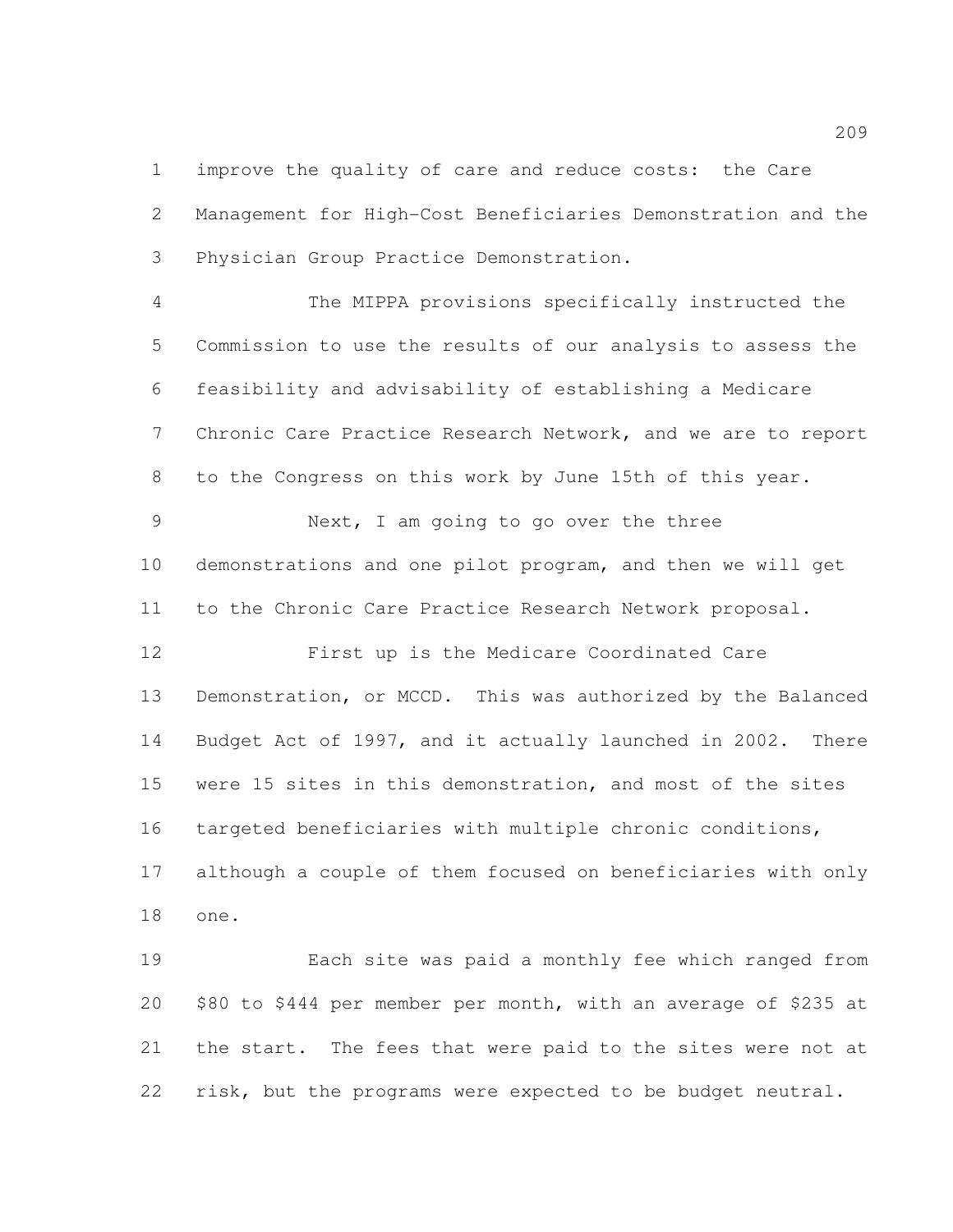There was voluntary enrollment in all of the sites, and the beneficiaries who volunteered to participate in the demonstration were then randomized into a treatment or control group at each site. At its peak, the demonstration had slightly over 18,000 enrollees spread across the 15 sites. The sites varied in size from 90 enrollees in the treatment group to over 1,500. But most of the sites, about 9 out of the 15, had between 400 and 750 beneficiaries in the treatment group.

 The results of the MCCD as far as cost and quality are displayed on this slide. None of the programs reduced net Medicare costs. The only statistically significant results that were established by the independent evaluation, done by Mathematica Policy Research, were that the costs to Medicare were actually increased in the sites that had statistically significant results by between 8 and about 40 percent. There were no positive effects on patient adherence measures that were evaluated by Mathematic. There were a few positive outcomes on the process of care measures; there were, however, high levels of beneficiary and provider satisfaction with the programs.

Two of the sites, however, were approximately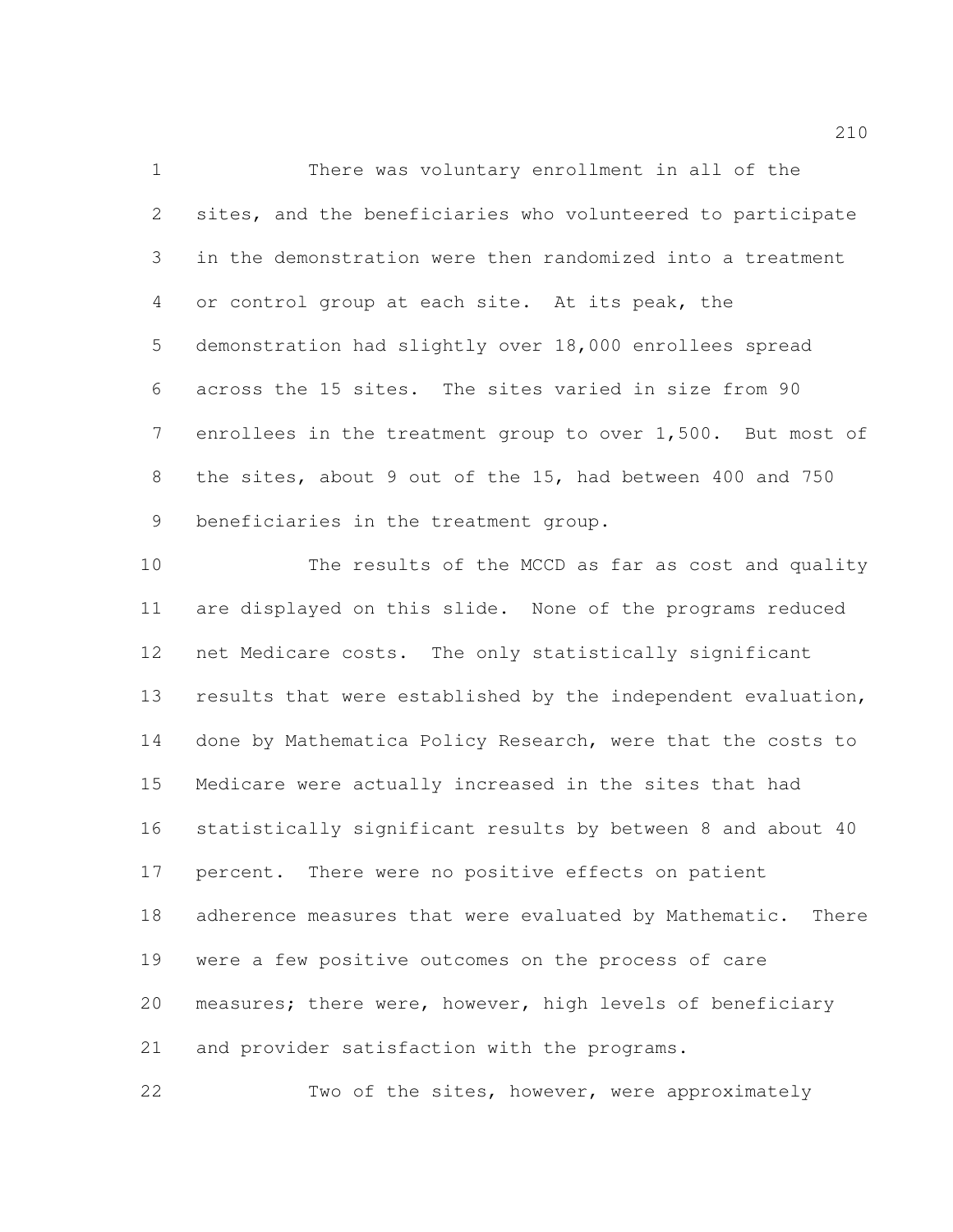budget neutral or close enough to be budget neutral for CMS to negotiate with them to extend for another two years, and they will be extending their activities through 2010. The final evaluation for the program will be available later that year or probably more likely in 2011.

 The Medicare Health Support Pilot Program took a slightly different approach. It was authorized by the MMA of 2003, and it had eight sites which launched in 2005, also after a competitive Request for Proposals process. Each of the sites here were also paid a per member per month fee, and they were at risk for cost and quality, unlike in the MCCD.

 The research design here was different. It was an intent-to-treat model where about 290,000 Medicare beneficiaries across all the sites were randomized into an intervention or comparison group in the eight geographic areas served by the sites. The Medicare Health Support organization were then given contact information for the beneficiaries assigned to the treatment group, and they were allowed to begin outreach to those beneficiaries and their providers. The cost performance, however, was based on the Medicare cost for the entire treatment group, whether they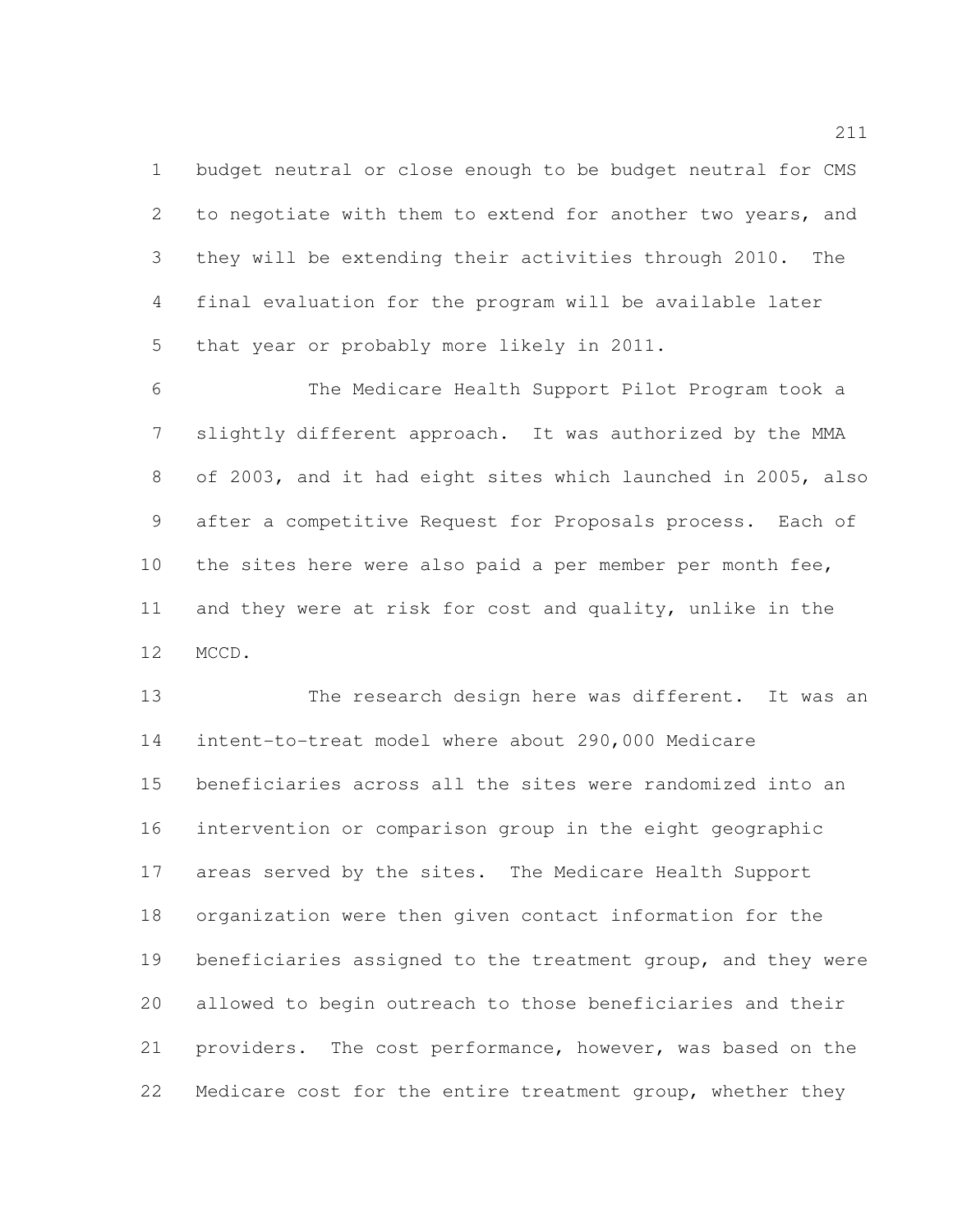enrolled with the Medicare Health Support organization or not. So obviously the organizations had an incentive to enroll as many of the beneficiaries as they could, intervene with them, and try and alter the trajectory of their medical costs.

 Here the fees were between \$74 and \$159 per member per month, and there was initially a requirement under this pilot that the sites save 5 percent in medical costs plus the fees that they were being paid. Later this was changed to simply budget neutrality; the sites, though, still had to recover at least the fees that they were being paid.

 The results of this pilot program were that the cumulative fees paid to the sites far exceeded the savings 14 produced. Before taking into account the fees paid, four of the sites actually did reduce medical costs by about 1 to 2 percent on a PMPM basis. But once those fees were factored in, all of the sites increased costs to Medicare by between about 3.5 and 9.4 percent, or roughly \$50 to \$130 per member per month.

 The independent evaluation of this pilot, which was done by RTI International, found limited impacts on beneficiaries' satisfaction with their care; some positive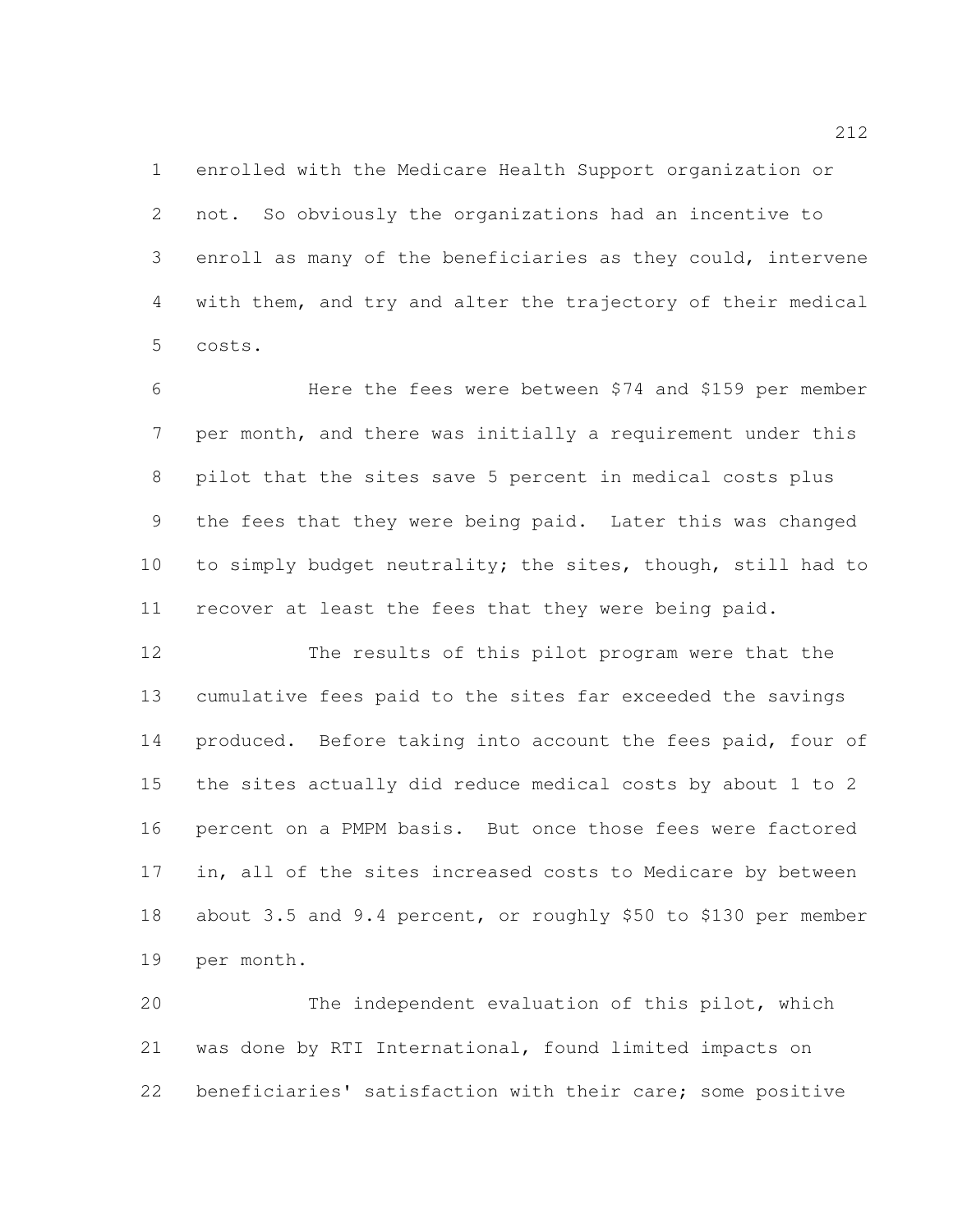but, again, limited impacts on self-management measures -- that is, the beneficiaries' ability to maintain their medication regimens, perform exercise, check blood glucose levels, and things like that; and also some limited impacts on the physical and mental health functioning measures that were evaluated by RTI.

 They did find some positive effects in some sites on process-of-care measures, but as far as outcome measures go, there were no statistically significant effects on hospital admission/readmission rates or the use of the emergency department.

 The third demonstration we looked at was the Care Management for High-Cost Beneficiaries demonstration. Unlike the other two, this was actually a CMS-initiated demonstration. CMS solicited proposals under a competitive process from six sites. They required each of the applicants to be a physician group, a hospital, or integrated delivery system. Unlike the other programs, CMS did not define targeted chronic diseases in this demonstration. Each site was allowed to propose its own enrollment eligibility criteria.

Most of the sites participating have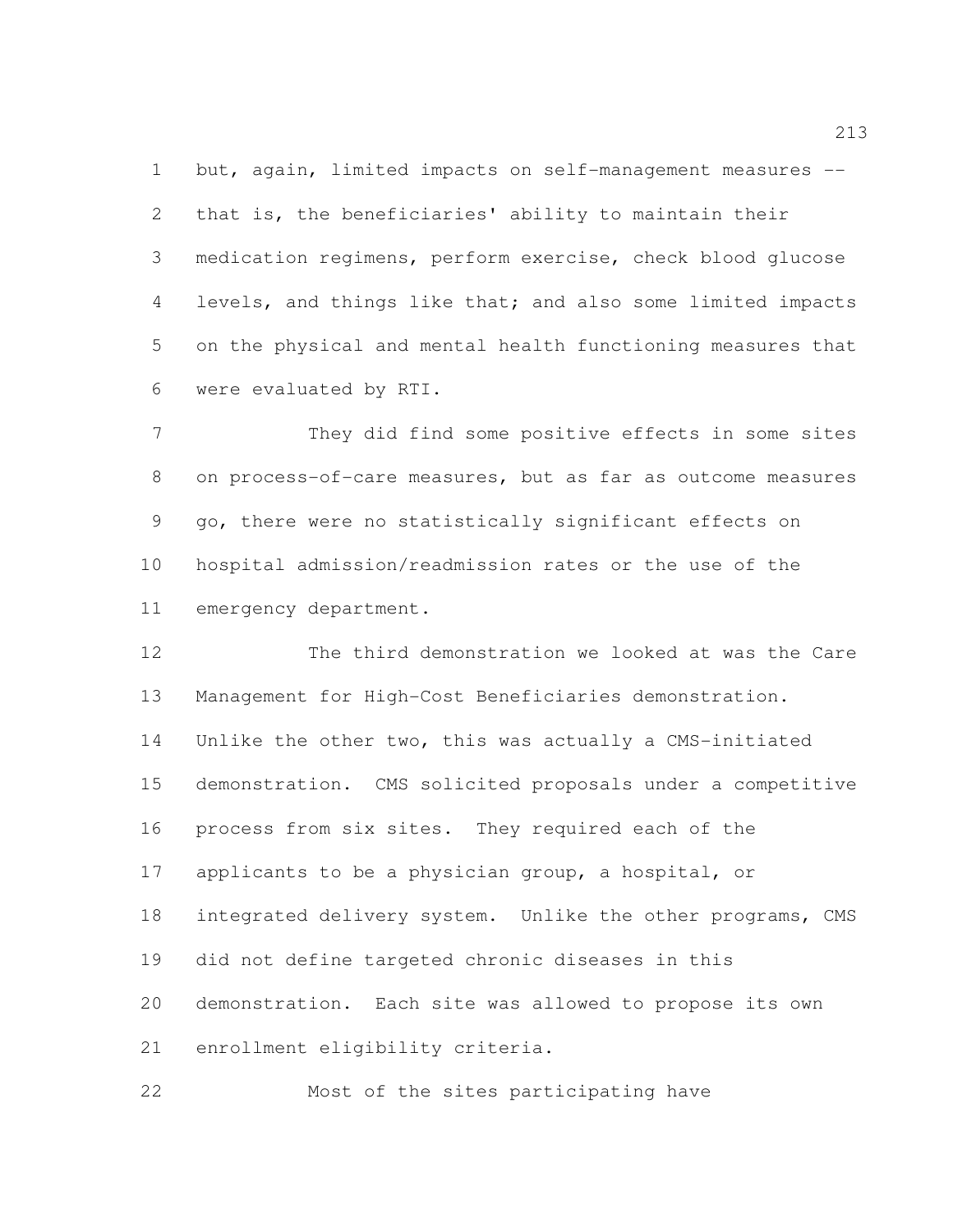beneficiaries, since they are focusing on people of high cost with multiple chronic conditions, with congestive heart failure, diabetes, and one of the sites is actually focusing on beneficiaries with chronic kidney disease, which is unlike most of the other demonstrations.

 Like the Medicare Health Support, this also uses an intent-to-treat model where CMS identifies the beneficiaries in the service area, tells the sites who these beneficiaries are, and then allows them to go enroll as many as possible to intervene with them.

 These sites started in the fall of 2005 and the summer of 2006. It is smaller than the other demonstrations. It only has about 5,600 beneficiaries enrolled in four sites at the time that number was 15 generated. These sites, each of the sites has between about 540 and 2,200 enrollees. This is a bit of a ray of sunshine, I guess you could say, in the demonstrations so 18 far in that CMS recently announced that -- in January of this year, they announced that three of the sites had achieved close to budget neutrality and met the financial terms and the quality performance terms of the demonstration, and were going to be extended for one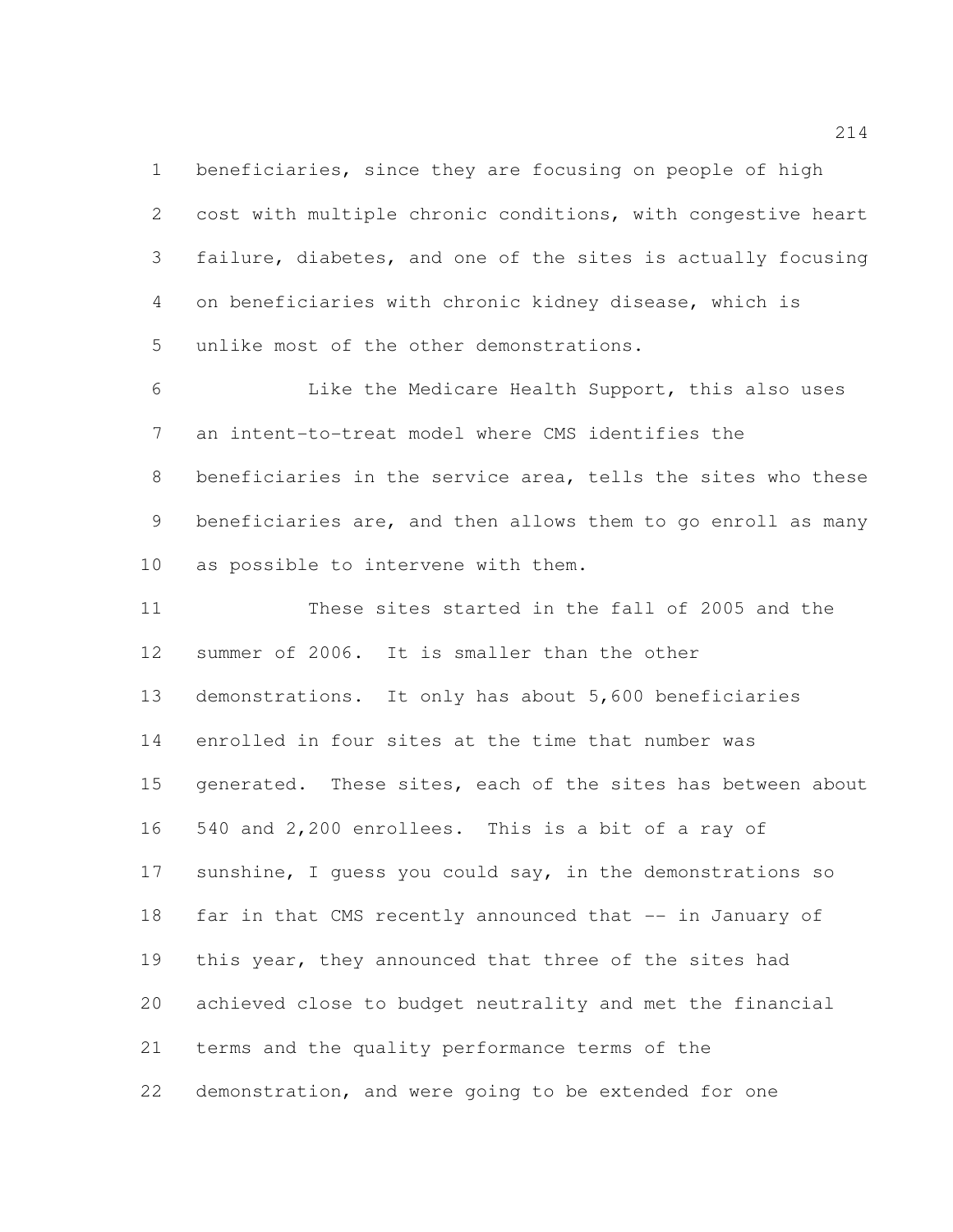additional year with an option for up to two more years if they continue to succeed.

 Unfortunately, CMS hasn't released a lot of information, not nearly as much as they have about the Coordinated Care demo and Medicare Health Support. So we will be looking for more information from them as that comes out.

**Eastly, we looked at the Physician Group Practice**  demonstration. This wasn't specifically designed to be a program for care coordination interventions; however, we think it is relevant because what a lot of the physician group practices and other participants in this demonstration are doing is working on improving care coordination to reduce the medical costs and improve the quality of care for the beneficiaries that they treat.

 We have talked a lot about the PGP demo before, including this morning in our ACO discussion, so I won't belabor the details here. I will just take a quick snapshot here of the results.

 First, on costs, I describe them here as possible reductions in total costs. I just want to make sure that I am clear about what that bullet means in case there is any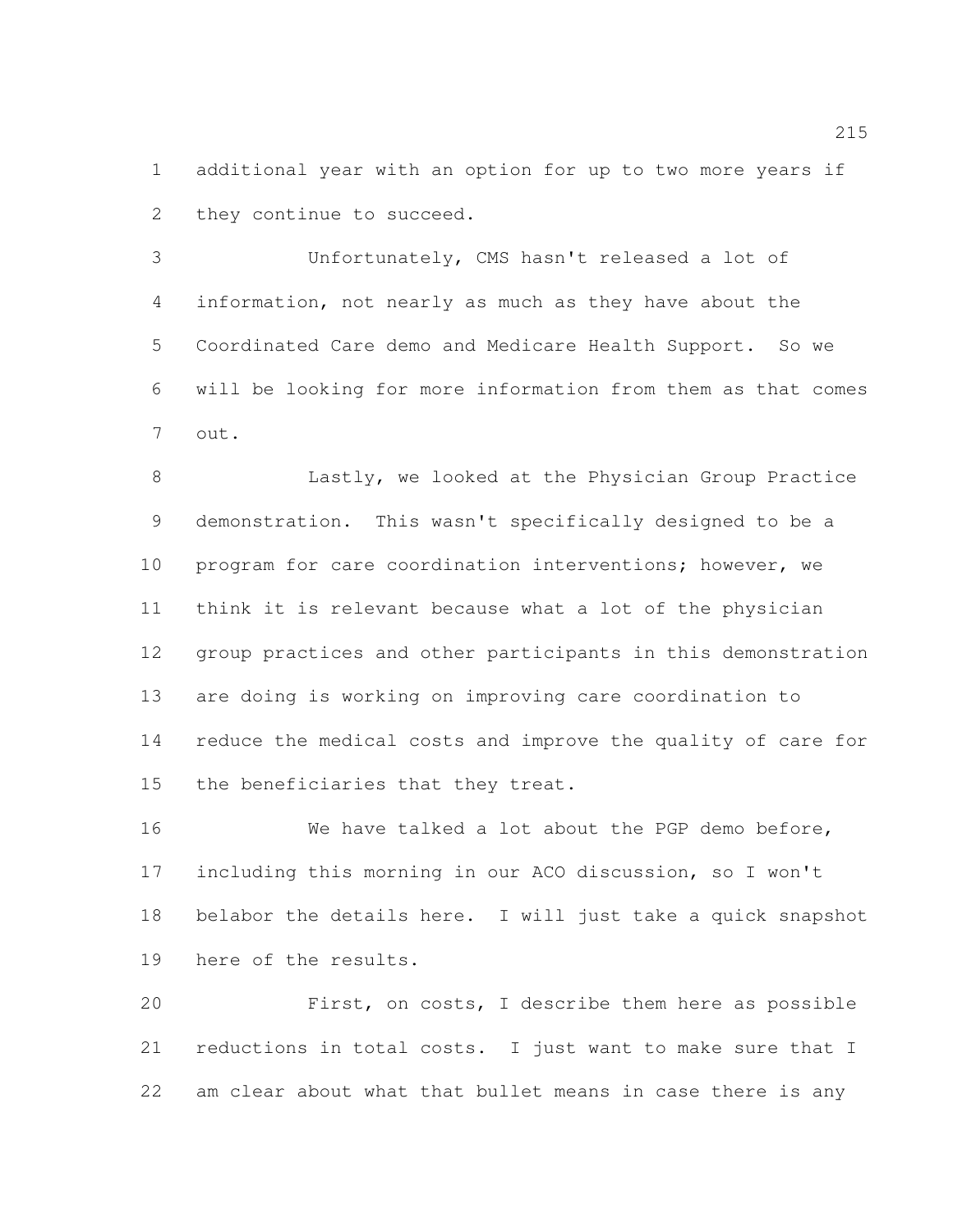confusion given what Dr. Stensland said this morning about the results from the perspective of looking at it through the ACO lens. The MedPAC staff have some significant questions about whether these savings being reported by CMS are actually being achieved once you have controlled for some of the coding and other issues that are going on potentially at the sites. However, it still remains a fact that CMS in August of last year announced that this demonstration had saved \$17.4 million over what would have been spent in the absence of the program and awarded about \$13 million to those four sites. So we are in a somewhat 12 different place than CMS, but from the agency's perspective, they are seeing savings there.

14 It is unequivocal, however, that they have improved the quality measures that have been tracked in the course of this demonstration. These relate to diabetes and congestive heart failure, and all of the sites have had noticeable and statistically significant improvements in those quality measures.

 CMS has extended what was originally a three-year demonstration for one more year, and that performance year will end in March, at the end of this month.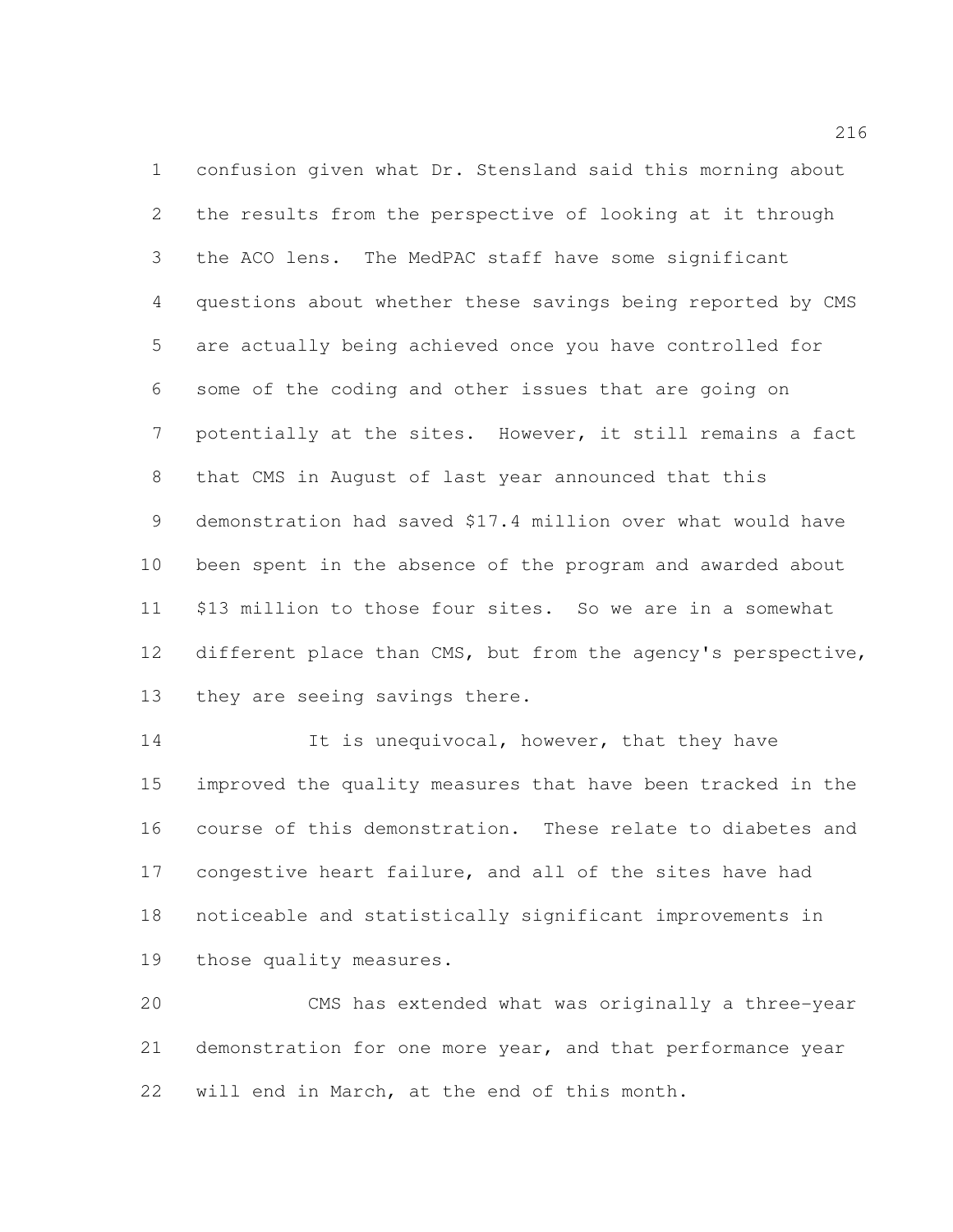1 So, to summarize all of the foregoing analysis, in terms of costs, we have seen little evidence to date of cost neutrality let alone savings. Having said that, there does seem to be some apparent success in some of the demonstration sites with some elements of the population and certain elements of the interventions, and I can talk a little bit more about that in the Q&A. 8 In quality, there seems to be some evidence that, again, some of the programs and some of the interventions with some of the beneficiaries can improve quality. 11 A lot of the experience with these three demonstrations and one pilot program, though, have raised some significant questions about what CMS' capabilities are 14 in operating and administering this type of activity, both in terms of the resources that they have to devote to it and the process of putting together a demonstration, running a demonstration, and evaluating its results. 18 There seems to be too many observers' eyes,

 limited flexibility in CMS to generate, test, and evaluate potential policy improvements. This includes flexibility to 21 adapt the demonstrations once they have started, and there also seems to be no clear process for translating the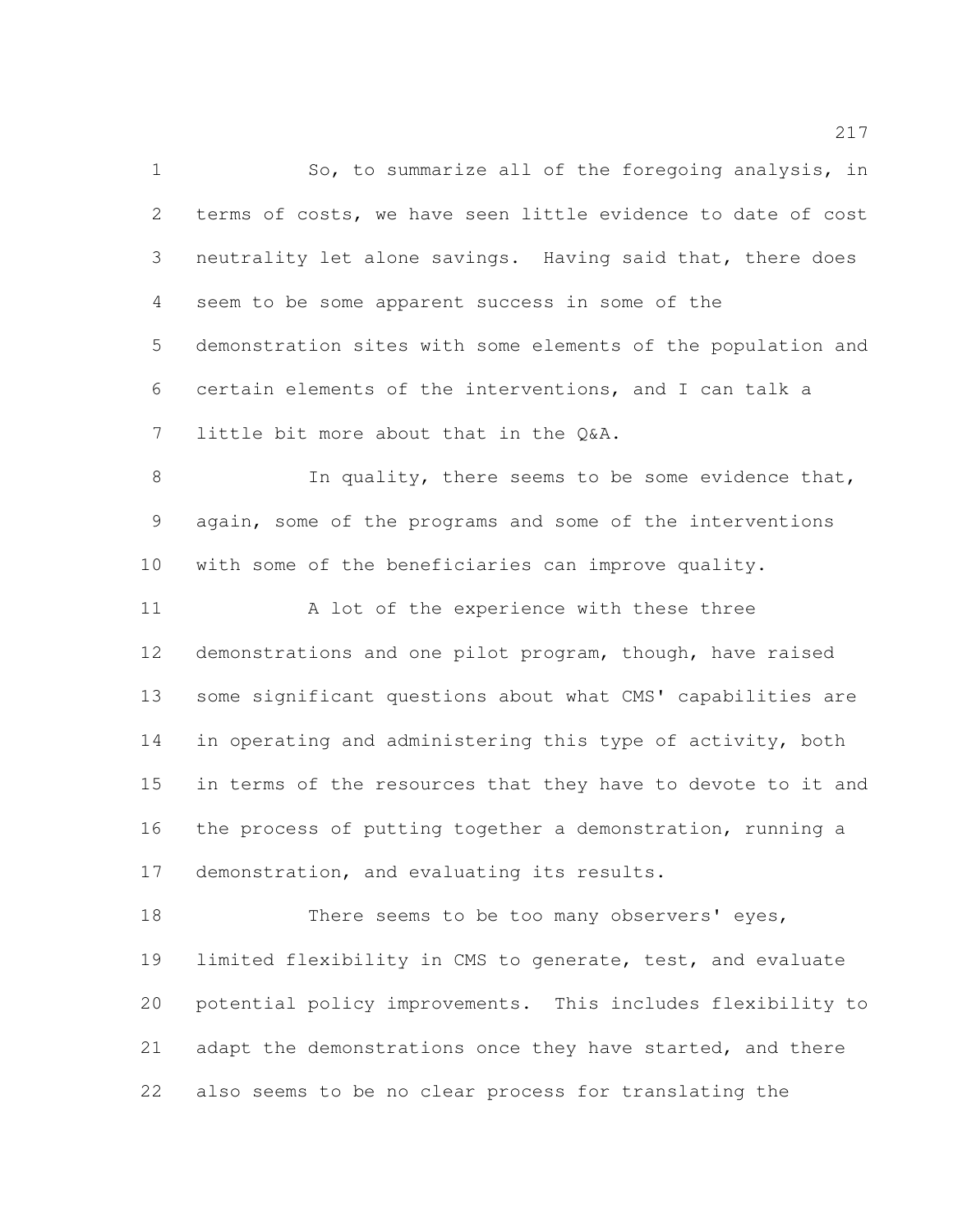results of these demonstrations into policy improvements.

 In light of that, there has been a proposal put forth by a coalition of provider and research organizations called the Medicare Chronic Care Practice Research Network. This is a proposal from these organizations that are listed in your mailing materials -- and also shown illegibly on the slide up there -- which are a group of academic medical centers, care management service providers, and long-term care providers to form what is essentially a practice-based research network. The graphic that you see there shows the individual entities that would form the sites on the bottom of that figure, and up above that is an administrative structure and a research structure that would be used to come up with ideas, evaluate the ideas, and rigorously test and evaluate the data that is being generated by the practice-based research network itself, which is the area surrounding the circle.

18 In the paper, I call attention to the fact that there are many similarities between the design of this proposal and practice-based research networks run by the Agency for Healthcare Research and Quality, or AHRQ, and we can talk some more about that in our discussion, if you'd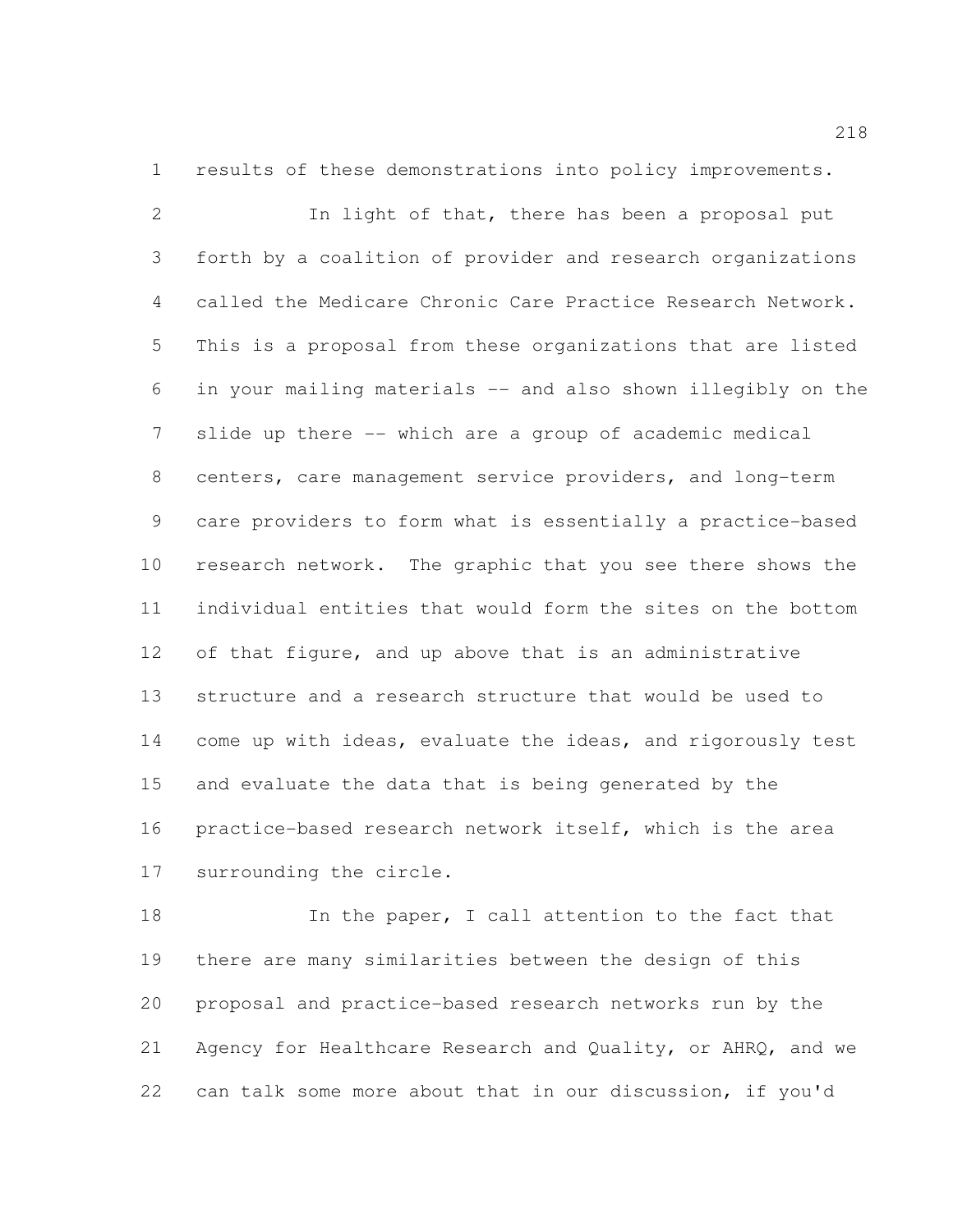like.

 The key points of the MCCPRN proposal is a network to test specific care coordination interventions, and this is very much in the spirit of practice-based research where 5 there are specific policies, procedures, and protocols that would be tested through the network, that would be evaluated as part of the network's mandate, and to the extent that they were found to have positive effects, either on cost or quality -- ideally, both -- the network would produce guidelines about best practices which could include in their proposal -- as described in their proposal, I should say, toolkits, how-to guides, and operations manuals, which then could be disseminated across a number of different settings and used to improve the quality of care for beneficiaries with multiple chronic conditions.

 The network itself, though, would also be an experiment to develop faster evaluation methods and measures 18 for how these interventions can be tested, evaluated, and disseminated out into the clinical practice.

 Now, financially, the network would be funded out of the Medicare trust funds. There was a legislative proposal introduced in the 110th Congress, in 2007, that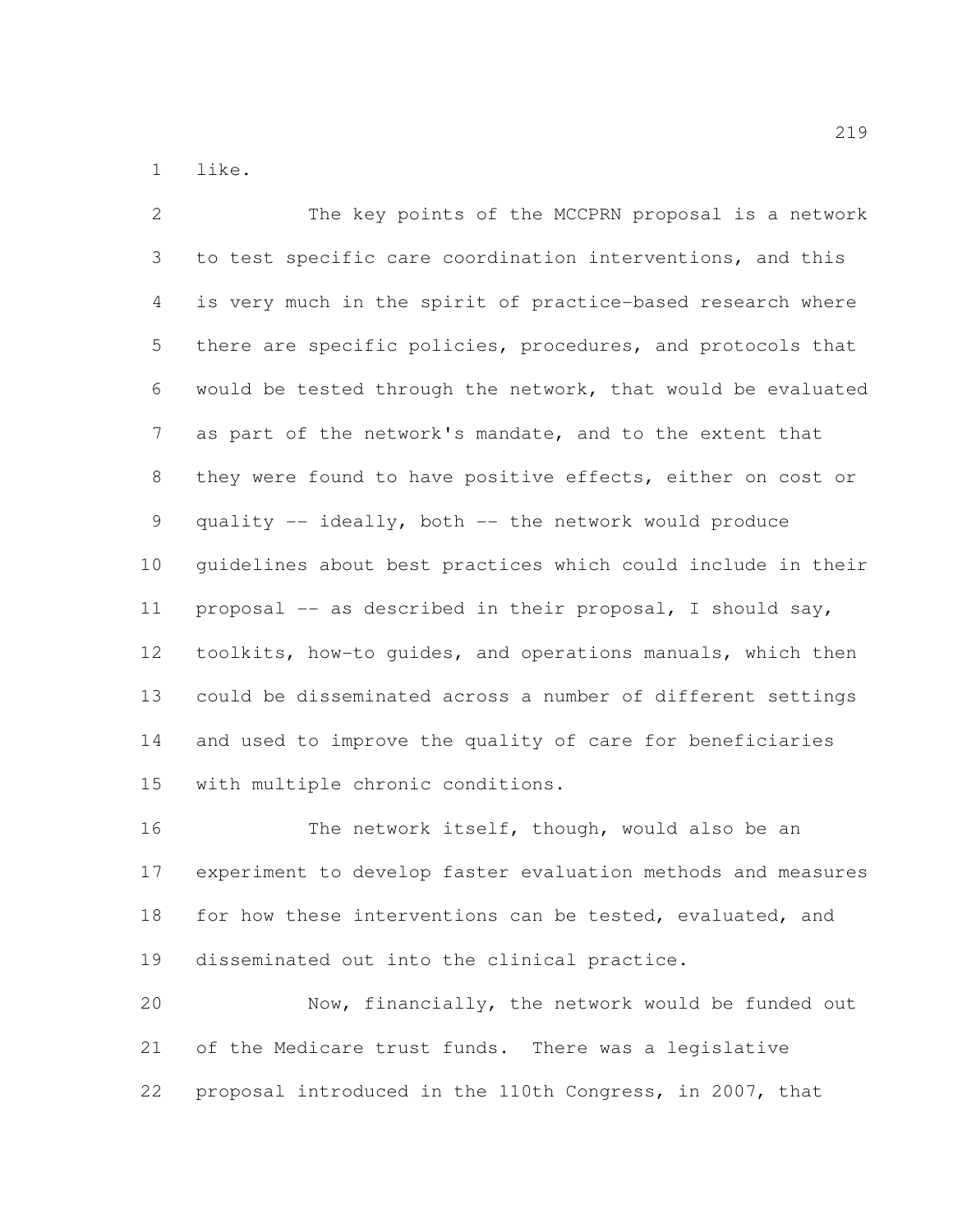would have authorized \$60 million over five years for the operation of the network. It is important to remember that, similar to all of the other demonstrations and pilots I have talked about, the underlying Medicare fee-for-service payment policies and structures would remain in place. So essentially out of this funding amount, let's say for the sake of discussion that it is \$60 million, that would be used to fund the administration of the network and to pay care coordination fees to the sites participating. But the proposal, as put forth anyway, does not envision doing any significant reforms to the payment policies under Medicare fee-for-service. The proposal also points out that the fees paid to the network sites would not be at risk in terms of cost outcomes or quality.

 The staff have some concerns about the proposal for you to consider, the first one of which is that the network sites in this proposal would not be competitively selected. There is an issue here of a precedent being set for having an established network come forth basically as is and having CMS adopt it as is. And I think one way to think about this is the question of whether this particular constellation of providers and the administrative structure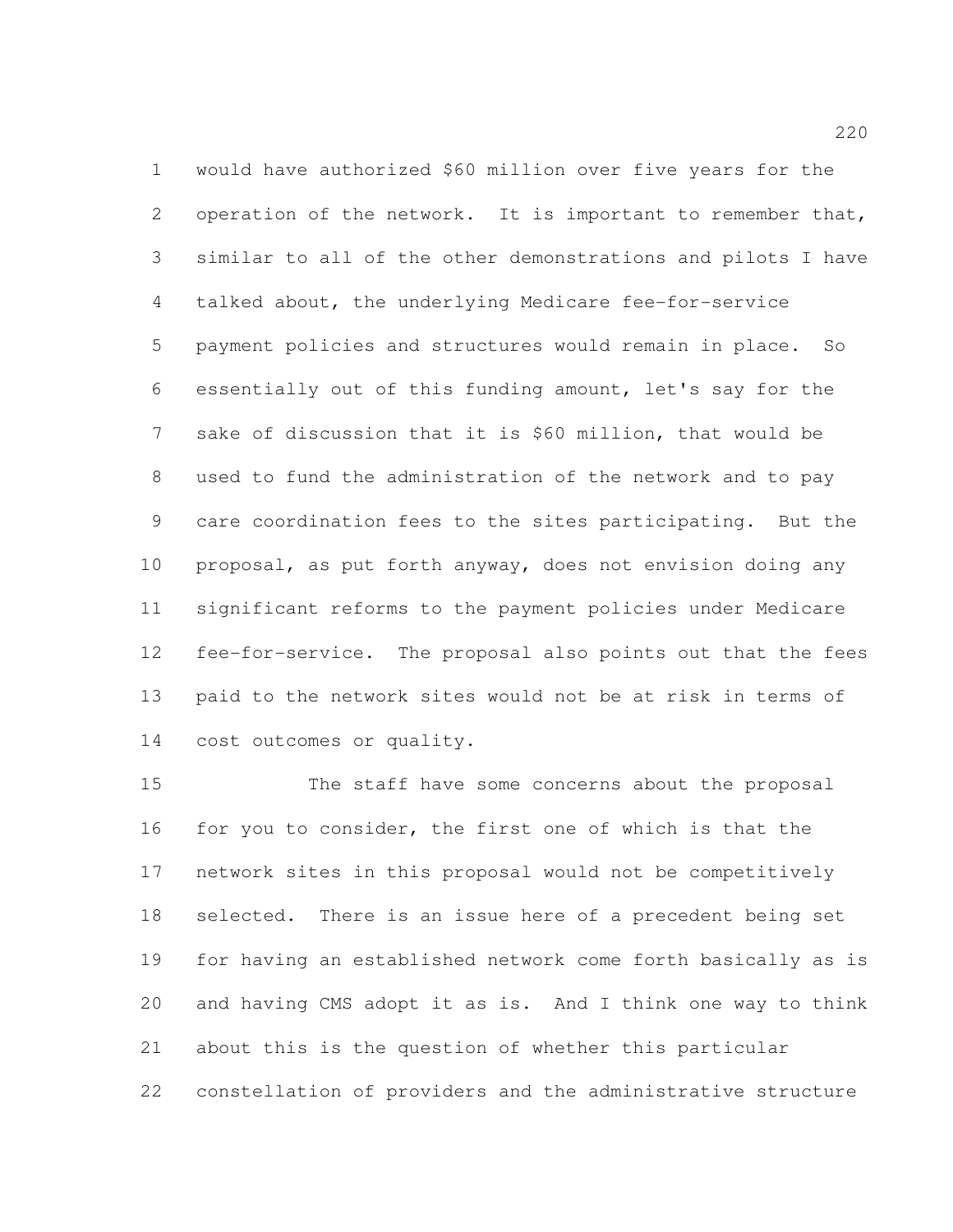that would go on top of it is the right network to test the interventions in a way that generates generalizable and scalable results.

 Alternatively, should CMS, as AHRQ has done with its practice-based research networks, define criteria ahead of time that would be used to solicit a proposal for a network and build it and then under that structure use task orders to more quickly disseminate ideas and test them, do the analysis, and investigate whether those results are applicable to a broader set of settings? That is, is the structure of this network representative enough of the bulk of Medicare providers in the community to be a good laboratory for testing these innovations and having them be embraceable by the bulk of Medicare providers?

15 Second, we have some concerns over whether the fees that are paid to the sites should be at risk. In our analysis of care coordination activity in 2006, the Commission looked at two different ways that sites in any care coordination program could be at risk, which is that the fees themselves could be at risk, as in the Medicare Health Support program, or we could have a shared savings approach like they use in the Physician Group Practice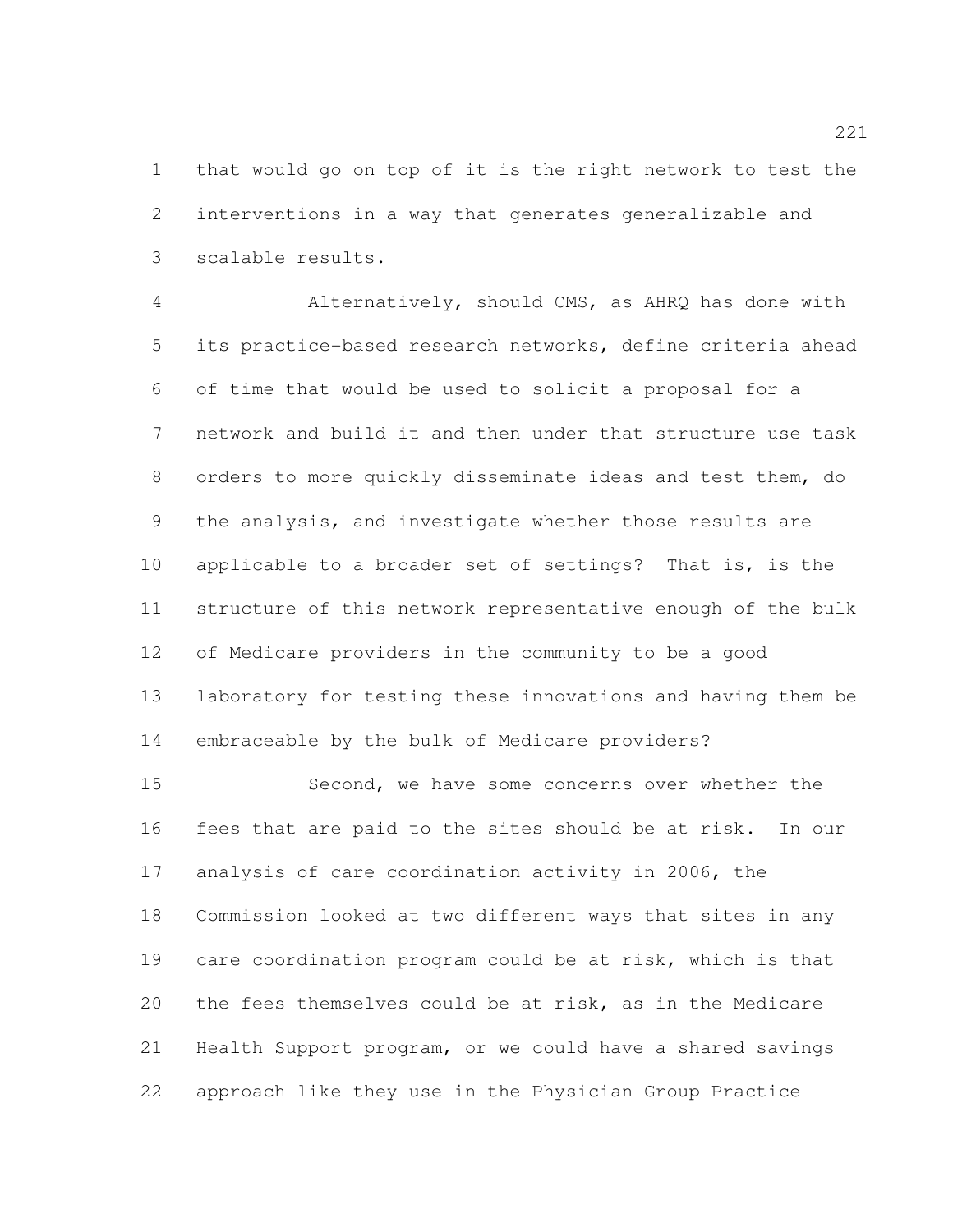demonstration. One question for you to think about is whether that is something -- whether either of those approaches is something you would like to use in a network like this.

 Third, we have some questions about the role that CMS would play in the administration of the network. If you'll recall from the paper, the governance structure as proposed would include CMS among all of the network sites that would also participate in the network, and we have some questions about whether -- and part of this is the nature of how a practice research network would work. Some of the ideas for what should be tested should come up from the network, but CMS, working together with 13 organizations in the administration of the network, could raise some questions about how much control and influence CMS could have over the types of innovations that are being investigated.

18 And, finally, as I noted, AHRQ has several practice-based research networks already in place. One of them is organized around thousands of primary care practices. The other is organized around several integrated delivery systems. And we have a question of whether there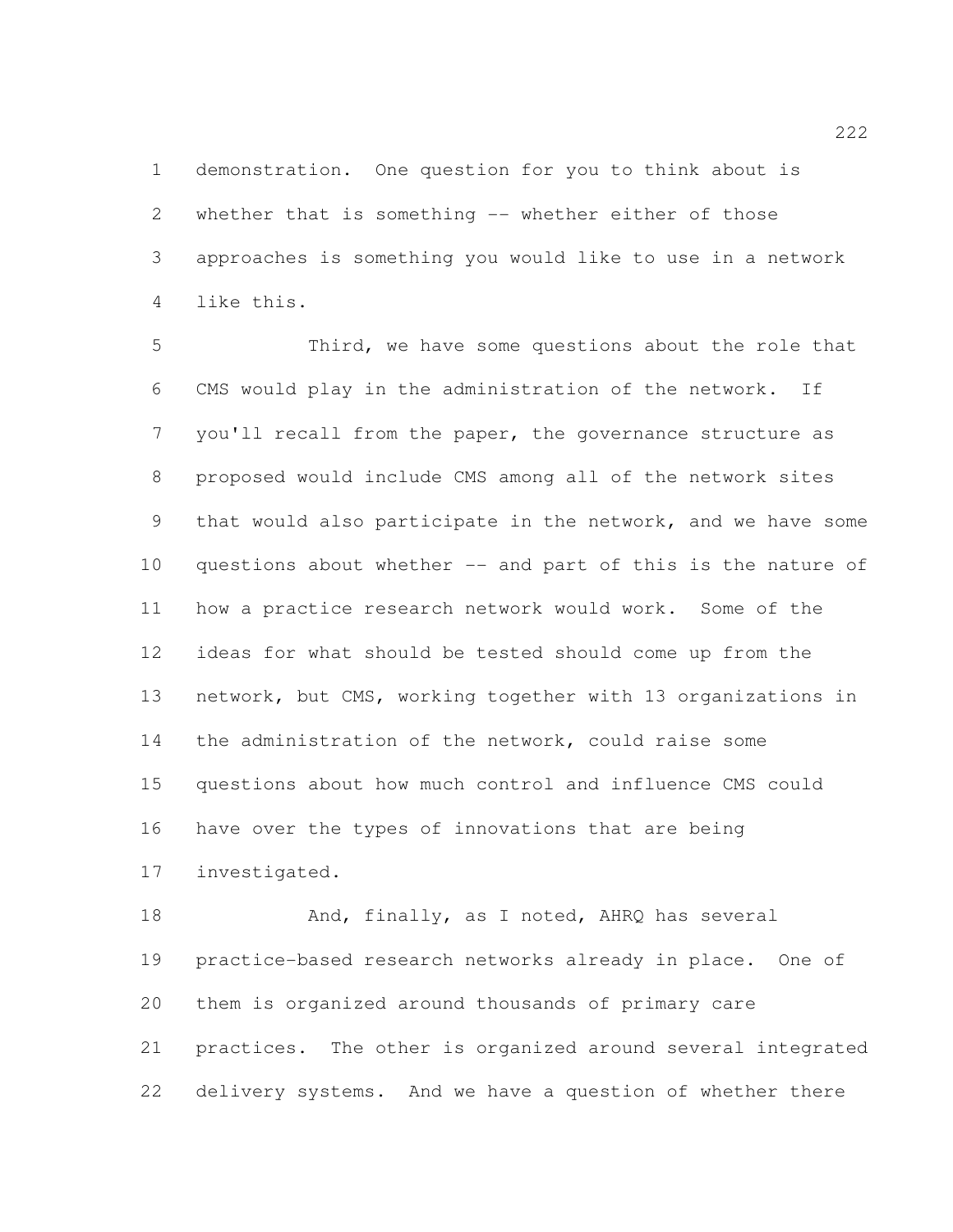might be some duplication of a practice research network like this that would be operated by CMS and not AHRQ.

 But, more broadly, this proposal and the results of these demonstrations and pilots raise some larger questions that we think the Commission -- we would be very interested in hearing the Commission's views about, really about the whole enterprise of Medicare research and development. And these are very fundamental questions that the Commission has grappled with over the last several years, and we think that this presents a good opportunity -- not necessarily for the specific report that is due in June, but over the next report cycle perhaps -- to think about these broader issues. Where should these ideas for research and development originate? How much should they come up from the grassroots versus coming from the top down? How can these policy ideas be tested and evaluated more rapidly and create replicable and scalable interventions?

 If the current system is not working and there are some other ideas out there, like the practice-based research network concept, that might improve them, is that something that the Commission could look at?

What changes do we need to have in the R&D process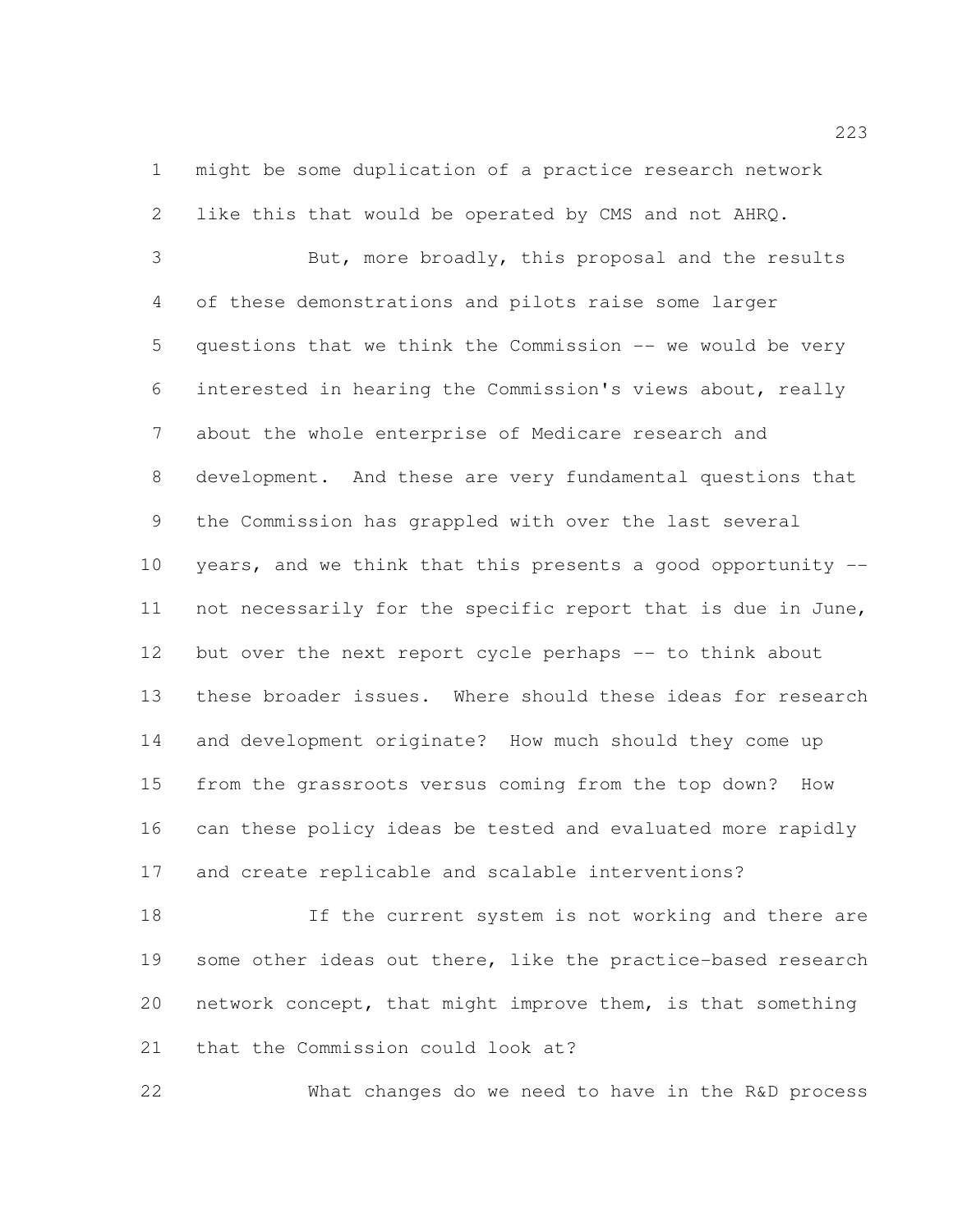to accelerate the dissemination of evidence-based practices out into the community? If one of the problems with the current research and development activity at CMS is that a lot of good ideas come up but they do not go anywhere, how can that dissemination process be sped up? And, finally, looking at CMS itself, what capabilities does CMS need to have to be able to do research and development on a \$460 billion program? The current ORDI budget within CMS is about \$30 million. That may be somewhat out of scale to \$460 billion. MR. HACKBARTH: Very efficient. MR. RICHARDSON: Extraordinarily efficient at doing what it does, which there are those who question what that is. So, with that, I will be quiet and look forward to your questions and discussion. MR. HACKBARTH: Good job, John. I have been wrestling with this one a little bit myself and just thinking about this process and how long it takes to try to do, if you will, a new idea in Medicare. And sort of my

rough timeline is, you know, for a large-scale project,

given how small ORDI's budget is, if you want to do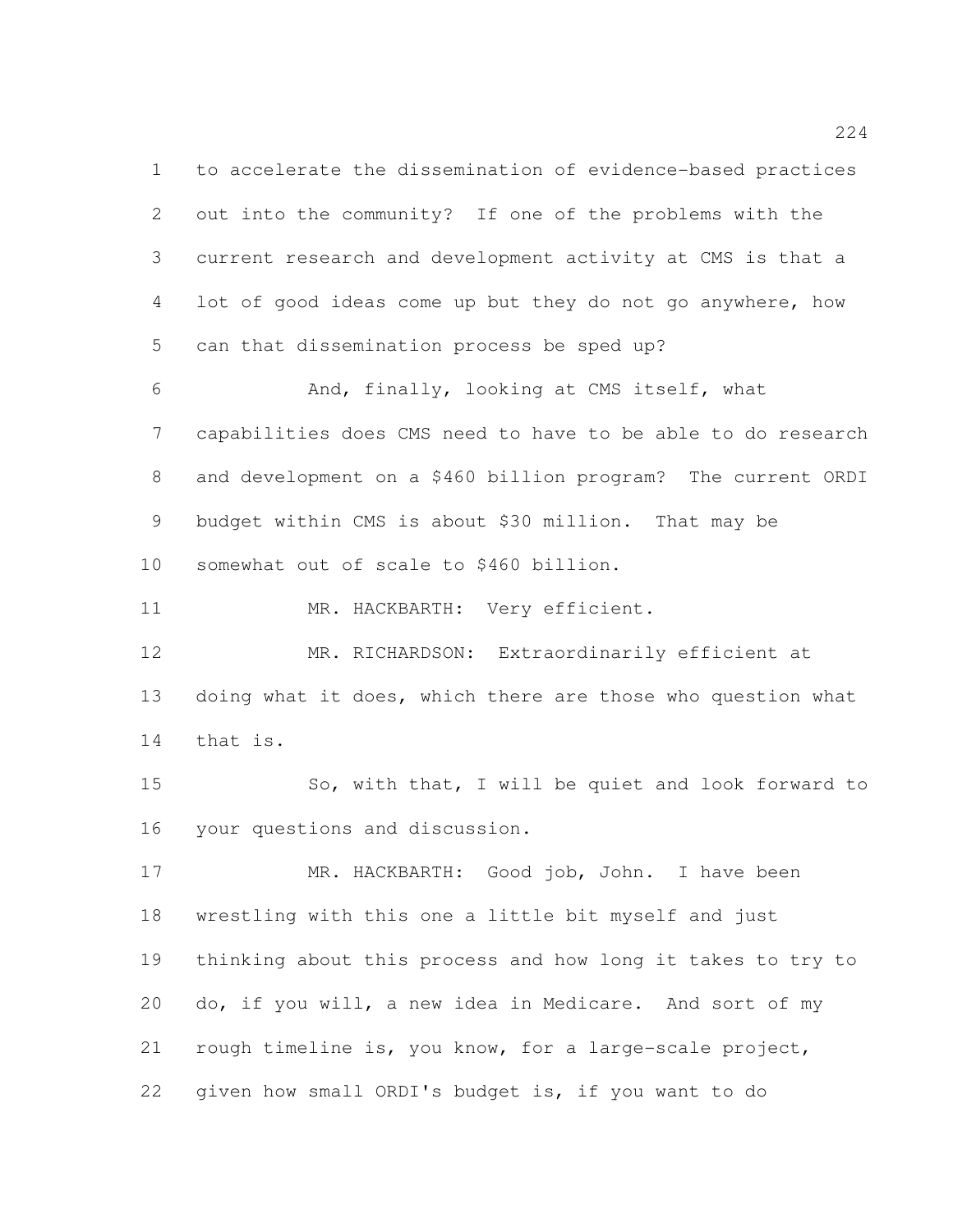something large scale, it has to be specially authorized by Congress along with the funds, and, you know, that takes a year, at best, to go through the legislative process.

 Then once that happens, you know, you have got a year or a year-plus in planning, implementation, and signing people up. And then you've got two or three years for the demo itself, another year or two for evaluation, and then it goes back through the legislative process for another year or two. You know, you are talking about a process that runs anywhere from six years to 12 years to do something.

 That scale doesn't quite fit well with the pace of innovation that we need, so I think this is a very important topic.

 Let me see hands for the first round of clarifying questions. We'll start with Karen.

 DR. BORMAN: You've nicely, here and in the chapter, you've all reprised the efforts thus far and sort of the striking lack of demonstrable effect, and I have to - - I guess this is more a comment than a question, but a little bit of a question is the things you've pulled out from the last one, you know, three did this in some things, whatever, is that not potentially when just chance that at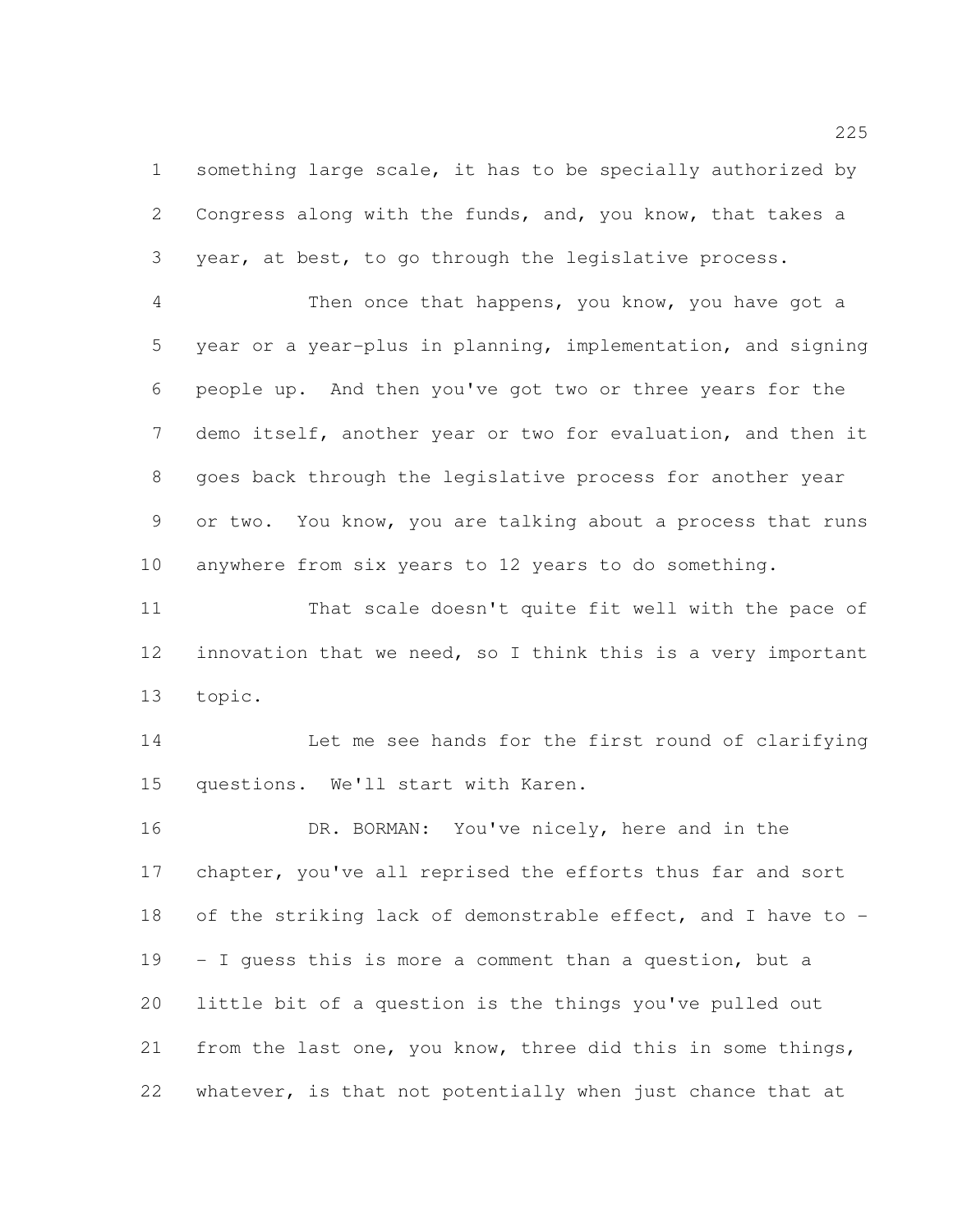least some positive results would be found? It just seems to me that we are grasping at some serious straws in that particular piece, and we need to be honest about that.

 I guess the other thing is what, if any, of these studies, as you've looked at them in great detail, have any kind of attempt to measure out a placebo effect here. I think we all know, certainly those of us that have seen patients and those of you that have been patients can appreciate sometimes the therapeutic effect of, you know, a good conversation with a physician and/or the fact that 11 you've got somebody to call, or whatever.

12 I just kind of wonder here about can we separate out the background noise of sort of this analogy to the placebo and chance alone here based on any of these study designs.

 MR. RICHARDSON: I think on the statistical issue -- I'll do that one first -- that goes to the question of 18 how big do these need to be. I mean, the larger the cohort that you are studying, the more statistically you can be reasonably sure -- there is always going to be -- even if you have a 95-percent confidence interval, you are always going to have that possibility of the result you are seeing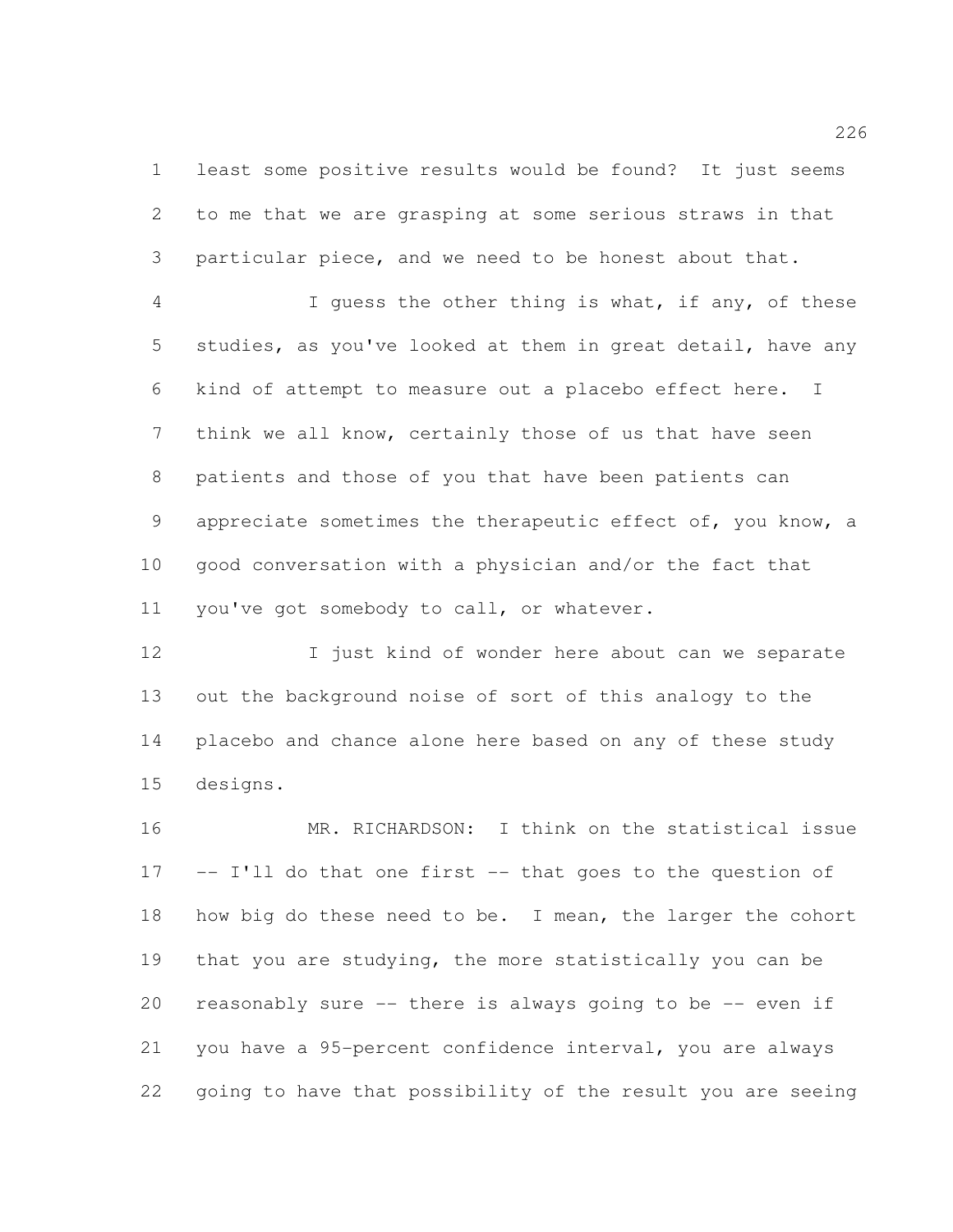due to chance. But the more people you have involved and 2 the more sensitive your measures are to an effect -- and I will get to your second point in a second -- you know, the better statistical validity you will have in those results.

 So one of the potential problems of having a demonstration or a study that is too small is that you need some very large effects in, say, reduced hospital admissions with a small group of people to be reasonably sure that the effect that the -- I am sorry, that the intervention that happened with those people are the reason for the effect that you are seeing.

12 DR. BORMAN: If I could touch on that, I quess maybe what we are getting to is a question of interpretation, and just to pick on the last one that you went through where you had a fairly extensive study and the only thing positive that could be said out of it was that in 17 these three things on some measures, something was better, 18 if I understood things correctly. Okay.

19 One could look at that, that that is just -- you know, if we said that the alpha here is going to be 0.95, that this is sort of -- out there in the 5 percent, that if we tested enough, did it often enough, that we are going to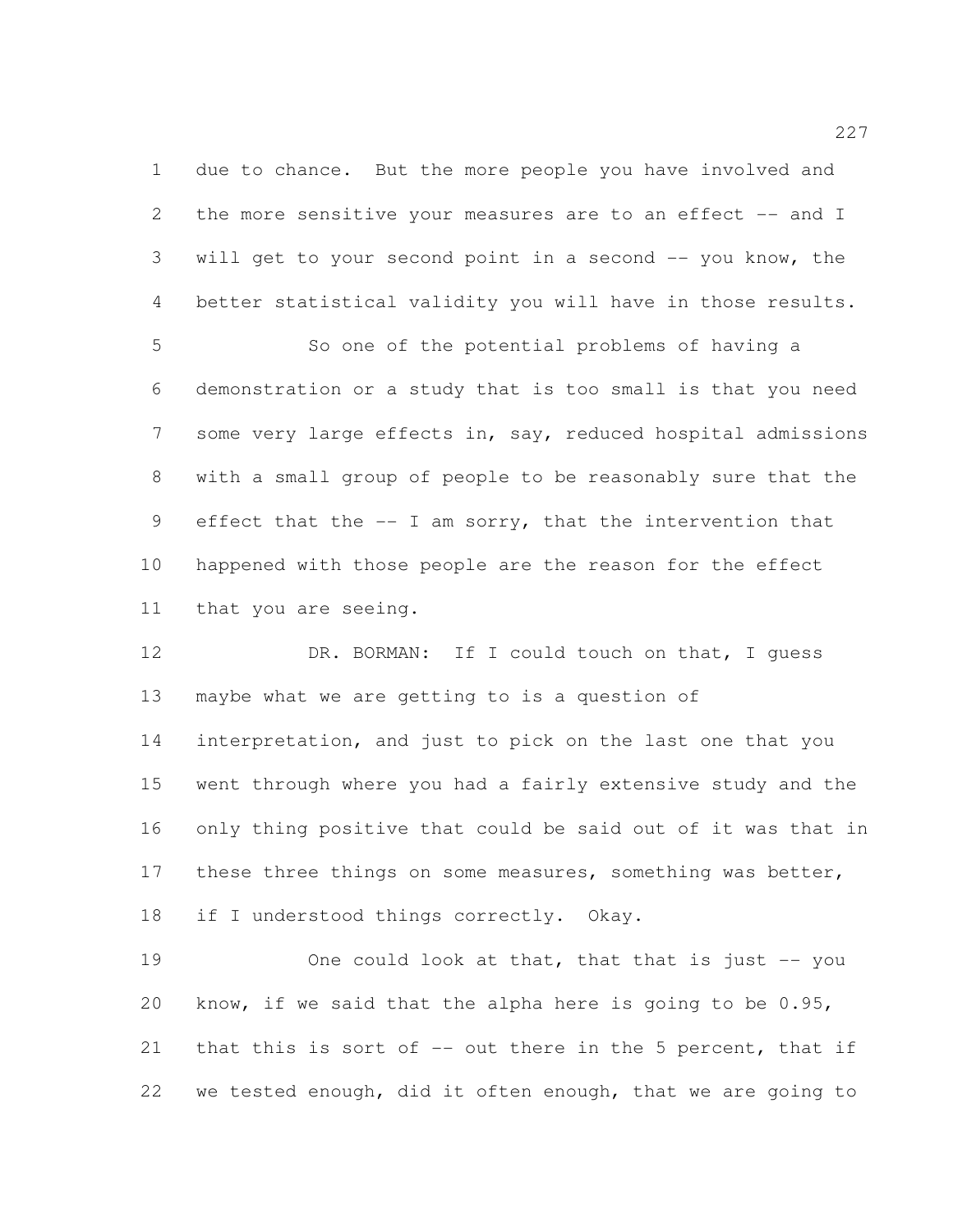find some positive effect that may or may not be related to 2 the intervention. That is one potential.

 Another one which I think you have just described is that you are imputing that this is potentially a type two error, that there were not enough subjects in the appropriate groups to detect the difference if a difference exists.

 Based on what you know from an extensive review of this, can you make a judgment about which it is more likely to be? Is this more likely that these positives were just because we have tried to break this out into enough sub- group analysis, about enough sub-topics that we finally found something to be positive about? Or is this more likely to be that we've missed an effect based on what you can judge about the studies, recognizing that it is an imperfect world?

 MR. RICHARDSON: Given the breadth of the effects 18 that they were looking for in terms of quality improvement, process-of-care changes, you know, some of which are subjective -- not process of care necessarily, but beneficiary satisfaction and things like that -- I would 22 tend to think that they are detecting real effects, and I am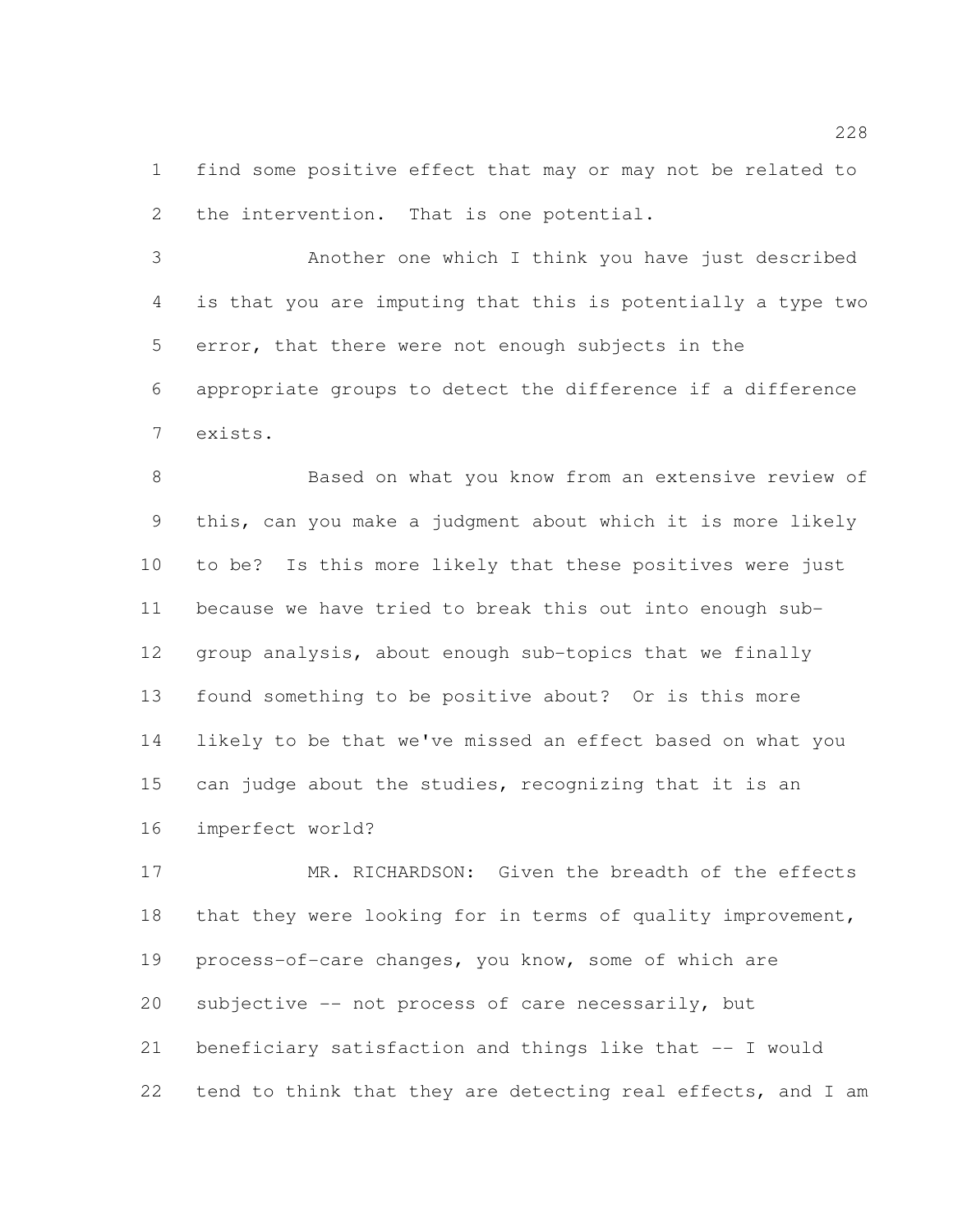more confident about that when the effects are larger, I guess is all I'll say. But it is interesting. One of the sites in the MCCD had a very large negative reduction in hospitalizations. I am going to hazard a guess that that was a result of the intervention, given its size and its direction, which was the intended effect. However, that was one of the sites that was not budget neutral because the care coordination fee that was paid was so large, it obliterated all of the savings achieved from that reduction in hospital admissions.

11 So if you pull them apart like that, you can see something. Put them back together and suddenly that disappears.

 MR. HACKBARTH: Let me ask this, and maybe, Karen, you can help me. My understanding of the design of a lot of these things is that we break them up into sites where the 17 intervention, broadly defined, is tried and the sites often have, you know, 500 or 750 people involved. The intervention actually varies across these sites, and so we are testing the intervention uniquely in groups of 500 and 750. But when we were talking about ACO, we were bandying about the number of 5,000 as a minimum to be able to detect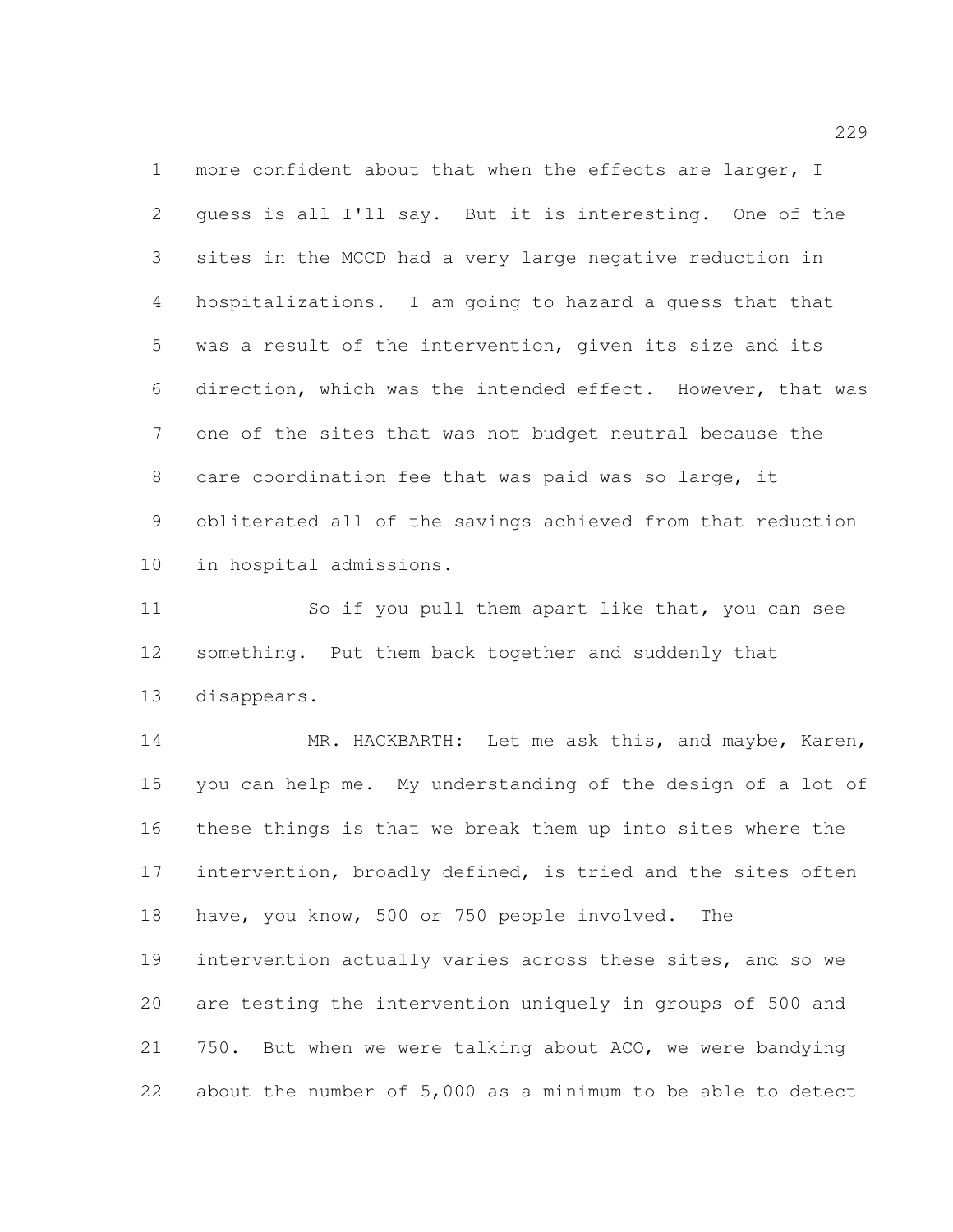reliably differences in total cost of care. Yet here we're looking at cells with 50. Aren't we biased towards finding no effect?

 MR. RICHARDSON: With the exception of the Medicare Health Support pilot, which was much larger. MR. HACKBARTH: Yes, right. But isn't that sort

7 of -- aren't there scale issues with --

8 MR. RICHARDSON: Yes, and I think that goes to the question, some of these larger questions: How do we design a research and development process that can give us some results that we have some confidence the intervention --

12 DR. BORMAN: Motivated by our thought about comparative effectiveness, I am also motivated by how I as a physician have to use, albeit imperfect, medical literature to make a decision about how to treat a class of patients. And at the end of the day or in the middle of the night in the operating room, I've got to make a decision. Do X or do Y and make a judgment.

 If I were studying a twist on an operation this many times and this many ways and this is all I could come up with positively, I'd probably stop doing that twist on 22 the operation. So just, you know, trying to bring this into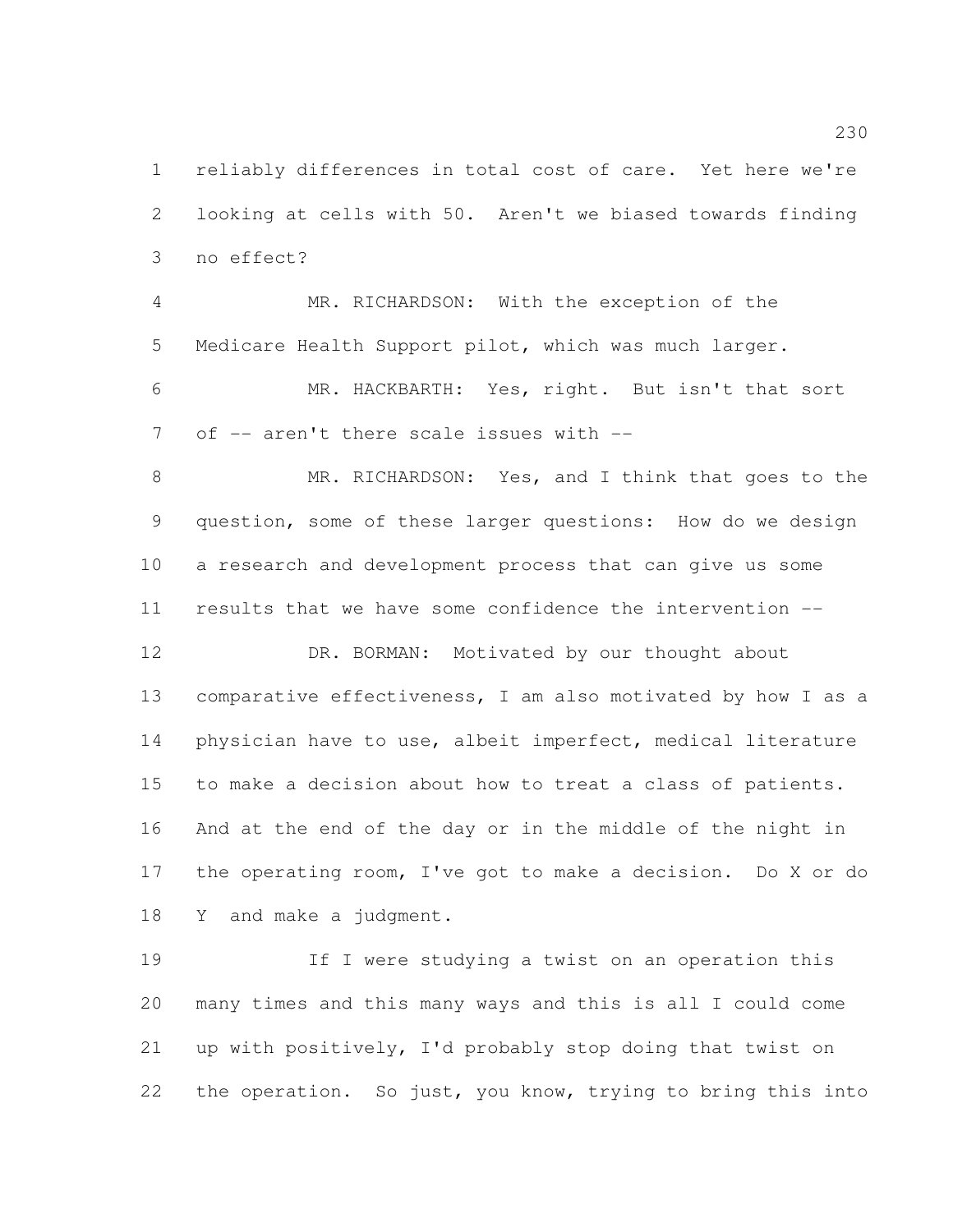a world that has some face validity relationship to clinical care. That was the purpose of the question.

 DR. MILSTEIN: John, two questions. First, what is the scope of the question that we're trying to answer? Are we trying to make a recommendation with respect to an R&D process that would uncover methods of producing more health with less money? Or are we trying to make recommendations on an R&D process with respect to Medicare policies that might have a better chance of eliciting methods of delivering care, you know, that would produce more health for less money? That is my first question. Why don't you answer that first.

 MR. RICHARDSON: For the purposes of the report to Congress that is due in June, there are two things we need to do. One is evaluate the Medicare Chronic Care Practice Research Network proposal and in doing that evaluate the structure and implementation and results of two of the demonstrations I went over -- the Coordinated Care demonstration and the Medicare Health Support pilot. I'm sorry. I keep calling them demonstrations and pilots. The same thing. In addition to that, we thought it was useful to look at two other demonstrations that we think bear on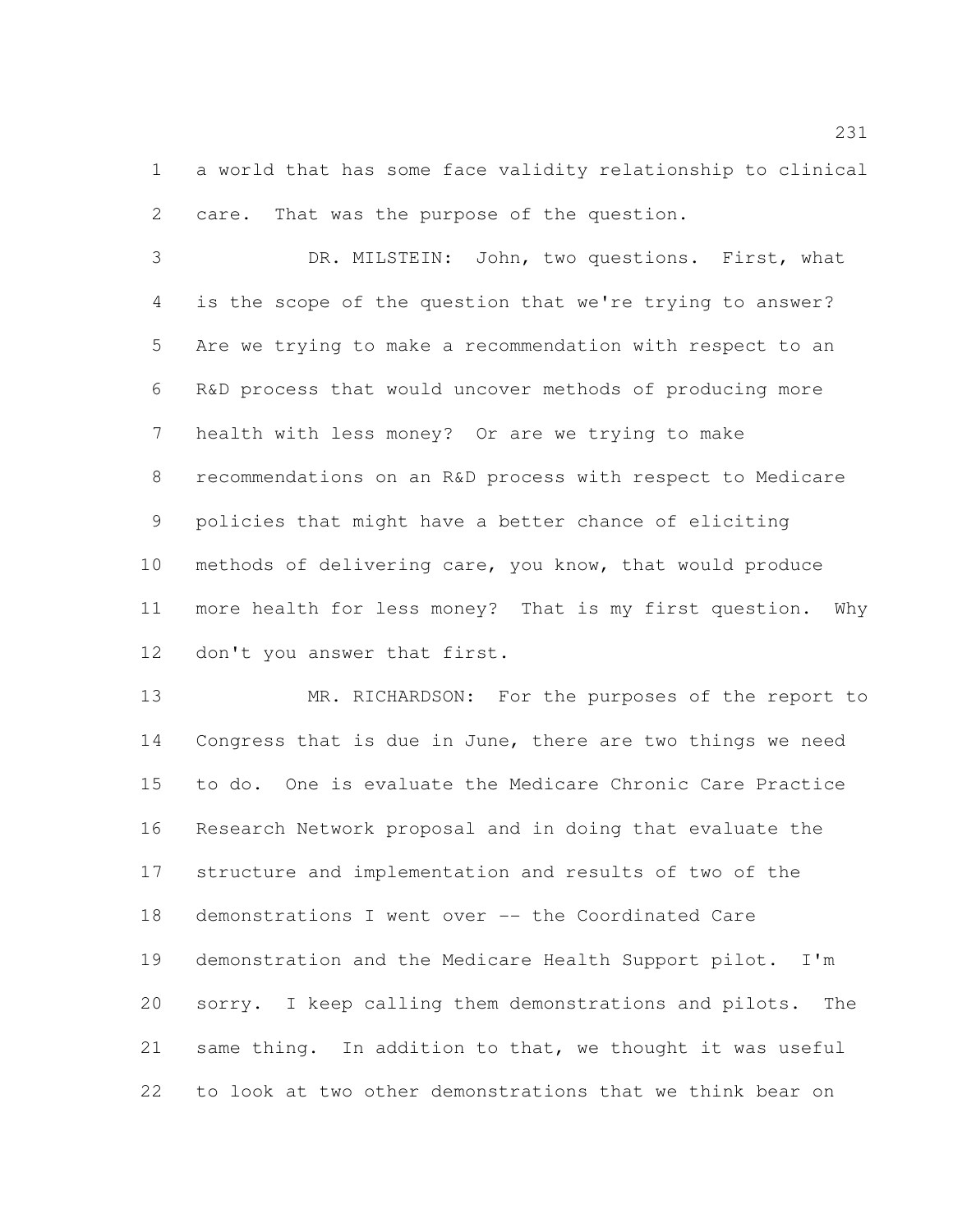that question. That is what we need to do for the report to Congress in June.

 These larger issues of what kind of research and development enterprise, if you want to call it that, Medicare should engage in is not necessarily part of the report to Congress. We think that it is hard to pull them apart because how we approach the question of whether there should be a Chronic Care Practice Research Network implicates a lot of these larger issues, but for the immediate task before us in June, we don't necessarily need to do that. However, we are taking this up as something that you might want to look at down the road.

13 DR. MILSTEIN: The second question is, as you think about this, are you looking more broadly with respect to alternative methods of making this happen? You know, in September there was -- I think it was September, or maybe it was February. February. There was a terrific Health Affairs paper on the tremendous success they've had in Germany on moving chronic care performance measures up quickly. And so if we're going to look at this or any other proposal -- you know, I guess it is more of a suggestion than a question, but maybe we should look more broadly as to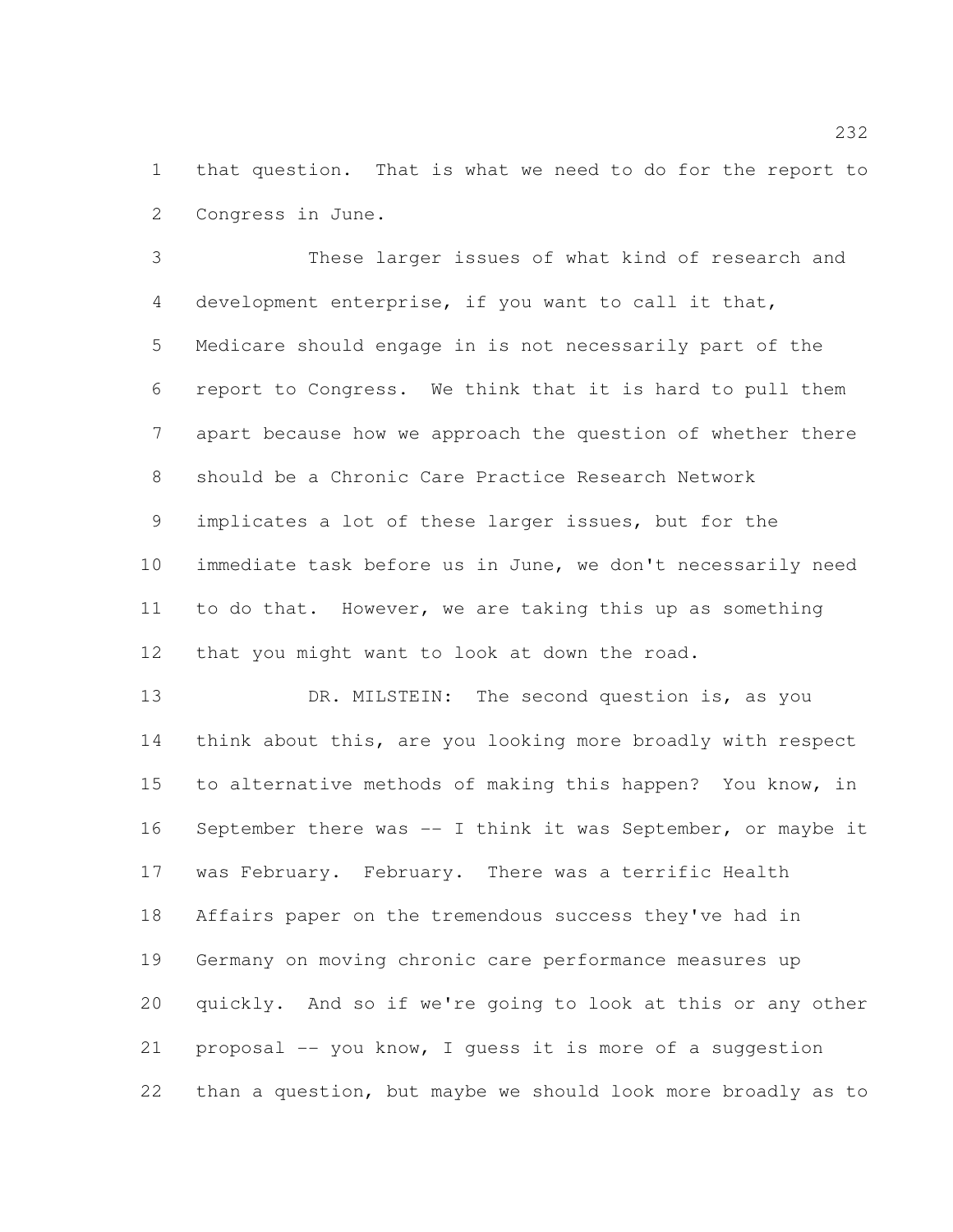what is working and then think about how that might be translated on to Medicare.

 MR. HACKBARTH: That is, in fact, I think, for the longer term. We need to do the short-term response to the specific request, but for our longer-term thinking about this, I agree with that approach.

 MS. BEHROOZI: This might be a variation on what Karen asked, and I feel like it's a dumb question, so maybe it was answered, what you were talking about, Karen. But it was kind of like the last thing you said, you know, you would change what you were doing if you saw that it wasn't working. I am kind of trying to figure out what the "it" is 13 that has been studied here. Is it things, is it processes, or is it entities that have done them?

15 So when you said, Glenn, you know, 500 people at each place, well, that's different places. Are they doing different things? Are they doing the same things? Are the things that they're doing the same?

 We participated in a study that focused very narrowly on telephonic follow-up post-physician visit for men with PSAs over X level, or whatever, and that was the thing that was being studied. It wasn't how we did the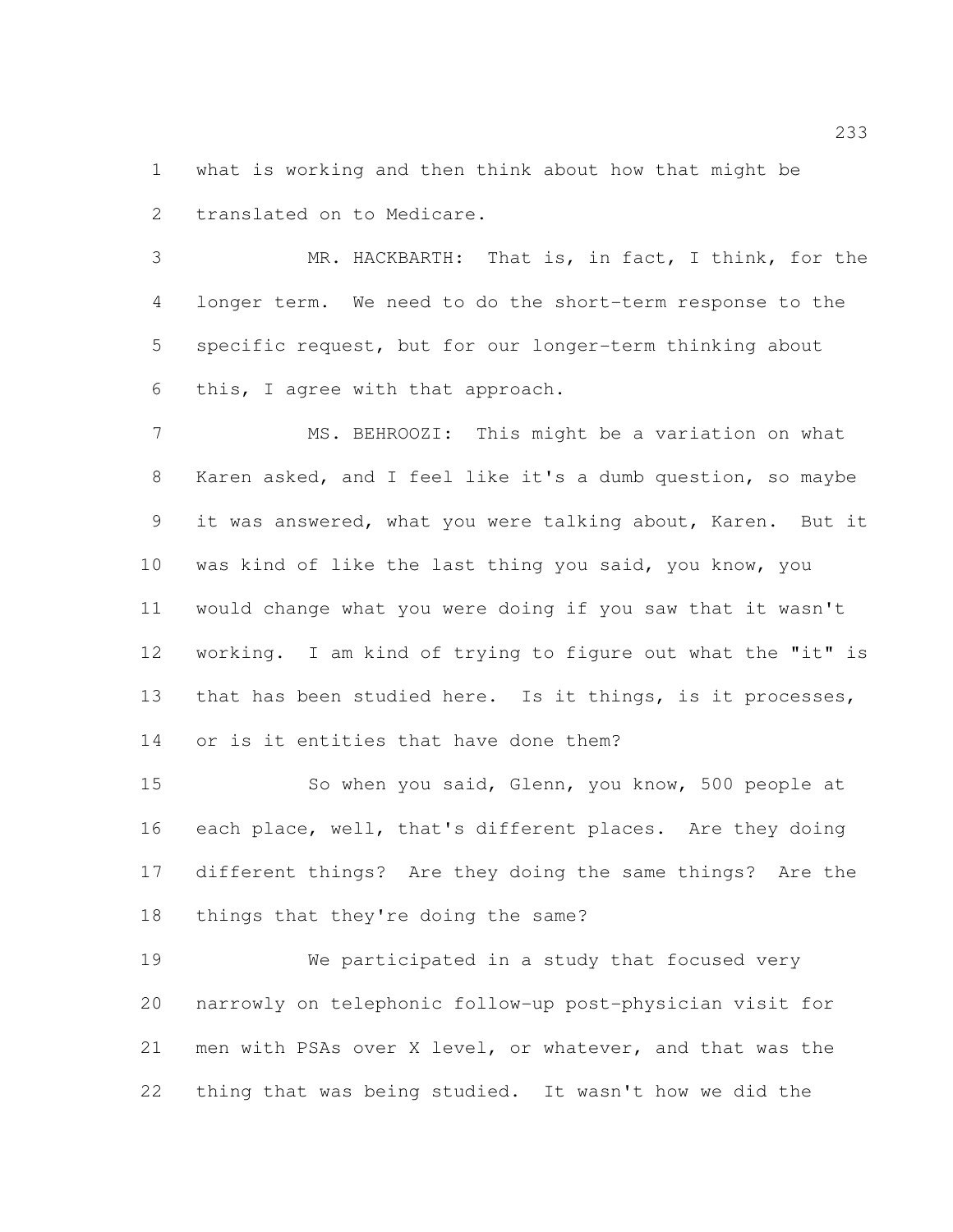thing. So I'm missing something here.

| 2               | MR. RICHARDSON: I talk a little about it in the     |
|-----------------|-----------------------------------------------------|
| 3               | mailing materials. Let me just for the sake of this |
| $4\overline{ }$ | discussion give you some examples of the types of   |
| 5               | interventions that have been tried in the different |
| 6               | settings.                                           |

 For example, in the Medicare Health Support pilot, which was focused on a more telephonic case management approach, there was also, in addition to telephonic care management, some intensive case management for beneficiaries identified by the entity as particularly high cost or high risk of hospital admission. There was patient education on 13 self-care. If you have diabetes, this is what you should be 14 looking for; this is how you should be taking care of yourself. Medication management support --

 MR. HACKBARTH: These aren't things, though, I think is what Mitra said. These are categories of things 18 that can be executed very differently.

 MS. BEHROOZI: Exactly. Did they all do that same list of things? Was there any control on that?

21 MR. RICHARDSON: No.

MS. BEHROOZI: I didn't think so. You know, it's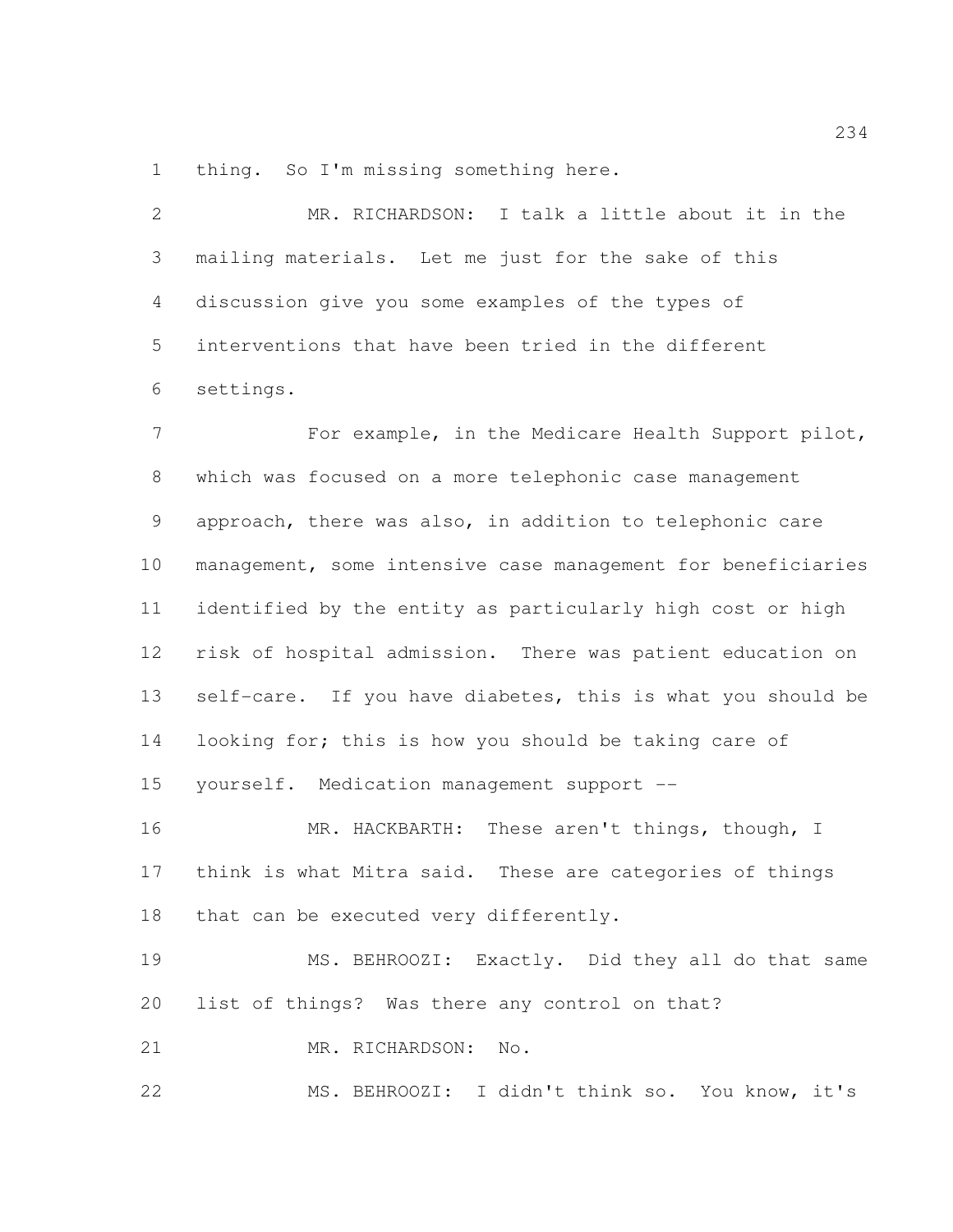a combination of sites and types of interventions that we don't know exactly how they cross-hatch, so you don't know which things to cross off the list that did not work. Maybe 4 it is the places you have to cross off the list. And, you know, it kind of goes to what Arnie was saying. Let's look at something that has worked and what is it that they have done, as opposed to, well, you know, this place wasn't good enough at it and that place didn't use the right combination and these things didn't work, but we are not sure that they were all done in all of these places. You know, it is the discipline of designing the study, I guess, that I'm kind of feeling like I don't have a handle on it here, and I don't know that we should do more of it that way.

14 DR. SCANLON: On this point, though, there is this question of designing something for the real world, and the real world is going to have variation in it. And so the question is if you shorten your list, can you develop a policy that you are only going to get the things on your short list? Or if you put out this short list, do you end up sort of getting some of the things that you wanted to exclude?

This kind of goes to your point, Glenn, about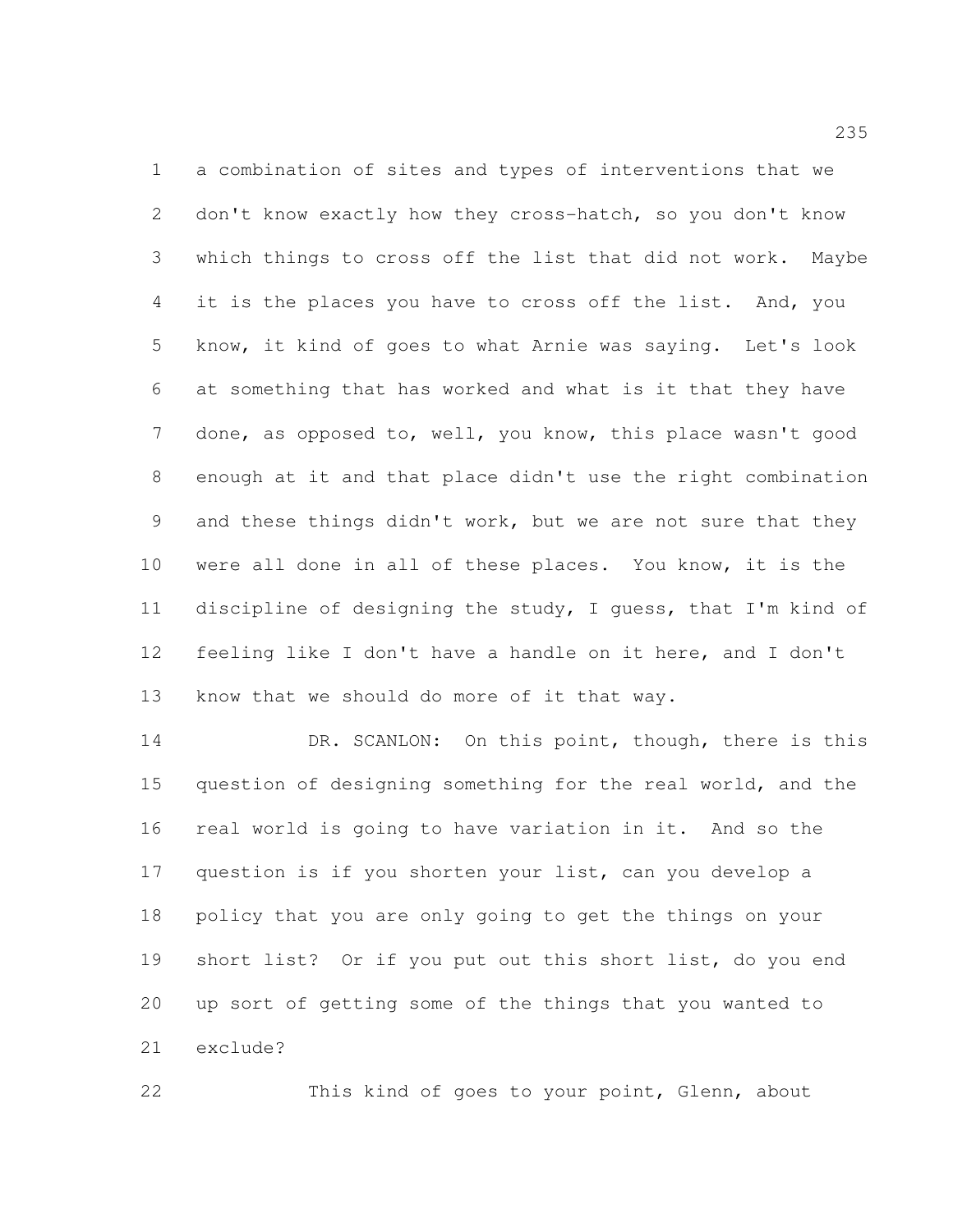being able to only analyze at the site level, if the demonstration was done well enough, there was enough control over the variation that we're talking about a policy intervention, and in the real world it is going to vary. And we need to know sort of when that variation occurs, does it result in the intervention being ineffective? Because we are not necessarily going to be able to go in and say do exactly this.

 MR. HACKBARTH: I'm out of my league here in terms of study design and how businesses do this. But one of the things that strikes me about this is it's a very academic model that says you do this at this site, and let's assume it's well specified. And then you keep doing it for the next three years, even if you are on the ground there and think, well, geez, this isn't working. And a business would say, oh, wait a second, I need to change; this isn't right, so I've got to tweak the model. But in this academic model of research, no, you don't change it.

 DR. CHERNEW: The intervention that they're testing isn't the clinical intervention. It's the payment intervention. And then they're allowing the underlying organizations to do whatever they do because the hypothesis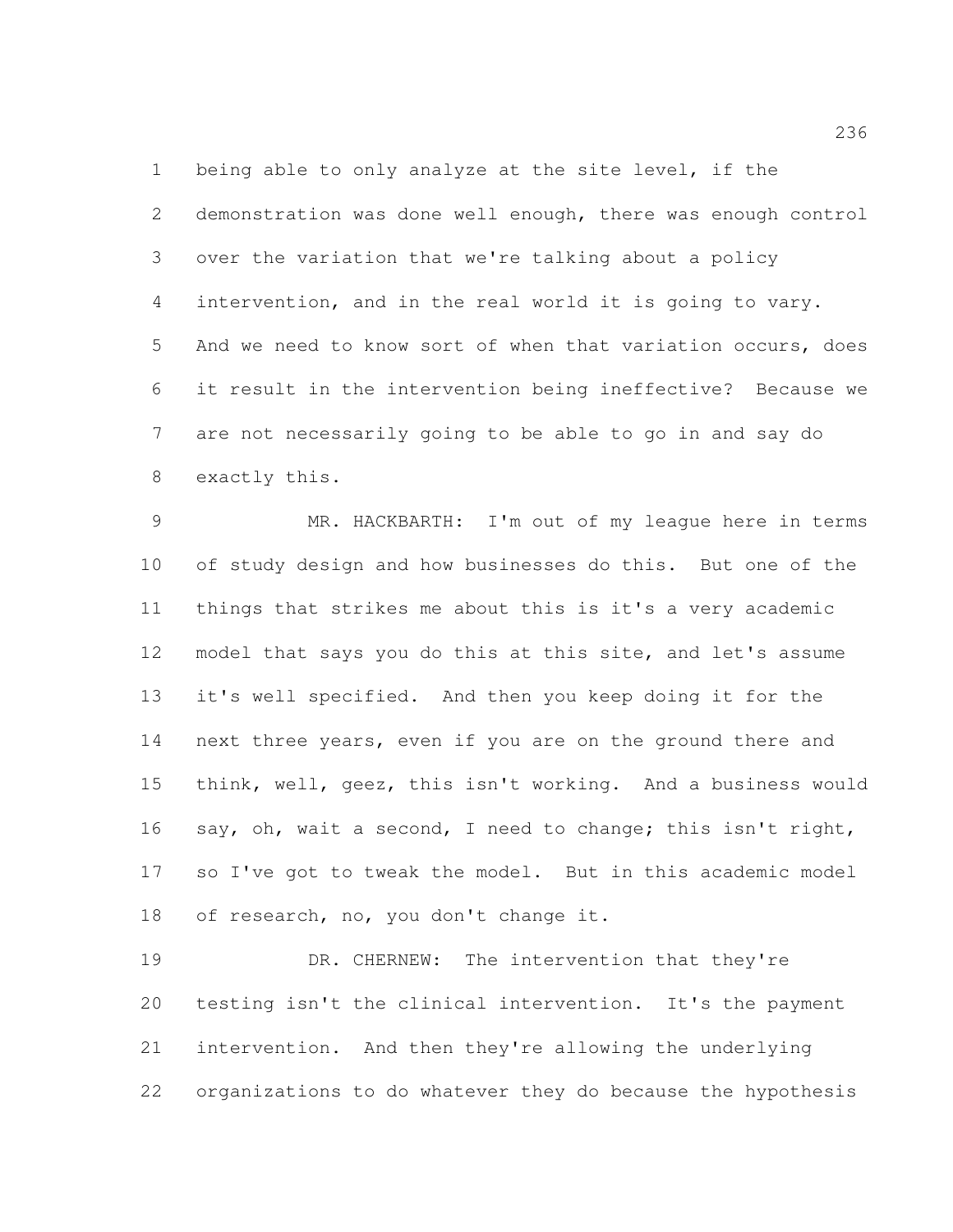is, if we were to pay -- an example would be capitation versus not. You would evaluate capitation versus not. You wouldn't tell people what to do underneath the capitation. They would do whatever they wanted to do. But the hypothesis wouldn't be a clinical hypothesis. It would be capitation versus not. That is what people would be -- you know, in the RAND health insurance experiment when they randomized people into different insurance categories, they didn't tell people exactly what had to happen within each of those insurance categories. They were testing the hypothesis if you randomized people into a benefit package, 12 this is what the impact is, without being able to say anything about a clinical comparative effect in this thing 14 underneath. This is the equivalent of that. It's just not co-insurance as in the RAND health insurance experiment. You know, the RAND health insurance experiment randomized people into an HMO. The intervention was the HMO, not the clinical thing that the HMO did. And, of course, as people said in that case, that would be generalizable in that case to one HMO, because that was what they randomized into. No, that wasn't mine. That was just a comment.

It's an academic discussion. I can't resist that. I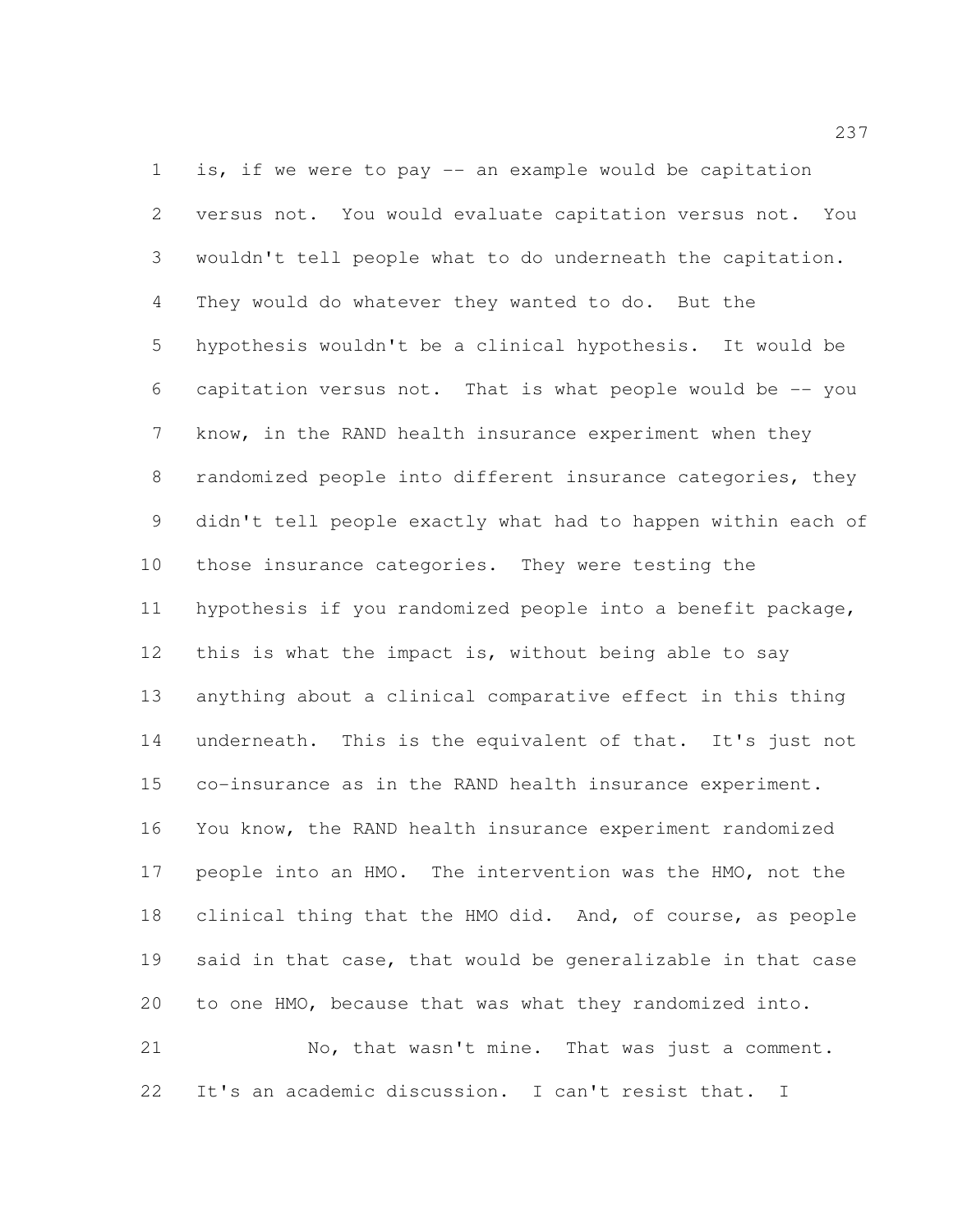usually don't interrupt.

 MS. HANSEN: Perhaps I could bring it to another applied level. One is to kind of address, Glenn, your point about the size and so forth. I'll just speak to something that was done. The next one is the question of using other examples where things do work as well as in studies that have worked already, and I am curious then, to bring it back to this proposed project, why representatives of projects that seem to have worked before in chronic disease management don't show up in this group, so this whole selection process of this whole effort, also. 12 I'm just so glad I was born a generation ago, and that is, you know, I think I lived through this whole demo

 project, and I can give you some absolute years of how long it took to do the PACE project. It was four years of demo 16 and 14 years of replication and movement beyond that, for a total of 18 years in order to move it from test to legislation. So that just gives you anchored, real stuff that happened with the PACE project. So we got legislation passed on capitated financing.

 But the size aspect was interesting because it relates to these numbers, and when we speak about ACOs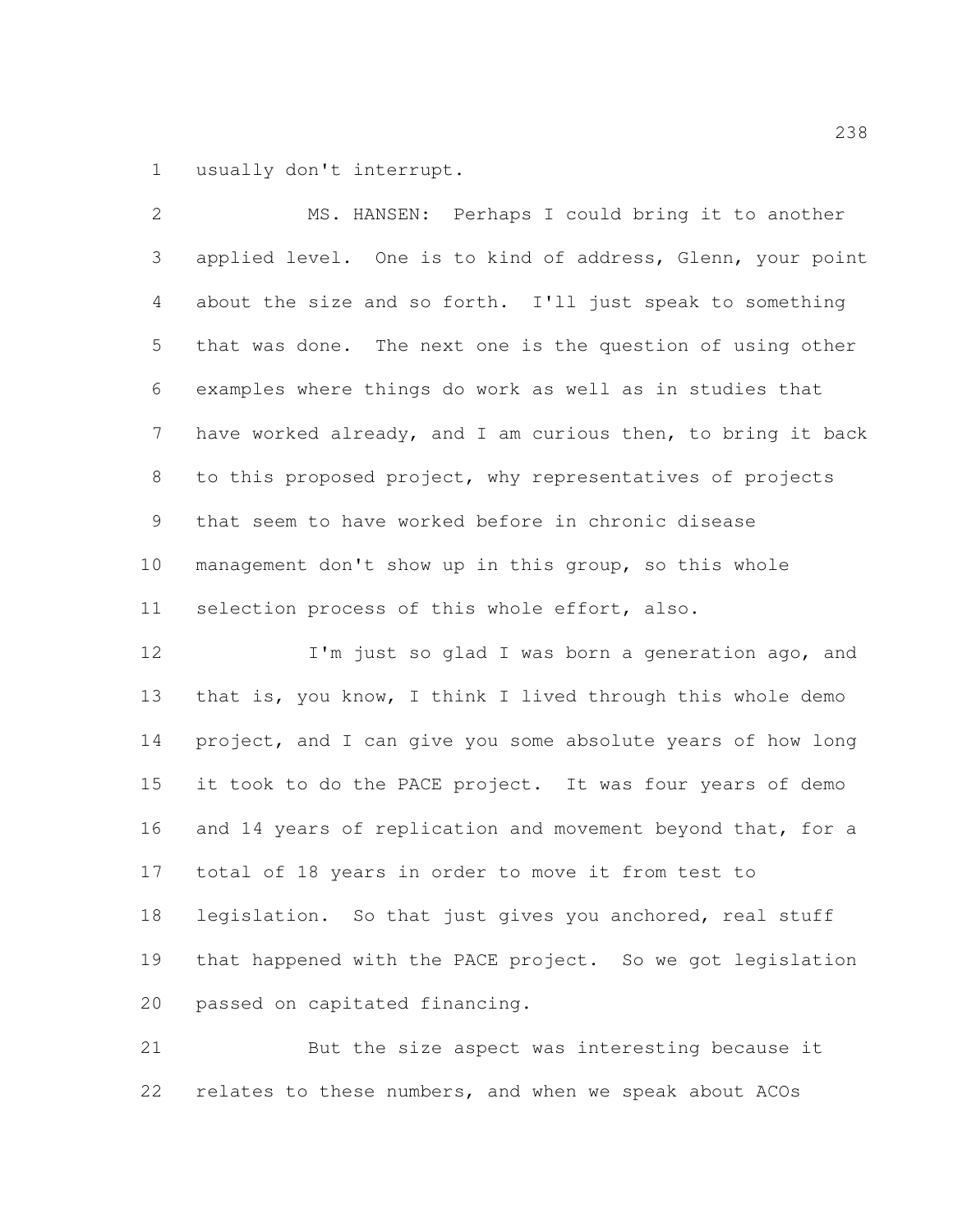having relevance perhaps at the 5,000 level, and then there are these numbers of anywhere from 300 to 700, with the one outlier of a larger group, you know, the populations may be very, very different. Assuming the chronic disease side, it's multiple chronic diseases going on with many medications and a lot of care management.

7 So the size ends up small, and if we parallel it to what nursing home size, if we are going to talk about that level of frailty, you know, average nursing homes are no longer than 100. And so it's just we're talking about apples and oranges when we talk about money flowing to a population.

 So I just wanted to perhaps give a reference point that we may be talking about different populations so that their size is going to be perhaps looked at differently.

16 Then the other thing is even in the United States, a couple of other projects that have been trying to do this 18 on scale are the people we know of, Dr. Eric Coleman from the University of Colorado and Dr. Mary Naylor from the University of Pennsylvania, and I think Dr. Chad Boult is doing some stuff in Hopkins, and there are other people doing it on the commercial side with Evercare and so forth.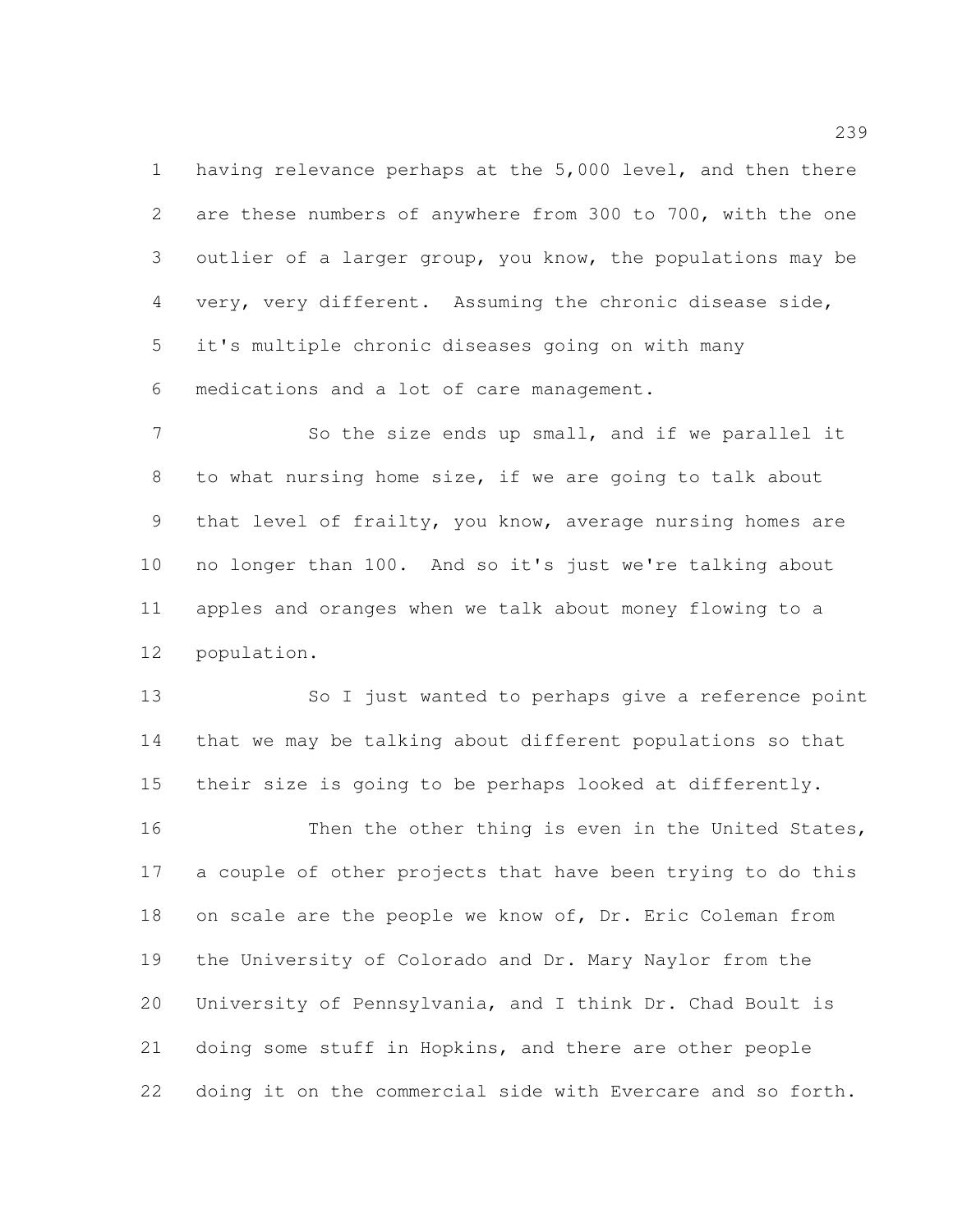So there seem to be existing models that are dealing with this issue, and that leads me to wonder how this construct of this proposed network -- I don't see actually any of these other types of groups that are involved here. So this whole question of why these seven -- is it 13? -- seven of whom, of course, were in the previous demo. So it does give me pause to question what this brings together that's different and moves on further when people have been at risk financially for other kinds of things when the payment levers were there.

 So I do have some pause with the idea of just a construct of offering 13 systems to come together this way and not to be at risk also.

14 MR. RICHARDSON: We recently got some information that was from the group, which we've met with a few times now -- that came after the mailing materials went out -- that gave a little bit more detail than we had seen before 18 about what they would be doing. And, specifically -- I should back up a second. They've actually gotten some planning grant money from Congress to put the coalition together and do some research using the data from the Coordinated Care demonstration, which a number of them were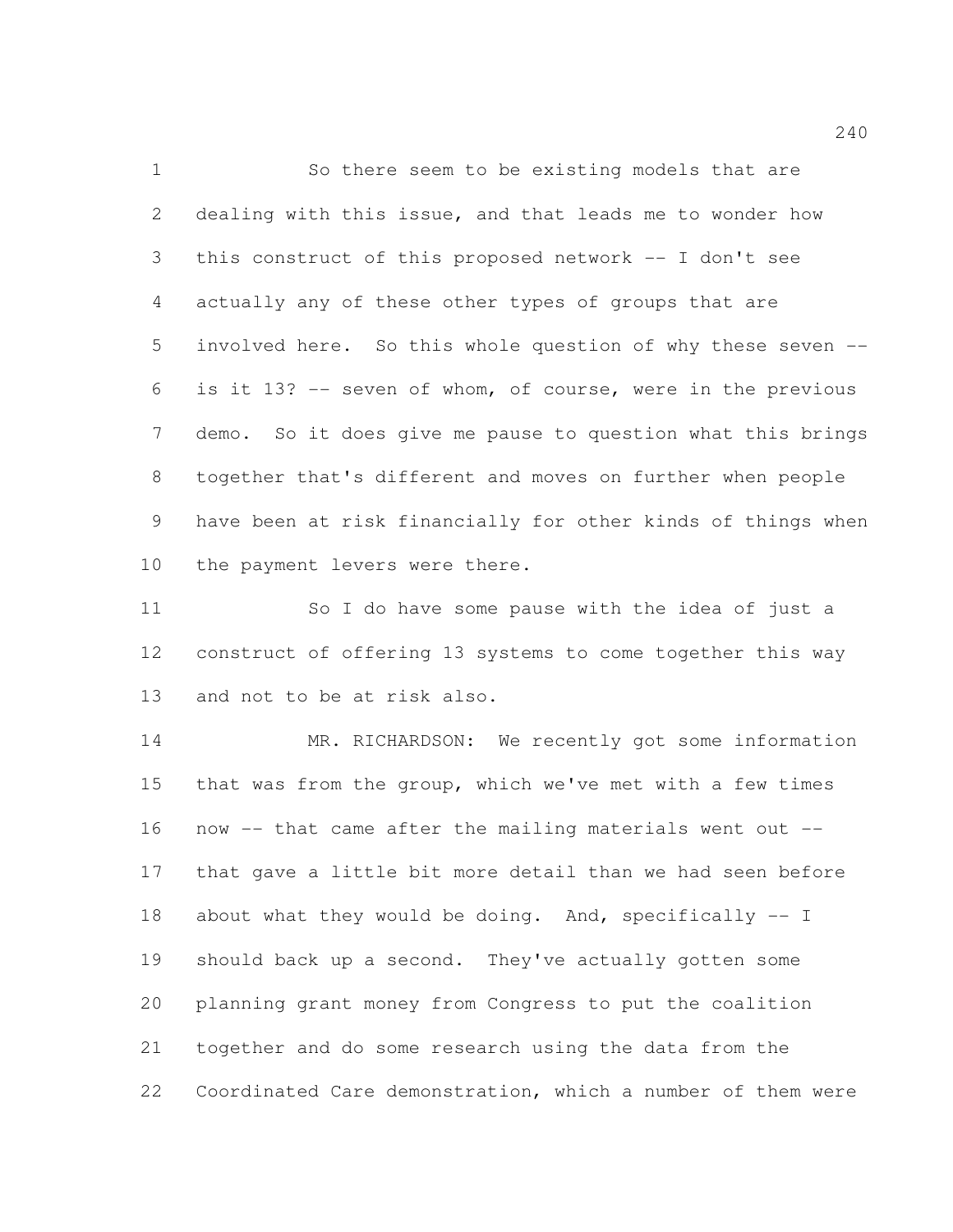also participants in. And they are looking at those data to see if they can identify some common specific interventions that were used in a number of the sites, in addition to some things that weren't tried but that other research has shown may be useful, like Eric Coleman's Care Transitions project and Dr. Naylor's project, and applying -- so the idea would be if what worked in the different sites or appeared to work from the data analysis that they're doing, plus these additional interventions were tried and experimented with through a network, as they proposed, that that would yield some result or we would have more information about whether that particular combination of interventions was successful or not.

14 MS. HANSEN: This is strictly an editorial comment. I think that given the fine work that has been done, and I think some of the findings from the 17 demonstrations -- and this is so vernacular. You know, a lot of this is not rocket science, and it's our ability to follow people during critical transitions. Again, the work that has been done by -- papers that have been, you know, juried and so forth, and now being tested in the marketplace.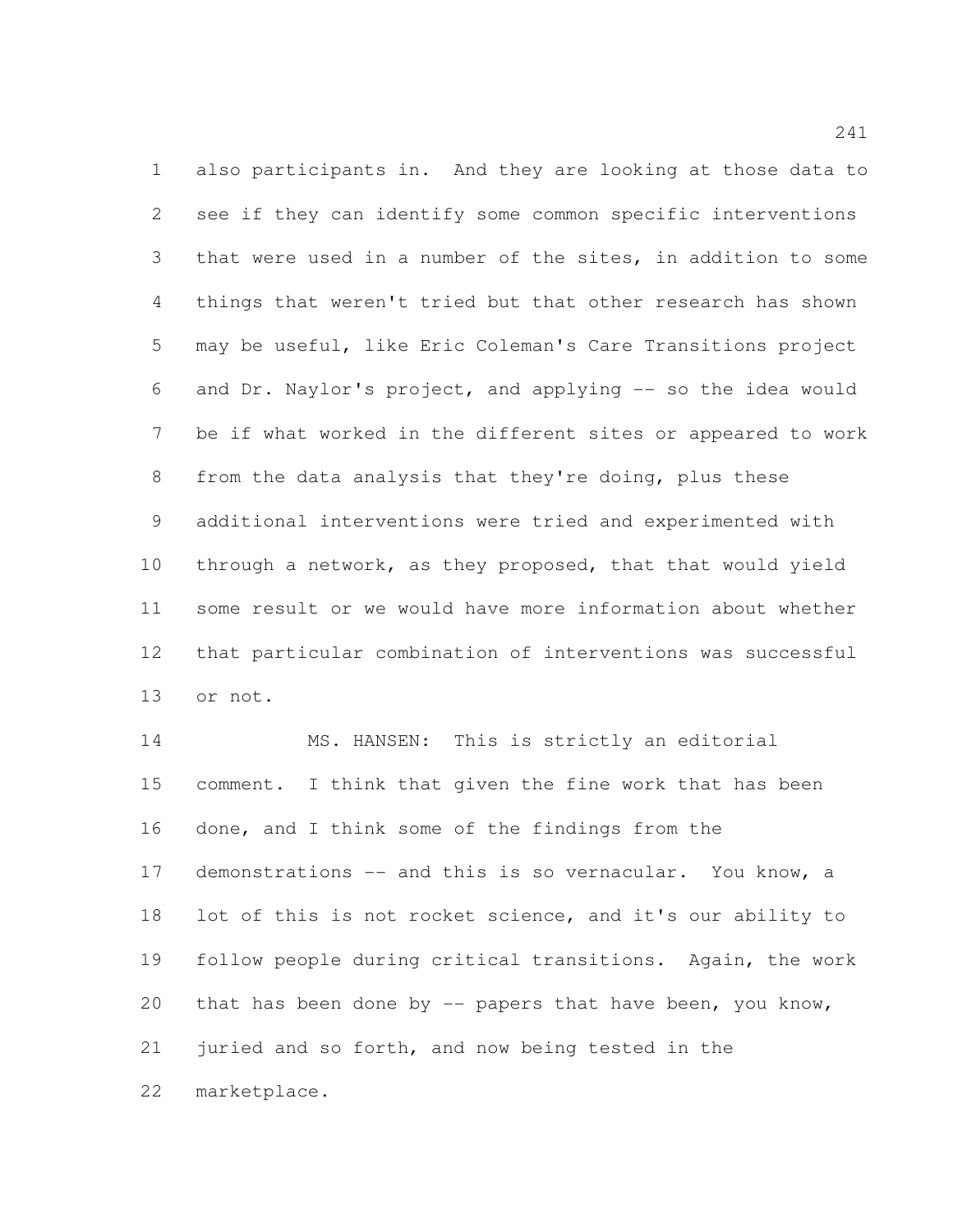1 I guess I just need to feel, you know, what is the value add with all of this versus the diffusion of available knowledge and getting it into practice, more like what IOM will say. From the time you have a finding, you know, does it take -- I forget how many years -- 13 years, 17 years in order to diffuse it to really a practice point? Is that not where the funding, the effort, and the execution really should be going so that we get more people served rather than studying the angles again? Again, and I say that I think earnestly only because having lived this model, lived this stuff for 25 years, I just think that it's time to get on. Like Karen was saying, get it out there and let's do it. MR. HACKBARTH: Through my bad example, we've sort 15 of mixed rounds one and two, and maybe even three. This is a round one? Okay, go ahead. 17 DR. CHERNEW: Did they do a power analysis? 18 MR. RICHARDSON: I don't know. DR. CHERNEW: What's the status of the MCCPRN proposal? In other words, is it funded? Is it -- MR. RICHARDSON: No. The proposal would be for -- it would have to be authorized by Congress, and the proposal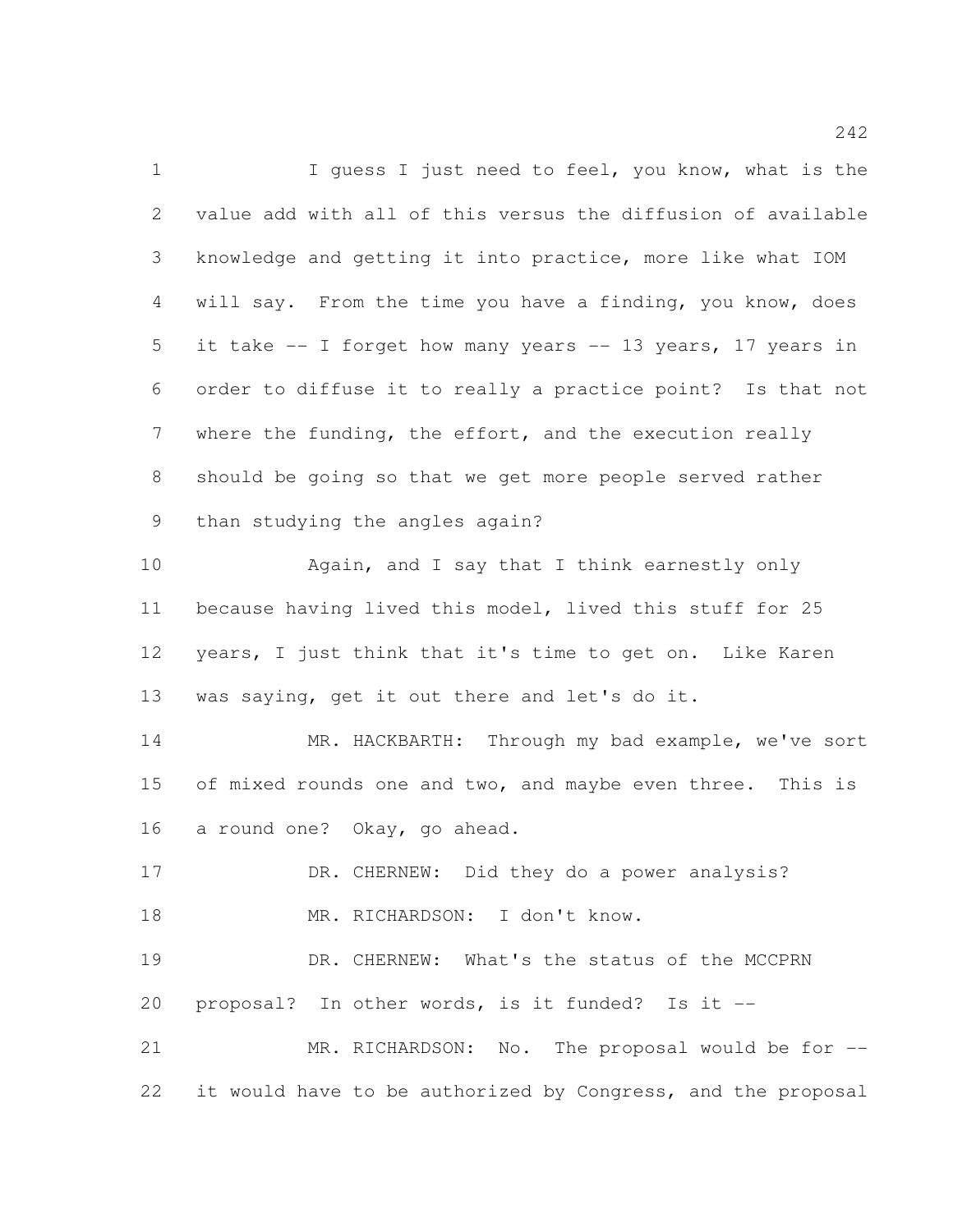would be to create a network like this and authorize funding for it within CMS.

 DR. CHERNEW: In thinking through that -- so here is the last clarifying -- I see two things. The first one is funding and authorization for an intervention of some type, of some sort. And then the second one is a separate funding to evaluate whatever is done. So one activity is you can't evaluate -- if you're just hanging around the table here, you can't go out and decide I want to evaluate the following type of Medicare payment intervention, because CMS isn't doing that Medicare payment intervention. Right? That's hard to do. But if CMS was doing any type of Medicare intervention, like Mathematica and RTI got those evaluations in a competitive bid, once the actually intervention was designed in the -- so I'm unsure if the MCCPRN proposal is both a proposal to change something Medicare's doing, the payment, and to then give the people who are running that also the authorization to evaluate it - - so they're evaluating their own intervention that they've designed -- or if it's a proposal just to evaluate something else that's ongoing.

MR. RICHARDSON: It's a proposal to come up with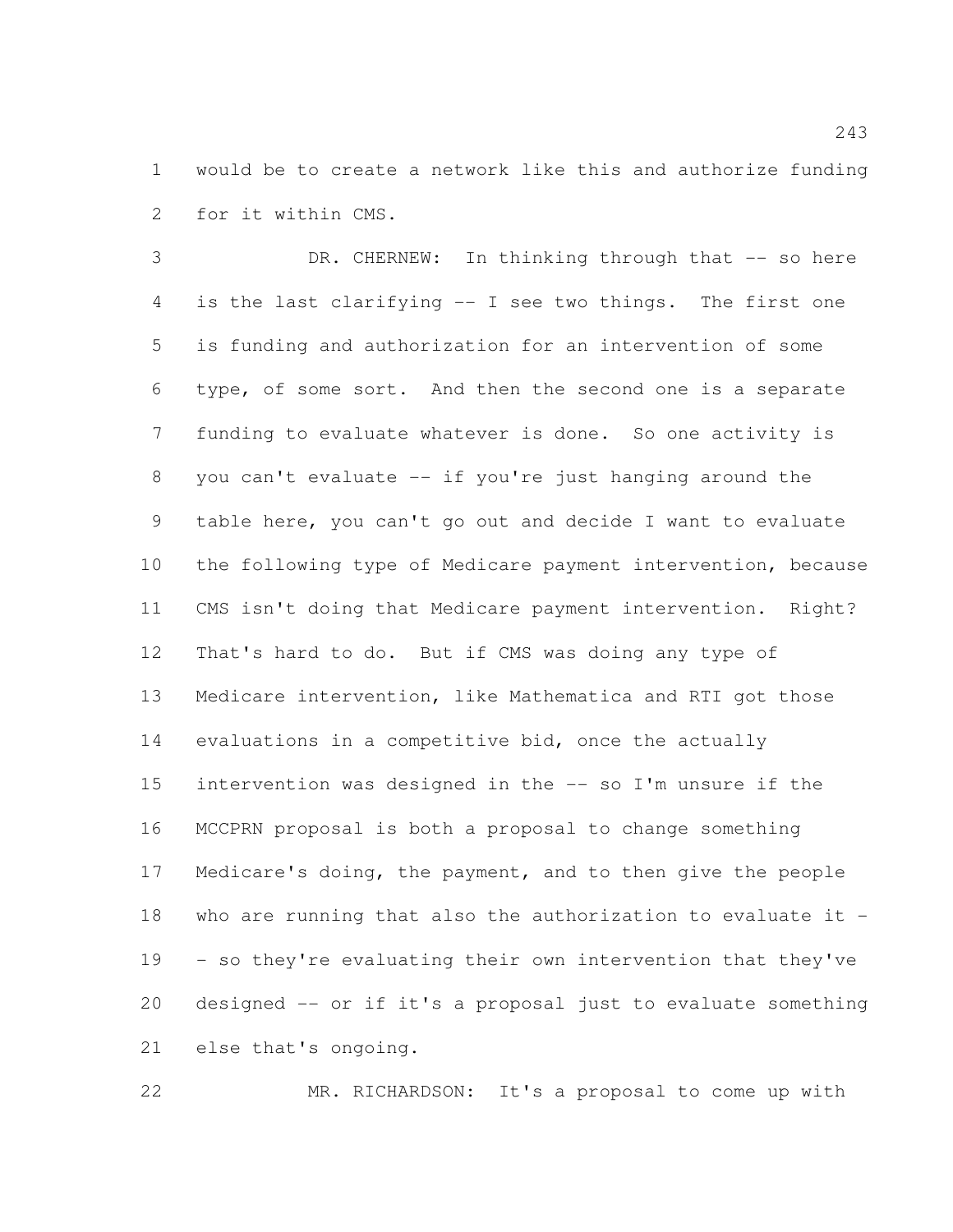ideas about interventions, not payment. I think that that is -- I'm glad you mentioned that. There would be no change in the underlying fee-for-service payment system here. The funding would go to the sites that are carrying out the intervention. And the funding would also be used to create this infrastructure to evaluate it.

 DR. CHERNEW: But what is the intervention? No, 8 but I'm not even sure what --

MR. EBELER: It's an ACO.

 MR. RICHARDSON: No. The interventions would be the types of activities that I was describing earlier, which, again, could vary from site to site. But the proposal is to as closely approximate it from one site to the next to reduce the variability so that you had some confidence.

 MS. BEHROOZI: This is actually a follow-up. Mike said that the test here is a test of a payment policy. So if that's all it is, then line up how you paid, you know, in each of these programs how you did the payment for the care coordination work and see which was most effective. I don't know if that actually correlates. Maybe the PGP is the most effective, but maybe that's because it's the primary care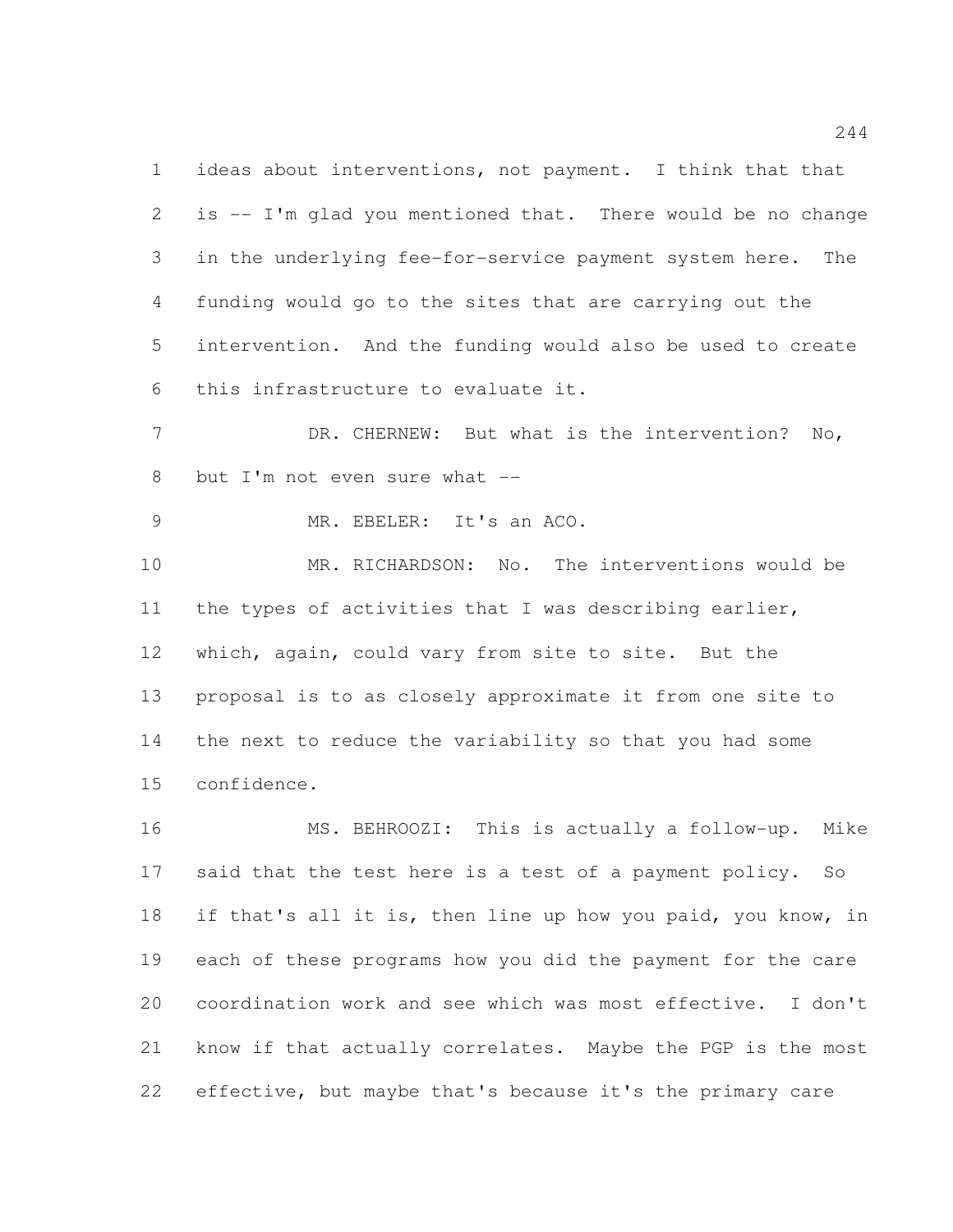providers who are involved instead of some third-party organization based on Boston or Minnesota, or wherever Health Dialogue is based.

 The thing is, though, if it's about payment policy, then payment policy should be set to encourage efficiency and quality and all of those things, and the studying of which interventions work seems to be better housed in this already existing entity, the AHRQ effort. And one of the reasons for this particular type of thing, care coordination, or what's been demonstrated, it seems like to me, through, you know, the evidence that you have given us and based on the limited evidence that CMS has released -- I mean, one of the frustrating things in the 14 paper I think is when you say, well, they haven't really told us a lot about why it didn't work. But even just, you know, in our own experience in our organization where we actually are using Health Dialogue -- full disclosure -- for care coordination -- and their fees are supposedly at risk - 19 - is that we've got some members who respond wonderfully, and their lives are changed and they're grateful to have somebody to talk to on the phone. And there are some people who don't want to be bothered, and I see evidence of that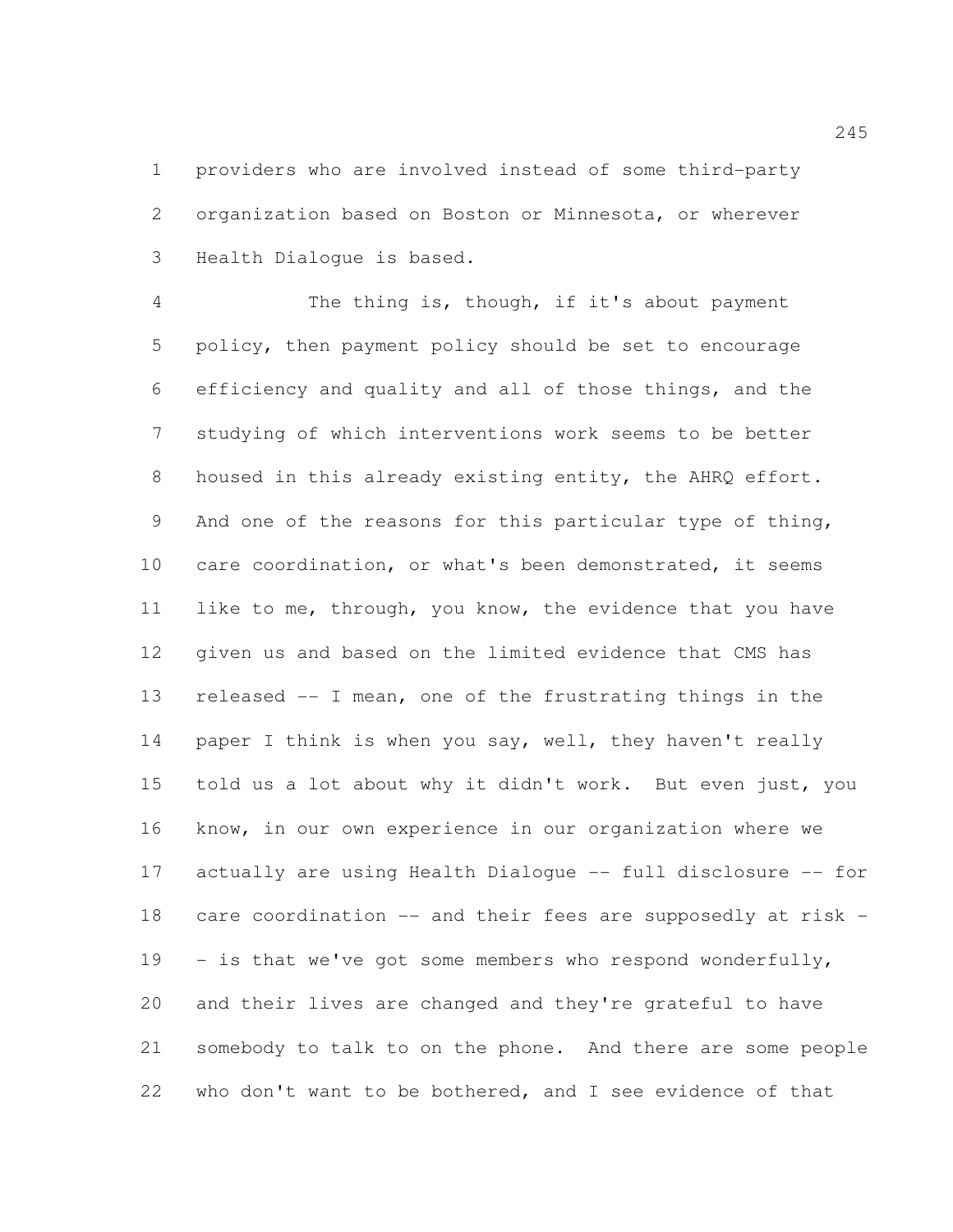here with the self-selection. Educators know that people learn in different ways, and so, you know, in the health world it's not much different. People respond to things differently. So a one-size-fits-all, a mega program, you know, paying a gazillion dollars and then finding out later it didn't work because -- you're not quite sure why it 7 didn't work -- just doesn't seem like the right way to go. So I would actually not support the whole new bureaucracy thing.

 MR. HACKBARTH: We'll count that as the first comment in round two. Bruce will have the second.

12 DR. STUART: First of all, I thought this was an excellent although rather depressing chapter to read, and I think the end is really important in the sense of trying to pull together what you see and evaluate the evaluations of the demonstrations. So I think there are some lessons here that should be learned.

18 As far as this proposal is concerned, obviously I have not read the proposal, but did they mention PBRN in the proposal? So they want to do it like PBRN?

 MR. RICHARDSON: They mentioned them, I think, to help us understand what they would do.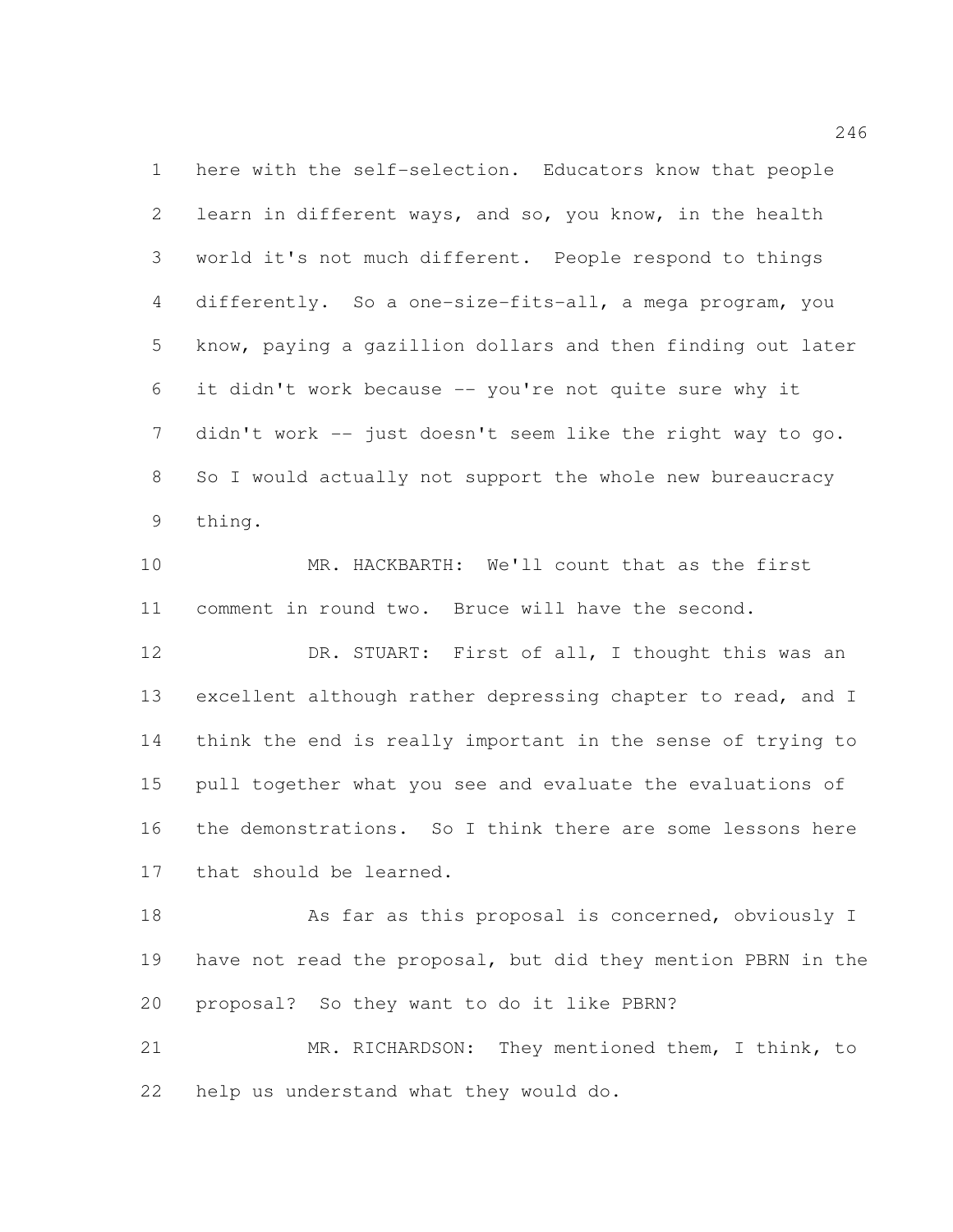1 DR. STUART: All right. Well, I've sat in on several study sections for PBRN, and the way that process works is the networks are out there. There is money that comes to the table. AHRQ says, all right, well, we're going to bid, we have an RFA for ideas, and sometimes they're rather narrowly defined; other times they're widely defined. Each of the networks or parts of the network can bid on a piece of this. They put together a proposal. It's a research proposal. It's not a demonstration and then a separate evaluation. It's a research proposal. It's a thing, a something that is going to be evaluated. And then that goes through a scientific review process, and the proposals are scored. And, you know, the good ones generally are funded, and the ones that aren't so good generally are not. Nobody's guaranteed any money under this thing.

17 I will say, however, that the general quality of 18 the research design  $--$  now, I am not going to push this too strong, but the general quality of the research design in that type of a framework -- and this is true in the action framework as well -- is not as high as it is for other types of either investigator-initiated proposals or for solicited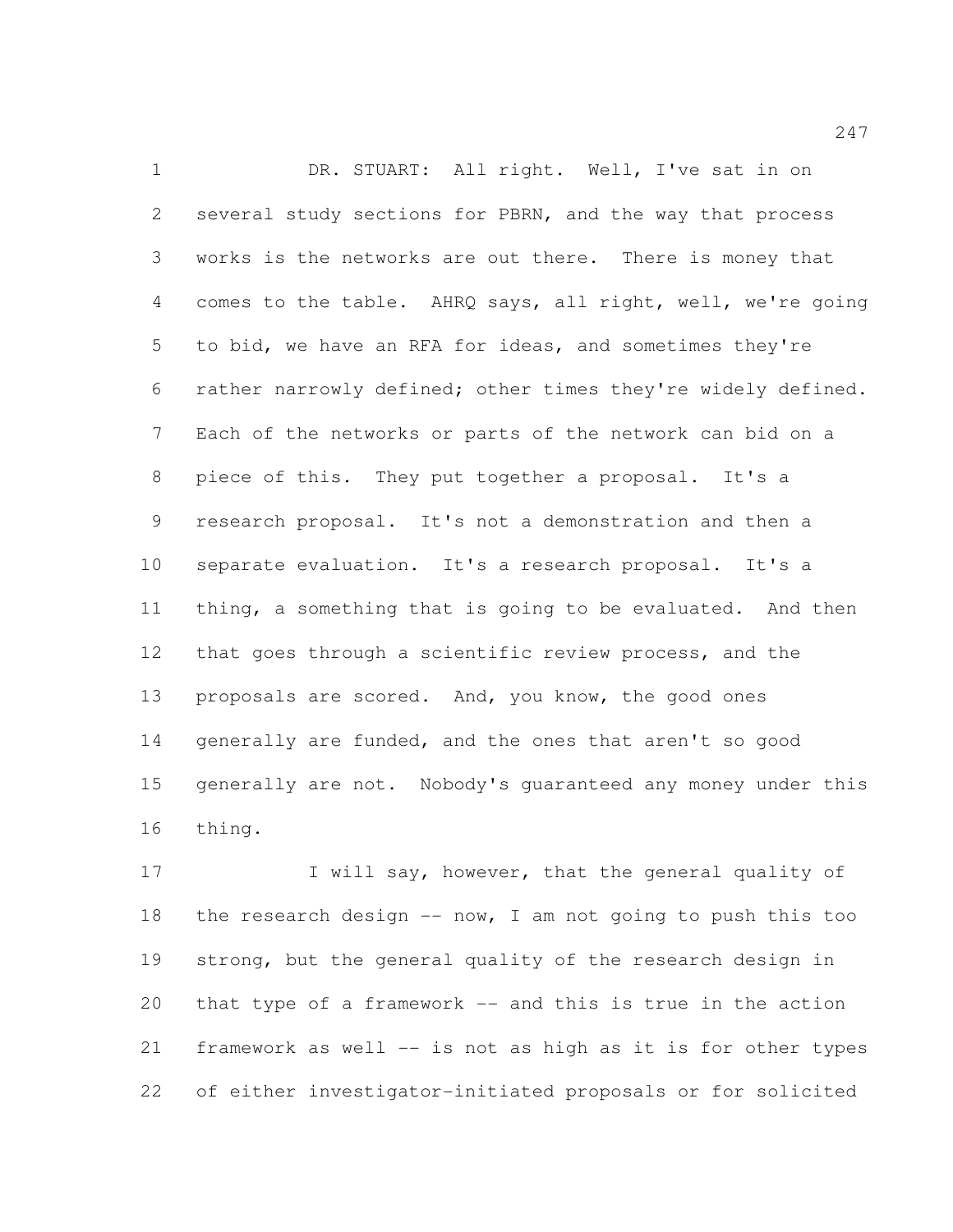proposals that go through NIH or AHRQ.

 DR. CASTELLANOS: I guess the real question is what did we learn from the demonstration projects to date or what should we have learned. I am going to take a very practical approach. I was involved with the Green Ribbon Health Partnership, the MHS program in Florida. It was a combination between Humana and Pfizer. And I learned a little bit during that project. I learned what a silo was, but it really wasn't a silo. It was a Fort Knox. There was such a -- this management company stood between the physician, the patient, and the doctor. You know, it was pretty evident when they set it up that this was happening. And we went to them, and we told them that we wanted to get in, we wanted to be involved. But, of course, they had their own mind of doing things, and it fell flat.

 What I'm saying, again, what I learned in this is something that I haven't heard during this discussion, that we need to get the physician community involved in this. I think some of the projects that have been successful, the large practice group one and the CMS projects, all are involved with physicians as part of the set-up of the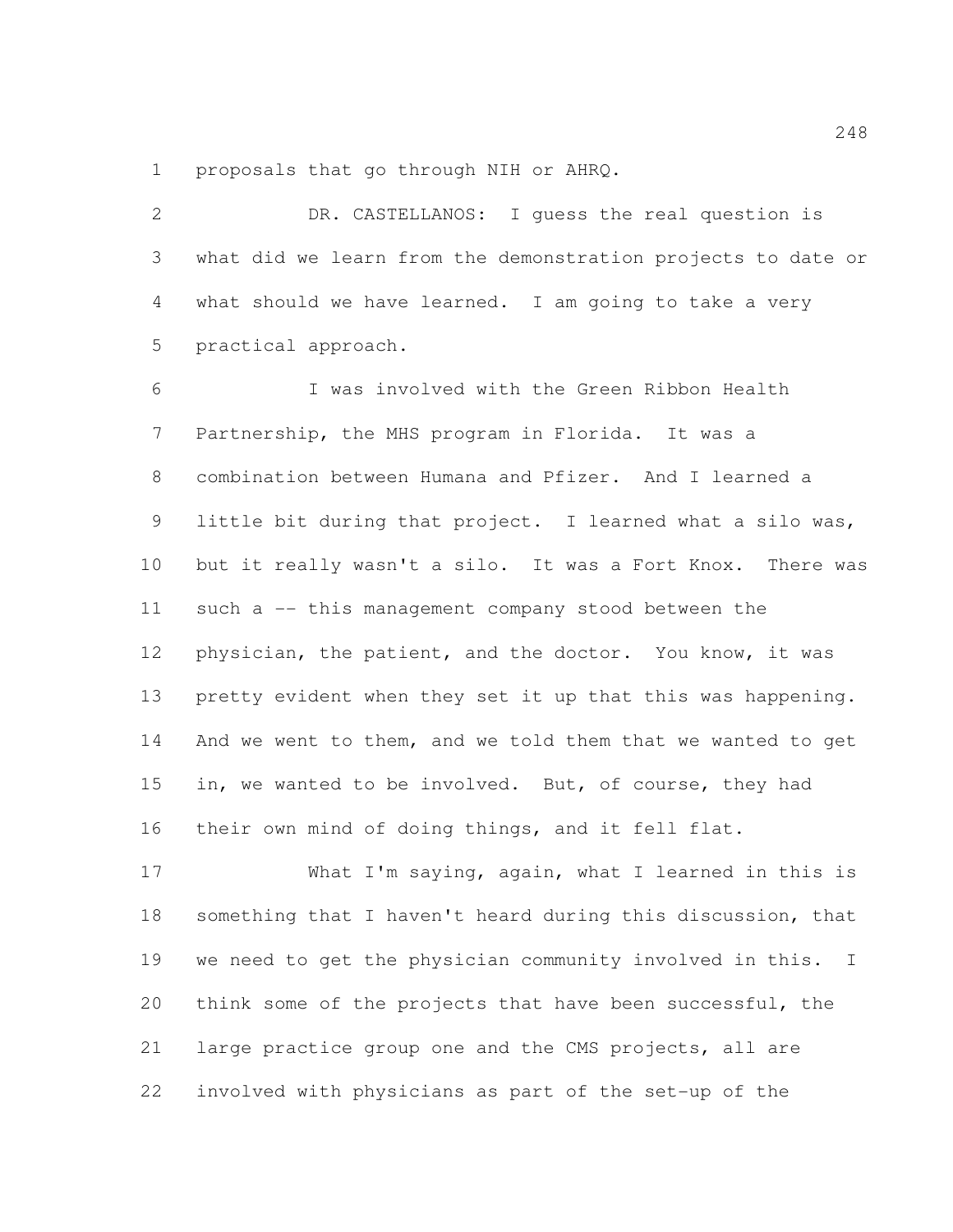program. If we're going to make any recommendation, I would hope that we would encourage to have that so there would be a good care coordination between all providers.

 DR. KANE: I'm going to go with Arnie's comment and also Jennie's that we should really look at these kinds of activities that have already been evaluated in a bigger scale and longer time and take heart that maybe we can actually do similar things in the Medicare program.

 What I learned from this very interesting chapter was that you don't want to rely on CMS for the information you need to manage care. They're way too late, it doesn't do you any good, and it's just way too arbitrary and perhaps not useful. And so that's what we learned, and I'm not surprised, and I don't think we need to spend too much money on it.

 But I guess the other thing I'm wondering is if this class of activity could be considered the kind of thing you'd like to see under comparative effectiveness types of research whether, you know, this might be viewed just like any other treatment or protocol, and whether this whole question shouldn't just be put back into the whole 22 comparative effectiveness debate, and just say, you know,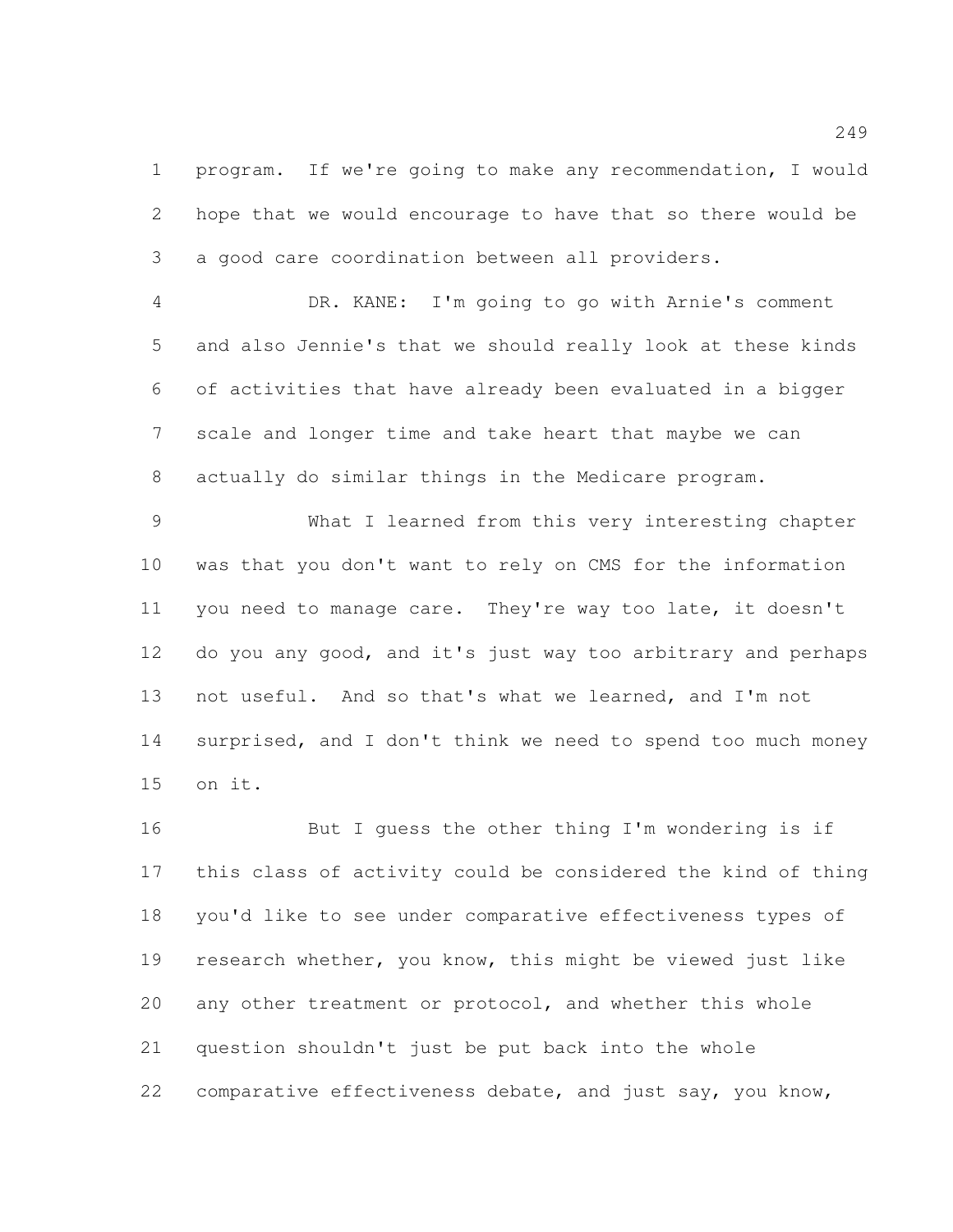here is one type of care processes that we would really like to have considered in the long term, and just stop treating them as separate. I mean, we didn't hold a lot of policies that we've implemented to this standard of research. It's just a way of stalling it, as far as I can tell, stalling the implementation, and I don't see the point.

 I don't know if that's helpful, but that's my opinion.

 DR. MILSTEIN: I think, you know, being asked to address this question, as the title of the slide indicates, is a great opportunity for us to lay out what we think would be required for a robust R&D capability within Medicare, an 13 R&D capability that applied not only to Medicare policies, 14 but also the care manufacturing process, the process by which you put in certain resources and certain health emerges. It's that input-output relationship. And I think, you know, Medicare needs an active R&D function with respect to both kinds of tests.

 Who knows whether or not the slow cycle times and a failure to home in on current parts of the Medicare program that is working super efficiently and understand -- you know, reverse engineering what that is. But for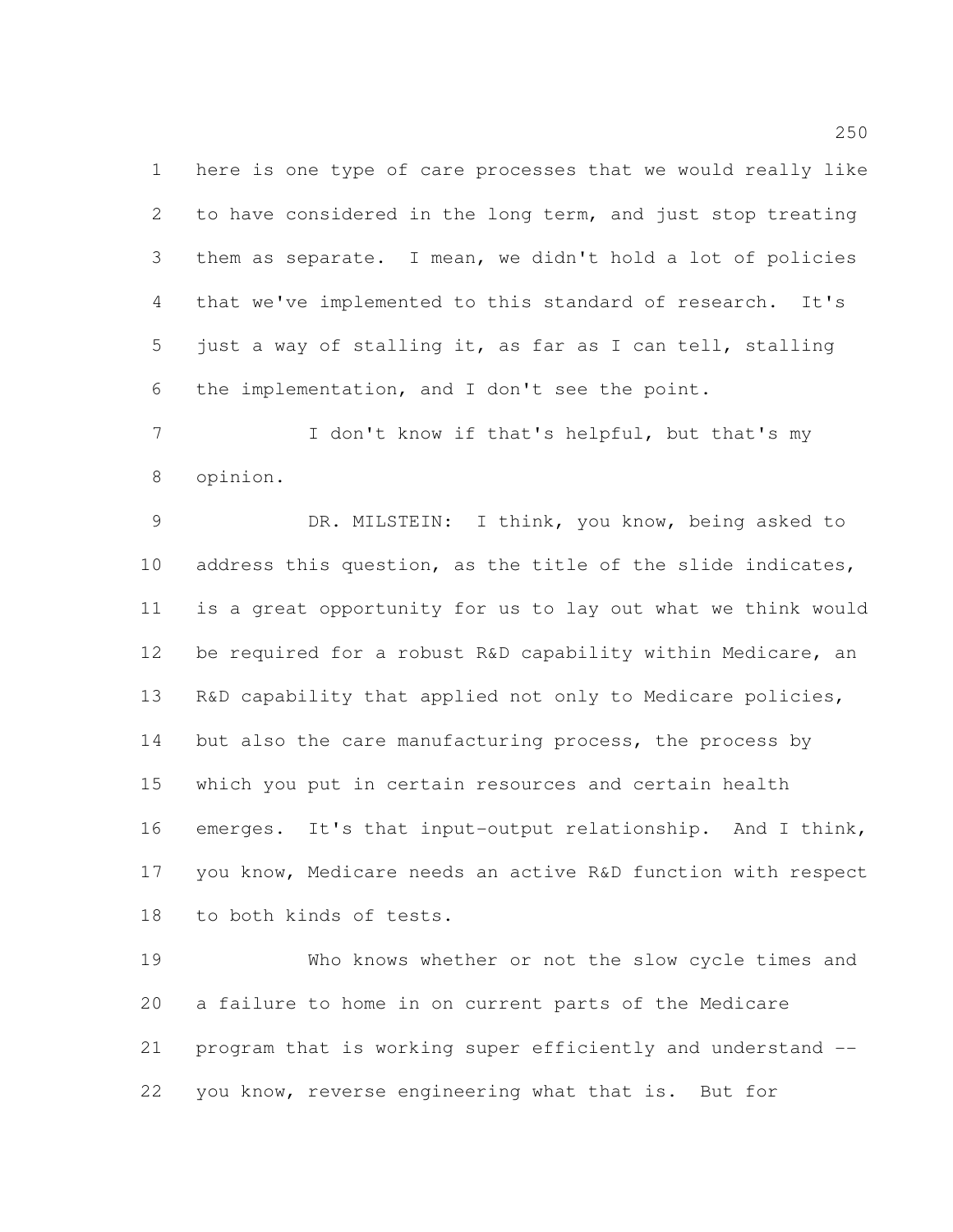whatever reason, it doesn't seem to be happening within the Medicare program and the constraints it faces in congressional funding and authority. So I just think it is -- reflecting on the fact that this has not worked very well, you know, over the last X years, this is a terrific opportunity for us to say as you look across other comparable programs, whether they are within Permanente, within Germany, whatever it is, you know, what do we think is the best bet for an R&D operation that would essentially become for Medicare this vision of a learning organization that is sort of constantly scanning the environment, finding allegedly better ways of doing things, quickly testing, you know, with some rigor as to whether or not it is actually working, and then if it is working, quickly getting the info out and with some concrete recommendations to Medicare as to what policies might begin to drive these, advance these most quickly.

18 Anyway, I'll stop there.

 MR. BUTLER: I have a little different view on this in the sense that we're kind of taking some pretty hard shots at the evaluation model and losing sight of the fact that, first of all, this is not exactly our competency in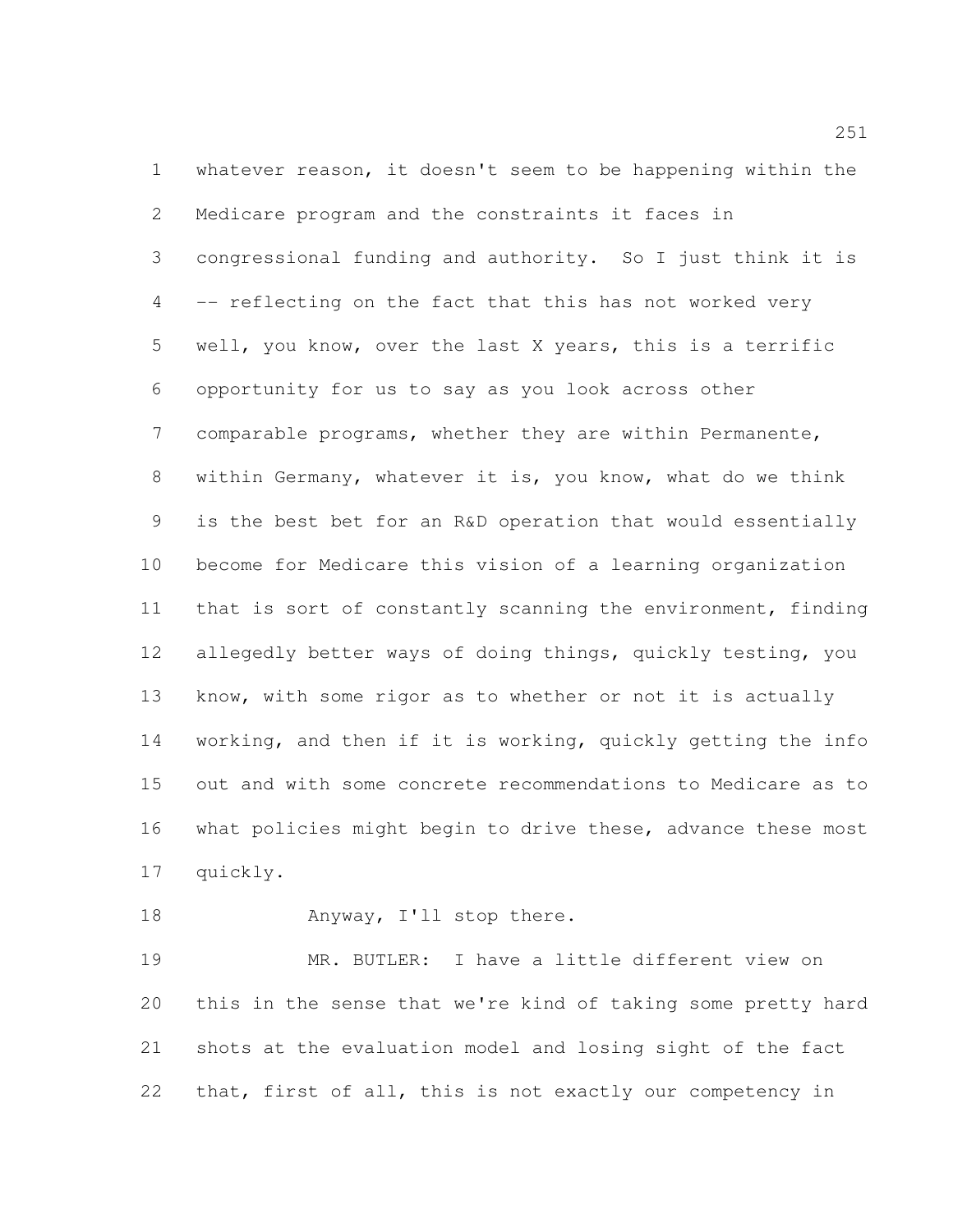this group to comment on this. I think we are all

 struggling with understanding what the proposal is and how it might be better.

 But, also, I think some of our struggles is that, you know, chronic care in the elderly is at the heart of what the whole thing is, and the models are struggling because nobody is owning it, and so these interventions that are being proposed are often a nurse coming in and being the trusted agent to coordinate all this stuff, and no wonder it is so hard to kind of both put the model together and evaluate it, because kind of nobody is owning it. And 12 really, Ron, it is not the -- I mean, doctors care about this, but it is just all falling through the cracks to some extent.

15 So one of my comments would be that -- and by the way, Rush is one of the 13 participants, and I don't know actually that much about it myself. So that tells you something about it But it's a passionate group that is trying to fill a void, and they're going to go about their research ways in some way, whether it's through this or something else. And this may not be the right model to do it.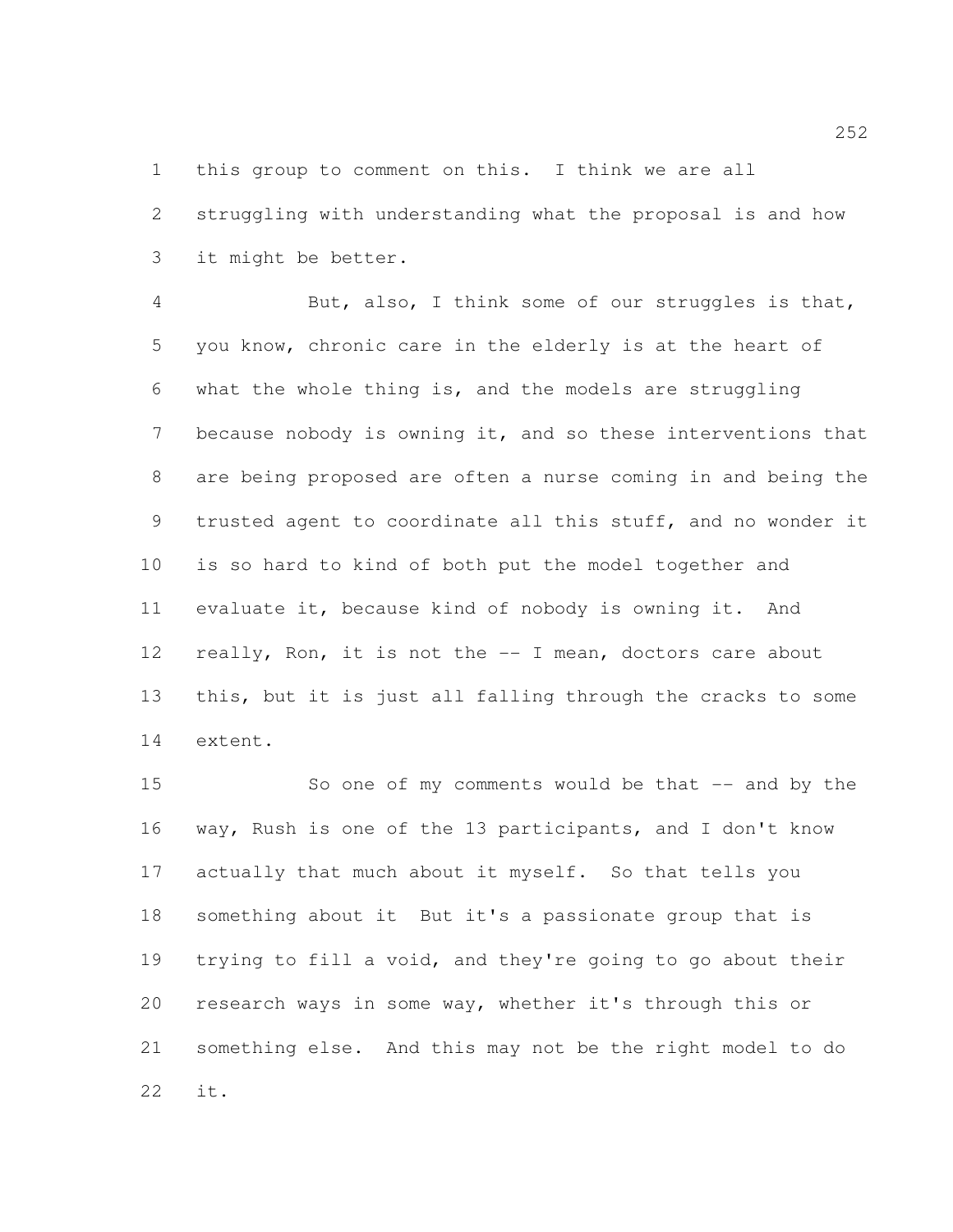In fact, Rush is also a participant in an Action AHRQ Network, and I've also participated myself in another practice research-based, and one thing is true. They take time, they're cumbersome, and they don't create results in an efficient way. What they do do is get an army of passionate people kind of spreading the word, learning from each other, and it does create some momentum. But you're right, it doesn't create real-time, quick results, and that is just the nature of the model. And whether there's a place for that in an overloaded CMS agenda to prioritize it is, I think, something we need to at some point weigh in on, because as we looked at the various chapters and reports that we're kind of all throwing up against the wall and 14 seeing which one sticks, at some point as you do your summary of the overall interventions that we might recommend along the continuum, it would be a nice thing for us to kind 17 of weight these to some extent and say, you know, these ones might -- if we were to prioritize where we might get the most leverage, it might be another way to look at this. A good idea, but in the balance of the rest of the things going on, maybe the energy ought to be a little bit more here or a little bit more there, because we don't do that.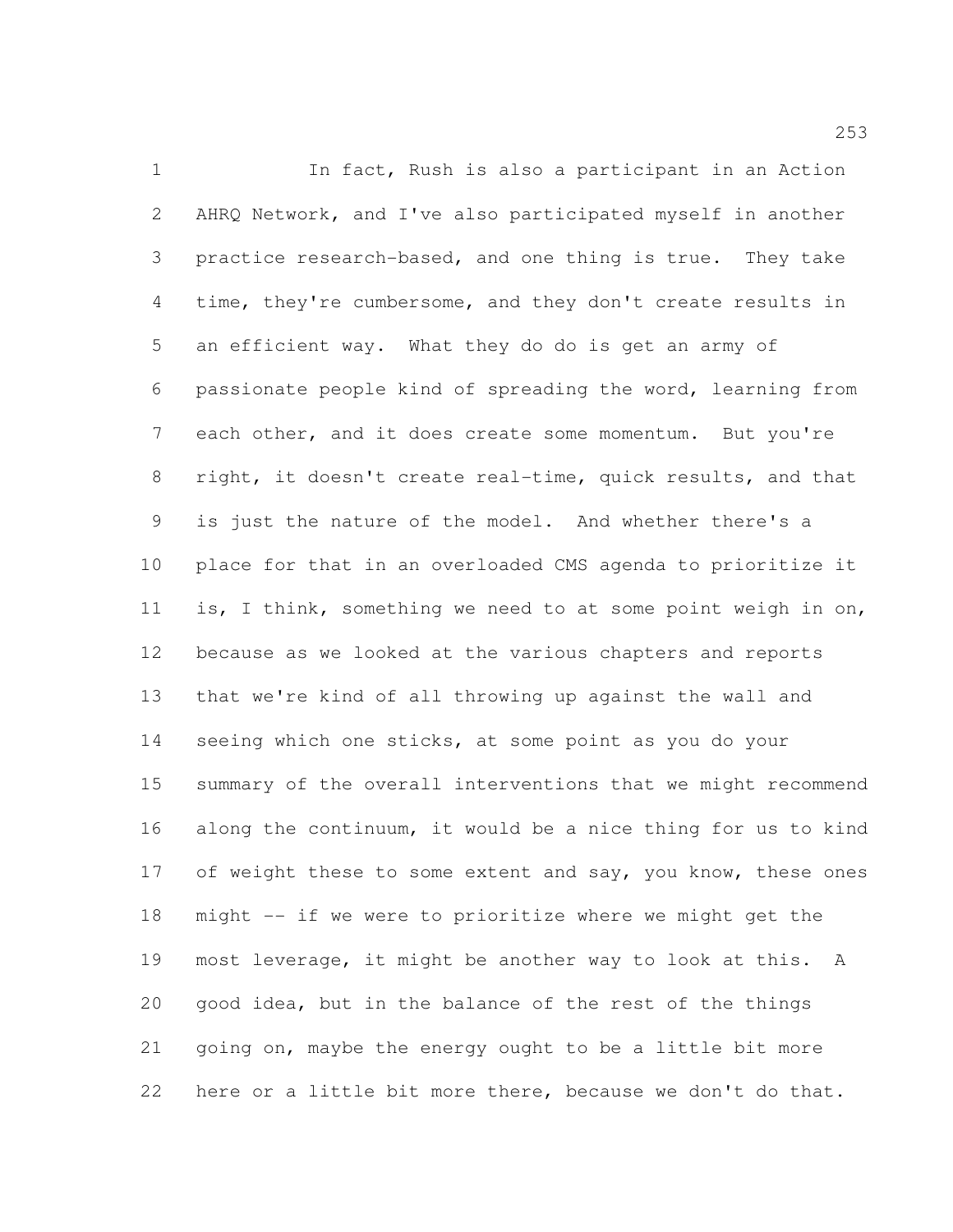We just give a series of opportunities which end up in some congressional thing that still has to be sorted out. And I think we could help prioritize if we looked at the whole list of things.

 MR. EBELER: Two stages. One is commenting on the proposal. I guess I would be on the side it just strikes me this is the wrong way to pick either the entity or the particular design. There's a variety of reasons for that, but I'd start there.

 I do think it's a wonderful opportunity to pivot to your last chart. I'd add three things there. One is I think the variable we are trying to focus on in the short term is obviously what is CMS policy levers that we're trying to change.

 Second, I think we're talking about two things underneath that, though. I think we're talking about what we're calling R&D, which is an academic model which takes us down one path of design and standards of evidence. I think the other thing we maybe could be talking about is more rapid cycle, organizational, and payment change that has a different standard of evidence but is also something we want CMS to do. And when we blend the tools and the standard of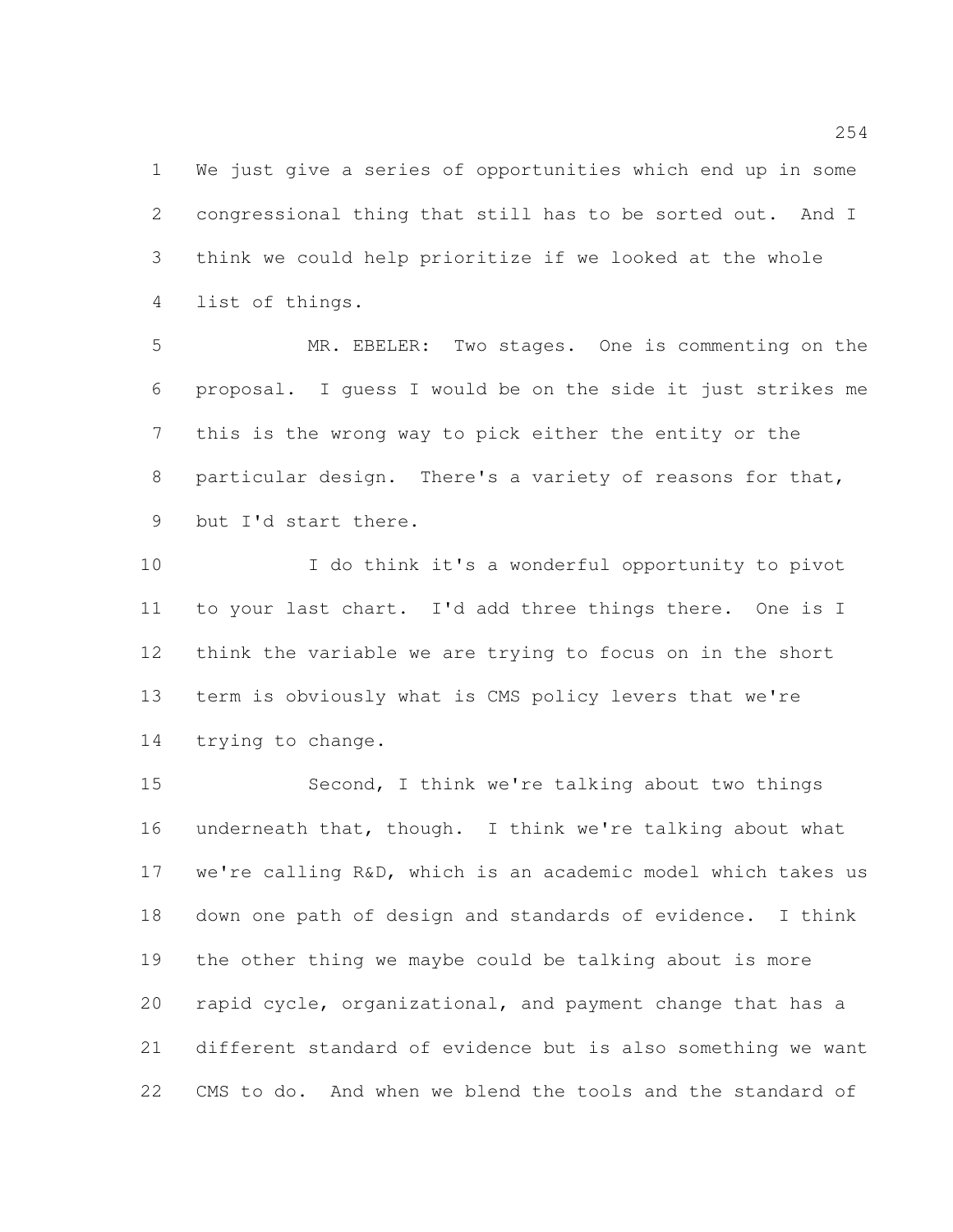evidence of those two, we get confused. And I guess I would encourage us to think about both, because it strikes me, again, if we're going to pivot of this to talk about sort of rapid -- really trying to change things, I think we need both tools in our toolkit.

 Third, the one thing that is appealing here -- and, you know, maybe we need to say this at some point. We talk about trust fund funding. There is a point in our concern about CMS resources where we may need to speak to financing some of those resources and crossing this bridge between appropriations and trust fund. I think the only place -- Bill, correct me if this is wrong -- where we have crossed that hurdle is in fraud and abuse, and as a result, we've gotten a lot of fraud and abuse activity.

 Just at some point we may need to put money behind the words we're saying, so it strikes me as something I would at least think about considering here.

18 MR. RICHARDSON: Just a quick fact. The quality improvement organizations are also funded directly out of Medicare trust funds.

 DR. DEAN: Like several have mentioned, I was troubled by sort of the lack of demonstrated effect. I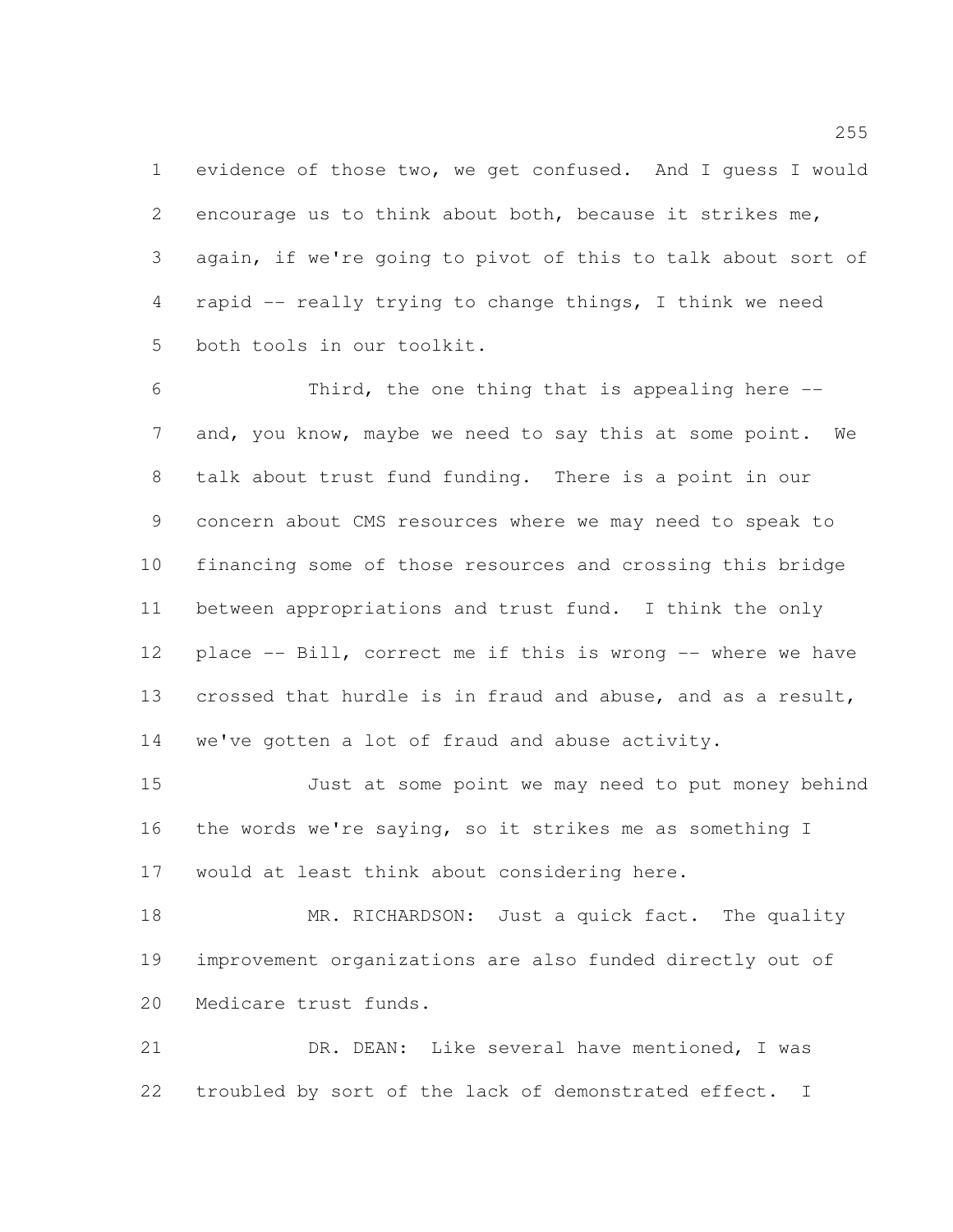also, like Peter, need to -- I have sort of a conflict. One of the organizations in this proposal is the Avera organization, which I work with quite a bit. But, anyway, in their defense -- and it isn't really to really defend the proposal so much, but it speaks to Glenn's concern. They were very frustrated because they got none of their data back in a timely fashion. And as they finally got towards the end of the project and began to get some of the early data back, they found that there were sub-groups that they were dealing with where they could show some effect. And had they had that data on a timely basis, they feel that they could have demonstrated a much more positive effect.

13 I think that is a fair comment, and it probably speaks to the broader question that if we are going to promote projects like this, it should be built in right from the start that there is an adequate analytic capability on whoever is doing the analysis to get feedback at a time where it can really make a difference.

 The other comment that I would make sort of follows up a little bit on what Ron said, and that has to do with the fact that, of the four projects we looked at, the one that came the closest was the one where these activities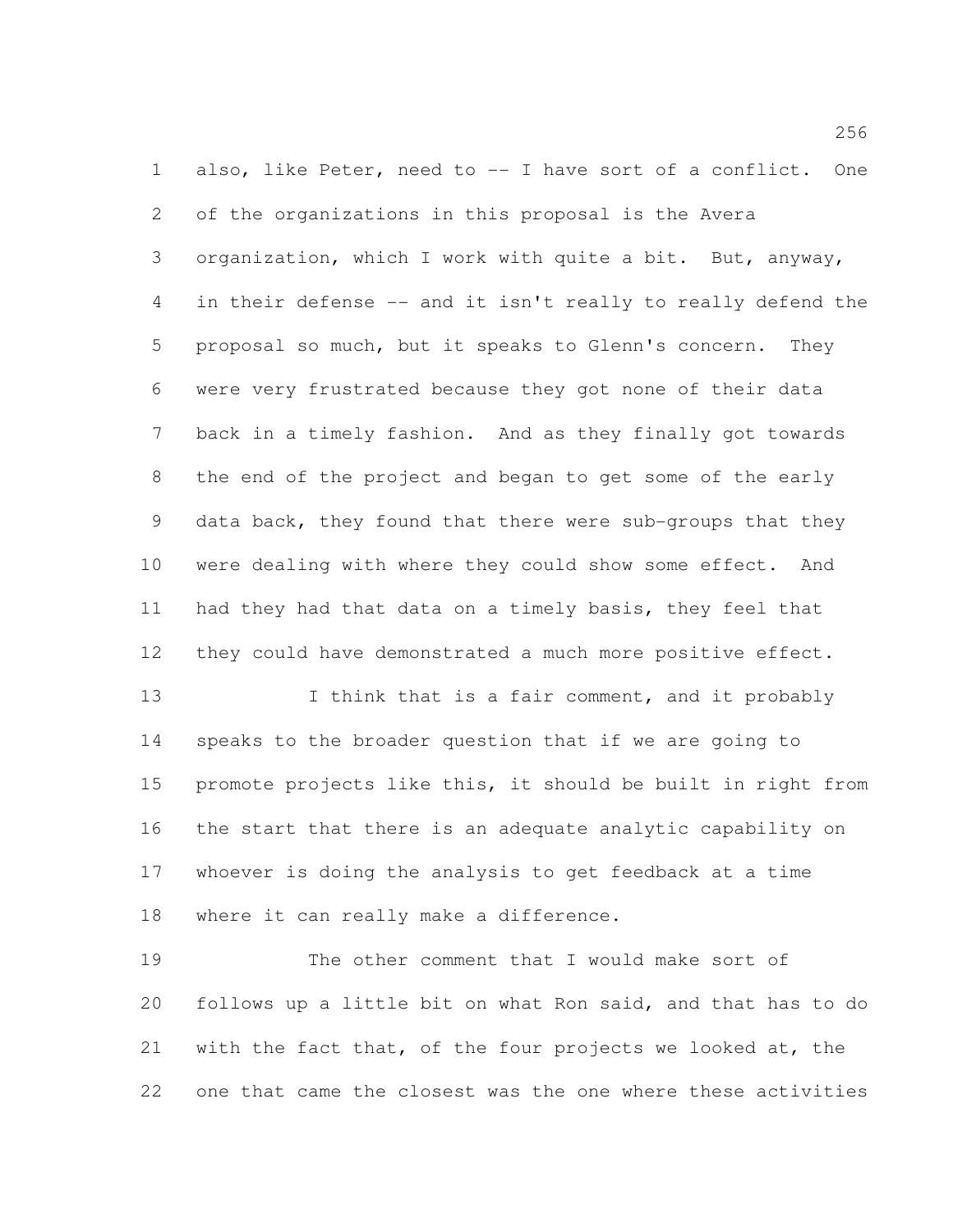were most closely tied with the actual delivery of the care. 2 And it seems to me that those two have to be tied together, and closely tied together, if we are going to expect an effect.

 DR. CROSSON: I'll make one point that hasn't been made and then just reiterate quickly some of the others that already have been.

8 I wanted to just point out that, with respect to the review of the group practice demonstration project, I might want to suggest a little skepticism about the skepticism of the financial impact, because primarily the time frame is still short. So if you look at, for example, the question of whether our belief in the cost savings ought to be obviated by the fact that the coding increased, if you look at the examples on the bottom of page 28, blood pressure screenings, foot exams, cholesterol screening, colorectal cancer screening, and mammography, which are related to the quality measures, you would expect actually, if you're trying to improve all of those things, that several things would happen. Your costs would go up, number one, but also the identification of individuals with hypertension or with diabetic foot disease or with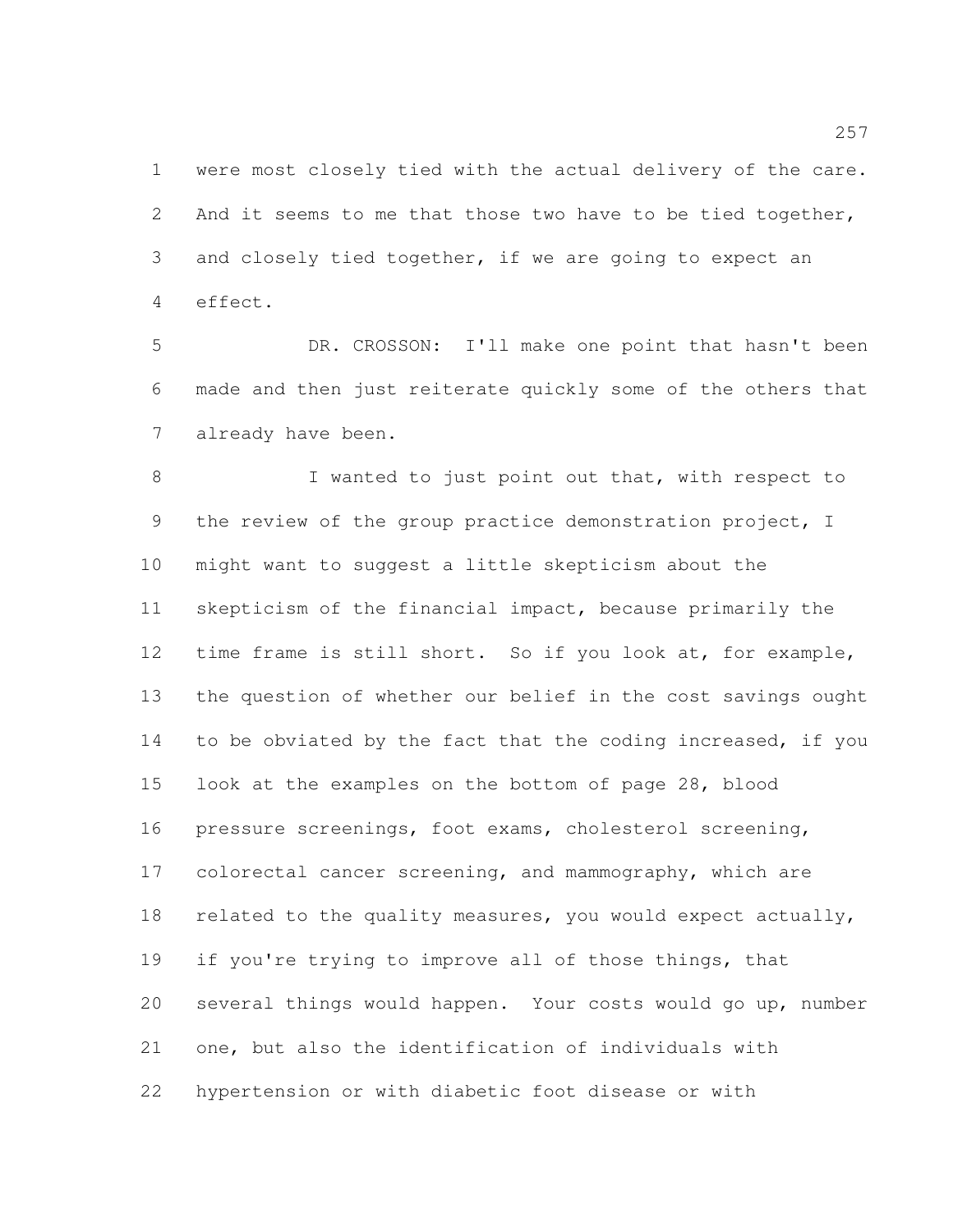colorectal cancer or early breast cancer or whatever would also increase; and, therefore, the coding would go up.

 However, the purpose of preventive medicine and early detection techniques, in addition to trying to save people's lives and reduce morbidity, is to reduce long-term morbidity and long-term costs. And all of that is not going to occur within a three-year time period. So I just want to make that point.

 With respect to this consideration of the MCCPRN, I see nothing in the presentation that would convince me that we should return a positive verdict on this, for all the reasons that the staff has raised as well as the issue - - and I agree with Ron on this, and Tom -- that I think the preponderance of the evidence and also my own experience has 15 been that disease management, case management, care management techniques, the success of them tends to be very closely related to whether they're actually integrated into the care delivery as opposed to applied extrinsically. And I think for that reason alone I would probably view it with some skepticism.

21 And, finally, on the question of, you know, is there a better way to do this, I wrote down -- after Arnie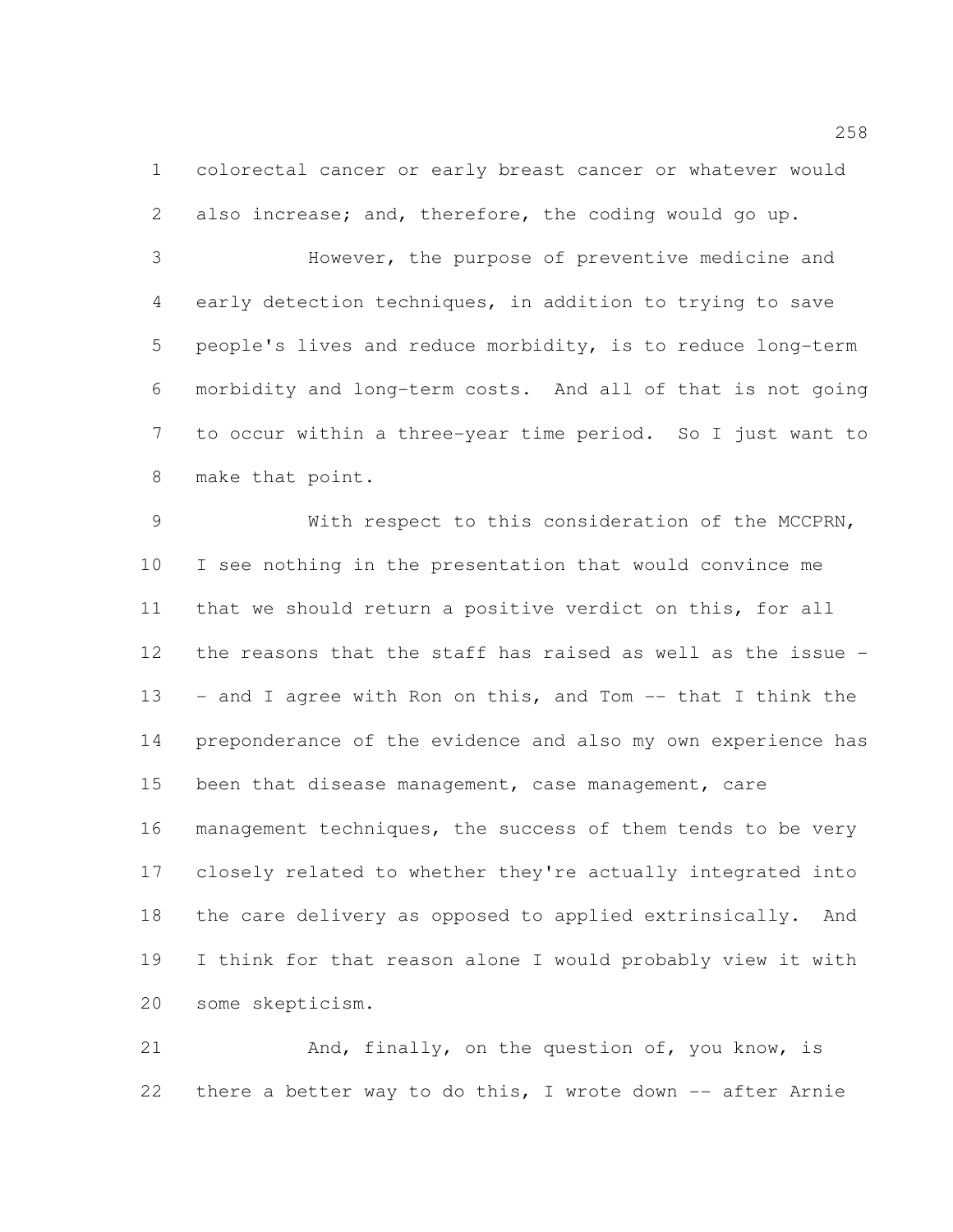talked, I wrote down the term "reverse engineering" also, which I think is exactly the technique. When some nations that were developing after the Second World War tried to figure out how to build an economy, they didn't start from scratch to build a transistor radio or other forms of products. They took ones that were in existence, tried to take them apart, look at them, and make them better, and apply them to perhaps some new uses.

 I was also intrigued by the notion that perhaps in doing this and in thinking where, A, the money would come from and, B, where the work would happen, the notion of maybe thinking about comparative effectiveness research -- 13 the definition of that, anyway -- a little bit more broadly might be useful, because there is a question about comparative effectiveness of what? Just clinical interventions, or how the structure of the delivery system 17 and how the delivery system, for example, is paid impacts on the cost and quality of health care seems to me legitimate. So you can imagine then, given the interest in that, that there might be more money available, and that some of that work could occur in the kind of process that we would call inside of our own organization operations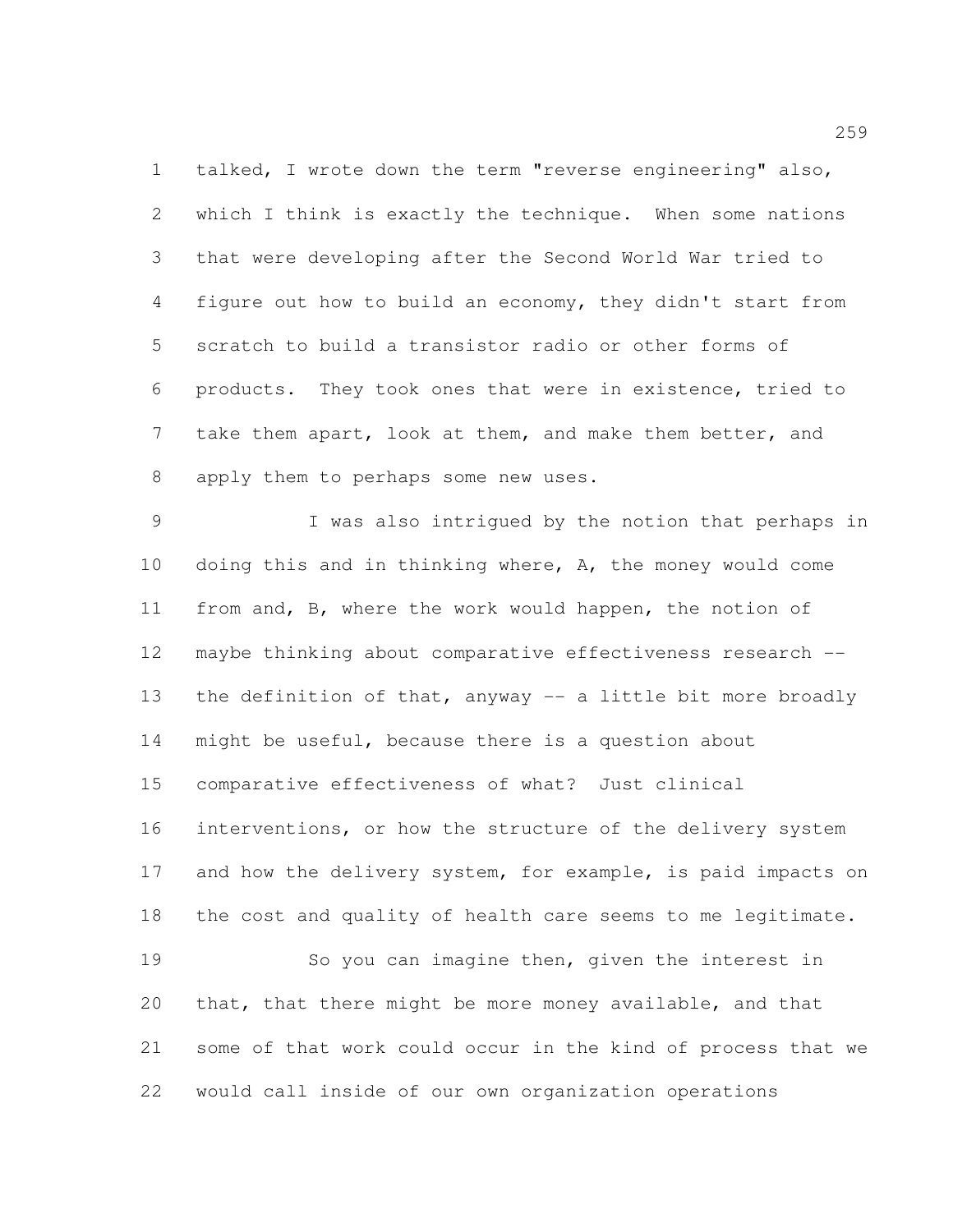research. And no offense to academics, but in the

 operational realm, problem solving tends to take place much more quickly. And I think that model that Jack described, I don't know where that would be done or exactly how it would be funded or how it would relate to CMS and its R&D function, but I think it's a good idea.

 MR. HACKBARTH: Just to pick up on that point for a second, Mike, the difference is you're playing with your own money, and when we're talking about potentially paying 10 for new services -- you know, something that Medicare doesn't now pay for, we're adding a new code, so to speak, 12 and a flow of dollars -- then they're playing with somebody else's money. When you're playing with your own money under a fully capitated system, then if you make a misjudgment in 15 your quick movement, you know, you pay the cost. And one of the things that holds us back in fee-for-service is, well, we're going to start paying a new line of revenue to a new 18 set of entities, and if we make a misjudgment, it is going to be more costs on an already bloated system.

 I think that's one of the reasons why people seem to be so hesitant about more quick and dirty analysis. Just an observation.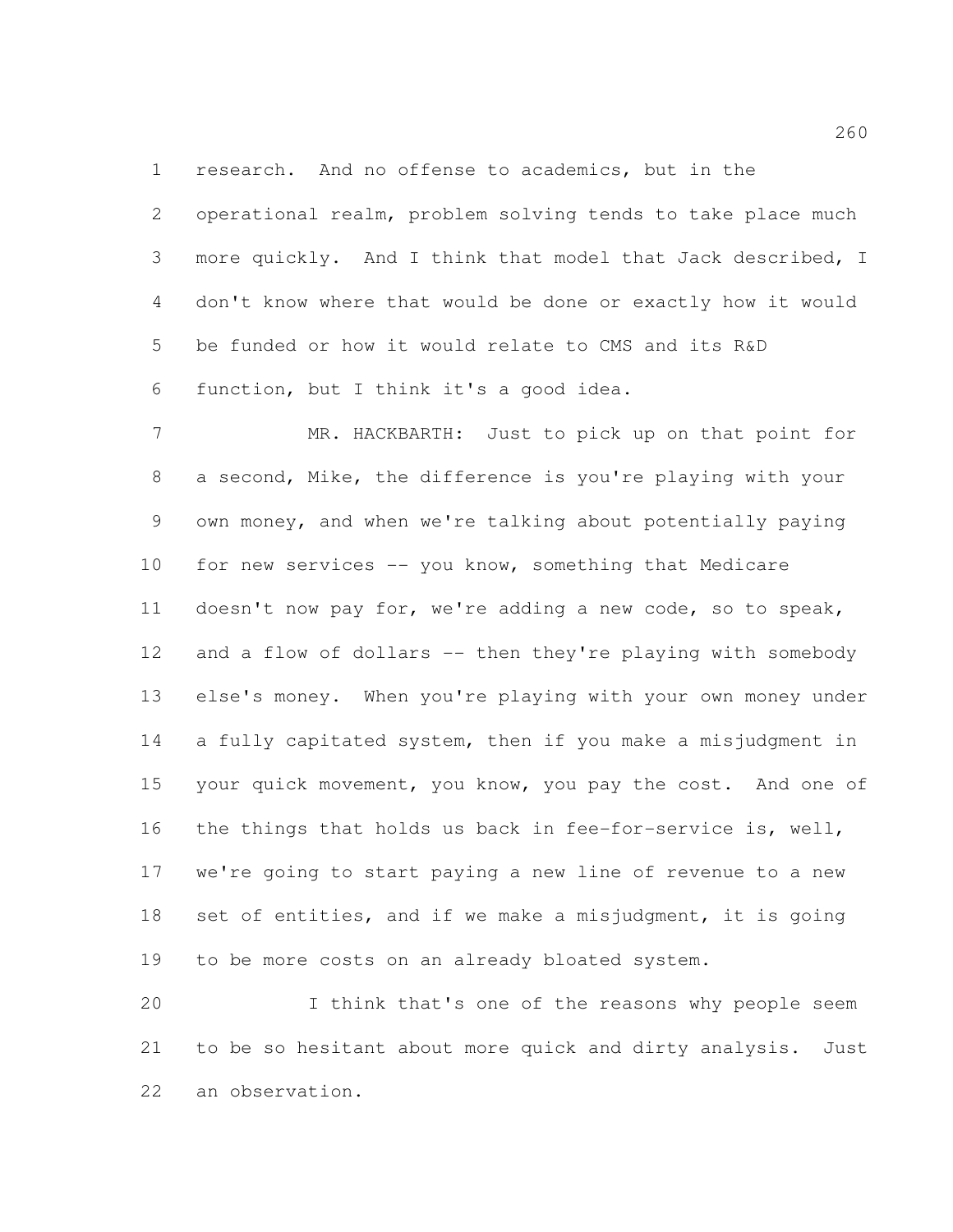DR. CHERNEW: First, I'll just say something in response to Jay's comment. Most preventive care, which I am extraordinarily supportive of, is cost-effective not cost savings, even if you go for long periods of time. Peter Newman has a New England Journal article on that point. So the idea that doing all these good process things will eventually save you money and it's just a matter of time I think sounds a lot better than the evidence would suggest that it is.

 That said, I feel extraordinarily strongly that we should encourage greater use of preventive care in chronic disease management because our goal isn't to make the system cheap. We could do that a lot easier. Our goal is to make the system better in other ways. I think we do have to address costs, but addressing costs by not providing preventive care seems like a crazy thing to do.

 So I think that looking at these results and all the multiple comparisons suggest that at least what we've done so far hasn't been a rousing success, and the response to that has to be we have to try better as opposed to we have to throw up our hands.

And so that leads us to the question of, well,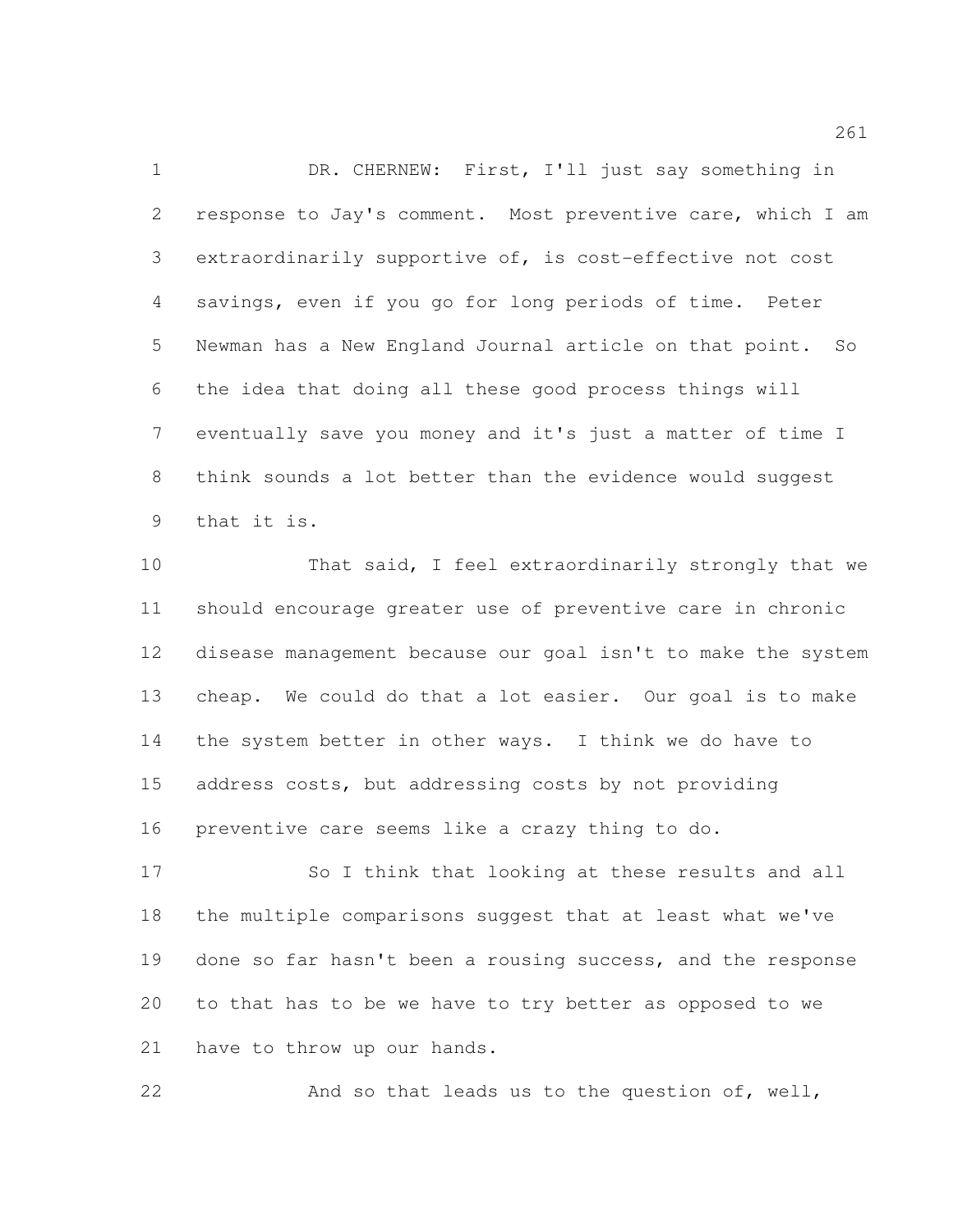what process should you use? And it's late in the day. I've been up for a long time. I've had a lot of sugar, if you've seen the Lucky Charms I've eaten. And so I'll say this strikes -- this MCCPRN process, which I haven't read or evaluate in any way so I won't speak to that specifically, but the process it followed strikes me as amongst the worst possible processes I could possibly imagine if I wanted to think of a really bad process.

 For one -- and I could be completely wrong because I might not know that process. So, again -- are we done? MR. HACKBARTH: We'll put you down as a maybe. 12 [Laughter.]

 DR. CHERNEW: There are existing review panels for 14 how one might fund and evaluate things like that, where in general you would try to avoid having the people doing the implementation or the evaluation doing the evaluation of it. You would tend to have, you know, a lot of other processes where they might compete broadly against other ideas for interventions.

 Now, maybe they've done a great job. Again, I'm not talking about that particular thing. I might see the proposal and compare it to others and say this is one that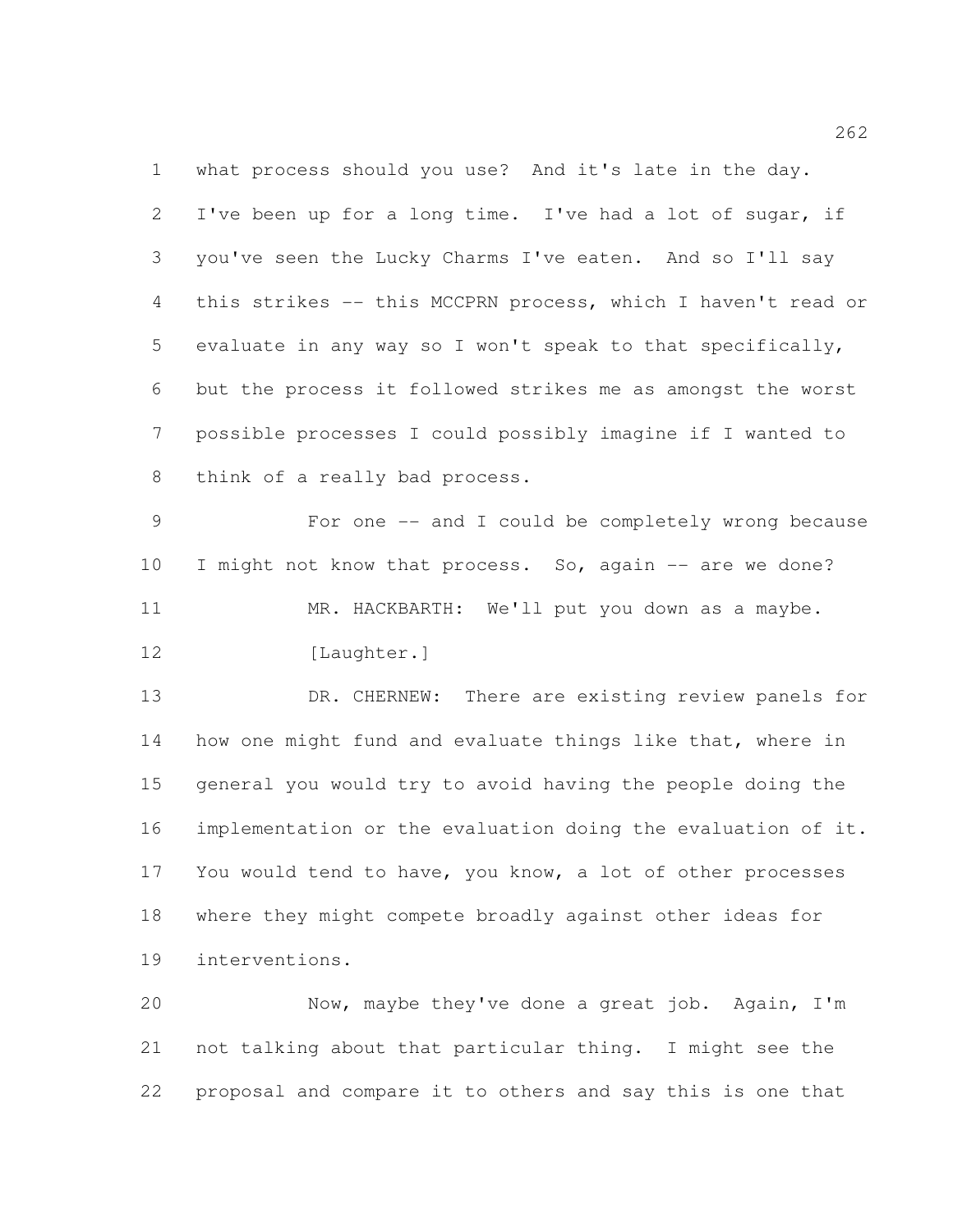should definitely be funded. There are certainly some really high-class organizations involved in that, so I'm not knocking it in any way. But as a process, I think the idea of having money going through -- we might not be able to evaluate this, but the idea that the congressional ways could figure out which ones to do I am more skeptical of. I think it's crucial that there be more money funded to evaluation and more authority to CMS to try innovative ideas. I think other people around the table besides me could figure out the right processes to do that.

11 I believe strongly that AHRQ should get a lot more money to support the types of evaluations that they do. They're reasonably good at having study sections and figure out what to do. I think a trust fund way to do that evaluation is fine.

16 One could send that to CMS, through CMS. I am less comfortable how they would execute that. I think broadening the idea of comparative effectiveness research type things to include broad systems interventions is actually absolutely crucial. And I think more funding to do that is very important. And I think any MedPAC statement to that effect would be extremely important.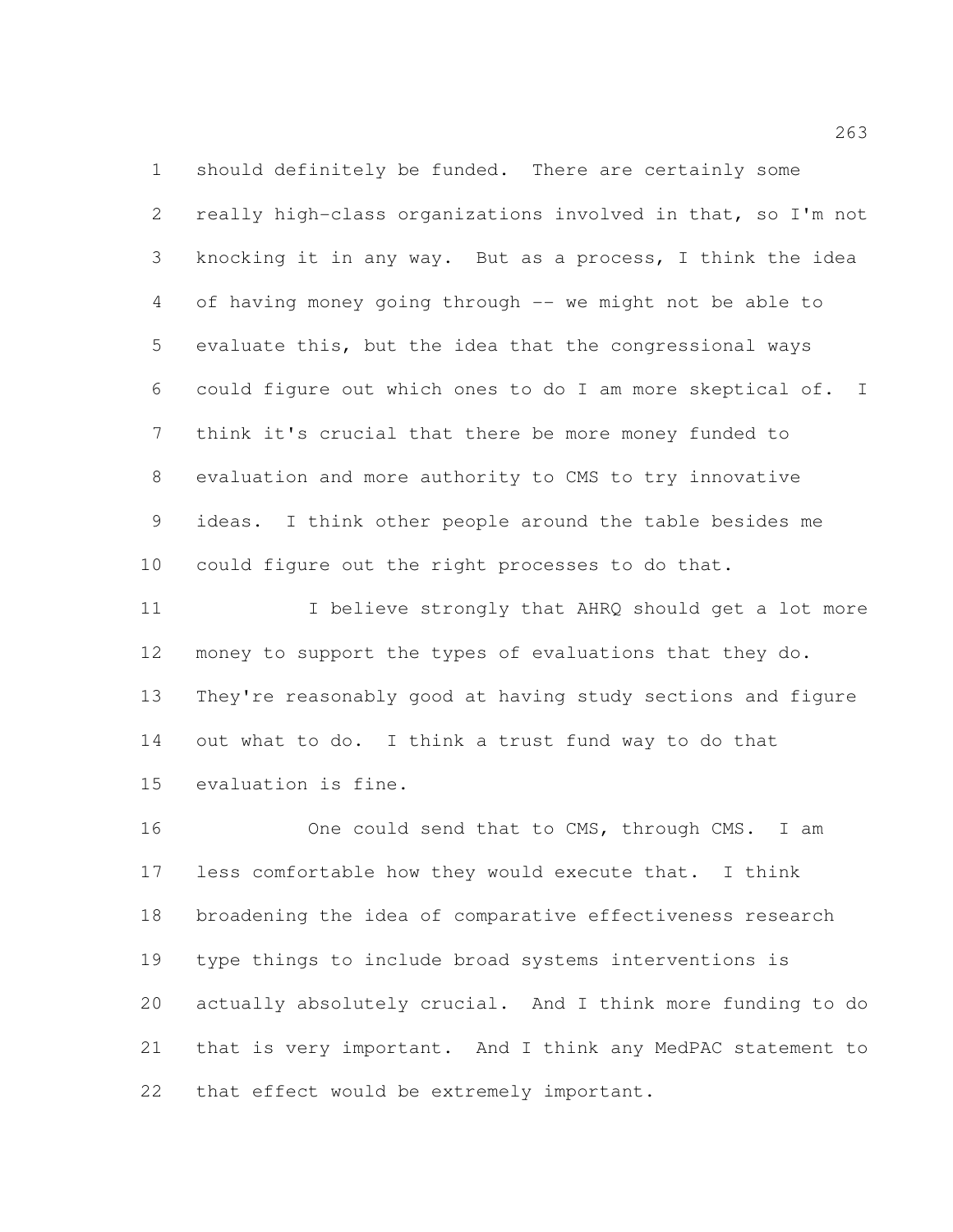I think that it's also important to understand the distinction between the evaluation and the design and the implementation, because I know the people who have been interested in this competitive bidding stuff for a long time, and they've become incredibly frustrated because they can't evaluate a competitive bidding demonstration until you have some competitive bidding demonstration. There's all kinds of various road blocks on how to do that. So giving CMS some flexibility as to what they'd do, if they wanted to do episode-based payment and things, that I think is actually crucially important.

 You're never going to solve the timeline in how long it takes for the data to be generated and evaluated. That is just how long it's going to take. But to get it through the red tape to be implemented I think is crucial. To have a rigorous, independent evaluation I think is fundamental. And I certainly think more money to support those activities and more authority within CMS to conduct those things is extremely valuable.

 DR. SCANLON: I think I agree with the majority that the network idea is something that we should say no to, but I think we should treat it as an opportunity that we've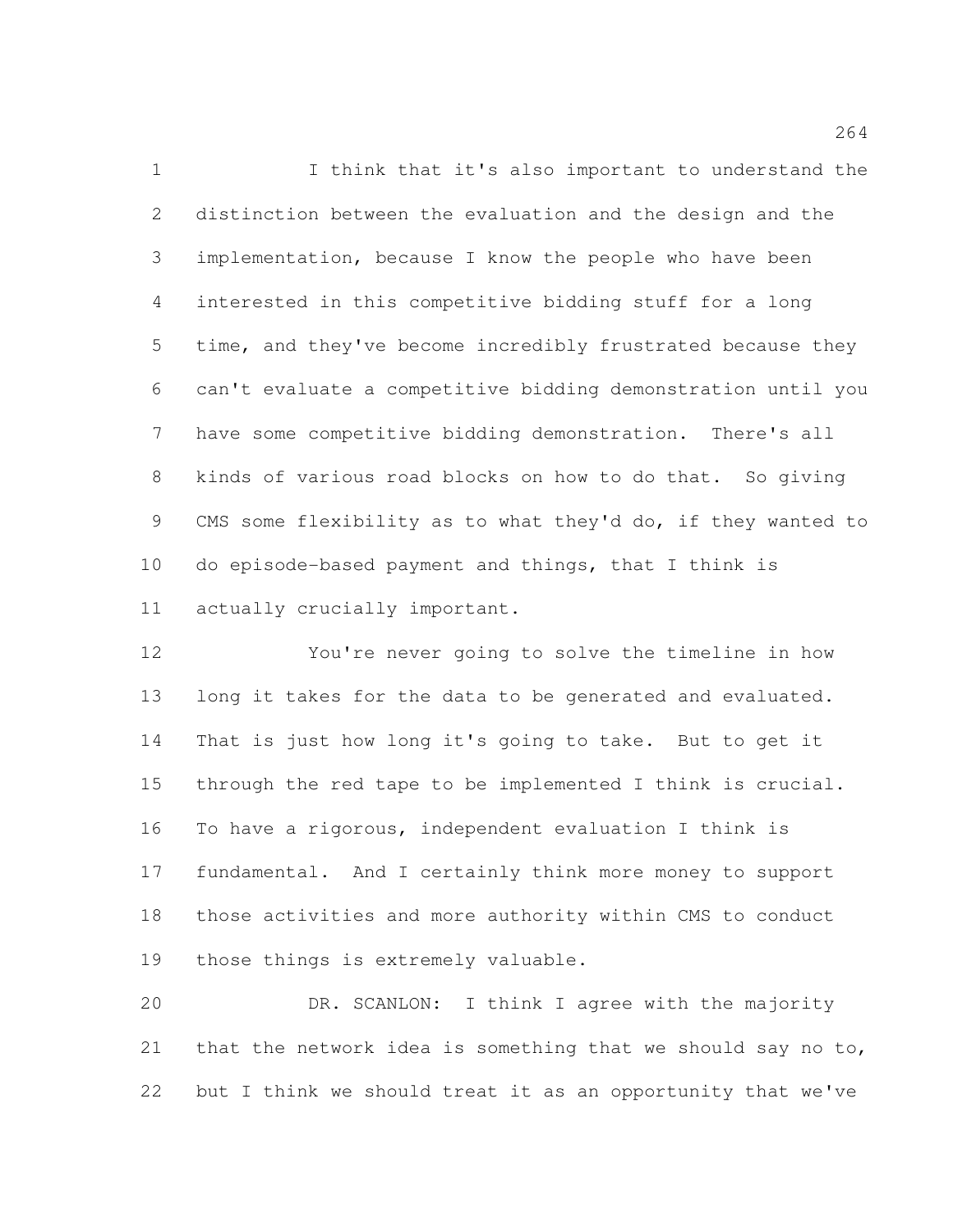been asked this question, and we can say, well, there's really a different question that you should be asking, which is that we're starved for innovation in Medicare and how do we get it. And the issue is how do we build the capacity in CMS to do that. And so if you have \$60 million that you're willing to spend, we have a place where you could spend it.

7 But it goes beyond sort of the Office of Research and Development. It's a more fundamental question about CMS capacity, because I think that -- and this is not total familiarity with these demos in terms of how they were operated within CMS. But the idea that there were data lags and that data lags were a real problem is not a shock given the state of CMS health information systems or information systems.

 This has been a chronic problem forever, and we can change the timeline in terms of this if we were to change the information systems and kind of bring them into the 21st century, because there are all kinds of organizations that are going to know today what they did today. CMS, in terms of what claims are paid today and to be able to know in detail about them, it is going to be months, if not a year. So that is not something that needs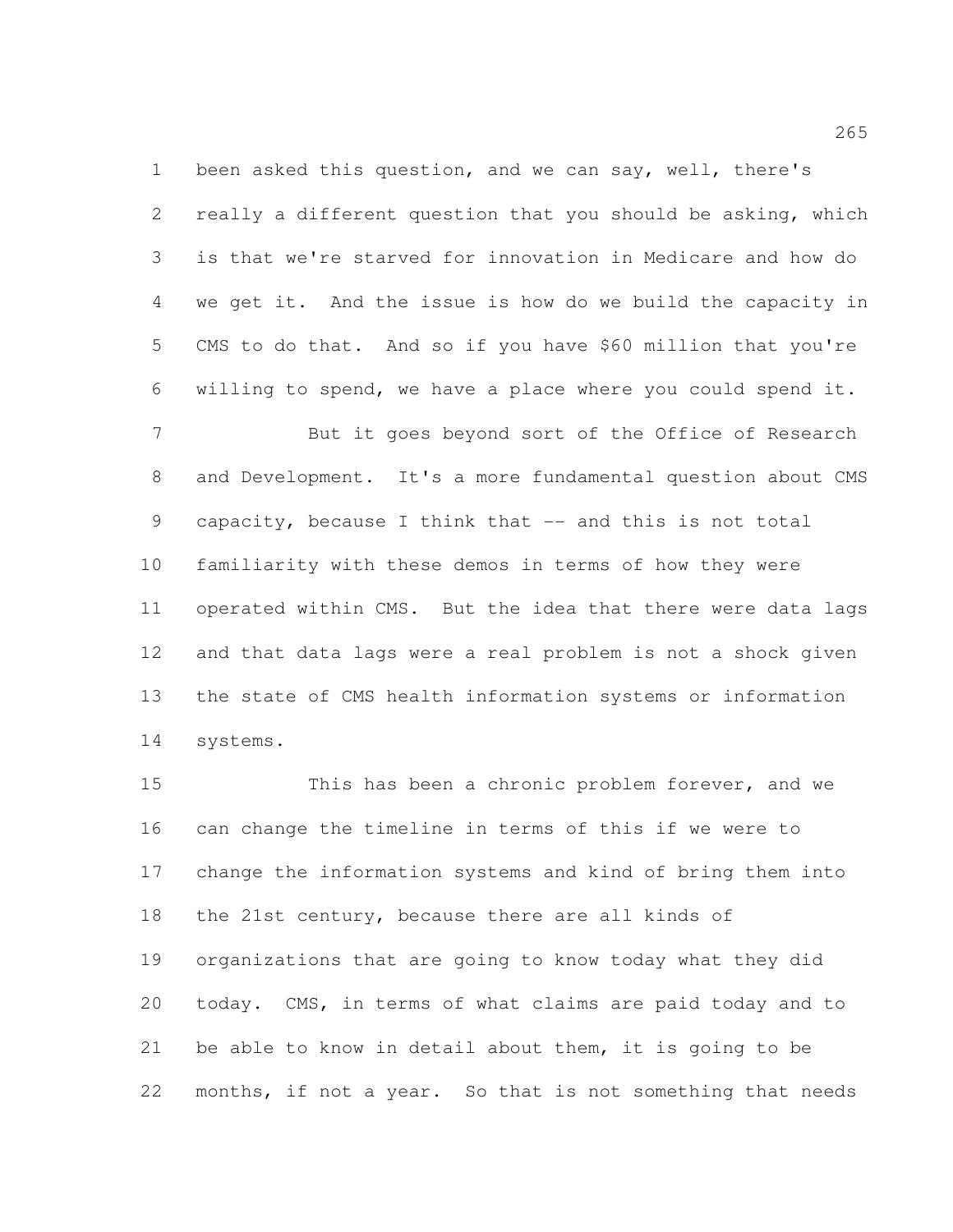to be the case. We can change that DNA. We can make them more capable of doing these things.

 And so it's the idea of we need to invest in the capacity to administer the program if we're going to get the kind of innovation that we're talking about here in terms of research or what Jack was mentioning in terms of short-term analyses, because you got to have the data closer to real time.

 MR. HACKBARTH: Good concluding comment, Bill. Thank you. John, good work, and we'll talk more about this next time.

Let's move to our final session of the day.

 We're going to have a presentation by Chris Hogan, 14 an old friend whom we haven't seen for a while -- Chris, good to see you -- on the effect of secondary coverage on Medicare expenditures.

17 DR. SCHMIDT: Let me introduce him, if you do not know Chris. Last year, you saw a couple of presentations about Medicare's fee-for-service benefit design and some illustrative changes to it. And as part of continuing work on that issue, we're happy to have with us Chris Hogan of Direct Research, LLC.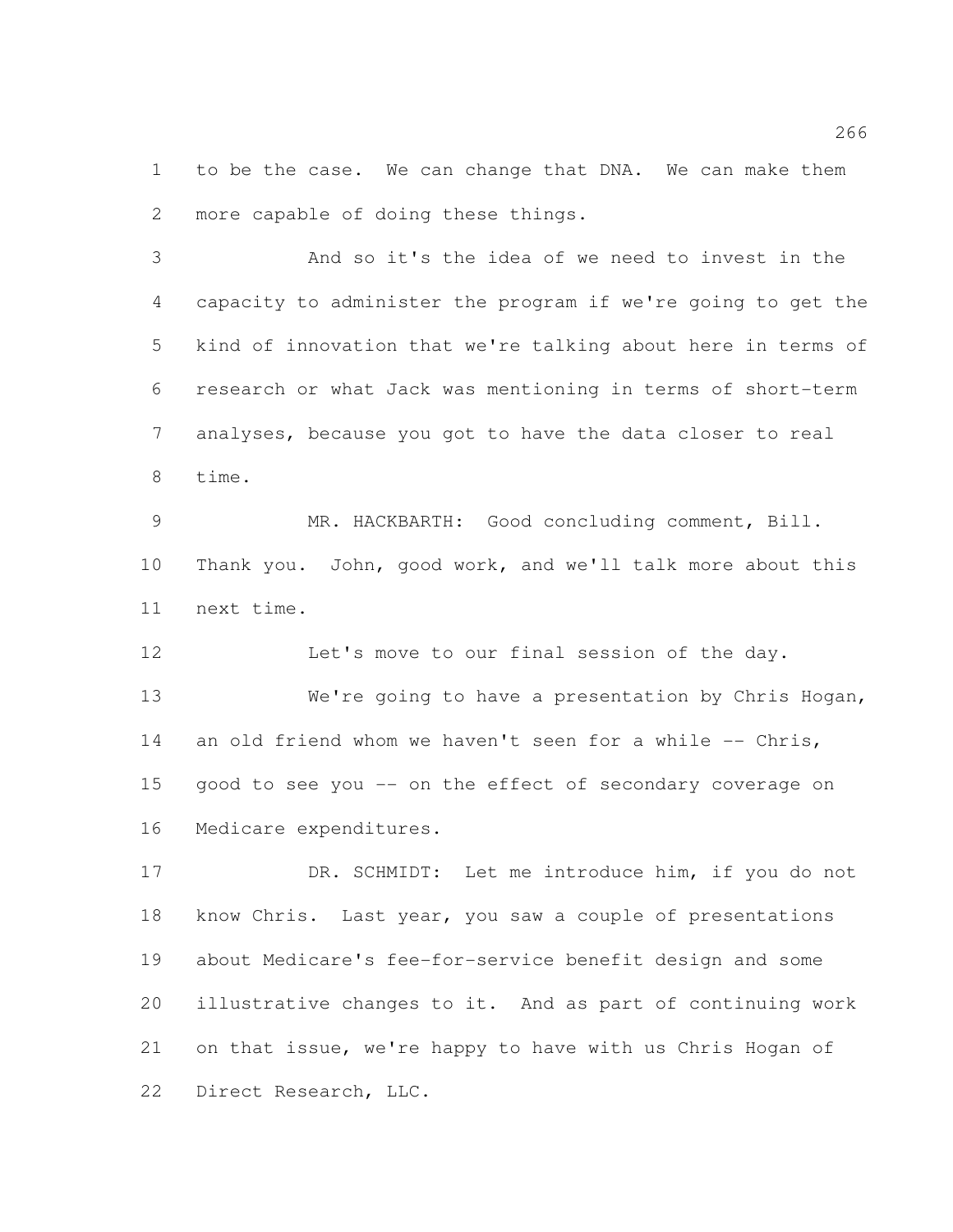Chris is an economist with extensive experience analyzing the Medicare program. He is a former staff member of PPRC and MedPAC and is currently a private consultant. And we asked Chris to take a new look for us at the issue of how the presence of secondary coverage to fee-for-service Medicare affects beneficiaries' use and spending.

7 DR. HOGAN: Thank you. We're running a little late, but I can talk fast so let's get right to it.

 The first slide shows you the scope of what we're talking about here. I will take it as a given that most of you understand that out-of-pocket costs reduce health care 12 use. There is a preponderance of evidence to suggest that. The Medicare program was designed with co-insurance and deductibles. But you also know that almost no Medicare beneficiaries actually pay the full Medicare co-insurance and deductible amounts. Your own statistics say eight out of nine in the fee-for-service program have some sort of secondary insurance.

 My job today is to remind you of what that does to total payment in the Medicare program, both, I guess, 21 throughout the program on the fee-for-service side and, by reference, to what you pay under Medicare Part C, as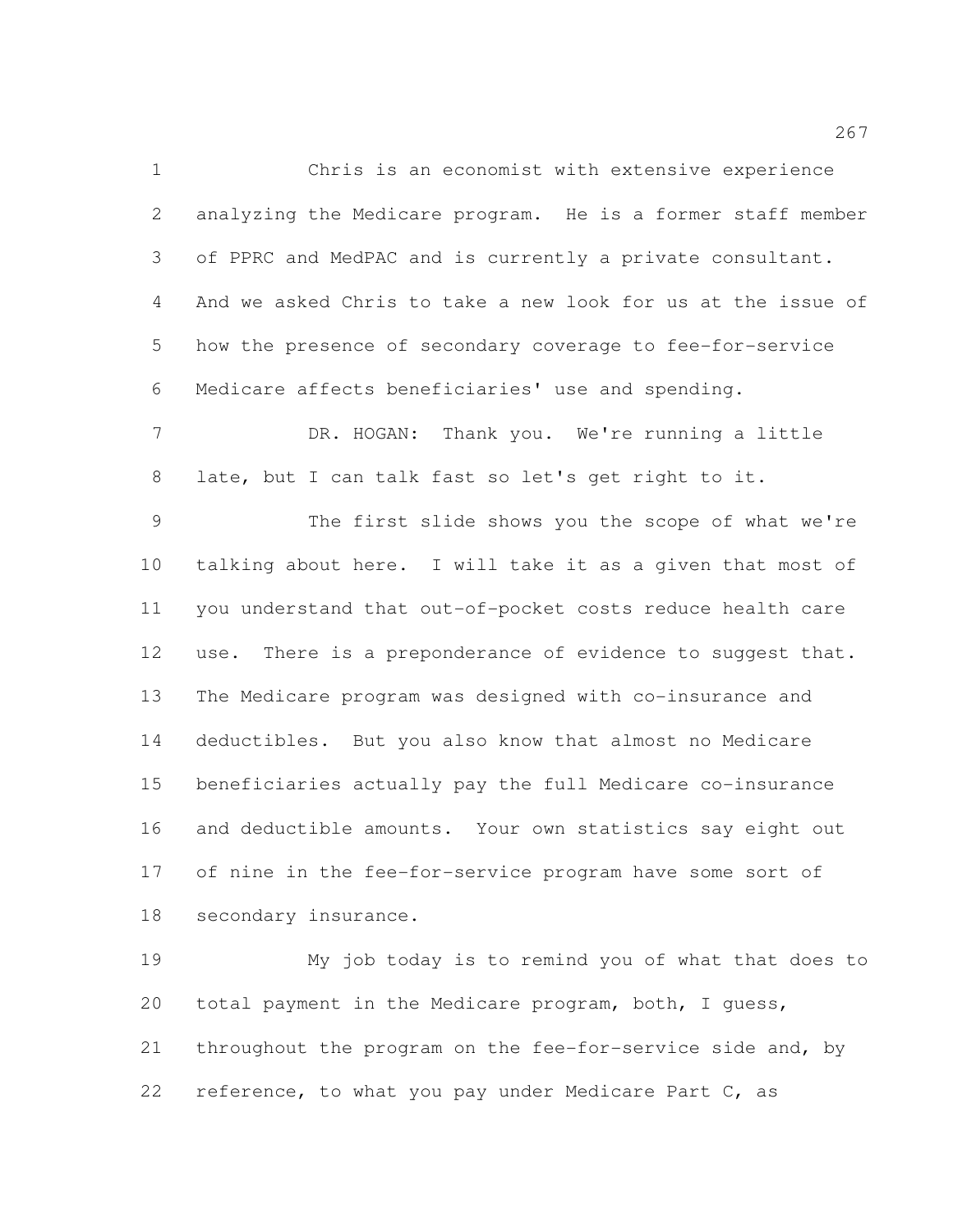empirically as possible. And then although you hired me as a data analyst, not a policy analyst, I'll just provide you a little jumping-off point if you want to discuss policy.

 The proximate reason I'm here is that more than a decade ago, staff of the CBO and the Physician Payment Review Commission independently looked at this issue and came to a pretty solid agreement that secondary insurance increases Medicare's costs a lot, and that the impact was largely on Part B services. But last year -- I guess it was last year -- a paper was published in Health Affairs that 11 said, no, no, you goofed, you forgot to account for Veterans Administration coverage and the free services provided by VA 13 facilities. And if you do that, you get a much, much smaller impact of secondary insurance in terms of how much it raises spending. So Rachel called me up and said, "Would you like to redo the numbers?" And I said, "Fine."

17 I'm going to take three years' worth of MCBS data. I'm going to compare those who do and don't have secondary insurance. I need three years' worth because there are so few beneficiaries who don't have secondary insurance, it is kind of dodgy to do it any other way. Carefully, I want to say even tediously, address this issue of Veterans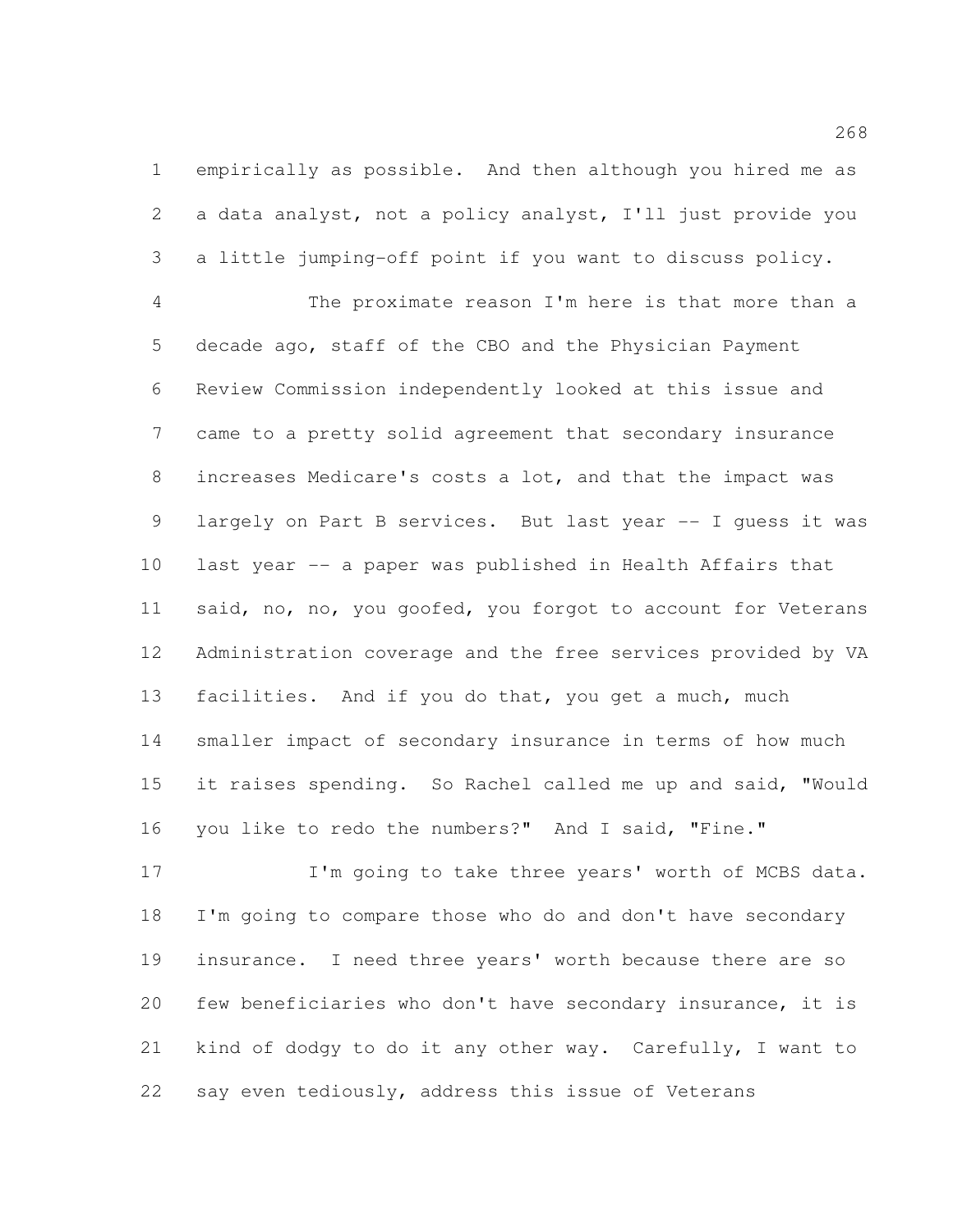Administration coverage, measure total spending, and anybody could do that, but probably more interestingly, look at the mix of services, not only that spending was higher but where was spending higher when beneficiaries did not have to pay out of pocket.

 As a contractor, I can never tell you that it was easy, but I can tell you it was conceptually straightforward. I have to figure out who's got what insurance, throw away the people I don't want to look at, and compare. That's it. And so that's what I'm going to do. And when I compare them, I'll adjust for as many things 12 as I can fit into my regression model in terms of education, health status, and so on and so forth. Once I've gotten the 14 file down to the population I want to look at, figured out 15 what insurance status they have, and done the comparison, after adjusting for all these other factors, whatever else is left in terms of the difference in cost between those who do and don't have secondary insurance, that's what I'm going to call the impact of secondary insurance. It's sort of the standard way this is done.

 Unadjusted, before doing any of those adjustments for all those factors, the raw numbers show a very large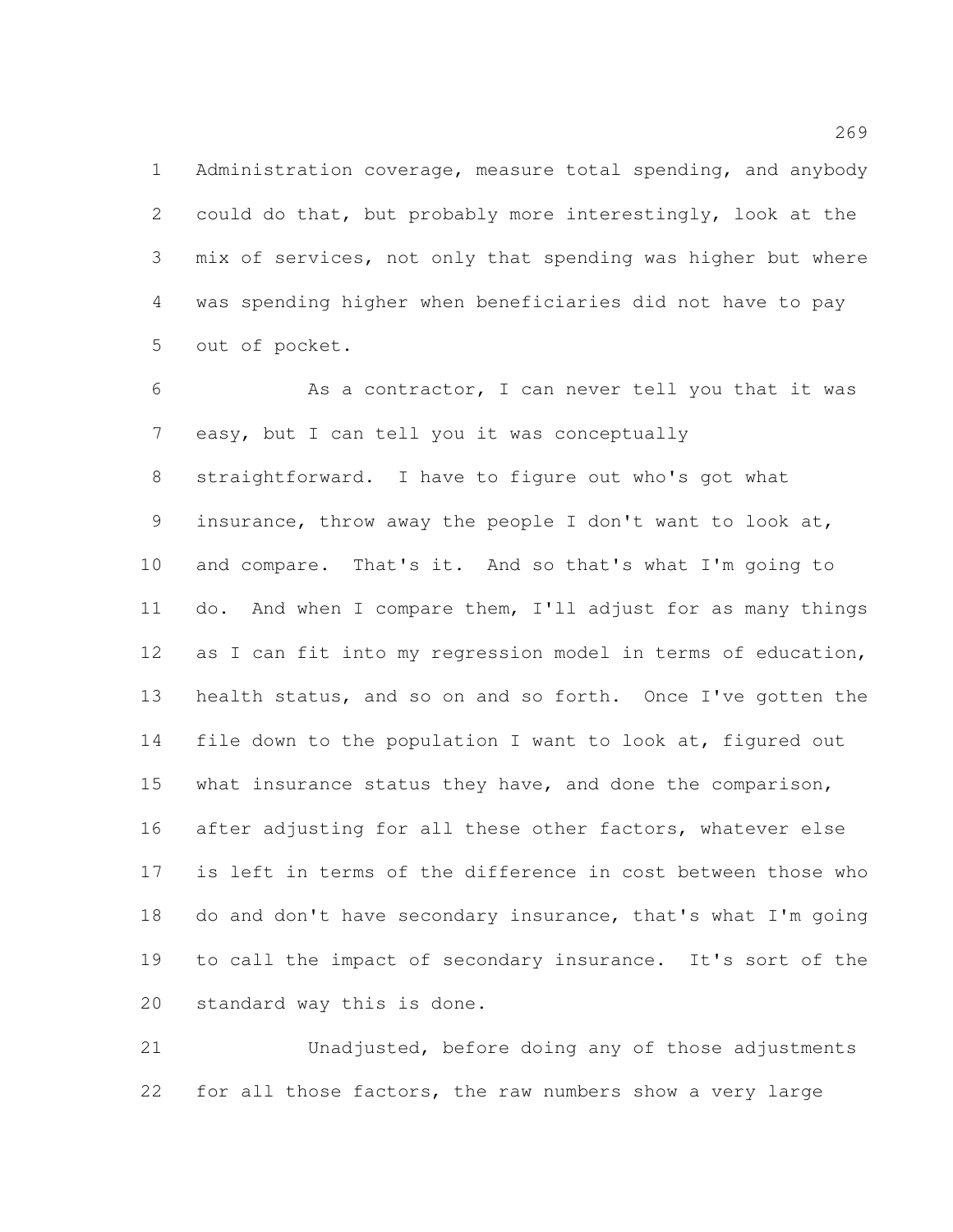difference in spending. Those who have private secondary coverage spend about spend about 54 percent more in total than those who don't. That's a little bit in Part A and a huge difference in Part B.

 Now, I can't take that raw number as any estimate of the impact of insurance because the populations who do and don't have secondary coverage are just radically different. So let me quickly go through how different they are.

 This is a capsule summary of the differences between the beneficiaries who have Medicare only and those 12 who have any private supplemental insurance, and I've divided it into five sections. I'll briefly describe it as 14 cost and use, demographics, education, health status, and income.

 Briefly, the cost and use section, the little boxes at the top, is in a nutshell what you're going to see in the rest of the analysis, that people who don't have secondary coverage pay a lot more and use a lot less. The demographics, education, and income work out

 like this: The population that doesn't have secondary insurance is more likely to be single, male, minority, less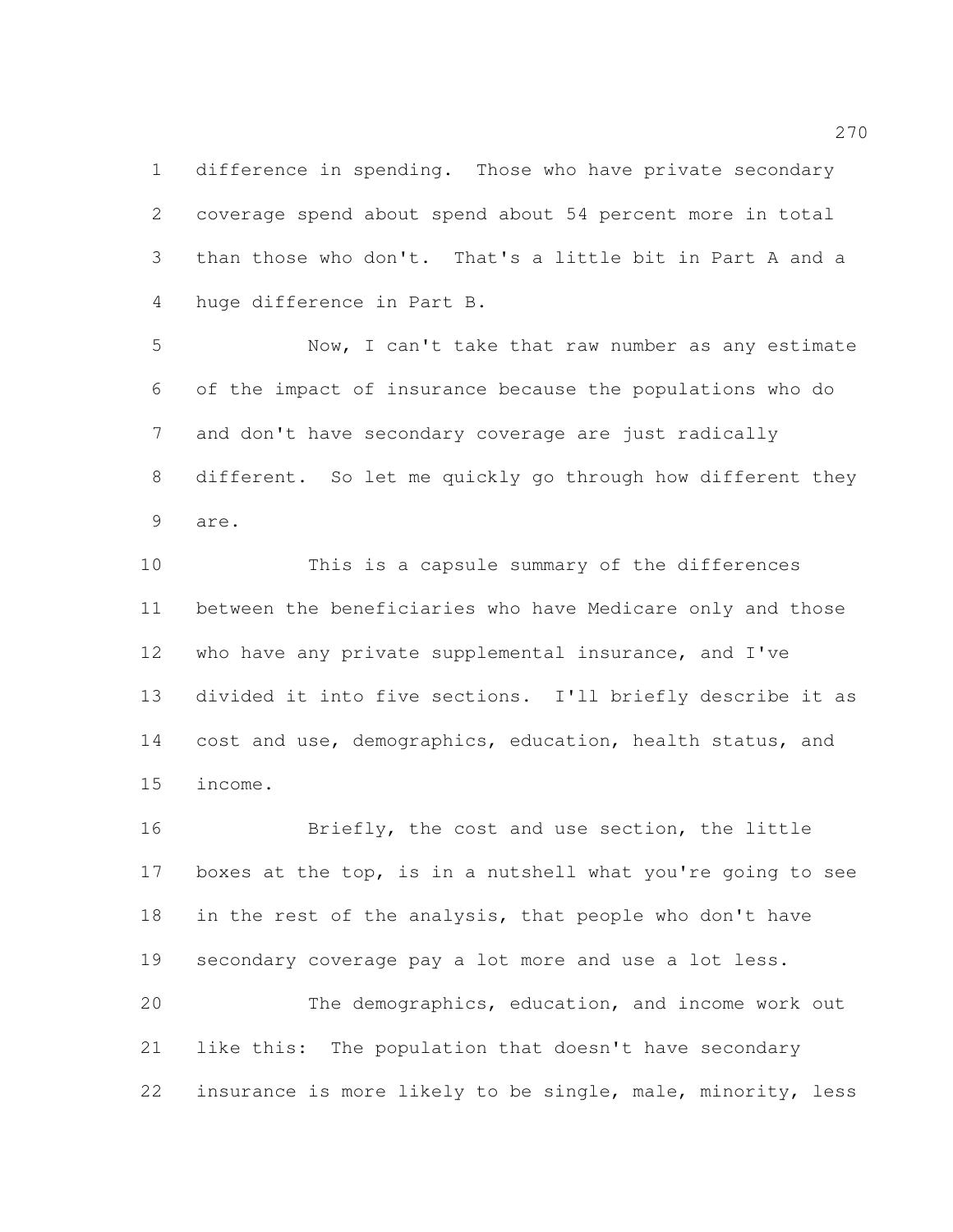well educated, lower income, and still working. And to me that profile very much fits the idea of a population that fits in the notch between being so poor you're on Medicaid and having had such a good career and so much money at the end of your life that you have either employer-sponsored secondary coverage or you can go out and buy Medigap. So I like to think of them as the working poor of the Medicare population, is what we are looking at here.

 In terms of health status, they don't report any differences in health status to speak of, but the claims- based health status measure called HCCs, which is on the 12 chart there, shows a big difference in health status. Now, maybe that's real, or maybe that's an artifact of the fact that if 20 percent of these people don't have any claims at all -- in other words, my data are censored in this regard - - I'm going to take it as real and factor them into my analysis.

 When I go to a regression-adjusted estimate -- this would be sort of the adjusted analog to those raw numbers -- what I want to show you here and through the rest of the slides is dollar figures for the people who don't have secondary insurance and percentage increases associated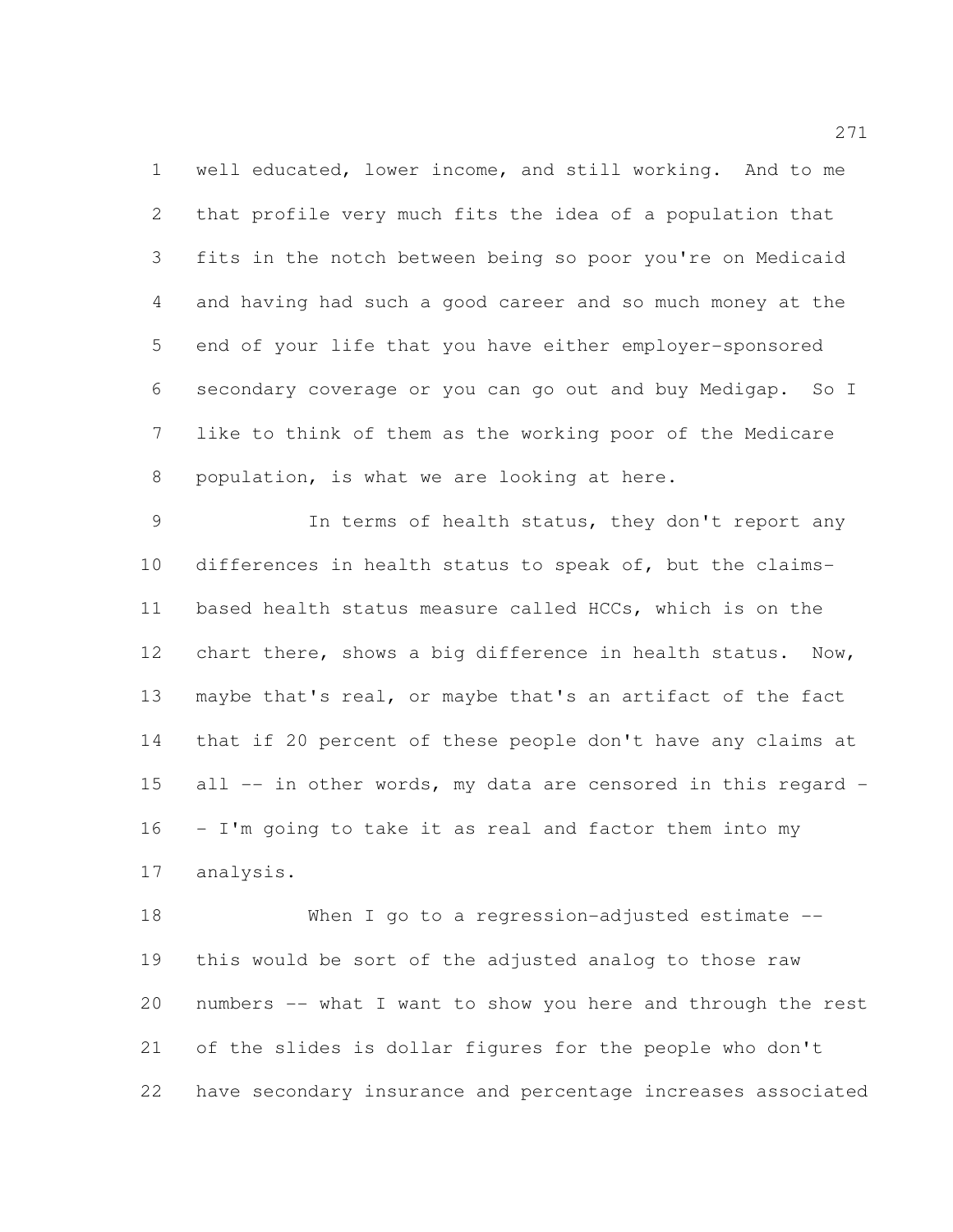with having secondary insurance. The middle line is just about the average for everybody who has secondary insurance. After I make my regression-based adjustment, total spending for the people who have secondary coverage is 25 percent higher, not much in Part A, a whole lot in Part B. And at this point I could stop. These are just like the results we got 10 years ago. These are consistent in magnitude with the National Health Insurance Experiment. But wait, there's more.

 I'm going to show you how the mix of services changes, and all of the succeeding slides are organized the same way. I'll show you a dollar figure for the people who don't have secondary insurance. I'll show you a percentage increase associated with having secondary insurance. And I'll sort them so the big impacts are always at the bottom. So in the next set of slides, you want to look at the bottom 17 and say that's where the additional services show up, is at the bottom of the slide.

 Where are the additional services for the people who have secondary coverage who aren't paying the co- insurance? They take place in the office, primarily. Who's doing those services? Well, it's mostly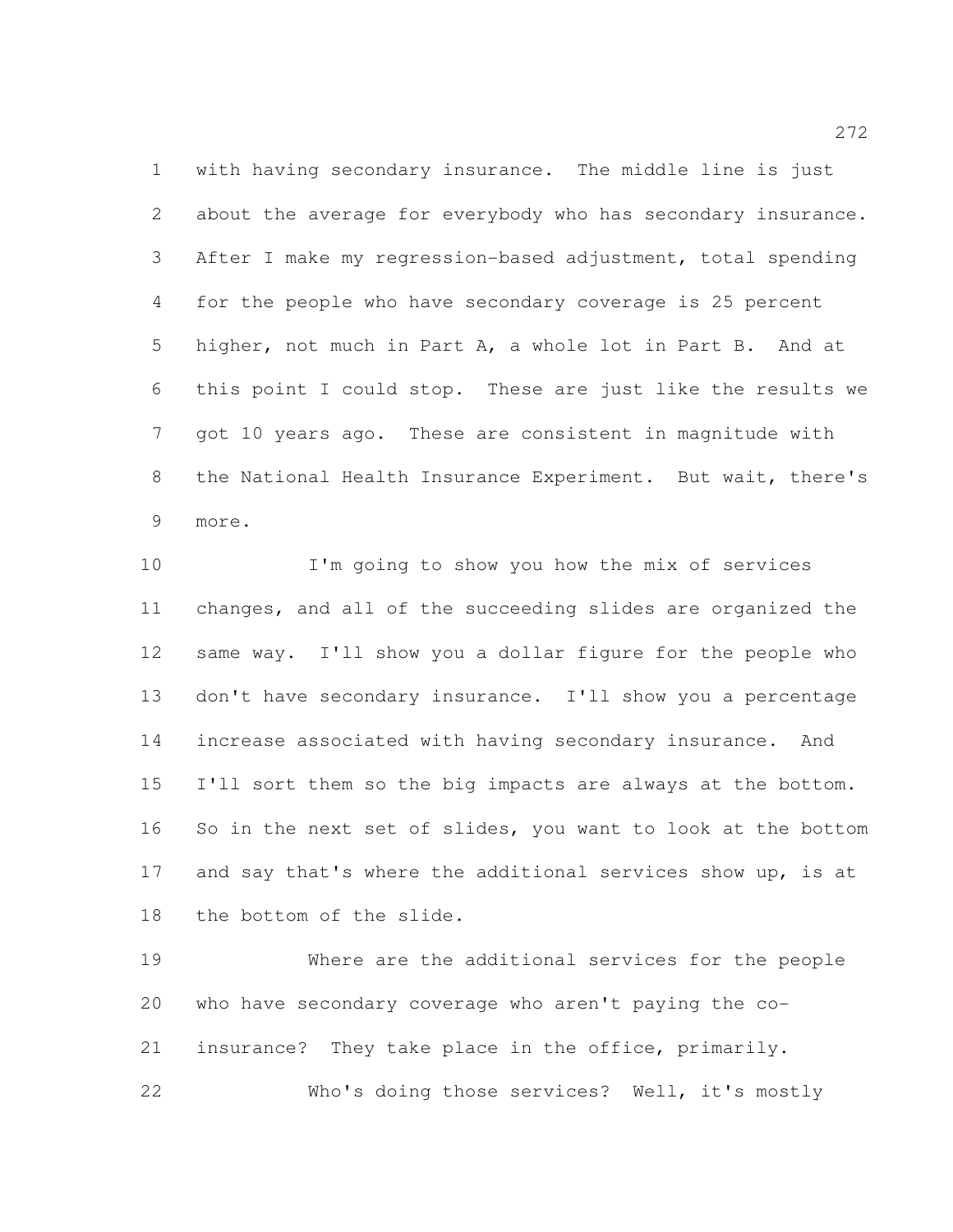medical specialists, to some degree surgical specialists.

2 What kind of -- oh, I'm sorry. DR. MARK MILLER: Chris, if you'll go back to your first one, the office has the biggest effect, but it's not zero. DR. HOGAN: Correct. 7 DR. MARK MILLER: I appreciate you going fast because it's the end of the day, but perhaps just a little slower. DR. HOGAN: While secondary insurance is going to increase services across the board to a degree, the biggest impacts are going to be at the bottoms of these slides, and that is really -- so it's not as if -- what am I trying to say? Let me take it the other way. The effects are now uniform. It's not as if everything goes up 20 percent, 30 percent, 40 percent. What I'm trying to do is get a handle on what has a price 18 elasticity, in the jargon of economics, and what doesn't; 19 what stuff is always going to get provided, and what stuff is going to get provided more often when it is free to the

beneficiary. That's what I'm trying to get at.

And so if you look at site of service, is it big-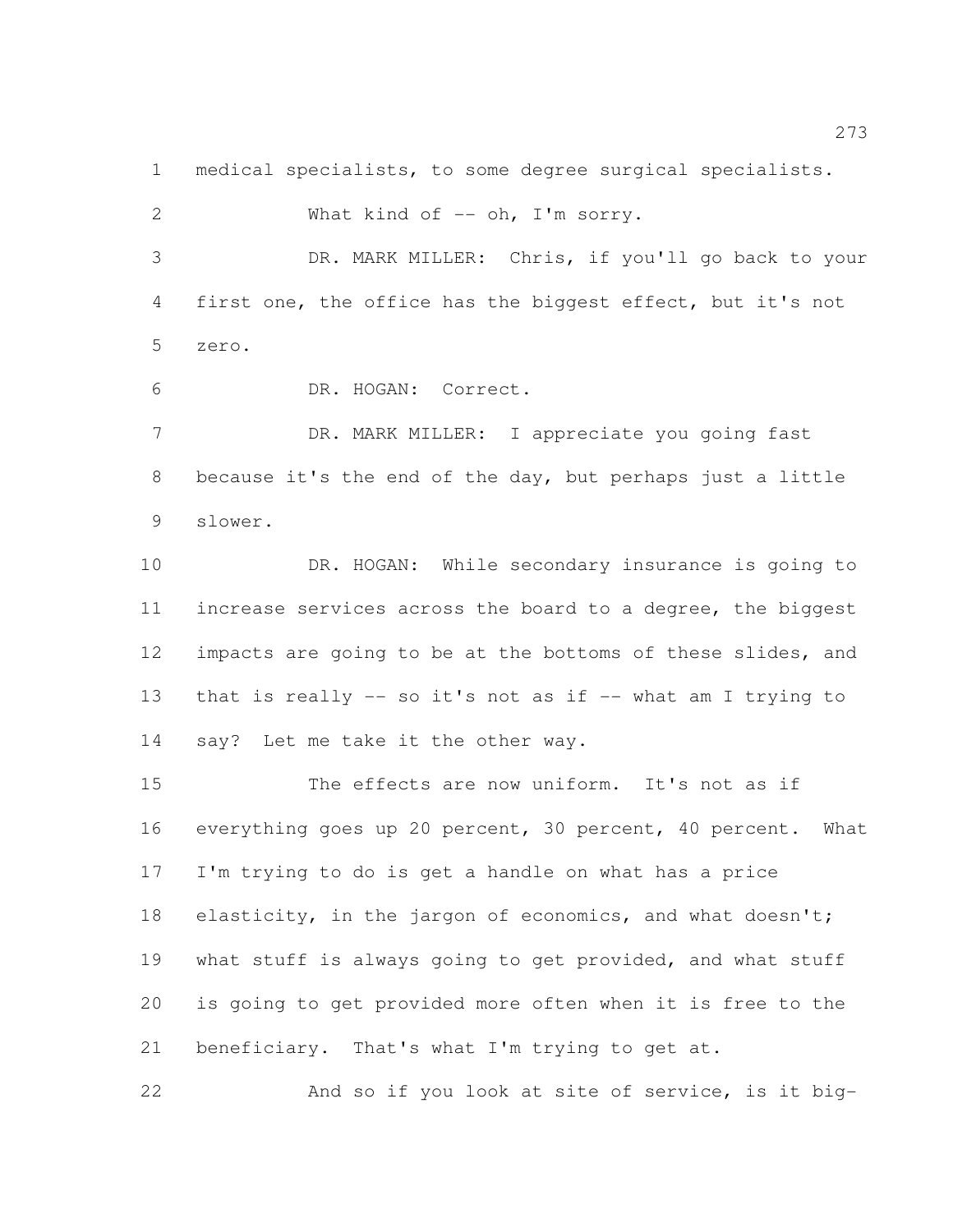ticket stuff being done in the hospital or little-ticket items being done in the physician's office? And perhaps reasonably, it's little-ticket stuff being done in the physician's office.

 If you ask who's doing it, well, it's not your generalists. It's your medical specialists. Usually the medical specialists end up being the bad guys in all these discussions. What a surprise. That's the way they end up here. I have to be circumspect because I work for people like that now, but that's the conclusion there.

 What's being provided, I thought this was interesting. No difference at all. Top of the chart, no difference at all in emergency visits, and if I had put in - 14 - these are the Berenson-Eggers type of service categories, and there's lots of them, and some of them have too few dollars in them for me to be able to demonstrate what's in them. Sometimes I had to aggregate them up to get a stable enough average. And I've taken sort of representative sample of all these categories. There's close to a hundred of them.

 There's no difference in emergency care, and had I shown you ambulance rides, for example, no difference in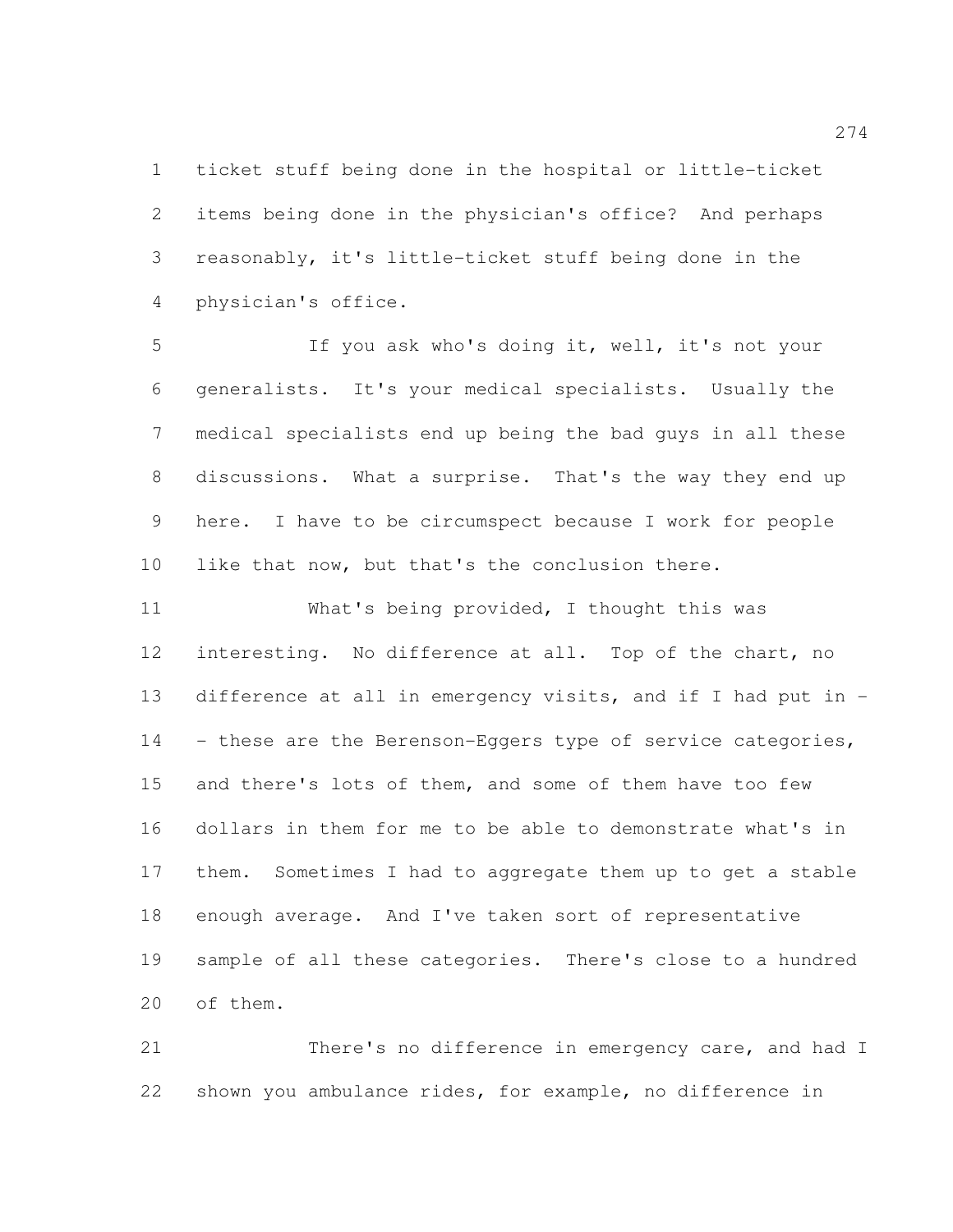ambulance use. So if it's an emergency, co-insurance doesn't matter. At the other end of the scale, minor procedures and endoscopies, well, almost twice as much in terms of minor procedures for the beneficiaries who don't pay Medicare co-insurance.

 I'm hoping you'll get the same flavor out of these that I did when I went through them. If I went to look and see what was going on on the inpatient side, it's difficult to get a simple handle on what inpatient care looks like. But this flag is already on the claim, so I decided to go ahead and summarize it. There's no difference in emergency or urgent admits. All of the additional Part A inpatient use is in elective surgery, which is almost twice as much for the patients who don't pay the co-insurance.

 Finally, there's nothing more elective than 16 preventive or screening services. They can be delayed, and you do not really see the bad effects immediately. And spending for all preventive services on a per capita basis was just about twice as high for the beneficiaries who had secondary insurance. And I think that is well documented. People have shown over and over again that co-insurance for mammograms suppresses the mammogram rate. Well, there you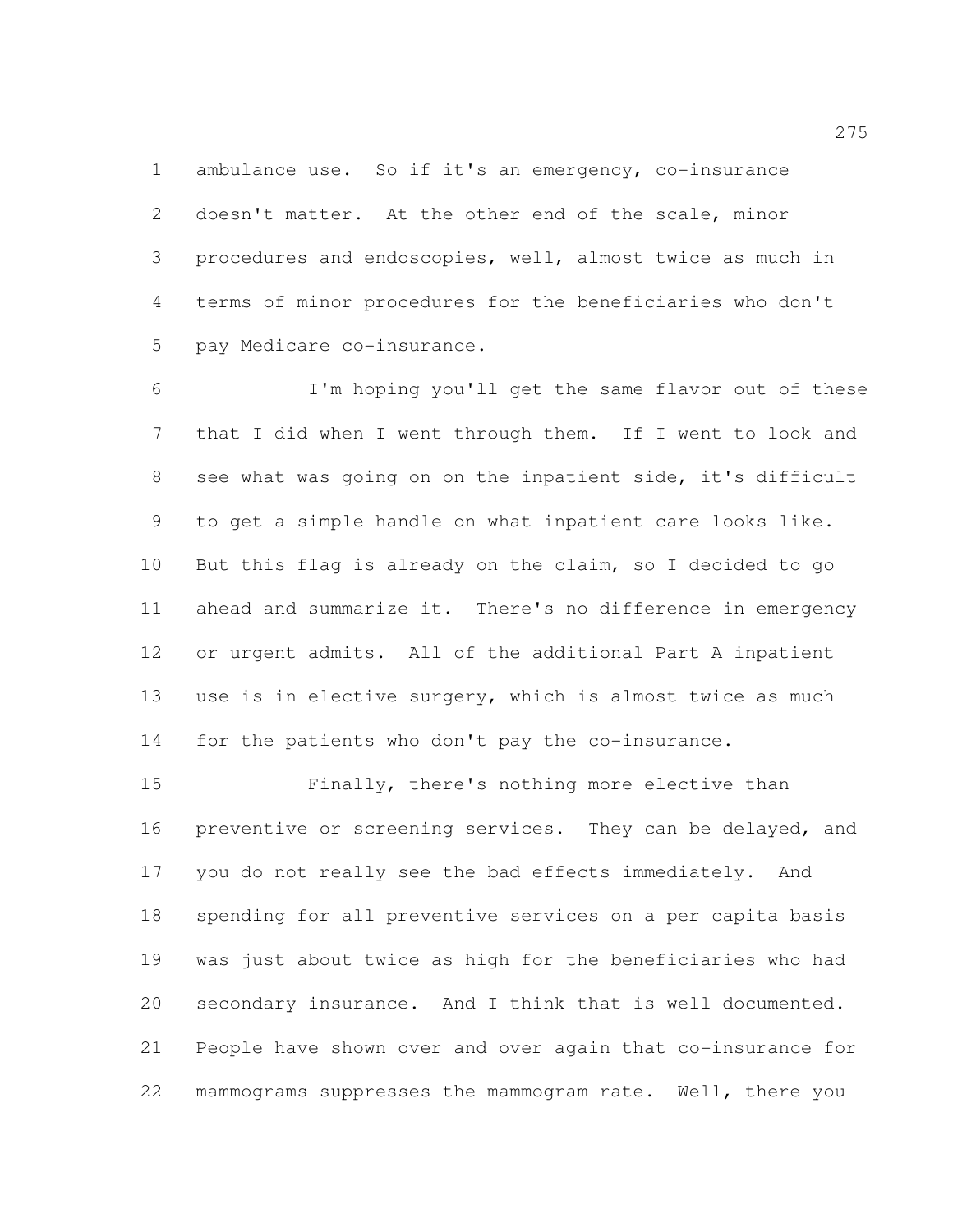go. You are looking at it right there. And understand, please, it's not a huge amount of co-insurance for a mammogram. It's \$20 or \$30 in the Medicare program, and that is enough to change the mammogram rate substantially.

 So at this point, all I've done is show you site- of-service cuts, and I hope you get the same impression from this that I do. It's sort of little-ticket, non-emergency stuff that gets -- and prevention services stuff. I just want to assure you with one cut based on beneficiaries that it's not as if you only see these effects for poor people or you only see these effects for the healthy people or you 12 only see them for the youngest age as opposed to the older. You see these effects throughout, and the way to demonstrate that easily, I think, is to divide the beneficiaries based on presence of some significant chronic condition.

 Now, for this slide, I was shooting for the top five causes of death in the Medicare program, and I also added decedents as a classic very sick population, known only ex post. And the bottom is none of the above. The bottom is people who didn't have any of these conditions and didn't die.

The most important thing to get out of this slide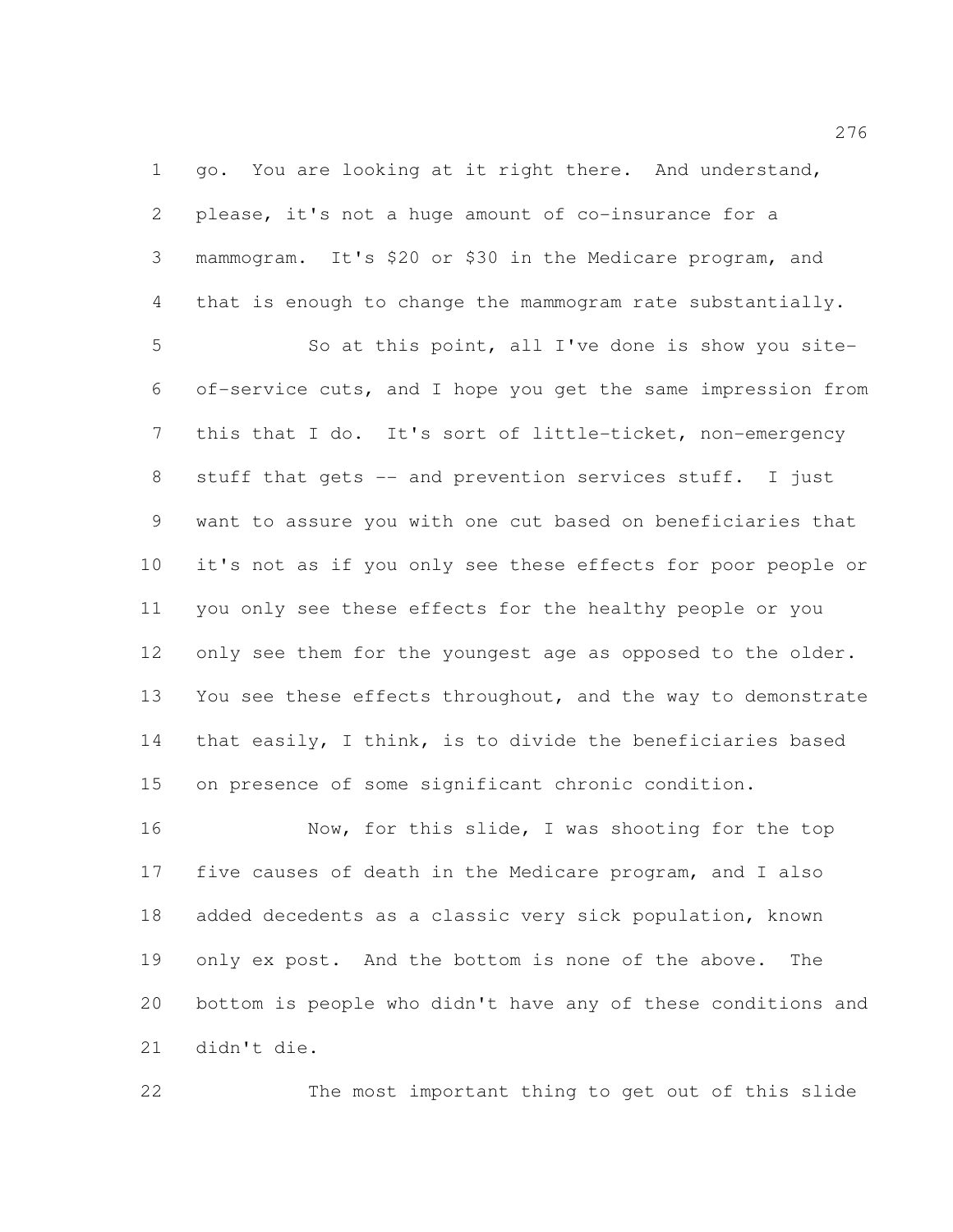is that the right-hand column is full of asterisks; in other words, no matter who you were, no matter what sort of illnesses showed up in your claim stream, it's always the case that the beneficiaries who basically get their care for free use more Part B care. And the largest difference, the largest percentage difference was among what I would call the "presumed healthy." The people who didn't have any of these top five killers and who didn't die, they had the largest difference in spending.

10 So at that point, I want to try and sum up, and this is hard. This slide kept morphing right up until yesterday. The first line is always the same. Secondary insurance raises Medicare's cost substantially, and the key word there is "substantial." No different from what was the conventional wisdom 10 years ago.

 It's difficult for me to get a nice description of the change in service mix, partly because I don't want to use any loaded words like "unnecessary" or, you know, 19 anything like that; and partly because what you see here is not -- I haven't tested any hypotheses about service mix. I've just taken whatever targets of opportunity I could get 22 to try and characterize it. But to me as an economist, if I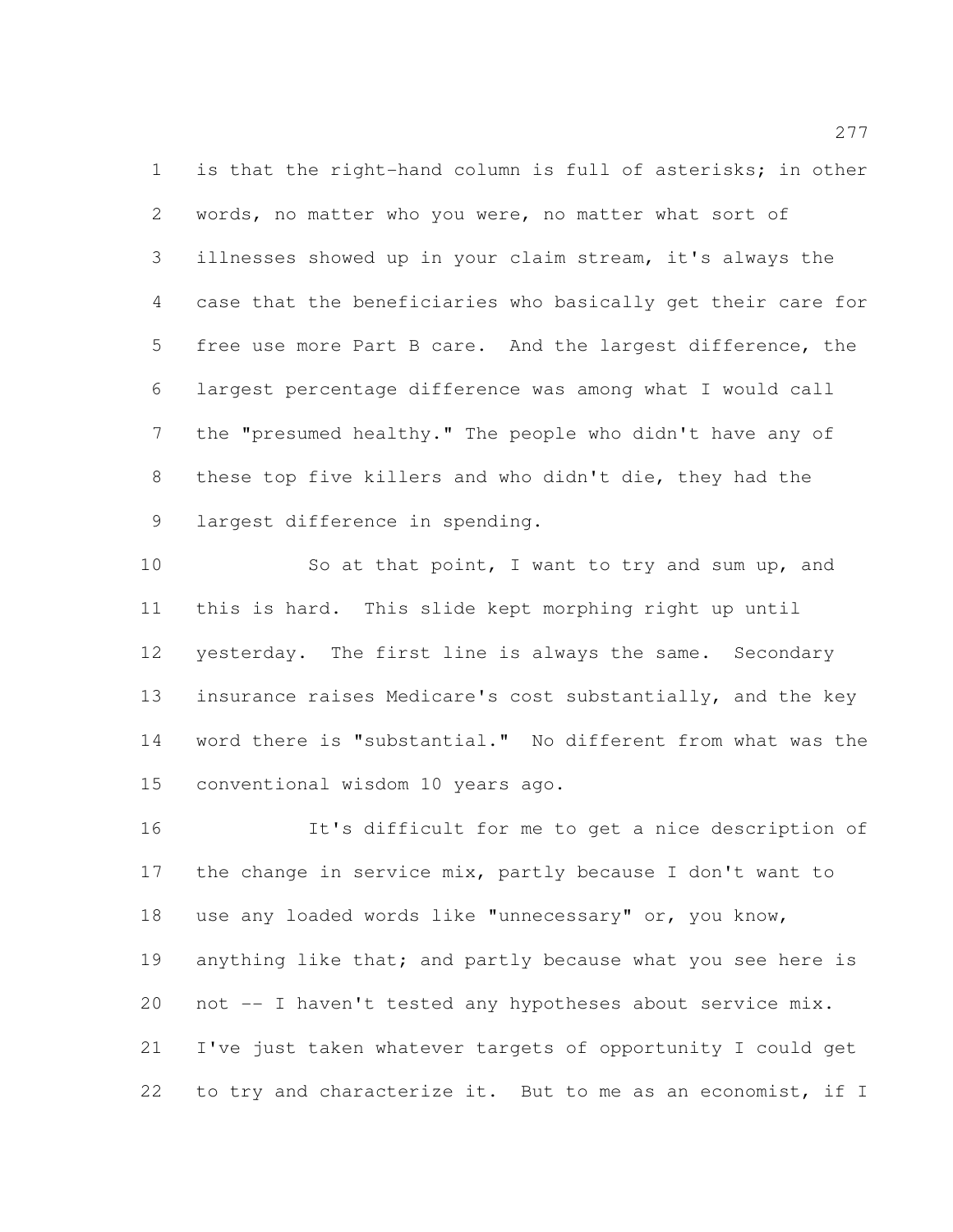had to put all those observations in one place and try and give a succinct mental model, not tested but just the way I look at it, the people who have to pay their own out-of- pocket costs, they're more tolerant of small medical risks; they're less willing perhaps to pay to fine-tune their health status with modern procedures; but there's no difference when it comes to life-threatening episodes.

 Now, having said that, I have failed in my task to have neutral wording here, because you could just -- as I said, more tolerant of small medical risks. You could just as easily have said forced to take more small medical risks, however you want to characterize it. The real bottom line is they take more small medical risks. They use less of these small medical procedures. But when it comes to life-15 threatening care, there appears to be no difference.

 Whatever spin you want to put on the existing data, the one thing I want you to get out of this is "strongly" -- out-of-pocket costs can strongly influence beneficiaries' choices of care. It's not merely 25 percent in total spending, not merely 50 percent for Part B, but 2:1 differences in use of these services that seem to have, I would say, a high price elasticity or high sensitivity to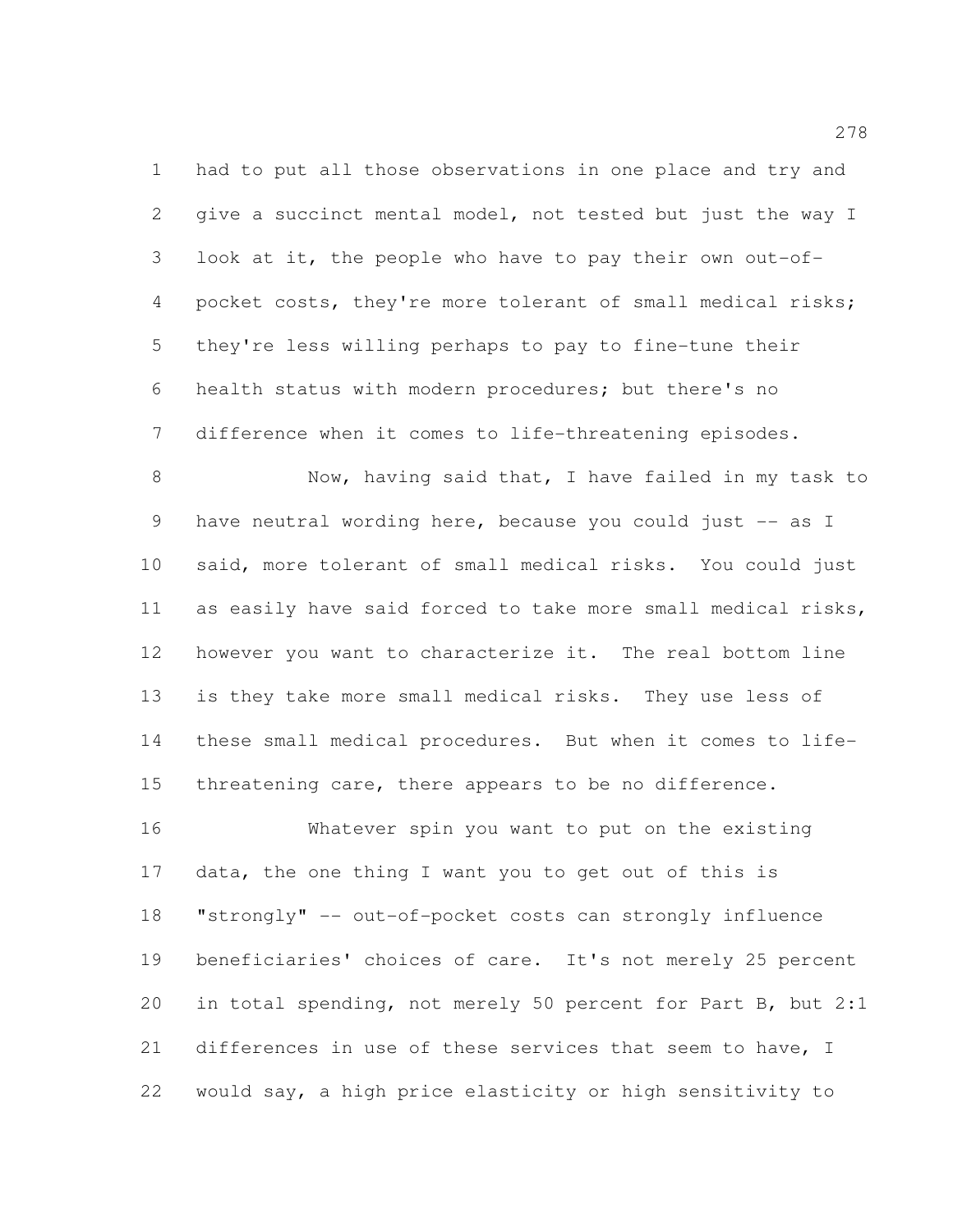co-insurance.

 With that, let me segue to these two essentially disposable policy slides.

 I am not here to give you policy advice, but I will through and queue up some discussions. I'm sure you can do this on your own. You don't need me. You can look at policy either backward-looking for forward-looking, look back at the existing co-insurance or look forward to something new you could do.

 Looking backward, if you could limit secondary coverage of the existing co-insurance and deductibles, you would almost certainly save a substantial amount of money. I did a little back-of-the-envelope as I was coming down here, and given the algebra of the situation and given my estimates, 14 percent on average is what I would guess, you would save that on the fee-for-service side, and presumably 17 that would reduce your basis for Part C. So the whole program would come down 14 percent. But if you did that, you'd probably want to rethink the benefit structure. You'd probably rethink the fact there's no stop-loss. You'd probably want to rethink the fact that you charge co-insurance on services that you want beneficiaries to get,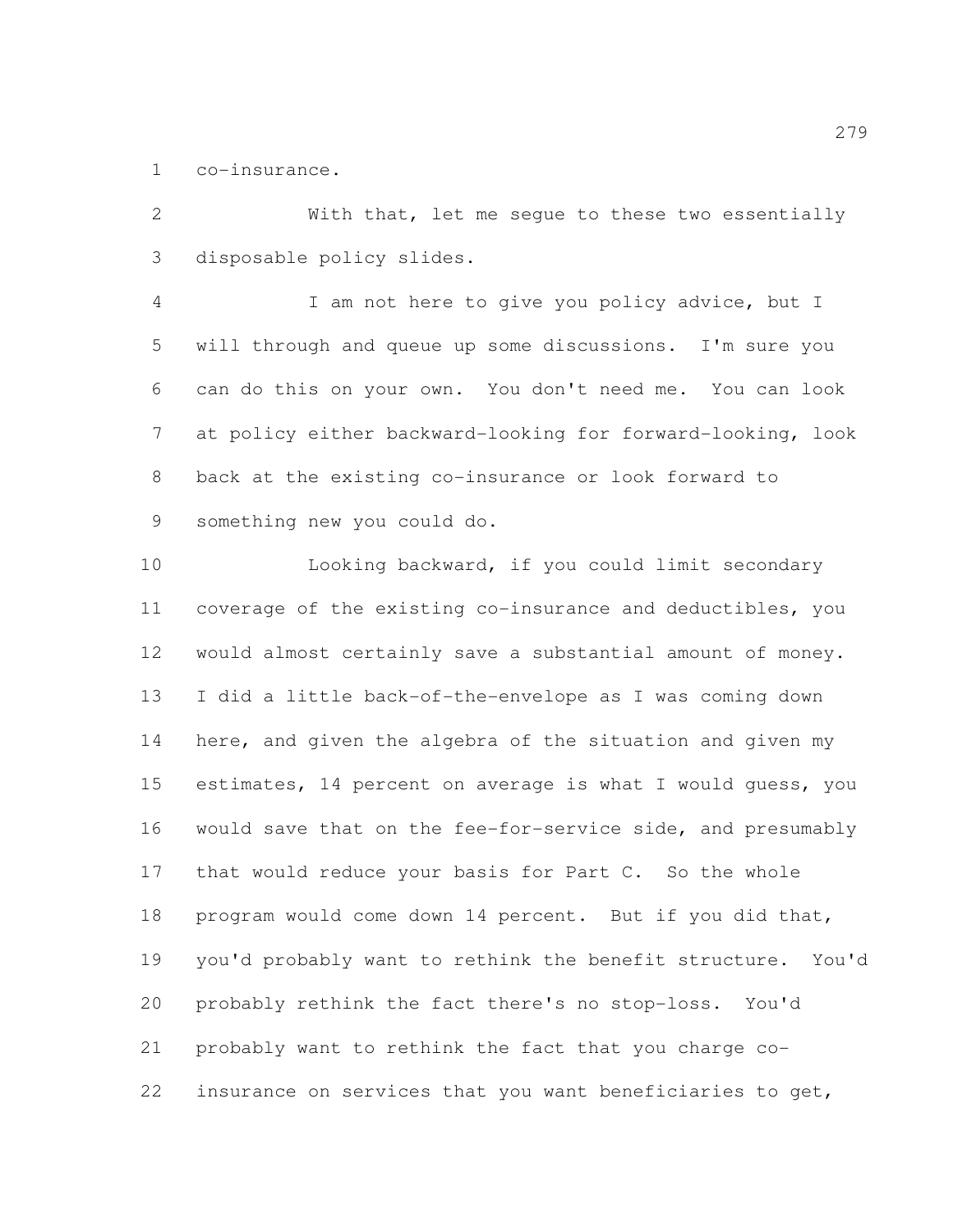like preventive care. Most preventive care, remember, didn't exist when they -- the mammogram benefit only came in the mid-1990s. So when the people set the structure up early on, they really weren't thinking about preventive care, although Congress didn't exempt it from co-insurance. And the high inpatient deductible, interacting with emergency admissions, it doesn't really seem to do much. It doesn't deter people from getting most of their admissions, because most of their admissions are urgent or emergent. But with regard to this notion of limiting secondary insurance, I can -- I had a little joke I was going to tell, but I don't dare do it in this audience. Based on my experience with the Physician Payment Review Commission and testifying in front of the National Bipartisan Commission on the Future of Medicare, this is a really hard topic to discuss. And I'll just say name your 17 constituency, I'll tell you why they hate it. And it 18 doesn't go any deeper than that.

 Going forward, could you introduce a new and defective co-payment, and here I want to say co-payment as a fixed-dollar amount so people know ahead of time how much they're going to owe for a service. So for purposes of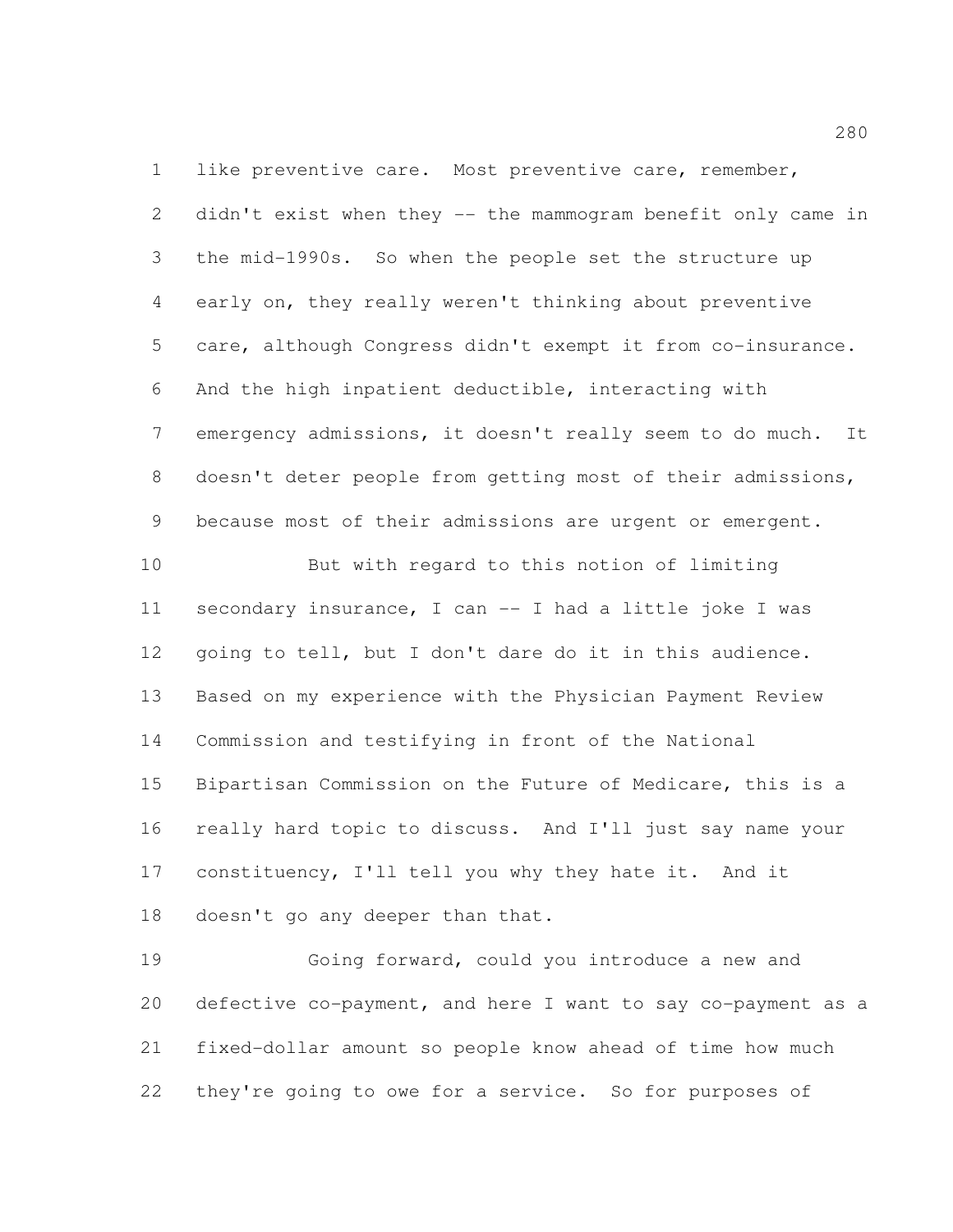discussion, let's make it minor. It's a small, fixed-dollar 2 amount  $-$  \$10, \$20, \$30; subject to an annual per beneficiary limit, so we're not going to bankrupt anybody. Of course, the Congress would have to exclude this from secondary coverage by statute, as they did with certain parts of Part D, so the Congress would say nobody can pay this, it's got to come from the beneficiary; and you would exempt the usual suspects.

 If you could get that in place, what could you do with it? Well, the easy thing would be an across-the-board fee. It's not very imaginative, but it's fairly safe, and it would almost certainly save you a little money just to make beneficiaries think a little bit before going for that additional service.

15 The alternative would be to try and target it, to dovetail it with your quality data or to dovetail it with your financial profiling. But I view that as sort of a two- edged sword, that if you're going to use this in that way, you would have to have a fair degree of confidence that the data you use to pick winners and losers has a very high signal-to-noise ratio, so to speak, that your low-quality hospitals, so-called, really are low quality, and your high-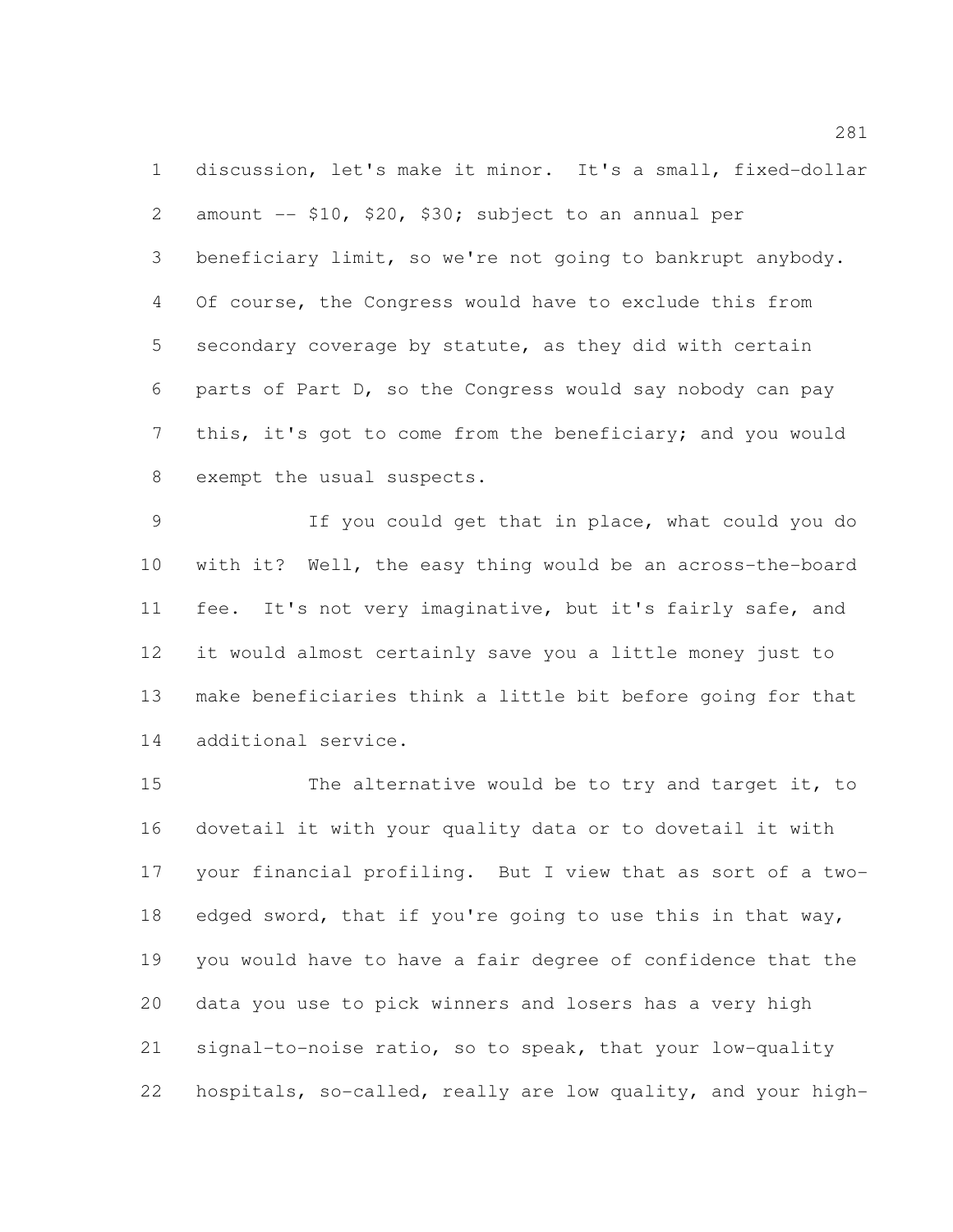quality hospitals really are high quality, because you are going to move beneficiaries among them.

 So my final thought for you is let me characterize these targeted co-payments as a powerful but two-edged sword, and you would have to think pretty hard before you tried to implement that in the program.

 With that, I will turn it over for your discussion.

 DR. STUART: If I understand your methods, it seems to me that you're actually capturing two effects in your measure of the impact of health insurance. The first is the one that you really want to get, which is the true price elasticity and demand. And the second effect is any unmeasured variance, predilection to use services that is also correlated with having a Medicare supplemental policy. And both of those work in the same direction.

 DR. HOGAN: There's a more detailed discussion of this in the paper. And your argument is true for the individually purchased policies, but probably not true for people who have their employer-sponsored coverage.

 DR. STUART: Well, I'm thinking about that. That may well be true, but it's also the fact that if you have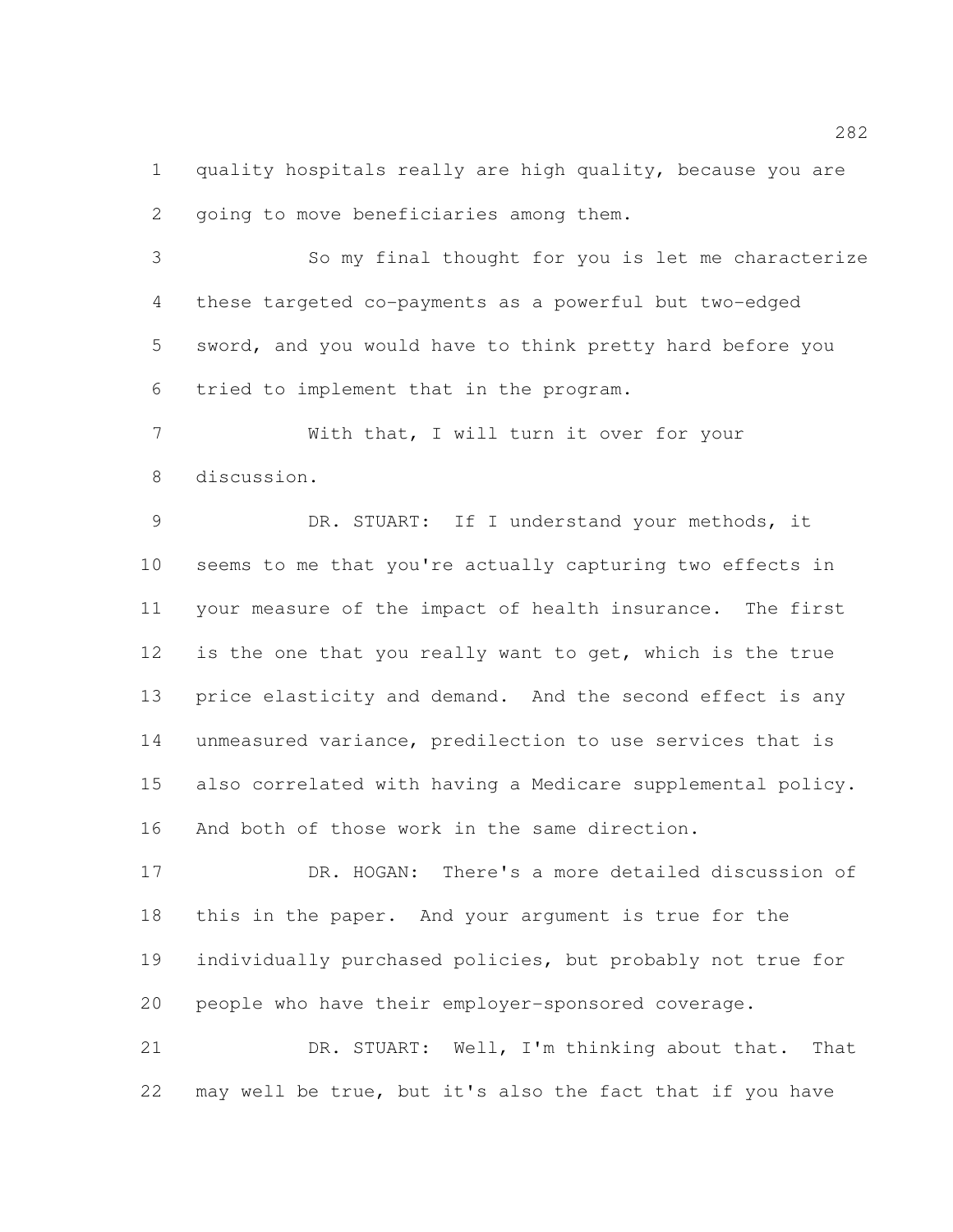somebody that has had good coverage all along, which is the people who have retiree coverage, then they've developed styles of demand that are, arguably, going to be very different from somebody who either does have insurance on the individual market or not.

 So, again, I'm not sure that I buy the conclusion that you're likely to get a big saving from imposing what looked like fairly small co-insurance upon people who are currently well insured, in part because of this. So there's a methodologic issue in terms of that missing, unobserved variance that leads to insurance. And then the second piece is people that have insurance and have had it a long time are probably going to be less sensitive than people who just didn't have it at all.

15 DR. REISCHAUER: I thought this really was fascinating and really a good piece of analysis. Just two little comments.

 One is, looking at the use of age as a variable which you control on -- and I was surprised to see that they're close -- this is in a sense a decision one makes at age 65, and then there's a price put on delay. And so if you think of sort of looking at people at age 66, they might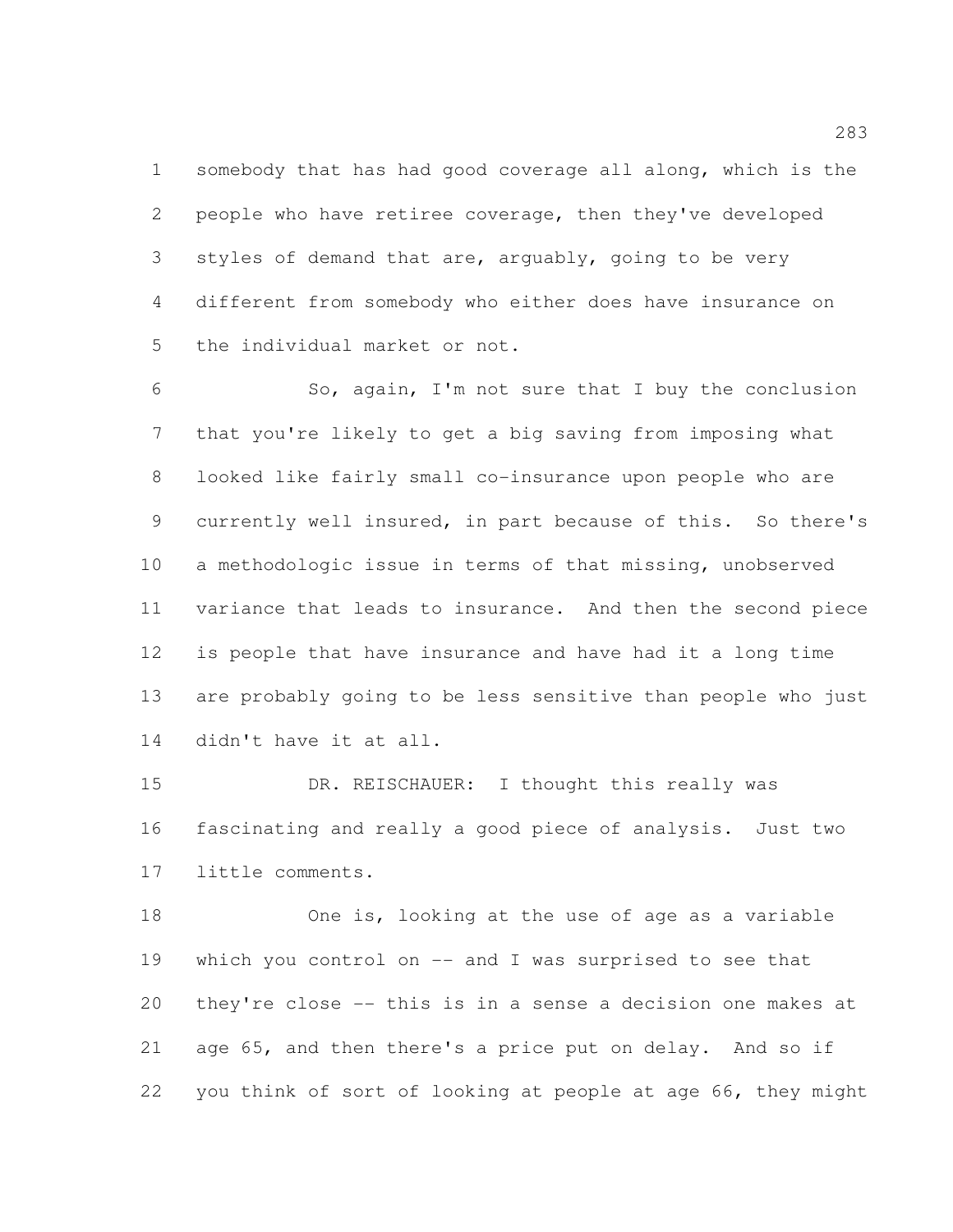answer some of these questions differently, like they might be considerably more healthy than the ones who choose the other insurance, but then as you go through time, they approach the other group in how they look at respect to health. You know, I think that might have some relevance here.

 The second comment is about the looking-forward policy, and I agree with everything you said about the politics of making changes in this area. But one way one could go is, of course, to put a 30-percent excise tax on supplemental insurance policies than went back into the Medicare trust funds to pay for the induced utilization.

 DR. KANE: I'm just curious to know if any of that excess utilization -- or that utilization by the supplemental group had any measurable health outcome differences, whether you were able to test that, whether there was a difference in morbidity or mortality between the two groups other than just their utilization differences. DR. HOGAN: Well, their self-reported health status was about the same. Their health status is as I

reported it on one of those charts, and --

DR. KANE: So ones with supplemental, is that the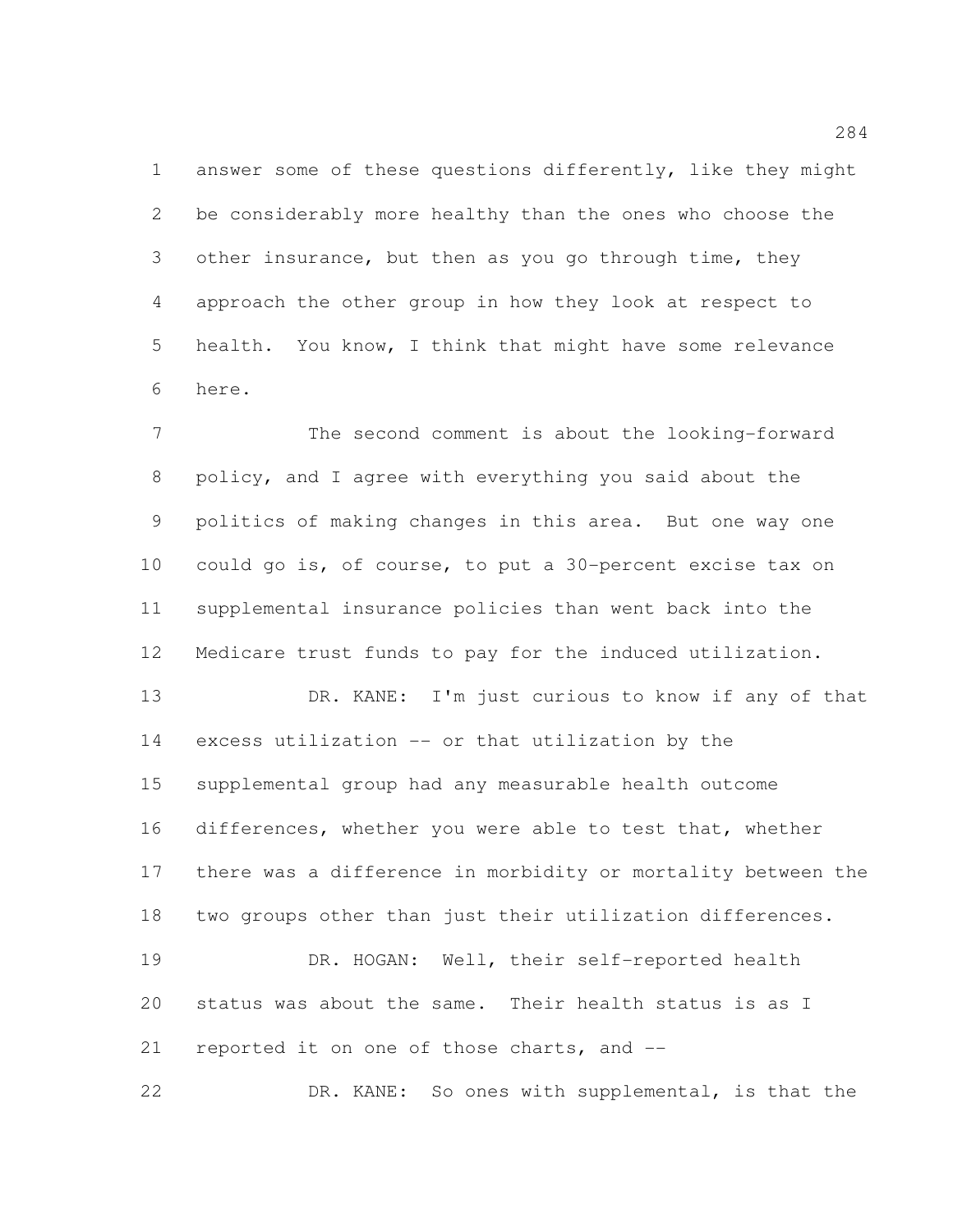same? It looks like it's slightly -- is the 109 worse than or better than --

 DR. HOGAN: The 109 says you are expected to use more care. You are less healthy is another way to say it. So it's not clear -- I mean, from my standpoint, from adjusting the numbers, it was never clear -- what you would really like me to do is get to the outcomes of care, and that's a hard thing to do, as you know.

 I can always say, you know, the health status that you're looking at presumably should be the long-run health status. It should reflect whatever outcomes of care they got over the last five years if their health status hasn't changed.

14 There was an effect for mortality in here, but I dismissed it. I looked at it and said I don't believe it, because it didn't correlate with anything else, that the population without secondary insurance had a statistically 18 significantly higher mortality rate in one year, not in the other two. So I looked at it and said, ah, I'm not sure I believe that, given the rest of the numbers. I didn't report it out here, but it's reported in the paper. So I don't know that you can make a strong health status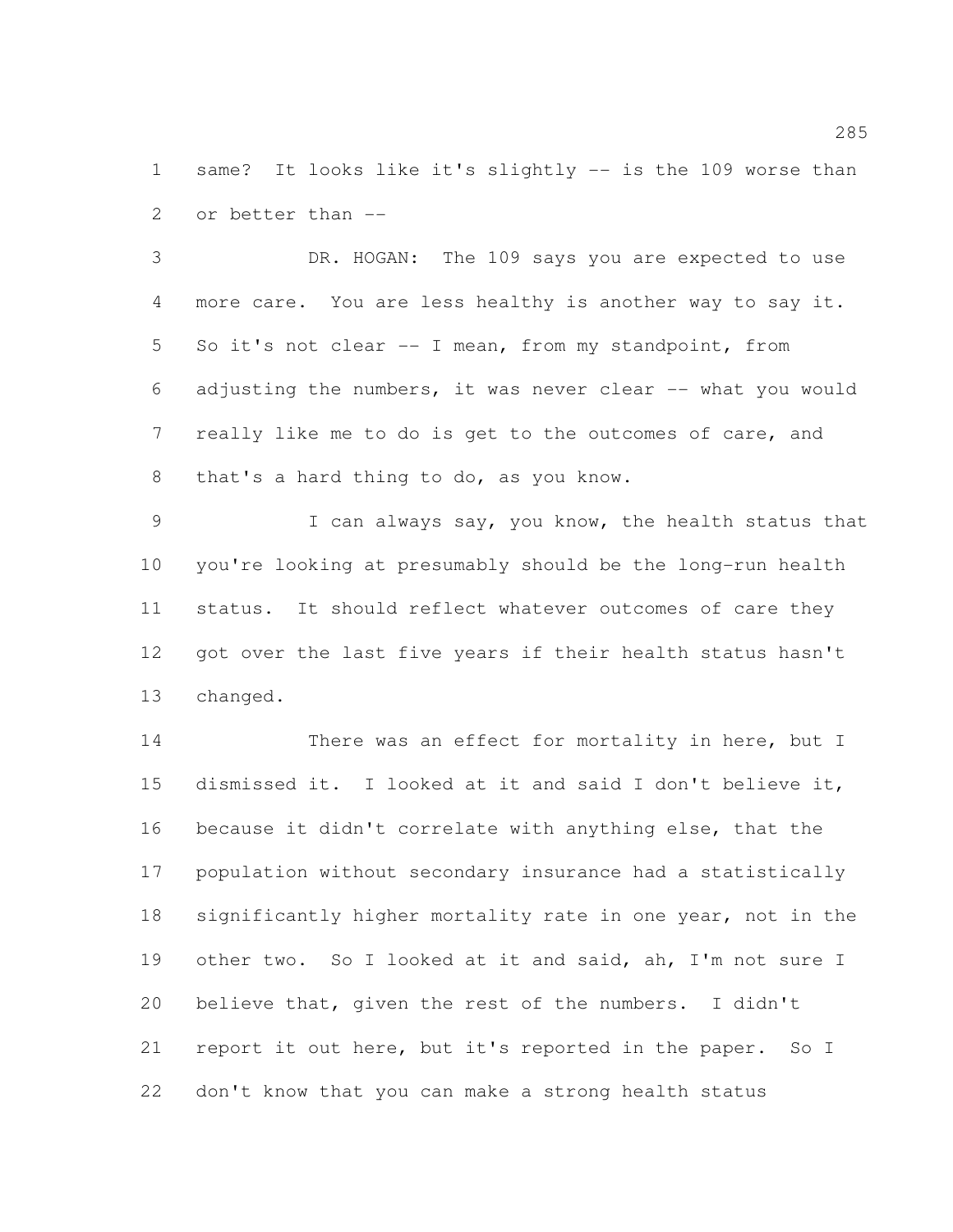argument.

 DR. CASTELLANOS: Really good work and really eye- opening. You know, we've all looked at, all the Medicare providers, how we could save money. This is the first time we've looked at beneficiaries. And we're not going to make any difference unless the beneficiaries change their behavior. I'm going to just open a box and ask if you had at all thought about cost-sharing and what your issues on that are. 11 DR. HOGAN: Oh, yes, but I've been told that if I 12 start foaming at the mouth, I am going to have to have my speaker cut off here. I'm an economist, and to an economist, "free" is a four-letter word. That is the bottom 15 line. Joe Newhouse wrote a book -- "Free for All?" -- that discussed the inefficiency of providing health care for free. But it's also inequitable to charge high payments for people who end up being sick. And so it's a real hard issue. Where I end up personally is that modest co- payments are probably a not unreasonable thing to charge and that absolutely free tends to be inefficient.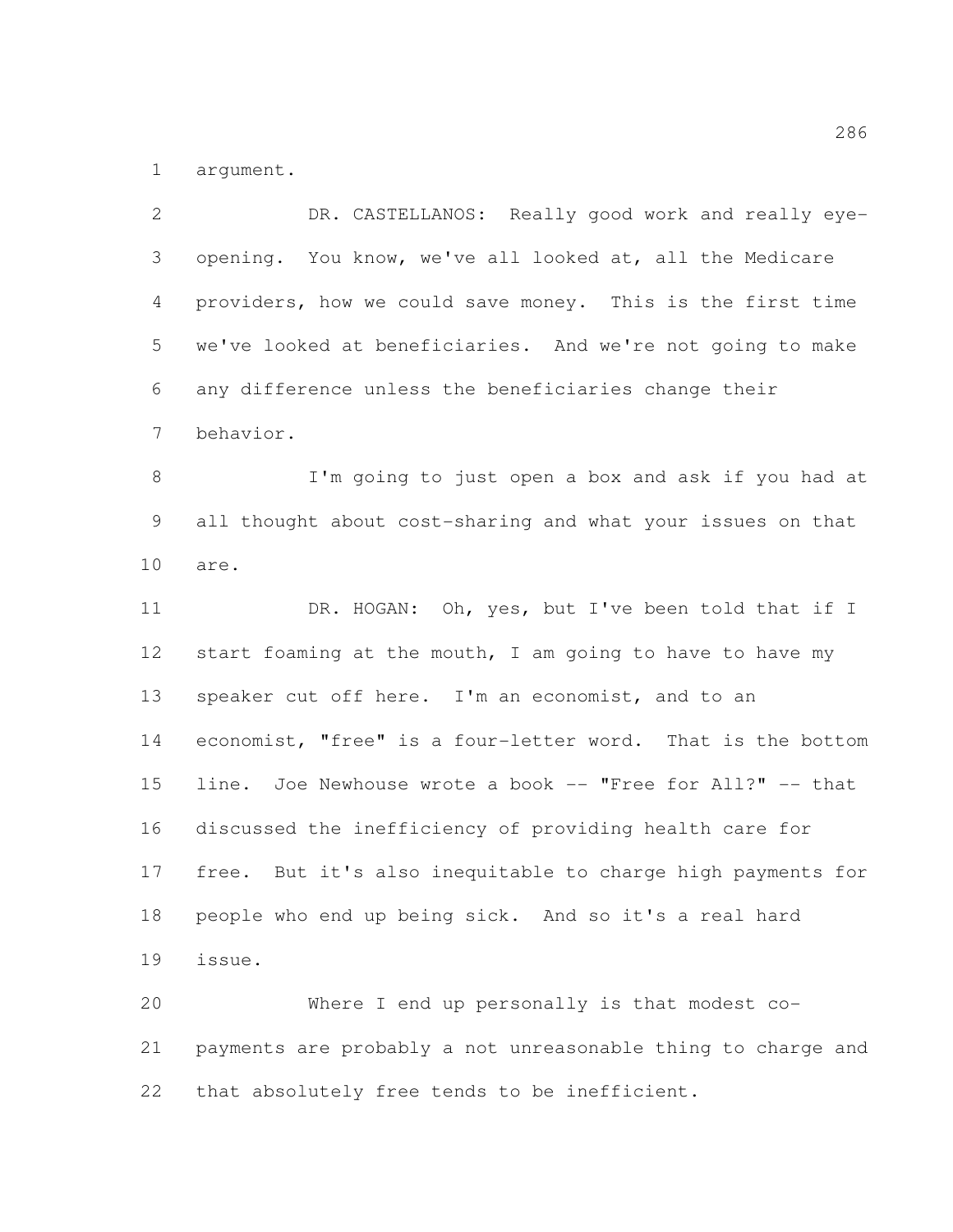DR. CASTELLANOS: Medicare does have cost-sharing now. They have it with the ophthalmologists and cataract lenses, and it's working very well. It's in policy already, so, you know, I don't know why we are kind of not getting 5 close to that, or even talking about it.

 DR. MILSTEIN: This potential manifestation of noise that you found with higher mortality in one year, that is the kind of thing that probably is best not left vague, particularly now that, you know, it has been disclosed. And I wonder if it might be possible -- I don't know what our budget is for this analysis, but the software to segregate claims -- segregate hospitalizations into several ambulatory-sensitive admission categories. It seems to me 14 it would be the right place to do this. The software is not expensive. The analysis is not complicated to do. But I don't think we should leave that one factoid to linger. I think we should focus in on what would be a much more specific signal, which is whether ambulatory care-sensitive conditions did go up or not -- that is a much more sensitive signal than mortality -- and then ascertain whether or not that is or is not a problem with higher cost-sharing. DR. MARK MILLER: I also think that when you start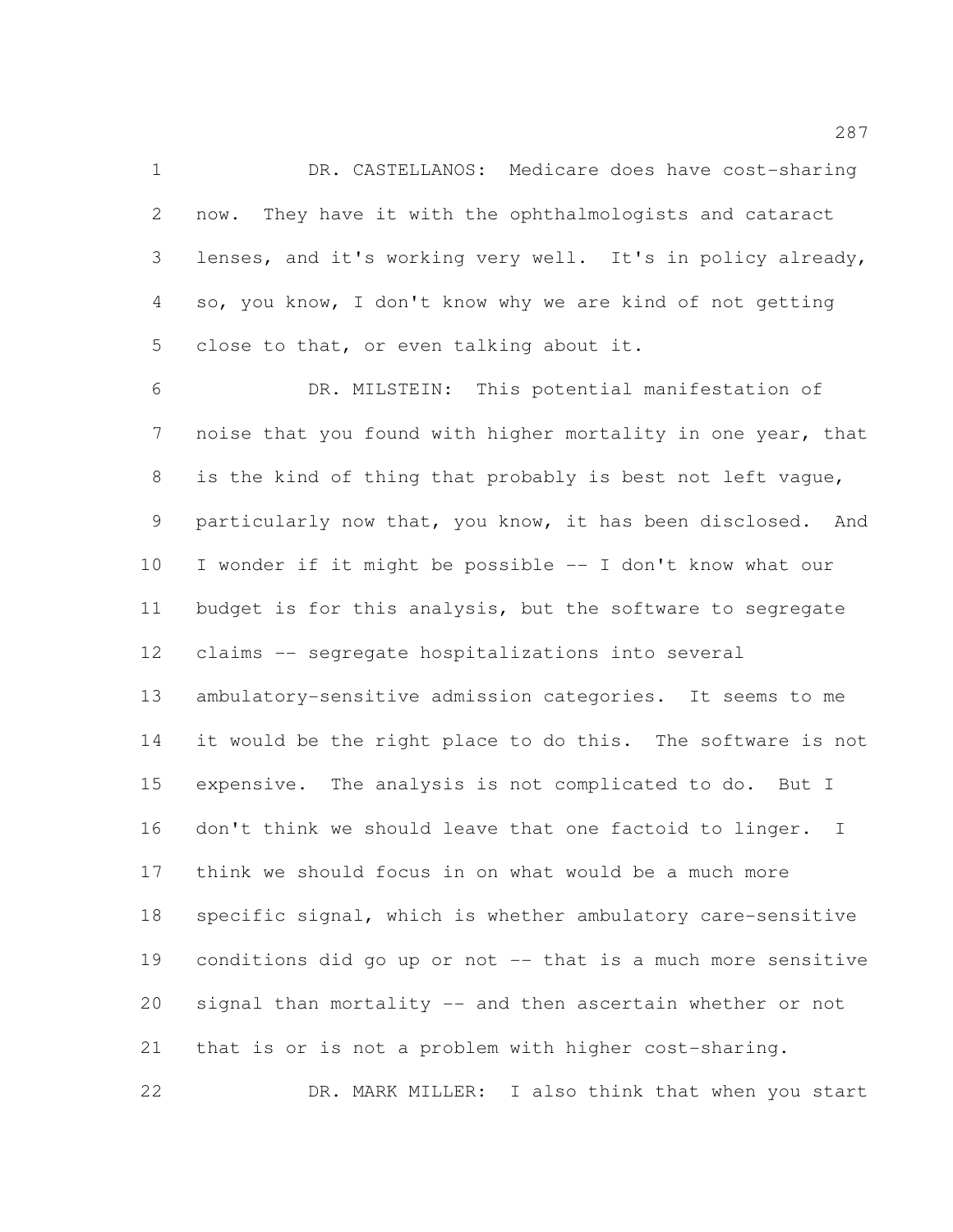to get into -- you know, I think the level of analysis that's done here, you can start to delve into these questions, and then they will immediately trigger questions from, you know, certain people about more sophisticated methodologies to start to control for interactive effects. And these things can get very complex and begin to get more judgmental as you get into those methods. So it's a question -- you know, I mean, the first thing we asked Chris to do was deal with this new analysis that had come along 10 and said, oh, by the way, the secondary payer effect isn't that large, which was a shock to a lot of people. And so that was the first thing he dispatched. And then as an added bonus, he kind of took us through some of these effects underneath.

15 It can get pretty hairy methodologically, and I know we've had -- long ago now -- conversations about how to kind of go methodologically through those issues.

18 DR. MILSTEIN: It would not require more analysis, but what are your comments on whether or not your estimation 20 of  $-$ - what was it?  $-$  a 17-percent reduction, a 14-percent reduction in Medicare spending if this effect were removed? Any comments on the likely applicability of that finding or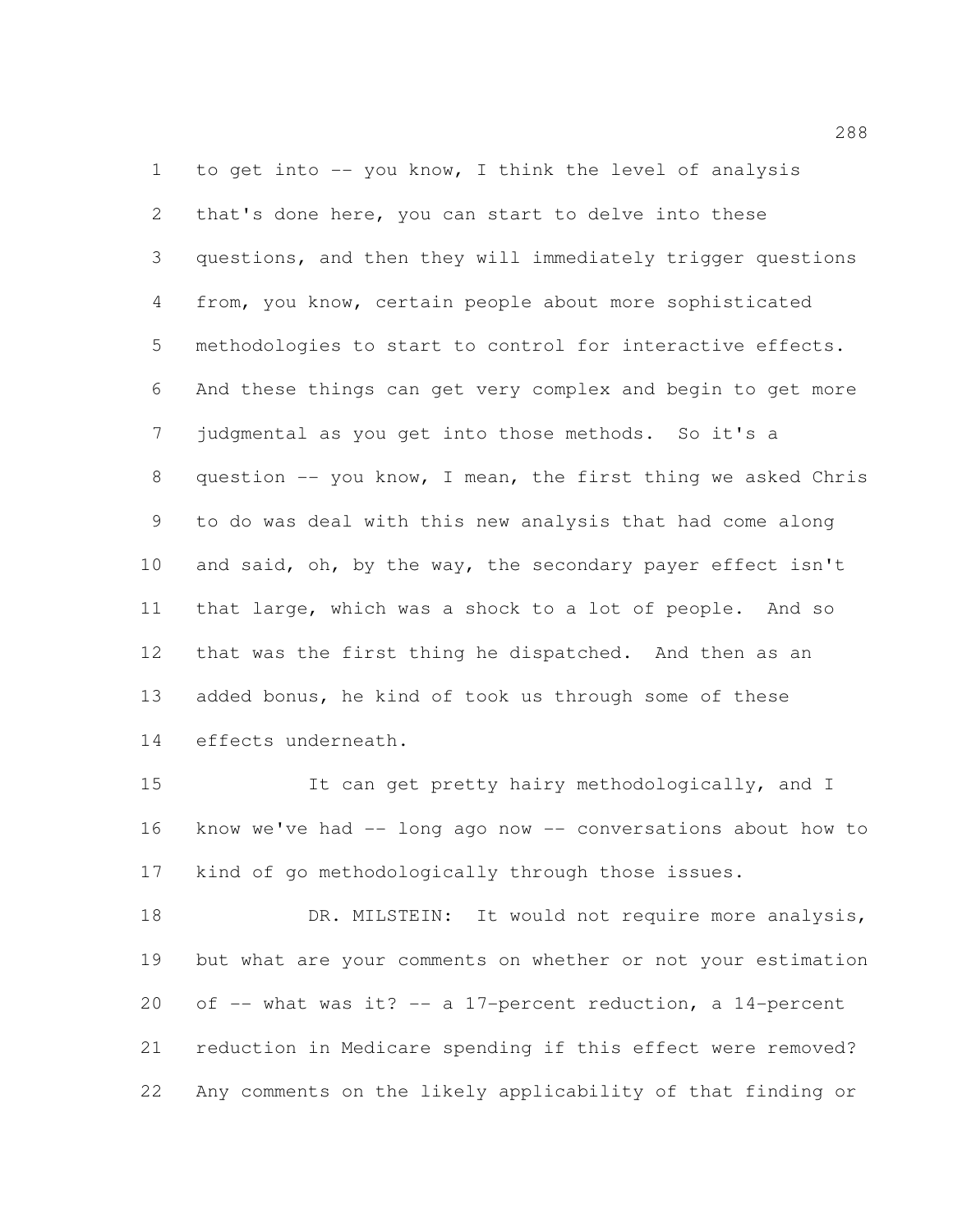relevance of that finding to the Medicare Advantage program, which is where we are struggling to convert that into a vehicle for greater affordability. We're not doing too well. Any comments on the -- since that is a program by which supplementary benefits are provided, it would reduce cost-sharing. Is there any opportunity to -- how far along the study -- it would be interesting to essentially give us some idea as to whether or not there is an equivalent savings opportunity that might be achievable in the Medicare Advantage program via policy changes that might fall along the lines of some of your policy ideas or the idea that Bob mentioned.

13 DR. HOGAN: I must say I only brought that up to remind you that if you managed to bring down the fee-for- service costs, it would reduce your Part C payments as well, 16 so that your savings as such would be across the board. I really haven't given it one inch of policy thought in terms of the Medicare Advantage side.

 DR. BORMAN: I have two sort of definitional questions and one sort of interpretive question. Could you share with me the differentiation of elective admission versus urgent.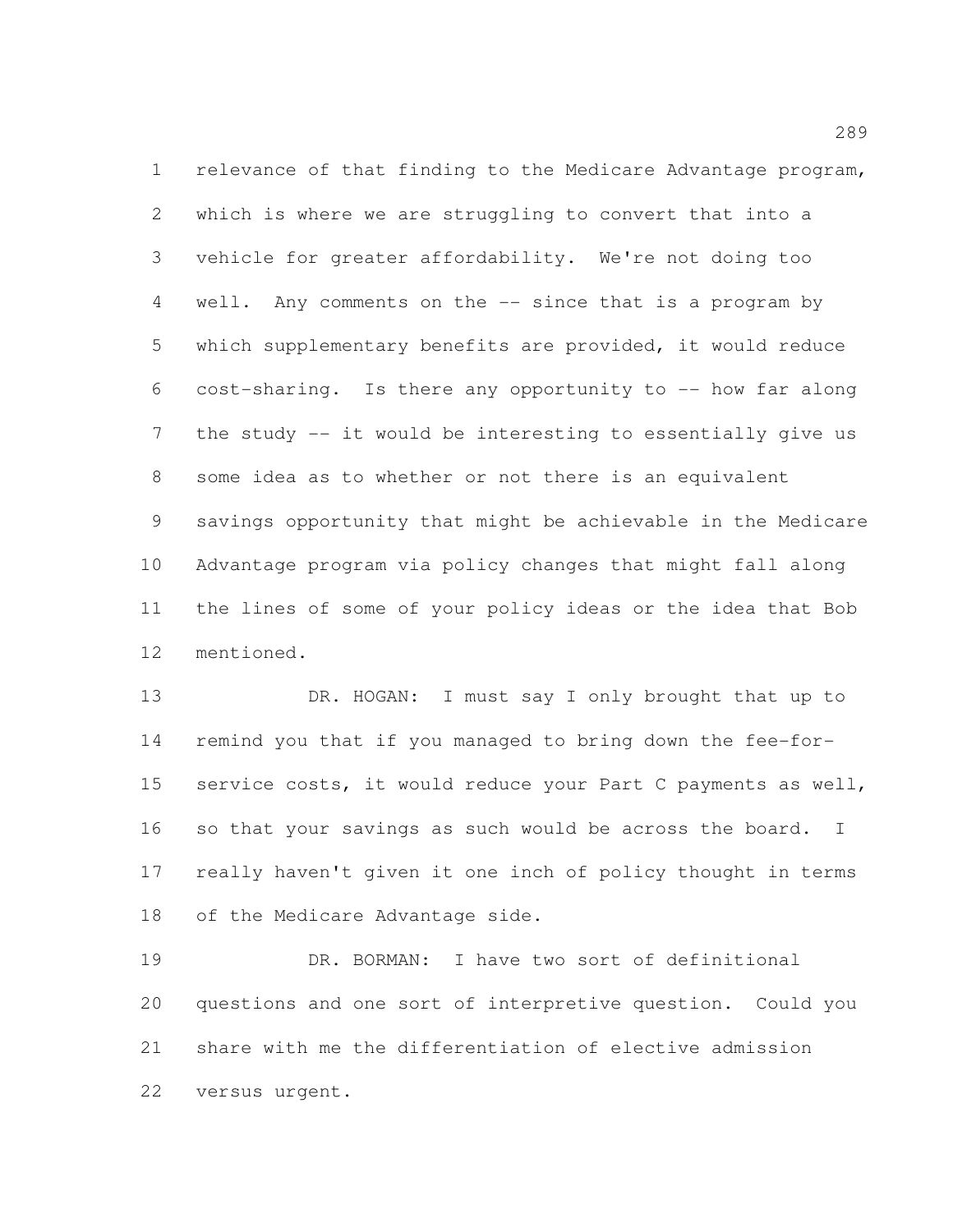1 DR. HOGAN: It's a flag on the claims.

 DR. BORMAN: Yes, I heard you say that. DR. HOGAN: What I did was test it before I used it, so not shown here -- hospitals don't get paid on the basis of it, and I don't know the difference between emergent and urgent. But MedPAR took hip replacements, found the ones who had fractures and not. Almost all the ones with fractures were urgent. Almost all those without fractures were elective. So hip replacement is indeed intuitively what I expected, and I sort of assumed it worked about right. I'd have to go look up in a manual to tell you what the definition is supposed to be.

 DR. BORMAN: Because I would anticipate that for the diagnosis that you just described, that would sort out by diagnostic code. But, for example, the majority of people who under a cholecystectomy, it's going to be on a planned admission basis, but it's not something that they 18 just signed up to do for the fun of it. Probably back there within the preceding, you know, one week to six weeks, or somewhere in there, several months, there have been some episodes of, you know, distress that prompted either physician visits, emergency room visits, et cetera.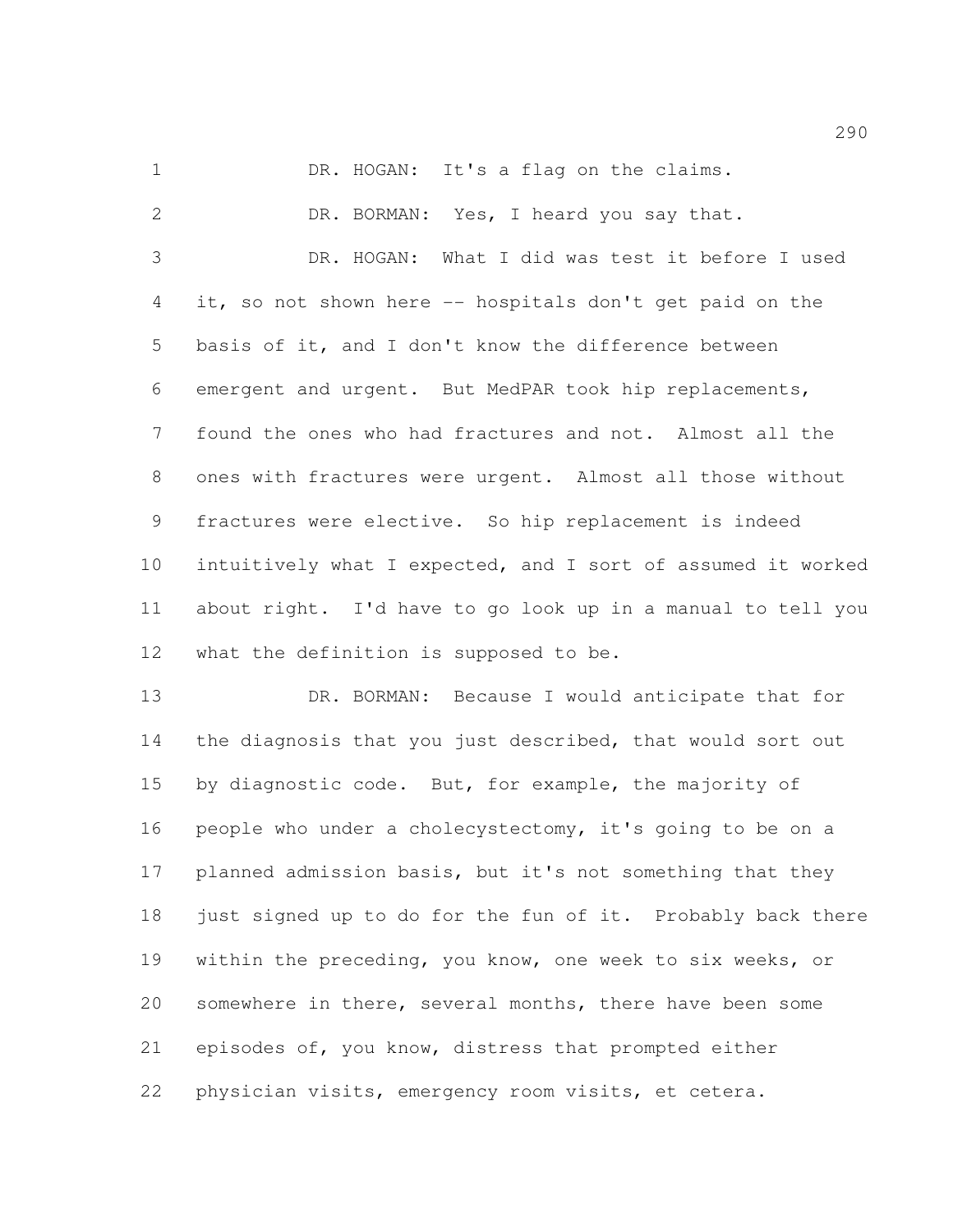Certainly ICD on the diagnosis side is going to be a highly imperfect way to sort out what's truly elective or not. And so I would just urge a little caution about this piece. I understand the finding that it is all higher, and it makes intuitive sense to me as a practicing

 physician. But I think as we try and sort of say some things about the magnitude of the effect, I guess I would worry a little bit about endorsing this one at this level of difference, because it is almost a 100-percent increase, without knowing a little bit more about it.

 Another one, if you could clarify a little bit, is how did you place people in surgical specialists who do interventions like angioplasty but who are not surgeons, i.e., interventional radiologists, interventional cardiologists. Was it based on self-designated specialty? Or is it one a characterization of the kind of service provided where it sums up in some other system? 18 DR. HOGAN: It's self-designated specialty. This is a small sample. One more thing, a lot of these measures are targets of opportunity not because I was trying to be

vague, but because I've got 1,800 people to work with.

For example, I wanted to look at total knee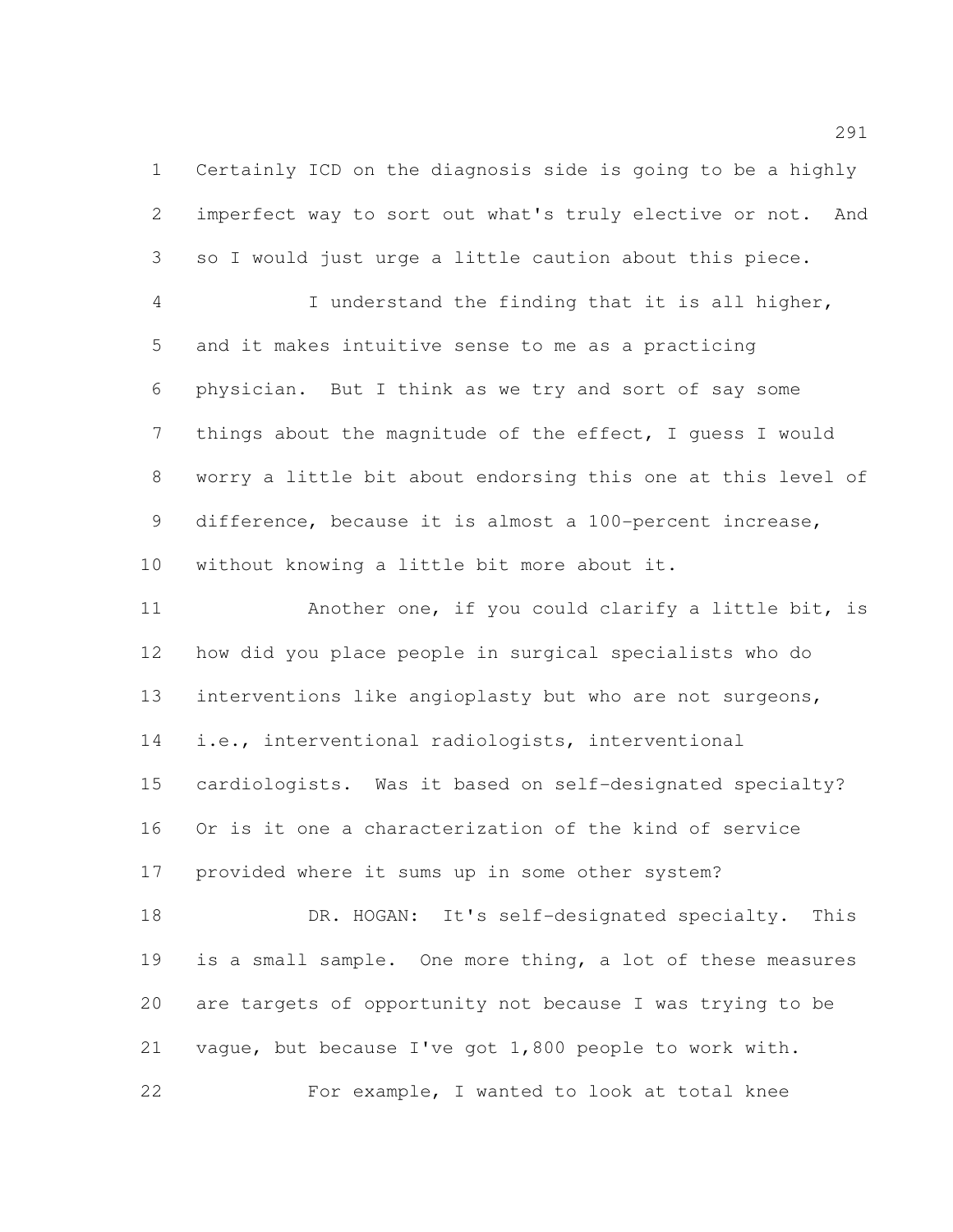replacement as being something that is a clear quality-of- life improvement and people get it when they hurt a lot and presumably it's good for you and costs a bunch. And, you know, there's three in the sample of people. So there was limited opportunity to do anything on a service-specific basis.

 DR. BORMAN: Please know I'm not being at all critical. This is a wonderful analysis. It's a good starting point for our thinking. It's wonderful information. A chunk of it fits my biases, so I'm with you, okay?

12 [Laughter.]

13 DR. BORMAN: At any rate, if I could ask you about 14 one interpretive question, and it's on page 9 in here. It's the chart with the carrier spending by site of service. In most everything else, at the end as you tried to aggregate 17 this up, in general the conclusion -- and it seemed to match up -- was that relatively minor things are where the money is, if you will, in this. That's why I'm a little surprised that inpatient versus OPD/ASC, why then is that not more different? Because the things that would be in OPD/ASC, generally speaking, will tend toward the minor versus the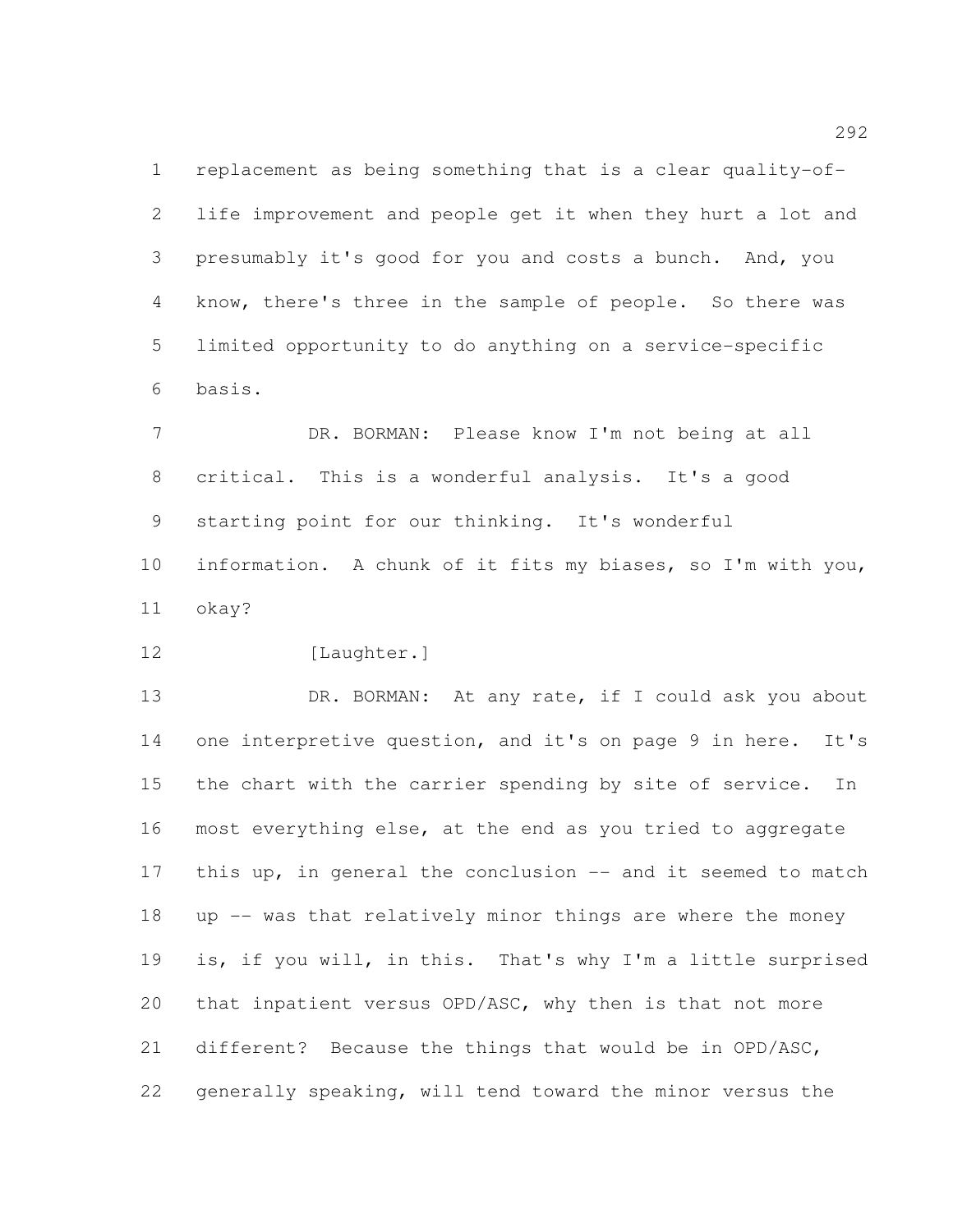major. And I would have thought that might have come out to more of a difference.

 Is there something that I might be missing here why those came out so close, basically the same?

 DR. HOGAN: I can only guess, if you want me to guess.

DR. BORMAN: Absolutely.

 DR. HOGAN: Surgeon's fees is what I thought that was, that the difference in admissions wasn't large, but for the so-called elective admissions, my guess was they were elective surgeries, and you can get a substantial -- this is all Part B, you understand. You could get a substantial Part B payment for a single admission where you wouldn't for a medical admission, say.

DR. BORMAN: I am not following.

 DR. HOGAN: So carrier spending is only the surgeon's fees and physician's fees, and so I thought that - - I noticed that, too: Gosh, look at all that inpatient spending. Why shouldn't that be much lower? Because the inpatient dollars were only about -- I'll call it 9- or 10- percent difference. How could there be a 32-percent difference? But I think that the inpatient admissions that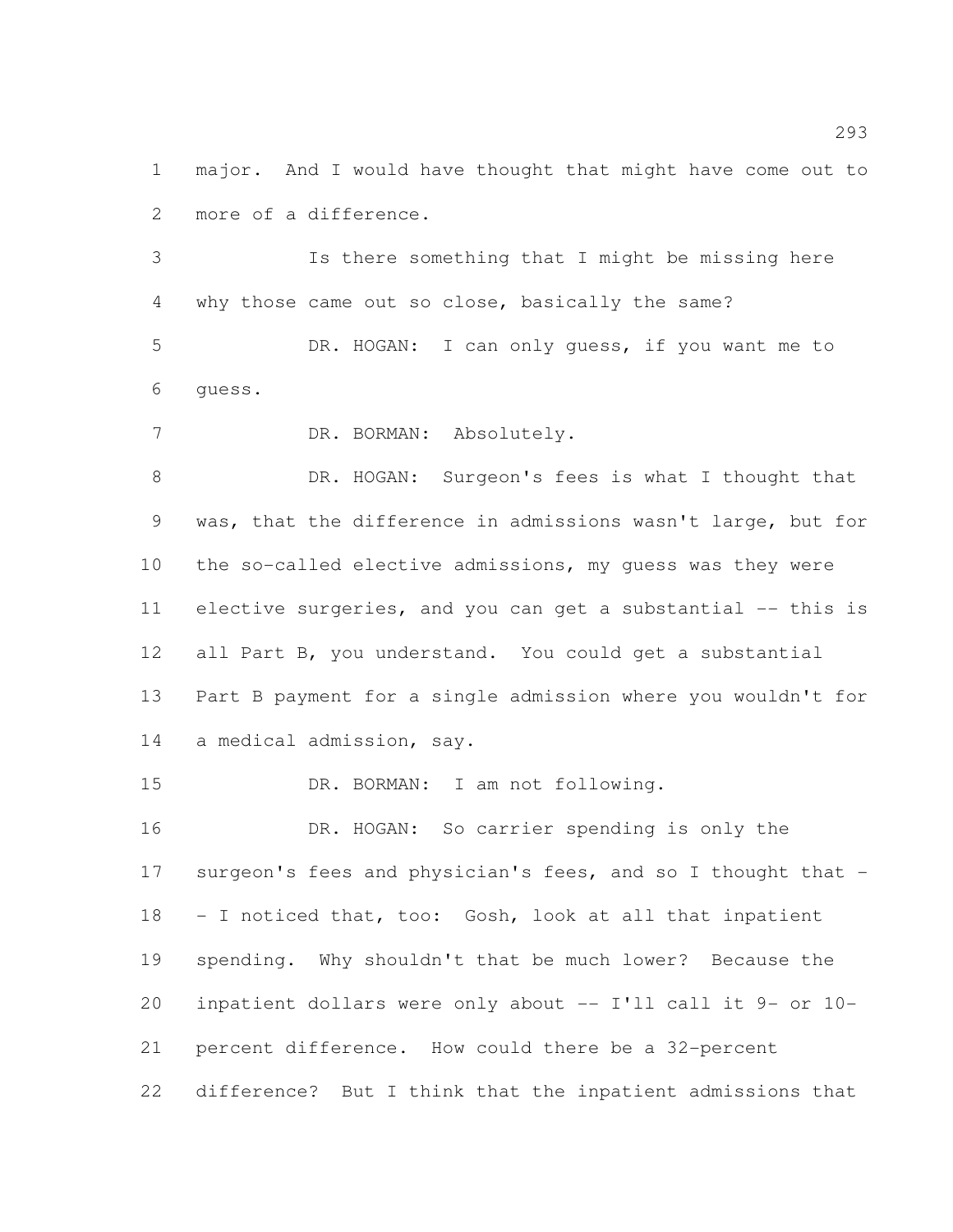are excess, that are additional in the population with insurance tended to be those admissions that had a lot of Part B services associated with them, such as surgeries, as opposed to medical admissions where you see a few visits and a few test interpretations and that's it.

 So I thought that they were probably more physician-payment-rich admissions, but I didn't test that. 8 DR. MARK MILLER: Can I ask on this one -- because this one slowed me down a little bit, too. And it may just depend on what's in that first row, because, again, you know, I'm looking for small -- you know, consistent with the whole thing, kind of small discretionary stuff, more likely to have a bigger effect.

 So in that first row, what kind of population -- 15 because I was thinking labs, but maybe that  $--$  and, therefore, I would have expected a large effect.

17 DR. HOGAN: Man, that's another -- I'd have to go 18 back and look. I can clarify that.

 MR. EBELER: Thank you, Chris. I think your mistake here is you did a little bit of research, and we want a lot more. And I do think if one went forward with a policy proposal in this area, you would need to answer all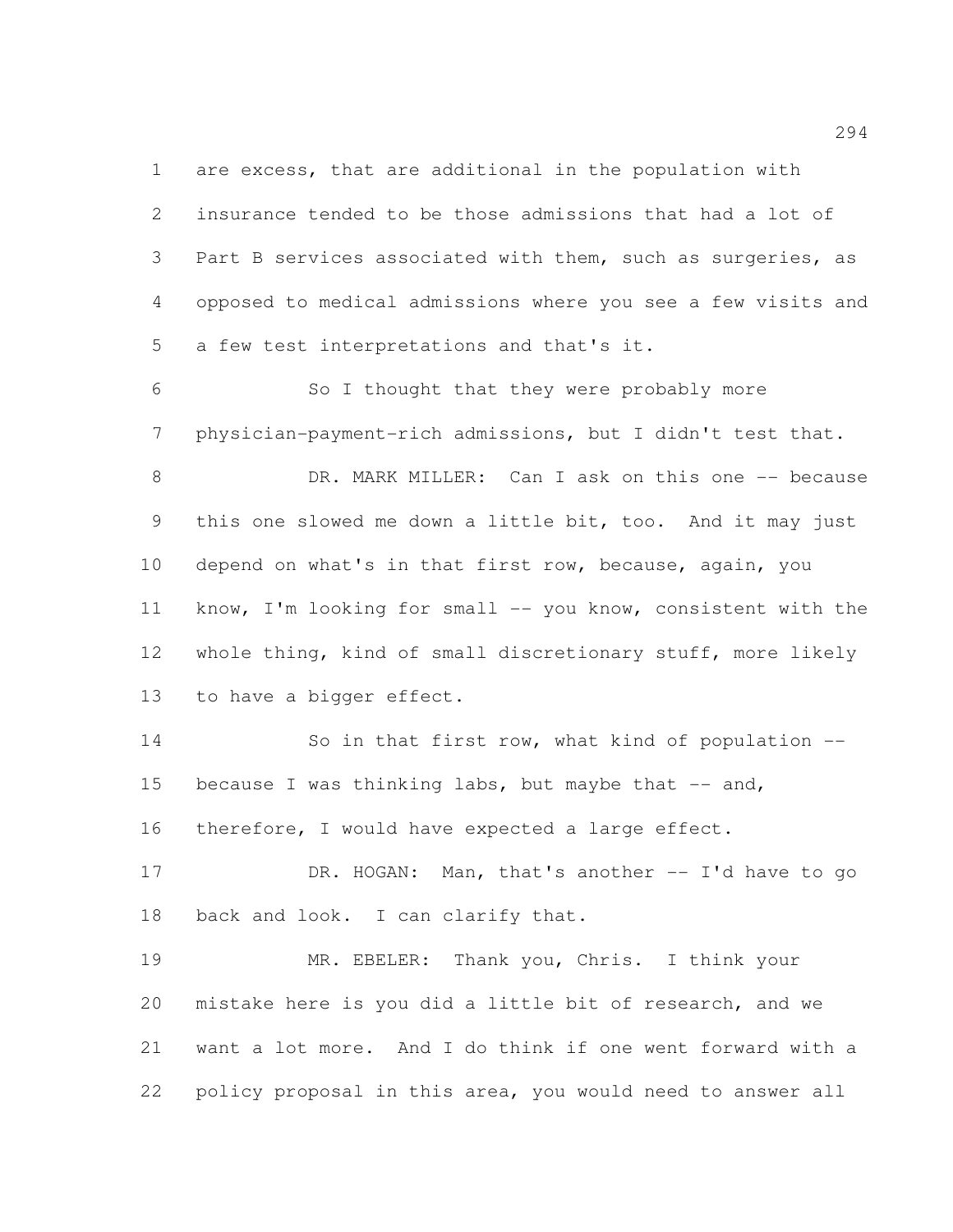the questions we're looking at. This is really a very difficult place to go. I can't tell how you adjusted for MSP, Medicare Saving Program, participants at the low-income scale.

 DR. HOGAN: Oh, Medicaid. Yes, Medicaid is definitely out.

 MR. EBELER: Right, Medicaid is out. But what about the MSP program?

 DR. HOGAN: Medicare secondary payer? MR. EBELER: Savings Program. The low-income beneficiaries who were above Medicaid, but still get some subsidies.

13 DR. HOGAN: Oh, I'd have to go back and check the 14 flags to make sure that they're not in there, but I'm pretty sure that they were categorized as having public secondary coverage and would have been omitted. But I have to go check that.

18 MR. EBELER: Again, I think I'm sort of getting a sense of differential -- I get a sense of how you -- the characteristics of the two populations are different, but I think we would need to know how the impacts differ by those characteristics, again, if we would go forward. I know that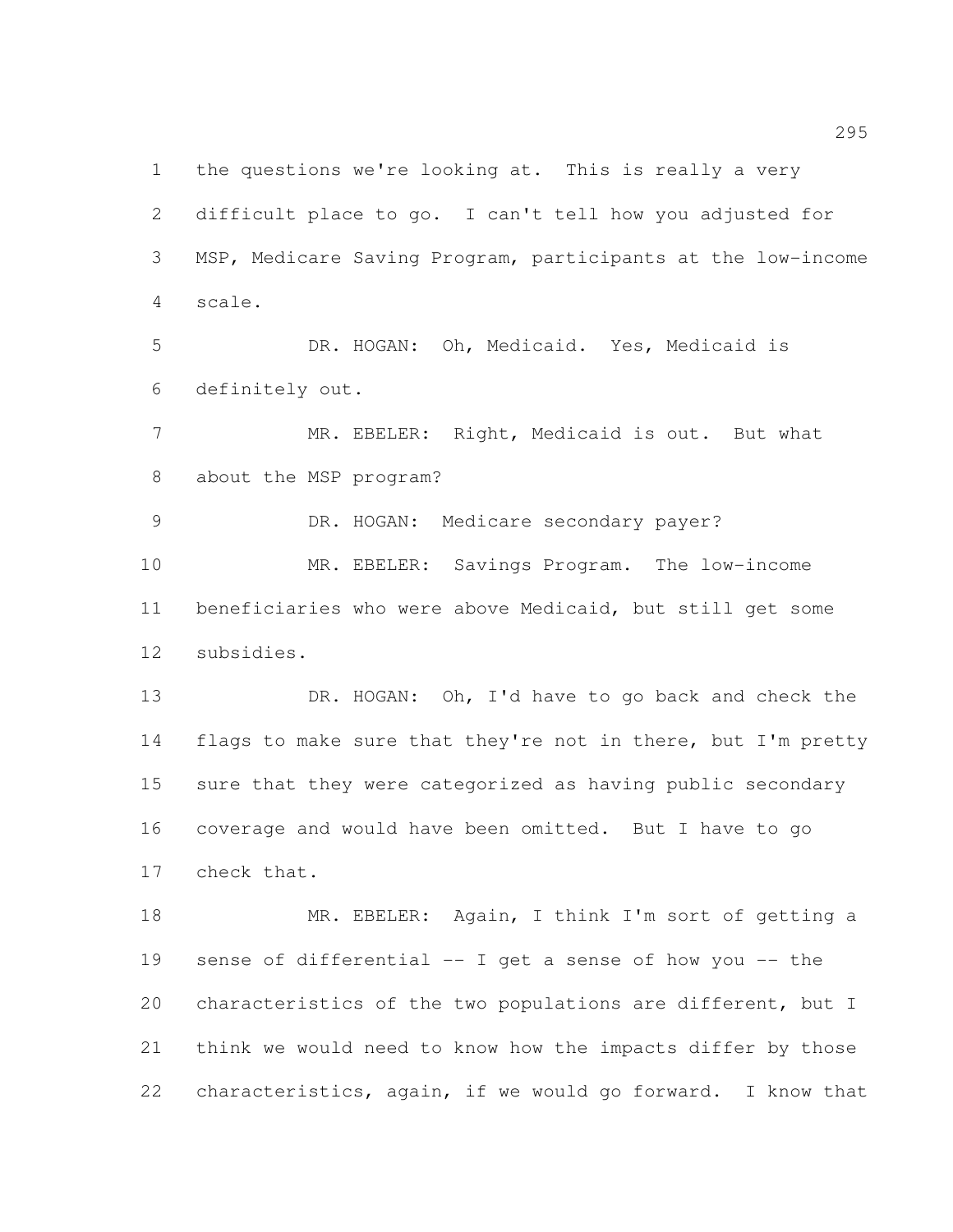it's easy to list things we want.

2 I think the MA question is important. On the one hand, you don't worry about this effect in MA because the costs are internalized. But unless we were very confident that MA was really working the way it was intended to work and we were getting a good buy out of it, I think you would worry about driving people from -- if you pursued your policy idea, one, I'd be worried about driving people from fee-for-service and Medigap into MA because it's the place I can avoid cost-sharing. You know, like I say, driving them there now is not exactly driving them to a place we're getting a good buy. So I think we need to think through the MA thing. 14 I think Bob's idea is interesting, and, in fact, when CBO looked at this issue, that's the option they put on the table in their recent options book, which was interesting. 18 And, finally, when I think through the policy ideas, your page 2 strikes me as -- if one's going to go down this road, it's going to take a lot of work. It would

 be more beneficial to be thinking through creatively what and how cost-sharing should work right in the future rather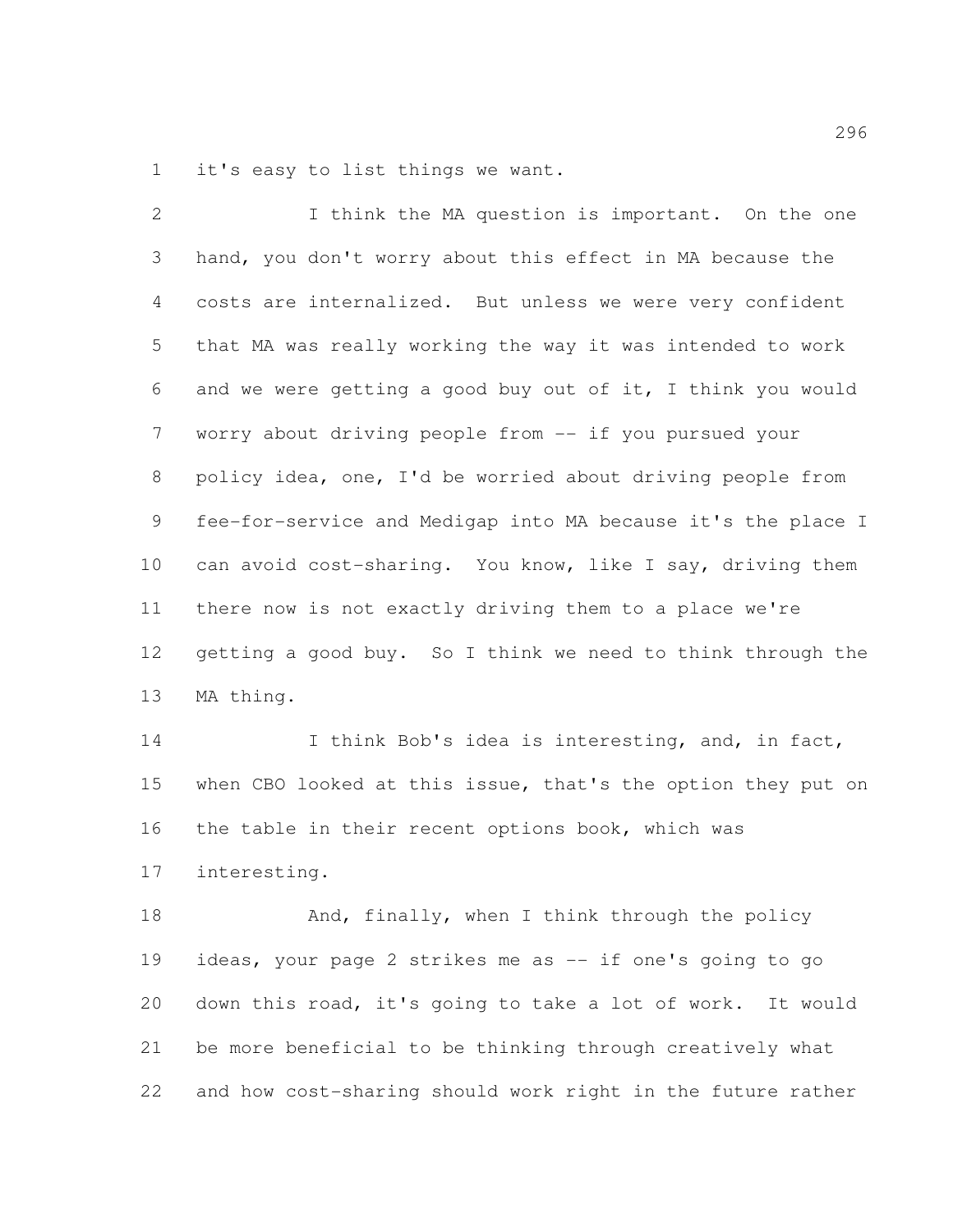than trying to kind of backward map and figure out how to change Medigap in the short term. So it just strikes me if we're going to there, it's going to be very intensive. It seems to me this is more beneficial.

 Again, I think that part of this is just a resource and time question for the Commission.

 DR. SCHMIDT: Just to advertise, next month we hope to bring you something that is notionally getting towards what you were just talking about.

 MR. BERTKO: Chris, a couple of things. First, on the VA stuff, to address the question from the last article in 2008, how clean was your removal of them? Because I know that in some cases there could be "ghosts" -- that is the 14 phrase some people use -- in the system. Are you pretty happy with what you've removed?

 DR. HOGAN: I was responding to a specific criticism, so whatever they did I did. I left the ghosts in knowing full well that the information is partially correct and partially imputed. And anybody who showed as having any 20 VA service use of any sort, including drugs -- most of it was just outpatient drugs -- I tossed them. So it's a very methodologically ugly thing to do. I would never flag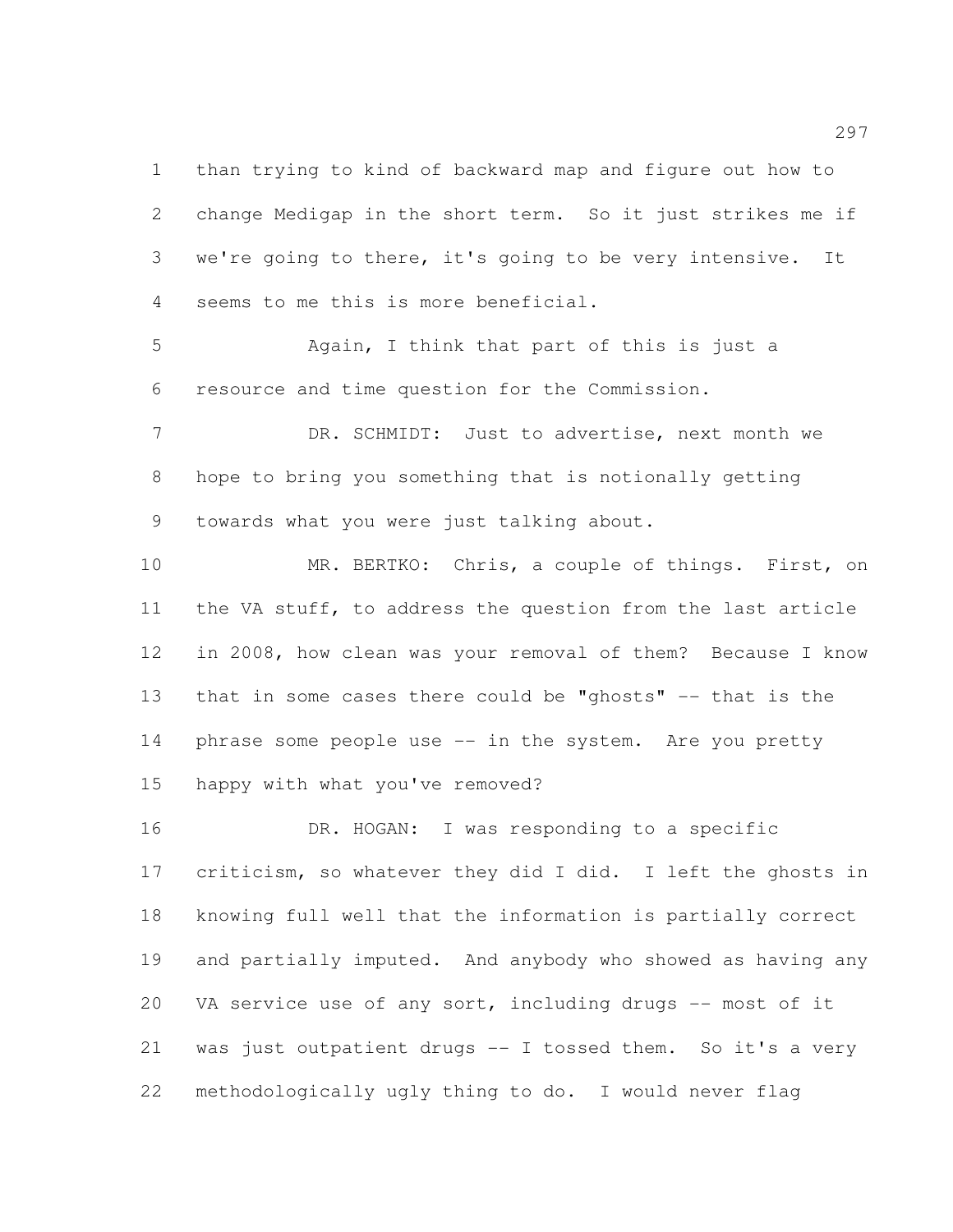people based on service use. It's just a dumb thing to do. But it's what I was required to do here.

 The ghosts didn't seem to matter much. They seemed to be equally distributed across the categories, as they should be, and so I just left them in.

 And there were a lot of things -- when you said MSP, I thought you were saying Medicare secondary payer. I checked those, and they were equally distributed. I put those in. Urban-rural was equally distributed. So there were a lot of things that I looked at and didn't bother with because there was enough to mess with. But I didn't think it made much difference.

 The VA beneficiaries were concentrated in the population that has no secondary insurance per Medicare's -- the way they measure it. But they weren't so different in their spending as to make a huge difference, in other words.

 MR. BERTKO: Good. I've nagged Rachel probably 18 for two years to see this study, so I'm glad it came out the way that I thought it was.

 The second part was I just wanted to double check. The 14 percent that you cited is on \$460 billion, so it's \$60 billion?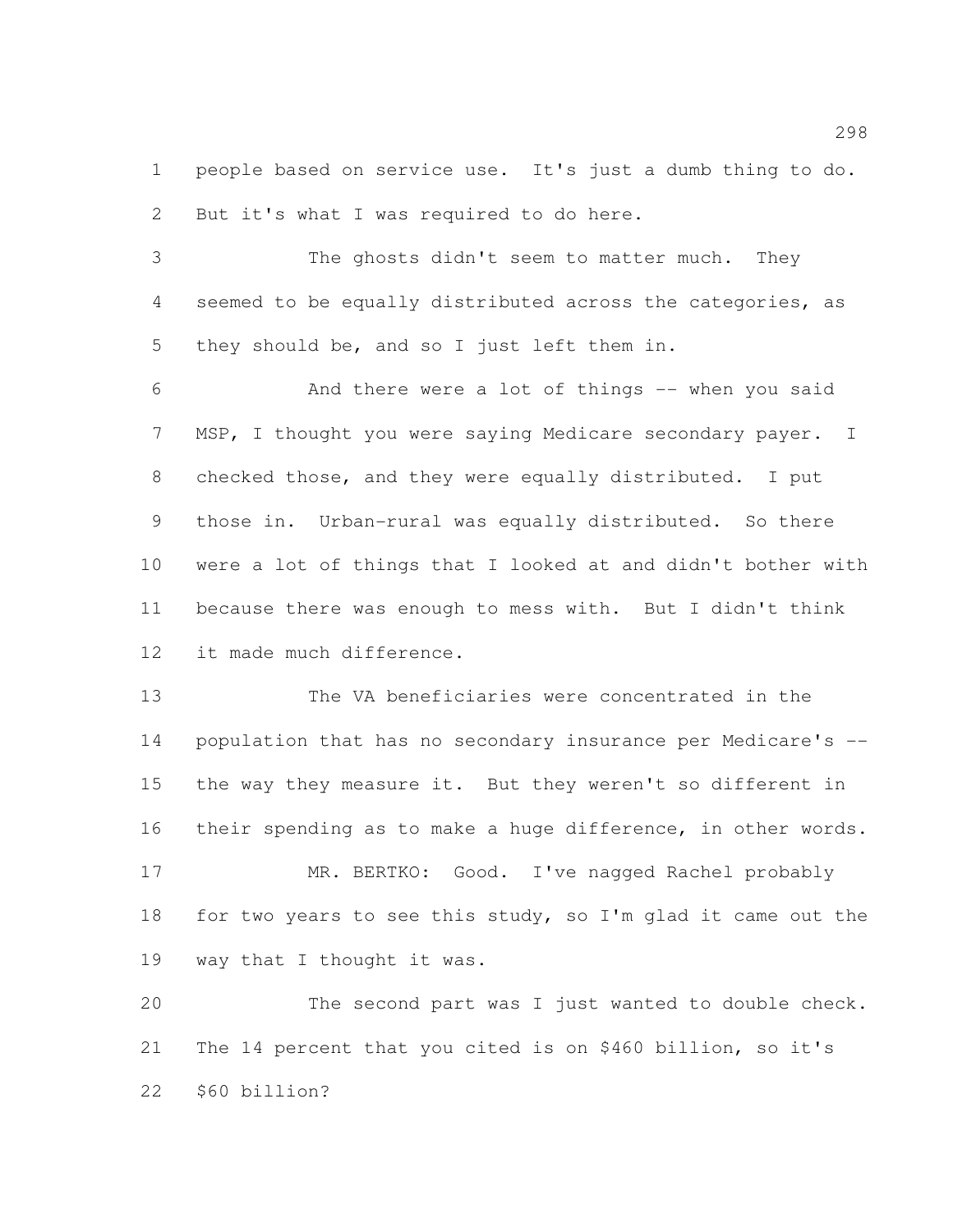1 DR. HOGAN: A and B, and eventually it would trickle down to C, I guess, so it would be A, B, and C. MR. BERTKO: But it's a big number, \$50, \$60 billion. DR. HOGAN: Yes. In this day and age, it's tough to say what a big number is, but yes. 7 [Laughter.] MR. BERTKO: You got me. I set you up. Okay. The last one is the co-pay effect that you alluded to. My actuarial experience has been that going from zero co-pays such as Medigap to anything is the biggest effect, and then it's non-linear after that. What comments do you have on that? 14 DR. HOGAN: That's my impression. I have nothing to judge that by. MS. BEHROOZI: This is partly because Nancy didn't ask you to slow down soon enough, so I just am going to ask you to just -- when you talk about adjusting for demographics, health status, income, and education, what does that mean in the context of your observation that the group without secondary coverage is more likely to be low income and non-white and, you know, other --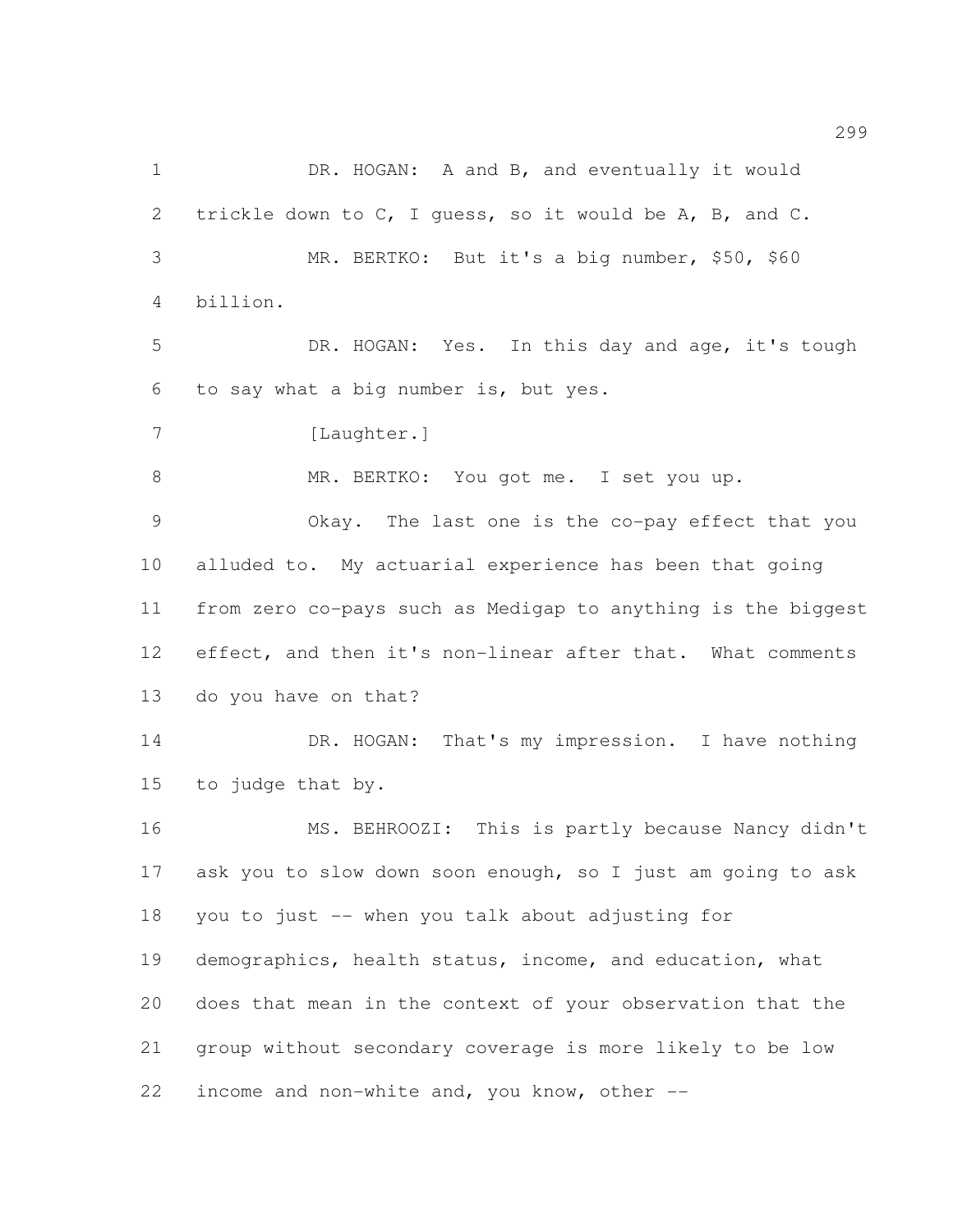1 DR. HOGAN: Technically, I'm running a regression, and so I've got both the insurance coverage and flags for all of these other variables in the regression. In the right-hand side of the regression is some sort of spending, and that is it. Anything that I could -- it is a kitchen sink regression. Anything I could scrape off the MCBS that looked like it was relevant got thrown in. Most of those are nuisance parameters, but interestingly enough, if you want to read the full regression results, the numbers all looked -- educated people spend more, rich people spend more. It all sort of worked out right when you see the full regression results. It all matched my preconceived notions, anyway.

14 So you are limited, so you have got a few flags for the level of education, you've got a few flags for the income. But it's kind of -- I don't want to sound like, you know, they did it, too. But it's what everybody else would do with the MCBS is what I did. And the results seemed to line up well.

 MS. BEHROOZI: My question, I guess, is not so much the technical one, but then what the impact of your observation that the people without the coverage tend to be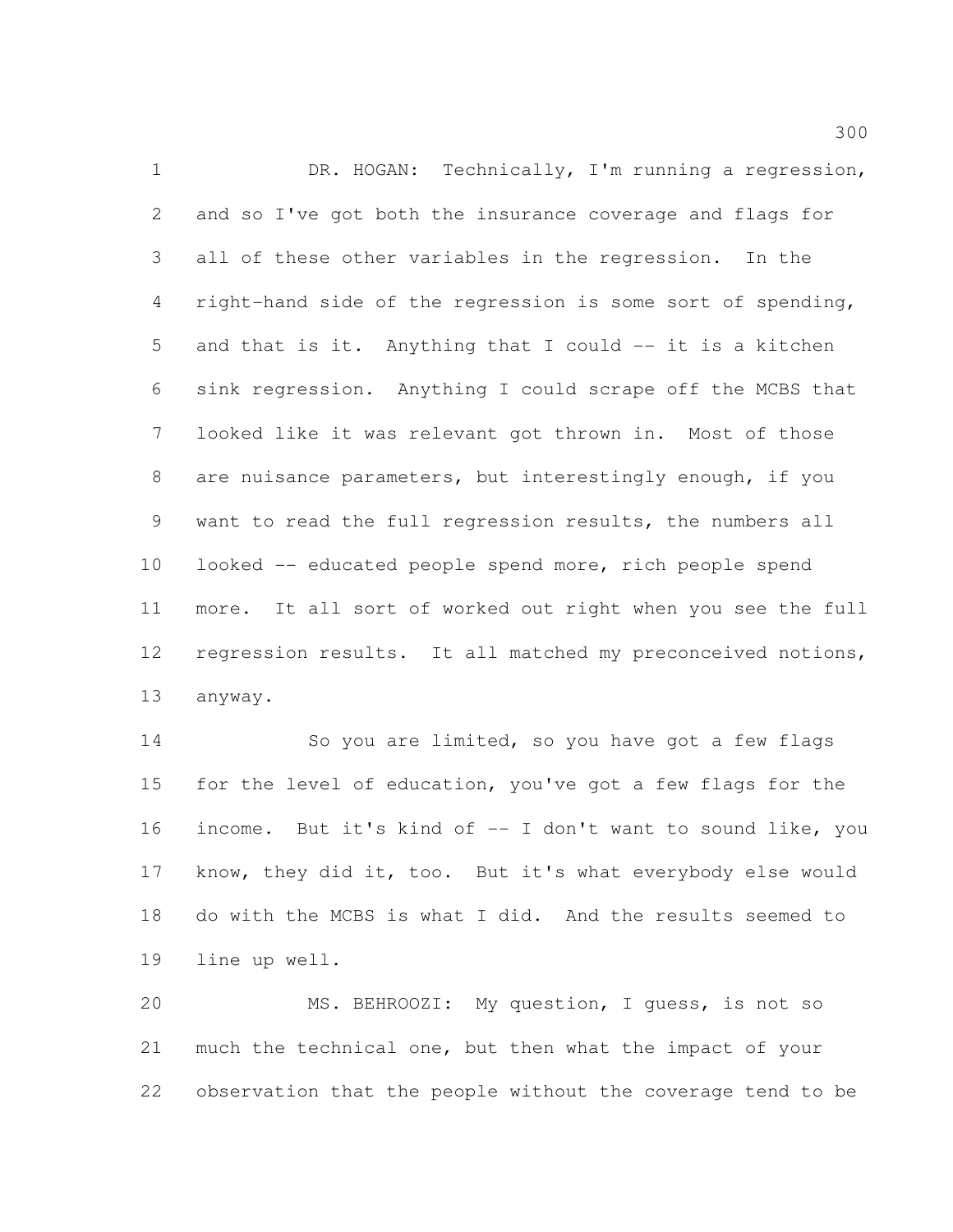lower income and non-white in particular, and they're not people with Medicaid. You know, they're not the people whom we always can easily classify as low income. They're the working poor, as you say.]

 To what degree can you estimate differences in income having differential impact on what people will spend if they have to pay out of pocket? And let me say it the other way. Your 14 percent assumes that a rich person will be as deterred from spending the \$10 to see the doctor as the person who makes \$20,000 a year, which makes them ineligible for any public subsidy, but it means a lot more to them than somebody, you know, making half a million dollars.

 DR. HOGAN: That's a good -- I'm going to give you two short answers. The one short answer is half. All of that other stuff explained half the difference in spending, and what was left was what I assumed was insurance.

18 But your point is well taken in a technical sense, that my back-of-the-envelope really is a back-of-the- envelope, and I should have -- I have to think about whether I can do this or not -- stratified it in some way to get a tighter bound on that 14 percent. I don't think it would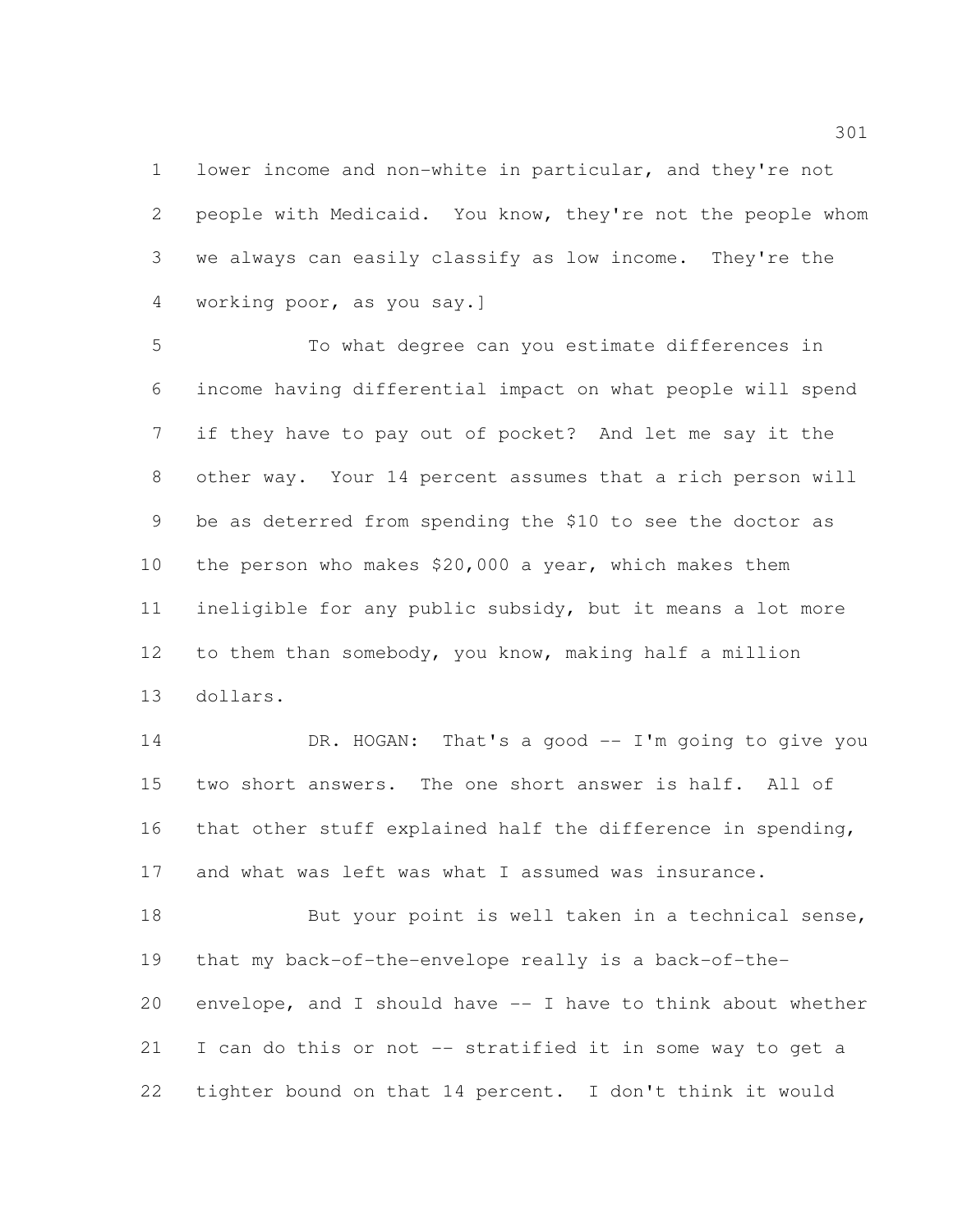make a huge difference, but I should go look. I didn't actually estimate -- I didn't say, for example, except for rich and poor, I didn't estimate different effects by category of beneficiaries. There's nothing really for me to get a handle on with that. But the point is well taken, that if the effects really were substantially different between rich and poor and everybody else is rich, then if I knock the co-insurance off, if they have to pay the co- insurance, it makes such a big difference. In fact, what I found with the rich and poor analysis that's in the paper is that they all seemed to have roughly the same elasticity. A little bit more of an impact on the poor, but not hugely so. But I get the point. I'm not sure I'm going to do the work to fix the point, but I get the point.

 MS. BEHROOZI: I really feel like it's accepted as such a truism that behavior is affected equally by payment of dollars. and there's no examination of what that dollar represents in relation to that person's income status. And I think, you know, you made the statement, Chris, that it would be inequitable to charge high co-payments for people who are sick when they really need to access care. Similarly, it's inequitable and probably inefficient in the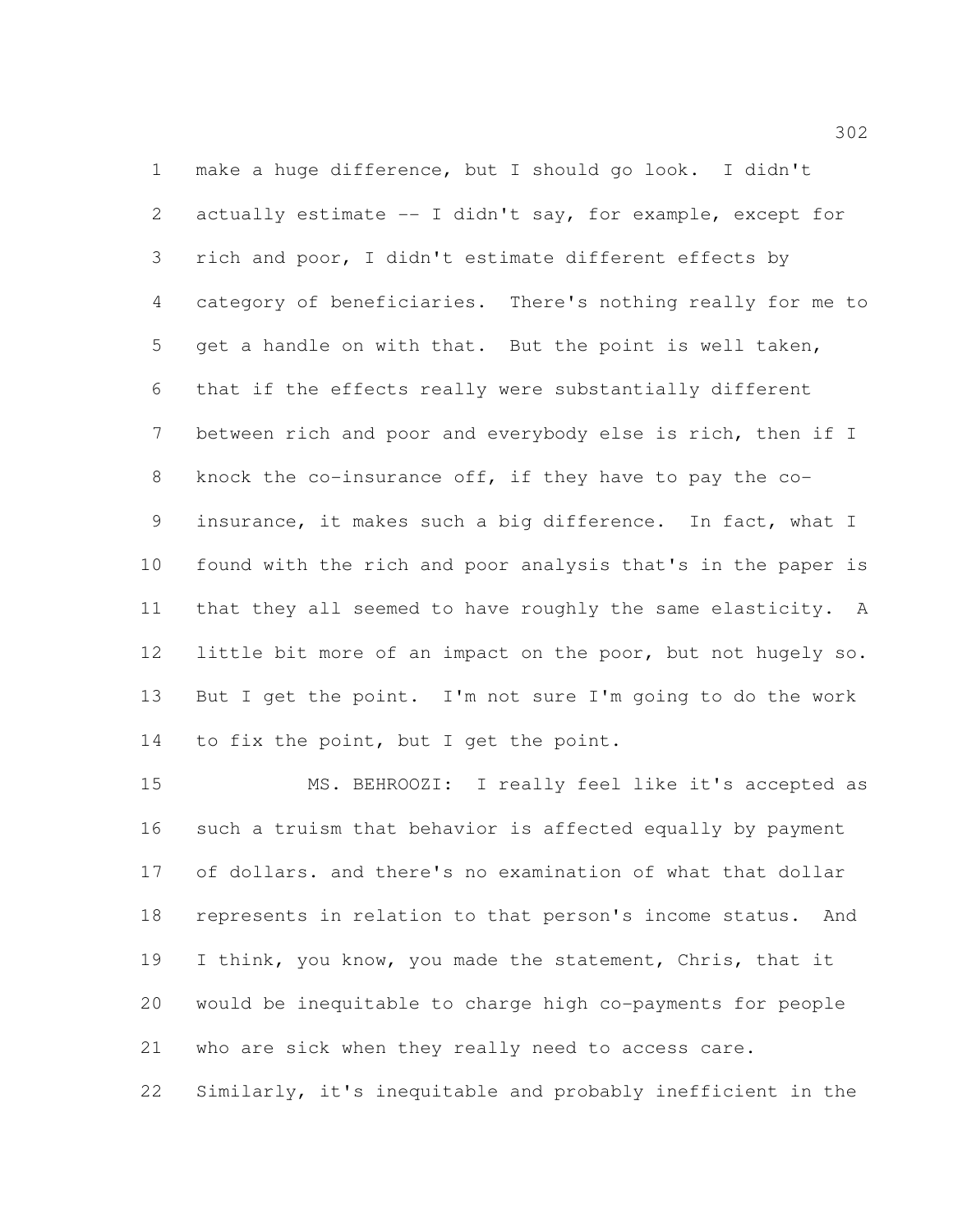broader sense to charge high co-payments for people to whom 2 it means more to have to pay that \$10, and then they end up avoiding necessary care, and then it's a very slight impact on emergency admissions, but maybe you see more of that as 5 more low-income people end up not having -- or, you know, working-poor people end up having no way to cover that cost-sharing.

 DR. HOGAN: I like to characterize the Medicare secondary insurance market as those who need it don't have it and those who have it don't need it.

 DR. CROSSON: I hate to ask this but which round are we in?

 MR. HACKBARTH: Round one and a half. DR. CROSSON: I'll give you a one-and-a-half question or observation then.

 MR. HACKBARTH: Consider this the last round. 17 DR. CROSSON: As I look at this and back away from 18 it a bit, it just sort of, you know, screams at me and says what is needed here is something that people are calling value-based benefit design. So, for example, somehow adding co-payments or exempting or excepting from supplemental coverage the co-payments for imaging procedures and some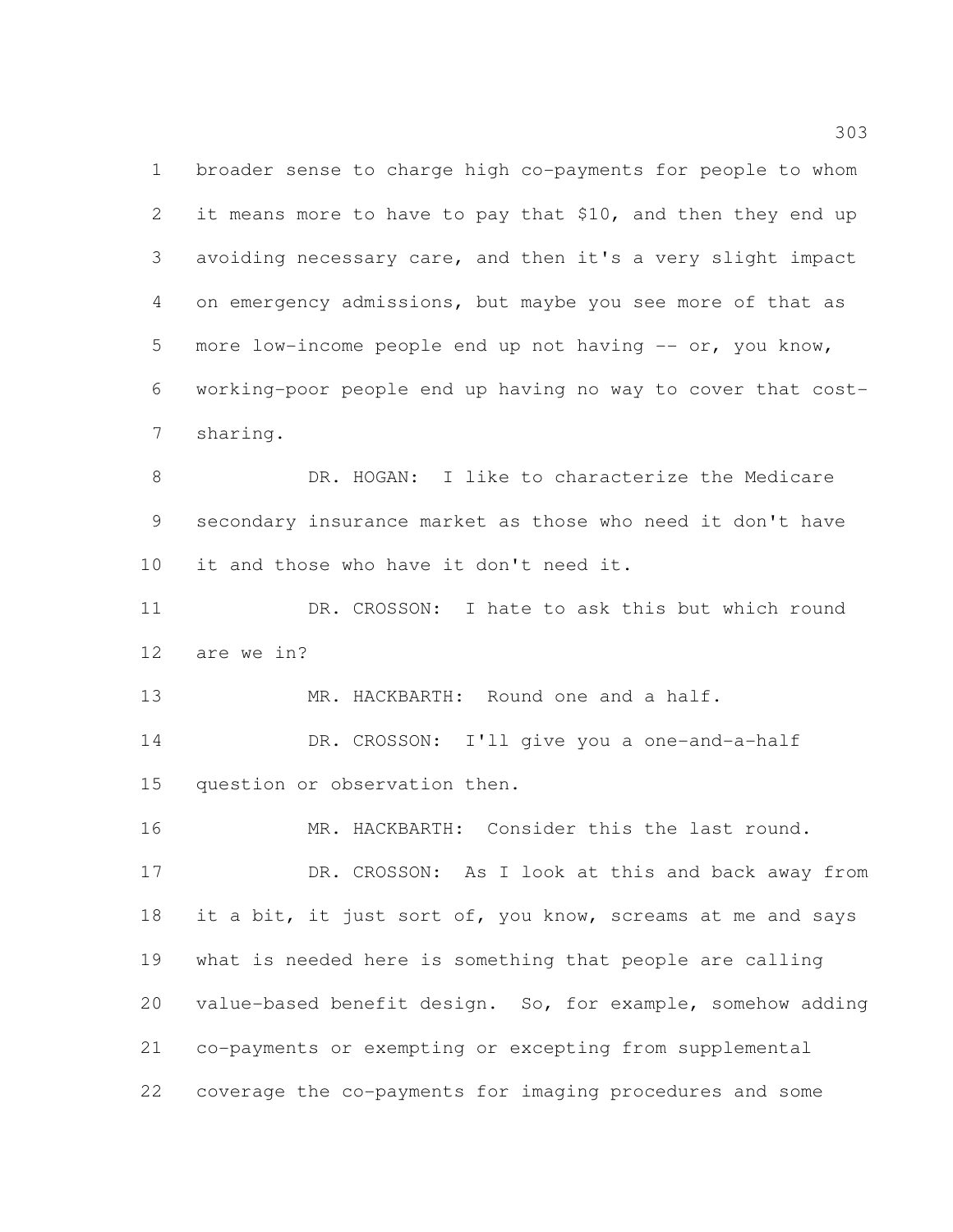1 other group of things in exchange, for example, for -- on the other hand, exempting from the donut hole in Part D coverage for drugs for diabetes, for asthma, for hypertension, et cetera, et cetera. So that's the rational thing.

 I guess to make it sound more like a part one question, I will turn to Rachel and say are we -- when you said we were going to do something next month, is it anything like that?

 DR. SCHMIDT: Yes, we will have a discussion along 11 those lines. We've been working on a draft paper -- and we'll see where it goes -- that kind of incorporates some of the material that we've already talked about last year on some of the problems with the current fee-for-service benefit design and some of the inequities that are resulting from it. And we'll include some of the material that Chris has just presented to you, as well as some discussion of given his results, what are the implications for future policies towards, you know, an ideal world of co-pays or restructured cost-sharing.

 MR. HACKBARTH: I just want to chime in on this. This has come up in several different ways. I think it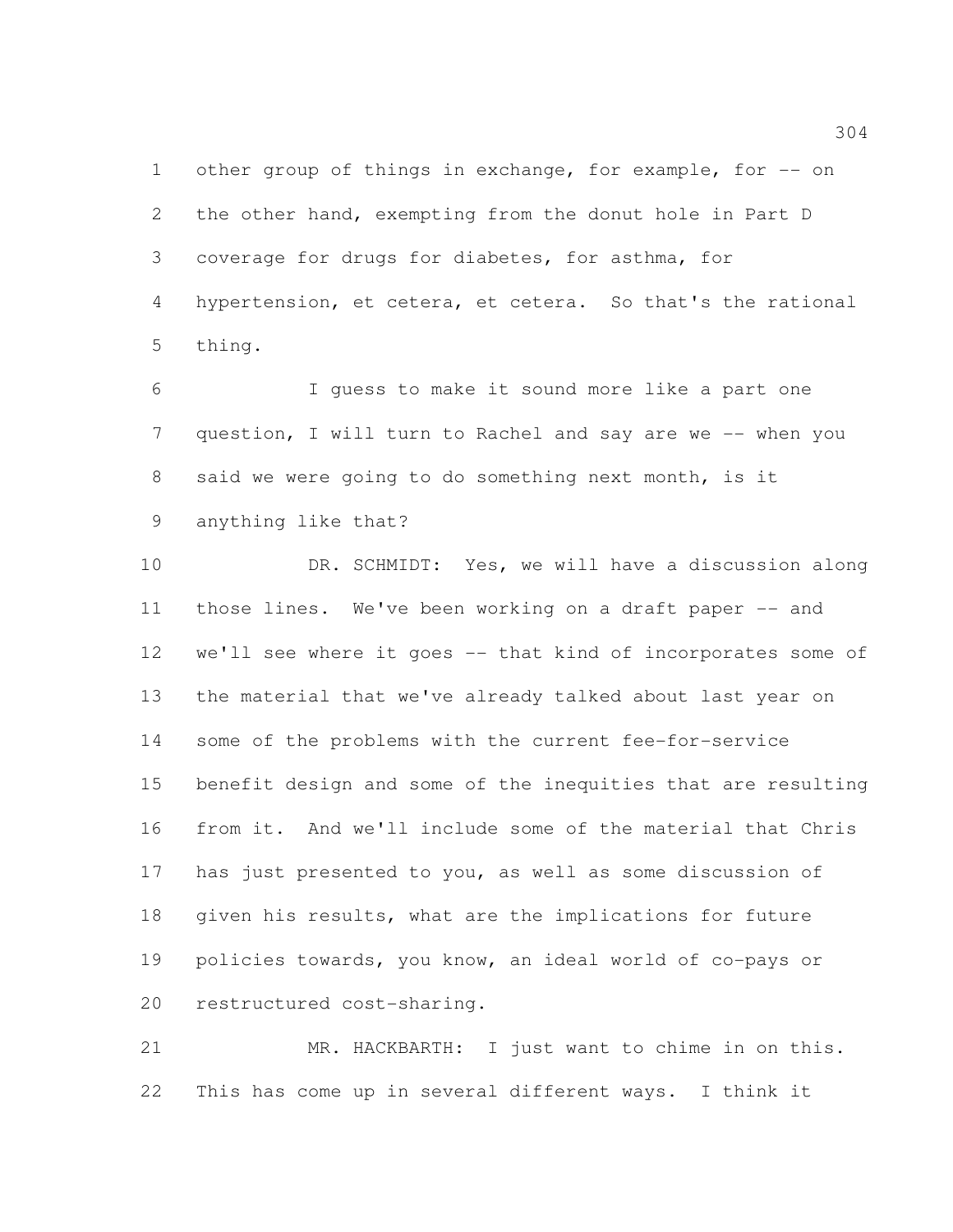would be very hard, both from a political and a policy sense to sell the idea of what we want to do is get the existing Medicare cost-sharing structure to have effect, because it's so crazy. And what our policy is is to prohibit supplemental coverage or tax it to reduce it so that we could have this cost-sharing structure have its effect. That is not a proposition that I'd want to argue for.

 And so still enormously difficult from a policy and political perspective would be to argue for, well, let's redesign it using value-based benefit design, but make sure there's still some -- that's plenty difficult, but to try to reveal the existing cost structure and say this is the way the world ought to work, that's not a sale that I think I want to be part of.

 DR. CROSSON: So are you saying that you don't think there's any avenue here from a political perspective we could pursue?

 MR. HACKBARTH: No, I'm being definitive about one avenue. Let's not just try to prohibit supplemental coverage so the existing cost-sharing comes into effect. Or sort of a milder version of that is, well, let's tax supplemental coverage so fewer people will buy it, and that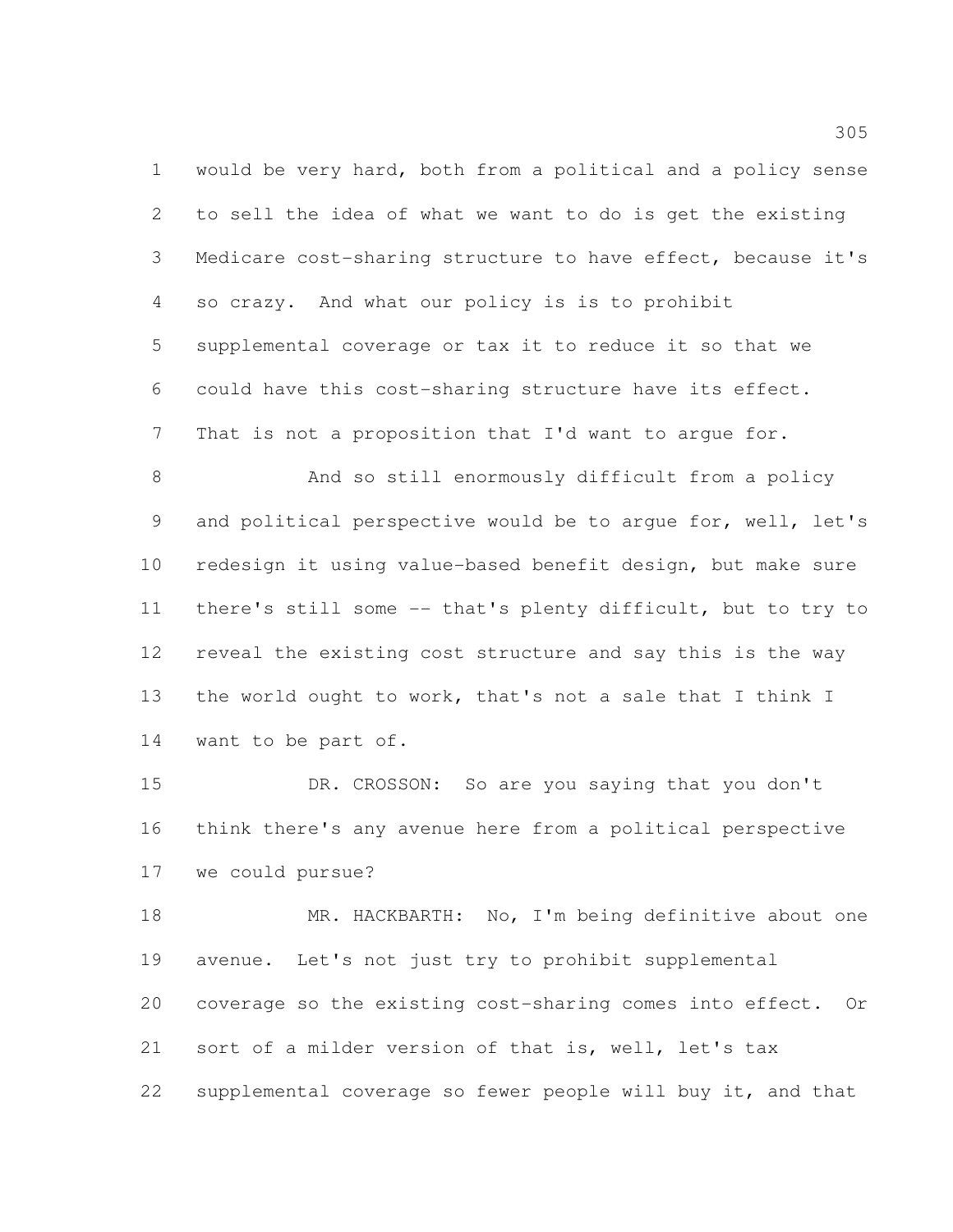will reveal the existing cost-sharing structure.

| 2               | MR. EBELER: So you're differentiating between one             |
|-----------------|---------------------------------------------------------------|
| 3               | and two, basically, saying the direction                      |
| $\overline{4}$  | MR. HACKBARTH: So if you were going to do it,                 |
| 5               | you'd have to do the much more thorough redesign using        |
| 6               | value-based principles and others to try to come up with      |
| $7\phantom{.0}$ | something more sensible. I don't think there's a fast track   |
| 8               | on this.                                                      |
| 9               | DR. SCANLON: In one slide, the whole idea of an               |
| 10              | annual limit -- I mean, and there is this huge gift or        |
| 11              | benefit that you're giving people when you do put in a        |
| 12              | catastrophic limit into Medicare which is missing now.<br>And |
| 13              | the question is can you politically say there should be a     |
| 14              | trade-off for that, because that's -- Medicare is bad         |
| 15              | insurance, and so the question would be: Are we making        |
| 16              | Medicare better? But, you know, we've got to restructure      |
| 17              | the entire sort of cost-sharing side to do that.              |
| 18              | MR. HACKBARTH: Right. And as a basic principle                |
| 19              | in insurance design, I certainly believe that that would be   |
| 20              | a good trade. But, again, the trade I wouldn't make is,       |
| 21              | well, let's do catastrophic coverage and then keep the        |
| 22              | existing structure of cost-sharing in place. I'd say let's    |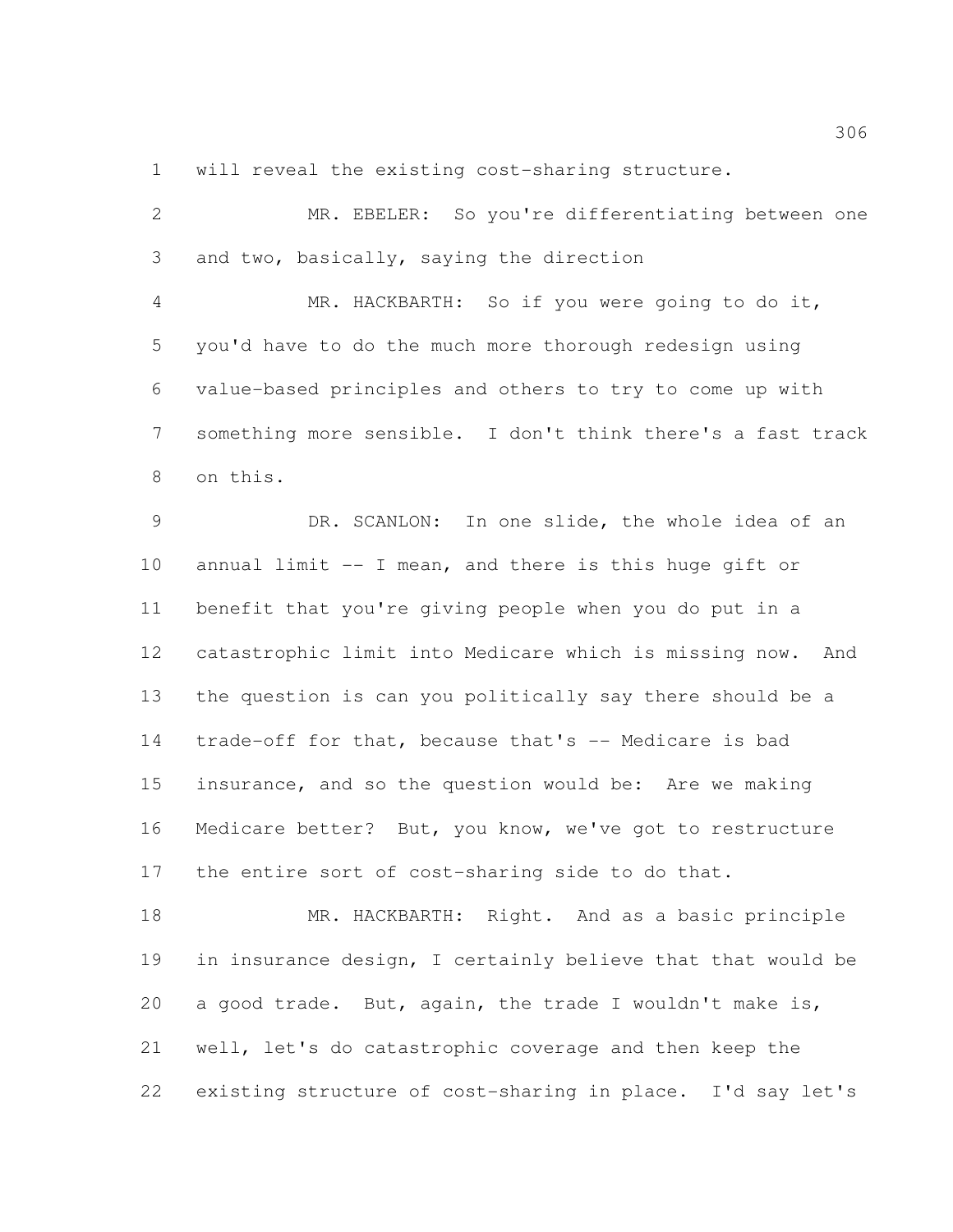1 do a real trade and say, you know, this is the amount of money we have to spend, let's design it so that it's more likely to have, A, the quality effects that we want and, B, equitable effects in terms of low-income people and other things.

 DR. CHERNEW: First of all, I think it was two years ago when Mark and I testified about value-based insurance design when we came here, something like that, so I can't tell you how -- first of all, I'm thrilled to talk about the demand side stuff. I'm even more thrilled that someone before me mentioned value-based insurance design. I want to say two things about that.

 The first thing is it's not clear that all of the low-value care is this sort of very cheap thing. There could be a lot of people with very expensive care where there's a lot of waste. I won't name any clinical areas here. But I do think it requires more thorough thought as to how to design this, and I do think that no matter what -- either we go to some broad payment-oriented approach or we try and capitate or do something else and let people ration 21 one way, or -- say either/or, or we incorporate demand mechanisms more, and I think in either case one of the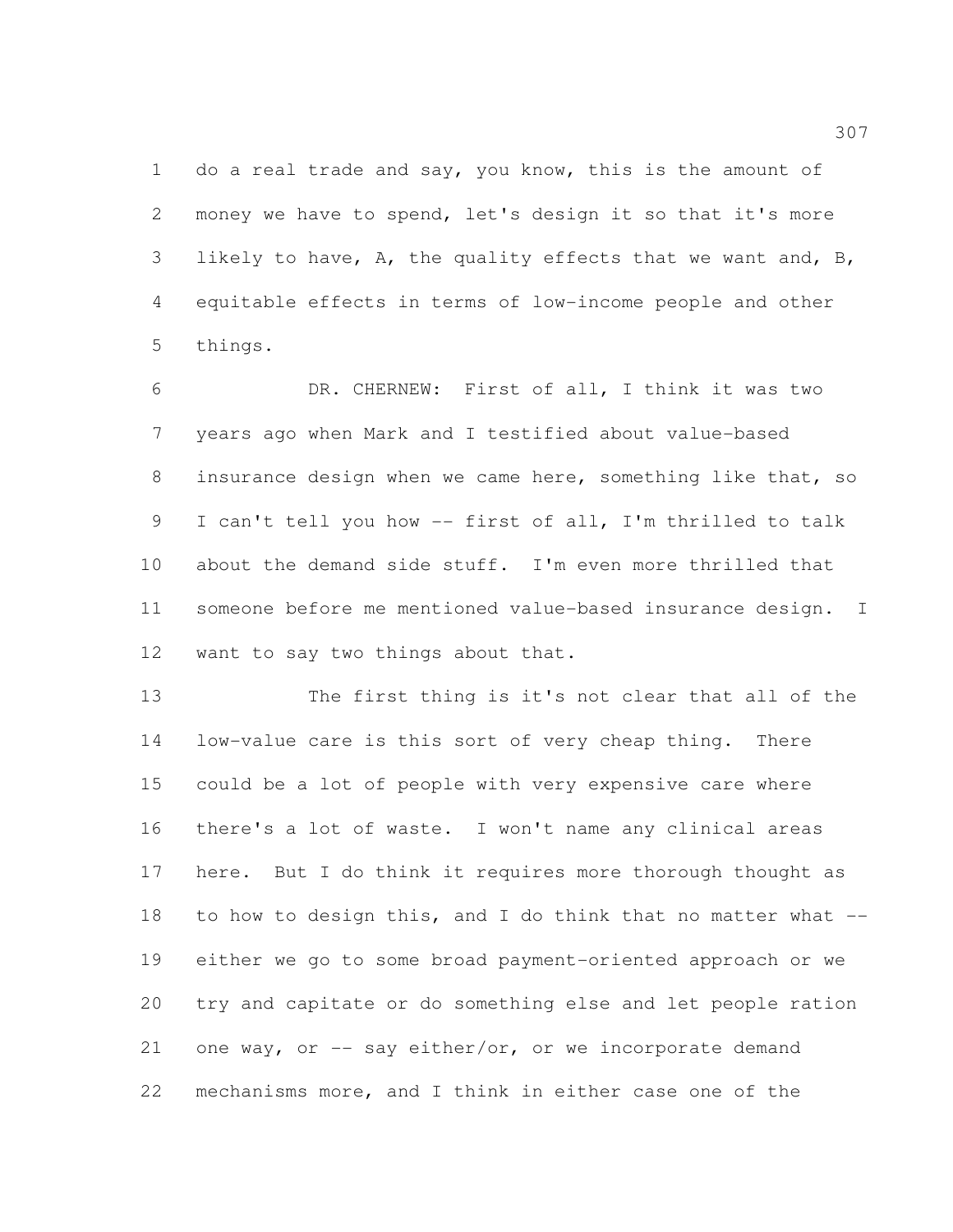themes of today is some more clinical nuance throughout the system, be it in payment or co-pay cost-sharing, is really valuable. And having a system move that way and having MedPAC say that we need more sophisticated clinical nuance to get the value we want I think is a wonderful statement.

 The question I had was really mundane compared to that wonderful thought, which is, Did you control for geographic region? I'm a little worried that you have people without coverage, say, in the South -- there's a lot of variation geographically in use, and my guess is there's a lot of variation in supplemental coverage, geographic variation in supplemental coverage. So in all of these cross-sectional design things, I know you've controlled for a ton of individual beneficiary stuff, and I think you controlled for urban-rural. But sometimes if you had people in the -- the stereotypical critique would be people in the South don't have supplemental coverage and the South is just cheaper, and so you find people without supplemental coverage spent a lot less. I don't know if that is controlled for that.

 DR. HOGAN: It's not controlled for it, but I looked and there really weren't even urban-rural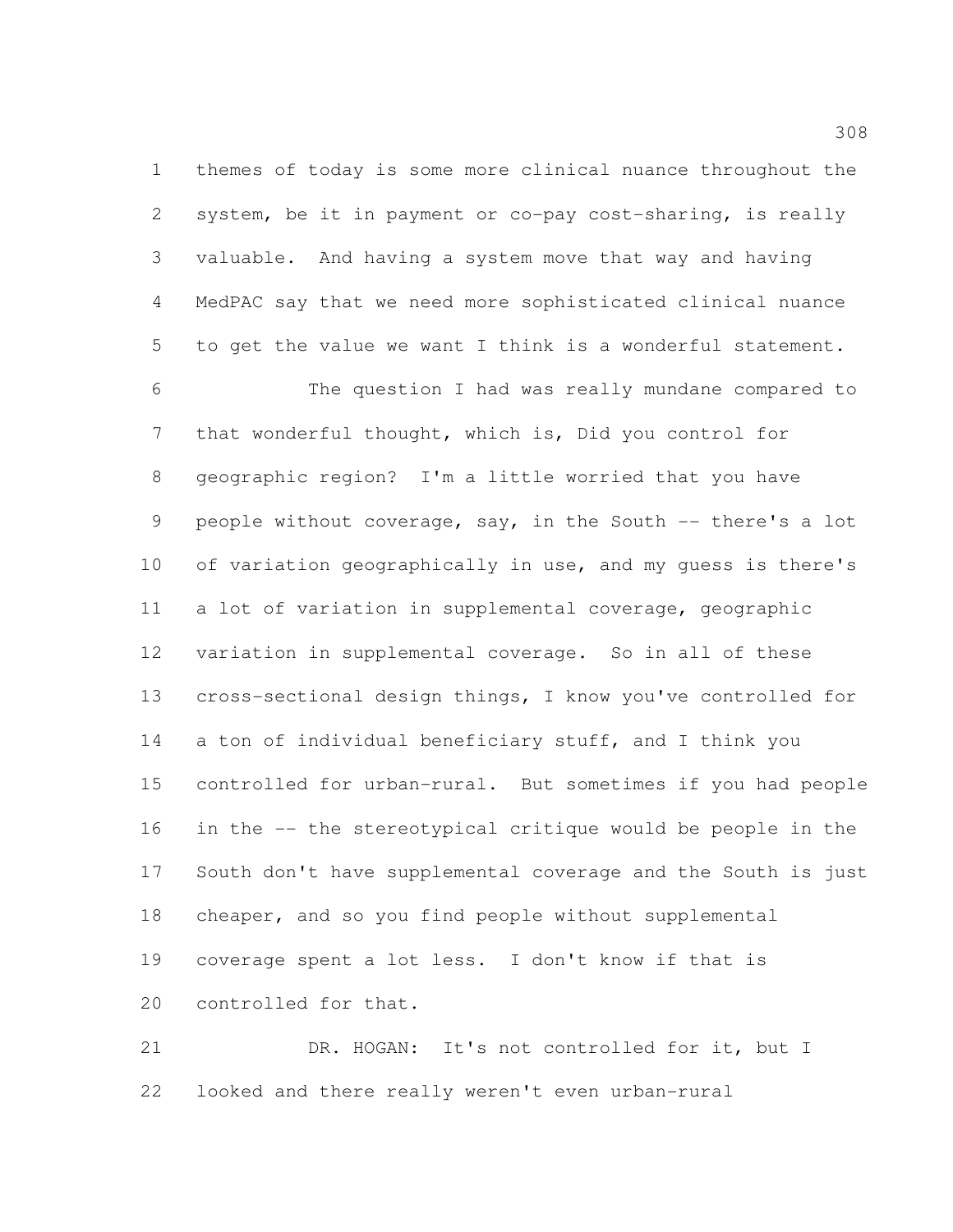differences. So as far as I could tell, they were pretty homogeneously placed across the country, but I can certainly put in dummies for some level --

 DR. CHERNEW: Historically, that was the case. It might not be the case now.

 DR. HOGAN: The MCBS is a poor design for trying to look at regional variation in secondary insurance coverage because it's so clustered. There's only about a hundred cities. I think that's right. So it's real hit or miss as to who you've got in there. So it's not clear that 11 anything will show up -- it's not clear that any expected geographic pattern will show up, but it's certainly not hard to reconfigure that to put in dummies for regional.

 DR. KANE: I'm assuming there was no Part D in here to -- I'm just wondering if this same population had differential behavior with Part D only because Part D does have one place where they all have to experience the same donut hole and --

19 DR. HOGAN: It didn't exist.

 DR. KANE: I'm sure it didn't exist, but is there any way that there could be --

DR. HOGAN: It literally didn't exist.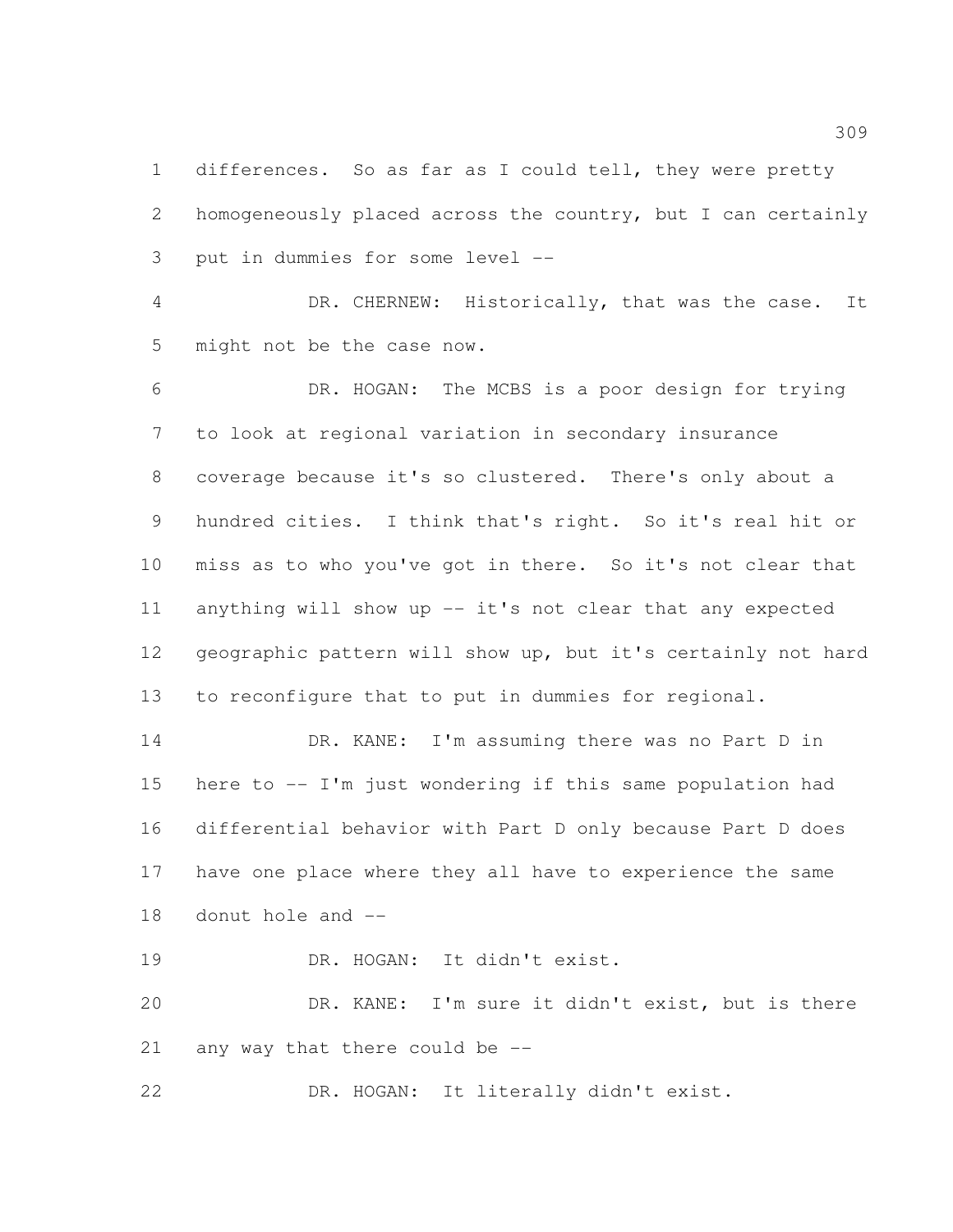1 DR. KANE: I mean, it didn't exist in that era. DR. HOGAN: Right, right, so I couldn't -- DR. KANE: So the other way to think about it might be, well, what are we finding now about Part D? Is there a way to take the lessons of how behavior differentiates by income, education, and even whether or not -- I don't know if we can link that to whether they have supplemental coverage or not, but what can we learn from Part D about how people might behave if they're more at risk for their drug coverage? Is there any way we can take those, what we've learned about Part D, even though it's different years, different people, and apply it to this? 13 DR. SCHMIDT: I think we are still in the early stages of doing some of our claims work. We have 2006 and 2007 drug claims information from Part D, and we hope to have some first cuts to look at that data, even by things like some elements of benefit design, a little later in the year. And it will take a little more doing beyond that. We're still trying to figure out how to maneuver some of

you are most interested in.

But we are very interested in looking at those

these enormous files to get in some of the variables that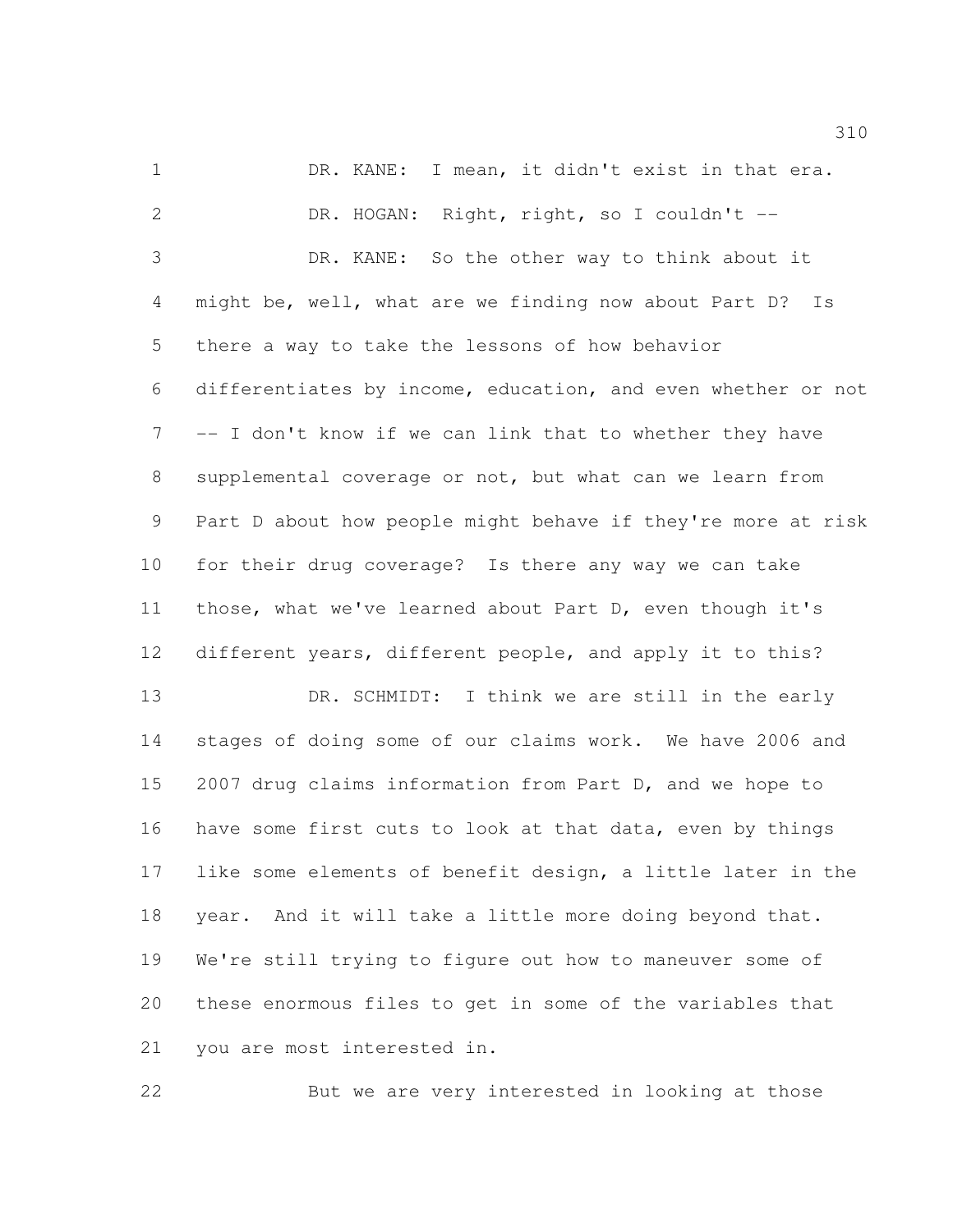questions, and we'll continue to try and work on them.

| $\overline{2}$  | DR. CHERNEW: Part D has some, I think, offset                |
|-----------------|--------------------------------------------------------------|
| 3               | effects on A and B. Bruce published a paper on the topic, I  |
| 4               | think it was on length of stay and health services research. |
| 5               | We actually are working on a paper now in Part D. We find    |
| 6               | that at least in some clinical areas you find fewer          |
| $7\phantom{.0}$ | hospitalizations in places where people gained more Part D   |
| $8\,$           | coverage. But getting the actual Part D data is hard to      |
| 9               | get, and the data is not that recent, per earlier comments.  |
| 10              | But I do think you would find the best evidence              |
| 11              | which suggests you would actually get some savings from      |
| 12              | better Part D coverage in selected populations. It wouldn't  |
| 13              | fully offset the extra drug spend, but it would offset some  |
| 14              | of the extra drug spend.                                     |
| 15              | MR. HACKBARTH: I think we're done. Thank you,                |
| 16              | Chris.                                                       |
| 17              | We'll now have our public comment session.                   |
| 18              | MR. COBURN: I'm Ken Coburn --                                |
| 19              | MR. HACKBARTH: Before you start, let me just                 |
| 20              | remind you of the ground rules. Please limit your comments   |
| 21              | to no more than a couple minutes and start by identifying    |
| 22              | yourself, as you were. If the light comes back on, it means  |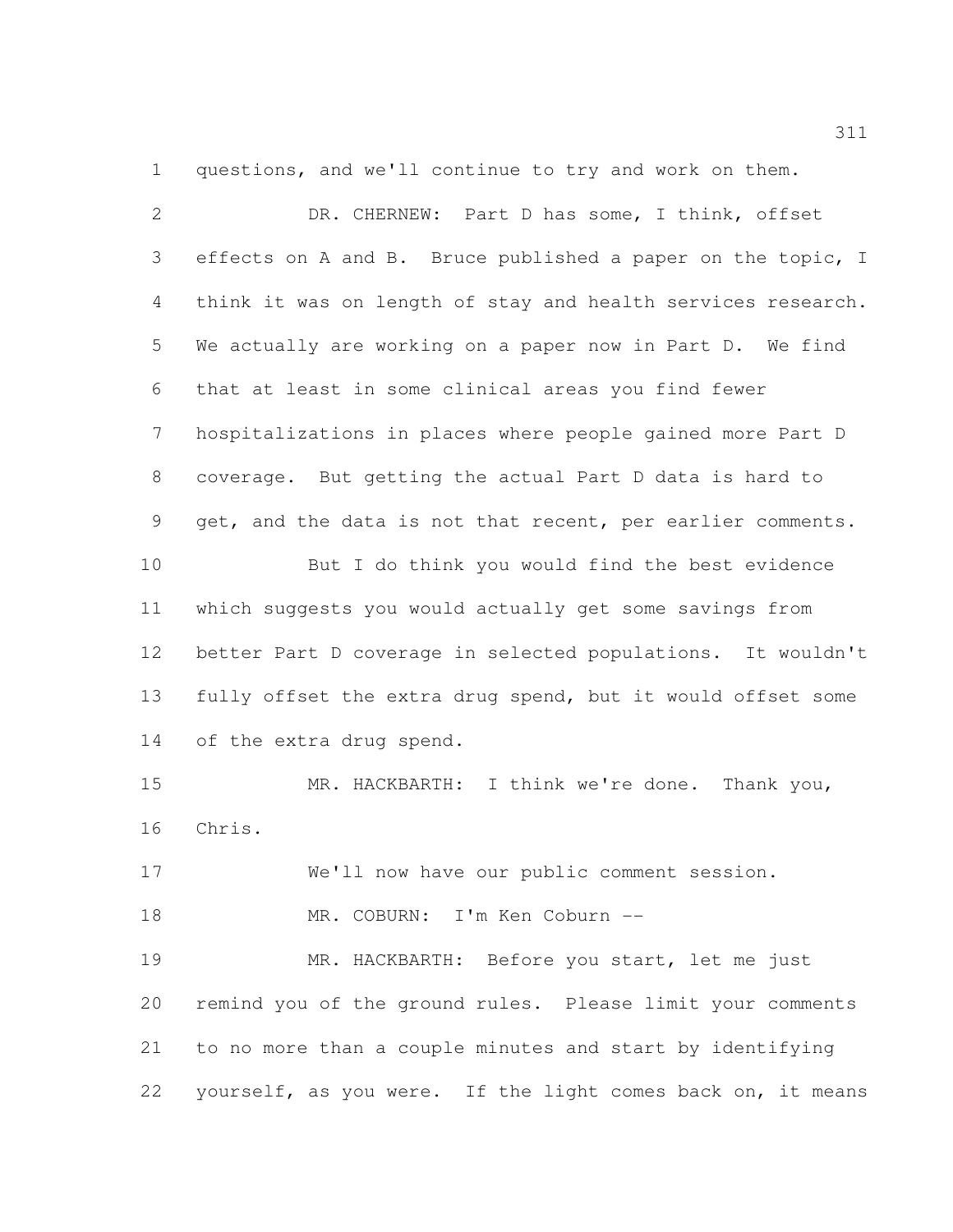your time is up.

 MR. COBURN: Thank you. Hi, I'm Ken Coburn. I'm the Medical Director and CEO of Health Quality Partners. We're a not-for-profit health care quality research and development organization. We are one of the two extended demonstration projects in the MCCD demo, and we're also one of the sites participating in the MCCPRN. I just wanted to offer two brief clarifying comments relative to that, and I want to thank John Richardson, the staff, and the Commissioners for considering that, and seeing the opportunity to try to accelerate our R&D work with chronic care in Medicare. Although my side is still participating in the ongoing MCCD, we see a huge need and opportunity to accelerate some of the research around chronic care in Medicare, and the two brief points I want to make are: One issue was raised around why this self-selected starter group, which I think is a totally valid and important question. We've spent the last year with appropriation monies from Congress to do the pre-planning required to get a uniform intervention that can be implemented across multiple sites in ways that can be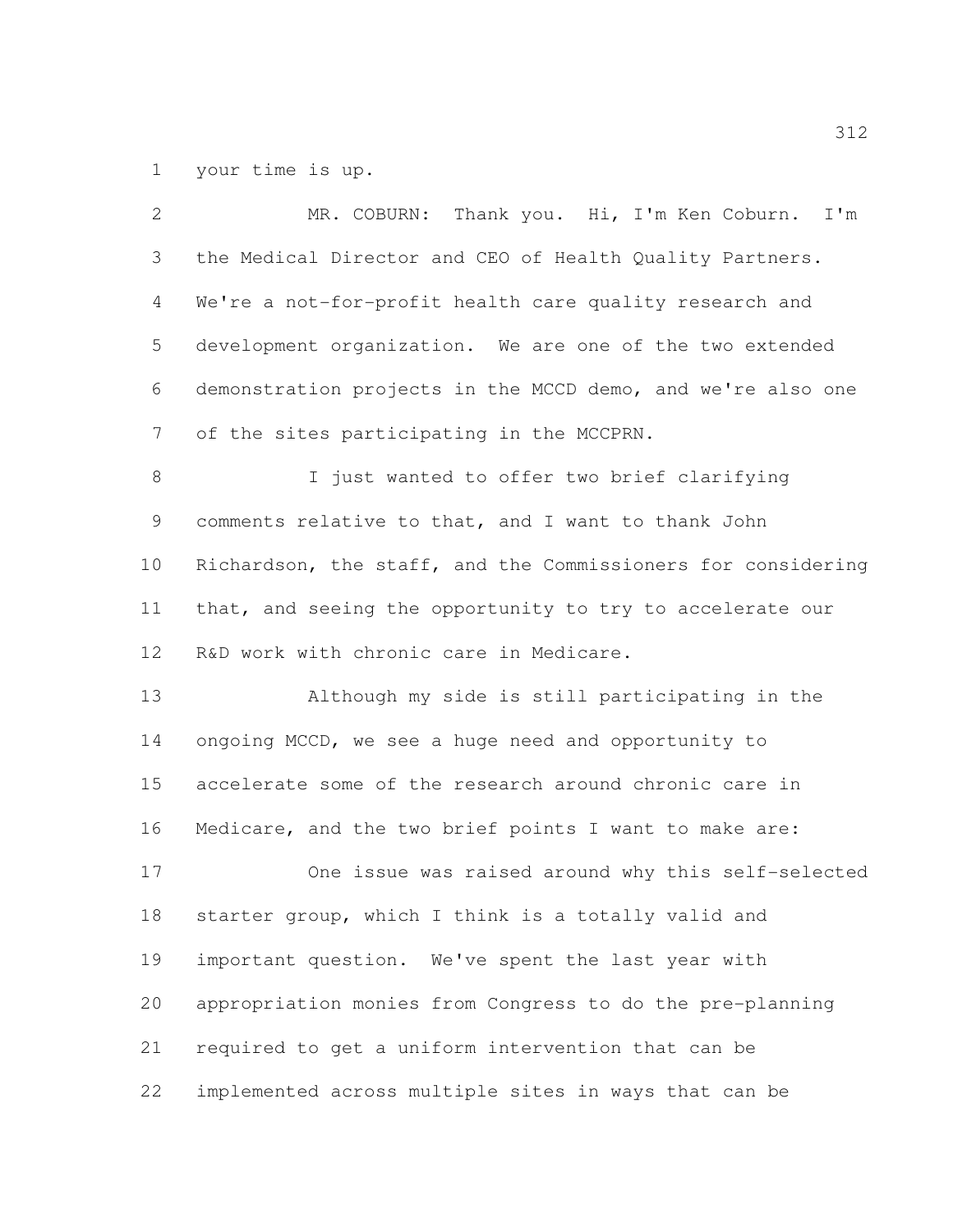1 readily adapted to those sites, and we have one more year of appropriation that we're working with Mathematica Policy Research and CMS to do that preparation work, the idea being that on day one of the launch of this, instead of the long lead time that you all referenced, we would be able to launch a uniform intervention, best practice model design across multiple sites and cut off that lead time.

 The ability to change the membership of this network is envisioned. It is envisioned in the draft legislation we are proposing. The Secretary can remove sites for lack of performance. They can add sites to augment if they're missing sites that should be participating and could productively add to that. So I wanted to clarify that. The starter set is because we're doing two years of preparation work to be able to have a model to go out of the block.

 The other point that I just wanted to make a quick comment on was in terms of the evaluation, internal- external. We envision both types of evaluation -- internal to get accomplished what many of you referenced as that rapid cycle change, so as data becomes available and changes in the model can productively be made and studied, that that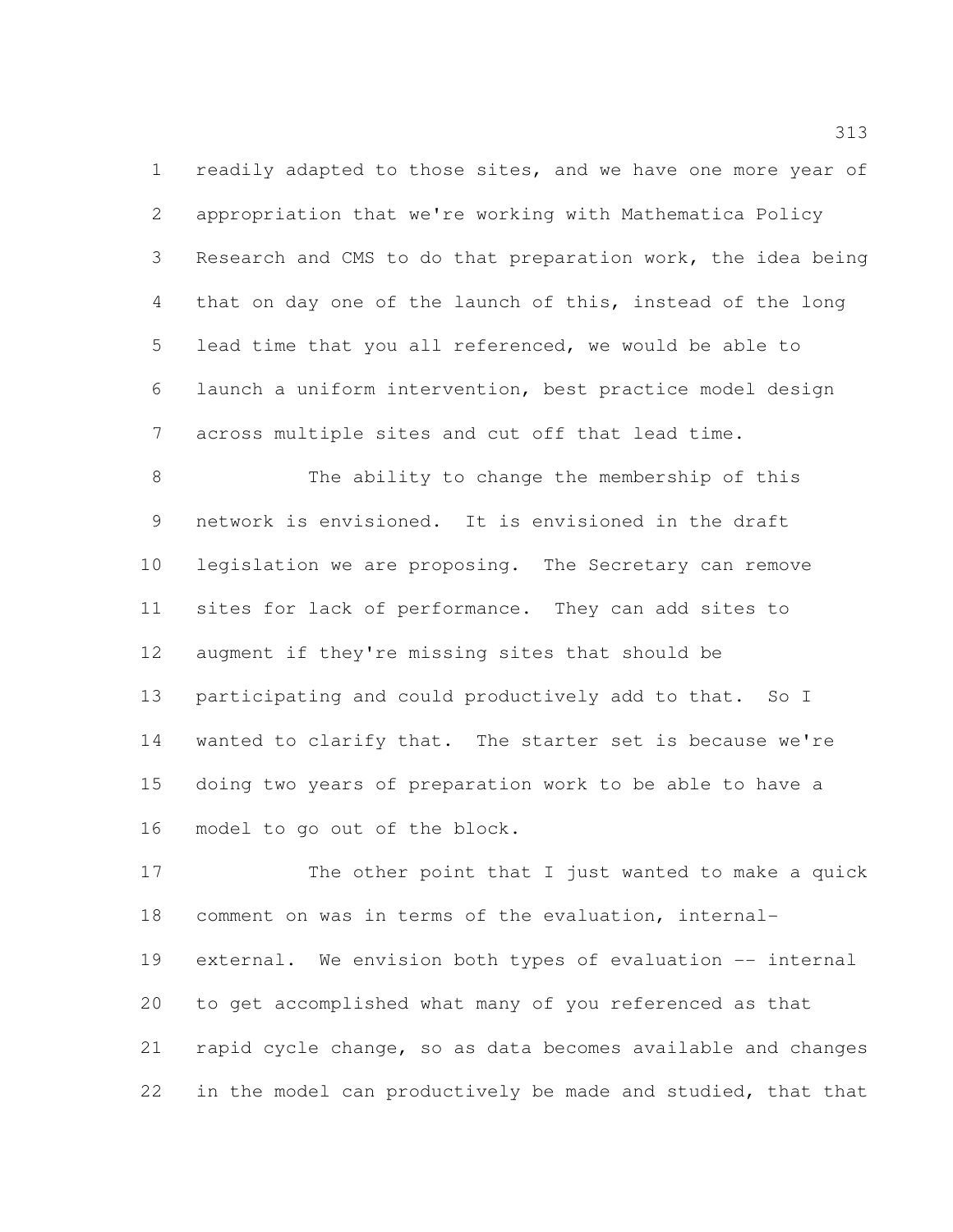happens. But we also envision an external third-party evaluator to look at the long-term outcomes in terms of cost and quality so that that can be from a policy decision, not the cake bakers judging their own quality of the cake, but to have that external evaluation as well.

 So I just wanted to clarify those in case those points failed to come across. Thank you.

 MR. COHEN: Hi, I'm Rob Cohen from Excel Health. Earlier there was a question about risk adjustment during the MA discussion, and I just had a two-part follow-up question or comment.

 One is, Do we have reason to believe that risk adjustment overpredicts costs for low-risk persons and underpredicts costs for high-risk persons? And if so, could there be substantial policy implications? For example, could the trust fund lose more dollars if plans disproportionately enroll healthy beneficiaries similar to that the trust fund could lose more money if plans disproportionately enroll beneficiaries in areas with high fee-for-service payments? So could the trust fund -- and then the end of that is: Could that also provide a disincentive to enroll the chronically ill and focus on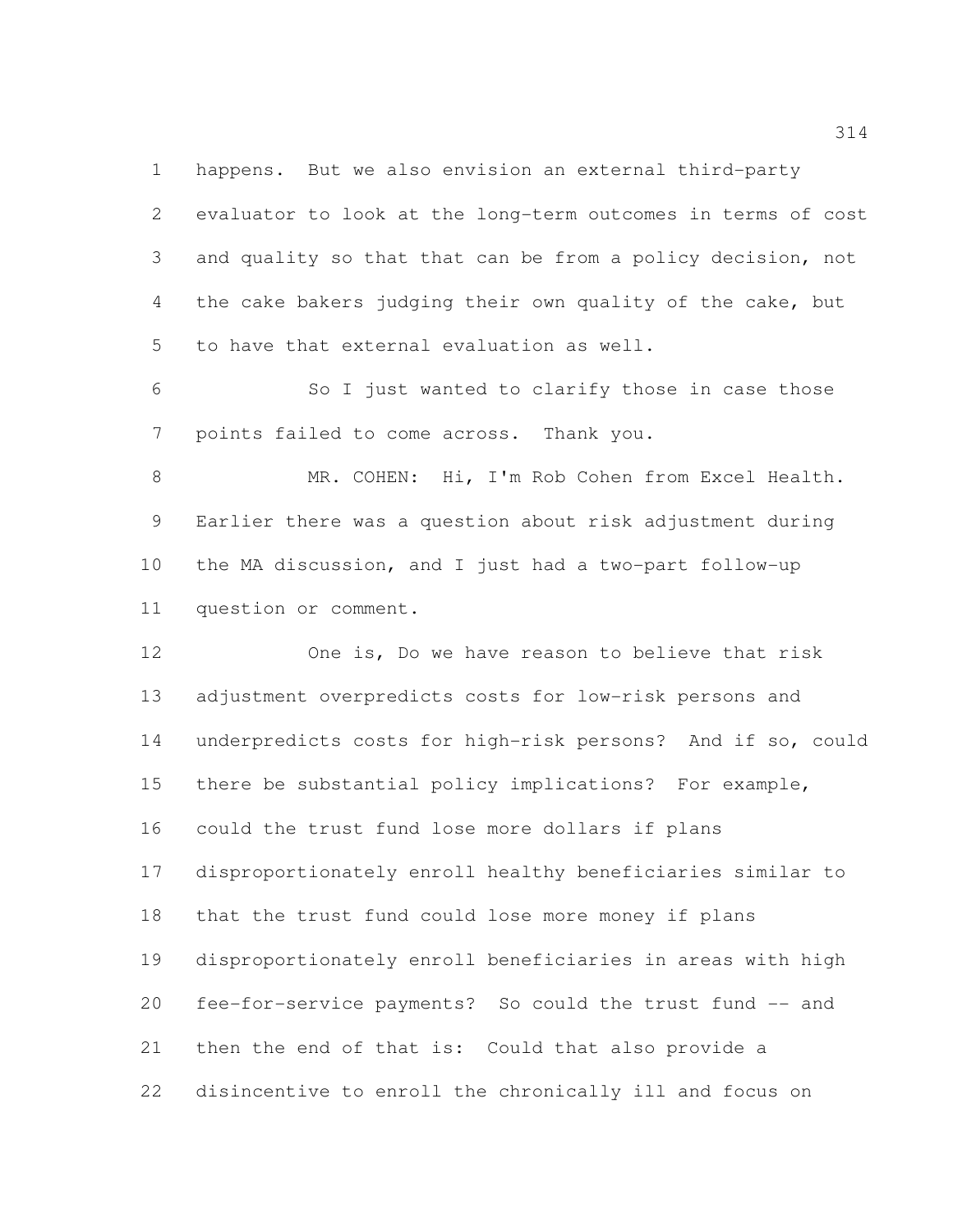managing care, if, in fact, there is a bias in risk

adjustment to overpay the healthy and underpay the

chronically ill?

Thanks.

 MR. DRUMMER: Good afternoon. My name is Robert Drummer. I represent the Promotional Products Association International out of Irving, Texas. My comments and questions today aren't necessarily related to your agenda today, more so to the report you recently released to Congress, specifically on one of your recommendations regarding the physicians payment issue and Senator Grassley's sunshine legislation.

 Compared to last year's legislation, this year's legislation and your recommendations supported a \$100 annual aggregate threshold for doctors and hospitals to report receipt of gifts and other items of transfer of value. And 17 we're not sure what, if any, metrics or data or articles you utilized to come up with that number, that annual aggregate number, as opposed to at least last year's legislation provided for \$25 per item de minimis.

21 I have, for example, an ink pen today -- I'm not sure who made, but it has a logo on it. It's by AFLAC.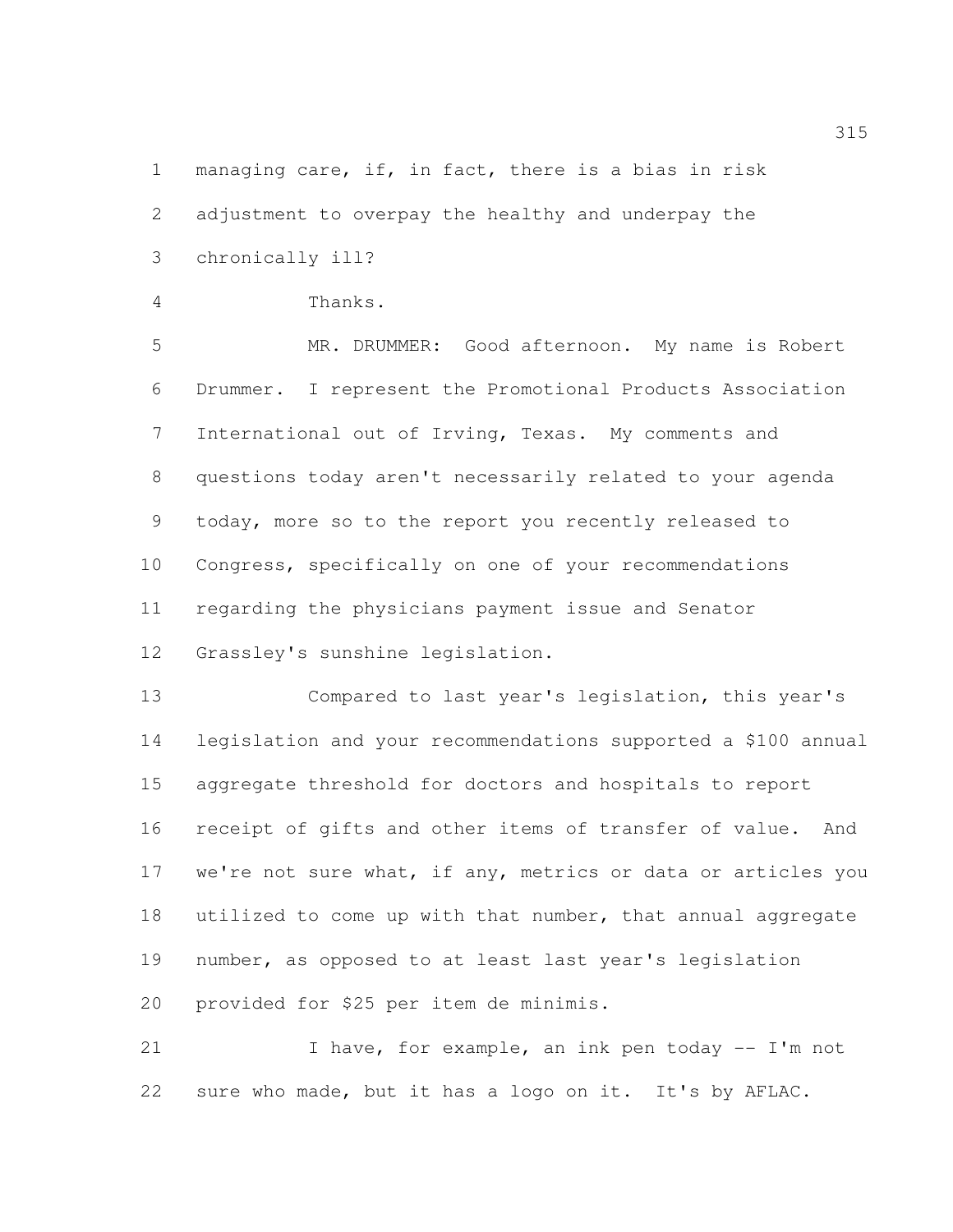Essentially, the companies that I represent are companies that produce these types of items really more so for advertisements, but not as a "gift." It's not like this is a Mont Blanc pen. But, nonetheless, those small businesses that provide these type of logo'd items, whether ink pens or coffee mugs, feel they'd potentially be adversely affected by the impact of companies having to make a decision about whether to go through the administrative burdens of recordkeeping of all the items that they provide to a doctor or a hospital in order to keep track and then actually report once they've reached that \$100 annual threshold. So that is part of my comment.

 My question, back to the Commission, is whether 14 staff or the Commission took into account what is, I quess, the point of either a de minimis value and/or an aggregate to determine what would potentially create a conflict of interest for physicians subject to the intent of the legislation by Senator Grassley.

19 MR. HACKBARTH: Okay, just for your information, if you have questions that you want to discuss, the way to do that is with the staff. They go to great lengths to receive input from people and respond to questions. We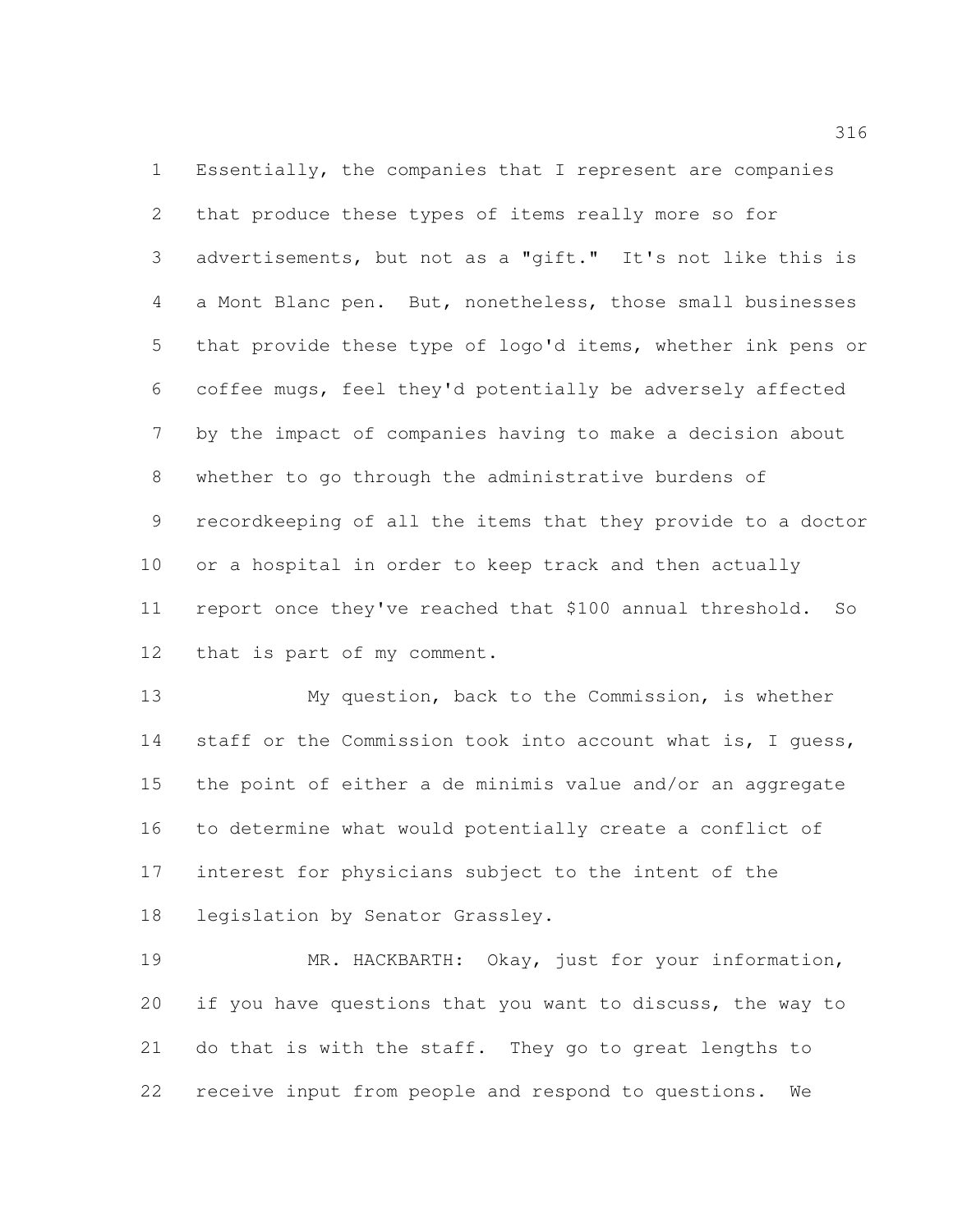don't do that in this session.

| $\mathbf{2}$    | Okay. We are adjourned for today. Let me remind             |
|-----------------|-------------------------------------------------------------|
| $\mathfrak{Z}$  | Commissioners what time we start tomorrow: 8 o'clock in the |
| $\overline{4}$  | morning.                                                    |
| $\mathsf S$     | [Whereupon, at 5:29 p.m., the meeting was                   |
| 6               | recessed, to reconvene at 8:00 a.m. on Friday, March 13,    |
| $7\phantom{.0}$ | 2009.]                                                      |
| $8\,$           |                                                             |
| $\mathcal{G}$   |                                                             |
| 10              |                                                             |
| 11              |                                                             |
| 12              |                                                             |
| 13              |                                                             |
| 14              |                                                             |
| 15              |                                                             |
| 16              |                                                             |
| 17              |                                                             |
| 18              |                                                             |
| 19              |                                                             |
| 20              |                                                             |
| 21              |                                                             |
| 22              |                                                             |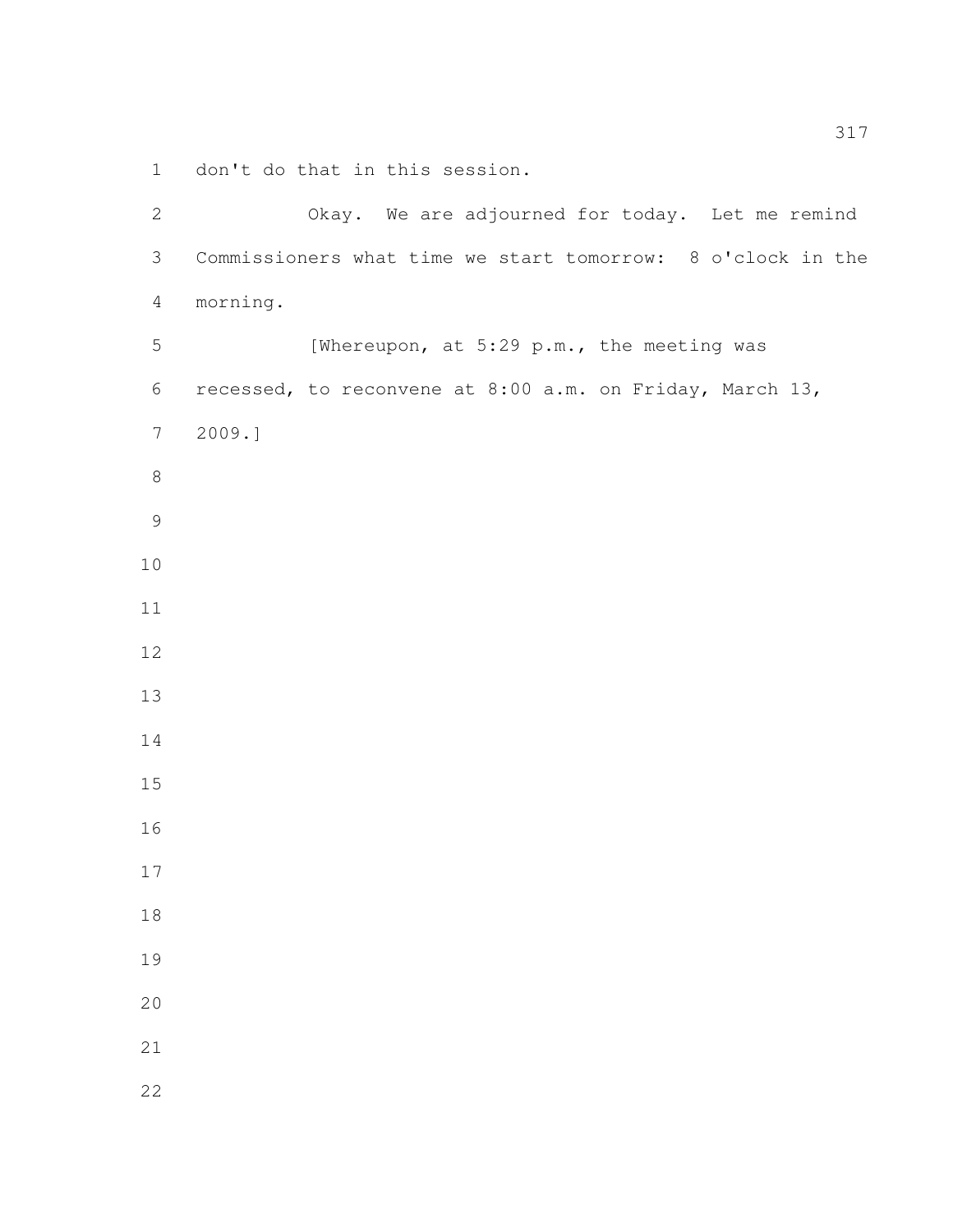## MEDICARE PAYMENT ADVISORY COMMISSION

PUBLIC MEETING

The Horizon Ballroom Ronald Reagan Building International Trade Center 1300 Pennsylvania Avenue, N.W. Washington, D.C.

> Friday, March 13, 2009 8:00 a.m.

COMMISSIONERS PRESENT:

GLENN M. HACKBARTH, J.D., Chair JACK C. EBELER, M.P.A., Vice Chair MITRA BEHROOZI, J.D. JOHN M. BERTKO, F.S.A., M.A.A.A. KAREN R. BORMAN, M.D. PETER W. BUTLER, M.H.S.A RONALD D. CASTELLANOS, M.D. MICHAEL CHERNEW, Ph.D. FRANCIS J. CROSSON, M.D. THOMAS M. DEAN, M.D. JENNIE CHIN HANSEN, R.N., M.S.N., F.A.A.N NANCY M. KANE, D.B.A. GEORGE N. MILLER, JR., M.H.S.A. ARNOLD MILSTEIN, M.D., M.P.H. ROBERT D. REISCHAUER, Ph.D. WILLIAM J. SCANLON, Ph.D. BRUCE STUART, Ph.D.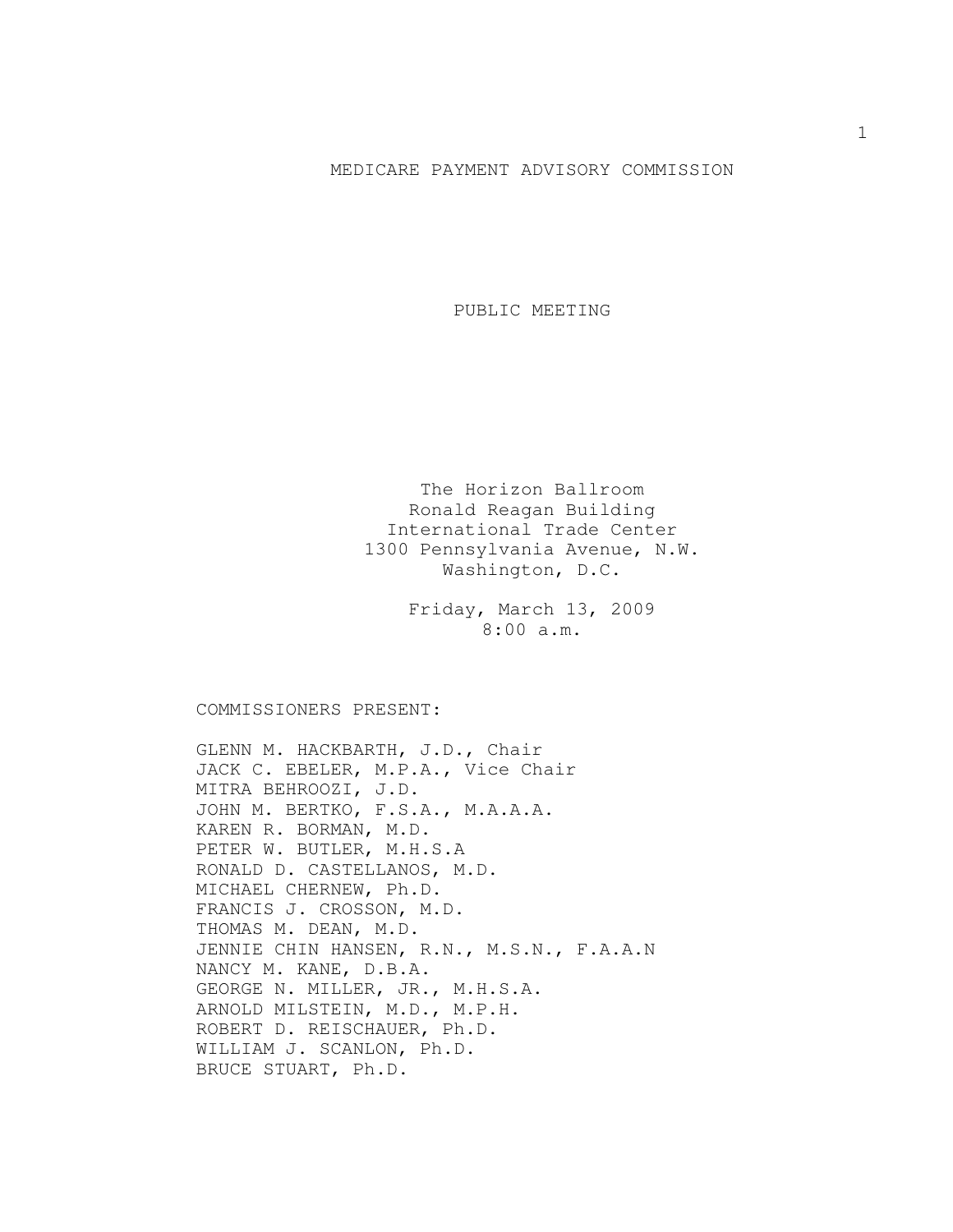|                                                                                                                           | 2           |
|---------------------------------------------------------------------------------------------------------------------------|-------------|
| AGENDA                                                                                                                    | <b>PAGE</b> |
| Medical education in the $U.S.$ -- Is it supporting<br>needed delivery system reforms?<br>-- Cristina Boccuti, Craig Lisk | 3           |
| Follow-on biologics<br>-- Joan Sokolovsky, Kim Neuman, Nancy Ray                                                          | 82          |
| Public Comment                                                                                                            | 133         |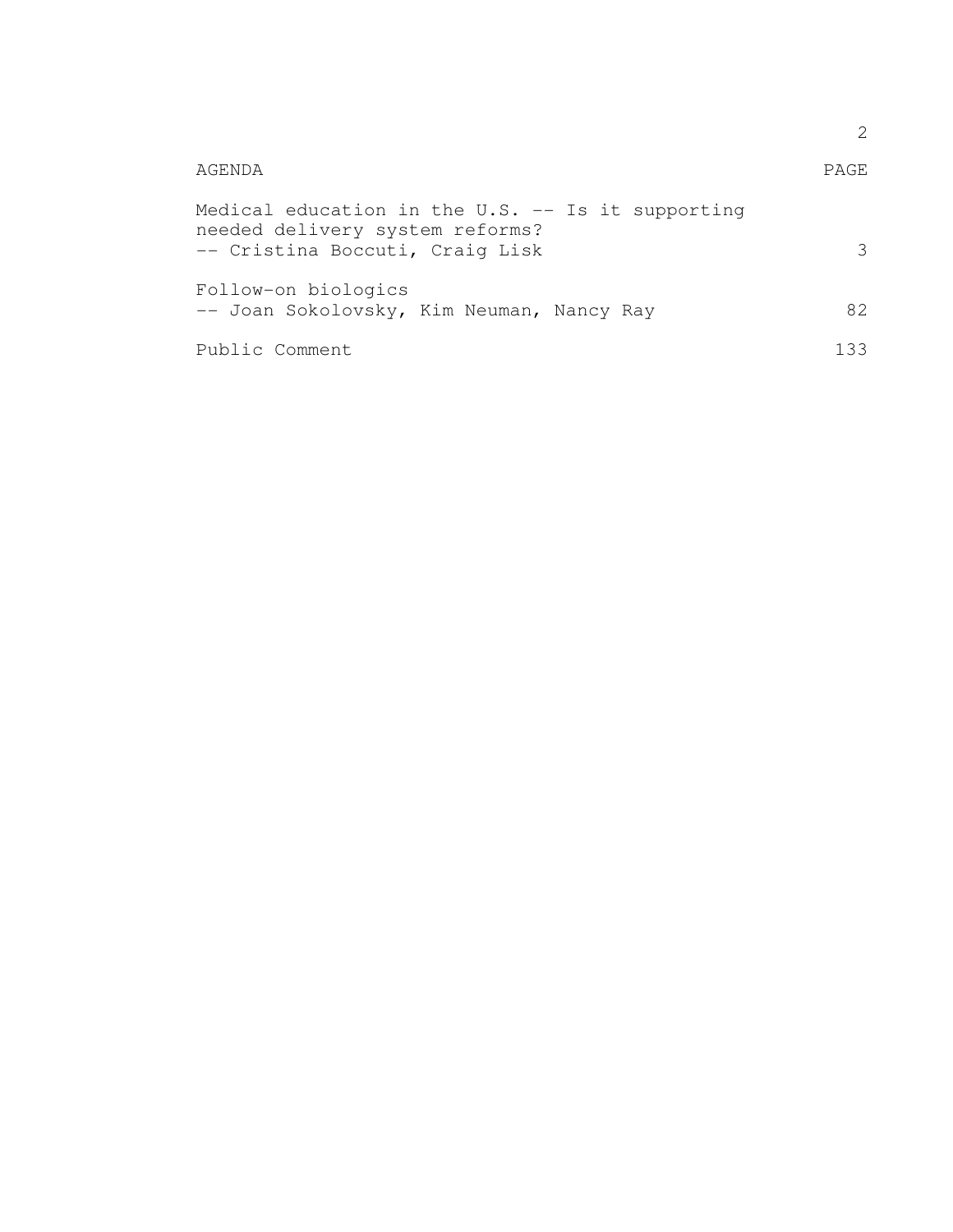## P R O C E E D I N G S

 MR. HACKBARTH: Okay, first up this morning is medical education.

 MR. LISK: Good morning. I hope everybody has had their coffee and tea to get themselves going this morning. This is our first session since we had a panel back in October on whether we are training physicians for health care delivery in the 21st century, and were planning on having some more sessions in the future and from today.

 Today, I'm going to start by reviewing some background information on Medicare support for the process of becoming a physician and the organization of accrediting agencies and Medicare subsidy for this.

 Cristina is then going to discuss findings from a new study by RAND which MedPAC funded on curricula and residency programs with a focus on skills needed for delivery system reform. We will then turn to a discussion of the disincentives that are in place for non-hospital experiences during residency and finish with a discussion of future work topics on this issue.

 Medicare provides substantial support for graduate medical education. Over 1,100 hospitals receive Medicare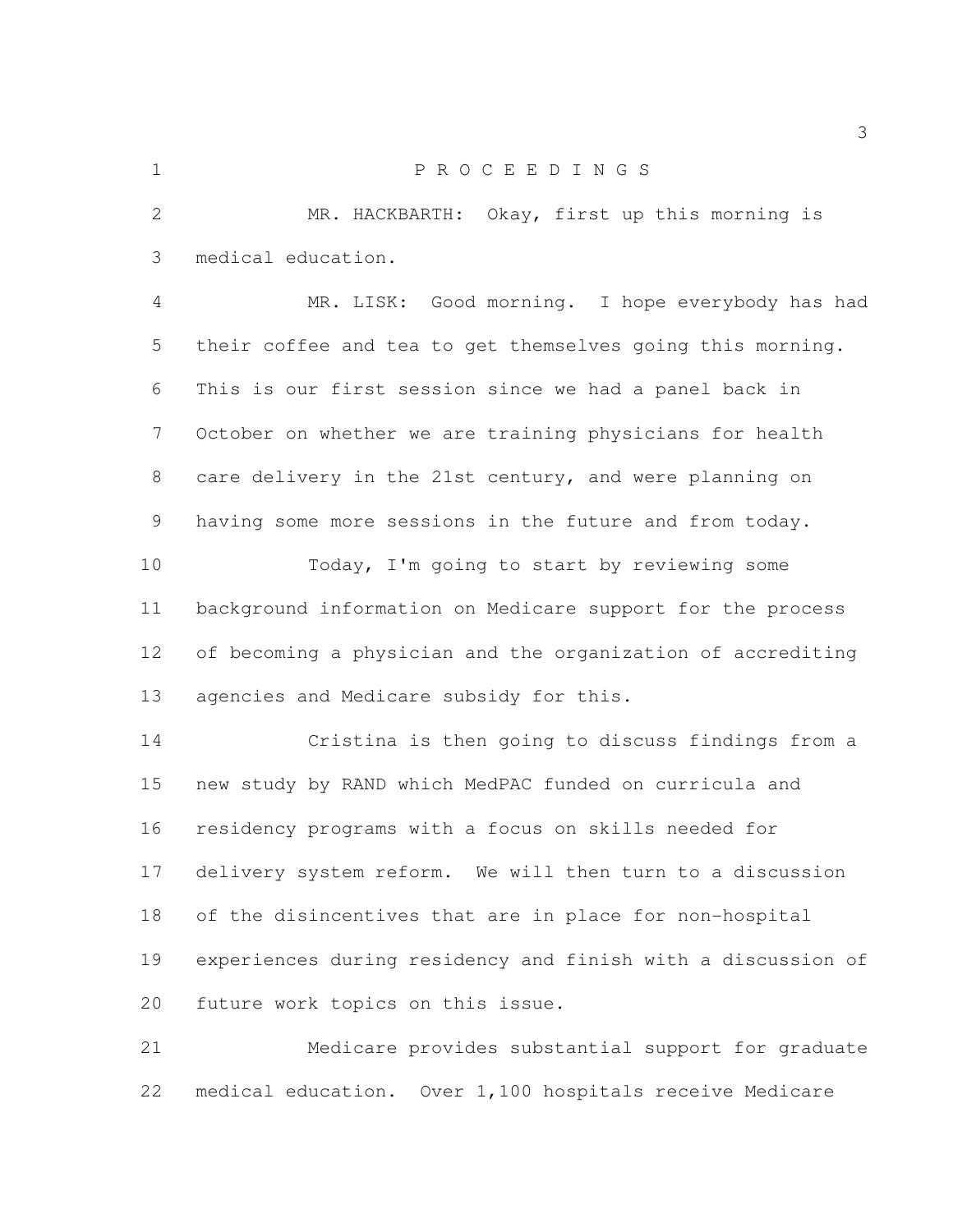payments in support of GME for approximately 90,000 residents and fellows. Support to hospitals comes from two payments: Direct graduate medical education payments are payments made to hospitals for costs associated with running a residency program such as the salary and benefit costs of residents, faculty supervisory cost, and program overhead expenses. Medicare payment for these expenses totaled \$2.9 billion in 2007.

 The indirect medical education adjustment is a payment to hospitals for higher patient care costs associated with being a teaching hospital, such as residents learning by doing and unmeasured differences in patient severity. The adjustment is made to inpatient payment rates and is currently sent more than twice the higher patient care cost associated with teaching activity. These payments totaled \$6 billion in 2007.

 Combined, each FTE resident recognized by Medicare provides hospitals with roughly \$100,000 in revenues from the program, essentially covering what we might label as the full direct cost of the residence, Medicare itself funding that. These funds, however, are fungible and may be used for other activities other than residency training.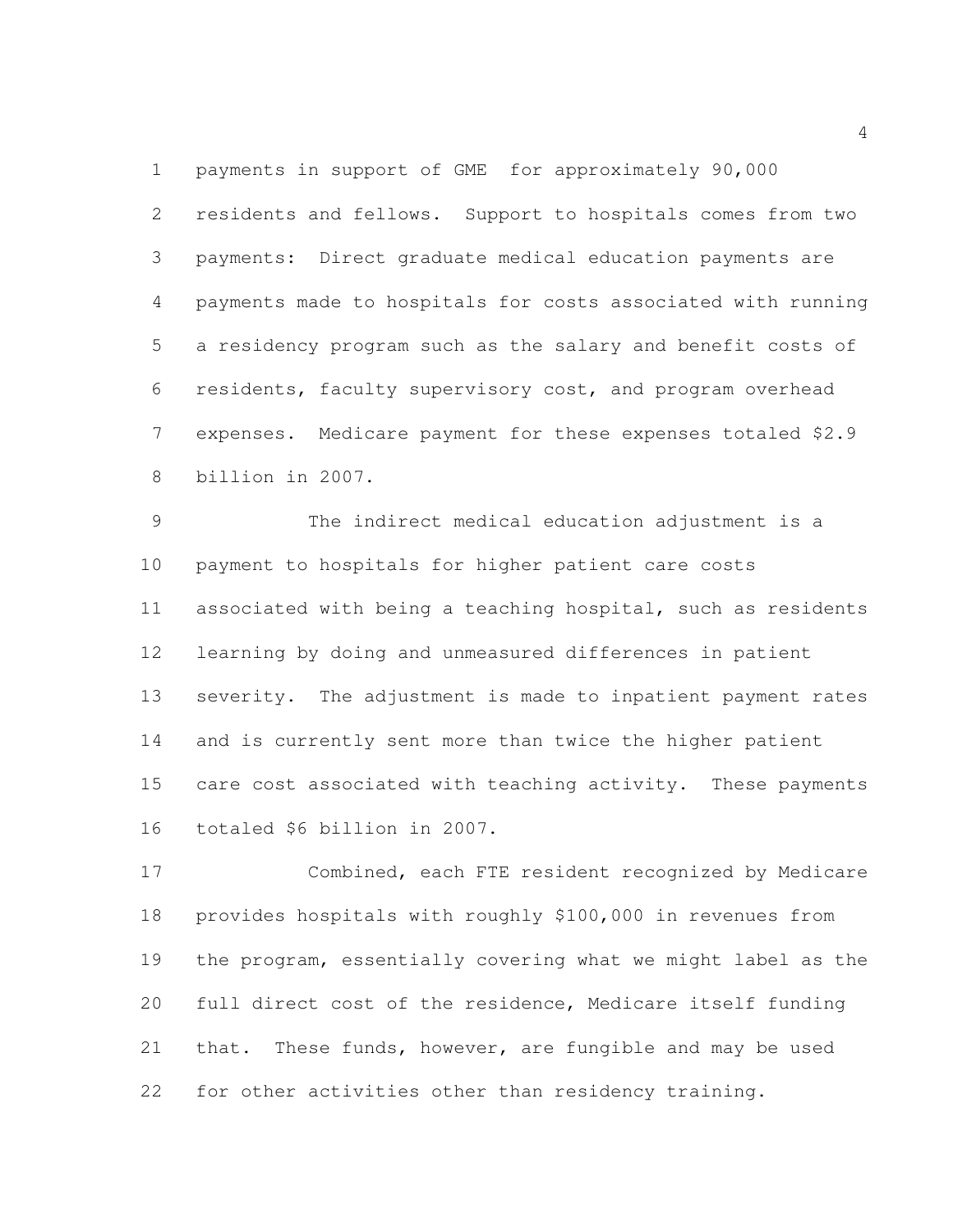At the October meeting in our introduction, we showed you this graphic on the path to becoming a physician, which we also discuss in more detail in your briefing materials. What we focused on in just a little bit is on the left side on the accreditation process, but if you have questions on the processes involved, we'd be happy to answer them at the end of the presentation.

 The medical education complex in this country is large. There are over 150 accredited allopathic and osteopathic medical schools with -- training about 86,000 students, medical students, with about 21,800 first-year students. There are new medical schools that are opening and class sizes are growing, so these numbers will be increasing.

 Moving on to graduate medical education, there are over 9,000 ACGME or AOA approved residency training programs training about 110,000 residents and fellows in this country. While the vast majority of residents receive their training in US or Canadian medical schools -- their undergraduate medical training in US or Canadian medical schools -- over a quarter are international medical school graduates, graduates of medical schools outside the United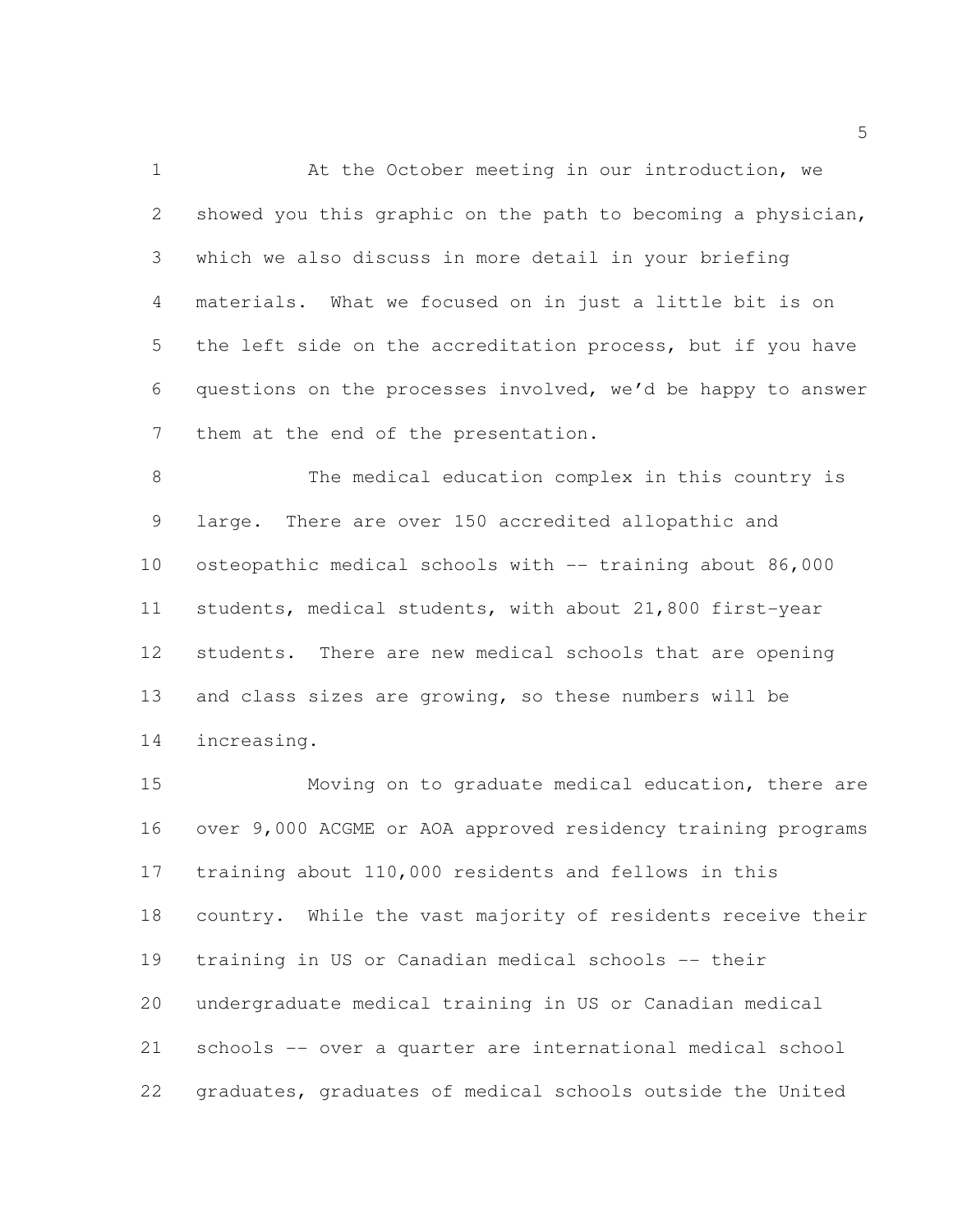1 States or Canada. There are over 25,000 residents each year starting residency programs for the first time.

 The accreditation of medical schools, graduate medical education programs, medical licensor specialty certification, and continuing medical education are handled by different organizations listed on this slide. As you may remember, Tom Nasca, from the ACGME, he was responsible for accrediting graduate medical education programs, was one of the participants on our panel back in October.

 So, here we have a slide that shows the different things that need to be accredited in different accrediting bodies involving the accreditation and certifying process along the way to becoming a physician. Within each of these accrediting bodies are representatives from a number of other organizations involved in the education process such as the AAMC, which represents teaching hospitals and medical schools, and the American Medical Association who are represented in several of these accrediting bodies, the ones for medical schools, GME, and continuing medical education, for example.

 There's been some cross-fertilization in terms of the groups, as ACGME and ABIM have worked in a complimentary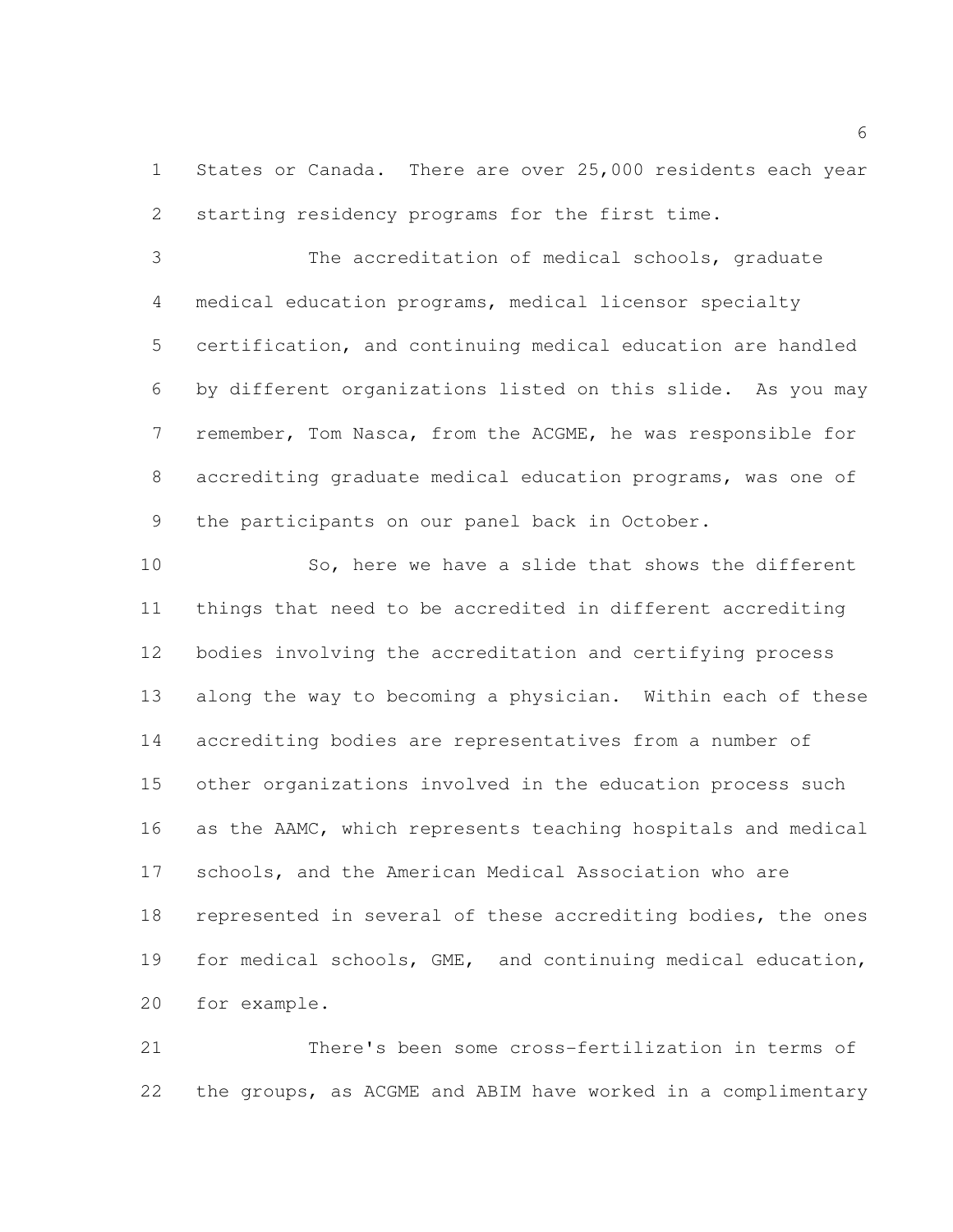fashion integrating the core competencies into the accreditation and certification process. And if you remember, Dr. Nasca talked about those core competencies back in October, and we have some discussion of those in the paper.

 Dr. Wickham, as you may recall from our October meeting stated that, with so many players, it makes it difficult to achieve consensus around system changes or reform and suggested there might be a role for an independent body here.

11 So, what does it take to have an accredited residency training program? Well, first, both the institutions sponsoring the training and the program itself need to be accredited. Site visits are performed every two to five years, and programs must meet the individual requirements of the residency review committees for individual specialties with movement to a competency-based education and outcomes-based education, which Dr. Nasca discussed at the October meeting.

 Programs much show how residents have achieved competency-based education objectives and must also show how programs are using this information to improve the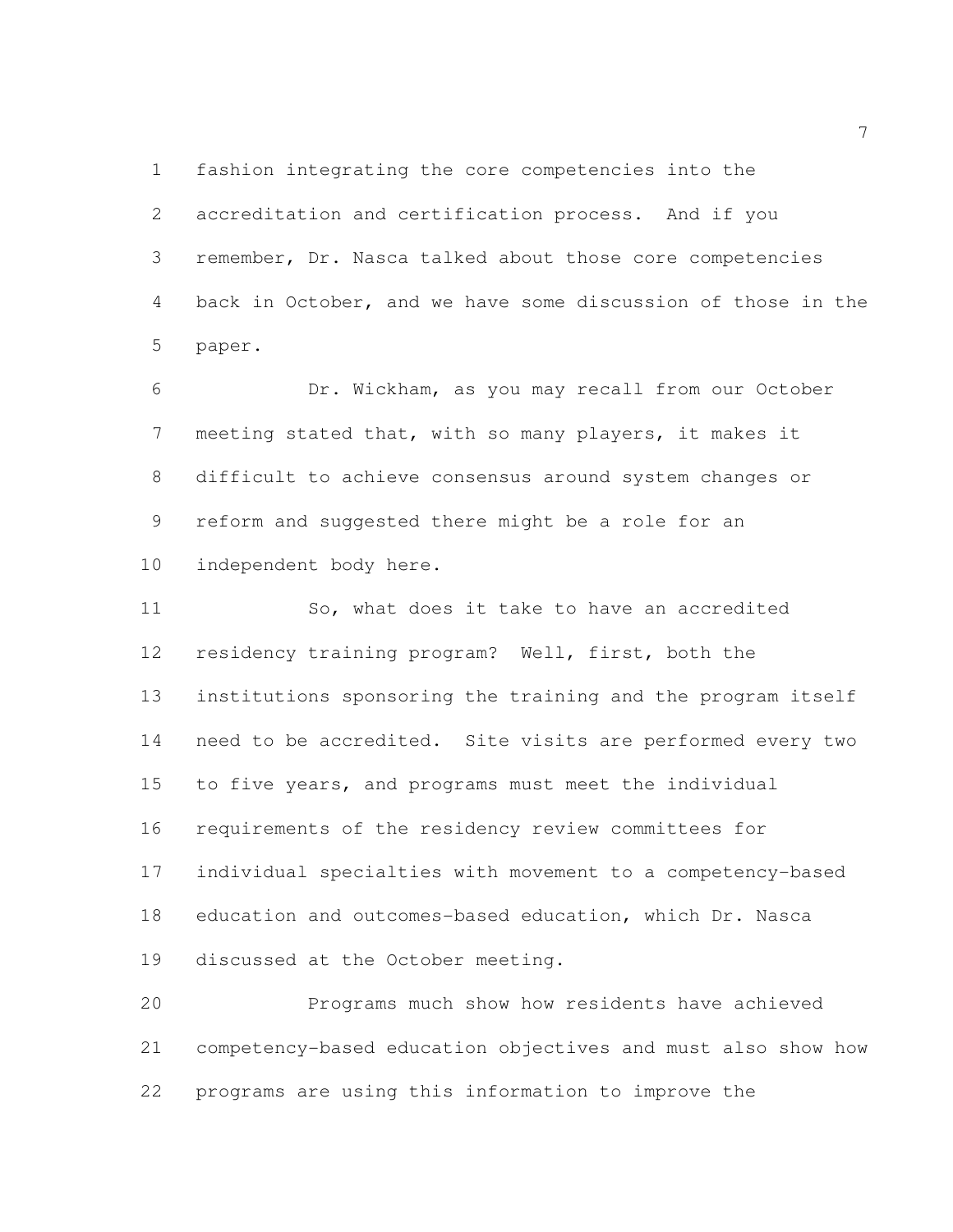educational experience of residents.

| $\mathbf{2}$   | RRC members then review the site visit reports,              |
|----------------|--------------------------------------------------------------|
| 3              | then vote on the appropriate accreditation action, which     |
| $\overline{4}$ | would include the length of time until the next review.      |
| 5              | With that, Cristina will talk about delivery                 |
| 6              | system reform and other topics.                              |
| $\overline{7}$ | MS. BOCCUTI: So, in recent years MedPAC has                  |
| 8              | recommended several changes to reform the delivery system to |
| 9              | focus on beneficiaries, improve quality, and control         |
| 10             | spending. Several are listed on the slide up at the top but  |
| 11             | I'm not going to go through them, you've been talking about  |
| 12             | them for a couple of years.                                  |
| 13             | I will mention that, for delivery system reform to           |
| 14             | work, it's crucial for medical education to equip students   |
| 15             | with the skills that they're going to need to deliver care   |
| 16             | under these new payment policies.                            |
| 17             | Medicare, as a major payer of medical education              |
| 18             | and healthcare, has an enormous stake at ensuring that       |
| 19             | physicians and healthcare professionals are adequately       |
| 20             | trained to provide efficient, coordinated, and high-quality  |
| 21             | care. Although accrediting agencies have instituted          |
| 22             | standards like Craig mentioned, Medicare has not played a    |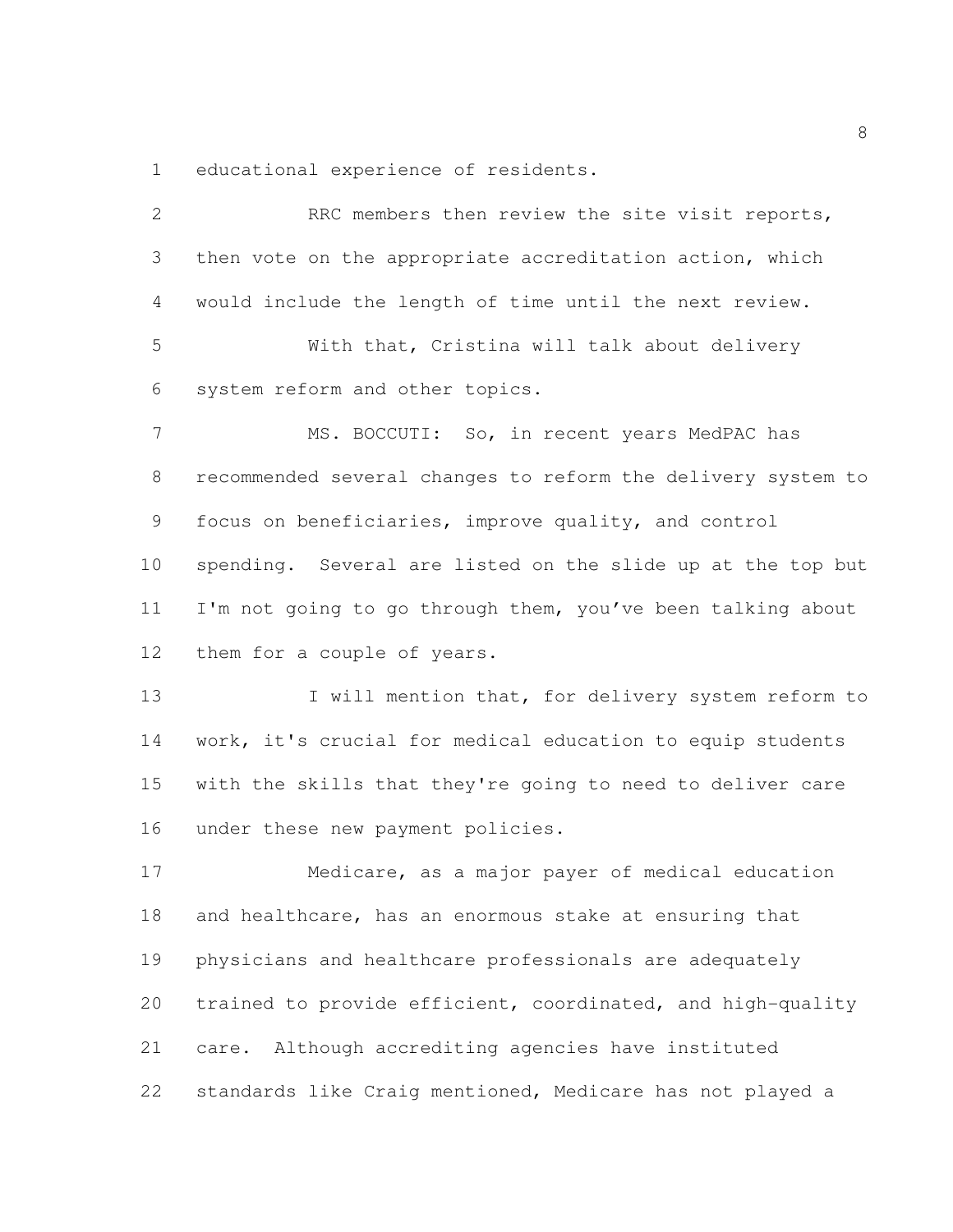role in fostering goals and objectives in medical education curricula.

 Many of you have asked or commented on the curricula and residency training programs, so we contracted with RAND researchers to conduct a very interesting study that I'm going to talk about for the next several slides. The study consisted of semi-structured interviews with directors of internal medicine residency programs. All were conducted by RAND's principal investigator who is a board certified internal medicine physician. Programs were selected randomly from a representative sampling frame. We examined several specific curricular duties within the broad 13 topics that I listed there on the bottom of the slide, and we selected these topics for the relevance to delivery 15 system reform. In brief, the main findings from the study are that, although most residency programs provide some training in these areas, there is tremendous variation and in general curriculum falls far short from that recommended by experts.

 The first area we examined here is quality. The IOM states that physicians must be able to assess the quality of care they provide and implement changes in their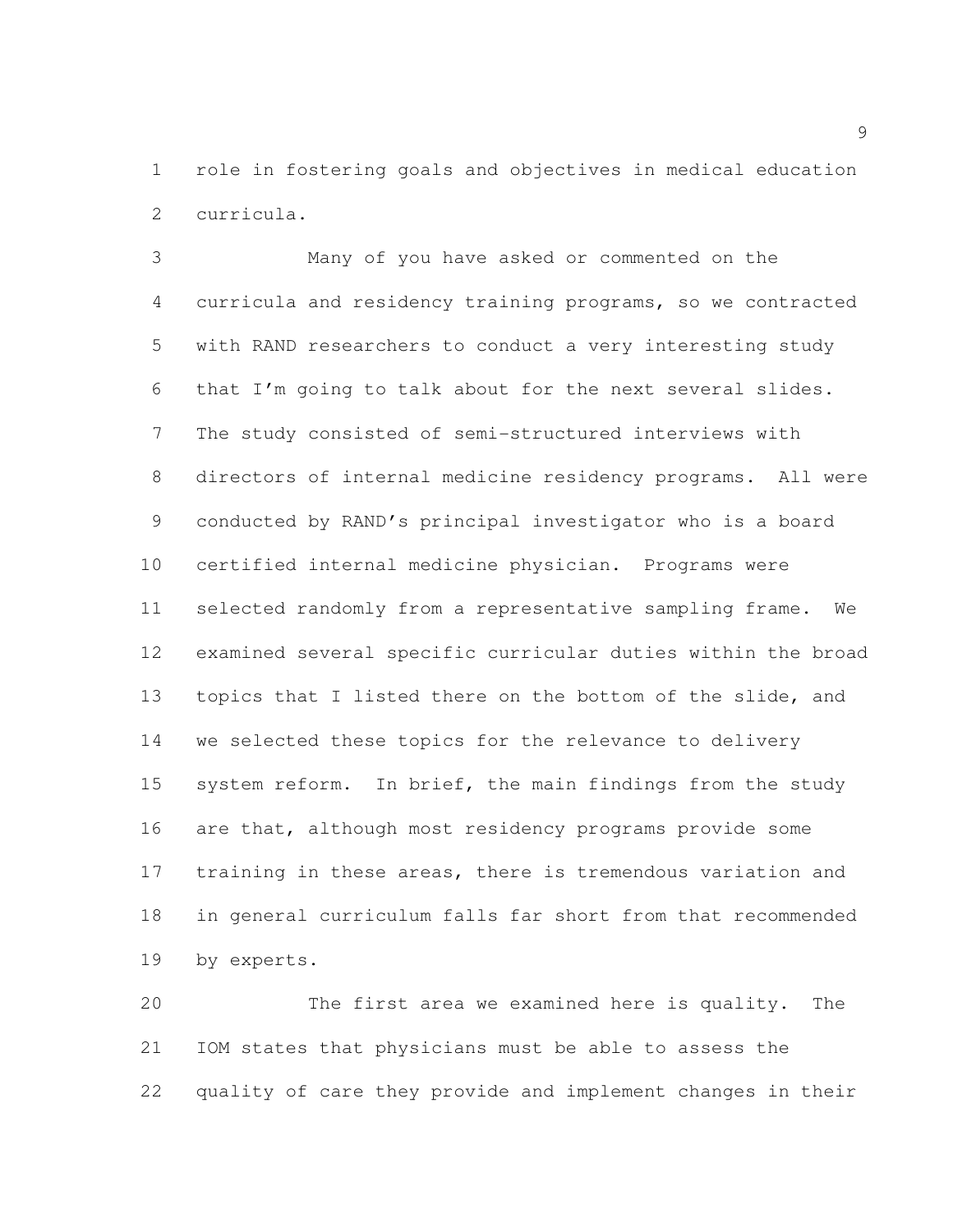practice for improvement. This process is often referred to as practice-based learning.

 The RAND researchers found that while most residency programs receive some exposure to quality assurance and system change, only a small share require residents to complete their own data analysis and data collection and resulting system change. This is important because delivery reforms to improve quality such as P4P demand that physicians really understand the underlying elements of quality improvement. Evidence-based medicine, as a tool for practiced improvement and comparative effectiveness initiatives appeared to be taught more consistently in residency programs through formal training, formal sessions and journal clubs.

 While most programs reported teaching their residents to use clinical prediction tools such as a pneumonia severity index, only about a third have IT to support these tools in clinical practice.

 Individual physicians work within a complex arrangement of health care delivery in the US. This complexity has led to fragmentation in care which has likely contributed to many hospitalizations for chronic conditions.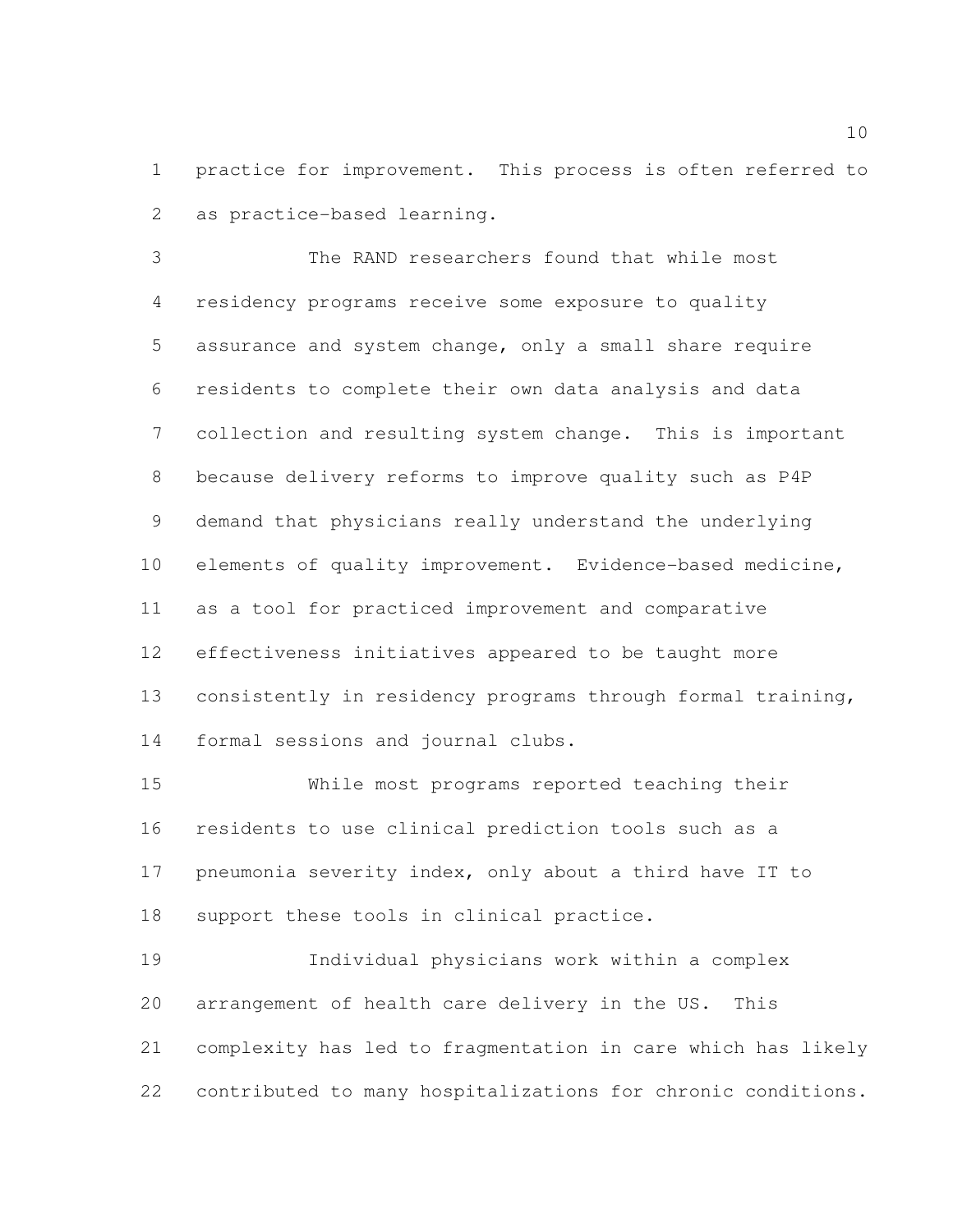So, to counter this trend and unsustainable growth in spending, experts have introduced system-based practice. This calls for a better understanding of the components and costs of health care to improve coordination, spending, and safety. Several of the delivery system reforms that the Commission has discussed such as medical homes, bundling, they require providers to have these skills to succeed in those reforms.

 RAND researchers found that formal training on many aspects of care coordination is limited or nonexistent, particularly in the outpatient setting. For the inpatient setting, many program directors stated that they have specific instructions on communicating patient status to 14 other physicians when they're handing off a patient. However, less than half have formal instruction on hospital discharge.

 This is concerning given the importance of this has on avoiding expensive readmissions, another area of recent interest for MedPAC.

 We found further concerns on the topic of formal multidisciplinary training. About one-quarter do not have any formal experience in multidisciplinary teamwork with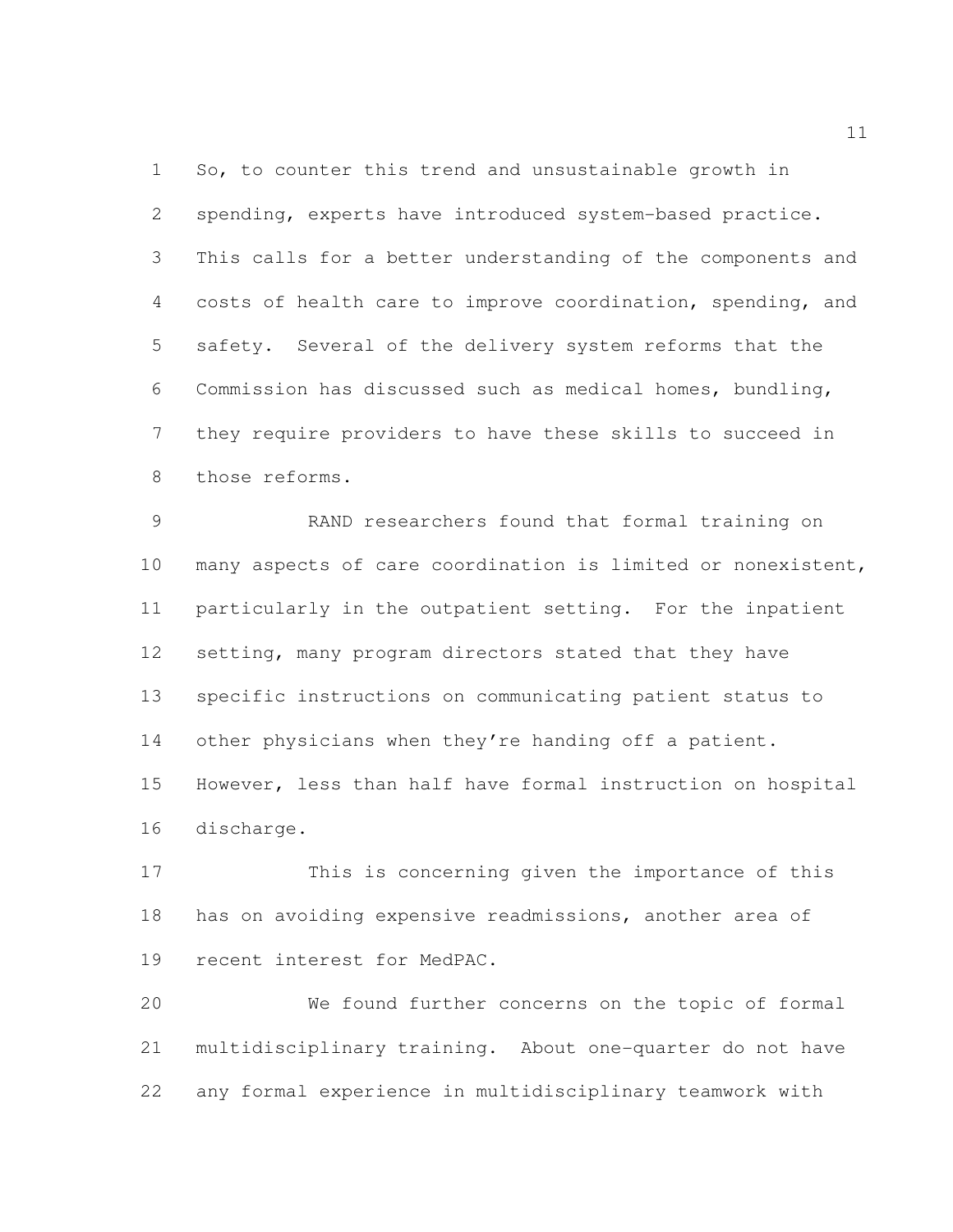other health professionals, but rather report that training on this topic is more informal. Less than a third reported formal multidisciplinary experiences in the outpatient setting.

 Moving on to costs, only about one-quarter had formal methods for teaching about absolute and relative costs of diagnostic tests, treatments, and medications. Among those that did, they seemed to focus on inpatient costs such as hospital service costs, billing, coding, that sort of thing. Programs were similarly unlikely to instruct residents about patient share of medical charges. Among those that did it was typically during ambulatory experiences such as in a clinic that uses a sliding scale. On to safety, all programs included some formal instruction in patient safety issues, for example, prevention of falls and proper patient identification in the 17 hospital. However, only about a quarter teach basic safety design principles as recommended by the IOM. Safety design principles would be, say, a standardization methodology for implementing changes.

 We know from published research that the quality of communication between patients and their physicians can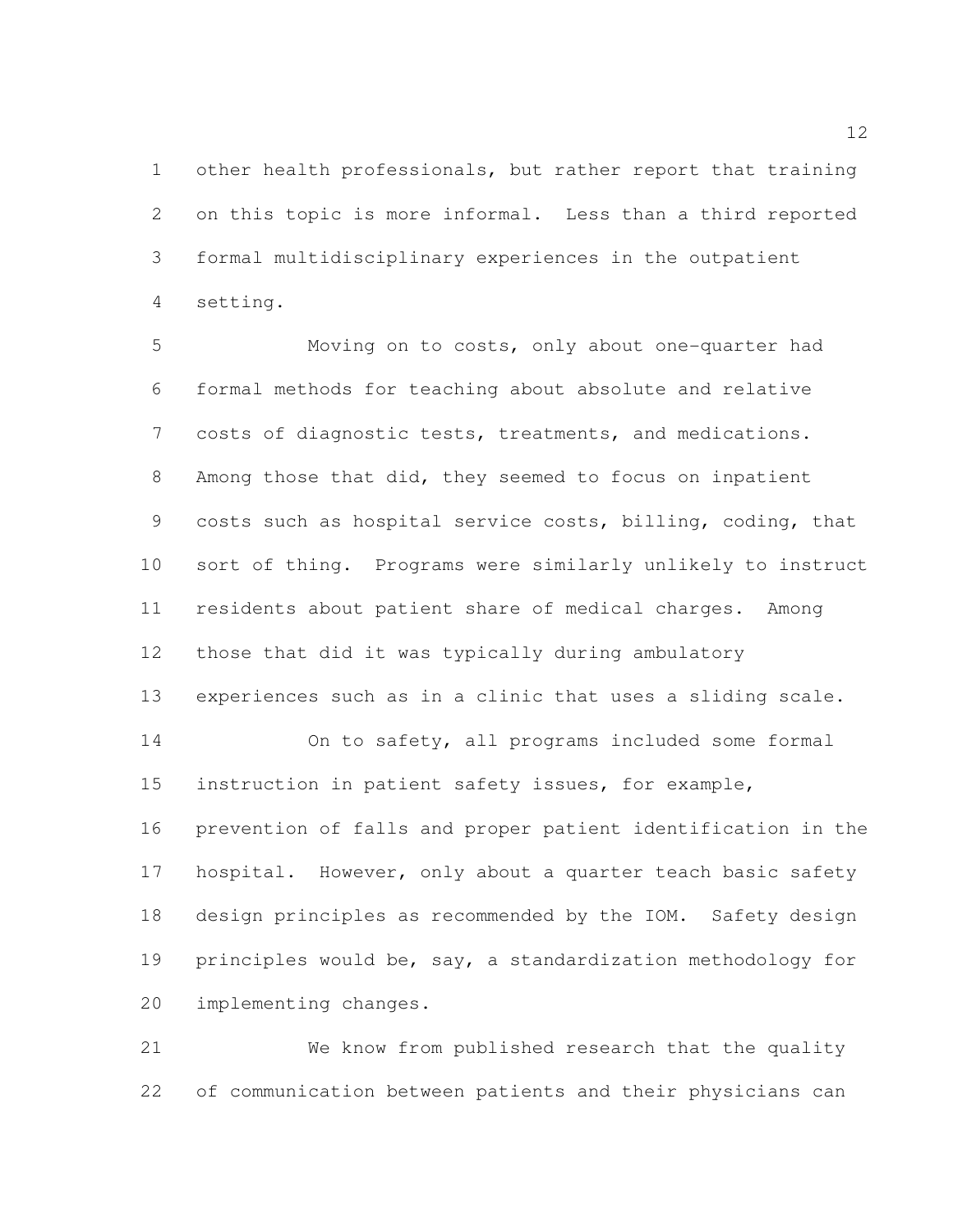influence a patient's health outcomes. Thus, to maximize healthcare effectiveness, it's essential for physicians to communicate collaboratively with patients, their families, and other health professionals to determine appropriate diagnostic treatment and other regimens. The RAND researchers found that while half covered communication skills between healthcare providers, more included formal instruction on how to communicate clearly with patients about diagnosis and treatment plans. However, when looking at specific instructional activities, we find that formal teaching on how to engage in patients in their health care was rare. This is concerning because it's an integral part of improving patients' health, yet less than half of the programs formally trained residents how to counsel patients on regimen adherence and behavior change.

 With respect to instruction on communication in special circumstances, there was somewhat better news. For example most, but not all, programs reported that residents received formal instruction on how to communicate end-of-life issues such as advance directives and most programs indicated that they have at least one session on cultural competency.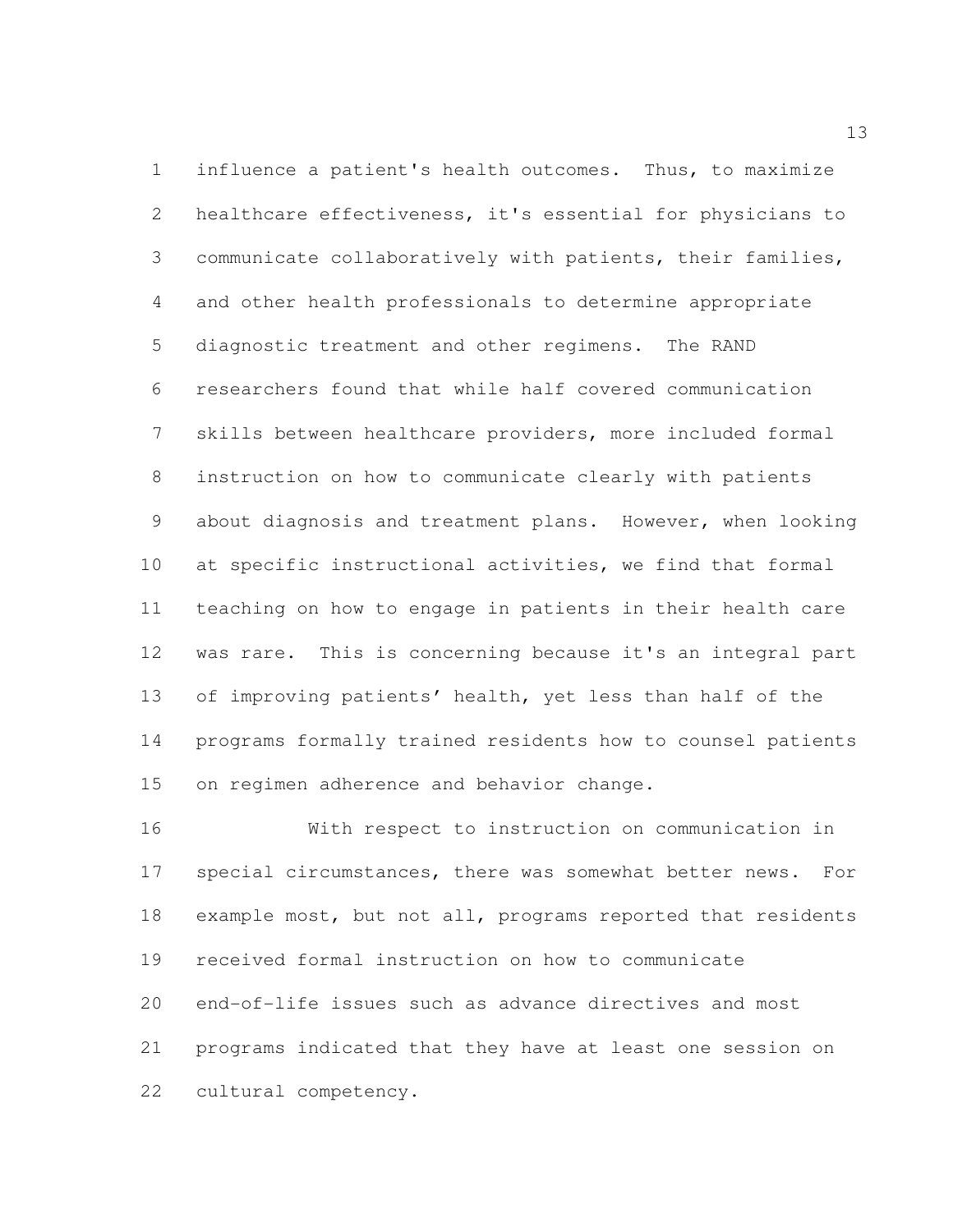1 In a previous MedPAC report, we've discussed the 2 importance of using HIT to improve the quality, safety, and efficiency of health care. The RAND researchers found that although all programs provide residents with some exposure to electronic medical records, in most cases the electronic medical records is not comprehensive but rather it's more partial. Some programs reported that none of their residents had experience with electronic medical records in the outpatient setting.

 Lacking components of Health IT include computer order entry which allows physicians to write orders electronically for things like patient treatments and clinical decision support tools were also missing in these HIT systems, and less than half had experience using HIT from outpatient coordination functions.

 Because most health care is provided in settings other than acute care hospitals, it's essential that residents gain experience in a variety of settings. The program directors stated clearly that residents have minimal training outside of the hospital. So even though most, but not all, programs include clinic or private practice experiences, this experience only accounts for a small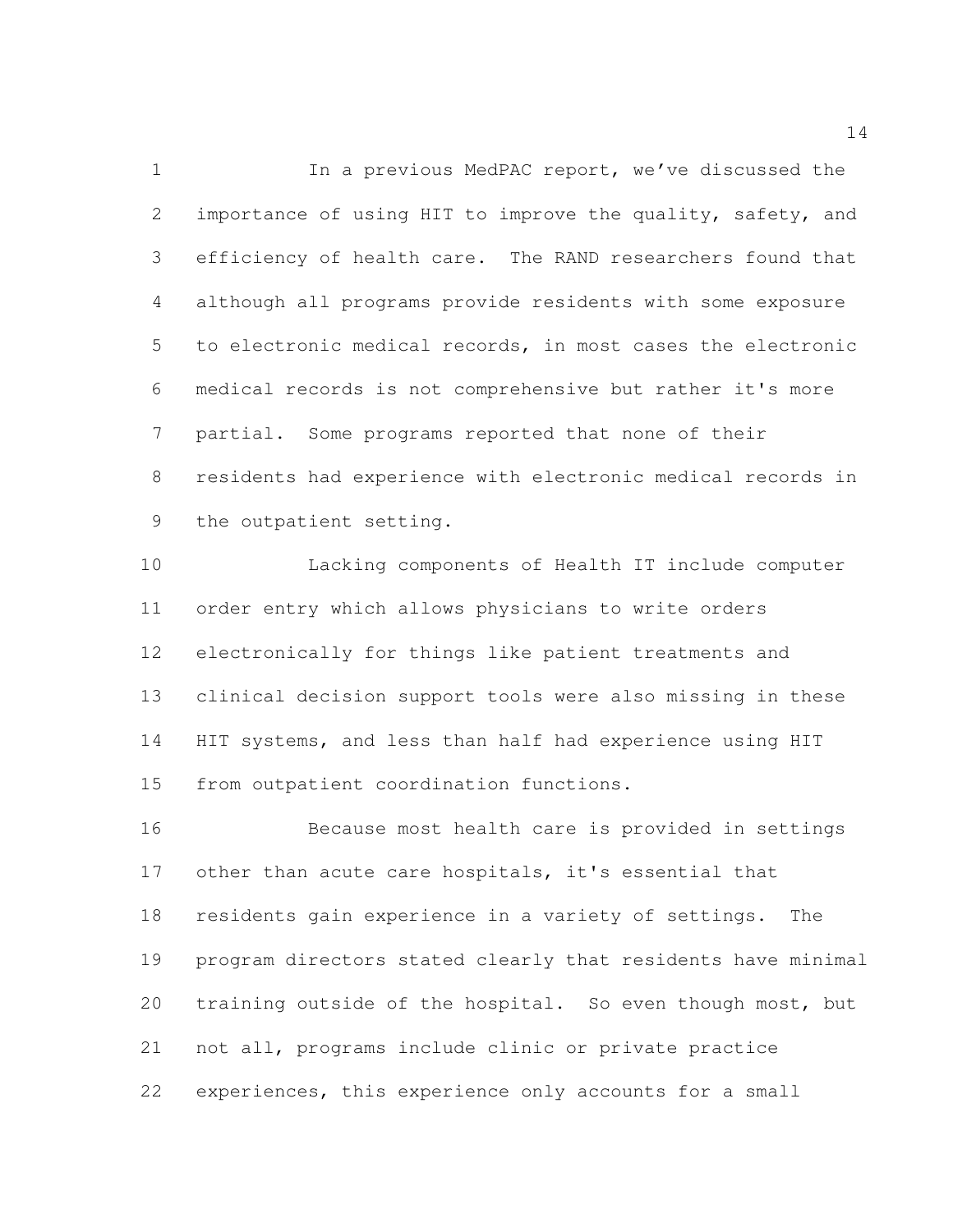portion of their total residencies.

| $\overline{2}$ | About half of the programs have their residents              |
|----------------|--------------------------------------------------------------|
| 3              | perform home visits and many require experience in a nursing |
| $\overline{4}$ | home or a rehab facility. Many directors reported that       |
| 5              | managed-care patients were only a small share of the         |
| 6              | patients caseload in the outpatient setting. No directors    |
| $7\phantom{.}$ | reported that their residents have experience in designated  |
| 8              | medical homes; however, several directors indicated that     |
| 9              | their clinics have many of the features of one.              |
| 10             | So, hold this thought about non-hospital setting.            |
| 11             | I'm going to get back to it in a minute but I want to        |
| 12             | complete the findings from the study.                        |
| 13             | RAND researchers reported that, in their                     |
| 14             | interviews, residency program directors reported multiple    |
| 15             | positive and negative factors affecting their ability to     |
| 16             | train on the topics that we selected. The presence of IT     |
| 17             | was the most often cited resource for facilitating these     |
| 18             | topics. Conversely, the absence of IT was the most often     |
| 19             | cited barrier. Also, faculty quality and time were also      |
| 20             | factors.                                                     |
| 21             | Which brings me to the next bullet on                        |

institutional support. Residency programs are not always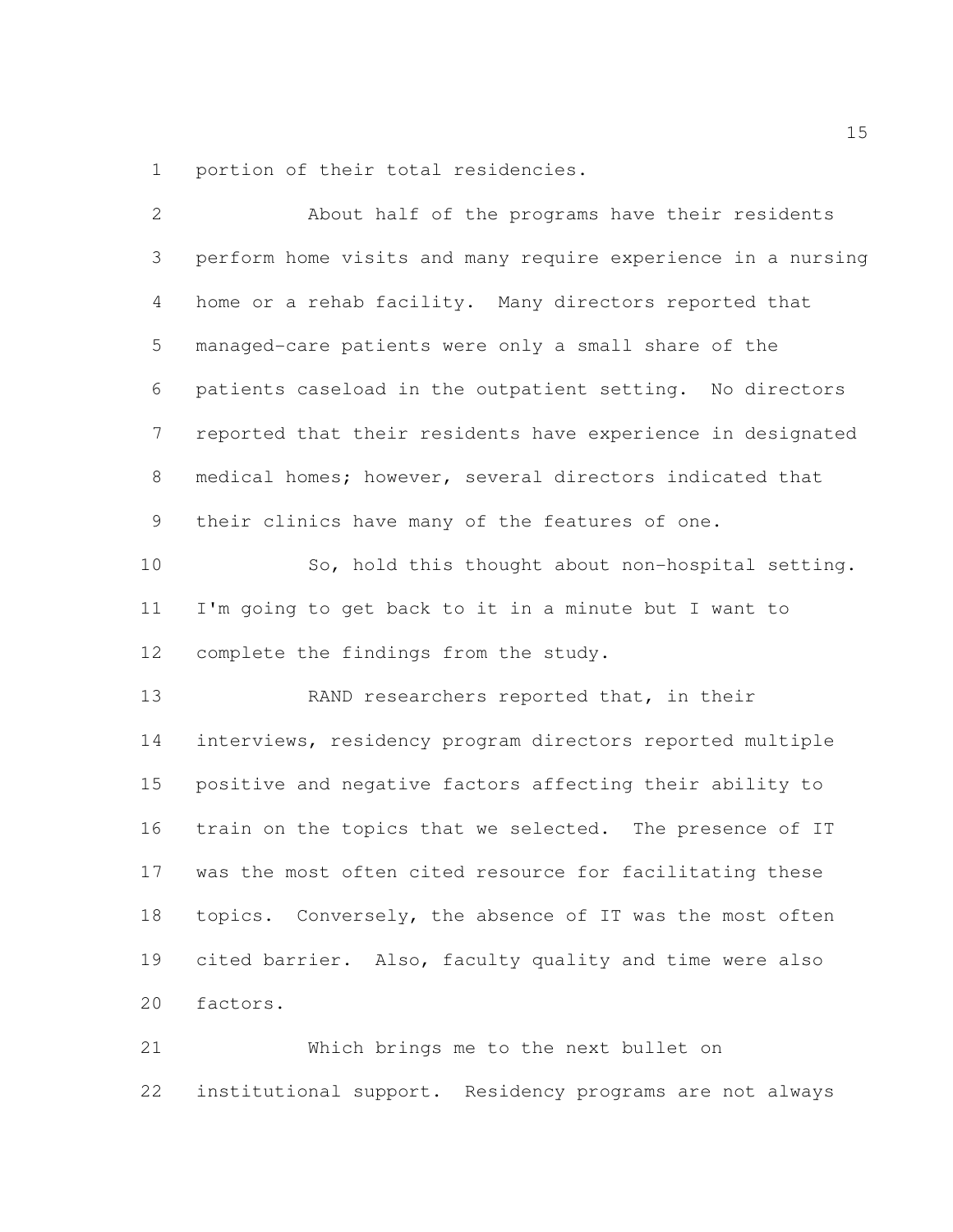able to compete with their sponsoring hospital on decisions about faculty hiring and faculty time. Also, Health IT exposure falls under the category of institutional support. I should also mention that directors viewed program accreditation requirements as being crucial for obtaining institutional support for their curricular needs. Directors noted that program locations and hospital types also provided opportunities and barriers. So, for example, some programs serve a diverse patient population but others do not. Program directors also cited the level of residents incoming knowledge from medical schools as a factor in program strength, and they also noted a lack of inherent resident interest in topics, such as care coordination, is also a barrier, particularly when they're not a focus of Board certification exams. Finally, program directors reported a dearth of

 information on the best educational methods for teaching residents of these kinds of topics.

 So, just to summarize, from these interviews the RAND researchers reported that although most programs provide instruction on these topics, overall, the curricula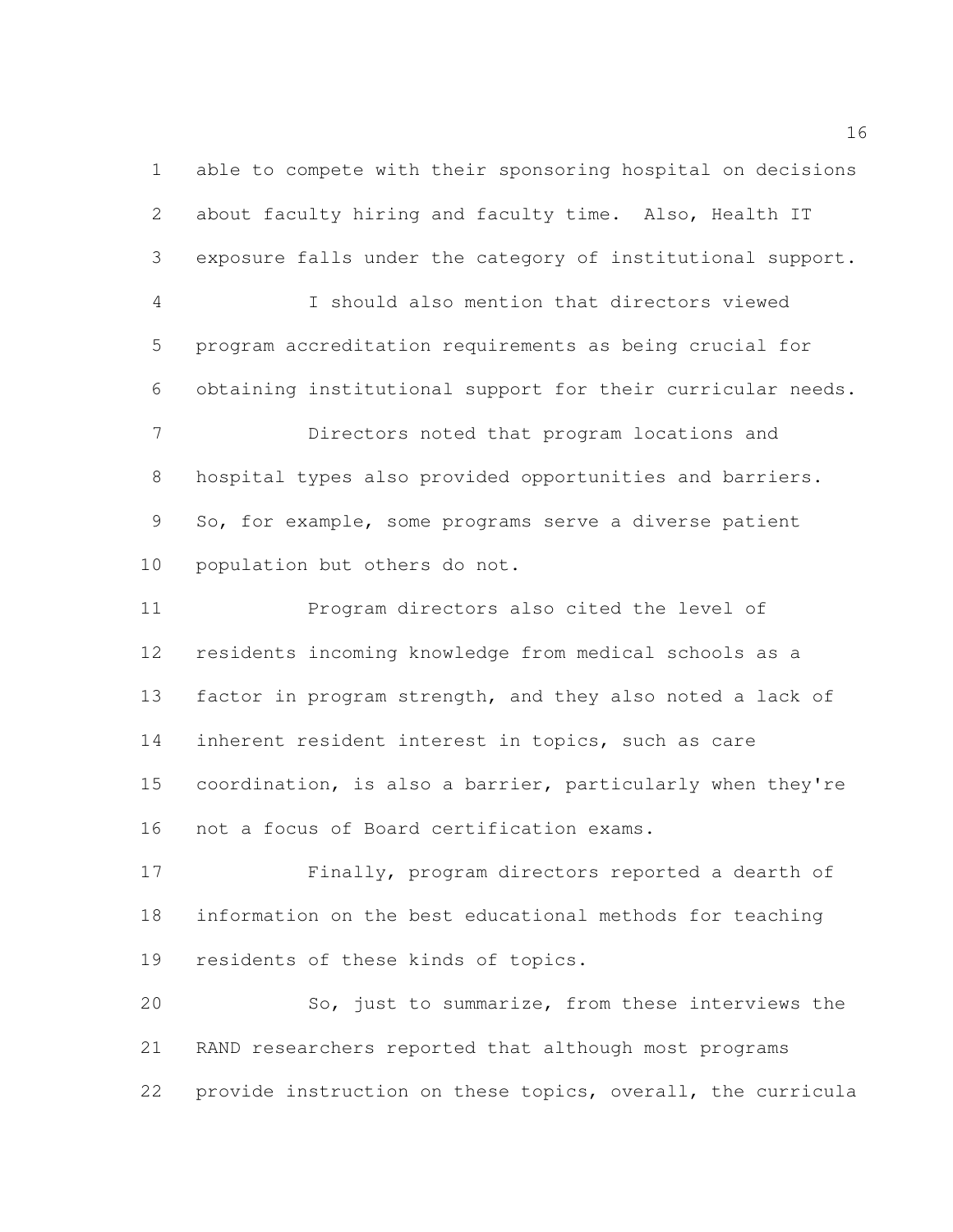falls far short from that recommended by experts such as those on IOM reports. Of particular concern is the lack of formal training or enough experience in outpatient care coordination, multidisciplinary teamwork, awareness of health care costs, comprehensive Health IT, and patient care in non-hospital settings.

 Specific topics that appeared to be covered more consistently in residency programs were evidence-based medicine and communicating with patients about end-of-life care. As I just mentioned, program directors reported multiple positive and negative factors that contribute to the circumstances.

13 So, now I'm going to get back to the issue of the limited time that residents spend in non-hospital settings. As Craig described, Medicare makes GME and IME patient payments only to teaching hospitals for medical education subsidies and residency programs are largely based in acute care teaching hospitals or medical schools that are tightly affiliated with teaching hospitals. Accordingly, residents spend most of their time involved with inpatient care, yet most of the medical conditions that practicing physicians confront are, and should be, managed in non-hospital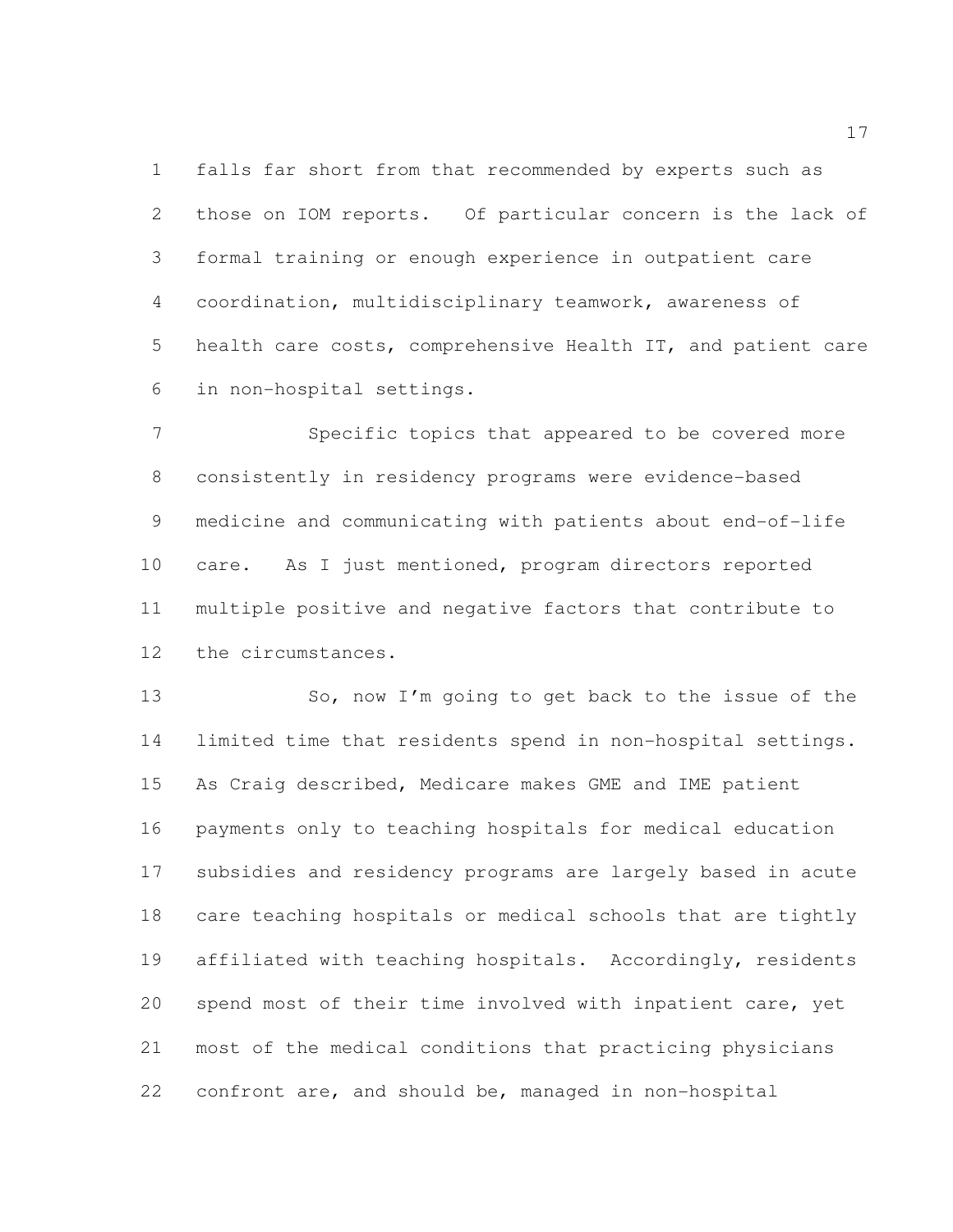settings such as physician offices and nursing home

 facilities and patient homes. This misalignment of training highlights the need to examine the strong financial incentives that teaching hospitals face for keeping residency training in-house.

 This slide reviews four such financial incentives. The first is a long-standing issue. Residents provide valuable services in the hospital, particularly on-call duties that may include writing timely prescription orders and conducting patient admissions. Letting residents train outside the hospital may mean hiring or contracting for other higher-wage staff to provide these activities. A second issue is that hospitals lose their direct GME payment proportional to the time that residents spend off-site in educational non-patient care activities. This regulation sounds a little tricky, so I'm going to explain it a little further.

 Medicare pays for residents when they are conducting hands-on patient care, regardless of the setting, but outside of the hospital Medicare does not pay for the direct GME component for didactic or non-patient care activities. For example, Medicare does not count the time a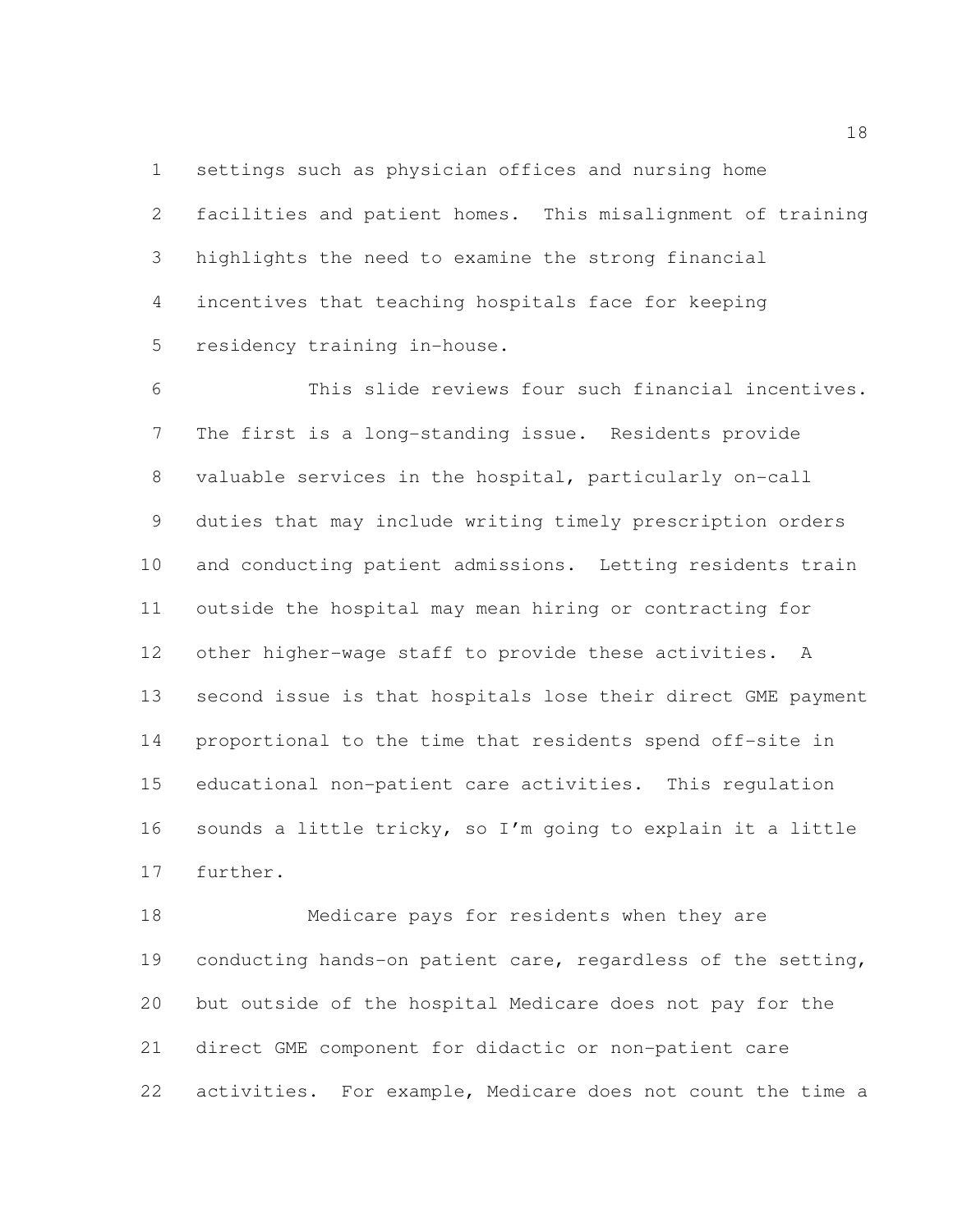resident spends in an instructional meeting with an attending unless the meeting occurs within the teaching hospital's campus. A third barrier to outside placements is that hospitals lose both their direct GME and IME payments for time residents spend in settings that do not have a specified affiliation agreement. So, if a resident spent 7 half their time in, say, a group practice that did not have this specific agreement, then the teaching hospital would only receive payments for half of that residency position. So, what holds up such an agreement? Well, it's the regulatory requirement that teaching hospitals pay the outside setting for supervising the resident. It turns out that office-based physicians often prefer to volunteer their time rather than be paid by the teaching hospital. I know that sounds odd, it sounded odd to me, too, but I'll this further. First, these non-affiliated physicians want to avoid the paperwork involved with fulfilling that specific regulation. Also, they enjoy mentoring new physicians and view it as a professional responsibility. They may also see it as an opportunity to gain stature by being listed as an adjunct faculty with the medical school. And in addition they do, depending on the skills of the resident --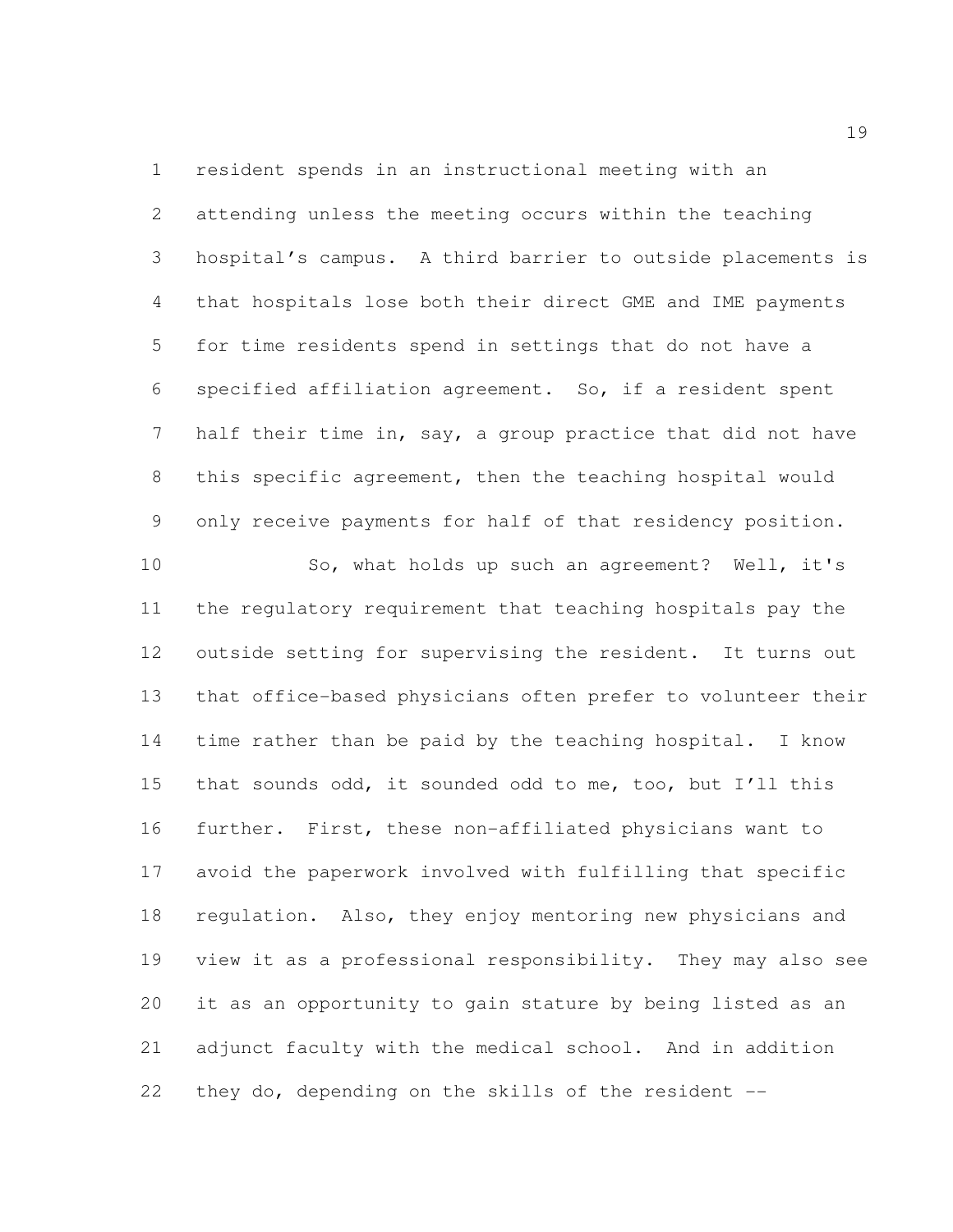non-hospital sites could also gain in some clinical productivity from residents' care.

 And finally, for the fourth bullet, to enforce these policies, teaching hospitals must track all of their residents' hours at various sites and submit logs of these to Medicare, which then can be audited. So the opportunity of this time creates another financial incentive to keep residents in-house.

 This presentation has given some background information on two particular issues in medical education, curricula and non-hospital training. In forthcoming reports, you might consider further discussion on policy changes for these issues, such as ways to establish requirements or incentives for enhancing particular curricula and technology in the medical education continuum and mechanisms for ensuring more residency training in non-hospital settings.

18 So, to help you or think about and discuss these issues, we've put up that this slide just to illustrate that policy options can affect the components of Medicare's medical education subsidies differently. The top yellow boxes together represent total IME payments. The bottom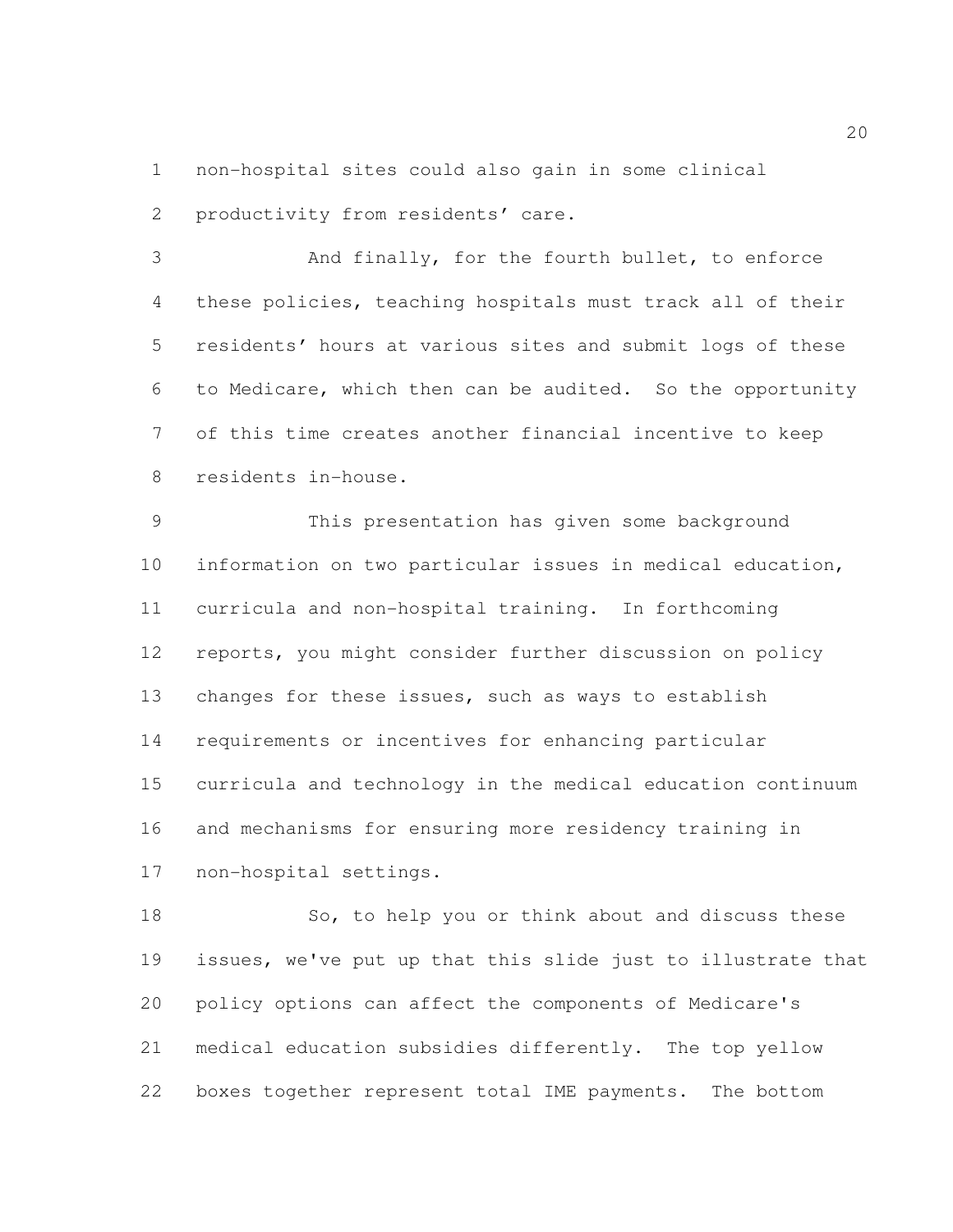blue box represents direct GME payments. The top right extra box is not empirically derived, as Craig and other colleagues have discussed in prior meetings.

 As you know, MedPAC has recommended that a portion of the IME funds for the extra bucks be used for P4P initiatives in hospitals. Medical education policies that you discuss today and in future meetings could also come from this box or such policies could affect how the funds in the left-hand boxes are used or distributed.

10 So, with that in mind, here are some more policy issues for further discussion. I'll give a brief sentence or two about each, but as you'll see, many could be the 13 subject of an entire session or chapter, but we thought it would be useful as a starting place.

 The first would involve linking Medicare's medical education subsidies to specific delivery reforms. So for example, hospitals that accepted bundling and readmission policies could see perhaps more favorable medical education payments.

 Then, for the second bullet -- keeping in mind that Medicare is the largest contributor to medical education -- some have formed all payer proposals, and these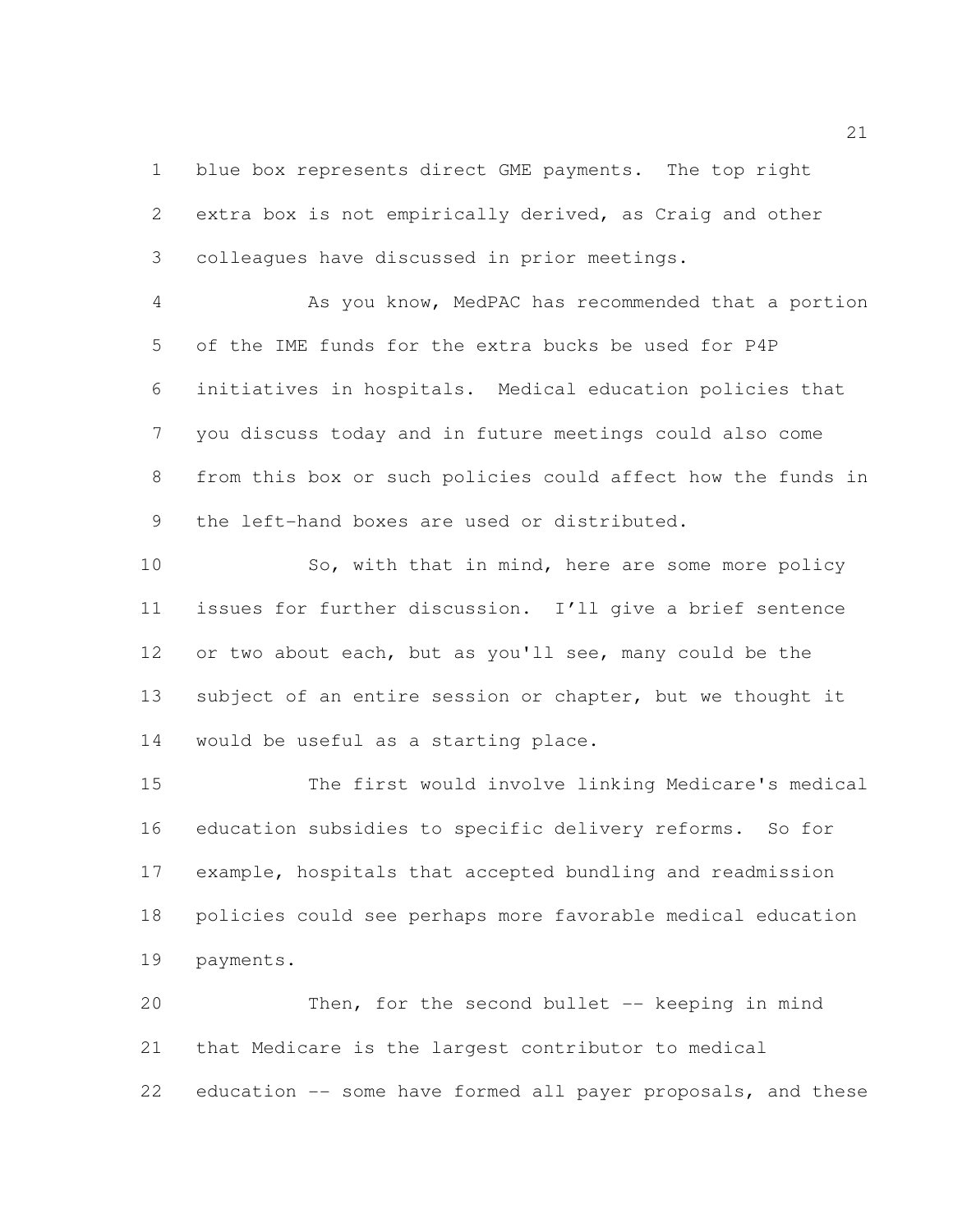would explicitly require that other payers join in Medicare's support.

 Third, given the interrelatedness of accrediting bodies that Craig raised, another proposal we've heard is to have an independent board preside over medical education funds. Also, the current construction of GME and IME has some small incentives to promote specific specialties such as primary care, but these incentives could certainly be strengthened.

 Currently, Medicare does not specifically subsidize nursing education, but many reports show a 12 significant need for nursing support, as they are essential professionals for effective and efficient health care delivery.

 Given the small number of geriatricians in the US, some experts, like Chad Boult, that Jennie mentioned yesterday, suggest that all physicians be trained in some aspects in geriatric care.

 Alleviating student debt through loan forgiveness policies might be another incentive-based policy to increase types of physicians and nurses in desired specialties and in certain underserved geographic areas.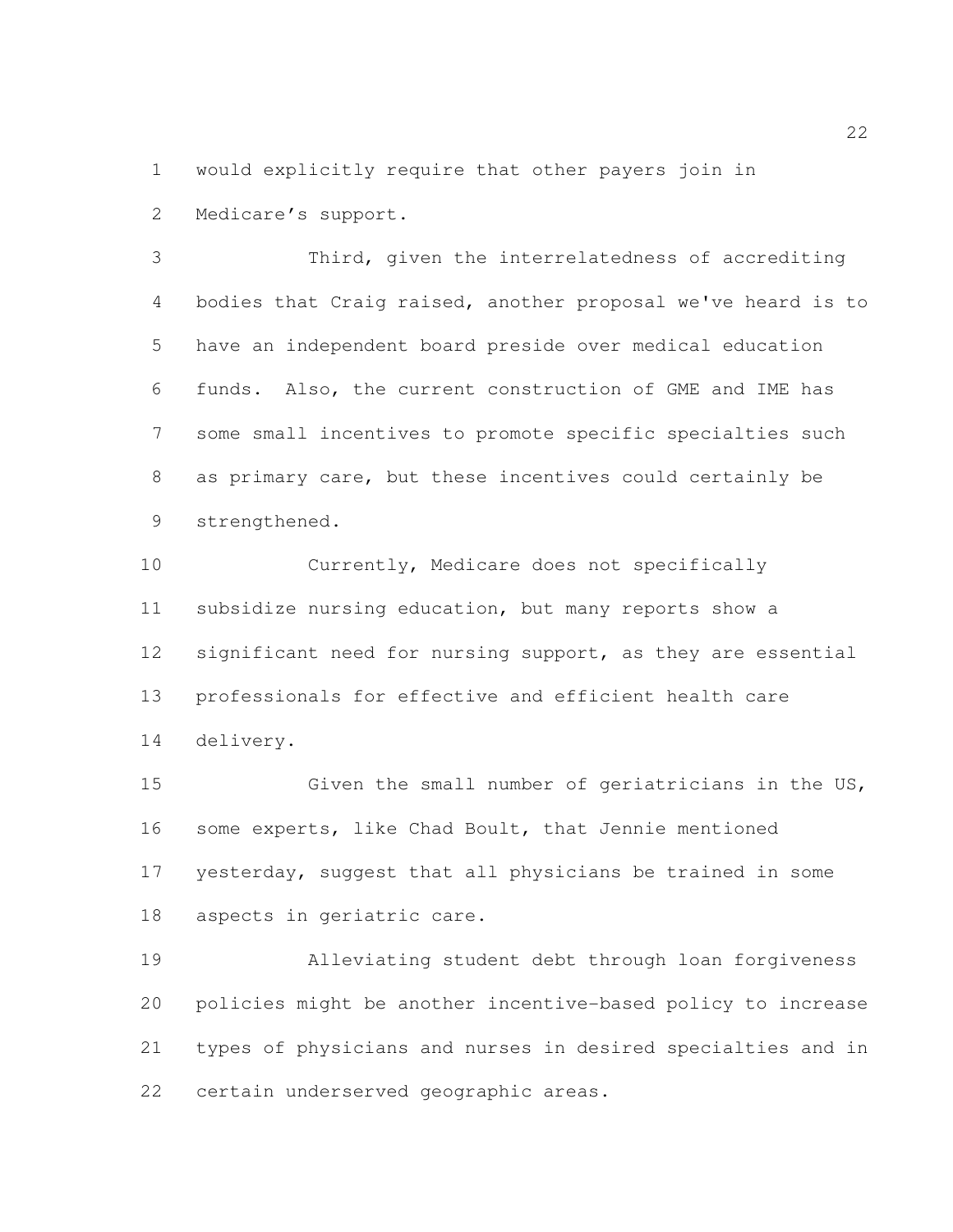Considering Medicare subsidy of \$100,000 per resident, perhaps Medicare could require some public service in exchange. And finally, since almost all medical students become practicing physicians, efforts to increase diversity need to begin with the medical school admission criteria. And by diversity, I'm talking about racial, economic, and geographic diversity.

 So there is a lot that we covered today and we are happy to answer your questions about all of this material. MR. HACKBARTH: Thank you and good work. Could I

see hands for first round clarifying questions?

 MR. GEORGE MILLER: Thank you, Cristina and Craig. Very good work. I've got a question on the last statement you made about the demographics. Of the number of medical students, can you give us a demographic background or do you have that demographic breakdown currently so we have baseline to measure when the recommendations promote more diversity?

 MR. LISK: Right now, if I recall, in terms of under represented minorities, which would be Hispanics and African-Americans and American Indians, there are about half of what they are in the general population.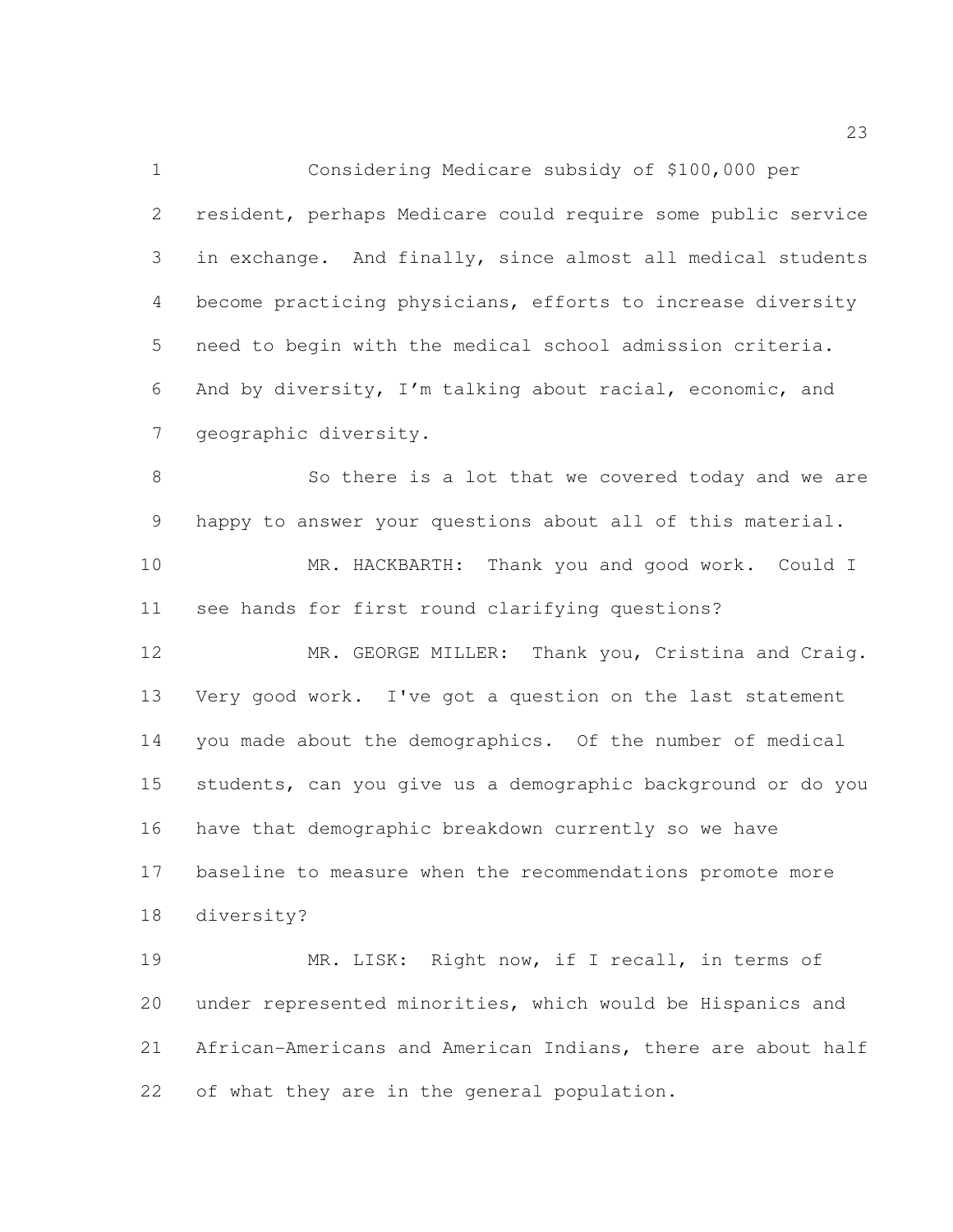1 Part of that also extends, though, from what happened at the undergraduate college education and also medical school, but there is some drop-off a from those populations, and we can provide you more information in the future on that. MR. GEORGE MILLER: Just a follow up. In part of the RAND study, did they talk to traditional, historically Afro-American schools of medicine also?

MS. BOCCUTI: That was in the sampling frame.

10 MR. GEORGE MILLER: It was?

11 MS. BOCCUTI: Yes.

12 MR. GEORGE MILLER: Thank you.

 DR. CASTELLANOS: Cristina and Craig, thank you very much, and excellent job, and thank you for bringing back onto the platform. I think medical education -- we have great opportunities. Just a clarifying question:

 Cristina, you said we have the opportunity to set goals and directions for medical education. You were pretty silent on workforce issues and I see this as a direct opportunity to address some of the shortcomings in workforce. I'm just curious if you intend to use that as a future topic.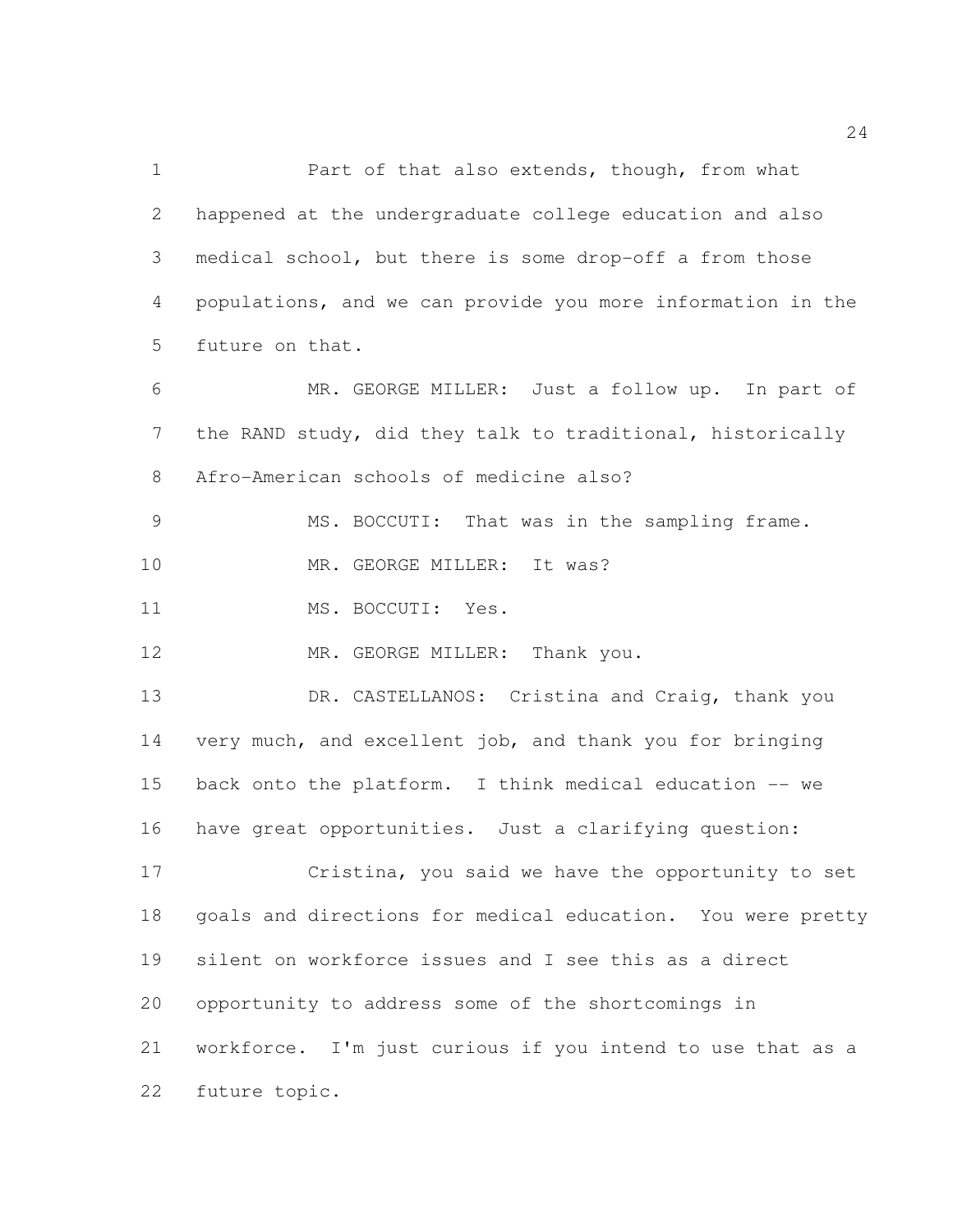MS. BOCCUTI: I think it's on this slide, there is some sense of that in the fourth bullet, when you think about the mix of professionals. I think that because there is so much to cover and the Commission has talked a lot about the delivery reforms that we are first tackling issues about curriculum and the non-hospital setting that are somewhat related. And then, I think we're putting a lot of these topics up to see where the Commission wants us to go further. It was not focused on in this chapter because there's just other issues that we've got we should focus on first.

 DR. CASTELLANOS: But perhaps you will be talking about that in the future?

14 MR. HACKBARTH: Ron, when you use the term workforce, what do you mean? The total number of physicians being trained or are you talking about specialty mix?

 DR. CASTELLANOS: I'm talking about everything, both specialty mix where we have definite shortages within the physician community and the nursing community and allied health communities, and I'm also talking about the total number of the opportunities we have right now. We don't have enough work power to handle the direction we want to go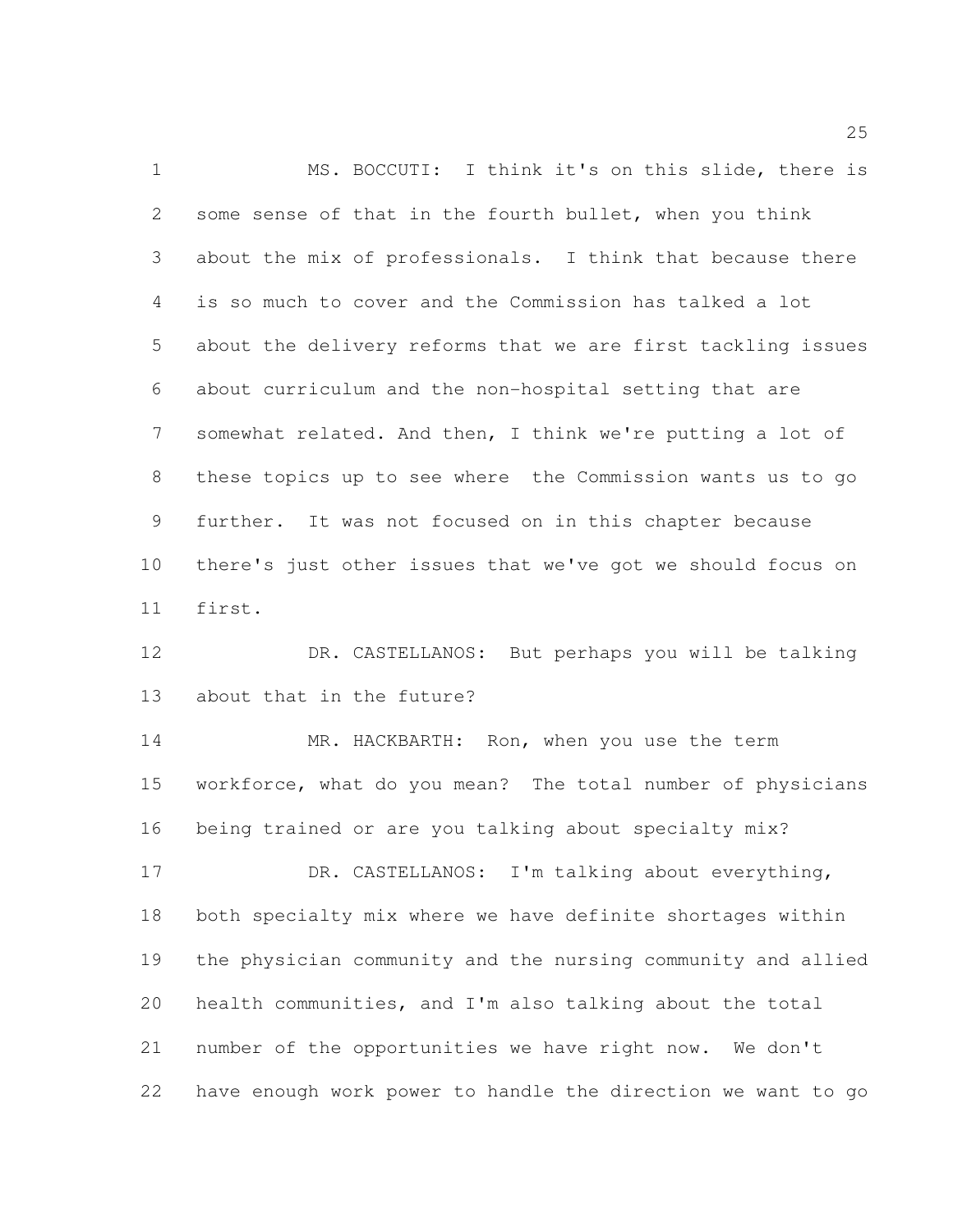with medical home, with accountable care organizations. And if we don't started doing that now, it's going to be 10 to 12 years -- even if we start now -- before we can even address or solve some of these significant workforce problems.

 DR. DEAN: One of the factors that is sometimes cited as to why hospitals pick the particular range of residencies that they choose to operate is the amount of income that the residents actually produce. Do you have any information about that? It's been argued that that's one of the negative incentives for primary-care residencies is they don't produce much income where some of the more procedurally-based residencies do.

14 Now, the residents and I've had contact with, the current Medicare rules are so stringent in terms of the involvement of the attending that I question whether they 17 can generate all that much. But I wonder, did your study 18 get at that at all? Maybe Karen, I see, is moving over there. She probably knows a lot more about this than we do. DR. BORMAN: Just a couple of things that may 21 relate to what you bring up, I think, Tom.

First off, it's important to know that a number of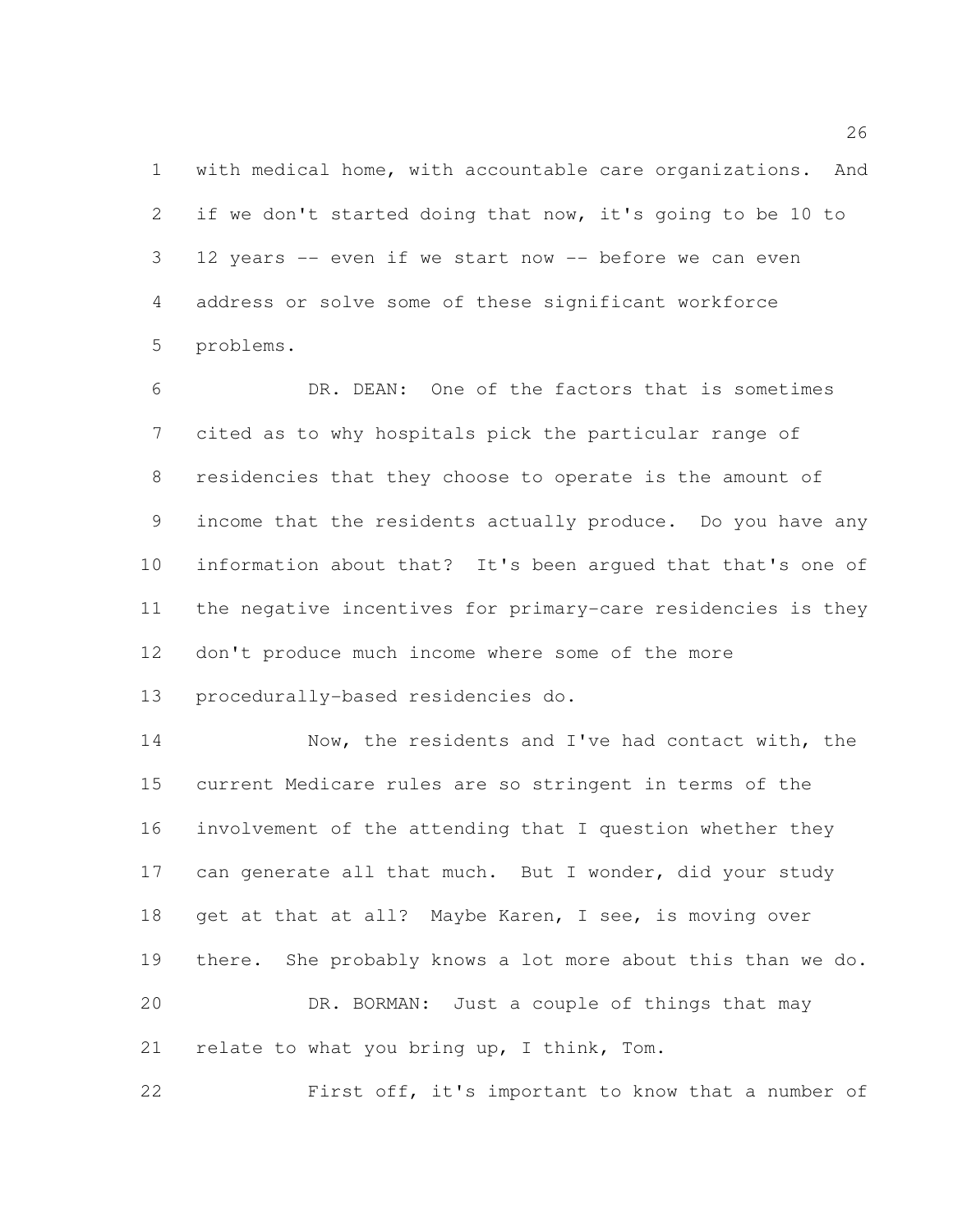-- other than primary care resident specialty residencies -- cannot exist in the absence of primary care residencies. For example, you cannot have a general surgery residency at the institution unless there's at least OB/GYN, internal medicine, pediatric -- I think it's two of the three of those. So actually, to some degree, the mix is driven by what residencies require others to pre-exist. Again, for example, a pathology residency would require that some sort of surgical activity go on in the hospital. So, that's one of the drivers go on.

11 A second one would be, in terms of the supervision piece, I would suggest to you that is probably is pretty across-the-board in terms of certainly compliant claims. A surgery attending is going to be there for the vast majority 15 of any given procedure, certainly, a percentage equivalent to office visits. In fact, the only exemption to almost continuous presence relates to primary care clinics.

18 So, I think that those two things may be decided but are a little hard to say are a factor in what hospitals choose to sponsor.

 MR. HACKBARTH: Could I just ask a follow-up on that? So, could you characterize the amount of billings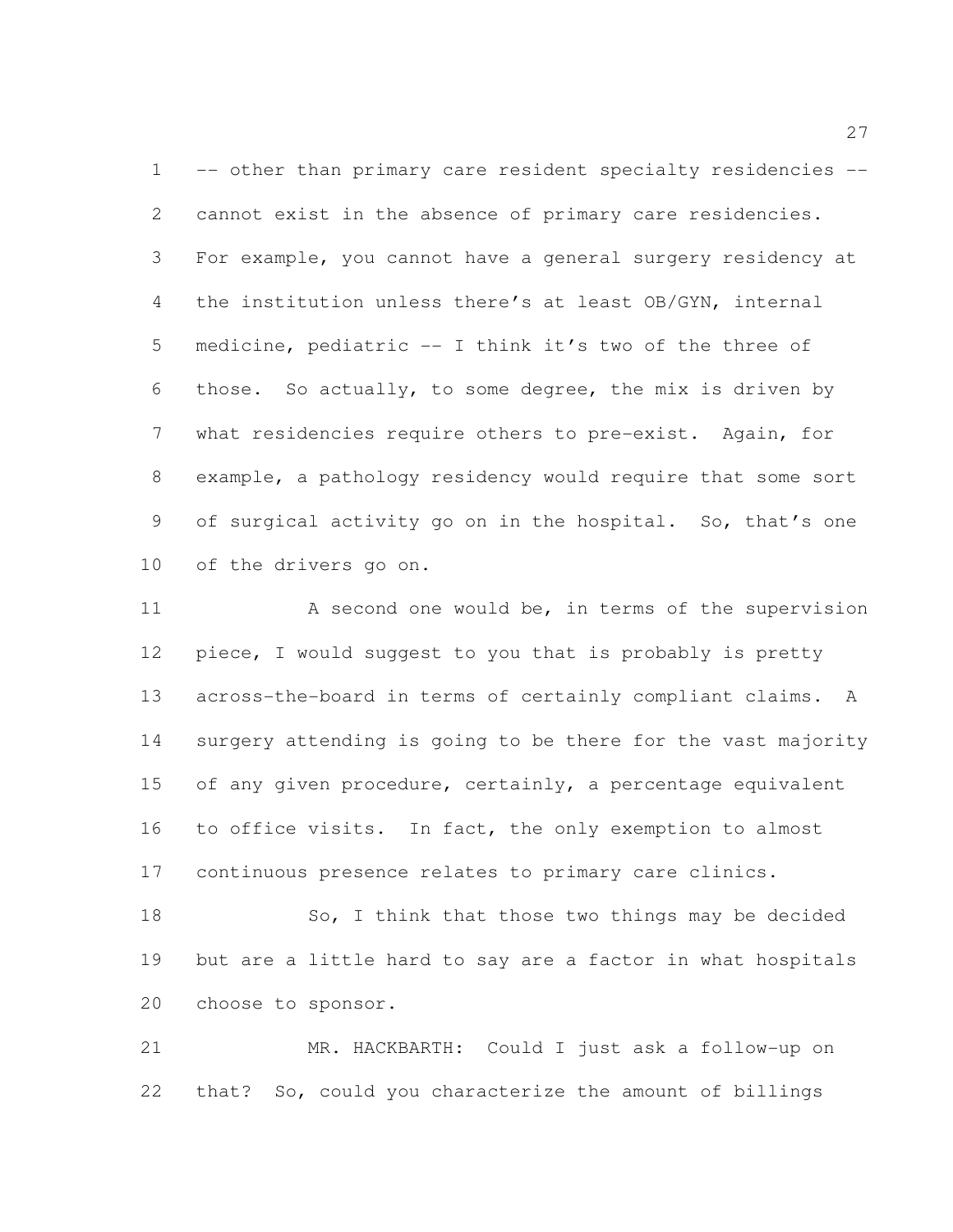that a surgical resident generates compared to an attending? Is there some sort of...

 DR. BORMAN: First off, a resident can't independently bill, as you know.

MR. HACKBARTH: Right.

 DR. BORMAN: So to try and -- probably the function that you can attach a monetary equivalent to in the Medicare system might be the first assistant payment so that a case on which there is a resident attending probably doesn't have a second surgeon.

 Now, remember that that payment currently is about 12 16 percent of the intern service part of the surgeon's fee, 13 so it's a pretty small number, number one. Number two, that if you went by Medicare's list of procedures for which there is always an assistant at surgery, it's a pretty small fraction of those. So, the notion that every operation would have two surgeons if only residents weren't there would be a gross overestimation of the contribution. So, there probably is some contribution to a number of procedures but the flip side would be that it probably does add some time and expense by virtue of having residents and the corollary of students that generally come with it.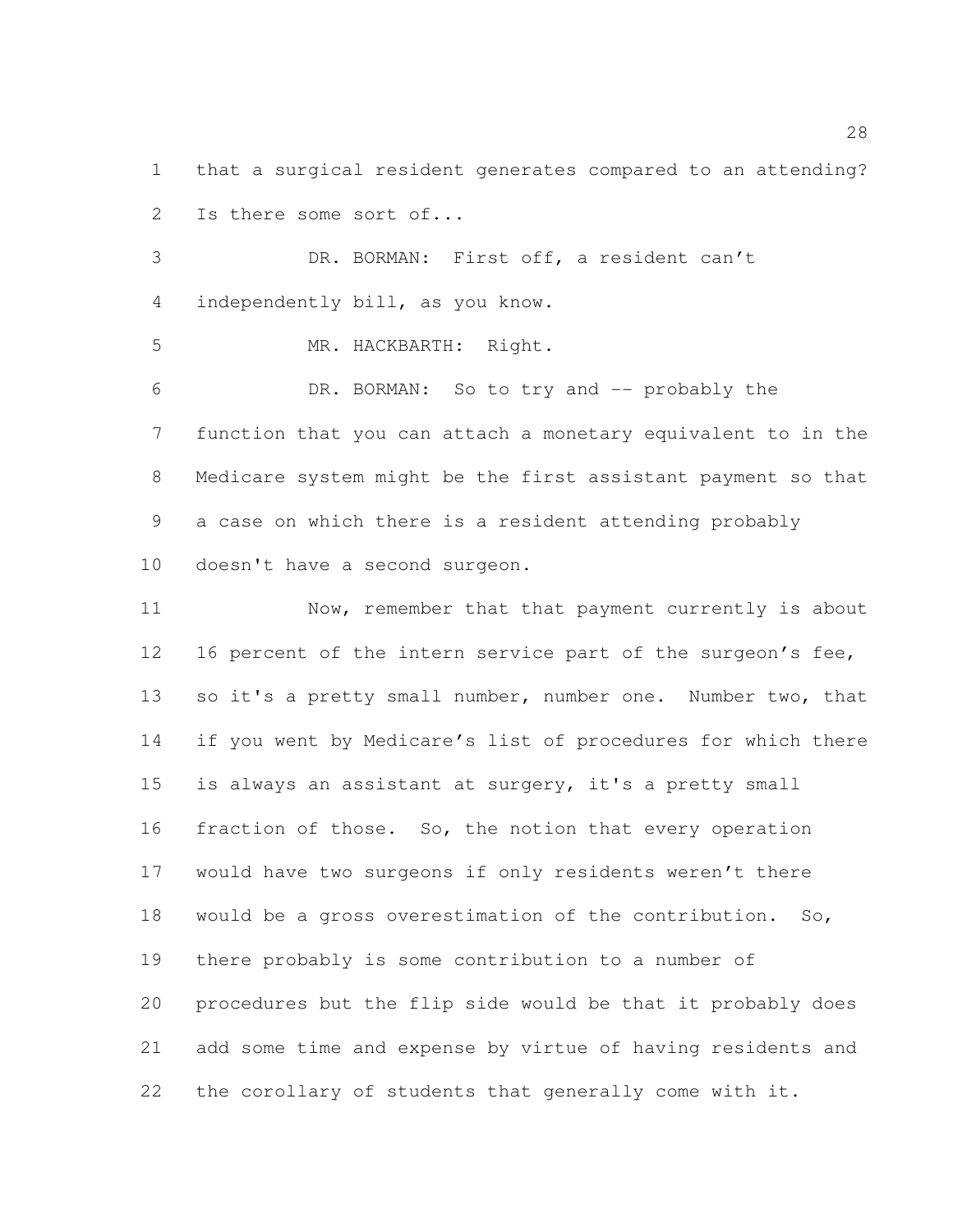DR. REISCHAUER: Karen, that would save Medicare money, having the resident attending, but it doesn't save the hospital money does it? And the hospital is the decision-maker, or the medical school is a decision-maker here.

 DR. BORMAN: To the extent that a resident costs more or less than a substitute personnel, it may or may not affect the hospital bottom line. For example, in our in first assistant cost more than a resident or so forth, then 10 it might impact the finance piece.

 MR. HACKBARTH: So what I'm -- I'll just a frame question and then we can come back to it later because I do one interrupt Tom's flow. What would be helpful for me to understand is the economic impact of having a training program on the hospital. Obviously, there's the direct the flow of dollars that comes from Medicare, but I'm talking 17 about the secondary impact. That's all very murky to me. 18 DR. DEAN: That was basically what I was getting

 at, too. I know when we've had family medicine residents in our practice, if you follow the Medicare rules it's pretty tough because the rule says that every patient that they see, even third-year residents who are just about ready to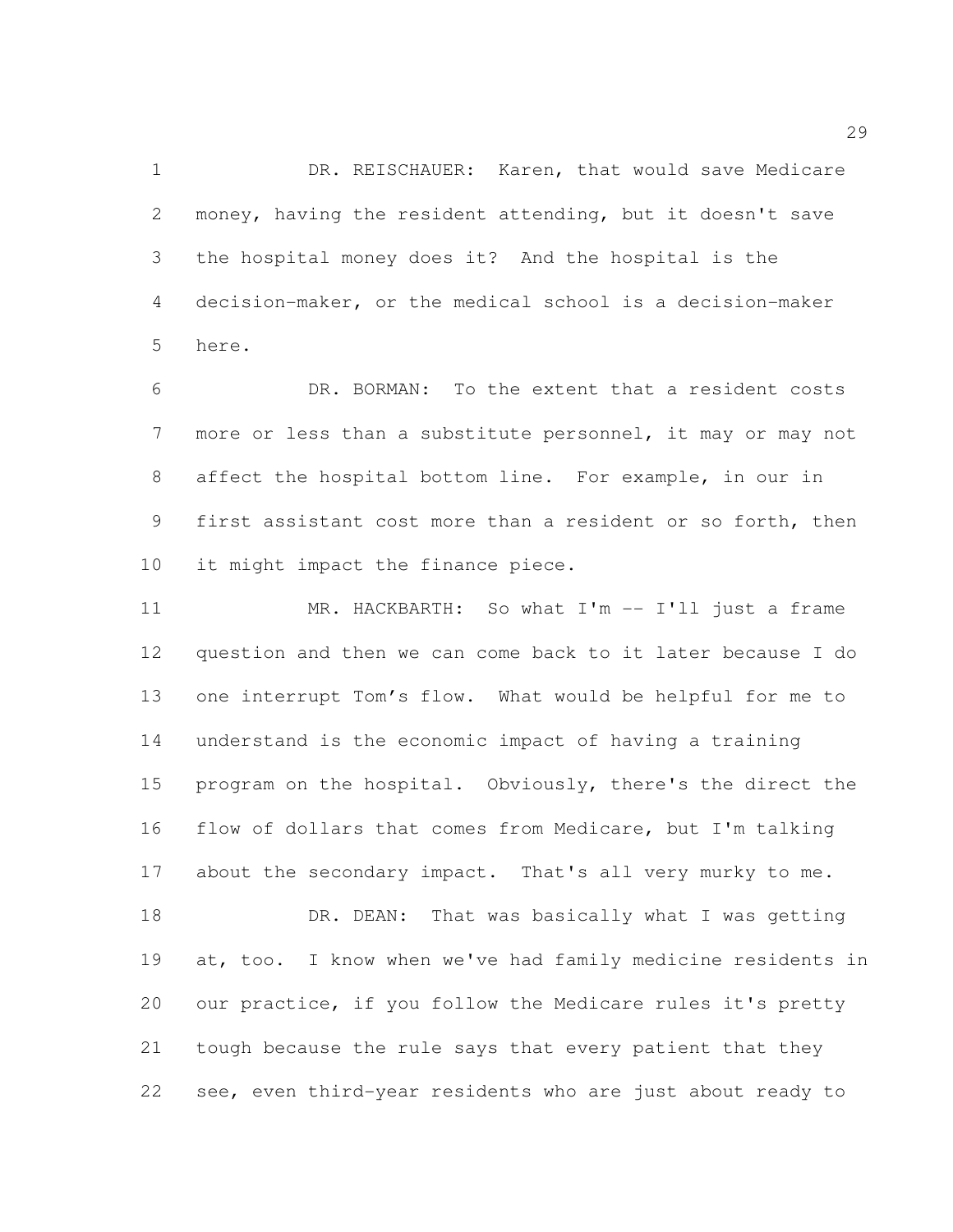1 go out and practice, I would have to see those patients and write a note, even if it's a blood pressure check. I understand in a way why those rules got there, on the other hand, they're really restrictive and they really slow things down and there is a serious question if they have any educational value. I think it's more of an issue of preventing fraud and that kind of stuff.

8 I would just add, George, I've got a lot of data about the makeup of incoming medical school classes and it's 10 very worrisome. They are becoming more and more majority, more and more higher income. The minority, rural, and low-income components of incoming medical students is going steadily downward which is a very worrisome trend.

 MR. LISK: It's about I think only 5 percent of the medical students come from the bottom quintile of income or bottom quartile, but it's small. Yes.

17 DR. MILSTEIN: In reflecting the degree to which we think Medicare could and should try to solve this problem, I reflected on the presentation that I think you set up for us in November and December from the two expert medical educators. My memory of that is that, in broad brush, their observation was that the problems that RAND has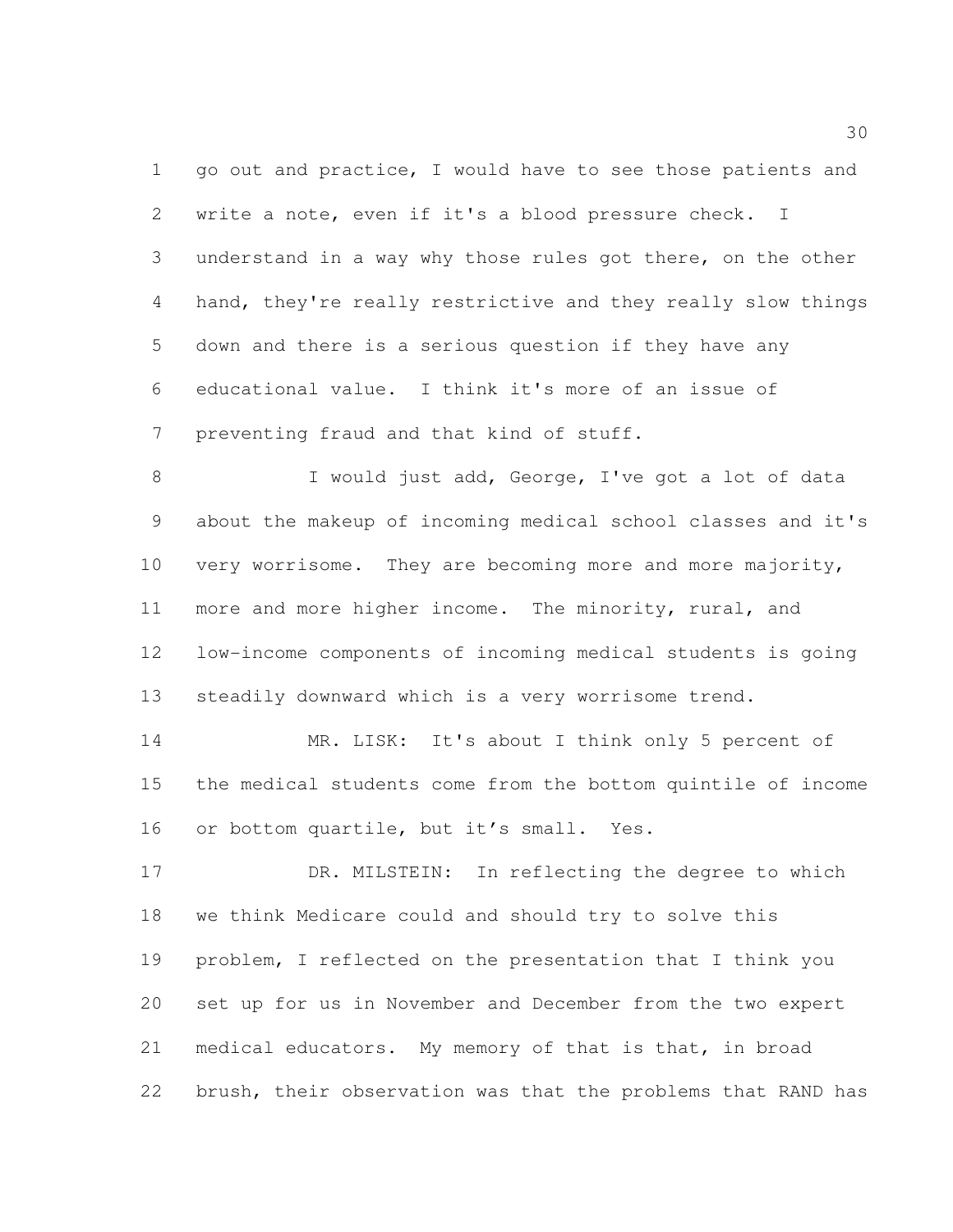done such a nice job of laying out have been visible and known to most parties including medical educators for quite awhile. But their message was that energy for change was the problem. They were very, very candid about indicating that they were very well aware, as were their colleagues, of the gap between what is and what would be of greatest benefit to the public and perhaps the Medicare program.

8 As I begin to reflect on what could we do about it, one of the things I also remember that the presentation 10 -- and the two presenters, the point they made was that there was at least one other source of rescue above and beyond sense of professionalism on the part of the faculty which seems to be the problem in this situation. They said, 14 well, if the boards, the certifying board, were to radically 15 change the nature of what they test and certify for, that could be a major source for reform. So, as I reflect on what we should think about doing, can either of you tell me whether any imminent major intervention by the boards is something that we can count on?

 MR. LISK: There have been changes taking place like ABIM for the certification of internal medical residents. It has been trying to incorporate more and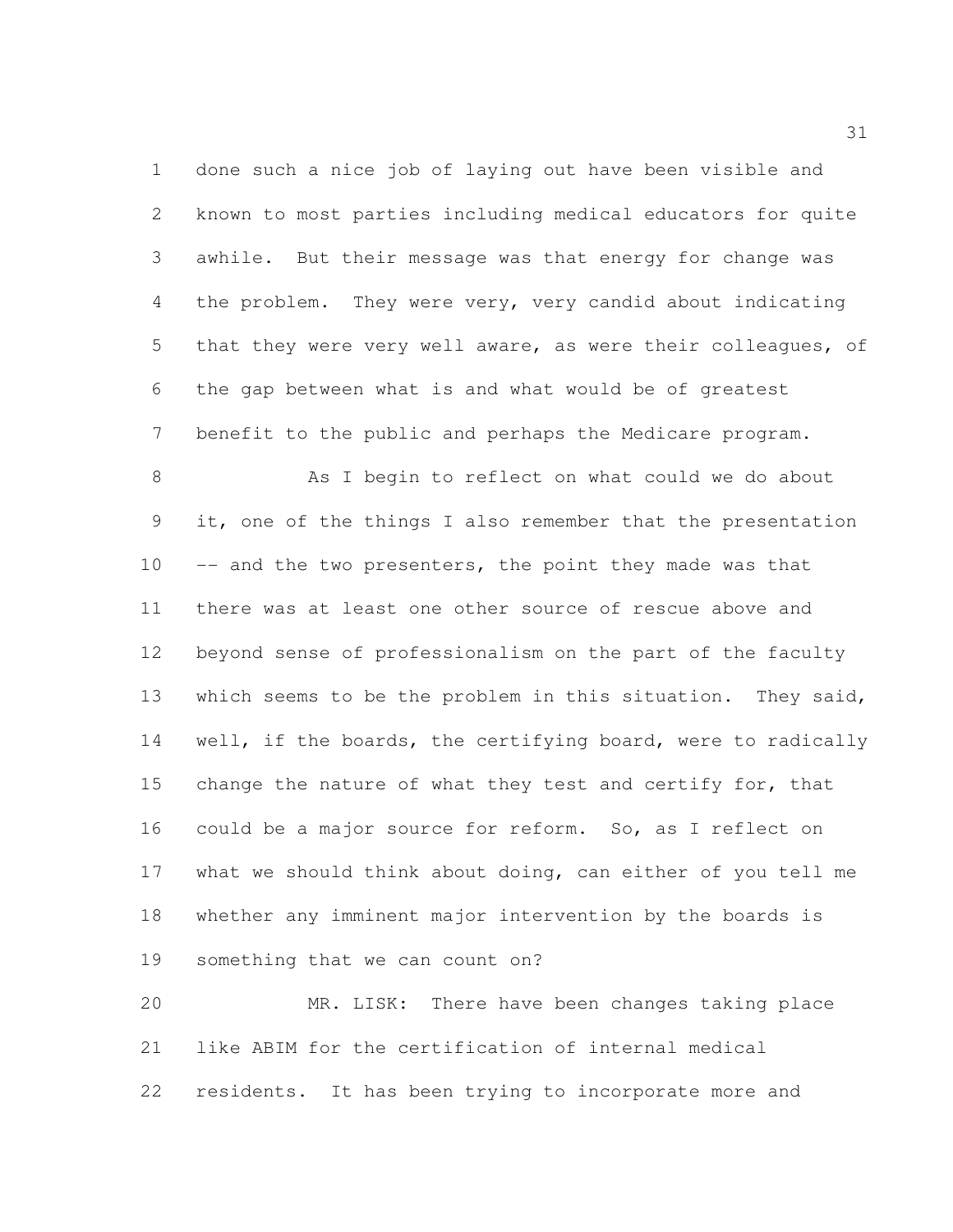actually, in terms of the incorporation of recertification of physicians and stuff. So, there's efforts going on as to whether is it enough and how do you end up going about changing.

 I think a lot of the problem, too, comes from -- and one of the things is faculty or faculty development -- what is their experience and how do you develop the faculty 8 for some of these changes as well, so you get some of these things incorporated in, and that's a difficult thing. If 10 you don't have the faculty trained to do that, that could be an issue.

 DR. CHERNEW: You mentioned this briefly in the 13 study limitations, but I just wanted to ask about the RAND study, and that is, I haven't taught residents but I've taught medical students, and the way in which they're evaluated matters enormously in terms of what they actually 17 take in. And so, things are in the curriculum -- like me, they aren't really in the curriculum in some way because of the way the program is evaluated. So, I was wondering if in the RAND study there was any attempt to capture not just the intensity which you mention a little bit in the limitation section, but also other aspects of the programs about the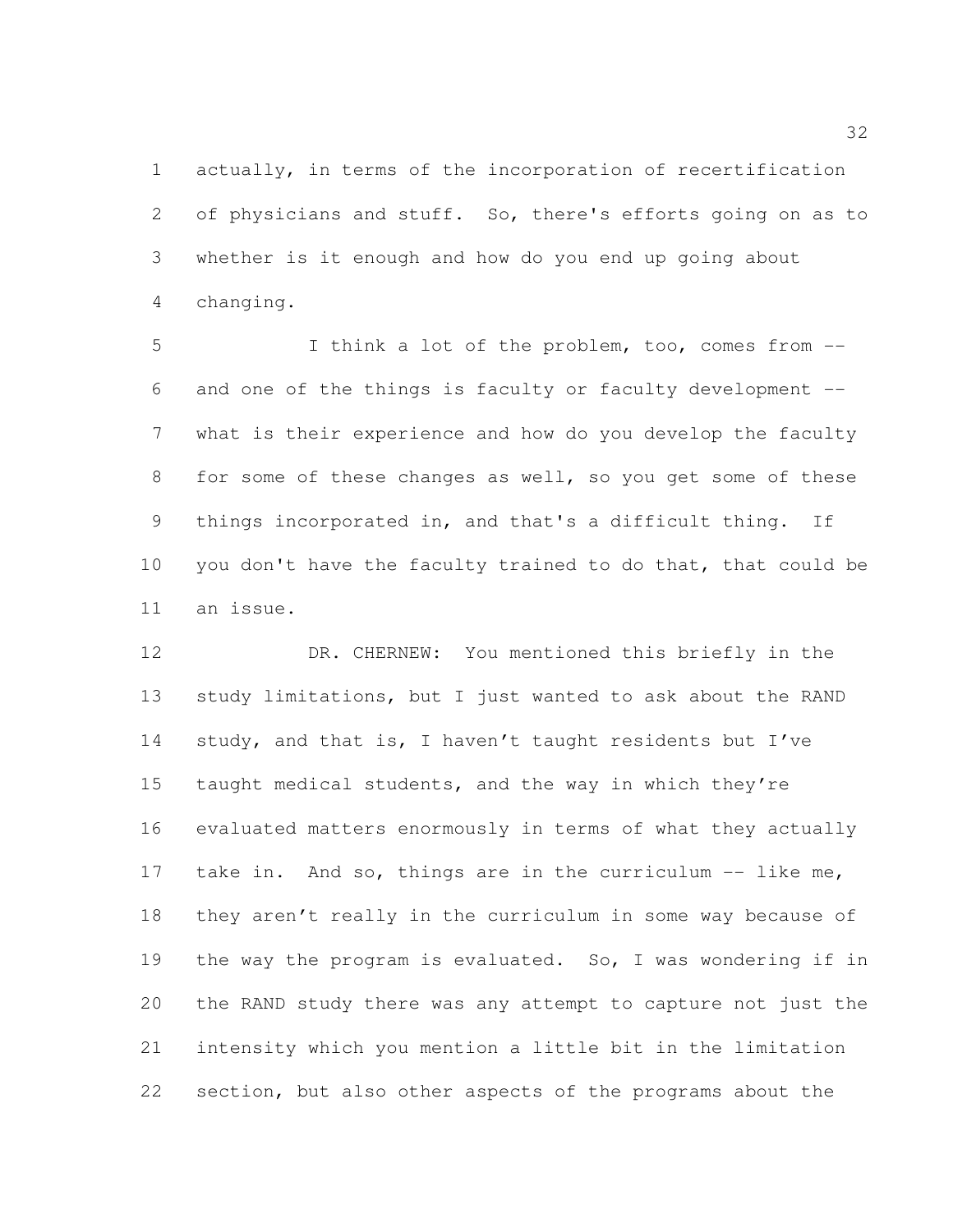incentives -- in the spirit of Arnie's comment -- the incentives that the students face to actually do well at these particular things?

 MS. BOCCUTI: Broadly, I don't think we can speak to what the feedback was from the instructors to sort of say whether they told the residents that -- how they motivated the residents to do better in these areas. We were trying to just get a baseline on what was really being required and what was formal and what was informally taught.

10 I didn't get into it enough, I think, but there are reasons why things should be informally taught versus formally taught. Some of the skills need to be done during a hands-on experience, but there's value to making them a requirement and formally taught in order to show that they are valued and important.

16 So, I think the most that I could say that there was a distinction within the confines of the study would be to say whether there was a formal or informal a focus to the 19 curricula but there wasn't sort of -- other than the RAND researchers said, how well does your program, do you think - - does this. But I think that has so much judgment within it that it's better to report the actual presence or absence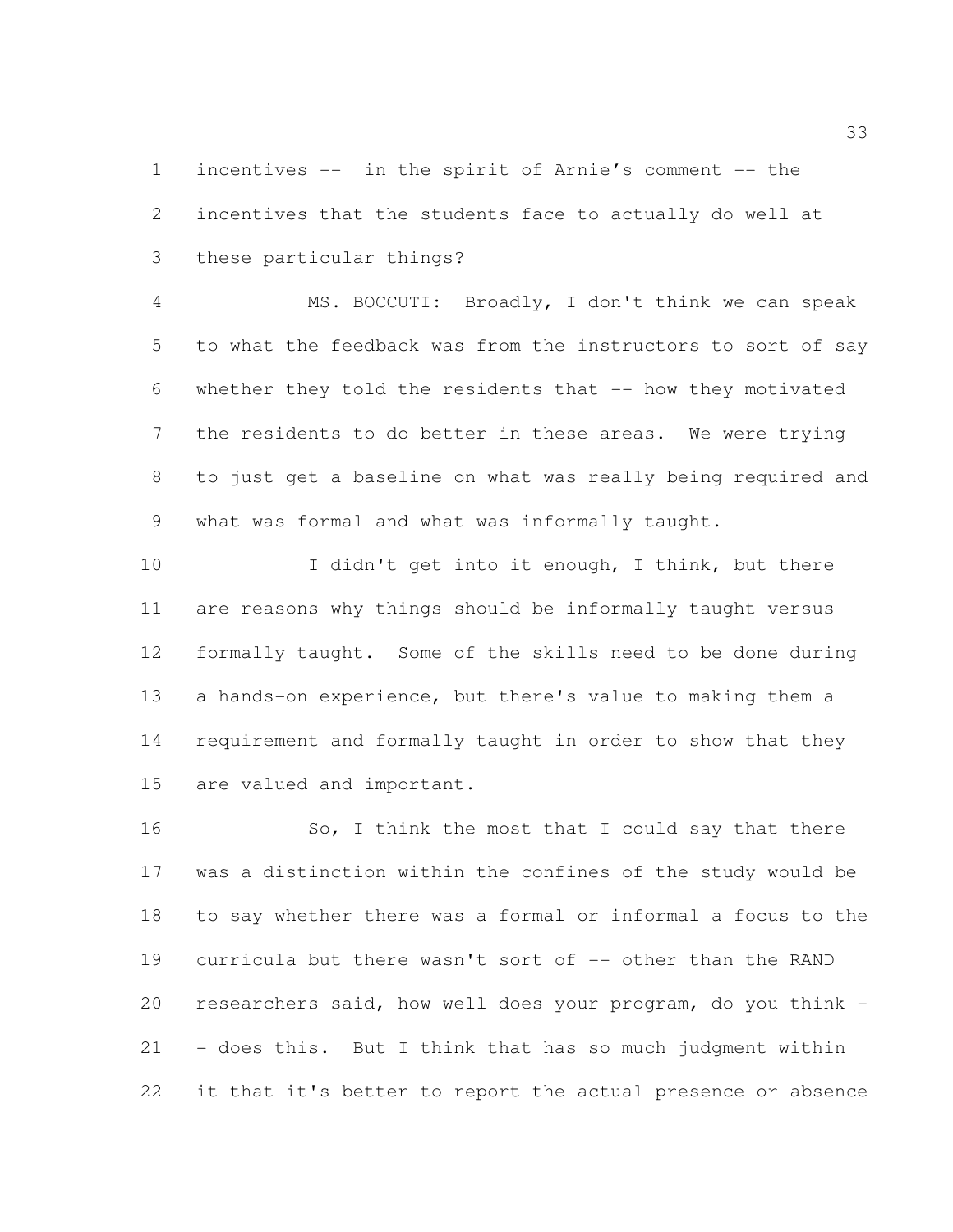of the activities and then get sort of a general picture. The final report will be forthcoming and maybe you'll get a better picture from that, too.

Does that answer your question?

 DR. MARK MILLER: Yes, because the last thing I think is, when I was trying to process your question is, the way this is done is pretty much a presence or absence thing and then a discussion and, depending on which your view of that is, that means that even if you do something, no matter how -- if it's not very intense or not very integrated, it got onto the list. So in some ways you can look at what 12 happened here as, if there was just something, then it got counted. Even doing it that way, there was sort of a conclusion of things falling short. I don't want to overstate that too strongly, but the other thing that you said in our conversations and I think you said here today is that people don't put as much effort into it unless they feel like it's going to be very much directly part of what they're tested and evaluated on. There seemed to be comments like that throughout the discussion. Yes, we do this, but it doesn't necessarily come up again and again and something that I'm going to be evaluated on.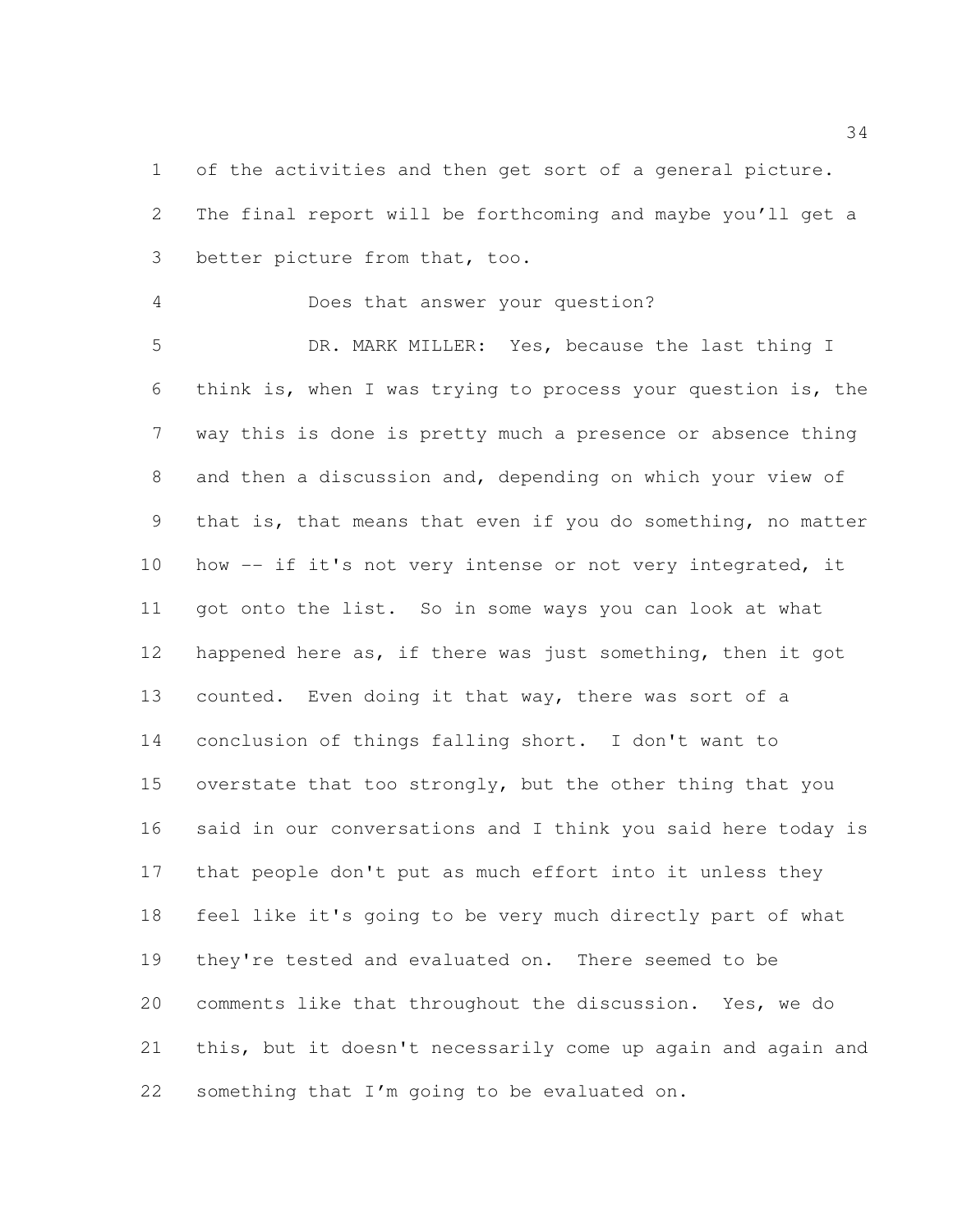MS. BOCCUTI: That goes to what Arnie was saying about the certification exam. Yes.

 DR. CHERNEW: I was just asking, in the study you had -- do you have this, are they evaluated on it or how are there -- that I understand -- it seems like he did -- it was more of an open-ended discussion. If they mentioned that it came up, but it wasn't systematically collected by the RAND researchers.

MS. BOCCUTI: Right.

 DR. SCANLON: Just a quick comment related to Tom's point on the economics of residency decision. Going back to our work on specialty hospitals, when we were looking at DRGs, we maybe need to think about what is the inpatient revenue impact in terms of a residency program, because what we saw was there was significant profit differences between DRGs, not just within a DRG. And while 17 we've moved it to correct some of that, there is a question 18 of, historically, what difference that made and what remains in terms of what the incentives might be.

 MS. HANSEN: This is more of a question of the role that Medicare regulation has on any of the curriculum and the things that we can't do. Tom said certain things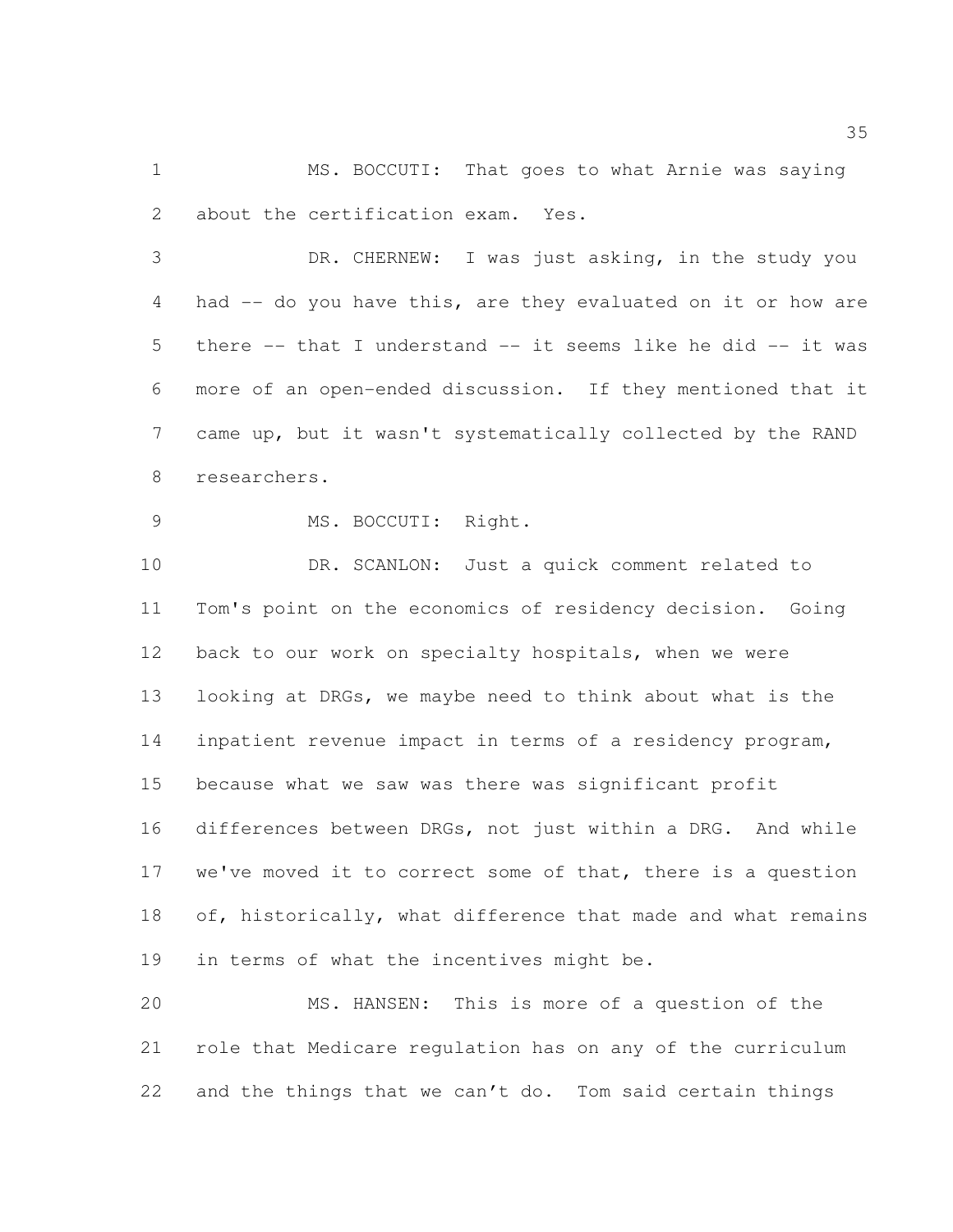you can't do because it's not allowed. So, how much of it is sorted out to some of the accreditation issues as compared to what Medicare is specifying? For example, you only get counted if you do hands-on, for example. And how difficult is that to change? What level of decision-making is required to be ease that to make that shift? 8 MS. BOCCUTI: You mean regulatory versus statutory? Is that the kind of -- I just want to follow... MS. HANSEN: It could well be. There are different levels of that. One is the statutory and the regulatory and then the professional itself in terms of how it gets defined. But when Medicare has this, is it at the statutory level or the regulatory level? MS. BOCCUTI: I would say it's both, but there's been a lot of regulations over the last decade that have defined some of the specifics of the non-hospital setting supervision issues. I think Craig wants to jump in here.

19 MR. LISK: It is, as Cristina said -- it's kind of both. There is this language that came in the law that said Medicare should pay in the off-site and went Medicare pays all or substantially all the residency training program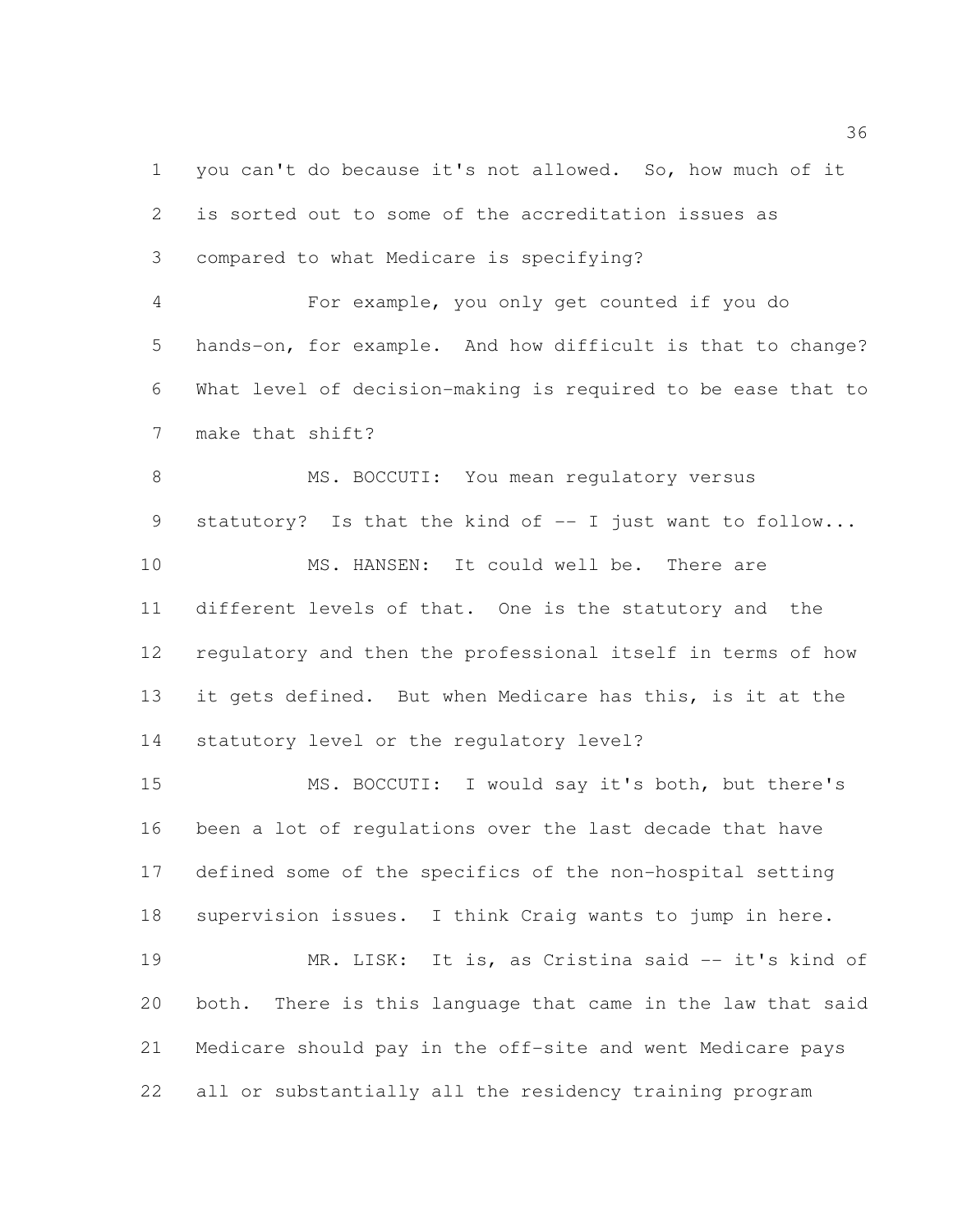costs. With that language, CMS interprets that as, well, they really have to pay for almost virtually everything.

 In the past, though, they allowed for, let's say, direct GME reimbursement as long as the program was paying the resident salary in benefits, they allowed it. But when they changed the regulations to allow IME payments for residents' time when they were off-site to go to the hospital, they kind of changed the regulations. This gets to be a real weedy set of issues that goes on. So, the regulations kind of change and Congress had put in this substantially all or all language, and so CMS interpreted that in one way. So that is where some of the regulations come into play.

14 So, you have a statute issue from CMS's perspective. Congress has sometimes put in language saying, well, that's not necessarily what we mean but it's been in report language. So it's kind of a quagmire how you deal with it and who's really responsible, ultimately.

 DR. MARK MILLER: This is just based on conversations with you guys and actually -- no, to some extent, some of the conversations we had with AAMC. My sense is there's a lot of regulatory underbrush here that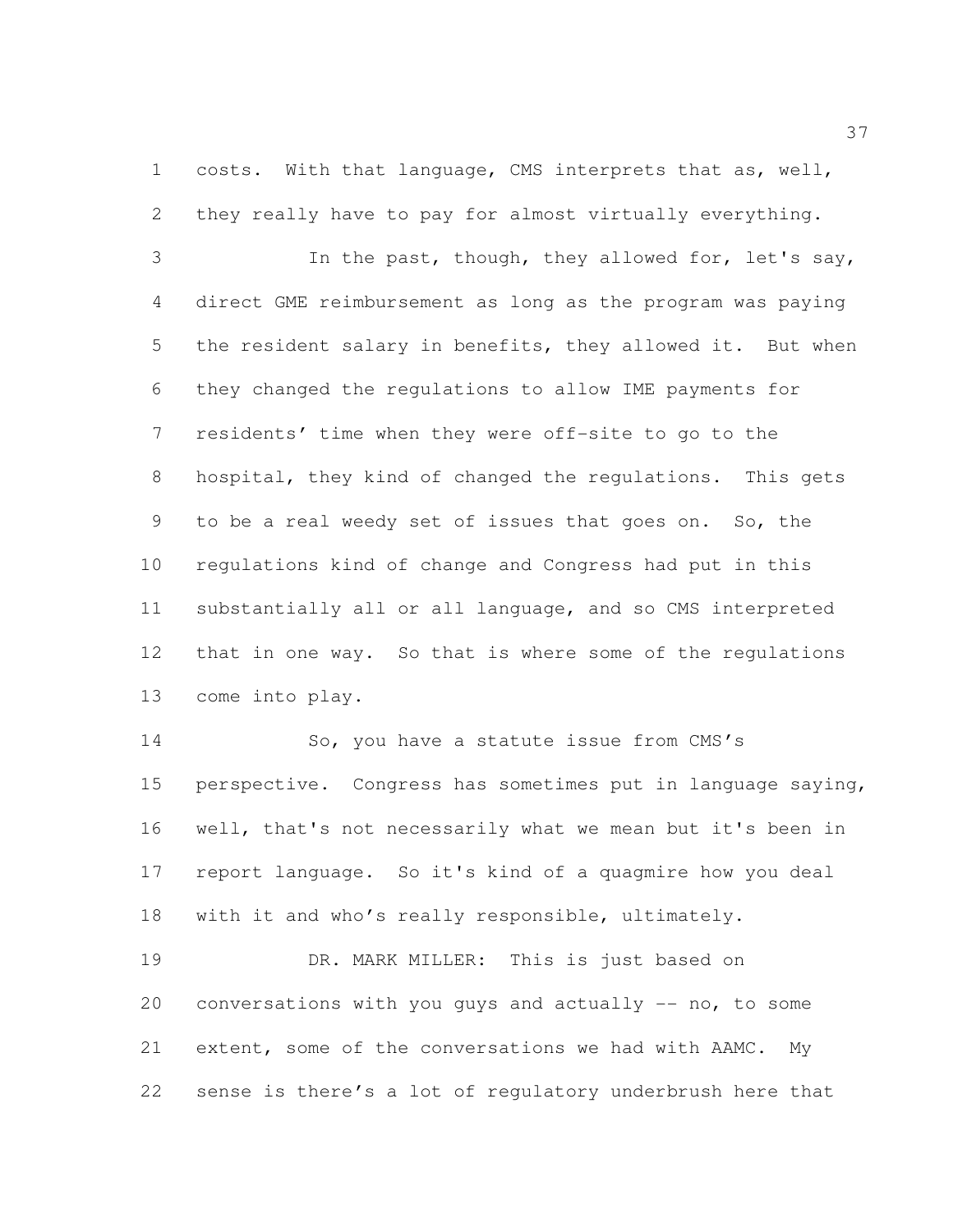could correct some of these problems, particularly the in and out of hospitals. Probably not all of it, but there are steps that could be made that would make the situation -- and Cristina, if I'm way over --

 MS. BOCCUTI: There are regulatory things that have changed so that sort of lies within CMS, but some of the financial incentives even override the regulatory ones. 8 So, I want to be clear that fixing -- let me take

 that word back -- changing the regulations may not in and of itself vastly change the incentives in keeping residents in the hospital.

 MS. HANSEN: So, is it possible for future work with that in mind that there could be a way to outline where the statutory stuff comes from, the evolving regulatory kinds of issues that, in and of themselves are probably conflicting, and then the interpretive side of it which becomes, frankly, a staff issue sometimes, and then the financial piece that you just mentioned just so that we get -- we basically unpacked is a little bit so that we can see where are the decision points that really will allow us to do the best policy changes for this. So, from the accreditation to the payment issues to the regulatory world.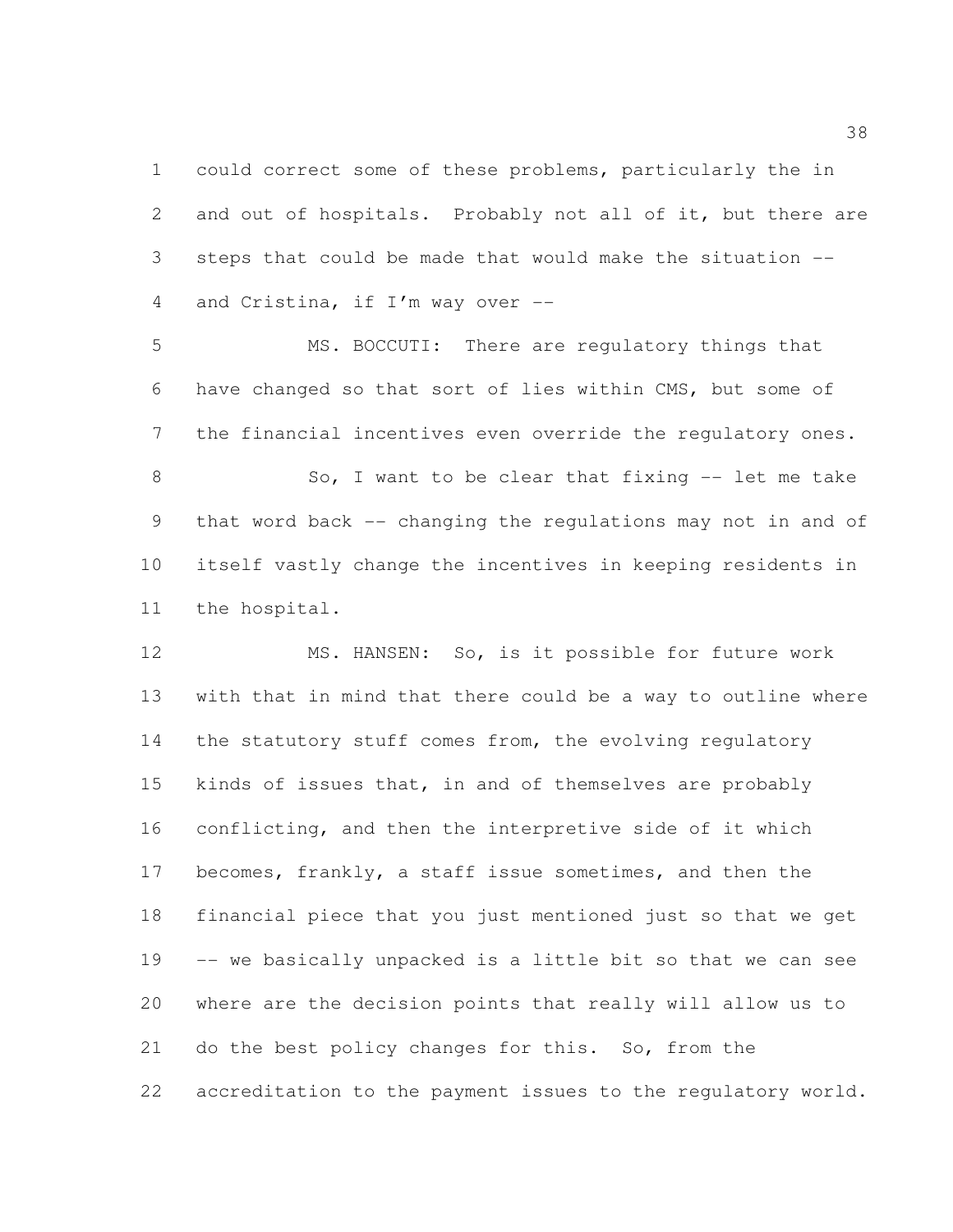1 MS. BOCCUTI: Right. We'll try and make that a little bit more clear in this work. But I think also, because it's so technical, if we go forward on some of these ideas, there is a place to really get to the word for word language and how it might -- because then if the Commission were to start thinking about changes that those words get to 7 be -- need to be thought about, too. So, we'll work on this now but it may also come up in the future. MS. HANSEN: Let me clarify that because I don't 10 want us to go to the weeds, that level; I appreciate that's not our role. I think part of it was just for an understanding of the complexity. 13 But then separately, this may be into round two, but it just leads so naturally, could we flip it around and take a look at what are the population needs of the Medicare population? And all of these initiatives are for the

 endpoint of quality, cost-effectiveness, and inclusive of safety and whatnot.

 We could do it two ways: One is a structure as it is. The second one is how patients and beneficiaries should be getting care in the 21st century and then kind of begin to see where this is a bit archaic in order to achieve these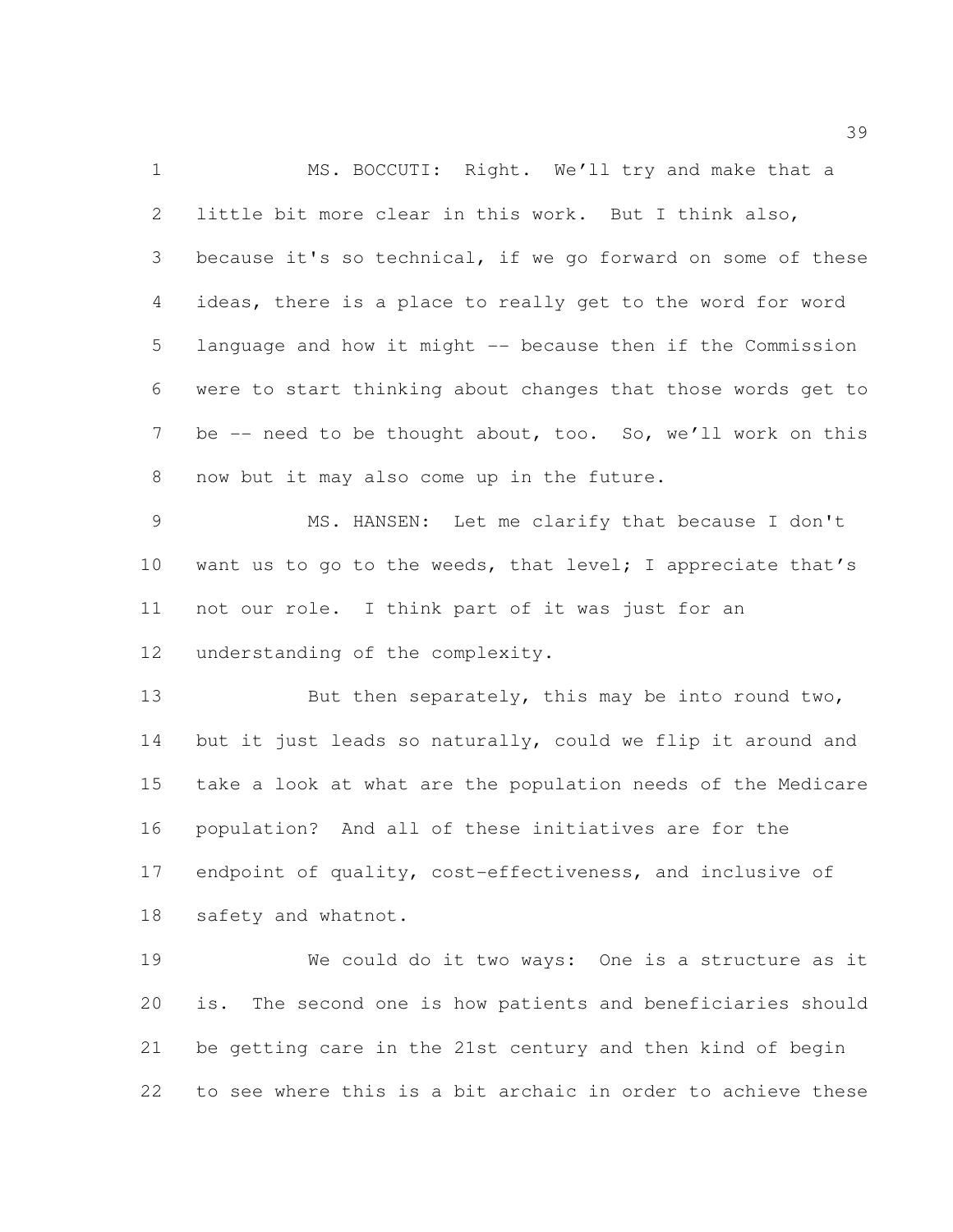results. But we take it from a more beneficiary futuristic population base as to where our goals are meant to be.

 MR. HACKBARTH: Understandably, we are sort of at round one and three-quarters, here. Let me just see the hands of people who have clarifying questions and make sure we get all those done first.

7 DR. REISCHAUER: I think I'm probably a one-and-a-half, so you can go to a pure one.

 MR. HACKBARTH: Jack claims to be a true one here. MR. EBELER: I think I'm a true one. And just follow up on Jennie's, on this question of regulatory framework, to the extent that one can get a signal in there of the regulations that come at you from the payment side and the regulations that came at you from the Inspector General side. My impression is that this is a world in which some cases -- my program does something inappropriate, 17 the government comes out appropriately on me, but as a result, Tom and Karen and Peter are filling out forms for the rest of their life.

 MS. BOCCUTI: Is there a question? MR. EBELER: The question is that if you follow up 22 on Jennie's  $-$  that direction would  $-$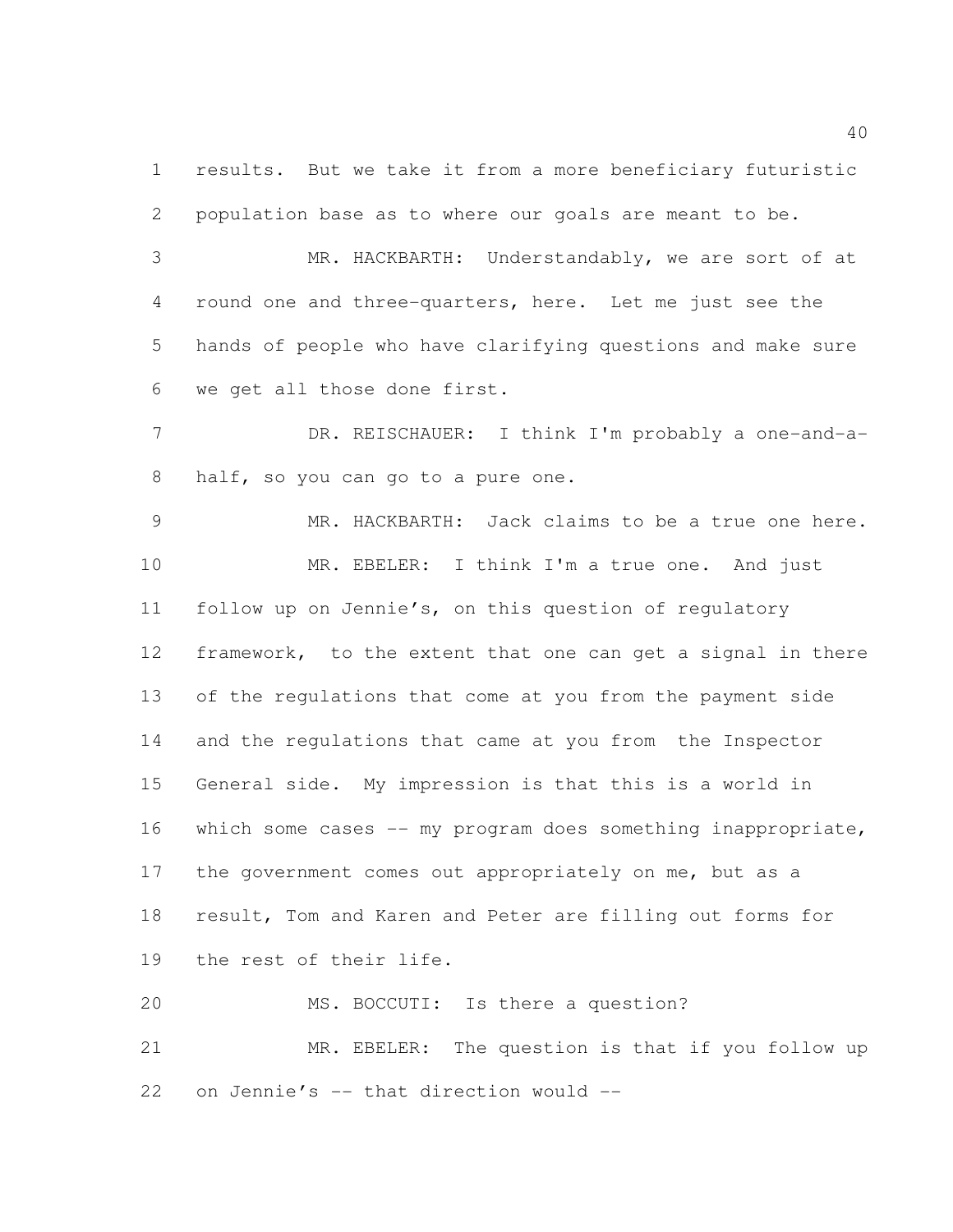MS. BOCCUTI: Tom sort of mentioned it when you are saying about the supervising activities, I thought we should probably put a little bit more of that kind of a burden in the chapter because we focus more on financial but there's sort of the financial -- the opportunity costs of what it takes to supervise.

 MR. HACKBARTH: Before we go to round two, I just want to go back to two things that were raised in the first round.

 The questions related to the financial impact of training programs on the institutions, Peter, I'd like to 12 hear what you have to say about that. I understand that the direct dollar flow. What are the secondary effects in terms of having residency programs on the hospital? What are the costs and benefits, as it were? If you could say something about that.

17 Then, the other issue, I was going to ask Karen to address Arnie's question about what the boards are doing and how that process is evolving. Peter, do you want to talk about that?

 MR. BUTLER: Let me see, I'll do it through my own specific experience and what occurred 22 years ago when I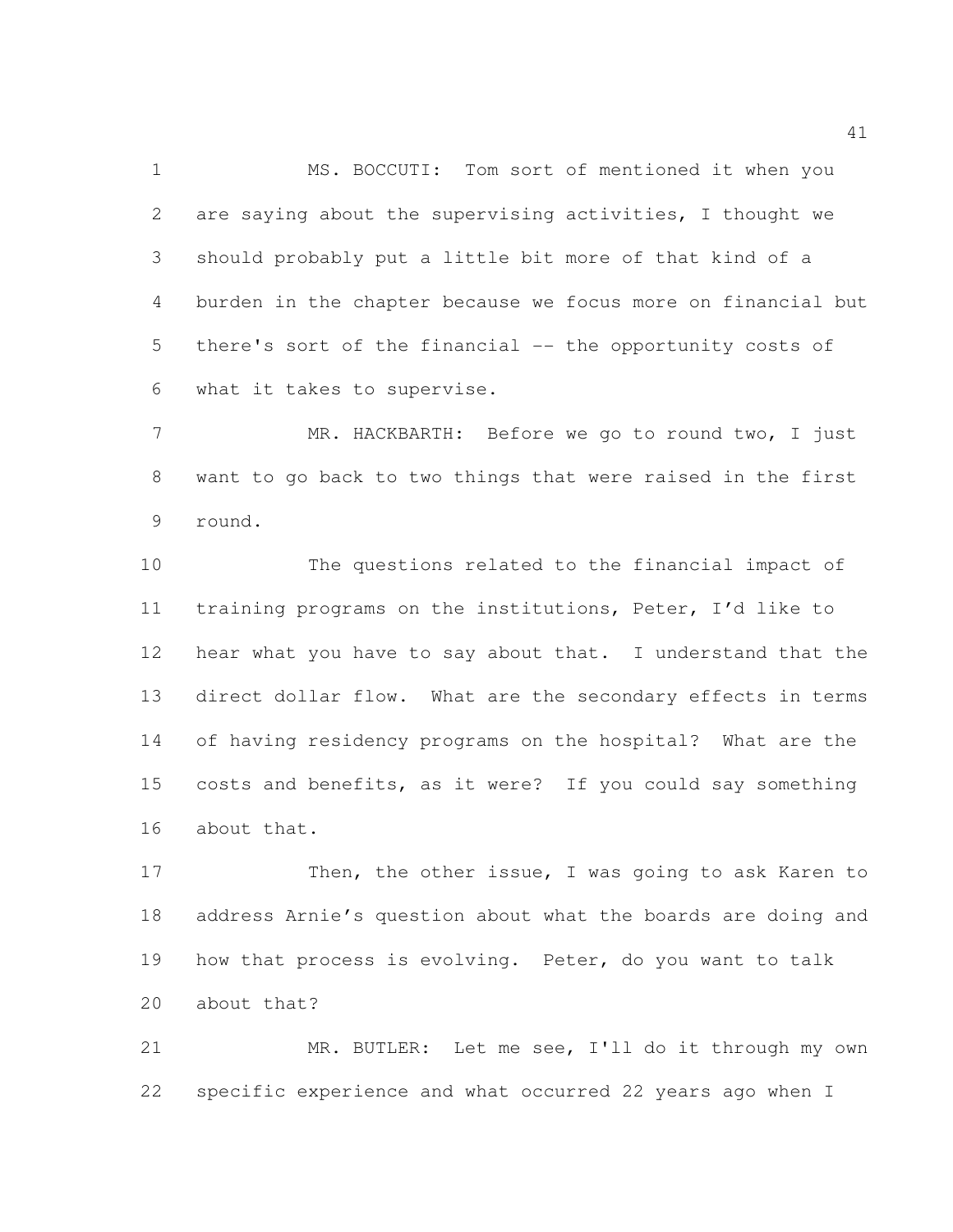was a newly-minted CEO of a community hospital, which affiliated at the time -- the first time I was with Rush and we inserted 12 internal medicine residents into the institution. I was highly aware of the formulas at that time. This won't be a comprehensive answer in terms of all of the impacts, but I said, I kind of wonder if this GME and IME is going to pay for the cost of the impact of all of this. My bottom line was about a wash, but let me give you some specific examples.

 I wish I published this because I was using a second-year master's student in health care administration to pull together the data as a project. But in the one month that they occurred -- again, internal medicine residents are a little different than, say, a radiology resident. The radiology exams went up about 5 to 6 percent in volume after 1 month, lab tests went up about 39 percent. 17 So that's a very visible impact of -- again, this was July 18 1, new residents coming in the door, encourage to diagnose and treat patients and maybe it's a community hospital that wasn't used to having quite the intensity, but you have these people around the clock. And so on the on utilization side, it did make it --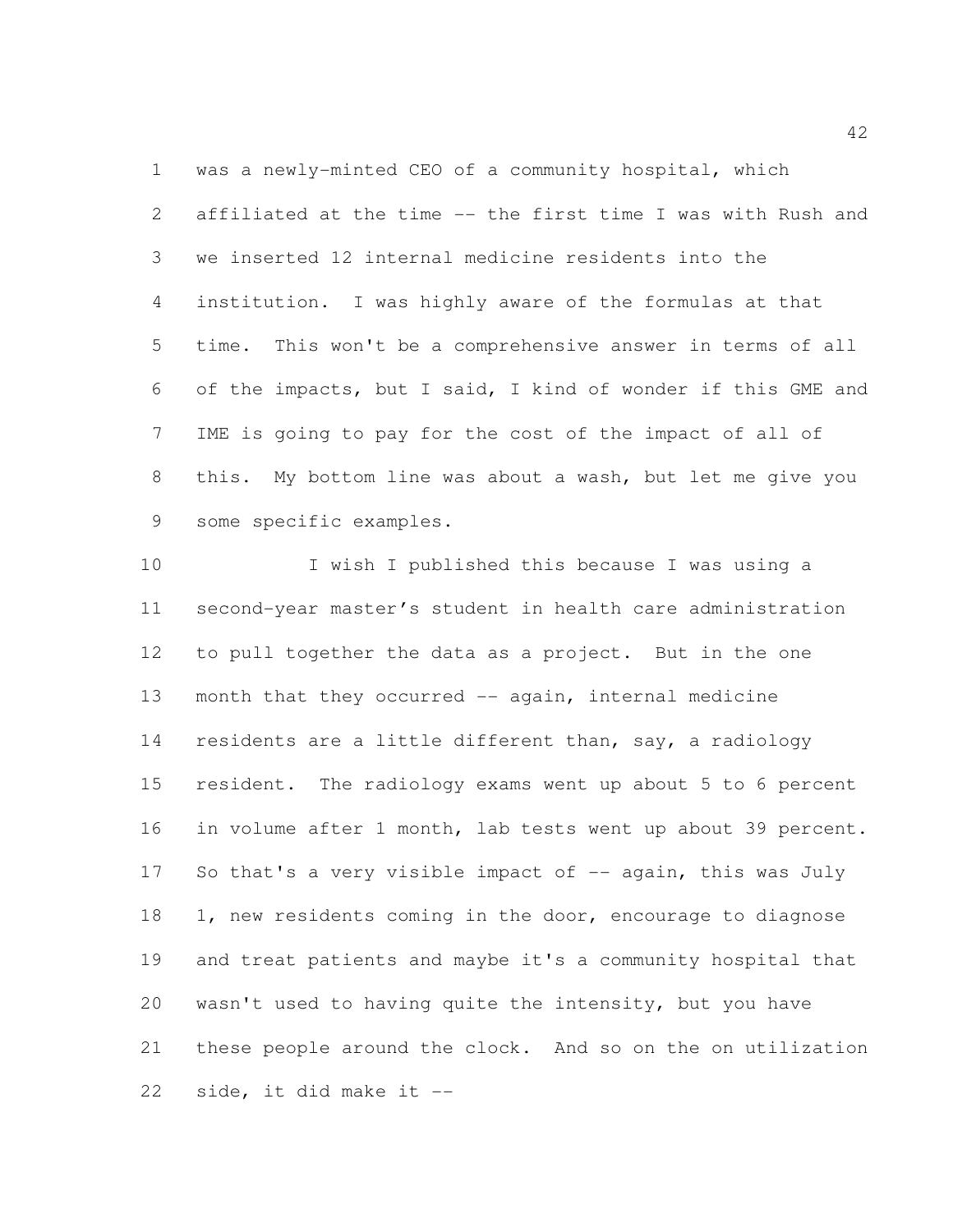MR. HACKBARTH: These would fall under the indirect costs of medical education that IME is meant to -- MR. BUTLER: Exactly. There's one very visible example. And by the way, we need this test that's sent down, and you don't do it in-house, so you need to bring it in from somewhere. And some of these things were absolutely 7 right. And they were further enabled by, say, the faculty that we now had to pay also to supervise the residents and they, too, had kind of overall service demands on the institution which were a different level and a different expectation than the typical community hospital. 12 And then, of course, the library that the community hospital had was not sufficient enough and so you

 had to have more publications and then you had to have certain technologies, and it kind of goes on from there. It really had kind of a cultural impact on the overall standards of the institution overall.

18 Now on the positive side, while there was additional costs and utilization, I think the presence of residents actually helped the care move along faster and better because the attendings in the community hospital would come around once a day in the morning and do their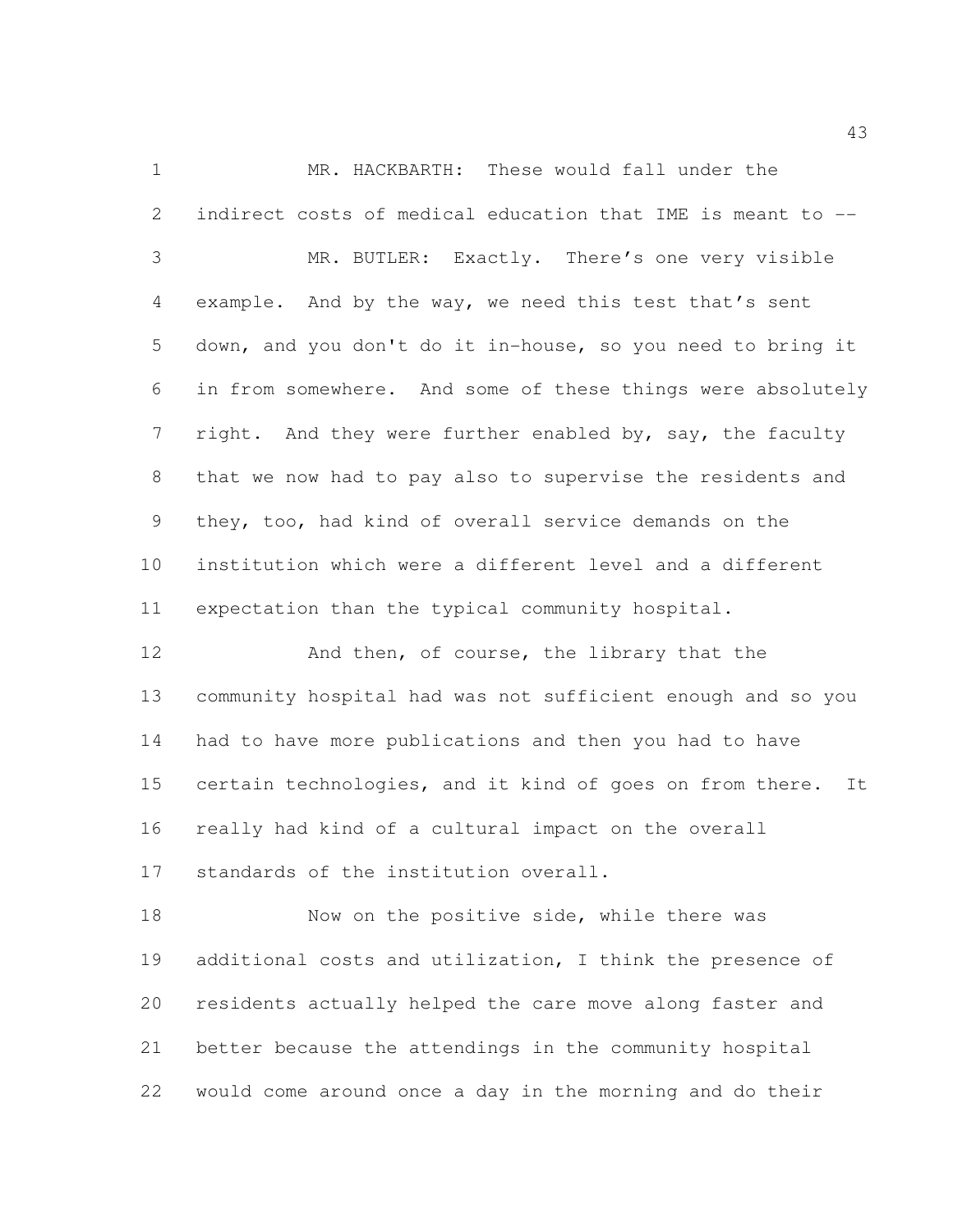thing, and particularly on weekends, you get the residents around, processes can move. Actually, we had a reduction in length-of-stay in our institution at that time.

 Another benefit was that there were certain number of physicians that were splitters that say, well, you've got those residents around, now I'm going to admit more to your hospital. I have a feeling that you give higher quality and in general there are more people asking questions about the care than were occurring in a community hospital that didn't have anybody doing the types of peer review that should have been done.

 MR. HACKBARTH: So, what I hear you saying is it potentially increases your market share, increases your referrals, makes people more likely to admit at your institution, and presumably also expands the capacity of the institution to handle more cases because you have the resident workforce?

18 MR. BUTLER: Yes, of course, that's injecting residents in a community hospital, which is sometimes viewed as very valuable to say -- in downtown academic medical centers, some of those same community physicians say, I'm not going to admit my patient down there, it's a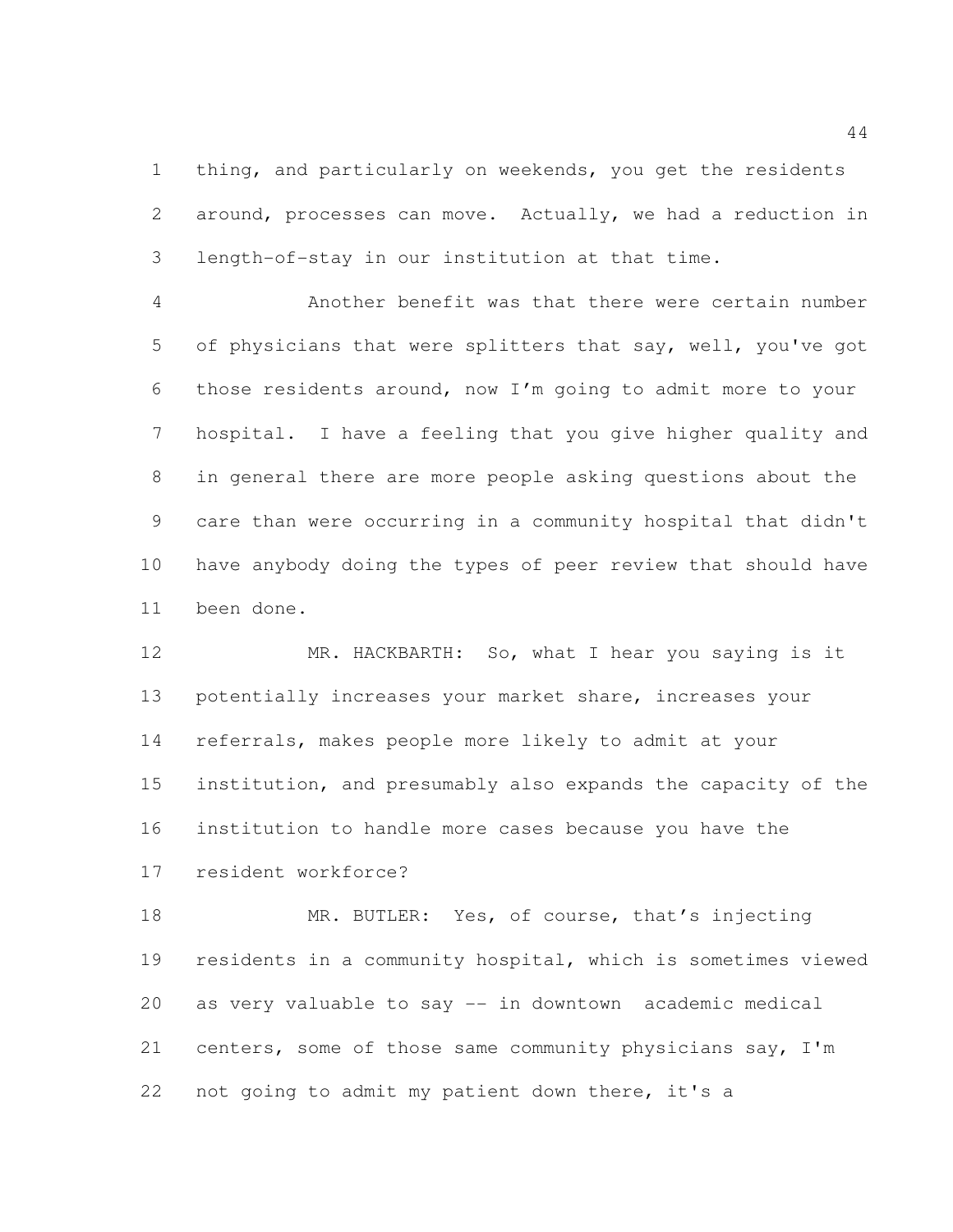1 bureaucratic morass, the service isn't as good. They may have expertise but it's not a place -- I don't want to get on the staff there. So it's very different to have graduate medical education in the community hospital versus in the academic medical center, which is a whole different complex.

 DR. DEAN: I understand that the supervisory requirements have changed quite dramatically, I think. Am I right, Karen, in the 20 years, at least, as I remember? And what's required now, the documentation of supervision. So, it's a little different environment than you describe. MR. HACKBARTH: Do you want to talk about the evolution of boards and maintenance of certification? 13 DR. BORMAN: I think that the boards, for a variety of reasons, have broadened their thinking about what should be required and what should be evaluated for initial maintenance of certification and that reflects, number one, the general competencies presumably apply from the medical 18 student through the experienced practitioner, number one; so

it's a reflection of that.

 Number two, it's a recognition of proving that what all of us who are board certified believe that is a quality marker, to try to make it more apparent to someone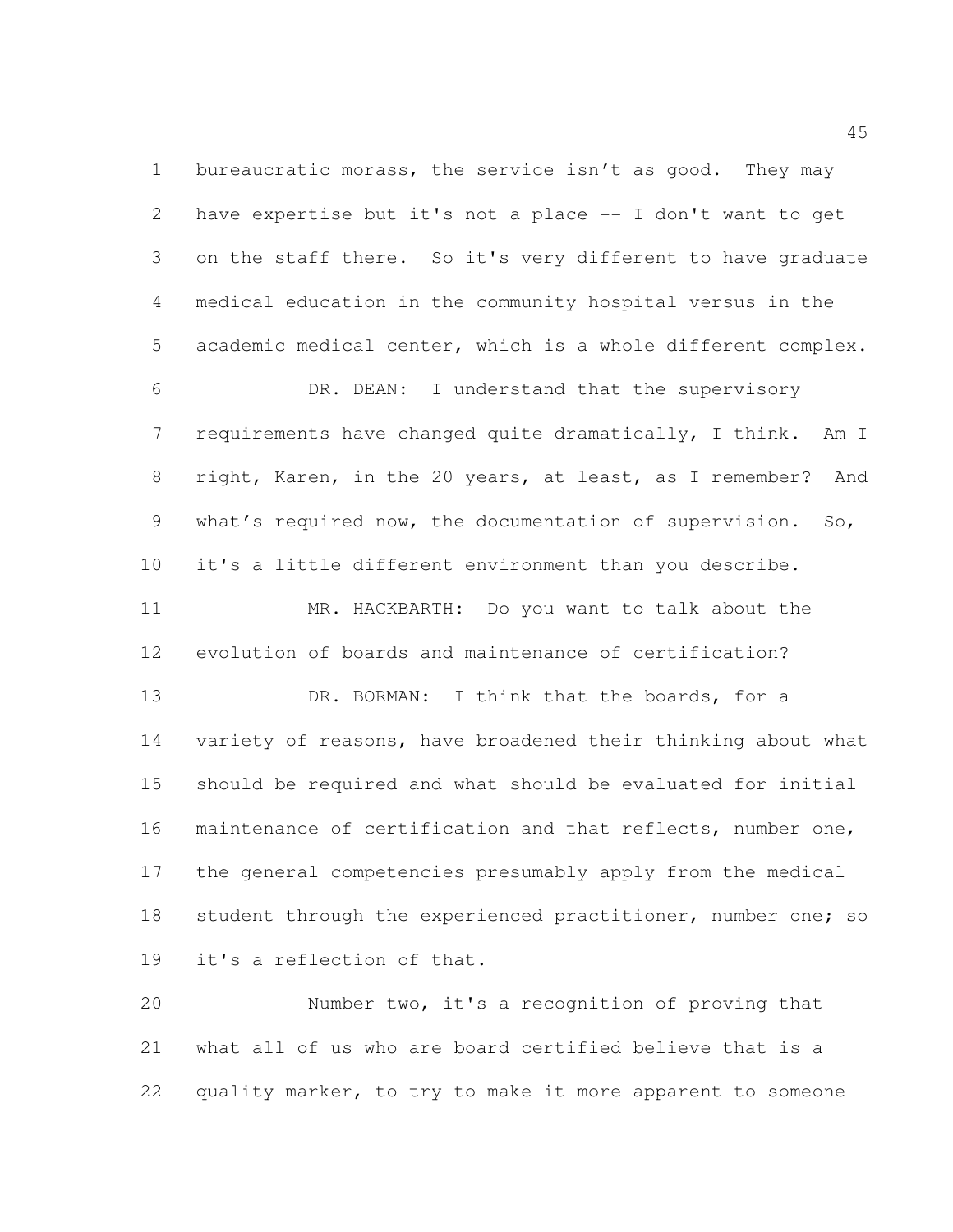not in what we do, that it is indeed a quality marker, so the interval, the intensity, of activity that's required.

 I can only speak to detail from the board on which I Sit, which is the American Board of Surgery. We certainly have incorporated safety questions. We've incorporated system questions. We've incorporated ethics questions into 7 the examination processes.

 We and multiple other boards, I think, continue to 9 seek better ways and potentially -- and valid ways, and there is a big chunk of the problem, of assessing some of the things that Cristina has brought up here in terms of interpersonal and communication skills, for example, would be one. And just to offer an example because I've heard their presentation, the American Board of Orthopedic Surgery has a very extensive process that when a diplomate is filing for recertification, they have to request peer evaluations that are from a broad variety of people, including chiefs of 18 service at all of the hospitals that they work, the director of the OR at all the hospitals for which they work, a variety of people. So it's not just peer physicians. It's not your practice partners. It's people who presumably are in positions where they're aware of not only the medical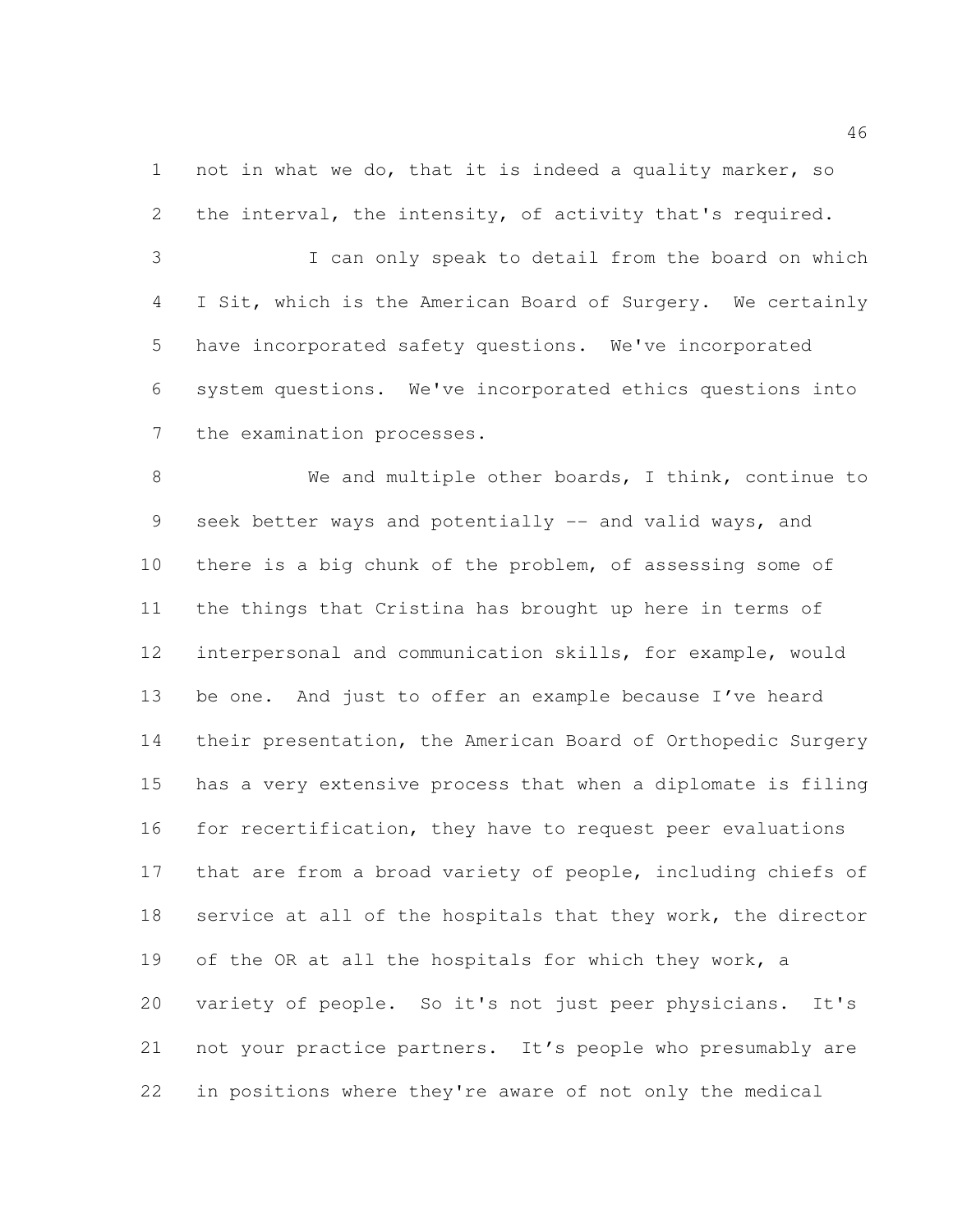quality of your work but the nature of your interaction. If you regularly are unpleasant to the OR staff, it will come out in the evaluation of the chief or the administrator of the operating room.

 One of the problems with that kind of thing and what the boards struggle with is that occupies 80 percent of the time of one of the executives of that board, just to service that process, because of the number of things. So, it's broadening the base of questioning; it's seeking other ways to get the input that is not so costly and time-consuming. Simulation may ultimately play some role in validating technical skills. For example, the American Board of Surgery in a couple of years, we will require that anyone for initial certification will have completed a number of well-validated skills curricula, including fundamentals in laproscopic surgery or the FLS curriculum. 17 So, I would say, on a lot of fronts, the boards are moving. MR. HACKBARTH: What I've seen and ABIM is that the maintenance of certification work, the development, the enriching of maintenance of certification is in fact focused on many these issues about improving actual practice performance and systems-based improvement and practice.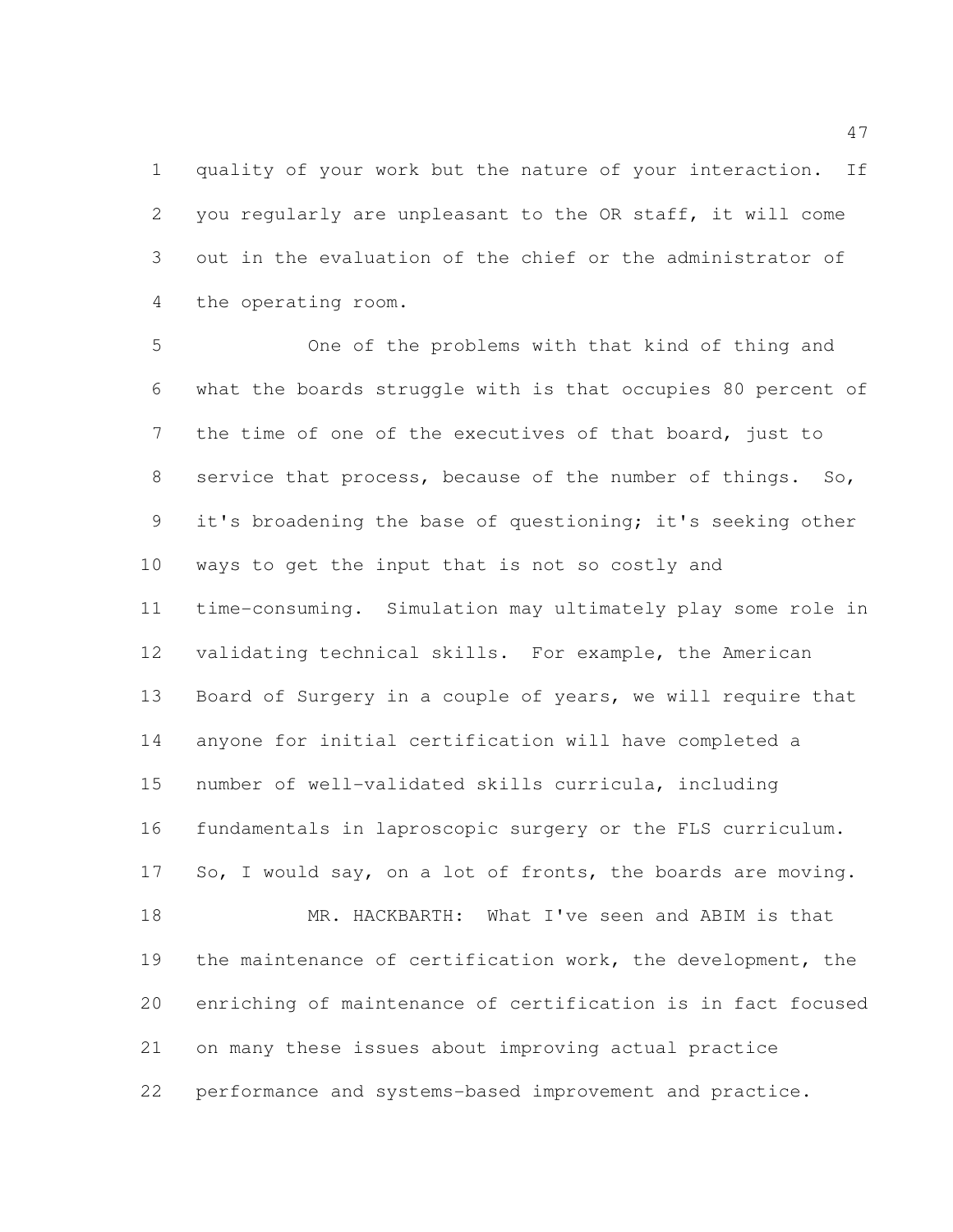There is a lot of variability among the boards, some are more advanced in that than others. But Kevin Weiss, who is the new head of the American Board of Specialties -- the overall specialty board, his agenda is to deepen maintenance of certification, make it more substantial, and try to make it more consistent across the various specialties. That is sort of another force at work here.

 MR. LISK: If we're still in round one, I have one technical issue just to clarify, and that's on the nurse training issue in terms of Medicare support for nurse training. Medicare does provide direct GME payments for hospital-based nursing programs, that's diploma programs. I 13 just want to clarify that Medicare does provide some small 14 amount of support for that, but those of the vast minority of nursing schools.

16 DR. CROSSON: Thank you very much for the 17 presentation. I thought it was very good and very clear. I 18 have to admit, when I read the first part of it, it made me tired and I wondered what I was thinking when I decided to become a physician.

 In terms of the focus here for the work, I'd like to make the case that we strongly consider focusing on the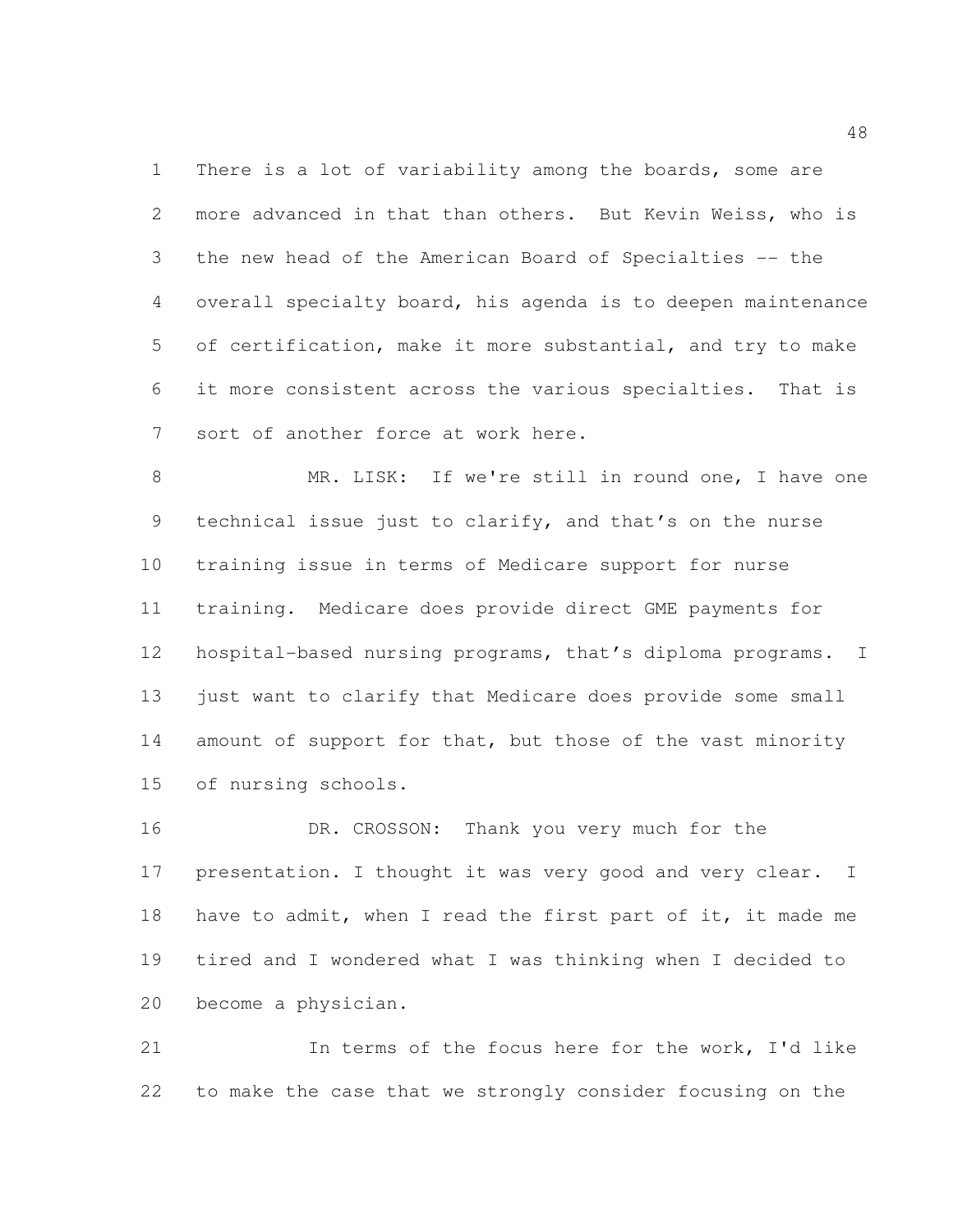issue of training in non-hospital settings. As you said, Cristina, there is a lot of things we can do with this. As we've talked about this over the last few years, I've been a little queasy about exactly where we could go as a Commission in terms of making recommendations about the education process. I think, at least I feel, uncomfortable about that. But this particular one has some obvious regulatory barriers that I think we could comment on and it fits easily, at least for me, and to my conception of the work that we should be doing.

11 In thinking about it, there is a strong reason I think, just based on my own experience, for increasing the 13 amount of time that residents spend in outpatient settings. You can argue, and I think the paper did very well, what some of those reasons are. The issue of having exposure to multidisciplinary coordination of care, certainly, not that that exists in all practice settings but it certainly does in some.

 Obvious things, like the range of problems 20 addressed -- that's sort of obvious on its face, the kinds of problems that are dealt with generally in the hospital are different from those that are dealt with, in general, in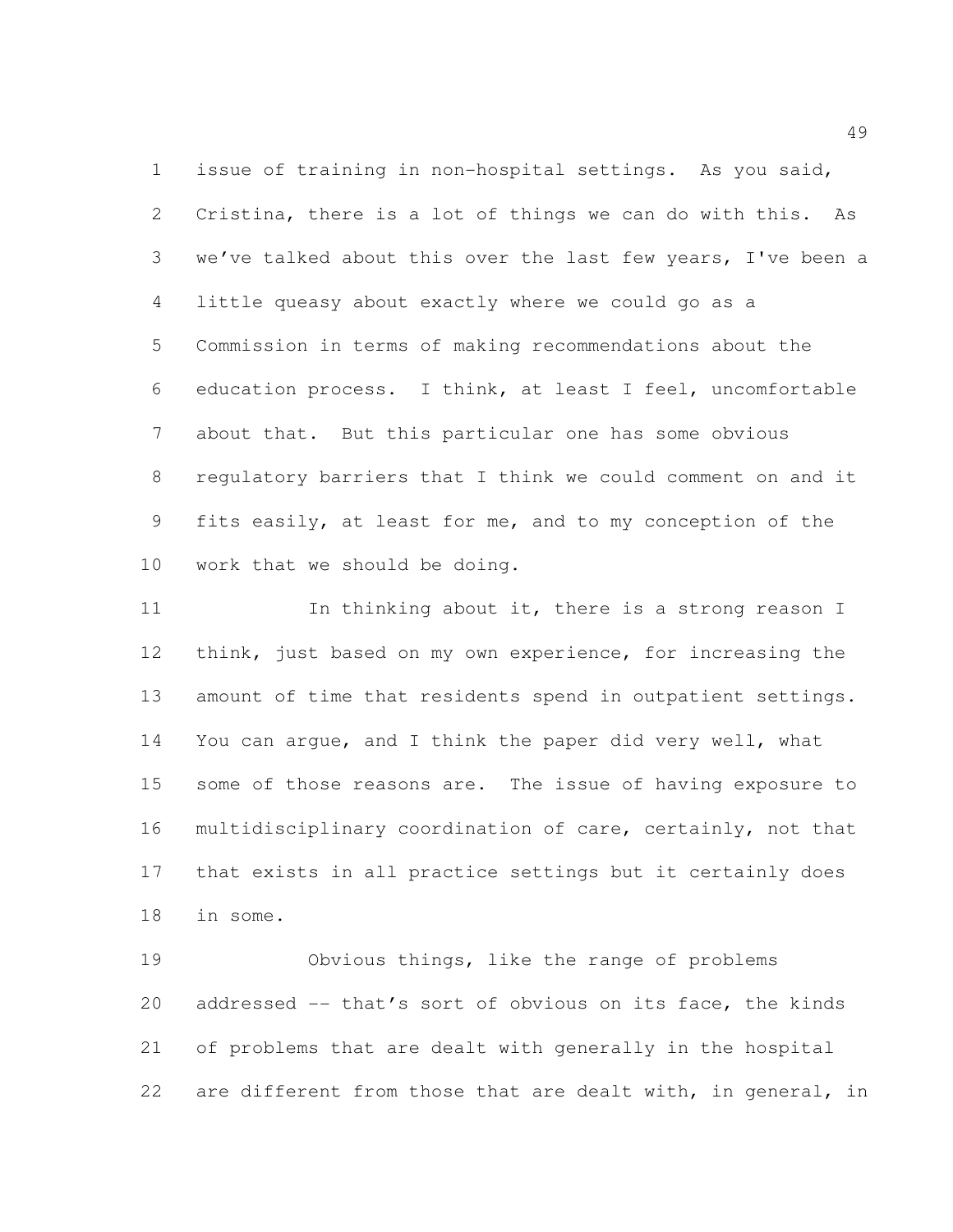the office.

 The issue of role modeling. I think the role model in an academic medical center that medical students and residents are exposed to is quite a different role model than one is exposed to in a practice setting. And I think all of those things feed into things like the selection of a specialty but also I think some more subtle psychological things which can end up influencing the pattern of practice of medicine for a career. This is sort of an oversimplification, but the process of a hospitalization, for the most part, and the mental activities of the physician, are kind of focused on the diagnosis and treatment. What does this patient have? How can I figure that out most expeditiously? What's the proper treatment? And then, when can the patient long? And that's pretty much it. Now, I don't mean to say that there aren't follow-ups in clinics and all of the rest of that, but fundamentally the mental process and the acculturation 19 of in-hospital training is that: diagnosis, treatment, end this case. Where the practice of medicine in the office is really very different from that. It's, in many cases, the management of the care of the patient over a very long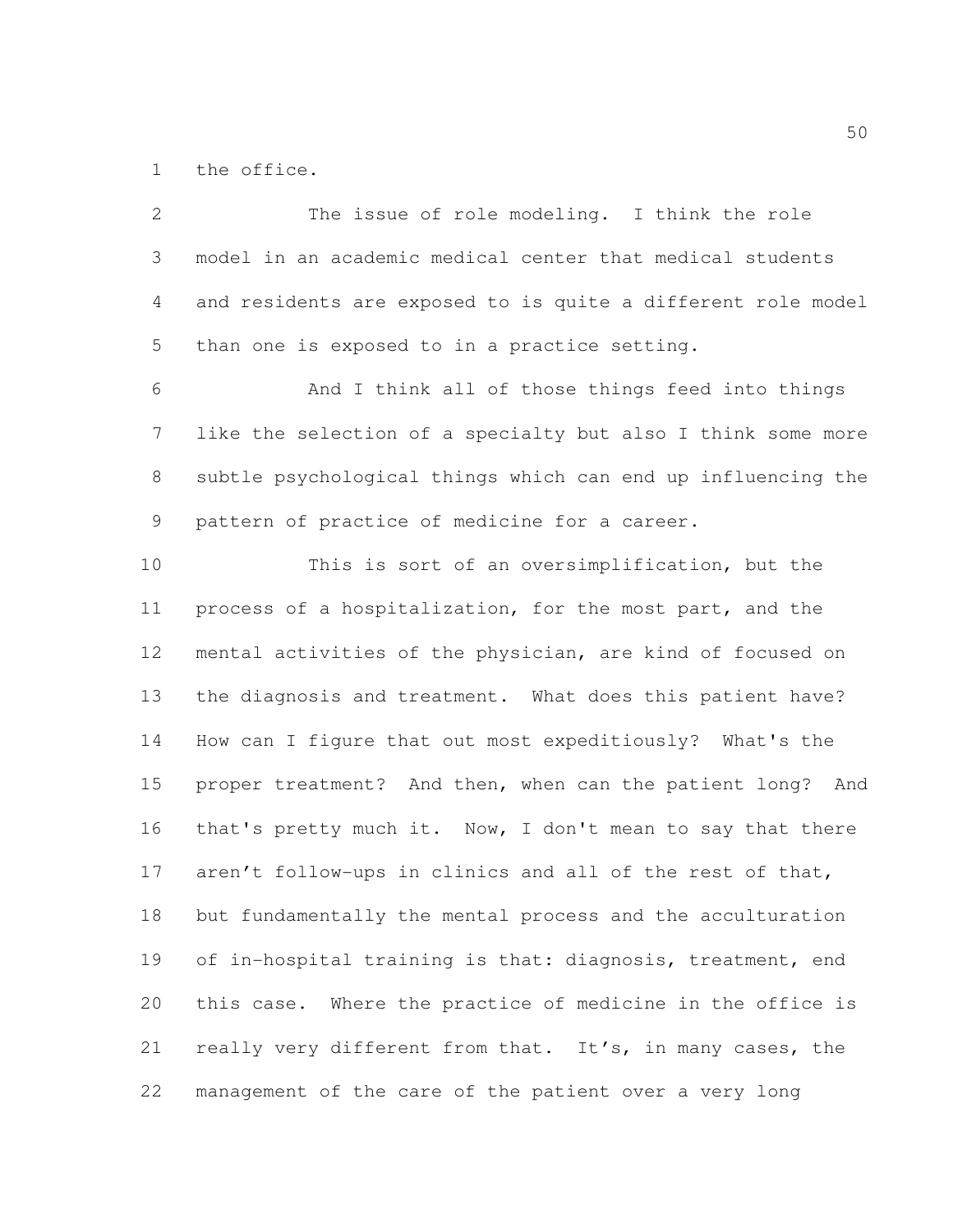period of time. And properly done, focuses a lot on not just on diagnosis and treatment, but how to help an individual maintain their life over a period of time, how to manage high blood pressure and diet and exercise and how to do simple things like figure out what to do if you happen to be over 60 and have a meniscus tear from perhaps playing too much golf, and sort of like, well, what shoes should you wear? What sorts of activities are okay, how to know when you need to stop doing what you're doing, when you should take anti-inflammatory medicines, all those picky little things, which, added together, ultimately influence whether that individual is going to end up requiring higher intensive and more costly care. And those are things that you don't really learn in an in-hospital training session. When I came out of my pediatric residency, I was a real hot ticket. I could put a catheter into a one millimeter space; It was unbelievable. But two days later I went into the Navy for two years at the end of the Vietnam

 war here at the Bethesda Naval Hospital and I realized, after spending an hour trying to understand how to put my uniform on, I realized in the first day or two that I didn't know anything about how to take care of their children and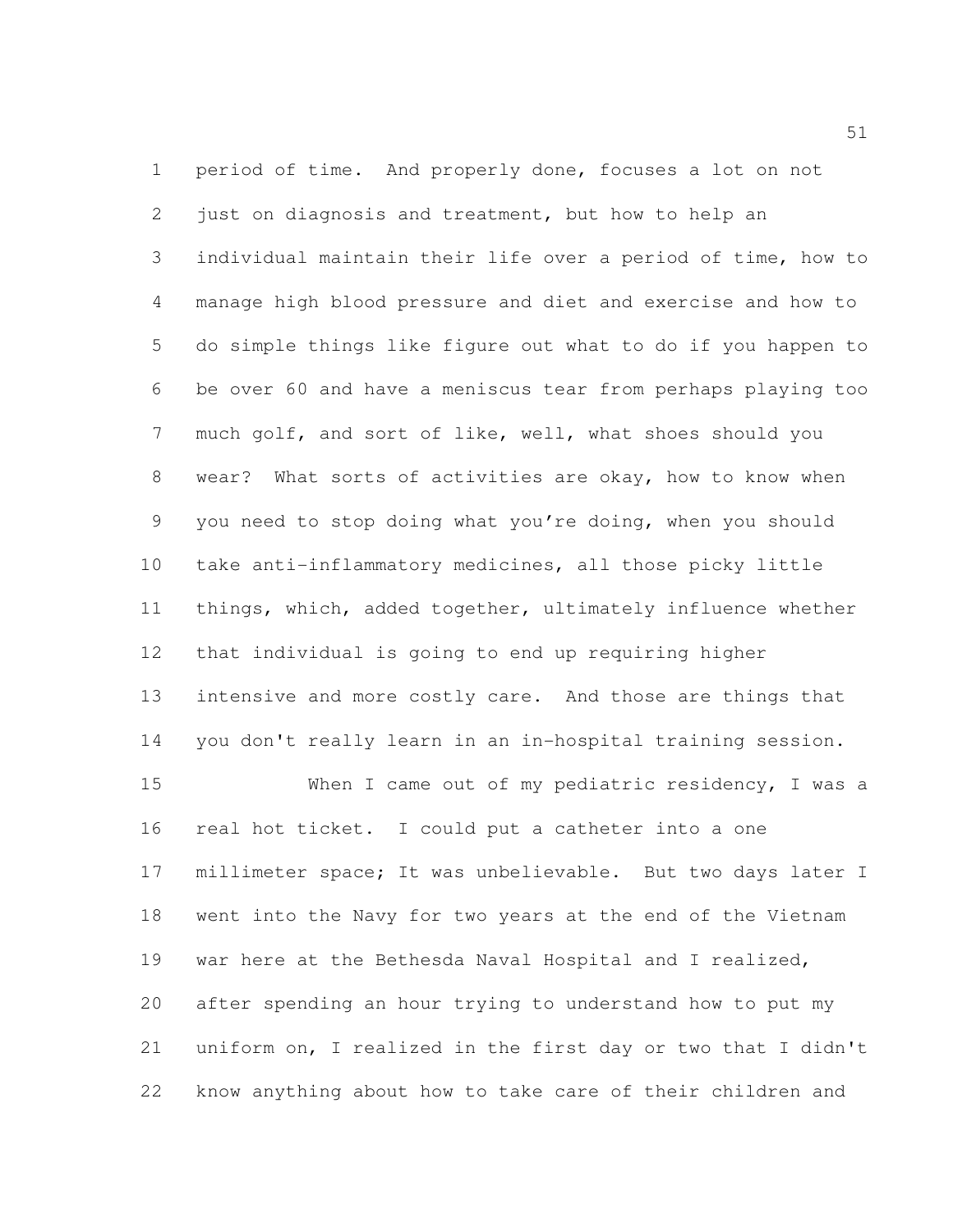1 their parents in the office setting. And I, in fact,

 learned the practice of pediatrics in the Navy and not in my residency training program. Enough of that.

 I do think, though, that whatever we could do to help training programs get better reimbursed and to help interns and residents have more experience in the actual care of patients in the actual settings where most care is delivered would be a great contribution.

 DR. REISCHAUER: Let the records show I was never a hot ticket.

11 [Laughter.]

 DR. REISCHAUER: This is sort of a round one and a round two. The round one is a little refresher course for me, and that is, if I recall correctly, there is a cap for residents and we're over the cap. And so, there are some settings where the institution isn't being reimbursed. It might be interesting to look at where those are 18 geographically, what specialties the people are in, and why

 that's going on if we want to get insight into the net cost of these programs or the benefits from them and whether the residency programs in those settings are significantly different from others where everybody is under the cap.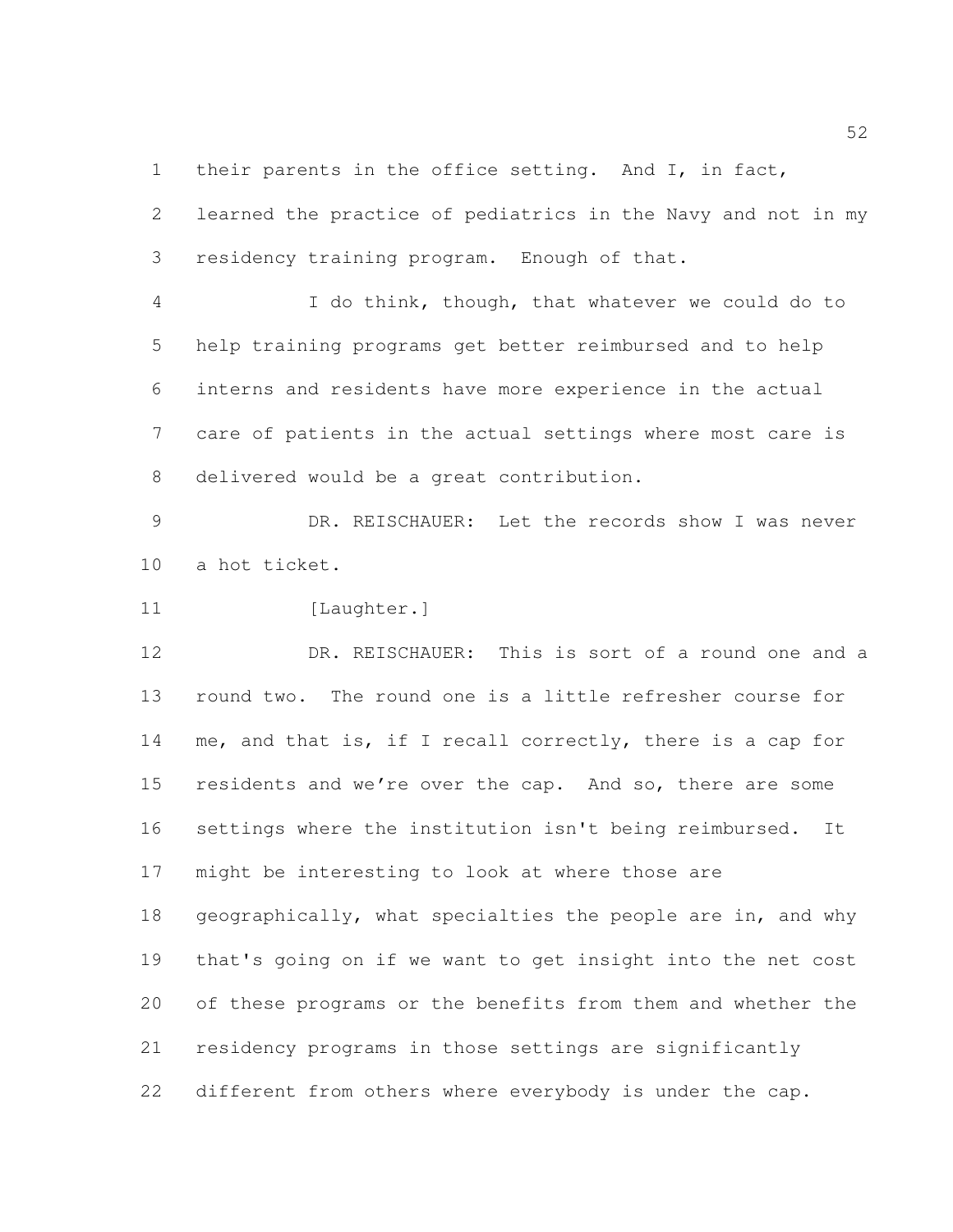1 The round two comment has to do with IT, and I found that the most interesting part of this, in the sense that most training programs, post-undergraduate training programs, produce individuals that, in a sense, are at the cutting edge of methodology and technology and that's how it diffuses out into the economics or the sociology or at the business school profession, is these young people coming out just saying, I know how to use all these tools and all of these new methods.

 What you're showing us here is that that's not true with respect to medicine and we've just passed legislation that's going to dump a whole lot of money into putting IT everywhere. I was wondering whether there was anything in that or the regulations that try to get the teaching component sort of where it is in all other professions and generating cadres of people who are ready to 17 go and push the frontier, or they're going to come out and 18 say, wow, now teach me this stuff that's in the office or that's in your hospital. It dumbfounds me that the hospitals running the big residency programs don't have all of the very sophisticated systems in which they train their people.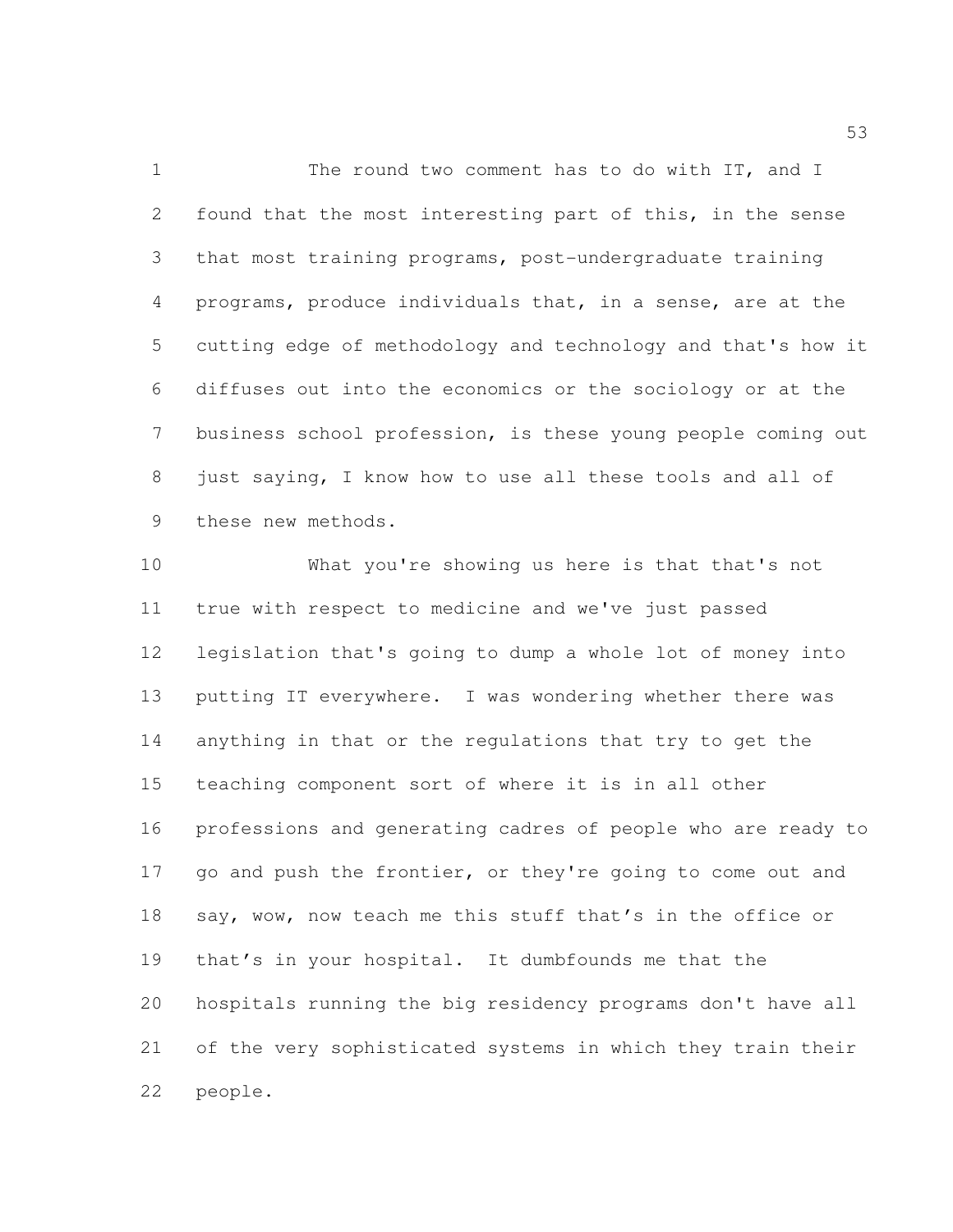MS. BOCCUTI: I'll mention a couple things. First, regarding this stimulus bill you're talking about, I'm not aware that there's anything specifically for academic health centers. I think Jeff maybe has looked at this a little more specifically. It's available for hospitals, but I don't know that there is a distinguishing component related to whether they're a teaching hospital or not. I am getting this means probably not. So, I think that's a sort of what your question was about. We can talk more about what the IT similarities are, but I think maybe we've prepared something. We can talk about that later off-line.

13 I did want to mention that the VA system does have comprehensive EMRs. The RAND found that when residents could rotate through the VA, they did get those experiences, and that created the bulk of those that had comprehensive EMR experience.

 MR. LISK: We focus on internal medicine here. 19 There are also a lot of family practice programs, though, that do actually have these systems, and the residents 21 actually, when they come out of those programs, frequently actually demand it from the practices that they go into,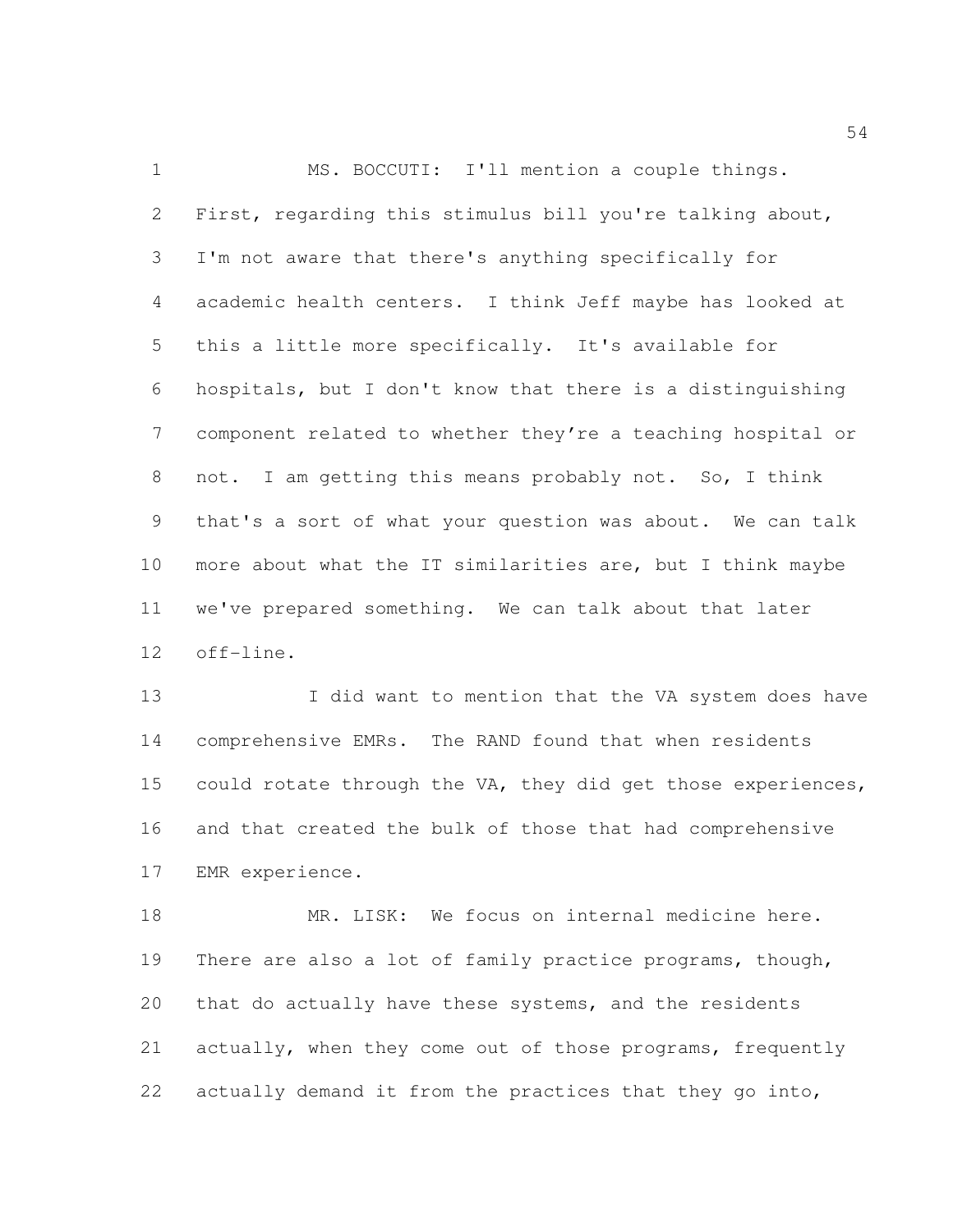1 because all of a sudden, they may have been using those, but then go into practices or hired by practices that don't have them or the practices they demand to go into are the ones that have them.

 MS. BEHROOZI: Thanks. This was really great and actually kind of scary in a lot of ways, and Bob made a point about IT and that shocked me.

 It does occur me that when we're talking about the things that, as you said, Cristina, have been so important in all of our other conversations like care coordination, communication around hospital discharge, patient communication, regimen adherence, all of those things that 13 you've listed, and again, it's scary how little -- what a small place they seem to occupy in the preparation of doctors.

 I know this is about doctor education, but it doesn't need to be if we're talking about those kinds of functions, right? Those kinds of functions really don't need to be always and only performed by doctors. It's good that doctors know they are important components of whole patient treatment. And in some settings it may be in incumbent on the doctor to do these things, but it does seem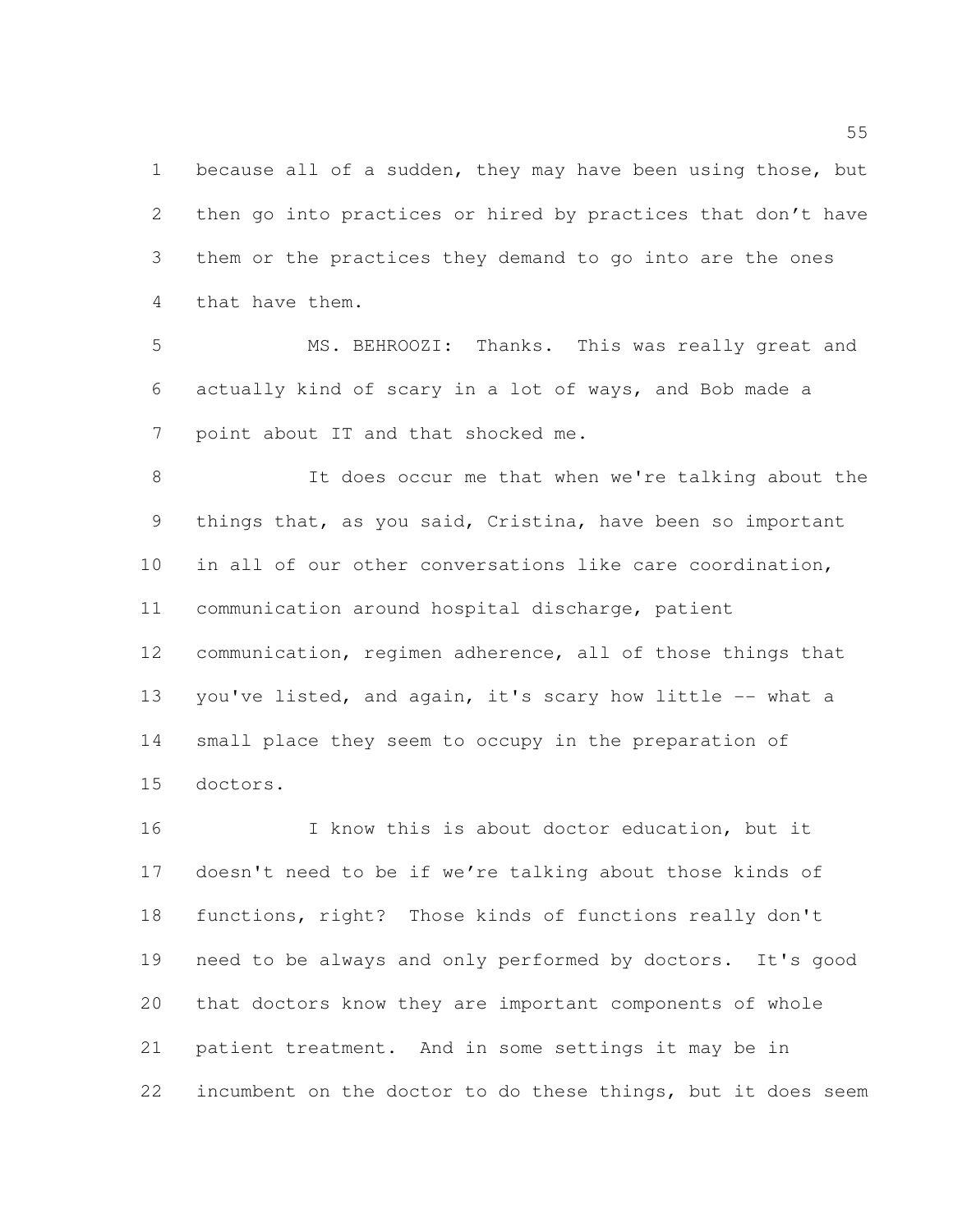to me that were in a little bit of a chasing-our-tail feedback loop kind of thing, because the payment system, which is doctor-centric, means that it's doctors who have to perform these functions or they won't be reimbursed. And I think we need to connect this back to our thinking about the payment system to be less doctor-centric. It's not just RNs either who can perform these functions; it can be much more diverse types of people and people with less expensive educations to have to support. Health educators, nursing assistants, and people with far less, as I said, expensive educations that can do these things. Not that we should necessarily say doctors shouldn't do these things and shouldn't know about it but I think that there's a little 14 bit of a closed mindset that we're within a box, partly because of the payment system in looking at the educational issues.

 But having said that, still, of course, we need doctors and we need lots of them and we need them to practice in the right areas and come from places that represent all of us. It's of tremendous concern how expensive an education is. Obviously, from the Medicare side, how much Medicare pays from it. From the hospitals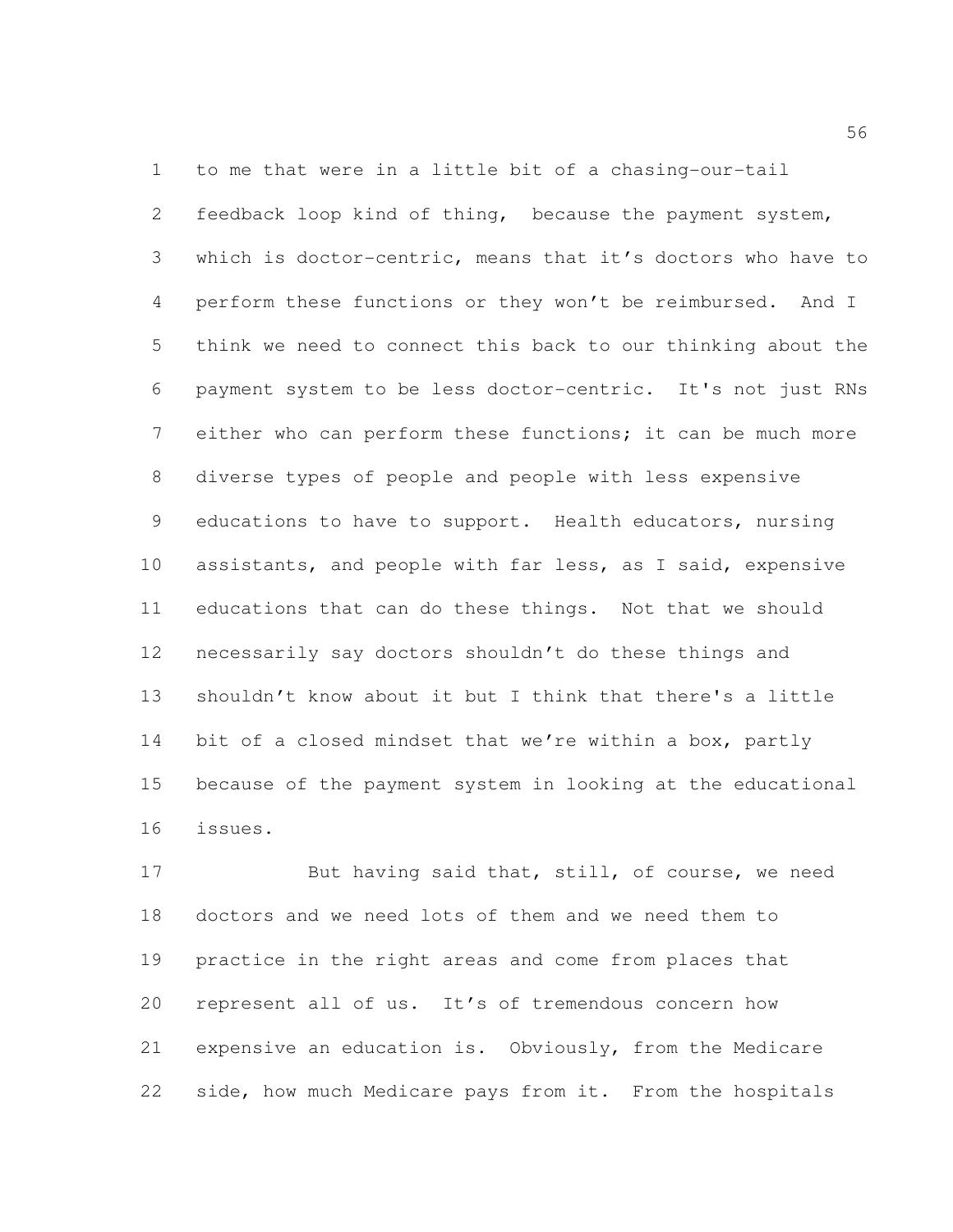side, they still think they're losing money. They say that they're losing money even though MedPAC's analysis shows that the IME is not fully empirically justified.

 But the students end up with a lot of uncompensated costs in the form of tremendous loans that they are only compensated if they choose to go into practice areas that are lucrative. And I think not only in terms of loan forgiveness, we should be looking at, or policymakers should be looking at trying to reduce the burden on students so that at the going-in end you have more economic and other kinds of diversity, but at the going-out end you have less pressure to focus on the lucrative specialties.

13 But also, and this came up in the panel last fall, if we're not teaching all of these care coordination and IT 15 and all that good stuff that physicians should have, does it really need to take so long? Maybe there really is a core of things that doctors should be learning. And I'm talking about allopathic and not necessarily making everybody osteopathic, but that was something that was referred to in that panel, especially if we're not focusing on all of the right things.

DR. DEAN: Where to start? I have a lot of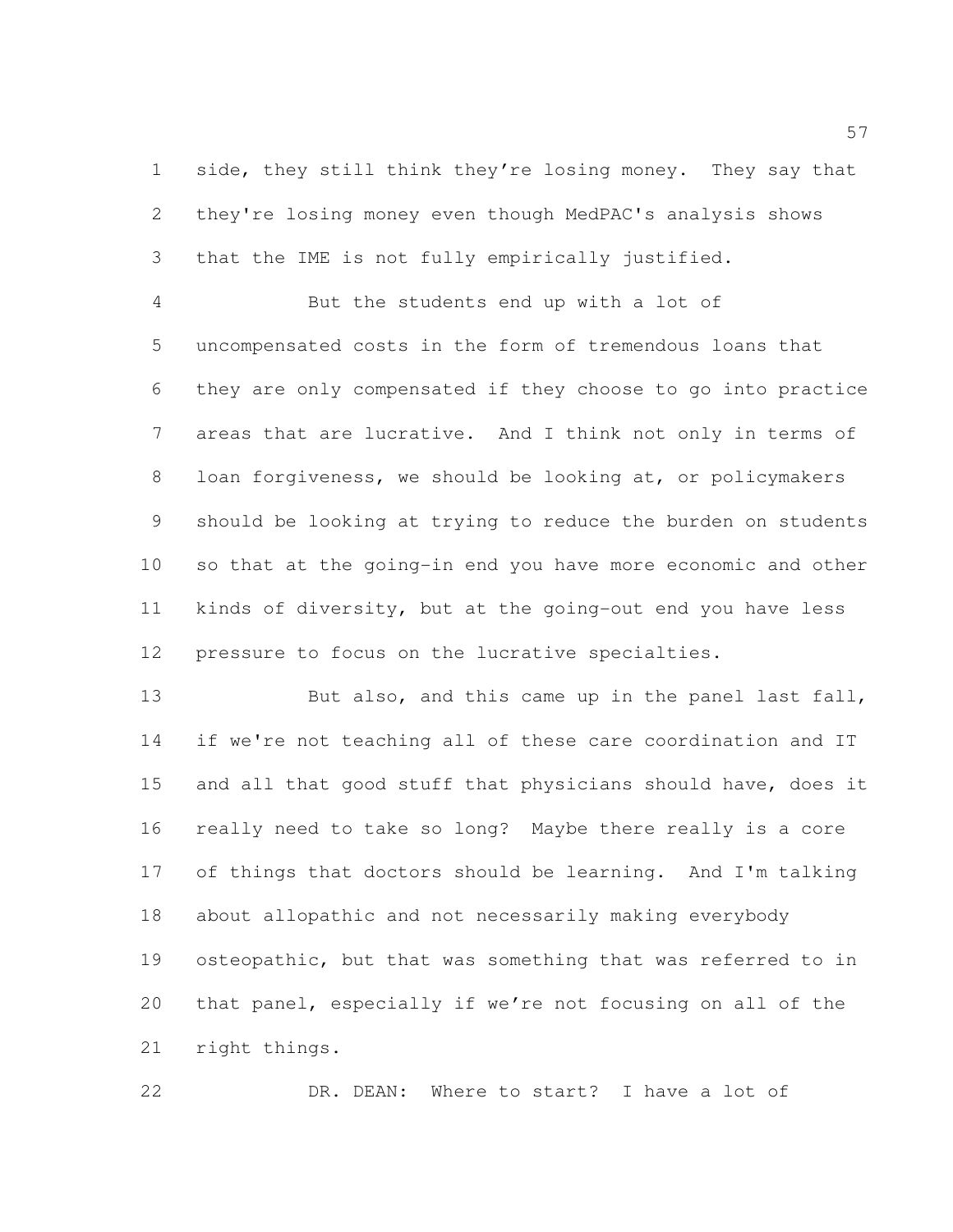interest in this topic.

 First of all, it came up at the whole issue of what drives the curriculum, and my understanding, both from talking to medical school folks and talking to my son last night who is a fourth-year medical student and has a lot of opinions about these issues, one of the really worrisome and disturbing parts, although I think it is changing, is the national boards and that medical students have to pass at the second- and fourth-year are extremely rigid and extremely focused on relatively minor bits of information that students have to memorize.

12 Now, my understanding is that that is changing, because that has really dictated to faculty to what they can teach. In fact, my son said that for one course he had a college classmate who was at the University of Minnesota and he was in South Dakota. He said his college classmates sent him his notes, and they were the same thing we got. I had a student with me from Georgetown a while back and she said 19 exactly the same thing, the same concern.

 It really changes, really limits what -- any flexibility the faculty can have in bringing in some of these things, especially at an early stage that we think are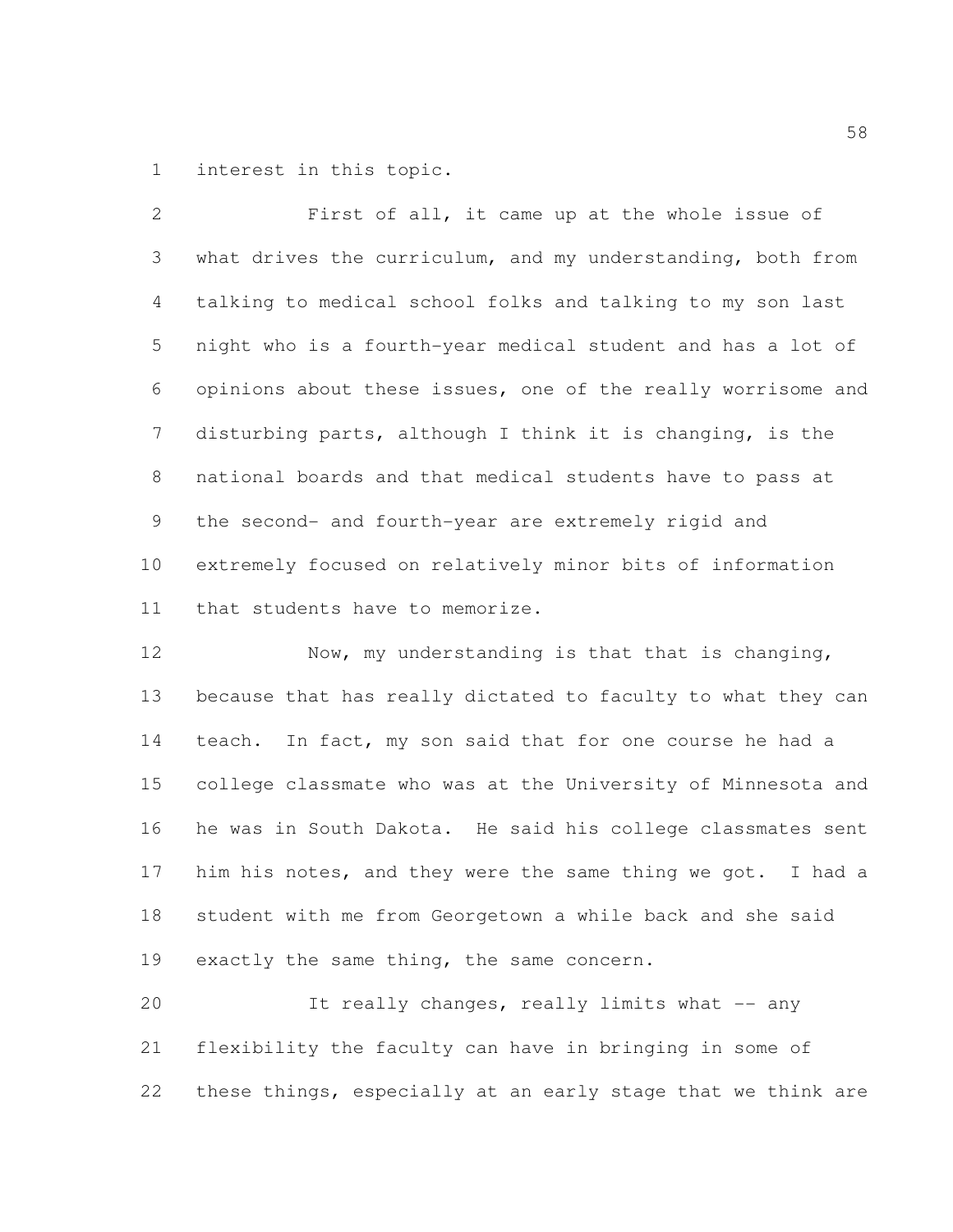necessary. Now, my understanding is that's changing and so hopefully it's been a long time coming.

 With regard to specialty choice in which residencies a hospital supports, it certainly seems -- I back up a minute. I understand that in the undergraduate area, Medicare doesn't have a whole lot of influence, although I think it's something maybe we should look at because what happens in these early years in medical school clearly has a huge influence on what happens later on where we are truly interested.

11 But anyway, a few years ago there was a group called COGME, I think it was Council On Graduate Medical Education that issued a recommendation which said that, in order to get Medicare reimbursement, teaching hospitals would have to have a mix of residencies that was consistent with the needs and the projected needs in their area. Now, obviously, that's not a simple thing to project, but at least it puts some emphasis that there should be some connection between when public funds are invested and it should have some relationship to the needs of the area. It isn't a straightforward thing, because obviously residents don't always stay in the same area and things change and all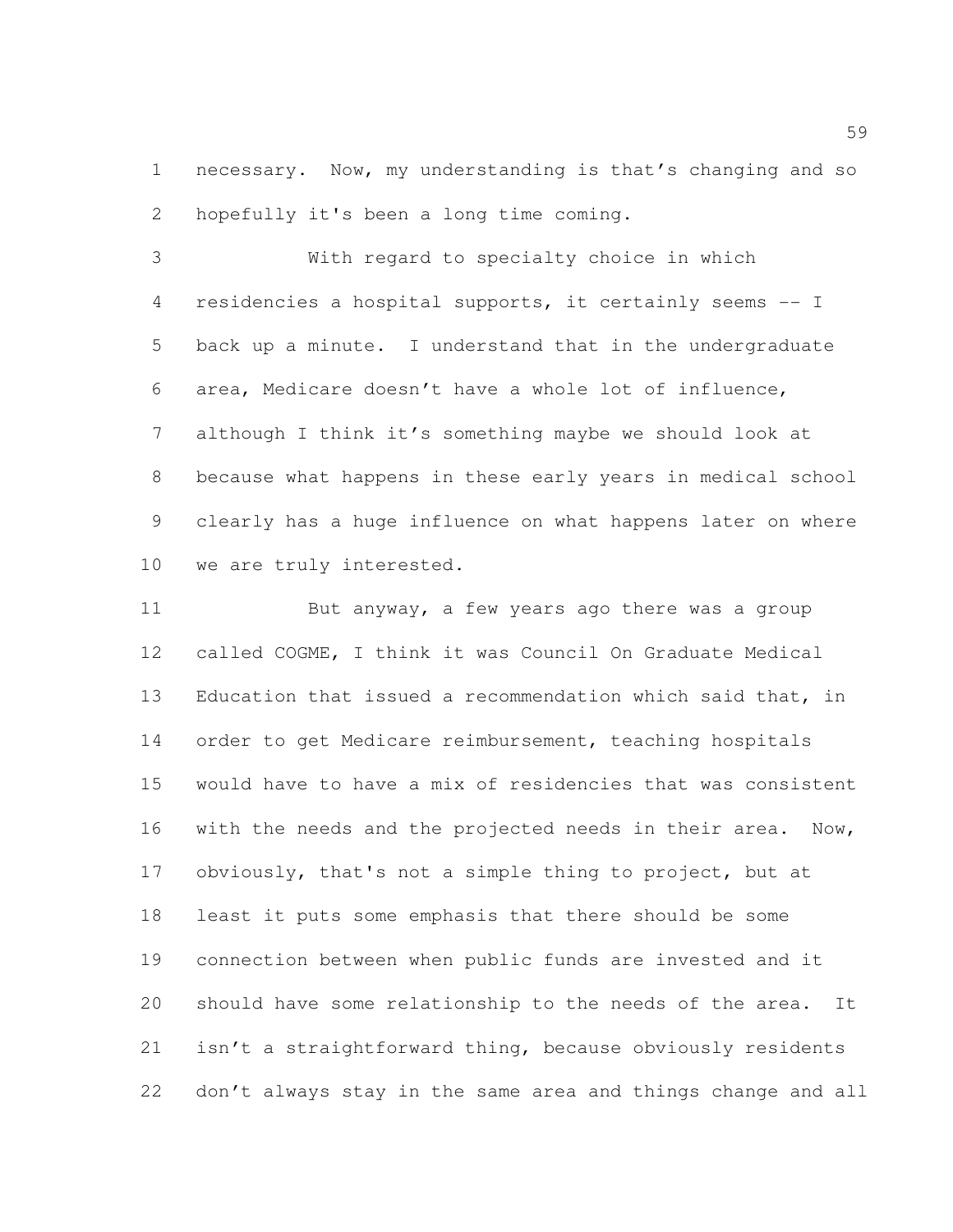that, but it seems to me that some requirement like that, even though it would have to be somewhat loose, would make sense.

 I guess to respond to what Karen was saying, my impression from the Board of Family Medicine is similar to hers. I think the specialty boards maybe have been better at recognizing the needs for some of these changes then maybe the undergraduate testing activities although, again, 9 I don't have data to support that.

 Finally, we've alluded to it already, I am really worried about the admissions procedures of medical students and partly who is being admitted and the dead issue that goes along with that. The cost of medical school is scaring away many of the people we really desperately want to get into medical school. And also, it puts medical schools in a difficult bind, because many of the students come from areas where they are not guaranteed that they are going to be as successful as the majority of students that come from prestigious colleges and so forth; we know they're going to do well. And so, you understand, if you're in a medical school's admissions committee, that obviously those folks 22 are going to stand out. On the other hand, the people that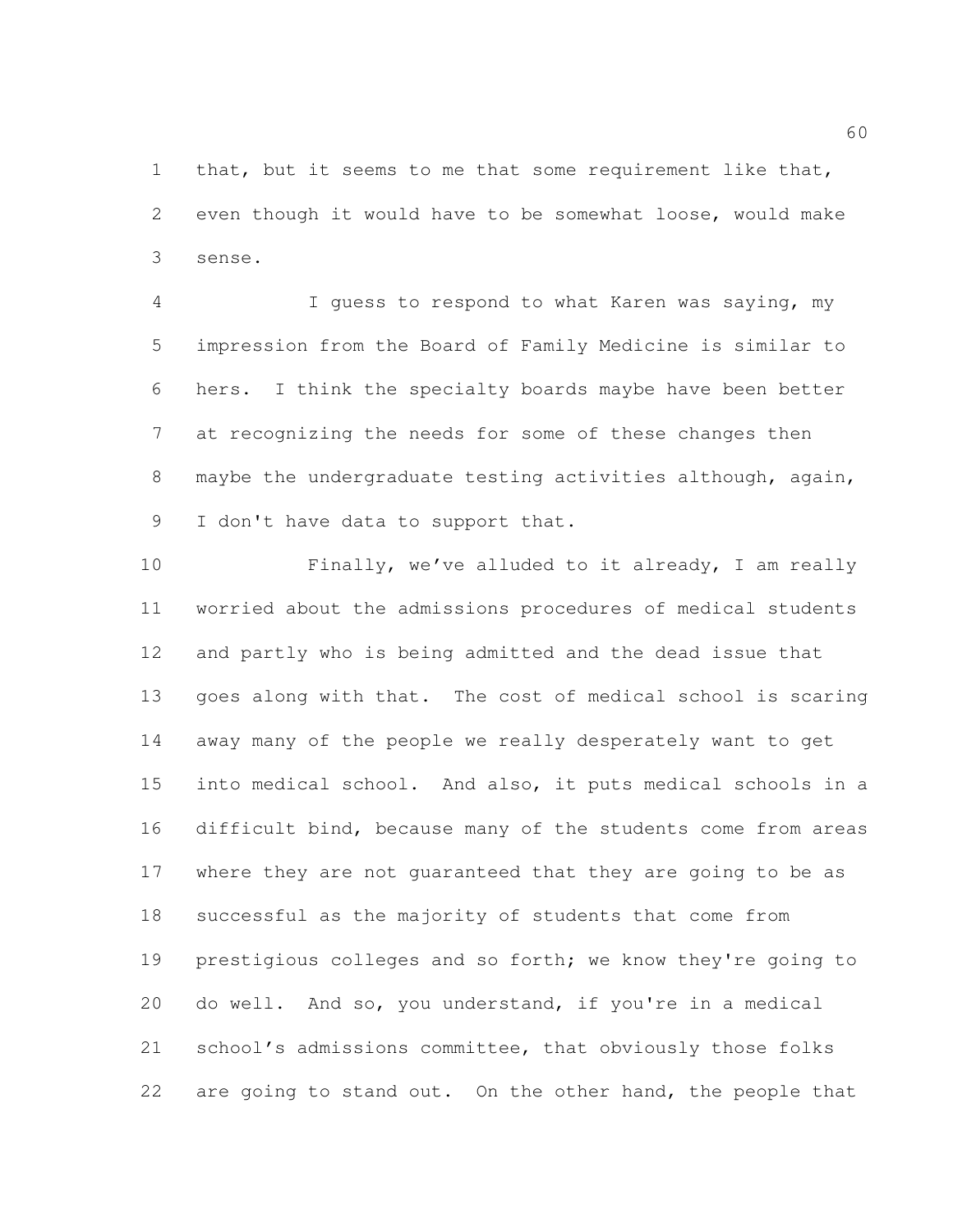are going to do the things and serve the roles that we really need to have served are going to come from other backgrounds and they're going to be a little less secure students, or a little less than -- going to be a little more risk on the part of the medical school. You don't blame medical schools for being hesitant. On the other hand, we've got to do something to push that forward. Otherwise, were going to have a complete mismatch in terms of the range of specialists we have compared with a range of needs we have.

 DR. KANE: A couple points, and I think this is great and gives lots of opportunity for many more meetings and discussions I'm looking forward to.

 One thing that's been brought up in different ways here but a lot of the training that we would like to see doesn't have to all happen in medical school or residency. 17 In fact, quite a bit of it I think happens outside of that, as Jay mentioned, when you get your first real job, but also through continuing medical education of other activities.

 I'm at a public health school but we get mostly -- probably two-thirds of our students are physicians seeking to add to their skills, including IT quality improvement,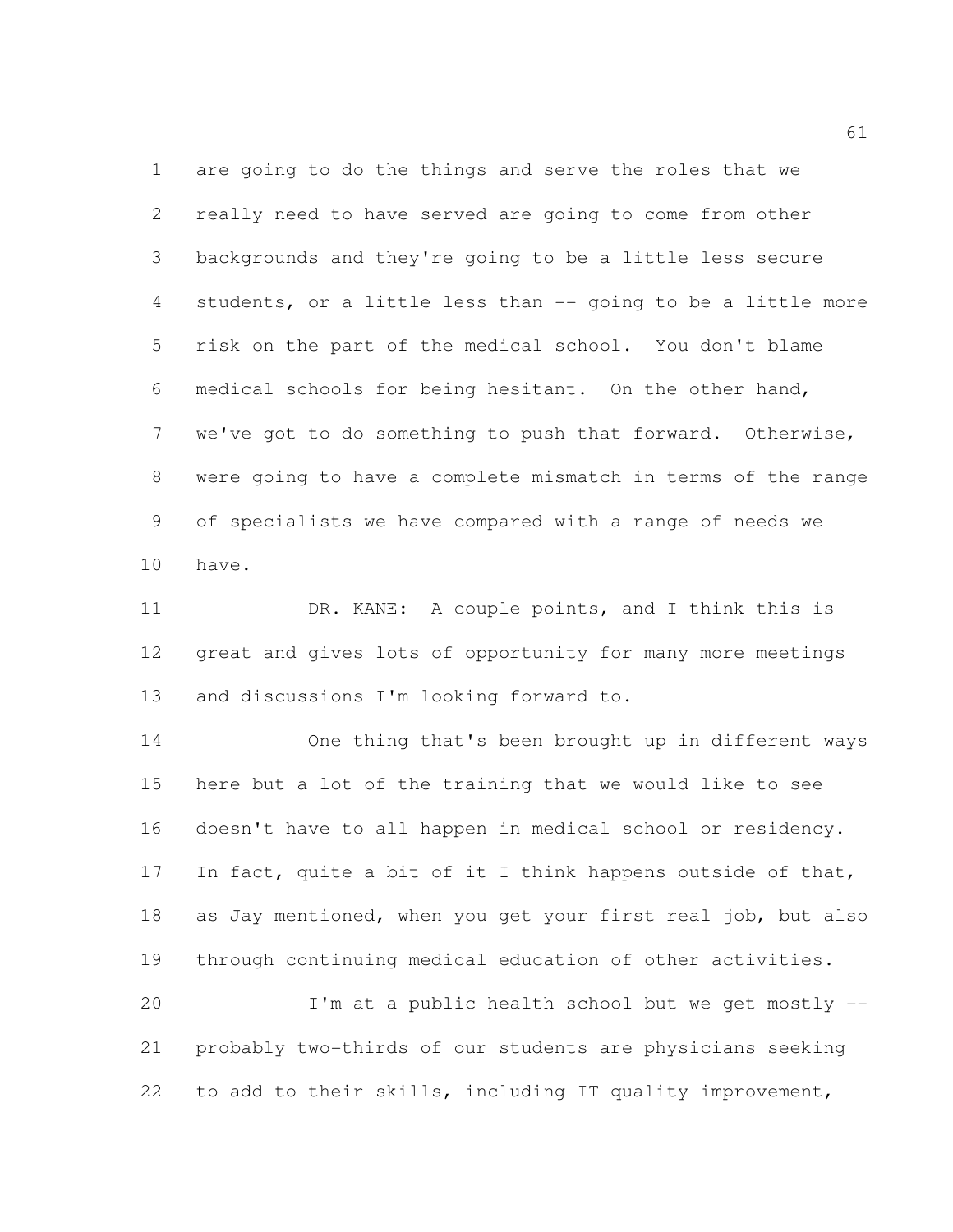and all of that. So, I think just saying all this has to happen in medical school or in residency training might be too narrow a scope for thinking about that.

 And now that we've asked all continuing medical education organizations to be disclosed if they're receiving pharmaceutical funding, perhaps we should think about ways that they might be funded to provide more public purpose types of education around patient education, IT use, quality assurance, the kinds of topics that are here.

10 I think CME -- I have learned that the average age of the physicians in my executive ed program are 49 years 12 old and they are wonderful students; they are lifelong learners. So, their brains don't go dead for learning after age 30, and I really recommend that we consider the lifelong learning opportunities and how can Medicare enhance those and potentially help either reimburse or foster the kind of CME that gets us the kind of skills we need. That also helps to educate the faculty and the older docs who are serving as role models for younger people.

 The other issue I'd like to know more about and maybe have us talk about is that Medicare pays for education in places where Medicare patients go, particularly the IME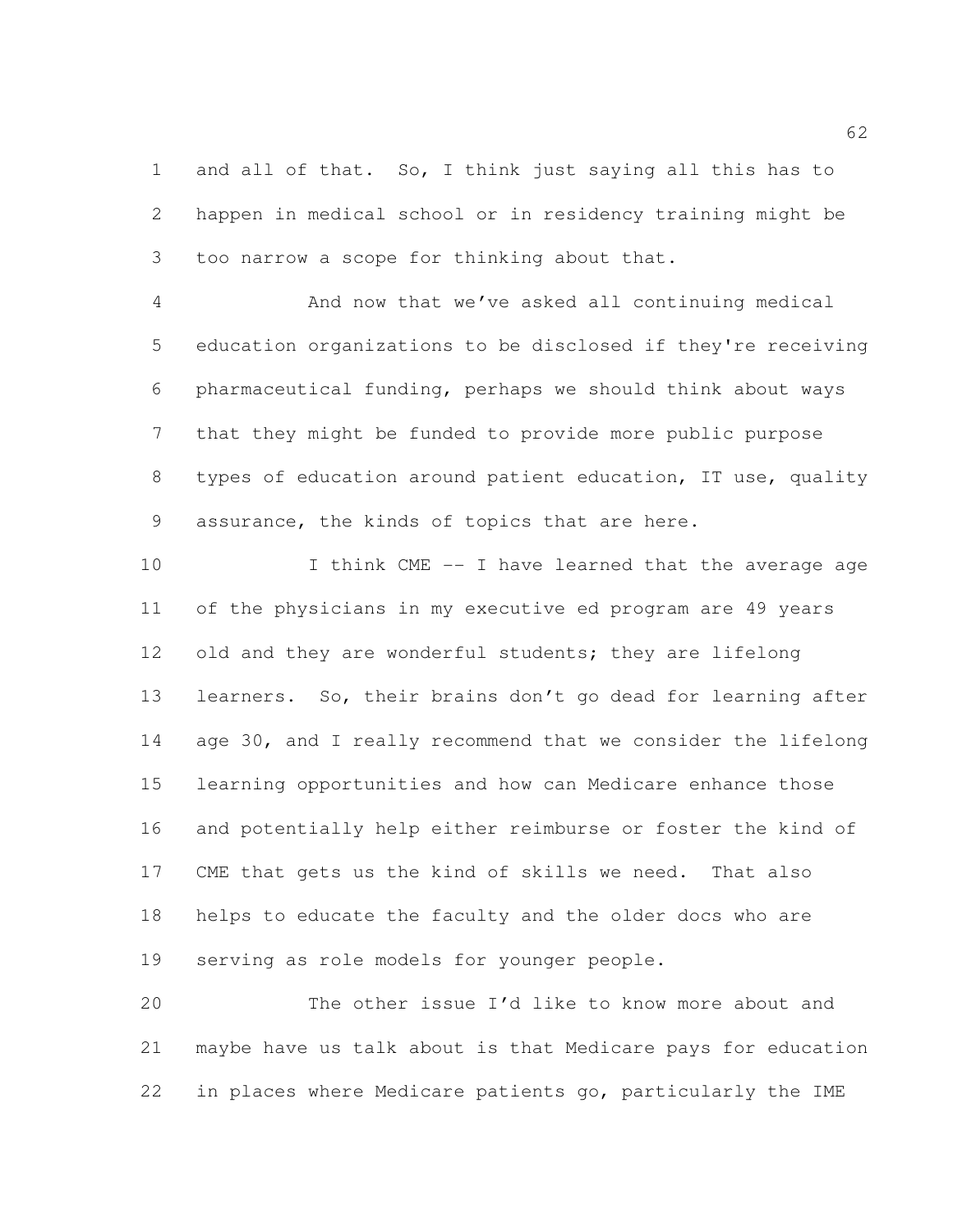which is tied to an inpatient Medicare admission. I've been doing this safety net hospital work for the Commonwealth Fund and noting the payer mix for safety net hospitals has a very low Medicare, 20 percent, 15 percent, and yet the IME dollars are going to places that have the high Medicare payer mixes, inpatient. I just wonder if there isn't some kind of a mismatch when you tie IME to an impatient Medicare admission, particularly for communities of the minority and disadvantaged populations, which don't tend to bring it in 10 that many Medicare inpatient admissions.

 It is sort of like a disproportionate share going out the way it does. I'm wondering if the allocation formula itself doesn't harm the training grounds where a lot of our disadvantaged populations go to for their care and if we shouldn't start thinking more about how to reallocate IME on a different basis, and I guess that goes also to the concept of perhaps disassociating the support of medical education from caring for Medicare patients in the specific sites but rather having education go to where residents are educated and not necessarily where Medicare patients are. 21 I'm not so sure that that makes sense to me, but that's so tightly linked right now, and I think that's a topic that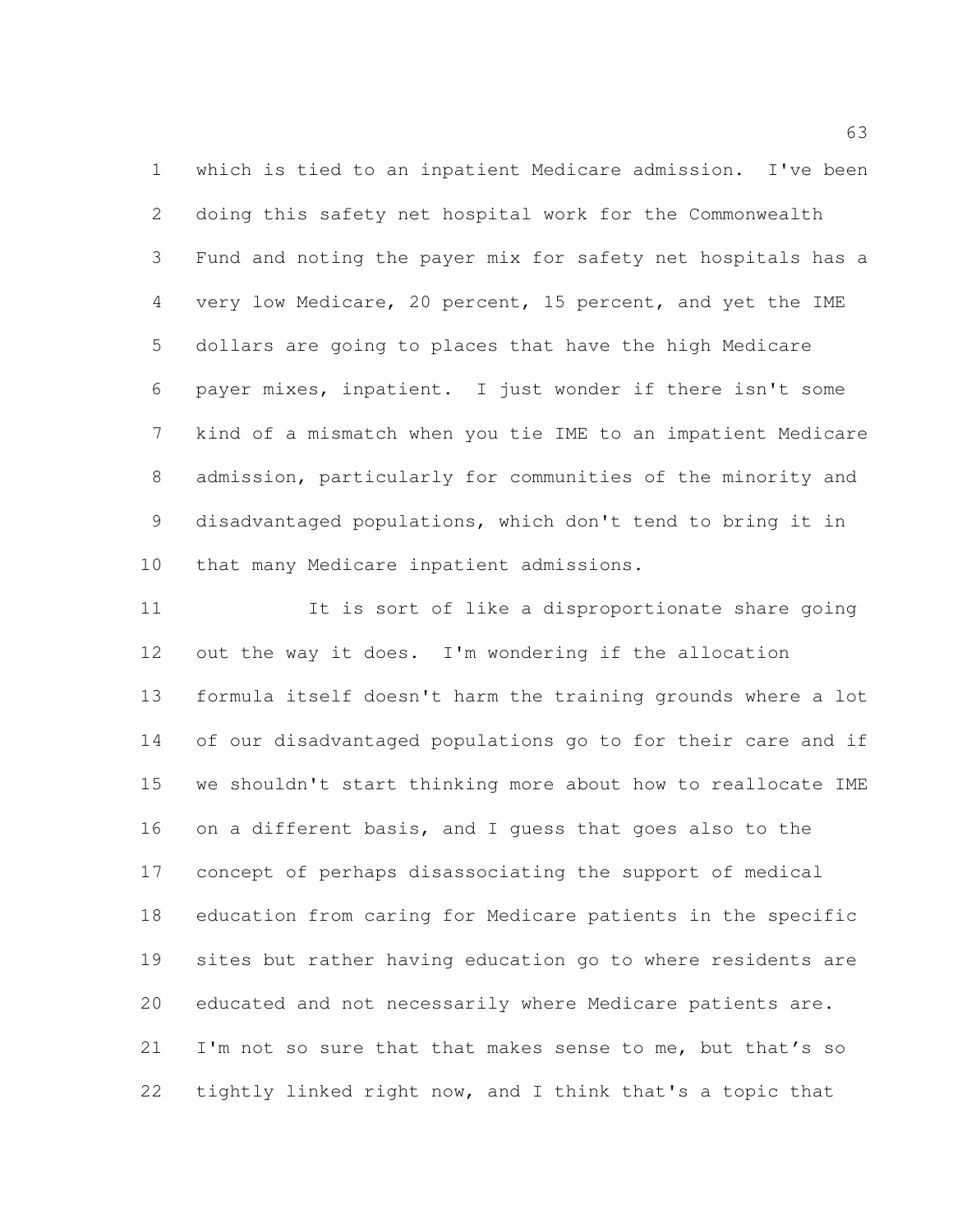I'd like to see us explore further in the future.

| $\mathcal{L}$  | DR. BORMAN: I want to congratulate you on                   |
|----------------|-------------------------------------------------------------|
| 3 <sup>7</sup> | distilling out nice diagrams about a rather arcane process  |
| 4              | of educating a physician. I think it's very important that  |
| 5              | people have some literate place to go back to as opposed to |
| 6              | entirely relying on Grey's Anatomy, House, and other        |
| $7\phantom{0}$ | vehicles for what they know about the education of          |
| 8              | physicians. It gives me some solace that you've laid that   |
| 9              | out.                                                        |

 I would point out that you don't have to finish a residency to get licensed. You have to do one year of some graduate medical education in order to sit for step three, which is basically what you're going to need to get a full and unrestricted license, and on your diagram, you had one to four years; it was just a little less clear in the text, 16 I thought. So, I would just clarify that.

17 I'm having a little bit of the problem that Jack had yesterday in terms of the it that we're trying to get to here, because I think this is wonderfully provocative. But 20 I think that, to move it forward, maybe we need to -- and Jay, I think, touched on a little bit of what is our it in doing this work and where we do want to go? Because this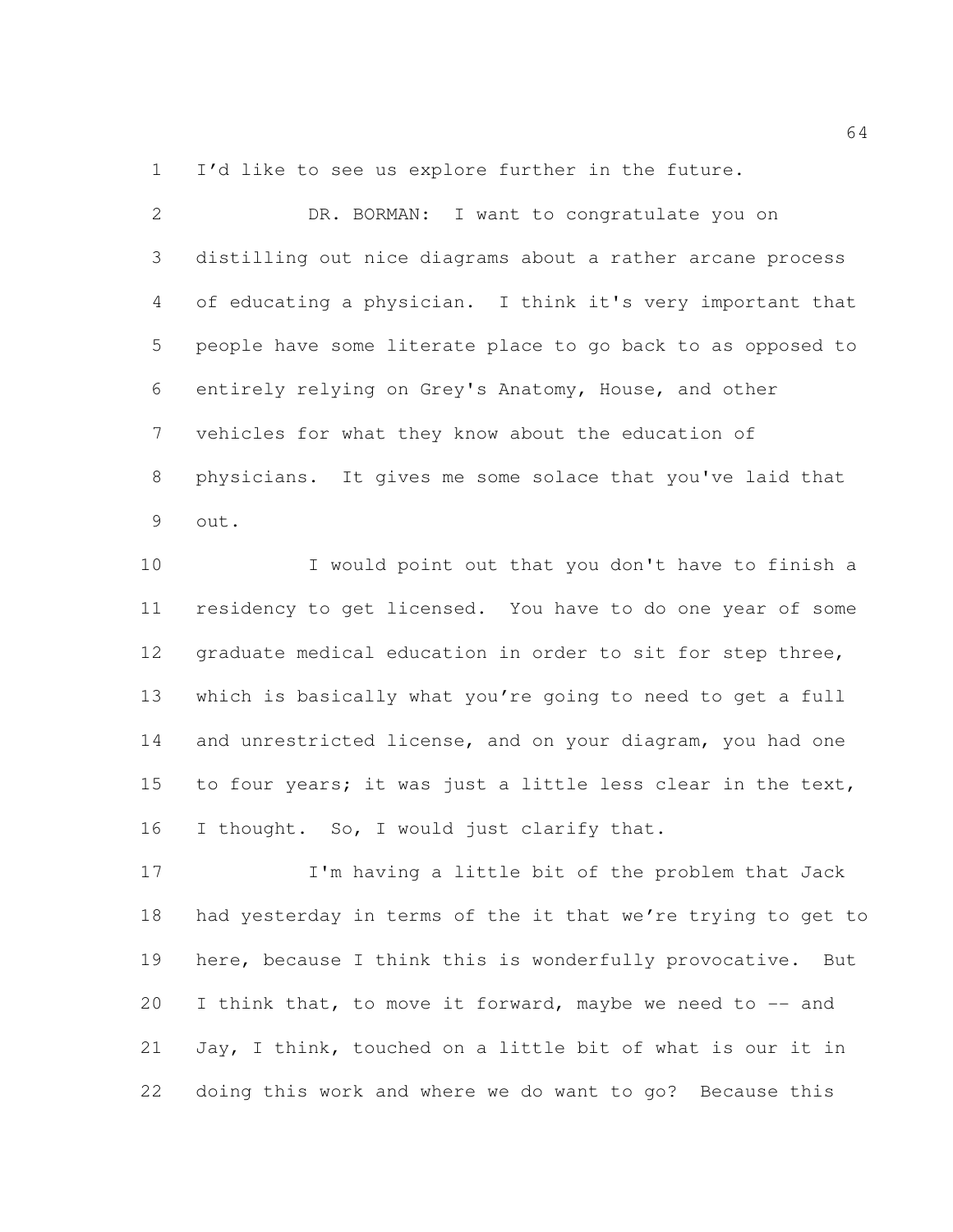could be a lifelong project for the Commission, way beyond 2 any of our lifetimes, no matter how John projects them. So, I think we kind have to think about that a little bit.

 If you look at our title, I would support that if what we're really looking at is education versus delivery reform, that that starts to take us down a huge -- the big workforce path consideration of the mix of education, sophistication, some of what Mitra referred to, and I'm just not sure that's where we intend to go but that's one place -- that's the ultimate view of all this, and where to parse out dollars in support of that.

12 Because I think that, instead, what we're sort of looking at and that gives me some concern is we think we've identified the needs over the next 5 to 10 years for some specific issues within the Medicare program. I'm going to submit to you that how you educate physicians, at least for the long-term, may need to have a little longer view.

 Just to offer you some examples from my own discipline, when I was a resident and in a fair amount of my education -- and in fact a good chunk of operative experience -- related to management of peptic ulcer disease. Thirty years later, there's a bacteria, H pylori; it's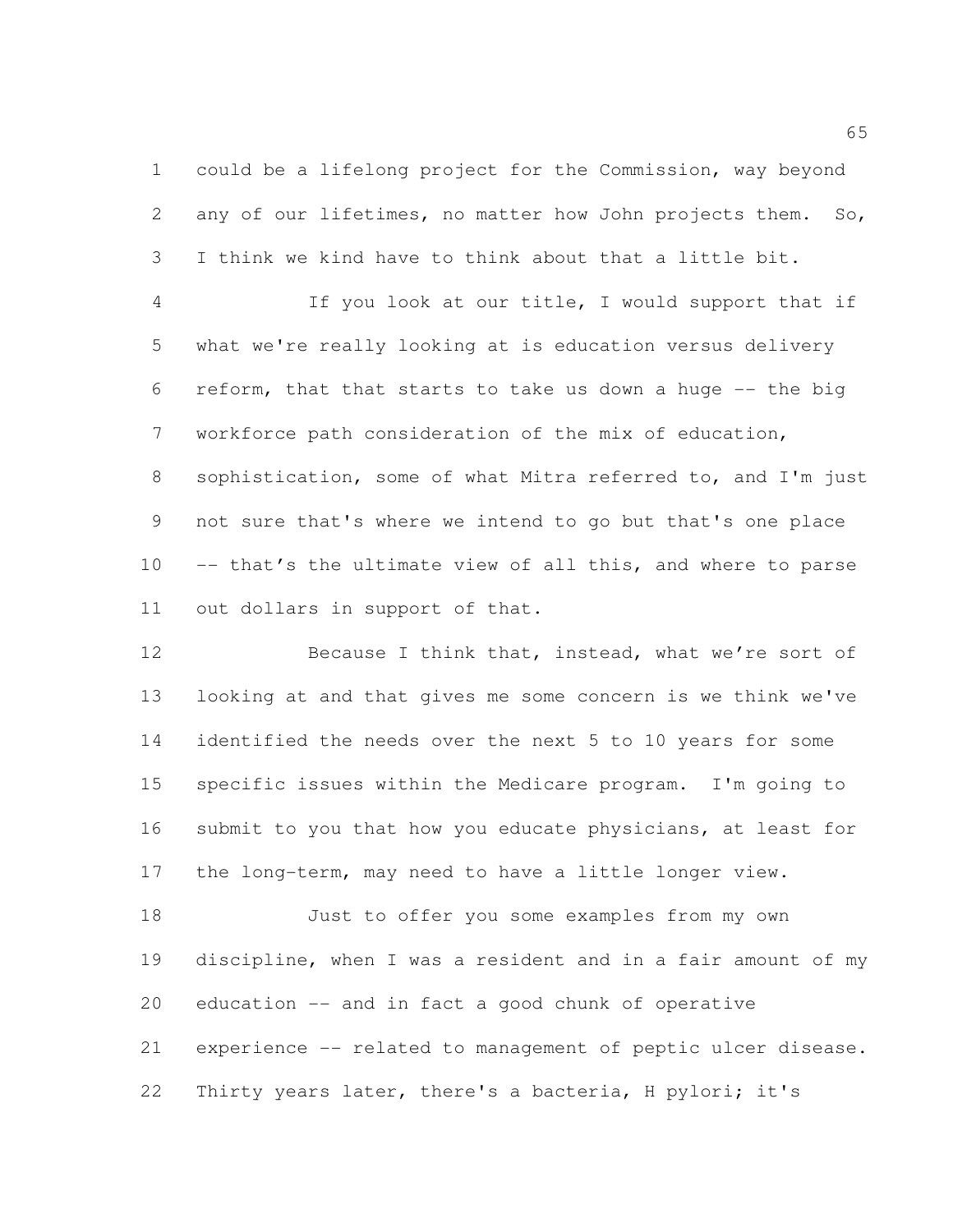treated. The number of patients that we operate on for peptic ulcer disease, the natures of the operations that we do are just vanishingly -- they're hugely different. And there is some danger in tweaking curriculum to try and 5 address a need. It would be like -- this is, off the top of my head, a bad analogy -- a particular plane crash where judged due to X and we then said every pilot must be trained in X to some nth degree to the exclusion of something else, that would not necessarily be a good thing. I think that one of the things we've got to remember here is that we're talking about people that are going to practice for 30 or 35 years, and the imperative is to give them a foundation on which to be those lifelong learners and continue to grow. We really need to be careful about tweaking for the short term. I am very concerned every time -- Jay's queasiness every time I see the curriculum word here and some implication that we will attempt to manipulate curriculum as a function of payment policy I think is a slippery slope and 19 I really, really worry about that.

 I do think if what we're talking about is how we best invest the dollars that we are currently putting into medical education, I think that one of the ways to build on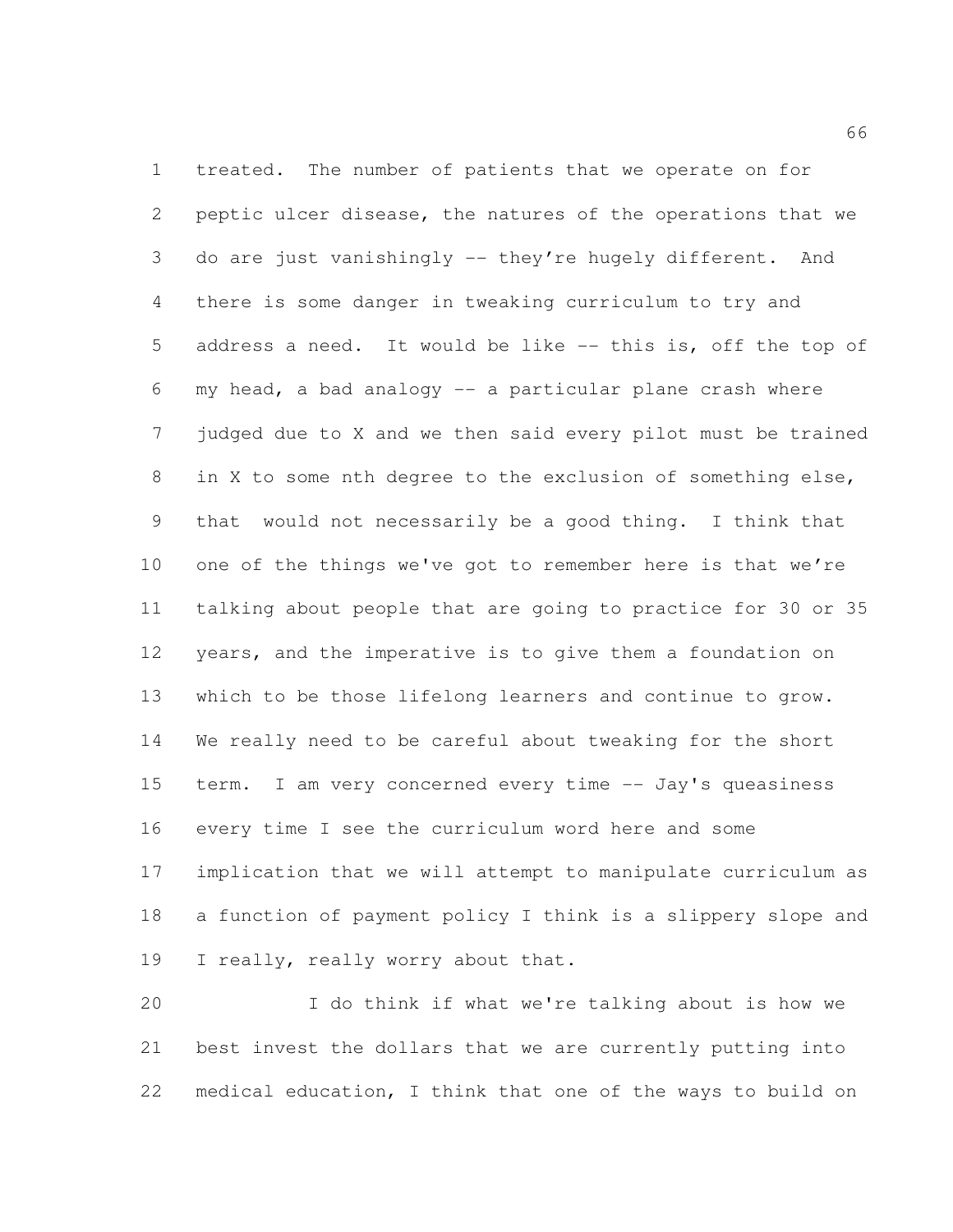the system we have where the money is in fact going to the teaching hospitals, is to encourage and incentivize those entities to be the cutting edge people for us, in terms of the IT adoption.

 In fact, Peter and I had a little sidebar, and most teaching hospitals are farther along than the average community hospital. Maybe we need to accelerate that, but I 8 think that tying it to something like that -- faculties and universities tend to lend themselves to a structure that could more quickly morph to an accountable care organization. And should we use -- thinking about this to incentivize that kind of behavior, I'd much rather see that than tying it to some measure of how much did we teach geriatrics in the curriculum.

 My last comment would be, one of the things that did trouble me about the study a little bit -- and I think it's a very fascinating study -- I'd love to see, number 18 one, to ask the residents the same questions to see what they think they were taught and perhaps to do a procedural discipline for a comparison. But you made a lot of statements about they don't get formal training in this, formal training in that, formal training in whatever. As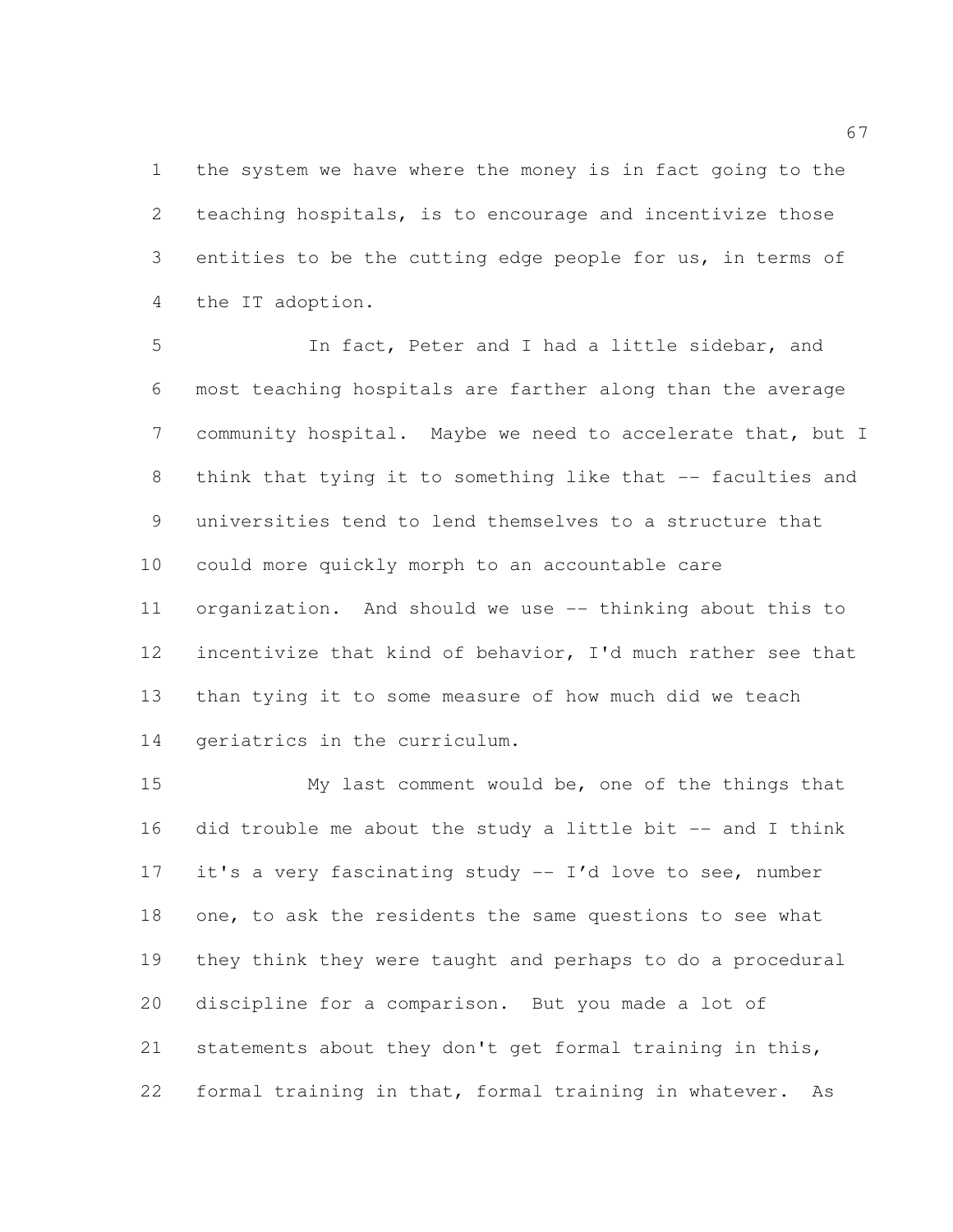was mentioned, some of the more formal piece, that's

 undergraduate medical education; that's medical school. Residency is, in large measure, experiential-based learning and it's the next step towards adult learning and it's more effective.

 So, I want to be real careful that we don't start to use as a measure how many lectures or things there were about a given topic as a measure of addressing it. When I operate with a resident or I'm in clinic with a resident, we oftentimes talk about how to do those things.

 Surgery residents, for example, log their cases by using CPT codes. So, they start learning about some of that and some of the implications. So, I think we just need to be a little bit careful.

 MR. HACKBARTH: That's helpful, Karen. We're actually at the end of our time on this. I'm going to go through the rest of the list, but it would be really helpful if we can convert this into a round two-and-a-half and use Karen's comment as a jumping off point.

 We're trying to figure out what the it is here and even know whether we do anything. So, this is a first very exploratory discussion. Some of the candidates that are on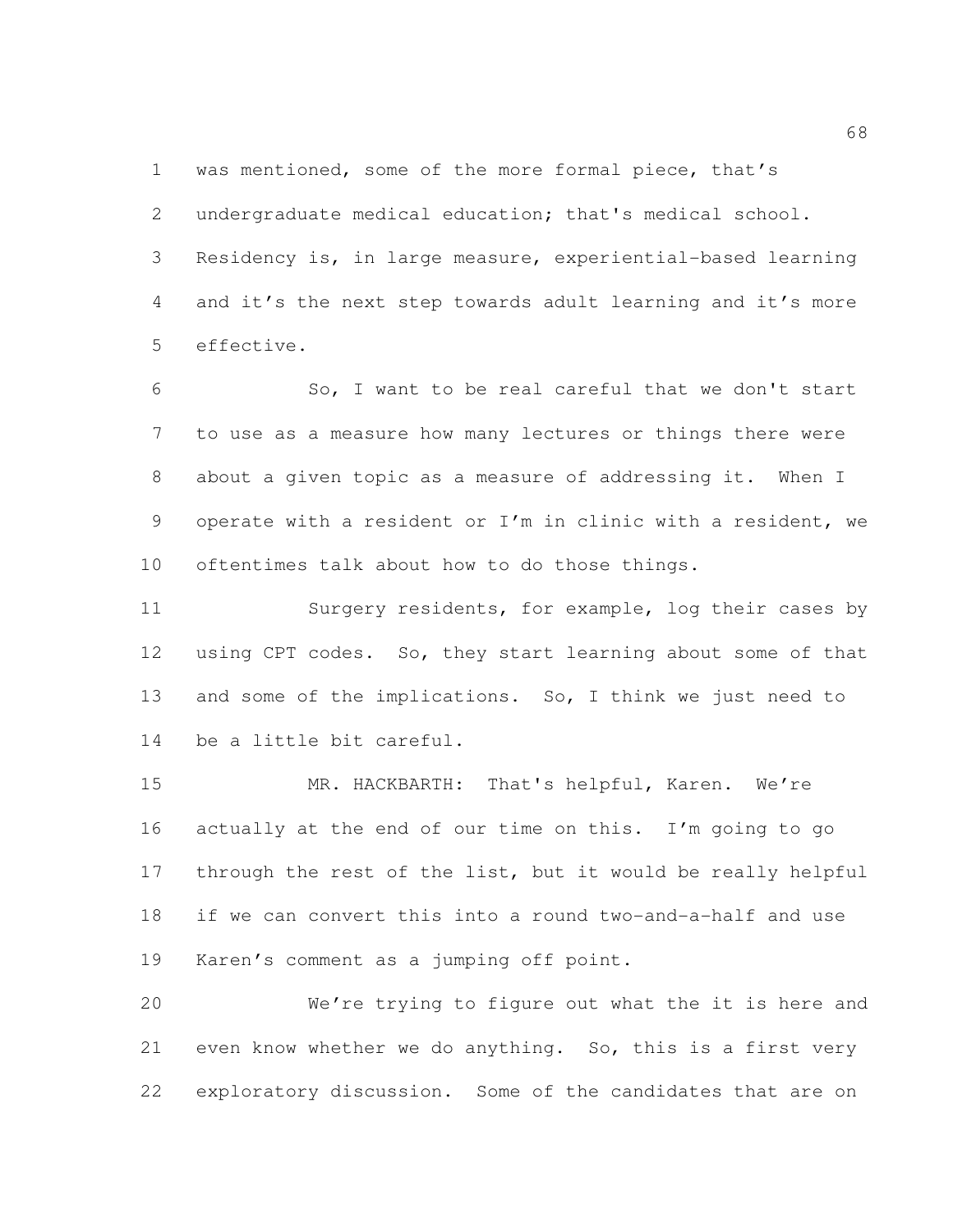1 the table for the it are, should we be trying to alter what is taught, the curriculum question, who -- we're producing the specialty mix sort of question.

 Where they're taught, inpatient versus ambulatory settings, or the qualitative characteristics. Should we use these dollars to make sure our new doctors are taught in institutions that have the latest IT, they're involved in delivery system innovations, and the like? Those are four possibilities that I've heard floating around.

 If, as the remainder of the people make their comments, if you could say something about where you think what the it is, that would be helpful.

 DR. MARK MILLER: I was also keeping a list. I think there's also the notion of public service and loan forgiveness requirements either on people coming out or things to support physicians.

 There was kind of this question, and it came from a comment a ways back and it gets to your point of whether 19 at all. The other thing is, maybe it's not graduate medical education, maybe it's delivery reform and you use the money to try to drive this set of institutions in the direction of delivery reform and teaching or residency training will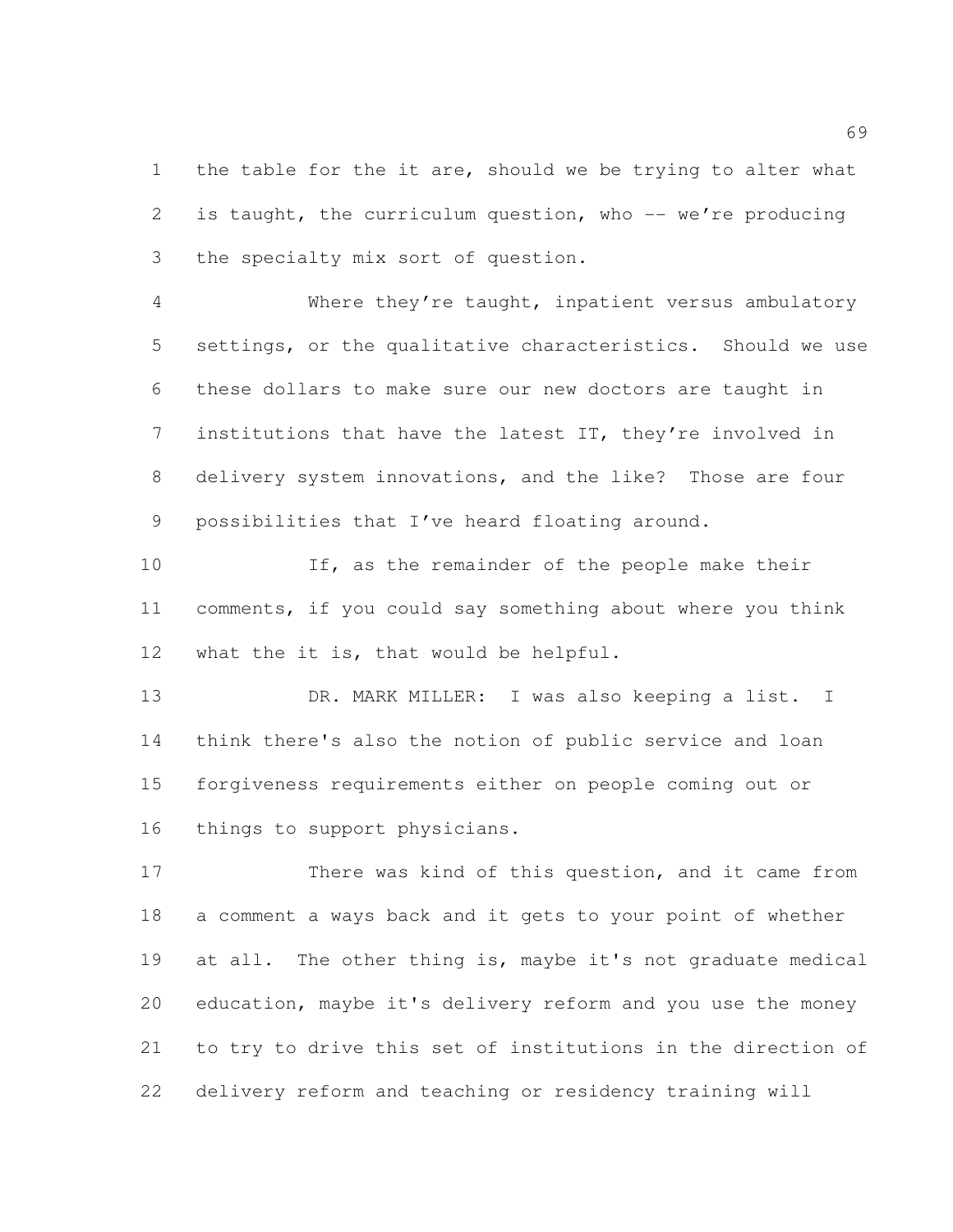follow that.

 And then, finally, just big, really big financing questions like, are we talking Medicare only or all payer? MS. HANSEN: Well, I appreciate the framing that both you and Mark did, Glenn, because the it is perhaps conceptually approached different ways. So it's not about the general medical education but it's graduate medical education. So, the delivery system reforms that we're focused on here belie the fact that behaviors will have to change that oftentimes are prerequisite with some area of knowledge and since this is adult education, meaning clinical, my question is how we can assure the tools will happen. So, the delivery system reform doesn't just happen 15 by itself. There are some prerequisites along the way. I have no direct solutions at the moment but I don't want to forget that. It does need to be thought of maybe systematically, and to see whether or not some of the 19 regulatory issues, frankly, get in the way, so that one consideration of calling it maybe more outcome-based education for the population of Medicare beneficiaries in the future as compared to a place-based education which is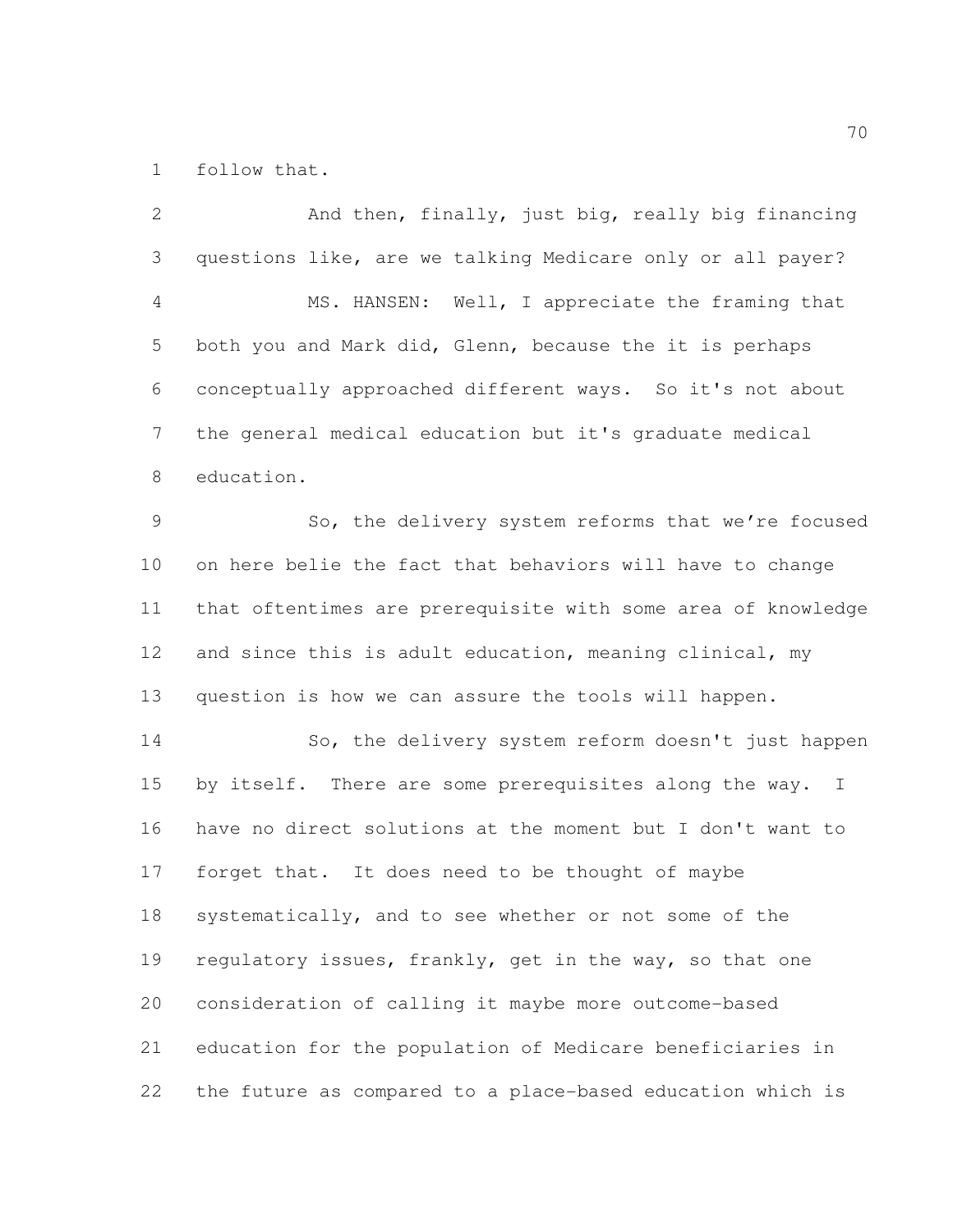where it's within the four corners of an institution. So that may be something as a concept.

 The only other comment I'll add right now is -- actually it's a question, one, and we can answer it later. Is licensing kind of consistent across all of the states? If not, then what does that add to it structurally in terms of getting the quality of care outcome?

8 And then, finally, whether or not there is any opportunity from the RAND study to do a part two of it, because this first RAND study was really the state of affairs as we know it now. And then, we have graduate-level practice places of excellence in certain areas of academic medical centers and so forth. Of the things that we're looking for in delivery reform, whether it's IT, whether it's care coordination or transitions of care, is there a way to understand how those leaders are looking at what's necessary in order to have delivery reform follow? So, if there's a way that they can be fleshed out a little bit more.

 MS. BOCCUTI: I don't want to take up your time. I will say we are going to continue working with RAND and we'll see if we can do a little bit more. The contract is -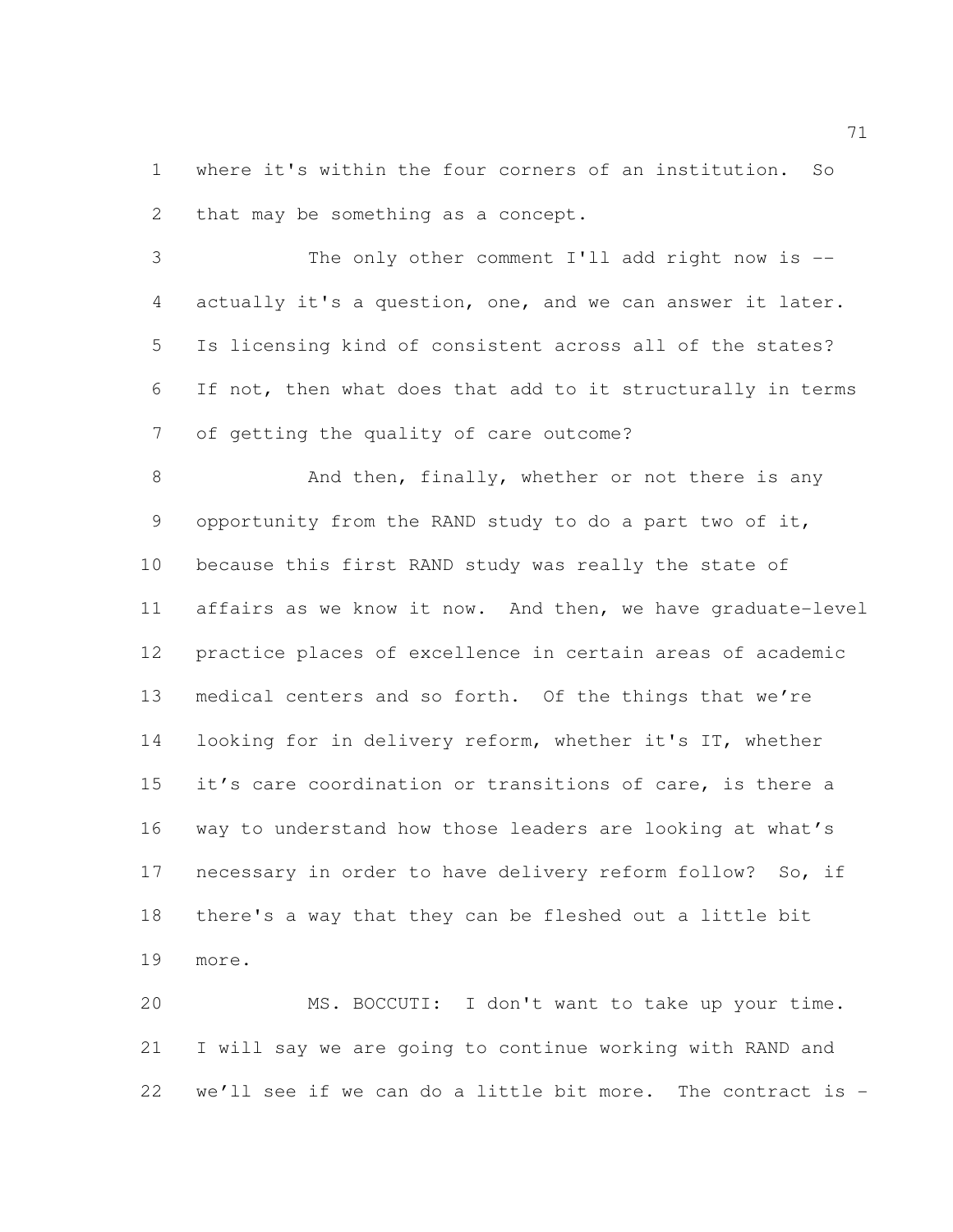1 - we thought we might look at some innovative programs, so we'll look at that. But I want you all to be able to have a chance to use up the time.

 DR. MILSTEIN: Five points. First, as has already been said, this is a long-tailed problem, right? If you don't get it right the first time -- we might hope that continuing education might rise to the job, but it certainly isn't now. And so, with a fuel great schools exempted, but it's not happening. Because I think there's some urgency here, because it's a long-tailed problem, you miss it.

11 I think Jay's comment, maybe a few years ago, was it takes good delivery systems about two years to remove wrong contents before you get back to level, so that's problem one, point one.

**Point two is that the problem of -- in some ways**  you think about where the nature of the absent content or the missing content on the RAND evaluation, it directly bears on how much IME costs. If you don't train the residents, there's no role models around for efficient workups, if people believe what I believed when I was in training which is a shotgun workup for the months of July, August, and September is just fine, then it does cost a lot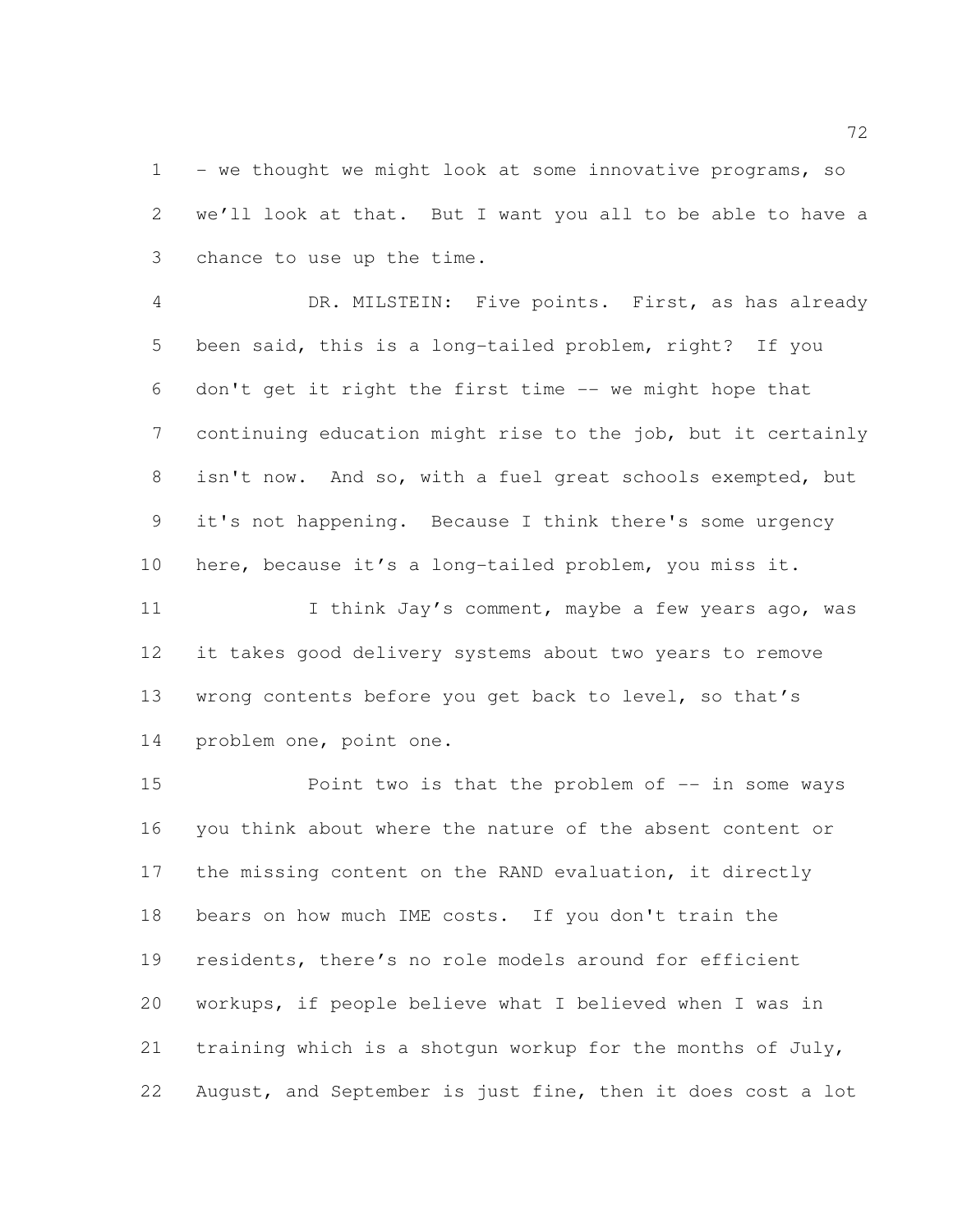more. So, a second rationale for moving on this is it could, I think, substantially reduce the cost of IME.

 The third point is that I think that the -- I think this is Ralph Mueller's point -- although I am anxious to find ways of finding ways of solving the problem of the mix of residents that we manufacture, I'm not sure this is the way to do it. I think we have better ways of doing it having to do with how much we pay different specialties.

 A fourth point is that the problem runs deep. The problem is not that -- and many of these -- I suspect that when these training programs, when they had their exit conference with RAND, I'm sure they nodded. In my experience at the two medical schools where I am, where I 14 play this role of unpaid clinical faculty, the problem is that there's almost nobody on the faculty who knows this stuff. And when faculty positions come up, they're not 17 allocated for these purposes; they're allocated to replicate who is currently in place. That's reality.

 So, all that being said, I think we should consider relatively salient policies to draw attention to this. This has been known and this problem was signaled in the IOM blue-ribbon report 11 years ago and we don't have a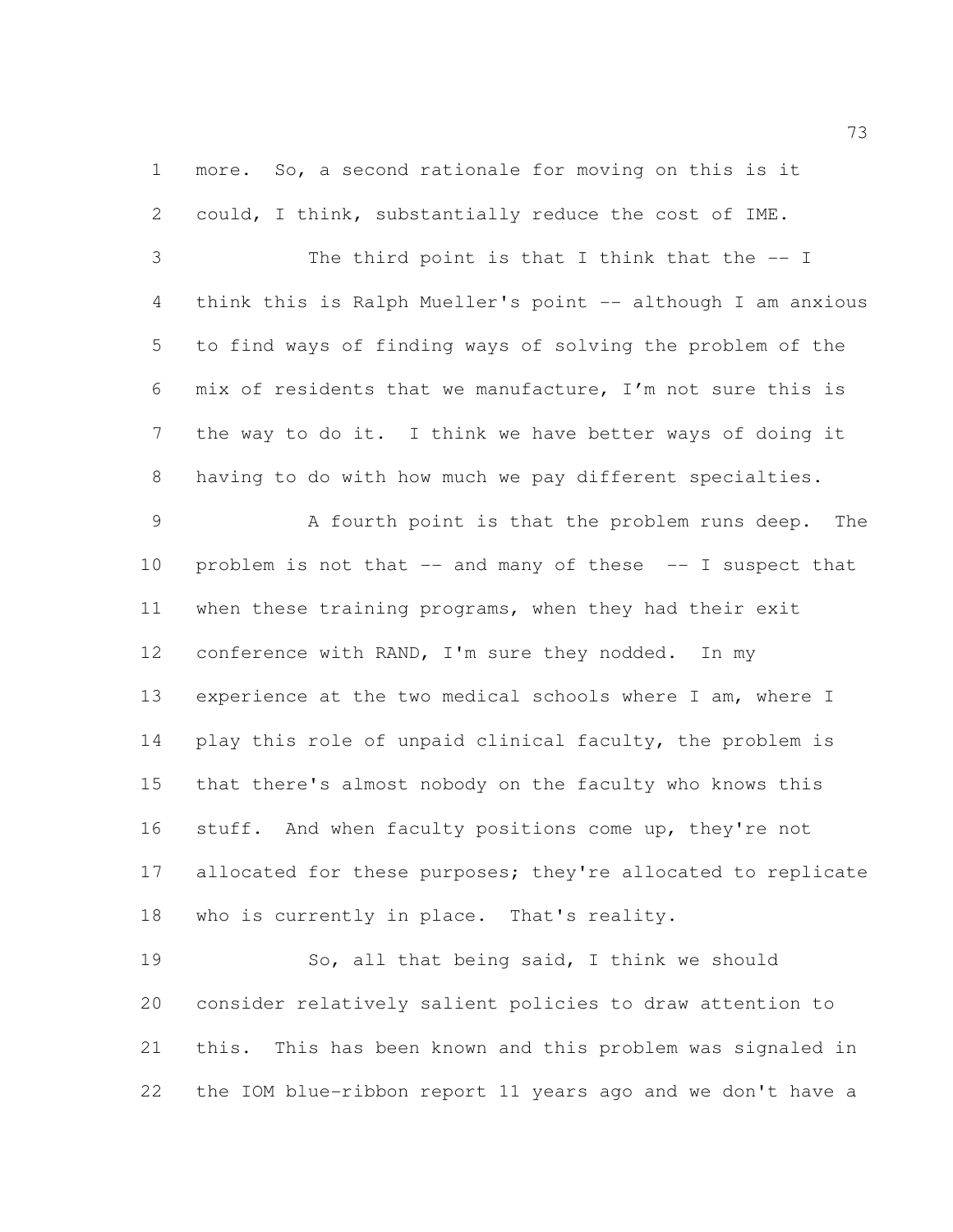lot of action and that was acknowledged by the people who came to testify in December.

 In terms of the what or the how, we do have a process now for auditing these residency programs, right? We have an organization that does that for us. One way of thinking about this would be to begin to -- not begin to mandate curriculum, as Karen was cautioning us about, but rather specify the nature of the disciplines that have to be part of that auditing and then begin to link the audit results to how much Medicare pays.

 DR. CASTELLANOS: I'm sitting here thinking, what's the it? Medicare really pays for the benefit of 13 society, for the needs of society and the benefit. What we really need talk about is a health care delivery system, which we've been talking about. But we're really focusing just on the physician. I can't sit here as a physician and say I'm responsible for this. I'm only as good as the people that surround me and I need the help of everybody in the health care delivery system. And I'm sure, Karen, you feel the same way. Tom, I know you feel the same way. Jay felt, just like when he finished his residency, he was the hottest thing available, but you soon came out and realized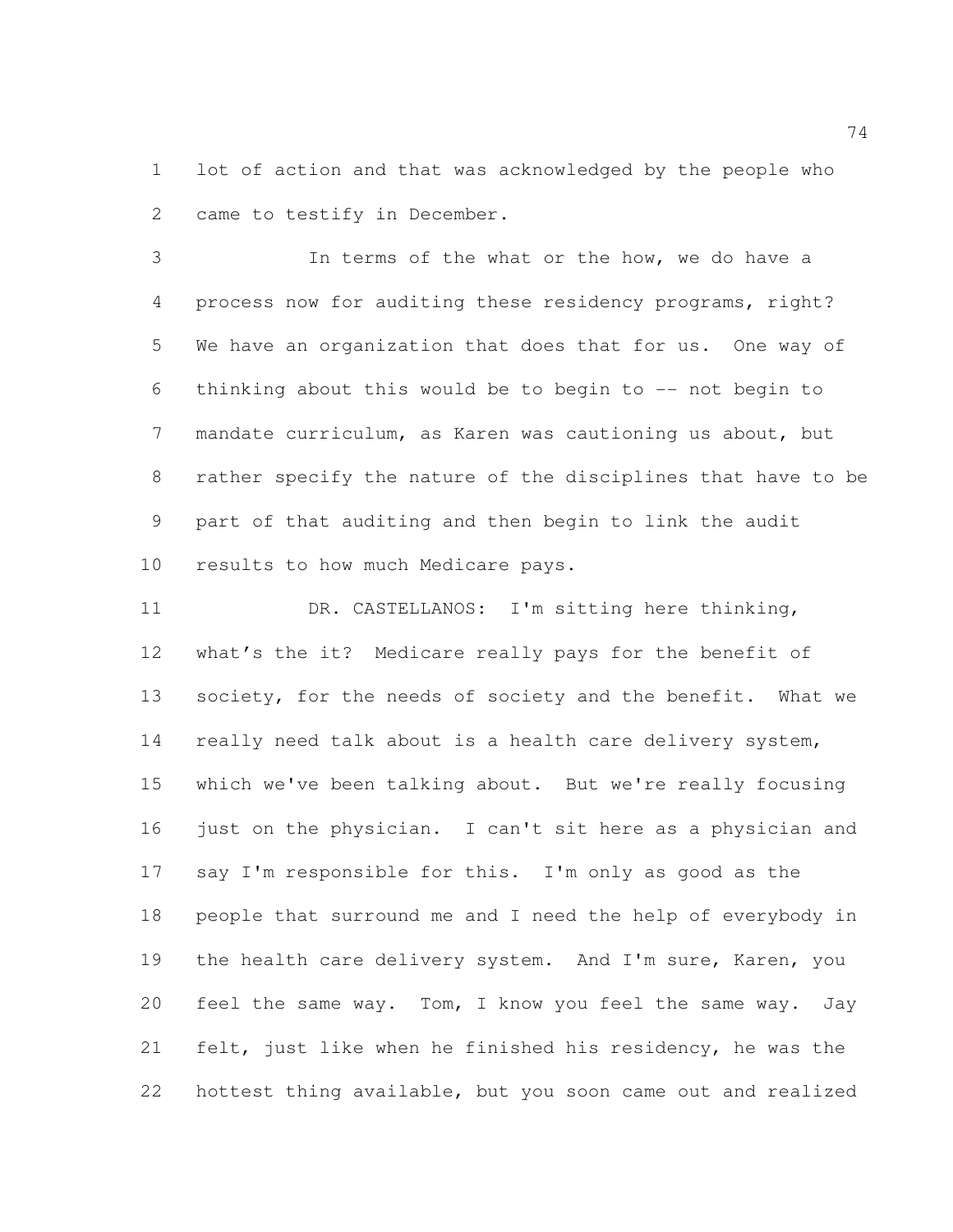you didn't know very much and you really had to learn from a lot of people.

 So, I know we want to focus on the physician, but I don't want you to forget that the whole care delivery system, the hospital administrators, the nurses, the care coordinators, is as important as a physician in dealing with the care and the public.

 MR. GEORGE MILLER: Thank you. I'd like to go back to the frame you put together and the overall frame about whether this is under the umbrella of the sustainability issue or are we talking about investment in medical education for the future, and it may be a combination of all of those things. And so, dealing with these issues we've got to make sure that we understand the overarching goal and the framework you put this under.

 One of the challenges I think Bob mentioned is that there are caps and many hospitals are under those caps. And then the off-site training is not reimbursed by hospitals. So, there is some financial pressure there for those hospitals; Peter illuminated to that.

 And if my information is correct as I understand it -- I never worked at a teaching hospital -- but part of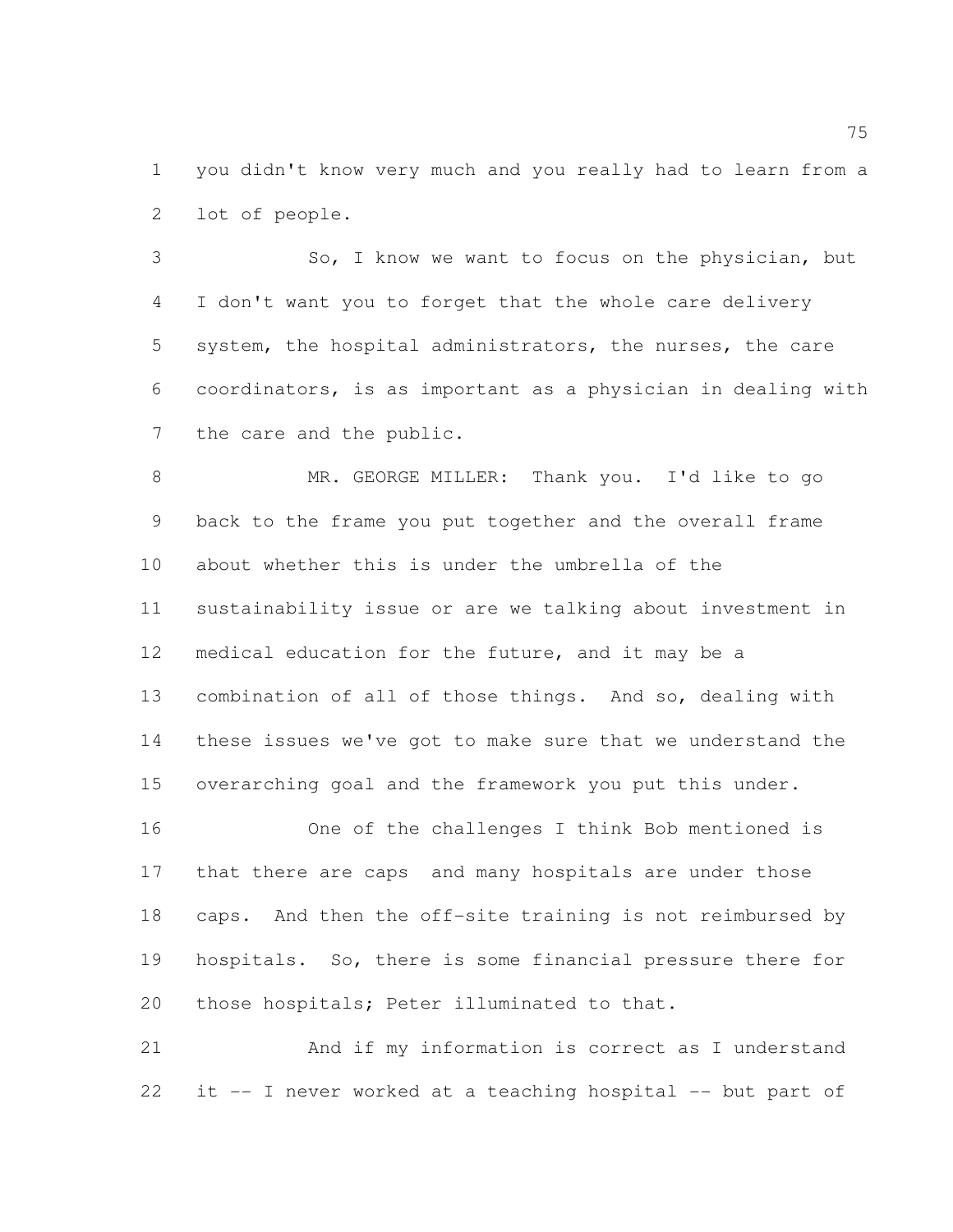1 the problem is that the capital -- and I think Karen mentioned that some of the teaching hospitals are further along on IT and that's because recently they've had additional dollars for IT and could afford it versus community hospitals that did not have that. And as I understand that recently the capital has been decreased, so there still may be some financial pressure.

 The other issue I want to discuss going forward is, I'm concerned about the cultural competencies, the makeup of medical schools, and still, the disparity issue. How are we going to deal with that in the long term, especially those vulnerable hospitals, safety net hospitals in poorer communities. So, I think the issues of loan forgiveness and requirements of public service may help address that issue.

 Hospital CEOs, whether they're community hospitals 17 or academic centers are taught, quite frankly, to follow the money. So, wherever there's financial incentives they will follow that path and we've got to make sure that we designed a system that deals with all of these issues.

 Finally, I am always entertained and appreciate what Jay talks about, but I would like to introduce just a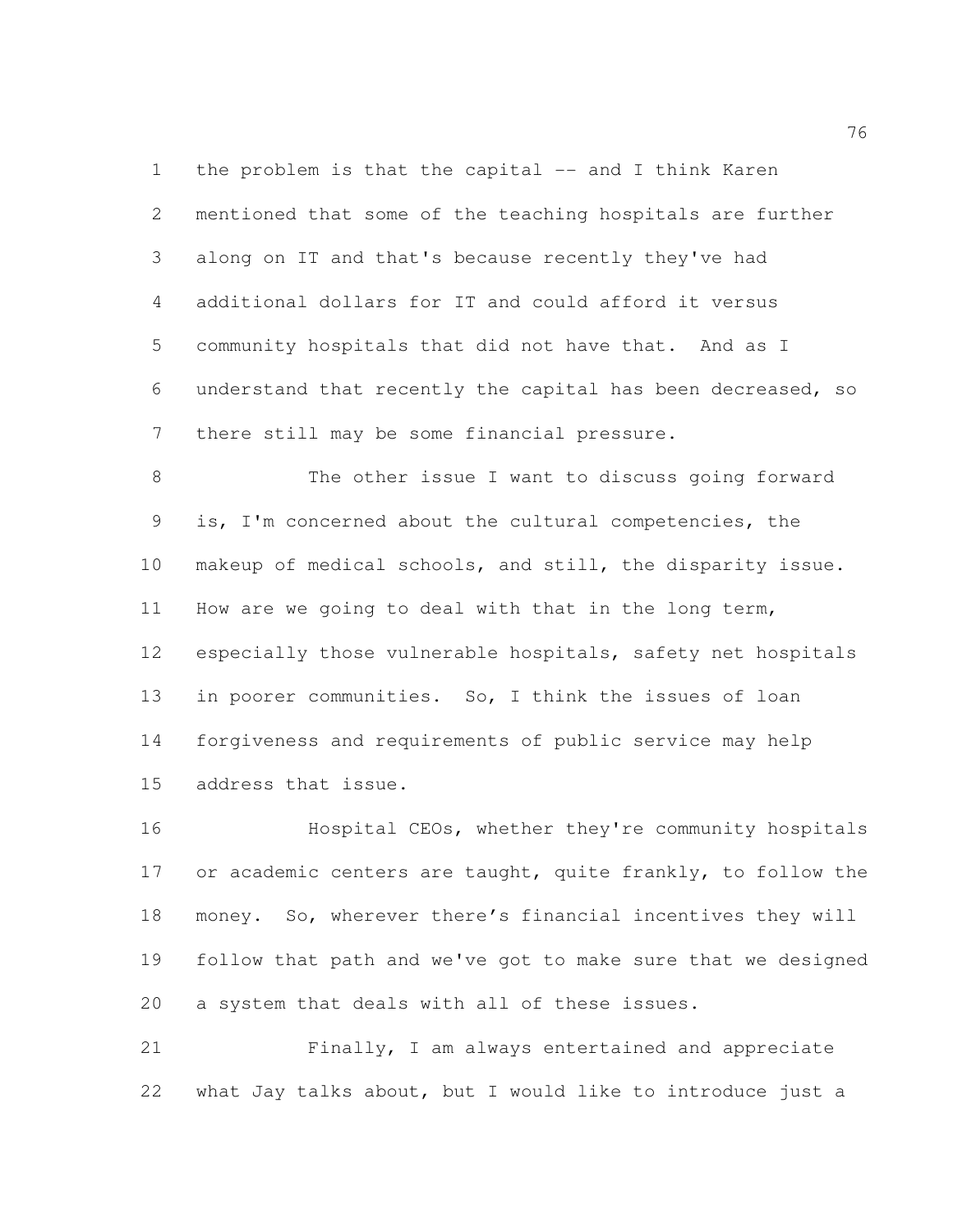new acronym is WTMI, when he talked about what he could do, and that's way too much information.

3 [Laughter.]

MR. GEORGE MILLER: Thank you.

 MR. BUTLER: I won't pass. Having spent my whole career in academic medical centers, I have to make a couple comments, but I'll try to be crisp. I have four things I like and five things I would suggest that would improve this.

 First, I like the idea of having a chapter at this time if we can, even if it doesn't have recommendations. I think it's a great companion piece at the end of the book to kind of the reform issues that we've had in the last day. 14 So if we can get to a point of having a chapter, I'm for it 15 and I think it gets this issue importantly on the table, because these are the people that will impact the system of 17 the future more than any others.

 Secondly, I like the idea that it looks at lifelong learning and it doesn't just highlight in the chapter those years that Medicare is involved in financing. So, don't lose that.

Third, I like the idea that the chapter does a lot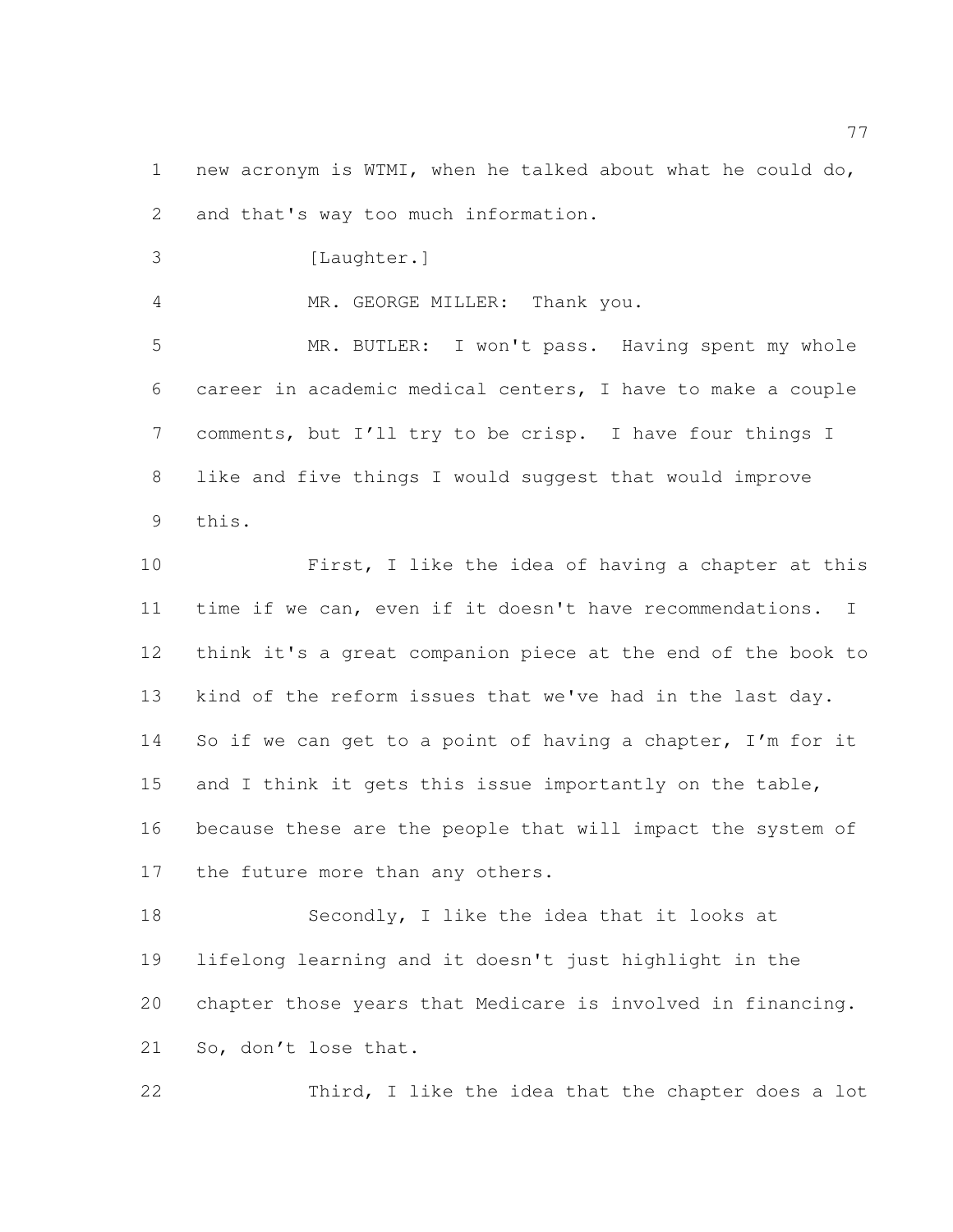of education and I think that it could even do more. I think that the pathway of how you become a physician is good, I think the accreditation table really assembles things nicely, and I think that the text box on the residency education and how that works is good.

 What's buried in there that is extremely important is, in 1999, ACGME took on core competencies required of all residency programs. I was on ACGME at the time. It is an extremely tedious but important thing. If you look at those competencies, which there are five of them, including things like practice-based learning, systems approach, it's a perfect vehicle where we perhaps could build on that and say not what do we want in the curriculum but what are the competencies that we're looking for. And you have a vehicle where we could perhaps help find provide some additional insights into the competencies. So, I would bring that to light a little bit more as a foundation that we could contribute to.

 Lastly, I like the regulatory issue. That is a theme and there are some early wins. You mentioned if you go off campus for didactic, you don't get -- if you go to medical school across the street, it doesn't even count.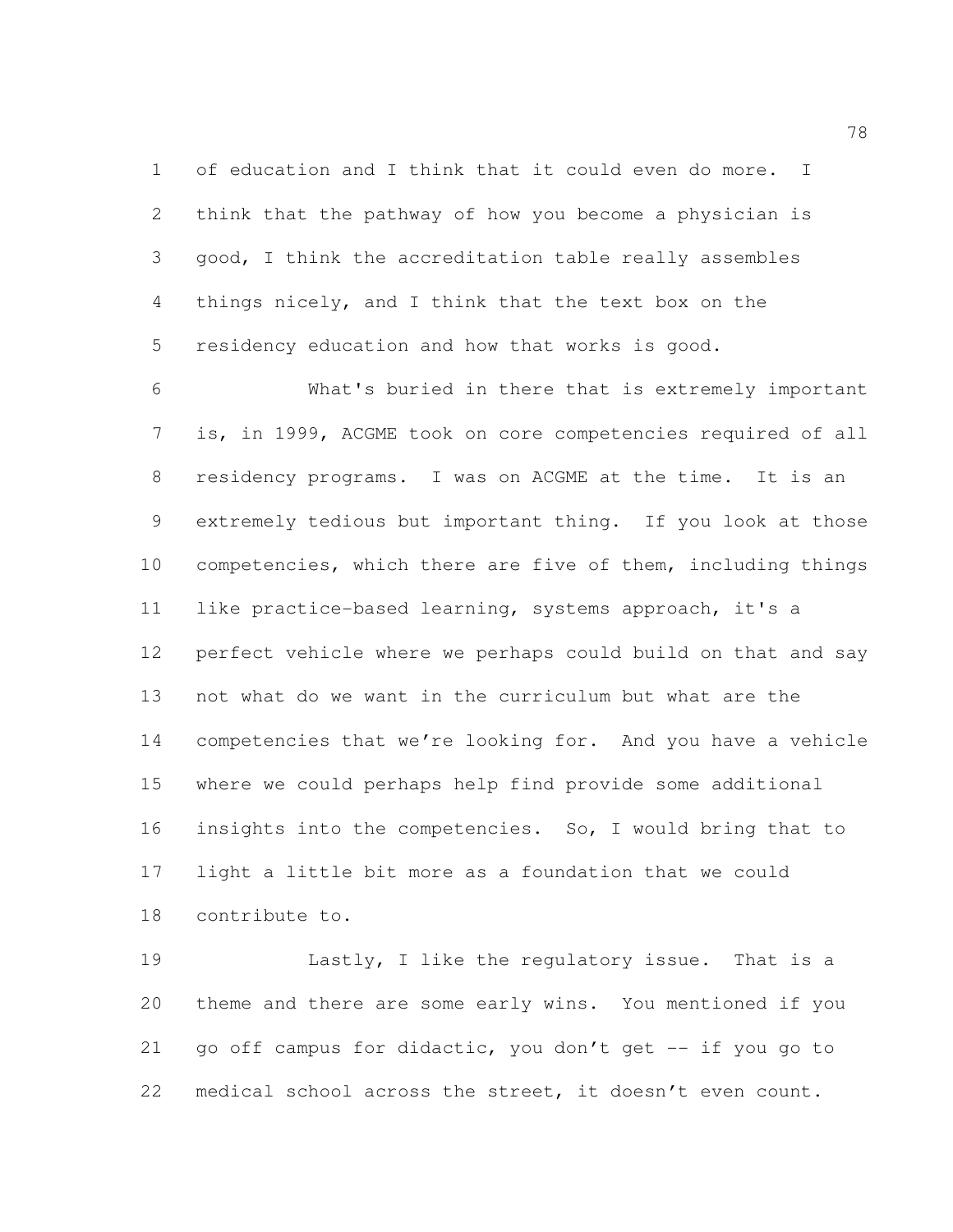You can be on campus. But I think there are some early wins that aren't necessarily financial issues that we could advance in recommendations fairly quickly and would help everybody.

 What could be better? I think the clear identification of the difference between GME in IME is done 7 in the textbooks, but right in the front of -- we pay \$9 billion for training. Well, these are very different. You asked a very important question. We need to bring to light -- I think even in the chapter -- a little bit more the mystery around IME. I mentioned utilization and ordering by internal medicine residents.

 There's also new technologies. In fact, some of the kinds of things we're going to discuss in the next session are often introduced in teaching hospitals more than any other without reimbursement associated with them. 17 Whether that's right or wrong, the reimbursement system doesn't catch up and it doesn't always catch up in the right way, but that's an added cost.

 Secondly, when you go and do further work with RAND, I think programs in internal medicine directors as a starting point because there are critical. But you might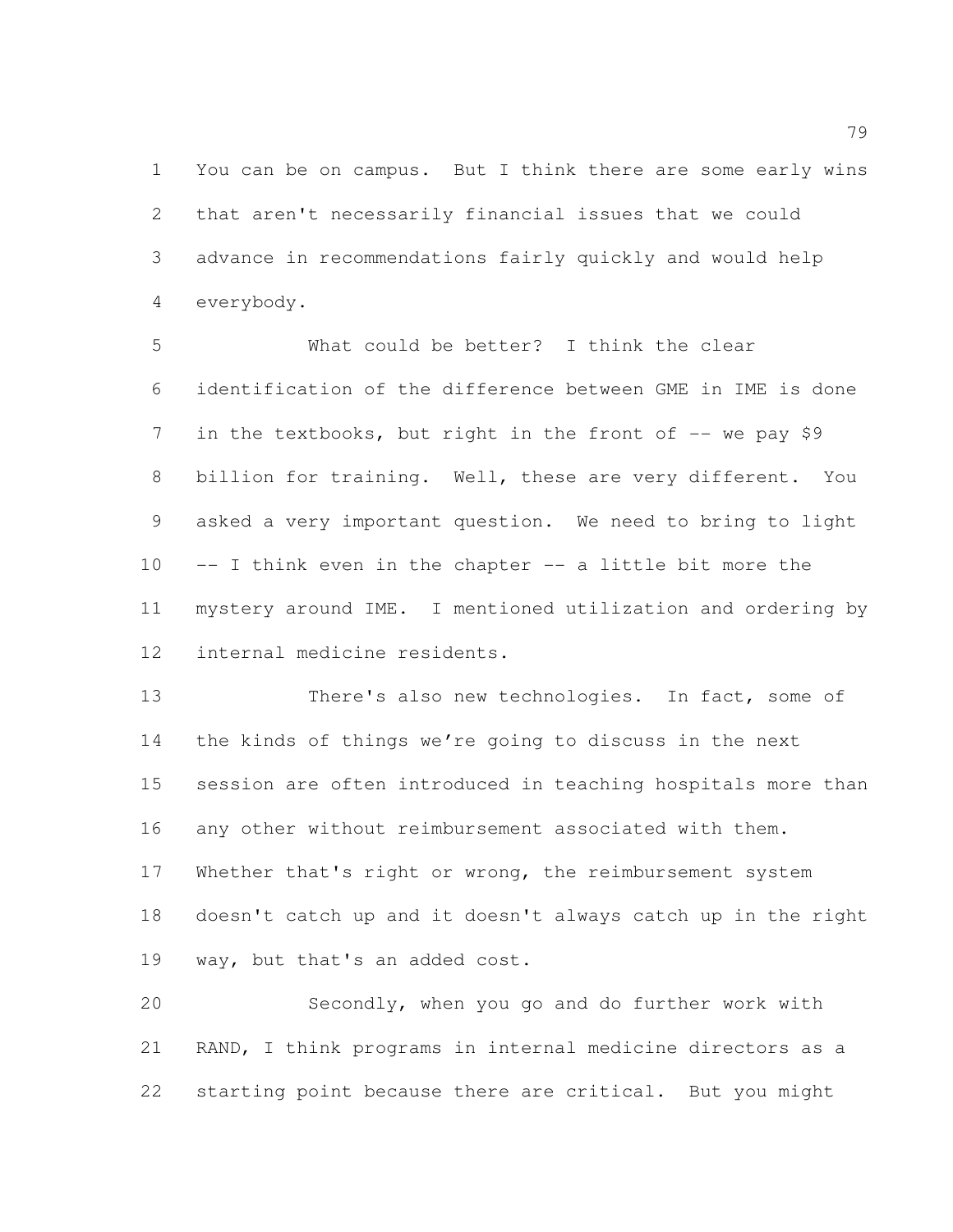want to go to what is called the DIOs, the Designated Institutional Officers. They're the people in the institutions that oversee all of the residency programs. They are the ones that can create the interdisciplinary teamwork and issues. So, it's a different position in the organization that you probably ought to talk to them, not just one program.

8 Third, I think there's a certain tone of this, including in the title, that says, we better match at this year's training to this year's need or health care reform agenda. So there's a little bit of a tone that should be -- I think this is already said -- that we're training people for many years out, not just for this year's agenda. So it needs to be a little bit longer thinking in how that's presented, and maybe it could be in a different title.

16 The IT thing I like a lot in terms of another area where we could advance some recommendations sooner rather than later. I think in the chapter it talks a little too much about you need to be able to do CPOE or be adept. I think it misses the point of transforming care.

 When we put in CPOE, we spent a lot of time with our residents coming up with 240 order sets that get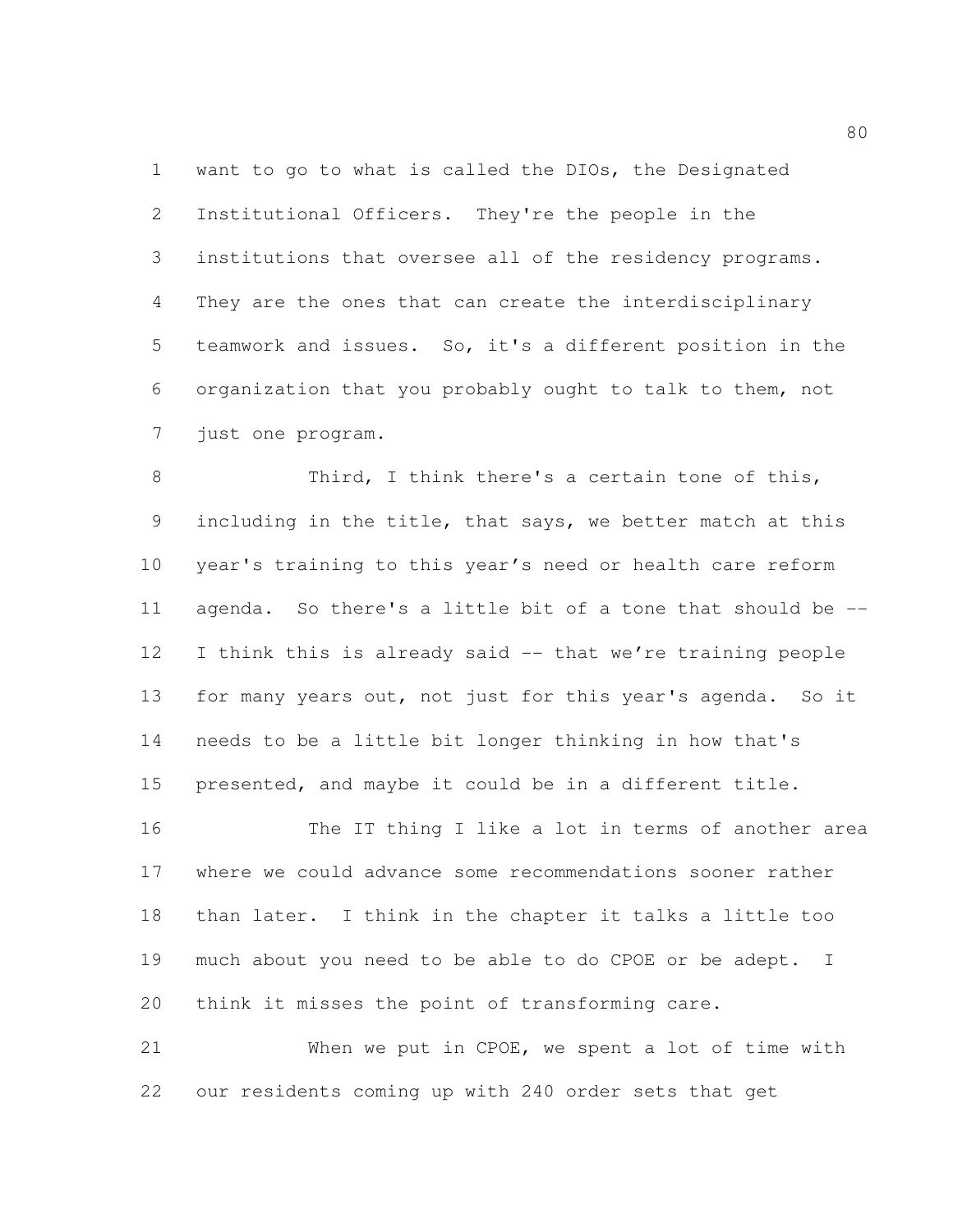embedded in the technologies that guide the care that reduce variations and eliminate error; that's the issue, not having the technology per se.

 So, I think the power of engaging residents in those kinds of guidelines that happen to use technology to implement them is the issue, not the technology itself. So, 7 make sure that that's highlighted.

8 And lastly, in terms of the couple of these other issues that came up, I think that the -- Mark, you and some like the medical school admission criteria and loan forgiveness -- I think it's extremely important, I just don't think it's our domain. I think similarly on the specialty side, I think we can tweak and influence the mix of specialties, but I agree with Arnie's comment and then half of Ralph, I guess. The payment system in the end is going to do more to put people into the specialties rather 17 than this piece of the action. We shouldn't ignore it, but I don't think it should be the heart of what we want to work on.

 But overall, I think it's time to bring it forward as a chapter in time to get some baseline education that we could advance some recommendations on in the future.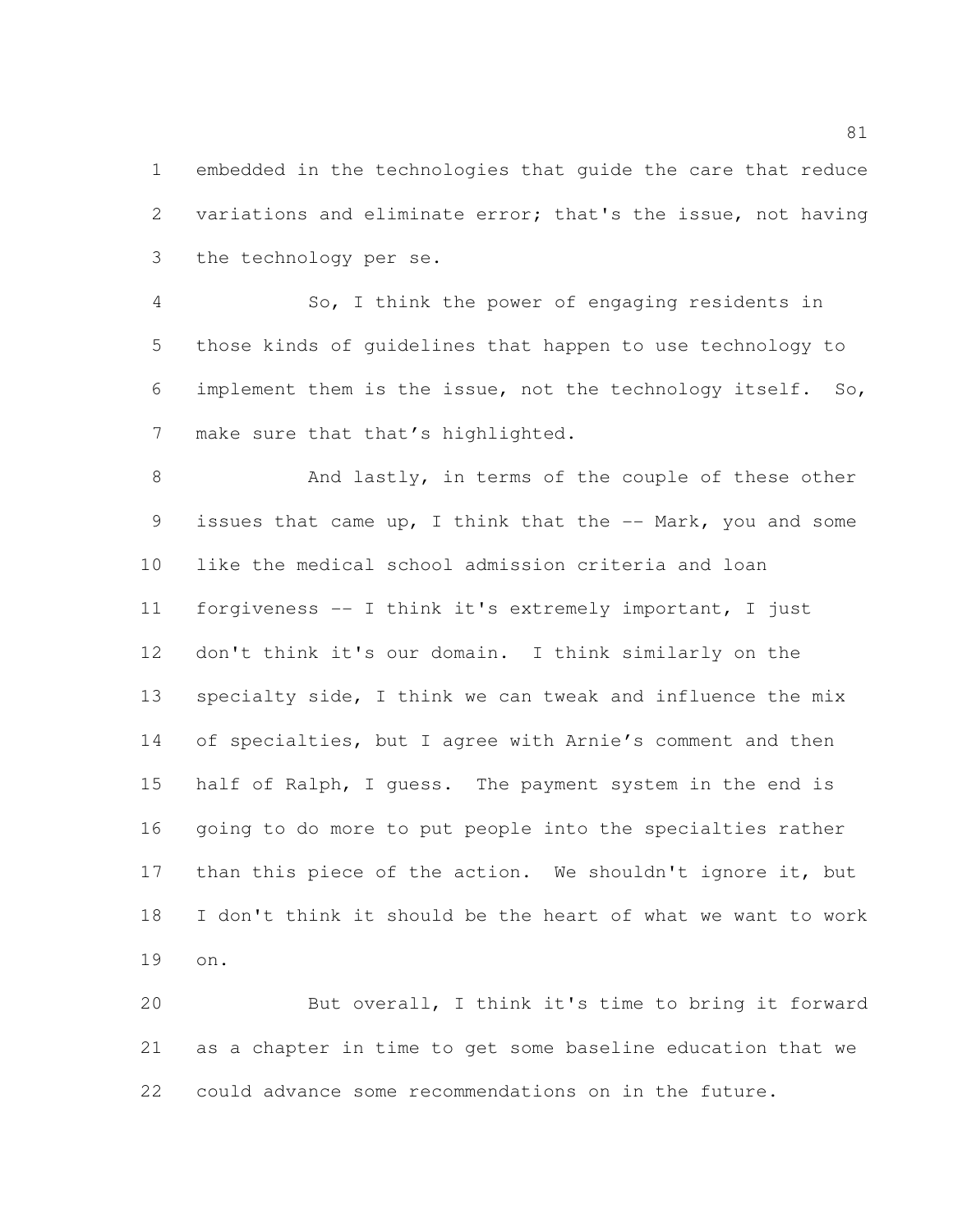MR. HACKBARTH: Okay thank you. This is a good start and I think we made some progress in giving some shape to the it, but still much more to be done.

The next subject is follow up biologics.

 Just a word about the schedule. We are starting about 20 minutes late, but what I'm going to do is extend this session until 11:15, so we will have just about the entire time that we had budgeted, and then we will start the public comment period at 11:15 and have that run to 11:30. 10 I'm going to have to leave to catch a plane right at 11:15, but Jack will oversee the public comment period.

 DR. SOKOLOVSKY: Good morning. Today we're going to talk about follow-on biologics, an issue that is new to the Commission, although as you may remember, we have discussed since the summer putting this on our agenda. Because the subject is new to us with an unfamiliar vocabulary and concepts, we're going to spend some time today going over those key concepts and issues. And I want to mention at the outset that we convened an expert panel to help us with this subject by providing their perspectives on the issues involved, and their insights are in reflected throughout this presentation.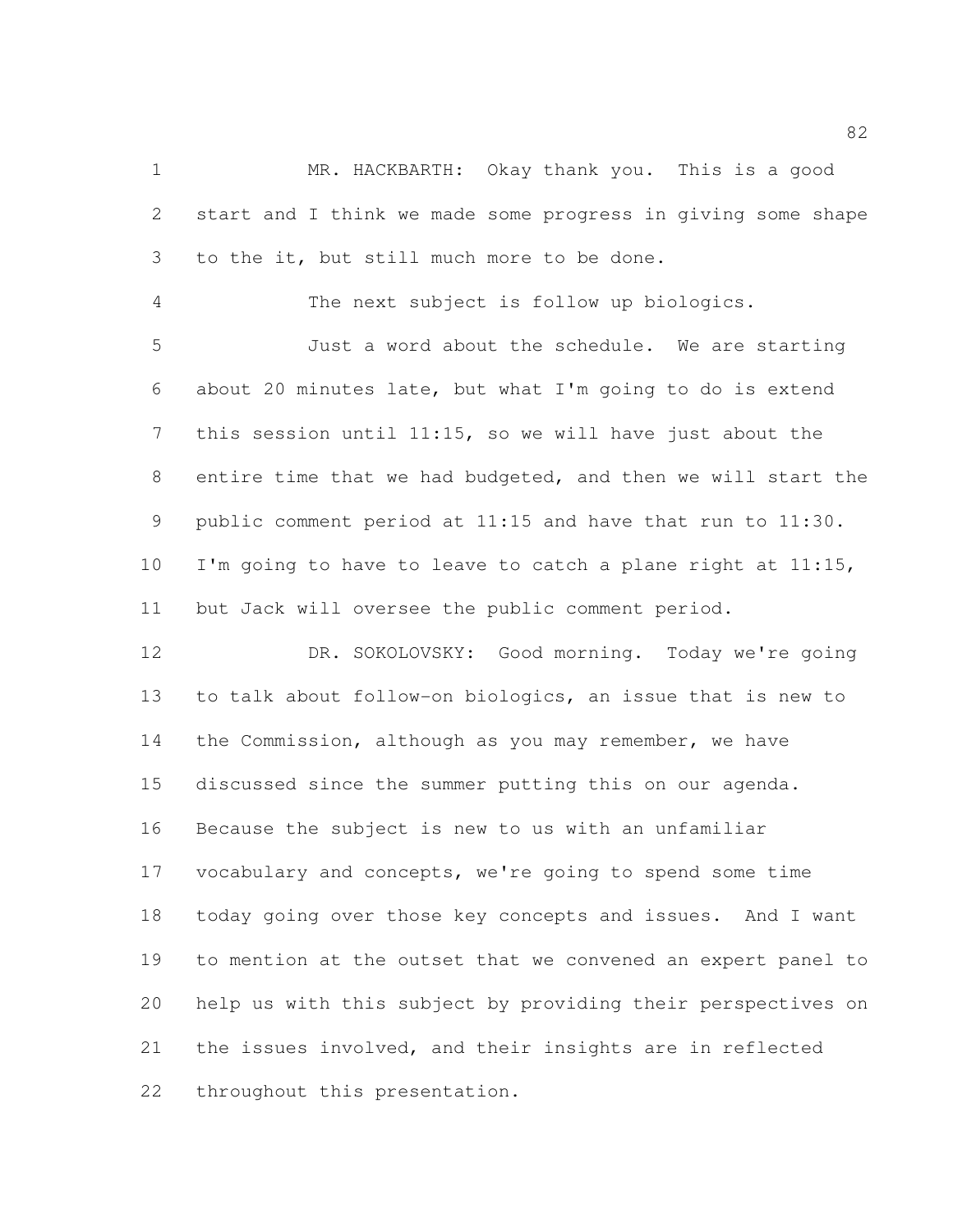Spending on biologics has been increasing rapidly, totaling over \$40 billion in the U.S. for 2007, and about one-third of all drugs currently in development are biologics. CBO estimates that if the Congress established an approval pathway for follow-on biologics, the Federal Government could save as much as \$12 billion over the next 10 years, and much of that things would accrue to a Medicare. Further, providing a lower-cost alternative to some very expensive biologics could increase patient access to needed medications.

 We're going to present today some of the key definitions and concepts concerning follow-on biologics or, as I'll refer to them today, FOBs. First, we'll cover the difference between biologics and other drugs, and we'll look briefly at the patent system and the FDA approval process -- two separate processes, but both of which have implications for when an FOB can enter the market. We'll look at the issue of data exclusivity, the period of time before a follow-on manufacturer can submit an application for approval to the FDA based on the innovator's data. Another key issue for the FDA is to define

standards for approval when an FOB is comparable to the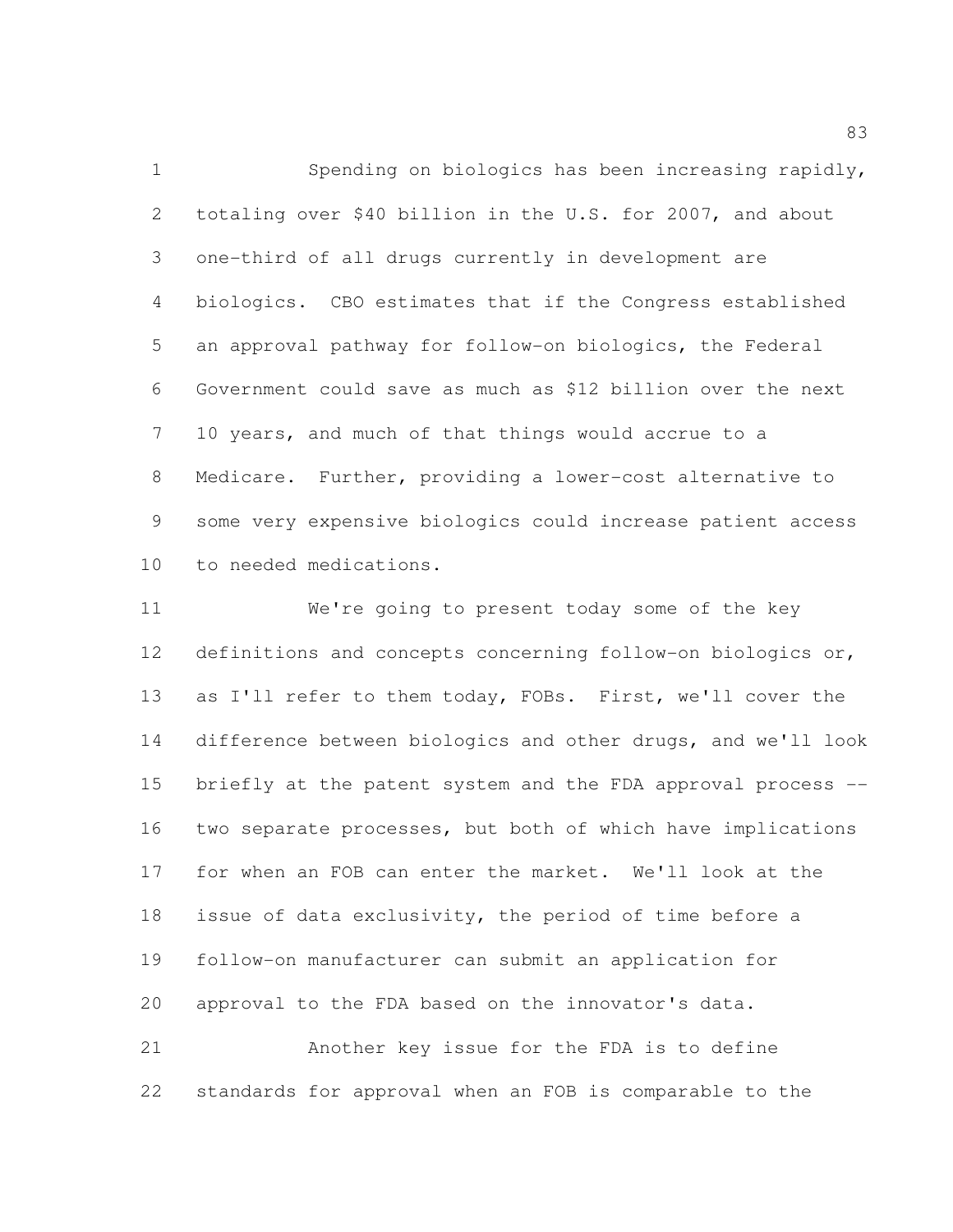innovator. An even higher standard that we'll talk about briefly is interchangeability.

 After this background, Kim will look at FOBs and Medicare Part B, and Nancy will talk more broadly about ways in which Medicare could better reflect value in the payment system.

 Biologics are drug products derived from living organisms. Unlike the kind of drugs that most people are familiar with, these products are large, as you can see, complex molecules that generally are injected or infused directly into the body. They include proteins like vaccines, insulin, and hormones but also products engineered through biotechnology like many of the new products used to treat cancer, anemia, rheumatoid arthritis, and MS.

 Right now there is no expedite pathway for approval of these follow-on versions of biologics, so the prices of these new products, which tend to be high to begin with, have not fallen over time.

 Biologics are also different from other drugs because manufacturers cannot produce a follow-on product that is exactly identical to the reference product. That's why we talk about follow-ons and not generic versions of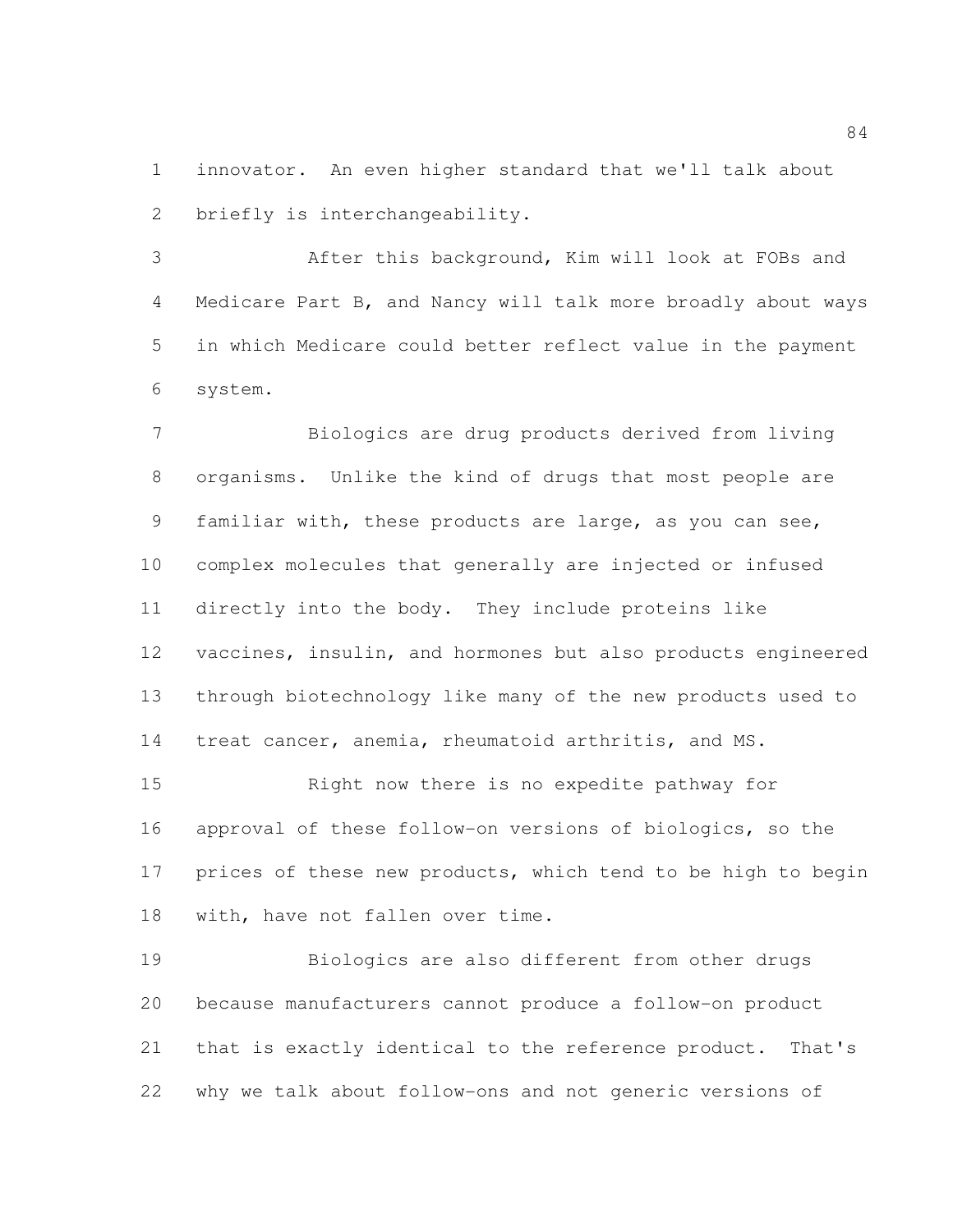biologics.

 Like all drugs, biologics have safety issues associated with them. For example, most biologics have some immunogenicity, which is the ability of the substance to stimulate the body's immune system, which generates antibodies. For many biologics, this doesn't result in any clinically relevant efforts, but for others the response can diminish the efficacy of the product. And in the most severe cases, immunogenicity can cause severe adverse reactions in some individuals, including life-threatening effects.

 Any biologic has to meet tests of immunogenicity. However, severe adverse reactions in individuals may be very rare, and even using large-scale clinical trials for any specific product, whether it's the innovator or the follow-16 on, they may not be big enough to uncover the problem before a product is approved for marketing. Some analysts have suggested that post-marketing surveillance for biologics may be warranted.

 I need to stop her again and give a little bit more background. All new drugs, including biologics, go through two completely separate processes: the patent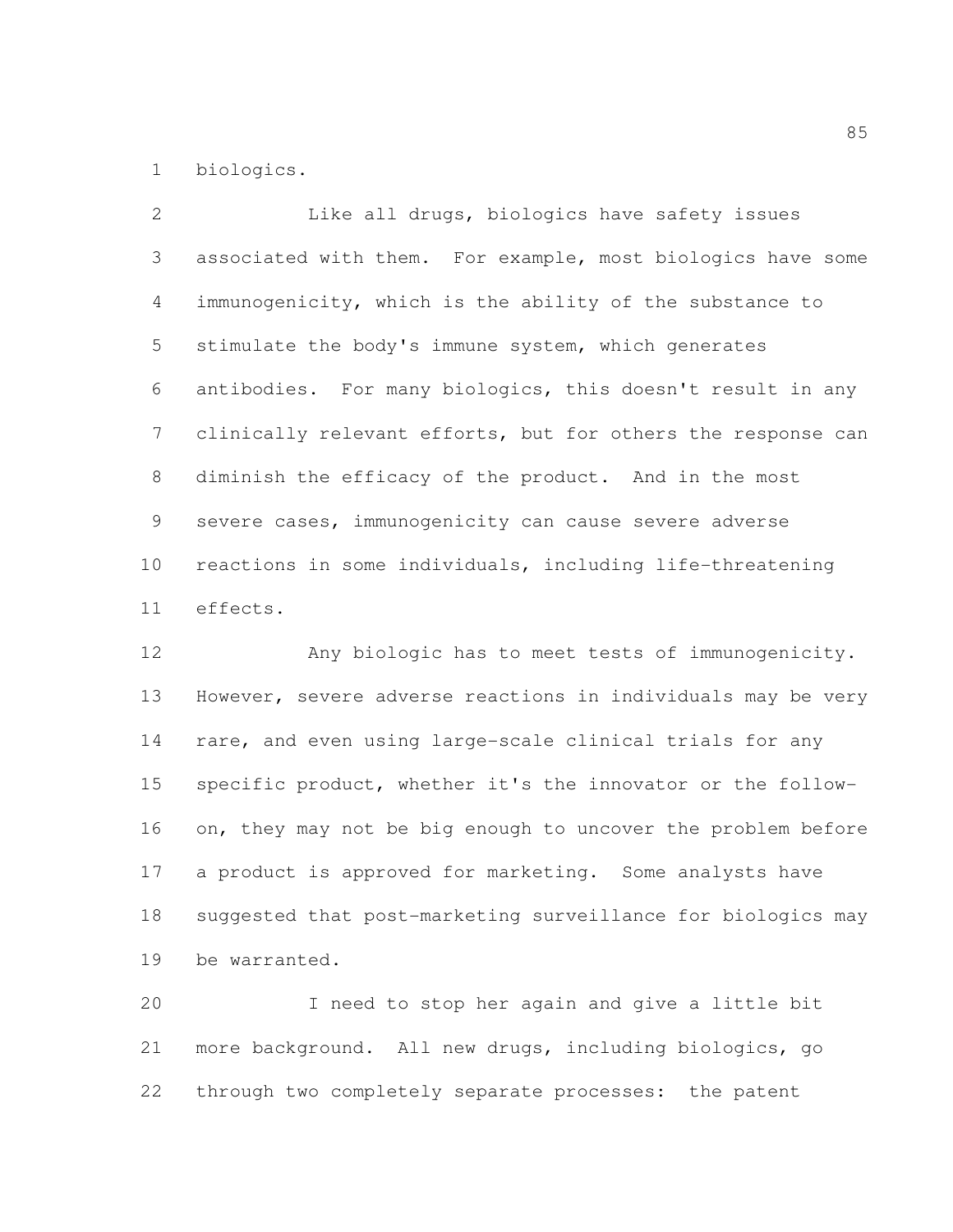process, which protects an innovation from competition for a set period; and the drug approval process, which allows a drug to be marketed.

 Different organizations have responsibility for the patent system and drug approvals. Patents are awarded under the Patent Act and administered by the Patent Office. The FDA has the responsibility to approve drugs for sale. These two processes have different requirements and award different protections. Examiners at the Patent Office award patents to any invention on the basis of utility and novelty and what they refer to as "non-obviousness," which I take to mean somebody could invent toothpaste, someone else could invent a toothbrush, but you couldn't get a patent for telling somebody to put the toothpaste on the brush. MR. EBELER: Don't be so technical.

16 [Laughter.]

17 DR. SOKOLOVSKY: I'm trying.

 Patent holders can exclude competitors from the market for a period of 20 years from the date the application was filed. In the case of drugs, the inventor generally files for patent protection well before a product is approved for sale by the FDA.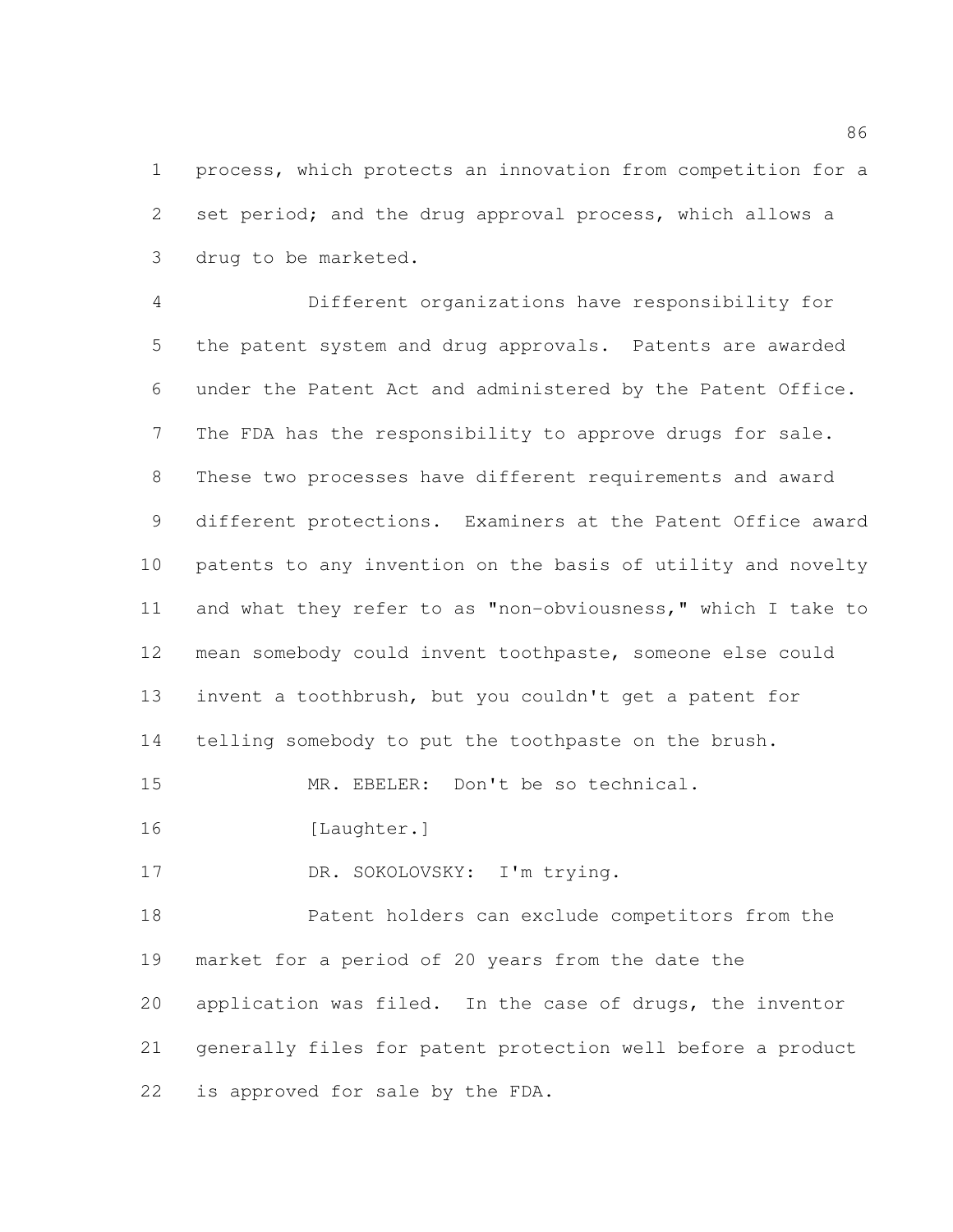The FDA approves drugs that meet standards for safety and efficacy. Manufacturers of new products must support this application with clinical data, safety reports, manufacturing standards, and other relevant information. Manufacturers may market their products after they receive FDA approval, but the FDA also provides extra protection against generic competitors by awarding a period of data exclusivity, and that's something I'll talk about a minute.

 Patent protection generally occurs concurrently with the FDA approval process. If FDA approval takes a long time, there are provisions for patent restoration. The patent process for biologics and drugs in general has a number of issues that can delay entry of generics or follow- ons to the market. Some of them are discussed in your mailing materials. In the interest of time, I'm not going to go into them now, but I would be happy to discuss them on question. For the rest of my part of the presentation, I'll be talking about the FDA process.

 Two of the very contentious issues in the FDA process are how long a period of data exclusivity new biologics should get and what kinds of tests the FDA should require to determine that FOBs are comparable to the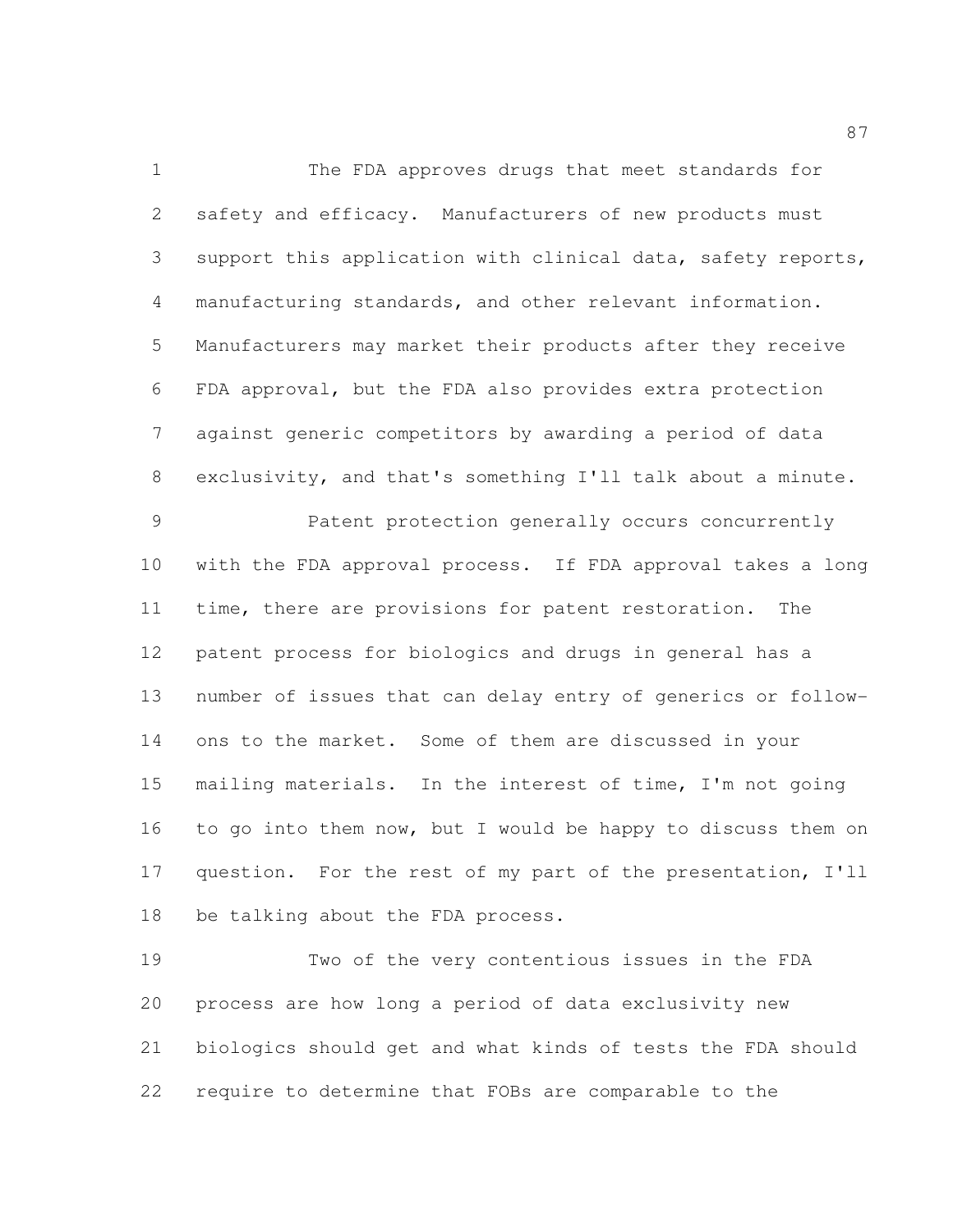original products.

 Currently, in cases where a drug's patent expires before or soon after approval for marketing, an innovator is granted five years of data exclusivity. That's a period without generic competition. Data exclusivity is the period of time after FDA approval before a follow-on or generic competitor can submit an application for approval to the FDA that relies on the innovator's data on safety and efficacy. That means essentially that they don't have to do large-scale clinical trials.

 At issue here is how long a period of data exclusivity is necessary to promote innovation and foster competition in the biologics market. Some argue that manufacturers need a long period of data exclusivity to recoup the development costs of a new biologic. For example, innovative companies argue that at least 14 years of data exclusivity is essential to provide adequate incentive for new inventions. They say investors will be reluctant to enter this market without the guarantee of a sufficient period of time.

 Others argue that lengthy exclusivity provisions, longer that the five years that's included for generic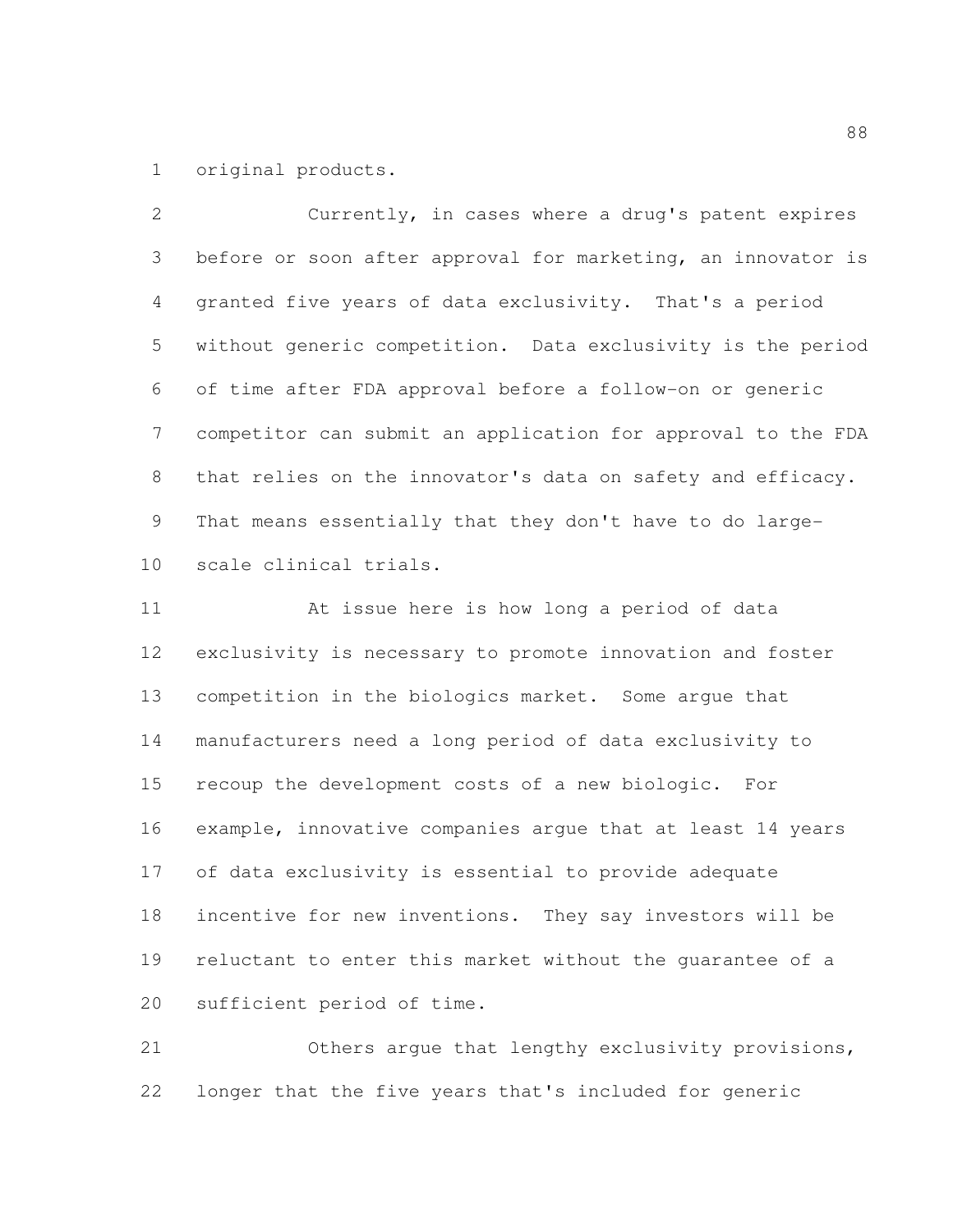drugs, would both delay entry of low-cost competitors and discourage competition. They argue that brand companies don't have very much incentive to develop new products without the threat of imminent competition.

 The second issue is that of comparability. To approve an FOB, the FDA has to determined that the follow-on product is comparable to the reference product, and comparability here means that the safety, the identity, the purity, and the potency of the FOB is unchanged from the innovative product.

 Currently the FDA has comparability protocols that it uses to assure that when a manufacturer changes its own product, either by changing the production site or the process, the new product will be comparable to the old one. And remember, with biologics, even if it's the same company, the new product will not be identical to the old one.

 The protocols outline a series of tests required on a case-by-case basis to ensure that manufacturing changes 19 haven't compromised the safety and efficacy of the product. The FDA determines whether differences between the products are significant enough to require additional testing. Sometimes they want some clinical testing to see, for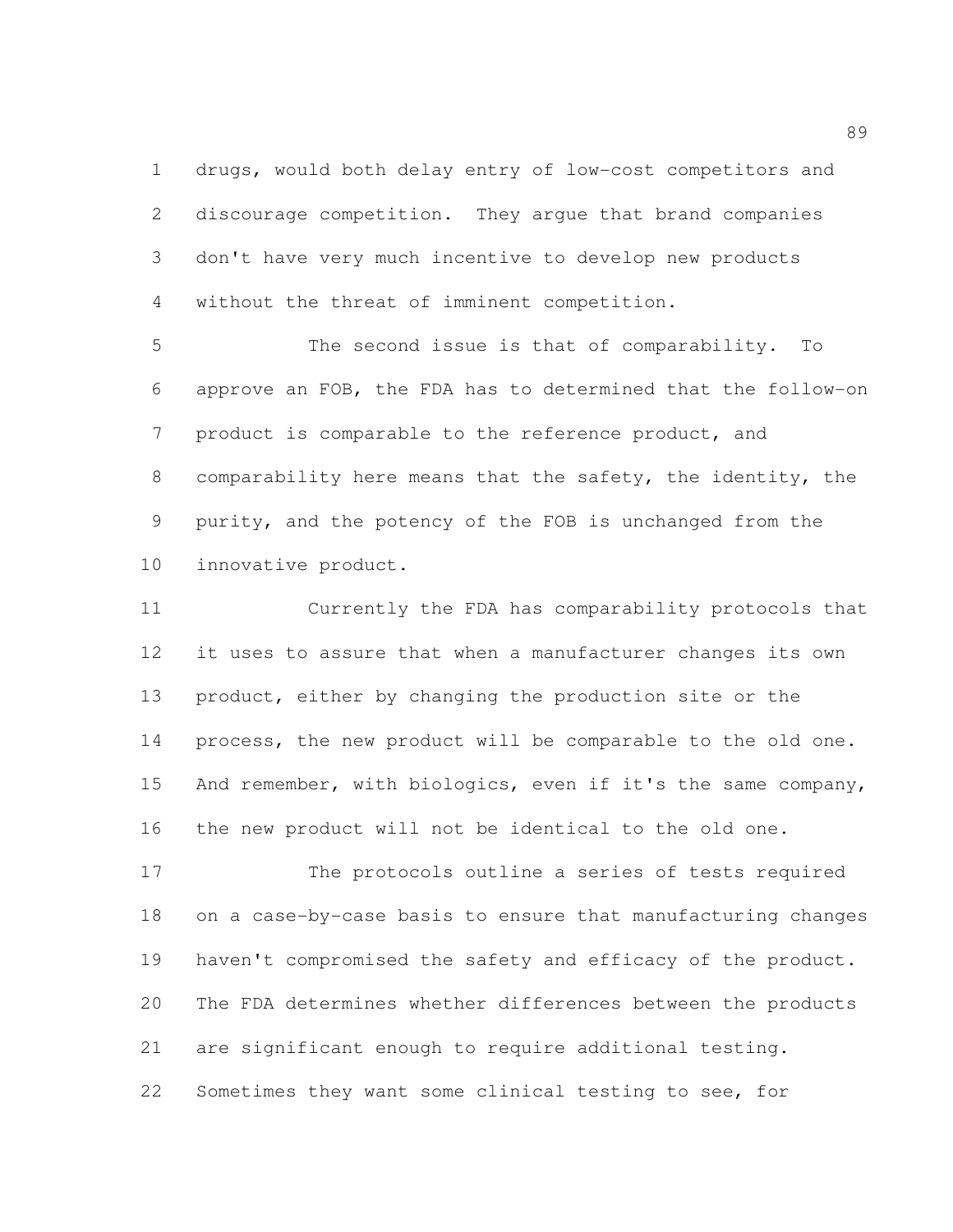example, how the product affects blood levels and various tissues, or they want to see the short-term impact of the product on animals or humans. These tests are clinical, but they're not the same thing as long-term clinical outcome studies.

6 6 At any stage of this process, the FDA may determine that the two products are not comparable and end the tests. Analysts disagree about whether the FDA can improve FOBs based on this case-by-case approach or whether there should be a uniform series of tests that should be required of all products.

 An even higher standard of comparison is interchangeability. Interchangeability means that an individual patient can switch back and forth between the innovative product and the FOB without any clinical effect. Like if you get a prescription and take it to the drugstore for a generic drug you don't know which manufacturer has made that pill that particular time.

 This is an issue that our expert panel spent a long time discussing. Analysts disagree about whether the science currently exists to demonstrate interchangeability. It's not clear that even if the FDA was given this authority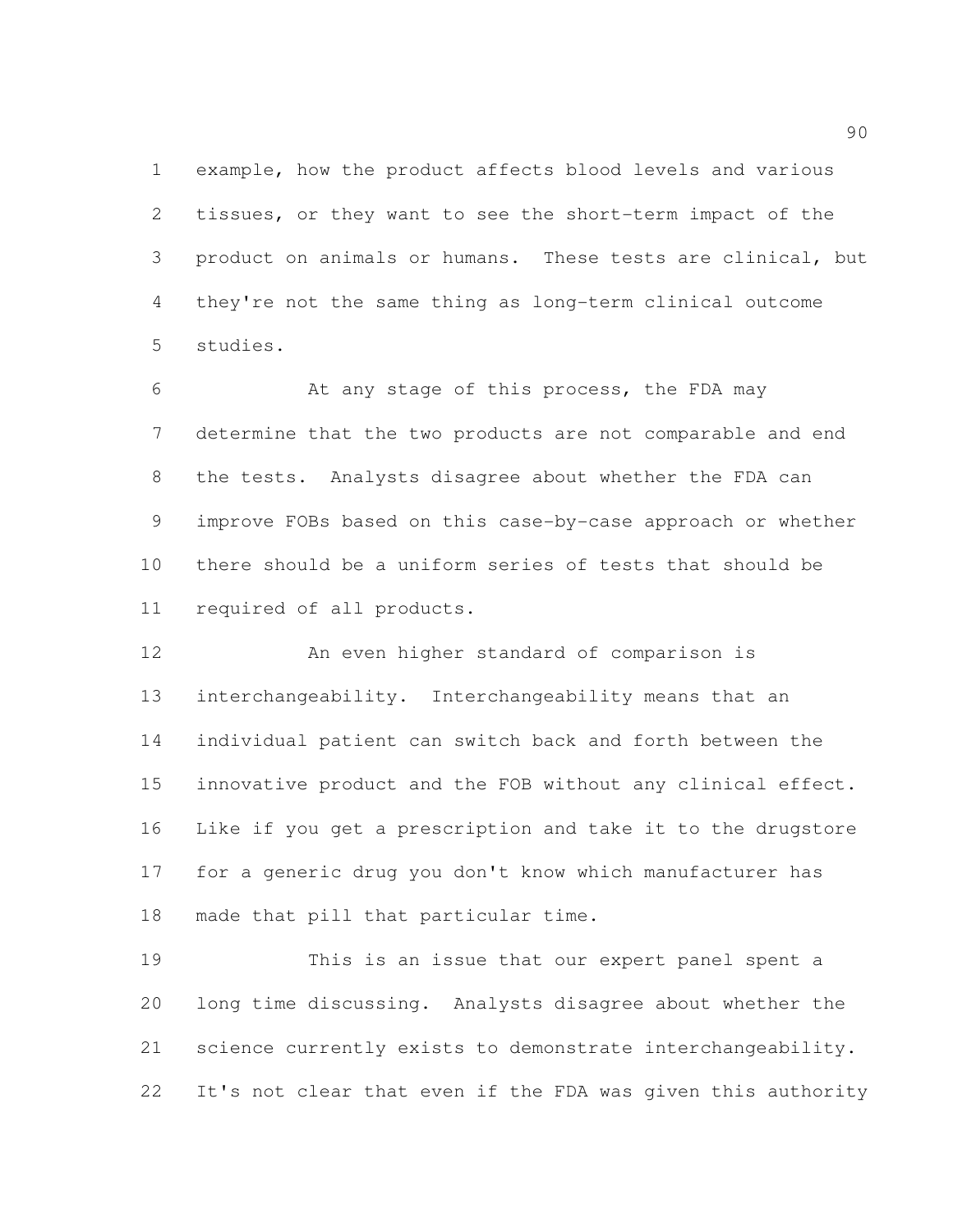they would use it, but many of our panelists thought the FDA should have the authority so that when the science does exist they can make this determination. They also agreed that comparability was the standard for approval for an FOB.

 Panelists did note some instances where the FDA declared biologics interchangeable for public health reasons, and here they referred to the example of Hurricane Katrina, where physicians and patients wouldn't have access necessarily to their usual pharmacies, and so the FDA said if you need insulin, just get whatever insulin is available, you don't have to worry about whether it's the same brand as you were using before. This determination was made despite the fact that there hadn't been any head-to-head tests between the products. It was a public health decision.

 If the FDA designates products as interchangeable, it will have implications for costs and competition. In the 17 small molecule market, most states have procedures where generic product can be substituted for the brand product without the prescriber having to intervene. With comparability it would be the prescriber's decision which product was used. And if the FDA declares that an FOB is comparable to the reference product, we still assume that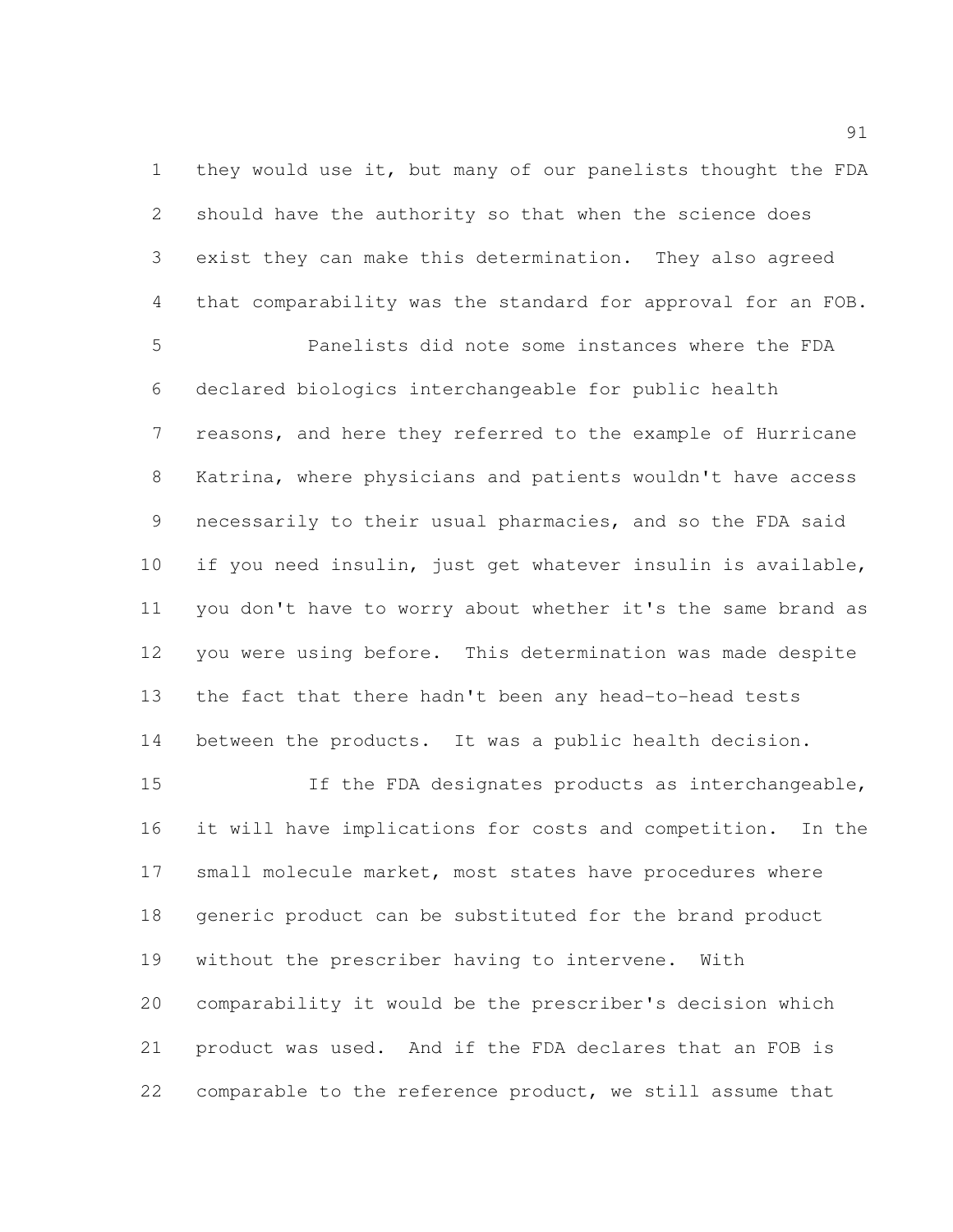the FOB would compete in the market with the innovator and there still would be savings.

 Next, Kim is going to talk to you about how competition might play out with Medicare Part B if FOBs do enter the market.

 MS. NEUMAN: Biologics play a large role in Medicare Part B. The top six Part B-covered drugs in terms of spending are all biologics. These six biologics alone account for \$7 billion or 43 percent of all Medicare Part B spending on separately paid drugs.

 Follow-on biologics have important implications for Medicare Part B as they offer potential opportunities for savings to the Medicare program and beneficiaries. Lowering the cost of expensive biologics also may increase access to these products for some patients. The amount of Medicare Part B savings that are likely to result from follow-on biologics would depend on a number of factors, including how follow-on biologics are treated under the Medicare Part B payment system.

 Next, I'll discuss how the Medicare Part B payment system works for drugs and provide an example of the competitive dynamics that work when generic drugs enter the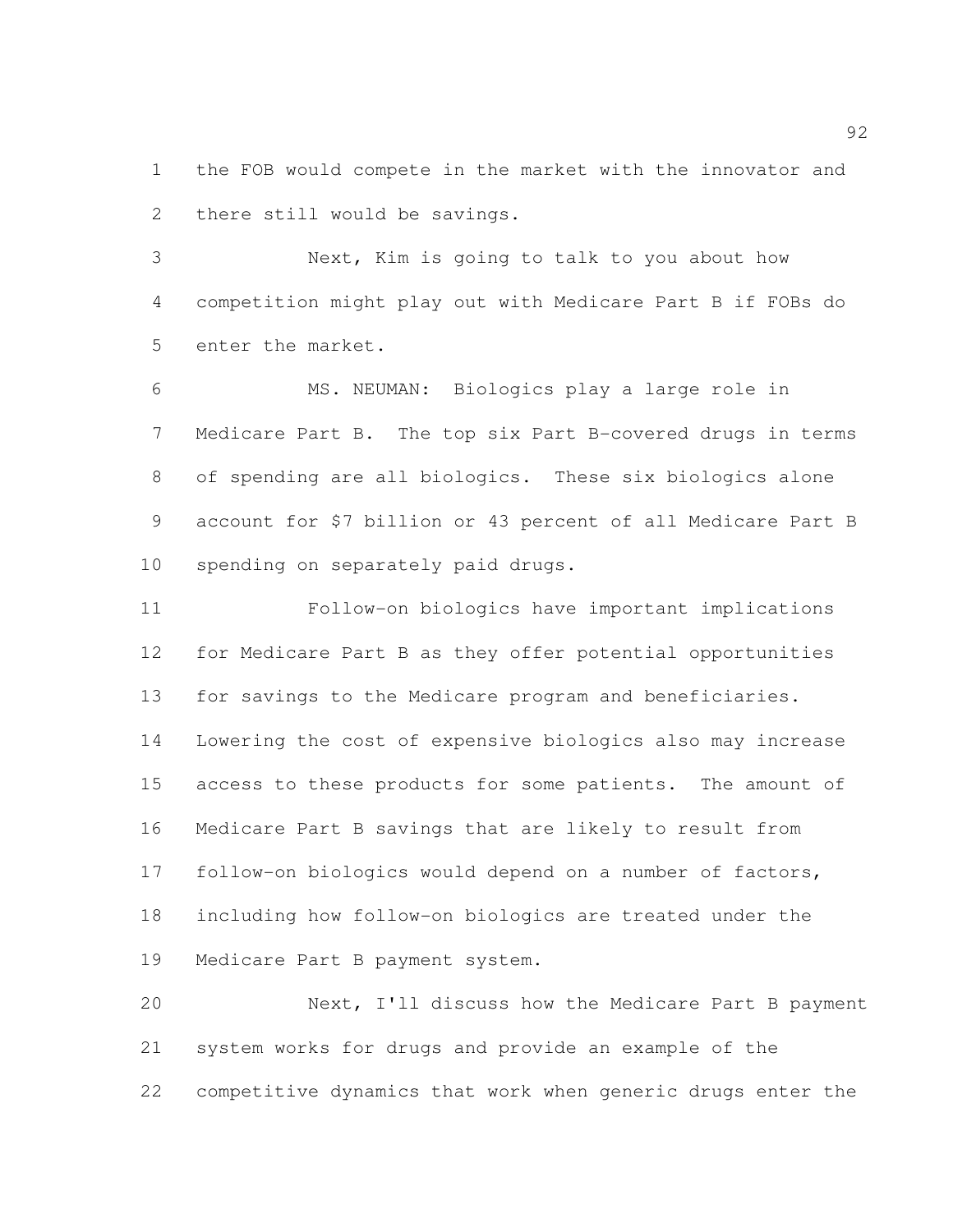market and then discuss implications for follow-on biologics.

 As you'll recall, most Part B-covered drugs are administered by physicians. Physicians purchase the drugs in the marketplace, and Medicare pays them 106 percent of the average sales price, or ASP. A drug's ASP reflects the manufacturer's average price for sales to all purchasers, with certain exceptions, net of rebates, discounts, and price concessions. Under the ASP payment system, physicians have the incentive to seek the lowest price available for a drug because they are paid 106 percent of ASP, regardless of 12 the actual price they pay for the product.

 This next slide gets into some of the more detailed mechanics of how Medicare pays for drugs and how this affects competition among products.

 Medicare makes payment for Part B drugs using billing codes. A billing code typically refers to a unique form and strength of a chemical or biological entity. All products in the same billing code receive the same payment rate based on the volume-weighted ASP for the products in the code.

Generic and brand versions of a small molecule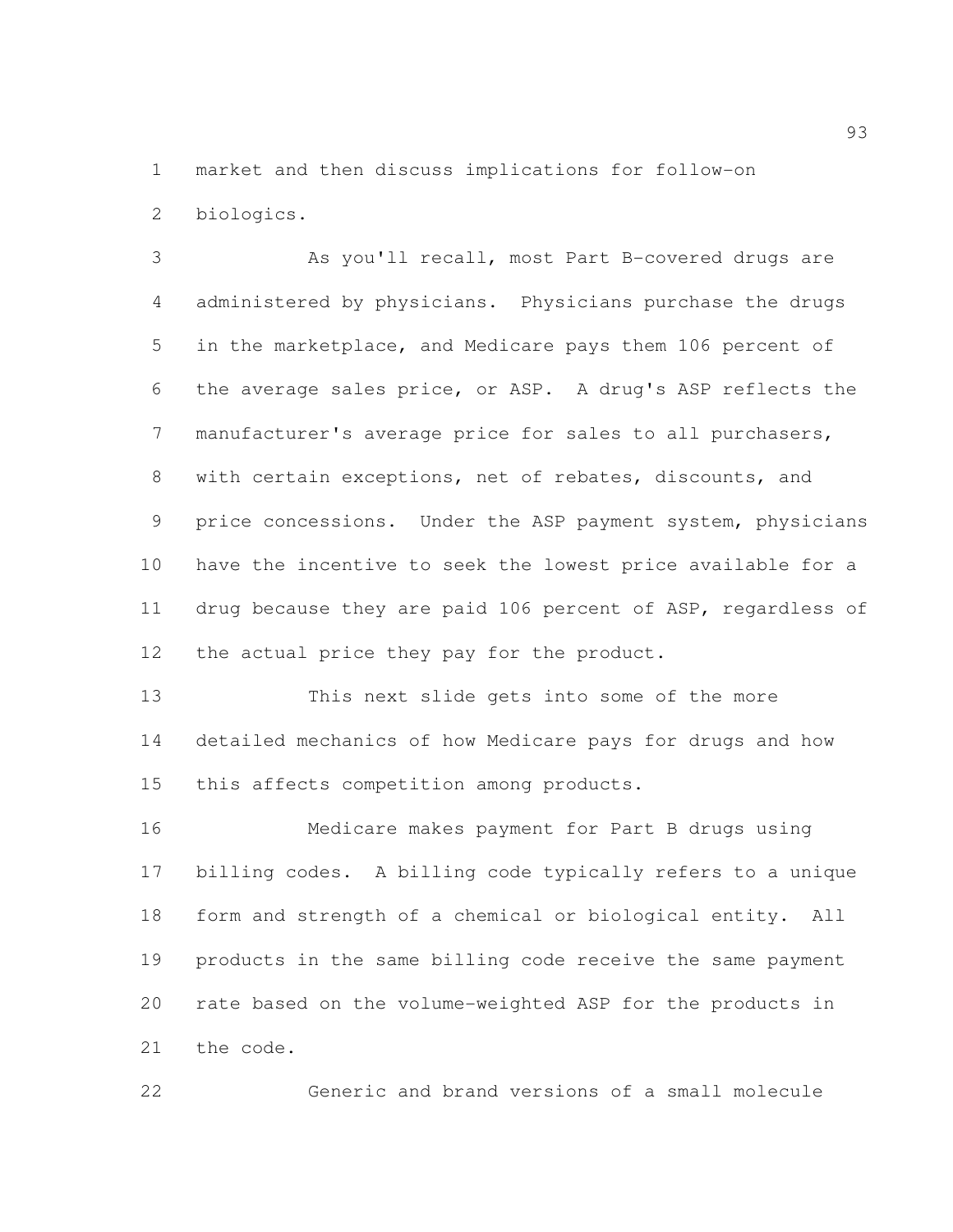drug are placed in the same billing code, which fosters competition. Because the payment rate for the billing code is based on the average ASP for all products in the code, physicians have the incentive to seek the lowest price version of the drug available. This in turn causes volume to move toward the lower-priced products and brings down the volume-weighted ASP over time.

 Also, there is a two-quarter lag in the ASP payment system which further incentivizes use of generics. Because of the lag, for the first two quarters generics are on the market, they are paid only based on the higher ASP for the brand product, which creates a substantial incentive for generic adoption.

 For biologics and drugs without generic 15 alternatives, often referred to as single-source drugs, coding and payment work somewhat differently. The MMA required that each biologic and single-source drug be paid based on its own ASP, not averaged with other products, so each has its own billing code. The MMA, however, made an exception for a small number of closely related biologics and single-source drugs that had been placed in the same billing code prior to the MMA. The MMA grandfathered these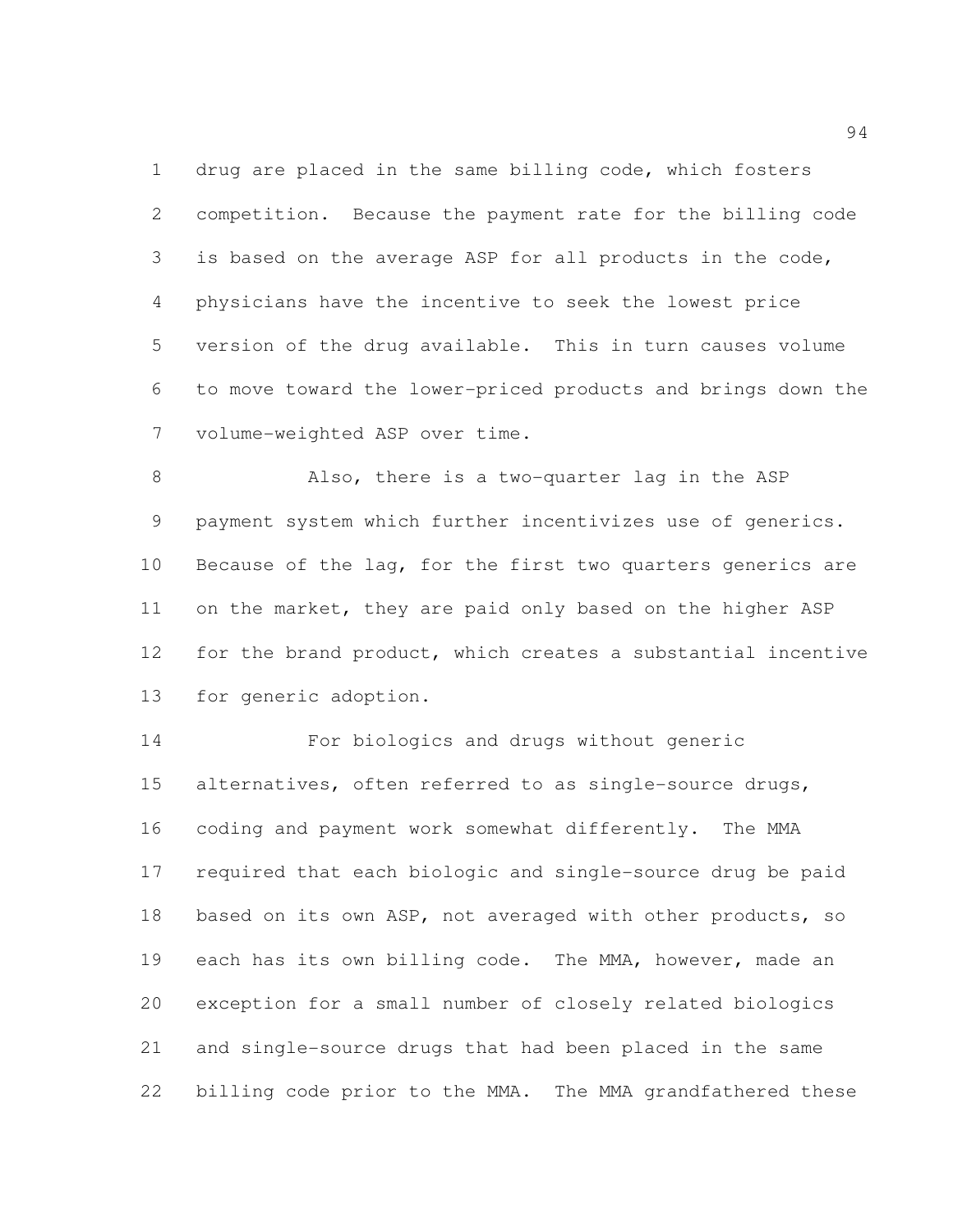products, requiring that they continue to be grouped

| $\mathbf{2}$    | together and paid a rate based on the average ASP for the    |
|-----------------|--------------------------------------------------------------|
| 3               | products in the code. Note that the FDA has not made a       |
| $\overline{4}$  | determination regarding the comparability or                 |
| 5               | interchangeability of these grandfathered products.          |
| 6               | This next slide provides an example of some of the           |
| $7\phantom{.0}$ | competitive dynamics at work under the ASP payment system    |
| 8               | when a generic drug enters the market. This example          |
| 9               | illustrates how coding and payment play a role in the degree |
| 10 <sub>o</sub> | of price competition among products.                         |
| 11              | This slide shows four intravenous anti-nausea                |
| 12              | drugs in the same therapeutic class that compete with one    |
| 13              | another. Each of the four drugs is a different chemical      |
| 14              | entity and has its own billing code. In late 2006, one of    |
| 15              | the drugs, shown in blue in the chart, went generic. As you  |
| 16              | can see by the steep decline in the blue line, there was a   |
| 17              | substantial decrease in the Medicare payment rate for this   |
| 18              | drug after it went generic as the generic and brand versions |
| 19              | of the drug were placed in the same billing code and         |

products in the code.

We also saw more moderate declines in the payment

received a payment rate based on the average ASP for all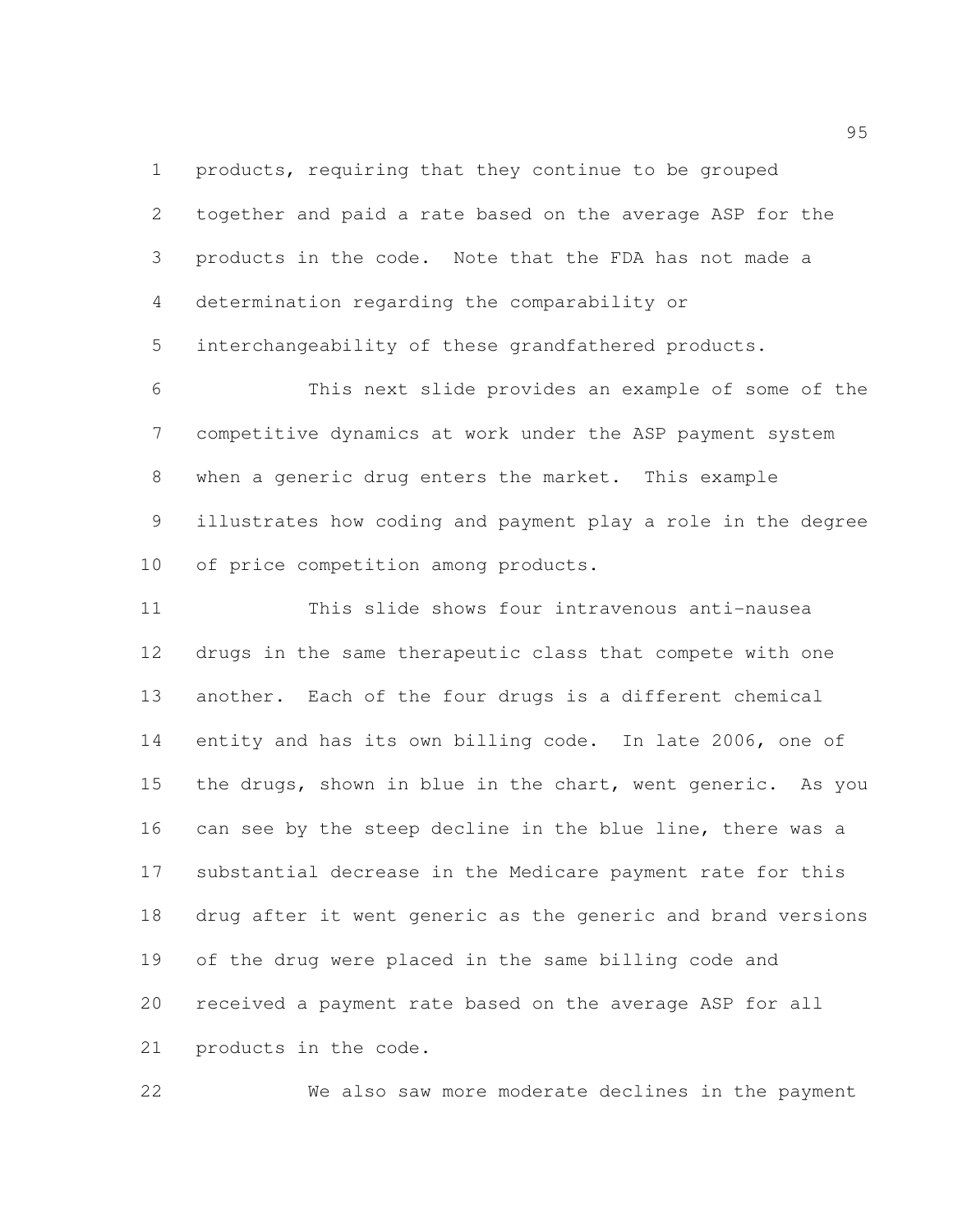1 rates for the other three drugs in the therapeutic class, each of which continue to be paid in its own billing code based on its own ASP.

 It is important to keep in mind that we would not expect follow-on biologics to result in as large a price decrease as we see for generic drugs. Nevertheless, some of the same competitive dynamics apply.

 Follow-on biologics are expected to generate savings for Medicare Part B, and how they are coded would affect the level of savings. Placing follow-on biologics and innovator biologics in the same billing code would lead to more competition and greater savings than if they were in separate billing codes.

 Clinical appropriateness of coding decisions, however, is an important consideration. Placing follow-on biologics and innovator products in the same code would create financial incentives for the use of the lower-priced product. Given some of the safety issues associated with biologics that Joan discussed earlier, there may be reasons why financial incentives for the use of the lower-priced product may not be clinically appropriate in all instances. If policymakers wish to put follow-on biologics in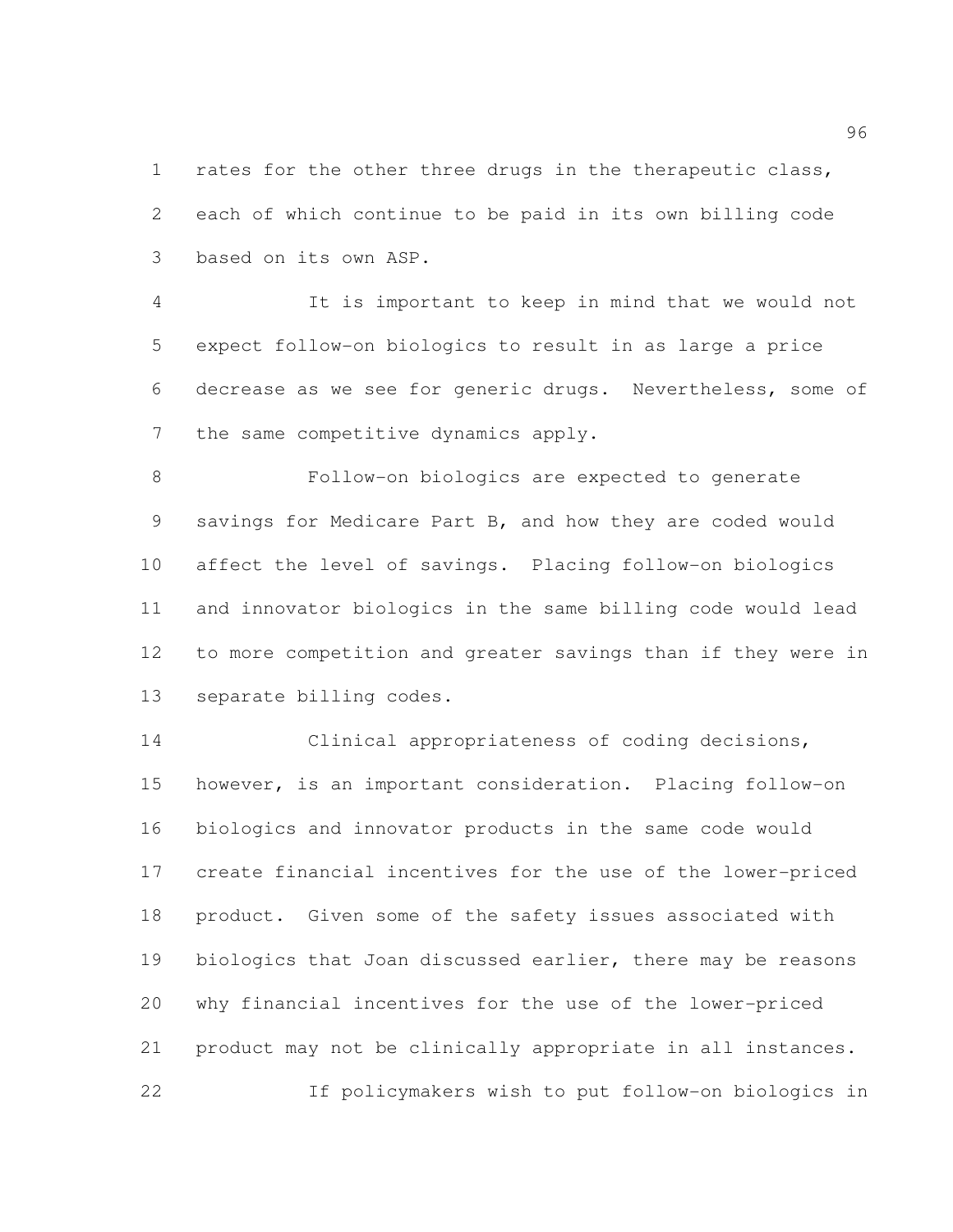the same billing code as the innovator product, there are several ways that it could be structured to address the goals of ensuring patient safety and achieving savings. For example, placement in the same billing code be contingent on an FDA determination of interchangeability. Another potential approach is to permit the Secretary to place follow-on biologics in the same billing code as the innovator product after input from an advisory committee of scientific and medical experts or a public comment process. A third approach might be to require follow-on biologics and innovator products to be placed in the same billing code, but permit the Secretary to make exceptions if there is evidence that this is not clinically appropriate for a particular product.

 As we walk down this list of approaches on the slide, it is likely that the number of follow-on biologics and innovator products placed in the same billing code would increase, and as a result savings would increase. I would be happy to discuss these approaches in more detail in the Q&A if there is interest.

 Now I am going to turn it over to Nancy who is going to talk about innovative pricing strategies that might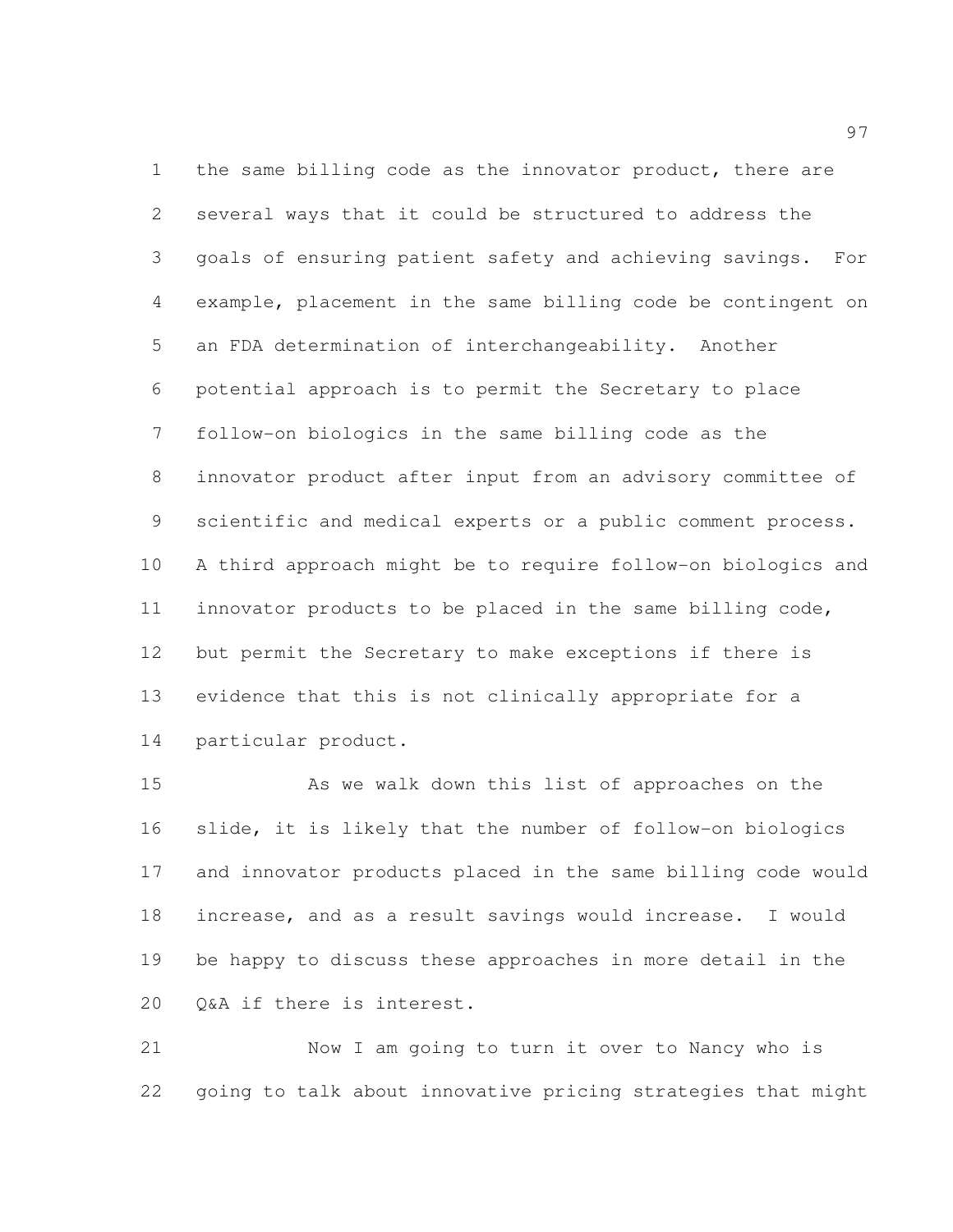improve the value of Medicare payment systems for Medicare services more broadly, including drugs and biologics.

 MS. RAY: Implementing a process to approve follow-on biologics may increase competition and lower Medicare payment rates for these products. To help Medicare become a more astute purchaser of health care services, policymakers could consider other changes. One such change concerns how Medicare sets the payment rates for biologics and drugs as well as medical services, devices, surgical procedures, and diagnostic services.

 Medicare rarely considers clinical evidence in the rate-setting process. Consequently, instances exist in which the program pays more for a service when there is no evidence showing that it is better than currently available treatments.

 Some policy experts have concluded that Medicare should use comparative effectiveness information when setting providers' payment rates. Some have also suggested that Medicare not pay more for a new service without evidence that shows that it is better than currently available treatments.

Your mailing materials give three examples of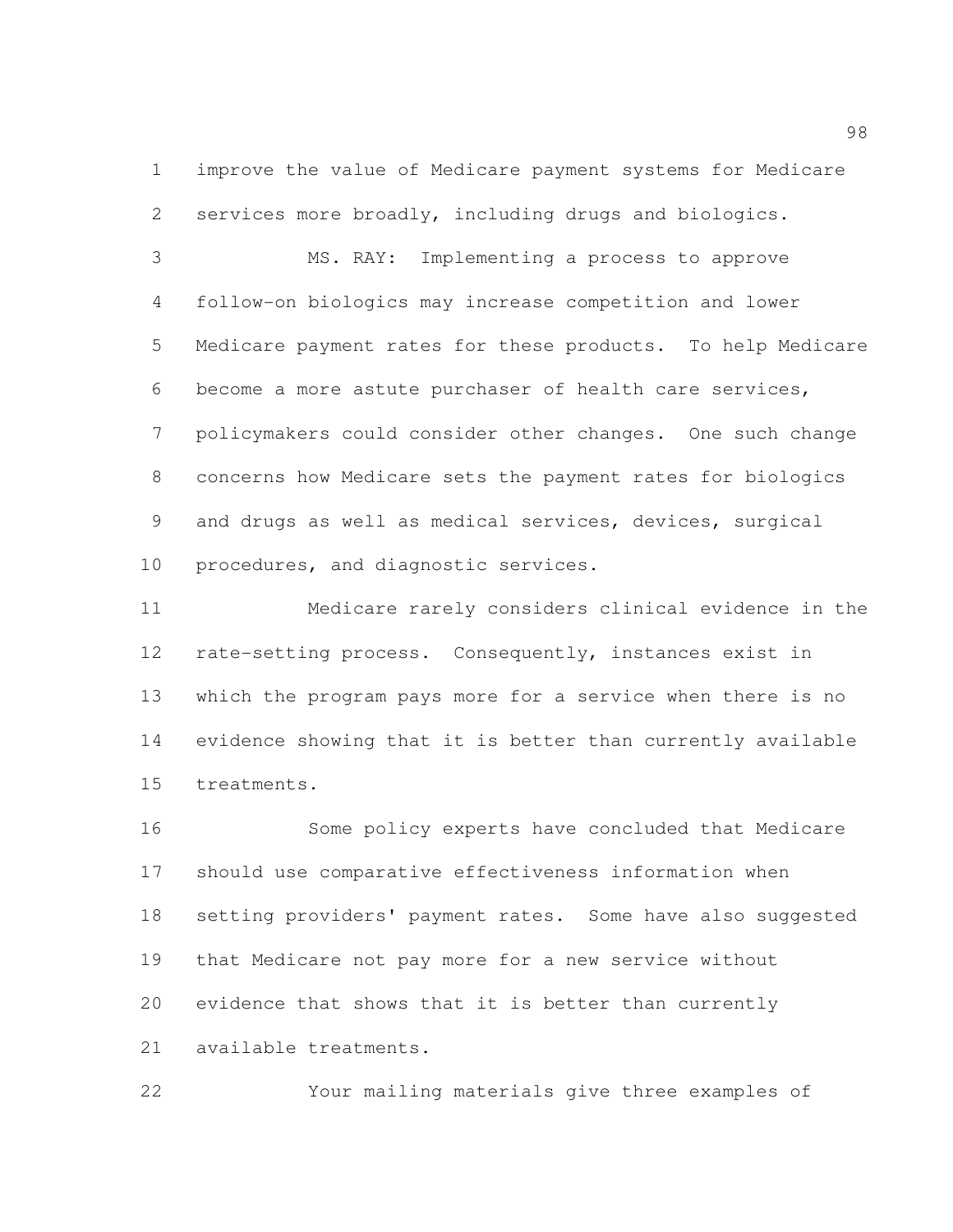pricing mechanisms that would improve the value of Medicare spending that makes use of clinical evidence. I'm going to spend a couple of minutes here talking about these approaches.

 The first is reference pricing. Payment for a service under this strategy is often set at the price of the least costly service among all those that are clinically comparable. That is, payers cover the cost of the lowest- priced alternative. Patients can pay the difference if they and their providers decide on a higher-priced item. The rationale is that payers should not reimburse more for one service when a similar service can be used to treat the same 13 condition and produce the same outcome but at a lower cost. This concept is a little different than what Kim was discussing. What we are discussing here is, for example, two innovator products, two innovator drugs or medical services, for example, that are in separate codes. One is 18 more costly than the other, but there is no evidence that the more costly item produces better outcomes. Reference pricing could also be used if the decision is made to put follow-on biologics in different codes from the innovator biologic.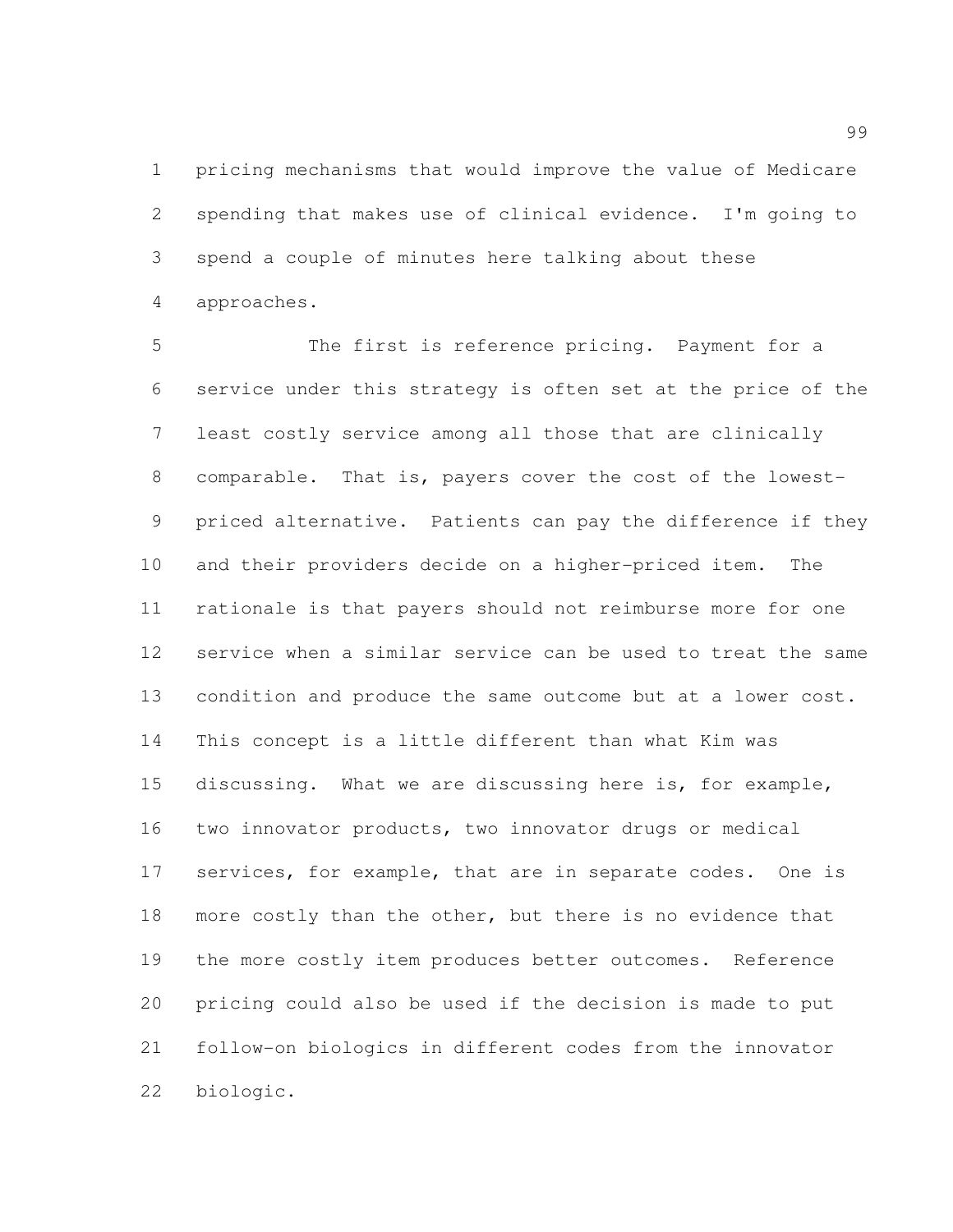Medicare has some experience with reference pricing strategies, referred to as least costly alternative policies that are used to set the payment rate of selected drugs and supplies. However, a recent court decision pertaining to drugs might discourage its widespread use.

 The second strategy is performance-based pricing. This approach explicitly links payment to patient outcomes through risk-sharing with providers and manufacturers. This is also referred to as payment by results. The basis of risk is the effectiveness of the product as measured by agreed-upon objective outcomes. This strategy shifts some of the financial risk from the payer to the provider and manufacturer.

 Some have suggested that performance-based pricing might be particularly appropriate for services and products that are high-priced but whose clinical effectiveness is now well studied for all patients.

 One example is a risk-sharing scheme that began in 2002 in the United Kingdom between the Department of Health and four manufacturers of products used to treat multiple sclerosis. The outcomes of about 5,000 patients with MS are being monitored for 10 years. The price that is being paid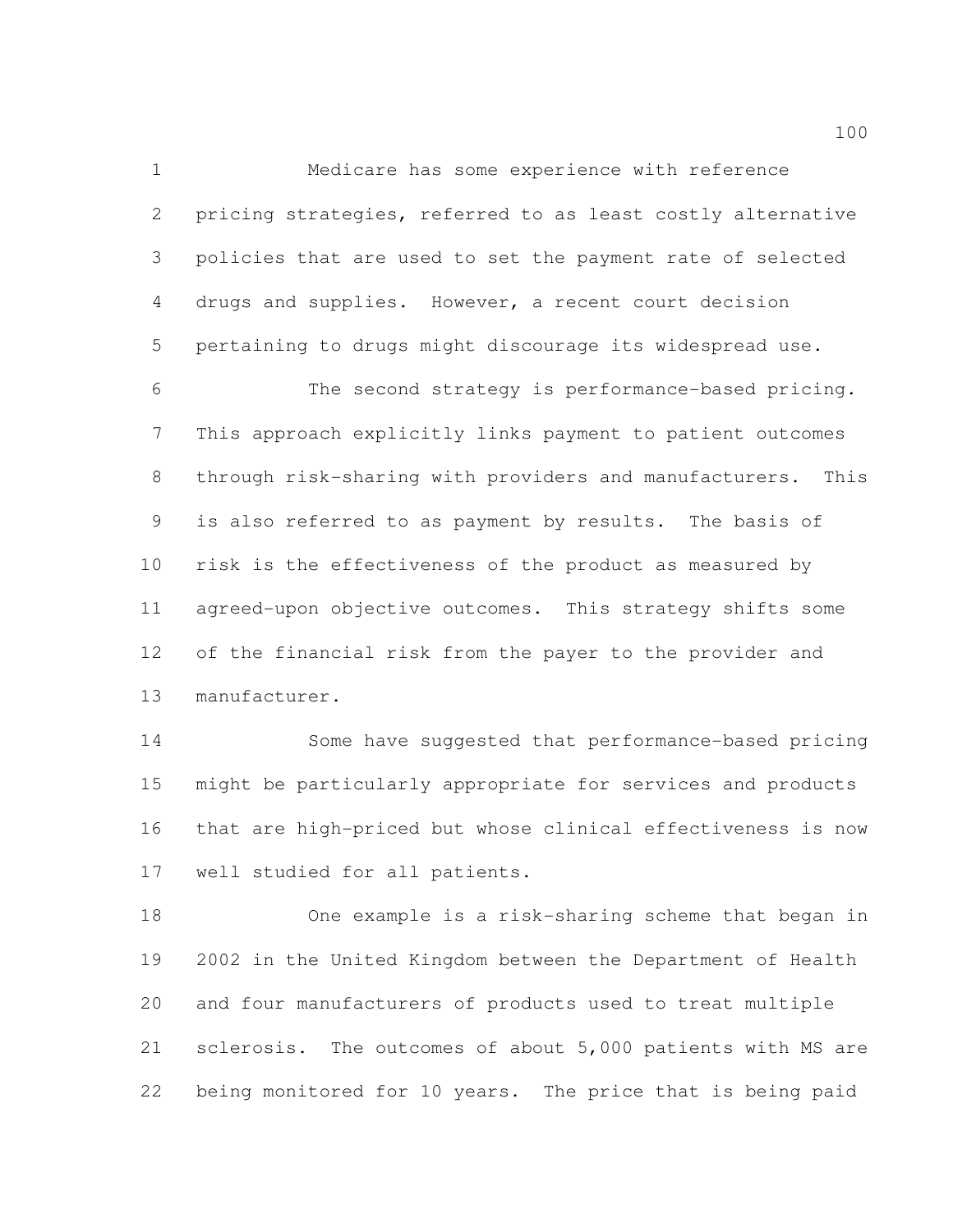for each drug may be adjusted based on the drug's clinical effectiveness at two-year intervals to ensure that the drugs remain cost effectiveness.

 The third pricing strategy is bundling. Under this approach, providers are paid a set rate for a group, a bundle of services that they furnish during the treatment of a chronic disease or illness or during an event, such as surrounding an inpatient hospitalization. The Commission is certainly familiar with this strategy. You discussed bundling all services associated with an inpatient stay in our June 2008 report.

 I would like to point out here that widespread implementation of these approaches might take a change in the statute. Some researchers have concluded that the statutes that set forth particular prospective payment systems and fee schedules would have to be amended before Medicare could broadly use such pricing strategies.

 This concludes our presentation. Some of this discussion of follow-on biologics was complex and introduced new topics. We are happy to answer any questions you have about the material we presented this morning and anything in your mailing materials that we did not present. We are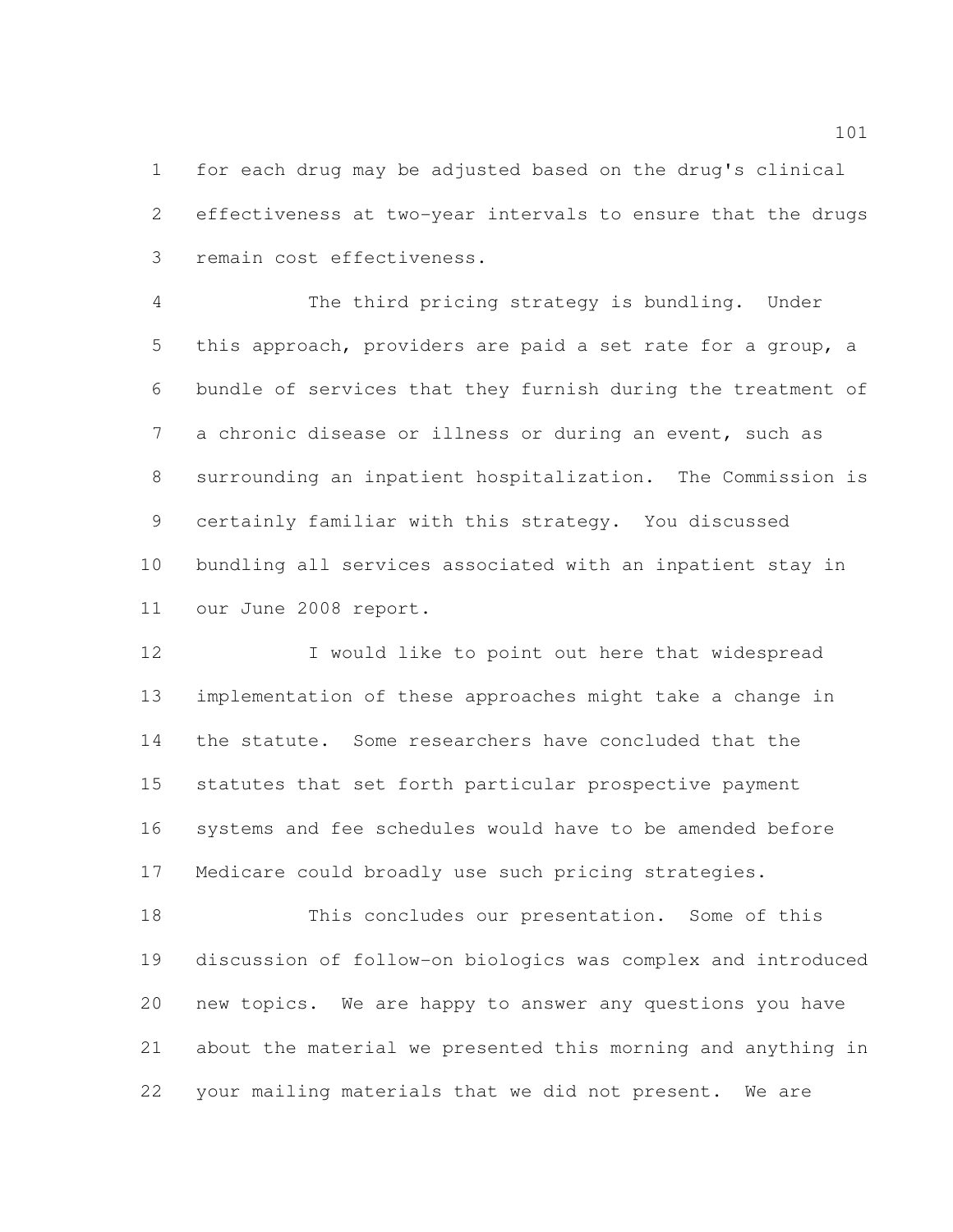interested in suggestions for topics for future analysis. In April, we will present an analysis of Part D spending of biologics and discuss how the approval of follow-on biologics might affect this trend. For the June report, we plan on including an informational chapter on follow-on biologics.

 MR. HACKBARTH: Thank you. I thought I'd see Bruce's hand up here early. So first-round clarify questions.

 DR. STUART: This is a very dynamic market for biologics, and as you know, the pipelines for these products among the major manufacturers are fairly deep and long. So 13 the question here, the first question I'd like to ask, is: Did you look at the follow-on biologics in the context of a dynamic market? In other words, it's going to take awhile for these products to be approved, if FDA gets the authority to do this. But the market itself is going to continue to operate in terms of new products coming on the line. Are the FOBs going to be obsolete by the time they get through the market? I guess that is really my question.

 DR. SOKOLOVSKY: I guess that I can't say that because, as you know, a third of the drugs in development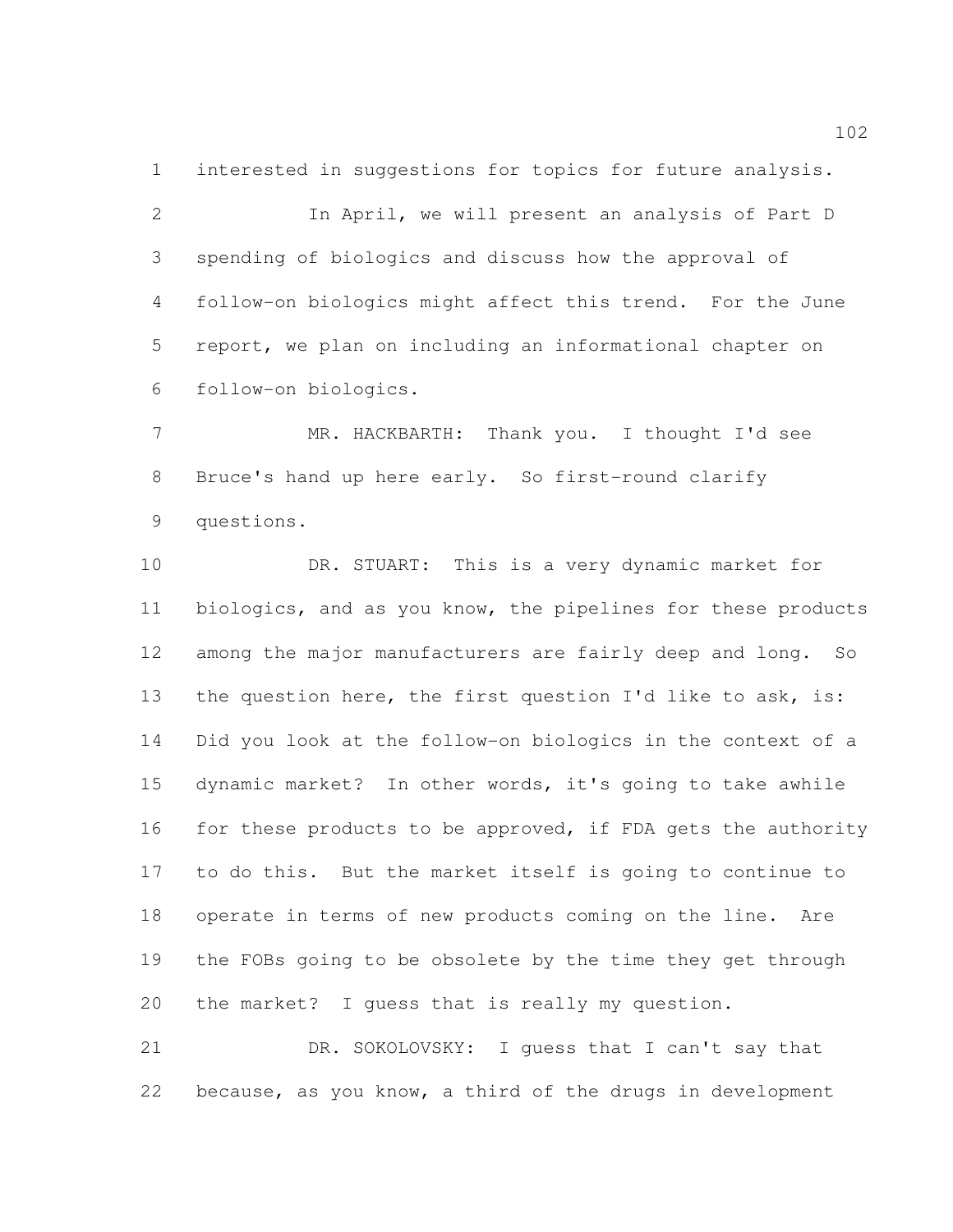right now are biologics, but we don't know how many of them will actually make it to the market. So, on that basis, I don't really think -- as you say, it's a very dynamic market. I don't think I could answer that.

 DR. STUART: I haven't read the GAO report. Did it address this issue?

 DR. SOKOLOVSKY: It talked about drug development in general.

 DR. KANE: I'm finding it a little confusing to understand quite what the criteria for bundling into the 11 same billing code options are. So if you look at page 14, I 12 think, one option is, I guess, to put them in the same billing code if they're interchangeable; another is to put them in the same billing code I guess if they're comparable. And is that middle bullet putting them in the same billing code on some other basis?

 MS. NEUMAN: The middle bullet gives sort of an intermediate option in the sense that you could under the middle bullet put things in the same code if, for example, they're interchangeable. And perhaps there may be circumstances where an interchangeability determination hasn't been made, but something has been on the market for a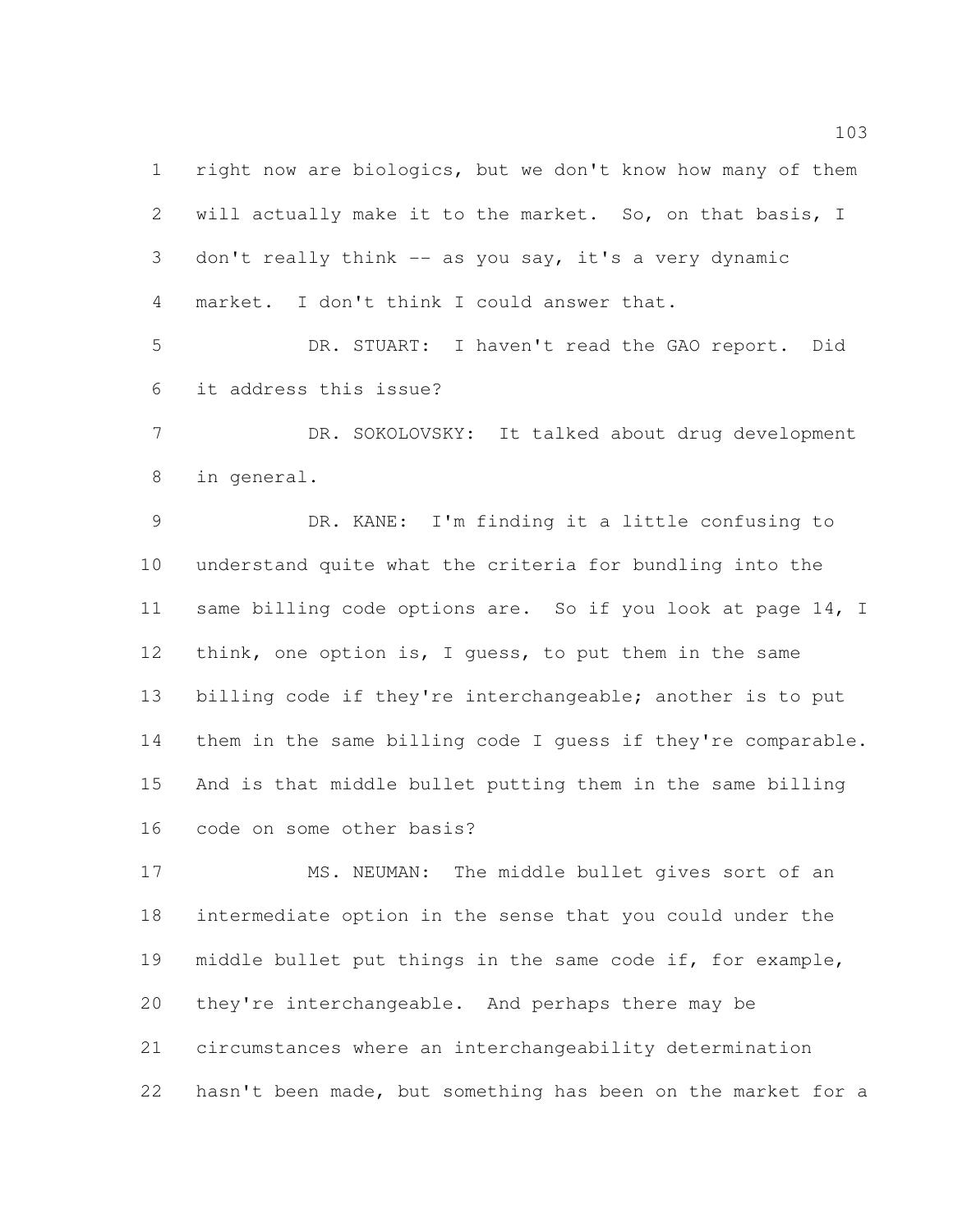fair amount of time, and there's consensus that they're pretty much the same, and for whatever reason there's not an interchangeability determination.

 It would allow the flexibility to sort of take into consideration the specific circumstances of a product and, you know, sort of what the common consensus is among the medical community about its use. So it would give wiggle room and discretion to the Secretary.

 DR. KANE: I guess I'm a little uncomfortable understanding what other type of evidence besides these two standard -- and maybe a related question is: Does what other countries do with that drug have any bearing on what we do? Would that help set the standard that isn't the same as comparable or interchangeable, but yet it's in wide use in England or something?

16 DR. SOKOLOVSKY: There are on the market now about 15 follow-on biologics in Europe. The EU, which has the overall responsibility for approving follow-on biologics, makes determinations of comparability. It leaves determination of interchangeability to the individual countries, and, in general, they are not making that determination.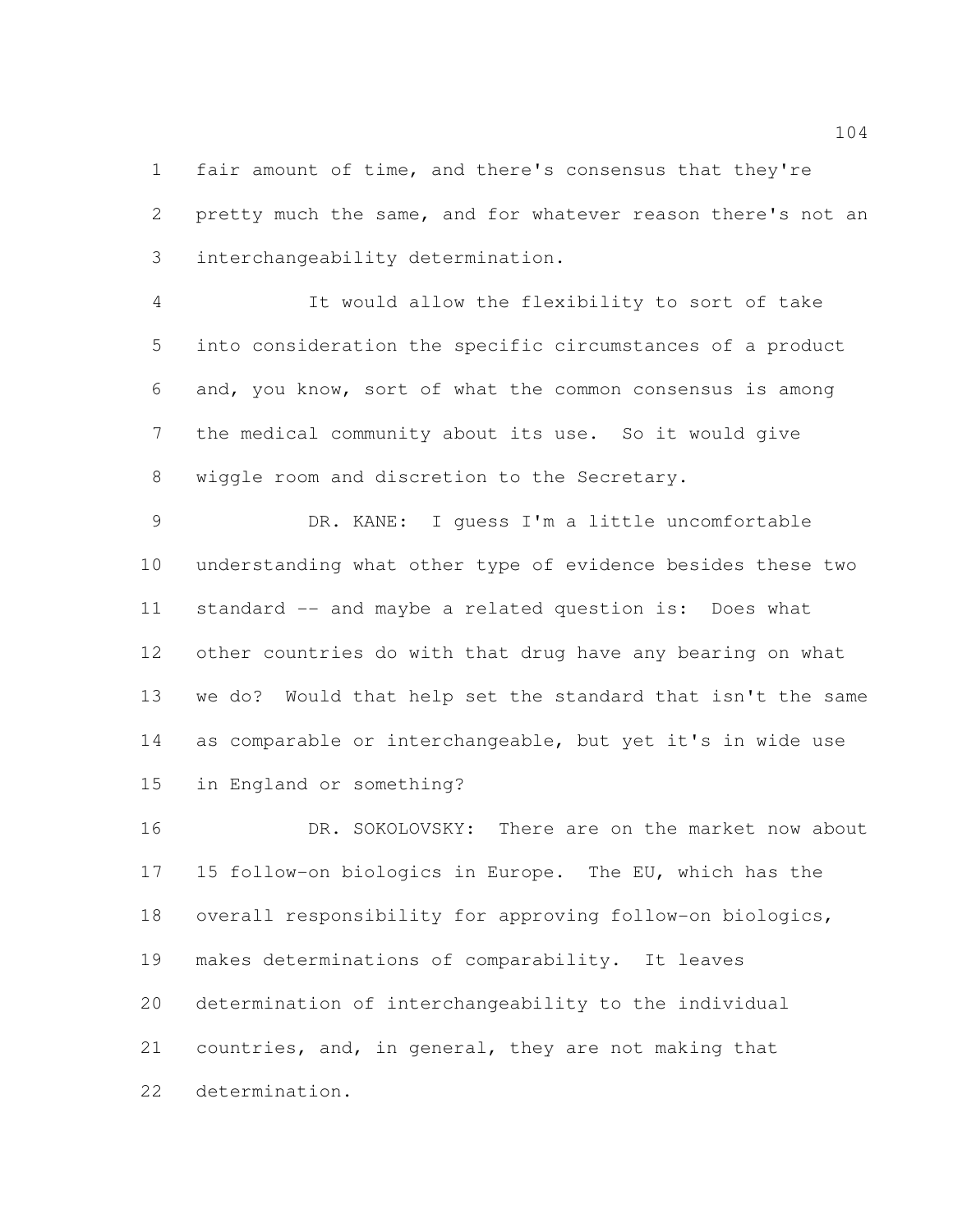1 DR. DEAN: I'm going to say this, but I obviously could be wrong. The way I organize this to my mind when we were talking it through is the first one is the highest standard. It's sort of interchangeability, you only put them in the same code if there has been a determination of interchangeability. And that's a fairly high standard. Try to track your mind back to some of the things that Joan was 8 saying in terms of being able to determine particular -- all right.

 The other two I see as more -- you could use different determinations, but those are more comparability standards, and it's just a question of kind of going through a process and deciding there's enough evidence to put them into the same code.

 Is that a fair break between the first and the second two?

17 MS. NEUMAN: I think that is a fair break, and you could see a need for sort of the second or third if you had questions about whether FDA would exercise the interchangeability determination.

 DR. KANE: So the second two are sort of ways of deciding whether they are comparable?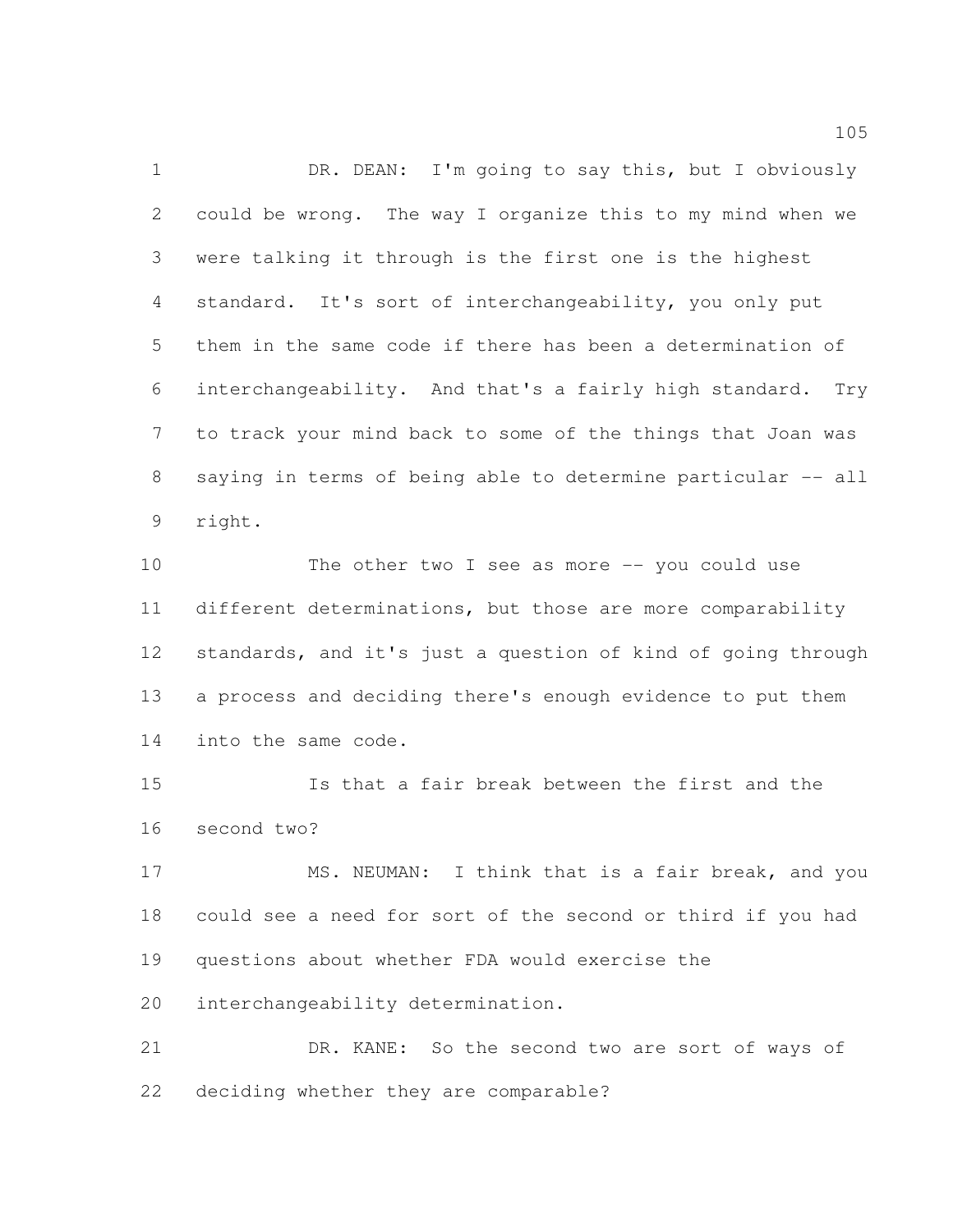MS. NEUMAN: Ways of deciding whether they are comparable, yes.

 DR. MARK MILLER: Are you sure, Kim? Because, I 4 mean, I said that, not you. So --

5 [Laughter.]

 DR. SOKOLOVSKY: It's the FDA that decides that they're comparable. This is a coding decision that CMS would make, and CMS --

 DR. MARK MILLER: And that's what I was trying to say. At a minimum, there would be a comparability determination.

12 DR. KANE: But not by the FDA.

 MS. NEUMAN: Let me step back for a second. If a follow-on biologic is approved, assuming there's a pathway, that would connote that the FDA has determined that the two products are comparable in terms of safety or efficacy. So any of the products that there would be consideration about whether to put in the same billing code or not would have been determined to be comparable by the FDA. The question is whether that alone makes you comfortable putting them in the same billing code or if there are other concerns that would make you want them to stay in separate codes.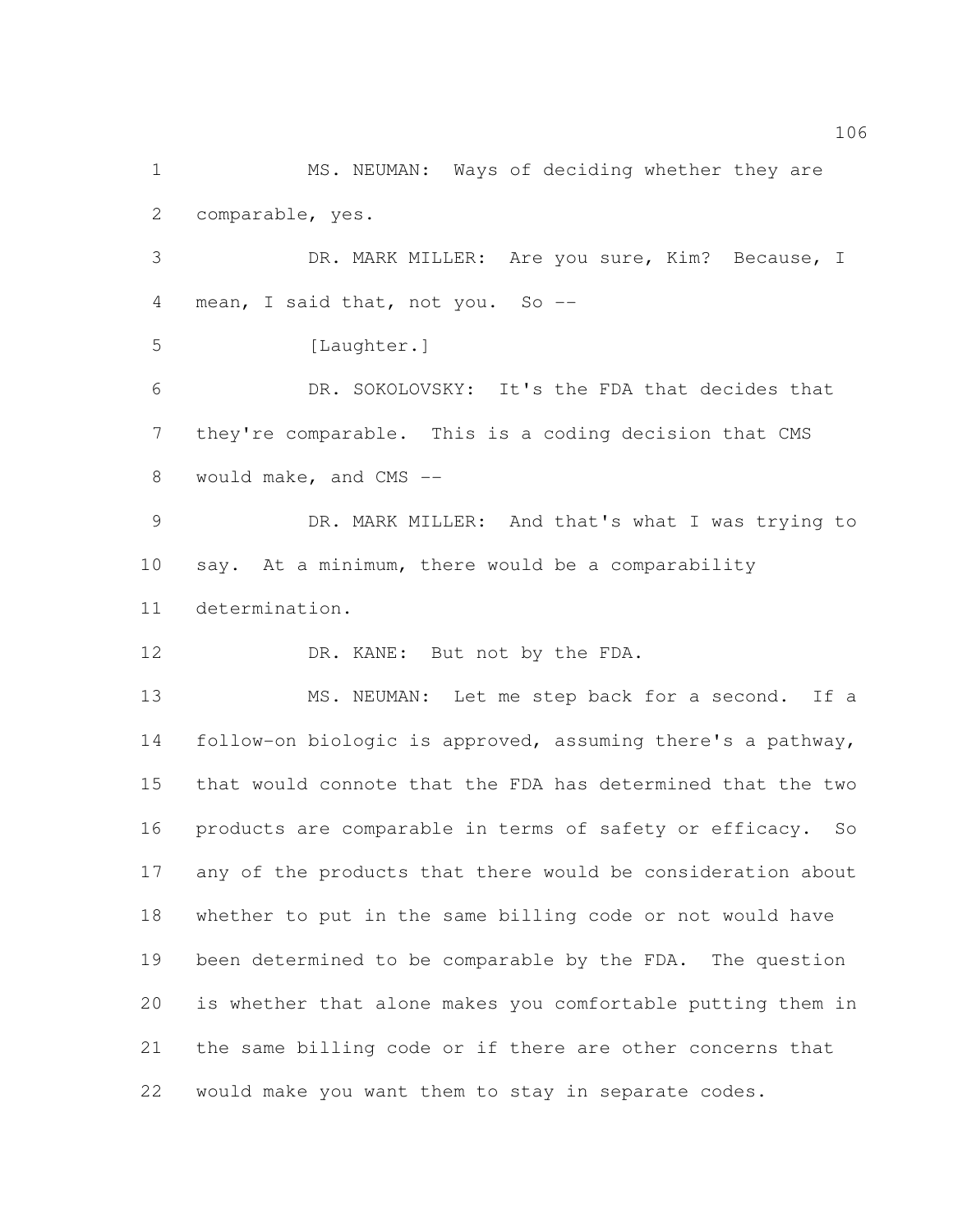1 DR. KANE: Okay. So step two and three are really just ways to avoid having a comparable put in the same billing code if there are concerns that are beyond the comparability determination.

MS. NEUMAN: Yes.

 DR. CROSSON: My question of clarification was exactly the same as Nancy's.

8 DR. CHERNEW: I had a question about Slide 16, and, in particular, were you intending these to go well beyond biologics and be a broad discussion of Medicare payment policy that could be used in Part A or Part B? Or is this ways of thinking about it just within the context of prescription drugs?

14 MS. RAY: More broadly, Part A and Part B. DR. CHERNEW: I'll save my round-two follow-up question.

17 MR. BUTLER: Just another clarification, because the chapter is titled "Biologics," and you do get into in 19 the end the pricing for new technologies. So you use, for example, IMRT and CTA which are really not biologics per se, or we could go back over drug-eluting stents and some of the 22 other things and how those have been handled.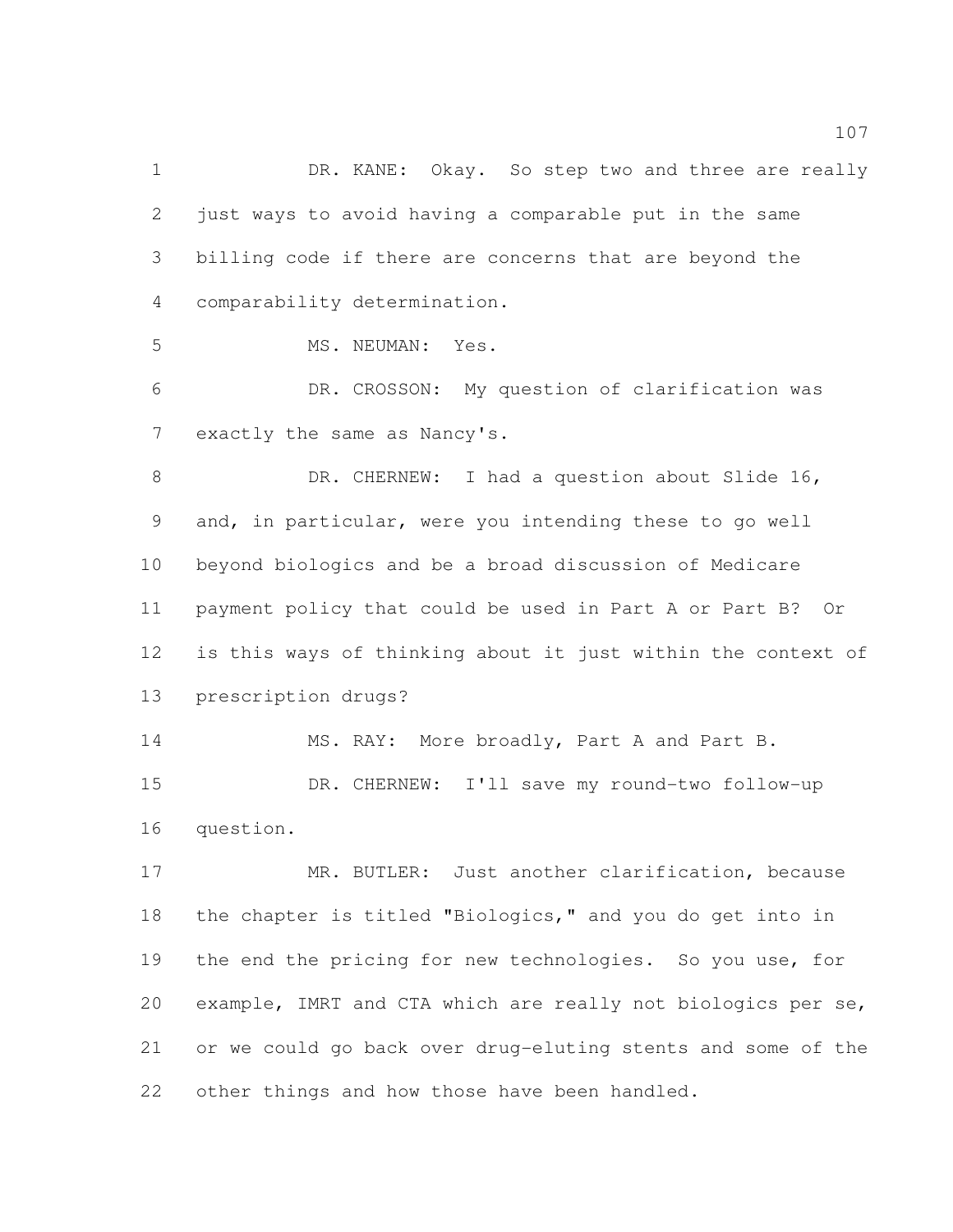What is your thinking about how that fits with the rest of the discussion around biologics? Because they're a little bit different. They're both important, but...

 DR. MARK MILLER: It's always complicated trying to organize the material that we go through here. There has been some discussion on at least a couple of these 7 strategies in the past, the reference pricing strategy and the bundling strategy for sure. Biologics introduces another place where it was a good place to talk about these kinds of tactics.

 The middle one, although you might potentially 12 apply it to other things, my sense -- and, again, because I 13 am not as close to this as you guys -- is pretty much that one has been talked about only in the drug world that I'm aware of.

 So I think what we're trying to do is we're trying to do a couple of things here. Biologics and those follow- on biologics matter to Medicare, and it's probably worth knowing what they are, number one. Number two, there are some very specific Part B issues that might pertain. Then there are some broader payment strategies that we should be talking about generally that could very much play a role in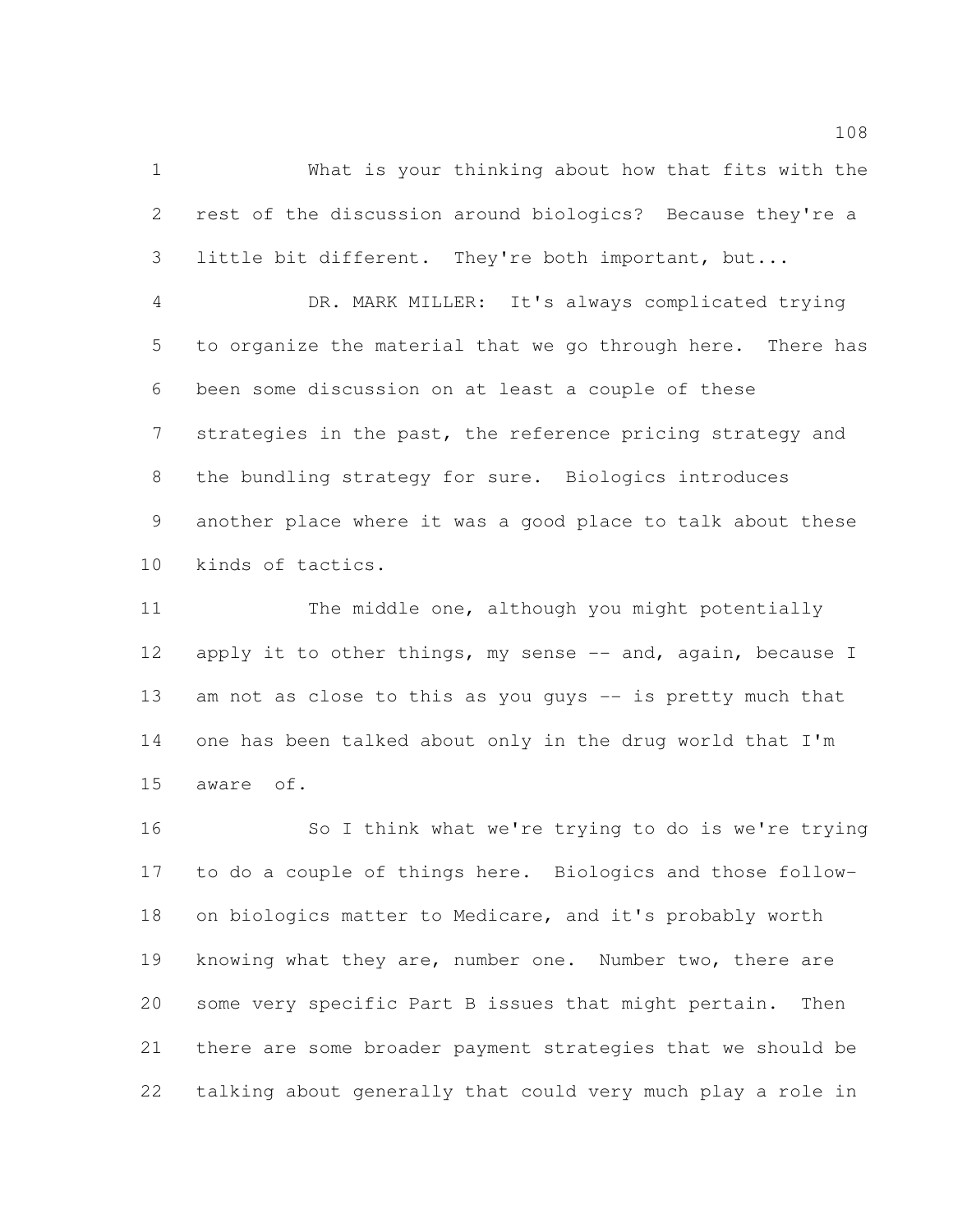1 the biologics world but probably go past that.

 I see your point that these may have different permutations depending on what we're talking about. We're just trying to organize it close to something where you can get your head around it and go, oh, I see what these concepts -- how they could be used.

7 DR. REISCHAUER: This might be more a question for Bruce or some of the physicians here than you folks, but comparing biologics to small molecule drugs, is the effectiveness of any biologic more likely to vary with genetic makeup than is the case with small molecule drugs? Because we could be on the cusp of a period where we're going to say, well, you know, all of us have the same condition, but biologic A is best for me and biologic C is best for Bruce, and so sort of trying to lump together just before we get to the scientific application that says this is not appropriate may be not the way to go.

 DR. SOKOLOVSKY: If no one else wants to take a crack at that, I will give -- a couple of years ago, you may remember, we did a mandated report on physicians that used Part B drugs, and one of the examples was rheumatologists. 22 There are four biologics -- well, actually, there are four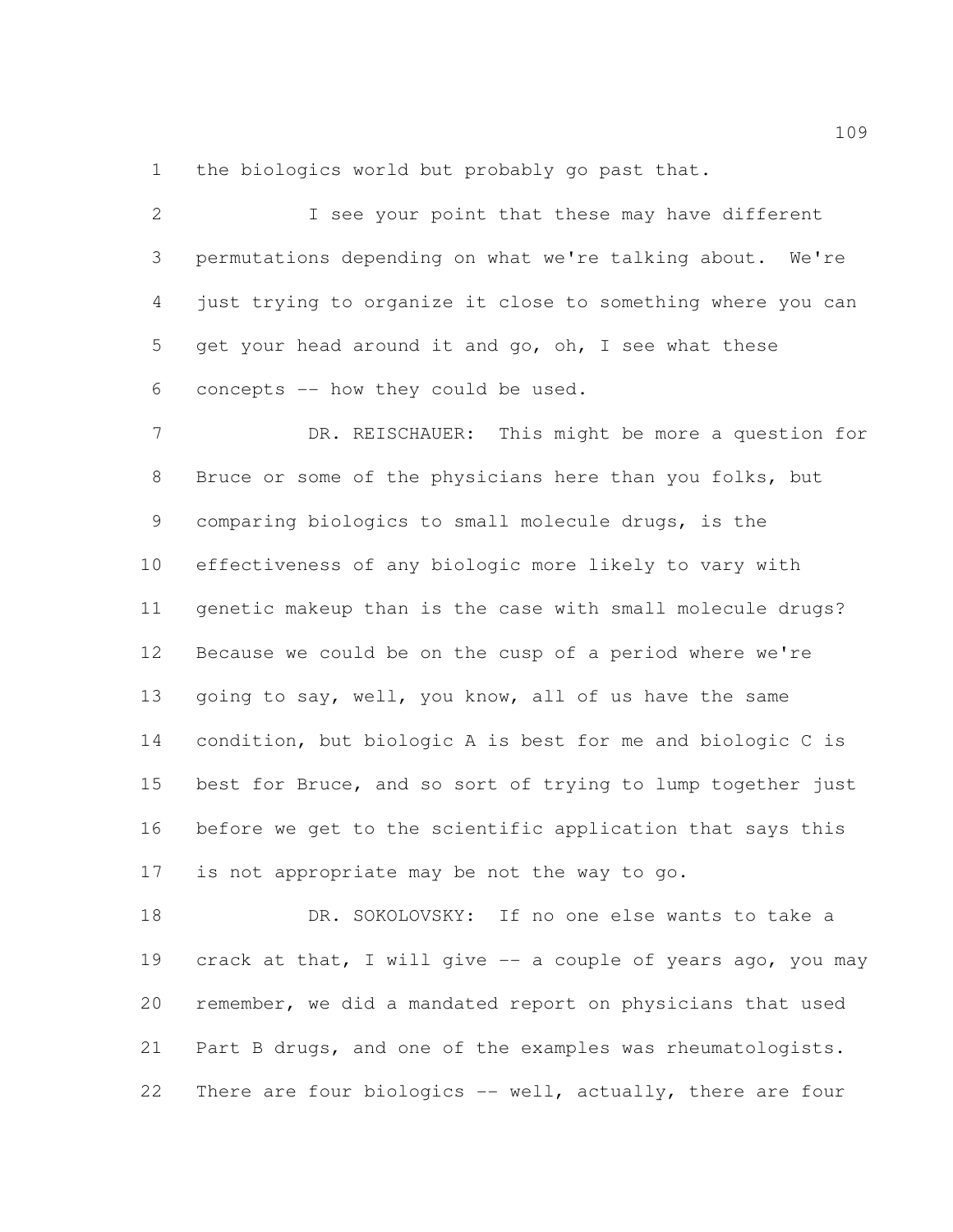Part D biologics and two Part B biologics that

 rheumatologists use, most of them in the same class called TNF inhibitors. I was told virtually to a person by the rheumatologists that all of these drugs essentially perform the same purpose; there isn't a particular reason to favor one over the other going in, but that each one of them won't work for a certain percentage of people, and if you move them to another one, it may work. So that implies a certain -- I don't know that I want to compare it to small molecule drugs, but it certainly supports the idea that there is a some individual reaction that's important to take into account.

13 DR. MARK MILLER: The thing that I try to carry around in my head is, again, it goes to the interchangeability and the comparability. If you could get to an interchangeability standard in the sciences, you know, is in question. That notion there is it's getting a lot closer to what a generic is.

19 But setting that aside, because the standard may be a very high and hard to hit, is the question of comparability. And there the difference one way -- and you said this -- is whether you go to the pharmacy and somebody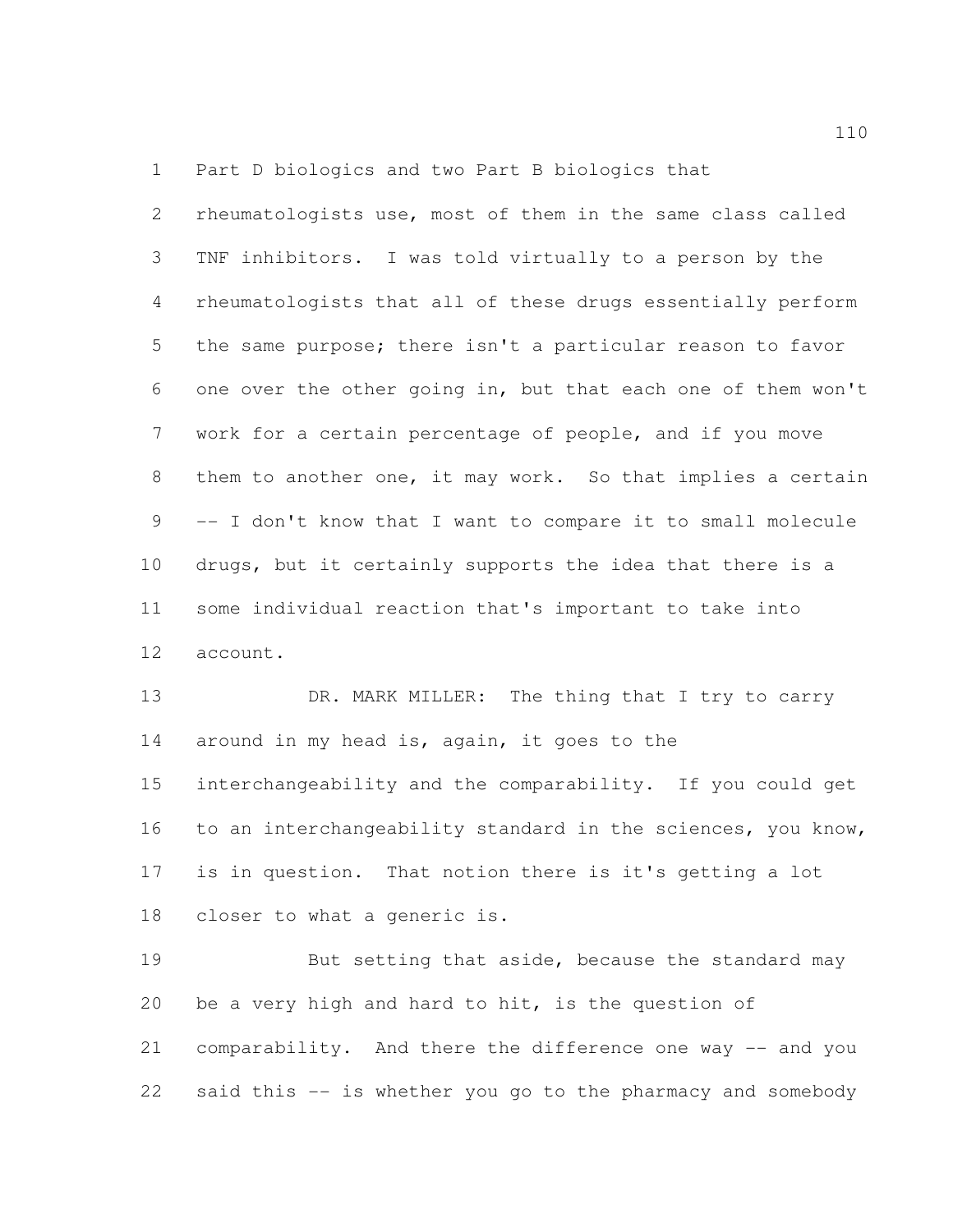simply just substitutes a drug or one biologic for another, you wouldn't be doing that. In a comparability situation, your physician would be making that decision.

 DR. CROSSON: Just a little bit on Bob's question, there's two moving pieces here. One is for the small molecule drugs which say -- let's say it contains 20 or 25 atoms; the generic drug has got same 20 or 25 atoms. They're the same. So then you have genetic diversity in the population in the sense of how one person versus another person responds to that group of 25 atoms.

 The issue here with respect to the biologics is you've got molecules of perhaps hundreds or in some cases thousands of amino acids all combined in a ball of yarn like that diagram suggested. And it's possible to construct -- 15 as a matter of fact, it is most likely that when others try 16 to construct the same molecule, they're going to have, say, 17 a few amino acid sequences that are different.

 It is possible, although I don't know that there's any evidence, that those differences between the two molecules that are slightly different could play into the genetic differences that are present in the population, even for more simple formulations of pharmaceuticals. But I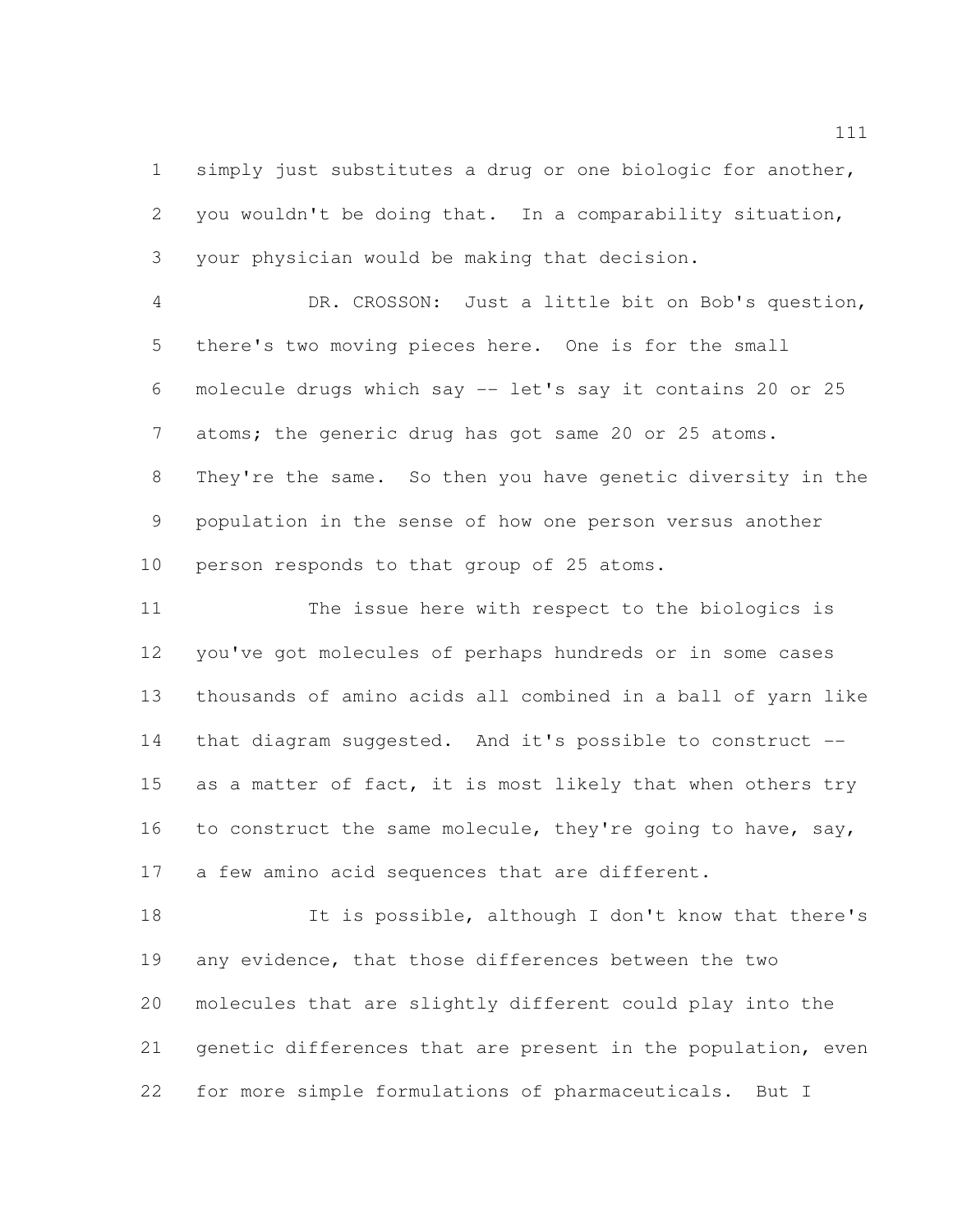don't know that there's any evidence that it's more likely. DR. DEAN: Just to follow up on the same thing, what Joan said is certainly right, but it's also true of a lot of small molecule drugs. It's true of non-steroidal anti-inflammatory drugs, it's true of antidepressants. So there is a lot of variation. I think we just really don't 7 understand it, I mean, just on the verge of -- but I would suggest that I think it's true of all drugs.

 MR. HACKBARTH: I am struggling -- and we're going to get to round two here in just a second. Maybe this is the first round two. I am still struggling with the question of where MedPAC might enter into this conversation. 13 It seems to me, if I understand this correctly -- and I may not -- that there are a bunch of issues for the FDA about how it deals with follow-on products in this area and very important questions to be answered there. And then there's a series of questions about how Medicare would pay for biologics and, more broadly, new technology of various types.

 I understand that focusing on biologics gives us an example of broader "How do we pay for new technology?" questions. But given how many moving parts there are in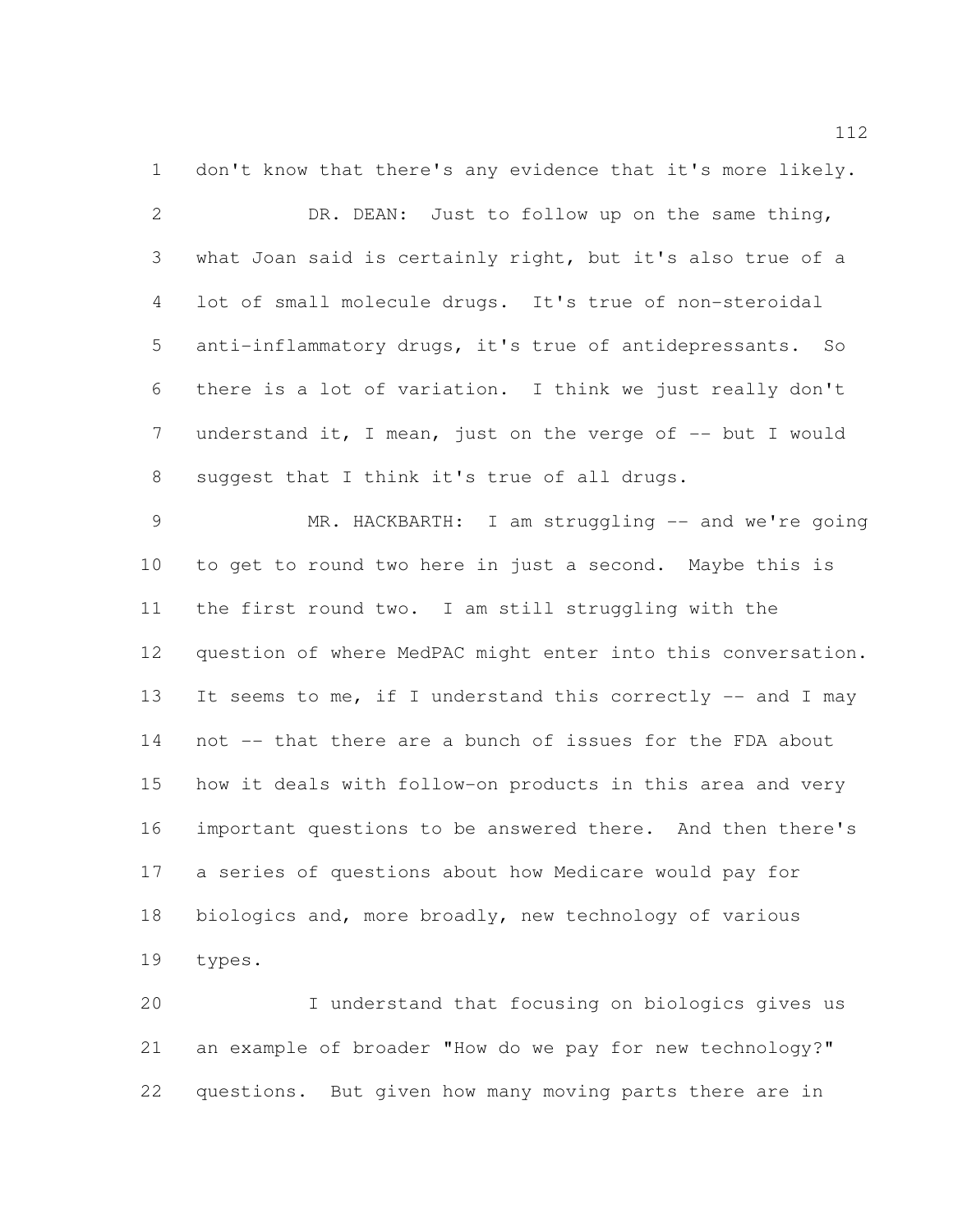biologics, I wonder if it's a good case for us to be using to address the Medicare new technology questions. That's a question, not an answer, but that's what I'm struggling with.

Let me see hands for round two.

 DR. STUART: This is partly a question -- well, a comment and then a question. There is one opportunity that's not on here, and that's coverage determination. So you decide whether you're going to cover it or not.

 Now, this is certainly a very underused aspect of at least drug coverage under Part B. But that's not to say that it can't be done, and there are some other countries that have done this with biologics. What that comes back to, then, is having a mechanism for determining comparability, which is really what were kind of struggling with here.

 That leads to my question. Of the \$1.1 billion in stimulus funding for comparative effectiveness, \$400 billion of that ended up in NIH, and \$300 billion is going to be in AHRQ, and \$300 billion is at the discretion of the Secretary. My question is: Has there been any talk about that \$300 billion being funneled in some way for comparative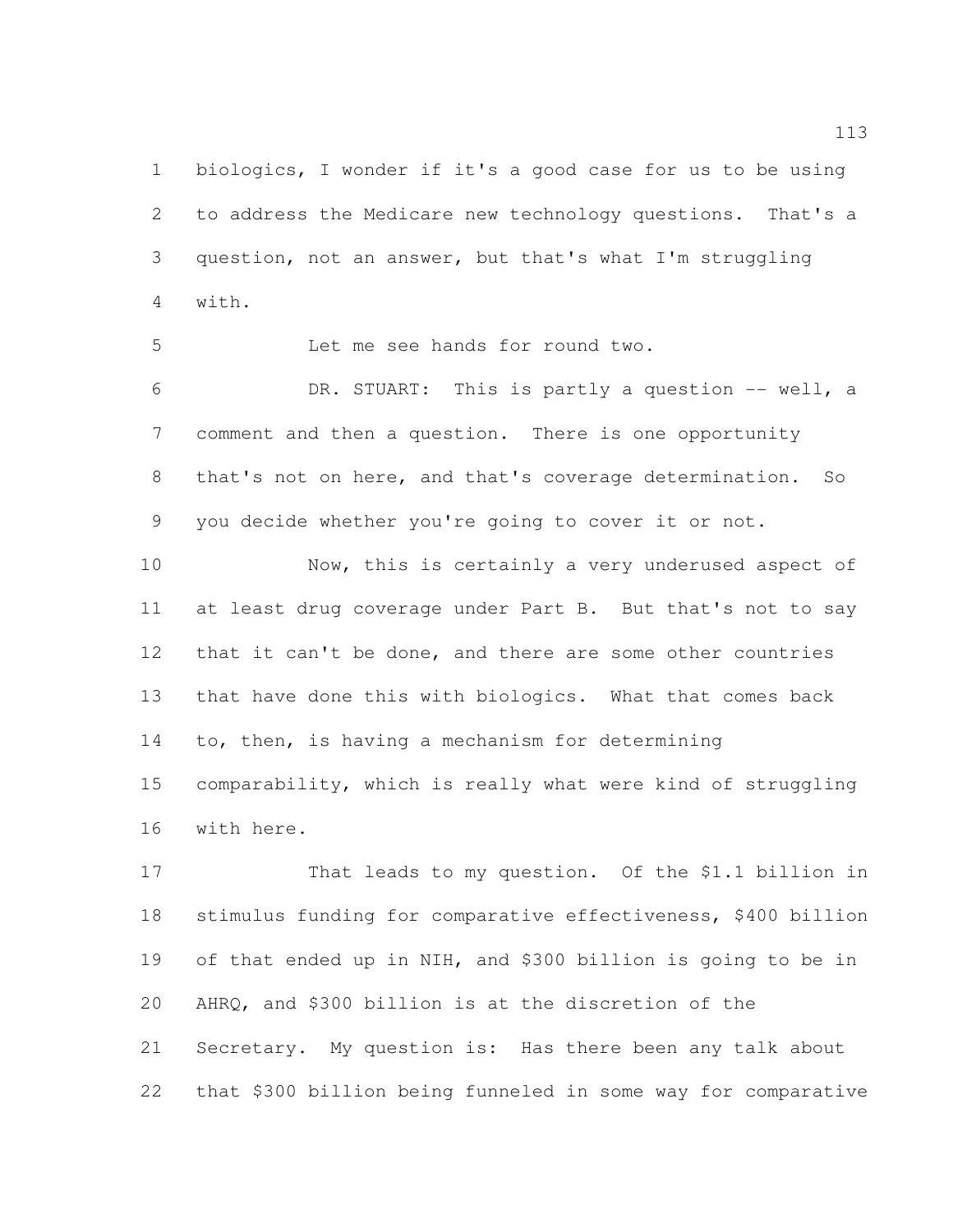effectiveness that might lead ultimately to coverage

 decisions under Medicare? I know this is an atomic issue. It's a huge issue, but you're closer to it than I am. MS. RAY: Just to clarify, the comparative effectiveness funding totals \$1.1 billion; \$400 million goes to NIH, \$300 million goes to AHRQ, and \$300 million is at the discretion of the Secretary. This slide and the mailing materials were designed not to be comprehensive but just to provide examples. I think we focused on payment as opposed to coverage because of concerns raised in the past with coverage and trying to include value in the national coverage decisionmaking process. And that leads to a yes and no decision versus on the payment side where you don't have that same yes or no decision.

 In terms of the \$1.1 billion funding in stimulus 17 and the coverage, I think it remains to be seen how that goes.

 DR. MARK MILLER: My take on the second part of your question would have been -- I mean, they're going to motivate studies, and those studies may potentially shed light on coverage decisions. But I don't know that there is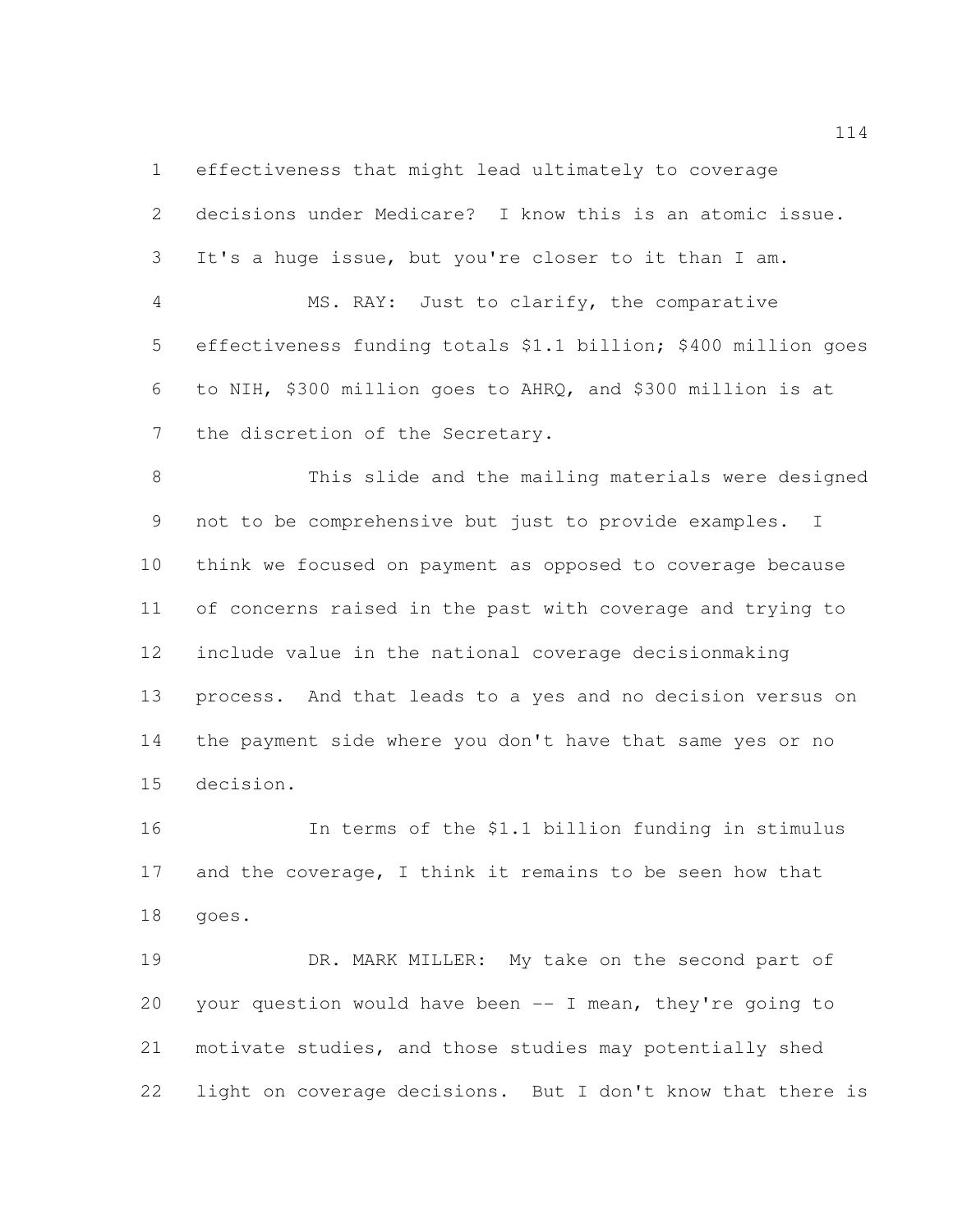a hard linkage between the money and coverage decisions. I think the money is directed more towards studying things.

 DR. STUART: I'm sure there is no direct linkage. It was simply a question about whether the discretion is likely to lead to some efforts to clarify what is a very messy area here. And I frankly would put coverage determination in there even if you don't spend a lot of time talking about it, because I know private insurers, private payers, are looking particularly at some of these new chemotherapy agents that are coming down the line. According to the trial, it gives you another week to live as opposed to the next best agent. You know, are we going to pay for that? So I think it ought to be on the table.

 MR. HACKBARTH: Nancy, can I just ask one more round-one question? The CBO had in its Options Book a policy related to biologics. In fact,, the President's 17 budget also has one, and they have some specific number of savings, \$9 billion or something over 10 years. Is that a 19 proposal or the CBO option about changing the FDA process, or is it about changing Medicare payment, or some combination of the two?

DR. SOKOLOVSKY: It reflects both the FDA and the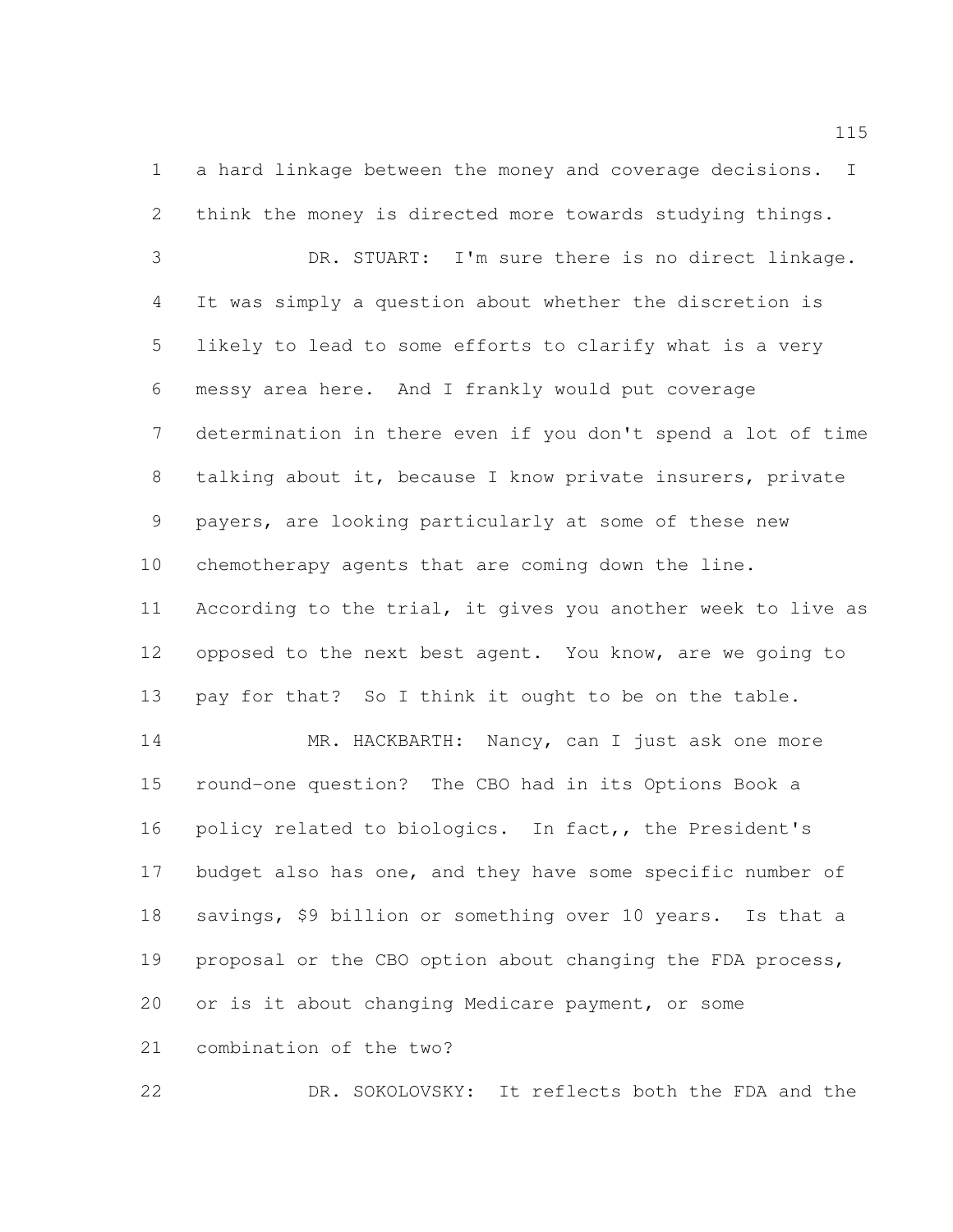coding issues that Kim brought up, depending on your assumptions what the savings would be. One range of assumptions is what are you assuming about data exclusivity. Another set of assumptions are about this coding issue that Kim is talking about.

 DR. KANE: It would be interesting to know -- for these biologics that may be harder to get generic 8 substitutes for, for a variety of reasons -- how they're priced in other developing countries and how our average sales price relates to that. I am not saying necessarily that Medicare should go negotiate directly around the price, but perhaps the global developed country average sales price should play our role or have an influence over. I would just like to know what that differential is, if there is, in fact, a big differential, and that we might want that to inform our decision on how much we're willing to pay.

17 You know, maybe we are using -- ASP works when there is a competitive market, but when there isn't one, it doesn't work, and some countries might even be looking at what's a reasonable ROR or how long should we leave it on 21 the market before we arbitrarily say that.

22 I just think we're trying to price this thing when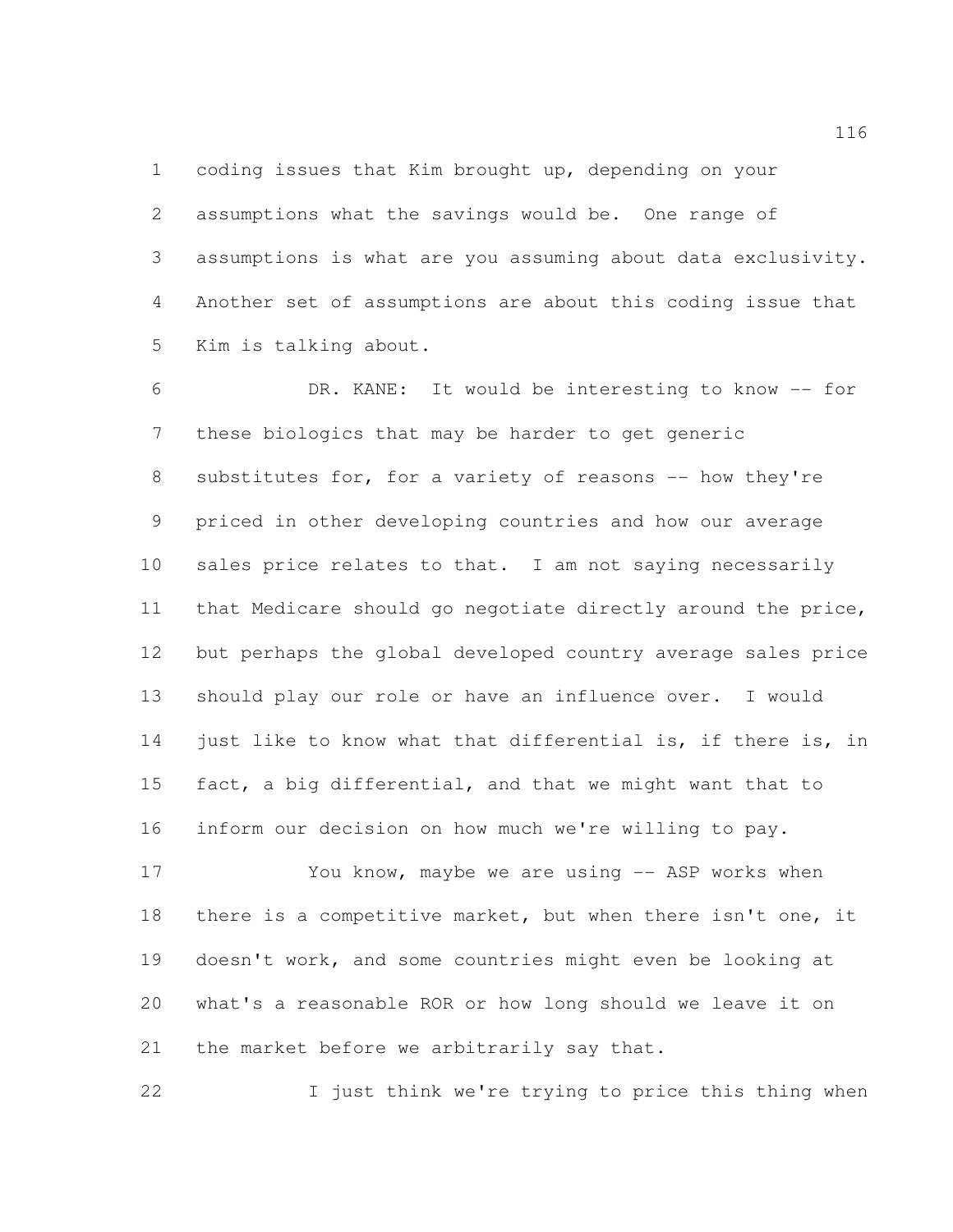there's clearly some scientific reasons why there is no competitive market, and we shouldn't remove from the table the option of saying, okay, when there's no competitive market, we're going to use more regulated or administrative pricing mechanisms. I would like to see us explore that if we can.

 MR. BERTKO: I'd like to have us, I think, be perhaps on two levels. One, the spending on this is already high, and I think a third of the new drugs in the pipeline do come on, some portion of them. It is probably going to 11 get higher much faster. These are very expensive drugs, as I think we know -- \$10,000, \$50,000, \$100,000 for a course of treatment. And so the thought would be should we be as the Commission generally supportive to the FDA of speeding up the process somehow. I'm not sure I know how to specify it, but just that we would lend our support.

17 Then, secondly, I think you guys have laid out 18 some nice options there in terms of the payment principles, and this was one where I think we really need to pound through, particularly on drugs. As far as I know, there's 21 really no other cost control mechanisms out there today, as 22 I think Bruce or Nancy were saying. When the drugs come in,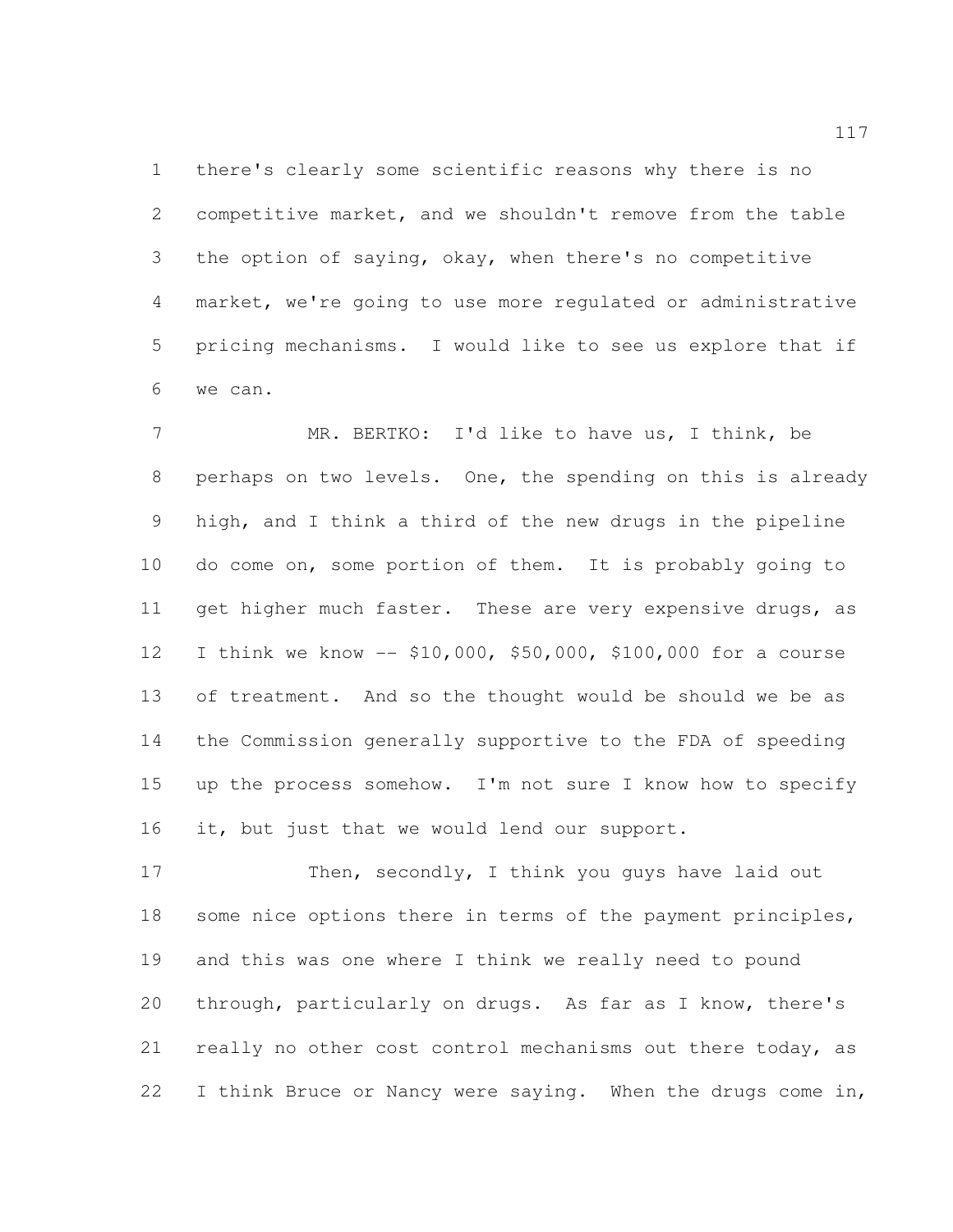we pay for them, that's it. And so anything we can do to support the cost controls I think is worthwhile.

 MS. BEHROOZI: It occurred to me, Glenn, that -- by the way, I learned a lot from this. Thank you so much, and I'm so impressed with how much you guys know about this obscure corner of the world, becoming less obscure actually as we spend more money on it. I was thinking, as you were saying, Glenn, what is it that MedPAC should be thinking about in terms of Medicare payment policy. It struck me 10 it's either rather narrow; it's, you know, whether we should include various drugs in the same code; or it's really broad, like should we reform the entire payment system.

 As I was thinking about this, I was thinking about our problems and paying for biologics, and what we've been doing is taking them off our physician fee schedule and moving to specialty pharmacy management by our PBM. And so it does seem to me that we are constrained by the fact that these are Part B drugs rather than being able to put them into Part D where, no, Medicare can't negotiate; so far Medicare is relying on the innovation of private payers. Well, maybe we should let them innovate about biologics, and I bet they'd be a lot less -- they'd feel a lot less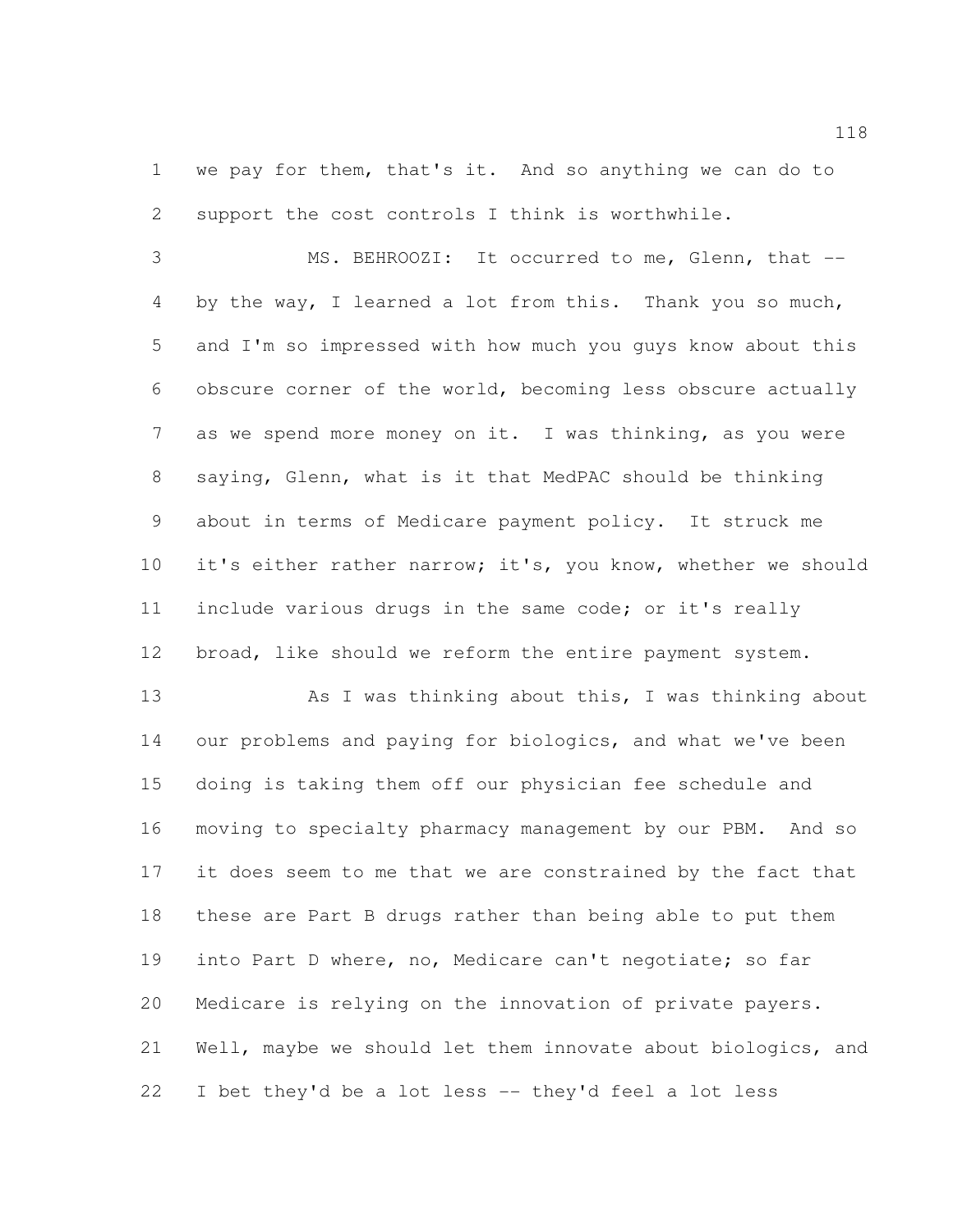constrained by just paying ASP plus 6 percent versus an entirely new payment structure. I bet they'd come up with ways to determine comparability, step therapy, all kinds of things that are imposed in the private sector that we're not talking about here.

 MR. HACKBARTH: Although part of what I thought I hear John saying is that private payers feel powerless in this case.

 MR. BERTKO: I agree. Step therapy is there, but once the drug is indicated, you're done. You just pay \$100,000.

 MS. BEHROOZI: Well, except, like I said, we've moved it out of the physician payment fee schedule that we use, which is based on Medicare, into a specialty pharmacy where there is some negotiation going on by the large PBMs that have a lot more pricing power certainly than we do. And I anticipate that they will be innovating and be more aggressive about things like their own version of comparative effectiveness and things like that, as we do with other drugs.

21 I thought the point that Jay made was so important. It's not just biologics where people say that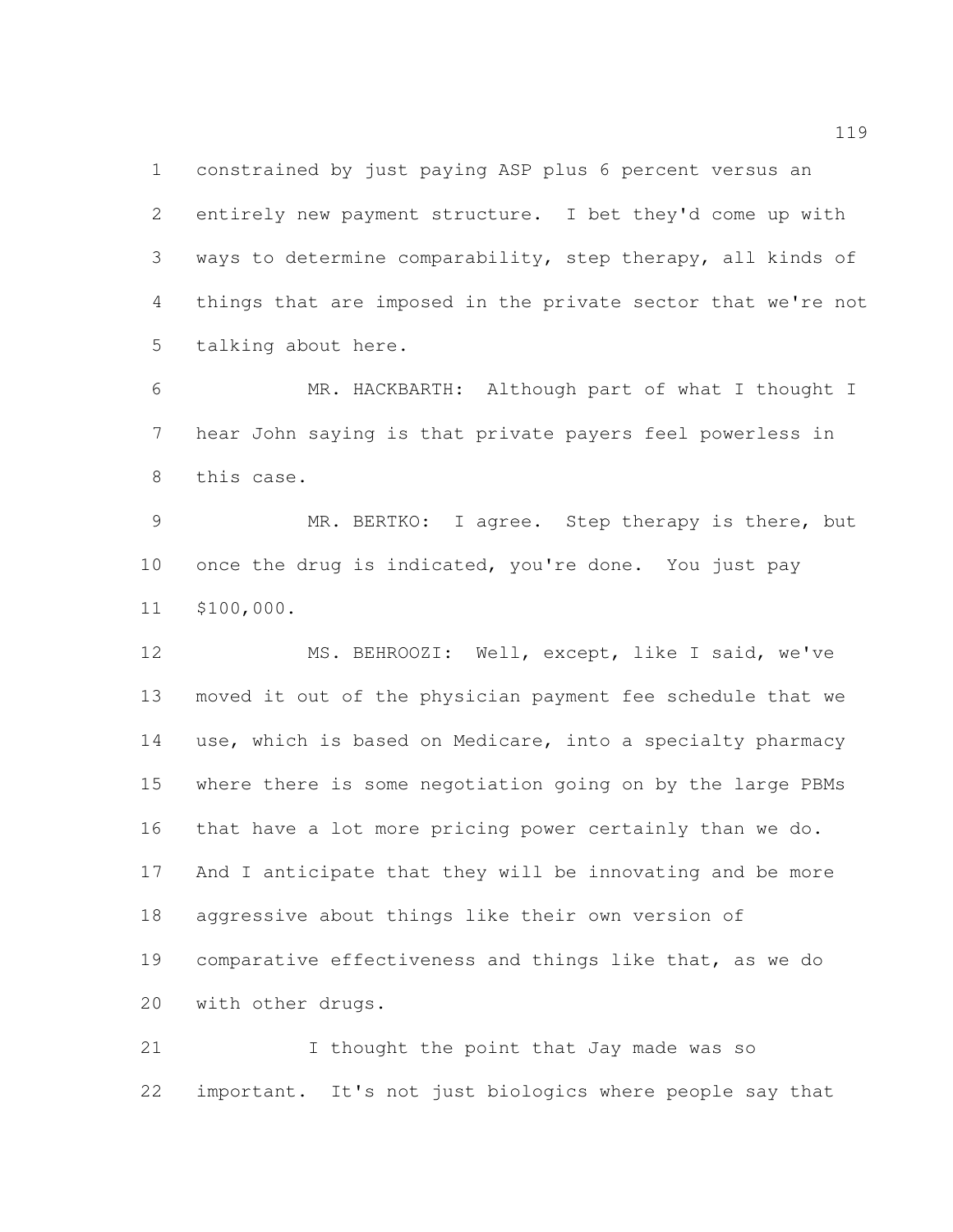there are differential impacts on people. Right now we have reference pricing for generics, and there are still physicians and there are patients who say, yes, but in this particular case, I need this brand drug. And we have a clinical review process to make exceptions, which was referred to in the paper as a possibility.

 So I feel like we could be treating biologics a little more like other drugs except we don't deal with drugs in Medicare, except for Part D.

10 DR. CROSSON: Thank you. I'd like to compliment you, the staff, particularly Joan, on this presentation. It's one of the more complex, I think, technical things that we've taken on in the time I've been on the Commission. As usual, you have made it seem simple. So thank you for that. The other thing is I think it is something that we should take up. We have thought a lot about this, made some cost projections of our own, given the state of the technology. And I would have to say, just based on our own 19 cost estimates, the ones that we saw in the paper are somewhat of an underestimate based on what we think is going to happen, at least over the next 10 years.

The question is what do we want to do, you know,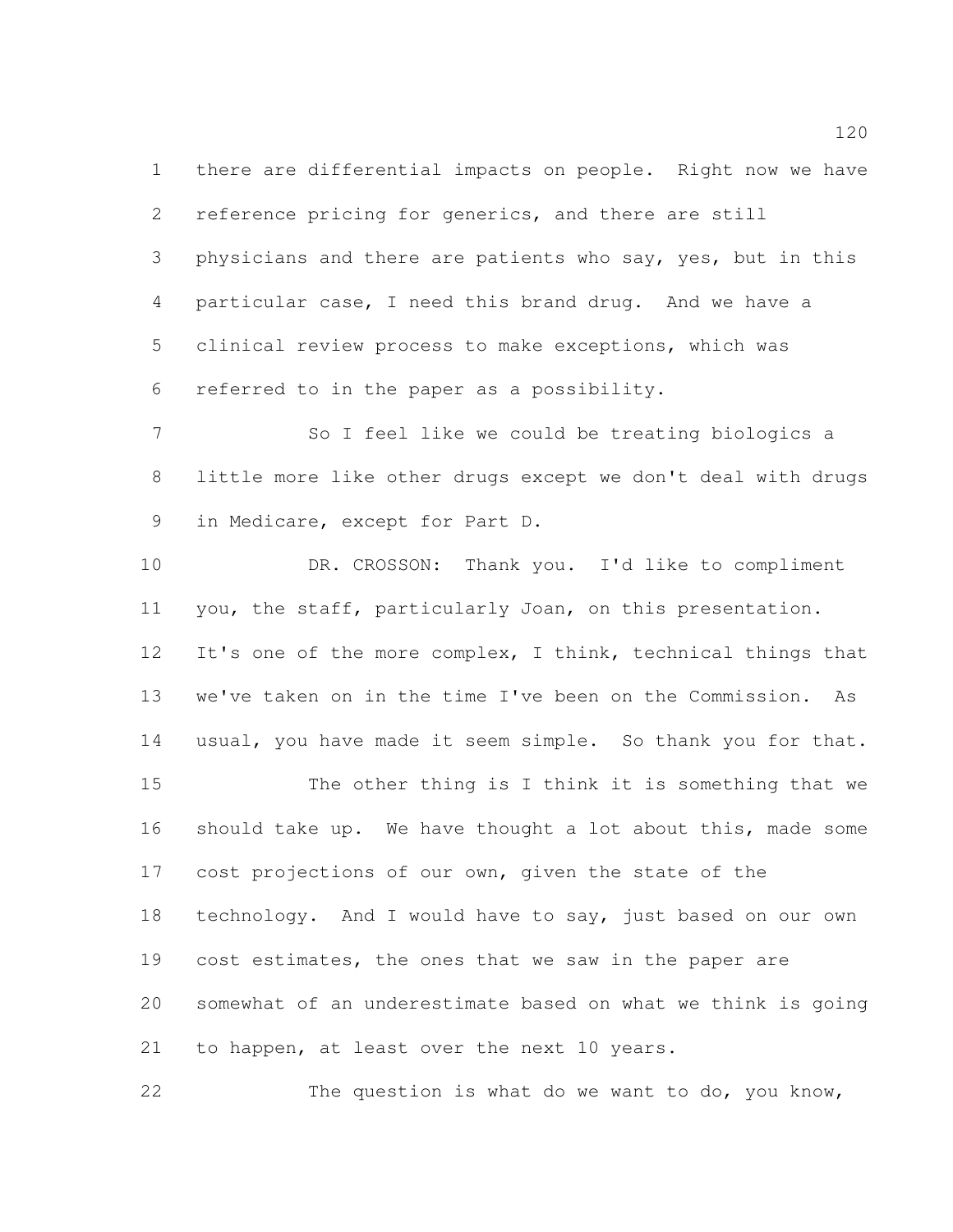if we are going to move towards recommendation, how

 technical do we really feel that we can get here? I'm not sure, I think we have some more thinking to do.

 It would seem to me that if I were thinking about recommendations right now, it might be something like, well, given the potential impact on the Medicare program and our responsibility for trying to guard that as a fiduciary, we might decide to conclude that there probably does need to be a pathway for the approval of biogenerics without necessarily saying exactly what that would be. Because I guess that's one of the questions, whether there should be one at all or not. I would certainly come down on the side of there being one.

 Second, something that might have to do with whether or not Congress should consider the necessity of expanding in any way the authority of the FDA -- perhaps it doesn't need to be, but examining and expanding the authority of the FDA to deal with this new complexity of issues. Whether or not there needs to be some sort of case-by-case work done or not would be part of that.

 And then, lastly, the issue of the marketing exclusivity period. I guess maybe we might say something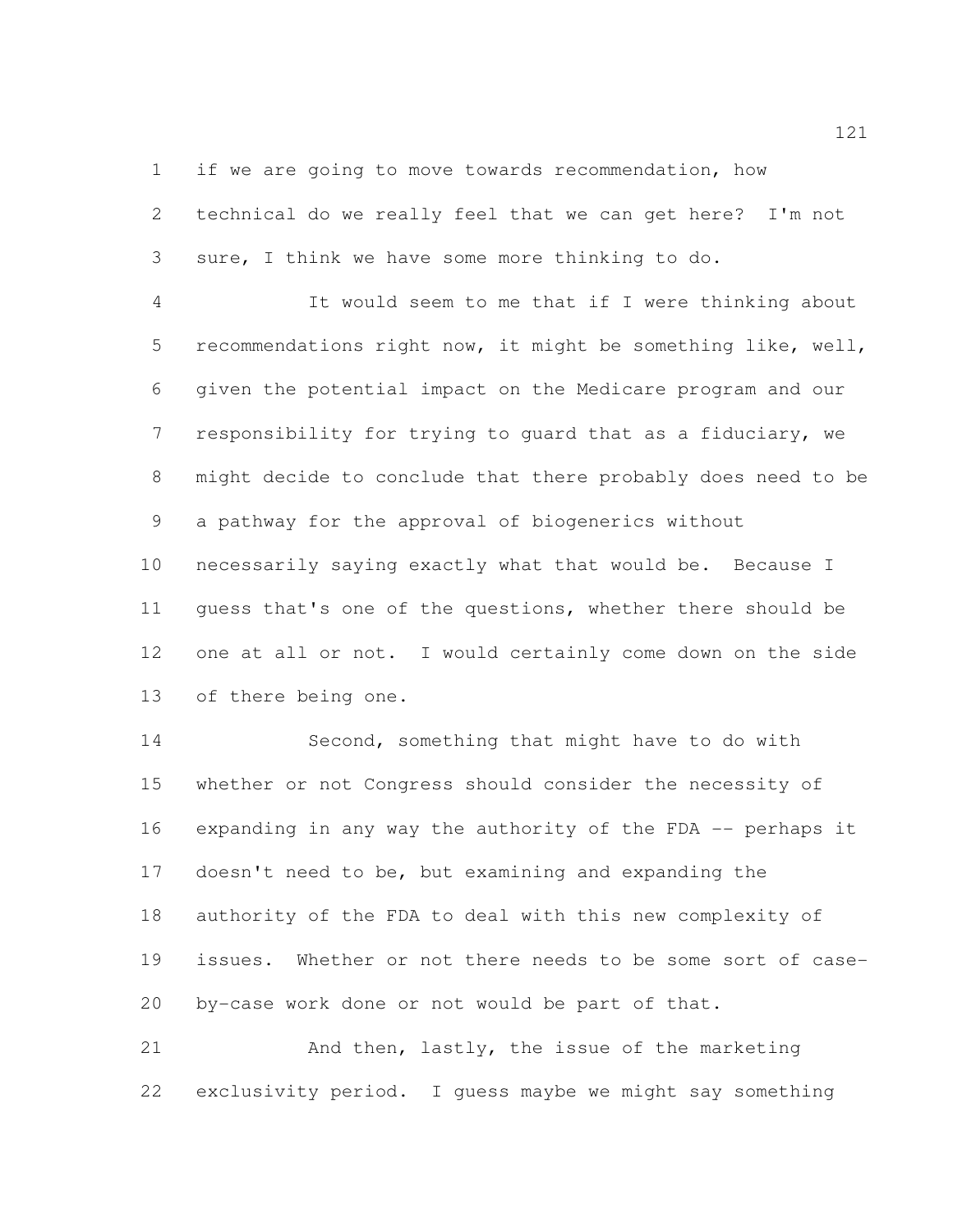along the lines that as Congress considers the issue of the marketing exclusivity period, it should take into consideration, among other things, for sure the impact on the cost of the Medicare program, the cost of these drugs in terms of out-of-pocket costs for Medicare beneficiaries, and then also perhaps even the impact of these on out-of-pocket costs for non-Medicare beneficiaries because there is a derivative cost. Many of these drugs are put into the highest-cost tier by insurers, and when you're talking about drugs that cost \$100,000 a year, 25-percent co-payment, pretty soon it adds up to real money. So there are economic issues that go beyond the Medicare program. 13 So I have been thinking about us ending up somewhere in an area like that.

 DR. CHERNEW: I'm struggling with the scope of this in a specific way. I see three topics that are sort of spinning around. One of them is biologics, which is a range of issues. One of them is Part B drugs, which certainly includes biologics but is definitely not limited to just biologics, and that has a separate set of issues of how we pay. And the third is all new technology.

So first let me say I think how we pay for all new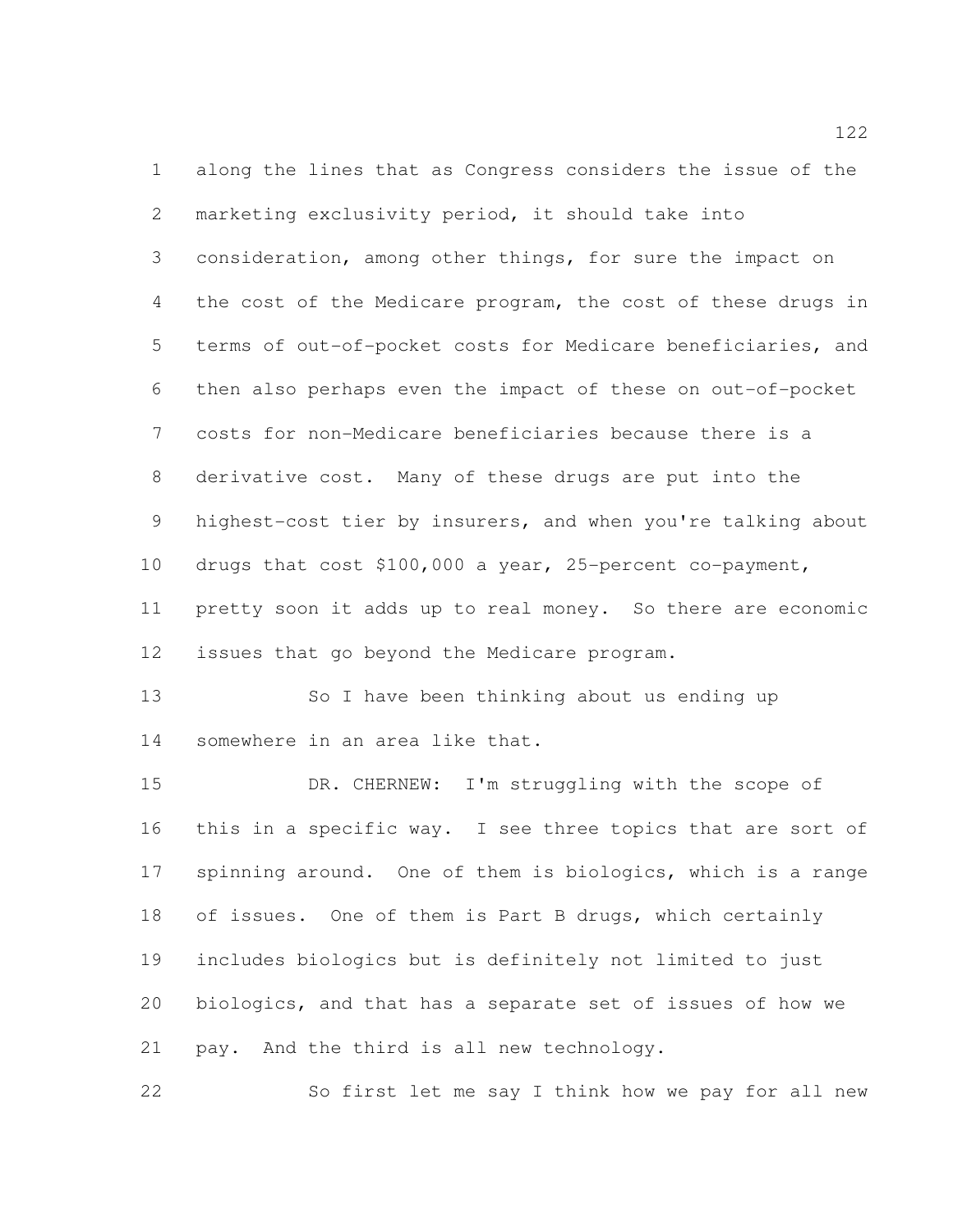technology, which is a fascinatingly important question, I think needs to be somewhat beyond the scope of how we deal with this. I think there is a lot of -- I think that's going to differ in different areas. I think applying this to new imaging is just somehow different than applying it to new services that might be a new medical service or a new clinical service. It's just different. I think it's too hard to think about how to think about some of your Slide 16 concepts across the whole array of different types of new technologies. And some of the things, like bundling, is important for things well beyond issues of new technology. 12 So I think that, in my mind, just has to be separate.

 I think the Part B focus versus the biologics focus again illustrates this complex problem we commonly have, which is we're organized A, B, C, D, but we think about disease and services, and we often get confused.

 So I like discussions about how we might solve some of the problems and rationalize across the programs where we have issues, and I think this issue of what consumers pay matters a lot.

 What makes this interesting to me is there are some really fundamental questions that arise in this case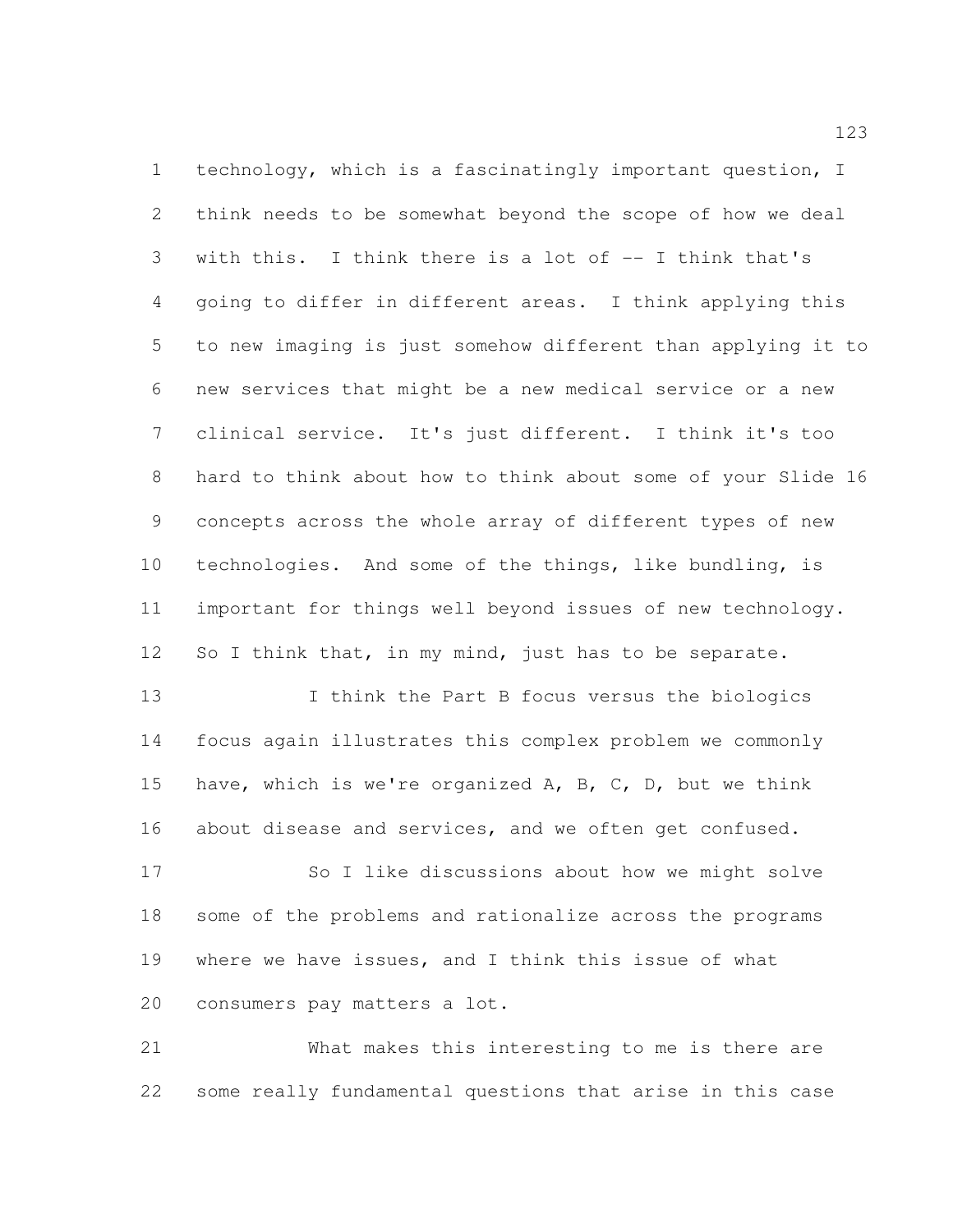technically that have ramifications and also some

 philosophical issues. One of them that hasn't been raised very much is many of these biologics, I understand, are designed for a very small number of people and that they tailor treatment in very specific ways for very specific people. They'll look at exactly your cancer, your type of cancer, and they'll do the genetic testing and decide this is the right one for you, more so than I think they've done for others. They have a lot of small market biologics -- I believe that to be true -- which has ramifications for price.

12 What often happens, I believe, in those cases is they can demonstrate in some cases there is some measure of better quality. How much better quality, whether it's a week or a month, is a separate issue. But I think throughout this it raises the question of how we decide to pay for quality. And my opinion regarding some of these things, for example, when we talk about coverage, I think coverage is particularly clunky in these areas because you might find some subsets of people for whom it works, but if you cover it, it's hard to limit it to just those people. I think this is an area where there is a strong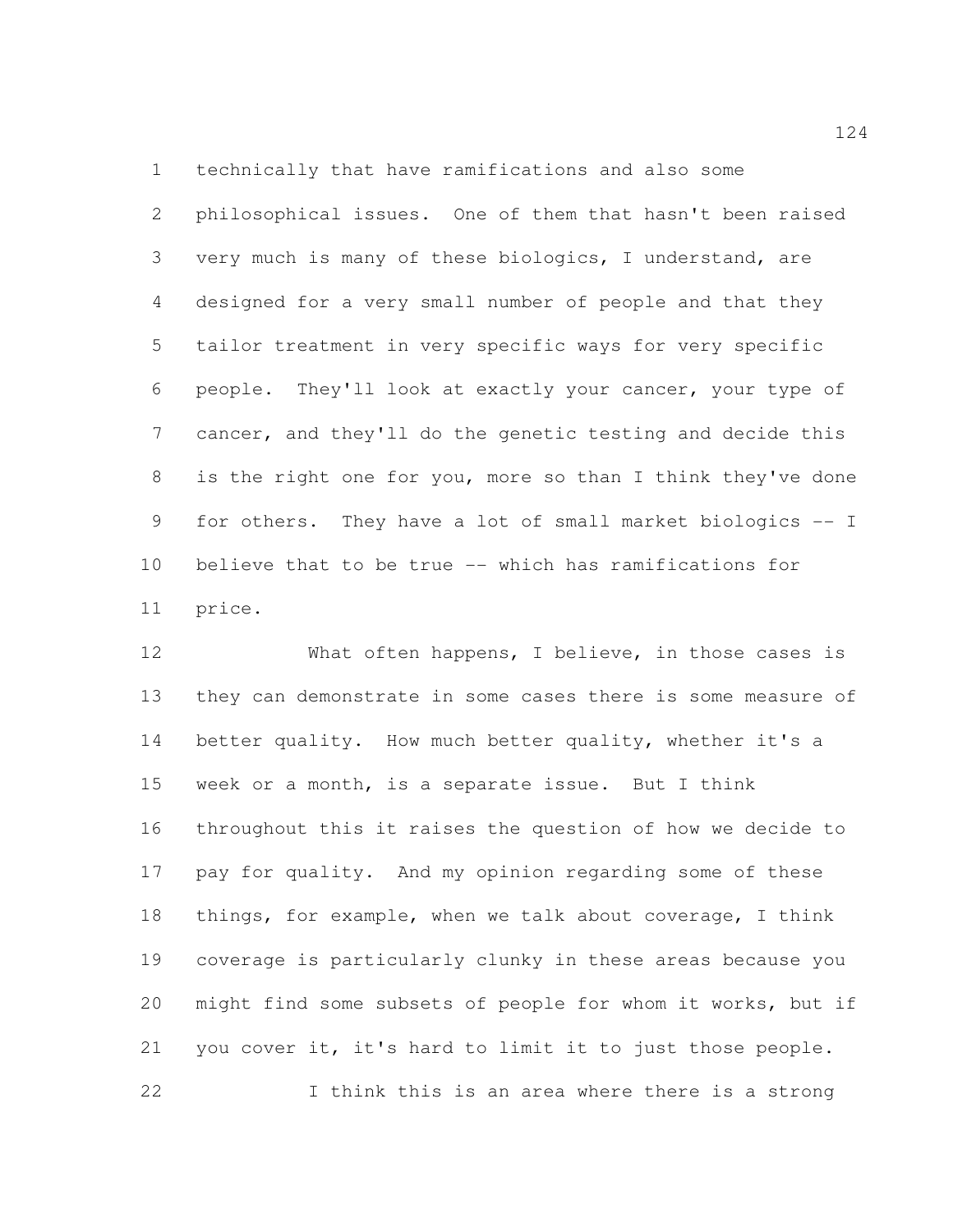role for aspects of consumer incentives as we talked about before. I think we have to think about novel designs. I think we have problems with across-the-board cost-sharing. I think we have problems with coverage limits, because many of these people are going to hit their coverage max, and then everything is free about that. On the other hand, I think really would make none of us feel still good -- I know would make me feel horrible -- if we had a system where you had to pay 25 percent of all specialty drugs when there were some that were really, really high value in certain people.

 So I think this is really going to challenge our sense of how we use consumer incentives to allow people to 13 decide they want something that we don't want to pay for, how we decide what quality we will pay for.

15 The last related point that I want to make, which I think is a wonderful change from the last several meetings we've had, is we often have discussions around the table in a paradigm of what does it cost, what should we pay, how do we did the margin right? And as the medical education discussion illustrated and as this discussion illustrated, our discussions are actually much more broad about how we can make the health care system better for Medicare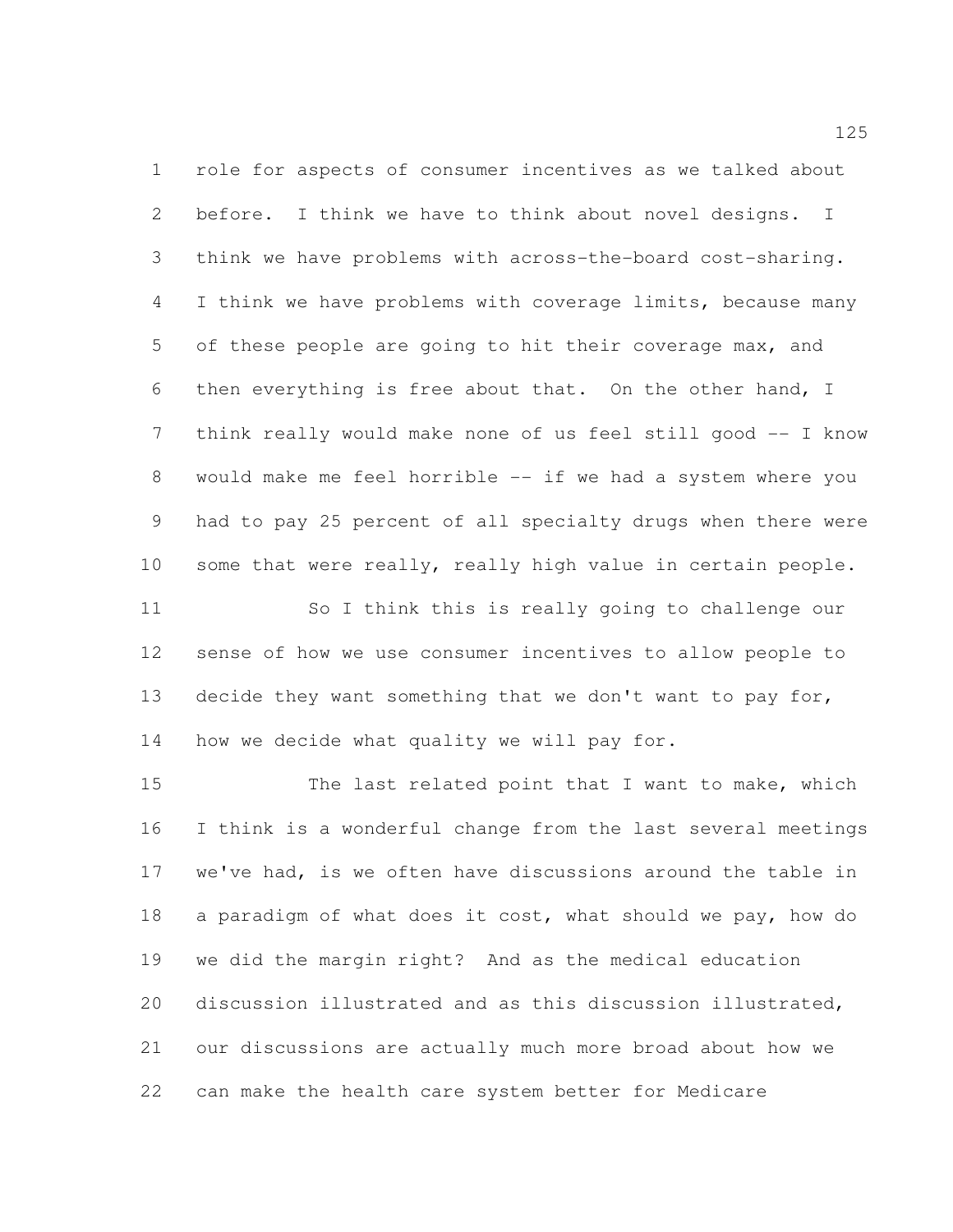beneficiaries, and then particularly in the medical

 education discussion, overall how can we make the health care system better, which, of course, would benefit Medicare beneficiaries?

 I think that broader paradigm is actually really useful in thinking about how we go forward and how we do this. And I think as we talk going forward about payment, a payment paradigm that is fundamentally based on what's the cost of this, how shall we pay for it, is different than a paradigm that is broader. And I enjoy and I think it is a better role in some cases if we can, recognizing our more limited charge, to have that broader paradigm.

13 DR. CASTELLANOS: We all wear a lot of hats, so let me wear a physician hat for a second. I think we're a little out front. I think we need the science before we talk about reimbursement, and I think we all agree on that. Whether interchangeability and compatibility are consistent, we need the scientists to help us. So before we think about reimbursement, we really need the help from them.

 Again, with the physician hat, Mitra, you mentioned about drugs and Medicare. Well, these drugs are Part B drugs, and these come directly out of the SGR. And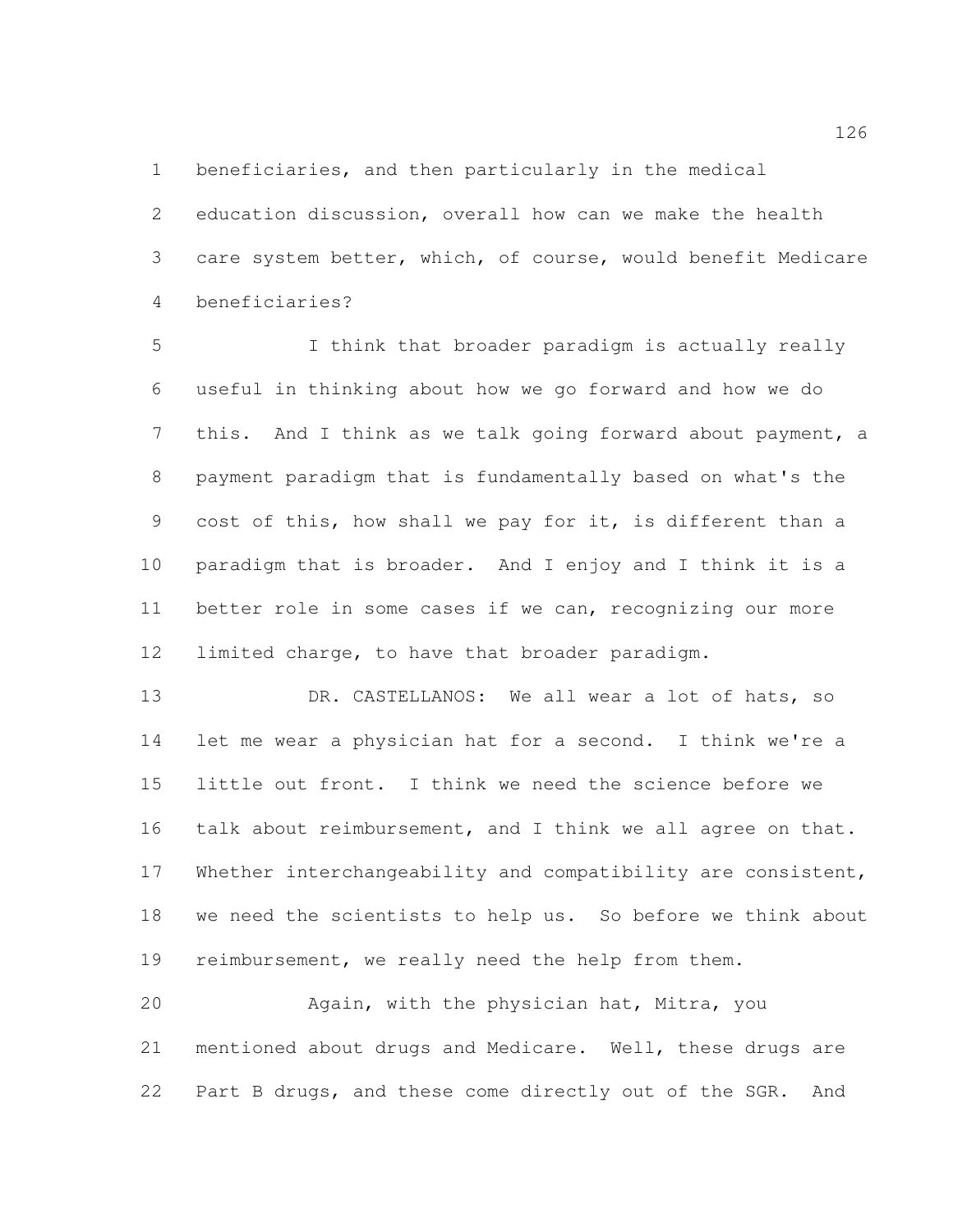every physician, whether he's a pediatrician or a primary care director or a urologist, pay for this under the SGR. 3 So if the oncologist is using these billion-dollar drugs, it affects every physician and his reimbursement.

 This has been brought up on several occasions. I don't need to beat up on the SGR. We've all thought about taking this out. But it does affect that.

 I guess the big point I want to make is that we do need to look at reimbursement. Urology was directly involved with a Part B drug called LHRH agonists. And we were getting paid under AWP. And it was outrageous the money we were making. I didn't set the rules up, but did I collect the money? Yes. But it was outrageous, and we as a committee made some decisions and did the right thing. And 15 I think we can do the same thing for these drugs, too.

16 I really believe that we have the ability to make some changes to correct some of the inadequacies or inaccuracies in the reimbursement system.

 DR. MARK MILLER: Can I ask one thing? Ron, in your opening comment, you said policy needed to wait for science. And then in your last two examples, you suggested -- yes, policy needed to wait for science. And then your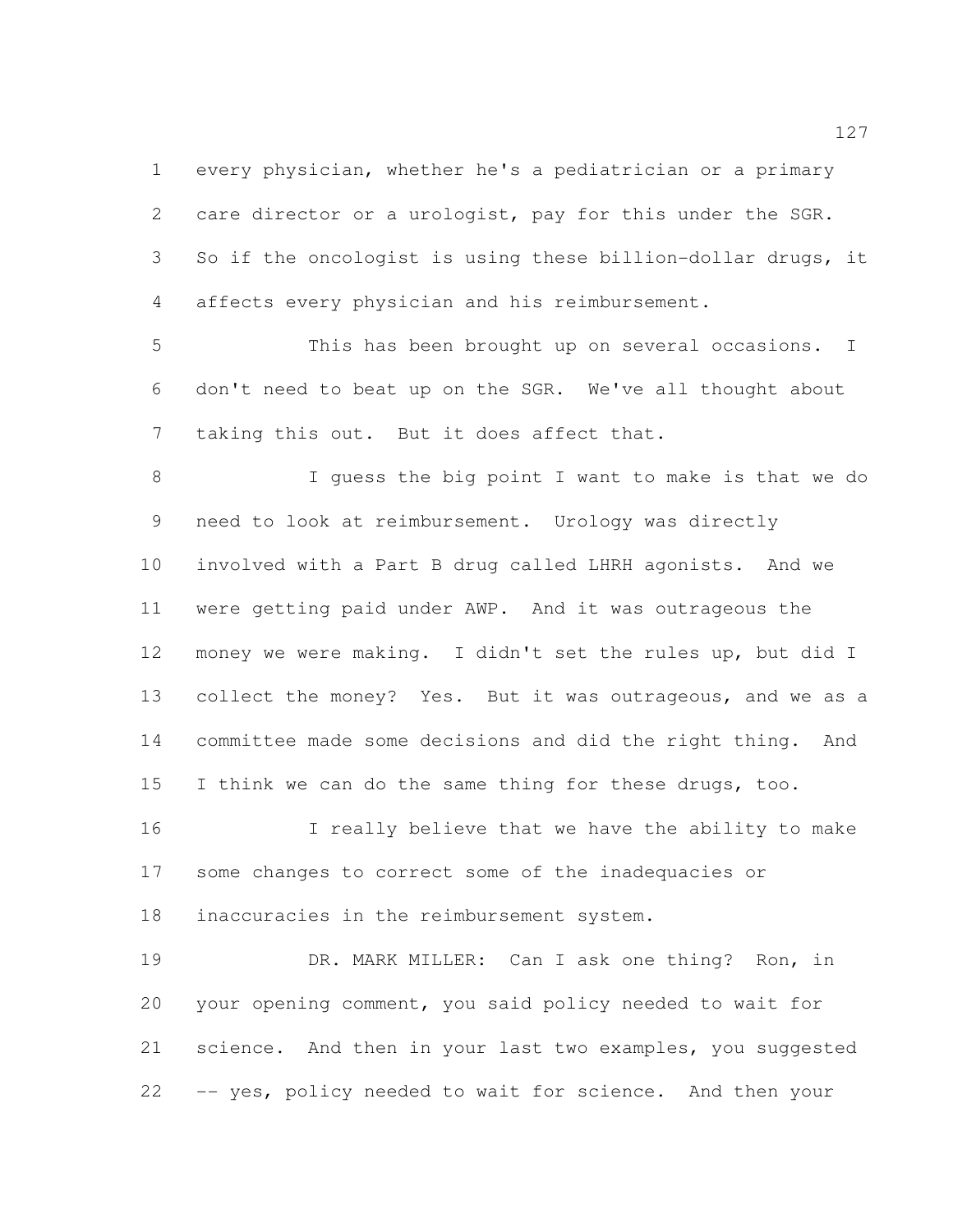last two examples kind of pointed to the need for

 reimbursement to address some of these issues. DR. CASTELLANOS: I guess the point I was making, we first need science for the policy as far as whether these are interchangeable or not and whether they can be used. But once they are approved, then we need reimbursement 7 policies. And I think we have that ability to do it, and we have done it. DR. MARK MILLER: [off microphone] So you're not asking us to wait on making those decisions? DR. CASTELLANOS: I'm talking as a physician. 12 Before I use these drugs, I want the science first. But we should be working at things together. DR. STUART: This is a follow-up. I think it has implications for what you're talking about. The reimbursement is going to forth regardless of the science, and Mitra was indicating that what she sees is that these drugs are being put -- they're taken out of the medical 19 side, they're put on the drug side, they're a specialty tier and presumably very high co-insurance. No? All right.

 Well, but this is -- I don't want to steal your thunder for next month because you're going to be talking about this.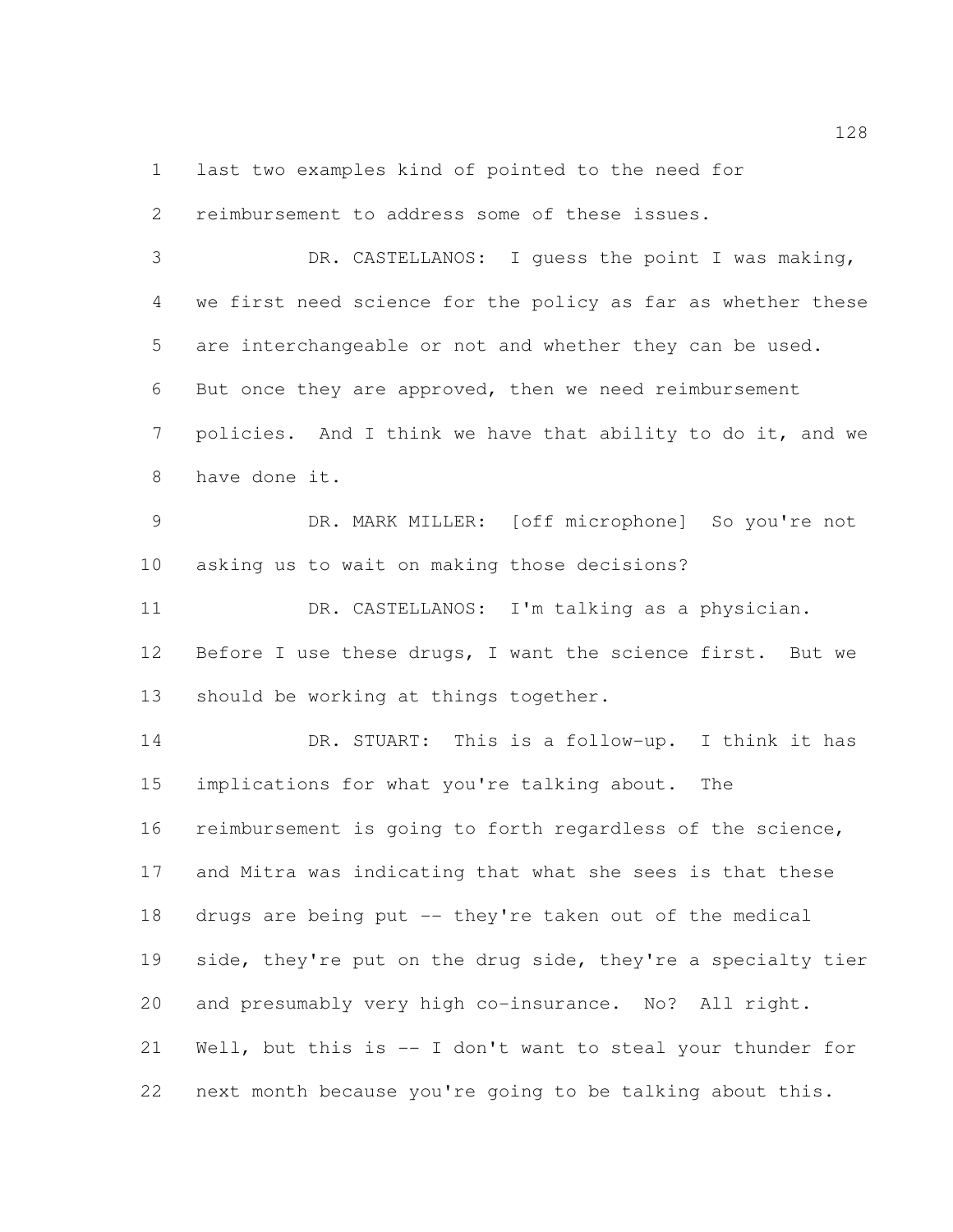1 But to the extent that these drugs are on the D side, they are increasingly being put on specialty tiers, and I think you said the average reimbursement rate is somewhere around 33, 35 percent.

 Well, the difference between D and B is that D has a company. And so, in essence, when you take one of these very expensive drugs, if somebody is in the standard plan, the price doesn't matter, because you just zip right up to the catastrophic cap almost instantly; whereas, if it is a B drug, there is no maximum. And then it becomes the issue 11 of, well, what does the Medicare supplemental plan do, what does the employer plan do.

13 John, maybe you can answer this -- well, I know 14 you can answer it better than I can. That is, what are the supplementary payers doing with respect to Be coverage for biologics?

17 MR. BERTKO: The answer is pretty much as I indicated before. You run through as many things as Mitra 19 said -- and step therapy in particular -- and then you pay. And they use specialty pharmacies, but even the specialty pharmacies -- you're right, Mitra, they do try to negotiate, 22 and I'll emphasize the verb "try" as opposed to "achieve"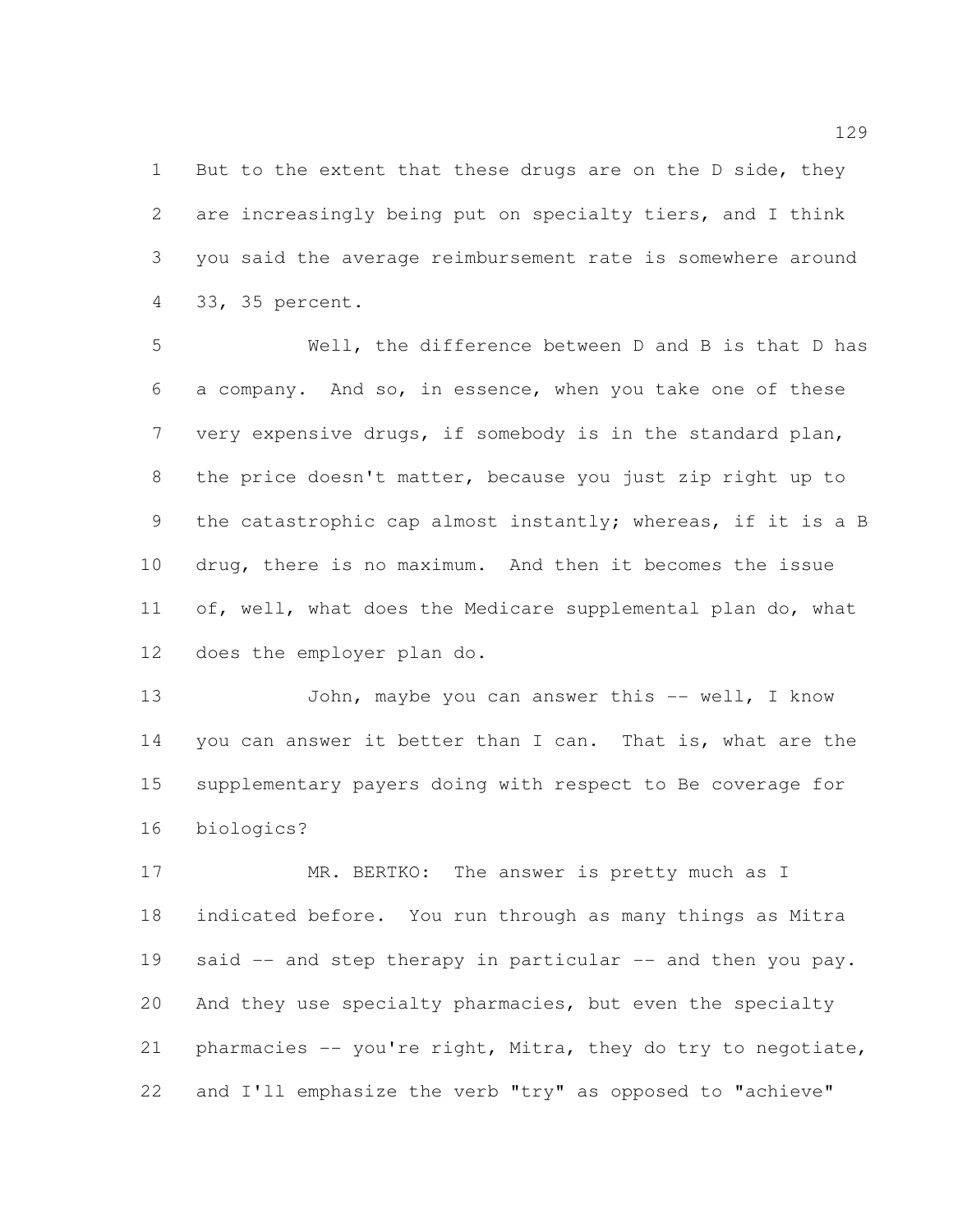negotiated prices.

 DR. STUART: I was thinking in terms of patient cost-sharing. MR. BERTKO: They pay. DR. STUART: So they'll just pay. All right. MR. BERTKO: They have to just pay. 7 DR. STUART: So there is no move that you see toward D is doing in terms of segregating these into a separate your tier with higher co-insurance that would not be paid by the supplemental policy. MR. BERTKO: Well, there are very few people in Medigap D coverage, so that's very small. And if you're in 13 an ESI, employer-sponsored insurance, retiree fund, then you most likely have a regular four-tier cost-sharing with the 15 25 percent. But that's becoming increasingly -- well, it's diminishing. MR. HACKBARTH: But if it's a B drug as opposed to a D, they're just paying all the cost-sharing? MR. BERTKO: Yes. In a supplement, if it's a Medigap B, they're just paying. And probably, as far as I'm aware of, most of the Medigap payers use relatively few specialty pharmacies. I mean, compared to what Mitra's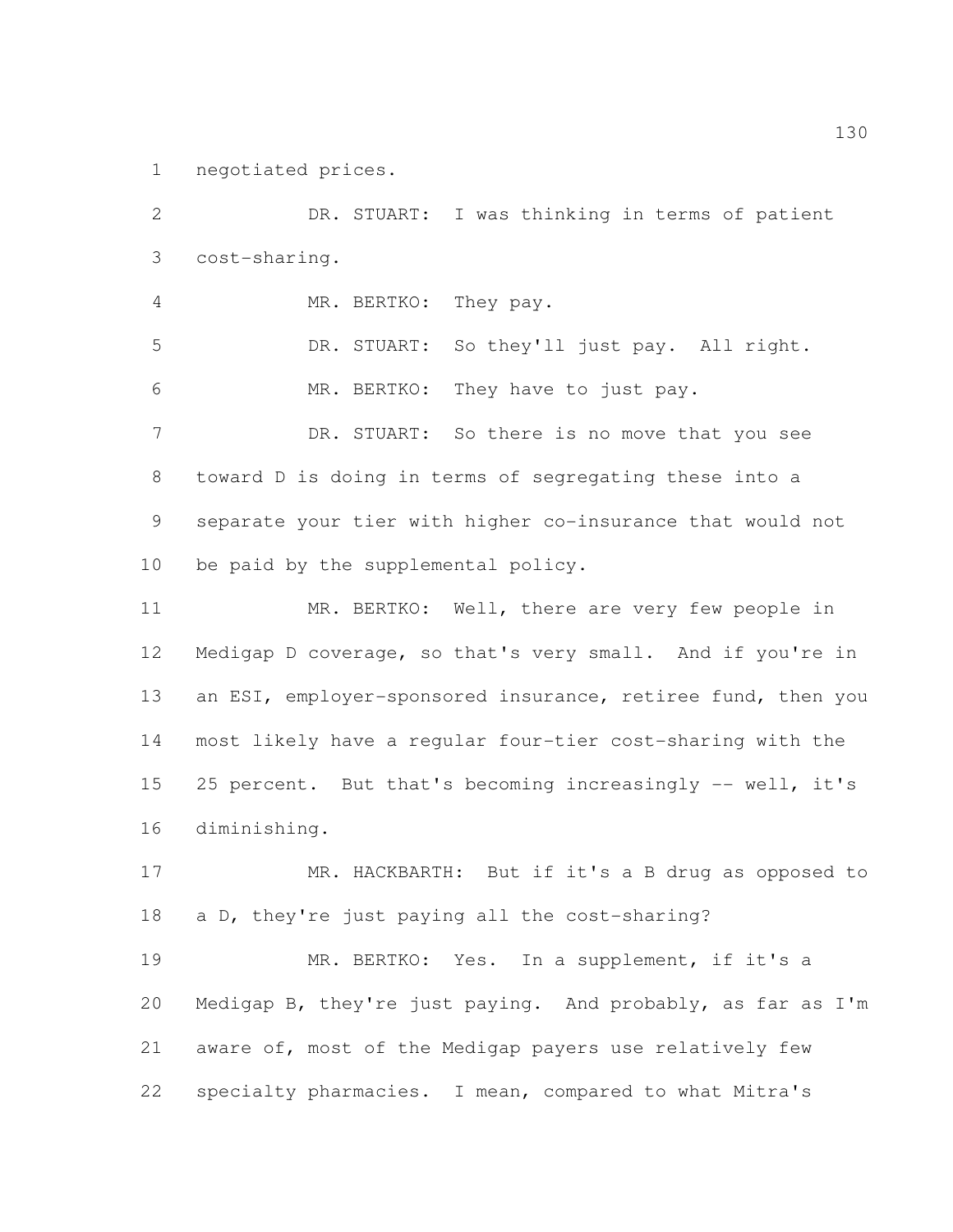1 group does, they're on top of the game, and these guys are, let's say, slow.

 MS. BEHROOZI: If you're talking about Medigap, then you're talking about wrap-around payments, so you've got two different payers in the mix. So that's another problem, another issue. If you move it to the drug payment side, you've got one payer, and that's where you have some negotiating power. And maybe it hasn't proved effective yet, but there's more opportunity when you've got one payer paying from whatever dollar they pay from, then splitting it between two -- just, you know, as a theoretical model. I understand it hasn't played out yet.

 MR. HACKBARTH: Although if it's a B drug, one of 14 the payers is Medicare, which has lots of power -- not necessarily used at this point, but it has the potential to have more market power than any individual private carrier.

 MS. BEHROOZI: Sure, as long as we're paying ASP, whatever that is, at 106 percent, as you said, no power being exercised.

 MS. HANSEN: This is related to the Part D side. Did I recall -- and I forget whether it was this time or before -- that the people who are dual eligibles or they're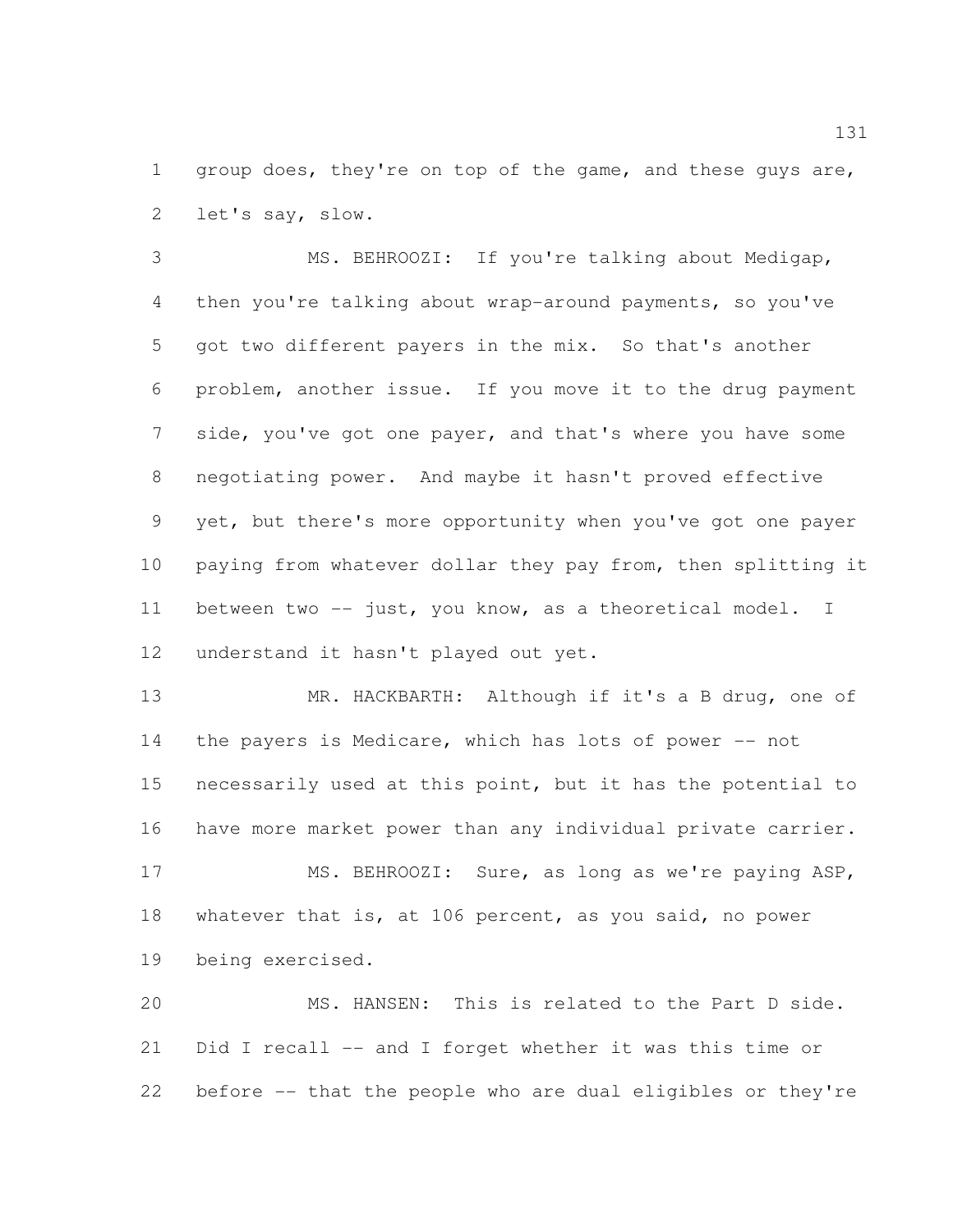covered, that the use of biologics has been

 disproportionately higher for them? DR. SOKOLOVSKY: You're absolutely right, yes, and that is some of what we're going to present next month. MS. HANSEN: It struck me when we talk about the co-pay with somebody paying the 25 percent, or whatever it is. But when you are on Part D and you're subsidized, the beneficiary doesn't necessarily have a co-pay. And so there seems to be some corresponding disproportionate use of the biologics with the people who don't have a co-pay. 11 DR. SOKOLOVSKY: Just to clarify, they do have a co-pay but it's much -- 13 MS. HANSEN: It's much smaller. MR. HACKBARTH: Any other questions, comments, suggestions for direction? MR. BUTLER: Just to reinforce that Mike's point that the direction we're headed towards a narrow focus, I vote for that. DR. STUART: I think narrow is good, too. This is a question that you may have addressed here, but I didn't see it, and that is, how does the VA pay for biologics?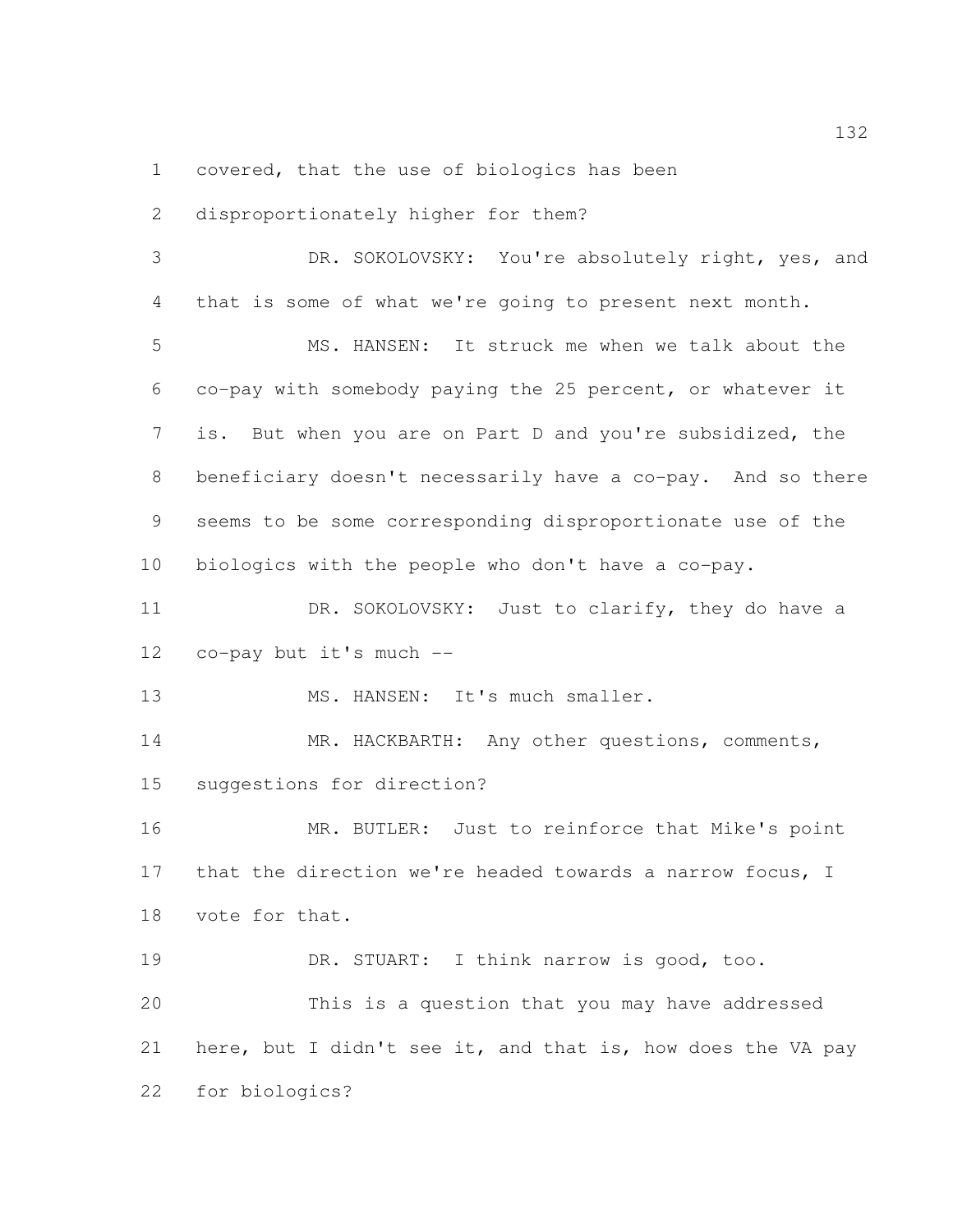1 DR. SOKOLOVSKY: That's a very good question, and, unfortunately, it didn't occur to me until yesterday, so I can't give you much clear data. But I wanted to see if the PA used any formulary process for those rheumatoid arthritis drugs, the TNFs, which, as far as I could see, Part D plans have all of them on their formularies, although it's not actually a protected class. But for all the various reasons 8 that we've talked about, they have them all. The VA, as a plan that has a national formulary and is much stronger in using them, I wondered if they had a formulary, but I found that cover them all as well. But 12 what they pay I don't know. DR. STUART: But you're planning on adding that to the chapter? DR. SOKOLOVSKY: Yes. MR. HACKBARTH: Thank you very much. Good job. Now we will have our public comment period. The ground rules are please first state your name and organization and limit yourself to no more than two minutes. MS. TODD: Good morning. My name is Laurel Todd. I'm Director of Reimbursement and Economic Policy at BIO,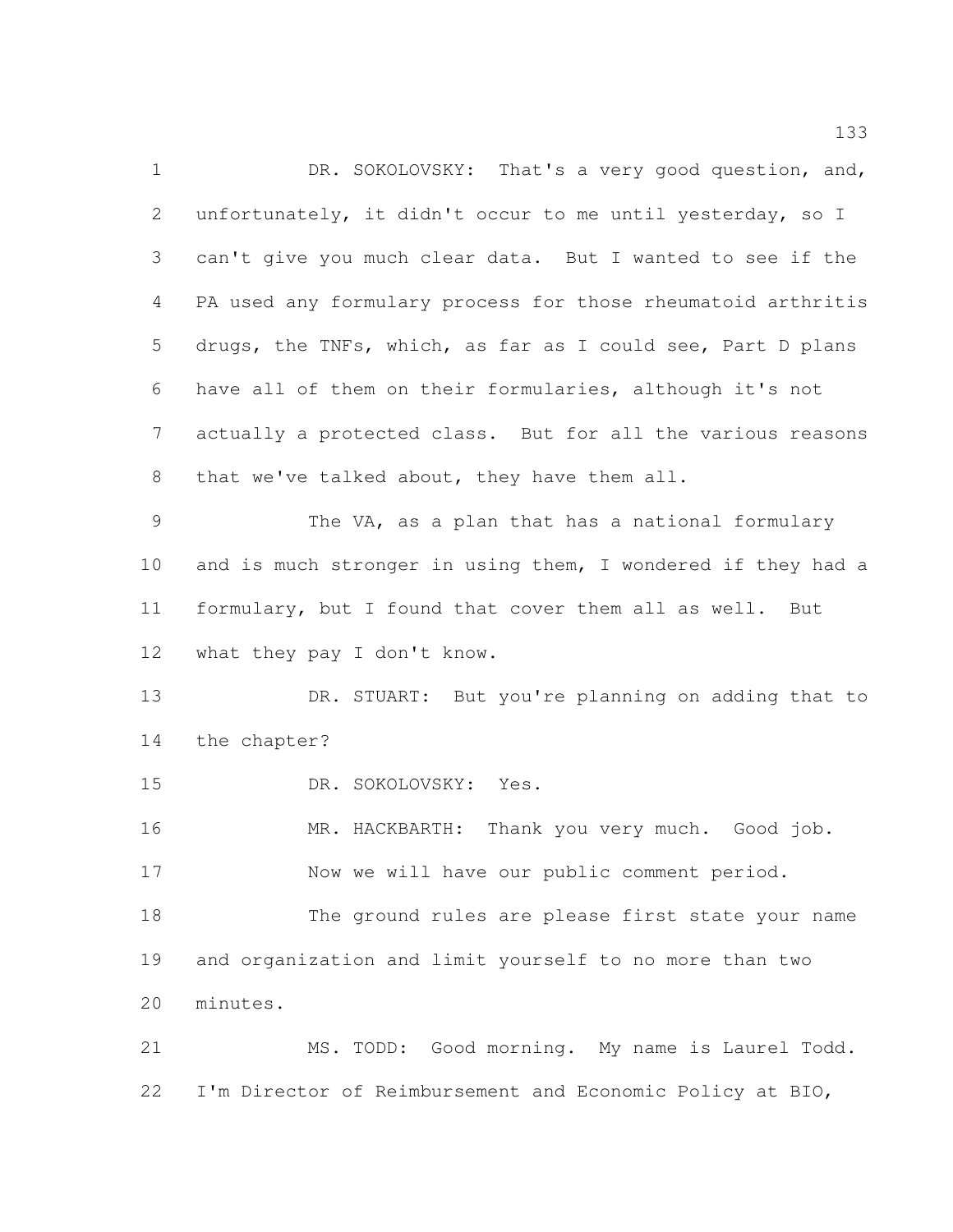the Biotechnology Industry Organization. We appreciate the opportunity to comment this morning.

 BIO is the largest trade association to serve and represent the biotechnology industry in the U.S. and around 5 the glove. BIO represents more than 1,200 technology companies, academic institutions, state biotechnology 7 centers, and related organizations in the U.S.

 BIO strongly supports the creation of a regulatory approval pathway for biosimilars and believes that Congress should pass the right bill as soon as possible. This legislation should be based on sound science and recognize that biologic products are fundamentally different from traditional small molecule drugs in their complexity, development, and production processes, and that biosimilars are not generic drugs.

 In addition, BIO believes that such a pathway must fully address both how to ensure patient safety and how to maintain incentives that spark continued investment that leads to future medical advancements and breakthroughs. One of the many important positions that BIO has articulated during the legislative discussions surrounding the establishment of a regulatory approval pathway for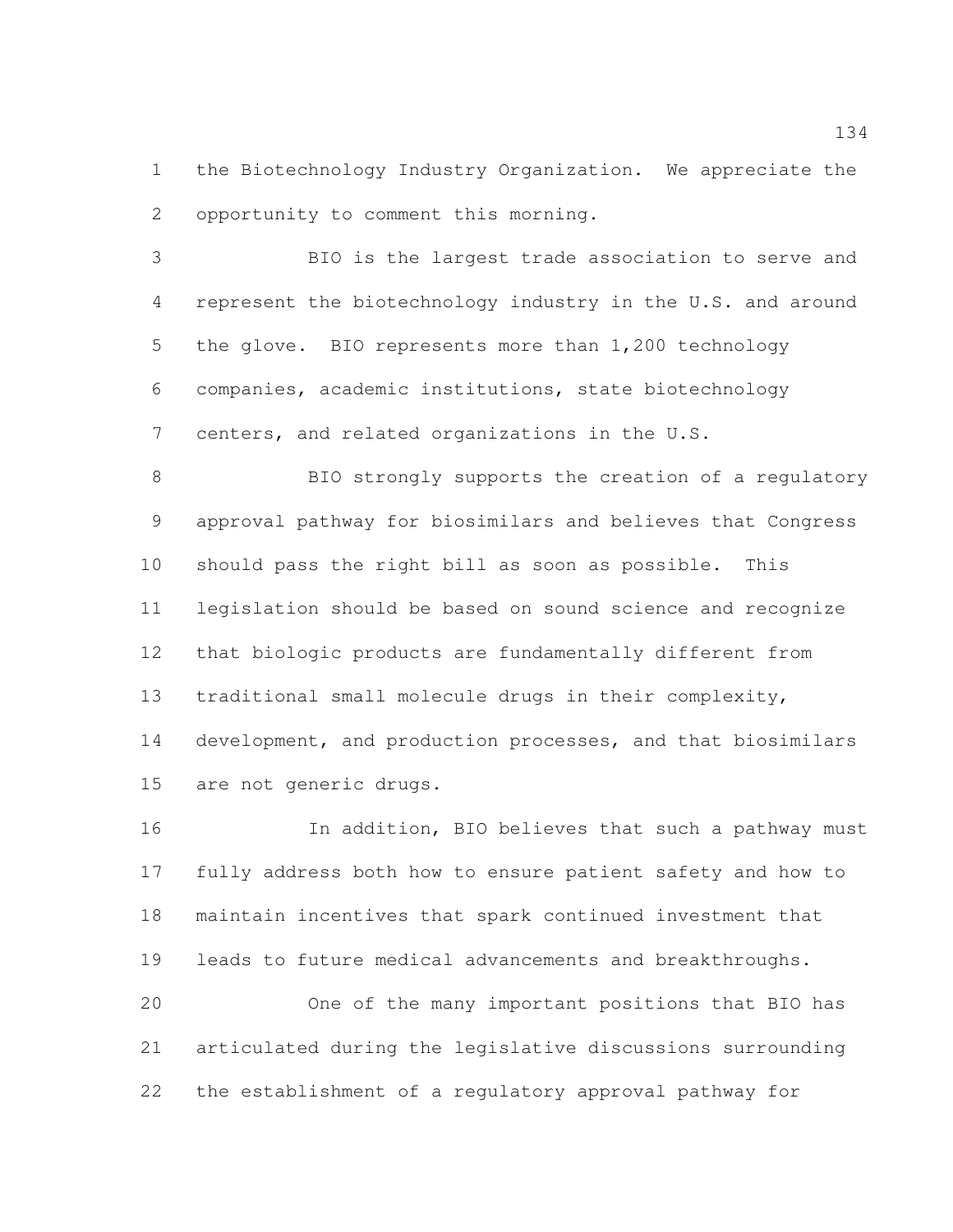biosimilars relates to interchangeability and the importance of maintaining the physician/patient relationship. As the FDA has noted on numerous occasions, there is a known significant risk to repeatedly switching between products and a resulting negative impact on both patient safety and effectiveness.

 Therefore, in light of the current scientific limitations on the ability to make determinations of interchangeability, and because it is critical to protect patient safety, BIO agrees with the FDA's position that patients should not be switched from the innovator biological product to a product that is only similar and vice versa without the express consent and advice of the patient's physician, and legislation should not allow for determinations of interchangeability at this time.

 BIO has worked with legislators in Congress for a number of years to ensure that these critical goals are met by any biosimilars legislation. BIO looks forward to working constructively with MedPAC, as we have with Congress, as MedPAC reviews the many complexities of a regulatory biosimilar approval pathway, as well as the implications for the Medicare and Medicaid programs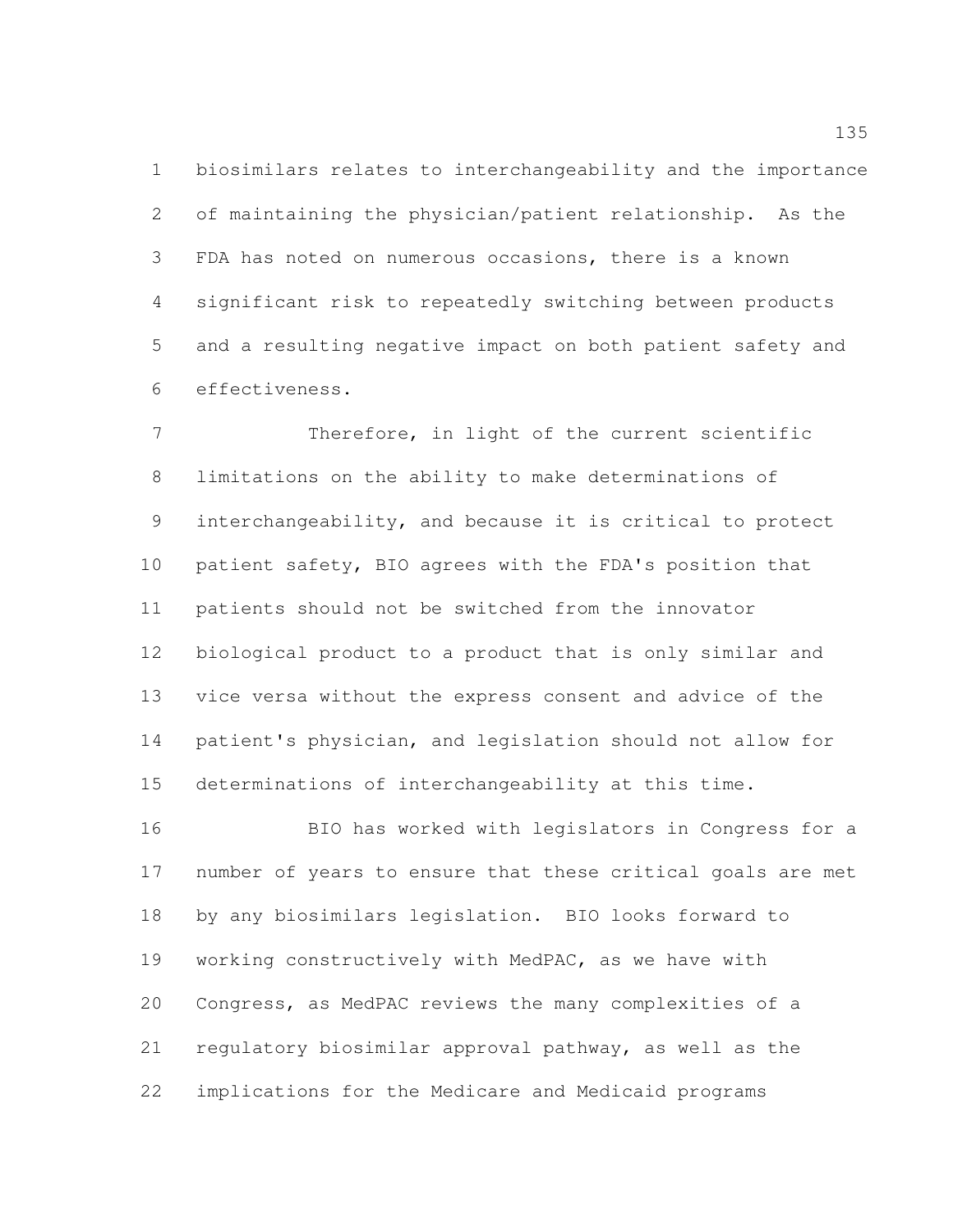following the passage of a new regulatory pathway.

Thanks.

 MS. BIRMINGHAM: Good morning. My name is Maya Birmingham. I'm a Senior Assistant General Counsel with PhRMA. I'm representing PhRMA today and would like to thank you for the opportunity to present a short statement concerning follow-on biologics in Medicare. 8 As many of you know, PhRMA represents the

 country's pharmaceutical research and biotechnology companies which are devoted to inventing medicines that allow patients to live longer, healthier, and more productive lives.

 It is in this spirit that PhRMA supports establishing a pathway to approve follow-on biologics that is science-based, open and transparent, puts patient safety first, and promotes incentives for innovation.

17 As you were all discussing today, there has been much discussion about the appropriate abbreviated approval pathway for FOBs. However, there is little consensus and much controversy about the correct approach. Just this week Chairman Waxman introduced new FOB legislation, which raises more questions than it answers.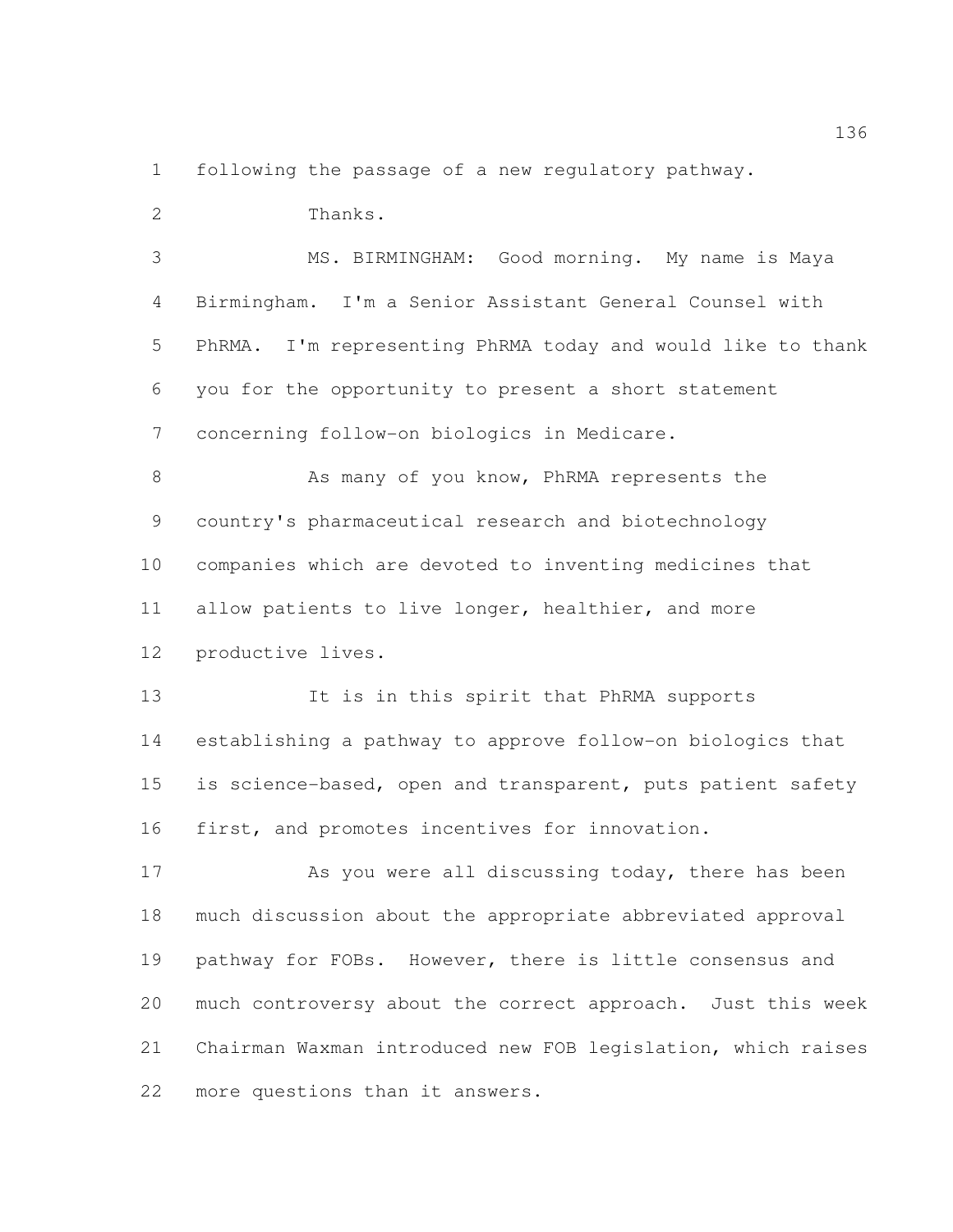While we are still reviewing the legislation, we 2 believe that there are a number of patient safety, regulatory, clinical, and intellectual property issues that remain unresolved. The resolution of these issues is critical to understanding the market and reimbursement implications of any proposed changes.

 Consequently, it is difficult to speculate whether and to what effect coverage and reimbursement policies, how they may affect pricing and competition. For that reason, PhRMA believes that it's premature for MedPAC to make recommendations before the regulatory approval pathway for FOBs is appropriately designed, described, and defined.

13 However, once a pathway is established, we firmly believe that market dynamics should be given time to play out before Congress and/or regulatory entities intervene and formulate policies that may result in unintended

consequences.

18 Thank you very much.

 MS. FISHER: Hi, Karen Fisher with the Association of American Medical Colleges, AAMC. We represent all of the medical schools in the country as well as all of the major teaching hospitals.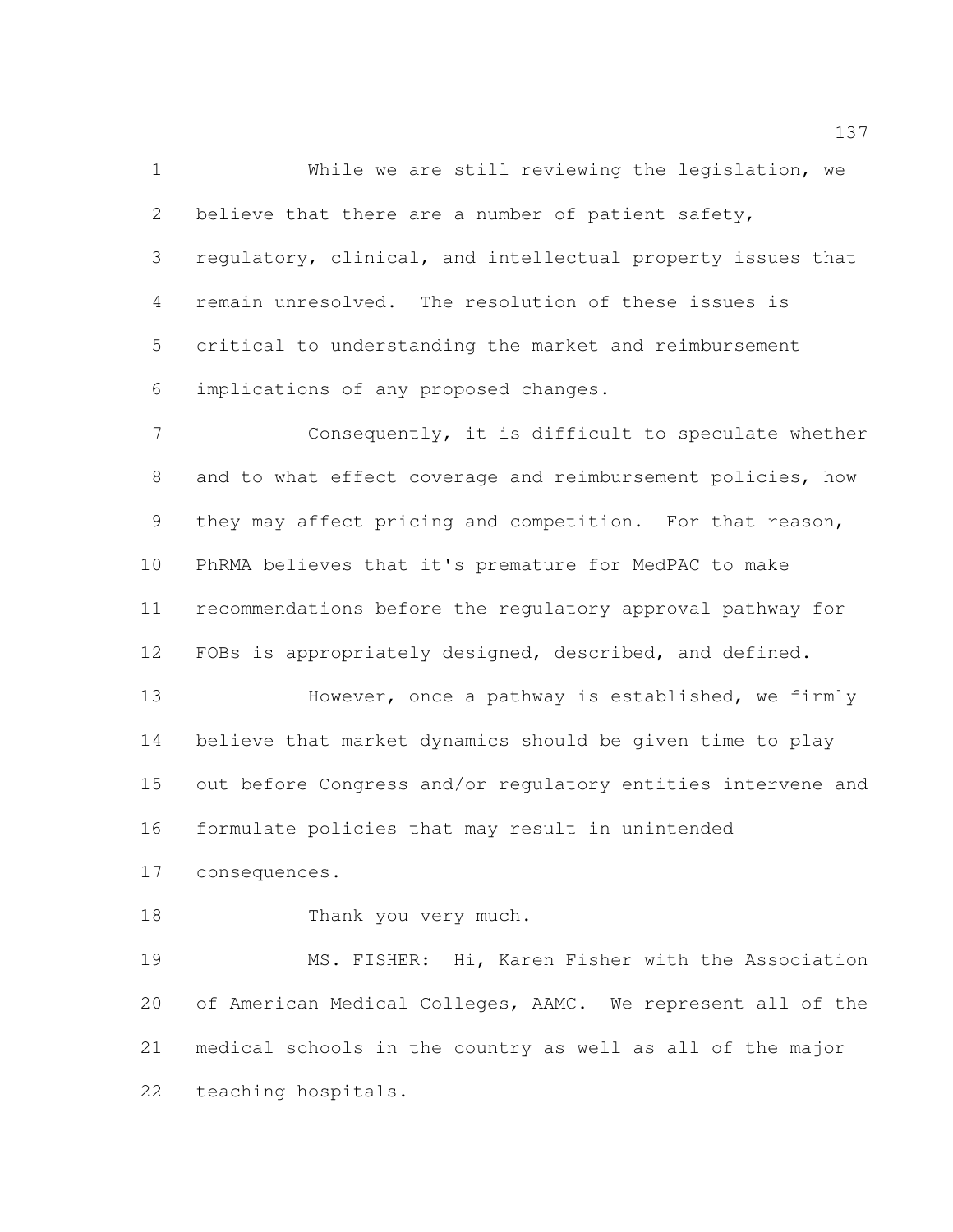We, too, were glad to see the Commission interest and discussion on medical education and the role of delivery system reform. It's obviously something that we're paying a lot of attention to within the academic medical center community.

 Let me first say that we really appreciate Cristina and Craig's efforts to meet with us, and Mark and the other staff, and have dialogue about a lot of these issues. That's been very helpful.

 The one thing I would say is that it is important to remember that a lot of the people who do this work, and the program directors, and the DIOs that Peter Butler mentioned are really committed to educating people for the future and looking forward at delivery system reforms. There is a lot of effort and emphasis on core competencies by the accrediting body and by academic medicine to do exactly what you folks are talking about, and that is to set people up for lifelong learning to be able to deal with the changes that are going to come about in medicine throughout their whole careers.

 It is important that that be a major focus. That's why our association is very much behind the ACGME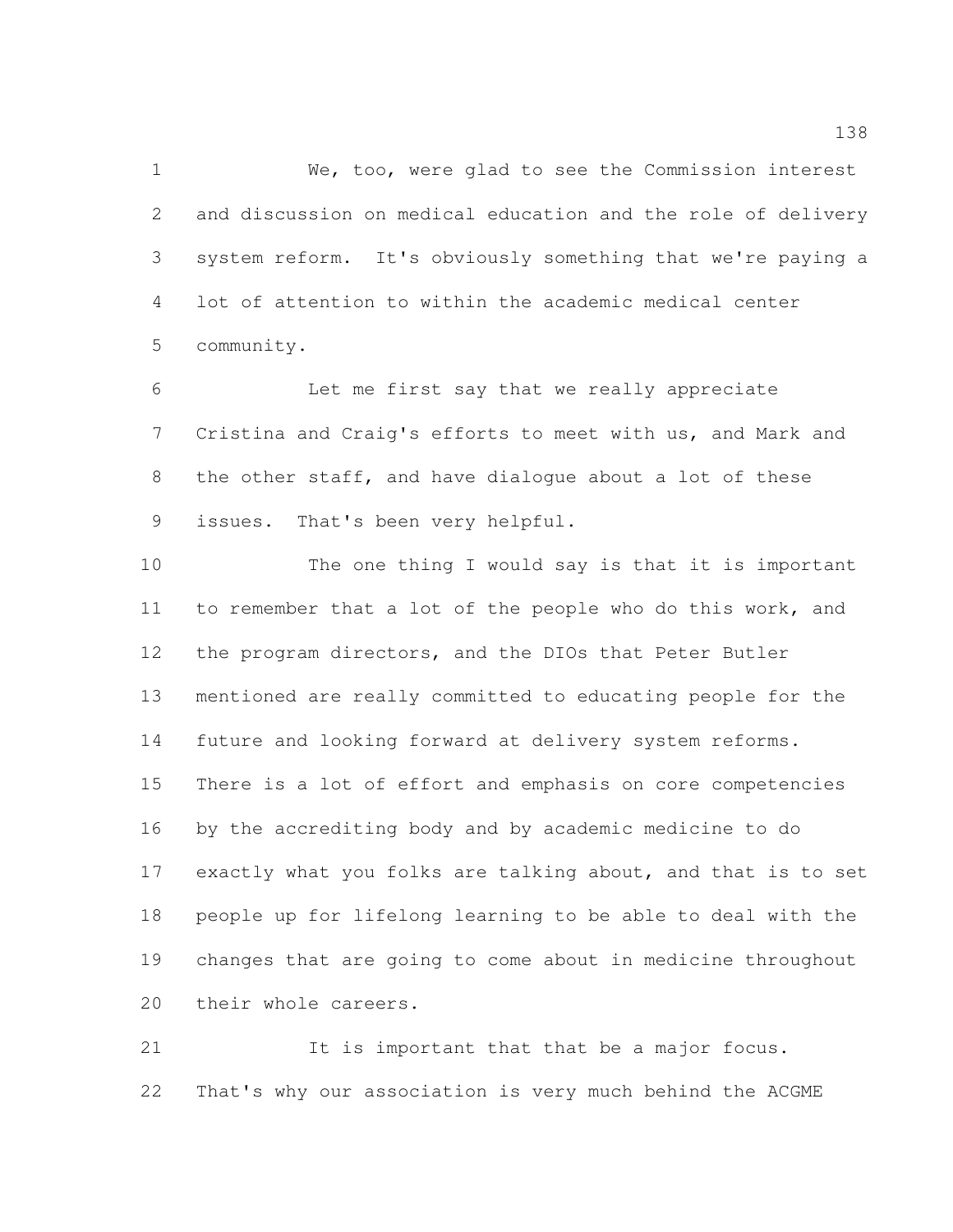core competencies and we're involved with that. Many of our members are devoting a lot of time and effort and cost to implementing those core competencies.

 So we do urge the Commission to look at those core competencies, to opine on them, to see if you think they're going in the right direction or not. Because a lot of our members are spending effort on that and we would not like to see a parallel process go in opposite directions. It's not the right message to give them.

 We do appreciate and met with MedPAC staff on the 11 RAND study and the survey. Part of the problem -- and we're 12 part of the problem with it, too -- is that there's not enough information about what's going on in the 9,000 residency programs. We need to do a better job. Twenty-seven gives you some information. It's not enough. We're going to be going out to our GME leaders and asking them questions similar to what the RAND study asked and we're happy to work with MedPAC staff to get more information in that arena.

 Let me finish up with the non-hospital site issue on the regulatory side. We do think that's an area where the Commission could make some major impact to the